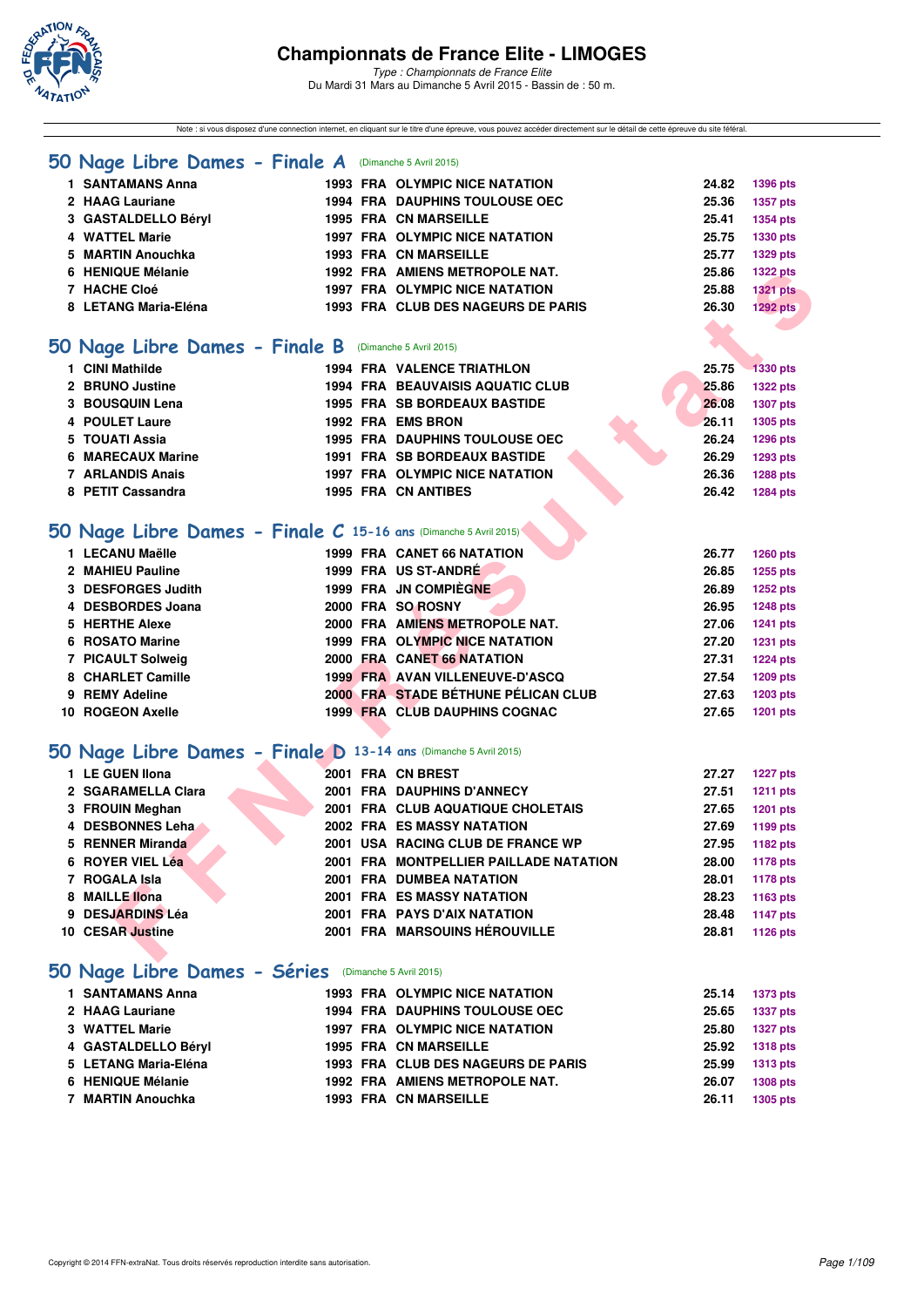

*Type : Championnats de France Elite* Du Mardi 31 Mars au Dimanche 5 Avril 2015 - Bassin de : 50 m.

#### **50 Nage Libre Dames - Séries (suite)**

| 8 HACHE Cloé                                             |  | <b>1997 FRA OLYMPIC NICE NATATION</b>                                         | 26.15          | 1302 pts        |
|----------------------------------------------------------|--|-------------------------------------------------------------------------------|----------------|-----------------|
| 9 CINI Mathilde                                          |  | <b>1994 FRA VALENCE TRIATHLON</b>                                             | 26.19          | 1300 pts        |
| 10 FABRE Margaux                                         |  | <b>1992 FRA MONTAUBAN NATATION</b>                                            | 26.23          | <b>1297 pts</b> |
| 11 BRUNO Justine                                         |  | <b>1994 FRA BEAUVAISIS AQUATIC CLUB</b>                                       | 26.29          | 1293 pts        |
| 12 BOUSQUIN Lena                                         |  | <b>1995 FRA SB BORDEAUX BASTIDE</b>                                           | 26.43          | 1283 pts        |
| 13 TOUATI Assia                                          |  | <b>1995 FRA DAUPHINS TOULOUSE OEC</b>                                         | 26.52          | <b>1277 pts</b> |
| <b>14 MARECAUX Marine</b>                                |  | <b>1991 FRA SB BORDEAUX BASTIDE</b>                                           | 26.55          | <b>1275 pts</b> |
| 15 PETIT Cassandra                                       |  | 1995 FRA CN ANTIBES                                                           | 26.57          | <b>1274 pts</b> |
| <b>16 ARLANDIS Anais</b>                                 |  | 1997 FRA OLYMPIC NICE NATATION                                                | 26.58          | $1273$ pts      |
| <b>17 POULET Laure</b>                                   |  | 1992 FRA EMS BRON                                                             | 26.59          | <b>1272 pts</b> |
| <b>18 BLANC Ludivine</b>                                 |  | <b>1995 FRA CN MARSEILLE</b>                                                  | 26.67          | 1267 pts        |
| 19 VIGUIER Manon                                         |  | <b>1998 FRA GIRONDINS BORDEAUX</b>                                            | 26.68          | <b>1266 pts</b> |
| 19 KOINDREDI Vochimié                                    |  | <b>1996 FRA CANET 66 NATATION</b>                                             | 26.68          | <b>1266 pts</b> |
| 21 PROUFF Faustine                                       |  | <b>1988 FRA MOUETTES DE PARIS</b>                                             | 26.73          | 1263 pts        |
| 21 GALATEAU Pauline                                      |  | 1994 FRA AMIENS METROPOLE NAT.                                                | 26.73          | <b>1263 pts</b> |
| 23 MOREL Alizée                                          |  | <b>1995 FRA OLYMPIC NICE NATATION</b>                                         | 26.79          | <b>1259 pts</b> |
| 24 TEREBO Emma                                           |  | <b>1998 FRA CN CALÉDONIENS</b>                                                | 26.80          | <b>1258 pts</b> |
| 25 THORMALM Alma                                         |  | 1996 SWE CN MELUN VAL DE SEINE                                                | 26.81          | <b>1257 pts</b> |
| 26 MABBOUX Isabelle                                      |  | 1992 FRA AC BOULOGNE-BILLANCOURT                                              | 26.86          | <b>1254 pts</b> |
| 26 DEL'HOMME Laurine                                     |  | 1997 FRA CLUB DES NAGEURS DE PARIS                                            | 26.86          | 1254 pts        |
| 28 BLOSSIER Claire                                       |  | 1998 FRA AMIENS METROPOLE NAT.                                                | 26.89          | <b>1252 pts</b> |
| 28 LECANU Maëlle                                         |  | <b>1999 FRA CANET 66 NATATION</b>                                             | 26.89          | <b>1252 pts</b> |
| 30 GRUGET Paloma                                         |  | 1996 FRA CN AVIGNON                                                           | 26.94          | <b>1249 pts</b> |
| 31 BRISFER Clara                                         |  | 1997 FRA AMIENS METROPOLE NAT.                                                | 26.99          | <b>1245 pts</b> |
| 31 HERTHE Alexe                                          |  | 2000 FRA AMIENS METROPOLE NAT.                                                | 26.99          | <b>1245 pts</b> |
| 33 DESBORDES Joana                                       |  | 2000 FRA SO ROSNY                                                             | 27.01          | <b>1244 pts</b> |
| 34 WEYDERS Justine                                       |  | 1990 FRA MONTAUBAN NATATION                                                   | 27.03          |                 |
| 35 ABERT Marion                                          |  |                                                                               | 27.04          | <b>1243 pts</b> |
|                                                          |  | <b>1993 FRA DAUPHINS TOULOUSE OEC</b>                                         |                | <b>1242 pts</b> |
| <b>36 NERRIERE Coralie</b>                               |  | <b>1994 FRA STADE CLERMONT NATATION</b><br><b>1998 FRA GIRONDINS BORDEAUX</b> | 27.06<br>27.08 | <b>1241 pts</b> |
| 37 ALMEIDA Julia                                         |  |                                                                               |                | 1239 pts        |
| 37 DESFORGES Judith                                      |  | <b>1999 FRA JN COMPIEGNE</b>                                                  | 27.08          | 1239 pts        |
| 39 BOUYSSET Amandine                                     |  | <b>1986 FRA AS MONACO NATATION</b>                                            | 27.09          | 1239 pts        |
| 40 CARA Axelle                                           |  | 1997 FRA CN ANTIBES                                                           | 27.12          | <b>1237 pts</b> |
| <b>41 JACOLIN Aurore</b>                                 |  | <b>1997 FRA DAUPHINS TOULOUSE OEC</b>                                         | 27.18          | <b>1233 pts</b> |
| 41 MELIH Amel                                            |  | 1993 ALG EMS BRON                                                             | 27.18          | 1233 pts        |
| <b>43 DE PREMILHAT Auriane</b>                           |  | <b>1994 FRA CN MARSEILLE</b>                                                  | 27.21          | <b>1231 pts</b> |
| <b>44 MAHIEU Pauline</b>                                 |  | 1999 FRA US ST-ANDRÉ                                                          | 27.23          | <b>1229 pts</b> |
| 44 ROGEON Axelle                                         |  | <b>1999 FRA CLUB DAUPHINS COGNAC</b>                                          | 27.23          | 1229 pts        |
| 46 COSTE Julie                                           |  | <b>1998 FRA GIRONDINS BORDEAUX</b>                                            | 27.28          | <b>1226 pts</b> |
| 47 ROSATO Marine                                         |  | <b>1999 FRA OLYMPIC NICE NATATION</b>                                         | 27.30          | 1225 pts        |
| 48 PLANTEAU DE MAROUSSEM Marie Olivit994 MRI ILE MAURICE |  |                                                                               | 27.33          | <b>1223 pts</b> |
| 49 PICAULT Solweig                                       |  | 2000 FRA CANET 66 NATATION                                                    | 27.34          | <b>1222 pts</b> |
| 50 REMY Adeline                                          |  | 2000 FRA STADE BÉTHUNE PÉLICAN CLUB                                           | 27.35          | <b>1221 pts</b> |
| <b>51 VINCENT Elisa</b>                                  |  | 1997 FRA CN CHALON-SUR-SAONE                                                  | 27.37          | <b>1220 pts</b> |
| 52 COUSSON Clothilde                                     |  | 1998 FRA MULHOUSE ON                                                          | 27.38          | <b>1219 pts</b> |
| 52 CHARLET Camille                                       |  | 1999 FRA AVAN VILLENEUVE-D'ASCQ                                               | 27.38          | 1219 pts        |
| 54 BEGUE Alys                                            |  | <b>1997 FRA ASPTT GRAND TOULOUSE</b>                                          | 27.39          | <b>1219 pts</b> |
| 55 DIAS DE SOUSA Amandine                                |  | <b>1996 FRA ES NANTERRE</b>                                                   | 27.41          | <b>1217 pts</b> |
| 56 MARCEL Roxanne                                        |  | <b>1999 FRA CN ANTIBES</b>                                                    | 27.43          | <b>1216 pts</b> |
| 57 LIAUD Clemence                                        |  | 1998 FRA NAUTIC CLUB ALP'38                                                   | 27.44          | <b>1215 pts</b> |
| 58 PACOURET Charlotte                                    |  | 1996 FRA NOGENT NATATION 94                                                   | 27.50          | <b>1211 pts</b> |
| 59 JULIEN Camille                                        |  | <b>1997 FRA CN MARSEILLE</b>                                                  | 27.51          | <b>1211 pts</b> |
| 59 FANCHONNA Sandrine                                    |  | <b>1998 FRA FRANCOIS NATATION CLUB</b>                                        | 27.51          | <b>1211 pts</b> |
| 61 GUILLARME Maud                                        |  | 2000 FRA AQUA CLUB FOREZIEN                                                   | 27.53          | 1209 pts        |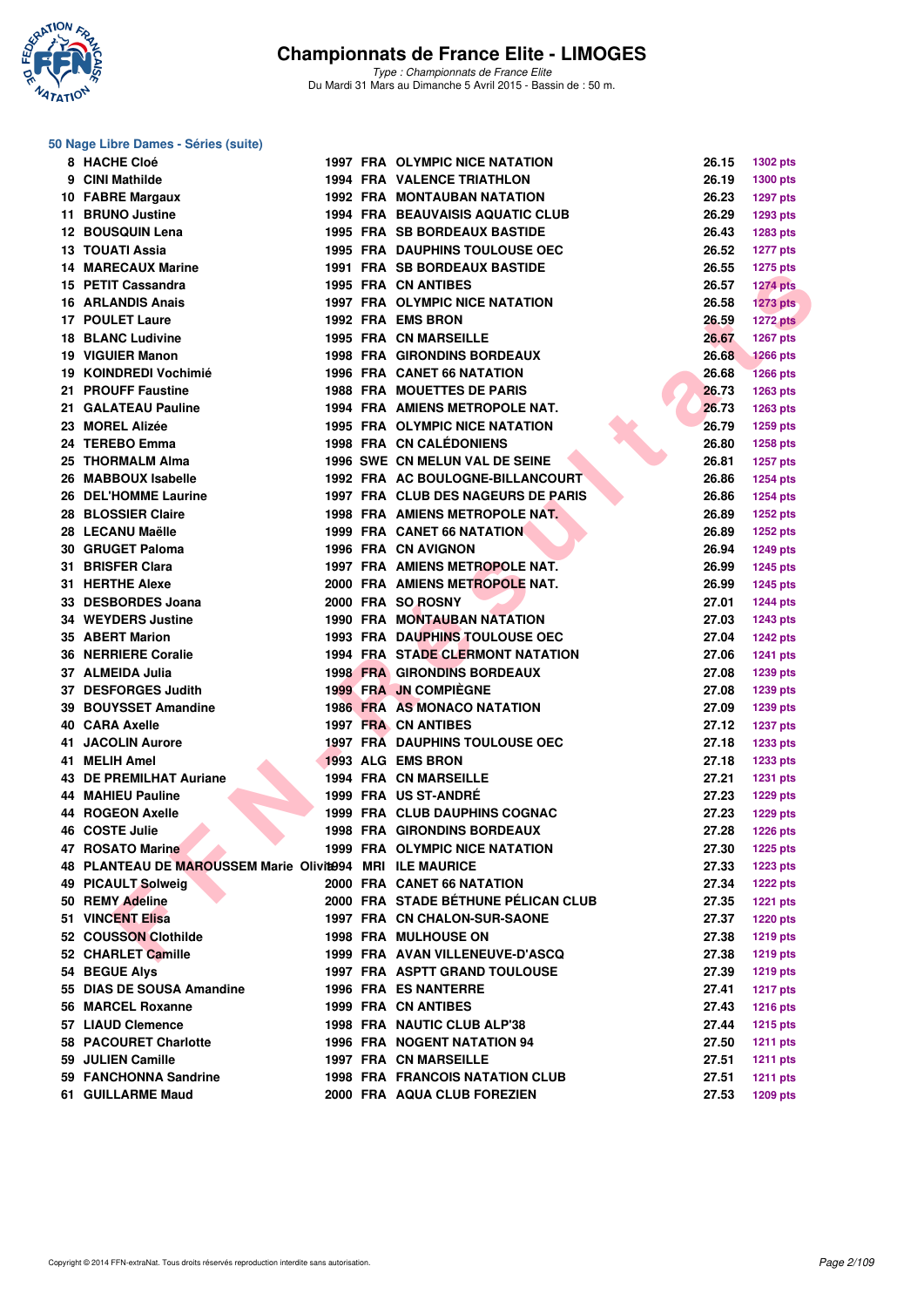

*Type : Championnats de France Elite* Du Mardi 31 Mars au Dimanche 5 Avril 2015 - Bassin de : 50 m.

#### **50 Nage Libre Dames - Séries (suite)**

| <b>62 PENNEQUIN Perrine</b>   |  | 1999 FRA SN VERSAILLES                    | 27.54 | <b>1209 pts</b> |
|-------------------------------|--|-------------------------------------------|-------|-----------------|
| 62 JEAN Mathilde              |  | 2000 FRA CN DE BAIE-MAHAULT               | 27.54 | <b>1209 pts</b> |
| 64 BOUTIN Julie               |  | <b>1998 FRA EN TOURS</b>                  | 27.58 | <b>1206 pts</b> |
| 65 BONNAMY Zoé                |  | 1999 FRA AMIENS METROPOLE NAT.            | 27.59 | <b>1205 pts</b> |
| 66 SCORDIA Mélina             |  | <b>1997 FRA CANET 66 NATATION</b>         | 27.60 | <b>1205 pts</b> |
| 67 HERVE Nolwenn              |  | <b>1999 FRA SC THIONVILLE</b>             | 27.61 | 1204 pts        |
| <b>68 GREMILLON Louise</b>    |  | 2000 FRA ASC PESSAC-ALOUETTE              | 27.62 | <b>1203 pts</b> |
| 69 SAVARIAU Laura             |  | 1995 FRA SPN POITIERS                     | 27.69 | <b>1199 pts</b> |
| 69 BAESEL Maëlle              |  | <b>1999 FRA DAUPHINS TOULOUSE OEC</b>     | 27.69 | <b>1199 pts</b> |
| 71 NERRIERE Célia             |  | <b>1998 FRA STADE CLERMONT NATATION</b>   | 27.70 | <b>1198 pts</b> |
| 72 VAQUETTE Mathilde          |  | <b>1999 FRA CANET 66 NATATION</b>         | 27.71 | 1197 pts        |
| 73 YAX Bénédicte              |  | <b>1998 FRA CN SARREGUEMINES</b>          | 27.72 | <b>1197 pts</b> |
| 74 LE GUEN Ilona              |  | 2001 FRA CN BREST                         | 27.74 | <b>1195 pts</b> |
| 75 FROUIN Meghan              |  | 2001 FRA CLUB AQUATIQUE CHOLETAIS         | 27.76 | <b>1194 pts</b> |
| 76 SOLA Delphine              |  | 1998 FRA STADE FRANCAIS O COURBEVOIE      | 27.80 | <b>1191 pts</b> |
| 76 RAYNERT Maud               |  | <b>1998 FRA ES MASSY NATATION</b>         | 27.80 | <b>1191 pts</b> |
| 78 PALAUX Oksana              |  | <b>1998 FRA NOGENT NATATION 94</b>        | 27.81 | <b>1191 pts</b> |
| 79 BERSOT Lucie               |  | 1999 FRA C REDON NATATION                 | 27.85 | 1188 pts        |
| 79 OUENNICHE Rim              |  | <b>1999 TUN NOGENT NATATION 94</b>        | 27.85 |                 |
| 81 DESBONNES Leha             |  | <b>2002 FRA ES MASSY NATATION</b>         | 27.88 | 1188 pts        |
| 82 RENNER Miranda             |  | 2001 USA RACING CLUB DE FRANCE WP         | 27.89 | 1186 pts        |
| 83 LOWE Vera                  |  | <b>2000 NED ANGOULEME N CHARENTE</b>      |       | 1185 pts        |
|                               |  |                                           | 27.90 | 1185 pts        |
| 83 SZCZEPIAK Margaux          |  | <b>1999 FRA SC THIONVILLE</b>             | 27.90 | 1185 pts        |
| 85 TOUILI Lila                |  | 2000 FRA CANET 66 NATATION                | 27.91 | 1184 pts        |
| 86 LAKEHAL Eva                |  | <b>1998 FRA DAUPHINS D'ANNECY</b>         | 27.93 | 1183 pts        |
| 87 ROYER VIEL Léa             |  | 2001 FRA MONTPELLIER PAILLADE NATATION    | 27.94 | <b>1182 pts</b> |
| 88 ROGALA Isla                |  | 2001 FRA DUMBEA NATATION                  | 27.95 | <b>1182 pts</b> |
| 89 ARAVANTINOU Athéna         |  | 2000 GRE AC BOULOGNE-BILLANCOURT          | 27.99 | <b>1179 pts</b> |
| 90 SYLVESTRE Salome           |  | <b>1998 FRA CANET 66 NATATION</b>         | 28.00 | <b>1178 pts</b> |
| 91 LACAVALERIE Tiphaine       |  | 2000 FRA DAUPHINS TOULOUSE OEC            | 28.01 | <b>1178 pts</b> |
| 91 SGARAMELLA Clara           |  | 2001 FRA DAUPHINS D'ANNECY                | 28.01 | <b>1178 pts</b> |
| 93 BARDOT Lou                 |  | 1998 FRA CN MELUN VAL DE SEINE            | 28.05 | <b>1175 pts</b> |
| 94 VERDIER Manon              |  | 2001 FRA MARCQ NATATION                   | 28.07 | <b>1174 pts</b> |
| 95 DESJARDINS Léa             |  | 2001 FRA PAYS D'AIX NATATION              | 28.08 | 1173 pts        |
| 96 DEBARD Pauline             |  | 2000 FRA CN NEVERS                        | 28.11 | <b>1171 pts</b> |
| 97 GUERMONPREZ Eve-Marie      |  | 1993 FRA ASPTT GRAND TOULOUSE             | 28.12 | <b>1170 pts</b> |
| 97 TOPOLANSKI Anna            |  | <b>1998 FRA CLUB DES NAGEURS DE PARIS</b> | 28.12 | <b>1170 pts</b> |
| 99 MAILLE Ilona               |  | <b>2001 FRA ES MASSY NATATION</b>         | 28.14 | <b>1169 pts</b> |
| 100 PONSARDIN Alice           |  | 2000 FRA CN VOUZIERS                      | 28.22 | <b>1164 pts</b> |
| 101 CESAR Justine             |  | 2001 FRA MARSOUINS HÉROUVILLE             | 28.23 | 1163 pts        |
| 102 LUTIGNIER Sarah           |  | <b>1998 FRA AQUATIC CLUB BOURGES</b>      | 28.24 | 1163 pts        |
| 103 CHATON Mélanie            |  | <b>1997 FRA DAUPHINS TOULOUSE OEC</b>     | 28.26 | 1161 pts        |
| 104 DESNOYERS Chloé           |  | 2001 FRA CM LE BOURGET                    | 28.27 | 1161 $pts$      |
| <b>104 BOISRENOULT Emilie</b> |  | 2002 FRA U.S CRETEIL NATATION             | 28.27 | <b>1161 pts</b> |
| 106 MARCHAL Léa               |  | 1999 FRA ALLIANCE NATATION BESANCON       | 28.30 | 1159 pts        |
| 107 BOUQUEREL Blandine        |  | 2001 FRA AMIENS METROPOLE NAT.            | 28.37 | 1154 pts        |
| 108 COUSSON Adelie            |  | 2000 FRA JN COMPIÈGNE                     | 28.39 | 1153 pts        |
| 109 CELINI Lesy               |  | <b>1999 FRA ES MASSY NATATION</b>         | 28.42 | 1151 pts        |
| 110 ROUAULT Perrine           |  | 1998 FRA STADE FRANÇAIS O COURBEVOIE      | 28.43 | 1150 pts        |
| 111 MARCHAL Léa               |  | <b>1998 FRA USB LONGWY NATATION</b>       | 28.49 | <b>1146 pts</b> |
| 112 HENON Marie               |  | 1999 FRA ST-AMAND NAT PORTE DU HAINAUT    | 28.54 | <b>1143 pts</b> |
| 113 FAKHEUR Samial            |  | 1998 FRA CN ANTIBES                       | 28.55 | <b>1143 pts</b> |
| 114 GHARBAOUI Léanna          |  | 2001 FRA PACIFIC SWIM                     | 28.59 | <b>1140 pts</b> |
| 114 PODEVIN Anaïs             |  | <b>1997 FRA US COLOMIERS NATATION</b>     | 28.59 | 1140 pts        |
|                               |  |                                           |       |                 |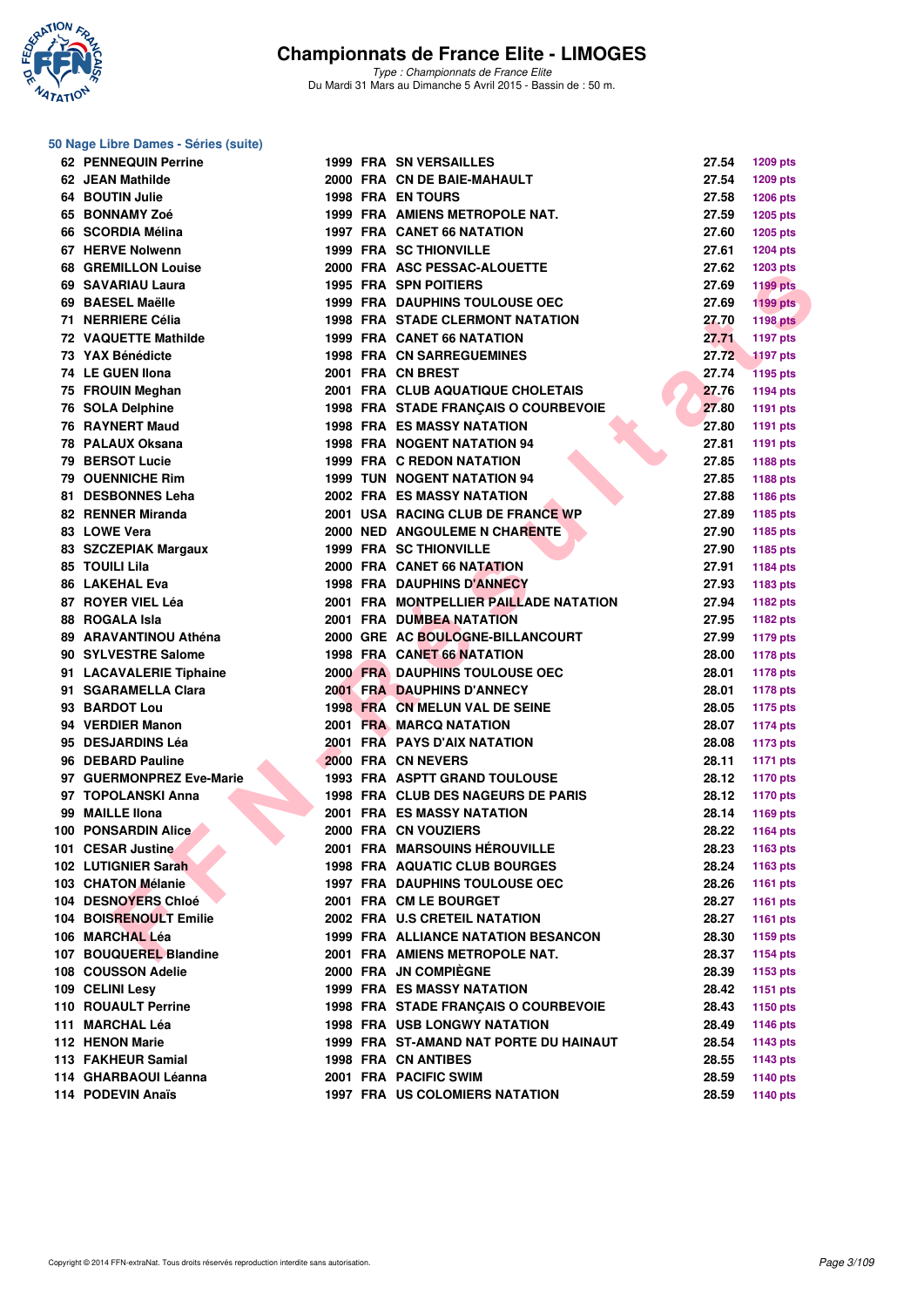

*Type : Championnats de France Elite* Du Mardi 31 Mars au Dimanche 5 Avril 2015 - Bassin de : 50 m.

#### **50 Nage Libre Dames - Séries (suite)**

| 116 SO Isabelle                                       |  | 2002 FRA RACING CLUB DE FRANCE WP      | 28.61          | 1139 pts        |
|-------------------------------------------------------|--|----------------------------------------|----------------|-----------------|
| 117 GUEZO Océane                                      |  | 1999 FRA CNP LOUDÉAC                   | 28.64          | <b>1137 pts</b> |
| 118 DATTLER Lucie                                     |  | <b>1998 FRA CANET 66 NATATION</b>      | 28.65          | 1136 pts        |
| 119 SCHMITT Chloe                                     |  | 2000 FRA CN SARREGUEMINES              | 28.69          | 1134 pts        |
| 120 CHAPELET Jeanne                                   |  | 2000 FRA OLYMPIC NICE NATATION         | 28.73          | <b>1131 pts</b> |
| <b>121 LONG WAH Ludivine</b>                          |  | 2000 FRA CNP DE SAINT-LO               | 28.79          | <b>1127 pts</b> |
| 122 SAXOD Candice                                     |  | 2001 FRA DAUPHINS D'ANNECY             | 28.81          | 1126 pts        |
| <b>123 RATSIMBAZAFY Tsiory</b>                        |  | 2000 FRA RACING CLUB DE FRANCE WP      | 28.86          | <b>1123 pts</b> |
| 124 VIET Julie                                        |  | 1998 FRA CHARLEVILLE-MÉZIÈRES NATATION | 28.90          | <b>1120 pts</b> |
| 125 POULAIN Mélanie                                   |  | <b>1995 FRA NOGENT NATATION 94</b>     | 29.05          | 1111 pts        |
| 126 CARO Emma                                         |  | 2000 FRA CANET 66 NATATION             | 29.09          | <b>1108 pts</b> |
| <b>127 COUSSON Bertille</b>                           |  | 2002 FRA JN COMPIÈGNE                  | 29.17          | <b>1103 pts</b> |
| 128 LEBLOND Tiphaine                                  |  | <b>1996 FRA NOGENT NATATION 94</b>     | 35.97          | 714 pts         |
| --- VAN ANDRINGA Charlotte                            |  | <b>1995 FRA DAUPHINS TOULOUSE OEC</b>  | <b>DNS</b> dec |                 |
|                                                       |  |                                        |                |                 |
| 100 Nage Libre Dames - Finale A (Samedi 4 Avril 2015) |  |                                        |                |                 |
|                                                       |  |                                        |                |                 |

# [100 Nage Libre Dames - Finale A](http://www.ffnatation.fr/webffn/resultats.php?idact=nat&go=epr&idcpt=27187&idepr=2) (Samedi 4 Avril 2015)

| IZZ JANUD UQIIUIUT      |                                                                                                                                                                                                                                                               |  |                                                                                                                                                                                                                                                                                                                                                                                                                                                                                                                                                                                                                                                                                                                                                                                                                                                                                                                                                                                                                               |                                        | 20.O I | פוען ט <b>ב</b> ו ו                                                                                                                                                                                                                                                                                                                                                                                                                                                                                                                                                                                                                                                                                                                                                                                                                                                                               |
|-------------------------|---------------------------------------------------------------------------------------------------------------------------------------------------------------------------------------------------------------------------------------------------------------|--|-------------------------------------------------------------------------------------------------------------------------------------------------------------------------------------------------------------------------------------------------------------------------------------------------------------------------------------------------------------------------------------------------------------------------------------------------------------------------------------------------------------------------------------------------------------------------------------------------------------------------------------------------------------------------------------------------------------------------------------------------------------------------------------------------------------------------------------------------------------------------------------------------------------------------------------------------------------------------------------------------------------------------------|----------------------------------------|--------|---------------------------------------------------------------------------------------------------------------------------------------------------------------------------------------------------------------------------------------------------------------------------------------------------------------------------------------------------------------------------------------------------------------------------------------------------------------------------------------------------------------------------------------------------------------------------------------------------------------------------------------------------------------------------------------------------------------------------------------------------------------------------------------------------------------------------------------------------------------------------------------------------|
| 123 RATSIMBAZAFY Tsiory |                                                                                                                                                                                                                                                               |  |                                                                                                                                                                                                                                                                                                                                                                                                                                                                                                                                                                                                                                                                                                                                                                                                                                                                                                                                                                                                                               |                                        | 28.86  | <b>1123 pts</b>                                                                                                                                                                                                                                                                                                                                                                                                                                                                                                                                                                                                                                                                                                                                                                                                                                                                                   |
| 124 VIET Julie          |                                                                                                                                                                                                                                                               |  |                                                                                                                                                                                                                                                                                                                                                                                                                                                                                                                                                                                                                                                                                                                                                                                                                                                                                                                                                                                                                               |                                        | 28.90  | <b>1120 pts</b>                                                                                                                                                                                                                                                                                                                                                                                                                                                                                                                                                                                                                                                                                                                                                                                                                                                                                   |
| 125 POULAIN Mélanie     |                                                                                                                                                                                                                                                               |  |                                                                                                                                                                                                                                                                                                                                                                                                                                                                                                                                                                                                                                                                                                                                                                                                                                                                                                                                                                                                                               |                                        | 29.05  | <b>1111 pts</b>                                                                                                                                                                                                                                                                                                                                                                                                                                                                                                                                                                                                                                                                                                                                                                                                                                                                                   |
| 126 CARO Emma           |                                                                                                                                                                                                                                                               |  |                                                                                                                                                                                                                                                                                                                                                                                                                                                                                                                                                                                                                                                                                                                                                                                                                                                                                                                                                                                                                               |                                        | 29.09  | 1108 pts                                                                                                                                                                                                                                                                                                                                                                                                                                                                                                                                                                                                                                                                                                                                                                                                                                                                                          |
| 127 COUSSON Bertille    |                                                                                                                                                                                                                                                               |  |                                                                                                                                                                                                                                                                                                                                                                                                                                                                                                                                                                                                                                                                                                                                                                                                                                                                                                                                                                                                                               |                                        | 29.17  | 1103 pts                                                                                                                                                                                                                                                                                                                                                                                                                                                                                                                                                                                                                                                                                                                                                                                                                                                                                          |
|                         |                                                                                                                                                                                                                                                               |  |                                                                                                                                                                                                                                                                                                                                                                                                                                                                                                                                                                                                                                                                                                                                                                                                                                                                                                                                                                                                                               |                                        |        | <b>714 pts</b>                                                                                                                                                                                                                                                                                                                                                                                                                                                                                                                                                                                                                                                                                                                                                                                                                                                                                    |
|                         |                                                                                                                                                                                                                                                               |  |                                                                                                                                                                                                                                                                                                                                                                                                                                                                                                                                                                                                                                                                                                                                                                                                                                                                                                                                                                                                                               |                                        |        |                                                                                                                                                                                                                                                                                                                                                                                                                                                                                                                                                                                                                                                                                                                                                                                                                                                                                                   |
|                         |                                                                                                                                                                                                                                                               |  |                                                                                                                                                                                                                                                                                                                                                                                                                                                                                                                                                                                                                                                                                                                                                                                                                                                                                                                                                                                                                               |                                        |        |                                                                                                                                                                                                                                                                                                                                                                                                                                                                                                                                                                                                                                                                                                                                                                                                                                                                                                   |
|                         |                                                                                                                                                                                                                                                               |  |                                                                                                                                                                                                                                                                                                                                                                                                                                                                                                                                                                                                                                                                                                                                                                                                                                                                                                                                                                                                                               |                                        |        |                                                                                                                                                                                                                                                                                                                                                                                                                                                                                                                                                                                                                                                                                                                                                                                                                                                                                                   |
|                         |                                                                                                                                                                                                                                                               |  |                                                                                                                                                                                                                                                                                                                                                                                                                                                                                                                                                                                                                                                                                                                                                                                                                                                                                                                                                                                                                               |                                        |        |                                                                                                                                                                                                                                                                                                                                                                                                                                                                                                                                                                                                                                                                                                                                                                                                                                                                                                   |
| 1 BONNET Charlotte      |                                                                                                                                                                                                                                                               |  |                                                                                                                                                                                                                                                                                                                                                                                                                                                                                                                                                                                                                                                                                                                                                                                                                                                                                                                                                                                                                               |                                        | 53.94  | 1386 pts                                                                                                                                                                                                                                                                                                                                                                                                                                                                                                                                                                                                                                                                                                                                                                                                                                                                                          |
|                         |                                                                                                                                                                                                                                                               |  |                                                                                                                                                                                                                                                                                                                                                                                                                                                                                                                                                                                                                                                                                                                                                                                                                                                                                                                                                                                                                               |                                        |        |                                                                                                                                                                                                                                                                                                                                                                                                                                                                                                                                                                                                                                                                                                                                                                                                                                                                                                   |
|                         |                                                                                                                                                                                                                                                               |  |                                                                                                                                                                                                                                                                                                                                                                                                                                                                                                                                                                                                                                                                                                                                                                                                                                                                                                                                                                                                                               |                                        |        | <b>1385 pts</b>                                                                                                                                                                                                                                                                                                                                                                                                                                                                                                                                                                                                                                                                                                                                                                                                                                                                                   |
| 3 HACHE Cloé            |                                                                                                                                                                                                                                                               |  |                                                                                                                                                                                                                                                                                                                                                                                                                                                                                                                                                                                                                                                                                                                                                                                                                                                                                                                                                                                                                               |                                        | 55.27  | <b>1341 pts</b>                                                                                                                                                                                                                                                                                                                                                                                                                                                                                                                                                                                                                                                                                                                                                                                                                                                                                   |
|                         |                                                                                                                                                                                                                                                               |  |                                                                                                                                                                                                                                                                                                                                                                                                                                                                                                                                                                                                                                                                                                                                                                                                                                                                                                                                                                                                                               |                                        |        |                                                                                                                                                                                                                                                                                                                                                                                                                                                                                                                                                                                                                                                                                                                                                                                                                                                                                                   |
| 4 FABRE Margaux         |                                                                                                                                                                                                                                                               |  |                                                                                                                                                                                                                                                                                                                                                                                                                                                                                                                                                                                                                                                                                                                                                                                                                                                                                                                                                                                                                               |                                        | 55.50  | 1333 pts                                                                                                                                                                                                                                                                                                                                                                                                                                                                                                                                                                                                                                                                                                                                                                                                                                                                                          |
|                         |                                                                                                                                                                                                                                                               |  |                                                                                                                                                                                                                                                                                                                                                                                                                                                                                                                                                                                                                                                                                                                                                                                                                                                                                                                                                                                                                               |                                        |        |                                                                                                                                                                                                                                                                                                                                                                                                                                                                                                                                                                                                                                                                                                                                                                                                                                                                                                   |
|                         |                                                                                                                                                                                                                                                               |  |                                                                                                                                                                                                                                                                                                                                                                                                                                                                                                                                                                                                                                                                                                                                                                                                                                                                                                                                                                                                                               |                                        |        | <b>1329 pts</b>                                                                                                                                                                                                                                                                                                                                                                                                                                                                                                                                                                                                                                                                                                                                                                                                                                                                                   |
| 6 HAAG Lauriane         |                                                                                                                                                                                                                                                               |  |                                                                                                                                                                                                                                                                                                                                                                                                                                                                                                                                                                                                                                                                                                                                                                                                                                                                                                                                                                                                                               |                                        | 55.67  | <b>1327 pts</b>                                                                                                                                                                                                                                                                                                                                                                                                                                                                                                                                                                                                                                                                                                                                                                                                                                                                                   |
|                         |                                                                                                                                                                                                                                                               |  |                                                                                                                                                                                                                                                                                                                                                                                                                                                                                                                                                                                                                                                                                                                                                                                                                                                                                                                                                                                                                               |                                        |        |                                                                                                                                                                                                                                                                                                                                                                                                                                                                                                                                                                                                                                                                                                                                                                                                                                                                                                   |
|                         |                                                                                                                                                                                                                                                               |  |                                                                                                                                                                                                                                                                                                                                                                                                                                                                                                                                                                                                                                                                                                                                                                                                                                                                                                                                                                                                                               |                                        |        | <b>1303 pts</b>                                                                                                                                                                                                                                                                                                                                                                                                                                                                                                                                                                                                                                                                                                                                                                                                                                                                                   |
|                         |                                                                                                                                                                                                                                                               |  |                                                                                                                                                                                                                                                                                                                                                                                                                                                                                                                                                                                                                                                                                                                                                                                                                                                                                                                                                                                                                               |                                        |        | <b>1300 pts</b>                                                                                                                                                                                                                                                                                                                                                                                                                                                                                                                                                                                                                                                                                                                                                                                                                                                                                   |
|                         |                                                                                                                                                                                                                                                               |  |                                                                                                                                                                                                                                                                                                                                                                                                                                                                                                                                                                                                                                                                                                                                                                                                                                                                                                                                                                                                                               |                                        |        |                                                                                                                                                                                                                                                                                                                                                                                                                                                                                                                                                                                                                                                                                                                                                                                                                                                                                                   |
|                         |                                                                                                                                                                                                                                                               |  |                                                                                                                                                                                                                                                                                                                                                                                                                                                                                                                                                                                                                                                                                                                                                                                                                                                                                                                                                                                                                               |                                        |        |                                                                                                                                                                                                                                                                                                                                                                                                                                                                                                                                                                                                                                                                                                                                                                                                                                                                                                   |
|                         |                                                                                                                                                                                                                                                               |  |                                                                                                                                                                                                                                                                                                                                                                                                                                                                                                                                                                                                                                                                                                                                                                                                                                                                                                                                                                                                                               |                                        |        |                                                                                                                                                                                                                                                                                                                                                                                                                                                                                                                                                                                                                                                                                                                                                                                                                                                                                                   |
| 1 KOINDREDI Vochimié    |                                                                                                                                                                                                                                                               |  |                                                                                                                                                                                                                                                                                                                                                                                                                                                                                                                                                                                                                                                                                                                                                                                                                                                                                                                                                                                                                               |                                        | 56.53  | <b>1298 pts</b>                                                                                                                                                                                                                                                                                                                                                                                                                                                                                                                                                                                                                                                                                                                                                                                                                                                                                   |
|                         |                                                                                                                                                                                                                                                               |  |                                                                                                                                                                                                                                                                                                                                                                                                                                                                                                                                                                                                                                                                                                                                                                                                                                                                                                                                                                                                                               |                                        |        |                                                                                                                                                                                                                                                                                                                                                                                                                                                                                                                                                                                                                                                                                                                                                                                                                                                                                                   |
|                         |                                                                                                                                                                                                                                                               |  |                                                                                                                                                                                                                                                                                                                                                                                                                                                                                                                                                                                                                                                                                                                                                                                                                                                                                                                                                                                                                               |                                        |        | <b>1293 pts</b>                                                                                                                                                                                                                                                                                                                                                                                                                                                                                                                                                                                                                                                                                                                                                                                                                                                                                   |
|                         |                                                                                                                                                                                                                                                               |  |                                                                                                                                                                                                                                                                                                                                                                                                                                                                                                                                                                                                                                                                                                                                                                                                                                                                                                                                                                                                                               |                                        |        | 1290 pts                                                                                                                                                                                                                                                                                                                                                                                                                                                                                                                                                                                                                                                                                                                                                                                                                                                                                          |
|                         |                                                                                                                                                                                                                                                               |  |                                                                                                                                                                                                                                                                                                                                                                                                                                                                                                                                                                                                                                                                                                                                                                                                                                                                                                                                                                                                                               |                                        |        |                                                                                                                                                                                                                                                                                                                                                                                                                                                                                                                                                                                                                                                                                                                                                                                                                                                                                                   |
| 4 LETANG Maria-Eléna    |                                                                                                                                                                                                                                                               |  |                                                                                                                                                                                                                                                                                                                                                                                                                                                                                                                                                                                                                                                                                                                                                                                                                                                                                                                                                                                                                               |                                        | 56.87  | <b>1287 pts</b>                                                                                                                                                                                                                                                                                                                                                                                                                                                                                                                                                                                                                                                                                                                                                                                                                                                                                   |
|                         |                                                                                                                                                                                                                                                               |  |                                                                                                                                                                                                                                                                                                                                                                                                                                                                                                                                                                                                                                                                                                                                                                                                                                                                                                                                                                                                                               |                                        |        |                                                                                                                                                                                                                                                                                                                                                                                                                                                                                                                                                                                                                                                                                                                                                                                                                                                                                                   |
|                         |                                                                                                                                                                                                                                                               |  |                                                                                                                                                                                                                                                                                                                                                                                                                                                                                                                                                                                                                                                                                                                                                                                                                                                                                                                                                                                                                               |                                        |        | 1280 pts                                                                                                                                                                                                                                                                                                                                                                                                                                                                                                                                                                                                                                                                                                                                                                                                                                                                                          |
|                         |                                                                                                                                                                                                                                                               |  |                                                                                                                                                                                                                                                                                                                                                                                                                                                                                                                                                                                                                                                                                                                                                                                                                                                                                                                                                                                                                               |                                        |        | <b>1279 pts</b>                                                                                                                                                                                                                                                                                                                                                                                                                                                                                                                                                                                                                                                                                                                                                                                                                                                                                   |
|                         |                                                                                                                                                                                                                                                               |  |                                                                                                                                                                                                                                                                                                                                                                                                                                                                                                                                                                                                                                                                                                                                                                                                                                                                                                                                                                                                                               |                                        |        |                                                                                                                                                                                                                                                                                                                                                                                                                                                                                                                                                                                                                                                                                                                                                                                                                                                                                                   |
| 7 BRUNO Justine         |                                                                                                                                                                                                                                                               |  |                                                                                                                                                                                                                                                                                                                                                                                                                                                                                                                                                                                                                                                                                                                                                                                                                                                                                                                                                                                                                               |                                        | 57.40  | <b>1269 pts</b>                                                                                                                                                                                                                                                                                                                                                                                                                                                                                                                                                                                                                                                                                                                                                                                                                                                                                   |
|                         |                                                                                                                                                                                                                                                               |  |                                                                                                                                                                                                                                                                                                                                                                                                                                                                                                                                                                                                                                                                                                                                                                                                                                                                                                                                                                                                                               |                                        |        |                                                                                                                                                                                                                                                                                                                                                                                                                                                                                                                                                                                                                                                                                                                                                                                                                                                                                                   |
|                         |                                                                                                                                                                                                                                                               |  |                                                                                                                                                                                                                                                                                                                                                                                                                                                                                                                                                                                                                                                                                                                                                                                                                                                                                                                                                                                                                               |                                        |        | <b>1268 pts</b>                                                                                                                                                                                                                                                                                                                                                                                                                                                                                                                                                                                                                                                                                                                                                                                                                                                                                   |
|                         |                                                                                                                                                                                                                                                               |  |                                                                                                                                                                                                                                                                                                                                                                                                                                                                                                                                                                                                                                                                                                                                                                                                                                                                                                                                                                                                                               |                                        |        |                                                                                                                                                                                                                                                                                                                                                                                                                                                                                                                                                                                                                                                                                                                                                                                                                                                                                                   |
|                         |                                                                                                                                                                                                                                                               |  |                                                                                                                                                                                                                                                                                                                                                                                                                                                                                                                                                                                                                                                                                                                                                                                                                                                                                                                                                                                                                               |                                        |        |                                                                                                                                                                                                                                                                                                                                                                                                                                                                                                                                                                                                                                                                                                                                                                                                                                                                                                   |
|                         |                                                                                                                                                                                                                                                               |  |                                                                                                                                                                                                                                                                                                                                                                                                                                                                                                                                                                                                                                                                                                                                                                                                                                                                                                                                                                                                                               |                                        |        | 1257 pts                                                                                                                                                                                                                                                                                                                                                                                                                                                                                                                                                                                                                                                                                                                                                                                                                                                                                          |
|                         |                                                                                                                                                                                                                                                               |  |                                                                                                                                                                                                                                                                                                                                                                                                                                                                                                                                                                                                                                                                                                                                                                                                                                                                                                                                                                                                                               |                                        |        |                                                                                                                                                                                                                                                                                                                                                                                                                                                                                                                                                                                                                                                                                                                                                                                                                                                                                                   |
|                         | 128 LEBLOND Tiphaine<br>--- VAN ANDRINGA Charlotte<br>2 GASTALDELLO Béryl<br>5 MARTIN Anouchka<br>7 TOUATI Assia<br>8 MABBOUX Isabelle<br>2 MOREL Alizée<br>3 CINI Mathilde<br>5 PROUFF Faustine<br>6 VIGUIER Manon<br>8 PETIT Cassandra<br>1 DESBORDES Joana |  | ZUVI FRA DAUFIIING D'ANNECT<br>2000 FRA RACING CLUB DE FRANCE WP<br><b>1995 FRA NOGENT NATATION 94</b><br>2000 FRA CANET 66 NATATION<br>2002 FRA JN COMPIÈGNE<br>1996 FRA NOGENT NATATION 94<br>1995 FRA DAUPHINS TOULOUSE OEC<br>00 Nage Libre Dames - Finale A (Samedi 4 Avril 2015)<br>1995 FRA OLYMPIC NICE NATATION<br><b>1995 FRA CN MARSEILLE</b><br>1997 FRA OLYMPIC NICE NATATION<br><b>1992 FRA MONTAUBAN NATATION</b><br><b>1993 FRA CN MARSEILLE</b><br>1994 FRA DAUPHINS TOULOUSE OEC<br><b>1995 FRA DAUPHINS TOULOUSE OEC</b><br>1992 FRA AC BOULOGNE-BILLANCOURT<br>00 Nage Libre Dames - Finale B (Samedi 4 Avril 2015)<br>1996 FRA CANET 66 NATATION<br>1995 FRA OLYMPIC NICE NATATION<br><b>1994 FRA VALENCE TRIATHLON</b><br>1993 FRA CLUB DES NAGEURS DE PARIS<br><b>1988 FRA MOUETTES DE PARIS</b><br><b>1998 FRA GIRONDINS BORDEAUX</b><br><b>1994 FRA BEAUVAISIS AQUATIC CLUB</b><br><b>1995 FRA CN ANTIBES</b><br>00 Nage Libre Dames - Finale C 15-16 ans (Samedi 4 Avril 2015)<br>2000 FRA SO ROSNY | 1998 FRA CHARLEVILLE-MÉZIÈRES NATATION |        | 35.97<br><b>DNS</b> dec<br>50 m : 26.26 (26.26) 100 m : 53.94 (27.68)<br>53.98<br>50 m: 25.97 (25.97) 100 m: 53.98 (28.01)<br>50 m: 26.52 (26.52) 100 m: 55.27 (28.75)<br>50 m: 26.85 (26.85) 100 m: 55.50 (28.65)<br>55.62<br>50 m : 26.86 (26.86) 100 m : 55.62 (28.76)<br>50 m: 27.27 (27.27) 100 m: 55.67 (28.40)<br>56.38<br>50 m: 27.72 (27.72) 100 m: 56.38 (28.66)<br>56.48<br>50 m: 27.32 (27.32) 100 m: 56.48 (29.16)<br>50 m: 27.41 (27.41) 100 m: 56.53 (29.12)<br>56.67<br>50 m: 27.71 (27.71) 100 m: 56.67 (28.96)<br>56.76<br>50 m: 26.98 (26.98) 100 m: 56.76 (29.78)<br>50 m: 27.39 (27.39) 100 m: 56.87 (29.48)<br>57.08<br>50 m: 27.80 (27.80) 100 m: 57.08 (29.28)<br>57.09<br>50 m: 27.43 (27.43) 100 m: 57.09 (29.66)<br>50 m: 28.30 (28.30) 100 m: 57.40 (29.10)<br>57.42<br>50 m: 27.95 (27.95) 100 m: 57.42 (29.47)<br>57.76<br>50 m: 27.86 (27.86) 100 m: 57.76 (29.90) |

# **[100 Nage Libre Dames - Finale B](http://www.ffnatation.fr/webffn/resultats.php?idact=nat&go=epr&idcpt=27187&idepr=2)** (Samedi 4 Avril 2015)

| 1 KOINDREDI Vochimié |  | <b>1996 FRA CANET 66 NATATION</b>  |                | 56.53                         | 1298 pts   |  |
|----------------------|--|------------------------------------|----------------|-------------------------------|------------|--|
|                      |  |                                    |                | $50 m$ : 27.41 (27.41) 100 m: | 56.53 (29. |  |
| 2 MOREL Alizée       |  | 1995 FRA OLYMPIC NICE NATATION     |                | 56.67                         | 1293 pts   |  |
|                      |  |                                    | $50 m$ : 27.71 | $(27.71)$ 100 m :             | 56.67 (28. |  |
| 3 CINI Mathilde      |  | <b>1994 FRA VALENCE TRIATHLON</b>  |                | 56.76                         | 1290 pts   |  |
|                      |  |                                    | 50 m : 26.98   | $(26.98)$ 100 m :             | 56.76 (29. |  |
| 4 LETANG Maria-Eléna |  | 1993 FRA CLUB DES NAGEURS DE PARIS |                | 56.87                         | 1287 pts   |  |
|                      |  |                                    | 50 m : 27.39   | $(27.39)$ 100 m :             | 56.87 (29. |  |
| 5 PROUFF Faustine    |  | <b>1988 FRA MOUETTES DE PARIS</b>  |                | 57.08                         | 1280 pts   |  |
|                      |  |                                    | 50 m : 27.80   | $(27.80)$ 100 m :             | 57.08 (29. |  |
| 6 VIGUIER Manon      |  | <b>1998 FRA GIRONDINS BORDEAUX</b> |                | 57.09                         | 1279 pts   |  |
|                      |  |                                    | 50 m: 27.43    | $(27.43)$ 100 m :             | 57.09 (29. |  |
| 7 BRUNO Justine      |  | 1994 FRA BEAUVAISIS AQUATIC CLUB   |                | 57.40                         | 1269 pts   |  |
|                      |  |                                    | 50 m : 28.30   | $(28.30)$ 100 m :             | 57.40 (29. |  |
| 8 PETIT Cassandra    |  | <b>1995 FRA CN ANTIBES</b>         |                | 57.42                         | 1268 pts   |  |

# **[100 Nage Libre Dames - Finale C](http://www.ffnatation.fr/webffn/resultats.php?idact=nat&go=epr&idcpt=27187&idepr=2) 15-16 ans** (Samedi 4 Avril 2015)

| 1 DESBORDES Joana | 2000 FRA SO ROSNY                     |                |              | 57.76                                 | 1257 pts        |  |
|-------------------|---------------------------------------|----------------|--------------|---------------------------------------|-----------------|--|
|                   |                                       |                |              | 50 m: 27.86 (27.86) 100 m: 57.76 (29. |                 |  |
| 2 MARCEL Roxanne  | <b>1999 FRA CN ANTIBES</b>            |                |              | 58.23                                 | <b>1242 pts</b> |  |
|                   |                                       | 50 m :         | 28.29        | $(28.29)$ 100 m :                     | 58.23 (29.      |  |
| 3 JEAN Mathilde   | 2000 FRA CN DE BAIE-MAHAULT           |                |              | 58.29                                 | 1240 pts        |  |
|                   |                                       |                | 50 m : 28.29 | $(28.29)$ 100 m : 58.29 (30.          |                 |  |
| 4 LECANU Maëlle   | <b>1999 FRA CANET 66 NATATION</b>     |                |              | 58.42                                 | 1235 pts        |  |
|                   |                                       | 50 m :         | 28.09        | $(28.09)$ 100 m : 58.42 (30.          |                 |  |
| 5 BONNAMY Zoé     | <b>1999 FRA AMIENS METROPOLE NAT.</b> |                |              | 58.69                                 | 1227 pts        |  |
|                   |                                       | $50 m$ : 28.19 |              | $(28.19)$ 100 m :                     | 58.69 (30.      |  |
| 6 BAESEL Maëlle   | <b>1999 FRA DAUPHINS TOULOUSE OEC</b> |                |              | 58.79                                 | 1223 pts        |  |
|                   |                                       | 50 m :         | 28.60        | $(28.60)$ 100 m :                     | 58.79 (30.      |  |
| 7 HERTHE Alexe    | 2000 FRA AMIENS METROPOLE NAT.        |                |              | 58.83                                 | <b>1222 pts</b> |  |
|                   |                                       |                |              |                                       |                 |  |

|             | JU.JJ                        | י טשבאו         |
|-------------|------------------------------|-----------------|
| 50 m: 27.41 | $(27.41)$ 100 m :            | 56.53 (29.12)   |
|             |                              | 56.67 1293 pts  |
|             | 50 m: 27.71 (27.71) 100 m:   | 56.67 (28.96)   |
|             | 56.76                        | 1290 pts        |
|             | 50 m: 26.98 (26.98) 100 m:   | 56.76 (29.78)   |
|             |                              | 56.87 1287 pts  |
|             | 50 m: 27.39 (27.39) 100 m:   | 56.87 (29.48)   |
|             | 57.08                        | <b>1280 pts</b> |
|             | 50 m: 27.80 (27.80) 100 m:   | 57.08 (29.28)   |
|             |                              | 57.09 1279 pts  |
|             | 50 m: 27.43 (27.43) 100 m:   | 57.09 (29.66)   |
|             | 57.40                        | $1269$ pts      |
|             | 50 m: 28.30 (28.30) 100 m:   | 57.40 (29.10)   |
|             |                              | 57.42 1268 pts  |
|             | 50 m : 27.95 (27.95) 100 m : | 57.42 (29.47)   |
|             |                              |                 |

|             |                              | 57.76                          | 1257 $p$ ts     |               |
|-------------|------------------------------|--------------------------------|-----------------|---------------|
|             | 50 m: 27.86 (27.86) 100 m:   |                                | 57.76 (29.90)   |               |
|             |                              | 58.23                          | $1242$ pts      |               |
|             | 50 m : 28.29 (28.29) 100 m : |                                | 58.23 (29.94)   |               |
|             |                              | 58.29 1240 pts                 |                 |               |
|             | 50 m : 28.29 (28.29) 100 m : |                                | 58.29 (30.00)   |               |
|             |                              | 58.42                          | <b>1235 pts</b> |               |
| 50 m: 28.09 | $(28.09)$ 100 m :            |                                |                 | 58.42 (30.33) |
|             |                              | 58.69 1227 pts                 |                 |               |
|             | 50 m: 28.19 (28.19) 100 m:   |                                | 58.69 (30.50)   |               |
|             |                              | 58.79                          | $1223$ pts      |               |
|             | 50 m : 28.60 (28.60) 100 m : |                                |                 | 58.79 (30.19) |
|             |                              | 58.83 1222 pts                 |                 |               |
|             |                              | $50 m$ : 28.40 (28.40) 100 m : |                 | 58.83 (30.43) |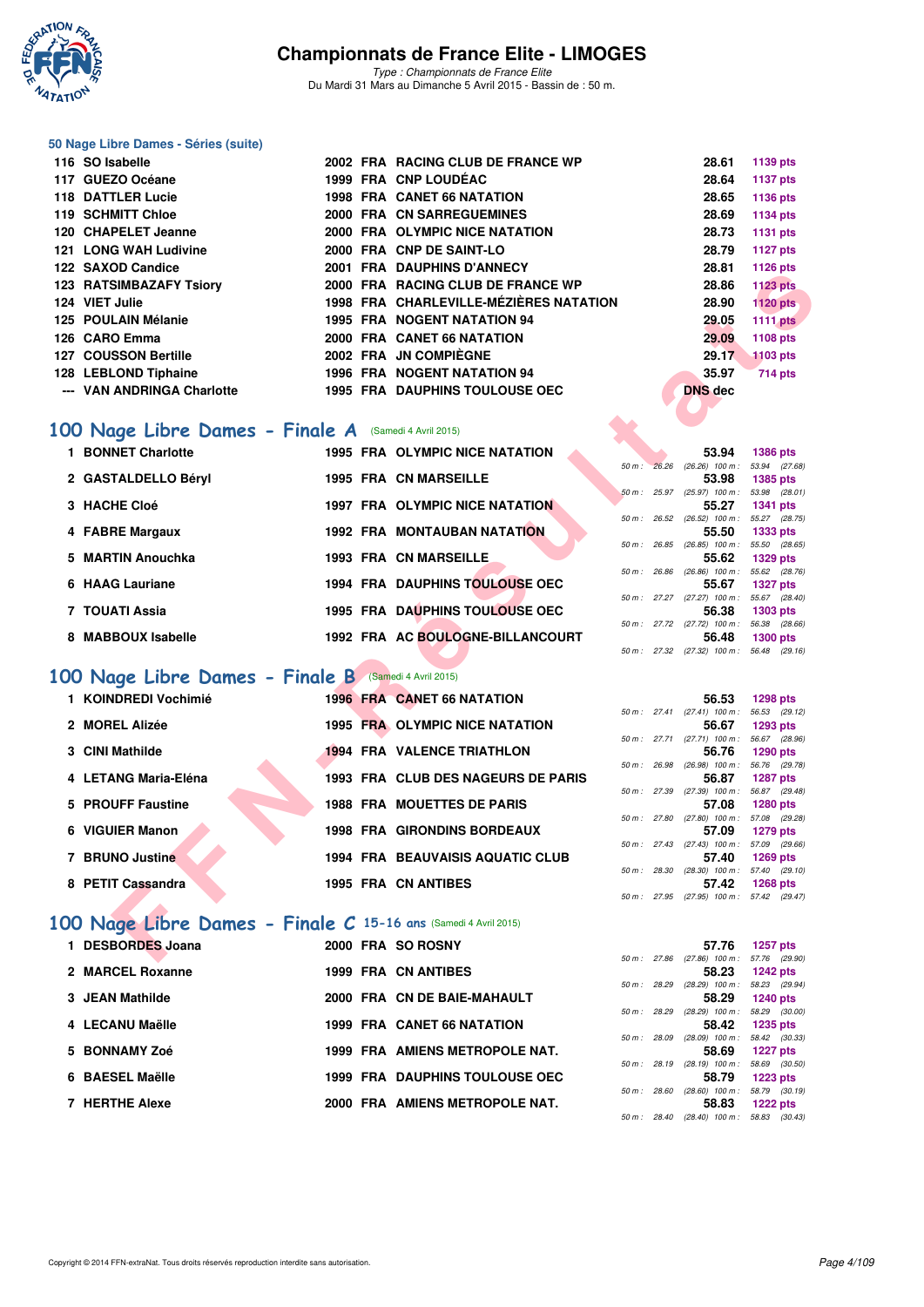

*Type : Championnats de France Elite* Du Mardi 31 Mars au Dimanche 5 Avril 2015 - Bassin de : 50 m.

#### **100 Nage Libre Dames - Finale C (suite)**

| 8 VAQUETTE Mathilde |  | 1999 FRA CANET 66 NATATION          |  | 59.21 1210 pts                             |  |
|---------------------|--|-------------------------------------|--|--------------------------------------------|--|
|                     |  |                                     |  | 50 m: 28.36 (28.36) 100 m: 59.21 (30.85)   |  |
| 9 ROSATO Marine     |  | 1999 FRA OLYMPIC NICE NATATION      |  | 59.30 1207 pts                             |  |
|                     |  |                                     |  | 50 m: 28.30 (28.30) 100 m: 59.30 (31.00)   |  |
| 10 REMY Adeline     |  | 2000 FRA STADE BÉTHUNE PÉLICAN CLUB |  | 59.70 1194 pts                             |  |
|                     |  |                                     |  | 50 m : 28.99 (28.99) 100 m : 59.70 (30.71) |  |

# **[100 Nage Libre Dames - Finale D](http://www.ffnatation.fr/webffn/resultats.php?idact=nat&go=epr&idcpt=27187&idepr=2) 13-14 ans** (Samedi 4 Avril 2015)

| 1 SGARAMELLA Clara   |  | 2001 FRA DAUPHINS D'ANNECY           |              | 59.49                                                       | <b>1201 pts</b> |  |
|----------------------|--|--------------------------------------|--------------|-------------------------------------------------------------|-----------------|--|
| 2 CALATAYUD Levanna  |  | 2001 FRA CNS VALLAURIS               | 50 m : 28.63 | $(28.63)$ 100 m : 59.49 (30.<br>1:00.01                     |                 |  |
|                      |  |                                      | 50 m : 29.01 | $(29.01)$ 100 m : 1:00.01 $(31.$                            | <b>1184 pts</b> |  |
| 3 ROGALA Isla        |  | <b>2001 FRA DUMBEA NATATION</b>      |              | $1:00.05$ 1183 pts                                          |                 |  |
|                      |  |                                      | 50 m : 29.89 | $(29.89)$ 100 m : 1:00.05 (30.                              |                 |  |
| 4 FROUIN Meghan      |  | 2001 FRA CLUB AQUATIQUE CHOLETAIS    |              | 1:00.24 1177 pts                                            |                 |  |
|                      |  |                                      | 50 m : 29.33 | $(29.33)$ 100 m : 1:00.24 (30.                              |                 |  |
| 5 MOREAU Sarah       |  | 2001 FRA EN TOURS                    |              | 1:00.42 1171 pts                                            |                 |  |
|                      |  |                                      |              | 50 m : 29.57 (29.57) 100 m : 1:00.42 (30.                   |                 |  |
| 6 DESNOYERS Chloé    |  | 2001 FRA CM LE BOURGET               |              | 1:00.48 1169 pts                                            |                 |  |
| 7 CESAR Justine      |  | <b>2001 FRA MARSOUINS HÉROUVILLE</b> |              | 50 m : 29.07 (29.07) 100 m : 1:00.48 (31.                   |                 |  |
|                      |  |                                      |              | 1:01.20 1146 pts<br>50 m: 29.72 (29.72) 100 m: 1:01.20 (31. |                 |  |
| 8 BOUQUEREL Blandine |  | 2001 FRA AMIENS METROPOLE NAT.       |              | 1:01.27                                                     | 1144 pts        |  |
|                      |  |                                      | 50 m : 30.24 | $(30.24)$ 100 m : 1:01.27 (31.                              |                 |  |
| 9 LE GUEN Ilona      |  | 2001 FRA CN BREST                    |              | $1:01.30$ 1143 pts                                          |                 |  |
|                      |  |                                      | 50 m: 29.41  | $(29.41)$ 100 m : 1:01.30 (31.                              |                 |  |
| 10 GHARBAOUI Léanna  |  | 2001 FRA PACIFIC SWIM                |              | 1:01.66 1132 pts                                            |                 |  |
|                      |  |                                      |              |                                                             |                 |  |

# **[100 Nage Libre Dames - Séries](http://www.ffnatation.fr/webffn/resultats.php?idact=nat&go=epr&idcpt=27187&idepr=2)** (Samedi 4 Avril 2015)

| 1 SGARAMELLA Clara           |  | <b>2001 FRA DAUPHINS D'ANNECY</b>       |              |              | 59.49                                                 | <b>1201 pts</b>                  |  |
|------------------------------|--|-----------------------------------------|--------------|--------------|-------------------------------------------------------|----------------------------------|--|
| 2 CALATAYUD Levanna          |  | 2001 FRA CNS VALLAURIS                  |              |              | 50 m: 28.63 (28.63) 100 m: 59.49 (30.86)<br>1:00.01   | <b>1184 pts</b>                  |  |
| 3 ROGALA Isla                |  | <b>2001 FRA DUMBEA NATATION</b>         |              | 50 m : 29.01 | $(29.01)$ 100 m : 1:00.01 $(31.00)$<br>1:00.05        | 1183 pts                         |  |
| 4 FROUIN Meghan              |  | 2001 FRA CLUB AQUATIQUE CHOLETAIS       | 50 m : 29.89 |              | $(29.89)$ 100 m : 1:00.05 $(30.16)$<br>1:00.24        | <b>1177 pts</b>                  |  |
|                              |  |                                         | 50 m: 29.33  |              | $(29.33)$ 100 m : 1:00.24 $(30.91)$                   |                                  |  |
| 5 MOREAU Sarah               |  | 2001 FRA EN TOURS                       | 50 m: 29.57  |              | 1:00.42<br>$(29.57)$ 100 m : 1:00.42 $(30.85)$        | 1171 pts                         |  |
| <b>6 DESNOYERS Chloé</b>     |  | 2001 FRA CM LE BOURGET                  |              |              | 1:00.48                                               | 1169 pts                         |  |
| <b>7 CESAR Justine</b>       |  | 2001 FRA MARSOUINS HÉROUVILLE           | 50 m: 29.07  |              | $(29.07)$ 100 m : 1:00.48 $(31.41)$<br>1:01.20        | 1146 pts                         |  |
| 8 BOUQUEREL Blandine         |  | 2001 FRA AMIENS METROPOLE NAT.          |              |              | 50 m: 29.72 (29.72) 100 m: 1:01.20 (31.48)<br>1:01.27 | 1144 pts                         |  |
|                              |  |                                         |              |              | 50 m: 30.24 (30.24) 100 m: 1:01.27 (31.03)            |                                  |  |
| 9 LE GUEN Ilona              |  | 2001 FRA CN BREST                       |              |              | 1:01.30<br>50 m: 29.41 (29.41) 100 m: 1:01.30 (31.89) | 1143 pts                         |  |
| 10 GHARBAOUI Léanna          |  | 2001 FRA PACIFIC SWIM                   |              |              | 1:01.66                                               | 1132 pts                         |  |
|                              |  |                                         |              |              | 50 m: 29.42 (29.42) 100 m: 1:01.66 (32.24)            |                                  |  |
| 00 Nage Libre Dames - Séries |  | (Samedi 4 Avril 2015)                   |              |              |                                                       |                                  |  |
| 1 BONNET Charlotte           |  | 1995 FRA OLYMPIC NICE NATATION          |              |              | 54.94                                                 | 1352 pts                         |  |
| 2 GASTALDELLO Béryl          |  | 1995 FRA CN MARSEILLE                   | 50 m: 26.60  |              | $(26.60)$ 100 m : 54.94 $(28.34)$<br>55.07            | <b>1347 pts</b>                  |  |
| 3 HACHE Cloé                 |  | 1997 FRA OLYMPIC NICE NATATION          |              |              | 50 m: 26.70 (26.70) 100 m: 55.07 (28.37)<br>55.62     | <b>1329 pts</b>                  |  |
|                              |  |                                         | 50 m : 26.96 |              | $(26.96)$ 100 m :                                     | 55.62 (28.66)                    |  |
| 4 FABRE Margaux              |  | <b>1992 FRA MONTAUBAN NATATION</b>      |              |              | 55.95<br>50 m : 27.12 (27.12) 100 m :                 | <b>1318 pts</b><br>55.95 (28.83) |  |
| 5 MARTIN Anouchka            |  | <b>1993 FRA CN MARSEILLE</b>            |              |              | 56.04                                                 | <b>1314 pts</b>                  |  |
| 6 HAAG Lauriane              |  | <b>1994 FRA DAUPHINS TOULOUSE OEC</b>   |              |              | $50 m$ : 27.45 (27.45) $100 m$ :<br>56.14             | 56.04 (28.59)<br><b>1311 pts</b> |  |
|                              |  |                                         |              |              | $50 m$ : 27.14 (27.14) 100 m :                        | 56.14 (29.00)                    |  |
| 7 MABBOUX Isabelle           |  | 1992 FRA AC BOULOGNE-BILLANCOURT        |              |              | 56.83<br>50 m : 27.68 (27.68) 100 m :                 | <b>1288 pts</b><br>56.83 (29.15) |  |
| 8 TOUATI Assia               |  | 1995 FRA DAUPHINS TOULOUSE OEC          |              |              | 56.84<br>50 m : 27.70 (27.70) 100 m :                 | <b>1288 pts</b><br>56.84 (29.14) |  |
| 9 MOREL Alizée               |  | <b>1995 FRA OLYMPIC NICE NATATION</b>   |              |              | 56.90                                                 | <b>1286 pts</b>                  |  |
| 9 PETIT Cassandra            |  | <b>1995 FRA CN ANTIBES</b>              |              |              | 50 m : 27.81 (27.81) 100 m :<br>56.90                 | 56.90 (29.09)<br><b>1286 pts</b> |  |
|                              |  |                                         | 50 m: 27.63  |              | $(27.63)$ 100 m :                                     | 56.90 (29.27)                    |  |
| 11 KOINDREDI Vochimié        |  | <b>1996 FRA CANET 66 NATATION</b>       |              |              | 57.06<br>50 m: 27.75 (27.75) 100 m: 57.06 (29.31)     | <b>1280 pts</b>                  |  |
| <b>12 BRUNO Justine</b>      |  | <b>1994 FRA BEAUVAISIS AQUATIC CLUB</b> |              |              | 57.27<br>50 m: 27.80 (27.80) 100 m: 57.27 (29.47)     | 1273 pts                         |  |
| 13 PROUFF Faustine           |  | 1988 FRA MOUETTES DE PARIS              |              |              | 57.39                                                 | <b>1269 pts</b>                  |  |
| 14 VIGUIER Manon             |  | <b>1998 FRA GIRONDINS BORDEAUX</b>      |              |              | 50 m: 27.80 (27.80) 100 m: 57.39 (29.59)<br>57.56     | <b>1264 pts</b>                  |  |
|                              |  |                                         |              |              | 50 m: 28.00 (28.00) 100 m: 57.56 (29.56)              |                                  |  |
| 15 LETANG Maria-Eléna        |  | 1993 FRA CLUB DES NAGEURS DE PARIS      |              |              | 57.58<br>50 m: 28.00 (28.00) 100 m: 57.58 (29.58)     | <b>1263 pts</b>                  |  |
| 16 CINI Mathilde             |  | <b>1994 FRA VALENCE TRIATHLON</b>       |              |              | 57.59                                                 | <b>1263 pts</b>                  |  |
| 17 JACOLIN Aurore            |  | <b>1997 FRA DAUPHINS TOULOUSE OEC</b>   |              |              | 50 m : 27.70 (27.70) 100 m :<br>57.64                 | 57.59 (29.89)<br><b>1261 pts</b> |  |
| 18 BOUSQUIN Lena             |  | 1995 FRA SB BORDEAUX BASTIDE            |              |              | 50 m: 27.75 (27.75) 100 m: 57.64 (29.89)<br>57.86     | <b>1254 pts</b>                  |  |
|                              |  |                                         |              |              | 50 m : 28.00 (28.00) 100 m :                          | 57.86 (29.86)                    |  |
| 19 DESBORDES Joana           |  | 2000 FRA SO ROSNY                       |              |              | 58.07<br>50 m : 28.13 (28.13) 100 m :                 | <b>1247 pts</b><br>58.07 (29.94) |  |
| 20 BRISFER Clara             |  | 1997 FRA AMIENS METROPOLE NAT.          |              |              | 58.08                                                 | <b>1247 pts</b>                  |  |
| 21 CZERNIAK Monika           |  | 1992 POL CO SAINT-DIZIER NATATION       |              |              | 50 m : 28.39 (28.39) 100 m :<br>58.09                 | 58.08 (29.69)<br><b>1246 pts</b> |  |
|                              |  |                                         |              |              |                                                       |                                  |  |

|                | 59.49                      | 1201 pts                          |
|----------------|----------------------------|-----------------------------------|
| 50 m: 28.63    |                            | $(28.63)$ 100 m : 59.49 $(30.86)$ |
|                |                            | $1:00.01$ 1184 pts                |
| 50 m: 29.01    | $(29.01)$ 100 m :          | $1:00.01$ $(31.00)$               |
|                | 1:00.05                    | 1183 pts                          |
| 50 m: 29.89    | $(29.89)$ 100 m :          | $1:00.05$ $(30.16)$               |
|                | 1:00.24                    | <b>1177 pts</b>                   |
| $50 m$ : 29.33 | $(29.33)$ 100 m :          | $1:00.24$ (30.91)                 |
|                | 1:00.42                    | 1171 pts                          |
| 50 m: 29.57    | $(29.57)$ 100 m :          | $1:00.42$ $(30.85)$               |
|                | 1:00.48                    | 1169 pts                          |
| 50 m: 29.07    | $(29.07) 100 m$ :          | $1:00.48$ $(31.41)$               |
|                | 1:01.20                    | 1146 pts                          |
| $50 m$ : 29.72 | $(29.72)$ 100 m :          | 1:01.20 (31.48)                   |
|                | 1:01.27                    | 1144 pts                          |
| 50 m :         | 30.24 (30.24) 100 m :      | 1:01.27 (31.03)                   |
|                |                            | $1:01.30$ 1143 pts                |
|                | 50 m: 29.41 (29.41) 100 m: | 1:01.30 (31.89)                   |
|                |                            | $1:01.66$ 1132 pts                |
| 50 m: 29.42    | $(29.42)$ 100 m :          | 1:01.66 (32.24)                   |

|             |       | 54.94             | 1352 pts        |
|-------------|-------|-------------------|-----------------|
| 50 m: 26.60 |       | $(26.60)$ 100 m : | 54.94 (28.34)   |
|             |       | 55.07             | 1347 pts        |
| $50 m$ :    | 26.70 | $(26.70)$ 100 m : | 55.07 (28.37)   |
|             |       | 55.62             | <b>1329 pts</b> |
| $50 m$ :    | 26.96 | $(26.96)$ 100 m : | 55.62 (28.66)   |
|             |       | 55.95             | 1318 pts        |
| $50 m$ :    | 27.12 | $(27.12)$ 100 m : | 55.95 (28.83)   |
|             |       | 56.04             | 1314 pts        |
| $50 m$ :    | 27.45 | $(27.45)$ 100 m : | 56.04 (28.59)   |
|             |       | 56.14             | 1311 pts        |
| $50 m$ :    | 27.14 | $(27.14)$ 100 m : | 56.14 (29.00)   |
|             |       | 56.83             | 1288 pts        |
| $50 m$ :    | 27.68 | $(27.68)$ 100 m : | 56.83 (29.15)   |
|             |       | 56.84             | 1288 pts        |
| $50 m$ :    | 27.70 | $(27.70)$ 100 m : | 56.84 (29.14)   |
|             |       | 56.90             | 1286 pts        |
| $50 m$ :    | 27.81 | $(27.81)$ 100 m : | 56.90 (29.09)   |
|             |       | 56.90             | 1286 pts        |
| $50 m$ :    | 27.63 | $(27.63)$ 100 m : | 56.90 (29.27)   |
|             |       | 57.06             | 1280 pts        |
| $50 m$ :    | 27.75 | $(27.75)$ 100 m : | 57.06 (29.31)   |
|             |       | 57.27             | <b>1273 pts</b> |
| $50 m$ :    | 27.80 | $(27.80)$ 100 m : | 57.27 (29.47)   |
|             |       | 57.39             | 1269 pts        |
| 50 m:       | 27.80 | $(27.80)$ 100 m : | 57.39 (29.59)   |
|             |       | 57.56             | 1264 pts        |
| 50 m:       | 28.00 | $(28.00)$ 100 m : | 57.56 (29.56)   |
|             |       | 57.58             | 1263 pts        |
| $50 m$ :    | 28.00 | $(28.00)$ 100 m : | 57.58 (29.58)   |
|             |       | 57.59             | 1263 pts        |
| $50 m$ :    | 27.70 | $(27.70)$ 100 m : | 57.59 (29.89)   |
|             |       | 57.64             | 1261 pts        |
| $50 m$ :    | 27.75 | $(27.75)$ 100 m : | 57.64 (29.89)   |
|             |       | 57.86             | 1254 pts        |
| $50 m$ :    | 28.00 | $(28.00)$ 100 m : | 57.86 (29.86)   |
|             |       | 58.07             | 1247 pts        |
| $50 m$ :    | 28.13 | $(28.13)$ 100 m : | 58.07 (29.94)   |
|             |       | 58.08             | <b>1247 pts</b> |
| $50 m$ :    | 28.39 | $(28.39)$ 100 m : | 58.08 (29.69)   |
|             |       | 58.09             | 1246 pts        |
| $50 m$ :    | 28.20 | $(28.20)$ 100 m : | 58.09 (29.89)   |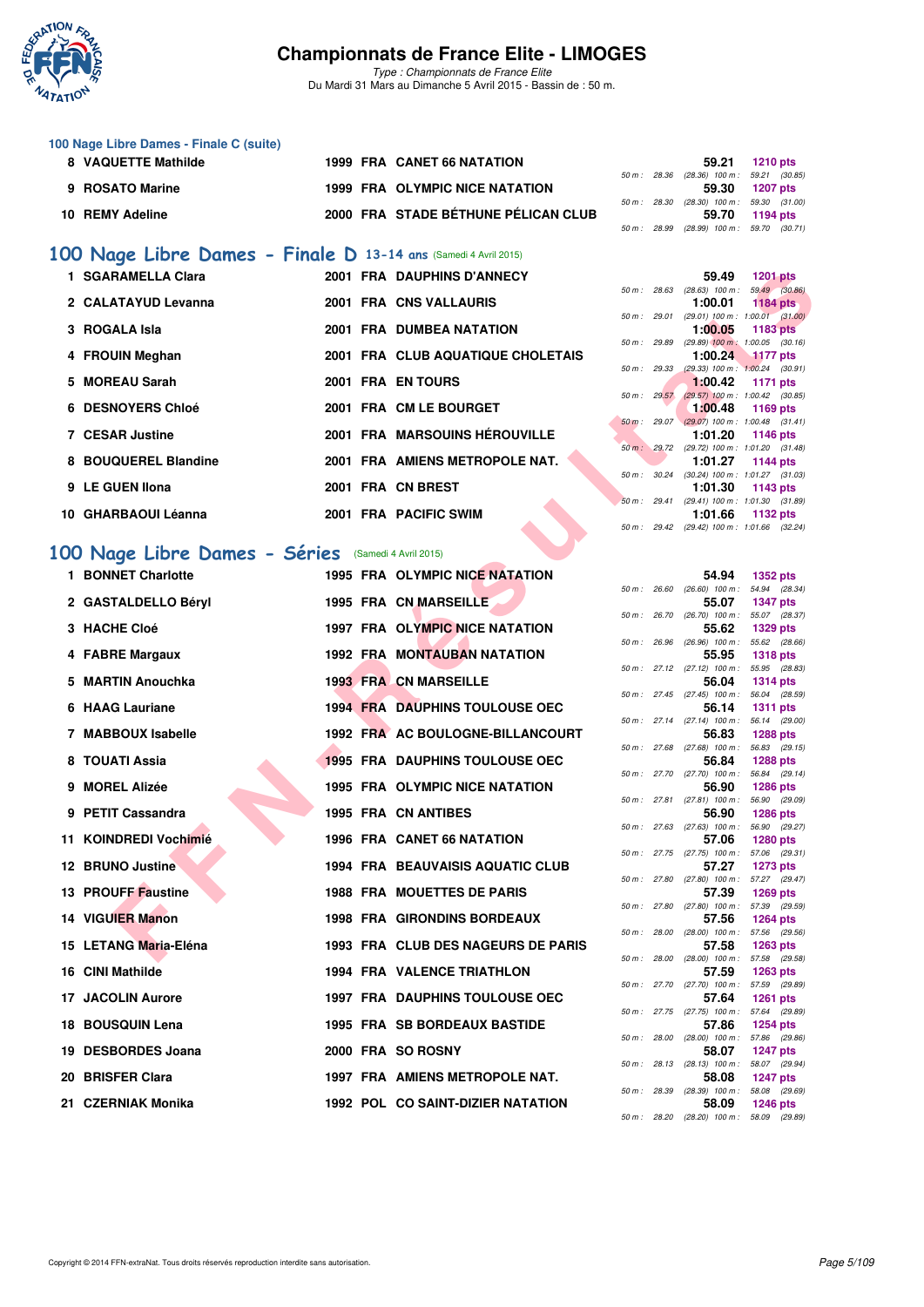

|    | 100 Nage Libre Dames - Séries (suite)                     |  |                                         |              |              |                                                     |                                  |
|----|-----------------------------------------------------------|--|-----------------------------------------|--------------|--------------|-----------------------------------------------------|----------------------------------|
|    | 22 COUSSON Clothilde                                      |  | <b>1998 FRA MULHOUSE ON</b>             | 50 m: 28.23  |              | 58.14<br>$(28.23)$ 100 m : 58.14 $(29.91)$          | <b>1245 pts</b>                  |
|    | 22 ABERT Marion                                           |  | <b>1993 FRA DAUPHINS TOULOUSE OEC</b>   |              |              | 58.14<br>50 m: 27.93 (27.93) 100 m: 58.14 (30.21)   | <b>1245 pts</b>                  |
|    | 24 THORMALM Alma                                          |  | 1996 SWE CN MELUN VAL DE SEINE          |              |              | 58.18                                               | 1243 pts                         |
|    | 25 MARECAUX Marine                                        |  | <b>1991 FRA SB BORDEAUX BASTIDE</b>     |              |              | 50 m: 28.33 (28.33) 100 m:<br>58.26                 | 58.18 (29.85)<br><b>1241 pts</b> |
|    | 26 POULET Laure                                           |  | 1992 FRA EMS BRON                       |              |              | 50 m: 28.15 (28.15) 100 m: 58.26 (30.11)<br>58.37   | <b>1237 pts</b>                  |
|    | 27 JEAN Mathilde                                          |  | 2000 FRA CN DE BAIE-MAHAULT             |              |              | 50 m: 28.25 (28.25) 100 m: 58.37 (30.12)<br>58.43   | <b>1235 pts</b>                  |
| 28 | <b>GALATEAU Pauline</b>                                   |  | 1994 FRA AMIENS METROPOLE NAT.          | 50 m : 28.84 |              | $(28.84)$ 100 m : 58.43 $(29.59)$<br>58.46          | <b>1234 pts</b>                  |
| 29 | <b>COSTE Julie</b>                                        |  | <b>1998 FRA GIRONDINS BORDEAUX</b>      |              |              | 50 m : 28.10 (28.10) 100 m : 58.46 (30.36)<br>58.53 | <b>1232 pts</b>                  |
| 30 | <b>NERRIERE Coralie</b>                                   |  | <b>1994 FRA STADE CLERMONT NATATION</b> |              |              | 50 m: 28.31 (28.31) 100 m: 58.53 (30.22)<br>58.54   | <b>1232 pts</b>                  |
| 31 | <b>POU Tiffany</b>                                        |  | 1996 FRA AS MONACO NATATION             |              |              | 50 m : 28.76 (28.76) 100 m : 58.54 (29.78)<br>58.64 | <b>1228 pts</b>                  |
|    | 32 WEYDERS Justine                                        |  | 1990 FRA MONTAUBAN NATATION             |              | 50 m: 28.29  | $(28.29)$ 100 m :<br>58.66                          | 58.64 (30.35)<br><b>1228 pts</b> |
| 33 | <b>MELIH Amel</b>                                         |  | 1993 ALG EMS BRON                       |              |              | 50 m : 28.09 (28.09) 100 m : 58.66 (30.57)<br>58.67 | <b>1227 pts</b>                  |
|    |                                                           |  |                                         |              |              | 50 m: 27.92 (27.92) 100 m: 58.67 (30.75)            |                                  |
|    | 34 BONNAMY Zoé                                            |  | 1999 FRA AMIENS METROPOLE NAT.          |              |              | 58.68<br>50 m: 28.11 (28.11) 100 m: 58.68 (30.57)   | <b>1227 pts</b>                  |
|    | 35 BLANC Ludivine                                         |  | <b>1995 FRA CN MARSEILLE</b>            |              |              | 58.69<br>50 m : 28.94 (28.94) 100 m : 58.69 (29.75) | <b>1227 pts</b>                  |
|    | 36 FOURTIER Julie                                         |  | <b>1993 FRA CSN GUYANCOURT</b>          | 50 m : 28.61 |              | 58.73<br>$(28.61)$ 100 m : 58.73 $(30.12)$          | <b>1225 pts</b>                  |
|    | 37 MARCEL Roxanne                                         |  | 1999 FRA CN ANTIBES                     |              |              | 58.81<br>50 m: 28.55 (28.55) 100 m: 58.81 (30.26)   | <b>1223 pts</b>                  |
|    | 38 SCORDIA Mélina                                         |  | 1997 FRA CANET 66 NATATION              |              |              | 58.84<br>50 m: 28.46 (28.46) 100 m: 58.84 (30.38)   | <b>1222 pts</b>                  |
|    | 39 VAQUETTE Mathilde                                      |  | 1999 FRA CANET 66 NATATION              | 50 m: 28.28  |              | 58.87<br>$(28.28)$ 100 m : 58.87 $(30.59)$          | <b>1221 pts</b>                  |
|    | 40 YAX Bénédicte                                          |  | 1998 FRA CN SARREGUEMINES               |              |              | 58.88                                               | <b>1220 pts</b>                  |
|    | 41 BACCHETTA Marine                                       |  | 1991 FRA ES MASSY NATATION              |              |              | 50 m: 28.10 (28.10) 100 m: 58.88 (30.78)<br>59.01   | <b>1216 pts</b>                  |
|    | 42 LECANU Maëlle                                          |  | <b>1999 FRA CANET 66 NATATION</b>       | 50 m: 28.61  |              | $(28.61)$ 100 m : 59.01 $(30.40)$<br>59.03          | <b>1216 pts</b>                  |
|    | 43 CASSIGNOL Oceane                                       |  | 2000 FRA AAS SARCELLES NATATION 95      |              |              | 50 m: 28.62 (28.62) 100 m: 59.03 (30.41)<br>59.04   | <b>1215 pts</b>                  |
|    | 44 BEN KHELIL Farah                                       |  | <b>1998 TUN SO MILLAU N</b>             | 50 m: 28.33  |              | $(28.33)$ 100 m :<br>59.08                          | 59.04 (30.71)<br><b>1214 pts</b> |
|    | 45 TEREBO Emma                                            |  | <b>1998 FRA CN CALÉDONIENS</b>          |              |              | 50 m: 28.10 (28.10) 100 m: 59.08 (30.98)<br>59.19   | <b>1210 pts</b>                  |
|    | 46 PLANTEAU DE MAROUSSEM Marie Olivite994 MRI ILE MAURICE |  |                                         | 50 m : 28.30 |              | $(28.30)$ 100 m : 59.19 $(30.89)$<br>59.20          | <b>1210 pts</b>                  |
|    | 47 ROSATO Marine                                          |  | 1999 FRA OLYMPIC NICE NATATION          | 50 m : 28.73 |              | $(28.73)$ 100 m : 59.20 $(30.47)$<br>59.24          | <b>1209 pts</b>                  |
|    | <b>47 HERTHE Alexe</b>                                    |  | 2000 FRA AMIENS METROPOLE NAT.          |              |              | 50 m: 28.63 (28.63) 100 m: 59.24 (30.61)<br>59.24   | <b>1209 pts</b>                  |
|    | 49 SCHWARTZ Marine                                        |  | 1997 FRA TEAM STRASBOURG SNS-ASPTT      |              |              | 50 m: 28.67 (28.67) 100 m: 59.24 (30.57)<br>59.25   |                                  |
|    |                                                           |  |                                         |              |              | 50 m: 28.72 (28.72) 100 m: 59.25 (30.53)            | <b>1208 pts</b>                  |
|    | 50 COLLET Enora                                           |  | 1998 FRA C PAUL-BERT RENNES             |              |              | 59.29<br>50 m: 28.82 (28.82) 100 m: 59.29 (30.47)   | <b>1207 pts</b>                  |
|    | 51 REMY Adeline                                           |  | 2000 FRA STADE BÉTHUNE PÉLICAN CLUB     |              |              | 59.47<br>50 m : 29.38 (29.38) 100 m :               | <b>1201 pts</b><br>59.47 (30.09) |
|    | 52 BAESEL Maëlle                                          |  | <b>1999 FRA DAUPHINS TOULOUSE OEC</b>   |              | 50 m : 28.80 | 59.49<br>$(28.80)$ 100 m : 59.49 $(30.69)$          | 1201 pts                         |
|    | 53 PACOURET Charlotte                                     |  | <b>1996 FRA NOGENT NATATION 94</b>      |              |              | 59.51<br>50 m: 29.08 (29.08) 100 m: 59.51 (30.43)   | <b>1200 pts</b>                  |
|    | 54 TRUJILLO Anne-Sophie                                   |  | 1996 FRA OLYMPIC NICE NATATION          |              |              | 59.55<br>50 m : 28.24 (28.24) 100 m :               | 1199 pts<br>59.55 (31.31)        |
|    | 55 MARCHAL Léa                                            |  | 1999 FRA ALLIANCE NATATION BESANCON     |              |              | 59.56                                               | 1198 pts                         |
|    | 55 BARDOT Lou                                             |  | 1998 FRA CN MELUN VAL DE SEINE          |              |              | 50 m : 29.39 (29.39) 100 m : 59.56 (30.17)<br>59.56 | 1198 pts                         |
|    | 57 ALMEIDA Julia                                          |  | 1998 FRA GIRONDINS BORDEAUX             |              |              | 50 m: 29.03 (29.03) 100 m: 59.56 (30.53)<br>59.58   | 1198 pts                         |

|              |       | 58.14                      | 1245 pts                            |
|--------------|-------|----------------------------|-------------------------------------|
| 50 m :       | 28.23 | $(28.23)$ 100 m :          | 58.14<br>(29.91)                    |
|              |       | 58.14                      | 1245 pts                            |
| $50 m$ :     | 27.93 | $(27.93)$ 100 m :<br>58.18 | 58.14<br>(30.21)<br>1243 pts        |
| $50 m$ :     | 28.33 | $(28.33)$ 100 m :          | 58.18<br>(29.85)                    |
| 50 m :       | 28.15 | 58.26<br>$(28.15)$ 100 m : | 1241 pts<br>58.26<br>(30.11)        |
|              |       | 58.37                      | <b>1237 pts</b>                     |
| 50 m :       | 28.25 | $(28.25)$ 100 m :          | 58.37<br>(30.12)                    |
| $50 m$ :     | 28.84 | 58.43<br>$(28.84)$ 100 m : | <b>1235 pts</b><br>58.43 (29.59)    |
|              |       | 58.46                      | <b>1234 pts</b>                     |
| $50 m$ :     | 28.10 | $(28.10)$ 100 m :<br>58.53 | 58.46<br>(30.36)<br>1232 pts        |
| $50 m$ :     | 28.31 | $(28.31)$ 100 m;           | 58.53<br>(30.22)                    |
|              |       | 58.54                      | <b>1232 pts</b>                     |
| $50 m$ :     | 28.76 | $(28.76)$ 100 m :<br>58.64 | 58.54<br>(29.78)<br><b>1228 pts</b> |
| 50 m :       | 28.29 | $(28.29)$ 100 m :          | 58.64<br>(30.35)                    |
|              |       | 58.66                      | <b>1228 pts</b>                     |
| $50 m$ :     | 28.09 | $(28.09)$ 100 m :          | 58.66<br>(30.57)                    |
| $50 m$ :     | 27.92 | 58.67<br>$(27.92)$ 100 m : | 1227 pts<br>58.67<br>(30.75)        |
|              |       | 58.68                      | <b>1227 pts</b>                     |
| $50 m$ :     | 28.11 | $(28.11)$ 100 m :          | 58.68<br>(30.57)                    |
| $50 m$ :     | 28.94 | 58.69<br>$(28.94)$ 100 m : | 1227 pts<br>58.69<br>(29.75)        |
|              |       | 58.73                      | 1225 pts                            |
| $50 m$ :     | 28.61 | $(28.61)$ 100 m :          | 58.73<br>(30.12)                    |
| $50 m$ :     | 28.55 | 58.81<br>$(28.55)$ 100 m : | 1223 pts<br>58.81<br>(30.26)        |
|              |       | 58.84                      | <b>1222 pts</b>                     |
| $50 m$ :     | 28.46 | $(28.46)$ 100 m :          | 58.84<br>(30.38)                    |
|              |       | 58.87                      | 1221 pts                            |
| $50 m$ :     | 28.28 | $(28.28)$ 100 m :<br>58.88 | 58.87 (30.59)<br>1220 pts           |
| 50 m :       | 28.10 | $(28.10)$ 100 m :          | 58.88<br>(30.78)                    |
| $50 m$ :     | 28.61 | 59.01<br>$(28.61)$ 100 m : | 1216 pts<br>59.01<br>(30.40)        |
|              |       | 59.03                      | <b>1216 pts</b>                     |
| $50 m$ :     | 28.62 | $(28.62)$ 100 m :          | 59.03<br>(30.41)                    |
| 50 m :       | 28.33 | 59.04<br>$(28.33)$ 100 m : | 1215 pts<br>59.04<br>(30.71)        |
|              |       | 59.08                      | 1214 pts                            |
| $50 m$ :     | 28.10 | $(28.10)$ 100 m :          | 59.08<br>(30.98)                    |
| $50 m$ :     | 28.30 | 59.19<br>$(28.30)$ 100 m : | 1210 pts<br>59.19<br>(30.89)        |
|              |       | 59.20                      | 1210 pts                            |
| $50 m$ :     | 28.73 | $(28.73)$ 100 m :          | 59.20<br>(30.47)                    |
| $50 m$ :     | 28.63 | 59.24<br>$(28.63)$ 100 m : | 1209 pts<br>59.24<br>(30.61)        |
|              |       | 59.24                      | 1209 pts                            |
| $50 m$ :     | 28.67 | $(28.67)$ 100 m :          | 59.24<br>(30.57)                    |
| $50 m$ :     | 28.72 | 59.25<br>$(28.72)$ 100 m : | 1208 pts<br>59.25<br>(30.53)        |
|              |       | 59.29                      | <b>1207 pts</b>                     |
| $50 m$ :     | 28.82 | $(28.82)$ 100 m :          | 59.29<br>(30.47)                    |
| $50 m$ :     | 29.38 | 59.47<br>$(29.38)$ 100 m : | 1201<br>pts<br>59.47<br>(30.09)     |
|              |       | 59.49                      | 1201<br>pts                         |
| $50 m$ :     | 28.80 | $(28.80)$ 100 m :          | 59.49<br>(30.69)                    |
| $50 m$ :     | 29.08 | 59.51<br>$(29.08)$ 100 m : | <b>1200 pts</b><br>59.51<br>(30.43) |
|              |       | 59.55                      | 1199 pts                            |
| $50 m$ :     | 28.24 | $(28.24)$ 100 m :          | 59.55<br>(31.31)                    |
| 50 m :       | 29.39 | 59.56<br>$(29.39)$ 100 m : | 1198 pts<br>59.56<br>(30.17)        |
|              |       | 59.56                      | <b>1198 pts</b>                     |
| $50 m$ :     | 29.03 | $(29.03)$ 100 m :          | 59.56<br>(30.53)                    |
| 50 m : 28.72 |       | 59.58<br>$(28.72)$ 100 m : | 1198 pts<br>59.58<br>(30.86)        |
|              |       |                            |                                     |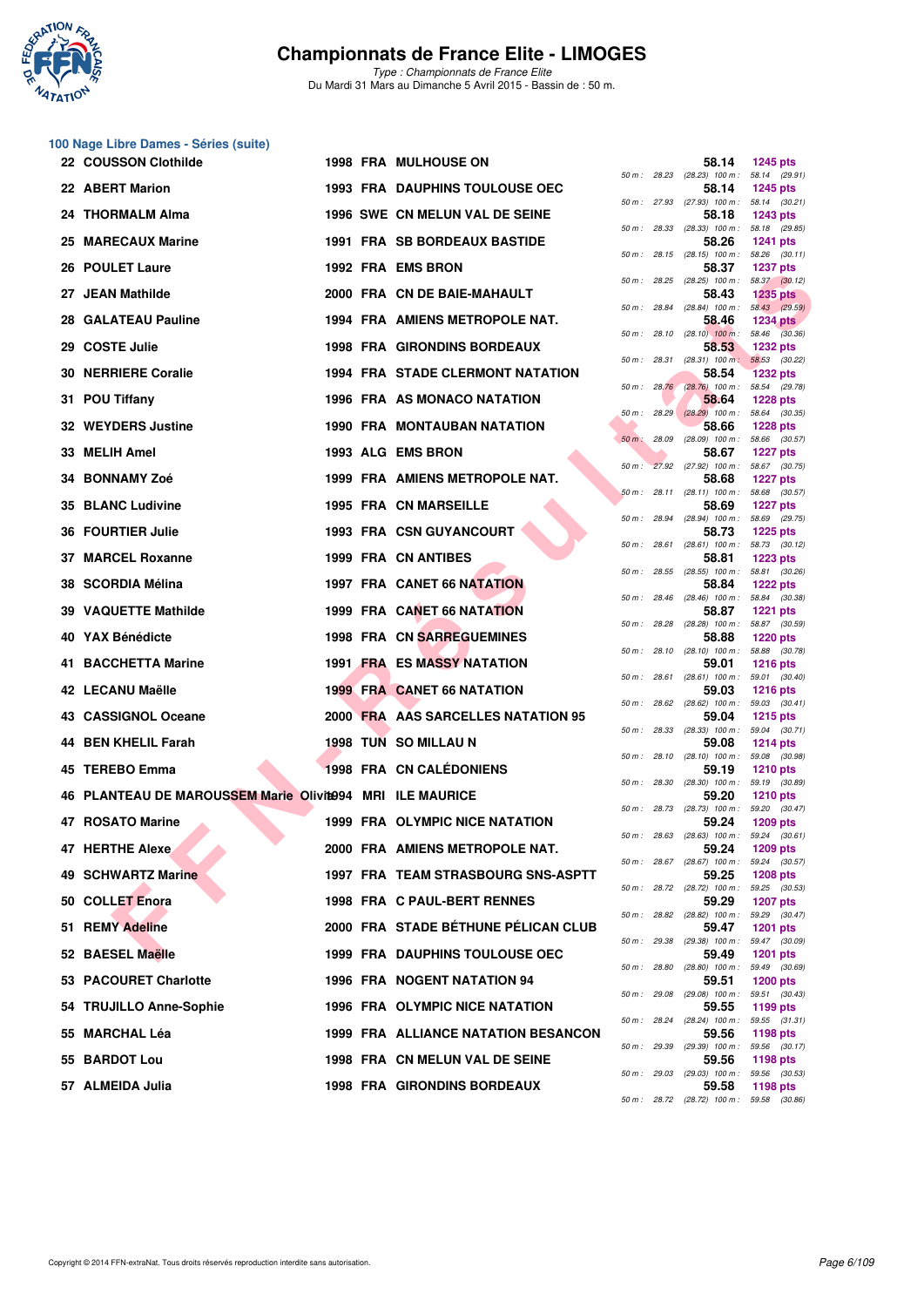

| 100 Nage Libre Dames - Séries (suite) |  |  |  |
|---------------------------------------|--|--|--|
|---------------------------------------|--|--|--|

|     | 58 GREMILLON Louise       |  | 2000 FRA ASC PESSAC-ALOUETTE            |              |              | 59.62                                                 | <b>1197 pts</b>                  |  |
|-----|---------------------------|--|-----------------------------------------|--------------|--------------|-------------------------------------------------------|----------------------------------|--|
|     | 59 DAUBA Camille          |  | <b>1997 FRA USB LONGWY NATATION</b>     | 50 m: 29.01  |              | $(29.01)$ 100 m : 59.62 $(30.61)$<br>59.67            | 1195 pts                         |  |
|     | 60 BLANCHARD Morgane      |  | 1997 FRA AAS SARCELLES NATATION 95      | 50 m: 28.86  |              | $(28.86)$ 100 m : 59.67 $(30.81)$<br>59.68            | 1195 pts                         |  |
|     | 61 ROGEON Axelle          |  | 1999 FRA CLUB DAUPHINS COGNAC           | 50 m: 28.96  |              | $(28.96)$ 100 m :<br>59.78                            | 59.68 (30.72)<br>1191 pts        |  |
|     | 62 HITA Orlane            |  | 1999 FRA CN BREST                       | 50 m: 28.64  |              | $(28.64)$ 100 m : 59.78 $(31.14)$<br>59.80            | 1191 pts                         |  |
|     | 63 PICAULT Solweig        |  | 2000 FRA CANET 66 NATATION              |              |              | 50 m : 28.77 (28.77) 100 m :<br>59.84                 | 59.80 (31.03)<br><b>1189 pts</b> |  |
| 64. | <b>LAKEHAL Eva</b>        |  | <b>1998 FRA DAUPHINS D'ANNECY</b>       | 50 m: 29.35  |              | $(29.35)$ 100 m : 59.84 $(30.49)$<br>59.89            | 1188 pts                         |  |
|     | 64 SOLA Delphine          |  | 1998 FRA STADE FRANÇAIS O COURBEVOIE    |              | 50 m : 29.20 | $(29.20)$ 100 m :<br>59.89                            | 59.89 (30.69)<br><b>1188 pts</b> |  |
|     | 66 PALAUX Oksana          |  | 1998 FRA NOGENT NATATION 94             | 50 m: 29.05  |              | $(29.05)$ 100 m : 59.89 $(30.84)$<br>59.92            | <b>1187 pts</b>                  |  |
|     | 67 PENNEQUIN Perrine      |  | <b>1999 FRA SN VERSAILLES</b>           |              |              | 50 m : 29.22 (29.22) 100 m : 59.92 (30.70)<br>59.93   | 1187 pts                         |  |
|     | 68 BLOSSIER Claire        |  | 1998 FRA AMIENS METROPOLE NAT.          |              |              | $50 m$ : 29.19 $(29.19)$ 100 m:<br>59.97              | 59.93 (30.74)<br>1185 pts        |  |
| 69  | <b>GUILLARME Maud</b>     |  | 2000 FRA AQUA CLUB FOREZIEN             |              |              | 50 m: 28.13 (28.13) 100 m: 59.97 (31.84)<br>1:00.01   | 1184 pts                         |  |
|     | 70 LIAUD Clemence         |  | 1998 FRA NAUTIC CLUB ALP'38             | $50 m$ :     | 28.83        | $(28.83)$ 100 m : 1:00.01 $(31.18)$<br>1:00.04        | 1183 pts                         |  |
| 71  | <b>MANSOURI Donia</b>     |  | 1998 FRA STADE FRANÇAIS O COURBEVOIE    |              | 50 m: 28.71  | (28.71) 100 m: 1:00.04 (31.33)<br>1:00.08             | 1182 pts                         |  |
|     | 72 SZCZEPIAK Margaux      |  | <b>1999 FRA SC THIONVILLE</b>           |              |              | 50 m: 29.13 (29.13) 100 m: 1:00.08 (30.95)<br>1:00.09 | <b>1181 pts</b>                  |  |
|     | 72 CHARLET Camille        |  | 1999 FRA AVAN VILLENEUVE-D'ASCQ         |              | 50 m : 28.74 | $(28.74)$ 100 m : 1:00.09 $(31.35)$<br>1:00.09        | 1181 pts                         |  |
|     | 74 DIAS DE SOUSA Amandine |  | 1996 FRA ES NANTERRE                    |              | 50 m : 28.73 | (28.73) 100 m: 1:00.09 (31.36)<br>1:00.13             | 1180 pts                         |  |
|     | 75 RAYNERT Maud           |  | <b>1998 FRA ES MASSY NATATION</b>       | 50 m: 28.63  |              | $(28.63)$ 100 m : 1:00.13 $(31.50)$<br>1:00.14        | <b>1180 pts</b>                  |  |
|     | 76 LUTIGNIER Sarah        |  | 1998 FRA AQUATIC CLUB BOURGES           | 50 m: 28.62  |              | (28.62) 100 m: 1:00.14 (31.52)<br>1:00.21             | 1178 pts                         |  |
|     | 77 LESPARRE Mailys        |  | 1997 FRA CN CANNES                      |              | 50 m : 29.39 | (29.39) 100 m: 1:00.21 (30.82)<br>1:00.42             | <b>1171 pts</b>                  |  |
|     | 77 SGARAMELLA Clara       |  | <b>2001 FRA DAUPHINS D'ANNECY</b>       | 50 m: 29.38  |              | (29.38) 100 m : 1:00.42 (31.04)<br>1:00.42            | 1171 pts                         |  |
|     | 79 FAKHEUR Samial         |  | 1998 FRA CN ANTIBES                     |              |              | 50 m: 29.42 (29.42) 100 m: 1:00.42 (31.00)<br>1:00.55 | <b>1167 pts</b>                  |  |
|     | 80 DESFORGES Judith       |  | 1999 FRA JN COMPIEGNE                   | 50 m : 29.09 |              | (29.09) 100 m: 1:00.55 (31.46)<br>1:00.58             | <b>1166 pts</b>                  |  |
|     | 81 HERVE Nolwenn          |  | <b>1999 FRA SC THIONVILLE</b>           |              | 50 m: 28.65  | $(28.65)$ 100 m : 1:00.58 $(31.93)$<br>1:00.60        | 1165 pts                         |  |
|     | 82 CALATAYUD Levanna      |  | 2001 FRA CNS VALLAURIS                  | 50 m : 28.84 |              | (28.84) 100 m : 1:00.60 (31.76)<br>1:00.68            | 1163 pts                         |  |
|     | 82 POULAIN Mélanie        |  | 1995 FRA NOGENT NATATION 94             |              | 50 m : 29.63 | $(29.63)$ 100 m : 1:00.68 $(31.05)$<br>1:00.68        | 1163 pts                         |  |
|     | 84 MOREAU Sarah           |  | 2001 FRA EN TOURS                       |              | 50 m : 29.31 | (29.31) 100 m: 1:00.68 (31.37)<br>1:00.69             | 1162 pts                         |  |
|     | 85 JEANNERET Valentine    |  | 1999 FRA CN CHALON-SUR-SAONE            |              |              | 50 m: 29.95 (29.95) 100 m: 1:00.69 (30.74)<br>1:00.70 | 1162 $pts$                       |  |
|     | 86 CHANAVAT GILLET Alicia |  | 1999 FRA CN CHALON-SUR-SAONE            |              |              | 50 m: 29.46 (29.46) 100 m: 1:00.70 (31.24)<br>1:00.72 | 1161 pts                         |  |
|     | 87 RENNER Miranda         |  | 2001 USA RACING CLUB DE FRANCE WP       |              |              | 50 m: 29.52 (29.52) 100 m: 1:00.72 (31.20)<br>1:00.76 | <b>1160 pts</b>                  |  |
|     | 87 MARCHAL Léa            |  | <b>1998 FRA USB LONGWY NATATION</b>     |              | 50 m : 29.28 | (29.28) 100 m: 1:00.76 (31.48)<br>1:00.76             | 1160 pts                         |  |
| 89. | <b>FANCHONNA Sandrine</b> |  | <b>1998 FRA FRANCOIS NATATION CLUB</b>  |              | 50 m : 29.26 | (29.26) 100 m: 1:00.76 (31.50)<br>1:00.79             | 1159 pts                         |  |
|     | 89 DESNOYERS Chloé        |  | 2001 FRA CM LE BOURGET                  |              |              | 50 m: 29.05 (29.05) 100 m: 1:00.79 (31.74)<br>1:00.79 | 1159 pts                         |  |
| 91. | <b>CHATON Mélanie</b>     |  | <b>1997 FRA DAUPHINS TOULOUSE OEC</b>   |              |              | 50 m: 29.46 (29.46) 100 m: 1:00.79 (31.33)<br>1:00.81 | 1159 pts                         |  |
|     | 92 FROUIN Meghan          |  | 2001 FRA CLUB AQUATIQUE CHOLETAIS       |              |              | 50 m: 29.22 (29.22) 100 m: 1:00.81 (31.59)<br>1:00.86 | <b>1157 pts</b>                  |  |
|     | 93 NERRIERE Célia         |  | <b>1998 FRA STADE CLERMONT NATATION</b> |              |              | 50 m: 29.42 (29.42) 100 m: 1:00.86 (31.44)<br>1:00.88 | 1156 pts                         |  |
|     |                           |  |                                         |              |              | 50 m: 29.65 (29.65) 100 m: 1:00.88 (31.23)            |                                  |  |

|          |       | 59.62                        | 1197 pts                            |
|----------|-------|------------------------------|-------------------------------------|
| 50 m :   | 29.01 | $(29.01)$ 100 m :            | 59.62<br>(30.61)                    |
|          |       | 59.67                        | 1195 pts                            |
| $50 m$ : | 28.86 | $(28.86)$ 100 m :<br>59.68   | 59.67<br>(30.81)<br>1195 pts        |
| $50 m$ : | 28.96 | $(28.96)$ 100 m :            | 59.68<br>(30.72)                    |
|          |       | 59.78                        | 1191<br>pts                         |
| $50 m$ : | 28.64 | $(28.64)$ 100 m :<br>59.80   | (31.14)<br>59.78<br>1191<br>pts     |
| $50 m$ : | 28.77 | $(28.77)$ 100 m :            | 59.80<br>(31.03)                    |
|          |       | 59.84                        | <b>1189 pts</b>                     |
| $50 m$ : | 29.35 | $(29.35)$ 100 m :<br>59.89   | 59.84<br>(30.49)<br>1188 pts        |
| $50 m$ : | 29.20 | $(29.20)$ 100 m :            | 59.89<br>(30.69)                    |
| $50 m$ : |       | 59.89                        | 1188 pts                            |
|          | 29.05 | $(29.05)$ 100 m;<br>59.92    | 59.89<br>(30.84)<br><b>1187 pts</b> |
| 50 m :   | 29.22 | $(29.22)$ 100 m :            | 59.92<br>(30.70)                    |
|          |       | 59.93                        | <b>1187 pts</b>                     |
| $50 m$ : | 29.19 | $(29.19)$ 100 m :<br>59.97   | 59.93<br>(30.74)<br>1185 pts        |
| $50 m$ : | 28.13 | $(28.13)$ 100 m :            | (31.84)<br>59.97                    |
|          | 28.83 | 1:00.01<br>$(28.83) 100 m$ : | 1184 pts                            |
| 50 m :   |       | 1:00.04                      | 1:00.01<br>(31.18)<br>1183 pts      |
| $50 m$ : | 28.71 | (28.71) 100 m :              | 1:00.04<br>(31.33)                  |
| $50 m$ : | 29.13 | 1:00.08<br>$(29.13) 100 m$ : | 1182 pts<br>1:00.08<br>(30.95)      |
|          |       | 1:00.09                      | 1181 pts                            |
| $50 m$ : | 28.74 | $(28.74) 100 m$ :            | 1:00.09<br>(31.35)                  |
| $50 m$ : | 28.73 | 1:00.09<br>(28.73) 100 m :   | 1181<br>pts<br>1:00.09<br>(31.36)   |
|          |       | 1:00.13                      | 1180 pts                            |
| $50 m$ : | 28.63 | $(28.63)$ 100 m :            | 1:00.13<br>(31.50)                  |
| $50 m$ : | 28.62 | 1:00.14<br>$(28.62)$ 100 m : | 1180 pts<br>1:00.14<br>(31.52)      |
|          |       | 1:00.21                      | 1178 pts                            |
| $50 m$ : | 29.39 | (29.39) 100 m :<br>1:00.42   | 1:00.21<br>(30.82)<br>1171<br>pts   |
| 50 m :   | 29.38 | (29.38) 100 m :              | 1:00.42<br>(31.04)                  |
|          | 29.42 | 1:00.42                      | 1171 pts                            |
| 50 m :   |       | (29.42) 100 m :<br>1:00.55   | 1:00.42<br>(31.00)<br>1167 pts      |
| $50 m$ : | 29.09 | $(29.09)$ 100 m :            | 1:00.55<br>(31.46)                  |
| 50 m :   | 28.65 | 1:00.58<br>$(28.65)$ 100 m : | 1166 pts<br>1:00.58<br>(31.93)      |
|          |       | 1:00.60                      | 1165 pts                            |
| $50 m$ : | 28.84 | $(28.84) 100 m$ :            | 1:00.60<br>(31.76)                  |
| $50 m$ : | 29.63 | 1:00.68<br>$(29.63) 100 m$ : | 1163 pts<br>1:00.68<br>(31.05)      |
|          |       | 1:00.68                      | 1163 pts                            |
| 50 m :   | 29.31 | $(29.31)$ 100 m :<br>1:00.69 | 1:00.68<br>(31.37)<br>1162 pts      |
| 50 m :   | 29.95 | $(29.95) 100 m$ :            | (30.74)<br>1:00.69                  |
|          |       | 1:00.70                      | 1162 pts                            |
| $50 m$ : | 29.46 | $(29.46) 100 m$ :<br>1:00.72 | 1:00.70<br>(31.24)<br>1161<br>pts   |
| $50 m$ : | 29.52 | $(29.52)$ 100 m :            | 1:00.72<br>(31.20)                  |
| $50 m$ : | 29.28 | 1:00.76<br>(29.28) 100 m :   | 1160 pts<br>1:00.76<br>(31.48)      |
|          |       | 1:00.76                      | 1160 pts                            |
| $50 m$ : | 29.26 | (29.26) 100 m :              | 1:00.76<br>(31.50)                  |
| $50 m$ : | 29.05 | 1:00.79<br>(29.05) 100 m :   | 1159 pts<br>1:00.79<br>(31.74)      |
|          |       | 1:00.79                      | 1159 pts                            |
| $50 m$ : | 29.46 | (29.46) 100 m :<br>1:00.81   | 1:00.79<br>(31.33)                  |
| $50 m$ : | 29.22 | (29.22) 100 m :              | 1159 pts<br>(31.59)<br>1:00.81      |
|          |       | 1:00.86                      | 1157 pts                            |
| $50 m$ : | 29.42 | $(29.42)$ 100 m :<br>1:00.88 | 1:00.86<br>(31.44)<br>1156 pts      |
| $50 m$ : | 29.65 | $(29.65)$ 100 m :            | 1:00.88<br>(31.23)                  |
|          |       |                              |                                     |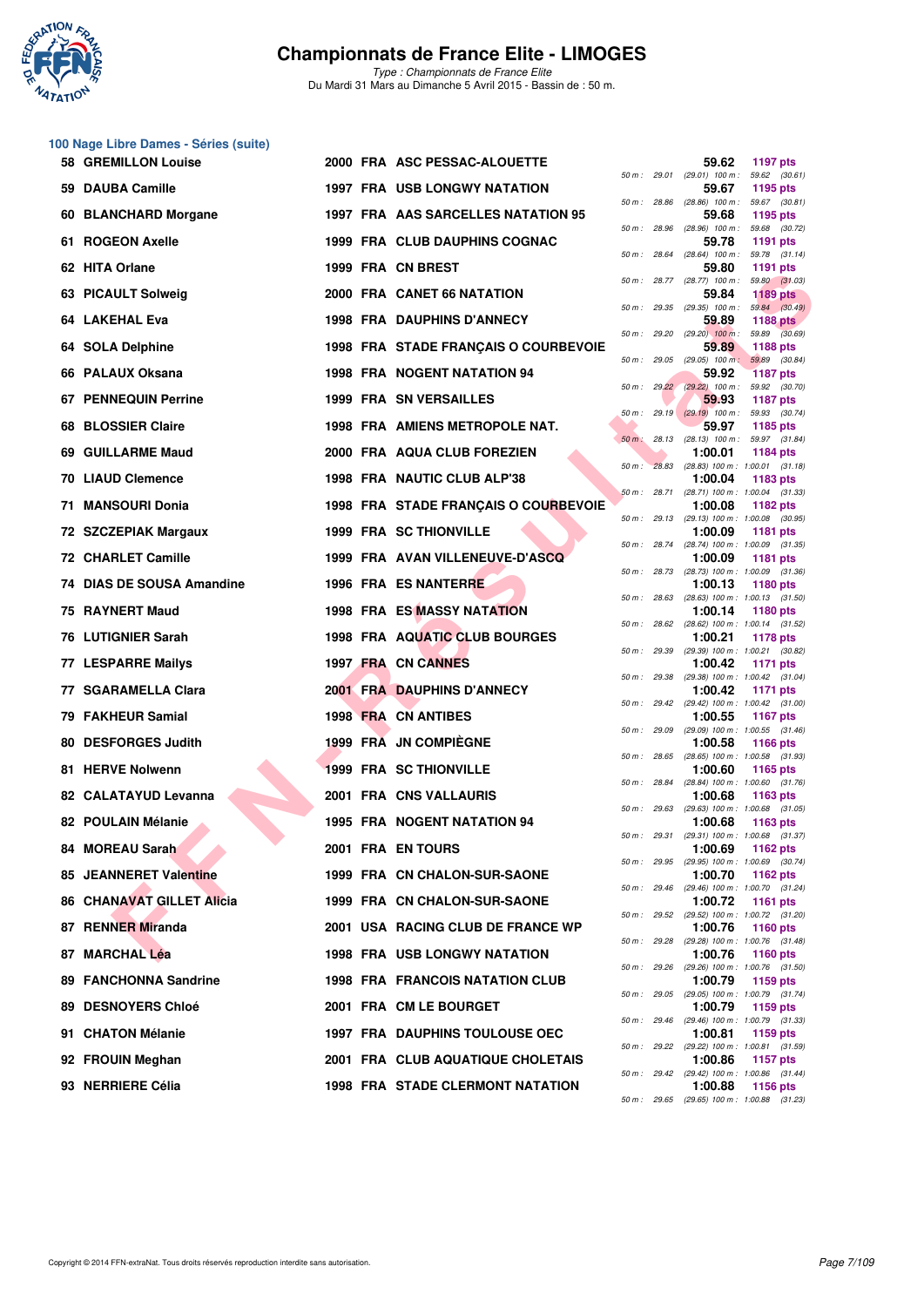

| 100 Nage Libre Dames - Séries (suite) |  |                                        |              |              |                                                                            |
|---------------------------------------|--|----------------------------------------|--------------|--------------|----------------------------------------------------------------------------|
| 94 LOWE Vera                          |  | 2000 NED ANGOULEME N CHARENTE          |              |              | 1:00.92<br>1155 pts<br>50 m: 28.71 (28.71) 100 m: 1:00.92 (32.21)          |
| 95 CESAR Justine                      |  | 2001 FRA MARSOUINS HÉROUVILLE          |              |              | 1:01.02<br>1152 pts<br>50 m: 29.69 (29.69) 100 m: 1:01.02 (31.33)          |
| 96 CELINI Lesy                        |  | <b>1999 FRA ES MASSY NATATION</b>      |              | 50 m : 29.22 | 1:01.05<br>1151 pts<br>(29.22) 100 m: 1:01.05 (31.83)                      |
| 97 ROGALA Isla                        |  | <b>2001 FRA DUMBEA NATATION</b>        |              |              | 1:01.09<br><b>1150 pts</b>                                                 |
| 98 COUSSON Adelie                     |  | 2000 FRA JN COMPIEGNE                  | 50 m : 28.84 |              | (28.84) 100 m : 1:01.09 (32.25)<br>1:01.10<br>1149 pts                     |
| 99 LE GUEN Ilona                      |  | 2001 FRA CN BREST                      |              |              | 50 m: 29.26 (29.26) 100 m: 1:01.10 (31.84)<br>1:01.11<br>$1149$ pts        |
| 100 ARAVANTINOU Athéna                |  | 2000 GRE AC BOULOGNE-BILLANCOURT       |              |              | 50 m : 29.02 (29.02) 100 m : 1:01.11 (32.09)<br>1:01.13<br><b>1148 pts</b> |
| 101 GHARBAOUI Léanna                  |  | 2001 FRA PACIFIC SWIM                  |              |              | 50 m : 29.63 (29.63) 100 m : 1:01.13 (31.50)<br>1:01.19<br>1147 pts        |
| 102 OUENNICHE Rim                     |  | 1999 TUN NOGENT NATATION 94            |              | 50 m : 29.27 | (29.27) 100 m: 1:01.19 (31.92)<br>1:01.20<br><b>1146 pts</b>               |
| 103 LACAVALERIE Tiphaine              |  | 2000 FRA DAUPHINS TOULOUSE OEC         |              | 50 m: 29.87  | (29.87) 100 m: 1:01.20 (31.33)<br>1:01.21<br><b>1146 pts</b>               |
| 104 BOUQUEREL Blandine                |  | 2001 FRA AMIENS METROPOLE NAT.         |              | 50 m: 28.89  | $(28.89)$ 100 m : 1:01.21 $(32.32)$<br>1:01.34<br>1142 pts                 |
| 105 PHILOMENE-ALEXANDRINE Melody      |  | 2001 FRA AAS SARCELLES NATATION 95     | $50 m$ :     | 30.07        | $(30.07)$ 100 m : 1:01.34 $(31.27)$<br>1:01.46<br>1138 pts                 |
| 106 DEAGE Albane                      |  | 2001 FRA ASPTT TOULON                  |              |              | 50 m : 29.56 (29.56) 100 m : 1:01.46 (31.90)<br>1:01.50<br><b>1137 pts</b> |
| 107 DEBARD Pauline                    |  | 2000 FRA CN NEVERS                     |              | 50 m: 30.21  | $(30.21)$ 100 m : 1:01.50 $(31.29)$<br>1:01.55<br>1135 pts                 |
| <b>108 PONSARDIN Alice</b>            |  | 2000 FRA CN VOUZIERS                   |              |              | 50 m: 29.55 (29.55) 100 m: 1:01.55 (32.00)<br>1:01.62<br>1133 pts          |
| 109 BORGOGNO Alizée                   |  | 2001 FRA OLYMPIC NICE NATATION         | 50 m : 29.58 |              | (29.58) 100 m: 1:01.62 (32.04)<br>1:01.66<br>1132 pts                      |
| 110 VERDIER Manon                     |  | 2001 FRA MARCQ NATATION                | 50 m : 29.56 |              | $(29.56)$ 100 m : 1:01.66 $(32.10)$<br>1:01.86<br><b>1126 pts</b>          |
| 111 BERSOT Lucie                      |  | 1999 FRA C REDON NATATION              |              |              | 50 m: 30.06 (30.06) 100 m: 1:01.86 (31.80)<br>1:01.88<br>1125 pts          |
| 112 HENRY Agathe                      |  | 2000 FRA ALLIANCE DIJON NATATION       |              |              | 50 m: 29.07 (29.07) 100 m: 1:01.88 (32.81)<br>1:01.90<br><b>1124 pts</b>   |
| 113 ROYER VIEL Léa                    |  | 2001 FRA MONTPELLIER PAILLADE NATATION |              |              | 50 m : 30.24 (30.24) 100 m : 1:01.90 (31.66)<br>1:01.91<br>1124 pts        |
| 114 SCHMITT Chloe                     |  | <b>2000 FRA CN SARREGUEMINES</b>       | 50 m : 29.86 |              | (29.86) 100 m: 1:01.91 (32.05)<br>1:01.92<br><b>1124 pts</b>               |
| 115 DESJARDINS Léa                    |  | 2001 FRA PAYS D'AIX NATATION           |              | 50 m : 29.58 | (29.58) 100 m: 1:01.92 (32.34)<br>1:01.95<br>1123 pts                      |
| 116 GUEZO Océane                      |  | 1999 FRA CNP LOUDEAC                   |              | 50 m : 29.54 | (29.54) 100 m: 1:01.95 (32.41)<br>1:02.12<br><b>1117 pts</b>               |
| 117 BOISRENOULT Emilie                |  | 2002 FRA U.S CRETEIL NATATION          | 50 m : 29.83 |              | (29.83) 100 m: 1:02.12 (32.29)<br>1:02.57<br>1104 pts                      |
| 118 SO Isabelle                       |  | 2002 FRA RACING CLUB DE FRANCE WP      |              |              | 50 m: 30.64 (30.64) 100 m: 1:02.57 (31.93)<br>1:02.77<br>1097 pts          |
| 119 ZIEGLER Fanny                     |  | 2000 FRA NAUTIC CLUB ALP'38            |              |              | 50 m: 30.41 (30.41) 100 m: 1:02.77 (32.36)<br>1:02.84<br>1095 pts          |
| 120 RATSIMBAZAFY Tsiory               |  | 2000 FRA RACING CLUB DE FRANCE WP      |              |              | 50 m : 30.31 (30.31) 100 m : 1:02.84 (32.53)<br>1:03.09<br>1088 pts        |
| 121 DESBONNES Leha                    |  | 2002 FRA ES MASSY NATATION             |              |              | 50 m: 30.67 (30.67) 100 m: 1:03.09 (32.42)<br>1:03.24<br>1083 pts          |
| 122 LONG WAH Ludivine                 |  | 2000 FRA CNP DE SAINT-LO               | 50 m : 30.59 |              | (30.59) 100 m: 1:03.24 (32.65)                                             |
|                                       |  | 1998 FRA CHARLEVILLE-MÉZIÈRES NATATION |              | 50 m : 30.40 | 1:03.26<br>1082 pts<br>(30.40) 100 m: 1:03.26 (32.86)                      |
| 123 VIET Julie                        |  |                                        |              |              | 1:03.28<br>1082 pts<br>50 m: 29.85 (29.85) 100 m: 1:03.28 (33.43)          |
| <b>124 COUSSON Bertille</b>           |  | 2002 FRA JN COMPIEGNE                  |              |              | 1:03.42<br><b>1077 pts</b><br>50 m: 30.57 (30.57) 100 m: 1:03.42 (32.85)   |
| 125 SAXOD Candice                     |  | 2001 FRA DAUPHINS D'ANNECY             |              |              | 1:03.45<br>1076 pts<br>50 m: 30.75 (30.75) 100 m: 1:03.45 (32.70)          |
| 126 MOINE PICARD Emilie               |  | 2000 FRA STADE OLYMPIQUE CHAMBERY      |              |              | 1:03.64<br><b>1071 pts</b><br>50 m : 30.45 (30.45) 100 m : 1:03.64 (33.19) |
| 127 HANSSLER Manon                    |  | 1998 FRA ASPTT NANCY                   |              |              | 1:03.95<br>1061 pts<br>50 m: 31.18 (31.18) 100 m: 1:03.95 (32.77)          |
| 128 D'AGOSTINO Léa                    |  | <b>1998 FRA USB LONGWY NATATION</b>    |              |              | 1:03.98<br>1060 pts<br>50 m: 31.34 (31.34) 100 m: 1:03.98 (32.64)          |
| 129 NUNES Nolwenn                     |  | <b>2000 FRA UNION QUIMPER NATATION</b> |              |              | 1:04.15<br>1055 pts<br>50 m: 30.83 (30.83) 100 m: 1:04.15 (33.32)          |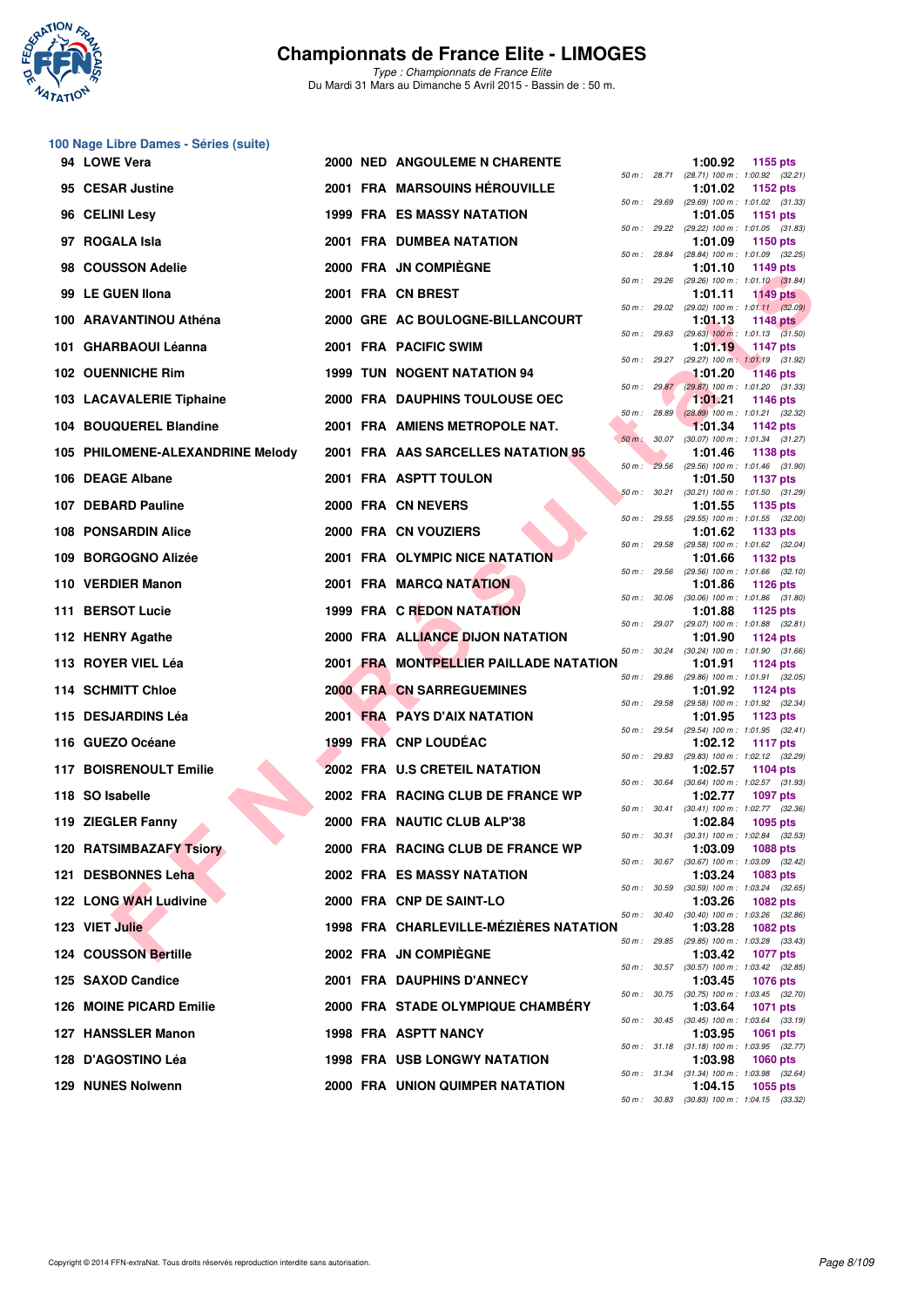

**100 Nage Libre Dames - Séries (suite)**

# **Championnats de France Elite - LIMOGES**

*Type : Championnats de France Elite* Du Mardi 31 Mars au Dimanche 5 Avril 2015 - Bassin de : 50 m.

| 130 BLANCHETIERE Adèle          |  | 1999 FRA EN CAEN                                        |                  | 1:04.86        | 1034 pts                                       |
|---------------------------------|--|---------------------------------------------------------|------------------|----------------|------------------------------------------------|
| <b>131 SANTAMANS Anna</b>       |  | <b>1993 FRA OLYMPIC NICE NATATION</b>                   | 50 m: 30.99      | 1:12.10        | $(30.99)$ 100 m : 1:04.86 $(33.87)$<br>829 pts |
| --- WISHAUPT Camille            |  | <b>1998 FRA MULHOUSE ON</b>                             | $50 m$ : $25.08$ | <b>DNS</b> dec | $(25.08)$ 100 m : 1:12.10 $(47.02)$            |
| --- VERGER GOURSON Margaux      |  | 1995 FRA AC BOULOGNE-BILLANCOURT                        |                  | <b>DNS</b> dec |                                                |
| --- ETIENNE Ophélie-Cyrielle    |  | <b>1990 FRA LILLE MÉTROPOLE NATATION</b>                |                  | <b>DNS</b> dec |                                                |
| --- HENIQUE Mélanie             |  | 1992 FRA AMIENS METROPOLE NAT.                          |                  | <b>DNS</b> dec |                                                |
| 200 Nage Libre Dames - Finale A |  | (Jeudi 2 Avril 2015)                                    |                  |                |                                                |
| <b>BONNET Charlotte</b>         |  | <b>1995 FRA OLYMPIC NICE NATATION</b>                   |                  | 1:56.86        | <b>1381 pts</b>                                |
|                                 |  | 50 m: 27.71 (27.71) 100 m: 57.06 (29.35) 150 m: 1:27.47 |                  |                | $(30.41)$ 200 m : 1:56.86 $(29.39)$            |

|                            |  |                                          |  |                         | 50 m : 27.71 (27.71) 100 m : 57.06 (29.35) 150 m : 1.27.47 (30.41) 200 m : 1.56.86 (29.39) |                                     |                 |  |
|----------------------------|--|------------------------------------------|--|-------------------------|--------------------------------------------------------------------------------------------|-------------------------------------|-----------------|--|
| 2 BALMY Coralie            |  | <b>1987 FRA MULHOUSE ON</b>              |  |                         |                                                                                            | 1:57.49                             | <b>1370 pts</b> |  |
|                            |  |                                          |  |                         | 50 m: 27.92 (27.92) 100 m: 57.56 (29.64) 150 m: 1:27.68 (30.12) 200 m: 1:57.49 (29.81)     |                                     |                 |  |
| 3 HACHE Cloé               |  | 1997 FRA OLYMPIC NICE NATATION           |  |                         |                                                                                            | 1:58.97                             | 1344 pts        |  |
|                            |  | 50 m: 28.14 (28.14) 100 m: 57.90         |  |                         | (29.76) 150 m : 1:27.65                                                                    | $(29.75)$ 200 m : 1:58.97 $(31.32)$ |                 |  |
| 4 FABRE Margaux            |  | <b>1992 FRA MONTAUBAN NATATION</b>       |  |                         |                                                                                            | 1:59.42                             | <b>1336 pts</b> |  |
|                            |  |                                          |  |                         | 50 m: 28.37 (28.37) 100 m: 58.01 (29.64) 150 m: 1:28.59                                    | $(30.58)$ 200 m : 1:59.42 $(30.83)$ |                 |  |
| 5 ETIENNE Ophélie-Cyrielle |  | <b>1990 FRA LILLE METROPOLE NATATION</b> |  |                         |                                                                                            | 2:00.69                             | $1315$ pts      |  |
|                            |  | 50 m: 28.88                              |  | $(28.88)$ 100 m : 59.55 | $(30.67)$ 150 m : 1:30.29                                                                  | $(30.74)$ 200 m : 2:00.69 $(30.40)$ |                 |  |
| 6 MOREL Alizée             |  | <b>1995 FRA OLYMPIC NICE NATATION</b>    |  |                         |                                                                                            | 2:01.55                             | 1300 pts        |  |
|                            |  | 50 m: 28.55 (28.55) 100 m: 59.03         |  |                         | $(30.48)$ 150 m : 1:30.30                                                                  | $(31.27)$ 200 m : 2:01.55 $(31.25)$ |                 |  |
| 7 TOUATI Assia             |  | <b>1995 FRA DAUPHINS TOULOUSE OEC</b>    |  |                         |                                                                                            | 2:01.84                             | $1295$ pts      |  |
|                            |  | 50 m : 28.74                             |  |                         | (28.74) 100 m : 59.48 (30.74) 150 m : 1:30.58                                              | $(31.10)$ 200 m : 2:01.84 $(31.26)$ |                 |  |
| 8 MABBOUX Isabelle         |  | 1992 FRA AC BOULOGNE-BILLANCOURT         |  |                         |                                                                                            | 2:02.81                             | 1279 pts        |  |
|                            |  |                                          |  |                         | 50 m: 28.40 (28.40) 100 m: 58.70 (30.30) 150 m: 1:30.02 (31.32) 200 m: 2:02.81 (32.79)     |                                     |                 |  |

# **[200 Nage Libre Dames - Finale B](http://www.ffnatation.fr/webffn/resultats.php?idact=nat&go=epr&idcpt=27187&idepr=3)** (Jeudi 2 Avril 2015)

| סווסוסוט בעשות דיי                                            | 1994 FRA AMILING METROFOLE NAT.                                                                                                 | DING ACC                                                                              |
|---------------------------------------------------------------|---------------------------------------------------------------------------------------------------------------------------------|---------------------------------------------------------------------------------------|
| 00 Nage Libre Dames - Finale A (Jeudi 2 Avril 2015)           |                                                                                                                                 |                                                                                       |
|                                                               |                                                                                                                                 |                                                                                       |
| 1 BONNET Charlotte                                            | <b>1995 FRA OLYMPIC NICE NATATION</b>                                                                                           | 1:56.86<br><b>1381 pts</b>                                                            |
| 2 BALMY Coralie                                               | 50 m: 27.71 (27.71) 100 m: 57.06 (29.35) 150 m: 1:27.47 (30.41) 200 m: 1:56.86 (29.39)                                          |                                                                                       |
|                                                               | <b>1987 FRA MULHOUSE ON</b><br>50 m: 27.92 (27.92) 100 m: 57.56                                                                 | 1:57.49<br><b>1370 pts</b><br>(29.64) 150 m : 1:27.68 (30.12) 200 m : 1:57.49 (29.81) |
| 3 HACHE Cloé                                                  | 1997 FRA OLYMPIC NICE NATATION                                                                                                  | 1.58.97<br><b>1344 pts</b>                                                            |
|                                                               | 50 m: 28.14 (28.14) 100 m: 57.90                                                                                                | (29.76) 150 m : 1:27.65 (29.75) 200 m : 1:58.97 (31.32)                               |
| 4 FABRE Margaux                                               | <b>1992 FRA MONTAUBAN NATATION</b>                                                                                              | 1:59.42<br><b>1336 pts</b>                                                            |
|                                                               | 50 m: 28.37 (28.37) 100 m: 58.01 (29.64) 150 m: 1.28.59 (30.58) 200 m: 1.59.42 (30.83)                                          |                                                                                       |
| 5 ETIENNE Ophélie-Cyrielle                                    | <b>1990 FRA LILLE METROPOLE NATATION</b>                                                                                        | 2:00.69<br><b>1315 pts</b>                                                            |
|                                                               | 50 m: 28.88 (28.88) 100 m: 59.55 (30.67) 150 m: 1:30.29 (30.74) 200 m: 2:00.69 (30.40)                                          |                                                                                       |
| 6 MOREL Alizée                                                | 1995 FRA OLYMPIC NICE NATATION                                                                                                  | 2:01.55<br><b>1300 pts</b>                                                            |
| 7 TOUATI Assia                                                | 50 m: 28.55 (28.55) 100 m: 59.03 (30.48) 150 m: 1:30.30 (31.27) 200 m: 2:01.55 (31.25)<br><b>1995 FRA DAUPHINS TOULOUSE OEC</b> | 2:01.84<br><b>1295 pts</b>                                                            |
|                                                               | 50 m: 28.74 (28.74) 100 m: 59.48 (30.74) 150 m: 1:30.58 (31.10) 200 m: 2:01.84 (31.26)                                          |                                                                                       |
| 8 MABBOUX Isabelle                                            | 1992 FRA AC BOULOGNE-BILLANCOURT                                                                                                | 2:02.81<br><b>1279 pts</b>                                                            |
|                                                               | 50 m: 28.40 (28.40) 100 m: 58.70 (30.30) 150 m: 1:30.02 (31.32) 200 m: 2:02.81 (32.79)                                          |                                                                                       |
|                                                               |                                                                                                                                 |                                                                                       |
| OO Nage Libre Dames - Finale B (Jeudi 2 Avril 2015)           |                                                                                                                                 |                                                                                       |
| 1 HAAG Lauriane                                               | <b>1994 FRA DAUPHINS TOULOUSE OEC</b>                                                                                           | 2:02.20<br>1289 pts                                                                   |
|                                                               | 50 m: 28.57 (28.57) 100 m: 1:00.03 (31.46) 150 m: 1:31.56 (31.53) 200 m: 2:02.20 (30.64)                                        |                                                                                       |
| 2 KOINDREDI Vochimié                                          | 1996 FRA CANET 66 NATATION                                                                                                      | 2:02.66<br><b>1282 pts</b>                                                            |
|                                                               | 50 m: 29.03 (29.03) 100 m: 59.77 (30.74) 150 m: 1:31.32 (31.55) 200 m: 2:02.66 (31.34)                                          |                                                                                       |
| <b>3 ABERT Marion</b>                                         | <b>1993 FRA DAUPHINS TOULOUSE OEC</b>                                                                                           | 2:02.85<br><b>1279 pts</b>                                                            |
|                                                               | 50 m: 28.80 (28.80) 100 m: 59.75 (30.95) 150 m: 1.31.27 (31.52) 200 m: 2.02.85 (31.58)                                          |                                                                                       |
| 4 VAN ANDRINGA Charlotte                                      | <b>1995 FRA DAUPHINS TOULOUSE OEC</b>                                                                                           | 2:03.15<br><b>1274 pts</b>                                                            |
|                                                               | 50 m: 28.95 (28.95) 100 m: 1:00.08 (31.13) 150 m: 1:31.59 (31.51) 200 m: 2:03.15 (31.56)                                        |                                                                                       |
| 5 VERGER GOURSON Margaux                                      | 1995 FRA AC BOULOGNE-BILLANCOURT                                                                                                | 2:03.62<br><b>1266 pts</b>                                                            |
| 6 PETIT Cassandra                                             | 50 m: 29.30 (29.30) 100 m: 1:01.03 (31.73) 150 m: 1:32.64 (31.61) 200 m: 2:03.62 (30.98)<br><b>1995 FRA CN ANTIBES</b>          |                                                                                       |
|                                                               | 50 m: 29.38 (29.38) 100 m: 1:00.81 (31.43) 150 m: 1:32.96 (32.15) 200 m: 2:04.63 (31.67)                                        | 2:04.63<br><b>1249 pts</b>                                                            |
| 7 VIGUIER Manon                                               | 1998 FRA GIRONDINS BORDEAUX                                                                                                     | 2:04.94<br><b>1244 pts</b>                                                            |
|                                                               | 50 m: 29.19 (29.19) 100 m: 1.00.99 (31.80) 150 m: 1.33.19 (32.20) 200 m: 2.04.94 (31.75)                                        |                                                                                       |
| 8 LESAFFRE Fantine                                            | <b>1994 FRA MULHOUSE ON</b>                                                                                                     | 2:05.05<br><b>1242 pts</b>                                                            |
|                                                               | 50 m: 29.59 (29.59) 100 m: 1:00.98 (31.39) 150 m: 1:33.12 (32.14) 200 m: 2:05.05 (31.93)                                        |                                                                                       |
|                                                               |                                                                                                                                 |                                                                                       |
| 00 Nage Libre Dames - Finale C 15-16 ans (Jeudi 2 Avril 2015) |                                                                                                                                 |                                                                                       |
| 1 MARCHAL Léa                                                 | 1999 FRA ALLIANCE NATATION BESANCON                                                                                             | 2:04.61<br><b>1249 pts</b>                                                            |
|                                                               | 50 m: 29.25 (29.25) 100 m: 1:01.11 (31.86) 150 m: 1:32.97 (31.86) 200 m: 2:04.61 (31.64)                                        |                                                                                       |
| 2 DESBORDES Joana                                             | 2000 FRA SO ROSNY                                                                                                               | 2:05.07<br><b>1242 pts</b>                                                            |
|                                                               | 50 m: 29.02 (29.02) 100 m: 1:00.65 (31.63) 150 m: 1:32.99 (32.34) 200 m: 2:05.07 (32.08)                                        |                                                                                       |
| 3 MARCEL Roxanne                                              | 1999 FRA CN ANTIBES                                                                                                             | 2:06.08<br><b>1225 pts</b>                                                            |
|                                                               | 50 m: 29.36 (29.36) 100 m: 1:01.52 (32.16) 150 m: 1:34.09 (32.57) 200 m: 2:06.08 (31.99)                                        |                                                                                       |
| 4 BAESEL Maëlle                                               | <b>1999 FRA DAUPHINS TOULOUSE OEC</b>                                                                                           | 2:06.71<br><b>1215 pts</b>                                                            |
|                                                               | 50 m: 29.55 (29.55) 100 m: 1:01.25 (31.70) 150 m: 1:34.21 (32.96) 200 m: 2:06.71 (32.50)                                        |                                                                                       |
| 5 BONNAMY Zoé                                                 | 1999 FRA AMIENS METROPOLE NAT.                                                                                                  | 2:06.80<br>1213 pts                                                                   |
| 6 CASSIGNOL Oceane                                            | 50 m: 29.27 (29.27) 100 m: 1:01.33 (32.06) 150 m: 1:33.92 (32.59) 200 m: 2:06.80 (32.88)<br>2000 FRA AAS SARCELLES NATATION 95  | 2:07.23                                                                               |
|                                                               |                                                                                                                                 | <b>1206 pts</b>                                                                       |

# **[200 Nage Libre Dames - Finale C](http://www.ffnatation.fr/webffn/resultats.php?idact=nat&go=epr&idcpt=27187&idepr=3) 15-16 ans** (Jeudi 2 Avril 2015)

| 1 MARCHAL Léa      |  | 1999 FRA ALLIANCE NATATION BESANCON                                                                                        | 2:04.61 | 1249 pts                            |
|--------------------|--|----------------------------------------------------------------------------------------------------------------------------|---------|-------------------------------------|
| 2 DESBORDES Joana  |  | (29.25) 100 m: 1:01.11 (31.86) 150 m: 1:32.97 (31.86) 200 m: 2:04.61 (31.64)<br>$50 m$ : 29.25<br>2000 FRA SO ROSNY        | 2:05.07 | 1242 pts                            |
|                    |  | 50 m: 29.02 (29.02) 100 m: 1:00.65 (31.63) 150 m: 1:32.99 (32.34) 200 m: 2:05.07 (32.08)                                   |         |                                     |
| 3 MARCEL Roxanne   |  | 1999 FRA CN ANTIBES                                                                                                        | 2:06.08 | $1225$ pts                          |
| 4 BAESEL Maëlle    |  | 50 m : 29.36 (29.36) 100 m : 1:01.52 (32.16) 150 m : 1:34.09                                                               |         | $(32.57)$ 200 m : 2:06.08 $(31.99)$ |
|                    |  | 1999 FRA DAUPHINS TOULOUSE OEC<br>50 m: 29.55 (29.55) 100 m: 1:01.25 (31.70) 150 m: 1:34.21 (32.96) 200 m: 2:06.71 (32.50) | 2:06.71 | 1215 pts                            |
| 5 BONNAMY Zoé      |  | 1999 FRA AMIENS METROPOLE NAT.                                                                                             | 2:06.80 | 1213 pts                            |
|                    |  | 50 m: 29.27 (29.27) 100 m: 1:01.33 (32.06) 150 m: 1:33.92 (32.59) 200 m: 2:06.80 (32.88)                                   |         |                                     |
| 6 CASSIGNOL Oceane |  | 2000 FRA AAS SARCELLES NATATION 95                                                                                         | 2:07.23 | 1206 pts                            |
|                    |  | 50 m: 29.43 (29.43) 100 m: 1:01.86 (32.43) 150 m: 1:34.86 (33.00) 200 m: 2:07.23 (32.37)                                   |         |                                     |
| 7 CHARLET Camille  |  | 1999 FRA AVAN VILLENEUVE-D'ASCQ                                                                                            | 2:08.94 | 1179 pts                            |
|                    |  | 50 m: 30.81 (30.81) 100 m: 1:02.65 (31.84) 150 m: 1:35.52 (32.87) 200 m: 2:08.94 (33.42)                                   |         |                                     |
| 8 SIMONETTI Romane |  | <b>1999 FRA STADE DE VANVES</b>                                                                                            | 2:09.60 | 1168 pts                            |
|                    |  | 50 m : 30.25 (30.25) 100 m : 1:02.51 (32.26) 150 m : 1:36.10                                                               |         | $(33.59)$ 200 m : 2:09.60 $(33.50)$ |
| 9 LACOMBE Zoé      |  | 1999 FRA CN ANTIBES                                                                                                        | 2:10.18 | 1159 pts                            |
|                    |  | 50 m : 30.33 (30.33) 100 m : 1:03.34 (33.01) 150 m : 1:36.51                                                               |         | $(33.17)$ 200 m : 2:10.18 $(33.67)$ |
| 10 JEAN Mathilde   |  | 2000 FRA CN DE BAIE-MAHAULT                                                                                                | 2:10.42 | 1155 pts                            |
|                    |  | 50 m: 30.48 (30.48) 100 m: 1:03.08 (32.60) 150 m: 1:36.81 (33.73) 200 m: 2:10.42 (33.61)                                   |         |                                     |

### **[200 Nage Libre Dames - Finale D](http://www.ffnatation.fr/webffn/resultats.php?idact=nat&go=epr&idcpt=27187&idepr=3) 13-14 ans** (Jeudi 2 Avril 2015)

| 1 MOREAU Sarah |  |
|----------------|--|

*50 m : 30.59 (30.59) 100 m : 1:03.28 (32.69) 150 m : 1:35.95 (32.67) 200 m : 2:08.66 (32.71)*

**1 MOREAU SARAH 2001 FRA EN TOURS 1183** pts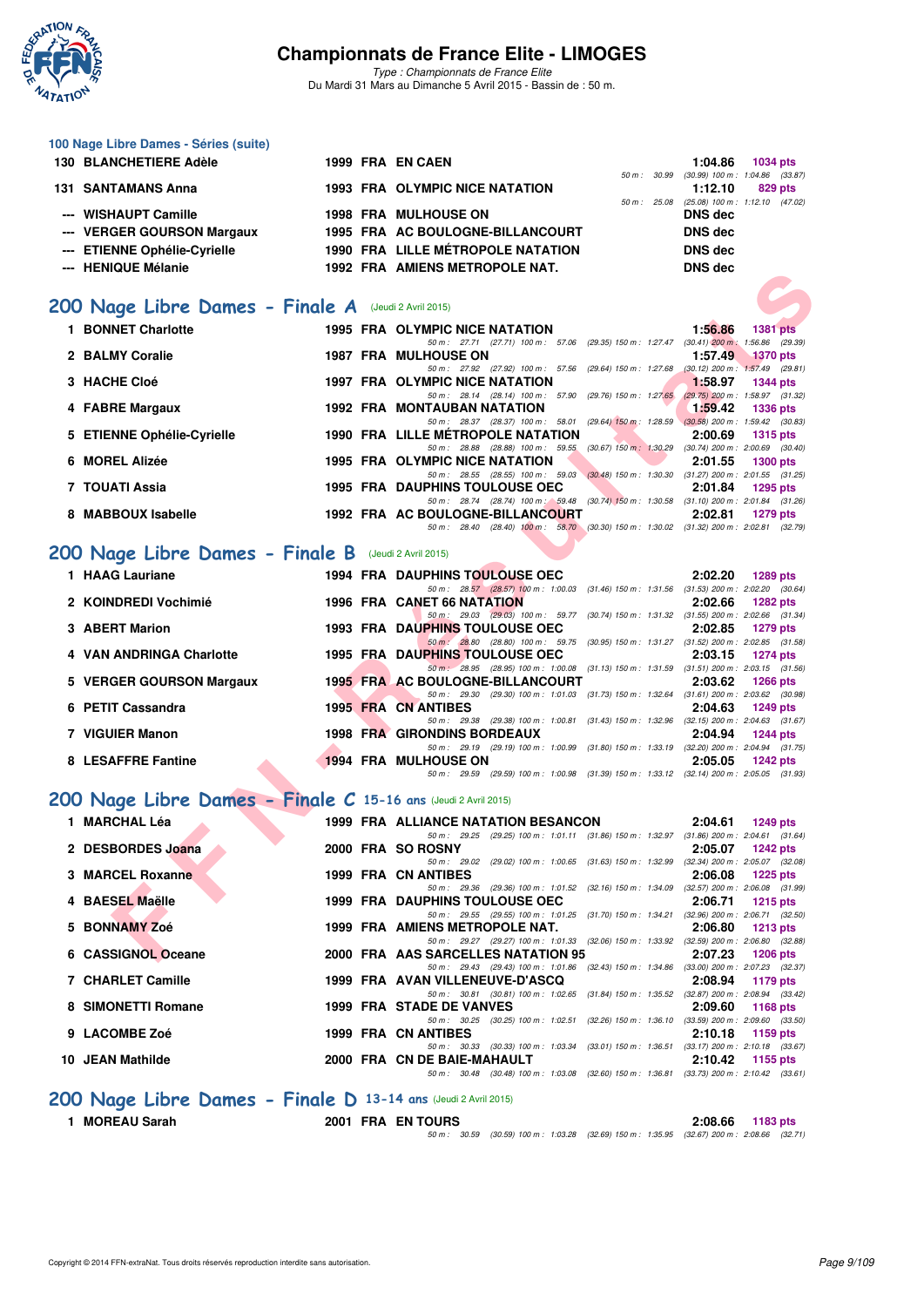

*Type : Championnats de France Elite* Du Mardi 31 Mars au Dimanche 5 Avril 2015 - Bassin de : 50 m.

#### **200 Nage Libre Dames - Finale D (suite)**

| 2 PHILOMENE-ALEXANDRINE Melody |  | 2001 FRA AAS SARCELLES NATATION 95                                                                     |         | 2:08.99 1178 pts                    |
|--------------------------------|--|--------------------------------------------------------------------------------------------------------|---------|-------------------------------------|
|                                |  | 50 m: 29.95 (29.95) 100 m: 1:02.59 (32.64) 150 m: 1:35.73                                              |         | $(33.14)$ 200 m : 2:08.99 $(33.26)$ |
| 3 SGARAMELLA Clara             |  | 2001 FRA DAUPHINS D'ANNECY                                                                             | 2:09.02 | 1178 pts                            |
|                                |  | 50 m: 30.17 (30.17) 100 m: 1:03.35 (33.18) 150 m: 1:36.43                                              |         | $(33.08)$ 200 m : 2:09.02 $(32.59)$ |
| 4 BORGOGNO Alizée              |  | 2001 FRA OLYMPIC NICE NATATION                                                                         | 2:10.68 | 1151 pts                            |
|                                |  | 50 m : 30.59 (30.59) 100 m : 1:04.38 (33.79) 150 m : 1:38.10                                           |         | $(33.72)$ 200 m : 2:10.68 $(32.58)$ |
| 5 CALATAYUD Levanna            |  | 2001 FRA CNS VALLAURIS                                                                                 | 2:10.73 | 1150 pts                            |
|                                |  | 50 m: 30.11 (30.11) 100 m: 1:03.03 (32.92) 150 m: 1:37.37                                              |         | $(34.34)$ 200 m : 2:10.73 $(33.36)$ |
| <b>6 DESNOYERS Chloé</b>       |  | 2001 FRA CM LE BOURGET                                                                                 | 2:11.77 | 1134 pts                            |
|                                |  | 50 m: 30.23 (30.23) 100 m: 1:03.94 (33.71) 150 m: 1:37.66                                              |         | $(33.72)$ 200 m : 2:11.77 $(34.11)$ |
| 7 CESAR Justine                |  | <b>2001 FRA MARSOUINS HEROUVILLE</b>                                                                   | 2:14.88 | <b>1086 pts</b>                     |
|                                |  | 50 m: 31.17 (31.17) 100 m: 1:05.77 (34.60) 150 m: 1:40.65                                              |         | $(34.88)$ 200 m : 2:14.88 $(34.23)$ |
| 7 DESBONNES Leha               |  | 2002 FRA ES MASSY NATATION                                                                             | 2:14.88 | <b>1086 pts</b>                     |
|                                |  | 50 m : 31.04 (31.04) 100 m : 1:05.54 (34.50) 150 m : 1:40.73                                           |         | $(35.19)$ 200 m : 2:14.88 $(34.15)$ |
| 9 MAILLE IIona                 |  | <b>2001 FRA ES MASSY NATATION</b>                                                                      | 2:15.09 | 1082 pts                            |
|                                |  | 50 m: 30.54 (30.54) 100 m: 1:05.23 (34.69) 150 m: 1:40.19 (34.96) 200 m: 2:15.09 (34.90)               |         |                                     |
| 10 GHARBAOUI Léanna            |  | 2001 FRA PACIFIC SWIM                                                                                  | 2:15.83 | <b>1071 pts</b>                     |
|                                |  | $(30.73)$ 100 m : 1:04.65 $(33.92)$ 150 m : 1:40.08 $(35.43)$ 200 m : 2:15.83 $(35.75)$<br>50 m: 30.73 |         |                                     |
|                                |  |                                                                                                        |         |                                     |

# **[200 Nage Libre Dames - Séries](http://www.ffnatation.fr/webffn/resultats.php?idact=nat&go=epr&idcpt=27187&idepr=3)** (Jeudi 2 Avril 2015)

| <b>DESINOTERS CHICE</b>                           |  | <b>FRA VIVILE DUURGEI</b>                                                                                                            |         | 4. II. II II. III. III. DIS |
|---------------------------------------------------|--|--------------------------------------------------------------------------------------------------------------------------------------|---------|-----------------------------|
| 7 CESAR Justine                                   |  | 50 m: 30.23 (30.23) 100 m: 1:03.94 (33.71) 150 m: 1:37.66 (33.72) 200 m: 2:11.77 (34.11)<br><b>2001 FRA MARSOUINS HEROUVILLE</b>     | 2:14.88 | <b>1086 pts</b>             |
| 7 DESBONNES Leha                                  |  | 50 m: 31.17 (31.17) 100 m: 1:05.77 (34.60) 150 m: 1:40.65 (34.88) 200 m: 2:14.88 (34.23)<br>2002 FRA ES MASSY NATATION               | 2:14.88 | 1086 $pts$                  |
|                                                   |  | 50 m: 31.04 (31.04) 100 m: 1:05.54 (34.50) 150 m: 1:40.73 (35.19) 200 m: 2:14.88 (34.15)                                             |         |                             |
| 9 MAILLE IIona                                    |  | 2001 FRA ES MASSY NATATION<br>50 m: 30.54 (30.54) 100 m: 1:05.23 (34.69) 150 m: 1:40.19 (34.96) 200 m: 2:15.09 (34.90)               | 2:15.09 | 1082 pts                    |
| 10 GHARBAOUI Léanna                               |  | 2001 FRA PACIFIC SWIM                                                                                                                | 2:15.83 | <b>1071 pts</b>             |
|                                                   |  | 50 m: 30.73 (30.73) 100 m: 1:04.65 (33.92) 150 m: 1:40.08 (35.43) 200 m: 2:15.83 (35.75)                                             |         |                             |
| 00 Nage Libre Dames - Séries (Jeudi 2 Avril 2015) |  |                                                                                                                                      |         |                             |
| 1 VERRASZTO Evelin                                |  | <b>1989 HUN OLYMPIC NICE NATATION</b>                                                                                                | 1:59.18 | <b>1341 pts</b>             |
| 2 BALMY Coralie                                   |  | 50 m: 28.12 (28.12) 100 m: 58.31 (30.19) 150 m: 1:28.89 (30.58) 200 m: 1:59.18 (30.29)                                               | 1:59.47 |                             |
|                                                   |  | <b>1987 FRA MULHOUSE ON</b><br>50 m: 28.19 (28.19) 100 m: 58.51 (30.32) 150 m: 1:29.24 (30.73) 200 m: 1:59.47 (30.23)                |         | <b>1336 pts</b>             |
| <b>3 BONNET Charlotte</b>                         |  | <b>1995 FRA OLYMPIC NICE NATATION</b>                                                                                                | 1:59.96 | 1327 pts                    |
| 4 FABRE Margaux                                   |  | 50 m: 27.35 (27.35) 100 m: 57.42 (30.07) 150 m: 1:28.82 (31.40) 200 m: 1:59.96 (31.14)<br>1992 FRA MONTAUBAN NATATION                | 2:01.00 | <b>1310 pts</b>             |
|                                                   |  | 50 m: 28.23 (28.23) 100 m: 58.63 (30.40) 150 m: 1.29.59 (30.96) 200 m: 2:01.00 (31.41)                                               |         |                             |
| 5 HACHE Cloé                                      |  | 1997 FRA OLYMPIC NICE NATATION<br>50 m: 27.56 (27.56) 100 m: 57.76 (30.20) 150 m: 1:29.03 (31.27) 200 m: 2:01.22 (32.19)             | 2:01.22 | <b>1306 pts</b>             |
| 6 MABBOUX Isabelle                                |  | 1992 FRA AC BOULOGNE-BILLANCOURT                                                                                                     | 2:01.82 | 1296 pts                    |
|                                                   |  | 50 m: 28.69 (28.69) 100 m: 58.97 (30.28) 150 m: 1:30.08 (31.11) 200 m: 2:01.82 (31.74)                                               |         |                             |
| 7 ETIENNE Ophélie-Cyrielle                        |  | <b>1990 FRA LILLE METROPOLE NATATION</b><br>50 m: 28.52 (28.52) 100 m: 59.31 (30.79) 150 m: 1:30.96 (31.65) 200 m: 2:02.42 (31.46)   | 2:02.42 | <b>1286 pts</b>             |
| 8 TOUATI Assia                                    |  | <b>1995 FRA DAUPHINS TOULOUSE OEC</b>                                                                                                | 2:02.55 | <b>1284 pts</b>             |
|                                                   |  | 50 m: 28.71 (28.71) 100 m: 59.22 (30.51) 150 m: 1:30.37 (31.15) 200 m: 2:02.55 (32.18)                                               |         |                             |
| 9 MOREL Alizée                                    |  | 1995 FRA OLYMPIC NICE NATATION<br>50 m: 28.67 (28.67) 100 m: 59.23 (30.56) 150 m: 1.31.15 (31.92) 200 m: 2.02.59 (31.44)             | 2:02.59 | <b>1283 pts</b>             |
| 10 ABERT Marion                                   |  | <b>1993 FRA DAUPHINS TOULOUSE OEC</b>                                                                                                | 2:02.76 | 1280 pts                    |
| 11 GHEORGHIU Camille                              |  | 50 m: 28.57 (28.57) 100 m: 59.14 (30.57) 150 m: 1:30.48 (31.34) 200 m: 2:02.76 (32.28)                                               |         |                             |
|                                                   |  | 1996 FRA CN ANTIBES<br>50 m: 29.10 (29.10) 100 m: 59.83 (30.73) 150 m: 1:31.53 (31.70) 200 m: 2:02.89 (31.36)                        | 2:02.89 | 1278 pts                    |
| 12 HAAG Lauriane                                  |  | <b>1994 FRA DAUPHINS TOULOUSE OEC</b>                                                                                                | 2:02.93 | 1277 pts                    |
| 13 CZERNIAK Monika                                |  | 50 m: 29.06 (29.06) 100 m: 1:00.57 (31.51) 150 m: 1:32.00 (31.43) 200 m: 2:02.93 (30.93)<br><b>1992 POL CO SAINT-DIZIER NATATION</b> | 2:03.13 | <b>1274 pts</b>             |
|                                                   |  | 50 m: 29.37 (29.37) 100 m: 1:00.55 (31.18) 150 m: 1:31.98 (31.43) 200 m: 2:03.13 (31.15)                                             |         |                             |
| 14 KOINDREDI Vochimié                             |  | 1996 FRA CANET 66 NATATION<br>50 m: 28.97 (28.97) 100 m: 1:00.03 (31.06) 150 m: 1:31.92 (31.89) 200 m: 2:03.18 (31.26)               | 2:03.18 | <b>1273 pts</b>             |
| 15 VAN ANDRINGA Charlotte                         |  | <b>1995 FRA DAUPHINS TOULOUSE OEC</b>                                                                                                | 2:03.76 | <b>1263 pts</b>             |
|                                                   |  | 50 m: 29.33 (29.33) 100 m: 1:00.54 (31.21) 150 m: 1:32.38 (31.84) 200 m: 2:03.76 (31.38)                                             |         |                             |
| 16 VERGER GOURSON Margaux                         |  | 1995 FRA AC BOULOGNE-BILLANCOURT<br>50 m: 29.16 (29.16) 100 m: 1:00.44 (31.28) 150 m: 1:32.18 (31.74) 200 m: 2:04.20 (32.02)         | 2:04.20 | <b>1256 pts</b>             |
| 17 VIGUIER Manon                                  |  | 1998 FRA GIRONDINS BORDEAUX                                                                                                          | 2:05.09 | <b>1241 pts</b>             |
|                                                   |  | 50 m: 29.42 (29.42) 100 m: 1:00.91 (31.49) 150 m: 1:33.12 (32.21) 200 m: 2:05.09 (31.97)                                             |         |                             |
| 17 PETIT Cassandra                                |  | 1995 FRA CN ANTIBES<br>50 m: 29.32 (29.32) 100 m: 1:00.75 (31.43) 150 m: 1:33.01 (32.26) 200 m: 2:05.09 (32.08)                      | 2:05.09 | 1241 pts                    |
| 19 LESAFFRE Fantine                               |  | <b>1994 FRA MULHOUSE ON</b>                                                                                                          | 2:05.30 | 1238 pts                    |
| 20 CODEVELLE Coralie                              |  | 50 m: 29.37 (29.37) 100 m: 1:01.24 (31.87) 150 m: 1:33.39 (32.15) 200 m: 2:05.30 (31.91)<br>1992 FRA AAS SARCELLES NATATION 95       | 2:05.65 | 1232 pts                    |
|                                                   |  | 50 m: 29.47 (29.47) 100 m: 1:01.32 (31.85) 150 m: 1:33.64 (32.32) 200 m: 2:05.65 (32.01)                                             |         |                             |
| 21 PROUFF Faustine                                |  | <b>1988 FRA MOUETTES DE PARIS</b>                                                                                                    | 2:05.70 | 1231 pts                    |
| 22 BRISFER Clara                                  |  | 50 m: 29.08 (29.08) 100 m: 1:00.22 (31.14) 150 m: 1:32.63 (32.41) 200 m: 2:05.70 (33.07)<br>1997 FRA AMIENS METROPOLE NAT.           | 2:05.76 | <b>1230 pts</b>             |
|                                                   |  | 50 m: 30.17 (30.17) 100 m: 1:02.32 (32.15) 150 m: 1:34.50 (32.18) 200 m: 2:05.76 (31.26)                                             |         |                             |
| 23 COUSSON Clothilde                              |  | <b>1998 FRA MULHOUSE ON</b><br>50 m: 29.48 (29.48) 100 m: 1:01.35 (31.87) 150 m: 1:33.70 (32.35) 200 m: 2:05.83 (32.13)              | 2:05.83 | <b>1229 pts</b>             |
| 24 JACOLIN Aurore                                 |  | <b>1997 FRA DAUPHINS TOULOUSE OEC</b>                                                                                                | 2:05.86 | <b>1229 pts</b>             |
|                                                   |  | 50 m: 29.78 (29.78) 100 m: 1:02.13 (32.35) 150 m: 1:34.36 (32.23) 200 m: 2:05.86 (31.50)                                             |         |                             |
| 25 FOURTIER Julie                                 |  | <b>1993 FRA CSN GUYANCOURT</b><br>50 m: 29.46 (29.46) 100 m: 1:01.41 (31.95) 150 m: 1:34.09 (32.68) 200 m: 2:05.98 (31.89)           | 2:05.98 | <b>1227 pts</b>             |
| 26 FURST Adeline                                  |  | 1994 FRA DAUPHINS OBERNAI                                                                                                            | 2:06.01 | <b>1226 pts</b>             |
|                                                   |  | 50 m: 30.39 (30.39) 100 m: 1:02.45 (32.06) 150 m: 1:34.58 (32.13) 200 m: 2:06.01 (31.43)                                             |         |                             |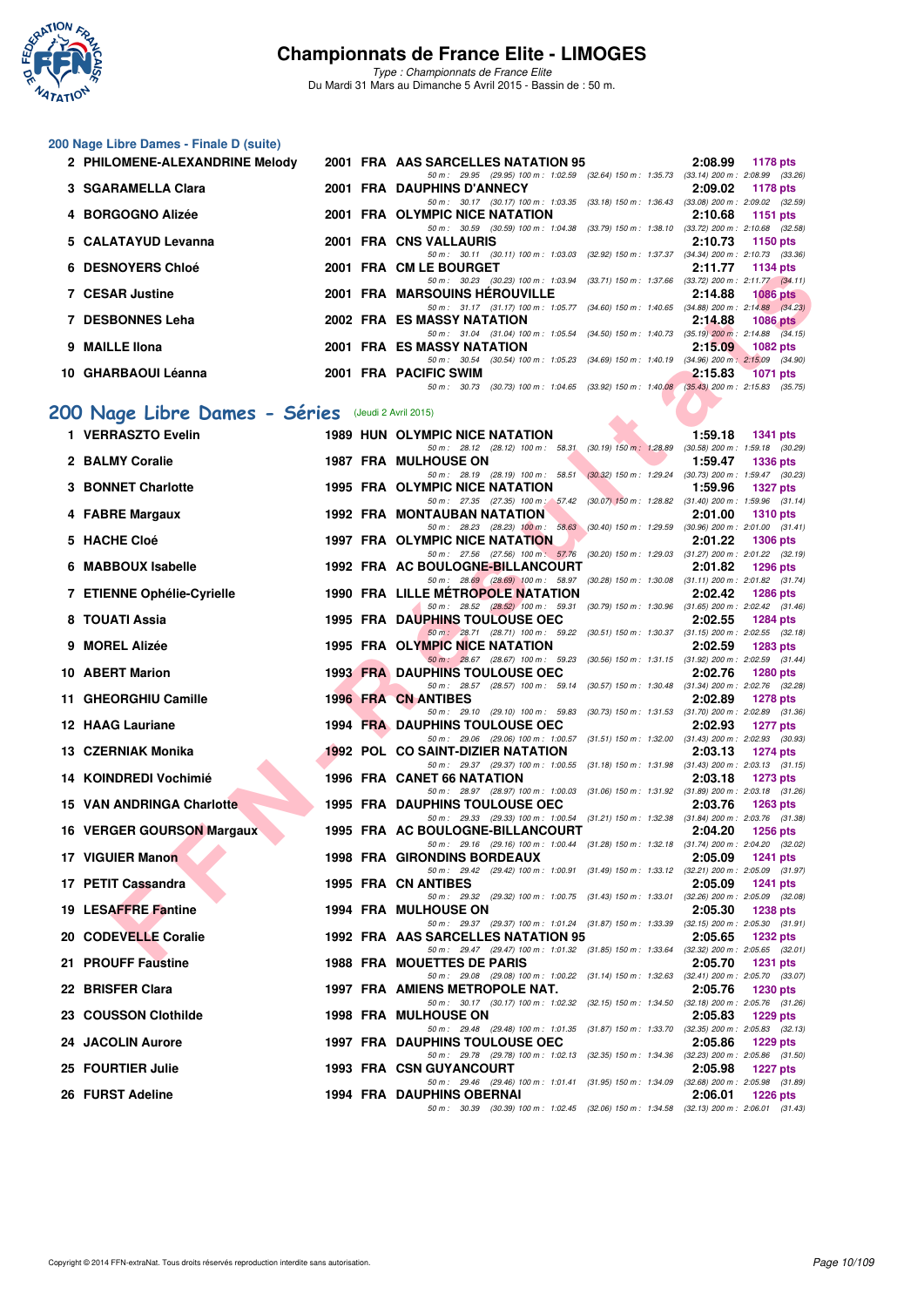

| 200 Nage Libre Dames - Séries (suite) |  |  |  |  |
|---------------------------------------|--|--|--|--|
|---------------------------------------|--|--|--|--|

| 27 MARCHAL Léa             |  | 1999 FRA ALLIANCE NATATION BESANCON                                                                                                 | 2:06.23 | 1223 pts                                        |
|----------------------------|--|-------------------------------------------------------------------------------------------------------------------------------------|---------|-------------------------------------------------|
| 28 DESBORDES Joana         |  | 50 m: 29.60 (29.60) 100 m: 1:01.74 (32.14) 150 m: 1:34.27 (32.53) 200 m: 2:06.23 (31.96)<br>2000 FRA SO ROSNY                       | 2:06.41 | <b>1220 pts</b>                                 |
| 29 MURPHY Grainne          |  | 50 m: 29.86 (29.86) 100 m: 1:01.60 (31.74) 150 m: 1:34.20 (32.60) 200 m: 2:06.41 (32.21)<br>1993 IRL IRLANDE                        | 2:06.46 | <b>1219 pts</b>                                 |
| <b>30 BARDOT Lou</b>       |  | 50 m: 30.25 (30.25) 100 m: 1:02.47 (32.22) 150 m: 1:34.71 (32.24) 200 m: 2:06.46 (31.75)<br>1998 FRA CN MELUN VAL DE SEINE          | 2:06.57 | <b>1217 pts</b>                                 |
| 31 BACCHETTA Marine        |  | 50 m: 29.79 (29.79) 100 m: 1:01.80 (32.01) 150 m: 1:34.38 (32.58) 200 m: 2:06.57 (32.19)<br><b>1991 FRA ES MASSY NATATION</b>       | 2:06.62 | <b>1216 pts</b>                                 |
| 32 CARA Axelle             |  | 50 m: 30.28 (30.28) 100 m: 1:03.02 (32.74) 150 m: 1:34.81 (31.79) 200 m: 2:06.62 (31.81)<br><b>1997 FRA CN ANTIBES</b>              | 2:06.91 | 1212 pts                                        |
| 33 LAKEHAL Eva             |  | 50 m: 30.05 (30.05) 100 m: 1:02.31 (32.26) 150 m: 1:35.07 (32.76) 200 m: 2:06.91 (31.84)<br><b>1998 FRA DAUPHINS D'ANNECY</b>       | 2:07.12 | 1208 $pts$                                      |
| 34 JOUISSE Caroline        |  | 50 m: 29.32 (29.32) 100 m: 1:01.63 (32.31) 150 m: 1:34.52 (32.89) 200 m: 2:07.12 (32.60)<br>1994 FRA AQUATIC CLUB BOURGES           | 2:07.22 | <b>1207 pts</b>                                 |
| 35 POU Tiffany             |  | 50 m: 30.05 (30.05) 100 m: 1:02.40 (32.35) 150 m: 1:35.67 (33.27) 200 m: 2:07.22 (31.55)<br>1996 FRA AS MONACO NATATION             | 2:07.26 | <b>1206 pts</b>                                 |
| 36 YAX Bénédicte           |  | 50 m: 30.41 (30.41) 100 m: 1:03.30 (32.89) 150 m: 1:35.94 (32.64) 200 m: 2:07.26 (31.32)<br><b>1998 FRA CN SARREGUEMINES</b>        | 2:07.32 | <b>1205 pts</b>                                 |
| 37 GIL QUERE Lucie         |  | 50 m: 29.48 (29.48) 100 m: 1:01.42 (31.94) 150 m: 1:34.50 (33.08) 200 m: 2:07.32 (32.82)<br>1995 FRA CHAMALIERES-MONTFERRAND N      | 2:07.39 | 1204 pts                                        |
| 38 BONNET Eva              |  | 50 m: 29.98 (29.98) 100 m: 1:01.73 (31.75) 150 m: 1:34.39 (32.66) 200 m: 2:07.39 (33.00)<br>2000 BEL DENAIN NAT. PORTE DU HAINAUT   | 2:07.48 | <b>1202 pts</b>                                 |
| 39 LUTIGNIER Sarah         |  | 50 m: 30.00 (30.00) 100 m: 1:02.76 (32.76) 150 m: 1:35.66 (32.90) 200 m: 2:07.48 (31.82)<br><b>1998 FRA AQUATIC CLUB BOURGES</b>    | 2:07.64 | <b>1200 pts</b>                                 |
| 40 MARCEL Roxanne          |  | 50 m: 29.81 (29.81) 100 m: 1:02.45 (32.64) 150 m: 1:35.20 (32.75) 200 m: 2:07.64 (32.44)<br>1999 FRA CN ANTIBES                     | 2:07.71 | 1199 pts                                        |
| <b>40 NERRIERE Coralie</b> |  | 50 m: 29.74 (29.74) 100 m: 1:02.64 (32.90) 150 m: 1:35.42 (32.78) 200 m: 2:07.71 (32.29)<br><b>1994 FRA STADE CLERMONT NATATION</b> | 2:07.71 | 1199 pts                                        |
| 42 CASSIGNOL Oceane        |  | 50 m: 30.05 (30.05) 100 m: 1:02.38 (32.33) 150 m: 1:35.09 (32.71) 200 m: 2:07.71 (32.62)<br>2000 FRA AAS SARCELLES NATATION 95      | 2:07.81 |                                                 |
|                            |  | 50 m: 29.51 (29.51) 100 m: 1:02.03 (32.52) 150 m: 1:35.08 (33.05) 200 m: 2:07.81 (32.73)                                            |         | 1197 pts                                        |
| 43 BURESI Marie            |  | 1996 FRA CN BREST<br>50 m: 30.18 (30.18) 100 m: 1:02.53 (32.35) 150 m: 1:35.33 (32.80) 200 m: 2:07.88 (32.55)                       | 2:07.88 | 1196 pts                                        |
| 43 SCORDIA Mélina          |  | 1997 FRA CANET 66 NATATION<br>50 m : 29.88 (29.88) 100 m : 1:02.71 (32.83) 150 m : 1:35.42 (32.71) 200 m : 2:07.88 (32.46)          | 2:07.88 | 1196 pts                                        |
| 45 LETANG Maria-Eléna      |  | 1993 FRA CLUB DES NAGEURS DE PARIS<br>50 m: 28.91 (28.91) 100 m: 1:01.10 (32.19) 150 m: 1:34.19 (33.09) 200 m: 2:07.90 (33.71)      | 2:07.90 | 1196 pts                                        |
| 46 DI MARZIO Angelica      |  | 1999 ITA CN MARSEILLE<br>50 m: 30.34 (30.34) 100 m: 1:02.47 (32.13) 150 m: 1:34.95 (32.48) 200 m: 2:07.95 (33.00)                   | 2:07.95 | 1195 pts                                        |
| 47 HOAREAU Mathilde        |  | 1993 FRA CN POSSESSION<br>50 m: 29.85 (29.85) 100 m: 1:02.17 (32.32) 150 m: 1:35.00 (32.83) 200 m: 2:07.98 (32.98)                  | 2:07.98 | 1194 pts                                        |
| 48 MANSOURI Donia          |  | 1998 FRA STADE FRANÇAIS O COURBEVOIE<br>50 m: 29.71 (29.71) 100 m: 1:01.52 (31.81) 150 m: 1:34.49 (32.97) 200 m: 2:08.10 (33.61)    | 2:08.10 | 1192 pts                                        |
| 49 GONZALEZ Chloé          |  | 1998 FRA AC HYERES<br>50 m: 30.71 (30.71) 100 m: 1:03.52 (32.81) 150 m: 1:36.28 (32.76) 200 m: 2:08.25 (31.97)                      | 2:08.25 | 1190 pts                                        |
| 50 MARECAUX Marine         |  | 1991 FRA SB BORDEAUX BASTIDE<br>50 m: 30.56 (30.56) 100 m: 1:03.68 (33.12) 150 m: 1:37.23 (33.55) 200 m: 2:08.34 (31.11)            | 2:08.34 | 1189 pts                                        |
| 51 BEGUE Alys              |  | <b>1997 FRA ASPTT GRAND TOULOUSE</b><br>50 m: 29.75 (29.75) 100 m: 1:02.83 (33.08) 150 m: 1:35.97 (33.14) 200 m: 2:08.51 (32.54)    | 2:08.51 | 1186 pts                                        |
| 52 CHARLET Camille         |  | 1999 FRA AVAN VILLENEUVE-D'ASCQ<br>50 m: 31.32 (31.32) 100 m: 1:03.13 (31.81) 150 m: 1:35.71 (32.58) 200 m: 2:08.53 (32.82)         | 2:08.53 | 1185 pts                                        |
| 53 CLERC Celia             |  | <b>1997 FRA CERGY PONTOISE NATATION</b><br>50 m: 30.10 (30.10) 100 m: 1:02.38 (32.28) 150 m: 1:35.47 (33.09) 200 m: 2:08.54 (33.07) | 2:08.54 | 1185 pts                                        |
| 54 BAESEL Maëlle           |  | <b>1999 FRA DAUPHINS TOULOUSE OEC</b><br>50 m: 30.19 (30.19) 100 m: 1:02.71 (32.52) 150 m: 1:35.99 (33.28) 200 m: 2:08.82 (32.83)   | 2:08.82 | 1181 pts                                        |
| 55 COLLET Enora            |  | 1998 FRA C PAUL-BERT RENNES                                                                                                         | 2:08.85 | 1180 pts                                        |
| 56 TRUJILLO Anne-Sophie    |  | 50 m: 29.58 (29.58) 100 m: 1:01.17 (31.59) 150 m: 1:34.44 (33.27) 200 m: 2:08.85 (34.41)<br>1996 FRA OLYMPIC NICE NATATION          | 2:08.88 | 1180 pts                                        |
| 57 CHEROUATI Souad         |  | 50 m : 29.05 (29.05) 100 m : 1:01.21 (32.16) 150 m : 1:34.90 (33.69) 200 m : 2:08.88 (33.98)<br>1989 ALG NOGENT NATATION 94         | 2:09.17 | 1175 pts                                        |
| 58 BONNAMY Zoé             |  | 50 m : 29.96 (29.96) 100 m : 1:02.91 (32.95) 150 m : 1:36.20<br>1999 FRA AMIENS METROPOLE NAT.                                      | 2:09.22 | $(33.29)$ 200 m : 2:09.17 $(32.97)$<br>1174 pts |
| 59 JEAN Mathilde           |  | 50 m : 30.14 (30.14) 100 m : 1:02.63<br>(32.49) 150 m : 1:35.90<br>2000 FRA CN DE BAIE-MAHAULT                                      | 2:09.25 | (33.27) 200 m : 2:09.22 (33.32)<br>1174 pts     |
| 60 LIAUD Clemence          |  | 50 m: 30.23 (30.23) 100 m: 1:02.63<br>(32.40) 150 m: 1:36.18 (33.55) 200 m: 2:09.25 (33.07)<br>1998 FRA NAUTIC CLUB ALP'38          | 2:09.30 | 1173 pts                                        |
| 61 PALAUX Oksana           |  | 50 m : 29.96 (29.96) 100 m : 1:02.21<br>(32.25) 150 m: 1:35.71 (33.50) 200 m: 2:09.30 (33.59)<br>1998 FRA NOGENT NATATION 94        | 2:09.35 | 1172 pts                                        |
| 62 SIMONETTI Romane        |  | 50 m: 30.29 (30.29) 100 m: 1:03.02<br>(32.73) 150 m: 1:36.44 (33.42) 200 m: 2:09.35 (32.91)<br>1999 FRA STADE DE VANVES             | 2:09.68 | 1167 pts                                        |
|                            |  | 50 m: 30.60 (30.60) 100 m: 1:03.24 (32.64) 150 m: 1:36.48 (33.24) 200 m: 2:09.68 (33.20)                                            |         |                                                 |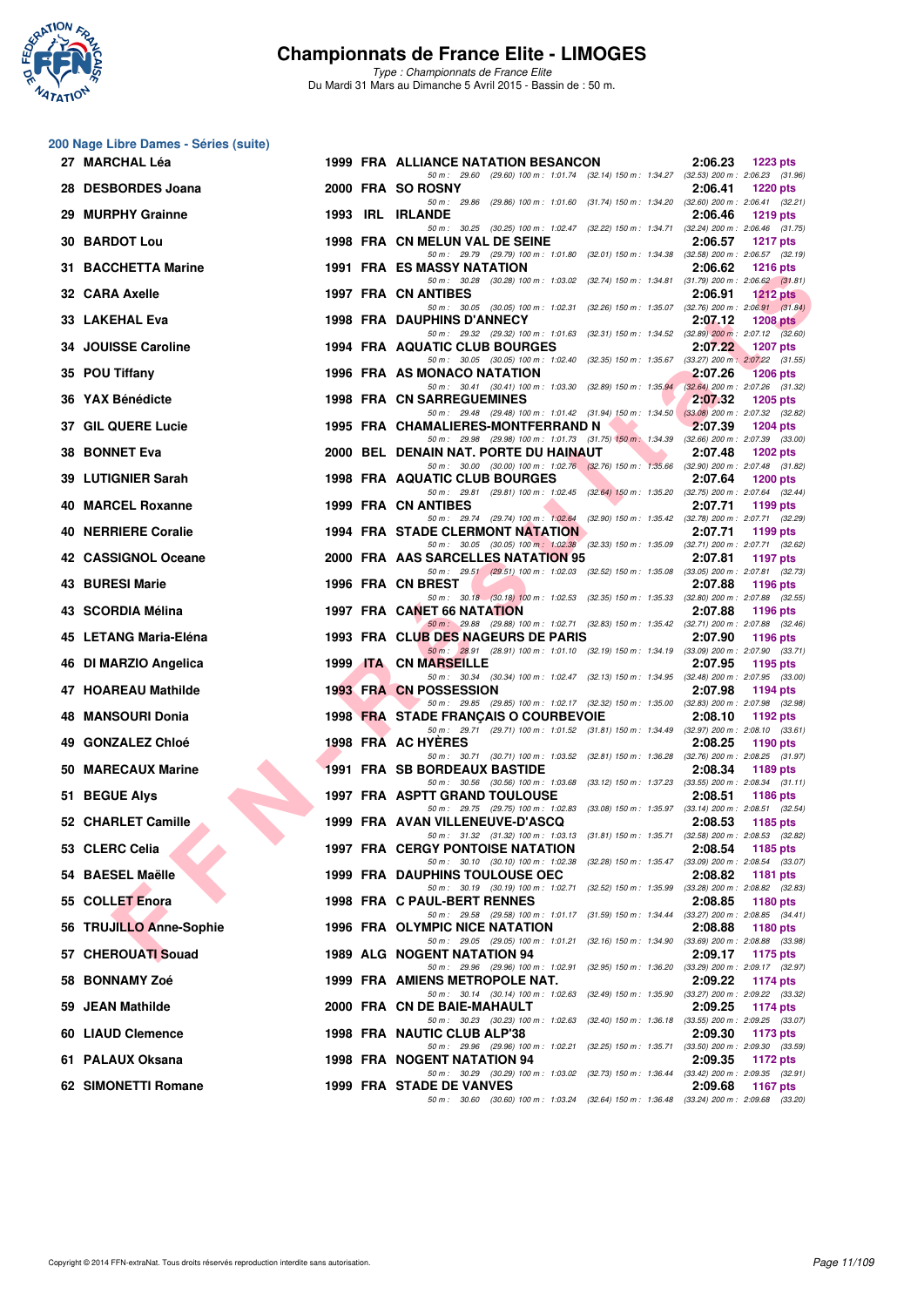

*Type : Championnats de France Elite* Du Mardi 31 Mars au Dimanche 5 Avril 2015 - Bassin de : 50 m.

#### **200 Nage Libre Dames - Séries (suite)**

| 62 LACOMBE Zoé                   |  | 1999 FRA CN ANTIBES                                                                                                               | 2:09.68<br><b>1167 pts</b>                                                                  |
|----------------------------------|--|-----------------------------------------------------------------------------------------------------------------------------------|---------------------------------------------------------------------------------------------|
| 64 DUHAMEL Cyrielle              |  | 50 m: 30.43 (30.43) 100 m: 1:03.09 (32.66) 150 m: 1:36.86 (33.77) 200 m: 2:09.68 (32.82)<br>2000 FRA STADE BETHUNE PELICAN CLUB   | 2:09.80<br>1165 pts                                                                         |
| 65 BORTUZZO Lola                 |  | 50 m: 31.06 (31.06) 100 m: 1:04.42 (33.36) 150 m: 1:37.80 (33.38) 200 m: 2:09.80 (32.00)<br>1998 FRA SO MILLAU N                  | 2:09.88<br>1164 pts                                                                         |
| 66 VAQUETTE Mathilde             |  | 50 m: 30.72 (30.72) 100 m: 1:03.77 (33.05) 150 m: 1:37.53 (33.76) 200 m: 2:09.88 (32.35)<br>1999 FRA CANET 66 NATATION            | 2:09.93<br>1163 pts                                                                         |
| 67 SAVARIAU Laura                |  | 50 m: 29.89 (29.89) 100 m: 1:02.69 (32.80) 150 m: 1:36.07 (33.38) 200 m: 2:09.93 (33.86)<br><b>1995 FRA SPN POITIERS</b>          | 2:09.97<br>1162 pts                                                                         |
| 68 SAUREL Alexia                 |  | 50 m: 29.61 (29.61) 100 m: 1:02.60 (32.99) 150 m: 1:36.24 (33.64) 200 m: 2:09.97 (33.73)<br><b>1999 FRA NANTES NATATION</b>       | 2:10.02<br>1162 pts                                                                         |
| 69 POU Lisa                      |  | 50 m: 30.94 (30.94) 100 m: 1:03.90 (32.96) 150 m: 1:37.12 (33.22) 200 m: 2:10.02 (32.90)<br>1999 FRA AS MONACO NATATION           | 2:10.05<br>1161 $pts$                                                                       |
| 70 PICAULT Solweig               |  | 50 m: 30.44 (30.44) 100 m: 1:03.35 (32.91) 150 m: 1:36.44 (33.09) 200 m: 2:10.05 (33.61)<br>2000 FRA CANET 66 NATATION            | 2:10.06<br>1161 pts                                                                         |
|                                  |  | 50 m: 30.60 (30.60) 100 m: 1:03.42 (32.82) 150 m: 1:36.55 (33.13) 200 m: 2:10.06 (33.51)<br>1997 FRA FOS-SUR-MER NATATION         |                                                                                             |
| 71 MATRAT Clotilde               |  | 50 m: 29.84 (29.84) 100 m: 1:02.56 (32.72) 150 m: 1:36.56 (34.00) 200 m: 2:10.19 (33.63)                                          | 2:10.19<br><b>1159 pts</b>                                                                  |
| 72 PHILOMENE-ALEXANDRINE Melody  |  | 2001 FRA AAS SARCELLES NATATION 95<br>50 m: 30.30 (30.30) 100 m: 1:03.19 (32.89) 150 m: 1:37.45 (34.26) 200 m: 2:10.35 (32.90)    | 2:10.35<br>1156 pts                                                                         |
| <b>73 GREMILLON Louise</b>       |  | 2000 FRA ASC PESSAC-ALOUETTE<br>50 m: 30.05 (30.05) 100 m: 1:03.15 (33.10) 150 m: 1:37.29 (34.14) 200 m: 2:10.36 (33.07)          | 2:10.36<br>1156 pts                                                                         |
| 74 DORNIC Morgane                |  | 1998 FRA CN MORLAIX<br>50 m: 30.84 (30.84) 100 m: 1:04.01 (33.17) 150 m: 1:37.56 (33.55) 200 m: 2:10.37 (32.81)                   | 2:10.37<br>1156 pts                                                                         |
| 75 VAHE Océane                   |  | 2000 FRA ALLIANCE DIJON NATATION<br>50 m: 31.56 (31.56) 100 m: 1:04.67 (33.11) 150 m: 1:38.05 (33.38) 200 m: 2:10.46 (32.41)      | 2:10.46<br>1155 pts                                                                         |
| 76 PODEVIN Anaïs                 |  | <b>1997 FRA US COLOMIERS NATATION</b><br>50 m: 29.98 (29.98) 100 m: 1:02.97 (32.99) 150 m: 1:37.41 (34.44) 200 m: 2:10.48 (33.07) | 2:10.48<br>1154 pts                                                                         |
| <b>77 CHANAVAT GILLET Alicia</b> |  | 1999 FRA CN CHALON-SUR-SAONE<br>50 m: 30.27 (30.27) 100 m: 1:03.40                                                                | 2:10.77<br><b>1150 pts</b><br>$(33.13)$ 150 m : 1:36.93 $(33.53)$ 200 m : 2:10.77 $(33.84)$ |
| 78 OUENNICHE Rim                 |  | <b>1999 TUN NOGENT NATATION 94</b><br>50 m: 30.42 (30.42) 100 m: 1:03.37 (32.95) 150 m: 1:37.44 (34.07) 200 m: 2:10.78 (33.34)    | 2:10.78<br>1150 pts                                                                         |
| 79 BERNARD Margaux               |  | <b>1999 FRA MULHOUSE ON</b><br>50 m: 30.09 (30.09) 100 m: 1:02.87 (32.78) 150 m: 1:37.07 (34.20) 200 m: 2:10.93 (33.86)           | 2:10.93<br><b>1147 pts</b>                                                                  |
| 80 DEVILLARD Alessandra          |  | 2000 FRA CANET 66 NATATION                                                                                                        | 2:11.15<br>1144 pts                                                                         |
| 81 MOREAU Sarah                  |  | 50 m: 30.65 (30.65) 100 m: 1:04.21 (33.56) 150 m: 1:38.06 (33.85) 200 m: 2:11.15 (33.09)<br>2001 FRA ENTOURS                      | 2:11.21<br>1143 pts                                                                         |
| <b>82 TRAVERSA Gabrielle</b>     |  | 50 m: 31.03 (31.03) 100 m: 1:04.49 (33.46) 150 m: 1:38.14 (33.65) 200 m: 2:11.21 (33.07)<br>1997 FRA CNS VALLAURIS                | 2:11.52<br>1138 pts                                                                         |
| 83 ROSATO Marine                 |  | 50 m: 30.55 (30.55) 100 m: 1:03.18<br><b>1999 FRA OLYMPIC NICE NATATION</b>                                                       | (32.63) 150 m : 1:37.33 (34.15) 200 m : 2:11.52 (34.19)<br>2:11.54<br>1138 pts              |
| 84 SGARAMELLA Clara              |  | 50 m: 30.61 (30.61) 100 m: 1:02.96<br>2001 FRA DAUPHINS D'ANNECY                                                                  | (32.35) 150 m : 1:37.02 (34.06) 200 m : 2:11.54 (34.52)<br>2:11.66<br>1136 pts              |
| 85 LOWE Vera                     |  | 50 m: 30.58 (30.58) 100 m: 1:04.30 (33.72) 150 m: 1:38.77 (34.47) 200 m: 2:11.66 (32.89)<br><b>2000 NED ANGOULEME N CHARENTE</b>  | 2:11.83<br>1133 pts                                                                         |
| <b>86 ROGEON Axelle</b>          |  | 50 m: 29.80 (29.80) 100 m: 1:03.24 (33.44) 150 m: 1:38.42 (35.18) 200 m: 2:11.83 (33.41)<br>1999 FRA CLUB DAUPHINS COGNAC         | 2:11.85<br>1133 pts                                                                         |
| 87 MARCHAL Léa                   |  | 50 m: 29.27 (29.27) 100 m: 1:02.23 (32.96) 150 m: 1:36.51 (34.28) 200 m: 2:11.85 (35.34)<br><b>1998 FRA USB LONGWY NATATION</b>   | 2:11.89<br>1132 pts                                                                         |
| 88 NUNES Nolwenn                 |  | 50 m: 30.97 (30.97) 100 m: 1:04.67 (33.70) 150 m: 1:38.79 (34.12) 200 m: 2:11.89 (33.10)<br>2000 FRA UNION QUIMPER NATATION       | 2:11.95<br><b>1131 pts</b>                                                                  |
| 89 EUVRARD Marine                |  | 50 m: 30.85 (30.85) 100 m: 1:04.19 (33.34) 150 m: 1:38.40 (34.21) 200 m: 2:11.95 (33.55)<br>1997 FRA ALLIANCE DIJON NATATION      | 2:12.10<br>1129 pts                                                                         |
| 90 CORMIER Alexane               |  | 50 m: 30.09 (30.09) 100 m: 1:03.30<br>1999 FRA USM SARAN                                                                          | (33.21) 150 m: 1:37.61 (34.31) 200 m: 2:12.10 (34.49)<br>2:12.11<br>1129 pts                |
| 91 CALATAYUD Levanna             |  | 50 m: 30.54 (30.54) 100 m: 1:03.77<br>2001 FRA CNS VALLAURIS                                                                      | (33.23) 150 m: 1:37.83 (34.06) 200 m: 2:12.11 (34.28)<br>2:12.25<br>1126 pts                |
| 92 IDIER Inès                    |  | 50 m : 30.58 (30.58) 100 m : 1:03.56<br>2000 FRA SPN POITIERS                                                                     | (32.98) 150 m: 1:37.85 (34.29) 200 m: 2:12.25 (34.40)<br>2:12.35<br>1125 pts                |
| 93 HANSSLER Manon                |  | 50 m : 30.99<br>$(30.99)$ 100 m : 1:04.83<br><b>1998 FRA ASPTT NANCY</b>                                                          | $(33.84)$ 150 m : 1:39.03 $(34.20)$ 200 m : 2:12.35 $(33.32)$<br>2:12.71<br>1119 pts        |
| 93 GITTON Anissa                 |  | 50 m: 31.70 (31.70) 100 m: 1:05.52<br>$(33.82)$ 150 m : 1:39.51<br>1999 FRA STADE DE VANVES                                       | $(33.99)$ 200 m : 2:12.71 $(33.20)$<br>2:12.71<br>1119 pts                                  |
| 95 BLOSSIER Claire               |  | 50 m : 30.89 (30.89) 100 m : 1:04.26<br>(33.37) 150 m : 1:38.75<br>1998 FRA AMIENS METROPOLE NAT.                                 | (34.49) 200 m : 2:12.71 (33.96)<br>2:12.89<br><b>1116 pts</b>                               |
|                                  |  | 50 m: 29.98 (29.98) 100 m: 1:02.56                                                                                                | (32.58) 150 m: 1:36.50 (33.94) 200 m: 2:12.89 (36.39)                                       |
| 96 POULAIN Mélanie               |  | 1995 FRA NOGENT NATATION 94<br>50 m: 30.99 (30.99) 100 m: 1:04.90                                                                 | 2:12.94<br><b>1116 pts</b><br>(33.91) 150 m: 1:39.01 (34.11) 200 m: 2:12.94 (33.93)         |
| 97 RENNER Miranda                |  | 2001 USA RACING CLUB DE FRANCE WP<br>50 m: 31.48 (31.48) 100 m: 1:04.92 (33.44) 150 m: 1:39.26 (34.34) 200 m: 2:12.99 (33.73)     | 2:12.99<br>1115 pts                                                                         |
| 98 DESNOYERS Chloé               |  | 2001 FRA CM LE BOURGET<br>50 m: 30.35 (30.35) 100 m: 1:03.91 (33.56) 150 m: 1:38.87 (34.96) 200 m: 2:13.17 (34.30)                | 2:13.17<br>1112 pts                                                                         |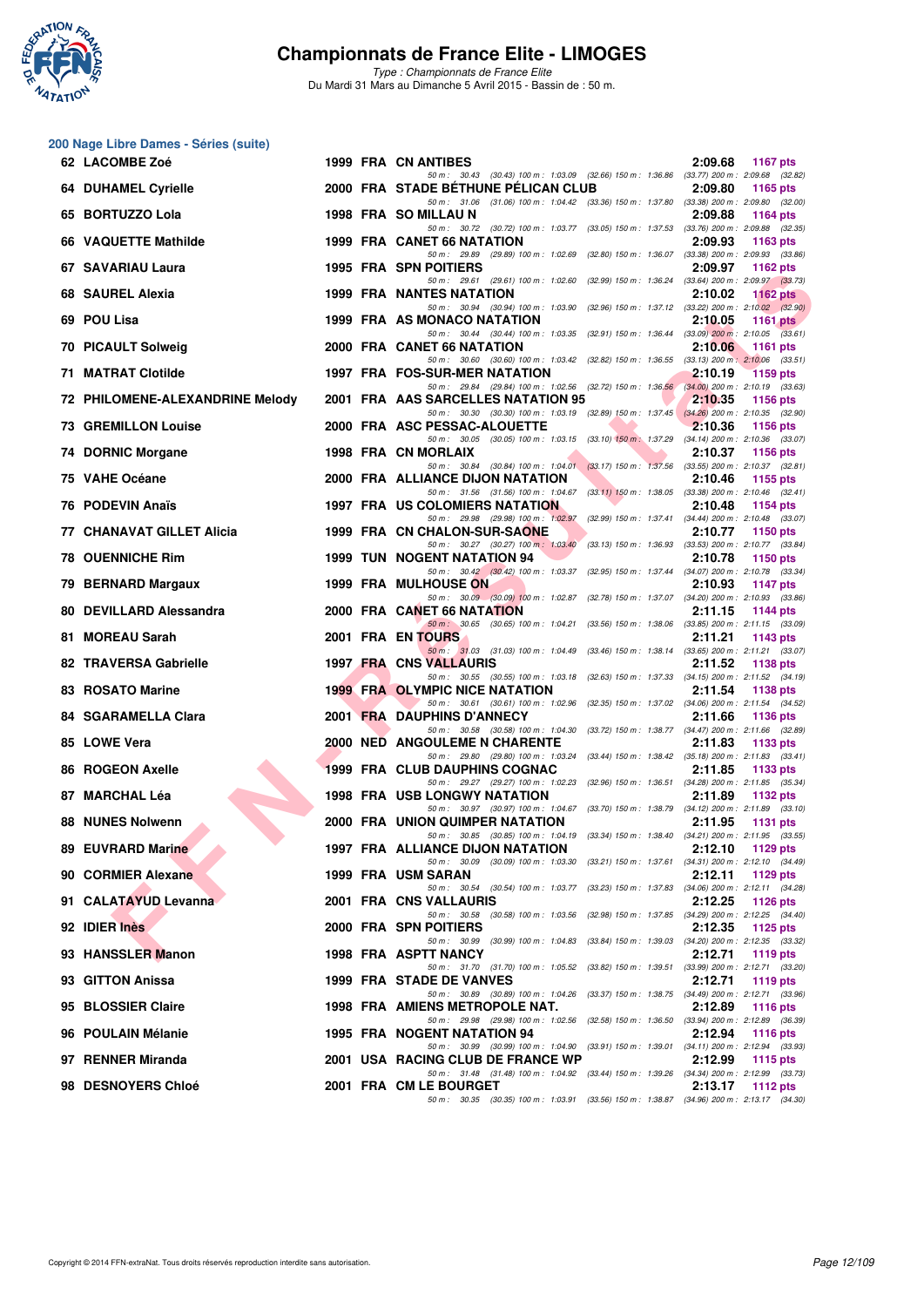

**200 Nage Libre Dames - Séries (suite)**

# **Championnats de France Elite - LIMOGES**

*Type : Championnats de France Elite* Du Mardi 31 Mars au Dimanche 5 Avril 2015 - Bassin de : 50 m.

| 99 THERRE Marilou              |  | 1998 FRA STADE CLERMONT NATATION                                                                                                   | 2:13.18<br><b>1112 pts</b> |
|--------------------------------|--|------------------------------------------------------------------------------------------------------------------------------------|----------------------------|
| 100 VIET Julie                 |  | 50 m: 31.49 (31.49) 100 m: 1:06.39 (34.90) 150 m: 1:40.68 (34.29) 200 m: 2:13.18 (32.50)<br>1998 FRA CHARLEVILLE-MEZIERES NATATION | 2:13.19<br>1112 $pts$      |
| 101 SCHMITT Chloe              |  | 50 m: 30.43 (30.43) 100 m: 1:04.19 (33.76) 150 m: 1:39.01 (34.82) 200 m: 2:13.19 (34.18)<br>2000 FRA CN SARREGUEMINES              | 2:13.42<br>1108 pts        |
| <b>102 SIMON Charlotte</b>     |  | 50 m: 31.69 (31.69) 100 m: 1:05.15 (33.46) 150 m: 1:39.52 (34.37) 200 m: 2:13.42 (33.90)<br>1998 FRA CN CHALON-SUR-SAONE           | 2:13.45<br>1108 pts        |
| 103 REMY Adeline               |  | 50 m: 30.90 (30.90) 100 m: 1:04.65 (33.75) 150 m: 1:39.30 (34.65) 200 m: 2:13.45 (34.15)<br>2000 FRA STADE BETHUNE PELICAN CLUB    | 2:13.52<br><b>1107 pts</b> |
|                                |  | 50 m: 30.82 (30.82) 100 m: 1:04.73 (33.91) 150 m: 1:39.32 (34.59) 200 m: 2:13.52 (34.20)                                           |                            |
| <b>104 PONSARDIN Alice</b>     |  | 2000 FRA CN VOUZIERS<br>50 m: 30.80 (30.80) 100 m: 1:04.73 (33.93) 150 m: 1:39.62 (34.89) 200 m: 2:13.78 (34.16)                   | 2:13.78<br>1103 pts        |
| 105 JEANNERET Valentine        |  | 1999 FRA CN CHALON-SUR-SAONE                                                                                                       | 2:13.88<br>1101 $pts$      |
| 106 D'AGOSTINO Léa             |  | 50 m: 31.07 (31.07) 100 m: 1:05.18 (34.11) 150 m: 1:39.84 (34.66) 200 m: 2:13.88 (34.04)<br>1998 FRA USB LONGWY NATATION           | 2:13.97<br>1100 pts        |
| 107 COURBOT Marie              |  | 50 m: 31.44 (31.44) 100 m: 1:05.24 (33.80) 150 m: 1:40.12 (34.88) 200 m: 2:13.97 (33.85)<br>2000 FRA ND VILLEFRANCHE-EN-BEAUJOLAIS | 2:14.15<br><b>1097 pts</b> |
| 108 VINCENT Elisa              |  | 50 m: 30.60 (30.60) 100 m: 1:03.65 (33.05) 150 m: 1:38.77 (35.12) 200 m: 2:14.15 (35.38)<br>1997 FRA CN CHALON-SUR-SAONE           | 2:14.31<br>1094 pts        |
|                                |  | 50 m: 29.76 (29.76) 100 m: 1:03.56 (33.80) 150 m: 1:38.63 (35.07) 200 m: 2:14.31 (35.68)                                           |                            |
| 109 BORGOGNO Alizée            |  | 2001 FRA OLYMPIC NICE NATATION<br>50 m: 30.93 (30.93) 100 m: 1:05.39 (34.46) 150 m: 1:40.53 (35.14) 200 m: 2:14.65 (34.12)         | 2:14.65<br>1089 pts        |
| 110 HENRY Agathe               |  | 2000 FRA ALLIANCE DIJON NATATION                                                                                                   | 2:14.73<br>1088 pts        |
| 111 GHARBAOUI Léanna           |  | 50 m: 31.20 (31.20) 100 m: 1:05.52 (34.32) 150 m: 1:40.90 (35.38) 200 m: 2:14.73 (33.83)<br>2001 FRA PACIFIC SWIM                  | 2:14.89<br>1085 pts        |
|                                |  | 50 m: 31.42 (31.42) 100 m: 1:05.60 (34.18) 150 m: 1:40.30 (34.70) 200 m: 2:14.89 (34.59)                                           |                            |
| 112 BIHAN Morgane              |  | 2000 FRA CSN GUYANCOURT<br>50 m: 31.62 (31.62) 100 m: 1:06.19 (34.57) 150 m: 1:41.06 (34.87) 200 m: 2:15.17 (34.11)                | 2:15.17<br>1081 pts        |
| 113 MARTIN Anouchka            |  | 1993 FRA CN MARSEILLE                                                                                                              | 2:15.21<br>1081 pts        |
| 114 MAILLE Ilona               |  | 50 m: 27.08 (27.08) 100 m: 59.65 (32.57) 150 m: 1:36.76 (37.11) 200 m: 2:15.21 (38.45)<br>2001 FRA ES MASSY NATATION               | 2:15.30<br>1079 pts        |
| 115 DAWS Carolina              |  | 50 m: 31.34 (31.34) 100 m: 1:05.95 (34.61) 150 m: 1:41.31 (35.36) 200 m: 2:15.30 (33.99)<br>2000 FRA DAUPHINS TOULOUSE OEC         | 2:15.50<br><b>1076 pts</b> |
|                                |  | 50 m: 31.14 (31.14) 100 m: 1:05.47 (34.33) 150 m: 1:40.76 (35.29) 200 m: 2:15.50 (34.74)                                           |                            |
| 116 BERNARD Béatrice           |  | 1998 FRA C PAUL-BERT RENNES<br>50 m: 32.30 (32.30) 100 m: 1:06.31 (34.01) 150 m: 1:41.26 (34.95) 200 m: 2:15.69 (34.43)            | 2:15.69<br>1073 pts        |
| 117 COUSSON Adelie             |  | 2000 FRA JN COMPIEGNE                                                                                                              | 2:15.91<br>1070 pts        |
| 118 MAHIEU Pauline             |  | 50 m: 32.20 (32.20) 100 m: 1:07.20 (35.00) 150 m: 1:41.96 (34.76) 200 m: 2:15.91 (33.95)<br>1999 FRA US ST-ANDRE                   | 2:16.00<br>1068 pts        |
| 119 CESAR Justine              |  | 50 m: 29.78 (29.78) 100 m: 1:03.62 (33.84) 150 m: 1:39.78 (36.16) 200 m: 2:16.00 (36.22)<br><b>2001 FRA MARSOUINS HEROUVILLE</b>   | 2:16.32<br>1064 pts        |
|                                |  | 50 m: 31.81 (31.81) 100 m: 1:06.22 (34.41) 150 m: 1:41.62 (35.40) 200 m: 2:16.32 (34.70)                                           |                            |
| 120 DESBONNES Leha             |  | <b>2002 FRA ES MASSY NATATION</b><br>50 m: 31.55 (31.55) 100 m: 1:07.13 (35.58) 150 m: 1:42.18 (35.05) 200 m: 2:16.57 (34.39)      | 2:16.57<br>1060 pts        |
| 121 VERDIER Manon              |  | 2001 FRA MARCQ NATATION<br>50 m: 30.86 (30.86) 100 m: 1:05.89 (35.03) 150 m: 1:42.12 (36.23) 200 m: 2:17.76 (35.64)                | 2:17.76<br>1042 $pts$      |
| <b>122 MOINE PICARD Emilie</b> |  | 2000 FRA STADE OLYMPIQUE CHAMBERY                                                                                                  | 2:17.79<br>1041 pts        |
| 123 CARO Emma                  |  | 50 m: 31.77 (31.77) 100 m: 1.06.43 (34.66) 150 m: 1.42.29 (35.86) 200 m: 2.17.79 (35.50)<br>2000 FRA CANET 66 NATATION             | 2:17.80<br>1041 pts        |
|                                |  | 50 m: 31.66 (31.66) 100 m: 1:05.83 (34.17) 150 m: 1:41.85 (36.02) 200 m: 2:17.80 (35.95)                                           |                            |
| 124 SAXOD Candice              |  | 2001 FRA DAUPHINS D'ANNECY<br>50 m: 31.11 (31.11) 100 m: 1:06.05 (34.94) 150 m: 1:42.07 (36.02) 200 m: 2:17.84 (35.77)             | 2:17.84<br>1041 pts        |
| 125 SO Isabelle                |  | 2002 FRA RACING CLUB DE FRANCE WP<br>50 m: 31.43 (31.43) 100 m: 1:07.17 (35.74) 150 m: 1:43.91 (36.74) 200 m: 2:18.79 (34.88)      | 2:18.79 1026 pts           |
| 126 ROYER VIEL Léa             |  | 2001 FRA MONTPELLIER PAILLADE NATATION                                                                                             | 2:18.96<br>1024 pts        |
| 127 DESJARDINS Léa             |  | 50 m: 31.46 (31.46) 100 m: 1:06.70 (35.24) 150 m: 1:42.84 (36.14) 200 m: 2:18.96 (36.12)<br>2001 FRA PAYS D'AIX NATATION           | 2:19.90<br><b>1010 pts</b> |
|                                |  | 50 m: 31.51 (31.51) 100 m: 1:06.95 (35.44) 150 m: 1:43.43 (36.48) 200 m: 2:19.90 (36.47)                                           |                            |
| 128 BATOT Manon                |  | 2000 FRA RUEIL ATHLETIC CLUB<br>50 m: 31.95 (31.95) 100 m: 1.07.69 (35.74) 150 m: 1.44.69 (37.00) 200 m: 2:20.63 (35.94)           | 2:20.63<br>999 pts         |
| 129 SANTAMANS Anna             |  | 1993 FRA OLYMPIC NICE NATATION<br>50 m: 25.06 (25.06) 100 m: 1:14.03 (48.97) 150 m: 1:56.10 (42.07) 200 m: 2:35.93 (39.83)         | 2:35.93<br>786 pts         |
| --- BRUNO Justine              |  | <b>1994 FRA BEAUVAISIS AQUATIC CLUB</b>                                                                                            | <b>DNS</b> dec             |
| --- CHAPELET Jeanne            |  | 2000 FRA OLYMPIC NICE NATATION                                                                                                     | <b>DNS</b> dec             |
| --- FROUIN Meghan              |  | 2001 FRA CLUB AQUATIQUE CHOLETAIS                                                                                                  | <b>DNS</b> dec             |
| --- VAN ROUWENDAAL Sharon      |  | 1993 NED AAS SARCELLES NATATION 95                                                                                                 | <b>DNS Nd</b>              |

#### **[400 Nage Libre Dames - Finale A](http://www.ffnatation.fr/webffn/resultats.php?idact=nat&go=epr&idcpt=27187&idepr=4)** (Mardi 31 Mars 2015)

1 VAN ROUWENDAAL Sharon 1993 NED AAS SARCELLES NATATION 95 4:05.73 1371 pts<br>50 50 60 67 - 38.88 (28.88) 100 m : 59.44 (30.56) 150 m : 1:30.18 (30.74) 200 m : 2:00.96 (30.78) 200 m : 2:3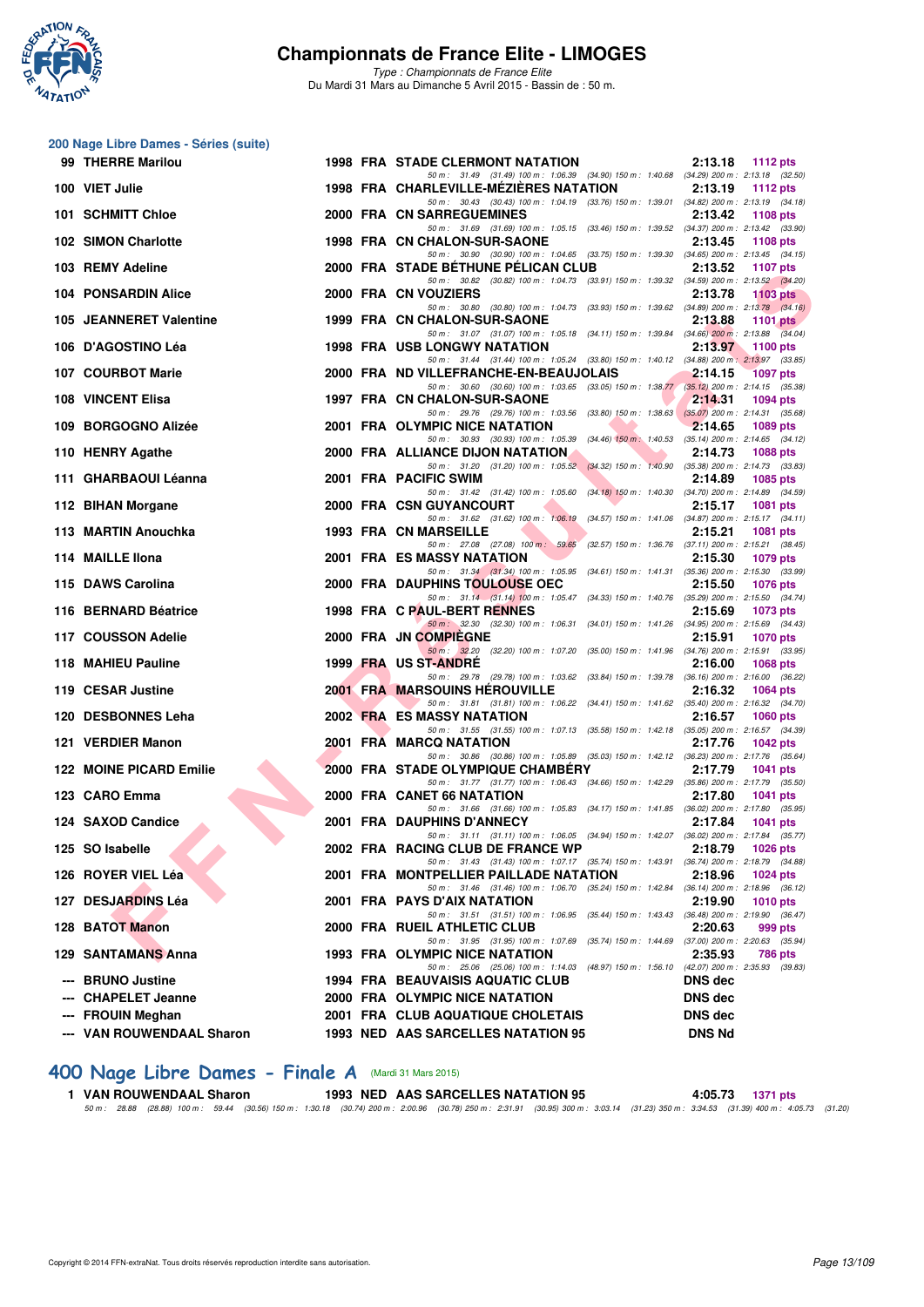

*Type : Championnats de France Elite* Du Mardi 31 Mars au Dimanche 5 Avril 2015 - Bassin de : 50 m.

#### **400 Nage Libre Dames - Finale A (suite)**

| 50 m: 28.88 (28.88) 100 m: 59.83 (30.95) 150 m: 1:31.10 (31.27) 200 m: 2:02.60 (31.50) 250 m: 2:33.98 (31.38) 300 m: 3:05.40 (31.42) 350 m: 3:37.14 (31.74) 400 m: 4:07.51 (30.37)           |
|----------------------------------------------------------------------------------------------------------------------------------------------------------------------------------------------|
|                                                                                                                                                                                              |
| 50 m : 29.38 (29.38) 100 m : 1:00.51 (31.13) 150 m : 1:31.79 (31.28) 200 m : 2:03.29 (31.50) 250 m : 2:35.48 (32.19) 300 m : 3:08.08 (32.60) 350 m : 3:40.96 (32.88) 400 m : 4:12.96 (32.89) |
|                                                                                                                                                                                              |
| 50 m: 28.94 (28.94) 100 m: 1:00.46 (31.52) 150 m: 1:32.48 (32.02) 200 m: 2:04.49 (32.01) 250 m: 2:36.93 (32.44) 300 m: 3:09.51 (32.58) 350 m: 3:42.16 (32.65) 400 m: 4:13.92 (31.76)         |
|                                                                                                                                                                                              |
| 50 m : 29.85 (29.85) 100 m : 1:01.86 (32.01) 150 m : 1:34.69 (32.83) 200 m : 2:07.19 (32.50) 250 m : 2:39.48 (32.29) 300 m : 3:11.95 (32.47) 350 m : 3:44.07 (32.12) 400 m : 4:15.35 (31.28) |
|                                                                                                                                                                                              |
| 50 m: 30.71 (30.71) 100 m: 1:02.81 (32.10) 150 m: 1:35.48 (32.67) 200 m: 2:08.59 (33.11) 250 m: 2:41.52 (32.93) 300 m: 3:14.62 (33.10) 350 m: 3:47.17 (32.55) 400 m: 4:18.30 (31.13)         |
|                                                                                                                                                                                              |
| 50 m : 29.97 (29.97) 100 m : 1:02.08 (32.11) 150 m : 1:34.66 (32.58) 200 m : 2:07.25 (32.59) 250 m : 2:39.87 (32.62) 300 m : 3:12.82 (32.95) 350 m : 3:46.43 (33.61) 400 m : 4:19.49 (33.06) |
|                                                                                                                                                                                              |
| 50 m : 30.23 (30.23) 100 m : 1:03.18 (32.95) 150 m : 1:36.15 (32.97) 200 m : 2:09.40 (33.25) 250 m : 2:41.80 (32.40) 300 m : 3:15.19 (33.39) 350 m : 3:47.92 (32.73) 400 m : 4:19.64 (31.72) |
|                                                                                                                                                                                              |

#### **[400 Nage Libre Dames - Finale B](http://www.ffnatation.fr/webffn/resultats.php?idact=nat&go=epr&idcpt=27187&idepr=4)** (Mardi 31 Mars 2015)

| 1 CZERNIAK Monika                                                      | 1992 POL CO SAINT-DIZIER NATATION 4:15.14 1292 pts                               |                                                                                                                                                                                              |
|------------------------------------------------------------------------|----------------------------------------------------------------------------------|----------------------------------------------------------------------------------------------------------------------------------------------------------------------------------------------|
|                                                                        |                                                                                  | 50 m : 29.67 (29.67) 100 m : 1:01.28 (31.61) 150 m : 1:33.38 (32.10) 200 m : 2:05.72 (32.34) 250 m : 2:38.09 (32.37) 300 m : 3:10.54 (32.45) 350 m : 3:43.14 (32.60) 400 m : 4:15.14 (32.00) |
| 2 ABERT Marion                                                         | 1993 FRA DAUPHINS TOULOUSE OEC <b>The CONTACT 1993</b> FRA DAUPHINS TOULOUSE OEC |                                                                                                                                                                                              |
|                                                                        |                                                                                  | 50 m: 29.23 (29.23) 100 m: 1:00.70 (31.47) 150 m: 1:32.56 (31.86) 200 m: 2:05.11 (32.55) 250 m: 2:38.29 (33.18) 300 m: 3:12.03 (33.74) 350 m: 3:45.44 (33.41) 400 m: 4:17.65 (32.21)         |
| 3 BRUNEL Marion 1956 FRA DAUPHINS TOULOUSE OEC 4:19.41 1257 pts        |                                                                                  |                                                                                                                                                                                              |
|                                                                        |                                                                                  | 50 m : 30.14 (30.14) 100 m : 1:02.64 (32.50) 150 m : 1:35.54 (32.90) 200 m : 2:08.42 (32.88) 250 m : 2:41.56 (33.14) 300 m : 3:14.46 (32.90) 350 m : 3:47.24 (32.78) 400 m : 4:19.41 (32.77) |
| 4.20.04 1252 pts = 1992 FRA AC BOULOGNE-BILLANCOURT = 4:20.04 1252 pts |                                                                                  |                                                                                                                                                                                              |
|                                                                        |                                                                                  | 50 m : 29.44 (29.44) 100 m : 1:00.61 (31.17) 150 m : 1:32.62 (32.01) 200 m : 2:05.32 (32.70) 250 m : 2:38.65 (33.33) 300 m : 3:12.79 (34.14) 350 m : 3:46.70 (33.91) 400 m : 4:20.04 (33.34) |
| 5 VERGER GOURSON Margaux 1995 FRA AC BOULOGNE-BILLANCOURT              |                                                                                  | 4:20.42 1249 pts                                                                                                                                                                             |
|                                                                        |                                                                                  | 50 m: 30.47 (30.47) 100 m: 1:03.25 (32.78) 150 m: 1:36.61 (33.36) 200 m: 2:09.88 (33.27) 250 m: 2:43.25 (33.37) 300 m: 3:16.74 (33.49) 350 m: 3:48.58 (31.84) 400 m: 4:20.42 (31.84)         |
| 6 BARROT Célia                                                         | <b>EXAMPLE 1990 FRAMP ASPTT LIMOGES</b>                                          | 4:21.14 1243 pts                                                                                                                                                                             |
|                                                                        |                                                                                  | 50 m: 31.03 (31.03) 100 m: 1:03.73 (32.70) 150 m: 1:36.71 (32.98) 200 m: 2:09.82 (33.11) 250 m: 2:42.74 (32.92) 300 m: 3:15.94 (33.20) 350 m: 3:49.43 (33.49) 400 m: 4:21.14 (31.71)         |
| 7 WISHAUPT Camille <b>1998 FRA MULHOUSE ON</b>                         |                                                                                  | 4:22.39 1233 pts                                                                                                                                                                             |
|                                                                        |                                                                                  | 50 m : 30.38 (30.38) 100 m : 1:03.42 (33.04) 150 m : 1:36.76 (33.34) 200 m : 2:09.99 (33.23) 250 m : 2:43.15 (33.16) 300 m : 3:16.74 (33.59) 350 m : 3:49.83 (33.09) 400 m : 4:22.39 (32.56) |
|                                                                        |                                                                                  | 4:25.57<br>1207 pts                                                                                                                                                                          |
|                                                                        |                                                                                  | 50 m: 30.55 (30.55) 100 m: 1:03.40 (32.85) 150 m: 1:36.95 (33.55) 200 m: 2:10.52 (33.57) 250 m: 2:44.50 (33.98) 300 m: 3:18.88 (34.38) 350 m: 3:52.56 (33.68) 400 m: 4:25.57 (33.01)         |

# **[400 Nage Libre Dames - Finale C](http://www.ffnatation.fr/webffn/resultats.php?idact=nat&go=epr&idcpt=27187&idepr=4) 15-16 ans** (Mardi 31 Mars 2015)

| <b>FUNJI AUCING</b>                                                                                                                                                                                         |                                                                                                                                                                                                                                      |  | 1994 FRA DAUFILING ODERNAL              |                           |                          | 4.10.30 | בוע טטבו           |         |
|-------------------------------------------------------------------------------------------------------------------------------------------------------------------------------------------------------------|--------------------------------------------------------------------------------------------------------------------------------------------------------------------------------------------------------------------------------------|--|-----------------------------------------|---------------------------|--------------------------|---------|--------------------|---------|
| 50 m: 30.71 (30.71) 100 m: 1:02.81 (32.10) 150 m: 1:35.48 (32.67) 200 m: 2:08.59 (33.11) 250 m: 2:41.52 (32.93) 300 m: 3:14.62 (33.10) 350 m: 3:47.17 (32.55) 400 m: 4:18.30 (31.13)                        |                                                                                                                                                                                                                                      |  |                                         |                           |                          |         |                    |         |
| 7 CODEVELLE Coralie                                                                                                                                                                                         | 1992 FRA AAS SARCELLES NATATION 95                                                                                                                                                                                                   |  |                                         |                           |                          | 4:19.49 | <b>1256 pts</b>    |         |
| 50 m: 29.97 (29.97) 100 m: 1:02.08 (32.11) 150 m: 1:34.66 (32.58) 200 m: 2:07.25 (32.59) 250 m: 2:39.87 (32.62) 300 m: 3:12.82 (32.95) 350 m: 3:46.43 (33.61) 400 m: 4:19.49 (33.06)                        |                                                                                                                                                                                                                                      |  |                                         |                           |                          |         |                    |         |
| 8 MARCHAL Léa                                                                                                                                                                                               |                                                                                                                                                                                                                                      |  | 1999 FRA ALLIANCE NATATION BESANCON     |                           |                          |         | $4:19.64$ 1255 pts |         |
| 50 m: 30.23 (30.23) 100 m: 1:03.18 (32.95) 150 m: 1:36.15 (32.97) 200 m: 2:09.40 (33.25) 250 m: 2:41.80 (32.40) 300 m: 3:15.19 (33.39) 350 m: 3:47.92 (32.73) 400 m: 4:19.64 (31.72)                        |                                                                                                                                                                                                                                      |  |                                         |                           |                          |         |                    |         |
|                                                                                                                                                                                                             |                                                                                                                                                                                                                                      |  |                                         |                           |                          |         |                    |         |
| <b>00 Nage Libre Dames - Finale B (Mardi 31 Mars 2015)</b>                                                                                                                                                  |                                                                                                                                                                                                                                      |  |                                         |                           |                          |         |                    |         |
|                                                                                                                                                                                                             |                                                                                                                                                                                                                                      |  |                                         |                           |                          |         |                    |         |
| 1 CZERNIAK Monika                                                                                                                                                                                           |                                                                                                                                                                                                                                      |  | 1992 POL CO SAINT-DIZIER NATATION       |                           |                          |         | 4:15.14 1292 pts   |         |
| 50 m : 29.67 (29.67) 100 m : 1:01.28 (31.61) 150 m : 1:33.38 (32.10) 200 m : 2:05.72 (32.34) 250 m : 2:38.09 (32.37) 300 m : 3:10.54 (32.45) 350 m : 3:43.14 (32.60) 400 m : 4:15.14 (32.00)                |                                                                                                                                                                                                                                      |  |                                         |                           |                          |         |                    |         |
| 2 ABERT Marion                                                                                                                                                                                              |                                                                                                                                                                                                                                      |  | <b>1993 FRA DAUPHINS TOULOUSE OEC</b>   |                           |                          | 4:17.65 | <b>1271 pts</b>    |         |
| 50 m: 29.23 (29.23) 100 m: 1:00.70 (31.47) 150 m: 1:32.56 (31.86) 200 m: 2:05.11 (32.55) 250 m: 2:38.29 (33.18) 300 m: 3:12.03 (33.74) 350 m: 3:45.44 (33.41) 400 m: 4:17.65 (32.21)                        |                                                                                                                                                                                                                                      |  |                                         |                           |                          |         |                    |         |
| 3 BRUNEL Marion                                                                                                                                                                                             |                                                                                                                                                                                                                                      |  | <b>1996 FRA DAUPHINS TOULOUSE OEC</b>   |                           |                          | 4:19.41 | 1257 pts           |         |
| 50 m : 30.14 (30.14) 100 m : 1:02.64 (32.50) 150 m : 1:35.54 (32.90) 200 m : 2:08.42 (32.88) 250 m : 2:41.56 (33.14) 300 m : 3:14.46 (32.90) 350 m : 3:47.24 (32.78) 400 m : 4:19.41 (32.17)                |                                                                                                                                                                                                                                      |  |                                         |                           |                          |         |                    |         |
| 4 MABBOUX Isabelle                                                                                                                                                                                          | 1992 FRA AC BOULOGNE-BILLANCOURT                                                                                                                                                                                                     |  |                                         |                           | <b>Contract Contract</b> | 4:20.04 | 1252 pts           |         |
| 50 m: 29.44 (29.44) 100 m: 1:00.61 (31.17) 150 m: 1:32.62 (32.01) 200 m: 2:05.32 (32.70) 250 m: 2:38.65 (33.33) 300 m: 3:12.79 (34.14) 350 m: 3:46.70 (33.91) 400 m: 4:20.04 (33.34)                        |                                                                                                                                                                                                                                      |  |                                         |                           |                          |         |                    |         |
| 5 VERGER GOURSON Margaux 1995 FRA AC BOULOGNE-BILLANCOURT                                                                                                                                                   |                                                                                                                                                                                                                                      |  |                                         |                           |                          | 4:20.42 | 1249 pts           |         |
| 50 m: 30.47 (30.47) 100 m: 1:03.25 (32.78) 150 m: 1:36.61 (33.36) 200 m: 2:09.88 (33.27) 250 m: 2:43.25 (33.37) 300 m: 3:16.74 (33.49) 350 m: 3:48.58 (31.84) 400 m: 4:20.42 (31.84)                        |                                                                                                                                                                                                                                      |  |                                         |                           |                          |         |                    |         |
| 6 BARROT Célia                                                                                                                                                                                              |                                                                                                                                                                                                                                      |  | <b>1990 FRA ASPTT LIMOGES</b>           | <b>The Second Service</b> |                          | 4:21.14 | 1243 pts           |         |
| 50 m: 31.03 (31.03) 100 m: 1:03.73 (32.70) 150 m: 1:36.71 (32.98) 200 m: 2:09.82 (33.11) 250 m: 2:42.74 (32.92) 300 m: 3:15.94 (33.20) 350 m: 3:49.43 (33.49) 400 m: 4:21.14 (31.71)                        |                                                                                                                                                                                                                                      |  |                                         |                           |                          |         |                    |         |
| 7 WISHAUPT Camille                                                                                                                                                                                          |                                                                                                                                                                                                                                      |  | <b>1998 FRA MULHOUSE ON</b>             |                           |                          | 4:22.39 | 1233 pts           |         |
| 50 m: 30.38 (30.38) 100 m: 1:03.42 (33.04) 150 m: 1:36.76 (33.34) 200 m: 2:09.99 (33.23) 250 m: 2:43.15 (33.16) 300 m: 3:16.74 (33.59) 350 m: 3:49.83 (33.09) 400 m: 4:22.39 (32.56)                        |                                                                                                                                                                                                                                      |  |                                         |                           |                          |         |                    |         |
| 8 JOUISSE Caroline <b>1994 FRA AQUATIC CLUB BOURGES</b>                                                                                                                                                     |                                                                                                                                                                                                                                      |  |                                         |                           |                          |         |                    |         |
|                                                                                                                                                                                                             |                                                                                                                                                                                                                                      |  |                                         |                           |                          | 4:25.57 | 1207 pts           |         |
| 50 m: 30.55 (30.55) 100 m: 1:03.40 (32.85) 150 m: 1:36.95 (33.55) 200 m: 2:10.52 (33.57) 250 m: 2:44.50 (33.98) 300 m: 3:18.88 (34.38) 350 m: 3:52.56 (33.68) 400 m: 4:25.57 (33.01)                        |                                                                                                                                                                                                                                      |  |                                         |                           |                          |         |                    |         |
| 00 Nage Libre Dames - Finale C 15-16 ans (Mardi 31 Mars 2015)                                                                                                                                               |                                                                                                                                                                                                                                      |  |                                         |                           |                          |         |                    |         |
|                                                                                                                                                                                                             |                                                                                                                                                                                                                                      |  |                                         |                           |                          |         |                    |         |
|                                                                                                                                                                                                             |                                                                                                                                                                                                                                      |  |                                         |                           |                          |         |                    |         |
|                                                                                                                                                                                                             |                                                                                                                                                                                                                                      |  |                                         |                           |                          |         |                    |         |
| 1 BERNARD Margaux                                                                                                                                                                                           |                                                                                                                                                                                                                                      |  | 1999 FRA MULHOUSE ON                    |                           |                          |         | 4:22.49 1232 pts   |         |
| 50 m: 30.57 (30.57) 100 m: 1:03.11 (32.54) 150 m: 1:35.96 (32.85) 200 m: 2:09.17 (33.21) 250 m: 2:42.45 (33.28) 300 m: 3:16.02 (33.57) 350 m: 3:49.53 (33.51) 400 m: 4:22.49 (32.96)                        |                                                                                                                                                                                                                                      |  |                                         |                           |                          |         |                    |         |
| 2 CASSIGNOL Oceane                                                                                                                                                                                          |                                                                                                                                                                                                                                      |  | 2000 FRA AAS SARCELLES NATATION 95      |                           |                          | 4:26.06 | 1203 pts           |         |
| 50 m : 30.22 (30.22) 100 m : 1:02.95 (32.73) 150 m : 1:36.29 (33.34) 200 m : 2:10.21 (33.92) 250 m : 2:44.58 (34.37) 300 m : 3:18.27 (33.69) 350 m : 3:52.85 (34.58) 400 m : 4:26.06 (33.21)                |                                                                                                                                                                                                                                      |  |                                         |                           |                          |         |                    |         |
| 3 VAHE Océane                                                                                                                                                                                               |                                                                                                                                                                                                                                      |  | <b>2000 FRA ALLIANCE DIJON NATATION</b> |                           |                          | 4:28.31 | 1186 pts           |         |
| 50 m: 31.04 (31.04) 100 m: 1:04.36 (33.32) 150 m: 1:38.16 (33.80) 200 m: 2:12.33 (34.17) 250 m: 2:46.38 (34.05) 300 m: 3:20.81 (34.43) 350 m: 3:55.13 (34.32) 400 m: 4:28.31                                |                                                                                                                                                                                                                                      |  |                                         |                           |                          |         |                    | (33.18) |
| 4 DEVILLARD Alessandra                                                                                                                                                                                      |                                                                                                                                                                                                                                      |  | <b>2000 FRA CANET 66 NATATION</b>       |                           |                          | 4:28.79 | 1182 pts           |         |
| 50 m: 30.64 (30.64) 100 m: 1:04.41 (33.77) 150 m: 1:38.35 (33.94) 200 m: 2:12.65 (34.30) 250 m: 2:46.94 (34.29) 300 m: 3:21.69 (34.75) 350 m: 3:56.16 (34.47) 400 m: 4:28.79                                |                                                                                                                                                                                                                                      |  |                                         |                           |                          |         |                    | (32.63) |
| 5 SAUREL Alexia                                                                                                                                                                                             |                                                                                                                                                                                                                                      |  | <b>1999 FRA NANTES NATATION</b>         |                           |                          | 4:29.04 | 1180 pts           |         |
| 50 m: 31.60 (31.60) 100 m: 1:04.84 (33.24) 150 m: 1:38.26 (33.42) 200 m: 2:12.47 (34.21) 250 m: 2:46.50 (34.03) 300 m: 3:21.21 (34.71) 350 m: 3:55.65 (34.44) 400 m: 4:29.04                                |                                                                                                                                                                                                                                      |  |                                         |                           |                          |         |                    | (33.39) |
| 6 LACOMBE Zoé                                                                                                                                                                                               |                                                                                                                                                                                                                                      |  | <b>1999 FRA CN ANTIBES</b>              |                           |                          | 4:29.62 | 1175 pts           |         |
| 50 m: 30.70 (30.70) 100 m: 1:04.07 (33.37) 150 m: 1:37.94 (33.87) 200 m: 2:12.34 (34.40) 250 m: 2:46.73 (34.39) 300 m: 3:21.50 (34.77) 350 m: 3:55.65 (34.15) 400 m: 4:29.62 (33.97)                        |                                                                                                                                                                                                                                      |  |                                         |                           |                          |         |                    |         |
| 7 BRUNET Adele                                                                                                                                                                                              |                                                                                                                                                                                                                                      |  | 1999 FRA SO MILLAU N                    |                           |                          | 4:30.89 | 1165 pts           |         |
| 50 m: 31.50 (31.50) 100 m: 1:05.28 (33.78) 150 m: 1:39.47 (34.19) 200 m: 2:13.92 (34.45) 250 m: 2:48.64 (34.72) 300 m: 3:23.54 (34.90) 350 m: 3:58.38 (34.84) 400 m: 4:30.89 (32.51)                        |                                                                                                                                                                                                                                      |  |                                         |                           |                          |         |                    |         |
| 8 DI MARZIO Angelica                                                                                                                                                                                        | <u>the contract of the contract of the contract of the contract of the contract of the contract of the contract of the contract of the contract of the contract of the contract of the contract of the contract of the contract </u> |  | 1999 ITA CN MARSEILLE                   |                           |                          | 4:31.40 | 1161 pts           |         |
| 50 m: 31.08 (31.08) 100 m: 1:04.61 (33.53) 150 m: 1:38.10 (33.49) 200 m: 2:12.35 (34.25) 250 m: 2:46.35 (34.00) 300 m: 3:21.54 (35.19) 350 m: 3:56.65 (35.11) 400 m: 4:31.40 (34.75)                        |                                                                                                                                                                                                                                      |  |                                         |                           |                          |         |                    |         |
| 9 GREMILLON Louise                                                                                                                                                                                          | v.                                                                                                                                                                                                                                   |  | 2000 FRA ASC PESSAC-ALOUETTE            |                           |                          |         | 4:33.77 1143 pts   |         |
| 50 m: 31.30 (31.30) 100 m: 1:05.08 (33.78) 150 m: 1:39.22 (34.14) 200 m: 2:13.87 (34.65) 250 m: 2:49.12 (35.25) 300 m: 3:24.66 (35.54) 350 m: 3:59.52 (34.86) 400 m: 4:33.77 (34.25)                        |                                                                                                                                                                                                                                      |  |                                         |                           |                          |         |                    |         |
| 10 IDIER Inès                                                                                                                                                                                               |                                                                                                                                                                                                                                      |  | 2000 FRA SPN POITIERS                   |                           |                          | 4:34.00 | 1141 pts           |         |
| 50 m: 31.87 (31.87) 100 m: 1.05.67 (33.80) 150 m: 1:40.54 (34.87) 200 m: 2:15.07 (34.53) 250 m: 2:49.91 (34.84) 300 m: 3:24.82 (34.91) 350 m: 3:59.82 (35.00) 400 m: 4:34.00 (34.18)                        |                                                                                                                                                                                                                                      |  |                                         |                           |                          |         |                    |         |
|                                                                                                                                                                                                             |                                                                                                                                                                                                                                      |  |                                         |                           |                          |         |                    |         |
|                                                                                                                                                                                                             |                                                                                                                                                                                                                                      |  |                                         |                           |                          |         |                    |         |
| 00 Nage Libre Dames - Finale D 13-14 ans (Mardi 31 Mars 2015)                                                                                                                                               |                                                                                                                                                                                                                                      |  |                                         |                           |                          |         |                    |         |
| 1 PHILOMENE-ALEXANDRINE Melody                                                                                                                                                                              |                                                                                                                                                                                                                                      |  | 2001 FRA AAS SARCELLES NATATION 95      |                           |                          | 4:33.31 | 1146 pts           |         |
| 50 m: 30.84 (30.84) 100 m: 1:04.23 (33.39) 150 m: 1:38.67 (34.44) 200 m: 2:12.84 (34.17) 250 m: 2:48.13 (35.29) 300 m: 3:23.49 (35.36) 350 m: 3:59.14 (35.65) 400 m: 4:33.31 (34.17)<br>2 CALATAYUD Levanna | 2001 FRA CNS VALLAURIS                                                                                                                                                                                                               |  |                                         |                           |                          |         | 4:38.20 1109 pts   |         |

# **[400 Nage Libre Dames - Finale D](http://www.ffnatation.fr/webffn/resultats.php?idact=nat&go=epr&idcpt=27187&idepr=4) 13-14 ans** (Mardi 31 Mars 2015)

| 1 PHILOMENE-ALEXANDRINE Melody                 |                        | 2001 FRA AAS SARCELLES NATATION 95 | 4:33.31 1146 pts                                                                                                                                                                             |
|------------------------------------------------|------------------------|------------------------------------|----------------------------------------------------------------------------------------------------------------------------------------------------------------------------------------------|
|                                                |                        |                                    | 50 m: 30.84 (30.84) 100 m: 1:04.23 (33.39) 150 m: 1:38.67 (34.44) 200 m: 2:12.84 (34.17) 250 m: 2:48.13 (35.29) 300 m: 3:23.49 (35.36) 350 m: 3:59.14 (35.65) 400 m: 4:33.31 (34.17)         |
| 2 CALATAYUD Levanna                            | 2001 FRA CNS VALLAURIS |                                    | 4:38.20 1109 pts                                                                                                                                                                             |
|                                                |                        |                                    | 50 m: 30.88 (30.88) 100 m: 1:04.49 (33.61) 150 m: 1:38.97 (34.48) 200 m: 2:14.19 (35.22) 250 m: 2:50.50 (36.31) 300 m: 3:26.59 (36.09) 350 m: 4:03.04 (36.45) 400 m: 4:38.20 (35.16)         |
| 3 DESNOYERS Chloé 2001 FRA CM LE BOURGET       |                        |                                    | 4:41.30 1085 pts                                                                                                                                                                             |
|                                                |                        |                                    | 50 m : 30.56 (30.56) 100 m : 1:04.39 (33.83) 150 m : 1:39.76 (35.37) 200 m : 2:15.86 (36.10) 250 m : 2:52.90 (37.04) 300 m : 3:30.50 (37.60) 350 m : 4:07.69 (37.19) 400 m : 4:41.30 (33.61) |
| 4 RAGONNEAU Axelle 2001 FRA MONTAUBAN NATATION |                        |                                    | 4:44.23 1063 pts                                                                                                                                                                             |
|                                                |                        |                                    | 50 m: 31.56 (31.56) 100 m: 1:05.80 (34.24) 150 m: 1:41.63 (35.83) 200 m: 2:18.24 (36.61) 250 m: 2:55.19 (36.95) 300 m: 3:32.31 (37.12) 350 m: 4:08.73 (36.42) 400 m: 4:44.23 (35.50)         |
| 5 GHARBAOUI Léanna 2001 FRA PACIFIC SWIM       |                        |                                    | 4:50.43 1017 pts                                                                                                                                                                             |
|                                                |                        |                                    | 50 m: 32.77 (32.77) 100 m: 1:08.24 (35.47) 150 m: 1:44.49 (36.25) 200 m: 2:21.18 (36.69) 250 m: 2:58.67 (37.49) 300 m: 3:35.96 (37.29) 350 m: 4:13.39 (37.43) 400 m: 4:50.43 (37.04)         |
|                                                |                        |                                    |                                                                                                                                                                                              |

#### **[400 Nage Libre Dames - Séries](http://www.ffnatation.fr/webffn/resultats.php?idact=nat&go=epr&idcpt=27187&idepr=4)** (Mardi 31 Mars 2015)

**1 VAN ROUWENDAAL Sharon 1993 NED AAS SARCELLES NATATION 95 4:09.85 1336 pts**

*50 m : 29.81 (29.81) 100 m : 1:00.79 (30.98) 150 m : 1:32.17 (31.38) 200 m : 2:04.05 (31.88) 250 m : 2:35.56 (31.51) 300 m : 3:07.15 (31.59) 350 m : 3:38.85 (31.70) 400 m : 4:09.85 (31.00)*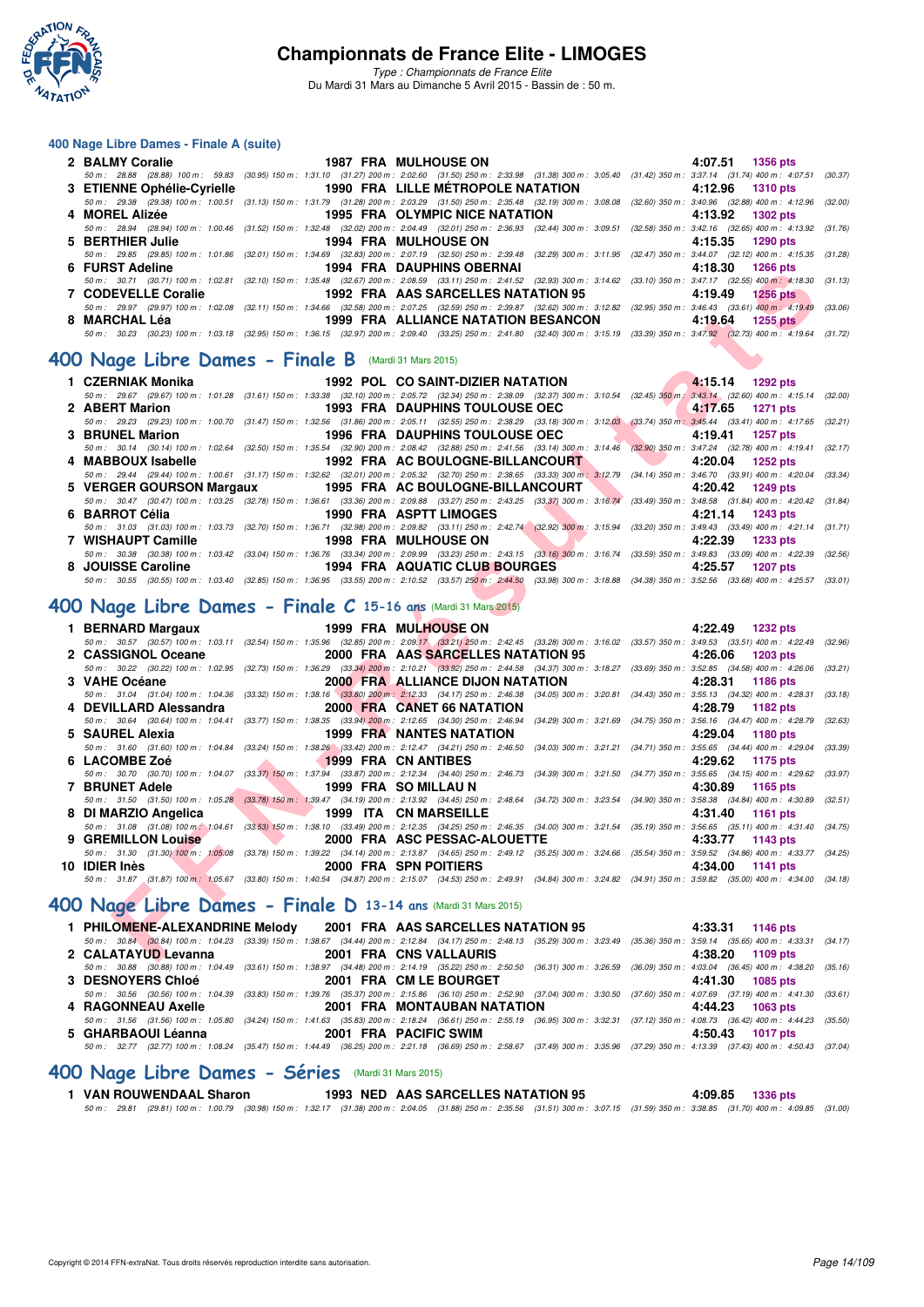

*Type : Championnats de France Elite* Du Mardi 31 Mars au Dimanche 5 Avril 2015 - Bassin de : 50 m.

#### **400 Nage Libre Dames - Séries (suite)**

| 2 BALMY Coralie            |                                                   | <b>1987 FRA MULHOUSE ON</b>                                                                                                                                                                                                                                                                                                                                                                                                                         |                               | 4:10.12 1334 pts                                                               |         |
|----------------------------|---------------------------------------------------|-----------------------------------------------------------------------------------------------------------------------------------------------------------------------------------------------------------------------------------------------------------------------------------------------------------------------------------------------------------------------------------------------------------------------------------------------------|-------------------------------|--------------------------------------------------------------------------------|---------|
| 3 CODEVELLE Coralie        |                                                   | 50 m: 29.34 (29.34) 100 m: 1:00.60 (31.26) 150 m: 1:32.23 (31.63) 200 m: 2:04.16 (31.93) 250 m: 2:35.90 (31.74) 300 m: 3:07.46 (31.56) 350 m: 3:39.13 (31.67) 400 m: 4:10.12 (30.99)<br>1992 FRA AAS SARCELLES NATATION 95                                                                                                                                                                                                                          |                               | 4:16.14<br>1284 pts                                                            |         |
|                            |                                                   | 50 m: 30.40 (30.40) 100 m: 1:02.48 (32.08) 150 m: 1:34.98 (32.50) 200 m: 2:07.36 (32.38) 250 m: 2:39.62 (32.26) 300 m: 3:12.21 (32.59) 350 m: 3:44.66 (32.45) 400 m: 4:16.14 (31.48)                                                                                                                                                                                                                                                                |                               |                                                                                |         |
| 4 MOREL Alizée             |                                                   | 1995 FRA OLYMPIC NICE NATATION<br>50 m: 29.15 (29.15) 100 m: 1:00.99 (31.84) 150 m: 1:33.43 (32.44) 200 m: 2:05.87 (32.44) 250 m: 2:38.61 (32.74) 300 m: 3:11.46 (32.85) 350 m: 3:44.39 (32.93) 400 m: 4:16.57 (32.18)                                                                                                                                                                                                                              |                               | 4:16.57<br><b>1280 pts</b>                                                     |         |
| 5 BERTHIER Julie           |                                                   | <b>1994 FRA MULHOUSE ON</b>                                                                                                                                                                                                                                                                                                                                                                                                                         |                               | 4:17.36<br><b>1274 pts</b>                                                     |         |
|                            |                                                   | 50 m: 29.49 (29.49) 100 m: 1:01.30 (31.81) 150 m: 1:34.00 (32.70) 200 m: 2:06.42 (32.42) 250 m: 2:39.15 (32.73) 300 m: 3:12.07 (32.92) 350 m: 3:44.91 (32.84) 400 m: 4:17.36 (32.45)                                                                                                                                                                                                                                                                |                               |                                                                                |         |
| 6 ETIENNE Ophélie-Cyrielle |                                                   | 1990 FRA LILLE MÉTROPOLE NATATION<br>50 m: 29.62 (29.62) 100 m: 1:01.51 (31.89) 150 m: 1:33.97 (32.46) 200 m: 2:07.02 (33.05) 250 m: 2:39.67 (32.65) 300 m: 3:13.10 (33.43) 350 m: 3:45.85 (32.75) 400 m: 4:17.58 (31.73)                                                                                                                                                                                                                           |                               | 4:17.58<br><b>1272 pts</b>                                                     |         |
| 7 MARCHAL Léa              |                                                   | 1999 FRA ALLIANCE NATATION BESANCON                                                                                                                                                                                                                                                                                                                                                                                                                 |                               | 4:17.63<br><b>1272 pts</b>                                                     |         |
| 8 FURST Adeline            |                                                   | 50 m: 29.96 (29.96) 100 m: 1:02.72 (32.76) 150 m: 1:35.52 (32.80) 200 m: 2:08.69 (33.17) 250 m: 2:41.26 (32.57) 300 m: 3:14.19 (32.93) 350 m: 3:46.43 (32.24) 400 m: 4:17.63 (31.20)<br><b>1994 FRA DAUPHINS OBERNAI</b>                                                                                                                                                                                                                            |                               | 4:17.77<br><b>1270 pts</b>                                                     |         |
|                            |                                                   | 50 m: 31.26 (31.26) 100 m: 1:03.74 (32.48) 150 m: 1:36.46 (32.72) 200 m: 2:09.08 (32.62) 250 m: 2:41.60 (32.52) 300 m: 3:14.27 (32.67) 350 m: 3:46.47 (32.20) 400 m: 4:17.77 (31.30)                                                                                                                                                                                                                                                                |                               |                                                                                |         |
| 9 MURPHY Grainne           |                                                   | 1993 IRL IRLANDE                                                                                                                                                                                                                                                                                                                                                                                                                                    |                               | 4:18.34 1266 pts                                                               |         |
| 10 CZERNIAK Monika         |                                                   | 50 m: 30.25 (30.25) 100 m: 1:02.27 (32.02) 150 m: 1:34.88 (32.61) 200 m: 2:07.50 (32.62) 250 m: 2:40.38 (32.88) 300 m: 3:13.38 (33.00) 350 m: 3:46.17 (32.79) 400 m: 4:18.34 (32.17)<br>1992 POL CO SAINT-DIZIER NATATION                                                                                                                                                                                                                           |                               | 4:18.42<br><b>1265 pts</b>                                                     |         |
|                            |                                                   | 50 m: 30.20 (30.20) 100 m: 1:02.36 (32.16) 150 m: 1:34.51 (32.15) 200 m: 2:06.89 (32.38) 250 m: 2:39.43 (32.54) 300 m: 3:12.70 (33.27) 350 m: 3:45.96 (33.26) 400 m: 4:18.42 (32.46)                                                                                                                                                                                                                                                                |                               |                                                                                |         |
| 11 MABBOUX Isabelle        |                                                   | 1992 FRA AC BOULOGNE-BILLANCOURT<br>50 m : 29.89 (29.89) 100 m : 1:01.67 (31.78) 150 m : 1:34.10 (32.43) 200 m : 2:06.44 (32.34) 250 m : 2:39.48 (33.04) 300 m : 3:12.48 (33.00) 350 m : 3:45.90 (33.42) 400 m : 4:18.54 (32.64)                                                                                                                                                                                                                    |                               | 4:18.54<br><b>1264 pts</b>                                                     |         |
| <b>12 BRUNEL Marion</b>    |                                                   | <b>Service Contract Contract Contract Contract</b><br><b>1996 FRA DAUPHINS TOULOUSE OEC</b>                                                                                                                                                                                                                                                                                                                                                         |                               | 4:19.56<br><b>1256 pts</b>                                                     |         |
|                            |                                                   | 50 m: 30.42 (30.42) 100 m: 1:02.80 (32.38) 150 m: 1:35.33 (32.53) 200 m: 2:07.69 (32.36) 250 m: 2:40.87 (33.18) 300 m: 3:13.92 (33.05) 350 m: 3:47.46 (33.54) 400 m: 4:19.56 (32.10)<br><b>All Contracts</b><br><b>1993 FRA DAUPHINS TOULOUSE OEC</b>                                                                                                                                                                                               | <b>The Contract of Street</b> | 4:20.35                                                                        |         |
| 13 ABERT Marion            |                                                   | 50 m: 29.79 (29.79) 100 m: 1:01.91 (32.12) 150 m: 1:34.64 (32.73) 200 m: 2:07.85 (33.21) 250 m: 2:40.95 (33.10) 300 m: 3:14.60 (33.65) 350 m: 3:48.06 (33.46) 400 m: 4:20.35 (32.29)                                                                                                                                                                                                                                                                |                               | 1249 pts                                                                       |         |
|                            |                                                   | 14 VERGER GOURSON Margaux 1995 FRA AC BOULOGNE-BILLANCOURT                                                                                                                                                                                                                                                                                                                                                                                          |                               | 4:21.14<br>1243 pts                                                            |         |
| 15 BARROT Célia            |                                                   | 50 m: 31.15 (31.15) 100 m: 1:03.91 (32.76) 150 m: 1:37.18 (33.27) 200 m: 2:10.32 (33.14) 250 m: 2:43.82 (33.50) 300 m: 3:17.02 (33.20) 350 m: 3:49.13 (32.11) 400 m: 4:21.14 (32.01)<br>1990 FRA ASPTT LIMOGES                                                                                                                                                                                                                                      |                               | 4:21.75<br>1238 pts                                                            |         |
|                            |                                                   | 50 m: 31.06 (31.06) 100 m: 1:03.80 (32.74) 150 m: 1:37.06 (33.26) 200 m: 2:10.33 (33.27) 250 m: 2:43.49 (33.16) 300 m: 3:16.75 (33.26) 350 m: 3:50.06 (33.31) 400 m: 4:21.75 (31.69)                                                                                                                                                                                                                                                                |                               |                                                                                |         |
| 16 WISHAUPT Camille        |                                                   | <b>The Contract of the Contract of the Contract of the Contract of the Contract of the Contract of the Contract of the Contract of the Contract of the Contract of the Contract of the Contract of the Contract of the Contract </b><br><b>1998 FRA MULHOUSE ON</b><br>50 m: 30.28 (30.28) 100 m: 1:03.20 (32.92) 150 m: 1:36.29 (33.09) 200 m: 2:09.80 (33.51) 250 m: 2:43.45 (33.65) 300 m: 3:17.62 (34.17) 350 m: 3:51.40 (33.78) 400 m: 4:24.35 |                               | 4:24.35<br><b>1217 pts</b>                                                     | (32.95) |
| 17 JOUISSE Caroline        |                                                   | 1994 FRA AQUATIC CLUB BOURGES                                                                                                                                                                                                                                                                                                                                                                                                                       |                               | 4:24.63<br><b>1215 pts</b>                                                     |         |
|                            |                                                   | 50 m: 30.18 (30.18) 100 m: 1:03.06 (32.88) 150 m: 1:36.81 (33.75) 200 m: 2:10.57 (33.76) 250 m; 2:44.41 (33.84) 300 m: 3:18.32 (33.91) 350 m: 3:51.83 (33.51) 400 m: 4:24.63 (32.80)                                                                                                                                                                                                                                                                |                               |                                                                                |         |
| 18 GONZALEZ Chloé          |                                                   | 1998 FRA AC HYERES<br>50 m : 30.82 (30.82) 100 m : 1:03.96 (33.14) 150 m : 1:37.24 (33.28) 200 m : 2:10.80 (33.56) 250 m : 2:44.72 (33.92) 300 m : 3:18.56 (33.84) 350 m : 3:52.54 (33.98) 400 m : 4:25.50 (32.96)                                                                                                                                                                                                                                  |                               | 4:25.50<br><b>1208 pts</b>                                                     |         |
| 19 POULAIN Mélanie         |                                                   | 1995 FRA NOGENT NATATION 94                                                                                                                                                                                                                                                                                                                                                                                                                         |                               | 4:25.64<br>1207 pts                                                            |         |
| 20 LESPARRE Mailys         |                                                   | 50 m: 31.13 (31.13) 100 m: 1:04.43 (33.30) 150 m: 1:37.68 (33.25) 200 m: 2:11.75 (34.07) 250 m: 2:45.36 (33.61) 300 m: 3:19.94 (34.58) 350 m: 3:52.95 (33.01) 400 m: 4:25.64<br>1997 FRA CN CANNES                                                                                                                                                                                                                                                  |                               | 4:25.85<br>1205 pts                                                            | (32.69) |
|                            |                                                   | 50 m: 30.36 (30.36) 100 m: 1:03.18 (32.82) 150 m: 1:36.08 (32.90) 200 m: 2:09.61 (33.53) 250 m: 2:43.17 (33.56) 300 m: 3:17.44 (34.27) 350 m: 3:51.82 (34.38) 400 m: 4:25.85 (34.03)                                                                                                                                                                                                                                                                |                               |                                                                                |         |
| 21 MULLER Aurélie          |                                                   | 1990 FRA CN SARREGUEMINES<br>50 m: 30.09 (30.09) 100 m: 1:02.95 (32.86) 150 m: 1:36.67 (33.72) 200 m: 2:10.36 (33.69) 250 m: 2:44.43 (34.07) 300 m: 3:18.47 (34.04) 350 m: 3:52.67 (34.20) 400 m: 4:26.42 (33.75)                                                                                                                                                                                                                                   |                               | 4:26.42<br>1201 pts                                                            |         |
| 22 KOINDREDI Vochimié      |                                                   | <b>1996 FRA CANET 66 NATATION</b>                                                                                                                                                                                                                                                                                                                                                                                                                   |                               | 4:26.89<br>1197 pts                                                            |         |
| 23 LAKEHAL Eva             |                                                   | 50 m: 30.67 (30.67) 100 m: 1:04.67 (34.00) 150 m: 1:38.92 (34.25) 200 m: 2:13.07 (34.15) 250 m: 2:47.06 (33.99) 300 m: 3:20.70 (33.64) 350 m: 3:54.28 (33.58) 400 m: 4:26.89<br><b>1998 FRA DAUPHINS D'ANNECY</b>                                                                                                                                                                                                                                   |                               | 4:26.96<br>1196 pts                                                            | (32.61) |
|                            |                                                   | 50 m : 30.26 (30.26) 100 m : 1:04.04 (33.78) 150 m : 1:37.34 (33.30) 200 m : 2:11.49 (34.15) 250 m : 2:45.59 (34.10) 300 m : 3:19.92 (34.33) 350 m : 3:53.74 (33.82) 400 m : 4:26.96                                                                                                                                                                                                                                                                |                               |                                                                                | (33.22) |
| 24 BORTUZZO Lola           |                                                   | 1998 FRA SO MILLAU N                                                                                                                                                                                                                                                                                                                                                                                                                                |                               | 4:27.57<br><b>1191 pts</b>                                                     |         |
| 25 PALAUX Oksana           | <b><i>Contract Contract Contract Contract</i></b> | 50 m: 31.23 (31.23) 100 m: 1:04.08 (32.85) 150 m: 1:38.26 (34.18) 200 m: 2:12.29 (34.03) 250 m: 2:46.75 (34.46) 300 m: 3:21.15 (34.40) 350 m: 3:55.24 (34.09) 400 m: 4:27.57 (32.33)<br><b>1998 FRA NOGENT NATATION 94</b>                                                                                                                                                                                                                          |                               | 4:27.71<br>1190 pts                                                            |         |
|                            |                                                   | 50 m: 30.66 (30.66) 100 m: 1:03.98 (33.32) 150 m: 1:37.70 (33.72) 200 m: 2:11.89 (34.19) 250 m: 2:45.77 (33.88) 300 m: 3:20.03 (34.26) 350 m: 3:54.11 (34.08) 400 m: 4:27.71 (33.60)                                                                                                                                                                                                                                                                |                               |                                                                                |         |
| 26 CASSIGNOL Oceane        | $\sim$                                            | 2000 FRA AAS SARCELLES NATATION 95<br>50 m: 30.18 (30.18) 100 m: 1:04.35 (34.17) 150 m: 1:38.05 (33.70) 200 m: 2:12.21 (34.16) 250 m: 2:45.90 (33.69) 300 m: 3:20.42 (34.52) 350 m: 3:54.76 (34.34) 400 m: 4:28.47 (33.71)                                                                                                                                                                                                                          |                               | 4:28.47<br>1184 pts                                                            |         |
| 27 LUTIGNIER Sarah         |                                                   | 1998 FRA AQUATIC CLUB BOURGES                                                                                                                                                                                                                                                                                                                                                                                                                       |                               | 4:29.34 1177 pts                                                               |         |
| 28 PERETTI Oceane          |                                                   | 50 m: 31.17 (31.17) 100 m: 1:04.77 (33.60) 150 m: 1:38.92 (34.15) 200 m: 2:13.39 (34.47) 250 m: 2:47.74 (34.35) 300 m: 3:22.34 (34.60) 350 m: 3:56.39 (34.05) 400 m: 4:29.34 (32.95)<br>1997 FRA AC HYERES                                                                                                                                                                                                                                          |                               | 4:29.94 1173 pts                                                               |         |
|                            |                                                   | 50 m : 31.41 (31.41) 100 m : 1:05.16 (33.75) 150 m : 1:39.45 (34.29) 200 m : 2:13.60 (34.15) 250 m : 2:47.89 (34.29) 300 m : 3:22.40 (34.51) 350 m : 3:57.06 (34.66) 400 m : 4:29.94                                                                                                                                                                                                                                                                |                               |                                                                                | (32.88) |
| 29 MANSOURI Donia          |                                                   | 1998 FRA STADE FRANÇAIS O COURBEVOIE                                                                                                                                                                                                                                                                                                                                                                                                                |                               | 4:30.13<br>1171 pts                                                            |         |
| 30 BRUNET Adele            |                                                   | 50 m: 30.68 (30.68) 100 m: 1:02.99 (32.31) 150 m: 1:36.71 (33.72) 200 m: 2:11.16 (34.45) 250 m: 2:45.41 (34.25) 300 m: 3:20.27 (34.86) 350 m: 3:54.63 (34.36) 400 m: 4:30.13<br>1999 FRA SO MILLAU N                                                                                                                                                                                                                                                |                               | 4:31.06<br>1164 pts                                                            | (35.50) |
|                            |                                                   | 50 m : 31.71 (31.71) 100 m : 1:05.60 (33.89) 150 m : 1:40.01 (34.41) 200 m : 2:14.64 (34.63) 250 m : 2:49.48 (34.84) 300 m : 3:24.14 (34.66) 350 m : 3:58.96 (34.82) 400 m : 4:31.06                                                                                                                                                                                                                                                                |                               |                                                                                | (32.10) |
| 31 MATRAT Clotilde         |                                                   | 1997 FRA FOS-SUR-MER NATATION<br>50 m : 31.00 (31.00) 100 m : 1:04.83 (33.83) 150 m : 1:39.26 (34.43) 200 m : 2:13.87 (34.61) 250 m : 2:48.34 (34.47) 300 m : 3:23.51                                                                                                                                                                                                                                                                               |                               | 4:31.26<br>1162 pts<br>$(35.17)$ 350 m : 3:58.61 $(35.10)$ 400 m : 4:31.26     | (32.65) |
| 32 DORNIC Morgane          |                                                   | 1998 FRA CN MORLAIX                                                                                                                                                                                                                                                                                                                                                                                                                                 |                               | 4:31.32<br>1162 pts                                                            |         |
| 33 VAHE Océane             |                                                   | 50 m : 30.81 (30.81) 100 m : 1:04.22 (33.41) 150 m : 1:38.74 (34.52) 200 m : 2:13.24 (34.50) 250 m : 2:48.17 (34.93) 300 m : 3:22.80<br>2000 FRA ALLIANCE DIJON NATATION                                                                                                                                                                                                                                                                            |                               | (34.63) 350 m : 3:57.49 (34.69) 400 m : 4:31.32 (33.83)<br>4:31.36<br>1162 pts |         |
|                            |                                                   | 50 m : 31.51 (31.51) 100 m : 1:05.66 (34.15) 150 m : 1:40.13 (34.47) 200 m : 2:14.67 (34.54) 250 m : 2:48.83 (34.16) 300 m : 3:23.89                                                                                                                                                                                                                                                                                                                |                               | (35.06) 350 m : 3:58.29 (34.40) 400 m : 4:31.36 (33.07)                        |         |
| 34 BERNARD Margaux         |                                                   | 1999 FRA MULHOUSE ON<br>50 m : 30.30 (30.30) 100 m : 1:03.15 (32.85) 150 m : 1:37.25 (34.10) 200 m : 2:11.94 (34.69) 250 m : 2:46.75 (34.81) 300 m : 3:22.11                                                                                                                                                                                                                                                                                        |                               | 4:31.78<br>1158 pts<br>(35.36) 350 m : 3:57.63 (35.52) 400 m : 4:31.78         | (34.15) |
| 35 CLERC Celia             |                                                   | <b>1997 FRA CERGY PONTOISE NATATION</b>                                                                                                                                                                                                                                                                                                                                                                                                             |                               | 4:31.93<br>1157 pts                                                            |         |
|                            |                                                   | 50 m : 31.03 (31.03) 100 m : 1:04.24 (33.21) 150 m : 1:38.60 (34.36) 200 m : 2:12.88 (34.28) 250 m : 2:47.56 (34.68) 300 m : 3:22.93 (35.37) 350 m : 3:57.68 (34.75) 400 m : 4:31.93                                                                                                                                                                                                                                                                |                               |                                                                                | (34.25) |
| 36 IDIER Inès              |                                                   | 2000 FRA SPN POITIERS<br>50 m : 31.07 (31.07) 100 m : 1:05.06 (33.99) 150 m : 1:39.74 (34.68) 200 m : 2:14.45 (34.71) 250 m : 2:49.17 (34.72) 300 m : 3:24.36 (35.19) 350 m : 3:58.99 (34.63) 400 m : 4:32.06 (33.07)                                                                                                                                                                                                                               |                               | 4:32.06<br>1156 pts                                                            |         |
| 37 CHEROUATI Souad         |                                                   | 1989 ALG NOGENT NATATION 94                                                                                                                                                                                                                                                                                                                                                                                                                         |                               | 4:33.10<br>1148 pts                                                            |         |
|                            |                                                   | 50 m : 31.70 (31.70) 100 m : 1:05.67 (33.97) 150 m : 1:40.34 (34.67) 200 m : 2:14.90 (34.56) 250 m : 2:49.59 (34.69) 300 m : 3:24.21 (34.62) 350 m : 3:59.07 (34.86) 400 m : 4:33.10 (34.03)                                                                                                                                                                                                                                                        |                               |                                                                                |         |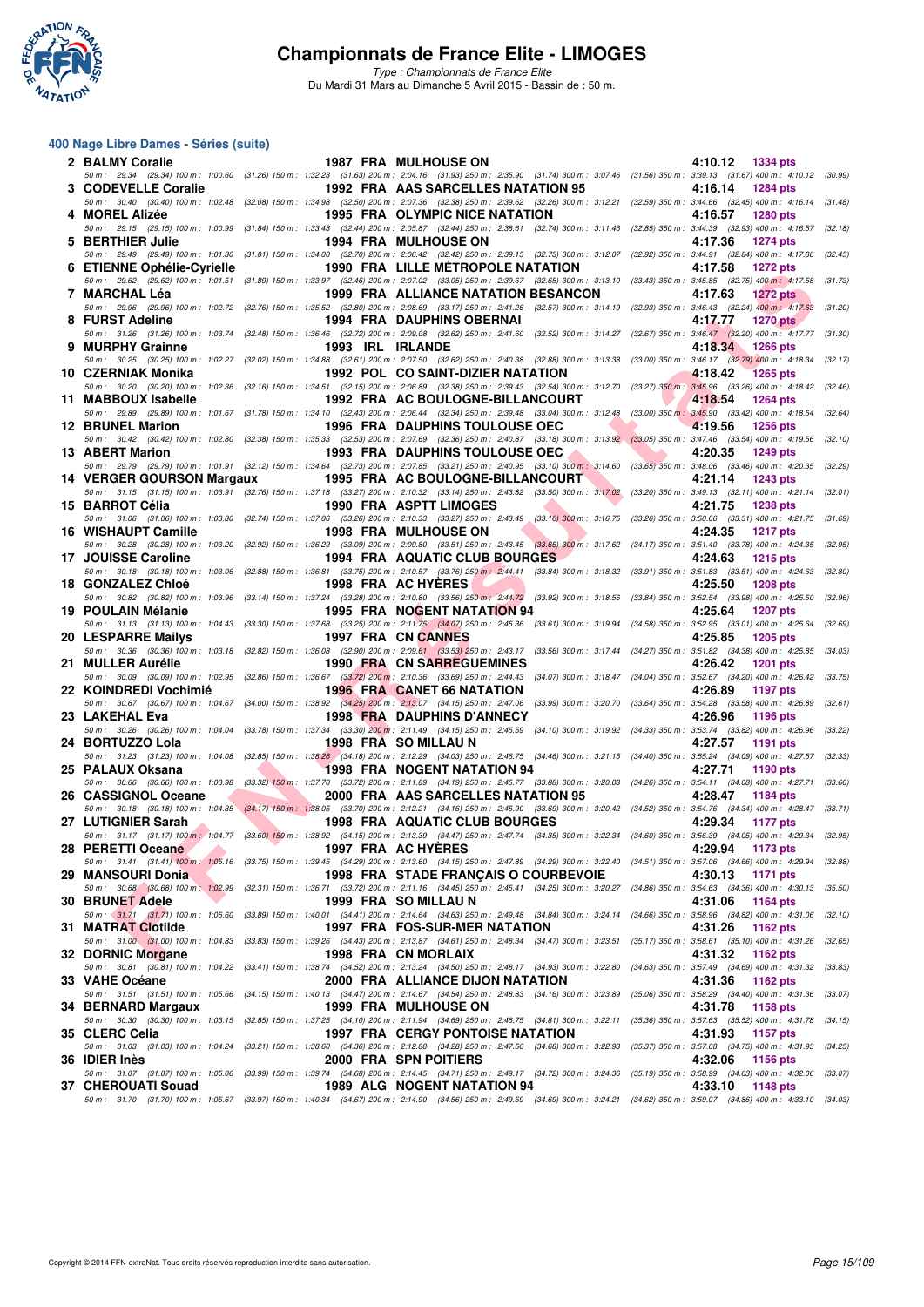

*Type : Championnats de France Elite* Du Mardi 31 Mars au Dimanche 5 Avril 2015 - Bassin de : 50 m.

#### **400 Nage Libre Dames - Séries (suite)**

| <b>38 GREMILLON Louise</b>      |                   | 2000 FRA ASC PESSAC-ALOUETTE                                                                                                                                                                                                                                                                                                                                                                                  | 4:33.41<br>1146 pts                                                                 |         |
|---------------------------------|-------------------|---------------------------------------------------------------------------------------------------------------------------------------------------------------------------------------------------------------------------------------------------------------------------------------------------------------------------------------------------------------------------------------------------------------|-------------------------------------------------------------------------------------|---------|
| 39 EUVRARD Marine               |                   | 50 m: 31.64 (31.64) 100 m: 1:05.63 (33.99) 150 m: 1:40.40 (34.77) 200 m: 2:15.00 (34.60) 250 m: 2:50.02 (35.02) 300 m: 3:25.13 (35.11) 350 m: 4:00.02 (34.89) 400 m: 4:33.41 (33.39)<br><b>1997 FRA ALLIANCE DIJON NATATION</b>                                                                                                                                                                               | 4:33.45<br>1145 pts                                                                 |         |
|                                 |                   | 50 m: 30.56 (30.56) 100 m: 1:04.56 (34.00) 150 m: 1:39.11 (34.55) 200 m: 2:13.53 (34.42) 250 m: 2:48.56 (35.03) 300 m: 3:23.68 (35.12) 350 m: 3:59.18 (35.50) 400 m: 4:33.45 (34.27)                                                                                                                                                                                                                          |                                                                                     |         |
| 40 SECRESTAT Charlyne           |                   | 1998 FRA CN FONTAINEBLEAU-AVON<br>50 m: 31.52 (31.52) 100 m: 1:05.22 (33.70) 150 m: 1:39.24 (34.02) 200 m: 2:13.47 (34.23) 250 m: 2:48.03 (34.56) 300 m: 3:23.17 (35.14) 350 m: 3:58.68 (35.51) 400 m: 4:33.46                                                                                                                                                                                                | 4:33.46<br>1145 pts                                                                 | (34.78) |
| 41 LACOMBE Zoé                  |                   | 1999 FRA CN ANTIBES                                                                                                                                                                                                                                                                                                                                                                                           | 4:34.13<br>1140 pts                                                                 |         |
| 42 DEVILLARD Alessandra         |                   | 50 m: 31.26 (31.26) 100 m: 1:05.32 (34.06) 150 m: 1:39.83 (34.51) 200 m: 2:14.67 (34.84) 250 m: 2:49.83 (35.16) 300 m: 3:25.22 (35.39) 350 m: 4:00.16 (34.94) 400 m: 4:34.13<br>2000 FRA CANET 66 NATATION                                                                                                                                                                                                    | 4:34.76<br>1135 pts                                                                 | (33.97) |
|                                 |                   | 50 m : 31.48 (31.48) 100 m : 1:05.57 (34.09) 150 m : 1:40.19 (34.62) 200 m : 2:15.34 (35.15) 250 m : 2:49.97 (34.63) 300 m : 3:25.90 (35.93) 350 m : 4:00.59 (34.69) 400 m : 4:34.76 (34.17)                                                                                                                                                                                                                  |                                                                                     |         |
| 43 HANSSLER Manon               |                   | 1998 FRA ASPTT NANCY<br>50 m: 31.83 (31.83) 100 m: 1:05.62 (33.79) 150 m: 1:40.03 (34.41) 200 m: 2:15.00 (34.97) 250 m: 2:49.81 (34.81) 300 m: 3:25.15 (35.34) 350 m: 4:00.32 (35.17) 400 m: 4:34.81                                                                                                                                                                                                          | 4:34.81<br>$1135$ pts                                                               | (34.49) |
| 44 DI MARZIO Angelica           |                   | 1999 ITA CN MARSEILLE                                                                                                                                                                                                                                                                                                                                                                                         | 4:35.00<br>1133 pts                                                                 |         |
| 45 SAUREL Alexia                |                   | 50 m: 30.88 (30.88) 100 m: 1:04.36 (33.48) 150 m: 1:37.65 (33.29) 200 m: 2:12.36 (34.71) 250 m: 2:46.81 (34.45) 300 m: 3:22.56 (35.75) 350 m: 3:58.39 (35.83) 400 m: 4:35.00 (36.61)<br><b>1999 FRA NANTES NATATION</b>                                                                                                                                                                                       | 4:35.02<br>1133 pts                                                                 |         |
|                                 |                   | 50 m: 32.05 (32.05) 100 m: 1:05.84 (33.79) 150 m: 1:39.83 (33.99) 200 m: 2:14.76 (34.93) 250 m: 2:49.28 (34.52) 300 m: 3:24.52 (35.24) 350 m: 3:59.90 (35.38) 400 m: 4:35.02                                                                                                                                                                                                                                  |                                                                                     | (35.12) |
| 46 LARZUL Gwladys               | 1998 FRA CN BREST | 50 m: 30.48 (30.48) 100 m: 1:04.37 (33.89) 150 m: 1:39.33 (34.96) 200 m: 2:14.79 (35.46) 250 m: 2:50.10 (35.31) 300 m: 3:25.55 (35.45) 350 m: 4:01.04 (35.49) 400 m: 4:35.83                                                                                                                                                                                                                                  | 4:35.83<br><b>1127 pts</b>                                                          | (34.79) |
| 47 TRUJILLO Anne-Sophie         |                   | 1996 FRA OLYMPIC NICE NATATION                                                                                                                                                                                                                                                                                                                                                                                | 4:36.33<br>1123 pts                                                                 |         |
| 48 GIL QUERE Lucie              |                   | 50 m: 30.72 (30.72) 100 m: 1:04.62 (33.90) 150 m: 1:38.87 (34.25) 200 m: 2:14.13 (35.26) 250 m: 2:49.53 (35.40) 300 m: 3:25.42 (35.89) 350 m: 4:01.54 (36.12) 400 m: 4:36.33<br>1995 FRA CHAMALIERES-MONTFERRAND N                                                                                                                                                                                            | 4:36.35<br>1123 pts                                                                 | (34.79) |
|                                 |                   | 50 m: 31.28 (31.28) 100 m: 1:05.50 (34.22) 150 m: 1:40.16 (34.66) 200 m: 2:15.20 (35.04) 250 m: 2:50.49 (35.29) 300 m: 3:26.20 (35.71) 350 m: 4:01.82 (35.62) 400 m: 4:36.35 (34.53)                                                                                                                                                                                                                          |                                                                                     |         |
| 49 D'AGOSTINO Léa               |                   | <b>1998 FRA USB LONGWY NATATION</b><br>50 m : 32.28 (32.28) 100 m : 1:06.88 (34.60) 150 m : 1:41.91 (35.03) 200 m : 2:16.94 (35.03) 250 m : 2:51.99 (35.05) 300 m : 3:27.10 (35.11) 350 m : 4:02.27 (35.17) 400 m : 4:36.91 (34.64)                                                                                                                                                                           | 4:36.91<br><b>1118 pts</b>                                                          |         |
| 50 COLLET Enora                 |                   | 1998 FRA C PAUL-BERT RENNES                                                                                                                                                                                                                                                                                                                                                                                   | 4:37.33<br>1115 pts                                                                 |         |
| 51 JEAN Mathilde                |                   | 50 m : 31.28 (31.28) 100 m : 1:04.69 (33.41) 150 m : 1:39.51 (34.82) 200 m : 2:14.70 (35.19) 250 m : 2:50.41 (35.71) 300 m : 3:25.95<br>2000 FRA CN DE BAIE-MAHAULT                                                                                                                                                                                                                                           | $(35.54)$ 350 m : 4:01.96 $(36.01)$ 400 m : 4:37.33<br>4:37.71<br><b>1112 pts</b>   | (35.37) |
|                                 |                   | 50 m: 31.43 (31.43) 100 m: 1:05.46 (34.03) 150 m: 1:40.80 (35.34) 200 m: 2:16.24 (35.44) 250 m: 2:51.79 (35.55) 300 m: 3:27.71                                                                                                                                                                                                                                                                                | (35.92) 350 m : 4:03.22 (35.51) 400 m : 4:37.71 (34.49)                             |         |
| 52 FAKHEUR Samial               |                   | 1998 FRA CN ANTIBES<br>50 m : 30.59 (30.59) 100 m : 1:03.82 (33.23) 150 m : 1:38.46 (34.64) 200 m : 2:13.96 (35.50) 250 m : 2:49.40 (35.44) 300 m : 3:25.32                                                                                                                                                                                                                                                   | 4:37.77<br><b>1112 pts</b><br>(35.92) 350 m: 4:01.11 (35.79) 400 m: 4:37.77         | (36.66) |
| 53 YAX Bénédicte                |                   | <b>1998 FRA CN SARREGUEMINES</b>                                                                                                                                                                                                                                                                                                                                                                              | 4:38.09<br>1109 pts                                                                 |         |
| 54 MARCHAL Léa                  |                   | 50 m : 30.87 (30.87) 100 m : 1:04.78 (33.91) 150 m : 1:39.17 (34.39) 200 m : 2:14.35 (35.18) 250 m : 2:49.98 (35.63) 300 m : 3:26.31<br><b>1998 FRA USB LONGWY NATATION</b>                                                                                                                                                                                                                                   | $(36.33)$ 350 m : 4:02.31 $(36.00)$ 400 m : 4:38.09<br>4:38.44<br>1107 pts          | (35.78) |
|                                 |                   | 50 m : 31.27 (31.27) 100 m : 1:05.00 (33.73) 150 m : 1:39.41 (34.41) 200 m : 2:14.63 (35.22) 250 m : 2:50.00 (35.37) 300 m : 3:26.38 (36.38) 350 m : 4:02.58 (36.20) 400 m : 4:38.44                                                                                                                                                                                                                          |                                                                                     | (35.86) |
|                                 |                   |                                                                                                                                                                                                                                                                                                                                                                                                               |                                                                                     |         |
| 55 PHILOMENE-ALEXANDRINE Melody |                   | 2001 FRA AAS SARCELLES NATATION 95                                                                                                                                                                                                                                                                                                                                                                            | 4:38.53<br>1106 pts                                                                 |         |
| 56 MARSAU Alice                 |                   | 50 m: 31.25 (31.25) 100 m: 1:05.36 (34.11) 150 m: 1:40.51 (35.15) 200 m: 2:16.10 (35.59) 250 m: 2:51.93 (35.83) 300 m: 3:27.66<br>2000 FRA CNIC LES SQUALES                                                                                                                                                                                                                                                   | $(35.73)$ 350 m : 4:03.39 $(35.73)$ 400 m : 4:38.53<br>4:39.17<br><b>1101 pts</b>   | (35.14) |
|                                 |                   | 50 m: 32.39 (32.39) 100 m: 1:07.21 (34.82) 150 m: 1:42.36 (35.15) 200 m: 2:17.96 (35.60) 250 m: 2:53.33 (35.37) 300 m: 3:29.03                                                                                                                                                                                                                                                                                | $(35.70)$ 350 m : 4:04.24 $(35.21)$ 400 m : 4:39.17 $(34.93)$                       |         |
| 57 BEGUE Alys                   |                   | 1997 FRA ASPTT GRAND TOULOUSE<br>50 m: 30.05 (30.05) 100 m: 1:03.75 (33.70) 150 m: 1:38.35 (34.60) 200 m: 2:14.08 (35.73) 250 m: 2:50.41 (36.33) 300 m: 3:27.38                                                                                                                                                                                                                                               | 4:39.39<br>1100 pts<br>$(36.97)$ 350 m : 4:03.91 $(36.53)$ 400 m : 4:39.39          | (35.48) |
| 58 HENRY Agathe                 |                   | <b>2000 FRA ALLIANCE DIJON NATATION</b>                                                                                                                                                                                                                                                                                                                                                                       | 4:39.97<br>1095 pts                                                                 |         |
| 59 NUNES Nolwenn                |                   | 50 m: 31.74 (31.74) 100 m: 1:06.24 (34.50) 150 m: 1:41.92 (35.68) 200 m: 2:17.65 (35.73) 250 m: 2:53.66 (36.01) 300 m: 3:29.56 (35.90) 350 m: 4:05.35 (35.79) 400 m: 4:39.97<br><b>2000 FRA UNION QUIMPER NATATION</b>                                                                                                                                                                                        | 4:40.07<br><b>1094 pts</b>                                                          | (34.62) |
|                                 |                   | 50 m: 31.25 (31.25) 100 m: 1:04.89 (33.64) 150 m: 1:40.24 (35.35) 200 m: 2:16.48 (36.24) 250 m: 2:52.87 (36.39) 300 m: 3:29.13 (36.26) 350 m: 4:06.01 (36.88) 400 m: 4:40.07                                                                                                                                                                                                                                  |                                                                                     | (34.06) |
| 60 THERRE Marilou               |                   | <b>1998 FRA STADE CLERMONT NATATION</b><br>50 m : 31.70 (31.70) 100 m : 1:06.39 (34.69) 150 m : 1:41.64 (35.25) 200 m : 2:17.53 (35.89) 250 m : 2:53.60 (36.07) 300 m : 3:30.20 (36.60) 350 m : 4:06.36 (36.16) 400 m : 4:41.24 (34.88)                                                                                                                                                                       | 4:41.24<br><b>1085 pts</b>                                                          |         |
| 61 LANGLAIS Lila                |                   | <b>2000 FRA ES MASSY NATATION</b>                                                                                                                                                                                                                                                                                                                                                                             | 4:42.50<br>1076 pts                                                                 |         |
| 62 DESNOYERS Chloé              |                   | 50 m: 31.41 (31.41) 100 m: 1:05.48 (34.07) 150 m: 1:41.26 (35.78) 200 m: 2:17.32 (36.06) 250 m: 2:54.29 (36.97) 300 m: 3:30.17 (35.88) 350 m: 4:07.28 (37.11) 400 m: 4:42.50 (35.22)<br>2001 FRA CM LE BOURGET                                                                                                                                                                                                | 4:42.93<br>1073 pts                                                                 |         |
|                                 |                   | 50 m : 31.10 (31.10) 100 m : 1:05.38 (34.28) 150 m : 1:40.83 (35.45) 200 m : 2:16.67 (35.84) 250 m : 2:52.86 (36.19) 300 m : 3:29.39 (36.53) 350 m : 4:06.63 (37.24) 400 m : 4:42.93 (36.30)                                                                                                                                                                                                                  |                                                                                     |         |
| 63 CALATAYUD Levanna            |                   | 2001 FRA CNS VALLAURIS<br>50 m: 31.88 (31.88) 100 m: 1:06.00 (34.12) 150 m: 1:41.44 (35.44) 200 m: 2:18.04 (36.60) 250 m: 2:54.66 (36.62) 300 m: 3:31.31 (36.65) 350 m: 4:08.29 (36.98) 400 m: 4:43.40 (35.11)                                                                                                                                                                                                | 4:43.40<br>1069 pts                                                                 |         |
| 64 DAWS Carolina                |                   | 2000 FRA DAUPHINS TOULOUSE OEC<br>50 m: 32.24 (32.24) 100 m: 1:06.78 (34.54) 150 m: 1:42.48 (35.70) 200 m: 2:18.63 (36.15) 250 m: 2:54.91 (36.28) 300 m: 3:31.72 (36.81) 350 m: 4:08.41 (36.69) 400 m: 4:43.76                                                                                                                                                                                                | 4:43.76 1066 pts                                                                    | (35.35) |
| 65 PONSARDIN Alice              |                   | 2000 FRA CN VOUZIERS                                                                                                                                                                                                                                                                                                                                                                                          | 4:46.80<br>1044 pts                                                                 |         |
|                                 |                   | 50 m : 32.29 (32.29) 100 m : 1:07.76 (35.47) 150 m : 1:43.85 (36.09) 200 m : 2:20.45 (36.60) 250 m : 2:57.10 (36.65) 300 m : 3:34.30 (37.20) 350 m : 4:10.86 (36.56) 400 m : 4:46.80 (35.94)                                                                                                                                                                                                                  |                                                                                     |         |
| 66 RAGONNEAU Axelle             |                   | 2001 FRA MONTAUBAN NATATION<br>50 m : (32.66 (32.66) 100 m : 1:08.55 (35.89) 150 m : 1:44.71 (36.16) 200 m : 2:21.27 (36.56) 250 m : 2:58.20 (36.93) 300 m : 3:35.04                                                                                                                                                                                                                                          | 4:47.14<br><b>1041 pts</b><br>(36.84) 350 m: 4:11.78 (36.74) 400 m: 4:47.14 (35.36) |         |
| 67 BLANCHETIERE Adèle           | 1999 FRA EN CAEN  |                                                                                                                                                                                                                                                                                                                                                                                                               | 4:47.36<br><b>1040 pts</b>                                                          |         |
| 68 ROULET Anaelle               |                   | 50 m: 31.46 (31.46) 100 m: 1:06.92 (35.46) 150 m: 1:43.11 (36.19) 200 m: 2:20.12 (37.01) 250 m: 2:57.32 (37.20) 300 m: 3:34.73 (37.41) 350 m: 4:12.40 (37.67) 400 m: 4:47.36 (34.96)<br><b>1996 FRA FF HANDISPORTS</b>                                                                                                                                                                                        | 4:48.09<br>1034 pts                                                                 |         |
|                                 |                   | 50 m : 32.79 (32.79) 100 m : 1:08.40 (35.61) 150 m : 1:45.11 (36.71) 200 m : 2:21.95 (36.84) 250 m : 2:58.48 (36.53) 300 m : 3:34.97                                                                                                                                                                                                                                                                          | $(36.49)$ 350 m : 4:12.08 $(37.11)$ 400 m : 4:48.09 $(36.01)$                       |         |
| 69 VIET Julie                   |                   | 1998 FRA CHARLEVILLE-MEZIERES NATATION<br>50 m : 31.45 (31.45) 100 m : 1:06.17 (34.72) 150 m : 1:42.40 (36.23) 200 m : 2:19.08 (36.68) 250 m : 2:57.06 (37.98) 300 m : 3:34.78                                                                                                                                                                                                                                | 4:49.19<br>1026 pts<br>(37.72) 350 m : 4:12.65 (37.87) 400 m : 4:49.19 (36.54)      |         |
| 70 BLOSSIER Claire              |                   | 1998 FRA AMIENS METROPOLE NAT.                                                                                                                                                                                                                                                                                                                                                                                | 4:50.43<br><b>1017 pts</b>                                                          |         |
| 71 GHARBAOUI Léanna             |                   | 50 m : 31.35 (31.35) 100 m : 1:06.54 (35.19) 150 m : 1:42.42 (35.88) 200 m : 2:19.59 (37.17) 250 m : 2:56.52 (36.93) 300 m : 3:34.85 (38.33) 350 m : 4:12.69 (37.84) 400 m : 4:50.43 (37.74)<br>2001 FRA PACIFIC SWIM<br>50 m: 32.32 (32.32) 100 m: 1:07.35 (35.03) 150 m: 1:43.32 (35.97) 200 m: 2:20.13 (36.81) 250 m: 2:57.42 (37.29) 300 m: 3:34.76 (37.34) 350 m: 4:12.87 (38.11) 400 m: 4:51.21 (38.34) | 4:51.21<br><b>1011 pts</b>                                                          |         |

# **[800 Nage Libre Dames - Série rapide](http://www.ffnatation.fr/webffn/resultats.php?idact=nat&go=epr&idcpt=27187&idepr=5)** (Vendredi 3 Avril 2015)

#### **1 BALMY Coralie 1987 FRA MULHOUSE ON 8:31.10 1351 pts** 50 m; 29.23 (29.23) 100 m; 1:01.03 (31.80) 150 m; 1:33.15 (32.12) 200 m; 2:05.60 (32.45) 250 m; 3:05.13 (32.59) 300 m; 3:110 m; 3:110 507 m; 3:110 m; 4:48.87 (32.29) 500 m; 4:16.58 (32.89) 500 m; 4:48.87 (32.89) 500 m; 4:4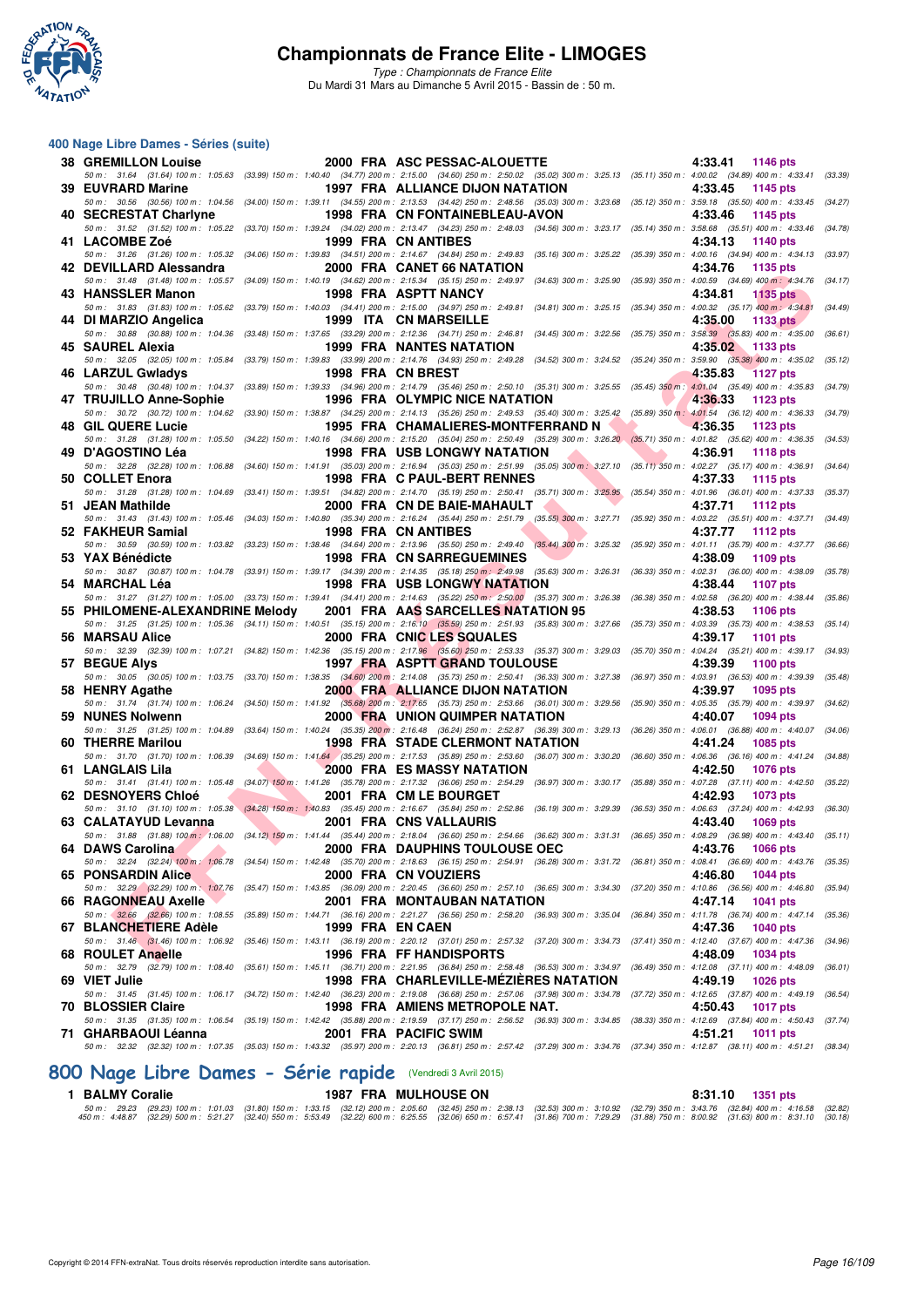

*Type : Championnats de France Elite* Du Mardi 31 Mars au Dimanche 5 Avril 2015 - Bassin de : 50 m.

#### **800 Nage Libre Dames - Série rapide (suite)**

|                         |                   |  |  | 2 VAN ROUWENDAAL Sharon 1993 NED AAS SARCELLES NATATION 95                                                                                                                                                                                                                                                                      |  |                                                         | 8:38.75 1318 pts   |                    |
|-------------------------|-------------------|--|--|---------------------------------------------------------------------------------------------------------------------------------------------------------------------------------------------------------------------------------------------------------------------------------------------------------------------------------|--|---------------------------------------------------------|--------------------|--------------------|
|                         |                   |  |  | 50 m: 29.50 (29.50) 100 m: 1:00.96 (31.46) 150 m: 1:32.64 (31.68) 200 m: 2:04.67 (32.03) 250 m: 2:36.75 (32.08) 300 m: 3:08.98 (32.23) 350 m: 3:41.19 (32.21) 400 m: 4:13.66<br>450 m : 4:46.21 (32.55) 500 m : 5:18.78 (32.57) 550 m : 5:51.56 (32.78) 600 m : 6:24.57 (33.01) 650 m : 6:57.76 (33.19) 700 m : 7:31.05         |  | (33.29) 750 m : 8:04.92 (33.87) 800 m : 8:38.75         |                    | (32.47)<br>(33.83) |
| 3 BERTHIER Julie        |                   |  |  | <b>1994 FRA MULHOUSE ON</b>                                                                                                                                                                                                                                                                                                     |  |                                                         | 8:41.72 1306 pts   |                    |
|                         |                   |  |  | 50 m: 29.91 (29.91) 100 m: 1:02.30 (32.39) 150 m: 1:34.87 (32.57) 200 m: 2:07.71 (32.84) 250 m: 2:40.31 (32.60) 300 m: 3:13.35 (33.04) 350 m: 3:46.29 (32.94) 400 m: 4:19.62<br>450 m : 4:51.99 (32.37) 500 m : 5:25.13 (33.14) 550 m : 5:58.19 (33.06) 600 m : 6:31.82 (33.63) 650 m : 7:04.71 (32.89) 700 m : 7:37.81         |  | $(33.10)$ 750 m : 8:10.15 $(32.34)$ 800 m : 8:41.72     |                    | (33.33)<br>(31.57) |
| 5 MULLER Aurélie        |                   |  |  | 1990 FRA CN SARREGUEMINES                                                                                                                                                                                                                                                                                                       |  |                                                         | 8:46.81 1285 pts   |                    |
|                         |                   |  |  | 50 m : 29.95 (29.95) 100 m : 1:02.41 (32.46) 150 m : 1:35.57 (33.16) 200 m : 2:08.95 (33.38) 250 m : 2:42.27 (33.32) 300 m : 3:15.70 (33.43) 350 m : 3:48.99 (33.29) 400 m : 4:22.41<br>450 m : 4:55.48 (33.07) 500 m : 5:28.84 (33.36) 550 m : 6:02.26 (33.42) 600 m : 6:35.45 (33.19) 650 m : 7:08.66 (33.21) 700 m : 7:41.99 |  | $(33.33)$ 750 m : 8:14.80 $(32.81)$ 800 m : 8:46.81     |                    | (33.42)<br>(32.01) |
|                         |                   |  |  | 6 CODEVELLE Coralie          1992 FRA AAS SARCELLES NATATION 95                                                                                                                                                                                                                                                                 |  |                                                         | 8:49.60 1273 pts   |                    |
|                         |                   |  |  | 50 m: 30.43 (30.43) 100 m: 1:02.87 (32.44) 150 m: 1:35.72 (32.85) 200 m: 2:08.43 (32.71) 250 m: 2:41.25 (32.82) 300 m: 3:14.12 (32.87) 350 m: 3:47.48 (33.36) 400 m: 4:20.80<br>450 m : 4:54.20 (33.40) 500 m : 5:27.63 (33.43) 550 m : 6:01.53 (33.90) 600 m : 6:35.26 (33.73) 650 m : 7:09.58 (34.32) 700 m : 7:43.51         |  | $(33.93)$ 750 m : 8:16.64 $(33.13)$ 800 m : 8:49.60     |                    | (33.32)<br>(32.96) |
|                         |                   |  |  |                                                                                                                                                                                                                                                                                                                                 |  |                                                         |                    |                    |
|                         |                   |  |  | 8 VERGER GOURSON Margaux               1995 FRA AC BOULOGNE-BILLANCOURT                                                                                                                                                                                                                                                         |  |                                                         | $8:52.63$ 1261 pts |                    |
|                         |                   |  |  | 50 m : 30.46 (30.46) 100 m : 1:03.40 (32.94) 150 m : 1:36.62 (33.22) 200 m : 2:10.14 (33.52) 250 m : 2:43.57 (33.43) 300 m : 3:17.31 (33.74) 350 m : 3:50.86 (33.55) 400 m : 4:24.51<br>450 m : 4:58.08 (33.57) 500 m : 5:31.78 (33.70) 550 m : 6:05.58 (33.80) 600 m : 6:39.41 (33.83) 650 m : 7:12.92 (33.51) 700 m : 7:47.05 |  | $(34.13)$ 750 m : 8:19.99 $(32.94)$ 800 m : 8:52.63     |                    | (33.65)<br>(32.64) |
|                         | 13 ROTHON Morgane |  |  | 1994 FRA ALLIANCE DIJON NATATION                                                                                                                                                                                                                                                                                                |  |                                                         | 8:59.09 1235 pts   |                    |
|                         |                   |  |  | 50 m : 30.67 (30.67) 100 m : 1:04.16 (33.49) 150 m : 1:37.43 (33.27) 200 m : 2:11.41 (33.98) 250 m : 2:44.83 (33.42) 300 m : 3:18.75 (33.92) 350 m : 3:52.47 (33.72) 400 m : 4:26.73<br>450 m : 5:00.70 (33.97) 500 m : 5:34.88 (34.18) 550 m : 6:08.92 (34.04) 600 m : 6:43.10 (34.18) 650 m : 7:17.15 (34.05) 700 m : 7:51.52 |  | $(34.37)$ 750 m : 8:25.57 $(34.05)$ 800 m : 8:59.09     |                    | (34.26)<br>(33.52) |
| <b>14 BRUNEL Marion</b> |                   |  |  | 1996 FRA DAUPHINS TOULOUSE OEC                                                                                                                                                                                                                                                                                                  |  |                                                         | $9:00.93$ 1227 pts |                    |
|                         |                   |  |  | 50 m: 30.85 (30.85) 100 m: 1:03.71 (32.86) 150 m: 1:37.33 (33.62) 200 m: 2:10.53 (33.20) 250 m: 2:44.32 (33.79) 300 m: 3:18.10 (33.78) 350 m: 3:52.08 (33.98) 400 m: 4:26.11<br>450 m : 5:00.32 (34.21) 500 m : 5:34.45 (34.13) 550 m : 6:09.12 (34.67) 600 m : 6:43.84 (34.72) 650 m : 7:18.42 (34.58) 700 m : 7:52.84         |  | $(34.42)$ 750 m $: 8:27.32$ $(34.48)$ 800 m $: 9:00.93$ |                    | (34.03)<br>(33.61) |
|                         |                   |  |  | 00 Nage Libre Dames - Séries lentes (Vendredi 3 Avril 2015)                                                                                                                                                                                                                                                                     |  |                                                         |                    |                    |

# **[800 Nage Libre Dames - Séries lentes](http://www.ffnatation.fr/webffn/resultats.php?idact=nat&go=epr&idcpt=27187&idepr=5)** (Vendredi 3 Avril 2015)

| v | <b>UUULVELLE UUIQIIE</b>                                                        |                                                        |                                                      | 1994 FRA AAJ                                    |                                                                                                                                              |                                                                                                                                                                                                                    |                                                          | 0.49.00<br><b>IZIJ</b> pis                                                                                                                                                              |                    |
|---|---------------------------------------------------------------------------------|--------------------------------------------------------|------------------------------------------------------|-------------------------------------------------|----------------------------------------------------------------------------------------------------------------------------------------------|--------------------------------------------------------------------------------------------------------------------------------------------------------------------------------------------------------------------|----------------------------------------------------------|-----------------------------------------------------------------------------------------------------------------------------------------------------------------------------------------|--------------------|
|   |                                                                                 |                                                        |                                                      |                                                 |                                                                                                                                              | 50 m : 30.43 (30.43) 100 m : 1:02.87 (32.44) 150 m : 1:35.72 (32.85) 200 m : 2:08.43 (32.71) 250 m : 2:41.25 (32.82) 300 m : 3:14.12                                                                               | (32.87) 350 m : 3:47.48                                  | $(33.36)$ 400 m : 4:20.80                                                                                                                                                               | (33.32)            |
|   |                                                                                 |                                                        |                                                      |                                                 |                                                                                                                                              | 450 m : 4:54.20 (33.40) 500 m : 5:27.63 (33.43) 550 m : 6:01.53 (33.90) 600 m : 6:35.26 (33.73) 650 m : 7:09.58 (34.32) 700 m : 7:43.51                                                                            |                                                          | $(33.93)$ 750 m : 8:16.64 $(33.13)$ 800 m : 8:49.60                                                                                                                                     | (32.96)            |
|   | 8 VERGER GOURSON Margaux                                                        |                                                        |                                                      |                                                 | 1995 FRA AC BOULOGNE-BILLANCOURT                                                                                                             |                                                                                                                                                                                                                    |                                                          | 8:52.63<br>1261 pts                                                                                                                                                                     |                    |
|   | 50 m : 30.46 (30.46) 100 m : 1:03.40<br>450 m : 4:58.08 (33.57) 500 m : 5:31.78 |                                                        | $(32.94)$ 150 m : 1:36.62<br>(33.70) 550 m : 6:05.58 |                                                 |                                                                                                                                              | (33.22) 200 m: 2:10.14 (33.52) 250 m: 2:43.57 (33.43) 300 m: 3:17.31<br>(33.80) 600 m : 6:39.41 (33.83) 650 m : 7:12.92 (33.51) 700 m : 7:47.05                                                                    | $(33.74)$ 350 m : 3.50.86<br>$(34.13)$ 750 m : $8:19.99$ | $(33.55)$ 400 m : 4:24.51<br>$(32.94)$ 800 m : 8:52.63                                                                                                                                  | (33.65)<br>(32.64) |
|   | 13 ROTHON Morgane                                                               |                                                        |                                                      |                                                 | 1994 FRA ALLIANCE DIJON NATATION                                                                                                             |                                                                                                                                                                                                                    |                                                          | 8:59.09<br><b>1235 pts</b>                                                                                                                                                              |                    |
|   | 50 m : 30.67                                                                    | $(30.67)$ 100 m : 1:04.16                              | $(33.49)$ 150 m : 1:37.43                            | $(33.27)$ 200 m : 2:11.41                       |                                                                                                                                              | (33.98) 250 m : 2:44.83 (33.42) 300 m : 3:18.75                                                                                                                                                                    | $(33.92)$ 350 m : 3:52.47                                | $(33.72)$ 400 m : 4:26.73                                                                                                                                                               | (34.26)            |
|   | 450 m : 5:00.70                                                                 | $(33.97)$ 500 m : 5:34.88                              | $(34.18)$ 550 m : 6:08.92                            | $(34.04)$ 600 m : 6:43.10                       |                                                                                                                                              | (34.18) 650 m: 7:17.15 (34.05) 700 m: 7:51.52                                                                                                                                                                      | (34.37) 750 m : 8:25.57                                  | $(34.05)$ 800 m : 8:59.09                                                                                                                                                               | (33.52)            |
|   | <b>14 BRUNEL Marion</b>                                                         |                                                        |                                                      |                                                 | <b>1996 FRA DAUPHINS TOULOUSE OEC</b>                                                                                                        |                                                                                                                                                                                                                    |                                                          | 9:00.93<br><b>1227 pts</b>                                                                                                                                                              |                    |
|   |                                                                                 |                                                        |                                                      |                                                 |                                                                                                                                              | 50 m: 30.85 (30.85) 100 m: 1:03.71 (32.86) 150 m: 1:37.33 (33.62) 200 m: 2:10.53 (33.20) 250 m: 2:44.32 (33.79) 300 m: 3:18.10                                                                                     | $(33.78)$ 350 m : 3:52.08                                | $(33.98)$ 400 m : 4:26.11                                                                                                                                                               | (34.03)            |
|   |                                                                                 |                                                        |                                                      |                                                 |                                                                                                                                              | 450 m : 5:00.32 (34.21) 500 m : 5:34.45 (34.13) 550 m : 6:09.12 (34.67) 600 m : 6:43.84 (34.72) 650 m : 7:18.42 (34.58) 700 m : 7:52.84                                                                            |                                                          | $(34.42)$ 750 m $: 8:27.32$ $(34.48)$ 800 m $: 9:00.93$                                                                                                                                 | (33.61)            |
|   |                                                                                 |                                                        |                                                      |                                                 |                                                                                                                                              |                                                                                                                                                                                                                    |                                                          |                                                                                                                                                                                         |                    |
|   |                                                                                 |                                                        |                                                      |                                                 | 00 Nage Libre Dames - Séries lentes (Vendredi 3 Avril 2015)                                                                                  |                                                                                                                                                                                                                    |                                                          |                                                                                                                                                                                         |                    |
|   | 4 MURPHY Grainne                                                                |                                                        |                                                      | 1993 IRL IRLANDE                                |                                                                                                                                              |                                                                                                                                                                                                                    |                                                          | 8:41.99<br>1305 pts                                                                                                                                                                     |                    |
|   |                                                                                 |                                                        |                                                      |                                                 |                                                                                                                                              |                                                                                                                                                                                                                    |                                                          | 50 m: 30.37 (30.37) 100 m: 1:02.60 (32.23) 150 m: 1:35.38 (32.78) 200 m: 2:08.25 (32.87) 250 m: 2:40.91 (32.66) 300 m: 3:13.75 (32.84) 350 m: 3:46.67 (32.92) 400 m: 4:19.74            | (33.07)            |
|   |                                                                                 |                                                        |                                                      |                                                 |                                                                                                                                              |                                                                                                                                                                                                                    |                                                          | 450 m : 4:52.39 (32.65) 500 m : 5:25.31 (32.92) 550 m : 5:58.16 (32.85) 600 m : 6:31.16 (33.00) 650 m : 7:04.01 (32.85) 700 m : 7:37.16 (33.15) 750 m : 8:10.02 (32.86) 800 m : 8:41.99 | (31.97)            |
|   | 7 CZERNIAK Monika                                                               |                                                        |                                                      |                                                 | 1992 POL CO SAINT-DIZIER NATATION                                                                                                            |                                                                                                                                                                                                                    |                                                          | 8:52.25<br><b>1262 pts</b>                                                                                                                                                              |                    |
|   | 50 m : 29.99                                                                    | (29.99) 100 m : 1:02.66                                |                                                      |                                                 |                                                                                                                                              | $(32.67)$ 150 m : 1:35.32 $(32.66)$ 200 m : 2:08.20 $(32.88)$ 250 m : 2:41.33 $(33.13)$ 300 m : 3:14.76                                                                                                            | $(33.43)$ 350 m : 3:48.30                                | $(33.54)$ 400 m : 4:21.88                                                                                                                                                               | (33.58)            |
|   | 450 m: 4:55.50 (33.62) 500 m: 5:29.67                                           |                                                        |                                                      |                                                 |                                                                                                                                              | $(34.17)$ 550 m : 6:03.66 $(33.99)$ 600 m : 6:38.15 $(34.49)$ 650 m : 7:11.92 $(33.77)$ 700 m : 7:46.34                                                                                                            |                                                          | (34.42) 750 m: 8:19.99 (33.65) 800 m: 8:52.25                                                                                                                                           | (32.26)            |
|   | 9 MOREL Alizée                                                                  |                                                        |                                                      |                                                 | 1995 FRA OLYMPIC NICE NATATION                                                                                                               |                                                                                                                                                                                                                    |                                                          | 8:52.85<br><b>1260 pts</b>                                                                                                                                                              |                    |
|   | 50 m: 29.93 (29.93) 100 m: 1:02.55                                              |                                                        |                                                      |                                                 |                                                                                                                                              | (32.62) 150 m : 1:35.86 (33.31) 200 m : 2:09.21 (33.35) 250 m : 2:42.59 (33.38) 300 m : 3:16.19                                                                                                                    |                                                          | (33.60) 350 m : 3:49.84 (33.65) 400 m : 4:23.72                                                                                                                                         | (33.88)<br>(32.52) |
|   | 450 m : 4:57.32 (33.60) 500 m : 5:31.32                                         |                                                        |                                                      |                                                 |                                                                                                                                              | $(34.00)$ 550 m : 6:05.18 $(33.86)$ 600 m : 6:38.77 $(33.59)$ 650 m : 7:12.63 $(33.86)$ 700 m : 7:46.42                                                                                                            |                                                          | (33.79) 750 m : 8:20.33 (33.91) 800 m : 8:52.85                                                                                                                                         |                    |
|   | 10 MARCHAL Lèa                                                                  |                                                        |                                                      |                                                 | 1999 FRA ALLIANCE NATATION BESANCON                                                                                                          |                                                                                                                                                                                                                    |                                                          | 8:53.18<br>1259 pts                                                                                                                                                                     |                    |
|   | 50 m : 30.93<br>450 m : 4:59.54                                                 | $(30.93)$ 100 m : 1:04.17<br>$(33.43)$ 500 m : 5:32.97 |                                                      |                                                 |                                                                                                                                              | $(33.24)$ 150 m : 1:37.74 $(33.57)$ 200 m : 2:11.58 $(33.84)$ 250 m : 2:45.56 $(33.98)$ 300 m : 3:18.99<br>$(33.43)$ 550 m : 6:07.04 $(34.07)$ 600 m : 6:41.08 $(34.04)$ 650 m : 7:14.90 $(33.82)$ 700 m : 7:48.81 | (33.43) 350 m : 3:52.61                                  | $(33.62)$ 400 m : 4:26.11<br>(33.91) 750 m: 8:22.19 (33.38) 800 m: 8:53.18                                                                                                              | (33.50)<br>(30.99) |
|   | 11 ETIENNE Ophélie-Cyrielle                                                     |                                                        |                                                      |                                                 | <b>1990 FRA LILLE METROPOLE NATATION</b>                                                                                                     |                                                                                                                                                                                                                    |                                                          | 8:53.27<br><b>1258 pts</b>                                                                                                                                                              |                    |
|   | 50 m: 30.76 (30.76) 100 m: 1:04.12                                              |                                                        |                                                      |                                                 |                                                                                                                                              | (33.36) 150 m : 1:37.95 (33.83) 200 m : 2:12.02 (34.07) 250 m : 2:45.42 (33.40) 300 m : 3:19.11                                                                                                                    |                                                          | (33.69) 350 m : 3:52.34 (33.23) 400 m : 4:26.16                                                                                                                                         | (33.82)            |
|   | 450 m : 4:59.62 (33.46) 500 m : 5:33.56                                         |                                                        |                                                      |                                                 | $(33.94)$ 550 m : 6:07.17 $(33.61)$ 600 m : 6:41.10 $(33.93)$ 650 m : 7:14.95                                                                | (33.85) 700 m : 7:48.85                                                                                                                                                                                            |                                                          | (33.90) 750 m : 8:22.21 (33.36) 800 m : 8:53.27                                                                                                                                         | (31.06)            |
|   | <b>12 FURST Adeline</b>                                                         |                                                        |                                                      |                                                 | 1994 FRA DAUPHINS OBERNAI                                                                                                                    |                                                                                                                                                                                                                    |                                                          | 8:54.69<br><b>1252 pts</b>                                                                                                                                                              |                    |
|   | 50 m: 31.20 (31.20) 100 m: 1:03.90                                              |                                                        | $(32.70)$ 150 m : 1:37.27                            |                                                 | (33.37) 200 m : 2:10.78 (33.51) 250 m : 2:44.53                                                                                              | $(33.75)$ 300 m : 3:18.69                                                                                                                                                                                          | $(34.16)$ 350 m : 3:52.87                                | $(34.18)$ 400 m : 4:26.87                                                                                                                                                               | (34.00)            |
|   | 450 m : 5:01.15 (34.28) 500 m : 5:35.19                                         |                                                        |                                                      |                                                 | (34.04) 550 m: 6:09.17 (33.98) 600 m: 6:43.58 (34.41) 650 m: 7:17.33                                                                         | $(33.75)$ 700 m : 7:50.45                                                                                                                                                                                          | (33.12) 750 m : 8:23.22                                  | $(32.77)$ 800 m : 8:54.69                                                                                                                                                               | (31.47)            |
|   | 15 BARROT Célia                                                                 |                                                        |                                                      |                                                 | 1990 FRA ASPTT LIMOGES                                                                                                                       |                                                                                                                                                                                                                    |                                                          | 9:04.83<br><b>1211 pts</b>                                                                                                                                                              |                    |
|   | 50 m: 31.45 (31.45) 100 m: 1:04.95<br>450 m : 5:04.72                           | (34.58) 500 m : 5:39.03                                | $(34.31)$ 550 m : 6:13.56                            | (34.53) 600 m : 6:48.01                         | (33.50) 150 m: 1:39.15 (34.20) 200 m: 2:13.11 (33.96) 250 m: 2:47.44<br>$(34.45)$ 650 m : 7:22.71                                            | $(34.33)$ 300 m : 3:21.34<br>$(34.70)$ 700 m : 7:57.11                                                                                                                                                             | $(34.40)$ 750 m : $8:31.61$                              | (33.90) 350 m: 3:55.73 (34.39) 400 m: 4:30.14<br>$(34.50)$ 800 m : 9:04.83                                                                                                              | (34.41)<br>(33.22) |
|   | 16 POULAIN Mélanie                                                              |                                                        |                                                      |                                                 | <b>1995 FRA NOGENT NATATION 94</b>                                                                                                           |                                                                                                                                                                                                                    |                                                          | 9:07.16<br><b>1202 pts</b>                                                                                                                                                              |                    |
|   | 50 m: 31.24 (31.24) 100 m: 1:05.06                                              |                                                        |                                                      |                                                 | (33.82) 150 m: 1:39.27 (34.21) 200 m: 2:13.87 (34.60) 250 m: 2:48.28                                                                         | $(34.41)$ 300 m : 3:22.82                                                                                                                                                                                          |                                                          | (34.54) 350 m: 3:57.22 (34.40) 400 m: 4:31.95                                                                                                                                           | (34.73)            |
|   | 450 m : 5:06.34 (34.39) 500 m : 5:41.08                                         |                                                        |                                                      |                                                 | (34.74) 550 m : 6:15.83 (34.75) 600 m : 6:50.70 (34.87) 650 m : 7:25.21                                                                      | $(34.51)$ 700 m : 8:00.07                                                                                                                                                                                          | (34.86) 750 m : 8:34.03                                  | $(33.96)$ 800 m : 9:07.16                                                                                                                                                               | (33.13)            |
|   | 17 LAKEHAL Eva                                                                  |                                                        |                                                      |                                                 | 1998 FRA DAUPHINS D'ANNECY                                                                                                                   |                                                                                                                                                                                                                    |                                                          | 9:08.39<br>1197 pts                                                                                                                                                                     |                    |
|   | 50 m: 31.07 (31.07) 100 m: 1:04.88                                              |                                                        |                                                      |                                                 | (33.81) 150 m: 1:39.31 (34.43) 200 m: 2:13.80 (34.49) 250 m: 2:48.66                                                                         | $(34.86)$ 300 m : 3:23.44                                                                                                                                                                                          |                                                          | (34.78) 350 m : 3:57.92 (34.48) 400 m : 4:32.37                                                                                                                                         | (34.45)            |
|   | 450 m : 5:06.84 (34.47) 500 m : 5:41.31                                         |                                                        |                                                      |                                                 | (34.47) 550 m: 6:16.02 (34.71) 600 m: 6:50.86 (34.84) 650 m: 7:25.89                                                                         | $(35.03)$ 700 m : 8:01.37                                                                                                                                                                                          |                                                          | (35.48) 750 m: 8:35.17 (33.80) 800 m: 9:08.39                                                                                                                                           | (33.22)            |
|   | 18 BERNARD Margaux                                                              |                                                        |                                                      |                                                 | <b>1999 FRA MULHOUSE ON</b>                                                                                                                  |                                                                                                                                                                                                                    |                                                          | 9:08.80<br>1196 pts                                                                                                                                                                     |                    |
|   | 50 m: 31.06 (31.06) 100 m: 1:04.92<br>450 m: 5:07.01 (34.48) 500 m: 5:41.93     |                                                        |                                                      |                                                 | (33.86) 150 m: 1:39.14 (34.22) 200 m: 2:13.66 (34.52) 250 m: 2:48.34<br>(34.92) 550 m: 6:16.66 (34.73) 600 m: 6:51.79 (35.13) 650 m: 7:26.13 | $(34.68)$ 300 m : 3:23.03<br>$(34.34)$ 700 m : 8:01.11                                                                                                                                                             |                                                          | (34.69) 350 m: 3:57.74 (34.71) 400 m: 4:32.53<br>(34.98) 750 m : 8:35.76 (34.65) 800 m : 9:08.80                                                                                        | (34.79)<br>(33.04) |
|   | 19  MANSOURI Donia                                                              |                                                        |                                                      |                                                 | 1998 FRA STADE FRANÇAIS O COURBEVOIE                                                                                                         |                                                                                                                                                                                                                    |                                                          | 9:10.07<br>1190 pts                                                                                                                                                                     |                    |
|   |                                                                                 |                                                        |                                                      |                                                 |                                                                                                                                              | 50 m: 31.81 (31.81) 100 m: 1:06.13 (34.32) 150 m: 1:40.98 (34.85) 200 m: 2:15.74 (34.76) 250 m: 2:50.19 (34.45) 300 m: 3:25.34                                                                                     |                                                          | (35.15) 350 m: 4:00.06 (34.72) 400 m: 4:34.79                                                                                                                                           | (34.73)            |
|   | 450 m : 5:08.72 (33.93) 500 m : 5:43.33                                         |                                                        |                                                      |                                                 | (34.61) 550 m: 6:17.92 (34.59) 600 m: 6:53.09 (35.17) 650 m: 7:28.23                                                                         | $(35.14)$ 700 m : 8:03.24                                                                                                                                                                                          |                                                          | (35.01) 750 m: 8:37.34 (34.10) 800 m: 9:10.07                                                                                                                                           | (32.73)            |
|   | 20 CASSIGNOL Oceane                                                             |                                                        |                                                      |                                                 | 2000 FRA   AAS SARCELLES NATATION 95                                                                                                         |                                                                                                                                                                                                                    |                                                          | 9:10.26<br>1190 pts                                                                                                                                                                     |                    |
|   | 50 m : 30.70 (30.70) 100 m : 1:05.34                                            |                                                        |                                                      |                                                 |                                                                                                                                              | (34.64) 150 m: 1:40.33 (34.99) 200 m: 2:15.25 (34.92) 250 m: 2:50.32 (35.07) 300 m: 3:25.37                                                                                                                        |                                                          | $(35.05)$ 350 m : 4:00.50 $(35.13)$ 400 m : 4:35.70                                                                                                                                     | (35.20)            |
|   | 450 m : 5:10.51 (34.81) 500 m : 5:45.74                                         |                                                        |                                                      |                                                 | (35.23) 550 m : 6:20.44 (34.70) 600 m : 6:55.53 (35.09) 650 m : 7:30.40                                                                      | $(34.87)$ 700 m : 8:05.10                                                                                                                                                                                          |                                                          | (34.70) 750 m : 8:38.75 (33.65) 800 m : 9:10.26                                                                                                                                         | (31.51)            |
|   | 21 BORTUZZO Lola                                                                |                                                        |                                                      |                                                 | 1998 FRA SO MILLAU N                                                                                                                         |                                                                                                                                                                                                                    |                                                          | 9:11.40<br>1185 pts                                                                                                                                                                     |                    |
|   | 50 m : 31.08 (31.08) 100 m : 1:05.30<br>450 m : 5:10.37 (35.19) 500 m : 5:45.39 |                                                        |                                                      |                                                 | $(35.02)$ 550 m : 6:20.40 $(35.01)$ 600 m : 6:55.58 $(35.18)$ 650 m : 7:30.65                                                                | (34.22) 150 m: 1:40.18 (34.88) 200 m: 2:14.93 (34.75) 250 m: 2:49.93 (35.00) 300 m: 3:24.66<br>(35.07) 700 m : 8:04.62                                                                                             |                                                          | (34.73) 350 m: 4:00.01 (35.35) 400 m: 4:35.18<br>(33.97) 750 m : 8:38.29 (33.67) 800 m : 9:11.40                                                                                        | (35.17)<br>(33.11) |
|   | 22 PERETTI Oceane                                                               |                                                        |                                                      |                                                 | 1997 FRA AC HYERES                                                                                                                           |                                                                                                                                                                                                                    |                                                          | 9:11.87<br>1183 pts                                                                                                                                                                     |                    |
|   | 50 m: 31.97                                                                     | $(31.97)$ 100 m : 1:06.02                              |                                                      |                                                 |                                                                                                                                              | (34.05) 150 m: 1:40.44 (34.42) 200 m: 2:14.92 (34.48) 250 m: 2:49.66 (34.74) 300 m: 3:24.35                                                                                                                        |                                                          | $(34.69)$ 350 m : 3:58.98 $(34.63)$ 400 m : 4:33.93                                                                                                                                     | (34.95)            |
|   | 450 m : 5:08.68 (34.75) 500 m : 5:43.47                                         |                                                        |                                                      |                                                 |                                                                                                                                              | $(34.79)$ 550 m : 6:18.29 $(34.82)$ 600 m : 6:53.32 $(35.03)$ 650 m : 7:28.11 $(34.79)$ 700 m : 8:03.30                                                                                                            |                                                          | (35.19) 750 m: 8:38.10 (34.80) 800 m: 9:11.87                                                                                                                                           | (33.77)            |
|   | 23 JOUISSE Caroline                                                             |                                                        |                                                      |                                                 | <b>1994 FRA AQUATIC CLUB BOURGES</b>                                                                                                         |                                                                                                                                                                                                                    |                                                          | 9:11.89<br>1183 pts                                                                                                                                                                     |                    |
|   | 50 m : 31.01 (31.01) 100 m : 1:04.75                                            |                                                        |                                                      |                                                 |                                                                                                                                              | (33.74) 150 m : 1:38.81 (34.06) 200 m : 2:12.58 (33.77) 250 m : 2:46.62 (34.04) 300 m : 3:20.99                                                                                                                    |                                                          | $(34.37)$ 350 m : 3:55.64 $(34.65)$ 400 m : 4:30.55                                                                                                                                     | (34.91)            |
|   | 450 m : 5:05.68 (35.13) 500 m : 5:40.75                                         |                                                        |                                                      |                                                 |                                                                                                                                              | (35.07) 550 m : 6:16.16 (35.41) 600 m : 6:51.77 (35.61) 650 m : 7:26.92 (35.15) 700 m : 8:02.27                                                                                                                    |                                                          | $(35.35)$ 750 m : 8:37.68 $(35.41)$ 800 m : 9:11.89                                                                                                                                     | (34.21)            |
|   | 24 SECRESTAT Charlyne                                                           |                                                        |                                                      |                                                 | 1998 FRA CN FONTAINEBLEAU-AVON                                                                                                               |                                                                                                                                                                                                                    |                                                          | 9:12.11<br>1182 pts                                                                                                                                                                     |                    |
|   | 50 m: 32.33 (32.33) 100 m: 1:07.17<br>450 m : 5:09.19 (34.52) 500 m : 5:43.71   |                                                        |                                                      |                                                 | (34.84) 150 m: 1:41.80 (34.63) 200 m: 2:16.49 (34.69) 250 m: 2:50.84<br>(34.52) 550 m: 6:18.40 (34.69) 600 m: 6:53.20 (34.80) 650 m: 7:28.20 | $(34.35)$ 300 m : 3:25.50                                                                                                                                                                                          |                                                          | (34.66) 350 m : 4:00.12 (34.62) 400 m : 4:34.67<br>(35.08) 750 m : 8:38.16 (34.88) 800 m : 9:12.11                                                                                      | (34.55)            |
|   |                                                                                 |                                                        |                                                      |                                                 |                                                                                                                                              | $(35.00)$ 700 m : 8:03.28                                                                                                                                                                                          |                                                          |                                                                                                                                                                                         | (33.95)            |
|   | 25 BRUNET Adele                                                                 |                                                        |                                                      |                                                 | 1999 FRA SO MILLAU N<br>(34.74) 150 m: 1:41.41 (34.35) 200 m: 2:16.36 (34.95) 250 m: 2:50.91                                                 |                                                                                                                                                                                                                    |                                                          | 9:12.85<br>1179 pts<br>(35.04) 350 m : 4:00.70 (34.75) 400 m : 4:35.87                                                                                                                  |                    |
|   | 50 m: 32.32 (32.32) 100 m: 1:07.06<br>450 m: 5:10.67 (34.80) 500 m: 5:45.76     |                                                        |                                                      |                                                 | $(35.09)$ 550 m : 6:20.65 $(34.89)$ 600 m : 6:55.68 $(35.03)$ 650 m : 7:30.57                                                                | $(34.55)$ 300 m : 3:25.95<br>$(34.89)$ 700 m : 8:05.69                                                                                                                                                             |                                                          | (35.12) 750 m : 8:40.12 (34.43) 800 m : 9:12.85                                                                                                                                         | (35.17)<br>(32.73) |
|   | 26   PALAUX Oksana                                                              |                                                        |                                                      |                                                 | 1998 FRA NOGENT NATATION 94                                                                                                                  |                                                                                                                                                                                                                    |                                                          | 9:14.11<br><b>1174 pts</b>                                                                                                                                                              |                    |
|   | 50 m : 30.77                                                                    | $(30.77)$ 100 m : 1:04.56                              |                                                      | (33.79) 150 m : 1:38.75 (34.19) 200 m : 2:13.01 | $(34.26)$ 250 m : 2:47.78                                                                                                                    | $(34.77)$ 300 m : 3:22.39                                                                                                                                                                                          |                                                          | (34.61) 350 m : 3:57.81 (35.42) 400 m : 4:33.00                                                                                                                                         | (35.19)            |
|   | 450 m : 5:07.92 (34.92) 500 m : 5:43.39                                         |                                                        |                                                      |                                                 | (35.47) 550 m: 6:19.12 (35.73) 600 m: 6:54.42 (35.30) 650 m: 7:29.45                                                                         | $(35.03)$ 700 m : 8:04.72                                                                                                                                                                                          |                                                          | (35.27) 750 m : 8:39.77 (35.05) 800 m : 9:14.11                                                                                                                                         | (34.34)            |
|   | 27   LESPARRE Mailys                                                            |                                                        |                                                      |                                                 | 1997 FRA CN CANNES                                                                                                                           |                                                                                                                                                                                                                    |                                                          | 9:14.40<br>1173 pts                                                                                                                                                                     |                    |
|   | 50 m: 31.19 (31.19) 100 m: 1:04.80                                              |                                                        |                                                      |                                                 | (33.61) 150 m: 1:39.03 (34.23) 200 m: 2:13.08 (34.05) 250 m: 2:47.26                                                                         | $(34.18)$ 300 m : 3:22.01                                                                                                                                                                                          |                                                          | (34.75) 350 m : 3:56.62 (34.61) 400 m : 4:31.88 (35.26)                                                                                                                                 |                    |
|   | 450 m : 5:07.23 (35.35) 500 m : 5:42.84                                         |                                                        |                                                      |                                                 | (35.61) 550 m: 6:18.35 (35.51) 600 m: 6:53.85 (35.50) 650 m: 7:29.10                                                                         | $(35.25)$ 700 m : 8:04.47                                                                                                                                                                                          |                                                          | (35.37) 750 m : 8:39.84 (35.37) 800 m : 9:14.40                                                                                                                                         | (34.56)            |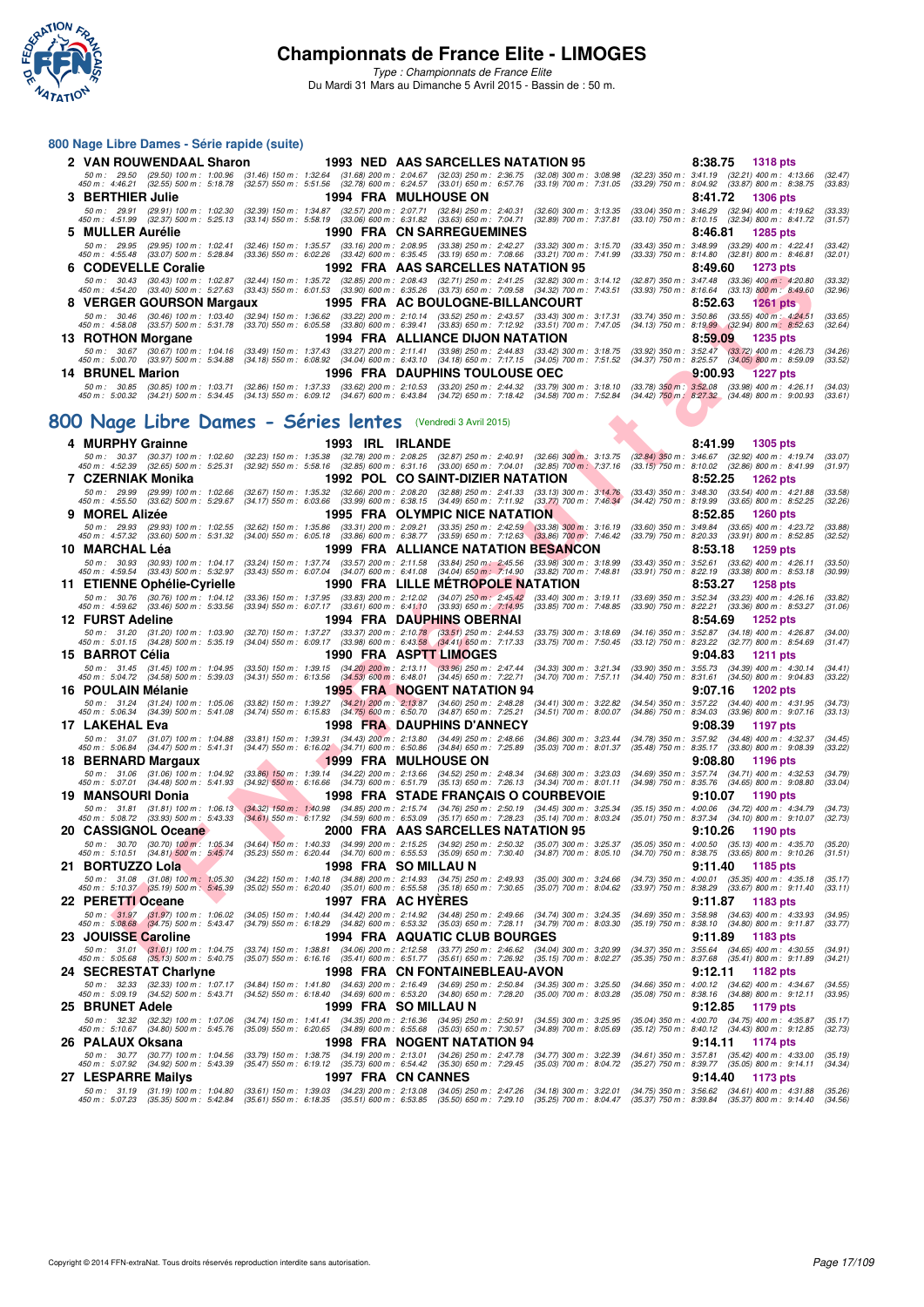

*Type : Championnats de France Elite* Du Mardi 31 Mars au Dimanche 5 Avril 2015 - Bassin de : 50 m.

#### **800 Nage Libre Dames - Séries lentes (suite)**

| 28 GONZALEZ Chloé                                                                                                               |                                                                                                                                                 | 1998 FRA AC HYERES                                                                                                                                                                                                                                                                                        | 9:14.95<br>1171 pts                                                                                                             |
|---------------------------------------------------------------------------------------------------------------------------------|-------------------------------------------------------------------------------------------------------------------------------------------------|-----------------------------------------------------------------------------------------------------------------------------------------------------------------------------------------------------------------------------------------------------------------------------------------------------------|---------------------------------------------------------------------------------------------------------------------------------|
| 450 m : 5:09.37 (34.68) 500 m : 5:44.39                                                                                         |                                                                                                                                                 | 50 m: 31.76 (31.76) 100 m: 1:05.84 (34.08) 150 m: 1:40.70 (34.86) 200 m: 2:15.49 (34.79) 250 m: 2:50.23 (34.74) 300 m: 3:24.88<br>50 m: 5:09.37 (34.68) 500 m: 5:44.39 (35.02) 550 m: 6:19.63 (35.24) 600 m: 6:55.04 (35.41) 650                                                                          | (34.65) 350 m : 3:59.71 (34.83) 400 m : 4:34.69<br>(34.98)<br>(35.76) 750 m : 8:40.65 (34.71) 800 m : 9:14.95<br>(34.30)        |
| 29 VAHE Océane                                                                                                                  |                                                                                                                                                 | 2000 FRA ALLIANCE DIJON NATATION                                                                                                                                                                                                                                                                          | 9:16.20<br><b>1166 pts</b>                                                                                                      |
| 50 m: 32.23 (32.23) 100 m: 1:07.05                                                                                              |                                                                                                                                                 | (34.82) 150 m: 1:41.95 (34.90) 200 m: 2:17.05 (35.10) 250 m: 2:52.15 (35.10) 300 m: 3:27.29                                                                                                                                                                                                               | (35.14) 350 m: 4:02.55 (35.26) 400 m: 4:37.65<br>(35.10)                                                                        |
| 450 m: 5:12.61 (34.96) 500 m: 5:47.96<br>30 CLERC Celia                                                                         |                                                                                                                                                 | (35.35) 550 m : 6:22.76 (34.80) 600 m : 6:58.27 (35.51) 650 m : 7:32.93 (34.66) 700 m : 8:07.64<br><b>1997 FRA CERGY PONTOISE NATATION</b>                                                                                                                                                                | (34.71) 750 m : 8:42.47 (34.83) 800 m : 9:16.20<br>(33.73)<br>9:16.31<br><b>1166 pts</b>                                        |
| 50 m: 31.74 (31.74) 100 m: 1:05.58                                                                                              |                                                                                                                                                 | (33.84) 150 m : 1:39.75 (34.17) 200 m : 2:14.28 (34.53) 250 m : 2:49.02 (34.74) 300 m : 3:23.56                                                                                                                                                                                                           | (34.54) 350 m: 3:58.25 (34.69) 400 m: 4:32.84<br>(34.59)                                                                        |
| 450 m : 5:07.48 (34.64) 500 m : 5:42.65                                                                                         |                                                                                                                                                 | (35.17) 550 m: 6:18.65 (36.00) 600 m: 6:54.41 (35.76) 650 m: 7:30.94 (36.53) 700 m: 8:06.62                                                                                                                                                                                                               | (35.68) 750 m: 8:42.10 (35.48) 800 m: 9:16.31<br>(34.21)                                                                        |
| 31 IDIER Inės                                                                                                                   |                                                                                                                                                 | 2000 FRA SPN POITIERS                                                                                                                                                                                                                                                                                     | 9:17.71<br><b>1160 pts</b>                                                                                                      |
| 50 m: 31.80 (31.80) 100 m: 1:06.50<br>450 m: 5:13.47 (35.48) 500 m: 5:49.34                                                     | (34.70) 150 m : 1:41.73<br>$(35.87)$ 550 m : 6:24.75 $(35.41)$ 600 m : 7:00.31 $(35.56)$ 650 m : 7:35.35                                        | (35.23) 200 m: 2:17.01 (35.28) 250 m: 2:52.32<br>$(35.31)$ 300 m : 3:27.48<br>$(35.04)$ 700 m : 8:10.60                                                                                                                                                                                                   | (35.16) 350 m: 4:02.71 (35.23) 400 m: 4:37.99<br>(35.28)<br>(35.25) 750 m : 8:45.12 (34.52) 800 m : 9:17.71<br>(32.59)          |
| 32 SAUREL Alexia                                                                                                                |                                                                                                                                                 | 1999 FRA NANTES NATATION                                                                                                                                                                                                                                                                                  | 9:18.54<br>1157 pts                                                                                                             |
| 50 m : 31.86<br>(31.86) 100 m : 1:06.24<br>450 m : 5:11.50                                                                      | $(34.38)$ 150 m : 1:40.66<br>(35.40) 550 m: 6:22.32 (35.42) 600 m: 6:57.84 (35.52) 650 m: 7:33.48                                               | (34.42) 200 m: 2:15.50 (34.84) 250 m: 2:50.56<br>$(35.06)$ 300 m : 3:25.83<br>$(35.64)$ 700 m : 8:08.94                                                                                                                                                                                                   | (35.27) 350 m : 4:00.94 (35.11) 400 m : 4:36.27<br>(35.33)                                                                      |
| (35.23) 500 m : 5:46.90<br>33   BONNET Eva                                                                                      |                                                                                                                                                 | 2000   BEL   DENAIN NAT. PORTE DU HAINAUT                                                                                                                                                                                                                                                                 | $(35.46)$ 750 m : 8:44.08 $(35.14)$ 800 m : 9:18.54<br>(34.46)<br>9:18.66<br><b>1156 pts</b>                                    |
| 50 m: 31.90 (31.90) 100 m: 1:06.40                                                                                              | $(34.50)$ 150 m : 1:41.53                                                                                                                       | $(35.13)$ 200 m : 2:16.49 $(34.96)$ 250 m : 2:51.48<br>$(34.99)$ 300 m : 3:26.94                                                                                                                                                                                                                          | $(35.67)$ 400 m : 4:38.15<br>$(35.46)$ 350 m : 4:02.61<br>(35.54)                                                               |
| $(35.05)$ 500 m : 5:48.88<br>450 m : 5:13.20                                                                                    | $(35.63)$ 600 m : 6:59.91<br>(35.68) 550 m : 6:24.51                                                                                            | $(35.40)$ 650 m : 7:35.47<br>$(35.56)$ 700 m : 8:10.92                                                                                                                                                                                                                                                    | $(35.45)$ 750 m : 8:45.35<br>$(34.43)$ 800 m : 9:18.66<br>(33.31)                                                               |
| 34 WISHAUPT Camille<br>50 m: 30.30 (30.30) 100 m: 1:03.42                                                                       | (33.12) 150 m: 1:37.28 (33.86) 200 m: 2:11.65 (34.37) 250 m: 2:46.28                                                                            | <b>1998 FRA MULHOUSE ON</b><br>$(34.63)$ 300 m : 3:21.18                                                                                                                                                                                                                                                  | 9:20.10<br>[1151 pts<br>$(34.90)$ $350$ m : $3.56.38$ $(35.20)$ $400$ m : $4.31.78$<br>(35.40)                                  |
| 450 m: 5:07.36 (35.58) 500 m: 5:43.54                                                                                           | $(36.18)$ 550 m : 6:19.34                                                                                                                       | (35.80) 600 m : 6:56.23 (36.89) 650 m : 7:32.79<br>$(36.56)$ 700 m : 8:09.48                                                                                                                                                                                                                              | (34.81)<br>(36.69) 750 m: 8:45.29 (35.81) 800 m: 9:20.10                                                                        |
| <b>35 PILORGE Louise</b>                                                                                                        |                                                                                                                                                 | 1998 FRA JN COMPIEGNE                                                                                                                                                                                                                                                                                     | 9:20.31<br><b>1150 pts</b>                                                                                                      |
| 50 m: 31.56 (31.56) 100 m: 1:05.59<br>450 m: 5:10.70 (35.64) 500 m: 5:46.49                                                     | (34.03) 150 m : 1:39.77<br>(35.79) 550 m : 6:22.67 (36.18) 600 m : 6:58.43 (35.76) 650 m : 7:34.38                                              | (34.18) 200 m : 2:14.32 (34.55) 250 m : 2:49.16<br>$(34.84)$ 300 m : 3:24.18<br>$(35.95)$ 700 m : 8:10.32                                                                                                                                                                                                 | $(35.02)$ 350 m : 3:59.55<br>$(35.37)$ 400 m : 4:35.06<br>(35.51)<br>(35.94) 750 m : 8:45.86 (35.54) 800 m : 9:20.31<br>(34.45) |
| 36 D'AGOSTINO Lèa                                                                                                               |                                                                                                                                                 | 1998 FRA USB LONGWY NATATION                                                                                                                                                                                                                                                                              | 9:20.53<br>1149 pts                                                                                                             |
| 50 m: 32.57 (32.57) 100 m: 1:07.26                                                                                              | (34.69) 150 m : 1:42.77 (35.51) 200 m : 2:18.06 (35.29) 250 m : 2:53.59                                                                         | $(35.53)$ 300 m; 3:29.15                                                                                                                                                                                                                                                                                  | $(35.56)$ 350 m : 4:04.53 $(35.38)$ 400 m : 4:39.82<br>(35.29)                                                                  |
| 450 m : 5:15.05 (35.23) 500 m : 5:50.00<br>37   LACOMBE Zoé                                                                     | (34.95) 550 m: 6:25.24 (35.24) 600 m: 7:00.46 (35.22) 650 m: 7:36.16                                                                            | $(35.70)$ 700 m : 8:11.45<br>1999 FRA CN ANTIBES                                                                                                                                                                                                                                                          | (35.29) 750 m : 8:46.51 (35.06) 800 m : 9:20.53<br>(34.02)<br>9:21.04<br>1147 pts                                               |
| 50 m: 31.87 (31.87) 100 m: 1:06.93                                                                                              | (35.06) 150 m : 1:42.64 (35.71) 200 m : 2:18.61 (35.97) 250 m : 2:53.96                                                                         | $(35.35)$ 300 m : 3:29.78                                                                                                                                                                                                                                                                                 | (35.82) 350 m: 4:05.14 (35.36) 400 m: 4:40.73<br>(35.59)                                                                        |
| 450 m: 5:15.66 (34.93) 500 m: 5:50.95                                                                                           | (35.29) 550 m : 6:25.92 (34.97) 600 m : 7:01.42 (35.50) 650 m : 7:36.45                                                                         | $(35.03)$ 700 m : 8:12.17                                                                                                                                                                                                                                                                                 | (35.72) 750 m : 8:46.90<br>$(34.73)$ 800 m : 9:21.04<br>(34.14)                                                                 |
| 38 PHILOMENE-ALEXANDRINE Melody<br>50 m: 31.94 (31.94) 100 m: 1:07.20                                                           |                                                                                                                                                 | 2001 FRA AAS SARCELLES NATATION 95<br>(35.26) 150 m : 1:42.64 (35.44) 200 m : 2:18.25 (35.61) 250 m : 2:54.02 (35.77) 300 m : 3:29.95                                                                                                                                                                     | 9:22.82<br>1140 pts<br>$(35.93)$ 350 m : 4:05.63 $(35.68)$ 400 m : 4:41.51<br>(35.88)                                           |
| 450 m: 5:17.48 (35.97) 500 m: 5:52.68                                                                                           |                                                                                                                                                 | $(35.20)$ 550 m : 6:27.56 $(34.88)$ 600 m : 7:03.39 $(35.83)$ 650 m : 7:38.98 $(35.59)$ 700 m : 8:14.47                                                                                                                                                                                                   | (35.49) 750 m : 8:49.27 (34.80) 800 m : 9:22.82<br>(33.55)                                                                      |
| 39 LUTIGNIER Sarah                                                                                                              |                                                                                                                                                 | 1998 FRA AQUATIC CLUB BOURGES                                                                                                                                                                                                                                                                             | 9:23.11<br>1139 pts                                                                                                             |
| 50 m: 31.75<br>(31.75) 100 m : 1:06.43<br>450 m: 5:13.03 (35.26) 500 m: 5:48.39                                                 |                                                                                                                                                 | $(34.68)\ \ 150\ m:\ \ 1:41.33\quad \  (34.90)\ \ 200\ m:\ \ 2:16.58\quad \  (35.25)\ \ 250\ m:\ \ 2:52.03\quad \  (35.45)\ \ 300\ m:\ \ 3:27.33\quad \  (35.36)\ \ 550\ m:\ \ 6:23.76\quad \  (35.37)\ \ 600\ m:\ \ 6:59.89\quad \  (36.13)\ \ 650\ m:\ \ 7:35.95\quad \  (36.06)\ \ 700\ m:\ \ 8:12.77$ | (35.30) 350 m : 4:02.47 (35.14) 400 m : 4:37.77<br>(35.30)<br>(36.82) 750 m: 8:48.37 (35.60) 800 m: 9:23.11<br>(34.74)          |
| 40 MATRAT Clotilde                                                                                                              |                                                                                                                                                 | 1997 FRA FOS-SUR-MER NATATION                                                                                                                                                                                                                                                                             | 9:23.33<br><b>1138 pts</b>                                                                                                      |
| 50 m: 30.40 (30.40) 100 m: 1:03.68                                                                                              | $(33.28)$ 150 m : 1:37.59                                                                                                                       | (33.91) 200 m : 2:12.55 (34.96) 250 m : 2:47.92 (35.37) 300 m : 3:23.29                                                                                                                                                                                                                                   | (35.37) 350 m : 3:58.83<br>$(35.54)$ 400 m : 4:35.09<br>(36.26)                                                                 |
| 450 m : 5:11.29 (36.20) 500 m : 5:47.10<br>41 DORNIC Morgane                                                                    |                                                                                                                                                 | (35.81) 550 m : 6:22.58 (35.48) 600 m : 6:59.15 (36.57) 650 m : 7:35.65 (36.50) 700 m : 8:12.23<br>1998 FRA CN MORLAIX                                                                                                                                                                                    | (36.58) 750 m : 8:48.58 (36.35) 800 m : 9:23.33<br>(34.75)<br>9:24.09<br>1135 pts                                               |
| 50 m: 31.72 (31.72) 100 m: 1:06.77                                                                                              | $(35.05)$ 150 m : 1:41.73                                                                                                                       | (34.96) 200 m : 2:16.99 (35.26) 250 m : 2:52.27<br>$(35.28)$ 300 m : 3:27.92                                                                                                                                                                                                                              | (35.65) 350 m: 4:03.26 (35.34) 400 m: 4:39.38<br>(36.12)                                                                        |
| 450 m : 5:15.03 (35.65) 500 m : 5:50.91                                                                                         | $(35.88)$ 550 m : 6:26.62 $(35.71)$ 600 m : 7:02.77 $(36.15)$ 650 m : 7:38.30                                                                   | $(35.53)$ 700 m : 8:14.37                                                                                                                                                                                                                                                                                 | (36.07) 750 m : 8:49.67 (35.30) 800 m : 9:24.09<br>(34.42)                                                                      |
| 42 HANSSLER Manon<br>50 m: 32.93 (32.93) 100 m: 1:07.68                                                                         | (34.75) 150 m : 1:43.22<br>$(35.54)$ 200 m : 2:18.53                                                                                            | 1998 FRA ASPTT NANCY<br>$(35.31)$ 250 m : 2:53.55<br>$(35.02)$ 300 m : 3:29.35                                                                                                                                                                                                                            | 9:24.12<br>1135 pts<br>$(35.80)$ 350 m : 4:04.87<br>$(35.52)$ 400 m : 4:40.61<br>(35.74)                                        |
| 450 m : 5:16.20<br>(35.59) 500 m : 5:51.94                                                                                      | $(35.73)$ 600 m : 7:03.54<br>$(35.74)$ 550 m : 6:27.67                                                                                          | $(35.87)$ 650 m : 7:39.46<br>$(35.92)$ 700 m : 8:14.93                                                                                                                                                                                                                                                    | $(35.47)$ 750 m : 8:50.26<br>(33.86)<br>(35.33) 800 m : 9:24.12                                                                 |
| 43 EUVRARD Marine                                                                                                               |                                                                                                                                                 | 1997 FRA ALLIANCE DIJON NATATION                                                                                                                                                                                                                                                                          | 9:25.21<br><b>1131 pts</b>                                                                                                      |
| 50 m: 31.30 (31.30) 100 m: 1:05.82<br>450 m : 5:13.37 (35.94) 500 m : 5:49.54                                                   | $(34.52)$ 150 m : 1:40.87<br>$(36.17)$ 550 m : 6:25.64                                                                                          | $(35.05)$ 200 m : 2:15.89 $(35.02)$ 250 m : 2:51.15<br>$(35.26)$ 300 m : 3:26.33<br>(36.10) 600 m : 7:01.63 (35.99) 650 m : 7:37.99<br>$(36.36)$ 700 m : 8:14.22                                                                                                                                          | (35.18) 350 m: 4:01.72 (35.39) 400 m: 4:37.43<br>(35.71)<br>(35.02)<br>(36.23) 750 m : 8:50.19<br>$(35.97)$ 800 m : 9:25.21     |
| <b>44 GREMILLON Louise</b>                                                                                                      |                                                                                                                                                 | 2000 FRA ASC PESSAC-ALOUETTE                                                                                                                                                                                                                                                                              | 9:25.83<br>1129 pts                                                                                                             |
| 50 m: 31.72 (31.72) 100 m: 1:06.86                                                                                              | (35.14) 150 m: 1:42.43 (35.57) 200 m: 2:18.24 (35.81) 250 m: 2:54.09                                                                            | $(35.85)$ 300 m : 3:30.25                                                                                                                                                                                                                                                                                 | (36.16) 350 m : 4:05.91<br>$(35.66)$ 400 m : 4:41.80<br>(35.89)                                                                 |
| 450 m: 5:17.49 (35.69) 500 m: 5:53.11<br>45 DEVILLARD Alessandra                                                                | (35.62) 550 m : 6:29.06 (35.95) 600 m : 7:04.75 (35.69) 650 m : 7:40.44                                                                         | $(35.69)$ 700 m : 8:16.04<br>2000 FRA CANET 66 NATATION                                                                                                                                                                                                                                                   | (35.60) 750 m: 8:51.40 (35.36) 800 m: 9:25.83<br>(34.43)<br>9:26.17<br>1127 pts                                                 |
| 50 m: 30.72 (30.72) 100 m: 1:05.22                                                                                              | $(34.50)$ 150 m : 1:40.29                                                                                                                       | (35.07) 200 m : 2:15.28 (34.99) 250 m : 2:50.32<br>$(35.04)$ 300 m : 3:25.38                                                                                                                                                                                                                              | $(35.06)$ 350 m : 4:01.01<br>$(35.63)$ 400 m : 4:36.60<br>(35.59)                                                               |
| 450 m : 5:12.75 (36.15) 500 m : 5:48.90<br>46 THERRE Marilou                                                                    | $(36.15)$ 550 m : 6:25.60                                                                                                                       | (36.70) 600 m : 7:01.73 (36.13) 650 m : 7:38.46<br>$(36.73)$ 700 m : 8:15.37<br>1998 FRA STADE CLERMONT NATATION                                                                                                                                                                                          | (36.91) 750 m: 8:51.18 (35.81) 800 m: 9:26.17<br>(34.99)<br>9:33.46<br>1099 pts                                                 |
|                                                                                                                                 |                                                                                                                                                 | 50 m : 33.17 (33.17) 100 m : 1:09.05 (35.88) 150 m : 1:45.44 (36.39) 200 m : 2:22.10 (36.66) 250 m : 2:58.08 (35.98) 300 m : 3:34.84 (36.76) 350 m : 4:11.04 (36.20) 400 m : 4:47.62                                                                                                                      | (36.58)                                                                                                                         |
| 450 m : 5:23.27 (35.65) 500 m : 5:59.63 (36.36) 550 m : 6:35.51 (35.88) 600 m : 7:11.79 (36.28) 650 m : 7:47.60                 |                                                                                                                                                 |                                                                                                                                                                                                                                                                                                           | (35.81) 700 m: 8:23.95 (36.35) 750 m: 8:58.89 (34.94) 800 m: 9:33.46<br>(34.57)                                                 |
| 47 TRUJILLO Anne-Sophie                                                                                                         |                                                                                                                                                 | 1996 FRA OLYMPIC NICE NATATION<br>50 m : 31.93 (31.93) 100 m : 1:06.40 (34.47) 150 m : 1:41.22 (34.82) 200 m : 2:16.69 (35.47) 250 m : 2:52.39 (35.70) 300 m : 3:28.91 (36.52) 350 m : 4:04.85 (35.94) 400 m : 4:41.38                                                                                    | 9:33.71<br><b>1098 pts</b><br>(36.53)                                                                                           |
| 450 m : 5:18.26 (36.88) 500 m : 5:55.08 (36.82) 550 m :                                                                         | 6:32.47                                                                                                                                         | (37.39) 600 m : 7:09.12 (36.65) 650 m : 7:46.31 (37.19) 700 m : 8:22.79                                                                                                                                                                                                                                   | $(36.48)$ 750 m :<br>8:59.50 (36.71) 800 m : 9:33.71                                                                            |
| 48 NUNES Nolwenn                                                                                                                |                                                                                                                                                 | 2000 FRA UNION QUIMPER NATATION                                                                                                                                                                                                                                                                           | 9:36.59<br><b>1087 pts</b>                                                                                                      |
| 50 m : 31.31 (31.31) 100 m : 1:06.50<br>450 m : 5:21.15 (36.85) 500 m : 5:58.60                                                 |                                                                                                                                                 | (35.19) 150 m : 1:42.33 (35.83) 200 m : 2:18.33 (36.00) 250 m : 2:54.56 (36.23) 300 m : 3:30.91<br>(37.45) 550 m : 6:35.41 (36.81) 600 m : 7:12.77 (37.36) 650 m : 7:49.43 (36.66) 700 m : 8:26.60                                                                                                        | $(36.35)$ 350 m : 4:07.46 $(36.55)$ 400 m : 4:44.30<br>(36.84)<br>(37.17) 750 m : 9:02.94 (36.34) 800 m : 9:36.59<br>(33.65)    |
| 49 COURBOT Marie                                                                                                                |                                                                                                                                                 | 2000 FRA ND VILLEFRANCHE-EN-BEAUJOLAIS                                                                                                                                                                                                                                                                    | 9:37.38<br><b>1084 pts</b>                                                                                                      |
| $50 \text{ m}:$ $32.07$ $(32.07)$ $100 \text{ m}:$ $1.07.15$<br>$450 \text{ m}:$ $5.22.12$ $(37.20)$ $500 \text{ m}:$ $5.59.20$ | (35.08) 150 m: 1:42.77 (35.62) 200 m: 2:18.91 (36.14) 250 m: 2:54.94<br>(37.08) 550 m: 6:36.12 (36.92) 600 m: 7:12.90 (36.78) 650 m: 7:49.77    | $(36.03)$ 300 m : 3:31.32<br>$(36.87)$ 700 m : 8:26.19                                                                                                                                                                                                                                                    | (36.38) 350 m : 4:08.10 (36.78) 400 m : 4:44.92<br>(36.82)<br>(36.42) 750 m : 9:02.49 (36.30) 800 m : 9:37.38<br>(34.89)        |
| 50 MARSAU Alice                                                                                                                 |                                                                                                                                                 | 2000 FRA CNIC LES SQUALES                                                                                                                                                                                                                                                                                 | 9:37.67<br>1083 pts                                                                                                             |
| 50 m: 33.57 (33.57) 100 m: 1:09.36                                                                                              | (35.79) 150 m: 1:45.54 (36.18) 200 m: 2:21.75 (36.21) 250 m: 2:57.95                                                                            | $(36.20)$ 300 m : 3:34.13                                                                                                                                                                                                                                                                                 | (36.18) 350 m : 4:10.72 (36.59) 400 m : 4:47.44<br>(36.72)                                                                      |
| 450 m : 5:24.13 (36.69) 500 m : 6:00.74                                                                                         | (36.61) 550 m: 6:37.33 (36.59) 600 m: 7:14.36 (37.03) 650 m: 7:51.02                                                                            | $(36.66)$ 700 m : 8:27.82                                                                                                                                                                                                                                                                                 | (36.80) 750 m : 9:03.49 (35.67) 800 m : 9:37.67<br>(34.18)<br>1079 pts                                                          |
| 51  MARCHAL Léa<br>50 m : 32.80 (32.80) 100 m : 1:07.85                                                                         | (35.05) 150 m: 1:44.11 (36.26) 200 m: 2:19.86 (35.75) 250 m: 2:56.09                                                                            | 1998 FRA USB LONGWY NATATION<br>$(36.23)$ 300 m : 3:32.59                                                                                                                                                                                                                                                 | 9:38.86<br>(36.50) 350 m : 4:09.03 (36.44) 400 m : 4:45.84<br>(36.81)                                                           |
| 450 m : 5:22.84 (37.00) 500 m : 6:00.01                                                                                         | (37.17) 550 m: 6:37.28 (37.27) 600 m: 7:14.70 (37.42) 650 m: 7:50.86                                                                            | $(36.16)$ 700 m : 8:27.51                                                                                                                                                                                                                                                                                 | (36.65) 750 m: 9:03.26 (35.75) 800 m: 9:38.86<br>(35.60)                                                                        |
| 52 CALATAYUD Levanna                                                                                                            |                                                                                                                                                 | 2001 FRA CNSVALLAURIS                                                                                                                                                                                                                                                                                     | 9:45.36<br>1054 pts                                                                                                             |
| 50 m: 32.36 (32.36) 100 m: 1:08.26<br>450 m : 5:26.51 (36.65) 500 m : 6:03.04                                                   | (35.90) 150 m: 1:44.87 (36.61) 200 m: 2:21.70 (36.83) 250 m: 2:58.60<br>(36.53) 550 m : 6:40.29 (37.25) 600 m : 7:17.99 (37.70) 650 m : 7:55.81 | $(36.90)$ 300 m : 3:35.32<br>$(37.82)$ 700 m : 8:33.66                                                                                                                                                                                                                                                    | (36.72) 350 m : 4:12.22 (36.90) 400 m : 4:49.86<br>(37.64)<br>(37.85) 750 m : 9:10.12 (36.46) 800 m : 9:45.36<br>(35.24)        |
| 53 HENRY Agathe                                                                                                                 |                                                                                                                                                 | 2000 FRA ALLIANCE DIJON NATATION                                                                                                                                                                                                                                                                          | 9:49.79<br><b>1038 pts</b>                                                                                                      |
| 50 m: 31.98 (31.98) 100 m: 1:07.49<br>450 m : 5:27.90 (38.36) 500 m : 6:06.71                                                   | (35.51) 150 m: 1:43.40 (35.91) 200 m: 2:19.18 (35.78) 250 m: 2:55.84                                                                            | (36.66) 300 m : 3:33.40<br>(38.81) 550 m : 6:44.91 (38.20) 600 m : 7:22.68 (37.77) 650 m : 8:00.37 (37.69) 700 m : 8:37.89                                                                                                                                                                                | (37.56) 350 m: 4:11.47 (38.07) 400 m: 4:49.54<br>(38.07)<br>(37.52) 750 m : 9:14.08 (36.19) 800 m : 9:49.79<br>(35.71)          |
| 54 DAWS Carolina                                                                                                                |                                                                                                                                                 | 2000 FRA DAUPHINS TOULOUSE OEC                                                                                                                                                                                                                                                                            | 9:50.86<br>1034 pts                                                                                                             |
| 50 m : 33.23 (33.23) 100 m : 1:09.56                                                                                            |                                                                                                                                                 | (36.33) 150 m : 1:46.14 (36.58) 200 m : 2:23.29 (37.15) 250 m : 3:00.27 (36.98) 300 m : 3:37.47 (37.20) 350 m : 4:14.83 (37.36) 400 m : 4:52.48                                                                                                                                                           | (37.65)                                                                                                                         |
|                                                                                                                                 |                                                                                                                                                 | 450 m : 5:30.10 (37.62) 500 m : 6:07.57 (37.47) 550 m : 6:45.31 (37.74) 600 m : 7:22.89 (37.58) 650 m : 8:00.46 (37.57) 700 m : 8:37.87 (37.41) 750 m : 9:14.96 (37.09) 800 m : 9:50.86                                                                                                                   | (35.90)                                                                                                                         |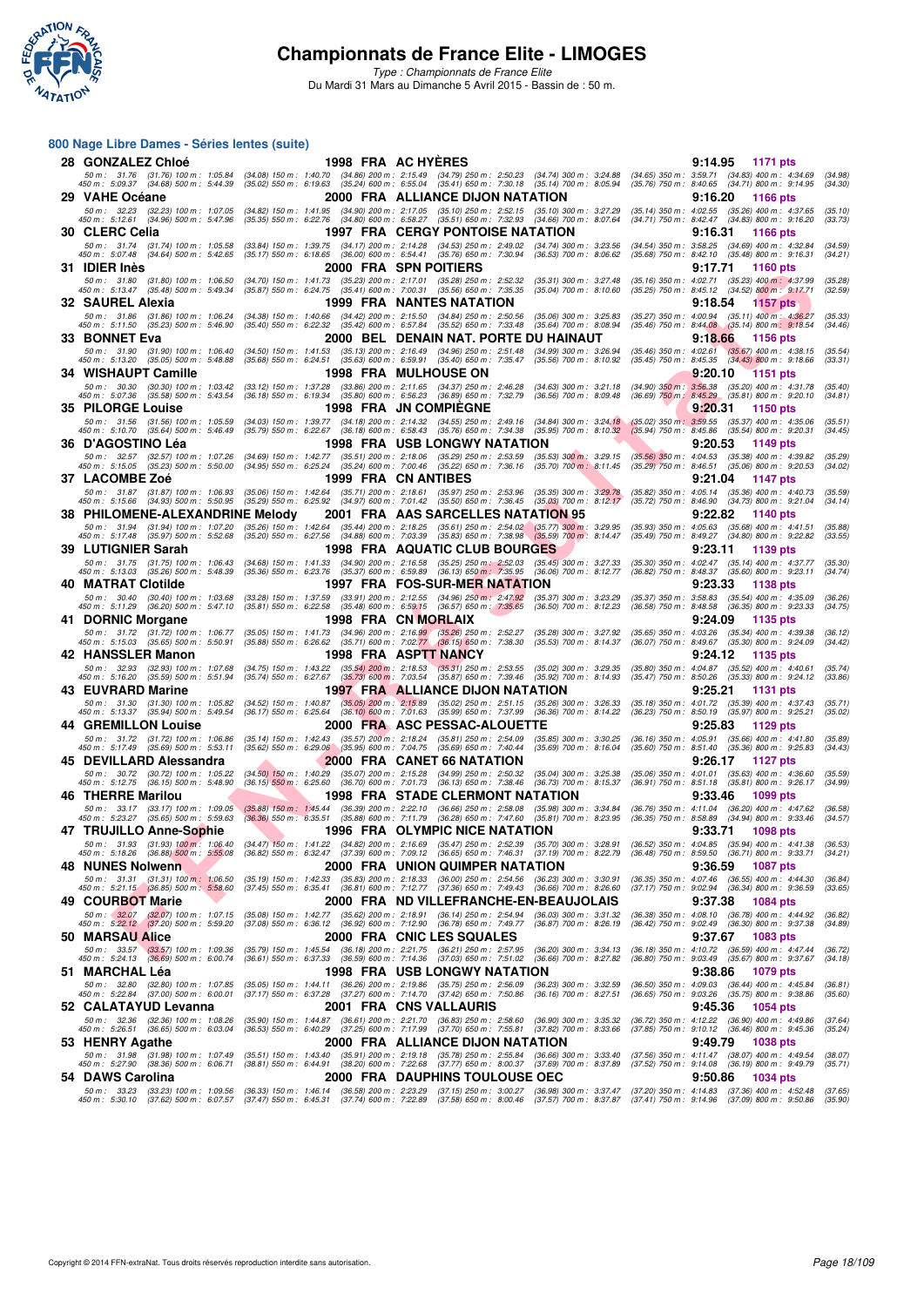

*Type : Championnats de France Elite* Du Mardi 31 Mars au Dimanche 5 Avril 2015 - Bassin de : 50 m.

### **800 Nage Libre Dames - Séries lentes (suite)**

|   | 800 Nage Libre Dames - Series lentes (suite)                                                                    |                                                                                                                                                                                      |                                                                               |                                                                                                                  |                                                                                                                              |
|---|-----------------------------------------------------------------------------------------------------------------|--------------------------------------------------------------------------------------------------------------------------------------------------------------------------------------|-------------------------------------------------------------------------------|------------------------------------------------------------------------------------------------------------------|------------------------------------------------------------------------------------------------------------------------------|
|   | 55 GITTON Anissa                                                                                                |                                                                                                                                                                                      | <b>1999 FRA STADE DE VANVES</b>                                               |                                                                                                                  | 9:54.88<br>1019 pts                                                                                                          |
|   | 450 m : 5:31.61 (37.25) 500 m : 6:09.09                                                                         | 50 m : 33.39 (33.39) 100 m : 1:10.06 (36.67) 150 m : 1:47.34 (37.28) 200 m : 2:24.89 (37.55) 250 m : 3:01.71<br>(37.48) 550 m: 6:46.95 (37.86) 600 m: 7:25.02 (38.07) 650 m: 8:02.83 |                                                                               | $(36.82)$ 300 m : 3:38.91<br>$(37.81)$ 700 m : 8:40.33                                                           | (37.20) 350 m : 4:16.65 (37.74) 400 m : 4:54.36<br>(37.71)<br>(37.50) 750 m : 9:18.12 (37.79) 800 m : 9:54.88<br>(36.76)     |
|   | 56 DESBONNES Leha                                                                                               |                                                                                                                                                                                      | 2002 FRA ES MASSY NATATION                                                    |                                                                                                                  | 9:58.53<br>1005 pts                                                                                                          |
|   | 50 m: 33.90 (33.90) 100 m: 1:10.97                                                                              | $(37.63)$ 200 m : 2:26.90<br>$(37.07)$ 150 m : 1:48.60                                                                                                                               | $(38.30)$ 250 m : 3:04.82                                                     | $(37.92)$ 300 m : 3:42.69<br>(37.87) 350 m : 4:20.29                                                             | $(37.60)$ 400 m : 4:57.96<br>(37.67)                                                                                         |
|   | 450 m: 5:35.89 (37.93) 500 m: 6:13.89                                                                           | (38.00) 550 m : 6:52.19 (38.30) 600 m : 7:29.93 (37.74) 650 m : 8:07.80                                                                                                              |                                                                               | $(37.87)$ 700 m : 8:45.68                                                                                        | (37.88) 750 m: 9:22.99 (37.31) 800 m: 9:58.53<br>(35.54)                                                                     |
|   | 57 SAXOD Candice<br>50 m: 33.53 (33.53) 100 m: 1:10.70                                                          | $(37.17)$ 150 m : 1:48.73                                                                                                                                                            | 2001 FRA DAUPHINS D'ANNECY<br>(38.03) 200 m : 2:27.27 (38.54) 250 m : 3:05.51 | $(38.24)$ 300 m : 3:43.85                                                                                        | 10:16.39<br>941 pts<br>$(38.34)$ 350 m : 4:22.65 $(38.80)$ 400 m : 5:01.85<br>(39.20)                                        |
|   | 450 m : 5:41.05 (39.20) 500 m : 6:20.34 (39.29) 550 m : 6:59.73 (39.39) 600 m : 7:39.60 (39.87) 650 m : 8:18.85 |                                                                                                                                                                                      |                                                                               | $(39.25)$ 700 m : 8:58.65                                                                                        | (39.80) 750 m : 9:38.04 (39.39) 800 m : 10:16.39<br>(38.35)                                                                  |
|   | --- BIHAN Morgane                                                                                               |                                                                                                                                                                                      | 2000 FRA CSN GUYANCOURT                                                       |                                                                                                                  | <b>DNS</b> dec                                                                                                               |
|   | <b>CHEROUATI Souad</b>                                                                                          |                                                                                                                                                                                      | 1989 ALG NOGENT NATATION 94                                                   |                                                                                                                  | <b>DNS</b> dec                                                                                                               |
|   | --- LARZUL Gwladys                                                                                              | 1998 FRA CN BREST                                                                                                                                                                    |                                                                               |                                                                                                                  | DNS dec                                                                                                                      |
|   |                                                                                                                 |                                                                                                                                                                                      |                                                                               |                                                                                                                  |                                                                                                                              |
|   | 1500 Nage Libre Dames - Série rapide (Mercredi 1er Avril 2015)                                                  |                                                                                                                                                                                      |                                                                               |                                                                                                                  |                                                                                                                              |
|   | 1 VAN ROUWENDAAL Sharon                                                                                         |                                                                                                                                                                                      | <b>1993 NED AAS SARCELLES NATATION 95</b>                                     |                                                                                                                  | 16:15.09 1340 pts                                                                                                            |
|   | $(29.87)$ 100 m : 1:01.10<br>50 m: 29.87<br>450 m: 4:46.23<br>$(32.48)$ 500 m : 5:18.53                         | $(31.23)$ 150 m : 1:32.97<br>$(31.87)$ 200 m : 2:04.85<br>$(32.30)$ 550 m : 5:50.94<br>$(32.41)$ 600 m : 6:23.46                                                                     | $(31.88)$ 250 m : 2:36.87<br>$(32.52)$ 650 m : 6:56.07                        | (32.02) 300 m : 3:08.98<br>$(32.61)$ 700 m : 7:28.60<br>$(32.53)$ 750 m : 8:01.30                                | $(32.11)$ 350 m : 3:41.37 $(32.39)$ 400 m : 4:13.75<br>(32.38)<br>$(32.70)$ 800 m : 8:34.02<br>(32.72)                       |
|   | 850 m : 9:06.85<br>$(32.83)$ 900 m : 9:39.61                                                                    | (32.76) 950 m : 10:12.73<br>(33.12) 000 m: 10:45.60                                                                                                                                  | (32.87) 050 m: 11:18.93                                                       | (33.33) 100 m : 11:51.77                                                                                         | (32.84) 150 m : 12:25.04 (33.27) 200 m : 12:58.24<br>(33.20)                                                                 |
|   | 1250 m: 13:31.63<br>(33.39) 300 m : 14:04.78<br>2 BERTHIER Julie                                                | (33.151350 m : 14:37.91<br>(33.131400 m: 15:11.04                                                                                                                                    | (33.13) 450 m : 15:43.69<br>1994 FRA MULHOUSE ON                              | (32.651500 m : 16:15.09<br>(31.40)                                                                               | 16:36.04<br>1295 pts                                                                                                         |
|   | 50 m: 30.30<br>$(30.30)$ 100 m : 1:02.71                                                                        | (32.41) 150 m : 1:35.79<br>$(33.08)$ 200 m : 2:08.75                                                                                                                                 | $(32.96)$ 250 m : 2:41.66                                                     | $(32.78)$ 350 m : 3:47.74<br>(32.91) 300 m : 3:14.44                                                             | $(33.30)$ 400 m : 4:21.00<br>(33.26)                                                                                         |
|   | 450 m: 4:54.27<br>(33.27) 500 m : 5:27.44<br>850 m : 9:19.79<br>$(33.29)$ 900 m : 9:52.92                       | $(33.17)$ 550 m : 6:00.54<br>(33.10) 600 m : 6:33.67<br>(33.13) 950 m: 10:26.58<br>(33.66) 000 m: 11:00.04                                                                           | $(33.13)$ 650 m : 7:06.83<br>(33.46) 050 m : 11:33.44                         | $(33.16)$ 700 m : 7:40.01<br>$(33.18)$ 750 m : 8:13.22<br>(33.40) 100 m : 12:07.09<br>(33.65) 150 m : 12:40.68   | $(33.21)$ 800 m : 8:46.50<br>(33.28)<br>(33.59) 200 m : 13:14.79<br>(34.11)                                                  |
|   | 1250 m : 13:48.62<br>(33.831300 m: 14:22.36                                                                     | (33.741350 m : 14:56.22<br>(33.861400 m: 15:30.36                                                                                                                                    | (34.141450 m : 16.03.41                                                       | $(33.05)500 \text{ m}$ : 16:36.04<br>(32.63)                                                                     |                                                                                                                              |
|   | 4 BRUNEL Marion                                                                                                 |                                                                                                                                                                                      | <b>1996 FRA DAUPHINS TOULOUSE OEC</b>                                         |                                                                                                                  | 16:41.73<br>1283 pts                                                                                                         |
|   | 50 m: 30.62<br>$(30.62)$ 100 m : 1:03.18<br>450 m: 4:55.44<br>$(33.29)$ 500 m : 5:28.93                         | $(32.82)$ 200 m : $2:09.07$<br>$(32.56)$ 150 m : 1:36.00<br>$(33.49)$ 550 m : 6:02.32<br>$(33.39)$ 600 m : 6:35.99                                                                   | $(33.07)$ 250 m : 2:42.14<br>$(33.67)$ 650 m : 7:09.44                        | $(33.07)$ 300 m : 3:15.43<br>$(33.29)$ 350 m : 3:48.80<br>$(33.45)$ 700 m : 7:43.52<br>$(34.08)$ 750 m : 8:17.23 | $(33.37)$ 400 m : 4:22.15<br>(33.35)<br>$(33.71)$ 800 m : 8:51.24<br>(34.01)                                                 |
|   | 850 m : 9:24.92<br>$(33.68)$ 900 m : 9:58.86<br>1250 m: 13:56.18<br>(33.64) 300 m : 14:29.86                    | (33.94) 950 m : 10:32.61<br>(33.75) 000 m: 11:06.59<br>(33.681350 m: 15:03.62)<br>(33.76) 400 m : 15:37.01                                                                           | (33.98) 050 m: 11:40.26<br>(33.39) 450 m : 16:09.47                           | (33.671100 m: 12:14.53)<br>(34.27) 150 m : 12:48.31<br>(32.46) 500 m : 16:41.73<br>(32.26)                       | (33.78) 200 m : 13:22.54<br>(34.23)                                                                                          |
|   | 5 FURST Adeline                                                                                                 |                                                                                                                                                                                      | 1994 FRA DAUPHINS OBERNAI                                                     |                                                                                                                  | 16:43.96<br>1279 pts                                                                                                         |
|   | 50 m: 31.51<br>$(31.51)$ 100 m : 1:04.81                                                                        | $(33.30)$ 150 m : 1:38.29<br>$(33.48)$ 200 m : 2:11.83                                                                                                                               | $(33.54)$ 250 m : 2:45.46                                                     | $(33.63)$ 300 m : 3:19.36<br>$(33.90)$ 350 m : 3:53.30                                                           | $(33.94)$ 400 m : 4:27.39<br>(34.09)                                                                                         |
|   | 450 m: 5:01.16<br>$(33.77)$ 500 m : 5:35.07<br>850 m : 9:30.12<br>(33.62) 900 m : 10:03.89                      | $(33.51)$ 600 m : 6:42.04<br>$(33.91)$ 550 m : 6:08.58<br>(33.77) 950 m : 10:37.77<br>(33.88) 000 m: 11:11.48                                                                        | $(33.46)$ 650 m : 7:15.67<br>(33.711050 m: 11:45.23)                          | $(33.63)$ 700 m : 7:49.40<br>$(33.73)$ 750 m : 8:22.84<br>(33.75) 100 m : 12:18.80<br>(33.571150 m : 12:52.50    | $(33.44)$ 800 m : 8:56.50<br>(33.66)<br>(33.70) 200 m : 13:25.50<br>(33.00)                                                  |
|   | 1250 m: 13:58.59<br>(33.09) 300 m : 14:31.08                                                                    | (32.49) 350 m : 15:04.21<br>(33.13) 400 m : 15:37.44                                                                                                                                 | (33.23) 450 m : 16:11.37                                                      | (33.931500 m: 16:43.96<br>(32.59)                                                                                |                                                                                                                              |
|   | 6 MULLER Aurélie<br>50 m: 30.98<br>$(30.98)$ 100 m : 1:04.19                                                    | (33.21) 150 m: 1:37.68<br>$(33.49)$ 200 m : 2:11.15                                                                                                                                  | <b>1990 FRA CN SARREGUEMINES</b><br>$(33.47)$ 250 m : 2:44.69                 | $(33.54)$ 350 m : 3:52.04<br>(33.54) 300 m : 3:18.23                                                             | 16:46.68<br><b>1273 pts</b><br>$(33.81)$ 400 m : 4:25.94<br>(33.90)                                                          |
|   | 450 m: 4:59.71<br>$(33.77)$ 500 m : 5:33.41                                                                     | $(33.58)$ 600 m : 6:40.87<br>$(33.70)$ 550 m : 6:06.99                                                                                                                               | $(33.88)$ 650 m : 7:14.79                                                     | $(33.92)$ 700 m : 7:48.55<br>$(33.76)$ 750 m : 8:22.33                                                           | $(33.78)$ 800 m : 8:56.35<br>(34.02)                                                                                         |
|   | 850 m : 9:29.96<br>$(33.61)$ 900 m : 10:03.42<br>1250 m : 13:59.69<br>(33.80) 300 m : 14:33.34                  | $(33.46)$ 950 m : 10:37.23<br>(33.811000 m: 11:10.99)<br>(33.68) 400 m : 15:40.77<br>(33.65) 350 m : 15:07.02                                                                        | (33.761050 m : 11:44.58<br>(33.75) 450 m : 16:14.26                           | (33.59) 100 m : 12:18.34<br>(33.76) 150 m : 12:52.19<br>$(33.49)500 \text{ m}$ : 16:46.68<br>(32.42)             | (33.85) 200 m : 13:25.89<br>(33.70)                                                                                          |
|   | <b>7 CODEVELLE Coralie</b>                                                                                      |                                                                                                                                                                                      | 1992 FRA AAS SARCELLES NATATION 95                                            |                                                                                                                  | 16:49.19<br><b>1268 pts</b>                                                                                                  |
|   | 50 m: 29.97<br>(29.97) 100 m : 1:01.96<br>450 m : 4:54.84<br>$(33.89)$ 500 m : 5:28.65                          | $(32.64)$ 200 m : 2:07.15<br>$(31.99)$ 150 m : 1:34.60<br>$(33.96)$ 600 m : 6:36.64<br>$(33.81)$ 550 m : 6:02.61                                                                     | $(32.55)$ 250 m : 2:40.32<br>$(34.03)$ 650 m : 7:10.65                        | $(33.17)$ 300 m : 3:13.52<br>$(33.20)$ 350 m : 3:47.18<br>$(34.01)$ 700 m : 7:44.79<br>$(34.14)$ 750 m : 8:18.78 | $(33.66)$ 400 m : 4:20.95<br>(33.77)<br>$(33.99)$ 800 m : 8:52.12<br>(33.34)                                                 |
|   | 850 m: 9:26.16<br>(34.04) 900 m : 10:00.16                                                                      | (33.971000 m: 11:08.47)<br>(34.00) 950 m : 10:34.13                                                                                                                                  | (34.34) 050 m: 11:42.57                                                       | (33.73) 150 m : 12:50.60<br>(34.10) 100 m : 12:16.30                                                             | (34.30) 200 m : 13:24.28<br>(33.68)                                                                                          |
| 9 | 1250 m: 13:58.98<br>(34.70) 300 m : 14:32.69<br><b>BARROT Célia</b>                                             | (34.45) 400 m : 15:41.72<br>(33.711350 m: 15:07.14                                                                                                                                   | $(34.58)1450 \text{ m}$ : 16:15.64<br><b>1990 FRA ASPTT LIMOGES</b>           | (33.92) 500 m : 16:49.19<br>(33.55)                                                                              | 17:13.20<br><b>1218 pts</b>                                                                                                  |
|   | 50 m: 31.50<br>$(31.50)$ 100 m : 1:05.09                                                                        | $(33.59)$ 150 m : 1:38.67<br>$(33.58)$ 200 m : 2:12.68                                                                                                                               | $(34.01)$ 250 m : 2:46.52                                                     | $(33.84)$ 300 m : 3:20.51<br>(33.99) 350 m : 3:54.68                                                             | $(34.17)$ 400 m : 4:29.26<br>(34.58)                                                                                         |
|   | 450 m: 5:03.49<br>$(34.23)$ 500 m : 5:37.89<br>850 m : 9:39.87<br>(34.79) 900 m : 10:14.78                      | $(34.40)$ 600 m : 6:46.76<br>$(34.40)$ 550 m : 6:12.29<br>(34.91) 950 m : 10:49.48<br>(34.701000 m: 11:24.36                                                                         | $(34.47)$ 650 m : 7:21.24<br>(34.88) 050 m: 11:59.19                          | (34.48) 700 m : 7:55.89<br>$(34.65)$ 750 m : 8:30.41<br>(34.83) 100 m : 12:34.09<br>(34.90) 150 m : 13:09.18     | $(34.52)$ 800 m : 9:05.08<br>(34.67)<br>(35.09) 200 m : 13:44.28<br>(35.10)                                                  |
|   | 1250 m: 14:19.50<br>(35.22) 300 m : 14:54.57                                                                    | (35.07) 350 m : 15:29.82<br>(35.251400 m: 16:05.06                                                                                                                                   | (35.24) 450 m : 16:39.67                                                      | (34.611500 m: 17:13.20<br>(33.53)                                                                                |                                                                                                                              |
|   | 10 JOUISSE Caroline                                                                                             |                                                                                                                                                                                      | 1994 FRA AQUATIC CLUB BOURGES                                                 |                                                                                                                  | 17:21.44<br><b>1202 pts</b>                                                                                                  |
|   | 50 m: 31.05<br>$(31.05)$ 100 m : 1:04.58<br>450 m: 5:03.46<br>$(34.76)$ 500 m : 5:38.23                         | $(33.53)$ 150 m : 1:38.45<br>$(33.87)$ 200 m : 2:12.09<br>$(34.77)$ 550 m : 6:13.19<br>(34.96) 600 m : 6:48.16                                                                       | $(33.64)$ 250 m : 2:45.86<br>$(34.97)$ 650 m : 7:23.22                        | (33.77) 300 m : 3:20.02<br>$(35.06)$ 700 m : 7:58.06<br>$(34.84)$ 750 m : 8:33.01                                | (34.16) 350 m: 3:54.19 (34.17) 400 m: 4:28.70<br>(34.51)<br>$(34.95)$ 800 m : 9:07.97<br>(34.96)                             |
|   | 850 m: 9:43.14<br>(35.17) 900 m : 10:18.34<br>1250 m : 14:26.27<br>(35.66) 300 m : 15:01.64                     | (35.20) 950 m : 10:53.73<br>(35.391000 m: 11:29.31<br>(35.371350 m : 15:37.15<br>(35.511400 m: 16:12.87                                                                              | (35.58) 050 m: 12:04.32<br>$(35.72)450 \text{ m}$ : 16:47.66                  | (35.011100 m: 12:39.88<br>(34.791500 m: 17:21.44<br>(33.78)                                                      | (35.56) 150 m: 13:15.10 (35.22) 200 m: 13:50.61<br>(35.51)                                                                   |
|   | 11 POULAIN Mélanie                                                                                              |                                                                                                                                                                                      | <b>1995 FRA NOGENT NATATION 94</b>                                            |                                                                                                                  | 17:22.27<br><b>1200 pts</b>                                                                                                  |
|   | 50 m: 31.27<br>$(31.27)$ 100 m : 1.05.05                                                                        | $(33.78)$ 150 m : 1:39.30<br>$(34.25)$ 200 m : 2:13.71                                                                                                                               | $(34.41)$ 250 m : 2:48.15                                                     | $(34.65)$ 350 m : 3:57.24<br>$(34.44)$ 300 m : 3:22.80                                                           | $(34.44)$ 400 m : 4:32.01<br>(34.77)                                                                                         |
|   | 450 m : 5:06.63<br>$(34.62)$ 500 m : 5:41.33<br>850 m : 9:44.82<br>$(35.06)$ 900 m : 10:20.06                   | $(34.70)$ 550 m : 6:15.98<br>$(34.65)$ 600 m : 6:50.74<br>(35.16) 000 m: 11:30.61<br>(35.24) 950 m : 10:55.22                                                                        | $(34.76)$ 650 m : 7:25.38<br>(35.39) 050 m : 12:05.93                         | $(34.64)$ 700 m : 8:00.23<br>$(34.85)$ 750 m : 8:34.94<br>(35.32) 100 m : 12:41.35                               | $(34.71)$ 800 m : 9:09.76<br>(34.82)<br>(35.42) 150 m : 13:16.68 (35.33) 200 m : 13:51.93<br>(35.25)                         |
|   | (35.36) 300 m : 15:02.64<br>1250 m : 14:27.29                                                                   | (35.35) 350 m : 15:38.16                                                                                                                                                             | (35.52) 400 m : 16:13.49 (35.33) 450 m : 16:48.36                             | (34.871500 m: 17:22.27<br>(33.91)                                                                                |                                                                                                                              |
|   | <b>VERGER GOURSON Margaux</b>                                                                                   |                                                                                                                                                                                      | 1995 FRA AC BOULOGNE-BILLANCOURT                                              |                                                                                                                  | <b>DNS</b> dec                                                                                                               |
|   |                                                                                                                 |                                                                                                                                                                                      |                                                                               |                                                                                                                  |                                                                                                                              |
|   | 1500 Nage Libre Dames - Séries lentes (Mercredi 1er Avril 2015)                                                 |                                                                                                                                                                                      |                                                                               |                                                                                                                  |                                                                                                                              |
|   | 3 MURPHY Grainne                                                                                                | 1993 IRL IRLANDE                                                                                                                                                                     |                                                                               |                                                                                                                  | 16:41.20<br>1285 pts                                                                                                         |
|   | 50 m : 30.73<br>(30.73) 100 m : 1:03.49<br>450 m : 4:54.98<br>(33.17) 500 m : 5:28.17                           | (32.76) 150 m : 1:36.42 (32.93) 200 m : 2:09.63<br>$(33.19)$ 550 m : 6:01.29<br>$(33.12)$ 600 m : 6:34.65                                                                            | (33.21) 250 m : 2:42.45<br>$(33.36)$ 650 m : 7:07.76                          | $(32.82)$ 300 m : 3:15.70<br>$(33.11)$ 700 m : 7:41.21                                                           | (33.25) 350 m : 3:48.72 (33.02) 400 m : 4:21.81<br>(33.09)<br>$(33.45)$ 750 m : 8:14.28 $(33.07)$ 800 m : 8:47.66<br>(33.38) |
|   | $(32.87)$ 900 m : 9:53.91<br>850 m : 9:20.53                                                                    | (33.38) 950 m : 10:27.51<br>$(33.60)000 \text{ m}$ : 11:01.24                                                                                                                        | (33.73) 050 m : 11:34.56                                                      | (33.32) 100 m : 12:08.76                                                                                         | (34.201150 m: 12:42.16 (33.401200 m: 13:16.39)<br>(34.23)                                                                    |
|   | 1250 m: 13:50.58 (34.191300 m: 14:25.30)<br>8 CZERNIAK Monika                                                   | (34.72) 350 m : 14:59.15 (33.85) 400 m : 15:33.11 (33.96) 450 m : 16:07.65                                                                                                           | 1992 POL CO SAINT-DIZIER NATATION                                             | (34.541500 m : 16:41.20<br>(33.55)                                                                               | 16:59.81<br><b>1246 pts</b>                                                                                                  |
|   |                                                                                                                 |                                                                                                                                                                                      |                                                                               |                                                                                                                  |                                                                                                                              |

#### **[1500 Nage Libre Dames - Séries lentes](http://www.ffnatation.fr/webffn/resultats.php?idact=nat&go=epr&idcpt=27187&idepr=6)** (Mercredi 1er Avril 2015)

3 MURPHY Grainne 103.49 (32.76) 150 m: 1:36.42 (32.93) 200 m: 2:09.63 (33.21) 250 m: 2:42.45 (32.82) 300 m: 3:15.70 (33.25) 350 m: 3:48.72 (33.02) 400 m: 4:21.81 (33.09) 3 m: 4:24.86 (32.82) 300 m: 3:15.70 (33.25) 350 m: **8 CZERNIAK Monika**<br> **8 CZERNIAK Monika**<br> **8 COLOGY (31.19)** 100 m: 1:04.98 (33.79) 150 m: 1:38.72 (33.74) 200 m: 2:12.54 (33.82) 250 m: 2:45.95 (33.41) 300 m: 3:19.78 (33.83) 350 m: 3:59.26 (33.48) 400 m: 4:27.15<br> **8 m:** 50 m : 31.19 (31.19) 100 m : 1:04.98 (33.79) 150 m : 1:38.72 (33.74) 200 m : 2:12.54 (33.82) 250 m : 2:45.95 (33.41) 300 m : 3:19.78 (33.83) 350 m : 3:53.26 (33.48) 400 m : 4:27.15 (33.89) 350 m : 3:53.26 (31.19) 100 m : 5 **12 BORTUZZO Lola 1998 FRA SO MILLAU N**<br>
50 m : 32.08 (32.08) 100 m : 1:06.49 (34.41) 150 m : 1:40.91 (34.42) 200 m : 2:15.69 (34.78) 250 m : 2:50.84 (35.15) 300 m : 3:25.76 (34.92) 350 m : 4:01.00 (35.24) 400 m : 4:36.08<br> 50 m : 32.08 (32.08) 100 m : 1:06.49 (34.41) 150 m : 1:40.91 (34.42) 200 m : 2:15.69 (34.78) 250 m : 2:50.84 (35.15) 300 m : 3:25.76 (34.92) 350 m : 4:01.00 (35.24) 400 m : 4:36.08 (35.08)<br>19.00 m : 5:11.36 (35.24) 500 m : **13 PERETTI Oceane** 1997 FRA AC HYÈRES 17:29.10 1186 pts<br>
50 m: 32.29 (32.29) 100 m: 1:06.77 (34.48) 150 m: 1:41.56 (34.79) 200 m: 2:16.36 (34.80) 250 m: 2:51.23 (34.87) 300 m: 3:26.23 (35.00) 350 m: 4:01.16 (34.93) 400 m: 50 m : 32.29 (32.29) 100 m : 1:06.77 (34.48) 150 m : 1:41.56 (34.79) 200 m : 2:16.36 (34.80) 250 m : 2:51.23 (34.87) 300 m : 3:26.23 (35.00) 350 m : 4:01.16 (34.93) 400 m : 4:35.87 (34.71)<br>450 m : 5:10.68 (34.81) 500 m : 5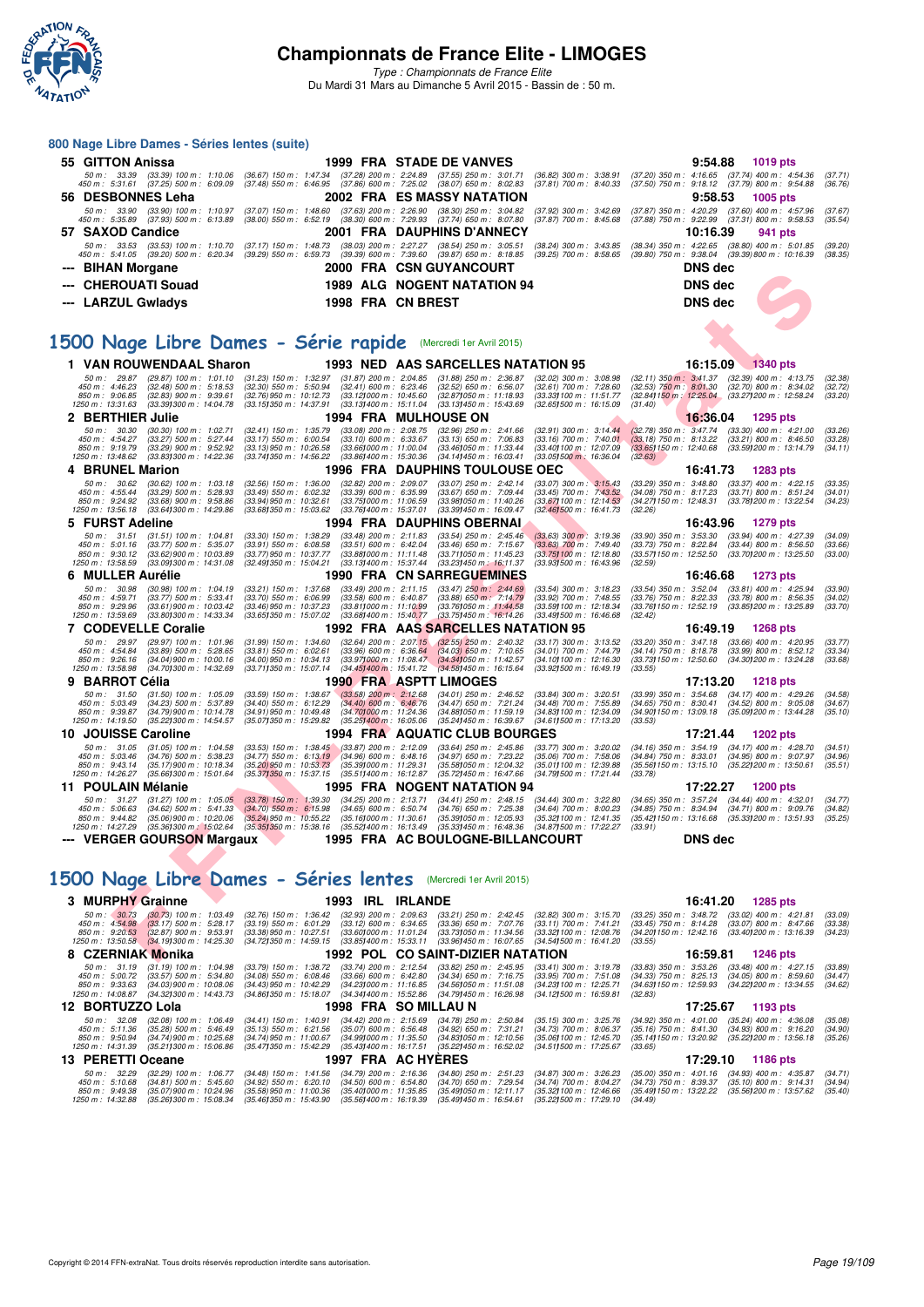

*Type : Championnats de France Elite* Du Mardi 31 Mars au Dimanche 5 Avril 2015 - Bassin de : 50 m.

#### **1500 Nage Libre Dames - Séries lentes (suite)**

| 14 BERNARD Margaux                                                     |                                                                                                                           |                                                                                                                                                                                                                                | 1999 FRA MULHOUSE ON                                                                                           |                                                                                                              | 17:30.52                                                                                                                                        | 1183 pts                                                                                   |                               |
|------------------------------------------------------------------------|---------------------------------------------------------------------------------------------------------------------------|--------------------------------------------------------------------------------------------------------------------------------------------------------------------------------------------------------------------------------|----------------------------------------------------------------------------------------------------------------|--------------------------------------------------------------------------------------------------------------|-------------------------------------------------------------------------------------------------------------------------------------------------|--------------------------------------------------------------------------------------------|-------------------------------|
| 50 m: 31.76<br>450 m: 5:10.29<br>850 m : 9:49.31<br>1250 m: 14:35.58   | $(31.76)$ 100 m : 1:06.06<br>$(35.03)$ 500 m : 5:45.04<br>$(35.30)$ 900 m : 10:24.55<br>$(35.44)300 \text{ m}$ : 15:11.56 | $(34.30)$ 150 m : 1:40.86<br>$(34.80)$ 200 m : 2:15.83<br>$(34.75)$ 550 m : 6:19.82<br>$(34.78)$ 600 m : 6:54.93<br>(35.741000 m: 11:36.12<br>(35.24) 950 m : 11:00.29<br>(35.47) 400 m : 16:22.37<br>(35.981350 m: 15:47.03   | $(34.97)$ 250 m : 2:50.86<br>$(35.11)$ 650 m : 7:29.78<br>(35.83) 050 m : 12:12.14<br>(35.34) 450 m : 16:58.04 | $(35.03)$ 300 m : 3:25.56<br>(34.85) 700 m : 8:04.49<br>(36.02) 100 m : 12:48.08<br>(35.671500 m: 17:30.52   | (34.70) 350 m : 4:00.49 (34.93) 400 m : 4:35.26<br>(34.71) 750 m: 8:39.18 (34.69) 800 m: 9:14.01<br>(35.94 <b>)</b> 150 m : 13:24.61<br>(32.48) | (36.53) 200 m : 14:00.14                                                                   | (34.77)<br>(34.83)<br>(35.53) |
| 15 CHEROUATI Souad                                                     |                                                                                                                           |                                                                                                                                                                                                                                | 1989 ALG NOGENT NATATION 94                                                                                    |                                                                                                              | 17:32.17                                                                                                                                        | 1180 pts                                                                                   |                               |
| 50 m : 31.76<br>450 m: 5:09.35<br>850 m : 9:50.60<br>1250 m: 14:35.23  | $(31.76)$ 100 m : 1:05.93<br>$(34.99)$ 500 m : 5:44.43<br>(35.27) 900 m : 10:26.07<br>(35.49) 300 m : 15:11.00            | $(34.44)$ 200 m : 2:14.98<br>$(34.17)$ 150 m : 1:40.37<br>$(35.08)$ 550 m : 6:19.37<br>$(34.94)$ 600 m : 6:54.53<br>(35.47) 950 m : 11:01.34<br>(35.271000 m: 11:36.82<br>(35.77) 350 m : 15:46.69<br>(35.691400 m: 16:22.84   | $(34.61)$ 250 m : 2:49.71<br>$(35.16)$ 650 m : 7:29.66<br>(35.48) 050 m: 12:12.56<br>(36.15) 450 m : 16:58.09  | $(34.73)$ 300 m : 3:24.56<br>$(35.13)$ 700 m : 8:04.93<br>(35.74) 100 m : 12:48.43<br>(35.251500 m: 17:32.17 | $(34.85)$ 350 m : 3:59.30<br>$(35.27)$ 750 m : 8:40.18<br>(35.871150 m: 13:24.34 (35.911200 m: 13:59.74)<br>(34.08)                             | $(34.74)$ 400 m : 4:34.36<br>$(35.25)$ 800 m : 9:15.33                                     | (35.06)<br>(35.15)<br>(35.40) |
| 16 BRUNET Adele                                                        |                                                                                                                           |                                                                                                                                                                                                                                | 1999 FRA SO MILLAU N                                                                                           |                                                                                                              | 17:32.25                                                                                                                                        | 1180 pts                                                                                   |                               |
| 50 m: 32.66<br>450 m: 5:13.01<br>850 m : 9:55.97<br>1250 m : 14:38.39  | $(32.66)$ 100 m : 1:07.06<br>$(35.60)$ 500 m : 5:48.40<br>$(35.46)$ 900 m : 10:31.01<br>$(35.44)300 \text{ m}$ : 15:13.81 | $(35.18)$ 200 m : 2:17.08<br>$(34.40)$ 150 m : 1:42.24<br>(35.39) 550 m : 6:23.93<br>$(35.53)$ 600 m : 6:58.97<br>(35.651000 m: 11:41.85<br>$(35.04)$ 950 m : 11:06.66<br>(35.42) 350 m : 15:49.10<br>(35.29) 400 m : 16:24.53 | $(34.84)$ 250 m : 2:52.35<br>$(35.04)$ 650 m : 7:34.52<br>(35.19) 050 m : 12:17.28<br>(35.43) 450 m : 16:59.69 | (35.27) 300 m : 3:27.09<br>$(35.55)$ 700 m : 8:09.68<br>(35.43) 100 m : 12:52.32<br>(35.16) 500 m : 17:32.25 | (34.74) 350 m : 4:02.52<br>$(35.16)$ 750 m : 8:45.33<br>(35.04) 150 m : 13:27.80<br>(32.56)                                                     | $(35.43)$ 400 m : 4:37.41<br>$(35.65) 800 \text{ m}$ : 9:20.51<br>(35.48) 200 m : 14:02.95 | (34.89)<br>(35.18)<br>(35.15) |
| 16 GONZALEZ Chloé                                                      |                                                                                                                           |                                                                                                                                                                                                                                | 1998 FRA AC HYERES                                                                                             |                                                                                                              | 17:32.25                                                                                                                                        | <b>1180 pts</b>                                                                            |                               |
| 50 m: 32.18<br>450 m: 5:10.64<br>850 m : 9:52.58<br>1250 m: 14:36.56   | $(32.18)$ 100 m : 1:06.17<br>(35.34) 500 m : 5:45.67<br>(35.57) 900 m : 10:28.10<br>(35.351300 m : 15:12.04               | (33.99) 150 m : 1:40.77<br>$(34.60)$ 200 m : 2:15.47<br>$(35.03)$ 550 m : 6:20.83<br>$(35.16)$ 600 m : 6.55.83<br>(35.52) 950 m : 11:03.74<br>(35.641000 m: 11:39.29)                                                          | $(34.70)$ 250 m : 2:50.62<br>$(35.00)$ 650 m : 7:31.13<br>(35.55) 050 m: 12:14.92                              | $(35.15)$ 300 m : 3:25.47<br>$(35.30)$ 700 m : 8:06.37<br>(35.63) 100 m : 12:50.37                           | $(34.85)$ 350 m : $4:00.52$<br>$(35.24)$ 750 m : $8.41.72$<br>(35.45) 150 m : 13:25.93                                                          | $(35.05)$ 400 m : 4:35.30<br>$(35.35) 800 m$ : 9:17.01<br>$(35.56)200$ m : 14:01.21        | (34.78)<br>(35.29)<br>(35.28) |
| 18 VAHE Océane                                                         |                                                                                                                           | (35.48) 350 m : 15:47.80<br>(35.76) 400 m : 16:23.19                                                                                                                                                                           | (35.39) 450 m : 16:58.21<br>2000 FRA ALLIANCE DIJON NATATION                                                   | (35.02) 500 m : 17:32.25                                                                                     | (34.04)<br>17:33.81                                                                                                                             | <b>1177 pts</b>                                                                            |                               |
| 50 m: 32.29                                                            | $(32.29)$ 100 m : 1:07.48                                                                                                 | $(35.42)$ 200 m : 2:18.30<br>$(35.19)$ 150 m : 1:42.90                                                                                                                                                                         | $(35.40)$ 250 m : 2:53.44                                                                                      | $(35.14)$ 300 m : 3:28.52                                                                                    | $(35.08)$ 350 m : 4:03.85 $(35.33)$ 400 m : 4:39.26                                                                                             |                                                                                            | (35.41)                       |
| 450 m : 5:14.44<br>850 m : 9:57.09                                     | $(35.18)$ 500 m : 5:49.76<br>$(35.48)$ 900 m : 10:32.26                                                                   | $(35.32)$ 550 m : 6:24.95<br>$(35.19)$ 600 m : 7:00.15<br>(35.17) 950 m : 11:07.64<br>(35.38) 000 m: 11:43.20                                                                                                                  | $(35.20)$ 650 m : 7:35.61<br>(35.56) 050 m: 12:18.61                                                           | $(35.46)$ 700 m : 8:10.55<br>(35.41) 100 m: 12:53.54                                                         | (34.94) 750 m : 8:45.87 (35.32) 800 m : 9:21.61<br>(34.93) 150 m : 13:29.02 (35.48) 200 m : 14:04.31                                            |                                                                                            | (35.74)<br>(35.29)            |
| 1250 m: 14:39.57                                                       | (35.26) 300 m : 15:14.92                                                                                                  | (35.35) 350 m : 15:50.34<br>(35.42) 400 m : 16:25.31                                                                                                                                                                           | (34.97) 450 m : 17:00.87                                                                                       | (35.561500 m: 17:33.81                                                                                       | (32.94)                                                                                                                                         |                                                                                            |                               |
| 19 LESPARRE Mailys                                                     |                                                                                                                           |                                                                                                                                                                                                                                | 1997 FRA CN CANNES                                                                                             |                                                                                                              | 17:35.67                                                                                                                                        | 1173 pts                                                                                   |                               |
| 50 m : 31.76<br>450 m: 5:08.25                                         | $(31.76)$ 100 m : 1:05.87<br>$(34.74)$ 500 m : 5:43.17                                                                    | $(34.11)$ 150 m : 1:40.34<br>$(34.47)$ 200 m : 2:15.02<br>$(34.92)$ 550 m : 6:17.83<br>$(34.66)$ 600 m : 6:52.80                                                                                                               | $(34.68)$ 250 m : 2:49.63<br>(34.97) 650 m : 7:27.79                                                           | $(34.61)$ 300 m : 3:24.17<br>$(34.99)$ 700 m : 8:03.25                                                       | $(34.54)$ 350 m : 3:58.71<br>$(35.46)$ 750 m : 8:38.32                                                                                          | $(34.54)$ 400 m : 4:33.51<br>$(35.07)$ 800 m : 9:13.85                                     | (34.80)<br>(35.53)            |
| 850 m: 9:49.30<br>1250 m: 14:38.72                                     | $(35.45)$ 900 m : 10:25.23<br>(35.911300 m: 15:15.09)                                                                     | (35.83) 000 m: 11:37.12<br>$(35.93)$ 950 m : 11:01.06<br>(35.621400 m : 16:26.73)<br>(36.37) 350 m : 15:50.71                                                                                                                  | (36.06) 050 m: 12:13.57<br>(36.02) 450 m : 17:01.24                                                            | (36.45) 100 m : 12:50.18<br>(34.511500 m: 17:35.67                                                           | (36.61) 150 m : 13:26.76<br>(34.43)                                                                                                             | (36.58) 200 m : 14:02.81                                                                   | (36.05)                       |
| 20 POU Lisa                                                            |                                                                                                                           |                                                                                                                                                                                                                                | 1999 FRA AS MONACO NATATION                                                                                    |                                                                                                              | 17:36.78                                                                                                                                        | 1171 pts                                                                                   |                               |
| 50 m: 32.76                                                            | (32.76) 100 m : 1:07.74                                                                                                   | (34.98) 150 m : 1:42.79<br>$(35.05)$ 200 m : 2:18.23                                                                                                                                                                           | $(35.44)$ 250 m : 2:53.22                                                                                      | $(34.99)$ 300 m : 3:28.41                                                                                    | $(35.19)$ 350 m : 4:03.68                                                                                                                       | (35.27) 400 m : 4:39.17                                                                    | (35.49)                       |
| 450 m: 5:14.50<br>850 m : 9:57.64                                      | $(35.33)$ 500 m : 5:50.15<br>$(35.40)$ 900 m : 10:33.23                                                                   | $(35.65)$ 550 m : 6:25.30<br>$(35.15)$ 600 m : 7:00.69<br>(35.59) 950 m : 11:08.32<br>(35.09) 000 m: 11:43.80                                                                                                                  | $(35.39)$ 650 m : 7:35.99<br>(35.48) 050 m: 12:19.08                                                           | $(35.30)$ 700 m : $8:11.51$<br>(35.281100 m : 12:54.71                                                       | $(35.52)$ 750 m : 8:46.74<br>(35.63) 150 m : 13:29.92                                                                                           | $(35.23)$ 800 m : 9:22.24<br>(35.21) 200 m : 14:05.88                                      | (35.50)<br>(35.96)            |
| 1250 m: 14:41.42                                                       | (35.54) 300 m : 15:17.25                                                                                                  | (35.83) 350 m : 15:52.90<br>(35.651400 m: 16:28.51                                                                                                                                                                             | (35.611450 m : 17:03.17                                                                                        | $(34.66)500 \text{ m}$ : 17:36.78                                                                            | (33.61)                                                                                                                                         |                                                                                            |                               |
|                                                                        | 21 SECRESTAT Charlyne                                                                                                     |                                                                                                                                                                                                                                | <b>1998 FRA CN FONTAINEBLEAU-AVON</b>                                                                          |                                                                                                              | 17:38.08                                                                                                                                        | 1168 pts                                                                                   |                               |
| 50 m: 32.56<br>450 m : 5:11.11                                         | $(32.56)$ 100 m : 1:07.23<br>$(35.19)$ 500 m : 5:46.22                                                                    | $(34.45)$ 200 m : 2:16.41<br>$(34.67)$ 150 m : 1:41.68<br>$(35.18)$ 600 m : 6:56.34<br>$(35.11)$ 550 m : 6:21.40                                                                                                               | $(34.73)$ 250 m : 2:51.30<br>$(34.94)$ 650 m : 7:31.52                                                         | $(34.89)$ 300 m : 3:26.06<br>$(35.18)$ 700 m : 8:06.54                                                       | $(34.76)$ 350 m : 4:00.99<br>$(35.02)$ 750 m : 8:41.89                                                                                          | $(34.93)$ 400 m : 4:35.92<br>$(35.35)$ 800 m : 9:16.84                                     | (34.93)<br>(34.95)            |
| 850 m: 9:52.38<br>1250 m: 14:39.10                                     | (35.54) 900 m : 10:27.65<br>(36.26) 300 m : 15:15.07                                                                      | (35.691000 m: 11:38.94<br>(35.27) 950 m : 11:03.34<br>(35.97) 350 m : 15:51.28<br>(36.211400 m: 16:27.23)                                                                                                                      | (35.60) 050 m : 12:14.80<br>(35.95) 450 m : 17:03.04                                                           | (35.86) 100 m : 12:50.60<br>(35.811500 m: 17:38.08                                                           | (35.80) 150 m : 13:26.77<br>(35.04)                                                                                                             | (36.17) 200 m : 14:02.84                                                                   | (36.07)                       |
| 22 IDIER Inès                                                          |                                                                                                                           |                                                                                                                                                                                                                                | 2000 FRA SPN POITIERS                                                                                          |                                                                                                              | 17:42.24                                                                                                                                        | <b>1160 pts</b>                                                                            |                               |
| 50 m : 33.00                                                           | $(33.00)$ 100 m : 1:08.20                                                                                                 | $(35.20)$ 150 m : 1:43.56<br>$(35.36)$ 200 m : 2:18.33                                                                                                                                                                         | $(34.77)$ 250 m : 2:54.18                                                                                      | $(35.85)$ 300 m : 3:29.73                                                                                    | $(35.55)$ 350 m : 4:05.31                                                                                                                       | $(35.58)$ 400 m : 4:40.62                                                                  | (35.31)                       |
| 450 m : 5:16.31<br>850 m: 9:59.85                                      | (35.69) 500 m : 5.51.83<br>$(35.44)$ 900 m : 10:35.81                                                                     | $(35.52)$ 550 m : 6:26.78<br>$(34.95)$ 600 m : 7:02.07<br>(35.96) 950 m: 11:11.61<br>(35.80) 000 m: 11:47.60                                                                                                                   | $(35.29)$ 650 m : 7:37.57<br>(35.99) 050 m : 12:22.62                                                          | $(35.50)$ 700 m : 8:13.34<br>(35.02) 100 m : 12:58.80                                                        | $(35.77)$ 750 m : 8:48.70<br>(36.18) 150 m : 13:34.36                                                                                           | $(35.36)$ 800 m : 9:24.41<br>(35.56) 200 m : 14:10.54                                      | (35.71)<br>(36.18)            |
| 1250 m: 14:46.44                                                       | (35.90) 300 m : 15:22.79                                                                                                  |                                                                                                                                                                                                                                | (35.85) 450 m : 17:09.21                                                                                       |                                                                                                              |                                                                                                                                                 |                                                                                            |                               |
|                                                                        |                                                                                                                           | (36.35) 350 m : 15:58.38<br>(35.591400 m : 16:34.23)                                                                                                                                                                           |                                                                                                                | (34.981500 m: 17:42.24)                                                                                      | (33.03)                                                                                                                                         |                                                                                            |                               |
| 23 CASSIGNOL Oceane                                                    |                                                                                                                           |                                                                                                                                                                                                                                | 2000 FRA AAS SARCELLES NATATION 95                                                                             |                                                                                                              | 17:43.26                                                                                                                                        | 1158 pts                                                                                   |                               |
| 50 m: 32.01<br>450 m: 5:14.21<br>850 m : 10:00.23<br>1250 m : 14:47.80 | $(32.01)$ 100 m : 1:07.33<br>$(35.22)$ 500 m : 5:50.05<br>$(35.58)$ 900 m : 10:36.18                                      | (35.32) 150 m : 1:42.27<br>$(34.94)$ 200 m : 2:17.30<br>$(35.84)$ 550 m : 6:25.56<br>$(35.51)$ 600 m : 7:01.29<br>(35.95) 950 m : 11:12.17<br>(35.991000 m: 11:47.75                                                           | $(35.03)$ 250 m : 2:52.52<br>(35.73) 650 m : 7:36.92<br>(35.58) 050 m : 12:23.32                               | (35.22) 300 m : 3:28.07<br>$(35.63)$ 700 m : 8:12.82<br>(35.57) 100 m : 12:59.30                             | $(35.55)$ 350 m : 4:03.30<br>$(35.90)$ 750 m : 8:48.84<br>(35.98) 150 m : 13:35.28                                                              | $(35.23)$ 400 m : 4:38.99<br>$(36.02)$ 800 m : 9:24.65<br>(35.98) 200 m : 14:11.71         | (35.69)<br>(35.81)<br>(36.43) |
| 24 D'AGOSTINO Léa                                                      | (36.09) 300 m : 15:23.55                                                                                                  | (35.75) 350 m : 15:59.35<br>(35.80) 400 m : 16:34.23                                                                                                                                                                           | (34.88) 450 m : 17:08.87<br><b>1998 FRA USB LONGWY NATATION</b>                                                | (34.641500 m : 17:43.26)                                                                                     | (34.39)<br>17:44.69                                                                                                                             | 1155 pts                                                                                   |                               |
| 50 m: 32.86                                                            | $(32.86)$ 100 m : 1:08.01                                                                                                 | $(35.39)$ 200 m : 2:19.01<br>$(35.15)$ 150 m : 1:43.40                                                                                                                                                                         | $(35.61)$ 250 m : 2:54.56                                                                                      | (35.55) 300 m : 3:29.95                                                                                      | $(35.39)$ 350 m : 4:05.39                                                                                                                       | $(35.44)$ 400 m : 4:40.95                                                                  | (35.56)                       |
| 450 m : 5:16.25<br>850 m : 9:59.81                                     | $(35.30)$ 500 m : 5:51.67<br>(35.42) 900 m : 10:35.57                                                                     | $(35.42)$ 550 m : 6:27.09<br>$(35.42)$ 600 m : 7:02.67<br>(35.76) 950 m : 11:11.24<br>(35.671000 m: 11:47.10                                                                                                                   | (35.58) 650 m : 7:37.97<br>(35.86) 050 m: 12:22.80                                                             | $(35.30)$ 700 m : 8:13.52<br>(35.70) 100 m : 12:58.80                                                        | $(35.55)$ 750 m : 8:49.13<br>(36.00) 150 m : 13:34.56 (35.76) 200 m : 14:10.48                                                                  | (35.61) 800 m : 9:24.39                                                                    | (35.26)<br>(35.92)            |
| 1250 m: 14:46.39                                                       | (35.911300 m: 15:22.71                                                                                                    | (36.32) 350 m : 15:58.47<br>(35.76) 400 m : 16:34.44                                                                                                                                                                           | (35.97) 450 m : 17:10.26                                                                                       | (35.82) 500 m : 17:44.69                                                                                     | (34.43)                                                                                                                                         |                                                                                            |                               |
| 25 DORNIC Morgane                                                      |                                                                                                                           |                                                                                                                                                                                                                                | 1998 FRA CN MORLAIX                                                                                            |                                                                                                              | 17:46.08                                                                                                                                        | 1152 pts                                                                                   |                               |
| 50 m: 31.98<br>450 m : 5:15.34                                         | $(31.98)$ 100 m : 1:06.73<br>(35.64) 500 m : 5.51.02                                                                      | $(34.75)$ 150 m : 1:42.33<br>$(35.60)$ 200 m : 2:17.73<br>$(35.96)$ 600 m : 7:02.58<br>$(35.68)$ 550 m : 6:26.98                                                                                                               | $(35.40)$ 250 m : 2:53.17<br>$(35.60)$ 650 m : 7:38.56                                                         | $(35.44)$ 300 m : 3:28.75<br>(35.98) 700 m : 8:14.05                                                         | $(35.58)$ 350 m : 4:04.33<br>$(35.49)$ 750 m : 8:49.76                                                                                          | $(35.58)$ 400 m : 4:39.70<br>$(35.71)$ 800 m : 9:25.37                                     | (35.37)<br>(35.61)            |
| 850 m: 10:01.28<br>1250 m: 14:47.81                                    | $(35.91)$ 900 m : 10:36.82<br>(35.98) 300 m : 15:23.88                                                                    | (35.54) 950 m : 11:12.82<br>(36.001000 m: 11:48.66<br>(36.07) 350 m : 15:59.89<br>(36.011400 m: 16:35.86                                                                                                                       | (35.84) 050 m: 12:24.47<br>(35.97) 450 m : 17:11.24                                                            | (35.81) 100 m : 13:00.17<br>(35.381500 m: 17:46.08                                                           | (35.70) 150 m : 13:36.02<br>(34.84)                                                                                                             | (35.85) 200 m : 14:11.83                                                                   | (35.81)                       |
| 26 SAUREL Alexia                                                       |                                                                                                                           |                                                                                                                                                                                                                                | <b>1999 FRA NANTES NATATION</b>                                                                                |                                                                                                              | 17:48.83                                                                                                                                        | 1147 pts                                                                                   |                               |
| 50 m: 32.51                                                            | $(32.51)$ 100 m : 1:07.44                                                                                                 | $(34.93)$ 150 m : 1:42.58<br>$(35.14)$ 200 m : 2:18.09                                                                                                                                                                         | $(35.51)$ 250 m : 2:53.57                                                                                      | $(35.48)$ 300 m : 3:29.49                                                                                    | (35.92) 350 m : 4:05.33                                                                                                                         | $(35.84)$ 400 m : 4:41.25                                                                  | (35.92)                       |
| 450 m: 5:17.00<br>850 m: 10:04.19                                      | $(35.75)$ 500 m : 5:53.10<br>(36.06) 900 m ; 10:40.16                                                                     | $(36.10)$ 550 m : 6:28.90<br>$(35.80)$ 600 m : 7:04.95<br>(35.97) 950 m : 11:16.17<br>(36.011000 m: 11:52.30                                                                                                                   | $(36.05)$ 650 m : 7:40.90<br>(36.13) 050 m: 12:28.21                                                           | $(35.95)$ 700 m : 8:16.65<br>(35.911100 m: 13:04.31                                                          | (35.75) 750 m : 8:52.24<br>(36.10) 150 m : 13:40.35                                                                                             | $(35.59)$ 800 m : 9:28.13<br>(36.041200 m: 14:16.35                                        | (35.89)<br>(36.00)            |
| 1250 m : 14:52.08                                                      | $(35.73)300 \text{ m}$ : 15:27.67                                                                                         | (35.59)350 m : 16:03.68<br>(36.011400 m : 16:39.82                                                                                                                                                                             | (36.14) 450 m : 17:14.49                                                                                       | (34.671500 m: 17:48.83)                                                                                      | (34.34)                                                                                                                                         |                                                                                            |                               |
| 27 LARZUL Gwladys<br>50 m : 30.74                                      |                                                                                                                           | 1998 FRA CN BREST<br>$(33.63)$ 150 m : 1:39.31<br>$(34.94)$ 200 m : 2:14.44                                                                                                                                                    | $(35.13)$ 250 m : 2:50.02                                                                                      | $(35.58)$ 300 m : 3:25.67                                                                                    | 17:49.48<br>$(35.65)$ 350 m : 4:01.40                                                                                                           | 1146 pts<br>$(35.73)$ 400 m : 4:36.87                                                      | (35.47)                       |
| 450 m : 5:12.79                                                        | (30.74) 100 m : 1:04.37<br>$(35.92)$ 500 m : 5:48.87                                                                      | $(36.08)$ 550 m : 6:24.87<br>$(36.00)$ 600 m : 7:00.63                                                                                                                                                                         | $(35.76)$ 650 m : 7:36.59                                                                                      | $(35.96)$ 700 m : 8:12.89                                                                                    | $(36.30)$ 750 m : 8:49.24                                                                                                                       | $(36.35)$ 800 m : 9:24.97                                                                  | (35.73)                       |
| 850 m : 10:00.87<br>1250 m : 14:50.27                                  | $(35.90)$ 900 m : 10:36.97<br>(36.48) 300 m : 15:26.76                                                                    | (36.10) 950 m: 11:13.24<br>(36.271000 m: 11:49.29)<br>(36.491350 m: 16:03.37)<br>(36.611400 m : 16:39.74                                                                                                                       | (36.05) 050 m : 12:25.53<br>(36.371450 m : 17:14.72)                                                           | (36.24) 100 m : 13:01.76<br>(34.98) 500 m : 17:49.48                                                         | (36.23) 150 m : 13:37.98<br>(34.76)                                                                                                             | (36.22) 200 m : 14:13.79                                                                   | (35.81)                       |
| 28 EUVRARD Marine                                                      |                                                                                                                           |                                                                                                                                                                                                                                | 1997 FRA ALLIANCE DIJON NATATION                                                                               |                                                                                                              | 17:50.46                                                                                                                                        | 1144 pts                                                                                   |                               |
| 50 m: 31.40                                                            | $(31.40)$ 100 m : 1:05.94                                                                                                 | $(34.54)$ 150 m : 1:40.83<br>$(34.89)$ 200 m : 2:15.84                                                                                                                                                                         | $(35.01)$ 250 m : 2:51.26                                                                                      | $(35.42)$ 300 m : 3:26.39                                                                                    | (35.13) 350 m : 4:01.98                                                                                                                         | $(35.59)$ 400 m : 4:37.12                                                                  | (35.14)                       |
| 450 m : 5:12.89<br>850 m: 10:00.28                                     | (35.77) 500 m : 5:48.65<br>$(36.00)$ 900 m : 10:36.05                                                                     | $(36.02)$ 600 m : 7:00.51<br>$(35.76)$ 550 m : 6:24.67<br>(35.77) 950 m : 11:12.36<br>(36.311000 m: 11:48.54                                                                                                                   | $(35.84)$ 650 m : 7:36.67<br>(36.181050 m: 12:25.03)                                                           | $(36.16)$ 700 m : 8:12.61<br>(36.49) 100 m : 13:01.46                                                        | $(35.94)$ 750 m : 8:48.54<br>(36.43) 150 m : 13:38.02                                                                                           | $(35.93)$ 800 m : 9:24.28<br>(36.56) 200 m : 14:14.27                                      | (35.74)<br>(36.25)            |
| 1250 m : 14:50.80                                                      | $(36.53)300 \text{ m}$ : 15:27.00                                                                                         | (36.201350 m : 16:03.37<br>$(36.37)400 \text{ m}$ : 16:39.56                                                                                                                                                                   | (36.19) 450 m : 17:15.74                                                                                       | (36.181500 m: 17:50.46                                                                                       | (34.72)                                                                                                                                         |                                                                                            |                               |
| 29 PILORGE Louise                                                      | $(32.71)$ 100 m : 1:07.54                                                                                                 | $(34.83)$ 150 m : 1:43.04                                                                                                                                                                                                      | 1998 FRA JN COMPIEGNE                                                                                          |                                                                                                              | 17:52.25<br>$(35.40)$ 350 m : 4:04.29                                                                                                           | 1140 pts                                                                                   |                               |
| 50 m: 32.71<br>450 m : 5:15.11                                         | $(35.37)$ 500 m : 5:50.80                                                                                                 | $(35.50)$ 200 m : 2:18.25<br>$(35.69)$ 550 m : 6:26.29<br>$(35.49)$ 600 m : 7:01.75                                                                                                                                            | $(35.21)$ 250 m : 2:53.55<br>$(35.46)$ 650 m : 7:37.66                                                         | $(35.30)$ 300 m : 3:28.95<br>$(35.91)$ 700 m : 8:13.52                                                       | $(35.86)$ 750 m : $8:49.58$                                                                                                                     | $(35.34)$ 400 m : 4:39.74<br>$(36.06)$ 800 m : 9:25.22                                     | (35.45)<br>(35.64)            |
| 850 m: 10:01.05<br>1250 m : 14:51.03                                   | (35.83) 900 m : 10:37.19<br>(36.401300 m: 15:27.29)                                                                       | (35.98) 000 m: 11:49.43<br>(36.14) 950 m : 11:13.17<br>(36.26) 350 m : 16:03.56<br>(36.271400 m : 16:40.00                                                                                                                     | (36.26) 050 m: 12:25.61<br>(36.44) 450 m : 17:16.40                                                            | (36.18) 100 m : 13:01.93<br>(36.401500 m: 17:52.25)                                                          | (36.32) 150 m : 13:38.16<br>(35.85)                                                                                                             | (36.23) 200 m : 14:14.63                                                                   | (36.47)                       |
| 30 HANSSLER Manon                                                      |                                                                                                                           |                                                                                                                                                                                                                                | 1998 FRA ASPTT NANCY                                                                                           |                                                                                                              | 17:52.44                                                                                                                                        | 1140 pts                                                                                   |                               |
| 50 m: 32.72                                                            | (32.72) 100 m : 1:07.32                                                                                                   | $(35.12)$ 200 m : 2:17.44<br>$(34.60)$ 150 m : 1:42.44                                                                                                                                                                         | $(35.00)$ 250 m : 2:52.65                                                                                      | $(35.21)$ 300 m : 3:27.73                                                                                    | $(35.08)$ 350 m : 4:03.37 $(35.64)$ 400 m : 4:38.69                                                                                             |                                                                                            | (35.32)                       |
| 450 m : 5:14.44<br>850 m : 10:00.31                                    | $(35.75)$ 500 m : 5:50.36<br>$(35.83)$ 900 m : 10:36.16                                                                   | $(35.92)$ 550 m : 6:26.43<br>$(36.07)$ 600 m : 7:02.19<br>$(35.85)$ 950 m : 11:11.96<br>$(35.80)000 \text{ m}$ : 11:48.18                                                                                                      | $(35.76)$ 650 m : 7:37.90<br>(36.22) 050 m: 12:24.23                                                           | $(35.71)$ 700 m : 8:13.37<br>(36.05) 100 m : 13:00.63                                                        | $(35.47)$ 750 m : 8:49.12<br>(36.40) 150 m : 13:37.16 (36.53) 200 m : 14:13.82                                                                  | (35.75) 800 m : 9:24.48                                                                    | (35.36)<br>(36.66)            |
| 1250 m : 14:50.47                                                      | (36.651300 m : 15:27.23                                                                                                   | (36.761350 m : 16:03.98<br>(36.75) 400 m : 16:40.21                                                                                                                                                                            | (36.23) 450 m : 17:16.68                                                                                       | (36.471500 m : 17:52.44)                                                                                     | (35.76)                                                                                                                                         |                                                                                            |                               |
| 31 MARCHAL Léa<br>50 m: 32.41                                          | $(32.41)$ 100 m : 1:07.52                                                                                                 | $(35.11)$ 150 m : 1:43.70<br>$(36.18)$ 200 m : 2:19.90                                                                                                                                                                         | 1998 FRA USB LONGWY NATATION<br>$(36.20)$ 250 m : 2:56.09                                                      | $(36.19)$ 300 m : 3:32.16                                                                                    | 18:05.55<br>$(36.07)$ 350 m : 4:08.06                                                                                                           | 1114 pts<br>$(35.90)$ 400 m : 4:44.25                                                      | (36.19)                       |
| 450 m : 5:20.25<br>850 m : 10:10.36<br>1250 m : 15:02.24               | $(36.00)$ 500 m : 5:56.11<br>(36.37) 900 m : 10:46.37<br>(36.06) 300 m : 15:39.11                                         | $(35.86)$ 550 m : 6:32.71<br>$(36.60)$ 600 m : 7:08.59<br>$(36.01)$ 950 m : 11:23.00<br>(36.63) 000 m : 11:59.30<br>(36.871350 m : 16:16.19<br>(37.08) 400 m : 16:52.97                                                        | $(35.88)$ 650 m : 7:44.98<br>(36.30) 050 m : 12:35.29<br>(36.78) 450 m : 17:30.06                              | $(36.39)$ 700 m : 8:21.21<br>(35.99) 100 m : 13:12.66<br>(37.091500 m: 18:05.55                              | $(36.23)$ 750 m : 8:57.57<br>(37.37 <b>)</b> 150 m : 13:49.49<br>(35.49)                                                                        | $(36.36)$ 800 m : 9:33.99<br>(36.83) 200 m : 14:26.18                                      | (36.42)<br>(36.69)            |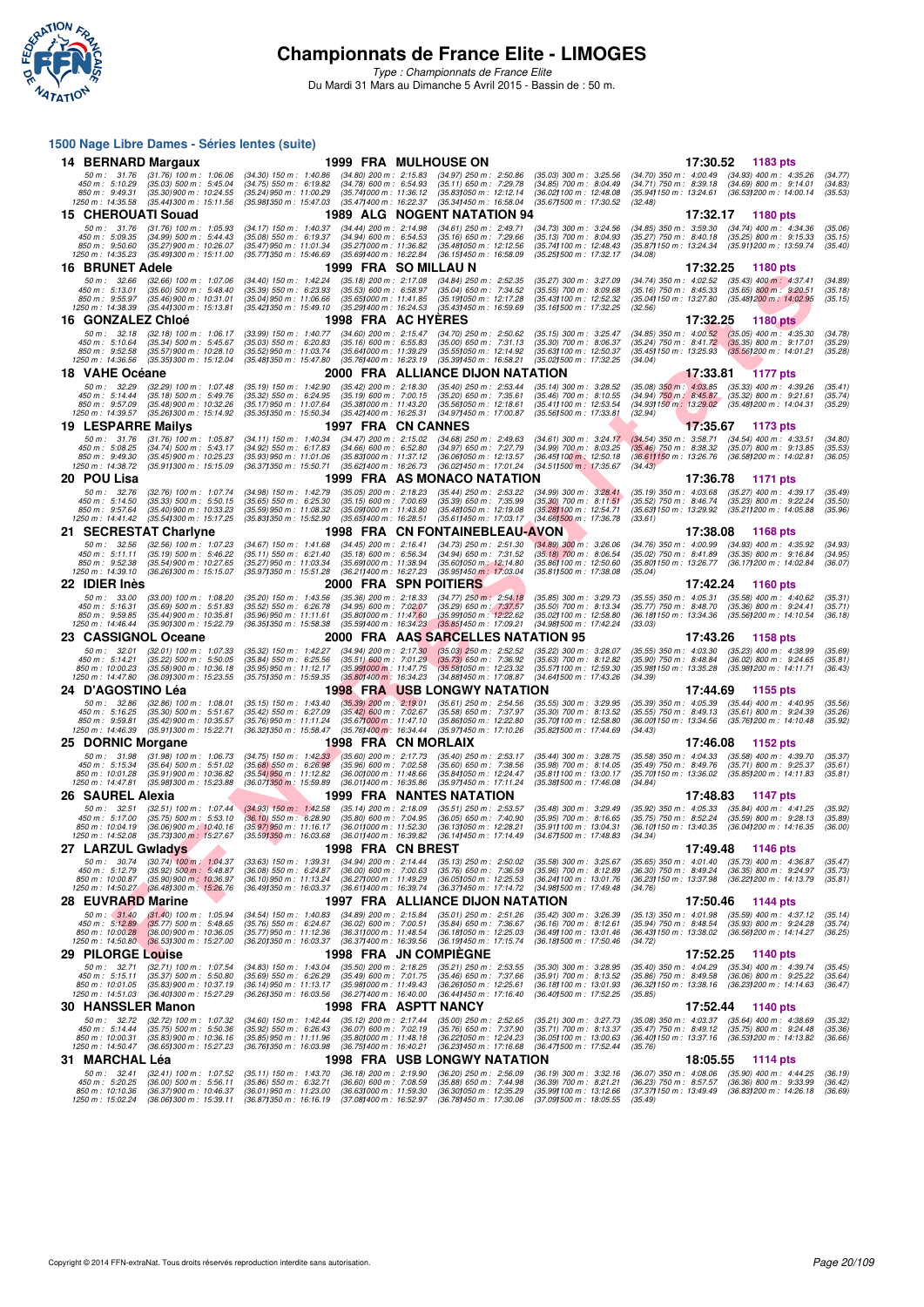

*Type : Championnats de France Elite* Du Mardi 31 Mars au Dimanche 5 Avril 2015 - Bassin de : 50 m.

#### **1500 Nage Libre Dames - Séries lentes (suite)**

|    | 32 BIHAN Morgane                                                                                                                                                                                   |                                                                                                                                                                                                                                  | 2000 FRA CSN GUYANCOURT                                                                                                                                                                                                           | 18:11.95<br>1102 pts                                                                                                                                                                                                       |  |
|----|----------------------------------------------------------------------------------------------------------------------------------------------------------------------------------------------------|----------------------------------------------------------------------------------------------------------------------------------------------------------------------------------------------------------------------------------|-----------------------------------------------------------------------------------------------------------------------------------------------------------------------------------------------------------------------------------|----------------------------------------------------------------------------------------------------------------------------------------------------------------------------------------------------------------------------|--|
|    | 50 m : 32.27<br>$(32.27)$ 100 m : 1:07.66<br>450 m : 5:22.04<br>$(36.63)$ 500 m : 5:58.58<br>850 m : 10:14.83<br>(36.75) 900 m : 10:51.29<br>1250 m: 15:09.72<br>(36.85) 300 m : 15:46.93          | $(35.39)$ 150 m : 1:43.55<br>$(35.89)$ 200 m : 2:19.91<br>$(36.61)$ 600 m : 7:11.64<br>(36.54) 550 m : 6:35.19<br>(36.46) 950 m : 11:28.41<br>(37.12) 000 m: 12:05.41<br>(37.211350 m: 16:23.87<br>(36.941400 m: 17:00.36        | $(36.36)$ 250 m : 2:56.17<br>(36.26) 300 m : 3:32.87<br>$(36.45)$ 650 m : 7:48.20<br>(36.56) 700 m : 8:24.75<br>(37.001050 m: 12:41.82<br>(36.41) 100 m: 13:18.91<br>(36.49) 450 m : 17:36.55<br>(36.191500 m: 18:11.95           | (36.70) 350 m : 4:09.13<br>$(36.26)$ 400 m : 4:45.41<br>(36.28)<br>$(36.55)$ 750 m : $9:01.54$<br>$(36.79)$ 800 m : 9:38.08<br>(36.54)<br>(37.09) 150 m : 13:55.90<br>(36.99) 200 m : 14:32.87<br>(36.97)<br>(35.40)       |  |
|    | 33 THERRE Marilou                                                                                                                                                                                  |                                                                                                                                                                                                                                  | 1998 FRA STADE CLERMONT NATATION                                                                                                                                                                                                  | 18:15.79<br>1094 pts                                                                                                                                                                                                       |  |
|    | 50 m: 33.41<br>$(33.41)$ 100 m : 1:10.44<br>450 m: 5:29.71<br>$(36.63)$ 500 m : 6:06.52<br>850 m: 10:19.42<br>$(36.42)$ 900 m : 10:56.06<br>1250 m : 15:12.86<br>$(36.43)300 \text{ m}$ : 15:50.04 | $(37.03)$ 150 m : 1:47.41<br>(36.97) 200 m : 2:24.91<br>$(36.81)$ 550 m : 6:41.69<br>$(35.17)$ 600 m : 7:17.77<br>$(36.64)$ 950 m : 11:33.10<br>(37.041000 m: 12:10.01<br>(37.18) 350 m : 16:27.27<br>(37.23) 400 m : 17:03.89   | $(37.50)$ 250 m : 3:01.55<br>(36.64) 300 m : 3:38.84<br>$(36.08)$ 650 m : 7:53.89<br>$(36.12)$ 700 m : 8:30.26<br>(36.911050 m: 12:46.20<br>(36.19)<br>$1100 m: -$<br>(36.62) 450 m : 17:40.43<br>(36.541500 m : 18:15.79         | (37.29) 350 m : 4:15.95<br>$(37.11)$ 400 m : 4:53.08<br>(37.13)<br>$(36.37)$ 750 m : 9:06.44<br>$(36.18)$ 800 m : 9:43.00<br>(36.56)<br>1150 m: 13:59.46 (1:13.261200 m: 14:36.43)<br>(36.97)<br>(35.36)                   |  |
|    | 34 MARSAU Alice                                                                                                                                                                                    |                                                                                                                                                                                                                                  | 2000 FRA CNIC LES SQUALES                                                                                                                                                                                                         | 18:29.06<br>1069 pts                                                                                                                                                                                                       |  |
|    | $50 m$ : $33.27$<br>(33.27) 100 m: 1:08.79<br>450 m : 5:24.30<br>$(36.72)$ 500 m : 6:01.30<br>850 m : 10:19.66<br>(37.07) 900 m : 10:57.14<br>(37.93) 300 m : 15:58.05<br>1250 m: 15:19.76         | $(35.52)$ 150 m : 1:44.37<br>$(35.58)$ 200 m : 2:20.72<br>$(37.00)$ 550 m : 6:37.94<br>(36.64) 600 m : 7:14.63<br>(37.48) 950 m : 11:34.63<br>(37.49) 000 m: 12:12.05<br>(38.29) 350 m : 16:35.90<br>(37.85) 400 m : 17:13.76    | $(36.35)$ 250 m : 2:57.20<br>$(36.48)$ 300 m : 3:34.01<br>$(36.69)$ 650 m : 7:51.68<br>$(37.05)$ 700 m : 8:28.81<br>(37.42) 050 m: 12:49.43<br>(37.38) 100 m : 13:26.50<br>(37.781500 m: 18:29.06<br>(37.86) 450 m : 17:51.54     | $(36.81)$ 350 m : 4:10.98<br>$(36.97)$ 400 m : 4:47.58<br>(36.60)<br>$(37.13)$ 750 m : $9:05.44$<br>$(36.63)$ 800 m : 9:42.59<br>(37.15)<br>(37.07) 150 m : 14:03.84<br>(37.34) 200 m : 14:41.83<br>(37.99)<br>(37.52)     |  |
|    | 35 GITTON Anissa                                                                                                                                                                                   |                                                                                                                                                                                                                                  | 1999 FRA STADE DE VANVES                                                                                                                                                                                                          | 18:40.14<br><b>1048 pts</b>                                                                                                                                                                                                |  |
|    | 50 m: 32.21<br>$(32.21)$ 100 m : 1:07.16<br>450 m: 5:20.48<br>$(37.11)$ 500 m : 5:57.62<br>850 m : 10:22.26<br>$(38.27)$ 900 m : 11:00.02<br>1250 m : 15:29.97<br>(39.08) 300 m : 16:08.04         | $(34.95)$ 150 m : 1:43.20<br>$(36.04)$ 200 m : 2:18.84<br>$(37.82)$ 600 m : 7:12.81<br>$(37.14)$ 550 m : 6:35.44<br>(38.54) 000 m : 12:16.54<br>(37.76) 950 m : 11:38.56<br>(38.07) 350 m : 16:46.78<br>(38.74) 400 m : 17:25.24 | $(35.64)$ 250 m : 2:54.72<br>$(35.88)$ 300 m : 3:30.34<br>$(38.08)$ 700 m : 8:28.62<br>$(37.37)$ 650 m : 7:50.89<br>(37.98) 050 m : 12:55.39<br>(38.85) 100 m : 13:33.88<br>(38.46) 450 m : 18:03.42<br>(38.18) 500 m : 18:40.14  | (35.62) 350 m : 4:07.06 (36.72) 400 m : 4:43.37<br>(36.31)<br>$(37.73)$ 750 m : 9:06.40<br>(37.78) 800 m : 9:43.99<br>(37.59)<br>$(38.41)200 \text{ m}$ : 14:50.89<br>(38.49) 150 m : 14:12.29<br>(38.60)<br>(36.72)       |  |
|    | 36 DAWS Carolina                                                                                                                                                                                   |                                                                                                                                                                                                                                  | 2000 FRA DAUPHINS TOULOUSE OEC                                                                                                                                                                                                    | 18:40.36<br><b>1047 pts</b>                                                                                                                                                                                                |  |
|    | 50 m: 32.89<br>$(32.89)$ 100 m : 1:08.39<br>450 m : 5:27.84<br>$(37.34)$ 500 m : 6:05.20<br>850 m: 10:28.30<br>$(37.54)$ 900 m : 11:05.85<br>(37.511300 m: 16:08.71<br>1250 m : 15:30.78           | $(36.47)$ 200 m : 2:22.03<br>$(35.50)$ 150 m : 1:44.86<br>$(37.36)$ 550 m : 6:42.74<br>(37.54) 600 m : 7:20.47<br>$(37.55)$ 950 m : 11:43.55<br>(37.701000 m: 12:21.34<br>(37.93) 350 m : 16:46.53<br>(37.82) 400 m : 17:24.39   | $(37.17)$ 250 m : 2:58.62<br>(36.59) 300 m : 3:35.90<br>$(37.73)$ 650 m : 7:57.96<br>$(37.49)$ 700 m : 8:35.55<br>(37.79) 050 m : 12:59.00<br>(37.66) 100 m : 13:36.97<br>(37.86) 450 m : 18:02.57<br>(38.18) 500 m : 18:40.36    | $(37.28)$ 350 m : 4:13.19 $(37.29)$ 400 m : 4:50.50<br>(37.31)<br>(37.59) 750 m : 9:13.11 (37.56) 800 m : 9:50.76<br>(37.97) 150 m : 14:14.88 (37.91) 200 m : 14:53.27<br>(37.65)<br>(38.39)<br>(37.79)                    |  |
|    | 37 NUNES Nolwenn                                                                                                                                                                                   |                                                                                                                                                                                                                                  | 2000 FRA UNION QUIMPER NATATION                                                                                                                                                                                                   | 18:50.85<br><b>1028 pts</b>                                                                                                                                                                                                |  |
|    | 50 m: 31.75<br>$(31.75)$ 100 m : 1:07.37<br>450 m: 5:31.58<br>$(37.53)$ 500 m : 6:09.17<br>(37.97) 900 m : 11:15.79<br>850 m : 10:37.60<br>1250 m: 15:45.10<br>(38.41) 300 m : 16:23.91            | $(35.62)$ 150 m : 1:44.57<br>$(37.20)$ 200 m : 2:22.30<br>$(37.59)$ 600 m : 7:25.34<br>$(37.59)$ 550 m : 6:46.76<br>(37.58) 000 m : 12:31.57<br>(38.19) 950 m : 11:53.37<br>(38.811350 m: 17:02.08<br>(38.17) 400 m : 17:40.38   | $(37.73)$ 250 m : 2:59.76<br>$(37.46)$ 300 m : 3:37.96<br>$(38.58)$ 650 m : $8.03.50$<br>$(38.16)$ 700 m : 8:42.41<br>(38.20) 050 m : 13:09.81<br>(38.24) 100 m : 13:48.98<br>(38.30) 450 m : 18:17.02<br>(36.641500 m : 18:50.85 | $(37.67)$ 400 m : 4:54.05<br>$(38.20)$ 350 m : 4:15.63<br>(38.42)<br>$(38.91)$ 750 m : 9:20.97<br>(38.56) 800 m : 9.59.63<br>(38.66)<br>(39.17) 150 m : 14:27.60<br>(38.62) 200 m : 15:06.69<br>(39.09)<br>(33.83)         |  |
|    | 38 HENRY Agathe                                                                                                                                                                                    |                                                                                                                                                                                                                                  | 2000 FRA ALLIANCE DIJON NATATION                                                                                                                                                                                                  | 18:51.49<br><b>1026 pts</b>                                                                                                                                                                                                |  |
|    | 50 m: 32.75<br>$(32.75)$ 100 m : 1:08.24<br>450 m : 5:31.80<br>(38.08) 500 m : 6:09.85<br>850 m : 10:37.05<br>$(37.59)$ 900 m : 11:15.69<br>(38.03) 300 m : 16:24.42<br>1250 m: 15:44.75           | (36.41) 200 m: 2:21.98<br>(35.49) 150 m: 1:44.65<br>$(38.05)$ 550 m : 6:47.35<br>(37.50) 600 m : 7:25.94<br>(38.291000 m: 12:32.40<br>$(38.64)$ 950 m : 11:53.98<br>(39.671350 m: 17:02.11<br>(37.69) 400 m : 17:40.27           | (37.33) 250 m : 2:59.22<br>$(37.24)$ 300 m : 3:37.51<br>$(38.59)$ 650 m : 8:03.95<br>$(38.01)$ 700 m : 8:42.76<br>(38.241100 m: 13.49.40)<br>(38.42) 050 m: 13:10.64<br>(38.16) 450 m : 18:16.67<br>(36.40) 500 m: 18:51.49       | $(37.90)$ 400 m : 4:53.72<br>(38.29) 350 m : 4:15.41<br>(38.31)<br>$(38.81)$ 750 m : 9:20.89<br>$(38.13)$ 800 m : 9:59.46<br>(38.57)<br>(38.76 <b>1</b> 150 m : 14:27.75<br>(38.35) 200 m : 15:06.72<br>(38.97)<br>(34.82) |  |
|    | 50 Dos Dames - Finale A (Vendredi 3 Avril 2015)                                                                                                                                                    |                                                                                                                                                                                                                                  |                                                                                                                                                                                                                                   |                                                                                                                                                                                                                            |  |
|    |                                                                                                                                                                                                    |                                                                                                                                                                                                                                  |                                                                                                                                                                                                                                   |                                                                                                                                                                                                                            |  |
|    | 1 GASTALDELLO Béryl                                                                                                                                                                                |                                                                                                                                                                                                                                  | 1995 FRA CN MARSEILLE                                                                                                                                                                                                             | 28.10<br>1432 pts                                                                                                                                                                                                          |  |
|    | 2 CINI Mathilde                                                                                                                                                                                    |                                                                                                                                                                                                                                  | <b>1994 FRA VALENCE TRIATHLON</b>                                                                                                                                                                                                 | 28.42<br><b>1411 pts</b>                                                                                                                                                                                                   |  |
|    | 3 GHEORGHIU Camille                                                                                                                                                                                |                                                                                                                                                                                                                                  | <b>1996 FRA CN ANTIBES</b>                                                                                                                                                                                                        | 28.64<br>1397 pts                                                                                                                                                                                                          |  |
|    | <b>RESS Justine</b>                                                                                                                                                                                |                                                                                                                                                                                                                                  |                                                                                                                                                                                                                                   |                                                                                                                                                                                                                            |  |
| 5  |                                                                                                                                                                                                    |                                                                                                                                                                                                                                  | <b>1993 FRA CN ANTIBES</b>                                                                                                                                                                                                        | 28.97<br><b>1376 pts</b>                                                                                                                                                                                                   |  |
|    | DE PREMILHAT Auriane                                                                                                                                                                               |                                                                                                                                                                                                                                  | 1994 FRA CN MARSEILLE                                                                                                                                                                                                             | 29.18<br>1363 pts                                                                                                                                                                                                          |  |
|    | <b>TEREBO Emma</b>                                                                                                                                                                                 |                                                                                                                                                                                                                                  | <b>1998 FRA CN CALEDONIENS</b>                                                                                                                                                                                                    | 29.43<br><b>1347 pts</b>                                                                                                                                                                                                   |  |
| 7  | <b>MAHIEU Pauline</b><br>8 KOINDREDI Vochimié                                                                                                                                                      |                                                                                                                                                                                                                                  | <b>1999 FRA US ST-ANDRE</b>                                                                                                                                                                                                       | 29.58<br><b>1337 pts</b><br>29.91                                                                                                                                                                                          |  |
| JО | Dos Dames - Finale B (Vendredi 3 Avril 2015)                                                                                                                                                       |                                                                                                                                                                                                                                  | <b>1996 FRA CANET 66 NATATION</b>                                                                                                                                                                                                 | <b>1316 pts</b>                                                                                                                                                                                                            |  |
|    | 1 POULET Laure                                                                                                                                                                                     |                                                                                                                                                                                                                                  | 1992 FRA EMS BRON                                                                                                                                                                                                                 | 29.38<br>1350 pts                                                                                                                                                                                                          |  |
|    | 2 DEL'HOMME Laurine                                                                                                                                                                                |                                                                                                                                                                                                                                  | 1997 FRA CLUB DES NAGEURS DE PARIS                                                                                                                                                                                                | 29.63<br>1334 pts                                                                                                                                                                                                          |  |
|    | 3 DANET Fanny                                                                                                                                                                                      |                                                                                                                                                                                                                                  | <b>1995 FRA C PAUL-BERT RENNES</b>                                                                                                                                                                                                | 29.81<br><b>1323 pts</b>                                                                                                                                                                                                   |  |
| 4  | <b>MELIH Amel</b>                                                                                                                                                                                  | 1993 ALG EMS BRON                                                                                                                                                                                                                |                                                                                                                                                                                                                                   | 29.87                                                                                                                                                                                                                      |  |
| 4  | <b>TOUILI Lila</b>                                                                                                                                                                                 |                                                                                                                                                                                                                                  | 2000 FRA CANET 66 NATATION                                                                                                                                                                                                        | <b>1319 pts</b><br>29.87                                                                                                                                                                                                   |  |
|    | <b>6 ROUAULT Perrine</b>                                                                                                                                                                           |                                                                                                                                                                                                                                  |                                                                                                                                                                                                                                   | <b>1319 pts</b><br>30.33                                                                                                                                                                                                   |  |
|    | 7 SAVARIAU Laura                                                                                                                                                                                   |                                                                                                                                                                                                                                  | 1998 FRA STADE FRANÇAIS O COURBEVOIE<br><b>1995 FRA SPN POITIERS</b>                                                                                                                                                              | 1290 pts<br>30.37                                                                                                                                                                                                          |  |
|    | 8 BELKACEMI Leslie                                                                                                                                                                                 |                                                                                                                                                                                                                                  | <b>1998 FRA OLYMPIC NICE NATATION</b>                                                                                                                                                                                             | 1288 pts<br>30.61<br><b>1273 pts</b>                                                                                                                                                                                       |  |
|    | 50 Dos Dames - Finale C 15-16 ans (Vendredi 3 Avril 2015)                                                                                                                                          |                                                                                                                                                                                                                                  |                                                                                                                                                                                                                                   |                                                                                                                                                                                                                            |  |
|    | 1 LECANU Maëlle                                                                                                                                                                                    |                                                                                                                                                                                                                                  | <b>1999 FRA CANET 66 NATATION</b>                                                                                                                                                                                                 | 30.15<br>1301 pts                                                                                                                                                                                                          |  |

#### [50 Dos Dames - Finale A](http://www.ffnatation.fr/webffn/resultats.php?idact=nat&go=epr&idcpt=27187&idepr=11) (Vendredi 3 Avril 2015)

| 1 GASTALDELLO Béryl    |  | <b>1995 FRA CN MARSEILLE</b>      | 28.10 | <b>1432 pts</b> |
|------------------------|--|-----------------------------------|-------|-----------------|
| 2 CINI Mathilde        |  | <b>1994 FRA VALENCE TRIATHLON</b> | 28.42 | 1411 pts        |
| 3 GHEORGHIU Camille    |  | <b>1996 FRA CN ANTIBES</b>        | 28.64 | <b>1397 pts</b> |
| 4 RESS Justine         |  | 1993 FRA CN ANTIBES               | 28.97 | 1376 pts        |
| 5 DE PREMILHAT Auriane |  | 1994 FRA CN MARSEILLE             | 29.18 | 1363 pts        |
| 6 TEREBO Emma          |  | <b>1998 FRA CN CALÉDONIENS</b>    | 29.43 | <b>1347 pts</b> |
| 7 MAHIEU Pauline       |  | 1999 FRA US ST-ANDRÉ              | 29.58 | <b>1337 pts</b> |
| 8 KOINDREDI Vochimié   |  | <b>1996 FRA CANET 66 NATATION</b> | 29.91 | <b>1316 pts</b> |

# **[50 Dos Dames - Finale B](http://www.ffnatation.fr/webffn/resultats.php?idact=nat&go=epr&idcpt=27187&idepr=11)** (Vendredi 3 Avril 2015)

| 1 POULET Laure           |  | 1992 FRA EMS BRON                     | 29.38 | <b>1350 pts</b> |
|--------------------------|--|---------------------------------------|-------|-----------------|
| 2 DEL'HOMME Laurine      |  | 1997 FRA CLUB DES NAGEURS DE PARIS    | 29.63 | <b>1334 pts</b> |
| 3 DANET Fanny            |  | 1995 FRA C PAUL-BERT RENNES           | 29.81 | 1323 pts        |
| 4 MELIH Amel             |  | 1993 ALG EMS BRON                     | 29.87 | 1319 pts        |
| 4 TOUILI Lila            |  | 2000 FRA CANET 66 NATATION            | 29.87 | 1319 pts        |
| <b>6 ROUAULT Perrine</b> |  | 1998 FRA STADE FRANCAIS O COURBEVOIE  | 30.33 | 1290 pts        |
| 7 SAVARIAU Laura         |  | <b>1995 FRA SPN POITIERS</b>          | 30.37 | <b>1288 pts</b> |
| 8 BELKACEMI Leslie       |  | <b>1998 FRA OLYMPIC NICE NATATION</b> | 30.61 | 1273 pts        |

# **[50 Dos Dames - Finale C](http://www.ffnatation.fr/webffn/resultats.php?idact=nat&go=epr&idcpt=27187&idepr=11) 15-16 ans** (Vendredi 3 Avril 2015)

| 1 LECANU Maëlle        |  | 1999 FRA CANET 66 NATATION         | 30.15 | 1301 pts        |
|------------------------|--|------------------------------------|-------|-----------------|
| 2 HERTHE Alexe         |  | 2000 FRA AMIENS METROPOLE NAT.     | 30.21 | <b>1298 pts</b> |
| 3 OUENNICHE Rim        |  | <b>1999 TUN NOGENT NATATION 94</b> | 30.31 | 1292 pts        |
| 4 BONNAMY Zoé          |  | 1999 FRA AMIENS METROPOLE NAT.     | 30.59 | <b>1274 pts</b> |
| 5 JEAN Mathilde        |  | 2000 FRA CN DE BAIE-MAHAULT        | 30.63 | <b>1272 pts</b> |
| 6 CHAPELET Jeanne      |  | 2000 FRA OLYMPIC NICE NATATION     | 30.97 | 1251 pts        |
| 7 LAGANIER Amandine    |  | 1999 FRA ASPTT MONTPELLIER         | 31.15 | <b>1240 pts</b> |
| 8 BERSOT Lucie         |  | 1999 FRA C REDON NATATION          | 31.19 | 1238 pts        |
| 9 DEVILLARD Alessandra |  | 2000 FRA CANET 66 NATATION         | 31.59 | <b>1213 pts</b> |
| 10 CARO Emma           |  | 2000 FRA CANET 66 NATATION         | 31.65 | <b>1210 pts</b> |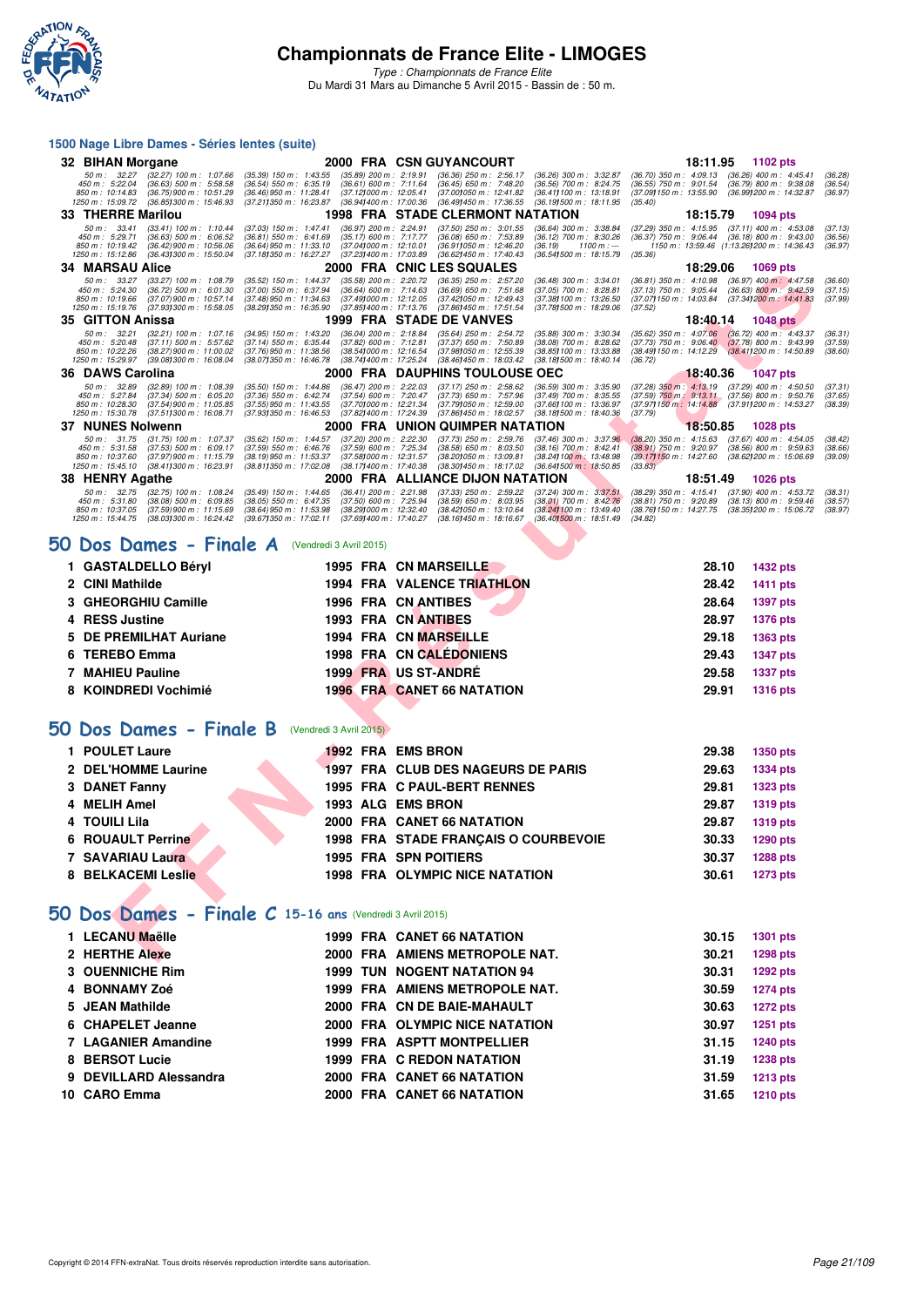

*Type : Championnats de France Elite* Du Mardi 31 Mars au Dimanche 5 Avril 2015 - Bassin de : 50 m.

# **[50 Dos Dames - Finale D](http://www.ffnatation.fr/webffn/resultats.php?idact=nat&go=epr&idcpt=27187&idepr=11) 13-14 ans** (Vendredi 3 Avril 2015)

|     | 1 ROYER VIEL Léa                                       |  | 2001 FRA MONTPELLIER PAILLADE NATATION   | 31.26 | 1233 pts        |
|-----|--------------------------------------------------------|--|------------------------------------------|-------|-----------------|
|     | 2 DESNOYERS Chloé                                      |  | 2001 FRA CM LE BOURGET                   | 31.45 | <b>1222 pts</b> |
|     | 2 COUSSON Bertille                                     |  | 2002 FRA JN COMPIÈGNE                    | 31.45 | <b>1222 pts</b> |
|     | 4 MAILLE IIona                                         |  | <b>2001 FRA ES MASSY NATATION</b>        | 31.47 | <b>1221 pts</b> |
|     | 5 DESJARDINS Léa                                       |  | 2001 FRA PAYS D'AIX NATATION             | 31.70 | <b>1207 pts</b> |
|     | 6 CESAR Justine                                        |  | 2001 FRA MARSOUINS HÉROUVILLE            | 32.08 | 1184 pts        |
|     | 7 LE GUEN Ilona                                        |  | 2001 FRA CN BREST                        | 32.39 | <b>1166 pts</b> |
|     | 8 BOUQUEREL Blandine                                   |  | 2001 FRA AMIENS METROPOLE NAT.           | 32.41 | <b>1165 pts</b> |
|     | 9 VERDIER Manon                                        |  | 2001 FRA MARCQ NATATION                  | 32.51 | 1159 pts        |
|     | 10 SO Isabelle                                         |  | 2002 FRA RACING CLUB DE FRANCE WP        | 34.10 | <b>1067 pts</b> |
|     |                                                        |  |                                          |       |                 |
|     | 50 Dos Dames - Barrage Finales (Vendredi 3 Avril 2015) |  |                                          |       |                 |
|     | 1 BOUTIN Julie                                         |  | <b>1998 FRA EN TOURS</b>                 | 30.03 |                 |
|     |                                                        |  |                                          |       | 1309 pts        |
|     | 2 LECANU Maëlle                                        |  | <b>1999 FRA CANET 66 NATATION</b>        | 30.27 | <b>1294 pts</b> |
|     |                                                        |  |                                          |       |                 |
|     | 50 Dos Dames - Séries (Vendredi 3 Avril 2015)          |  |                                          |       |                 |
|     | 1 GASTALDELLO Béryl                                    |  | <b>1995 FRA CN MARSEILLE</b>             | 28.74 | 1391 pts        |
|     | 2 CINI Mathilde                                        |  | <b>1994 FRA VALENCE TRIATHLON</b>        | 28.88 | 1382 pts        |
|     | 3 GHEORGHIU Camille                                    |  | <b>1996 FRA CN ANTIBES</b>               | 28.90 | 1380 pts        |
|     | 4 RESS Justine                                         |  | <b>1993 FRA CN ANTIBES</b>               | 29.08 | 1369 pts        |
|     | 5 DE PREMILHAT Auriane                                 |  | <b>1994 FRA CN MARSEILLE</b>             | 29.22 | <b>1360 pts</b> |
|     | 6 MAHIEU Pauline                                       |  | 1999 FRA US ST-ANDRÉ                     | 29.30 | 1355 pts        |
|     | 7 TEREBO Emma                                          |  | 1998 FRA CN CALEDONIENS                  | 29.64 | 1333 pts        |
|     | 8 KOINDREDI Vochimié                                   |  | 1996 FRA CANET 66 NATATION               | 29.67 | <b>1332 pts</b> |
|     | 9 DANET Fanny                                          |  | 1995 FRA C PAUL-BERT RENNES              | 29.76 | <b>1326 pts</b> |
|     | 10 MELIH Amel                                          |  | 1993 ALG EMS BRON                        | 29.89 | <b>1318 pts</b> |
| 11  | <b>POULET Laure</b>                                    |  | 1992 FRA EMS BRON                        | 29.94 | <b>1315 pts</b> |
|     | <b>12 TOUILI Lila</b>                                  |  | 2000 FRA CANET 66 NATATION               | 30.03 | 1309 pts        |
| 13. | <b>DEL'HOMME Laurine</b>                               |  | 1997 FRA CLUB DES NAGEURS DE PARIS       | 30.07 | 1306 pts        |
|     | <b>14 OUENNICHE Rim</b>                                |  | <b>1999 TUN NOGENT NATATION 94</b>       | 30.18 | <b>1300 pts</b> |
|     | 15 SAVARIAU Laura                                      |  | 1995 FRA SPN POITIERS                    | 30.26 | 1295 pts        |
|     | <b>16 ROUAULT Perrine</b>                              |  | 1998 FRA STADE FRANÇAIS O COURBEVOIE     | 30.34 | 1290 pts        |
|     | <b>17 BELKACEMI Leslie</b>                             |  | <b>1998 FRA OLYMPIC NICE NATATION</b>    | 30.39 | <b>1287 pts</b> |
|     | <b>18 BOUTIN Julie</b>                                 |  | <b>1998 FRA EN TOURS</b>                 | 30.43 | 1284 pts        |
|     | 18 LECANU Maëlle                                       |  | <b>1999 FRA CANET 66 NATATION</b>        | 30.43 | <b>1284 pts</b> |
|     | 20 BURESI Marie                                        |  | 1996 FRA CN BREST                        | 30.45 | 1283 pts        |
|     | 21 BLANC Ludivine                                      |  | <b>1995 FRA CN MARSEILLE</b>             | 30.46 | <b>1282 pts</b> |
|     | 22 THORMALM Alma                                       |  | <b>1996 SWE CN MELUN VAL DE SEINE</b>    | 30.48 | 1281 pts        |
|     | 23 GALATEAU Pauline                                    |  | 1994 FRA AMIENS METROPOLE NAT.           | 30.53 | 1278 pts        |
|     | 24 AUBRY Alice                                         |  | <b>1997 FRA NAUTIQUE ENTENTE CHALONS</b> | 30.63 | <b>1272 pts</b> |
|     | 25 BEGUE Alys                                          |  | <b>1997 FRA ASPTT GRAND TOULOUSE</b>     | 30.68 | 1269 pts        |
|     | 25 COSTE Julie                                         |  | <b>1998 FRA GIRONDINS BORDEAUX</b>       | 30.68 | 1269 pts        |
|     | 27 GRUGET Paloma                                       |  | 1996 FRA CN AVIGNON                      | 30.73 | <b>1266 pts</b> |
|     | <b>28 HERTHE Alexe</b>                                 |  | 2000 FRA AMIENS METROPOLE NAT.           | 30.79 | <b>1262 pts</b> |
|     | 29 SYLVESTRE Salome                                    |  | <b>1998 FRA CANET 66 NATATION</b>        | 30.81 | 1261 pts        |
|     | 30 ARAVANTINOU Athéna                                  |  | 2000 GRE AC BOULOGNE-BILLANCOURT         | 30.86 | 1258 pts        |
|     | 31 JEAN Mathilde                                       |  | 2000 FRA CN DE BAIE-MAHAULT              | 30.87 | 1257 pts        |
|     | 32 BONNAMY Zoé                                         |  | 1999 FRA AMIENS METROPOLE NAT.           | 30.88 | 1256 pts        |
|     | 33 JULIEN Camille                                      |  | <b>1997 FRA CN MARSEILLE</b>             | 30.90 | 1255 pts        |
|     | 34 COUSSON Clothilde                                   |  | <b>1998 FRA MULHOUSE ON</b>              | 30.91 | 1255 pts        |
|     | 35 TOPOLANSKI Anna                                     |  | 1998 FRA CLUB DES NAGEURS DE PARIS       | 30.94 | 1253 pts        |
|     | 36 CHAPELET Jeanne                                     |  | 2000 FRA OLYMPIC NICE NATATION           | 30.96 | <b>1252 pts</b> |
|     | 37 CONRAD Luana                                        |  | 1998 FRA VAGUE BETSCHDORF-DRACHENBRONN   | 31.00 | 1249 pts        |
|     |                                                        |  |                                          |       |                 |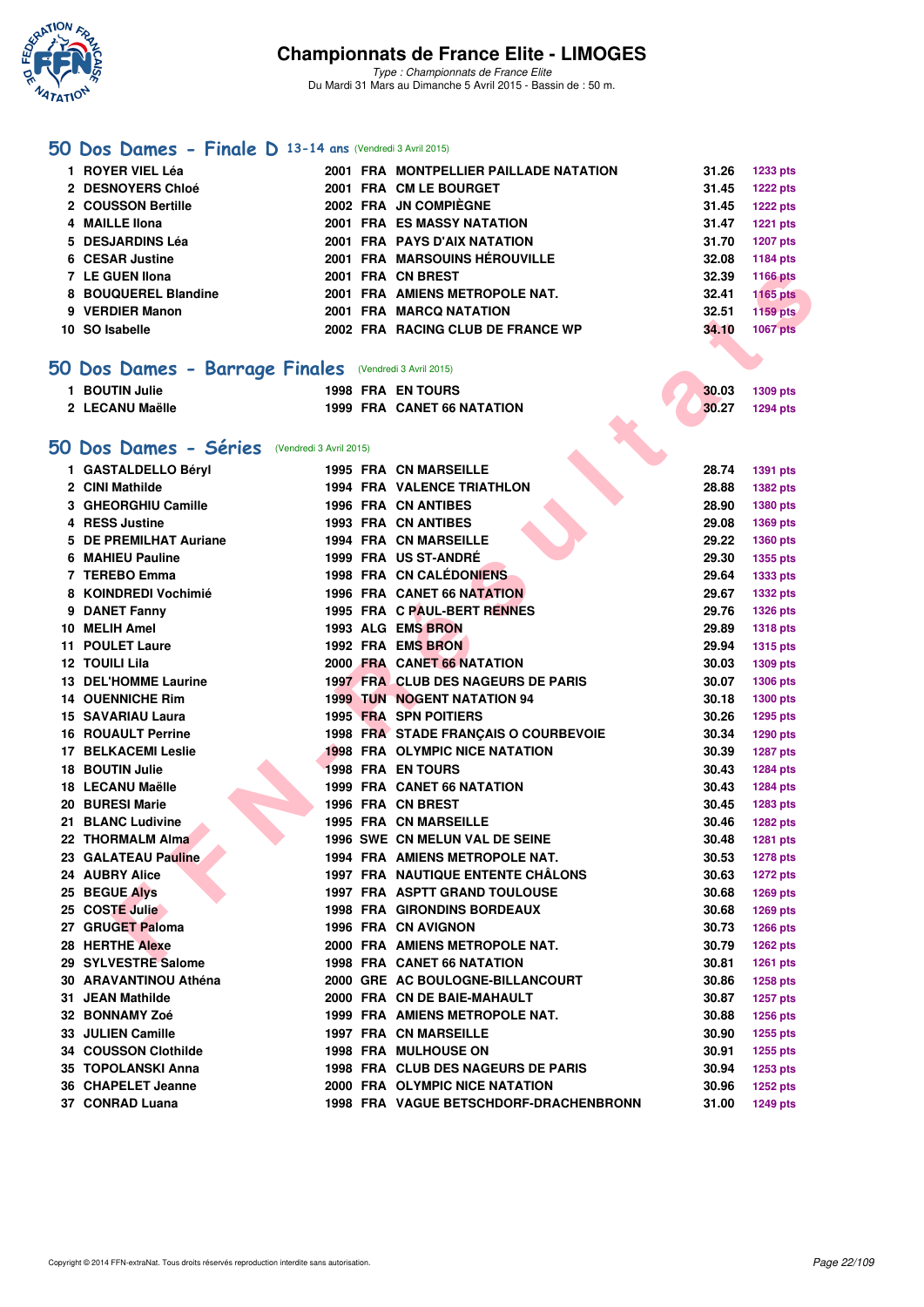

*Type : Championnats de France Elite* Du Mardi 31 Mars au Dimanche 5 Avril 2015 - Bassin de : 50 m.

# **50 Dos Dames - Séries (suite)**

| 38 CARA Axelle                                    |  | <b>1997 FRA CN ANTIBES</b>              |             | 31.01   | <b>1249 pts</b>                                               |
|---------------------------------------------------|--|-----------------------------------------|-------------|---------|---------------------------------------------------------------|
| 39 BEN KHELIL Farah                               |  | 1998 TUN SO MILLAU N                    |             | 31.05   | <b>1246 pts</b>                                               |
| <b>40 RAZAFY Elodie</b>                           |  | 1998 FRA CN MELUN VAL DE SEINE          |             | 31.07   | 1245 pts                                                      |
| <b>41 NATALICCHI Marion</b>                       |  | 1996 FRA AS MONACO NATATION             |             | 31.08   | 1244 pts                                                      |
| <b>42 BERSOT Lucie</b>                            |  | <b>1999 FRA C REDON NATATION</b>        |             | 31.12   | <b>1242 pts</b>                                               |
| <b>43 ALBERT Pauline</b>                          |  | <b>1997 FRA CNS ST-ESTÈVE</b>           |             | 31.18   | 1238 pts                                                      |
| <b>44 PODEVIN Anaïs</b>                           |  | <b>1997 FRA US COLOMIERS NATATION</b>   |             | 31.37   | <b>1227 pts</b>                                               |
| 45 ROYER VIEL Léa                                 |  | 2001 FRA MONTPELLIER PAILLADE NATATION  |             | 31.40   | <b>1225 pts</b>                                               |
| 46 MAILLE Ilona                                   |  | <b>2001 FRA ES MASSY NATATION</b>       |             | 31.41   | <b>1224 pts</b>                                               |
| 47 NERRIERE Célia                                 |  | <b>1998 FRA STADE CLERMONT NATATION</b> |             | 31.48   | <b>1220 pts</b>                                               |
| <b>48 BOURSE Claire</b>                           |  | 1998 FRA CN BREST                       |             | 31.49   | 1219 pts                                                      |
| 49 CARO Emma                                      |  | 2000 FRA CANET 66 NATATION              |             | 31.50   | <b>1219 pts</b>                                               |
| 50 AUNE Marie                                     |  | 1998 FRA AAS SARCELLES NATATION 95      |             | 31.51   | <b>1218 pts</b>                                               |
| 51 DESNOYERS Chloé                                |  | 2001 FRA CM LE BOURGET                  |             | 31.59   | <b>1213 pts</b>                                               |
| 52 DEVILLARD Alessandra                           |  | 2000 FRA CANET 66 NATATION              |             | 31.64   | <b>1210 pts</b>                                               |
| 53 DESJARDINS Léa                                 |  | 2001 FRA PAYS D'AIX NATATION            |             | 31.68   | <b>1208 pts</b>                                               |
| 54 LAGANIER Amandine                              |  | 1999 FRA ASPTT MONTPELLIER              |             | 31.71   | 1206 pts                                                      |
| 55 PACOURET Charlotte                             |  | <b>1996 FRA NOGENT NATATION 94</b>      |             | 31.76   | 1203 pts                                                      |
| 55 POTHET Lola                                    |  | 2000 FRA DAUPHINS D'ANNECY              |             | 31.76   | 1203 pts                                                      |
| 57 MARCEL Roxanne                                 |  | <b>1999 FRA CN ANTIBES</b>              |             | 31.79   | <b>1202 pts</b>                                               |
| 58 PACAUD Pauline                                 |  | <b>1993 FRA SENS NATATION</b>           |             | 31.80   | <b>1201 pts</b>                                               |
| 59 COUSSON Bertille                               |  | 2002 FRA JN COMPIEGNE                   |             | 31.93   | 1193 pts                                                      |
| 60 CORMIER Alexane                                |  | 1999 FRA USM SARAN                      |             | 32.00   | 1189 pts                                                      |
| 61 SZCZEPIAK Margaux                              |  | <b>1999 FRA SC THIONVILLE</b>           |             | 32.02   | 1188 pts                                                      |
| 62 DESBORDES Joana                                |  | 2000 FRA SO ROSNY                       |             | 32.09   | 1184 pts                                                      |
| 63 PROUFF Faustine                                |  | <b>1988 FRA MOUETTES DE PARIS</b>       |             | 32.22   | 1176 pts                                                      |
| 64 ROSATO Marine                                  |  | 1999 FRA OLYMPIC NICE NATATION          |             | 32.24   | 1175 pts                                                      |
| 65 CESAR Justine                                  |  | <b>2001 FRA MARSOUINS HÉROUVILLE</b>    |             | 32.26   | <b>1174 pts</b>                                               |
| 66 RODRIGUEZ Cindy                                |  | 1997 FRA AQUA CLUB PONTAULT-ROISSY      |             | 32.38   | 1167 pts                                                      |
| 67 BERNARD Béatrice                               |  | <b>1998 FRA C PAUL-BERT RENNES</b>      |             | 32.45   | 1162 pts                                                      |
| 68 GUEZO Océane                                   |  | 1999 FRA CNP LOUDEAC                    |             | 32.55   | 1157 pts                                                      |
| 68 COLLET Enora                                   |  | 1998 FRA C PAUL-BERT RENNES             |             | 32.55   | 1157 pts                                                      |
| 70 BATOT Manon                                    |  | 2000 FRA RUEIL ATHLETIC CLUB            |             | 32.68   | 1149 pts                                                      |
| 71 LE GUEN IIona                                  |  | 2001 FRA CN BREST                       |             | 32.76   | 1144 pts                                                      |
| 72 BOUQUEREL Blandine                             |  | 2001 FRA AMIENS METROPOLE NAT.          |             | 32.90   | 1136 pts                                                      |
| 73 DEBARD Pauline                                 |  | 2000 FRA CN NEVERS                      |             | 33.44   | 1105 pts                                                      |
| 74 VERDIER Manon                                  |  | 2001 FRA MARCQ NATATION                 |             | 33.92   | 1078 pts                                                      |
| 75 SO Isabelle                                    |  | 2002 FRA RACING CLUB DE FRANCE WP       |             | 34.21   | 1061 pts                                                      |
|                                                   |  |                                         |             |         |                                                               |
| 00 Dos Dames - Finale A (Mercredi 1er Avril 2015) |  |                                         |             |         |                                                               |
| 1 GASTALDELLO Béryl                               |  | <b>1995 FRA CN MARSEILLE</b>            |             | 1:00.54 | <b>1389 pts</b>                                               |
|                                                   |  |                                         | 50 m: 29.50 |         | $(29.50)$ 100 m : 1:00.54 $(31.04)$                           |
| 2 CINI Mathilde                                   |  | <b>1994 FRA VALENCE TRIATHLON</b>       |             | 1:01.04 | <b>1373 pts</b>                                               |
| 3 RESS Justine                                    |  | <b>1993 FRA CN ANTIBES</b>              |             | 1:01.49 | 50 m: 29.33 (29.33) 100 m: 1:01.04 (31.71)<br><b>1359 pts</b> |
|                                                   |  |                                         | 50 m: 29.86 |         | $(29.86)$ 100 m : 1:01.49 $(31.63)$                           |
| 4 MAHIEU Pauline                                  |  | 1999 FRA US ST-ANDRÉ                    |             | 1:02.02 | 1343 pts                                                      |

# [100 Dos Dames - Finale A](http://www.ffnatation.fr/webffn/resultats.php?idact=nat&go=epr&idcpt=27187&idepr=12) (Mercredi 1er Avril 2015)

| 1 GASTALDELLO Béryl    |  | <b>1995 FRA CN MARSEILLE</b>          |                          | 1:00.54                                        | 1389 pts        |  |
|------------------------|--|---------------------------------------|--------------------------|------------------------------------------------|-----------------|--|
|                        |  |                                       | 50 m : 29.50             | $(29.50)$ 100 m : 1:00.54 $(31.04)$            |                 |  |
| 2 CINI Mathilde        |  | <b>1994 FRA VALENCE TRIATHLON</b>     | 50 m: 29.33              | 1:01.04<br>$(29.33)$ 100 m : 1:01.04 $(31.71)$ | <b>1373 pts</b> |  |
| 3 RESS Justine         |  | <b>1993 FRA CN ANTIBES</b>            |                          | 1:01.49                                        | 1359 pts        |  |
|                        |  |                                       | 50 m : 29.86             | $(29.86)$ 100 m : 1:01.49 $(31.63)$            |                 |  |
| 4 MAHIEU Pauline       |  | 1999 FRA US ST-ANDRÉ                  |                          | 1:02.02                                        | <b>1343 pts</b> |  |
|                        |  |                                       | 50 m: 30.18              | $(30.18)$ 100 m : 1:02.02 $(31.84)$            |                 |  |
| 5 GHEORGHIU Camille    |  | <b>1996 FRA CN ANTIBES</b>            |                          | 1:02.14                                        | <b>1340 pts</b> |  |
|                        |  |                                       | 50 m: 30.18              | $(30.18)$ 100 m : 1:02.14 $(31.96)$            |                 |  |
| 6 DE PREMILHAT Auriane |  | <b>1994 FRA CN MARSEILLE</b>          |                          | 1:02.49                                        | 1329 pts        |  |
|                        |  |                                       | 50 m : 30.00             | $(30.00)$ 100 m : 1:02.49 $(32.49)$            |                 |  |
| 7 VERRASZTO Evelin     |  | <b>1989 HUN OLYMPIC NICE NATATION</b> |                          | 1:03.11                                        | <b>1310 pts</b> |  |
|                        |  |                                       | 50 m: 30.62              | $(30.62)$ 100 m : 1:03.11 $(32.49)$            |                 |  |
| 8 LECANU Maëlle        |  | <b>1999 FRA CANET 66 NATATION</b>     |                          | 1:04.03                                        | 1283 pts        |  |
|                        |  |                                       | $50 \text{ m}$ : $30.61$ | $(30.61)$ 100 m : 1:04.03 $(33.42)$            |                 |  |

#### **[100 Dos Dames - Finale B](http://www.ffnatation.fr/webffn/resultats.php?idact=nat&go=epr&idcpt=27187&idepr=12)** (Mercredi 1er Avril 2015)

**1 TEREBO Emma 1998 FRA CN CALÉDONIENS 1:02.68 1323 pts** *50 m : 30.26 (30.26) 100 m : 1:02.68 (32.42)*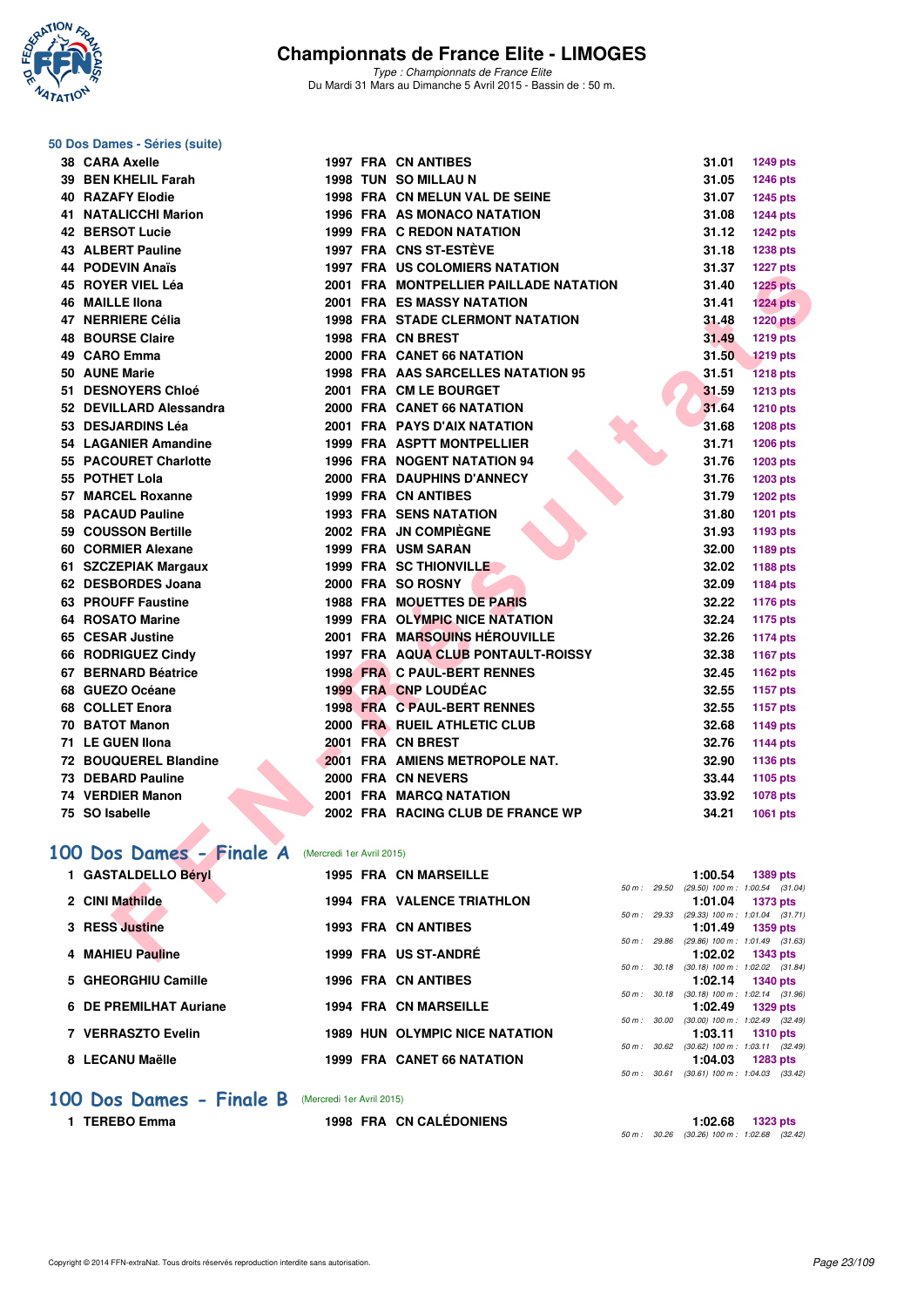

*Type : Championnats de France Elite* Du Mardi 31 Mars au Dimanche 5 Avril 2015 - Bassin de : 50 m.

# **100 Dos Dames - Finale B (suite)**

| 2 DEL'HOMME Laurine  |  | 1997 FRA CLUB DES NAGEURS DE PARIS |                          | 1:03.93                                               | <b>1286 pts</b> |  |
|----------------------|--|------------------------------------|--------------------------|-------------------------------------------------------|-----------------|--|
| 3 KOINDREDI Vochimié |  | 1996 FRA CANET 66 NATATION         | $50 \text{ m}$ : $30.57$ | $(30.57)$ 100 m : 1:03.93 $(33.36)$<br>1:04.04        | $1282$ pts      |  |
|                      |  |                                    | 50 m: 30.80              | $(30.80)$ 100 m : 1:04.04 $(33.24)$                   |                 |  |
| 4 SAVARIAU Laura     |  | <b>1995 FRA SPN POITIERS</b>       |                          | 1:04.30<br>50 m: 31.12 (31.12) 100 m: 1:04.30 (33.18) | <b>1274 pts</b> |  |
| 5 DANET Fanny        |  | 1995 FRA C PAUL-BERT RENNES        |                          | 1:04.47                                               | $1269$ pts      |  |
| 6 TOUILI Lila        |  | 2000 FRA CANET 66 NATATION         | 50 m : 31.01             | $(31.01)$ 100 m : 1:04.47 $(33.46)$<br>1:04.58        | $1266$ pts      |  |
| 7 MELIH Amel         |  | 1993 ALG EMS BRON                  | $50 \text{ m}$ : $31.52$ | $(31.52)$ 100 m : 1:04.58 $(33.06)$<br>1:04.59        | $1266$ pts      |  |
| 8 GALATEAU Pauline   |  | 1994 FRA AMIENS METROPOLE NAT.     | $50 \text{ m}$ : $30.99$ | $(30.99)$ 100 m : 1:04.59 $(33.60)$<br>1:04.87        | $1258$ pts      |  |
|                      |  |                                    | 50 m: 30.93              | $(30.93)$ 100 m : 1:04.87 $(33.94)$                   |                 |  |

### **[100 Dos Dames - Finale C](http://www.ffnatation.fr/webffn/resultats.php?idact=nat&go=epr&idcpt=27187&idepr=12) 15-16 ans** (Mercredi 1er Avril 2015)

| TUUILI LIIG                                                 |  | ZUUU FRA CANEI OU NATATION             |             | 1.04.JO                                               |                 |  |
|-------------------------------------------------------------|--|----------------------------------------|-------------|-------------------------------------------------------|-----------------|--|
| 7 MELIH Amel                                                |  | 1993 ALG EMS BRON                      |             | 50 m: 31.52 (31.52) 100 m: 1:04.58 (33.06)<br>1:04.59 | $1266$ pts      |  |
|                                                             |  |                                        |             | 50 m : 30.99 (30.99) 100 m : 1:04.59 (33.60)          |                 |  |
| 8 GALATEAU Pauline                                          |  | 1994 FRA AMIENS METROPOLE NAT.         |             | 1:04.87                                               | $1258$ pts      |  |
|                                                             |  |                                        |             | 50 m: 30.93 (30.93) 100 m: 1:04.87 (33.94)            |                 |  |
| 00 Dos Dames - Finale C 15-16 ans (Mercredi 1er Avril 2015) |  |                                        |             |                                                       |                 |  |
| 1 OUENNICHE Rim                                             |  | <b>1999 TUN NOGENT NATATION 94</b>     |             | 1:04.21                                               | <b>1277 pts</b> |  |
|                                                             |  |                                        | 50 m: 31.62 | $(31.62)$ 100 m : 1:04.21 $(32.59)$                   |                 |  |
| 2 HERTHE Alexe                                              |  | 2000 FRA AMIENS METROPOLE NAT.         |             | 1:05.82<br>50 m: 32.51 (32.51) 100 m: 1:05.82 (33.31) | <b>1230 pts</b> |  |
| 3 POU Lisa                                                  |  | 1999 FRA AS MONACO NATATION            |             | 1:06.06                                               | 1223 pts        |  |
|                                                             |  |                                        |             | 50 m: 32.77 (32.77) 100 m: 1:06.06 (33.29)            |                 |  |
| 4 LAGANIER Amandine                                         |  | 1999 FRA ASPTT MONTPELLIER             |             | 1:06.29                                               | <b>1216 pts</b> |  |
| 5 BONNAMY Zoé                                               |  | 1999 FRA AMIENS METROPOLE NAT.         |             | 50 m: 32.75 (32.75) 100 m: 1:06.29 (33.54)<br>1:06.50 | <b>1210 pts</b> |  |
|                                                             |  |                                        |             | 50 m: 32.30 (32.30) 100 m: 1:06.50 (34.20)            |                 |  |
| 6 DEVILLARD Alessandra                                      |  | 2000 FRA CANET 66 NATATION             |             | 1:06.77                                               | <b>1202 pts</b> |  |
|                                                             |  |                                        |             | 50 m: 32.75 (32.75) 100 m: 1:06.77 (34.02)            |                 |  |
| 7 BAQUET Rosanna                                            |  | 1999 FRA U.S CRETEIL NATATION          |             | 1:07.22                                               | 1189 pts        |  |
| 8 MARCEL Roxanne                                            |  | <b>1999 FRA CN ANTIBES</b>             |             | 50 m: 33.21 (33.21) 100 m: 1:07.22 (34.01)<br>1:07.45 | 1183 pts        |  |
|                                                             |  |                                        |             | 50 m: 32.64 (32.64) 100 m: 1:07.45 (34.81)            |                 |  |
| 9 CARO Emma                                                 |  | 2000 FRA CANET 66 NATATION             |             | 1:07.48                                               | 1182 pts        |  |
|                                                             |  |                                        |             | 50 m: 32.35 (32.35) 100 m: 1:07.48 (35.13)            |                 |  |
| 10 POTHET Lola                                              |  | 2000 FRA DAUPHINS D'ANNECY             |             | 1:07.78<br>50 m: 32.95 (32.95) 100 m: 1:07.78 (34.83) | 1173 pts        |  |
|                                                             |  |                                        |             |                                                       |                 |  |
| 00 Dos Dames - Finale D 13-14 ans (Mercredi 1er Avril 2015) |  |                                        |             |                                                       |                 |  |
| 1 MAILLE IIona                                              |  | <b>2001 FRA ES MASSY NATATION</b>      |             | 1:07.05                                               | 1194 pts        |  |
|                                                             |  |                                        |             | 50 m: 32.62 (32.62) 100 m: 1:07.05 (34.43)            |                 |  |
| 2 COUSSON Bertille                                          |  | 2002 FRA JN COMPIEGNE                  |             | 1:08.24                                               | 1160 $pts$      |  |
| 3 ROYER VIEL Léa                                            |  | 2001 FRA MONTPELLIER PAILLADE NATATION |             | 50 m: 33.05 (33.05) 100 m: 1:08.24 (35.19)<br>1:08.51 | 1152 pts        |  |
|                                                             |  |                                        |             | 50 m: 33.37 (33.37) 100 m: 1:08.51 (35.14)            |                 |  |
| 4 DESNOYERS Chloé                                           |  | 2001 FRA CM LE BOURGET                 |             | 1:08.79                                               | <b>1144 pts</b> |  |
|                                                             |  |                                        |             | 50 m: 33.41 (33.41) 100 m: 1:08.79 (35.38)            |                 |  |
| 5 RAGONNEAU Axelle                                          |  | 2001 FRA MONTAUBAN NATATION            |             | 1:08.83<br>50 m: 33.43 (33.43) 100 m: 1:08.83 (35.40) | 1143 pts        |  |
| 6 DESJARDINS Léa                                            |  | <b>2001 FRA PAYS D'AIX NATATION</b>    |             | 1:09.13                                               | 1135 pts        |  |
|                                                             |  |                                        |             | 50 m: 33.44 (33.44) 100 m: 1:09.13 (35.69)            |                 |  |
| <b>7 CESAR Justine</b>                                      |  | <b>2001 FRA MARSOUINS HÉROUVILLE</b>   |             | 1:09.24                                               | 1132 pts        |  |
| 8 BOUQUEREL Blandine                                        |  | 2001 FRA AMIENS METROPOLE NAT.         |             | 50 m: 33.40 (33.40) 100 m: 1:09.24 (35.84)<br>1:09.33 | 1129 pts        |  |
|                                                             |  |                                        | 50 m: 33.33 | $(33.33)$ 100 m : 1:09.33 $(36.00)$                   |                 |  |
| 9 LE GUEN Ilona                                             |  | 2001 FRA CN BREST                      |             | 1:11.45                                               | <b>1071 pts</b> |  |
|                                                             |  |                                        |             | 50 m: 34.08 (34.08) 100 m: 1:11.45 (37.37)            |                 |  |
| 10 VERDIER Manon                                            |  | 2001 FRA MARCQ NATATION                |             | 1:11.96                                               | <b>1057 pts</b> |  |
|                                                             |  |                                        |             | 50 m: 34.53 (34.53) 100 m: 1:11.96 (37.43)            |                 |  |
| 00 Dos Dames - Séries (Mercredi 1er Avril 2015)             |  |                                        |             |                                                       |                 |  |

#### **[100 Dos Dames - Finale D](http://www.ffnatation.fr/webffn/resultats.php?idact=nat&go=epr&idcpt=27187&idepr=12) 13-14 ans** (Mercredi 1er Avril 2015)

| 1 MAILLE Ilona       |  | <b>2001 FRAMES MASSY NATATION</b>      |                  | 1:07.05                                               | 1194 pts |
|----------------------|--|----------------------------------------|------------------|-------------------------------------------------------|----------|
| 2 COUSSON Bertille   |  | 2002 FRA JN COMPIÈGNE                  | 50 m: 32.62      | $(32.62)$ 100 m : 1:07.05 (34.<br>1:08.24<br>1160 pts |          |
| 3 ROYER VIEL Léa     |  | 2001 FRA MONTPELLIER PAILLADE NATATION | 50 m : 33.05     | $(33.05)$ 100 m : 1:08.24 (35.<br>1:08.51 1152 pts    |          |
| 4 DESNOYERS Chloé    |  | 2001 FRA CM LE BOURGET                 | 50 m : 33.37     | $(33.37)$ 100 m : 1:08.51 (35.<br>1:08.79 1144 pts    |          |
| 5 RAGONNEAU Axelle   |  | <b>2001 FRA MONTAUBAN NATATION</b>     | 50 m: 33.41      | $(33.41)$ 100 m : 1:08.79 (35.<br>1:08.83<br>1143 pts |          |
| 6 DESJARDINS Léa     |  | 2001 FRA PAYS D'AIX NATATION           | 50 m : 33.43     | $(33.43)$ 100 m : 1:08.83 (35.<br>1:09.13<br>1135 pts |          |
| 7 CESAR Justine      |  | 2001 FRA MARSOUINS HÉROUVILLE          | 50 m : 33.44     | $(33.44)$ 100 m : 1:09.13 (35.<br>1:09.24<br>1132 pts |          |
| 8 BOUQUEREL Blandine |  | 2001 FRA AMIENS METROPOLE NAT.         | 50 m: 33.40      | $(33.40)$ 100 m : 1:09.24 (35.<br>1:09.33<br>1129 pts |          |
| 9 LE GUEN Ilona      |  | 2001 FRA CN BREST                      | 50 m : 33.33     | $(33.33)$ 100 m : 1:09.33 (36.<br>1:11.45<br>1071 pts |          |
| 10 VERDIER Manon     |  | <b>2001 FRA MARCQ NATATION</b>         | 50 m : 34.08     | $(34.08)$ 100 m : 1:11.45 (37.<br>1:11.96<br>1057 pts |          |
|                      |  |                                        | $50 m$ : $34.53$ | $(34.53)$ 100 m : 1:11.96 (37.                        |          |

#### **[100 Dos Dames - Séries](http://www.ffnatation.fr/webffn/resultats.php?idact=nat&go=epr&idcpt=27187&idepr=12)** (Mercredi 1er Avril 2015)

| 1 VAN ROUWENDAAL Sharon |  | 1993 NED AAS SARCELLES NATATION 95 |  | 1:01.66 1354 pts                                          |  |
|-------------------------|--|------------------------------------|--|-----------------------------------------------------------|--|
|                         |  |                                    |  | 50 m: 30.23 (30.23) 100 m: 1:01.66 (31.                   |  |
| 2 RESS Justine          |  | <b>1993 FRA CN ANTIBES</b>         |  | $1:02.02$ 1343 pts                                        |  |
|                         |  |                                    |  | 50 m: 30.05 (30.05) 100 m: 1:02.02 (31.                   |  |
| 3 GHEORGHIU Camille     |  | <b>1996 FRA CN ANTIBES</b>         |  | 1:02.21 1337 pts                                          |  |
|                         |  |                                    |  | 50 m: 30.76 (30.76) 100 m: 1:02.21 (31.                   |  |
| 4 MAHIEU Pauline        |  | 1999 FRA US ST-ANDRÉ               |  | 1:02.48 1329 pts                                          |  |
|                         |  |                                    |  | 50 m: 30.57 (30.57) 100 m: 1:02.48 (31.                   |  |
| 5 GASTALDELLO Béryl     |  | <b>1995 FRA CN MARSEILLE</b>       |  | 1:02.52 1328 pts                                          |  |
|                         |  |                                    |  | $F0 \, m \cdot 20.64$ (20.64) $100 \, m \cdot 102.52$ (21 |  |

|  | $1:01.66$ 1354 pts                         |
|--|--------------------------------------------|
|  | 50 m: 30.23 (30.23) 100 m: 1:01.66 (31.43) |
|  | $1:02.02$ 1343 pts                         |
|  | 50 m: 30.05 (30.05) 100 m: 1:02.02 (31.97) |
|  | $1:02.21$ 1337 pts                         |
|  | 50 m: 30.76 (30.76) 100 m: 1:02.21 (31.45) |
|  | $1:02.48$ 1329 pts                         |
|  | 50 m: 30.57 (30.57) 100 m: 1:02.48 (31.91) |
|  | $1:02.52$ 1328 pts                         |
|  | 50 m: 30.64 (30.64) 100 m: 1:02.52 (31.88) |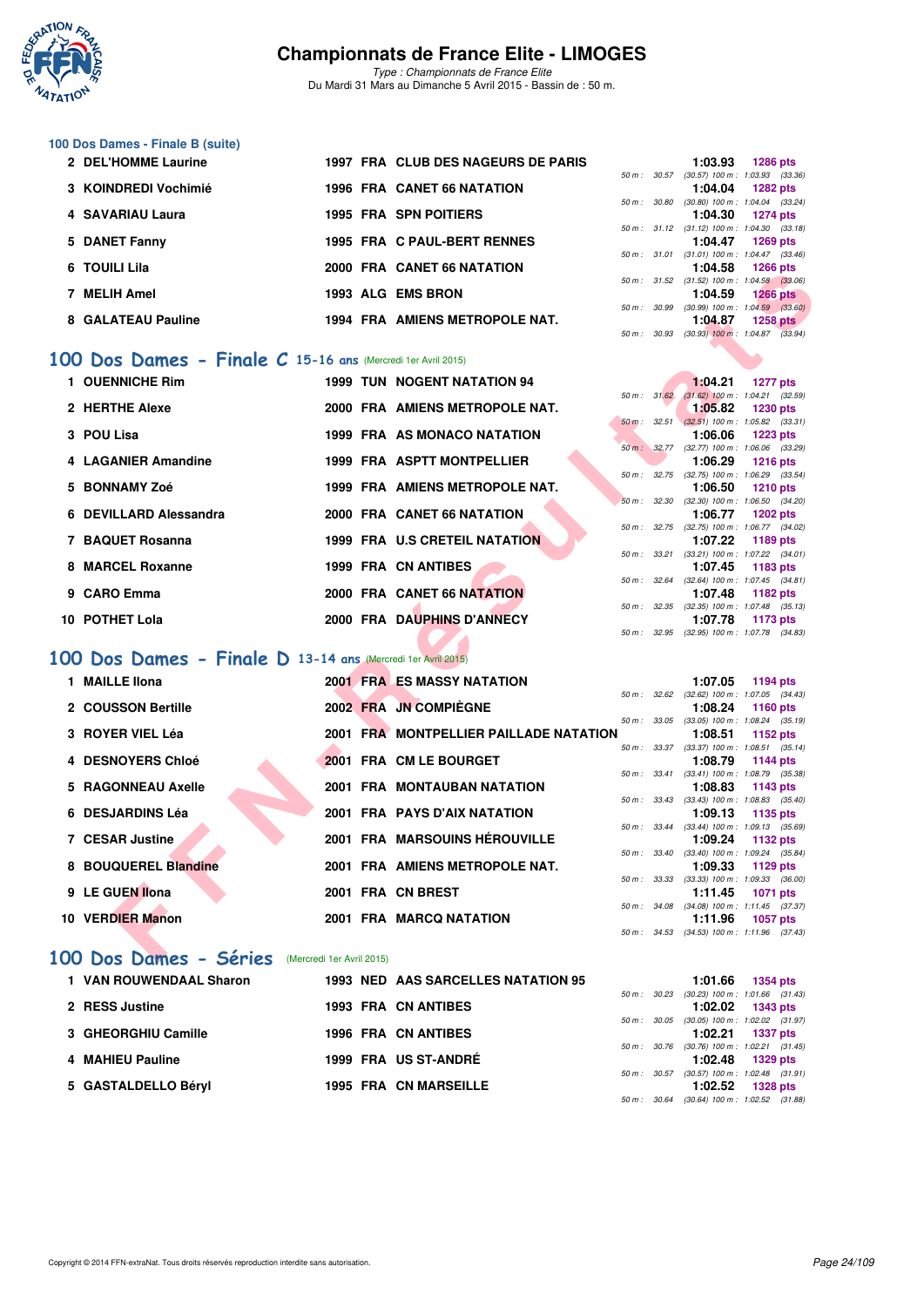

*Type : Championnats de France Elite* Du Mardi 31 Mars au Dimanche 5 Avril 2015 - Bassin de : 50 m.

# **100 Dos Dames - Séries (suite)**

| 6 CINI Mathilde            |  | <b>1994 FRA VALENCE TRIATHLON</b>        |              | 1:02.54 | <b>1327 pts</b>                                                 |
|----------------------------|--|------------------------------------------|--------------|---------|-----------------------------------------------------------------|
| 7 DE PREMILHAT Auriane     |  | <b>1994 FRA CN MARSEILLE</b>             |              | 1:02.92 | 50 m: 30.28 (30.28) 100 m: 1:02.54 (32.26)<br><b>1316 pts</b>   |
| 8 VERRASZTO Evelin         |  | <b>1989 HUN OLYMPIC NICE NATATION</b>    |              | 1:04.09 | 50 m: 30.46 (30.46) 100 m: 1:02.92 (32.46)<br><b>1281 pts</b>   |
| 9 LECANU Maëlle            |  | <b>1999 FRA CANET 66 NATATION</b>        |              | 1:04.54 | 50 m: 31.35 (31.35) 100 m: 1:04.09 (32.74)<br>1267 pts          |
| 10 TEREBO Emma             |  | <b>1998 FRA CN CALÉDONIENS</b>           |              | 1:04.66 | 50 m: 31.31 (31.31) 100 m: 1:04.54 (33.23)<br><b>1264 pts</b>   |
| 11 DEL'HOMME Laurine       |  | 1997 FRA CLUB DES NAGEURS DE PARIS       |              | 1:04.70 | 50 m: 31.19 (31.19) 100 m: 1:04.66 (33.47)<br>$1263$ pts        |
| <b>12 GALATEAU Pauline</b> |  | 1994 FRA AMIENS METROPOLE NAT.           |              | 1:04.72 | 50 m : 30.91 (30.91) 100 m : 1:04.70 (33.79)<br>1262 $pts$      |
| 13 KOINDREDI Vochimié      |  | <b>1996 FRA CANET 66 NATATION</b>        |              | 1:04.76 | 50 m: 31.51 (31.51) 100 m: 1:04.72 (33.21)<br><b>1261 pts</b>   |
| 14 SAVARIAU Laura          |  |                                          |              |         | 50 m: 31.73 (31.73) 100 m: 1:04.76 (33.03)<br><b>1248 pts</b>   |
|                            |  | 1995 FRA SPN POITIERS                    |              | 1:05.18 | 50 m: 31.57 (31.57) 100 m: 1:05.18 (33.61)                      |
| 15 MELIH Amel              |  | 1993 ALG EMS BRON                        |              | 1:05.20 | <b>1248 pts</b><br>50 m : 31.26 (31.26) 100 m : 1:05.20 (33.94) |
| <b>16 DANET Fanny</b>      |  | 1995 FRA C PAUL-BERT RENNES              |              | 1:05.49 | 1239 pts<br>50 m : 31.57 (31.57) 100 m : 1:05.49 (33.92)        |
| 17 TOUILI Lila             |  | 2000 FRA CANET 66 NATATION               |              | 1:05.62 | <b>1236 pts</b><br>50 m : 31.96 (31.96) 100 m : 1:05.62 (33.66) |
| <b>18 OUENNICHE Rim</b>    |  | <b>1999 TUN NOGENT NATATION 94</b>       |              | 1:05.65 | <b>1235 pts</b>                                                 |
| <b>19 BOUTIN Julie</b>     |  | <b>1998 FRA EN TOURS</b>                 |              | 1:05.69 | 50 m: 32.28 (32.28) 100 m: 1:05.65 (33.37)<br>1233 pts          |
| <b>20 BEGUE Alvs</b>       |  | <b>1997 FRA ASPTT GRAND TOULOUSE</b>     |              | 1:05.71 | 50 m: 31.39 (31.39) 100 m: 1:05.69 (34.30)<br><b>1233 pts</b>   |
| 21 BURESI Marie            |  | 1996 FRA CN BREST                        |              | 1:05.73 | 50 m: 31.87 (31.87) 100 m: 1:05.71 (33.84)<br>1232 pts          |
|                            |  |                                          |              |         | 50 m: 31.67 (31.67) 100 m: 1:05.73 (34.06)                      |
| 22 PODEVIN Anaïs           |  | <b>1997 FRA US COLOMIERS NATATION</b>    |              | 1:05.77 | <b>1231 pts</b><br>50 m: 31.73 (31.73) 100 m: 1:05.77 (34.04)   |
| 23 POULET Laure            |  | 1992 FRA EMS BRON                        |              | 1:05.80 | <b>1230 pts</b><br>50 m : 30.79 (30.79) 100 m : 1:05.80 (35.01) |
| 24 TOPOLANSKI Anna         |  | 1998 FRA CLUB DES NAGEURS DE PARIS       |              | 1:05.88 | <b>1228 pts</b>                                                 |
| 25 COUSSON Clothilde       |  | 1998 FRA MULHOUSE ON                     |              | 1:06.28 | 50 m : 32.05 (32.05) 100 m : 1:05.88 (33.83)<br><b>1216 pts</b> |
| 26 ARAVANTINOU Athéna      |  | 2000 GRE AC BOULOGNE-BILLANCOURT         |              | 1:06.36 | 50 m : 31.96 (31.96) 100 m : 1:06.28 (34.32)<br><b>1214 pts</b> |
| 27 AUBRY Alice             |  | <b>1997 FRA NAUTIQUE ENTENTE CHÂLONS</b> |              | 1:06.37 | 50 m: 31.73 (31.73) 100 m: 1:06.36 (34.63)<br><b>1214 pts</b>   |
| 28 BEN KHELIL Farah        |  | <b>1998 TUN SO MILLAU N</b>              |              | 1:06.47 | 50 m: 32.41 (32.41) 100 m: 1:06.37 (33.96)<br>1211 $pts$        |
| 29 POU Lisa                |  | <b>1999 FRA AS MONACO NATATION</b>       |              | 1:06.56 | 50 m: 31.73 (31.73) 100 m: 1:06.47 (34.74)<br><b>1208 pts</b>   |
|                            |  |                                          |              |         | 50 m: 32.74 (32.74) 100 m: 1:06.56 (33.82)                      |
| <b>30 BONNAMY Zoé</b>      |  | 1999 FRA AMIENS METROPOLE NAT.           |              | 1:06.59 | <b>1207 pts</b><br>50 m: 32.06 (32.06) 100 m: 1:06.59 (34.53)   |
| 31 CARA Axelle             |  | 1997 FRA CN ANTIBES                      |              | 1:06.62 | <b>1206 pts</b><br>50 m: 32.55 (32.55) 100 m: 1:06.62 (34.07)   |
| 32 COSTE Julie             |  | 1998 FRA GIRONDINS BORDEAUX              |              | 1:06.76 | 1202 pts                                                        |
| 33 GRUGET Paloma           |  | 1996 FRA CN AVIGNON                      |              | 1:06.84 | 50 m: 33.06 (33.06) 100 m: 1:06.76 (33.70)<br><b>1200 pts</b>   |
| <b>34 BLANC Ludivine</b>   |  | <b>1995 FRA CN MARSEILLE</b>             | 50 m : 32.24 | 1:06.87 | $(32.24)$ 100 m : 1:06.84 $(34.60)$<br>1199 pts                 |
| 34 LAGANIER Amandine       |  | 1999 FRA ASPTT MONTPELLIER               |              | 1:06.87 | 50 m: 32.18 (32.18) 100 m: 1:06.87 (34.69)<br>1199 pts          |
| 36 VAN ANDRINGA Charlotte  |  | <b>1995 FRA DAUPHINS TOULOUSE OEC</b>    |              | 1:06.89 | 50 m: 32.83 (32.83) 100 m: 1:06.87 (34.04)<br>1199 pts          |
| 37 ROUAULT Perrine         |  | 1998 FRA STADE FRANÇAIS O COURBEVOIE     | 50 m : 31.99 | 1:06.93 | $(31.99)$ 100 m : 1:06.89 $(34.90)$<br>1197 pts                 |
|                            |  |                                          |              |         | 50 m: 32.64 (32.64) 100 m: 1:06.93 (34.29)                      |
| 38 CONRAD Luana            |  | 1998 FRA VAGUE BETSCHDORF-DRACHENBRONN   |              | 1:07.02 | 1195 pts<br>50 m: 32.59 (32.59) 100 m: 1:07.02 (34.43)          |
| 39 SYLVESTRE Salome        |  | 1998 FRA CANET 66 NATATION               |              | 1:07.10 | 1193 pts<br>50 m: 31.53 (31.53) 100 m: 1:07.10 (35.57)          |
| 40 CARO Emma               |  | 2000 FRA CANET 66 NATATION               |              | 1:07.20 | 1190 pts<br>50 m: 32.65 (32.65) 100 m: 1:07.20 (34.55)          |
| 41 JULIEN Camille          |  | 1997 FRA CN MARSEILLE                    |              | 1:07.28 | 1187 pts                                                        |

| $50 m$ :     | 30.28 | 1:02.54<br>$(30.28)$ 100 m : | <b>1327 pts</b><br>1:02.54 (32.26)    |
|--------------|-------|------------------------------|---------------------------------------|
|              |       | 1:02.92                      | <b>1316 pts</b>                       |
| $50 m$ :     | 30.46 | $(30.46) 100 m$ :<br>1:04.09 | 1:02.92<br>(32.46)<br>1281 pts        |
| $50 m$ :     | 31.35 | $(31.35) 100 m$ :            | (32.74)<br>1:04.09                    |
|              | 31.31 | 1:04.54                      | <b>1267 pts</b>                       |
| $50 m$ :     |       | $(31.31) 100 m$ :<br>1:04.66 | 1:04.54<br>(33.23)<br>1264 pts        |
| $50 m$ :     | 31.19 | $(31.19) 100 m$ :            | (33.47)<br>1:04.66                    |
| $50 m$ :     | 30.91 | 1:04.70<br>$(30.91)$ 100 m : | <b>1263 pts</b><br>1:04.70<br>(33.79) |
|              |       | 1:04.72                      | <b>1262 pts</b>                       |
| $50 m$ :     | 31.51 | $(31.51)$ 100 m :<br>1:04.76 | 1:04.72<br>(33.21)<br><b>1261 pts</b> |
| $50 m$ :     | 31.73 | $(31.73) 100 m$ :            | 1:04.76<br>(33.03)                    |
| $50 m$ :     | 31.57 | 1:05.18<br>$(31.57) 100 m$ : | <b>1248 pts</b><br>1:05.18 (33.61)    |
|              |       | 1:05.20                      | <b>1248 pts</b>                       |
| $50 m$ :     | 31.26 | $(31.26)$ 100 m :            | 1:05.20<br>(33.94)                    |
| $50 m$ :     | 31.57 | 1:05.49<br>$(31.57) 100 m$ : | 1239 pts<br>1:05.49<br>(33.92)        |
|              |       | 1:05.62                      | <b>1236 pts</b>                       |
| $50 m$ :     | 31.96 | $(31.96) 100 m$ :<br>1:05.65 | 1:05.62<br>(33.66)<br><b>1235 pts</b> |
| $50 m$ :     | 32.28 | $(32.28) 100 m$ :            | 1:05.65<br>(33.37)                    |
| $50 m$ :     | 31.39 | 1:05.69<br>$(31.39) 100 m$ : | <b>1233 pts</b><br>1:05.69            |
|              |       | 1:05.71                      | (34.30)<br><b>1233 pts</b>            |
| $50 m$ :     | 31.87 | (31.87) 100 m :              | 1:05.71<br>(33.84)                    |
| $50 m$ :     | 31.67 | 1:05.73<br>$(31.67) 100 m$ : | <b>1232 pts</b><br>1:05.73<br>(34.06) |
|              |       | 1:05.77                      | 1231 pts                              |
| $50 m$ :     | 31.73 | $(31.73) 100 m$ :<br>1:05.80 | 1:05.77<br>(34.04)<br><b>1230 pts</b> |
| $50 m$ :     | 30.79 | $(30.79)$ 100 m :            | 1:05.80<br>(35.01)                    |
| $50 m$ :     | 32.05 | 1:05.88<br>$(32.05)$ 100 m : | <b>1228 pts</b>                       |
|              |       | 1:06.28                      | 1:05.88<br>(33.83)<br><b>1216 pts</b> |
| $50 m$ :     | 31.96 | $(31.96) 100 m$ :            | 1:06.28<br>(34.32)                    |
| $50 m$ :     | 31.73 | 1:06.36<br>(31.73) 100 m :   | <b>1214 pts</b><br>1:06.36 (34.63)    |
|              |       | 1:06.37                      | 1214 pts                              |
| $50 m$ :     | 32.41 | $(32.41)$ 100 m :<br>1:06.47 | 1:06.37<br>(33.96)<br><b>1211 pts</b> |
| $50 m$ :     | 31.73 | $(31.73) 100 m$ :            | 1:06.47 (34.74)                       |
| $50 m$ :     | 32.74 | 1:06.56<br>$(32.74)$ 100 m : | <b>1208 pts</b><br>1:06.56<br>(33.82) |
|              |       | 1:06.59                      | <b>1207 pts</b>                       |
| $50 m$ :     | 32.06 | (32.06) 100 m :<br>1:06.62   | 1:06.59<br>(34.53)<br><b>1206 pts</b> |
| 50 m : 32.55 |       | (32.55) 100 m :              | 1:06.62 (34.07)                       |
| $50 m$ :     | 33.06 | 1:06.76<br>$(33.06)$ 100 m : | <b>1202 pts</b><br>1:06.76<br>(33.70) |
|              |       | 1:06.84                      | <b>1200 pts</b>                       |
| $50 m$ :     | 32.24 | $(32.24) 100 m$ :            | 1:06.84<br>(34.60)                    |
| $50 m$ :     | 32.18 | 1:06.87<br>$(32.18) 100 m$ : | 1199 pts<br>1:06.87<br>(34.69)        |
|              |       | 1:06.87                      | 1199 pts                              |
| $50 m$ :     | 32.83 | $(32.83)$ 100 m :<br>1:06.89 | 1:06.87<br>(34.04)<br>1199 pts        |
| $50 m$ :     | 31.99 | $(31.99) 100 m$ :            | 1:06.89<br>(34.90)                    |
| 50 m :       | 32.64 | 1:06.93<br>$(32.64) 100 m$ : | 1197 pts<br>1:06.93<br>(34.29)        |
| )NN          |       | 1:07.02                      | 1195 pts                              |
| $50 m$ :     | 32.59 | (32.59) 100 m :<br>1:07.10   | 1:07.02<br>(34.43)<br>1193 pts        |
| 50 m :       | 31.53 | $(31.53) 100 m$ :            | 1:07.10<br>(35.57)                    |
| $50 m$ :     | 32.65 | 1:07.20<br>$(32.65)$ 100 m : | 1190 pts<br>1:07.20<br>(34.55)        |
|              |       | 1:07.28                      | 1187 pts                              |
| $50 m$ :     | 32.23 | $(32.23)$ 100 m :            | 1:07.28<br>(35.05)                    |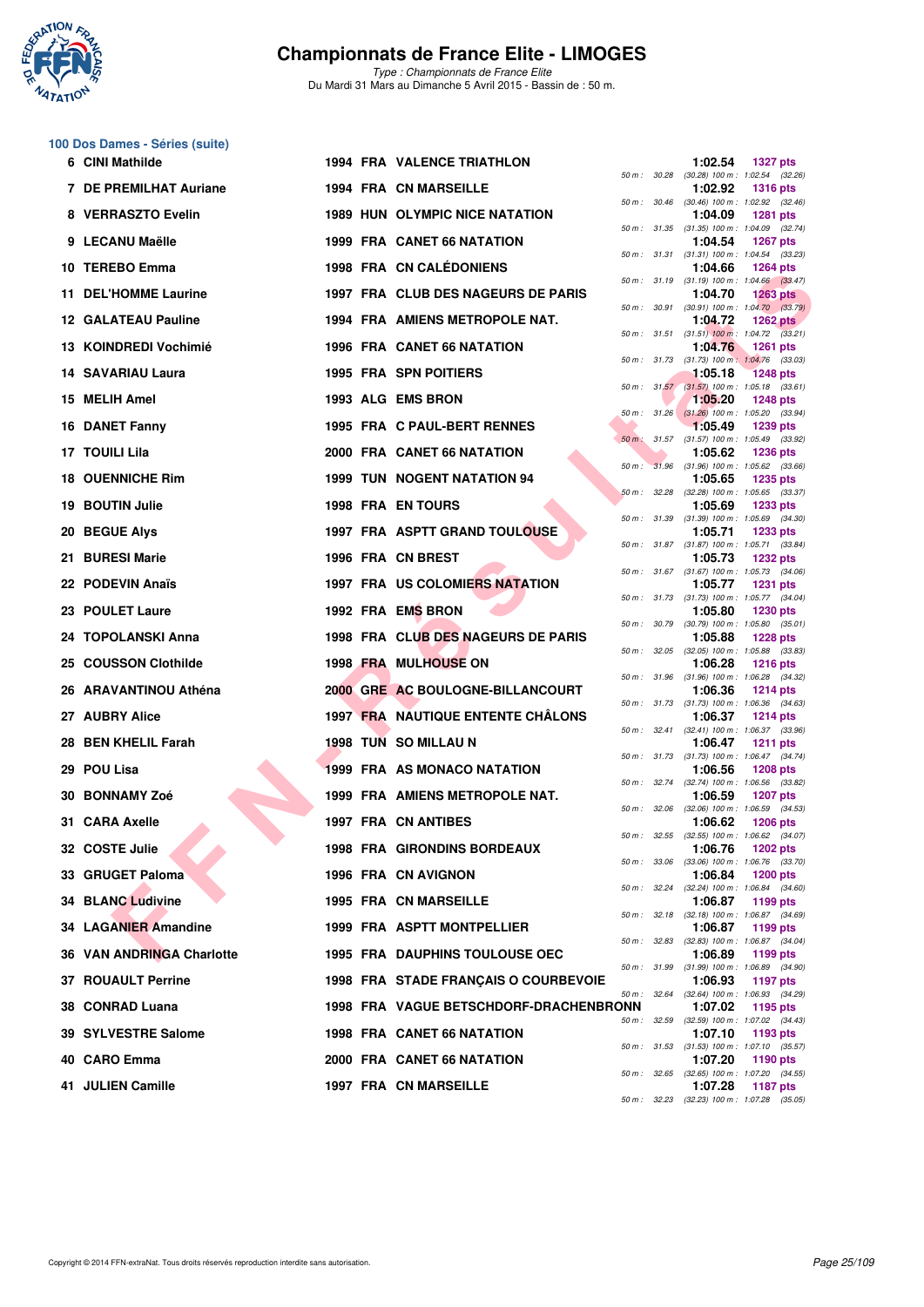

**100 Dos Dames - Séries (suite)**

# **Championnats de France Elite - LIMOGES**

*Type : Championnats de France Elite* Du Mardi 31 Mars au Dimanche 5 Avril 2015 - Bassin de : 50 m.

|     | 42 DEVILLARD Alessandra    |  | 2000 FRA CANET 66 NATATION              |                |              | 1:07.43        | 1183 pts                                                        |
|-----|----------------------------|--|-----------------------------------------|----------------|--------------|----------------|-----------------------------------------------------------------|
|     | <b>43 BELKACEMI Leslie</b> |  | <b>1998 FRA OLYMPIC NICE NATATION</b>   |                | 50 m : 33.01 | 1:07.58        | $(33.01)$ 100 m : 1:07.43 $(34.42)$<br>1179 pts                 |
|     | 44 ALBERT Pauline          |  | 1997 FRA CNS ST-ESTÈVE                  |                |              | 1:07.61        | 50 m: 32.33 (32.33) 100 m: 1:07.58 (35.25)<br>1178 pts          |
|     | 45 MAILLE IIona            |  | <b>2001 FRA ES MASSY NATATION</b>       | 50 m: 32.63    |              | 1:07.81        | $(32.63)$ 100 m : 1:07.61 $(34.98)$<br>1172 pts                 |
|     | 46 POTHET Lola             |  | <b>2000 FRA DAUPHINS D'ANNECY</b>       | 50 m: 32.76    |              | 1:07.85        | $(32.76)$ 100 m : 1:07.81 $(35.05)$<br><b>1171 pts</b>          |
|     | 47 MARCEL Roxanne          |  | 1999 FRA CN ANTIBES                     | 50 m: 33.03    |              | 1:08.07        | $(33.03)$ 100 m : 1:07.85 $(34.82)$<br>1165 $pts$               |
|     | 47 HERTHE Alexe            |  | 2000 FRA AMIENS METROPOLE NAT.          | 50 m: 32.85    |              | 1:08.07        | $(32.85)$ 100 m : 1:08.07 $(35.22)$<br>1165 pts                 |
|     | 49 AUNE Marie              |  | 1998 FRA AAS SARCELLES NATATION 95      |                |              | 1:08.20        | 50 m : 33.13 (33.13) 100 m : 1:08.07 (34.94)<br><b>1161 pts</b> |
|     | 50 BAQUET Rosanna          |  | <b>1999 FRA U.S CRETEIL NATATION</b>    | 50 m: 32.86    |              | 1:08.21        | $(32.86)$ 100 m : 1:08.20 $(35.34)$<br><b>1161 pts</b>          |
|     | 51 NERRIERE Célia          |  | <b>1998 FRA STADE CLERMONT NATATION</b> |                |              | 1:08.22        | 50 m : 32.85 (32.85) 100 m : 1:08.21 (35.36)<br><b>1161 pts</b> |
|     | 52 RAZAFY Elodie           |  | 1998 FRA CN MELUN VAL DE SEINE          |                | 50 m: 32.89  | 1:08.36        | $(32.89)$ 100 m : 1:08.22 $(35.33)$                             |
|     |                            |  |                                         |                | 50 m: 33.07  |                | 1157 pts<br>(33.07) 100 m : 1:08.36 (35.29)                     |
|     | 53 RODRIGUEZ Cindy         |  | 1997 FRA AQUA CLUB PONTAULT-ROISSY      | $50 m$ :       | 32.79        | 1:08.43        | 1155 pts<br>$(32.79)$ 100 m : 1:08.43 $(35.64)$                 |
|     | 54 BOURSE Claire           |  | 1998 FRA CN BREST                       | 50 m: 33.30    |              | 1:08.48        | 1153 $pts$<br>$(33.30)$ 100 m : 1:08.48 $(35.18)$               |
| 55. | <b>CHAPELET Jeanne</b>     |  | 2000 FRA OLYMPIC NICE NATATION          |                |              | 1:08.68        | 1148 pts<br>50 m : 33.52 (33.52) 100 m : 1:08.68 (35.16)        |
|     | 56 PACOURET Charlotte      |  | 1996 FRA NOGENT NATATION 94             |                | 50 m : 33.34 | 1:08.72        | 1146 pts<br>$(33.34)$ 100 m : 1:08.72 $(35.38)$                 |
|     | 57 CORMIER Alexane         |  | <b>1999 FRA USM SARAN</b>               |                |              | 1:09.14        | 1135 pts<br>50 m: 33.47 (33.47) 100 m: 1:09.14 (35.67)          |
|     | 58 COUSSON Bertille        |  | 2002 FRA JN COMPIEGNE                   |                |              | 1:09.25        | 1132 pts                                                        |
|     | 59 BATOT Manon             |  | 2000 FRA RUEIL ATHLETIC CLUB            | $50 m$ : 33.56 |              | 1:09.57        | $(33.56)$ 100 m : 1:09.25 $(35.69)$<br>1123 $pts$               |
| 60  | <b>RAGONNEAU Axelle</b>    |  | 2001 FRA MONTAUBAN NATATION             |                | 50 m : 34.07 | 1:09.90        | $(34.07)$ 100 m : 1:09.57 $(35.50)$<br>1113 $pts$               |
|     | 61 LOWE Vera               |  | <b>2000 NED ANGOULEME N CHARENTE</b>    |                |              | 1:09.93        | 50 m : 33.76 (33.76) 100 m : 1:09.90 (36.14)<br>1113 $pts$      |
|     | 62 LIAUD Clemence          |  | 1998 FRA NAUTIC CLUB ALP'38             | 50 m : 33.89   |              | 1:10.16        | $(33.89)$ 100 m : 1:09.93 $(36.04)$<br><b>1106 pts</b>          |
|     | 63 DESJARDINS Léa          |  | 2001 FRA PAYS D'AIX NATATION            |                |              | 1:10.28        | 50 m: 33.82 (33.82) 100 m: 1:10.16 (36.34)<br>1103 $pts$        |
|     | 63 BERSOT Lucie            |  | 1999 FRA C REDON NATATION               | 50 m: 34.00    |              | 1:10.28        | $(34.00)$ 100 m : 1:10.28 $(36.28)$<br>1103 $pts$               |
|     | 65 BOUQUEREL Blandine      |  | 2001 FRA AMIENS METROPOLE NAT.          |                |              | 1:10.49        | 50 m: 33.32 (33.32) 100 m: 1:10.28 (36.96)<br>1097 pts          |
|     | 66 DESNOYERS Chloé         |  | 2001 FRA CM LE BOURGET                  | 50 m : 34.80   |              | 1:10.60        | $(34.80)$ 100 m : 1:10.49 $(35.69)$<br>1094 pts                 |
|     |                            |  |                                         |                |              |                | 50 m: 34.19 (34.19) 100 m: 1:10.60 (36.41)                      |
|     | 67 CESAR Justine           |  | <b>2001 FRA MARSOUINS HEROUVILLE</b>    |                | 50 m : 34.26 | 1:10.67        | 1092 pts<br>$(34.26)$ 100 m : 1:10.67 $(36.41)$                 |
|     | 68 ROYER VIEL Léa          |  | 2001 FRA MONTPELLIER PAILLADE NATATION  |                |              |                | 1:10.91 1085 pts<br>50 m: 33.70 (33.70) 100 m: 1:10.91 (37.21)  |
|     | 69 SIMON Charlotte         |  | 1998 FRA CN CHALON-SUR-SAONE            |                |              | 1:10.95        | 1084 pts<br>50 m: 34.63 (34.63) 100 m: 1:10.95 (36.32)          |
|     | <b>70 COURBOT Marie</b>    |  | 2000 FRA ND VILLEFRANCHE-EN-BEAUJOLAIS  |                |              | 1:11.30        | 1075 pts<br>50 m: 34.14 (34.14) 100 m: 1:11.30 (37.16)          |
|     | 71 LE GUEN Ilona           |  | 2001 FRA CN BREST                       |                |              | 1:11.83        | 1060 pts<br>50 m: 34.01 (34.01) 100 m: 1:11.83 (37.82)          |
|     | 72 GUEZO Océane            |  | 1999 FRA CNP LOUDÉAC                    |                |              | 1:11.87        | 1059 pts                                                        |
|     | 73 NUNES Nolwenn           |  | <b>2000 FRA UNION QUIMPER NATATION</b>  |                |              | 1:12.28        | 50 m: 34.08 (34.08) 100 m: 1:11.87 (37.79)<br><b>1048 pts</b>   |
|     | 74 VERDIER Manon           |  | 2001 FRA MARCQ NATATION                 |                |              | 1:12.36        | 50 m: 35.21 (35.21) 100 m: 1:12.28 (37.07)<br>1046 pts          |
|     | 75 SO Isabelle             |  | 2002 FRA RACING CLUB DE FRANCE WP       |                |              | 1:14.40        | 50 m: 34.99 (34.99) 100 m: 1:12.36 (37.37)<br>992 pts           |
|     | 76 DESBONNES Leha          |  | <b>2002 FRA ES MASSY NATATION</b>       |                |              | 1:15.16        | 50 m: 35.70 (35.70) 100 m: 1:14.40 (38.70)<br>972 pts           |
|     | --- JEANNERET Valentine    |  | 1999 FRA CN CHALON-SUR-SAONE            |                | 50 m : 36.65 | <b>DNS</b> dec | $(36.65)$ 100 m : 1:15.16 $(38.51)$                             |

#### **[200 Dos Dames - Finale A](http://www.ffnatation.fr/webffn/resultats.php?idact=nat&go=epr&idcpt=27187&idepr=13)** (Samedi 4 Avril 2015)

**1 VERRASZTO Evelin 1989 HUN OLYMPIC NICE NATATION 2:11.46 1363 pts** *50 m : 31.54 (31.54) 100 m : 1:04.82 (33.28) 150 m : 1:38.36 (33.54) 200 m : 2:11.46 (33.10)*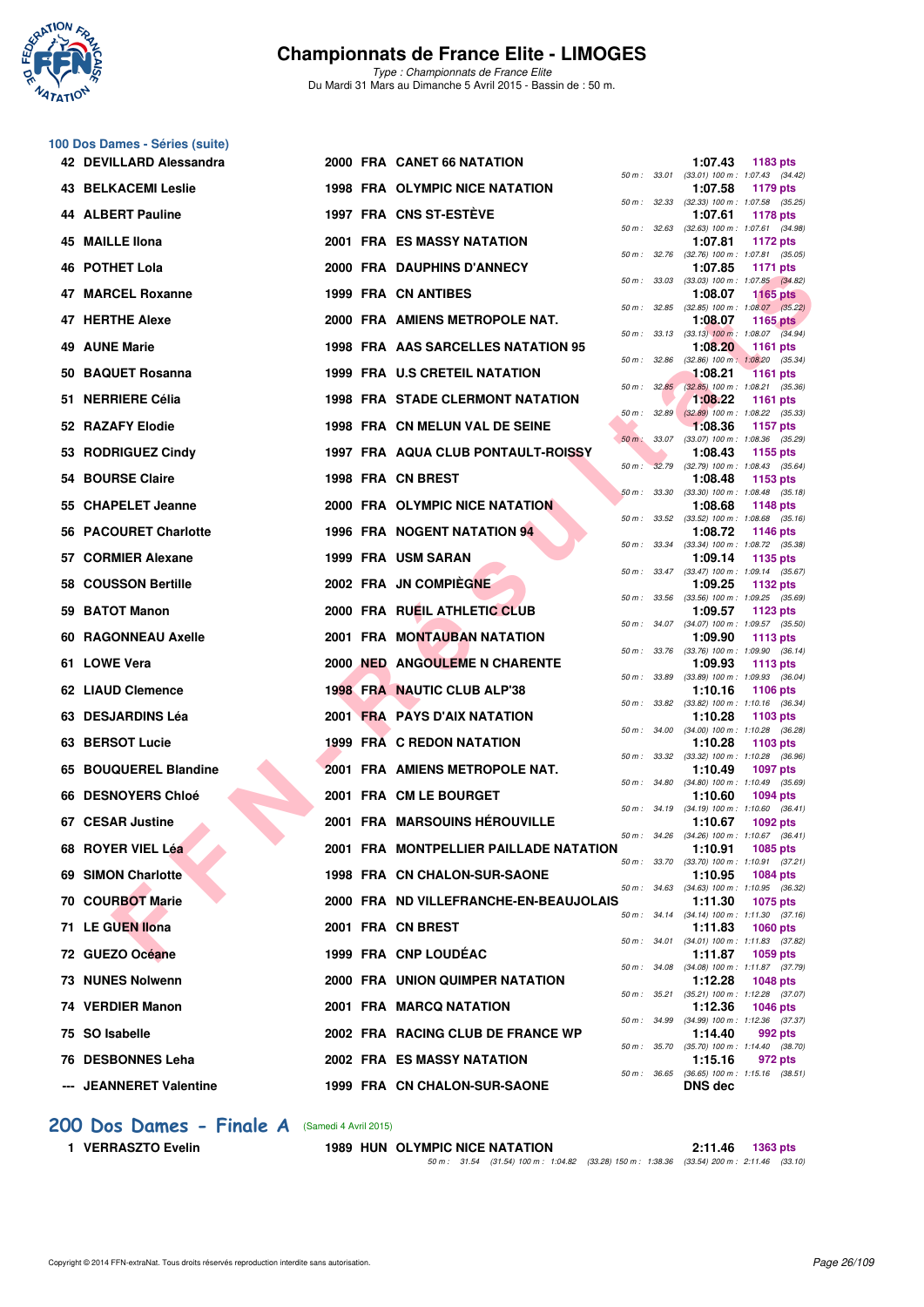

*Type : Championnats de France Elite* Du Mardi 31 Mars au Dimanche 5 Avril 2015 - Bassin de : 50 m.

# **200 Dos Dames - Finale A (suite)**

| 2 GHEORGHIU Camille                                                   |  | 1996 FRA CN ANTIBES                   |                                                                                          |                                                                              |         | 2:12.38 1349 pts                    |
|-----------------------------------------------------------------------|--|---------------------------------------|------------------------------------------------------------------------------------------|------------------------------------------------------------------------------|---------|-------------------------------------|
|                                                                       |  | $50 \text{ m}$ : 31.62                |                                                                                          | (31.62) 100 m: 1:05.10 (33.48) 150 m: 1:39.10 (34.00) 200 m: 2:12.38 (33.28) |         |                                     |
| 3 RESS Justine                                                        |  | <b>1993 FRA CN ANTIBES</b>            |                                                                                          |                                                                              | 2:13.17 | 1337 pts                            |
|                                                                       |  | 50 m : 30.83                          |                                                                                          | $(30.83)$ 100 m : 1:04.37 $(33.54)$ 150 m : 1:38.85                          |         | $(34.48)$ 200 m : 2:13.17 $(34.32)$ |
| 4 LESAFFRE Fantine                                                    |  | <b>1994 FRA MULHOUSE ON</b>           |                                                                                          |                                                                              | 2:16.01 | 1294 pts                            |
|                                                                       |  | 50 m : 32.29                          |                                                                                          | (32.29) 100 m: 1:06.72 (34.43) 150 m: 1:41.70 (34.98) 200 m: 2:16.01 (34.31) |         |                                     |
| 5 MAHIEU Pauline                                                      |  | 1999 FRA US ST-ANDRE                  |                                                                                          |                                                                              |         | $2:16.16$ 1291 pts                  |
|                                                                       |  |                                       | 50 m: 31.62 (31.62) 100 m: 1:06.56 (34.94) 150 m: 1:41.82                                |                                                                              |         | $(35.26)$ 200 m : 2:16.16 $(34.34)$ |
| 6 POU Lisa                                                            |  | 1999 FRA AS MONACO NATATION           |                                                                                          |                                                                              | 2:17.94 | 1265 pts                            |
|                                                                       |  |                                       | 50 m: 33.28 (33.28) 100 m: 1:07.83 (34.55) 150 m: 1:43.06                                |                                                                              |         | $(35.23)$ 200 m : 2:17.94 $(34.88)$ |
| 7 PODEVIN Anaïs                                                       |  | <b>1997 FRA US COLOMIERS NATATION</b> |                                                                                          |                                                                              | 2:18.31 | <b>1259 pts</b>                     |
|                                                                       |  |                                       | 50 m : 31.95 (31.95) 100 m : 1.06.86                                                     | $(34.91)$ 150 m : 1:42.93                                                    |         | $(36.07)$ 200 m : 2:18.31 $(35.38)$ |
| 8 VAN ANDRINGA Charlotte                                              |  | <b>1995 FRA DAUPHINS TOULOUSE OEC</b> |                                                                                          |                                                                              | 2:18.47 | 1257 pts                            |
|                                                                       |  |                                       | 50 m: 31.97 (31.97) 100 m: 1:06.38 (34.41) 150 m: 1:42.10 (35.72) 200 m: 2:18.47 (36.37) |                                                                              |         |                                     |
|                                                                       |  |                                       |                                                                                          |                                                                              |         |                                     |
| $\overline{00}$ Dos Dames - Finale R $_{{\sf (Samedi 4 Avril 2015)}}$ |  |                                       |                                                                                          |                                                                              |         |                                     |

#### **[200 Dos Dames - Finale B](http://www.ffnatation.fr/webffn/resultats.php?idact=nat&go=epr&idcpt=27187&idepr=13)** (Samedi 4 Avril 2015)

| 1 DE PREMILHAT Auriane |  | <b>1994 FRA CN MARSEILLE</b>                                                                         |                           | 2:17.08 | <b>1278 pts</b>                                   |
|------------------------|--|------------------------------------------------------------------------------------------------------|---------------------------|---------|---------------------------------------------------|
| 2 BIEHLMANN Emeline    |  | 50 m: 32.55 (32.55) 100 m: 1:07.34 (34.79) 150 m: 1:42.84<br><b>1998 FRA CANET 66 NATATION</b>       |                           | 2:20.86 | $(35.50)$ 200 m : 2:17.08 $(34.24)$<br>$1222$ pts |
| 3 BURESI Marie         |  | $(33.87)$ 100 m : 1:09.67 $(35.80)$ 150 m : 1:45.82<br>50 m : 33.87<br>1996 FRA CN BREST             |                           | 2:20.95 | $(36.15)$ 200 m : 2:20.86 $(35.04)$<br>$1220$ pts |
| 4 BAQUET Rosanna       |  | 50 m: 33.25 (33.25) 100 m: 1:08.67<br>1999 FRA U.S CRETEIL NATATION                                  | $(35.42)$ 150 m : 1:44.62 | 2:21.59 | $(35.95)$ 200 m : 2:20.95 $(36.33)$<br>1211 $pts$ |
| 5 AUNE Marie           |  | 50 m: 33.34 (33.34) 100 m: 1:09.12 (35.78) 150 m: 1:45.39<br>1998 FRA AAS SARCELLES NATATION 95      |                           | 2:21.75 | $(36.27)$ 200 m : 2:21.59 $(36.20)$<br>1209 pts   |
| 6 BEGUE Alys           |  | 50 m : 33.09 (33.09) 100 m : 1:09.08 (35.99) 150 m : 1:45.33<br><b>1997 FRA ASPTT GRAND TOULOUSE</b> |                           | 2:21.78 | $(36.25)$ 200 m : 2:21.75 $(36.42)$<br>$1208$ pts |
| 7 SAVARIAU Laura       |  | 50 m: 32.91 (32.91) 100 m: 1:08.86<br><b>1995 FRA SPN POITIERS</b>                                   | $(35.95)$ 150 m : 1:45.62 | 2:22.79 | $(36.76)$ 200 m : 2:21.78 $(36.16)$<br>1194 $pts$ |
| 8 BOURSE Claire        |  | $(32.89)$ 100 m : 1:08.77<br>$50 \text{ m}$ : 32.89<br>1998 FRA CN BREST                             | $(35.88)$ 150 m : 1:46.13 | 2:24.49 | $(37.36)$ 200 m : 2:22.79 $(36.66)$<br>1169 $pts$ |
|                        |  | 50 m : 32.76 (32.76) 100 m : 1:08.70 (35.94) 150 m : 1:46.52                                         |                           |         | $(37.82)$ 200 m : 2:24.49 $(37.97)$               |

# **[200 Dos Dames - Finale C](http://www.ffnatation.fr/webffn/resultats.php?idact=nat&go=epr&idcpt=27187&idepr=13) 15-16 ans** (Samedi 4 Avril 2015)

| гоо цэа                                                 |  | I 222 FRA AJ MUNACO NATATION                                                                                                      | 4. I I .J4<br>ו גע <i>ש</i> בו |
|---------------------------------------------------------|--|-----------------------------------------------------------------------------------------------------------------------------------|--------------------------------|
| 7 PODEVIN Anaïs                                         |  | 50 m: 33.28 (33.28) 100 m: 1:07.83 (34.55) 150 m: 1:43.06 (35.23) 200 m: 2:17.94 (34.88)<br><b>1997 FRA US COLOMIERS NATATION</b> | 2:18.31<br>$1259$ pts          |
|                                                         |  | 50 m: 31.95 (31.95) 100 m: 1.06.86 (34.91) 150 m: 1.42.93 (36.07) 200 m: 2:18.31 (35.38)                                          |                                |
| 8 VAN ANDRINGA Charlotte                                |  | <b>1995 FRA DAUPHINS TOULOUSE OEC</b>                                                                                             | 2:18.47<br>1257 $p$ ts         |
|                                                         |  | 50 m: 31.97 (31.97) 100 m: 1.06.38 (34.41) 150 m: 1.42.10 (35.72) 200 m: 2.18.47 (36.37)                                          |                                |
| <b>00 Dos Dames - Finale B</b> (Samedi 4 Avril 2015)    |  |                                                                                                                                   |                                |
|                                                         |  |                                                                                                                                   |                                |
| 1 DE PREMILHAT Auriane                                  |  | <b>1994 FRA CN MARSEILLE</b>                                                                                                      | 2:17.08<br><b>1278 pts</b>     |
|                                                         |  | 50 m: 32.55 (32.55) 100 m: 1.07.34 (34.79) 150 m: 1.42.84 (35.50) 200 m: 2.17.08 (34.24)                                          |                                |
| 2 BIEHLMANN Emeline                                     |  | <b>1998 FRA CANET 66 NATATION</b><br>50 m: 33.87 (33.87) 100 m: 1:09.67 (35.80) 150 m: 1:45.82 (36.15) 200 m: 2:20.86 (35.04)     | 2:20.86<br><b>1222 pts</b>     |
| 3 BURESI Marie                                          |  | 1996 FRA CN BREST                                                                                                                 | 2:20.95<br><b>1220 pts</b>     |
|                                                         |  | 50 m: 33.25 (33.25) 100 m: 1:08.67 (35.42) 150 m: 1:44.62 (35.95) 200 m: 2:20.95 (36.33)                                          |                                |
| 4 BAQUET Rosanna                                        |  | 1999 FRA U.S CRETEIL NATATION                                                                                                     | 2:21.59<br><b>1211 pts</b>     |
|                                                         |  | 50 m: 33.34 (33.34) 100 m: 1:09.12 (35.78) 150 m: 1:45.39 (36.27) 200 m: 2:21.59 (36.20)                                          |                                |
| 5 AUNE Marie                                            |  | 1998 FRA AAS SARCELLES NATATION 95                                                                                                | 2:21.75<br>1209 pts            |
|                                                         |  | 50 m: 33.09 (33.09) 100 m: 1:09.08 (35.99) 150 m: 1:45.33 (36.25) 200 m: 2:21.75 (36.42)                                          |                                |
| 6 BEGUE Alys                                            |  | <b>1997 FRA ASPTT GRAND TOULOUSE</b>                                                                                              | 2:21.78<br><b>1208 pts</b>     |
|                                                         |  | 50 m: 32.91 (32.91) 100 m: 1:08.86 (35.95) 150 m: 1:45.62 (36.76) 200 m: 2:21.78 (36.16)                                          |                                |
| 7 SAVARIAU Laura                                        |  | <b>1995 FRA SPN POITIERS</b>                                                                                                      | 2:22.79<br>1194 pts            |
|                                                         |  | 50 m: 32.89 (32.89) 100 m: 1:08.77 (35.88) 150 m: 1:46.13 (37.36) 200 m: 2:22.79 (36.66)                                          |                                |
| 8 BOURSE Claire                                         |  | 1998 FRA CN BREST                                                                                                                 | 2:24.49<br>1169 pts            |
|                                                         |  | 50 m: 32.76 (32.76) 100 m: 1.08.70 (35.94) 150 m: 1.46.52 (37.82) 200 m: 2:24.49 (37.97)                                          |                                |
| 00 Dos Dames - Finale C 15-16 ans (Samedi 4 Avril 2015) |  |                                                                                                                                   |                                |
| 1 OUENNICHE Rim                                         |  | 1999 TUN NOGENT NATATION 94                                                                                                       | 2:20.05<br><b>1234 pts</b>     |
|                                                         |  | 50 m: 33.17 (33.17) 100 m: 1.08.50 (35.33) 150 m: 1.44.65 (36.15) 200 m: 2.20.05 (35.40)                                          |                                |
| 2 DEVILLARD Alessandra                                  |  | 2000 FRA CANET 66 NATATION                                                                                                        | 2:21.99<br><b>1205 pts</b>     |
|                                                         |  | 50 m: 33.68 (33.68) 100 m: 1:09.68 (36.00) 150 m: 1:46.16 (36.48) 200 m: 2:21.99 (35.83)                                          |                                |
| 3 BIHAN Morgane                                         |  | <b>2000 FRA CSN GUYANCOURT</b>                                                                                                    | 2:22.41<br>1199 pts            |
|                                                         |  | 50 m: 33.90 (33.90) 100 m: 1:10.35 (36.45) 150 m: 1:46.83 (36.48) 200 m: 2:22.41 (35.58)                                          |                                |
| 4 TOUILI Lila                                           |  | 2000 FRA CANET 66 NATATION<br>50 m: 33.48 (33.48) 100 m: 1:10.01 (36.53) 150 m: 1:47.13 (37.12) 200 m: 2:23.54 (36.41)            | 2:23.54<br>1183 pts            |
| 5 LAGANIER Amandine                                     |  | 1999 FRA ASPTT MONTPELLIER                                                                                                        | 2:25.33<br><b>1157 pts</b>     |
|                                                         |  | 50 m: 33.71 (33.71) 100 m: 1:10.43 (36.72) 150 m: 1:48.35 (37.92) 200 m: 2:25.33 (36.98)                                          |                                |
| 6 POTHET Lola                                           |  | 2000 FRA DAUPHINS D'ANNECY                                                                                                        | 2:25.91<br>1149 pts            |
|                                                         |  | 50 m: 34.13 (34.13) 100 m: 1:11.06 (36.93) 150 m: 1:48.72 (37.66) 200 m: 2:25.91 (37.19)                                          |                                |
| 7 BERNARD Margaux                                       |  | <b>1999 FRA MULHOUSE ON</b>                                                                                                       | 2:26.03<br><b>1147 pts</b>     |
|                                                         |  | 50 m: 34.65 (34.65) 100 m: 1:11.50 (36.85) 150 m: 1:49.32 (37.82) 200 m: 2:26.03 (36.71)                                          |                                |
| 8 VAHE Océane                                           |  | 2000 FRA ALLIANCE DIJON NATATION                                                                                                  | 2:26.44<br><b>1141 pts</b>     |
|                                                         |  | 50 m: 34.50 (34.50) 100 m: 1:11.64 (37.14) 150 m: 1:49.14 (37.50) 200 m: 2:26.44 (37.30)                                          |                                |
| 9 BATOT Manon                                           |  | 2000 FRA RUEIL ATHLETIC CLUB                                                                                                      | 2:27.94<br>1120 pts            |
| 10 CORMIER Alexane                                      |  | 50 m: 35.00 (35.00) 100 m: 1:11.95 (36.95) 150 m: 1:50.69 (38.74) 200 m: 2:27.94 (37.25)                                          |                                |
|                                                         |  | 1999 FRA USM SARAN<br>50 m: 34.13 (34.13) 100 m: 1:11.39 (37.26) 150 m: 1:50.13 (38.74) 200 m: 2:28.58 (38.45)                    | 2:28.58<br>1111 $pts$          |
|                                                         |  |                                                                                                                                   |                                |
| 00 Dos Dames - Finale D 13-14 ans (Samedi 4 Avril 2015) |  |                                                                                                                                   |                                |
| 1 MAILLE Ilona                                          |  | <b>2001 FRA ES MASSY NATATION</b>                                                                                                 | 2:25.09                        |
|                                                         |  | 50 m: 33.07 (33.07) 100 m: 1:09.94 (36.87) 150 m: 1:47.09 (37.15) 200 m: 2:25.09 (38.00)                                          | <b>1161 pts</b>                |
| 2 RAGONNEAU Axelle                                      |  | 2001 FRA MONTAUBAN NATATION                                                                                                       | 2:27.01<br>1133 pts            |
|                                                         |  |                                                                                                                                   |                                |

# **[200 Dos Dames - Finale D](http://www.ffnatation.fr/webffn/resultats.php?idact=nat&go=epr&idcpt=27187&idepr=13) 13-14 ans** (Samedi 4 Avril 2015)

| 1 MAILLE IIona                               | 2001 FRA ES MASSY NATATION                                                                   | 2:25.09                             | 1161 $pts$      |
|----------------------------------------------|----------------------------------------------------------------------------------------------|-------------------------------------|-----------------|
|                                              | 50 m: 33.07 (33.07) 100 m: 1:09.94 (36.87) 150 m: 1:47.09                                    | $(37.15)$ 200 m : 2:25.09 $(38.00)$ |                 |
| 2 RAGONNEAU Axelle                           | <b>2001 FRA MONTAUBAN NATATION</b>                                                           | 2:27.01                             | $1133$ pts      |
|                                              | 50 m: 33.52 (33.52) 100 m: 1:10.49 (36.97) 150 m: 1:48.88 (38.39) 200 m: 2:27.01 (38.13)     |                                     |                 |
| 200 Dos Dames - Séries (Samedi 4 Avril 2015) |                                                                                              |                                     |                 |
| 1 VERRASZTO Evelin                           | <b>1989 HUN OLYMPIC NICE NATATION</b>                                                        | 2:12.80                             | <b>1342 pts</b> |
|                                              | 50 m: 31.84 (31.84) 100 m: 1:05.43 (33.59) 150 m: 1:39.25                                    | $(33.82)$ 200 m : 2:12.80 $(33.55)$ |                 |
| 2 GHEORGHIU Camille                          | 1996 FRA CN ANTIBES                                                                          | 2:14.41                             | 1318 pts        |
|                                              | 50 m : 31.86 (31.86) 100 m : 1:05.78 (33.92) 150 m : 1:40.43 (34.65) 200 m : 2:14.41 (33.98) |                                     |                 |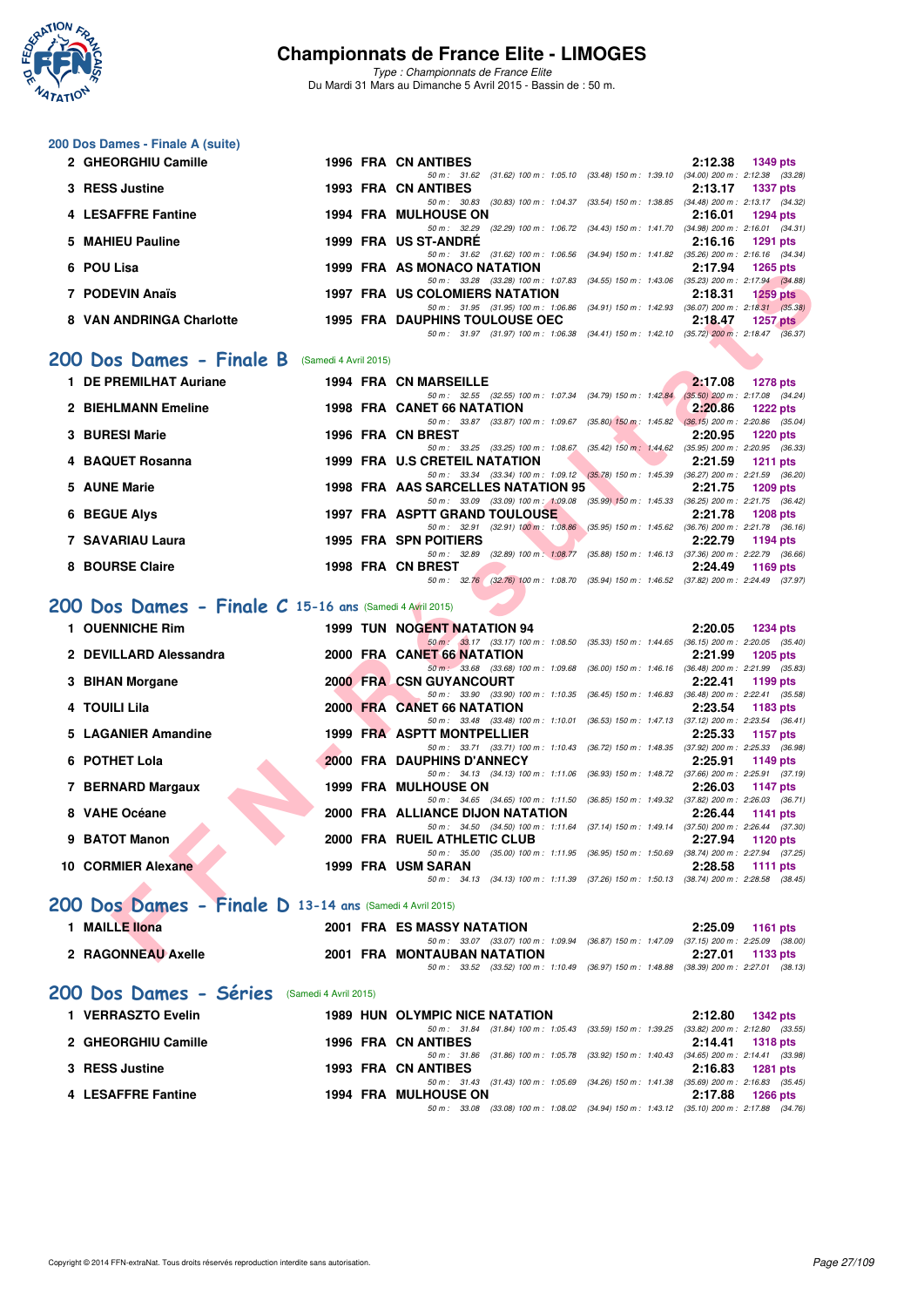

*Type : Championnats de France Elite* Du Mardi 31 Mars au Dimanche 5 Avril 2015 - Bassin de : 50 m.

# **200 Dos Dames - Séries (suite)**

| 5 PODEVIN Anaïs            |  | <b>1997 FRA US COLOMIERS NATATION</b><br>2:18.55<br><b>1256 pts</b>                                                                                         |
|----------------------------|--|-------------------------------------------------------------------------------------------------------------------------------------------------------------|
| 6 POU Lisa                 |  | 50 m: 32.51 (32.51) 100 m: 1:07.81 (35.30) 150 m: 1:43.86 (36.05) 200 m: 2:18.55 (34.69)<br>1999 FRA AS MONACO NATATION<br>2:18.85<br><b>1251 pts</b>       |
| 7 VAN ANDRINGA Charlotte   |  | 50 m: 33.33 (33.33) 100 m: 1:08.22 (34.89) 150 m: 1:43.53 (35.31) 200 m: 2:18.85 (35.32)<br><b>1995 FRA DAUPHINS TOULOUSE OEC</b><br>2:19.32<br>1244 pts    |
| 8 MAHIEU Pauline           |  | 50 m: 32.57 (32.57) 100 m: 1:07.31 (34.74) 150 m: 1:43.14 (35.83) 200 m: 2:19.32 (36.18)<br>1999 FRA US ST-ANDRE<br>2:19.75<br><b>1238 pts</b>              |
| 9 BURESI Marie             |  | 50 m: 32.08 (32.08) 100 m: 1:07.55 (35.47) 150 m: 1:44.12 (36.57) 200 m: 2:19.75 (35.63)<br>1996 FRA CN BREST<br>2:20.88<br><b>1221 pts</b>                 |
| 10 DE PREMILHAT Auriane    |  | 50 m: 33.47 (33.47) 100 m: 1:08.96 (35.49) 150 m: 1:44.73 (35.77) 200 m: 2:20.88 (36.15)<br>1994 FRA CN MARSEILLE<br>2:21.21<br>1217 $pts$                  |
| 11 BIEHLMANN Emeline       |  | 50 m: 33.87 (33.87) 100 m: 1:09.75 (35.88) 150 m: 1:46.76 (37.01) 200 m: 2:21.21 (34.45)<br>1998 FRA CANET 66 NATATION<br>2:21.59<br>$1211$ pts             |
| 12 SAVARIAU Laura          |  | 50 m: 33.05 (33.05) 100 m: 1:08.41 (35.36) 150 m: 1:45.21 (36.80) 200 m: 2:21.59 (36.38)<br>1995 FRA SPN POITIERS<br>2:21.89<br>1207 pts                    |
| <b>13 BEGUE Alys</b>       |  | 50 m: 33.51 (33.51) 100 m: 1:10.04 (36.53) 150 m: 1:46.20 (36.16) 200 m: 2:21.89 (35.69)<br>1997 FRA ASPTT GRAND TOULOUSE<br>2:22.55<br><b>1197 pts</b>     |
| 14 AUNE Marie              |  | 50 m: 32.69 (32.69) 100 m: 1:08.07 (35.38) 150 m: 1:45.04 (36.97) 200 m: 2:22.55 (37.51)<br>1998 FRA AAS SARCELLES NATATION 95<br>2:22.92<br>1192 pts       |
| 15 BAQUET Rosanna          |  | 50 m: 33.94 (33.94) 100 m: 1:10.19 (36.25) 150 m: 1:46.71 (36.52) 200 m: 2:22.92 (36.21)<br>1999 FRA U.S CRETEIL NATATION<br>2:23.19<br>1188 pts            |
| <b>16 BOURSE Claire</b>    |  | 50 m: 33.68 (33.68) 100 m: 1:09.70 (36.02) 150 m: 1:46.39 (36.69) 200 m: 2:23.19 (36.80)<br>1998 FRA CN BREST<br>2:23.26<br><b>1187 pts</b>                 |
| 17 TOPOLANSKI Anna         |  | 50 m: 33.71 (33.71) 100 m: 1:10.09 (36.38) 150 m: 1:46.68 (36.59) 200 m: 2:23.26 (36.58)<br>1998 FRA CLUB DES NAGEURS DE PARIS<br>2:23.42<br>1185 $pts$     |
| 18 CARA Axelle             |  | 50 m: 33.34 (33.34) 100 m: 1:08.87 (35.53) 150 m: 1:46.23 (37.36) 200 m: 2:23.42 (37.19)<br>1997 FRA CN ANTIBES<br>2:23.50<br>1183 $pts$                    |
| 19   DEVILLARD Alessandra  |  | 50 m: 33.28 (33.28) 100 m: 1:09.48 (36.20) 150 m: 1:46.71 (37.23) 200 m: 2:23.50 (36.79)<br>2000 FRA CANET 66 NATATION<br>2:23.61<br>1182 pts               |
| 20   BOUTIN Julie          |  | 50 m: 33.71 (33.71) 100 m: 1:10.06 (36.35) 150 m: 1:47.08 (37.02) 200 m: 2:23.61 (36.53)<br><b>1998 FRA EN TOURS</b><br>2:23.79<br>1179 pts                 |
| 21 CINI Mathilde           |  | 50 m: 32.84 (32.84) 100 m: 1:08.95 (36.11) 150 m: 1:46.35 (37.40) 200 m: 2:23.79 (37.44)<br><b>1994 FRA VALENCE TRIATHLON</b><br>2:23.83<br>1179 pts        |
| 22 BIHAN Morgane           |  | 50 m: 32.10 (32.10) 100 m: 1:07.70 (35.60) 150 m: 1:45.30 (37.60) 200 m: 2:23.83 (38.53)<br>2000 FRA CSN GUYANCOURT<br>2:23.90<br>1178 pts                  |
| 23 DANET Fanny             |  | 50 m: 33.90 (33.90) 100 m: 1:10.12 (36.22) 150 m: 1:47.39 (37.27) 200 m: 2:23.90 (36.51)<br>1995 FRA C PAUL-BERT RENNES<br>2:23.95<br>1177 $pts$            |
| 24 AUBRY Alice             |  | 50 m: 33.32 (33.32) 100 m: 1:10.02 (36.70) 150 m: 1:47.75 (37.73) 200 m: 2:23.95 (36.20)<br><b>1997 FRA NAUTIQUE ENTENTE CHALONS</b><br>2:24.12<br>1174 pts |
| 25 OUENNICHE Rim           |  | 50 m: 33.45 (33.45) 100 m: 1:09.78 (36.33) 150 m: 1:47.70 (37.92) 200 m: 2:24.12 (36.42)<br><b>1999 TUN NOGENT NATATION 94</b><br>2:24.26<br>1172 pts       |
| 26   TOUILI Lila           |  | 50 m: 33.54 (33.54) 100 m: 1:09.76 (36.22) 150 m: 1:47.01 (37.25) 200 m: 2:24.26 (37.25)<br>2000 FRA CANET 66 NATATION<br>2:24.29                           |
|                            |  | 1172 pts<br>50 m: 34.14 (34.14) 100 m: 1:10.46 (36.32) 150 m: 1:47.73 (37.27) 200 m: 2:24.29 (36.56)                                                        |
| 27 PACAUD Pauline          |  | <b>1993 FRA SENS NATATION</b><br>2:24.70<br>1166 pts<br>50 m: 34.35 (34.35) 100 m: 1:10.53 (36.18) 150 m: 1:47.68 (37.15) 200 m: 2:24.70 (37.02)            |
| 28 RODRIGUEZ Cindy         |  | 1997 FRA AQUA CLUB PONTAULT-ROISSY<br>2:25.03<br>1161 pts<br>50 m: 33.56 (33.56) 100 m: 1:10.40 (36.84) 150 m: 1:47.90 (37.50) 200 m: 2:25.03 (37.13)       |
| 29 CLERC Celia             |  | <b>1997 FRA CERGY PONTOISE NATATION</b><br>2:25.28<br>1158 pts<br>50 m: 34.63 (34.63) 100 m: 1:11.16 (36.53) 150 m: 1:48.65 (37.49) 200 m: 2:25.28 (36.63)  |
| <b>30 SYLVESTRE Salome</b> |  | <b>1998 FRA CANET 66 NATATION</b><br>2:25.37<br>1157 pts<br>50 m: 33.59 (33.59) 100 m: 1:10.40 (36.81) 150 m: 1:48.01 (37.61) 200 m: 2:25.37 (37.36)        |
| 31 MAILLE Ilona            |  | 2001 FRA ES MASSY NATATION<br>2:25.64<br>1153 pts<br>50 m: 33.87 (33.87) 100 m: 1:10.42 (36.55) 150 m: 1:47.41 (36.99) 200 m: 2:25.64 (38.23)               |
| 32 LAGANIER Amandine       |  | 1999 FRA ASPTT MONTPELLIER<br>2:26.27<br>1144 pts<br>50 m: 34.01 (34.01) 100 m: 1:10.88 (36.87) 150 m: 1:48.93 (38.05) 200 m: 2:26.27 (37.34)               |
| 33 MATRAT Clotilde         |  | 1997 FRA FOS-SUR-MER NATATION<br>2:26.54<br>1140 pts<br>50 m: 33.89 (33.89) 100 m: 1:10.68 (36.79) 150 m: 1:49.23 (38.55) 200 m: 2:26.54 (37.31)            |
| 34 FURST Adeline           |  | <b>1994 FRA DAUPHINS OBERNAI</b><br>2:26.68<br>1138 pts<br>50 m: 35.70 (35.70) 100 m: 1:12.74 (37.04) 150 m: 1:50.18 (37.44) 200 m: 2:26.68 (36.50)         |
| 35 CORMIER Alexane         |  | 1999 FRA USM SARAN<br>2:26.70<br>1138 pts<br>50 m: 34.10 (34.10) 100 m: 1:11.01 (36.91) 150 m: 1:48.78 (37.77) 200 m: 2:26.70 (37.92)                       |
| 36 VAHE Océane             |  | 2000 FRA ALLIANCE DIJON NATATION<br>2:26.73<br><b>1137 pts</b><br>50 m: 34.84 (34.84) 100 m: 1:11.92 (37.08) 150 m: 1:49.35 (37.43) 200 m: 2:26.73 (37.38)  |
| 37 BERNARD Margaux         |  | <b>1999 FRA MULHOUSE ON</b><br>2:26.77<br>1137 pts<br>50 m: 35.14 (35.14) 100 m: 1:11.94 (36.80) 150 m: 1:49.42 (37.48) 200 m: 2:26.77 (37.35)              |
| 38 RAGONNEAU Axelle        |  | 2001 FRA MONTAUBAN NATATION<br>2:27.20<br>1131 pts<br>50 m: 33.97 (33.97) 100 m: 1:11.07 (37.10) 150 m: 1:49.47 (38.40) 200 m: 2:27.20 (37.73)              |
| 39 POTHET Lola             |  | 2000 FRA DAUPHINS D'ANNECY<br>2:27.67<br>1124 pts<br>50 m: 34.83 (34.83) 100 m: 1:12.29 (37.46) 150 m: 1:50.21 (37.92) 200 m: 2:27.67 (37.46)               |
| 40 BATOT Manon             |  | 2000 FRA RUEIL ATHLETIC CLUB<br>2:28.16<br><b>1117 pts</b><br>50 m: 34.95 (34.95) 100 m: 1:12.98 (38.03) 150 m: 1:51.94 (38.96) 200 m: 2:28.16 (36.22)      |
|                            |  |                                                                                                                                                             |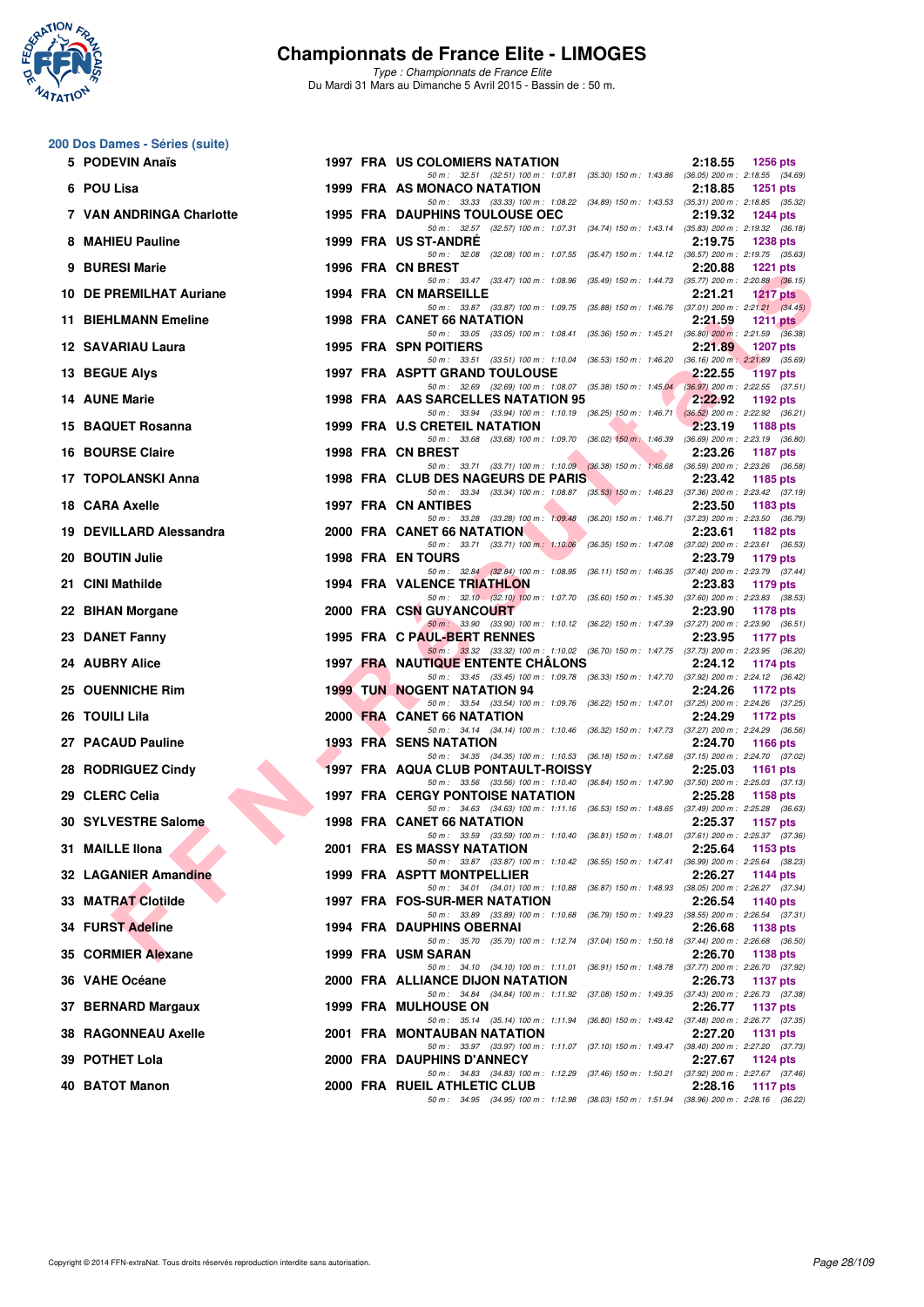

*Type : Championnats de France Elite* Du Mardi 31 Mars au Dimanche 5 Avril 2015 - Bassin de : 50 m.

# **200 Dos Dames - Séries (suite)**

| 41 CARO Emma                                             |  | 2000 FRA CANET 66 NATATION                                                               |                | 2:29.10 1104 pts |
|----------------------------------------------------------|--|------------------------------------------------------------------------------------------|----------------|------------------|
|                                                          |  | 50 m: 33.49 (33.49) 100 m: 1:10.36 (36.87) 150 m: 1:49.18 (38.82) 200 m: 2:29.10 (39.92) |                |                  |
| 42 DEL'HOMME Laurine                                     |  | 1997 FRA CLUB DES NAGEURS DE PARIS                                                       |                | 2:29.31 1101 pts |
|                                                          |  | 50 m: 32.98 (32.98) 100 m: 1:10.14 (37.16) 150 m: 1:49.54 (39.40) 200 m: 2:29.31 (39.77) |                |                  |
| 43 DORNIC Morgane                                        |  | 1998 FRA CN MORLAIX                                                                      | 2:29.40        | 1100 pts         |
|                                                          |  | 50 m: 35.35 (35.35) 100 m: 1:13.51 (38.16) 150 m: 1:51.41 (37.90) 200 m: 2:29.40 (37.99) |                |                  |
| 44 CONRAD Luana                                          |  | 1998 FRA VAGUE BETSCHDORF-DRACHENBRONN 2:29.49                                           |                | 1099 pts         |
|                                                          |  | 50 m: 33.87 (33.87) 100 m: 1:10.98 (37.11) 150 m: 1:50.23 (39.25) 200 m: 2:29.49 (39.26) |                |                  |
| 45 SIMON Charlotte                                       |  | <b>1998 FRA CN CHALON-SUR-SAONE</b>                                                      |                | 2:31.10 1077 pts |
|                                                          |  | 50 m: 35.15 (35.15) 100 m: 1:13.08 (37.93) 150 m: 1:52.26 (39.18) 200 m: 2:31.10 (38.84) |                |                  |
| <b>46 COURBOT Marie</b>                                  |  | 2000 FRA ND VILLEFRANCHE-EN-BEAUJOLAIS                                                   |                | 2:31.39 1073 pts |
|                                                          |  | 50 m: 34.69 (34.69) 100 m: 1:12.99 (38.30) 150 m: 1:52.24 (39.25) 200 m: 2:31.39 (39.15) |                |                  |
| 47 CHAPELET Jeanne                                       |  | 2000 FRA OLYMPIC NICE NATATION                                                           | 2:31.40        | $1072$ pts       |
|                                                          |  | 50 m: 34.30 (34.30) 100 m: 1:12.65 (38.35) 150 m: 1:52.52 (39.87) 200 m: 2:31.40 (38.88) |                |                  |
| 48 NUNES Nolwenn                                         |  | 2000 FRA UNION QUIMPER NATATION                                                          | 2:32.74        | 1054 pts         |
|                                                          |  | 50 m: 35.54 (35.54) 100 m: 1:13.89 (38.35) 150 m: 1:53.66 (39.77) 200 m: 2:32.74 (39.08) |                |                  |
| --- VAN ROUWENDAAL Sharon                                |  | 1993 NED AAS SARCELLES NATATION 95                                                       | <b>DNS</b> dec |                  |
| --- GALATEAU Pauline                                     |  | 1994 FRA AMIENS METROPOLE NAT.                                                           | <b>DNS</b> dec |                  |
|                                                          |  |                                                                                          |                |                  |
|                                                          |  |                                                                                          |                |                  |
| <b>O Brasse Dames - Finale A</b> (Dimanche 5 Avril 2015) |  |                                                                                          |                |                  |
|                                                          |  |                                                                                          |                |                  |
|                                                          |  |                                                                                          |                |                  |

#### **[50 Brasse Dames - Finale A](http://www.ffnatation.fr/webffn/resultats.php?idact=nat&go=epr&idcpt=27187&idepr=21)** (Dimanche 5 Avril 2015)

| 1 BONNET Charlotte  | <b>1995 FRA OLYMPIC NICE NATATION</b> | 31.66 | 1359 pts        |
|---------------------|---------------------------------------|-------|-----------------|
| 2 DEBERGHES Fanny   | <b>1994 FRA ASPTT MONTPELLIER</b>     | 31.73 | 1355 pts        |
| 3 WILLIAMS Adeline  | <b>1990 FRA DAUPHINS TOULOUSE OEC</b> | 32.28 | <b>1327 pts</b> |
| 4 HERVE Nolwenn     | <b>1999 FRA SC THIONVILLE</b>         | 32.66 | <b>1307 pts</b> |
| 5 GALLEGO Solène    | <b>1995 FRA DAUPHINS TOULOUSE OEC</b> | 32.71 | 1304 pts        |
| 6 DOBRAL Coralie    | <b>1987 FRA MONTAUBAN NATATION</b>    | 32.80 | <b>1300 pts</b> |
| 7 KITCHING Carmella | <b>1994 FRA MONTAUBAN NATATION</b>    | 33.12 | 1283 pts        |
| 8 DRHOUIN Emma      | 1999 FRA ASPTT GRAND TOULOUSE         | 33.29 | 1274 pts        |

# **[50 Brasse Dames - Finale B](http://www.ffnatation.fr/webffn/resultats.php?idact=nat&go=epr&idcpt=27187&idepr=21)** (Dimanche 5 Avril 2015)

| 1 LEBLOND Tiphaine             |  | 1996 FRA NOGENT NATATION 94             | 33.26 | <b>1276 pts</b> |
|--------------------------------|--|-----------------------------------------|-------|-----------------|
| 2 CAZIER Chloé                 |  | <b>1998 FRA BEAUVAISIS AQUATIC CLUB</b> | 33.30 | <b>1274 pts</b> |
| 3 GRENOUILLAT Alexia           |  | 2000 FRA MIRAMAS AQUA SPORT CLUB        | 33.31 | <b>1273 pts</b> |
| 4 PASCALIN Marion              |  | <b>1990 FRA CN AVIGNON</b>              | 33.38 | <b>1270 pts</b> |
| 5 HUFFNER Géraldine            |  | <b>1992 FRA MONTPELLIER ANUC</b>        | 33.45 | <b>1266 pts</b> |
| <b>6 SAINT GILLES Tiphaine</b> |  | 1997 FRA CN LE HAVRE                    | 33.65 | 1256 pts        |
| 7 DEVALUEZ Auréane             |  | 1994 FRA NAUTIC CLUB ALP'38             | 33.69 | <b>1254 pts</b> |
| 8 DUBOIS Marine                |  | <b>1991 FRA VILLEURBANNE NATATION</b>   | 34.26 | <b>1225 pts</b> |

# **[50 Brasse Dames - Finale C](http://www.ffnatation.fr/webffn/resultats.php?idact=nat&go=epr&idcpt=27187&idepr=21) 15-16 ans** (Dimanche 5 Avril 2015)

| <b>JIMUN UNAIURE</b>                                         |                         | <b>CN CHALON-SUR-SAUNE</b>                                                                                                         | 2.JI.IV        | $1011 \mu s$    |
|--------------------------------------------------------------|-------------------------|------------------------------------------------------------------------------------------------------------------------------------|----------------|-----------------|
| <b>46 COURBOT Marie</b>                                      |                         | 50 m: 35.15 (35.15) 100 m: 1:13.08 (37.93) 150 m: 1:52.26 (39.18) 200 m: 2:31.10 (38.84)<br>2000 FRA ND VILLEFRANCHE-EN-BEAUJOLAIS | 2:31.39        | <b>1073 pts</b> |
|                                                              |                         | 50 m: 34.69 (34.69) 100 m: 1:12.99 (38.30) 150 m: 1:52.24 (39.25) 200 m: 2:31.39 (39.15)                                           |                |                 |
| 47 CHAPELET Jeanne                                           |                         | 2000 FRA OLYMPIC NICE NATATION<br>50 m: 34.30 (34.30) 100 m: 1:12.65 (38.35) 150 m: 1:52.52 (39.87) 200 m: 2:31.40 (38.88)         | 2:31.40        | 1072 $p$ ts     |
| <b>48 NUNES Nolwenn</b>                                      |                         | <b>2000 FRA UNION QUIMPER NATATION</b>                                                                                             | 2:32.74        | 1054 pts        |
| --- VAN ROUWENDAAL Sharon                                    |                         | 50 m: 35.54 (35.54) 100 m: 1:13.89 (38.35) 150 m: 1:53.66 (39.77) 200 m: 2:32.74 (39.08)<br>1993 NED AAS SARCELLES NATATION 95     | <b>DNS</b> dec |                 |
| --- GALATEAU Pauline                                         |                         | 1994 FRA AMIENS METROPOLE NAT.                                                                                                     | <b>DNS</b> dec |                 |
|                                                              |                         |                                                                                                                                    |                |                 |
| 50 Brasse Dames - Finale A                                   | (Dimanche 5 Avril 2015) |                                                                                                                                    |                |                 |
| 1 BONNET Charlotte                                           |                         | <b>1995 FRA OLYMPIC NICE NATATION</b>                                                                                              | 31.66          | 1359 pts        |
| 2 DEBERGHES Fanny                                            |                         | 1994 FRA ASPTT MONTPELLIER                                                                                                         | 31.73          | 1355 pts        |
| 3 WILLIAMS Adeline                                           |                         | <b>1990 FRA DAUPHINS TOULOUSE OEC</b>                                                                                              | 32.28          | <b>1327 pts</b> |
| 4 HERVE Nolwenn                                              |                         | <b>1999 FRA SC THIONVILLE</b>                                                                                                      | 32.66          | <b>1307 pts</b> |
| 5 GALLEGO Solène                                             |                         | 1995 FRA DAUPHINS TOULOUSE OEC                                                                                                     | 32.71          | 1304 pts        |
| 6 DOBRAL Coralie                                             |                         | <b>1987 FRA MONTAUBAN NATATION</b>                                                                                                 | 32.80          | 1300 pts        |
| 7 KITCHING Carmella                                          |                         | <b>1994 FRA MONTAUBAN NATATION</b>                                                                                                 | 33.12          | 1283 pts        |
| 8 DRHOUIN Emma                                               |                         | 1999 FRA ASPTT GRAND TOULOUSE                                                                                                      | 33.29          | <b>1274 pts</b> |
|                                                              |                         |                                                                                                                                    |                |                 |
| 50 Brasse Dames - Finale B (Dimanche 5 Avril 2015)           |                         |                                                                                                                                    |                |                 |
| 1 LEBLOND Tiphaine                                           |                         | 1996 FRA NOGENT NATATION 94                                                                                                        | 33.26          | <b>1276 pts</b> |
| 2 CAZIER Chloé                                               |                         | 1998 FRA BEAUVAISIS AQUATIC CLUB                                                                                                   | 33.30          | <b>1274 pts</b> |
| 3 GRENOUILLAT Alexia                                         |                         | 2000 FRA MIRAMAS AQUA SPORT CLUB                                                                                                   | 33.31          | 1273 pts        |
| 4 PASCALIN Marion                                            |                         | <b>1990 FRA CN AVIGNON</b>                                                                                                         | 33.38          | <b>1270 pts</b> |
| 5 HUFFNER Géraldine                                          |                         | <b>1992 FRA MONTPELLIER ANUC</b>                                                                                                   | 33.45          | 1266 pts        |
| 6 SAINT GILLES Tiphaine                                      |                         | 1997 FRA CN LE HAVRE                                                                                                               | 33.65          | 1256 pts        |
| 7 DEVALUEZ Auréane                                           |                         | 1994 FRA NAUTIC CLUB ALP'38                                                                                                        | 33.69          | <b>1254 pts</b> |
| 8 DUBOIS Marine                                              |                         | <b>1991 FRA VILLEURBANNE NATATION</b>                                                                                              | 34.26          | <b>1225 pts</b> |
|                                                              |                         |                                                                                                                                    |                |                 |
| 50 Brasse Dames - Finale C 15-16 ans (Dimanche 5 Avril 2015) |                         |                                                                                                                                    |                |                 |
| 1 BLANCHETIERE Adèle                                         |                         | 1999 FRA EN CAEN                                                                                                                   | 33.50          | <b>1264 pts</b> |
| 2 GAMBLIN Célia                                              |                         | 2000 FRA CN CAMBRAI                                                                                                                | 33.61          | <b>1258 pts</b> |
| 3 HENON Marie                                                |                         | 1999 FRA ST-AMAND NAT PORTE DU HAINAUT                                                                                             | 33.66          | 1255 pts        |
| 4 BOREL Carol-Ann                                            |                         | 1999 FRA AMSL FRÉJUS                                                                                                               | 34.08          | <b>1234 pts</b> |
| 5 LACAVALERIE Tiphaine                                       |                         | 2000 FRA DAUPHINS TOULOUSE OEC                                                                                                     | 34.38          | <b>1219 pts</b> |
| 6 MILCZYNSKI Manon                                           |                         | <b>1999 FRA MONTAUBAN NATATION</b>                                                                                                 | 34.47          | <b>1215 pts</b> |
| 7 UNNA Juliette                                              |                         | <b>1999 FRA DAUPHINS OBERNAI</b>                                                                                                   | 35.15          | 1181 pts        |
| 8 REMY Adeline                                               |                         | 2000 FRA STADE BÉTHUNE PÉLICAN CLUB                                                                                                | 35.19          | <b>1179 pts</b> |
| 9 HENRY Emilie                                               |                         | <b>1999 FRA DAUPHINS OBERNAI</b>                                                                                                   | 35.25          | 1176 pts        |
| 10 ROGEON Axelle                                             |                         | 1999 FRA CLUB DAUPHINS COGNAC                                                                                                      | 35.35          | 1171 pts        |
|                                                              |                         |                                                                                                                                    |                |                 |

#### **[50 Brasse Dames - Finale D](http://www.ffnatation.fr/webffn/resultats.php?idact=nat&go=epr&idcpt=27187&idepr=21) 13-14 ans** (Dimanche 5 Avril 2015)

| 1 RENNER Miranda     | 2001 USA RACING CLUB DE FRANCE WP | 35.13<br>1182 pts |  |
|----------------------|-----------------------------------|-------------------|--|
| 2 CESAR Justine      | 2001 FRA MARSOUINS HÉROUVILLE     | 36.21<br>1129 pts |  |
| 3 DEAGE Albane       | 2001 FRA ASPTT TOULON             | 36.35<br>1122 pts |  |
| 4 CAILLAT LOCHON Léa | 2001 FRA AQUATIC CLUB BOURGES     | 37.54<br>1066 pts |  |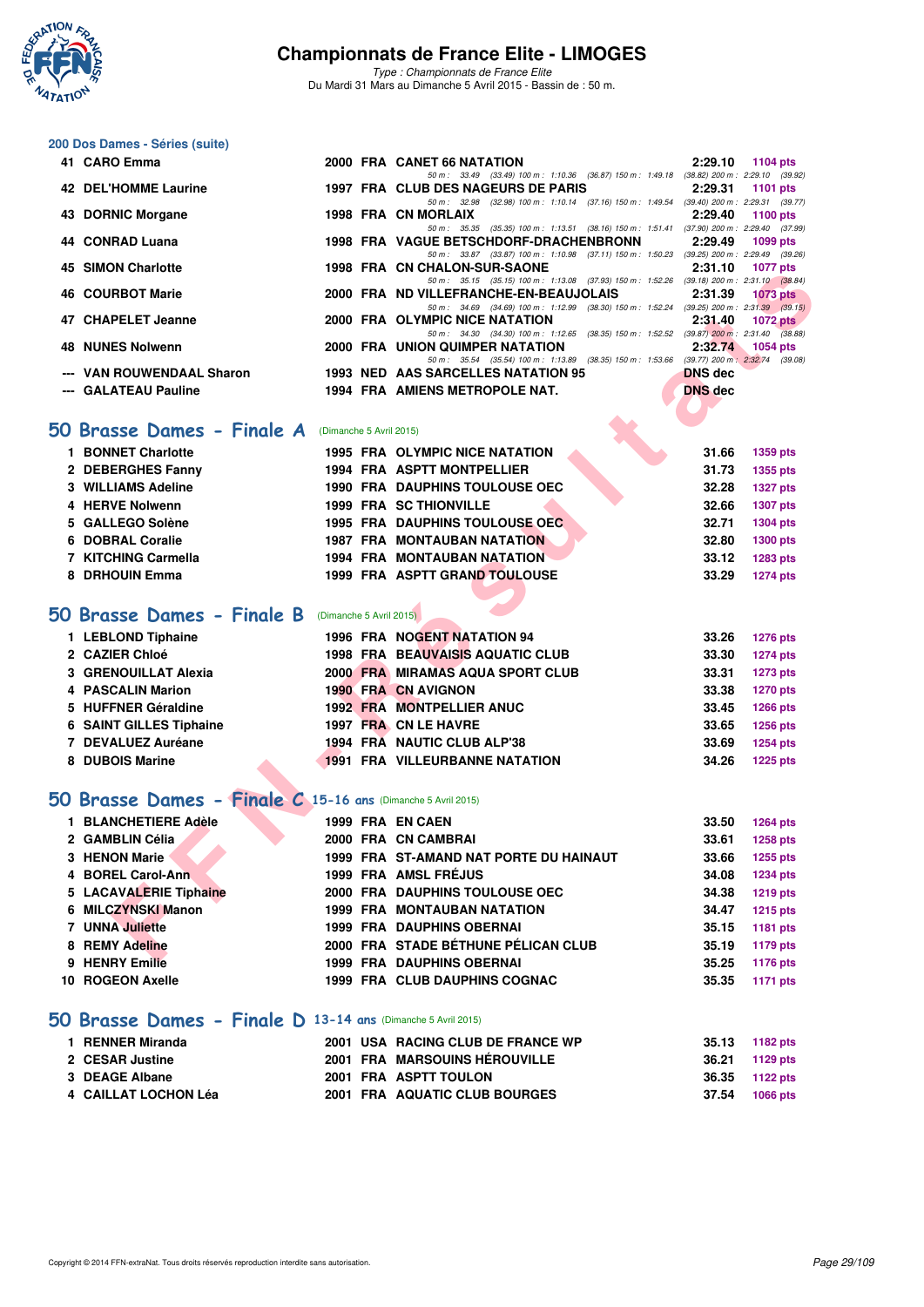

|     | 50 Brasse Dames - Finale D (suite)                                  |  |                                            |       |                 |
|-----|---------------------------------------------------------------------|--|--------------------------------------------|-------|-----------------|
|     | 5 COUSSON Bertille                                                  |  | 2002 FRA JN COMPIEGNE                      | 39.24 | <b>988 pts</b>  |
|     |                                                                     |  |                                            |       |                 |
|     |                                                                     |  |                                            |       |                 |
|     | 50 Brasse Dames - Barrage Finales 15-16 ans (Dimanche 5 Avril 2015) |  |                                            |       |                 |
|     | 1 UNNA Juliette                                                     |  | <b>1999 FRA DAUPHINS OBERNAI</b>           | 34.78 | 1199 pts        |
|     | 2 MOINE PICARD Emilie                                               |  | 2000 FRA STADE OLYMPIQUE CHAMBÉRY          | 34.84 | 1196 pts        |
|     |                                                                     |  |                                            |       |                 |
|     | 50 Brasse Dames - Séries (Dimanche 5 Avril 2015)                    |  |                                            |       |                 |
|     | 1 WILLIAMS Adeline                                                  |  | <b>1990 FRA DAUPHINS TOULOUSE OEC</b>      | 32.15 | <b>1333 pts</b> |
|     | 2 GALLEGO Solène                                                    |  | <b>1995 FRA DAUPHINS TOULOUSE OEC</b>      | 32.51 | <b>1315 pts</b> |
|     | 3 BONNET Charlotte                                                  |  | <b>1995 FRA OLYMPIC NICE NATATION</b>      | 32.58 | <b>1311 pts</b> |
|     | 4 DOBRAL Coralie                                                    |  | <b>1987 FRA MONTAUBAN NATATION</b>         | 32.75 | <b>1302 pts</b> |
|     | 5 HERVE Nolwenn                                                     |  | <b>1999 FRA SC THIONVILLE</b>              | 32.77 | <b>1301 pts</b> |
|     | 5 DEBERGHES Fanny                                                   |  | <b>1994 FRA ASPTT MONTPELLIER</b>          | 32.77 | 1301 pts        |
|     | 7 KITCHING Carmella                                                 |  | <b>1994 FRA MONTAUBAN NATATION</b>         | 33.03 | 1288 pts        |
|     | 8 DRHOUIN Emma                                                      |  | <b>1999 FRA ASPTT GRAND TOULOUSE</b>       | 33.18 | 1280 pts        |
|     | 9 LEBLOND Tiphaine                                                  |  | 1996 FRA NOGENT NATATION 94                | 33.23 | <b>1277 pts</b> |
|     | 10 CAZIER Chloé                                                     |  | <b>1998 FRA BEAUVAISIS AQUATIC CLUB</b>    | 33.36 | <b>1271 pts</b> |
|     | <b>11 PASCALIN Marion</b>                                           |  | 1990 FRA CN AVIGNON                        | 33.38 | <b>1270 pts</b> |
|     | <b>12 GRENOUILLAT Alexia</b>                                        |  | 2000 FRA MIRAMAS AQUA SPORT CLUB           | 33.59 |                 |
|     | 13 HUFFNER Géraldine                                                |  | <b>1992 FRA MONTPELLIER ANUC</b>           | 33.63 | 1259 pts        |
|     | <b>14 SAINT GILLES Tiphaine</b>                                     |  | 1997 FRA CN LE HAVRE                       | 33.70 | 1257 pts        |
|     | 15 DEVALUEZ Auréane                                                 |  | 1994 FRA NAUTIC CLUB ALP'38                | 33.71 | 1253 pts        |
|     |                                                                     |  |                                            |       | 1253 pts        |
|     | <b>16 DUBOIS Marine</b>                                             |  | <b>1991 FRA VILLEURBANNE NATATION</b>      | 33.75 | 1251 pts        |
|     | 17 HENON Marie                                                      |  | 1999 FRA ST-AMAND NAT PORTE DU HAINAUT     | 33.81 | <b>1248 pts</b> |
|     | 18 PRADO Sophie                                                     |  | <b>1988 FRA SPN POITIERS</b>               | 33.83 | <b>1247 pts</b> |
|     | 19 SERRAMOGLIA Kelia                                                |  | 1995 FRA CN ANTIBES                        | 33.91 | <b>1243 pts</b> |
|     | 20 DJEBALI Zoe                                                      |  | 1997 FRA FOS-SUR-MER NATATION              | 33.93 | <b>1242 pts</b> |
|     | 21 BOREL Carol-Ann                                                  |  | 1999 FRA AMSL FRÉJUS                       | 34.00 | <b>1238 pts</b> |
|     | 22 BARBAUD Marine                                                   |  | <b>1991 FRA SPN POITIERS</b>               | 34.02 | <b>1237 pts</b> |
|     | 23 GAMBLIN Célia                                                    |  | 2000 FRA CN CAMBRAI                        | 34.05 | 1236 pts        |
|     | 24 JOUANJAN Mathilde                                                |  | <b>1994 FRA CN GUINGAMP</b>                | 34.08 | <b>1234 pts</b> |
|     | 25 KITCHING Claudia                                                 |  | 1995 FRA CN CANNES                         | 34.10 | 1233 pts        |
|     | 26 BLANCHETIERE Adèle                                               |  | 1999 FRA EN CAEN                           | 34.12 | <b>1232 pts</b> |
|     | 27 PESEUX Clothilde                                                 |  | <b>1998 FRA ALLIANCE NATATION BESANCON</b> | 34.13 | <b>1232 pts</b> |
|     | 28 TRAVERSA Gabrielle                                               |  | <b>1997 FRA CNS VALLAURIS</b>              | 34.22 | <b>1227 pts</b> |
|     | 29 BLANCHARD Morgane                                                |  | 1997 FRA AAS SARCELLES NATATION 95         | 34.25 | <b>1226 pts</b> |
|     | 30 VANHAEZEBROUCK Margo                                             |  | <b>1998 FRA OLYMPIC NICE NATATION</b>      | 34.46 | <b>1215 pts</b> |
|     | 31 LEDUC Ambre                                                      |  | 1997 FRA CNO ST-GERMAIN-EN-LAYE            | 34.47 | <b>1215 pts</b> |
|     | 32 GUERMONPREZ Eve-Marie                                            |  | <b>1993 FRA ASPTT GRAND TOULOUSE</b>       | 34.57 | <b>1210 pts</b> |
|     | 33 BERNARD Béatrice                                                 |  | 1998 FRA C PAUL-BERT RENNES                | 34.74 | <b>1201 pts</b> |
|     | 34 MILCZYNSKI Manon                                                 |  | <b>1999 FRA MONTAUBAN NATATION</b>         | 34.81 | 1198 pts        |
|     | 35 PAQUIT Laura                                                     |  | <b>1995 FRA TARBES NAUTIC CLUB</b>         | 34.85 | 1196 pts        |
|     | <b>36 REMY Adeline</b>                                              |  | 2000 FRA STADE BÉTHUNE PÉLICAN CLUB        | 34.97 | 1190 pts        |
|     | 37 LACAVALERIE Tiphaine                                             |  | 2000 FRA DAUPHINS TOULOUSE OEC             | 35.00 | <b>1188 pts</b> |
|     | 38 RENNER Miranda                                                   |  | 2001 USA RACING CLUB DE FRANCE WP          | 35.23 | <b>1177 pts</b> |
|     | 39 ROGEON Axelle                                                    |  | <b>1999 FRA CLUB DAUPHINS COGNAC</b>       | 35.32 | <b>1172 pts</b> |
|     | <b>40 HENRY Emilie</b>                                              |  | <b>1999 FRA DAUPHINS OBERNAI</b>           | 35.46 | 1165 pts        |
|     | 41 UNNA Juliette                                                    |  | <b>1999 FRA DAUPHINS OBERNAI</b>           | 35.49 | 1164 pts        |
| 41. | <b>MOINE PICARD Emilie</b>                                          |  | 2000 FRA STADE OLYMPIQUE CHAMBERY          | 35.49 | 1164 pts        |
|     | <b>43 SIMON Charlotte</b>                                           |  | 1998 FRA CN CHALON-SUR-SAONE               | 35.51 | 1163 pts        |
|     | <b>44 PONSARDIN Alice</b>                                           |  | 2000 FRA CN VOUZIERS                       | 35.74 | 1152 pts        |
|     | 45 PEYRIEUX Farah                                                   |  | 2000 FRA ST-ETIENNE NATATION               | 35.98 | 1140 pts        |
|     | <b>46 LONG WAH Ludivine</b>                                         |  | 2000 FRA CNP DE SAINT-LO                   | 36.12 | 1133 pts        |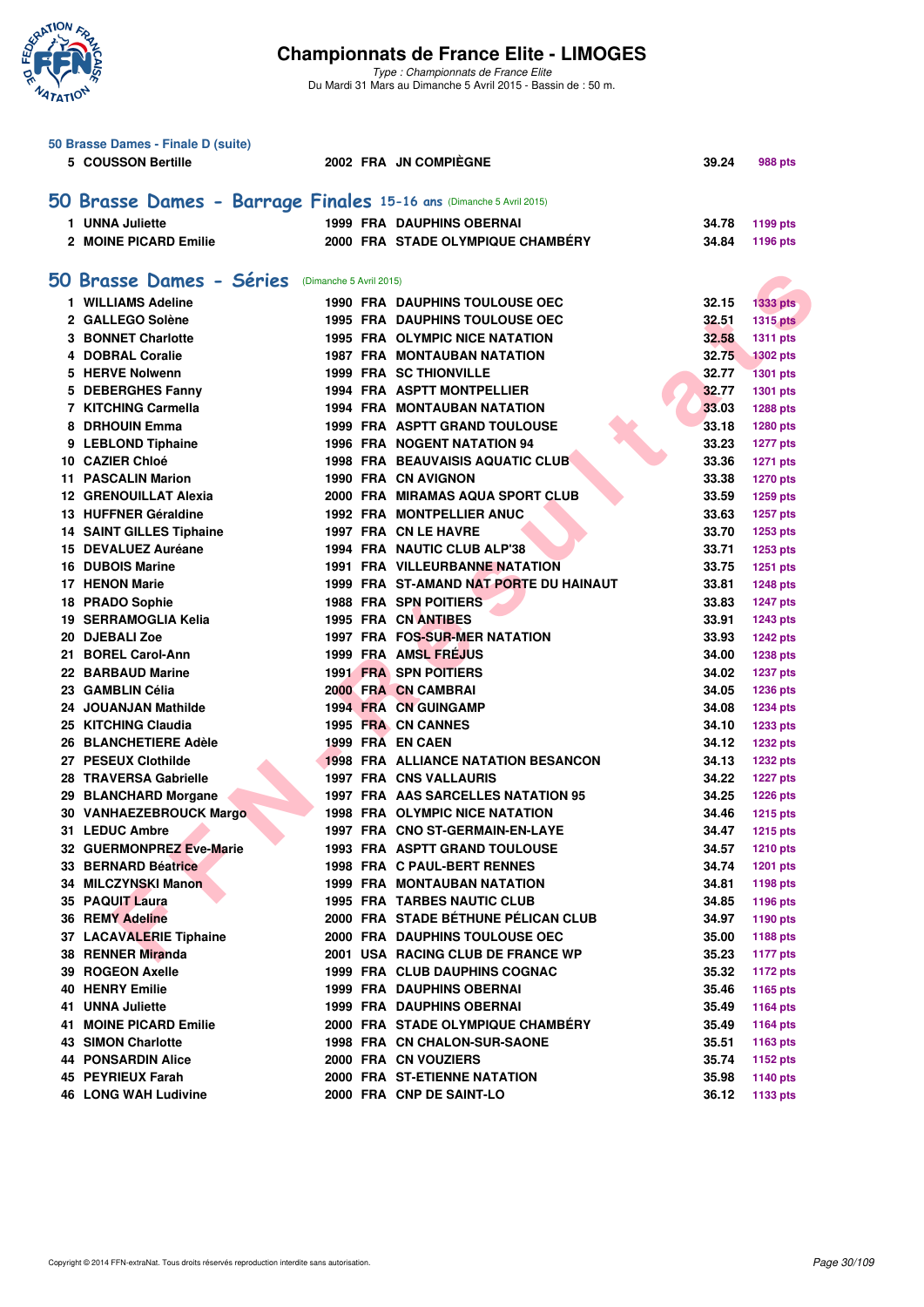

*Type : Championnats de France Elite* Du Mardi 31 Mars au Dimanche 5 Avril 2015 - Bassin de : 50 m.

#### **50 Brasse Dames - Séries (suite)**

| 47 DEAGE Albane |                                                                                                                            |  |                                                                                                                                                                                                               | 36.35 1122 pts  |
|-----------------|----------------------------------------------------------------------------------------------------------------------------|--|---------------------------------------------------------------------------------------------------------------------------------------------------------------------------------------------------------------|-----------------|
|                 |                                                                                                                            |  | 36.60                                                                                                                                                                                                         | <b>1110 pts</b> |
|                 |                                                                                                                            |  | 36.73                                                                                                                                                                                                         | 1104 pts        |
|                 |                                                                                                                            |  | 37.81                                                                                                                                                                                                         | 1053 pts        |
|                 |                                                                                                                            |  | 38.30                                                                                                                                                                                                         | 1030 pts        |
|                 |                                                                                                                            |  | 38.76                                                                                                                                                                                                         | 1009 pts        |
|                 |                                                                                                                            |  | <b>DSQ Da</b>                                                                                                                                                                                                 |                 |
|                 | 48 CRUZ Alice<br>49 CESAR Justine<br>50 CAILLAT LOCHON Léa<br>51 DESJARDINS Léa<br>52 COUSSON Bertille<br>--- RAYNERT Maud |  | 2001 FRA ASPTT TOULON<br>1999 FRA SO MILLAU N<br>2001 FRA MARSOUINS HÉROUVILLE<br>2001 FRA AQUATIC CLUB BOURGES<br>2001 FRA PAYS D'AIX NATATION<br>2002 FRA JN COMPIÈGNE<br><b>1998 FRA ES MASSY NATATION</b> |                 |

#### **[100 Brasse Dames - Finale A](http://www.ffnatation.fr/webffn/resultats.php?idact=nat&go=epr&idcpt=27187&idepr=22)** (Mercredi 1er Avril 2015)

|                                                                |  | IJJO FRA EJ MAJJI NAIAIIUN             |              |                                                       |                 |  |
|----------------------------------------------------------------|--|----------------------------------------|--------------|-------------------------------------------------------|-----------------|--|
| 00 Brasse Dames - Finale A (Mercredi 1er Avril 2015)           |  |                                        |              |                                                       |                 |  |
| 1 BONNET Charlotte                                             |  | <b>1995 FRA OLYMPIC NICE NATATION</b>  |              | 1:08.34                                               | 1365 pts        |  |
|                                                                |  |                                        |              | 50 m: 32.27 (32.27) 100 m: 1:08.34 (36.07)            |                 |  |
| 2 DEBERGHES Fanny                                              |  | <b>1994 FRA ASPTT MONTPELLIER</b>      |              | 1:09.60                                               | <b>1332 pts</b> |  |
| 3 MARTIN Adeline                                               |  |                                        | 50 m: 32.60  | $(32.60)$ 100 m : 1:09.60 $(37.00)$                   |                 |  |
|                                                                |  | 1992 FRA CN ANTIBES                    | 50 m: 32.95  | 1:10.27<br>$(32.95)$ 100 m : 1:10.27 $(37.32)$        | <b>1314 pts</b> |  |
| 4 DOBRAL Coralie                                               |  | <b>1987 FRA MONTAUBAN NATATION</b>     |              | 1:10.37                                               | <b>1312 pts</b> |  |
|                                                                |  |                                        | 50 m : 33.39 | $(33.39)$ 100 m : 1:10.37 $(36.98)$                   |                 |  |
| 5 GALLEGO Solène                                               |  | <b>1995 FRA DAUPHINS TOULOUSE OEC</b>  |              | 1:10.60                                               | <b>1306 pts</b> |  |
|                                                                |  |                                        |              | 50 m: 32.92 (32.92) 100 m: 1:10.60 (37.68)            |                 |  |
| 6 WILLIAMS Adeline                                             |  | <b>1990 FRA DAUPHINS TOULOUSE OEC</b>  |              | 1:10.85<br>50 m: 32.90 (32.90) 100 m: 1:10.85 (37.95) | <b>1300 pts</b> |  |
| 7 HUFFNER Géraldine                                            |  | <b>1992 FRA MONTPELLIER ANUC</b>       |              | 1:11.53                                               | <b>1282 pts</b> |  |
|                                                                |  |                                        |              | 50 m: 33.32 (33.32) 100 m: 1:11.53 (38.21)            |                 |  |
| 8 HERVE Nolwenn                                                |  | <b>1999 FRA SC THIONVILLE</b>          |              | 1:11.73                                               | <b>1277 pts</b> |  |
|                                                                |  |                                        | 50 m: 33.30  | $(33.30)$ 100 m : 1:11.73 $(38.43)$                   |                 |  |
| <b>00 Brasse Dames - Finale B</b> (Mercredi 1er Avril 2015)    |  |                                        |              |                                                       |                 |  |
| 1 KITCHING Carmella                                            |  | <b>1994 FRA MONTAUBAN NATATION</b>     |              | 1:11.44                                               | <b>1284 pts</b> |  |
|                                                                |  |                                        |              | 50 m: 33.71 (33.71) 100 m: 1:11.44 (37.73)            |                 |  |
| 2 LEDUC Ambre                                                  |  | 1997 FRA CNO ST-GERMAIN-EN-LAYE        |              | 1:12.13                                               | <b>1267 pts</b> |  |
| 3 KITCHING Claudia                                             |  | 1995 FRA CN CANNES                     |              | 50 m: 34.09 (34.09) 100 m: 1:12.13 (38.04)<br>1:12.41 | <b>1260 pts</b> |  |
|                                                                |  |                                        |              | 50 m: 34.21 (34.21) 100 m: 1:12.41 (38.20)            |                 |  |
| 4 RAYNERT Maud                                                 |  | <b>1998 FRA ES MASSY NATATION</b>      |              | 1:12.46                                               | <b>1258 pts</b> |  |
|                                                                |  |                                        |              | 50 m: 34.19 (34.19) 100 m: 1:12.46 (38.27)            |                 |  |
| 5 JOUANJAN Mathilde                                            |  | <b>1994 FRA CN GUINGAMP</b>            |              | 1:12.53                                               | <b>1257 pts</b> |  |
|                                                                |  |                                        |              | 50 m: 33.89 (33.89) 100 m: 1:12.53 (38.64)            |                 |  |
| 6 DAUBA Camille                                                |  | <b>1997 FRA USB LONGWY NATATION</b>    |              | 1:12.57<br>50 m: 34.37 (34.37) 100 m: 1:12.57 (38.20) | <b>1256 pts</b> |  |
| 7 PAQUIT Laura                                                 |  | <b>1995 FRA TARBES NAUTIC CLUB</b>     |              | 1:12.69                                               | <b>1253 pts</b> |  |
|                                                                |  |                                        |              | 50 m: 34.17 (34.17) 100 m: 1:12.69 (38.52)            |                 |  |
| 8 DEVALUEZ Auréane                                             |  | 1994 FRA NAUTIC CLUB ALP'38            |              | 1:14.10                                               | <b>1217 pts</b> |  |
|                                                                |  |                                        |              | 50 m: 35.20 (35.20) 100 m: 1:14.10 (38.90)            |                 |  |
| 00 Brasse Dames - Finale C 15-16 ans (Mercredi 1er Avril 2015) |  |                                        |              |                                                       |                 |  |
| 1 BLANCHETIERE Adèle                                           |  | 1999 FRA EN CAEN                       |              | 1:12.24                                               | <b>1264 pts</b> |  |
|                                                                |  |                                        |              | 50 m: 34.44 (34.44) 100 m: 1:12.24 (37.80)            |                 |  |
| 2 GRENOUILLAT Alexia                                           |  | 2000 FRA MIRAMAS AQUA SPORT CLUB       |              | 1:12.42                                               | <b>1259 pts</b> |  |
| 3 MOUTON Magali                                                |  | <b>1999 FRA SAINT-RAPHAEL NATATION</b> |              | 50 m: 34.37 (34.37) 100 m: 1:12.42 (38.05)            |                 |  |
|                                                                |  |                                        |              | 1:12.62<br>50 m: 34.50 (34.50) 100 m: 1:12.62 (38.12) | <b>1254 pts</b> |  |
| 4 HENON Marie                                                  |  | 1999 FRA ST-AMAND NAT PORTE DU HAINAUT |              | 1:13.12                                               | <b>1242 pts</b> |  |
|                                                                |  |                                        |              | 50 m: 34.03 (34.03) 100 m: 1:13.12 (39.09)            |                 |  |
| 5 GAMBLIN Célia                                                |  | 2000 FRA CN CAMBRAI                    |              | 1:13.18                                               | 1240 pts        |  |
|                                                                |  |                                        |              | 50 m: 34.24 (34.24) 100 m: 1:13.18 (38.94)            |                 |  |
| 6 UNNA Juliette                                                |  | <b>1999 FRA DAUPHINS OBERNAI</b>       |              | 1:14.41                                               | <b>1210 pts</b> |  |

### **[100 Brasse Dames - Finale B](http://www.ffnatation.fr/webffn/resultats.php?idact=nat&go=epr&idcpt=27187&idepr=22)** (Mercredi 1er Avril 2015)

|                                                                                                                                                                |  |                                                                                                                                                                                                                                                                             | 1:12.57 |                                                            |                                                                                                                                                                                                                                                                                                                                                                                                                              |
|----------------------------------------------------------------------------------------------------------------------------------------------------------------|--|-----------------------------------------------------------------------------------------------------------------------------------------------------------------------------------------------------------------------------------------------------------------------------|---------|------------------------------------------------------------|------------------------------------------------------------------------------------------------------------------------------------------------------------------------------------------------------------------------------------------------------------------------------------------------------------------------------------------------------------------------------------------------------------------------------|
|                                                                                                                                                                |  |                                                                                                                                                                                                                                                                             | 1:12.69 |                                                            |                                                                                                                                                                                                                                                                                                                                                                                                                              |
|                                                                                                                                                                |  |                                                                                                                                                                                                                                                                             | 1:14.10 |                                                            |                                                                                                                                                                                                                                                                                                                                                                                                                              |
| 1 KITCHING Carmella<br>2 LEDUC Ambre<br>3 KITCHING Claudia<br>4 RAYNERT Maud<br>5 JOUANJAN Mathilde<br>6 DAUBA Camille<br>7 PAQUIT Laura<br>8 DEVALUEZ Auréane |  | <b>1994 FRA MONTAUBAN NATATION</b><br>1997 FRA CNO ST-GERMAIN-EN-LAYE<br>1995 FRA CN CANNES<br><b>1998 FRA ES MASSY NATATION</b><br><b>1994 FRA CN GUINGAMP</b><br><b>1997 FRA USB LONGWY NATATION</b><br><b>1995 FRA TARBES NAUTIC CLUB</b><br>1994 FRA NAUTIC CLUB ALP'38 |         | $50 m$ : $33.71$<br>1:12.13<br>50 m: 34.09<br>50 m : 33.89 | 1:11.44 1284 pts<br>$(33.71)$ 100 m : 1:11.44 (37.<br>1267 pts<br>$(34.09)$ 100 m : 1:12.13 $(38.$<br>$1:12.41$ 1260 pts<br>50 m: 34.21 (34.21) 100 m: 1:12.41 (38.<br>1:12.46 1258 pts<br>50 m: 34.19 (34.19) 100 m: 1:12.46 (38.<br>1:12.53 $1257 \text{ pts}$<br>$(33.89)$ 100 m : 1:12.53 (38.<br>1256 pts<br>50 m: 34.37 (34.37) 100 m: 1:12.57 (38.<br>1253 pts<br>50 m: 34.17 (34.17) 100 m: 1:12.69 (38.<br>1217 pts |

#### **[100 Brasse Dames - Finale C](http://www.ffnatation.fr/webffn/resultats.php?idact=nat&go=epr&idcpt=27187&idepr=22) 15-16 ans** (Mercredi 1er Avril 2015)

| 1 BLANCHETIERE Adèle   |  | 1999 FRA EN CAEN                       |              | 1:12.24                                                     | 1264 pts |  |
|------------------------|--|----------------------------------------|--------------|-------------------------------------------------------------|----------|--|
|                        |  |                                        | 50 m : 34.44 | $(34.44)$ 100 m : 1:12.24 (37.                              |          |  |
| 2 GRENOUILLAT Alexia   |  | 2000 FRA MIRAMAS AQUA SPORT CLUB       |              | 1:12.42 1259 pts<br>50 m: 34.37 (34.37) 100 m: 1:12.42 (38. |          |  |
| 3 MOUTON Magali        |  | <b>1999 FRA SAINT-RAPHAEL NATATION</b> |              | 1:12.62 1254 pts                                            |          |  |
|                        |  |                                        | 50 m : 34.50 | $(34.50)$ 100 m : 1:12.62 $(38.$                            |          |  |
| 4 HENON Marie          |  | 1999 FRA ST-AMAND NAT PORTE DU HAINAUT |              | 1:13.12 1242 pts                                            |          |  |
| 5 GAMBLIN Célia        |  | 2000 FRA CN CAMBRAI                    | 50 m: 34.03  | $(34.03)$ 100 m : 1:13.12 (39.<br>1:13.18 1240 pts          |          |  |
|                        |  |                                        |              | 50 m: 34.24 (34.24) 100 m: 1:13.18 (38.                     |          |  |
| <b>6 UNNA Juliette</b> |  | <b>1999 FRA DAUPHINS OBERNAI</b>       |              | 1:14.41 $1210 \text{ pts}$                                  |          |  |
| 7 MILCZYNSKI Manon     |  | <b>1999 FRA MONTAUBAN NATATION</b>     | 50 m : 35.28 | $(35.28)$ 100 m : 1:14.41 (39.<br>1:14.76 1201 pts          |          |  |
|                        |  |                                        | 50 m : 35.22 | $(35.22)$ 100 m : 1:14.76 (39.                              |          |  |
| 8 DRHOUIN Emma         |  | <b>1999 FRA ASPTT GRAND TOULOUSE</b>   |              | 1:15.56 1181 pts                                            |          |  |
|                        |  |                                        | 50 m : 35.87 | $(35.87)$ 100 m : 1:15.56 (39.                              |          |  |
| 9 STAUFFER Zélie       |  | 2000 SUI CN SARREGUEMINES              | 50 m : 34.73 | 1:15.67                                                     | 1179 pts |  |
| 10 DESBORDES Joana     |  | 2000 FRA SO ROSNY                      |              | $(34.73)$ 100 m : 1:15.67 (40.<br>1:15.87                   | 1174 pts |  |
|                        |  |                                        |              |                                                             |          |  |

#### **[100 Brasse Dames - Finale D](http://www.ffnatation.fr/webffn/resultats.php?idact=nat&go=epr&idcpt=27187&idepr=22) 13-14 ans** (Mercredi 1er Avril 2015)

| 1 RENNER Miranda |  |
|------------------|--|
|                  |  |

**1 RENNER Miranda 2001 USA RACING CLUB DE FRANCE WP 1:16.46 1159 pts**

|                |       | 1:08.34                      | <b>1365 pts</b>     |  |
|----------------|-------|------------------------------|---------------------|--|
|                |       | 50 m : 32.27 (32.27) 100 m : | 1:08.34 (36.07)     |  |
|                |       | 1:09.60                      | <b>1332 pts</b>     |  |
|                |       | 50 m: 32.60 (32.60) 100 m:   | 1:09.60 (37.00)     |  |
|                |       | 1:10.27                      | <b>1314 pts</b>     |  |
| 50 m: 32.95    |       | $(32.95)$ 100 m :            | 1:10.27 (37.32)     |  |
|                |       | $1:10.37$ 1312 pts           |                     |  |
| $50m$ :        | 33.39 | $(33.39)$ 100 m :            | 1:10.37 (36.98)     |  |
|                |       | 1:10.60                      | 1306 pts            |  |
| 50 m : 32.92   |       | $(32.92)$ 100 m :            | $1:10.60$ $(37.68)$ |  |
|                |       | 1:10.85                      | <b>1300 pts</b>     |  |
| $50 m$ :       | 32.90 | $(32.90)$ 100 m :            | $1:10.85$ (37.95)   |  |
|                |       | 1:11.53                      | 1282 pts            |  |
| $50 m$ : 33.32 |       | $(33.32)$ 100 m :            | $1:11.53$ $(38.21)$ |  |
|                |       | 1:11,73                      | 1277 pts            |  |
| 50 m : 33.30   |       | $(33.30)$ 100 m :            | $1:11.73$ (38.43)   |  |
|                |       |                              |                     |  |

|                  |       | 1:11.44                    | <b>1284 pts</b>     |
|------------------|-------|----------------------------|---------------------|
| $50 m$ :         | 33.71 | $(33.71)$ 100 m :          | $1:11.44$ (37.73)   |
|                  |       | 1:12.13                    | <b>1267 pts</b>     |
| $50 m$ :         | 34.09 | $(34.09)$ 100 m :          | $1:12.13$ $(38.04)$ |
|                  |       | 1:12.41                    | 1260 pts            |
| $50 m$ :         | 34.21 | $(34.21)$ 100 m :          | $1:12.41$ (38.20)   |
|                  |       |                            | $1:12.46$ 1258 pts  |
| $50 m$ :         | 34.19 | $(34.19) 100 m$ :          | $1:12.46$ (38.27)   |
|                  |       |                            |                     |
|                  |       | 1:12.53                    | 1257 pts            |
| $50 m$ :         | 33.89 | $(33.89)$ 100 m :          | $1:12.53$ $(38.64)$ |
|                  |       |                            | 1:12.57 1256 pts    |
| $50 m$ : $34.37$ |       | $(34.37)$ 100 m :          | $1:12.57$ $(38.20)$ |
|                  |       |                            | 1:12.69 1253 pts    |
|                  |       | 50 m: 34.17 (34.17) 100 m: | $1:12.69$ $(38.52)$ |
|                  |       |                            | $1:14.10$ 1217 pts  |

|          | 1:12.24                                                                               | 1264 pts                                                                       |                                                                                                                                                                                        |
|----------|---------------------------------------------------------------------------------------|--------------------------------------------------------------------------------|----------------------------------------------------------------------------------------------------------------------------------------------------------------------------------------|
|          | $(34.44) 100 m$ :                                                                     | $1:12.24$ $(37.80)$                                                            |                                                                                                                                                                                        |
|          |                                                                                       |                                                                                |                                                                                                                                                                                        |
|          | $(34.37) 100 m$ :                                                                     | $1:12.42$ (38.05)                                                              |                                                                                                                                                                                        |
|          | 1:12.62                                                                               | 1254 pts                                                                       |                                                                                                                                                                                        |
| $50 m$ : | $(34.50)$ 100 m :                                                                     | $1:12.62$ $(38.12)$                                                            |                                                                                                                                                                                        |
|          |                                                                                       |                                                                                |                                                                                                                                                                                        |
|          |                                                                                       | $1:13.12$ (39.09)                                                              |                                                                                                                                                                                        |
|          |                                                                                       |                                                                                |                                                                                                                                                                                        |
|          | $(34.24)$ 100 m :                                                                     | $1:13.18$ (38.94)                                                              |                                                                                                                                                                                        |
|          | 1:14.41                                                                               | <b>1210 pts</b>                                                                |                                                                                                                                                                                        |
|          | $(35.28) 100 m$ :                                                                     | $1:14.41$ (39.13)                                                              |                                                                                                                                                                                        |
|          |                                                                                       |                                                                                |                                                                                                                                                                                        |
|          | $(35.22)$ 100 m :                                                                     | $1:14.76$ (39.54)                                                              |                                                                                                                                                                                        |
|          |                                                                                       |                                                                                |                                                                                                                                                                                        |
|          | $(35.87) 100 m$ :                                                                     | 1:15.56 (39.69)                                                                |                                                                                                                                                                                        |
|          |                                                                                       |                                                                                |                                                                                                                                                                                        |
|          |                                                                                       | 1:15.67 (40.94)                                                                |                                                                                                                                                                                        |
|          |                                                                                       |                                                                                |                                                                                                                                                                                        |
|          |                                                                                       | 1:15.87 (39.92)                                                                |                                                                                                                                                                                        |
|          | 50 m : 34.37<br>34.50<br>50 m : 34.24<br>50 m : 35.28<br>50 m : 35.22<br>50 m : 35.87 | $50 m$ : $34.44$<br>50 m: 34.03 (34.03) 100 m:<br>50 m : 34.73 (34.73) 100 m : | 1:12.42 1259 pts<br>1:13.12 $1242 \text{ pts}$<br>$1:13.18$ 1240 pts<br>1:14.76 1201 pts<br>$1:15.56$ 1181 pts<br>1:15.67 1179 pts<br>1:15.87 1174 pts<br>50 m : 35.95 (35.95) 100 m : |

*50 m : 35.49 (35.49) 100 m : 1:16.46 (40.97)*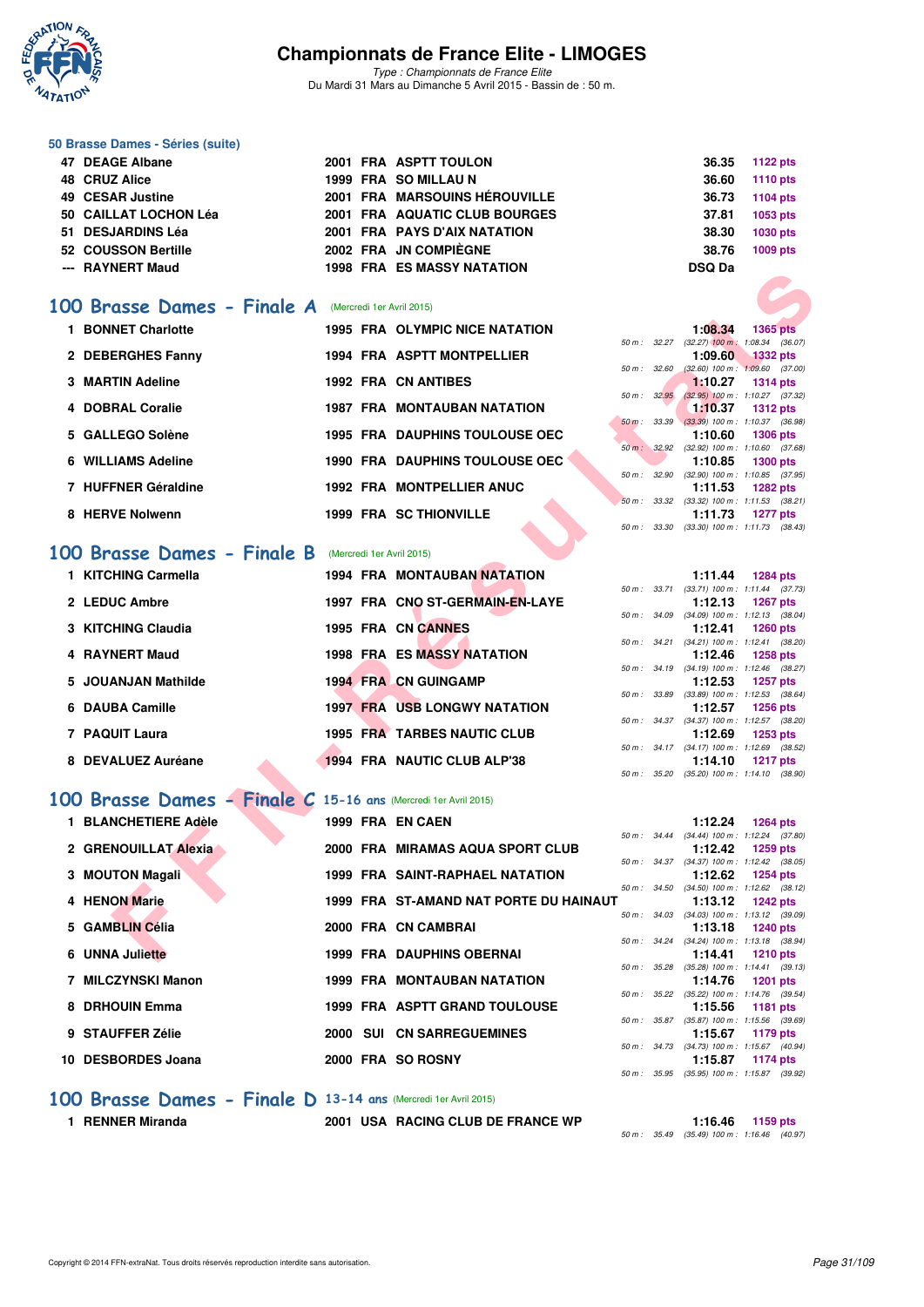

*Type : Championnats de France Elite* Du Mardi 31 Mars au Dimanche 5 Avril 2015 - Bassin de : 50 m.

| 100 Brasse Dames - Finale D (suite) |                                   |              |                                                                                                                                                                                                                                                                                                                                                                                      |
|-------------------------------------|-----------------------------------|--------------|--------------------------------------------------------------------------------------------------------------------------------------------------------------------------------------------------------------------------------------------------------------------------------------------------------------------------------------------------------------------------------------|
| 2 FROUIN Meghan                     | 2001 FRA CLUB AQUATIQUE CHOLETAIS |              | 1:18.02<br>1122 pts                                                                                                                                                                                                                                                                                                                                                                  |
|                                     |                                   |              | 50 m: 36.78 (36.78) 100 m: 1:18.02 (41.                                                                                                                                                                                                                                                                                                                                              |
| 3 DEAGE Albane                      | 2001 FRA ASPTT TOULON             |              | 1:18.56<br>1109 pts                                                                                                                                                                                                                                                                                                                                                                  |
|                                     |                                   |              | 50 m: 37.09 (37.09) 100 m: 1:18.56 (41.                                                                                                                                                                                                                                                                                                                                              |
| 4 CAILLAT LOCHON Léa                | 2001 FRA AQUATIC CLUB BOURGES     |              | 1:22.50<br>1017 pts                                                                                                                                                                                                                                                                                                                                                                  |
|                                     |                                   | 50 m : 38.67 | (38.67) 100 m : 1:22.50 (43.                                                                                                                                                                                                                                                                                                                                                         |
| 5 COUSSON Bertille                  | 2002 FRA JN COMPIÈGNE             |              | 1:24.95<br>962 pts                                                                                                                                                                                                                                                                                                                                                                   |
|                                     |                                   |              | $\overline{a}$ $\overline{a}$ $\overline{a}$ $\overline{a}$ $\overline{a}$ $\overline{a}$ $\overline{a}$ $\overline{a}$ $\overline{a}$ $\overline{a}$ $\overline{a}$ $\overline{a}$ $\overline{a}$ $\overline{a}$ $\overline{a}$ $\overline{a}$ $\overline{a}$ $\overline{a}$ $\overline{a}$ $\overline{a}$ $\overline{a}$ $\overline{a}$ $\overline{a}$ $\overline{a}$ $\overline{$ |

#### **[100 Brasse Dames - Séries](http://www.ffnatation.fr/webffn/resultats.php?idact=nat&go=epr&idcpt=27187&idepr=22)** (Mercredi 1er Avril 2015)

| 00 Brasse Dames - Séries | (Mercredi 1er Avril 2015) |                                         |              |                |                                                                          |
|--------------------------|---------------------------|-----------------------------------------|--------------|----------------|--------------------------------------------------------------------------|
| 1 BONNET Charlotte       |                           | <b>1995 FRA OLYMPIC NICE NATATION</b>   |              | 1:09.20        | $1342$ pts                                                               |
| 2 MARTIN Adeline         |                           | 1992 FRA CN ANTIBES                     |              | 1:10.30        | 50 m : 32.55 (32.55) 100 m : 1:09.20 (36.65)<br><b>1314 pts</b>          |
| 3 DEBERGHES Fanny        |                           | <b>1994 FRA ASPTT MONTPELLIER</b>       | 50 m : 33.20 | 1:10.47        | $(33.20)$ 100 m : 1:10.30 $(37.10)$<br><b>1309 pts</b>                   |
|                          |                           |                                         | 50 m: 32.97  |                | $(32.97)$ 100 m : 1:10.47 $(37.50)$                                      |
| 4 DOBRAL Coralie         |                           | <b>1987 FRA MONTAUBAN NATATION</b>      | 50 m: 33.53  | 1:11.11        | 1293 pts<br>$(33.53)$ 100 m : 1:11.11 $(37.58)$                          |
| 5 WILLIAMS Adeline       |                           | <b>1990 FRA DAUPHINS TOULOUSE OEC</b>   |              | <b>1:11.28</b> | <b>1288 pts</b>                                                          |
| 5 GALLEGO Solène         |                           | 1995 FRA DAUPHINS TOULOUSE OEC          |              | 1:11.28        | 50 m: 33.47 (33.47) 100 m: 1:11.28 (37.81)<br><b>1288 pts</b>            |
|                          |                           |                                         |              |                | 50 m : 33.39 (33.39) 100 m : 1:11.28 (37.89)                             |
| 7 HUFFNER Géraldine      |                           | <b>1992 FRA MONTPELLIER ANUC</b>        | 50 m : 33.58 | 1:11.39        | <b>1286 pts</b><br>$(33.58)$ 100 m : 1:11.39 $(37.81)$                   |
| 8 HERVE Nolwenn          |                           | 1999 FRA SC THIONVILLE                  |              | 1:11.42        | <b>1285 pts</b>                                                          |
| 9 JOUANJAN Mathilde      |                           | 1994 FRA CN GUINGAMP                    |              | 1:12.03        | 50 m: 33.07 (33.07) 100 m: 1:11.42 (38.35)<br><b>1269 pts</b>            |
| 10 LEDUC Ambre           |                           | 1997 FRA CNO ST-GERMAIN-EN-LAYE         | 50 m : 33.98 |                | $(33.98)$ 100 m : 1:12.03 $(38.05)$                                      |
|                          |                           |                                         | 50 m : 34.09 | 1:12.30        | <b>1263 pts</b><br>$(34.09)$ 100 m : 1:12.30 $(38.21)$                   |
| 11 DAUBA Camille         |                           | <b>1997 FRA USB LONGWY NATATION</b>     |              | 1:12.48        | <b>1258 pts</b>                                                          |
| <b>12 PAQUIT Laura</b>   |                           | 1995 FRA TARBES NAUTIC CLUB             |              | 1:12.63        | 50 m: 34.34 (34.34) 100 m: 1:12.48 (38.14)<br><b>1254 pts</b>            |
|                          |                           |                                         |              |                | 50 m: 34.23 (34.23) 100 m: 1:12.63 (38.40)                               |
| 13 RAYNERT Maud          |                           | <b>1998 FRA ES MASSY NATATION</b>       |              | 1:12.97        | <b>1246 pts</b><br>50 m: 34.32 (34.32) 100 m: 1:12.97 (38.65)            |
| 14 KITCHING Carmella     |                           | <b>1994 FRA MONTAUBAN NATATION</b>      |              | 1:12.98        | <b>1245 pts</b>                                                          |
|                          |                           |                                         |              |                | 50 m: 34.02 (34.02) 100 m: 1:12.98 (38.96)                               |
| 15 KITCHING Claudia      |                           | 1995 FRA CN CANNES                      |              | 1:13.00        | <b>1245 pts</b><br>50 m: 34.42 (34.42) 100 m: 1:13.00 (38.58)            |
| 16 DEVALUEZ Auréane      |                           | 1994 FRA NAUTIC CLUB ALP'38             |              | 1:13.07        | <b>1243 pts</b>                                                          |
| 17 GRENOUILLAT Alexia    |                           | 2000 FRA MIRAMAS AQUA SPORT CLUB        |              | 1:13.08        | 50 m: 34.51 (34.51) 100 m: 1:13.07 (38.56)<br><b>1243 pts</b>            |
|                          |                           |                                         |              |                | 50 m: 34.41 (34.41) 100 m: 1:13.08 (38.67)                               |
| 18 LEBLOND Tiphaine      |                           | 1996 FRA NOGENT NATATION 94             |              | 1:13.24        | <b>1239 pts</b><br>50 m: 35.05 (35.05) 100 m: 1:13.24 (38.19)            |
| 19 CAZIER Chloé          |                           | <b>1998 FRA BEAUVAISIS AQUATIC CLUB</b> |              | 1:13.29        | <b>1238 pts</b>                                                          |
| 20 FOURTIER Julie        |                           | <b>1993 FRA CSN GUYANCOURT</b>          |              | 1:13.63        | 50 m: 34.32 (34.32) 100 m: 1:13.29 (38.97)<br><b>1229 pts</b>            |
|                          |                           |                                         |              |                | 50 m: 34.83 (34.83) 100 m: 1:13.63 (38.80)                               |
| 21 BLANCHETIERE Adèle    |                           | 1999 FRA EN CAEN                        | 50 m : 34.75 | 1:13.80        | <b>1225 pts</b><br>$(34.75)$ 100 m : 1:13.80 $(39.05)$                   |
| 22 VANHAEZEBROUCK Margo  |                           | <b>1998 FRA OLYMPIC NICE NATATION</b>   |              | 1:14.01        | <b>1220 pts</b>                                                          |
| 22 MOUTON Magali         |                           | <b>1999 FRA SAINT-RAPHAEL NATATION</b>  |              | 1:14.01        | 50 m: 34.75 (34.75) 100 m: 1:14.01 (39.26)<br><b>1220 pts</b>            |
|                          |                           |                                         |              |                | 50 m: 35.15 (35.15) 100 m: 1:14.01 (38.86)                               |
| 24 SAINT GILLES Tiphaine |                           | 1997 FRA CN LE HAVRE                    |              | 1:14.17        | 1216 pts<br>50 m: 34.25 (34.25) 100 m: 1:14.17 (39.92)                   |
| 25 PRADO Sophie          |                           | <b>1988 FRA SPN POITIERS</b>            |              | 1:14.20        | 1215 $pts$                                                               |
| 26 TRAVERSA Gabrielle    |                           | <b>1997 FRA CNS VALLAURIS</b>           |              | 1:14.46        | 50 m: 34.62 (34.62) 100 m: 1:14.20 (39.58)<br>1208 pts                   |
|                          |                           |                                         |              |                | 50 m: 34.69 (34.69) 100 m: 1:14.46 (39.77)                               |
| 27 SERRAMOGLIA Kelia     |                           | 1995 FRA CN ANTIBES                     |              | 1:14.59        | 1205 pts<br>50 m: 34.84 (34.84) 100 m: 1:14.59 (39.75)                   |
| <b>28 ARLANDIS Anais</b> |                           | <b>1997 FRA OLYMPIC NICE NATATION</b>   |              | 1:14.66        | 1203 pts                                                                 |
| 29 MILCZYNSKI Manon      |                           | <b>1999 FRA MONTAUBAN NATATION</b>      |              | 1:14.83        | 50 m: 34.14 (34.14) 100 m: 1:14.66 (40.52)<br>1199 pts                   |
|                          |                           |                                         |              |                | 50 m: 35.26 (35.26) 100 m: 1:14.83 (39.57)                               |
| 29 DUBOIS Marine         |                           | 1991 FRA VILLEURBANNE NATATION          |              | 1:14.83        | 1199 pts<br>50 m: 34.95 (34.95) 100 m: 1:14.83 (39.88)                   |
| 31 BARBAUD Marine        |                           | 1991 FRA SPN POITIERS                   |              | 1:14.89        | 1198 pts                                                                 |
|                          |                           |                                         |              |                | $50 \text{ m}$ : $35.23$ $(35.23)$ $100 \text{ m}$ : $1:14.89$ $(39.66)$ |

|  | 1:18.02 $1122 \text{ pts}$                 |
|--|--------------------------------------------|
|  | 50 m: 36.78 (36.78) 100 m: 1:18.02 (41.24) |
|  | $1:18.56$ 1109 pts                         |
|  | 50 m: 37.09 (37.09) 100 m: 1:18.56 (41.47) |
|  |                                            |
|  | 1:22.50 1017 pts                           |
|  | 50 m: 38.67 (38.67) 100 m: 1:22.50 (43.83) |
|  | $1:24.95$ 962 pts                          |

|          |       | 1:09.20                      | 1342 pts                       |
|----------|-------|------------------------------|--------------------------------|
| $50 m$ : | 32.55 | $(32.55)$ 100 m :            | 1:09.20<br>(36.65)             |
|          |       | 1:10.30                      | <b>1314 pts</b>                |
| $50 m$ : | 33.20 | $(33.20)$ 100 m :            | 1:10.30<br>(37.10)             |
|          |       | 1:10.47                      | <b>1309 pts</b>                |
| $50 m$ : | 32.97 | $(32.97)$ 100 m :            | 1:10.47<br>(37.50)             |
|          |       | 1:11.11                      | 1293 pts                       |
| $50 m$ : | 33.53 | $(33.53)$ 100 m :            | 1:11.11<br>(37.58)             |
|          |       | 1:11.28                      | <b>1288 pts</b>                |
| $50 m$ : | 33.47 | $(33.47)$ 100 m :            | 1:11.28<br>(37.81)             |
|          |       | 1:11.28                      | 1288 pts                       |
| $50 m$ : | 33.39 | $(33.39)$ 100 m :            | 1:11.28 (37.89)                |
|          |       | 1:11.39                      | <b>1286 pts</b>                |
| $50 m$ : | 33.58 | $(33.58)$ 100 m :            | 1:11.39<br>(37.81)             |
|          |       | 1:11.42                      | 1285 pts                       |
| $50 m$ : | 33.07 | $(33.07)$ 100 m :            | 1:11.42<br>(38.35)             |
|          |       | 1:12.03                      | 1269 pts                       |
| 50 m :   | 33.98 | $(33.98) 100 m$ :            | 1:12.03<br>(38.05)             |
|          |       | 1:12.30                      | <b>1263 pts</b>                |
| $50 m$ : | 34.09 | (34.09) 100 m :              | 1:12.30<br>(38.21)             |
|          |       | 1:12.48                      | <b>1258 pts</b>                |
| $50 m$ : | 34.34 | $(34.34) 100 m$ :            | 1:12.48 (38.14)                |
|          |       | 1:12.63                      | <b>1254 pts</b>                |
| $50 m$ : | 34.23 | $(34.23)$ 100 m :            | 1:12.63 (38.40)                |
|          |       | 1:12.97                      | <b>1246 pts</b>                |
| $50 m$ : | 34.32 | $(34.32)$ 100 m :            | 1:12.97 (38.65)                |
|          |       | 1:12.98                      | 1245 pts                       |
| $50 m$ : | 34.02 | (34.02) 100 m :              | 1:12.98<br>(38.96)             |
|          |       | 1:13.00                      | <b>1245 pts</b>                |
| 50 m :   | 34.42 | $(34.42)$ 100 m :            | 1:13.00<br>(38.58)             |
|          |       | 1:13.07                      | <b>1243 pts</b>                |
| $50 m$ : | 34.51 | $(34.51)$ 100 m :            | 1:13.07<br>(38.56)             |
|          |       | 1:13.08                      | <b>1243 pts</b>                |
| $50 m$ : | 34.41 | (34.41) 100 m :              | 1:13.08<br>(38.67)             |
|          |       | 1:13.24                      | 1239 pts                       |
| 50 m :   | 35.05 | $(35.05)$ 100 m :            | 1:13.24 (38.19)                |
|          |       | 1:13.29                      | <b>1238 pts</b>                |
| $50 m$ : | 34.32 | (34.32) 100 m :              | 1:13.29<br>(38.97)             |
|          |       | 1:13.63                      | 1229 pts                       |
| $50 m$ : | 34.83 | $(34.83) 100 m$ :<br>1:13.80 | 1:13.63<br>(38.80)<br>1225 pts |
| 50 m :   | 34.75 | $(34.75)$ 100 m :            | (39.05)<br>1:13.80             |
|          |       | 1:14.01                      | <b>1220 pts</b>                |
| $50 m$ : | 34.75 | $(34.75) 100 m$ :            | 1:14.01<br>(39.26)             |
|          |       | 1:14.01                      | <b>1220 pts</b>                |
| $50 m$ : | 35.15 | $(35.15) 100 m$ :            | 1:14.01<br>(38.86)             |
|          |       | 1:14.17                      | <b>1216 pts</b>                |
| $50 m$ : | 34.25 | $(34.25)$ 100 m :            | 1:14.17 (39.92)                |
|          |       | 1:14.20                      | <b>1215 pts</b>                |
| $50 m$ : | 34.62 | (34.62) 100 m :              | 1:14.20 (39.58)                |
|          |       | 1:14.46                      | 1208 pts                       |
| 50 m :   | 34.69 | $(34.69)$ 100 m :            | 1:14.46 (39.77)                |
|          |       | 1:14.59                      | <b>1205 pts</b>                |
| 50 m :   | 34.84 | $(34.84) 100 m$ :            | 1:14.59<br>(39.75)             |
|          |       | 1:14.66                      | 1203 pts                       |
| $50 m$ : | 34.14 | (34.14) 100 m:               | 1:14.66<br>(40.52)             |
|          |       | 1:14.83                      | 1199 pts                       |
| $50 m$ : | 35.26 | $(35.26) 100 m$ :            | 1:14.83<br>(39.57)             |
|          |       | 1:14.83                      | 1199 pts                       |
| $50 m$ : | 34.95 | $(34.95)$ 100 m :            | 1:14.83<br>(39.88)             |
|          |       | 1:14.89                      | 1198 pts                       |
| 50 m :   | 35.23 | $(35.23)$ 100 m :            | 1:14.89<br>(39.66)             |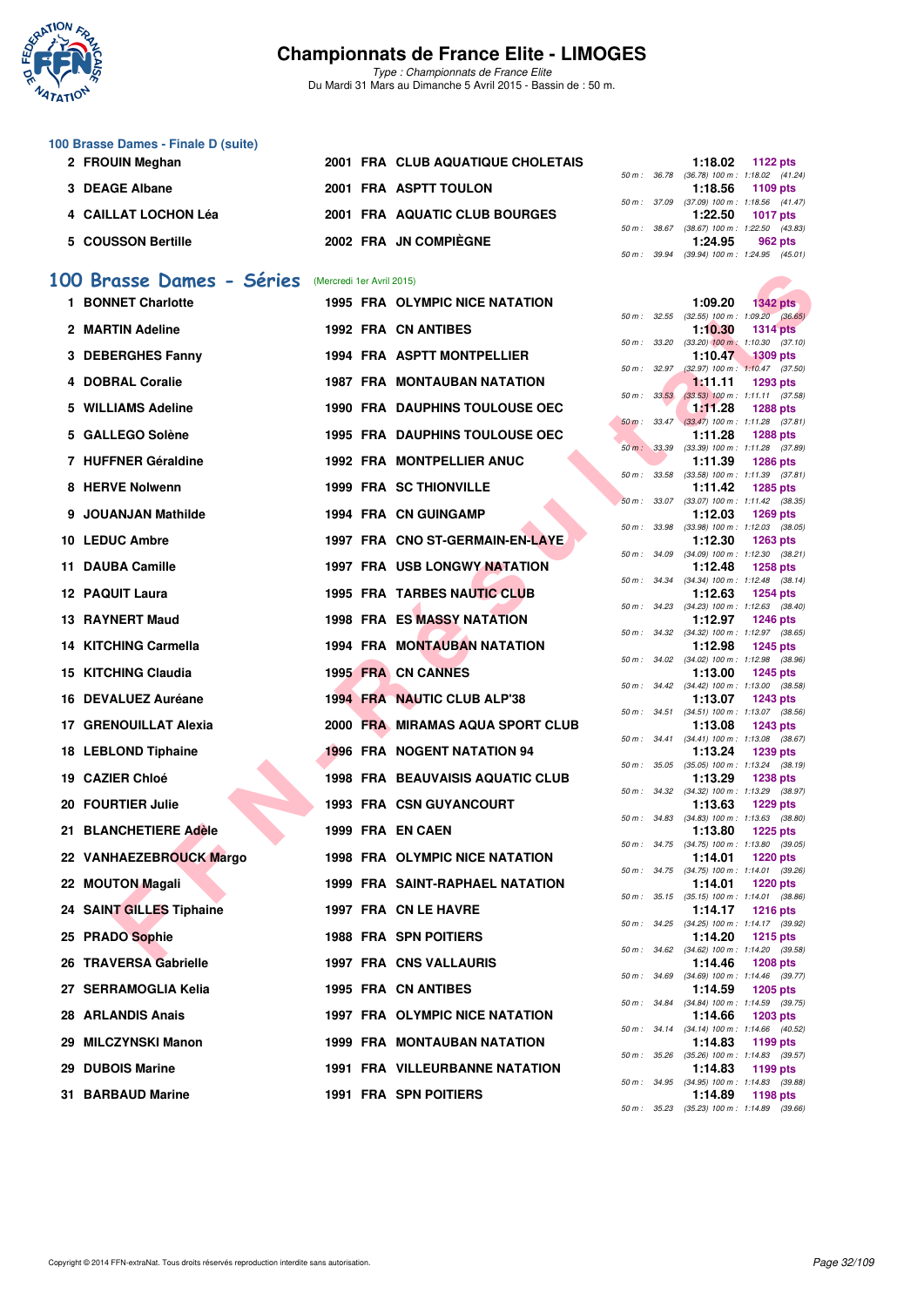

**100 Brasse Dames - Séries (suite)**

# **Championnats de France Elite - LIMOGES**

|    | 32 BLANCHARD Morgane             |  | 1997 FRA AAS SARCELLES NATATION 95         |                  |                  | 1:15.08 | 1193 pts                                                 |
|----|----------------------------------|--|--------------------------------------------|------------------|------------------|---------|----------------------------------------------------------|
|    | 33 STAUFFER Zélie                |  | <b>2000 SUI CN SARREGUEMINES</b>           |                  | 50 m : 35.03     | 1:15.11 | $(35.03)$ 100 m : 1:15.08 $(40.05)$<br>1192 $pts$        |
|    | 34 GAMBLIN Célia                 |  | 2000 FRA CN CAMBRAI                        |                  | 50 m : 35.05     | 1:15.17 | $(35.05)$ 100 m : 1:15.11 $(40.06)$<br>1191 pts          |
|    | 35 PETIT Emilie                  |  | <b>1996 FRA ALLIANCE DIJON NATATION</b>    | 50 m : 33.79     |                  | 1:15.20 | (33.79) 100 m: 1:15.17 (41.38)<br>1190 pts               |
|    | 36 PESEUX Clothilde              |  | <b>1998 FRA ALLIANCE NATATION BESANCON</b> | 50 m: 35.10      |                  | 1:15.33 | $(35.10)$ 100 m : 1:15.20 $(40.10)$<br><b>1187 pts</b>   |
|    | 37 UNNA Juliette                 |  | 1999 FRA DAUPHINS OBERNAI                  |                  | 50 m : 35.40     | 1:15.45 | $(35.40)$ 100 m : 1:15.33 $(39.93)$<br><b>1184 pts</b>   |
|    | 38 DRHOUIN Emma                  |  | 1999 FRA ASPTT GRAND TOULOUSE              |                  | 50 m : 35.54     | 1:15.49 | $(35.54)$ 100 m : 1:15.45 $(39.91)$<br>1183 pts          |
|    | 39 HENON Marie                   |  | 1999 FRA ST-AMAND NAT PORTE DU HAINAUT     |                  |                  | 1:15.55 | 50 m: 34.42 (34.42) 100 m: 1:15.49 (41.07)<br>1182 pts   |
|    | 40 SIMON Charlotte               |  | <b>1998 FRA CN CHALON-SUR-SAONE</b>        |                  | 50 m : 34.98     | 1:15.73 | $(34.98)$ 100 m : 1:15.55 $(40.57)$<br><b>1177 pts</b>   |
| 41 | <b>DESBORDES Joana</b>           |  | 2000 FRA SO ROSNY                          |                  | 50 m: 36.11      | 1:15.74 | (36.11) 100 m : 1:15.73 (39.62)<br><b>1177 pts</b>       |
|    | <b>42 MEALLARES Aurore</b>       |  | <b>1998 FRA MULHOUSE ON</b>                |                  | $50 m$ : $35.52$ | 1:15.86 | $(35.52)$ 100 m : 1:15.74 $(40.22)$<br>1174 pts          |
|    | 43 BERNARD Béatrice              |  | 1998 FRA C PAUL-BERT RENNES                | 50 m: 35.18      |                  | 1:15.90 | $(35.18)$ 100 m : 1:15.86 $(40.68)$<br>1173 pts          |
|    | <b>44 SCHWARTZ Marine</b>        |  | 1997 FRA TEAM STRASBOURG SNS-ASPTT         |                  |                  | 1:15.99 | 50 m: 34.88 (34.88) 100 m: 1:15.90 (41.02)<br>1171 pts   |
|    | <b>45 CHANAVAT GILLET Alicia</b> |  | 1999 FRA CN CHALON-SUR-SAONE               | $50 m$ : $36.28$ |                  | 1:16.01 | $(36.28)$ 100 m : 1:15.99 $(39.71)$<br><b>1170 pts</b>   |
|    | 46 LANGLAIS Lila                 |  | <b>2000 FRA ES MASSY NATATION</b>          |                  | 50 m : 35.51     | 1:16.64 | $(35.51)$ 100 m : 1:16.01 $(40.50)$<br>1155 pts          |
|    | <b>47 MOINE PICARD Emilie</b>    |  | 2000 FRA STADE OLYMPIQUE CHAMBERY          | 50 m: 36.33      |                  | 1:16.69 | $(36.33)$ 100 m : 1:16.64 $(40.31)$<br>1154 pts          |
| 48 | <b>DJEBALI Zoe</b>               |  | 1997 FRA FOS-SUR-MER NATATION              | 50 m : 36.26     |                  | 1:16.76 | (36.26) 100 m: 1:16.69 (40.43)<br>1152 $pts$             |
|    | 49 BOREL Carol-Ann               |  | 1999 FRA AMSL FRÉJUS                       |                  |                  | 1:17.02 | 50 m: 35.78 (35.78) 100 m: 1:16.76 (40.98)<br>1146 pts   |
|    | 50 RENNER Miranda                |  | 2001 USA RACING CLUB DE FRANCE WP          |                  | 50 m : 34.64     | 1:17.07 | $(34.64)$ 100 m : 1:17.02 $(42.38)$<br>1145 pts          |
|    | 51 PEYRIEUX Farah                |  | 2000 FRA ST-ETIENNE NATATION               |                  |                  | 1:17.50 | 50 m: 35.84 (35.84) 100 m: 1:17.07 (41.23)<br>1134 pts   |
|    | 52 BARDOT Lou                    |  | 1998 FRA CN MELUN VAL DE SEINE             | 50 m : 36.69     |                  | 1:17.62 | $(36.69)$ 100 m : 1:17.50 $(40.81)$<br>1131 pts          |
|    | 53 LONG WAH Ludivine             |  | 2000 FRA CNP DE SAINT-LO                   |                  | 50 m : 36.58     | 1:17.73 | $(36.58)$ 100 m : 1:17.62 $(41.04)$<br>1129 $pts$        |
|    | 54 SAUREL Alexia                 |  | <b>1999 FRA NANTES NATATION</b>            |                  | 50 m : 36.17     | 1:17.83 | (36.17) 100 m: 1:17.73 (41.56)<br>1126 $pts$             |
|    | 55 CRUZ Alice                    |  | 1999 FRA SO MILLAU N                       |                  | 50 m : 37.40     | 1:17.91 | $(37.40)$ 100 m : 1:17.83 $(40.43)$<br>1124 $pts$        |
|    | 56 HENRY Emilie                  |  | <b>1999 FRA DAUPHINS OBERNAI</b>           |                  |                  | 1:17.95 | 50 m: 35.48 (35.48) 100 m: 1:17.91 (42.43)<br>1124 $pts$ |
|    | 57 ZIEGLER Fanny                 |  | 2000 FRA NAUTIC CLUB ALP'38                |                  | 50 m : 36.52     | 1:18.52 | $(36.52)$ 100 m : 1:17.95 $(41.43)$<br>1110 pts          |
|    | 58 REMY Adeline                  |  | 2000 FRA STADE BÉTHUNE PÉLICAN CLUB        | 50 m : 36.83     |                  | 1:18.71 | $(36.83)$ 100 m : 1:18.52 $(41.69)$<br>1105 pts          |
|    | 59 LACAVALERIE Tiphaine          |  | 2000 FRA DAUPHINS TOULOUSE OEC             |                  |                  | 1:19.00 | 50 m : 37.06 (37.06) 100 m : 1:18.71 (41.65)<br>1099 pts |
|    | 60 DESJARDINS Léa                |  | 2001 FRA PAYS D'AIX NATATION               |                  | 50 m : 36.59     | 1:19.31 | $(36.59)$ 100 m : 1:19.00 $(42.41)$<br><b>1091 pts</b>   |
|    | 61 LOWE Vera                     |  | <b>2000 NED ANGOULEME N CHARENTE</b>       |                  |                  | 1:19.33 | 50 m: 37.82 (37.82) 100 m: 1:19.31 (41.49)<br>1091 pts   |
|    | 62 COURBOT Marie                 |  | 2000 FRA ND VILLEFRANCHE-EN-BEAUJOLAIS     |                  |                  | 1:19.43 | 50 m: 36.74 (36.74) 100 m: 1:19.33 (42.59)<br>1088 pts   |
|    | 63 ROGEON Axelle                 |  | 1999 FRA CLUB DAUPHINS COGNAC              |                  |                  | 1:19.57 | 50 m: 37.23 (37.23) 100 m: 1:19.43 (42.20)<br>1085 pts   |
|    | <b>64 PONSARDIN Alice</b>        |  | 2000 FRA CN VOUZIERS                       |                  |                  | 1:19.80 | 50 m: 36.64 (36.64) 100 m: 1:19.57 (42.93)<br>1080 pts   |
|    | 65 DEAGE Albane                  |  | 2001 FRA ASPTT TOULON                      |                  | 50 m : 36.88     | 1:19.96 | (36.88) 100 m: 1:19.80 (42.92)<br>1076 pts               |
|    | 66 FROUIN Meghan                 |  | 2001 FRA CLUB AQUATIQUE CHOLETAIS          |                  |                  | 1:20.15 | 50 m: 37.42 (37.42) 100 m: 1:19.96 (42.54)<br>1072 pts   |
|    | 67 CAILLAT LOCHON Léa            |  | 2001 FRA AQUATIC CLUB BOURGES              |                  |                  | 1:24.43 | 50 m : 37.93 (37.93) 100 m : 1:20.15 (42.22)<br>974 pts  |
|    |                                  |  |                                            |                  |                  |         | 50 m: 38.59 (38.59) 100 m: 1:24.43 (45.84)               |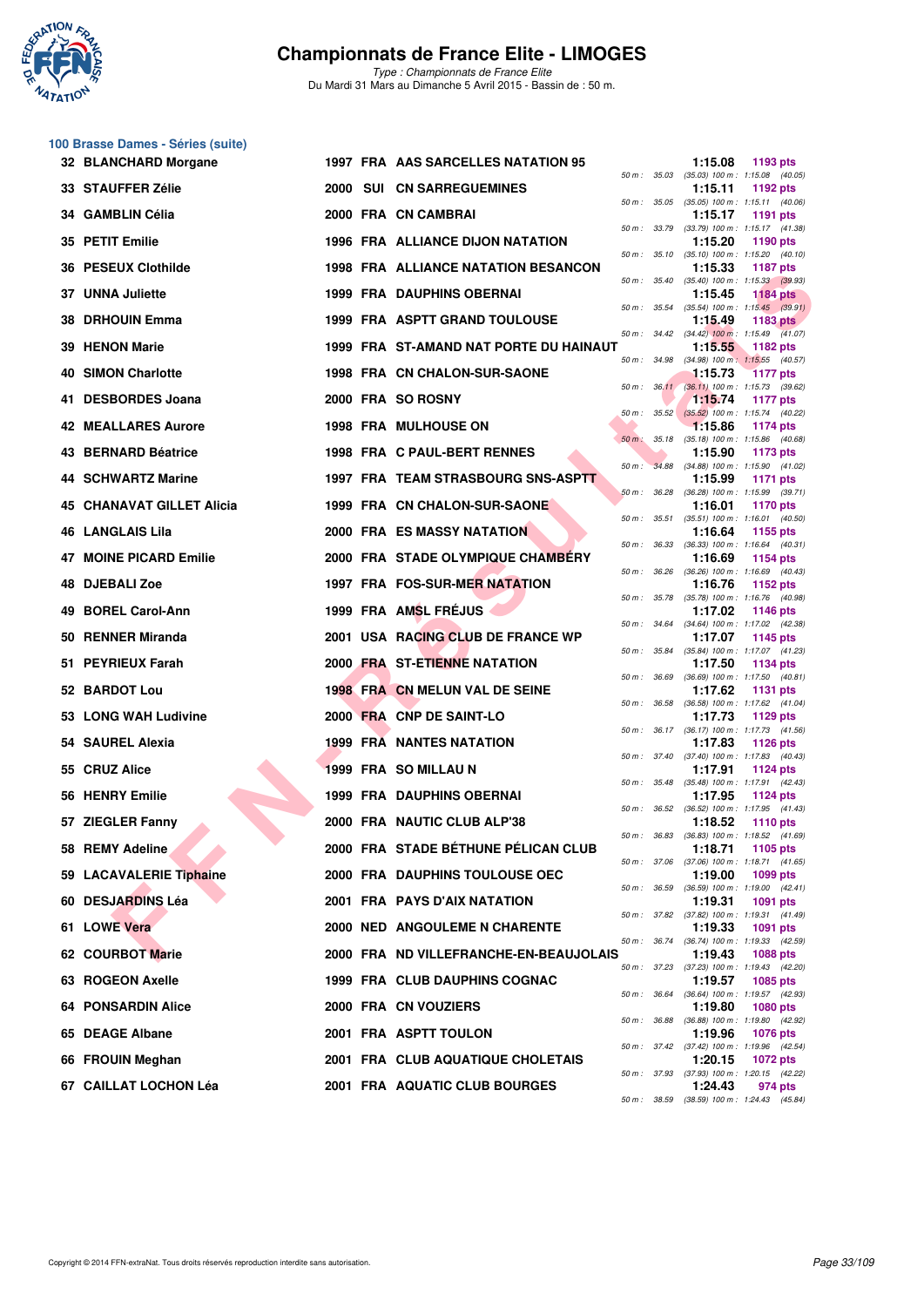

| 100 Brasse Dames - Séries (suite)<br>68 COUSSON Bertille      |                         | 2002 FRA JN COMPIEGNE                                                                                                               |             | 1:25.29                                    |
|---------------------------------------------------------------|-------------------------|-------------------------------------------------------------------------------------------------------------------------------------|-------------|--------------------------------------------|
|                                                               |                         |                                                                                                                                     | 50 m: 40.09 | 955 pts<br>(40.09) 100 m : 1:25.29 (45.20) |
| 200 Brasse Dames - Finale A (Vendredi 3 Avril 2015)           |                         |                                                                                                                                     |             |                                            |
| 1 DEBERGHES Fanny                                             |                         | <b>1994 FRA ASPTT MONTPELLIER</b>                                                                                                   |             | 2:28.08<br><b>1365 pts</b>                 |
| 2 GRANGEON Lara                                               |                         | 50 m: 33.27 (33.27) 100 m: 1:10.33 (37.06) 150 m: 1:48.62 (38.29) 200 m: 2:28.08 (39.46)<br><b>1991 FRA CN CALEDONIENS</b>          |             | 2:28.34<br><b>1362 pts</b>                 |
| 3 MARTIN Adeline                                              |                         | 50 m: 34.27 (34.27) 100 m: 1:11.71 (37.44) 150 m: 1:50.06 (38.35) 200 m: 2:28.34 (38.28)<br><b>1992 FRA CN ANTIBES</b>              |             | 2:29.33<br>1349 pts                        |
| 4 PAQUIT Laura                                                |                         | 50 m: 33.10 (33.10) 100 m: 1:10.79 (37.69) 150 m: 1:49.35 (38.56) 200 m: 2:29.33 (39.98)<br><b>1995 FRA TARBES NAUTIC CLUB</b>      |             | 2:31.35<br><b>1322 pts</b>                 |
| 5 LESAFFRE Fantine                                            |                         | 50 m: 34.94 (34.94) 100 m: 1:12.94 (38.00) 150 m: 1:51.94 (39.00) 200 m: 2:31.35 (39.41)<br><b>1994 FRA MULHOUSE ON</b>             |             | 2:31.59<br><b>1319 pts</b>                 |
| 6 DOBRAL Coralie                                              |                         | 50 m: 34.55 (34.55) 100 m: 1:12.94 (38.39) 150 m: 1:51.83 (38.89) 200 m: 2:31.59 (39.76)<br><b>1987 FRA MONTAUBAN NATATION</b>      |             | 2:34.06<br><b>1286 pts</b>                 |
|                                                               |                         | 50 m: 34.37 (34.37) 100 m: 1:13.14 (38.77) 150 m: 1:53.29 (40.15) 200 m: 2:34.06 (40.77)                                            |             |                                            |
| 7 KITCHING Claudia                                            |                         | <b>1995 FRA CN CANNES</b><br>50 m: 34.81 (34.81) 100 m: 1:13.46 (38.65) 150 m: 1:53.32 (39.86) 200 m: 2:34.19 (40.87)               |             | 2:34.19<br><b>1285 pts</b>                 |
| 8 DAUBA Camille                                               |                         | <b>1997 FRA USB LONGWY NATATION</b><br>50 m: 35.10 (35.10) 100 m: 1:14.58 (39.48) 150 m: 1:54.53 (39.95) 200 m: 2:36.21 (41.68)     |             | 2:36.21<br>1259 pts                        |
| 200 Brasse Dames - Finale B                                   | (Vendredi 3 Avril 2015) |                                                                                                                                     |             |                                            |
| 1 HERVE Nolwenn                                               |                         | <b>1999 FRA SC THIONVILLE</b>                                                                                                       |             | 2:35.27<br><b>1271 pts</b>                 |
| 2 CAZIER Chloé                                                |                         | 50 m: 34.85 (34.85) 100 m: 1:14.12 (39.27) 150 m: 1:54.29 (40.17) 200 m: 2:35.27 (40.98)<br><b>1998 FRA BEAUVAISIS AQUATIC CLUB</b> |             | 2:35.30<br><b>1270 pts</b>                 |
| 3 FOURTIER Julie                                              |                         | 50 m: 34.59 (34.59) 100 m: 1:13.54 (38.95) 150 m: 1:54.16 (40.62) 200 m: 2:35.30 (41.14)<br><b>1993 FRA CSN GUYANCOURT</b>          |             | 2:35.44<br><b>1269 pts</b>                 |
| 4 HUFFNER Géraldine                                           |                         | 50 m: 35.04 (35.04) 100 m: 1:13.88 (38.84) 150 m: 1:53.89 (40.01) 200 m: 2:35.44 (41.55)<br><b>1992 FRA MONTPELLIER ANUC</b>        |             | 2:35.92<br><b>1262 pts</b>                 |
| 5 JOUANJAN Mathilde                                           |                         | 50 m: 35.34 (35.34) 100 m: 1:15.18 (39.84) 150 m: 1:55.46 (40.28) 200 m: 2:35.92 (40.46)                                            |             |                                            |
|                                                               |                         | 1994 FRA CN GUINGAMP<br>50 m: 35.10 (35.10) 100 m: 1:14.73 (39.63) 150 m: 1:54.50 (39.77) 200 m: 2:36.11 (41.61)                    |             | 2:36.11<br><b>1260 pts</b>                 |
| 6 KITCHING Carmella                                           |                         | 1994 FRA MONTAUBAN NATATION<br>50 m: 34.30 (34.30) 100 m: 1:13.78 (39.48) 150 m: 1:53.88 (40.10) 200 m: 2:36.34 (42.46)             |             | 2:36.34<br><b>1257 pts</b>                 |
| <b>7 LEDUC Ambre</b>                                          |                         | 1997 FRA CNO ST-GERMAIN-EN-LAYE<br>50 m : 35.27 (35.27) 100 m : 1:14.84 (39.57) 150 m : 1:56.03 (41.19) 200 m : 2:37.21 (41.18)     |             | 2:37.21<br><b>1246 pts</b>                 |
| 8 PETIT Emilie                                                |                         | 1996 FRA ALLIANCE DIJON NATATION<br>50 m: 35.61 (35.61) 100 m: 1:15.28 (39.67) 150 m: 1:56.45 (41.17) 200 m: 2:38.14 (41.69)        |             | 2:38.14<br><b>1234 pts</b>                 |
| 200 Brasse Dames - Finale C 15-16 ans (Vendredi 3 Avril 2015) |                         |                                                                                                                                     |             |                                            |
| 1 HENON Marie                                                 |                         | 1999 FRA ST-AMAND NAT PORTE DU HAINAUT                                                                                              |             | 2:35.57<br><b>1267 pts</b>                 |
| 2 MOUTON Magali                                               |                         | 50 m: 34.89 (34.89) 100 m: 1:14.30 (39.41) 150 m: 1:54.54 (40.24) 200 m: 2:35.57 (41.03)<br><b>1999 FRA SAINT-RAPHAEL NATATION</b>  |             | 2:36.16<br><b>1259 pts</b>                 |
| 3 GRENOUILLAT Alexia                                          |                         | 50 m: 34.89 (34.89) 100 m: 1:14.68 (39.79) 150 m: 1:55.48 (40.80) 200 m: 2:36.16 (40.68)<br>2000 FRA MIRAMAS AQUA SPORT CLUB        |             | 2:38.22                                    |
|                                                               |                         | 50 m: 36.34 (36.34) 100 m: 1:16.23 (39.89) 150 m: 1:56.90 (40.67) 200 m: 2:38.22 (41.32)                                            |             | <b>1233 pts</b>                            |
| 4 UNNA Juliette                                               |                         | 1999 FRA DAUPHINS OBERNAI<br>50 m: 36.24 (36.24) 100 m: 1:16.48 (40.24) 150 m: 1:57.74 (41.26) 200 m: 2:40.03 (42.29)               |             | 2:40.03<br><b>1210 pts</b>                 |
| 5 STAUFFER Zélie                                              |                         | 2000 SUI CN SARREGUEMINES<br>50 m : 35.94 (35.94) 100 m : 1:16.59 (40.65) 150 m : 1:58.18 (41.59) 200 m : 2:40.19 (42.01)           |             | 2:40.19<br><b>1208 pts</b>                 |
| 6 GAMBLIN Célia                                               |                         | 2000 FRA CN CAMBRAI<br>50 m: 36.50 (36.50) 100 m: 1:19.15 (42.65) 150 m: 1:59.96 (40.81) 200 m: 2:40.72 (40.76)                     |             | 2:40.72<br>1201 pts                        |
| 7 BLANCHETIERE Adèle                                          |                         | 1999 FRA EN CAEN<br>50 m: 35.95 (35.95) 100 m: 1:16.78 (40.83) 150 m: 1:58.83 (42.05) 200 m: 2:41.06 (42.23)                        |             | 2:41.06<br>1197 pts                        |
| 8 MILCZYNSKI Manon                                            |                         | 1999 FRA MONTAUBAN NATATION<br>50 m: 36.55 (36.55) 100 m: 1:17.24 (40.69) 150 m: 2:00.24 (43.00) 200 m: 2:43.90 (43.66)             |             | 2:43.90<br>1162 pts                        |
| 9 PEYRIEUX Farah                                              |                         | 2000 FRA ST-ETIENNE NATATION                                                                                                        |             | 2:43.94<br>1161 pts                        |
| 10 REMY Adeline                                               |                         | 50 m: 37.07 (37.07) 100 m: 1:18.79 (41.72) 150 m: 2:01.12 (42.33) 200 m: 2:43.94 (42.82)<br>2000 FRA STADE BETHUNE PELICAN CLUB     |             | 2:47.27<br><b>1121 pts</b>                 |
|                                                               |                         | 50 m: 38.31 (38.31) 100 m: 1:21.72 (43.41) 150 m: 2:04.85 (43.13) 200 m: 2:47.27 (42.42)                                            |             |                                            |
| 200 Brasse Dames - Finale D 13-14 ans (Vendredi 3 Avril 2015) |                         |                                                                                                                                     |             |                                            |
| 1 RENNER Miranda                                              |                         | 2001 USA RACING CLUB DE FRANCE WP<br>50 m: 37.24 (37.24) 100 m: 1:19.07 (41.83) 150 m: 2:02.35 (43.28) 200 m: 2:45.10 (42.75)       |             | 2:45.10<br>1147 pts                        |
| 2 BORGOGNO Alizée                                             |                         | 2001 FRA OLYMPIC NICE NATATION<br>50 m: 38.02 (38.02) 100 m: 1:20.38 (42.36) 150 m: 2:03.31 (42.93) 200 m: 2:46.03 (42.72)          |             | 2:46.03<br>1136 pts                        |
| 3 DEAGE Albane                                                |                         | 2001 FRA ASPTT TOULON<br>50 m : 37.97 (37.97) 100 m : 1:20.63 (42.66) 150 m : 2:04.07 (43.44) 200 m : 2:47.75 (43.68)               |             | 2:47.75<br>1115 pts                        |
| 4 FROUIN Meghan                                               |                         | 2001 FRA CLUB AQUATIQUE CHOLETAIS<br>50 m: 38.23 (38.23) 100 m: 1:21.62 (43.39) 150 m: 2:07.31 (45.69) 200 m: 2:53.32 (46.01)       |             | 2:53.32<br>1048 pts                        |
|                                                               |                         |                                                                                                                                     |             |                                            |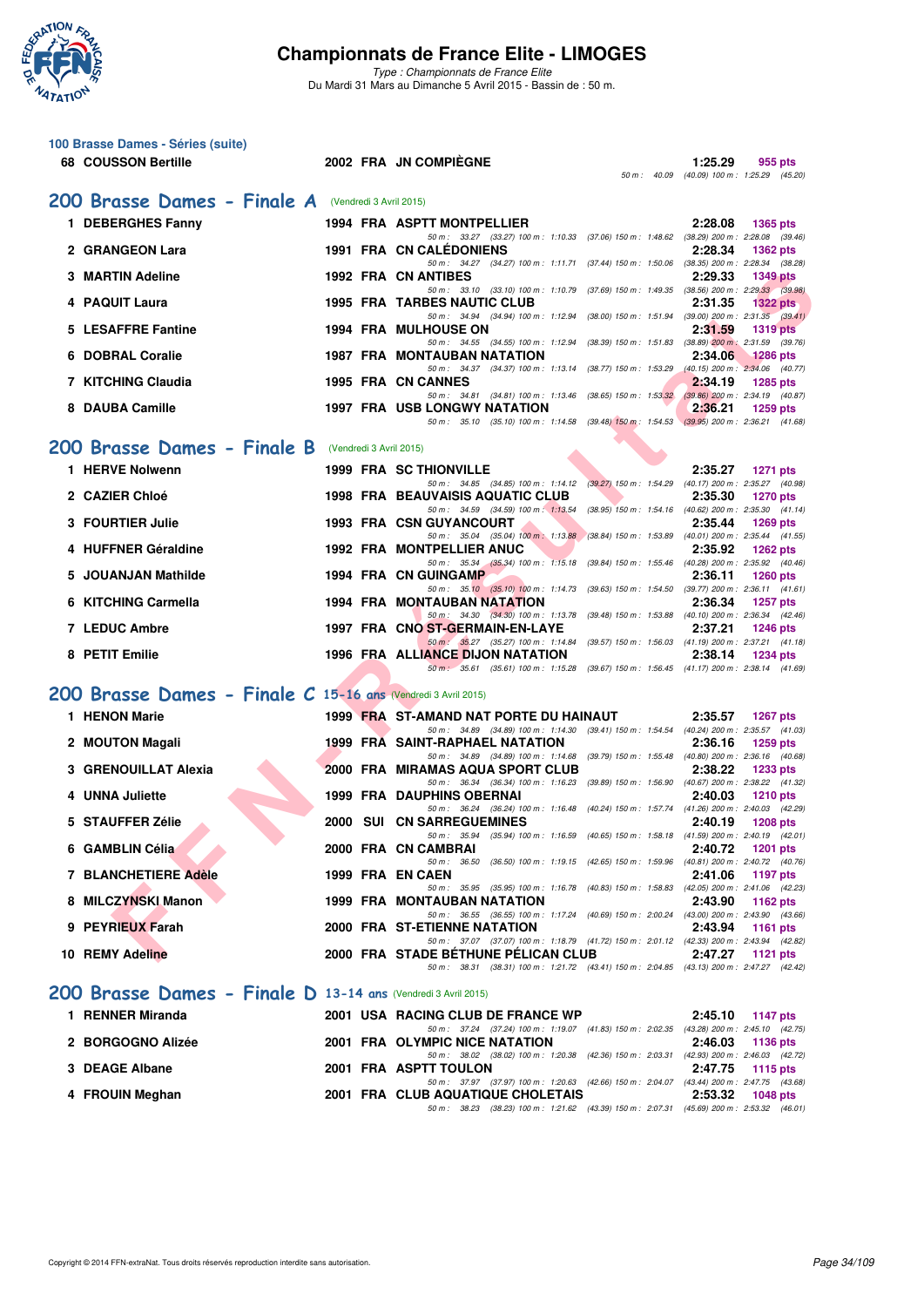

| 200 Brasse Dames - Finale D (suite)               |  |                                                                                                                                    |                            |
|---------------------------------------------------|--|------------------------------------------------------------------------------------------------------------------------------------|----------------------------|
| 5 CAILLAT LOCHON Léa                              |  | 2001 FRA AQUATIC CLUB BOURGES                                                                                                      | 2:57.92<br>995 pts         |
|                                                   |  | 50 m: 39.46 (39.46) 100 m: 1:25.34 (45.88) 150 m: 2:12.22 (46.88) 200 m: 2:57.92 (45.70)                                           |                            |
| 200 Brasse Dames - Séries (Vendredi 3 Avril 2015) |  |                                                                                                                                    |                            |
| 1 GRANGEON Lara                                   |  | <b>1991 FRA CN CALEDONIENS</b><br>50 m: 34.94 (34.94) 100 m: 1:12.91 (37.97) 150 m: 1:51.55 (38.64) 200 m: 2:30.35 (38.80)         | 2:30.35<br><b>1335 pts</b> |
| 2 DEBERGHES Fanny                                 |  | 1994 FRA ASPTT MONTPELLIER                                                                                                         | 2:31.43<br><b>1321 pts</b> |
| <b>3 LESAFFRE Fantine</b>                         |  | 50 m: 33.92 (33.92) 100 m: 1:12.61 (38.69) 150 m: 1:52.33 (39.72) 200 m: 2:31.43 (39.10)<br><b>1994 FRA MULHOUSE ON</b>            | 2:31.55<br><b>1319 pts</b> |
| 4 PAQUIT Laura                                    |  | 50 m: 35.42 (35.42) 100 m: 1:13.95 (38.53) 150 m: 1:52.76 (38.81) 200 m: 2:31.55 (38.79)<br><b>1995 FRA TARBES NAUTIC CLUB</b>     | 2:31.87<br>$1315$ pts      |
|                                                   |  | 50 m: 34.98 (34.98) 100 m: 1:13.35 (38.37) 150 m: 1:52.29 (38.94) 200 m: 2:31.87 (39.58)                                           |                            |
| 5 MARTIN Adeline                                  |  | <b>1992 FRA CN ANTIBES</b><br>50 m: 33.64 (33.64) 100 m: 1:11.99 (38.35) 150 m: 1:51.72 (39.73) 200 m: 2:31.91 (40.19)             | 2:31.91<br><b>1315 pts</b> |
| 6 DOBRAL Coralie                                  |  | 1987 FRA MONTAUBAN NATATION<br>50 m: 35.35 (35.35) 100 m: 1:14.10 (38.75) 150 m: 1:53.55 (39.45) 200 m: 2:33.87 (40.32)            | 2:33.87<br><b>1289 pts</b> |
| 7 DAUBA Camille                                   |  | 1997 FRA USB LONGWY NATATION                                                                                                       | 2:34.26<br><b>1284 pts</b> |
| 8 KITCHING Claudia                                |  | 50 m: 35.32 (35.32) 100 m: 1:14.22 (38.90) 150 m: 1:53.69 (39.47) 200 m: 2:34.26 (40.57)<br><b>1995 FRA CN CANNES</b>              | 2:34.40<br><b>1282 pts</b> |
| 9 FOURTIER Julie                                  |  | 50 m: 34.81 (34.81) 100 m: 1:14.03 (39.22) 150 m: 1:53.66 (39.63) 200 m: 2:34.40 (40.74)<br><b>1993 FRA CSN GUYANCOURT</b>         | 2:34.85<br><b>1276 pts</b> |
|                                                   |  | 50 m: 34.94 (34.94) 100 m: 1:14.13 (39.19) 150 m: 1:54.00 (39.87) 200 m: 2:34.85 (40.85)                                           |                            |
| 10 HUFFNER Géraldine                              |  | <b>1992 FRA MONTPELLIER ANUC</b><br>50 m: 34.89 (34.89) 100 m: 1:13.79 (38.90) 150 m: 1:53.61 (39.82) 200 m: 2:35.08 (41.47)       | 2:35.08<br><b>1273 pts</b> |
| 11 JOUANJAN Mathilde                              |  | 1994 FRA CN GUINGAMP<br>50 m: 34.94 (34.94) 100 m: 1:14.21 (39.27) 150 m: 1:54.41 (40.20) 200 m: 2:35.89 (41.48)                   | 2:35.89<br><b>1263 pts</b> |
| 12 CAZIER Chloé                                   |  | <b>1998 FRA BEAUVAISIS AQUATIC CLUB</b>                                                                                            | 2:37.03<br><b>1248 pts</b> |
| 13 HERVE Nolwenn                                  |  | 50 m: 35.01 (35.01) 100 m: 1:15.11 (40.10) 150 m: 1:56.07 (40.96) 200 m: 2:37.03 (40.96)<br><b>1999 FRA SC THIONVILLE</b>          | 2:37.68<br><b>1240 pts</b> |
| 14 LEDUC Ambre                                    |  | 50 m: 35.47 (35.47) 100 m: 1:15.16 (39.69) 150 m: 1:55.77 (40.61) 200 m: 2:37.68 (41.91)<br>1997 FRA CNO ST-GERMAIN-EN-LAYE        | 2:37.98<br><b>1236 pts</b> |
|                                                   |  | 50 m: 35.68 (35.68) 100 m: 1:15.79 (40.11) 150 m: 1:56.44 (40.65) 200 m: 2:37.98 (41.54)                                           |                            |
| 15 KITCHING Carmella                              |  | <b>1994 FRA MONTAUBAN NATATION</b><br>50 m: 34.95 (34.95) 100 m: 1:14.73 (39.78) 150 m: 1:55.66 (40.93) 200 m: 2:38.44 (42.78)     | 2:38.44<br><b>1230 pts</b> |
| 16 PETIT Emilie                                   |  | 1996 FRA ALLIANCE DIJON NATATION<br>50 m: 36.03 (36.03) 100 m: 1:16.25 (40.22) 150 m: 1:57.27 (41.02) 200 m: 2:38.48 (41.21)       | 2:38.48<br>1230 pts        |
| 17 BLANCHARD Morgane                              |  | 1997 FRA AAS SARCELLES NATATION 95                                                                                                 | 2:39.29<br><b>1219 pts</b> |
| 18 MOUTON Magali                                  |  | 50 m: 35.75 (35.75) 100 m: 1:15.84 (40.09) 150 m: 1:56.90 (41.06) 200 m: 2:39.29 (42.39)<br><b>1999 FRA SAINT-RAPHAEL NATATION</b> | 2:39.98<br>1211 $pts$      |
| <b>19 BLANCHETIERE Adèle</b>                      |  | 50 m: 36.04 (36.04) 100 m: 1:16.74 (40.70) 150 m: 1:57.79 (41.05) 200 m: 2:39.98 (42.19)<br>1999 FRA EN CAEN                       | 2:40.18<br><b>1208 pts</b> |
| 20 UNNA Juliette                                  |  | 50 m: 35.79 (35.79) 100 m: 1:16.74 (40.95) 150 m: 1:59.15 (42.41) 200 m: 2:40.18 (41.03)<br>1999 FRA DAUPHINS OBERNAI              | 2:40.29<br><b>1207 pts</b> |
|                                                   |  | 50 m: 36.73 (36.73) 100 m: 1:17.67 (40.94) 150 m: 1:59.61 (41.94) 200 m: 2:40.29 (40.68)                                           |                            |
| 21 SIMON Charlotte                                |  | <b>1998 FRA CN CHALON-SUR-SAONE</b><br>50 m: 36.86 (36.86) 100 m: 1:17.96 (41.10) 150 m: 1:58.98 (41.02) 200 m: 2:40.35 (41.37)    | 2:40.35<br><b>1206 pts</b> |
| 22 PECH Célia                                     |  | 1997 FRA CN SALON-DE-PROVENCE<br>50 m: 36.60 (36.60) 100 m: 1:17.43 (40.83) 150 m: 1:58.90 (41.47) 200 m: 2:40.45 (41.55)          | 2:40.45<br><b>1205 pts</b> |
| 23 STAUFFER Zélie                                 |  | 2000 SUI CN SARREGUEMINES                                                                                                          | 2:40.73<br><b>1201 pts</b> |
| 24 RAYNERT Maud                                   |  | 50 m: 36.21 (36.21) 100 m: 1:17.12 (40.91) 150 m: 1:58.36 (41.24) 200 m: 2:40.73 (42.37)<br><b>1998 FRA ES MASSY NATATION</b>      | 2:40.82<br>1200 pts        |
| 25 GRENOUILLAT Alexia                             |  | 50 m: 36.00 (36.00) 100 m: 1:15.75 (39.75) 150 m: 1:57.48 (41.73) 200 m: 2:40.82 (43.34)<br>2000 FRA MIRAMAS AQUA SPORT CLUB       | 2:41.02 1198 pts           |
| 26 SCHWARTZ Marine                                |  | 50 m: 35.99 (35.99) 100 m: 1:15.76 (39.77) 150 m: 1:57.85 (42.09) 200 m: 2:41.02 (43.17)<br>1997 FRA TEAM STRASBOURG SNS-ASPTT     | 2:41.06<br>1197 pts        |
|                                                   |  | 50 m: 36.74 (36.74) 100 m: 1:17.53 (40.79) 150 m: 1:58.86 (41.33) 200 m: 2:41.06 (42.20)                                           |                            |
| 27 TRAVERSA Gabrielle                             |  | 1997 FRA CNS VALLAURIS<br>50 m: 35.99 (35.99) 100 m: 1:16.33 (40.34) 150 m: 1:58.06 (41.73) 200 m: 2:41.63 (43.57)                 | 2:41.63<br>1190 pts        |
| 28 PESEUX Clothilde                               |  | 1998 FRA ALLIANCE NATATION BESANCON<br>50 m: 36.25 (36.25) 100 m: 1:17.73 (41.48) 150 m: 1:59.42 (41.69) 200 m: 2:41.72 (42.30)    | 2:41.72<br>1189 pts        |
| 29 SAINT GILLES Tiphaine                          |  | 1997 FRA CN LE HAVRE                                                                                                               | 2:42.15<br>1183 pts        |
| 30 PRADO Sophie                                   |  | 50 m: 36.37 (36.37) 100 m: 1:17.07 (40.70) 150 m: 1:59.13 (42.06) 200 m: 2:42.15 (43.02)<br><b>1988 FRA SPN POITIERS</b>           | 2:42.42<br>1180 pts        |
| 31 HENON Marie                                    |  | 50 m: 36.87 (36.87) 100 m: 1:18.48 (41.61) 150 m: 2:00.59 (42.11) 200 m: 2:42.42 (41.83)<br>1999 FRA ST-AMAND NAT PORTE DU HAINAUT | 2:42.53<br>1179 pts        |
| 32 PEYRIEUX Farah                                 |  | 50 m: 35.22 (35.22) 100 m: 1:16.20 (40.98) 150 m: 1:58.39 (42.19) 200 m: 2:42.53 (44.14)<br>2000 FRA ST-ETIENNE NATATION           |                            |
|                                                   |  | 50 m: 37.02 (37.02) 100 m: 1:18.61 (41.59) 150 m: 2:00.73 (42.12) 200 m: 2:42.71 (41.98)                                           | 2:42.71<br>1177 pts        |
| 33 MILCZYNSKI Manon                               |  | 1999 FRA MONTAUBAN NATATION<br>50 m : 36.39 (36.39) 100 m : 1:16.69 (40.30) 150 m : 1:58.62 (41.93) 200 m : 2:42.91 (44.29)        | 2:42.91<br>1174 pts        |
| <b>34 MEALLARES Aurore</b>                        |  | <b>1998 FRA MULHOUSE ON</b><br>50 m: 35.91 (35.91) 100 m: 1:16.52 (40.61) 150 m: 1:59.12 (42.60) 200 m: 2:43.75 (44.63)            | 2:43.75<br>1164 pts        |
|                                                   |  |                                                                                                                                    |                            |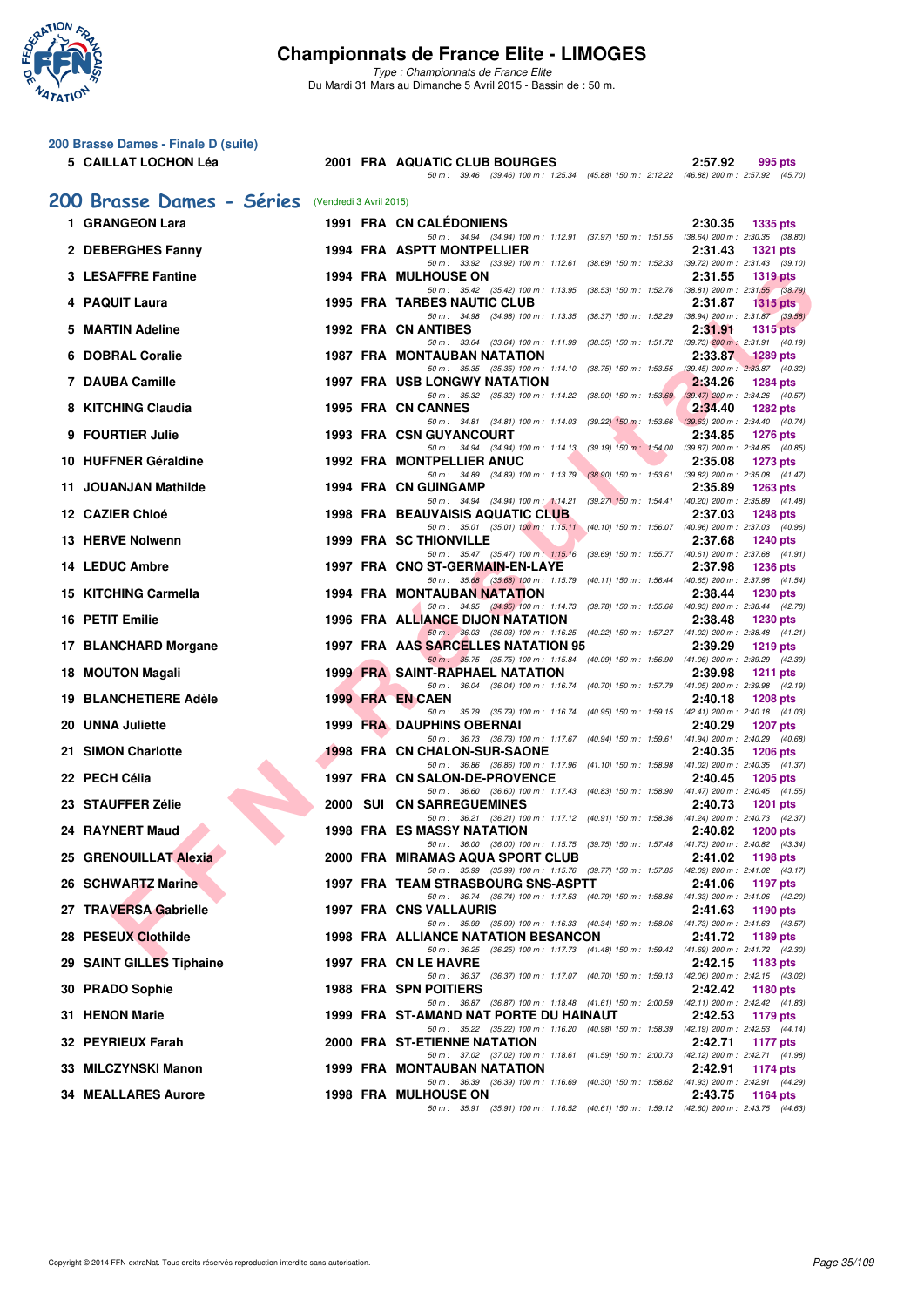

**200 Brasse Dames - Séries (suite)**

# **Championnats de France Elite - LIMOGES**

*Type : Championnats de France Elite* Du Mardi 31 Mars au Dimanche 5 Avril 2015 - Bassin de : 50 m.

| 35 VANHAEZEBROUCK Margo                            |  | 1998 FRA OLYMPIC NICE NATATION                                                                                                | 2:44.03        | 1160 pts            |
|----------------------------------------------------|--|-------------------------------------------------------------------------------------------------------------------------------|----------------|---------------------|
| 36 GAMBLIN Célia                                   |  | 50 m: 36.75 (36.75) 100 m: 1:17.87 (41.12) 150 m: 2:00.67 (42.80) 200 m: 2:44.03 (43.36)<br>2000 FRA CN CAMBRAI               | 2:44.92        | 1149 pts            |
|                                                    |  | 50 m: 35.78 (35.78) 100 m: 1:18.20 (42.42) 150 m: 2:01.11 (42.91) 200 m: 2:44.92 (43.81)                                      |                |                     |
| 37 REMY Adeline                                    |  | 2000 FRA STADE BÉTHUNE PÉLICAN CLUB                                                                                           | 2:45.27        | 1145 pts            |
| 38 SAUREL Alexia                                   |  | 50 m: 38.29 (38.29) 100 m: 1:20.99 (42.70) 150 m: 2:03.71 (42.72) 200 m: 2:45.27 (41.56)<br><b>1999 FRA NANTES NATATION</b>   | 2:45.34        | <b>1144 pts</b>     |
|                                                    |  | 50 m: 37.86 (37.86) 100 m: 1:20.04 (42.18) 150 m: 2:02.64 (42.60) 200 m: 2:45.34 (42.70)                                      |                |                     |
| 39 BERNARD Béatrice                                |  | 1998 FRA C PAUL-BERT RENNES                                                                                                   | 2:45.85        | 1138 pts            |
|                                                    |  | 50 m: 37.41 (37.41) 100 m: 1:19.06 (41.65) 150 m: 2:02.55 (43.49) 200 m: 2:45.85 (43.30)                                      |                |                     |
| 40 BOREL Carol-Ann                                 |  | <b>1999 FRA AMSL FREJUS</b><br>50 m : 35.96 (35.96) 100 m : 1:18.46 (42.50) 150 m : 2:02.51 (44.05) 200 m : 2:46.34 (43.83)   | 2:46.34        | $1132$ pts          |
| <b>41 LANGLAIS Lila</b>                            |  | <b>2000 FRA ES MASSY NATATION</b>                                                                                             | 2:46.49        | 1130 pts            |
|                                                    |  | 50 m: 37.90 (37.90) 100 m: 1:19.47 (41.57) 150 m: 2:02.64 (43.17) 200 m: 2:46.49 (43.85)                                      |                |                     |
| 42 CRUZ Alice                                      |  | 1999 FRA SO MILLAU N                                                                                                          |                | 2:47.42 1119 pts    |
| <b>43 MOINE PICARD Emilie</b>                      |  | 50 m: 37.77 (37.77) 100 m: 1:20.58 (42.81) 150 m: 2:03.80 (43.22) 200 m: 2:47.42 (43.62)<br>2000 FRA STADE OLYMPIQUE CHAMBERY | 2:48.04        | <b>1111 pts</b>     |
|                                                    |  | 50 m: 38.10 (38.10) 100 m: 1:20.44 (42.34) 150 m: 2:04.39 (43.95) 200 m: 2:48.04 (43.65)                                      |                |                     |
| <b>44 HENRY Emilie</b>                             |  | <b>1999 FRA DAUPHINS OBERNAI</b>                                                                                              | 2:48.46        | 1106 pts            |
|                                                    |  | 50 m: 37.95 (37.95) 100 m: 1:21.27 (43.32) 150 m: 2:05.48 (44.21) 200 m: 2:48.46 (42.98)<br><b>MAG</b>                        |                |                     |
| <b>45 LACAVALERIE Tiphaine</b>                     |  | 2000 FRA DAUPHINS TOULOUSE OEC<br>50 m: 37.72 (37.72) 100 m: 1:20.65 (42.93) 150 m: 2:04.52 (43.87) 200 m: 2:48.63 (44.11)    | 2:48.63        | 1104 $pts$          |
| <b>46 LONG WAH Ludivine</b>                        |  | 2000 FRA CNP DE SAINT-LO                                                                                                      | 2:49.45        | <b>1094 pts</b>     |
|                                                    |  | 50 m: 38.86 (38.86) 100 m: 1:21.84 (42.98) 150 m: 2:05.54 (43.70) 200 m: 2:49.45 (43.91)                                      |                |                     |
| 47 BORGOGNO Alizée                                 |  | 2001 FRA OLYMPIC NICE NATATION                                                                                                | 2:49.64        | 1092 pts            |
| <b>48 DRHOUIN Emma</b>                             |  | 50 m: 38.39 (38.39) 100 m: 1:21.68 (43.29) 150 m: 2:05.33 (43.65) 200 m: 2:49.64 (44.31)<br>1999 FRA ASPTT GRAND TOULOUSE     | 2:50.81        | 1078 pts            |
|                                                    |  | 50 m : 38.02 (38.02) 100 m : 1:21.76 (43.74) 150 m : 2:06.36 (44.60) 200 m : 2:50.81 (44.45)                                  |                |                     |
| 49 LOWE Vera                                       |  | <b>2000 NED ANGOULEME N CHARENTE</b>                                                                                          | 2:51.47        | <b>1070 pts</b>     |
|                                                    |  | 50 m: 38.08 (38.08) 100 m: 1:22.07 (43.99) 150 m: 2:06.38 (44.31) 200 m: 2:51.47 (45.09)                                      |                |                     |
| 50 DEAGE Albane                                    |  | 2001 FRA ASPTT TOULON<br>50 m: 37.99 (37.99) 100 m: 1:21.80 (43.81) 150 m: 2:06.62 (44.82) 200 m: 2:52.28 (45.66)             | 2:52.28        | 1061 pts            |
| 51 RENNER Miranda                                  |  | 2001 USA RACING CLUB DE FRANCE WP                                                                                             | 2:53.16        | 1050 pts            |
|                                                    |  | 50 m: 36.98 (36.98) 100 m: 1:20.49 (43.51) 150 m: 2:06.96 (46.47) 200 m: 2:53.16 (46.20)                                      |                |                     |
| 52 FROUIN Meghan                                   |  | 2001 FRA CLUB AQUATIQUE CHOLETAIS                                                                                             | 2:56.53        | 1011 $pts$          |
| 53 CAILLAT LOCHON Léa                              |  | $50 m$ : 38.62 (38.62) 100 m: 1:22.93 (44.31) 150 m: 2:09.52 (46.59) 200 m: 2:56.53 (47.01)<br>2001 FRA AQUATIC CLUB BOURGES  | 2:59.78        | 974 pts             |
|                                                    |  | 50 m: 39.18 (39.18) 100 m: 1:25.26 (46.08) 150 m: 2:12.57 (47.31) 200 m: 2:59.78 (47.21)                                      |                |                     |
| --- CHANAVAT GILLET Alicia                         |  | 1999 FRA CN CHALON-SUR-SAONE                                                                                                  | <b>DSQ Vi</b>  |                     |
| --- BARDOT Lou                                     |  | 1998 FRA CN MELUN VAL DE SEINE                                                                                                | <b>DNS</b> dec |                     |
| --- MANSOURI Donia                                 |  | 1998 FRA STADE FRANÇAIS O COURBEVOIE                                                                                          | <b>DNS</b> dec |                     |
|                                                    |  |                                                                                                                               |                |                     |
| 50 Papillon Dames - Finale A (Samedi 4 Avril 2015) |  |                                                                                                                               |                |                     |
| 1 GASTALDELLO Béryl                                |  | <b>1995 FRA CN MARSEILLE</b>                                                                                                  | 25.92          | <b>1427 pts</b>     |
| 2 HENIQUE Mélanie                                  |  | 1992 FRA AMIENS METROPOLE NAT.                                                                                                | 26.17          | <b>1411 pts</b>     |
| 3 WATTEL Marie                                     |  | 1997 FRA OLYMPIC NICE NATATION                                                                                                | 26.50          | 1389 pts            |
| 4 BRUNO Justine                                    |  | <b>1994 FRA BEAUVAISIS AQUATIC CLUB</b>                                                                                       | 27.15          | <b>1348 pts</b>     |
| 5 ARLANDIS Anais                                   |  | 1997 FRA OLYMPIC NICE NATATION                                                                                                | 27.37          | <b>1334 pts</b>     |
|                                                    |  |                                                                                                                               |                |                     |
| 6 LETANG Maria-Eléna                               |  | 1993 FRA CLUB DES NAGEURS DE PARIS                                                                                            | 27.42          | 1331 pts            |
| 7 BOUSQUIN Lena                                    |  | 1995 FRA SB BORDEAUX BASTIDE                                                                                                  | 27.49          | <b>1327 pts</b>     |
| 8 DUMUR Armony                                     |  | 1991 FRA CN FOURMIES                                                                                                          | 27.55          | <b>1323 pts</b>     |
|                                                    |  |                                                                                                                               |                |                     |
| 50 Papillon Dames - Finale B (Samedi 4 Avril 2015) |  |                                                                                                                               |                |                     |
| 1 BRISFER Clara                                    |  | 1997 FRA AMIENS METROPOLE NAT.                                                                                                | 27.99          | 1296 pts            |
| $\alpha$ belamericate                              |  | 1001 FBA ILLE MÉTRODOLE MATATION                                                                                              |                | $00.00$ $000$ $000$ |

# **[50 Papillon Dames - Finale A](http://www.ffnatation.fr/webffn/resultats.php?idact=nat&go=epr&idcpt=27187&idepr=31)** (Samedi 4 Avril 2015)

| 1 GASTALDELLO Béryl  | <b>1995 FRA CN MARSEILLE</b>          | 25.92 | <b>1427 pts</b> |
|----------------------|---------------------------------------|-------|-----------------|
| 2 HENIQUE Mélanie    | 1992 FRA AMIENS METROPOLE NAT.        | 26.17 | 1411 pts        |
| 3 WATTEL Marie       | <b>1997 FRA OLYMPIC NICE NATATION</b> | 26.50 | 1389 pts        |
| 4 BRUNO Justine      | 1994 FRA BEAUVAISIS AQUATIC CLUB      | 27.15 | <b>1348 pts</b> |
| 5 ARLANDIS Anais     | <b>1997 FRA OLYMPIC NICE NATATION</b> | 27.37 | 1334 pts        |
| 6 LETANG Maria-Eléna | 1993 FRA CLUB DES NAGEURS DE PARIS    | 27.42 | 1331 pts        |
| 7 BOUSQUIN Lena      | <b>1995 FRA SB BORDEAUX BASTIDE</b>   | 27.49 | <b>1327 pts</b> |
| 8 DUMUR Armony       | <b>1991 FRA CN FOURMIES</b>           | 27.55 | <b>1323 pts</b> |
|                      |                                       |       |                 |

# **[50 Papillon Dames - Finale B](http://www.ffnatation.fr/webffn/resultats.php?idact=nat&go=epr&idcpt=27187&idepr=31)** (Samedi 4 Avril 2015)

| <b>BRISFER Clara</b>         | 1997 FRA AMIENS METROPOLE NAT.        | 27.99 | <b>1296 pts</b> |
|------------------------------|---------------------------------------|-------|-----------------|
| 2 DELAMARE Elodie            | 1991 FRA LILLE MÉTROPOLE NATATION     | 28.00 | 1295 pts        |
| 3 BLANC Ludivine             | <b>1995 FRA CN MARSEILLE</b>          | 28.05 | <b>1292 pts</b> |
| 4 SCORDIA Mélina             | <b>1997 FRA CANET 66 NATATION</b>     | 28.06 | <b>1292 pts</b> |
| 5 MOREL Emma                 | <b>1996 FRA DAUPHINS TOULOUSE OEC</b> | 28.08 | 1290 pts        |
| 6 PETIT Cassandra            | 1995 FRA CN ANTIBES                   | 28.32 | <b>1276 pts</b> |
| 7 LAVERGNE DE CERVAL Camille | <b>1994 FRA CNS ST-ESTÈVE</b>         | 28.36 | <b>1273 pts</b> |
| 8 COLLET Enora               | 1998 FRA C PAUL-BERT RENNES           | 28.37 | <b>1273 pts</b> |
|                              |                                       |       |                 |

# **50 Papillon Dames - Finale C** 15-16 ans (Samedi 4 Avril 2015)<br>1 DUHAMEL Cyrielle 2000 FRA STADE BÉTHI

| 1 DUHAMEL Cyrielle | 2000 FRA STADE BÉTHUNE PÉLICAN CLUB |  | 28.10 1289 pts |
|--------------------|-------------------------------------|--|----------------|
|--------------------|-------------------------------------|--|----------------|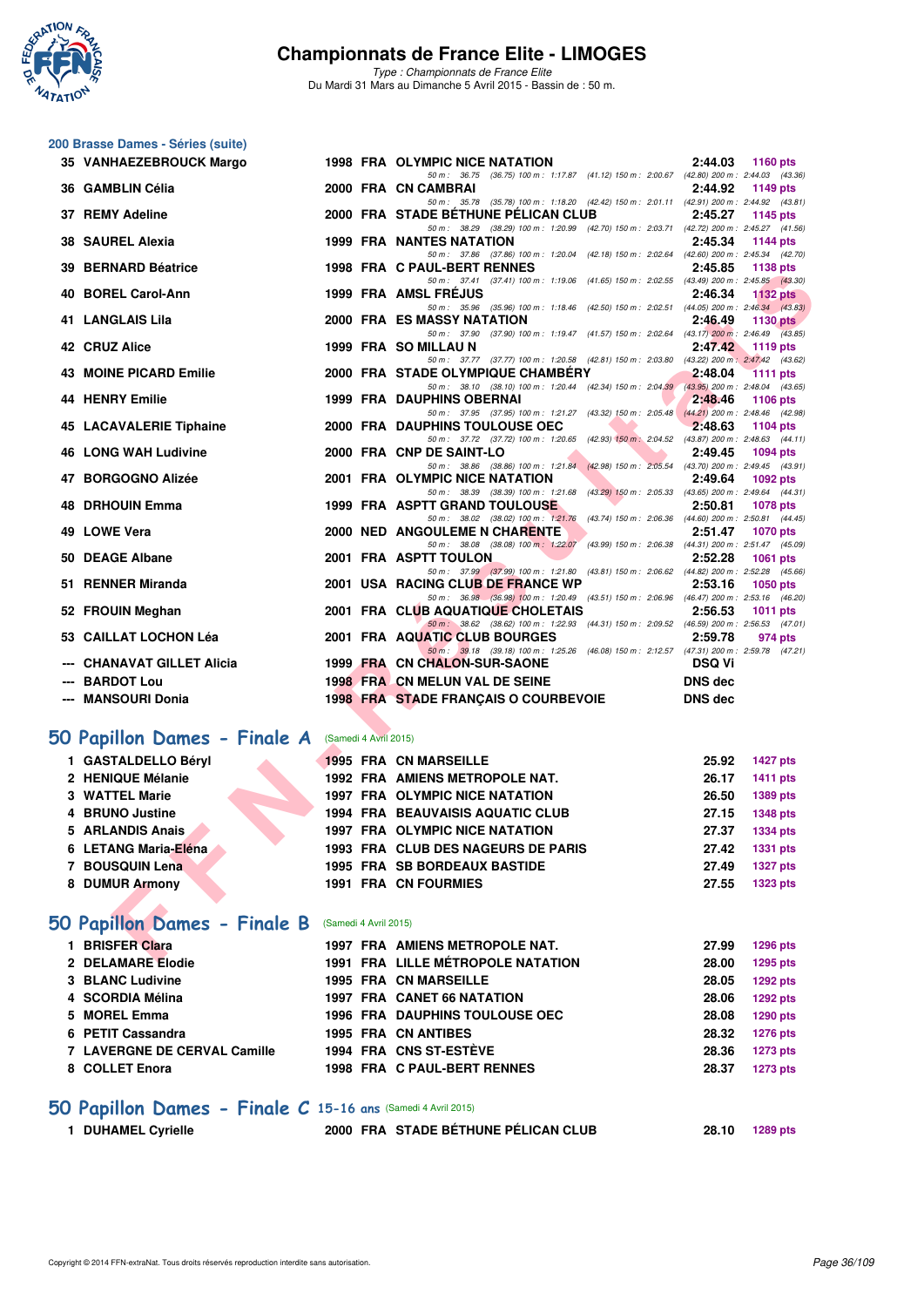

*Type : Championnats de France Elite* Du Mardi 31 Mars au Dimanche 5 Avril 2015 - Bassin de : 50 m.

#### **50 Papillon Dames - Finale C (suite)**

|    | 2 ROGEON Axelle                                              |  | 1999 FRA CLUB DAUPHINS COGNAC         | 28.19 | <b>1284 pts</b> |
|----|--------------------------------------------------------------|--|---------------------------------------|-------|-----------------|
|    | 3 BOREL Carol-Ann                                            |  | 1999 FRA AMSL FRÉJUS                  | 28.62 | 1257 pts        |
|    | <b>DA CONCEICAO Emma</b>                                     |  | 2000 FRA DAUPHINS D'ANNECY            | 28.70 | <b>1252 pts</b> |
|    | 5 ROSATO Marine                                              |  | <b>1999 FRA OLYMPIC NICE NATATION</b> | 28.74 | 1250 pts        |
|    | 6 PICAULT Solweig                                            |  | 2000 FRA CANET 66 NATATION            | 28.75 | <b>1249 pts</b> |
|    | 7 SZCZEPIAK Margaux                                          |  | <b>1999 FRA SC THIONVILLE</b>         | 28.83 | <b>1245 pts</b> |
|    | 8 CHARLET Camille                                            |  | 1999 FRA AVAN VILLENEUVE-D'ASCQ       | 29.27 | <b>1218 pts</b> |
| 9  | <b>CHANAVAT GILLET Alicia</b>                                |  | 1999 FRA CN CHALON-SUR-SAONE          | 29.33 | <b>1215 pts</b> |
| 10 | <b>GUEZO Océane</b>                                          |  | 1999 FRA CNP LOUDÉAC                  | 29.55 | <b>1201 pts</b> |
|    |                                                              |  |                                       |       |                 |
|    | 50 Papillon Dames - Finale D 13-14 ans (Samedi 4 Avril 2015) |  |                                       |       |                 |
|    | 1 DESCAMPS Mathilde                                          |  | <b>2001 FRA MOREUIL NATATION</b>      | 28.82 | <b>1245 pts</b> |
|    | 2 CAILLAT LOCHON Léa                                         |  | 2001 FRA AQUATIC CLUB BOURGES         | 29.51 | <b>1204 pts</b> |
|    | 3 BOUQUEREL Blandine                                         |  | 2001 FRA AMIENS METROPOLE NAT.        | 29.56 | <b>1201 pts</b> |
|    | 4 BORGOGNO Alizée                                            |  | 2001 FRA OLYMPIC NICE NATATION        | 29.59 | <b>1199 pts</b> |
|    | 5 DESBONNES Leha                                             |  | <b>2002 FRA ES MASSY NATATION</b>     | 29.72 | 1191 pts        |
| 6. | <b>BOISRENOULT Emilie</b>                                    |  | 2002 FRA U.S CRETEIL NATATION         | 30.03 | <b>1173 pts</b> |
|    | <b>7 CESAR Justine</b>                                       |  | <b>2001 FRA MARSOUINS HÉROUVILLE</b>  | 30.09 | <b>1170 pts</b> |
|    | 8 COUSSON Bertille                                           |  | 2002 FRA JN COMPIÈGNE                 | 30.34 | 1155 pts        |
| 9  | SO Isabelle                                                  |  | 2002 FRA RACING CLUB DE FRANCE WP     | 30.36 | 1154 pts        |
| 10 | <b>DESJARDINS Léa</b>                                        |  | 2001 FRA PAYS D'AIX NATATION          | 30.47 | <b>1147 pts</b> |
|    |                                                              |  |                                       |       |                 |

## **[50 Papillon Dames - Barrage Finales](http://www.ffnatation.fr/webffn/resultats.php?idact=nat&go=epr&idcpt=27187&idepr=31) 15-16 ans** (Samedi 4 Avril 2015)

|                                                                     |  |                                                      |       | 1410 pm         |
|---------------------------------------------------------------------|--|------------------------------------------------------|-------|-----------------|
| 9 CHANAVAT GILLET Alicia                                            |  | 1999 FRA CN CHALON-SUR-SAONE                         | 29.33 | <b>1215 pts</b> |
| 10 GUEZO Océane                                                     |  | 1999 FRA CNP LOUDÉAC                                 | 29.55 | <b>1201 pts</b> |
|                                                                     |  |                                                      |       |                 |
| 50 Papillon Dames - Finale D 13-14 ans (Samedi 4 Avril 2015)        |  |                                                      |       |                 |
| 1 DESCAMPS Mathilde                                                 |  | 2001 FRA MOREUIL NATATION                            | 28.82 | <b>1245 pts</b> |
| 2 CAILLAT LOCHON Léa                                                |  | 2001 FRA AQUATIC CLUB BOURGES                        | 29.51 | <b>1204 pts</b> |
| 3 BOUQUEREL Blandine                                                |  | 2001 FRA AMIENS METROPOLE NAT.                       | 29.56 | <b>1201 pts</b> |
| 4 BORGOGNO Alizée                                                   |  | 2001 FRA OLYMPIC NICE NATATION                       | 29.59 | 1199 pts        |
| 5 DESBONNES Leha                                                    |  | <b>2002 FRA ES MASSY NATATION</b>                    | 29.72 | 1191 pts        |
| 6 BOISRENOULT Emilie                                                |  | 2002 FRA U.S CRETEIL NATATION                        | 30.03 | <b>1173 pts</b> |
| 7 CESAR Justine                                                     |  | 2001 FRA MARSOUINS HÉROUVILLE                        | 30.09 | <b>1170 pts</b> |
| 8 COUSSON Bertille                                                  |  | 2002 FRA JN COMPIÈGNE                                | 30.34 | 1155 pts        |
| 9 SO Isabelle                                                       |  | 2002 FRA RACING CLUB DE FRANCE WP                    | 30.36 | <b>1154 pts</b> |
| 10 DESJARDINS Léa                                                   |  | 2001 FRA PAYS D'AIX NATATION                         | 30.47 | <b>1147 pts</b> |
|                                                                     |  |                                                      |       |                 |
| 50 Papillon Dames - Barrage Finales 15-16 ans (Samedi 4 Avril 2015) |  |                                                      |       |                 |
| 1 GUEZO Océane                                                      |  | 1999 FRA CNP LOUDÉAC                                 | 29.18 | <b>1224 pts</b> |
| 2 RATSIMBAZAFY Tsiory                                               |  | 2000 FRA RACING CLUB DE FRANCE WP                    | 29.21 | <b>1222 pts</b> |
|                                                                     |  |                                                      |       |                 |
| 50 Papillon Dames - Séries (Samedi 4 Avril 2015)                    |  |                                                      |       |                 |
| 1 HENIQUE Mélanie                                                   |  | 1992 FRA AMIENS METROPOLE NAT.                       | 26.26 | 1405 pts        |
| 2 GASTALDELLO Béryl                                                 |  | <b>1995 FRA CN MARSEILLE</b>                         | 26.77 | <b>1372 pts</b> |
| 3 WATTEL Marie                                                      |  | <b>1997 FRA OLYMPIC NICE NATATION</b>                | 26.90 | 1364 pts        |
| 4 ARLANDIS Anais                                                    |  | 1997 FRA OLYMPIC NICE NATATION                       | 27.24 | <b>1343 pts</b> |
| 5 BRUNO Justine                                                     |  | 1994 FRA BEAUVAISIS AQUATIC CLUB                     | 27.57 | <b>1322 pts</b> |
| 6 DUMUR Armony                                                      |  | <b>1991 FRA CN FOURMIES</b>                          | 27.71 | <b>1313 pts</b> |
| 7 BOUSQUIN Lena                                                     |  | 1995 FRA SB BORDEAUX BASTIDE                         | 27.87 | 1303 pts        |
| 8 LETANG Maria-Eléna                                                |  | 1993 FRA CLUB DES NAGEURS DE PARIS                   | 27.96 | <b>1298 pts</b> |
| 9 SCORDIA Mélina                                                    |  | 1997 FRA CANET 66 NATATION                           | 28.08 | <b>1290 pts</b> |
| 10 BRISFER Clara                                                    |  | 1997 FRA AMIENS METROPOLE NAT.                       | 28.10 | 1289 pts        |
| 11 MOREL Emma                                                       |  | 1996 FRA DAUPHINS TOULOUSE OEC                       | 28.21 | <b>1282 pts</b> |
| 12 PETIT Cassandra                                                  |  | <b>1995 FRA CN ANTIBES</b>                           | 28.30 | <b>1277 pts</b> |
| <b>13 DELAMARE Elodie</b>                                           |  | 1991 FRA LILLE MÉTROPOLE NATATION                    | 28.32 | <b>1276 pts</b> |
| 14 LAVERGNE DE CERVAL Camille                                       |  | 1994 FRA CNS ST-ESTÈVE                               | 28.36 | <b>1273 pts</b> |
| <b>15 BLANC Ludivine</b>                                            |  | <b>1995 FRA CN MARSEILLE</b>                         | 28.44 | 1268 pts        |
| <b>16 COLLET Enora</b>                                              |  | 1998 FRA C PAUL-BERT RENNES                          | 28.67 | <b>1254 pts</b> |
| 17 THORMALM Alma                                                    |  | 1996 SWE CN MELUN VAL DE SEINE                       | 28.70 | <b>1252 pts</b> |
| <b>18 DUHAMEL Cyrielle</b>                                          |  | 2000 FRA STADE BÉTHUNE PÉLICAN CLUB                  | 28.74 | <b>1250 pts</b> |
| 19 ROSATO Marine                                                    |  | 1999 FRA OLYMPIC NICE NATATION                       | 28.77 | <b>1248 pts</b> |
| 20 BOUYSSET Amandine                                                |  | 1986 FRA AS MONACO NATATION                          | 28.79 | <b>1247 pts</b> |
| 21 FANCHONNA Sandrine                                               |  | <b>1998 FRA FRANCOIS NATATION CLUB</b>               | 28.84 |                 |
| 22 ROGEON Axelle                                                    |  | 1999 FRA CLUB DAUPHINS COGNAC                        | 28.87 | <b>1244 pts</b> |
|                                                                     |  |                                                      |       | <b>1242 pts</b> |
| 23 SZCZEPIAK Margaux<br>24 DATTLER Lucie                            |  | 1999 FRA SC THIONVILLE<br>1998 FRA CANET 66 NATATION | 28.92 | 1239 pts        |
|                                                                     |  |                                                      | 28.95 | <b>1237 pts</b> |
| 25 TRUJILLO Anne-Sophie                                             |  | 1996 FRA OLYMPIC NICE NATATION                       | 28.98 | <b>1236 pts</b> |
| 26 PICAULT Solweig                                                  |  | 2000 FRA CANET 66 NATATION                           | 29.00 | 1234 pts        |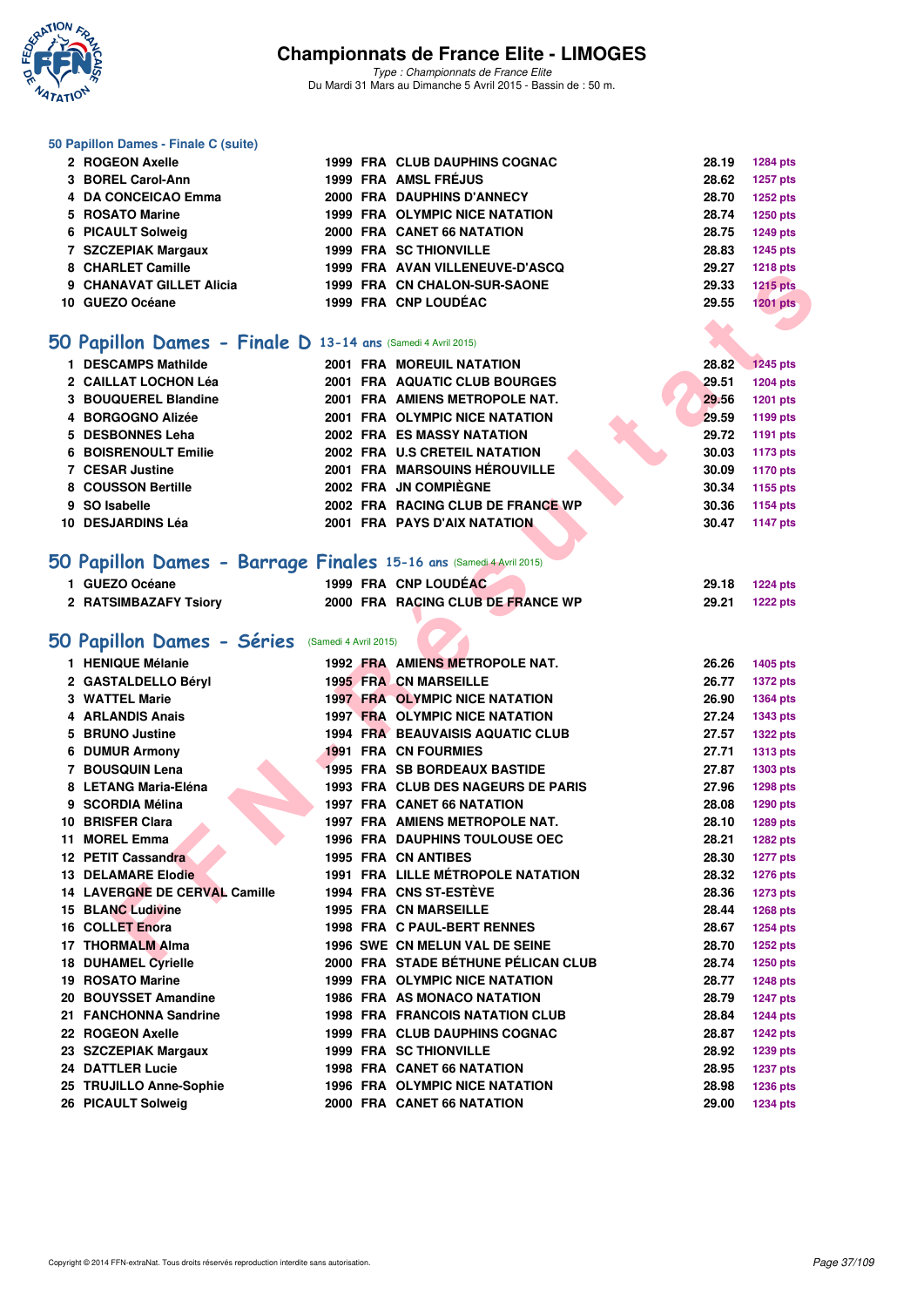

*Type : Championnats de France Elite* Du Mardi 31 Mars au Dimanche 5 Avril 2015 - Bassin de : 50 m.

#### **50 Papillon Dames - Séries (suite)**

| 27 WISHAUPT Camille          |  | <b>1998 FRA MULHOUSE ON</b>             | 29.08          | 1230 pts        |
|------------------------------|--|-----------------------------------------|----------------|-----------------|
| <b>28 LIAUD Clemence</b>     |  | 1998 FRA NAUTIC CLUB ALP'38             | 29.11          | <b>1228 pts</b> |
| 29  SERRAMOGLIA Kelia        |  | <b>1995 FRA CN ANTIBES</b>              | 29.15          | 1225 pts        |
| 30 DESCAMPS Mathilde         |  | 2001 FRA MOREUIL NATATION               | 29.20          | <b>1222 pts</b> |
| 31 CHARLET Camille           |  | 1999 FRA AVAN VILLENEUVE-D'ASCQ         | 29.23          | <b>1221 pts</b> |
| 32 DE PREMILHAT Auriane      |  | <b>1994 FRA CN MARSEILLE</b>            | 29.30          | <b>1216 pts</b> |
| 32 DA CONCEICAO Emma         |  | 2000 FRA DAUPHINS D'ANNECY              | 29.30          | <b>1216 pts</b> |
| <b>32 BELKACEMI Leslie</b>   |  | <b>1998 FRA OLYMPIC NICE NATATION</b>   | 29.30          | <b>1216 pts</b> |
| 35 SGARAMELLA Clara          |  | 2001 FRA DAUPHINS D'ANNECY              | 29.33          | $1215$ pts      |
| 36 BARDOT Lou                |  | 1998 FRA CN MELUN VAL DE SEINE          | 29.34          | <b>1214 pts</b> |
| 37 NERRIERE Célia            |  | <b>1998 FRA STADE CLERMONT NATATION</b> | 29.41          | <b>1210 pts</b> |
| <b>38 PRIOVILLE Estelle</b>  |  | <b>1996 FRA NOGENT NATATION 94</b>      | 29.42          | <b>1209 pts</b> |
| 39   CHANAVAT GILLET Alicia  |  | 1999 FRA CN CHALON-SUR-SAONE            | 29.44          | <b>1208 pts</b> |
| 40 LEBLOND Tiphaine          |  | <b>1996 FRA NOGENT NATATION 94</b>      | 29.50          | <b>1204 pts</b> |
| 40 BOREL Carol-Ann           |  | 1999 FRA AMSL FRÉJUS                    | 29.50          | <b>1204 pts</b> |
| <b>42 ROUAULT Perrine</b>    |  | 1998 FRA STADE FRANÇAIS O COURBEVOIE    | 29.54          | <b>1202 pts</b> |
| 43 NATALICCHI Marion         |  | 1996 FRA AS MONACO NATATION             | 29.56          | <b>1201 pts</b> |
| 44 FAKHEUR Samial            |  | <b>1998 FRA CN ANTIBES</b>              | 29.60          | 1199 pts        |
| 45 PALAUX Oksana             |  | <b>1998 FRA NOGENT NATATION 94</b>      | 29.61          | 1198 pts        |
| <b>46 PACOURET Charlotte</b> |  | <b>1996 FRA NOGENT NATATION 94</b>      | 29.67          | 1194 pts        |
| 47 BORGOGNO Alizée           |  | 2001 FRA OLYMPIC NICE NATATION          | 29.72          | <b>1191 pts</b> |
| 48 GUEZO Océane              |  | 1999 FRA CNP LOUDÉAC                    | 29.78          | 1188 pts        |
| 48 RATSIMBAZAFY Tsiory       |  | 2000 FRA RACING CLUB DE FRANCE WP       | 29.78          |                 |
| 50   CAILLAT LOCHON Léa      |  | 2001 FRA AQUATIC CLUB BOURGES           | 29.85          | 1188 pts        |
| 51 LONG WAH Ludivine         |  | 2000 FRA CNP DE SAINT-LO                | 29.88          | 1184 pts        |
| 52 BOUTIN Julie              |  | <b>1998 FRA EN TOURS</b>                | 29.93          | 1182 pts        |
|                              |  |                                         |                | 1179 pts        |
| 53 VANHAEZEBROUCK Margo      |  | <b>1998 FRA OLYMPIC NICE NATATION</b>   | 29.96          | <b>1177 pts</b> |
| 54 ARAVANTINOU Athéna        |  | 2000 GRE AC BOULOGNE-BILLANCOURT        | 30.12          | 1168 pts        |
| 55 LE GUEN IIona             |  | 2001 FRA CN BREST                       | 30.22          | 1162 pts        |
| 56 BOISRENOULT Emilie        |  | 2002 FRA U.S CRETEIL NATATION           | 30.23          | 1161 pts        |
| 57 BOUQUEREL Blandine        |  | 2001 FRA AMIENS METROPOLE NAT.          | 30.30          | <b>1157 pts</b> |
| 58 DESBONNES Leha            |  | <b>2002 FRA ES MASSY NATATION</b>       | 30.32          | <b>1156 pts</b> |
| 59 PONSARDIN Alice           |  | 2000 FRA CN VOUZIERS                    | 30.38          | 1153 pts        |
| 60 CESAR Justine             |  | 2001 FRA MARSOUINS HÉROUVILLE           | 30.39          | 1152 pts        |
| 61 MOREAU Sarah              |  | 2001 FRA EN TOURS                       | 30.41          | 1151 pts        |
| 62 LUTIGNIER Sarah           |  | 1998 FRA AQUATIC CLUB BOURGES           | 30.42          | 1150 pts        |
| 63 CELINI Lesv               |  | <b>1999 FRA ES MASSY NATATION</b>       | 30.46          | <b>1148 pts</b> |
| 64 DESJARDINS Léa            |  | <b>2001 FRA PAYS D'AIX NATATION</b>     | 30.51          | 1145 pts        |
| 65 COUSSON Bertille          |  | 2002 FRA JN COMPIÈGNE                   | 30.57          | 1142 pts        |
| 66 ZIEGLER Fanny             |  | 2000 FRA NAUTIC CLUB ALP'38             | 30.64          | 1138 pts        |
| 67 RAYNERT Maud              |  | <b>1998 FRA ES MASSY NATATION</b>       | 30.66          | 1136 pts        |
| 67 SO Isabelle               |  | 2002 FRA RACING CLUB DE FRANCE WP       | 30.66          | <b>1136 pts</b> |
| 69 BERSOT Lucie              |  | 1999 FRA C REDON NATATION               | 30.67          | <b>1136 pts</b> |
| 70 SCHMITT Chloe             |  | 2000 FRA CN SARREGUEMINES               | 30.85          | <b>1126 pts</b> |
| 71 LACOMBE Zoé               |  | 1999 FRA CN ANTIBES                     | 30.94          | <b>1120 pts</b> |
| 72   LANGLAIS Lila           |  | 2000 FRA ES MASSY NATATION              | 30.97          | 1119 pts        |
| 73 COUSSON Adelie            |  | 2000 FRA JN COMPIEGNE                   | 30.99          | <b>1117 pts</b> |
| 74 MILCZYNSKI Manon          |  | <b>1999 FRA MONTAUBAN NATATION</b>      | 31.04          | <b>1115 pts</b> |
| 75 GUILLARME Maud            |  | 2000 FRA AQUA CLUB FOREZIEN             | 31.52          | 1087 pts        |
| 76 SAXOD Candice             |  | <b>2001 FRA DAUPHINS D'ANNECY</b>       | 31.56          | 1085 pts        |
| 77 DEBARD Pauline            |  | 2000 FRA CN NEVERS                      | 31.61          | <b>1082 pts</b> |
| 78 PEYRIEUX Farah            |  | 2000 FRA ST-ETIENNE NATATION            | 33.46          | 980 pts         |
| --- GITTON Anissa            |  | 1999 FRA STADE DE VANVES                | <b>DNS dec</b> |                 |
| --- SANTAMANS Anna           |  | 1993 FRA OLYMPIC NICE NATATION          | <b>DNS</b> dec |                 |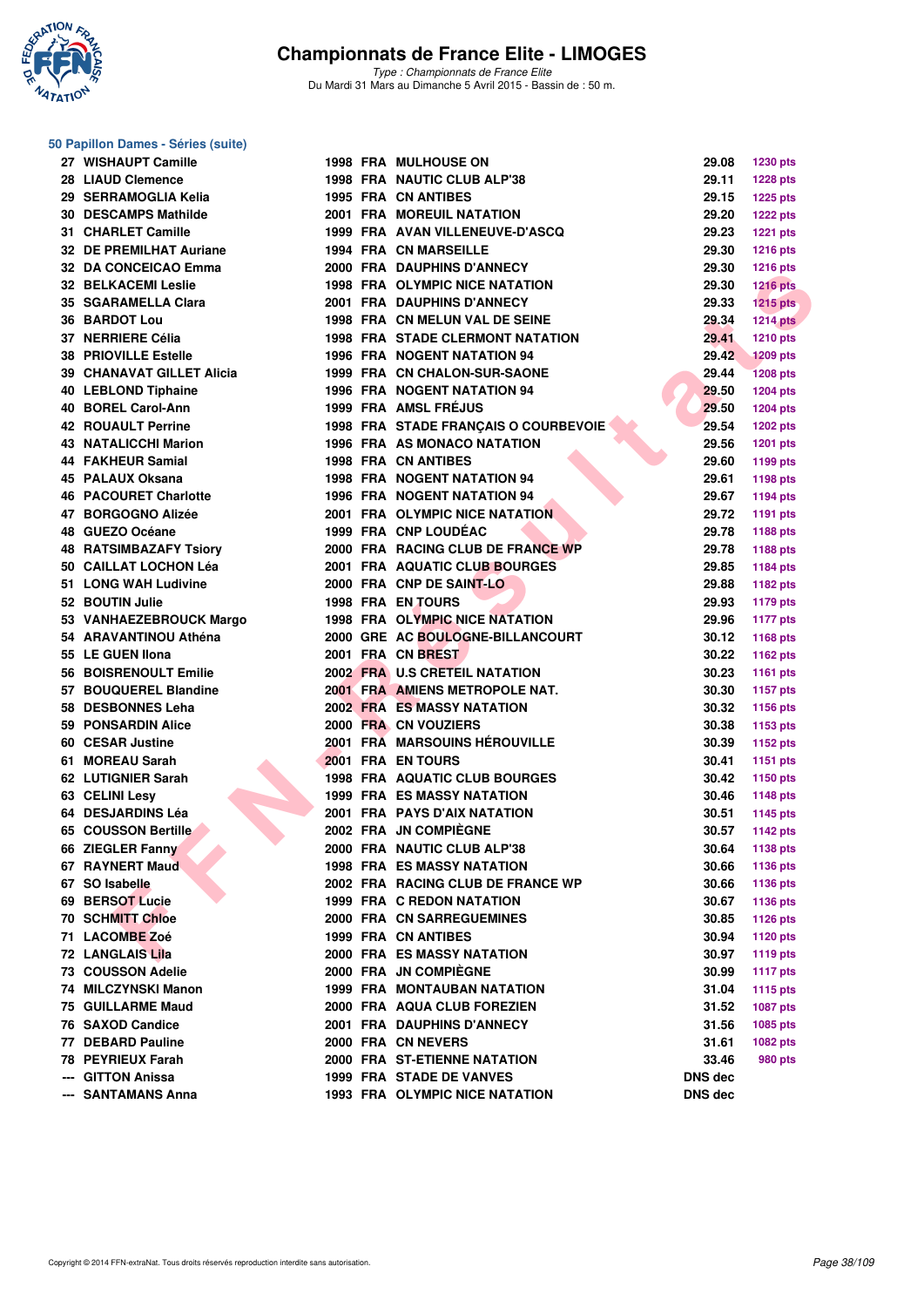

*Type : Championnats de France Elite* Du Mardi 31 Mars au Dimanche 5 Avril 2015 - Bassin de : 50 m.

#### **50 Papillon Dames - Séries (suite)**

| --- DRHOUIN Emma   | <b>1999 FRA ASPTT GRAND TOULOUSE</b> | <b>DNS</b> dec |
|--------------------|--------------------------------------|----------------|
| --- HERTHE Alexe   | 2000 FRA AMIENS METROPOLE NAT.       | <b>DNS</b> dec |
| --- LARZUL Gwladys | 1998 FRA CN BREST                    | <b>DNS</b> dec |
|                    |                                      |                |

# **[100 Papillon Dames - Finale A](http://www.ffnatation.fr/webffn/resultats.php?idact=nat&go=epr&idcpt=27187&idepr=32)** (Mardi 31 Mars 2015)

| 1 WATTEL Marie      | <b>1997 FRA OLYMPIC NICE NATATION</b>   |                        | 58.35                                     | 1395 pts                      |
|---------------------|-----------------------------------------|------------------------|-------------------------------------------|-------------------------------|
|                     | <b>1995 FRA CN MARSEILLE</b>            | 26.93<br>50 m :        | $(26.93)$ 100 m :                         | 58.35 (31.                    |
| 2 GASTALDELLO Béryl |                                         |                        | 58.57<br>50 m : 27.32 (27.32) 100 m :     | <b>1388 pts</b><br>58.57 (31. |
| 3 BRUNO Justine     | <b>1994 FRA BEAUVAISIS AQUATIC CLUB</b> |                        | 1:00.10                                   | <b>1340 pts</b>               |
|                     |                                         | 50 m : 28.32           | $(28.32)$ 100 m : 1:00.10 (31.            |                               |
| 3 HACHE Cloé        | <b>1997 FRA OLYMPIC NICE NATATION</b>   | 50 m : 27.83           | 1:00.10<br>$(27.83)$ 100 m : 1:00.10 (32. | 1340 pts                      |
| 5 FABRE Margaux     | <b>1992 FRA MONTAUBAN NATATION</b>      |                        |                                           | $1:00.81$ 1318 pts            |
|                     |                                         |                        | 50 m : 28.20 (28.20) 100 m : 1:00.81 (32. |                               |
| 6 HENIQUE Mélanie   | 1992 FRA AMIENS METROPOLE NAT.          | $50 \text{ m}$ : 27.42 | 1:01.34<br>$(27.42)$ 100 m : 1:01.34 (33. | 1301 pts                      |
| 7 MOREL Emma        | <b>1996 FRA DAUPHINS TOULOUSE OEC</b>   |                        | 1:01.73                                   | 1289 pts                      |
|                     |                                         | $50 m$ :<br>28.51      | $(28.51)$ 100 m : 1:01.73 (33.            |                               |
| 8 DUMUR Armony      | <b>1991 FRA CN FOURMIES</b>             |                        | 1:01.82                                   | 1287 pts                      |

## **[100 Papillon Dames - Finale B](http://www.ffnatation.fr/webffn/resultats.php?idact=nat&go=epr&idcpt=27187&idepr=32)** (Mardi 31 Mars 2015)

| 1 ARLANDIS Anais    |                                                                              |  |                                                                                                                                                                                                                                                                           |             |                                                                                                                      |                                                                                                                                                                                                                                                                                                                                                                                    |
|---------------------|------------------------------------------------------------------------------|--|---------------------------------------------------------------------------------------------------------------------------------------------------------------------------------------------------------------------------------------------------------------------------|-------------|----------------------------------------------------------------------------------------------------------------------|------------------------------------------------------------------------------------------------------------------------------------------------------------------------------------------------------------------------------------------------------------------------------------------------------------------------------------------------------------------------------------|
|                     |                                                                              |  |                                                                                                                                                                                                                                                                           |             |                                                                                                                      |                                                                                                                                                                                                                                                                                                                                                                                    |
|                     |                                                                              |  |                                                                                                                                                                                                                                                                           |             |                                                                                                                      |                                                                                                                                                                                                                                                                                                                                                                                    |
| 3 MARTIN Anouchka   |                                                                              |  |                                                                                                                                                                                                                                                                           |             |                                                                                                                      |                                                                                                                                                                                                                                                                                                                                                                                    |
| 4 BRISFER Clara     |                                                                              |  |                                                                                                                                                                                                                                                                           |             |                                                                                                                      |                                                                                                                                                                                                                                                                                                                                                                                    |
|                     |                                                                              |  |                                                                                                                                                                                                                                                                           |             |                                                                                                                      |                                                                                                                                                                                                                                                                                                                                                                                    |
|                     |                                                                              |  |                                                                                                                                                                                                                                                                           |             |                                                                                                                      |                                                                                                                                                                                                                                                                                                                                                                                    |
|                     |                                                                              |  |                                                                                                                                                                                                                                                                           |             |                                                                                                                      |                                                                                                                                                                                                                                                                                                                                                                                    |
| 7 PRIOVILLE Estelle |                                                                              |  |                                                                                                                                                                                                                                                                           | 1:03.03     |                                                                                                                      |                                                                                                                                                                                                                                                                                                                                                                                    |
|                     |                                                                              |  |                                                                                                                                                                                                                                                                           |             |                                                                                                                      |                                                                                                                                                                                                                                                                                                                                                                                    |
|                     | 2 DELAMARE Elodie<br>5 PETIT Cassandra<br>6 SCORDIA Mélina<br>8 TOUATI Assia |  | <b>1997 FRA OLYMPIC NICE NATATION</b><br><b>1991 FRA LILLE MÉTROPOLE NATATION</b><br>1993 FRA CN MARSEILLE<br>1997 FRA AMIENS METROPOLE NAT.<br>1995 FRA CN ANTIBES<br>1997 FRA CANET 66 NATATION<br>1996 FRA NOGENT NATATION 94<br><b>1995 FRA DAUPHINS TOULOUSE OEC</b> | 50 m: 29.88 | 50 m: 28.42<br>1:01.81<br>50 m: 29.04<br>50 m : 29.46<br>50 m: 29.28<br>$50 \text{ m}$ : 29.23<br>1:02.63<br>1:03.11 | $1:01.05$ 1310 pts<br>$(28.42)$ 100 m : 1:01.05 $(32.$<br>1287 pts<br>(29.04) 100 m: 1:01.81 (32.<br>1:02.05 1280 pts<br>$(29.46)$ 100 m : 1:02.05 (32.<br>1:02.16 1276 pts<br>(29.28) 100 m : 1:02.16 (32.<br>1:02.49 1266 pts<br>(29.23) 100 m : 1:02.49 (33.<br>1262 pts<br>50 m : 29.25 (29.25) 100 m : 1:02.63 (33.<br>1250 pts<br>$(29.88)$ 100 m : 1:03.03 (33.<br>1248 pts |

# **[100 Papillon Dames - Finale C](http://www.ffnatation.fr/webffn/resultats.php?idact=nat&go=epr&idcpt=27187&idepr=32) 15-16 ans** (Mardi 31 Mars 2015)

|                                                             |                                          | 50 m: 26.93    |         | $(26.93)$ 100 m : 58.35 $(31.42)$                               |
|-------------------------------------------------------------|------------------------------------------|----------------|---------|-----------------------------------------------------------------|
| 2 GASTALDELLO Béryl                                         | <b>1995 FRA CN MARSEILLE</b>             |                | 58.57   | <b>1388 pts</b>                                                 |
| 3 BRUNO Justine                                             | <b>1994 FRA BEAUVAISIS AQUATIC CLUB</b>  |                | 1:00.10 | 50 m: 27.32 (27.32) 100 m: 58.57 (31.25)<br><b>1340 pts</b>     |
|                                                             |                                          | 50 m : 28.32   |         | $(28.32)$ 100 m : 1:00.10 $(31.78)$                             |
| 3 HACHE Cloé                                                | <b>1997 FRA OLYMPIC NICE NATATION</b>    |                | 1:00.10 | <b>1340 pts</b><br>50 m : 27.83 (27.83) 100 m : 1:00.10 (32.27) |
| 5 FABRE Margaux                                             | <b>1992 FRA MONTAUBAN NATATION</b>       |                | 1:00.81 | <b>1318 pts</b>                                                 |
|                                                             |                                          |                |         | 50 m: 28.20 (28.20) 100 m: 1:00.81 (32.61)                      |
| 6 HENIQUE Mélanie                                           | 1992 FRA AMIENS METROPOLE NAT.           | 50 m : 27.42   | 1:01.34 | <b>1301 pts</b><br>$(27.42)$ 100 m : 1:01.34 $(33.92)$          |
| 7 MOREL Emma                                                | <b>1996 FRA DAUPHINS TOULOUSE OEC</b>    |                | 1:01.73 | <b>1289 pts</b>                                                 |
|                                                             |                                          | 50 m: 28.51    |         | $(28.51)$ 100 m : 1:01.73 $(33.22)$                             |
| 8 DUMUR Armony                                              | <b>1991 FRA CN FOURMIES</b>              |                | 1:01.82 | <b>1287 pts</b>                                                 |
|                                                             |                                          | 50 m: 28.57    |         | (28.57) 100 m: 1:01.82 (33.25)                                  |
| <b>00 Papillon Dames - Finale B</b> (Mardi 31 Mars 2015)    |                                          |                |         |                                                                 |
| 1 ARLANDIS Anais                                            | 1997 FRA OLYMPIC NICE NATATION           |                | 1:01.05 | <b>1310 pts</b>                                                 |
|                                                             |                                          | $50 m$ : 28.42 |         | (28.42) 100 m: 1:01.05 (32.63)                                  |
| 2 DELAMARE Elodie                                           | <b>1991 FRA LILLE MÉTROPOLE NATATION</b> | 50 m : 29.04   | 1:01.81 | <b>1287 pts</b><br>(29.04) 100 m: 1:01.81 (32.77)               |
| 3 MARTIN Anouchka                                           | <b>1993 FRA CN MARSEILLE</b>             |                | 1:02.05 | <b>1280 pts</b>                                                 |
|                                                             |                                          |                |         | 50 m : 29.46 (29.46) 100 m : 1:02.05 (32.59)                    |
| 4 BRISFER Clara                                             | 1997 FRA AMIENS METROPOLE NAT.           |                | 1:02.16 | <b>1276 pts</b>                                                 |
| 5 PETIT Cassandra                                           | <b>1995 FRA CN ANTIBES</b>               | 50 m : 29.28   | 1:02.49 | (29.28) 100 m: 1:02.16 (32.88)<br><b>1266 pts</b>               |
|                                                             |                                          | 50 m : 29.23   |         | (29.23) 100 m: 1:02.49 (33.26)                                  |
| 6 SCORDIA Mélina                                            | 1997 FRA CANET 66 NATATION               |                | 1:02.63 | <b>1262 pts</b>                                                 |
|                                                             |                                          |                |         | 50 m: 29.25 (29.25) 100 m: 1:02.63 (33.38)                      |
| <b>7 PRIOVILLE Estelle</b>                                  | 1996 FRA NOGENT NATATION 94              | 50 m : 29.88   | 1:03.03 | <b>1250 pts</b><br>$(29.88)$ 100 m : 1:03.03 $(33.15)$          |
| 8 TOUATI Assia                                              | <b>1995 FRA DAUPHINS TOULOUSE OEC</b>    |                | 1:03.11 | <b>1248 pts</b>                                                 |
|                                                             |                                          |                |         | 50 m: 29.26 (29.26) 100 m: 1:03.11 (33.85)                      |
| OO Papillon Dames - Finale C 15-16 ans (Mardi 31 Mars 2015) |                                          |                |         |                                                                 |
| 1 PICAULT Solweig                                           | 2000 FRA CANET 66 NATATION               |                | 1:02.56 | <b>1264 pts</b>                                                 |
|                                                             |                                          |                |         | 50 m: 29.32 (29.32) 100 m: 1:02.56 (33.24)                      |
| 2 SZCZEPIAK Margaux                                         | <b>1999 FRA SC THIONVILLE</b>            |                | 1:03.66 | <b>1231 pts</b>                                                 |
|                                                             |                                          | 50 m : 29.99   |         | (29.99) 100 m: 1:03.66 (33.67)                                  |
| 3 HERTHE Alexe                                              | 2000 FRA AMIENS METROPOLE NAT.           | 50 m : 30.21   | 1:04.38 | <b>1210 pts</b><br>$(30.21)$ 100 m : 1:04.38 $(34.17)$          |
| 4 ROGEON Axelle                                             | 1999 FRA CLUB DAUPHINS COGNAC            |                | 1:04.51 | <b>1206 pts</b>                                                 |
|                                                             |                                          |                |         | 50 m: 30.36 (30.36) 100 m: 1:04.51 (34.15)                      |
| 5 DESBORDES Joana                                           | 2000 FRA SO ROSNY                        | 50 m: 30.07    | 1:04.77 | 1198 pts                                                        |
| 6 CHARLET Camille                                           | 1999 FRA AVAN VILLENEUVE-D'ASCQ          |                | 1:05.25 | $(30.07)$ 100 m : 1:04.77 $(34.70)$<br>1184 pts                 |
|                                                             |                                          | 50 m : 30.86   |         | $(30.86)$ 100 m : 1:05.25 $(34.39)$                             |
| <b>7 GITTON Anissa</b>                                      | <b>1999 FRA STADE DE VANVES</b>          |                | 1:05.34 | 1181 pts                                                        |
| 8 GUEZO Océane                                              | 1999 FRA CNP LOUDEAC                     | 50 m : 30.56   |         | $(30.56)$ 100 m : 1:05.34 $(34.78)$                             |
|                                                             |                                          | 50 m : 30.53   | 1:05.46 | 1178 pts<br>(30.53) 100 m: 1:05.46 (34.93)                      |
| 9 ROSATO Marine                                             | 1999 FRA OLYMPIC NICE NATATION           |                | 1:05.92 | <b>1164 pts</b>                                                 |
|                                                             |                                          | 50 m : 30.11   |         | $(30.11)$ 100 m : 1:05.92 $(35.81)$                             |
| 10 LONG WAH Ludivine                                        | 2000 FRA CNP DE SAINT-LO                 |                | 1:05.93 | <b>1164 pts</b>                                                 |

## **[100 Papillon Dames - Finale D](http://www.ffnatation.fr/webffn/resultats.php?idact=nat&go=epr&idcpt=27187&idepr=32) 13-14 ans** (Mardi 31 Mars 2015)

| 1 BOUQUEREL Blandine | 2001 FRA AMIENS METROPOLE NAT. |  | 1:04.94                                   | 1193 pts |  |
|----------------------|--------------------------------|--|-------------------------------------------|----------|--|
|                      |                                |  | 50 m: 30.99 (30.99) 100 m: 1:04.94 (33.   |          |  |
| 2 DESCAMPS Mathilde  | 2001 FRA MOREUIL NATATION      |  | 1:05.14 1187 pts                          |          |  |
|                      |                                |  | 50 m : 30.06 (30.06) 100 m : 1:05.14 (35. |          |  |
| 3 SGARAMELLA Clara   | 2001 FRA DAUPHINS D'ANNECY     |  | 1:06.09                                   | 1160 pts |  |
|                      |                                |  |                                           |          |  |

| <b>DNS</b> dec |  |
|----------------|--|
| <b>DNS</b> dec |  |
| DNS dec        |  |

|                        | 58.35                          | <b>1395 pts</b>     |  |
|------------------------|--------------------------------|---------------------|--|
| $50 m$ : 26.93         | $(26.93)$ 100 m :              | 58.35 (31.42)       |  |
|                        | 58.57 1388 pts                 |                     |  |
| 50 m : 27.32           | $(27.32)$ 100 m :              | 58.57 (31.25)       |  |
|                        | $1:00.10$ $1340$ pts           |                     |  |
| 50 m: 28.32            | $(28.32)$ 100 m :              | $1:00.10$ $(31.78)$ |  |
|                        | $1:00,10$ 1340 pts             |                     |  |
|                        | 50 m: 27.83 (27.83) 100 m:     | $1:00.10$ $(32.27)$ |  |
|                        | 1:00.81                        | $\sqrt{1318}$ pts   |  |
| 50 m: 28.20            | $(28.20)$ 100 m :              | $1:00.81$ $(32.61)$ |  |
|                        | 1:01.34                        | 1301 pts            |  |
| $50 \text{ m}$ : 27.42 | $(27.42)$ 100 m :              | 1:01.34 (33.92)     |  |
|                        | $1:01.73$ 1289 pts             |                     |  |
|                        | $50 m$ : 28.51 (28.51) 100 m : | 1:01.73 (33.22)     |  |
|                        | 1:01.82 1287 pts               |                     |  |
| $50 m$ : 28.57         | $(28.57)$ 100 m :              | 1:01.82 (33.25)     |  |

|              | 1:01.05                        | <b>1310 pts</b>     |  |
|--------------|--------------------------------|---------------------|--|
| 50 m : 28.42 | $(28.42)$ 100 m :              | $1:01.05$ $(32.63)$ |  |
|              | 1:01.81 1287 pts               |                     |  |
| 50 m : 29.04 | $(29.04)$ 100 m :              | $1:01.81$ (32.77)   |  |
|              | 1:02.05 1280 pts               |                     |  |
|              | 50 m: 29.46 (29.46) 100 m:     | $1:02.05$ $(32.59)$ |  |
|              | $1:02.16$ 1276 pts             |                     |  |
| 50 m : 29.28 | $(29.28)$ 100 m :              | $1:02.16$ $(32.88)$ |  |
|              | 1:02.49 1266 pts               |                     |  |
| 50 m : 29.23 | $(29.23)$ 100 m :              | 1:02.49 (33.26)     |  |
|              | $1:02.63$ 1262 pts             |                     |  |
| 50 m : 29.25 | $(29.25)$ 100 m :              | 1:02.63 (33.38)     |  |
|              | 1:03.03 1250 pts               |                     |  |
| 50 m : 29.88 | $(29.88) 100 m$ :              | $1:03.03$ $(33.15)$ |  |
|              | $1:03.11$ 1248 pts             |                     |  |
| 50 m : 29.26 | (29.26) 100 m: 1:03.11 (33.85) |                     |  |

|             |              | 1:02.56                            | 1264 pts            |  |
|-------------|--------------|------------------------------------|---------------------|--|
| 50 m: 29.32 |              | $(29.32)$ 100 m :                  | 1:02.56 (33.24)     |  |
|             |              | 1:03.66 1231 pts                   |                     |  |
|             | 50 m : 29.99 | $(29.99)$ 100 m :                  | 1:03.66 (33.67)     |  |
|             |              | 1:04.38                            | $1210$ pts          |  |
|             | 50 m : 30.21 | $(30.21)$ 100 m :                  | $1:04.38$ $(34.17)$ |  |
|             |              | 1:04.51                            | 1206 pts            |  |
|             | 50 m : 30.36 | $(30.36)$ 100 m :                  | $1:04.51$ $(34.15)$ |  |
|             |              | 1:04.77 1198 pts                   |                     |  |
|             | 50 m : 30.07 | $(30.07)$ 100 m :                  | 1:04.77 (34.70)     |  |
|             |              | 1:05.25 1184 pts                   |                     |  |
|             | 50 m : 30.86 | $(30.86)$ 100 m :                  | 1:05.25 (34.39)     |  |
|             |              | 1:05.34                            | 1181 pts            |  |
|             | 50 m : 30.56 | $(30.56)$ 100 m :                  | 1:05.34 (34.78)     |  |
|             |              | 1:05.46                            | 1178 pts            |  |
|             | 50 m : 30.53 | $(30.53)$ 100 m :                  | 1:05.46 (34.93)     |  |
|             |              | 1:05.92 1164 pts                   |                     |  |
|             |              | $50 m$ : $30.11$ $(30.11) 100 m$ : | $1:05.92$ $(35.81)$ |  |
|             |              | $1:05.93$ 1164 pts                 |                     |  |
|             |              | 50 m : 30.78 (30.78) 100 m :       | $1:05.93$ $(35.15)$ |  |
|             |              |                                    |                     |  |

|  | $1:04.94$ 1193 pts                           |
|--|----------------------------------------------|
|  | 50 m: 30.99 (30.99) 100 m: 1:04.94 (33.95)   |
|  | $1:05.14$ 1187 pts                           |
|  | 50 m: 30.06 (30.06) 100 m: 1:05.14 (35.08)   |
|  | $1:06.09$ 1160 pts                           |
|  | 50 m : 30.78 (30.78) 100 m : 1:06.09 (35.31) |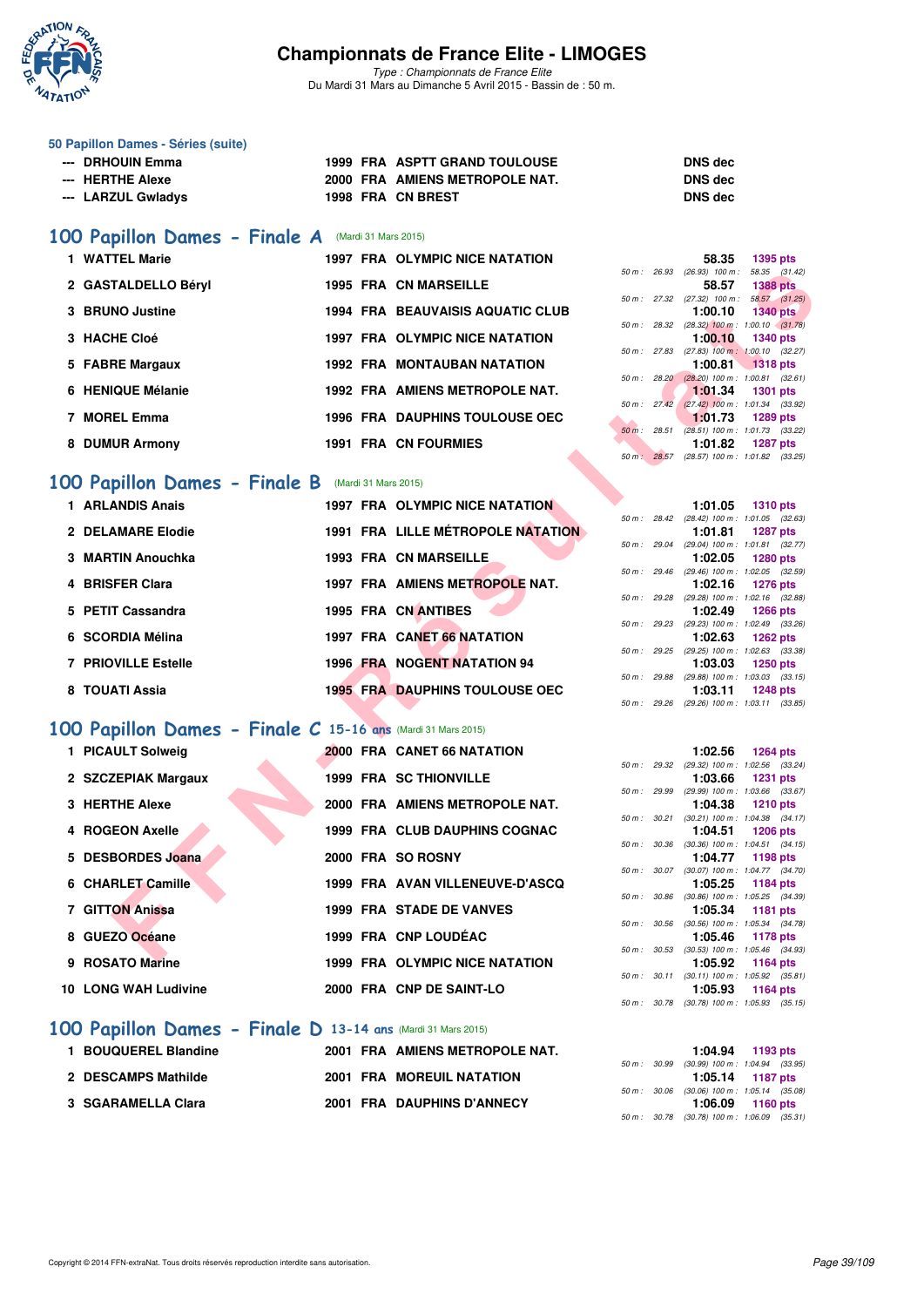

*Type : Championnats de France Elite* Du Mardi 31 Mars au Dimanche 5 Avril 2015 - Bassin de : 50 m.

#### **100 Papillon Dames - Finale D (suite)**

| 4 MOREAU Sarah       |  | 2001 FRA EN TOURS                 |             |              | 1:06.43 1150 pts                        |                 |  |
|----------------------|--|-----------------------------------|-------------|--------------|-----------------------------------------|-----------------|--|
|                      |  |                                   |             |              | 50 m: 31.37 (31.37) 100 m: 1:06.43 (35. |                 |  |
| 5 CAILLAT LOCHON Léa |  | 2001 FRA AQUATIC CLUB BOURGES     |             |              | 1:07.30 1125 pts                        |                 |  |
|                      |  |                                   |             | 50 m : 31.08 | $(31.08)$ 100 m : 1:07.30 $(36.$        |                 |  |
| 5 DESBONNES Leha     |  | <b>2002 FRA ES MASSY NATATION</b> |             |              | 1:07.30 1125 pts                        |                 |  |
|                      |  |                                   |             |              | 50 m: 31.10 (31.10) 100 m: 1:07.30 (36. |                 |  |
| 7 SO Isabelle        |  | 2002 FRA RACING CLUB DE FRANCE WP |             |              | $1:07.72$ 1113 pts                      |                 |  |
|                      |  |                                   |             |              | 50 m: 31.75 (31.75) 100 m: 1:07.72 (35. |                 |  |
| 8 MAILLE IIona       |  | <b>2001 FRA ES MASSY NATATION</b> |             |              | 1:07.73 1112 pts                        |                 |  |
|                      |  |                                   | 50 m: 30.83 |              | $(30.83)$ 100 m : 1:07.73 (36.          |                 |  |
| 9 LE GUEN IIona      |  | 2001 FRA CN BREST                 |             |              | 1:08.45                                 | <b>1092 pts</b> |  |
|                      |  |                                   | 50 m: 30.95 |              | $(30.95)$ 100 m : 1.08.45 $(37)$        |                 |  |
| 10 GHARBAOUI Léanna  |  | 2001 FRA PACIFIC SWIM             |             |              | 1:08.67                                 | <b>1086 pts</b> |  |
|                      |  |                                   |             |              |                                         |                 |  |

# **[100 Papillon Dames - Séries](http://www.ffnatation.fr/webffn/resultats.php?idact=nat&go=epr&idcpt=27187&idepr=32)** (Mardi 31 Mars 2015)

| <b>IVIAILLE IIVIIA</b>      |                      | ZUUI FRA EJ MAJJI NAIAIIUN              |              |              |         | حتار على ال                                                     |  |
|-----------------------------|----------------------|-----------------------------------------|--------------|--------------|---------|-----------------------------------------------------------------|--|
| 9 LE GUEN Ilona             |                      | 2001 FRA CN BREST                       |              |              | 1:08.45 | 50 m : 30.83 (30.83) 100 m : 1:07.73 (36.90)<br><b>1092 pts</b> |  |
| 10 GHARBAOUI Léanna         |                      | 2001 FRA PACIFIC SWIM                   |              |              | 1:08.67 | 50 m : 30.95 (30.95) 100 m : 1:08.45 (37.50)<br>1086 $pts$      |  |
|                             |                      |                                         |              |              |         | 50 m: 31.80 (31.80) 100 m: 1:08.67 (36.87)                      |  |
| 00 Papillon Dames - Séries  | (Mardi 31 Mars 2015) |                                         |              |              |         |                                                                 |  |
| 1 WATTEL Marie              |                      | 1997 FRA OLYMPIC NICE NATATION          |              |              | 58.67   | <b>1385 pts</b>                                                 |  |
| 2 GASTALDELLO Béryl         |                      | 1995 FRA CN MARSEILLE                   | 50 m: 27.33  |              | 59.99   | $(27.33)$ 100 m : 58.67 $(31.34)$<br>1343 pts                   |  |
|                             |                      |                                         |              | 50 m: 27.84  |         | $(27.84)$ 100 m : 59.99 $(32.15)$                               |  |
| 3 BRUNO Justine             |                      | <b>1994 FRA BEAUVAISIS AQUATIC CLUB</b> |              |              | 1:00.72 | <b>1321 pts</b><br>50 m: 28.41 (28.41) 100 m: 1:00.72 (32.31)   |  |
| 4 HENIQUE Mélanie           |                      | 1992 FRA AMIENS METROPOLE NAT.          |              |              | 1:00.94 | <b>1314 pts</b>                                                 |  |
| 5 FABRE Margaux             |                      | <b>1992 FRA MONTAUBAN NATATION</b>      |              |              | 1:01.23 | 50 m: 27.27 (27.27) 100 m: 1:00.94 (33.67)<br>1305 pts          |  |
|                             |                      |                                         |              | 50 m: 28.73  |         | $(28.73)$ 100 m : 1:01.23 $(32.50)$                             |  |
| 6 HACHE Cloé                |                      | 1997 FRA OLYMPIC NICE NATATION.         |              | 50 m : 28.08 | 1:01.39 | <b>1300 pts</b><br>$(28.08)$ 100 m : 1:01.39 $(33.31)$          |  |
| 7 DUMUR Armony              |                      | <b>1991 FRA CN FOURMIES</b>             |              |              | 1:02.03 | <b>1280 pts</b>                                                 |  |
| 8 MOREL Emma                |                      | <b>1996 FRA DAUPHINS TOULOUSE OEC</b>   |              |              | 1:02.06 | 50 m : 28.82 (28.82) 100 m : 1:02.03 (33.21)<br><b>1279 pts</b> |  |
|                             |                      |                                         |              | 50 m : 28.98 |         | $(28.98)$ 100 m : 1:02.06 $(33.08)$                             |  |
| 9 ARLANDIS Anais            |                      | 1997 FRA OLYMPIC NICE NATATION          |              | 50 m : 29.22 | 1:02.21 | <b>1275 pts</b><br>(29.22) 100 m: 1:02.21 (32.99)               |  |
| <b>10 DELAMARE Elodie</b>   |                      | 1991 FRA LILLE MÉTROPOLE NATATION       |              |              | 1:02.32 | <b>1272 pts</b>                                                 |  |
| 11 PETIT Cassandra          |                      | 1995 FRA CN ANTIBES                     |              |              | 1:02.36 | 50 m : 29.08 (29.08) 100 m : 1:02.32 (33.24)<br><b>1270 pts</b> |  |
| 12 BRISFER Clara            |                      |                                         |              | 50 m : 29.25 |         | $(29.25)$ 100 m : 1:02.36 $(33.11)$                             |  |
|                             |                      | <b>1997 FRA AMIENS METROPOLE NAT.</b>   |              |              | 1:02.48 | <b>1267 pts</b><br>50 m: 29.13 (29.13) 100 m: 1:02.48 (33.35)   |  |
| 13 MARTIN Anouchka          |                      | <b>1993 FRA CN MARSEILLE</b>            |              |              | 1:02.70 | <b>1260 pts</b>                                                 |  |
| 14 SCORDIA Mélina           |                      | 1997 FRA CANET 66 NATATION              |              |              | 1:02.78 | 50 m : 29.38 (29.38) 100 m : 1:02.70 (33.32)<br><b>1258 pts</b> |  |
|                             |                      |                                         |              | 50 m : 29.00 |         | (29.00) 100 m : 1:02.78 (33.78)                                 |  |
| <b>15 PRIOVILLE Estelle</b> |                      | <b>1996 FRA NOGENT NATATION 94</b>      |              |              | 1:02.92 | <b>1253 pts</b><br>50 m : 29.93 (29.93) 100 m : 1:02.92 (32.99) |  |
| <b>16 TOUATI Assia</b>      |                      | <b>1995 FRA DAUPHINS TOULOUSE OEC</b>   |              |              | 1:03.08 | <b>1249 pts</b>                                                 |  |
| 17 PICAULT Solweig          |                      | 2000 FRA CANET 66 NATATION              | 50 m : 29.69 |              | 1:03.27 | (29.69) 100 m : 1:03.08 (33.39)<br><b>1243 pts</b>              |  |
| 18 WISHAUPT Camille         |                      | 1998 FRA MULHOUSE ON                    |              |              | 1:03.31 | 50 m: 29.61 (29.61) 100 m: 1:03.27 (33.66)<br><b>1242 pts</b>   |  |
|                             |                      |                                         | 50 m: 29.55  |              |         | (29.55) 100 m: 1:03.31 (33.76)                                  |  |
| <b>19 DATTLER Lucie</b>     |                      | 1998 FRA CANET 66 NATATION              |              |              | 1:03.65 | <b>1231 pts</b><br>50 m : 30.05 (30.05) 100 m : 1:03.65 (33.60) |  |
| 20 POU Tiffany              |                      | 1996 FRA AS MONACO NATATION             |              |              | 1:03.79 | <b>1227 pts</b>                                                 |  |
| 21 BARDOT Lou               |                      | 1998 FRA CN MELUN VAL DE SEINE          |              |              | 1:04.33 | 50 m: 29.91 (29.91) 100 m: 1:03.79 (33.88)<br><b>1211 pts</b>   |  |
|                             |                      |                                         |              |              |         | 50 m: 29.72 (29.72) 100 m: 1:04.33 (34.61)                      |  |
| 22 SZCZEPIAK Margaux        |                      | <b>1999 FRA SC THIONVILLE</b>           |              |              | 1:04.38 | <b>1210 pts</b><br>50 m : 30.20 (30.20) 100 m : 1:04.38 (34.18) |  |
| 23 FILIPPI Morgane          |                      | 1997 FRA CN CHALON-SUR-SAONE            |              |              | 1:04.52 | 1206 pts                                                        |  |
| 24 LARZUL Gwladys           |                      | 1998 FRA CN BREST                       |              |              | 1:04.60 | 50 m : 30.24 (30.24) 100 m : 1:04.52 (34.28)<br><b>1203 pts</b> |  |
|                             |                      |                                         |              |              |         | 50 m : 29.94 (29.94) 100 m : 1:04.60 (34.66)                    |  |
| 25 NERRIERE Célia           |                      | <b>1998 FRA STADE CLERMONT NATATION</b> |              |              | 1:04.67 | 1201 pts<br>50 m: 30.30 (30.30) 100 m: 1:04.67 (34.37)          |  |
| 26 PALAUX Oksana            |                      | <b>1998 FRA NOGENT NATATION 94</b>      |              |              | 1:04.75 | 1199 pts                                                        |  |
| 27 HERTHE Alexe             |                      | 2000 FRA AMIENS METROPOLE NAT.          |              |              | 1:04.84 | 50 m : 30.66 (30.66) 100 m : 1:04.75 (34.09)<br>1196 pts        |  |
|                             |                      |                                         |              |              |         | 50 m: 30.31 (30.31) 100 m: 1:04.84 (34.53)                      |  |
| 28 HAAG Lauriane            |                      | 1994 FRA DAUPHINS TOULOUSE OEC          |              |              | 1:04.97 | 1192 pts                                                        |  |

|          |             | 1:06.43           | <b>1150 pts</b>     |  |
|----------|-------------|-------------------|---------------------|--|
|          | 50 m: 31.37 | $(31.37) 100 m$ : | $1:06.43$ $(35.06)$ |  |
|          |             | 1:07.30           | 1125 pts            |  |
| $50 m$ : | 31.08       | $(31.08) 100 m$ : | 1:07.30 (36.22)     |  |
|          |             | 1:07.30           | 1125 pts            |  |
| $50 m$ : | 31.10       | $(31.10)$ 100 m : | 1:07.30 (36.20)     |  |
|          |             | 1:07.72           | 1113 pts            |  |
| $50 m$ : | 31.75       | $(31.75)$ 100 m : | 1:07.72 (35.97)     |  |
|          |             | 1:07.73 1112 pts  |                     |  |
| $50 m$ : | 30.83       | $(30.83)$ 100 m : | 1:07.73 (36.90)     |  |
|          |             | 1:08.45 1092 pts  |                     |  |
| $50 m$ : | 30.95       | $(30.95)$ 100 m : | $1:08.45$ $(37.50)$ |  |
|          |             | 1:08.67 1086 pts  |                     |  |
| $50 m$ : | 31.80       | $(31.80)$ 100 m : | 1:08.67 (36.87)     |  |
|          |             |                   |                     |  |

|          |       | 58.67                        | 1385 pts            |                |
|----------|-------|------------------------------|---------------------|----------------|
| $50 m$ : | 27.33 | $(27.33)$ 100 m :            | 58.67               | (31.34)        |
|          |       | 59.99                        | 1343 pts            |                |
| $50 m$ : | 27.84 | $(27.84)$ 100 m :            | 59.99               | (32.15)        |
|          |       | 1:00.72                      | 1321                | pts            |
| $50 m$ : | 28.41 | $(28.41)$ 100 m :            | 1:00.72             | (32.31)        |
|          |       | 1:00.94                      | <b>1314 pts</b>     |                |
| $50 m$ : | 27.27 | (27.27) 100 m :              | 1:00.94             | (33.67)        |
|          |       | 1:01.23                      | 1305 pts            |                |
| $50 m$ : | 28.73 | (28.73) 100 m :              | 1:01.23             | (32.50)        |
|          |       | 1:01.39                      | 1300 pts            |                |
| $50 m$ : | 28.08 | (28.08) 100 m :              | 1:01.39             | (33.31)        |
|          |       | 1:02.03                      | 1280 pts            |                |
| $50 m$ : | 28.82 | $(28.82)$ 100 m :            | 1:02.03             | (33.21)        |
|          |       | 1:02.06                      | <b>1279 pts</b>     |                |
| $50 m$ : | 28.98 | (28.98) 100 m :              | 1:02.06             | (33.08)        |
|          |       | 1:02.21                      | 1275 pts            |                |
| $50 m$ : | 29.22 | $(29.22)$ 100 m :            | 1:02.21             | (32.99)        |
|          | 29.08 | 1:02.32<br>$(29.08) 100 m$ : | 1272 pts            |                |
| $50 m$ : |       |                              | 1:02.32             | (33.24)        |
| $50 m$ : | 29.25 | 1:02.36<br>(29.25) 100 m :   | 1270 pts<br>1:02.36 | (33.11)        |
|          |       | 1:02.48                      | 1267                | pts            |
| $50 m$ : | 29.13 | $(29.13) 100 m$ :            | 1:02.48             | (33.35)        |
|          |       | 1:02.70                      | 1260 pts            |                |
| $50 m$ : | 29.38 | $(29.38) 100 m$ :            | 1:02.70             | (33.32)        |
|          |       | 1:02.78                      | 1258 pts            |                |
| $50 m$ : | 29.00 | $(29.00)$ 100 m :            | 1:02.78             | (33.78)        |
|          |       | 1:02.92                      | 1253                | pts            |
| $50 m$ : | 29.93 | (29.93) 100 m :              | 1:02.92             | (32.99)        |
|          |       | 1:03.08                      | 1249 pts            |                |
| $50 m$ : | 29.69 | (29.69) 100 m :              | 1:03.08             | (33.39)        |
|          |       | 1:03.27                      | 1243 pts            |                |
| $50 m$ : | 29.61 | $(29.61)$ 100 m :            | 1:03.27             | (33.66)        |
|          |       | 1:03.31                      | 1242                | pts            |
| $50 m$ : | 29.55 | (29.55) 100 m :              | 1:03.31             | (33.76)        |
|          |       | 1:03.65                      | 1231                | pts            |
| $50 m$ : | 30.05 | $(30.05)$ 100 m :            | 1:03.65             | (33.60)        |
|          |       | 1:03.79                      | 1227                | pts            |
| $50 m$ : | 29.91 | (29.91) 100 m :              | 1:03.79             | (33.88)        |
|          |       | 1:04.33                      | 1211                | pts            |
| $50 m$ : | 29.72 | (29.72) 100 m :              | 1:04.33             | (34.61)        |
| $50 m$ : | 30.20 | 1:04.38<br>$(30.20)$ 100 m : | 1210<br>1:04.38     | pts<br>(34.18) |
|          |       | 1:04.52                      | 1206                | pts            |
| $50 m$ : | 30.24 | $(30.24)$ 100 m :            | 1:04.52             | (34.28)        |
|          |       | 1:04.60                      | 1203                | pts            |
| $50 m$ : | 29.94 | (29.94) 100 m :              | 1:04.60             | (34.66)        |
|          |       | 1:04.67                      | 1201                | pts            |
| $50 m$ : | 30.30 | $(30.30)$ 100 m :            | 1:04.67             | (34.37)        |
|          |       | 1:04.75                      | 1199                | pts            |
| $50 m$ : | 30.66 | $(30.66) 100 m$ :            | 1:04.75             | (34.09)        |
|          |       | 1:04.84                      | 1196 pts            |                |
| $50 m$ : | 30.31 | $(30.31)$ 100 m :            | 1:04.84             | (34.53)        |
|          |       | 1:04.97                      | 1192 pts            |                |
| $50 m$ : | 30.79 | $(30.79)$ 100 m :            | 1:04.97             | (34.18)        |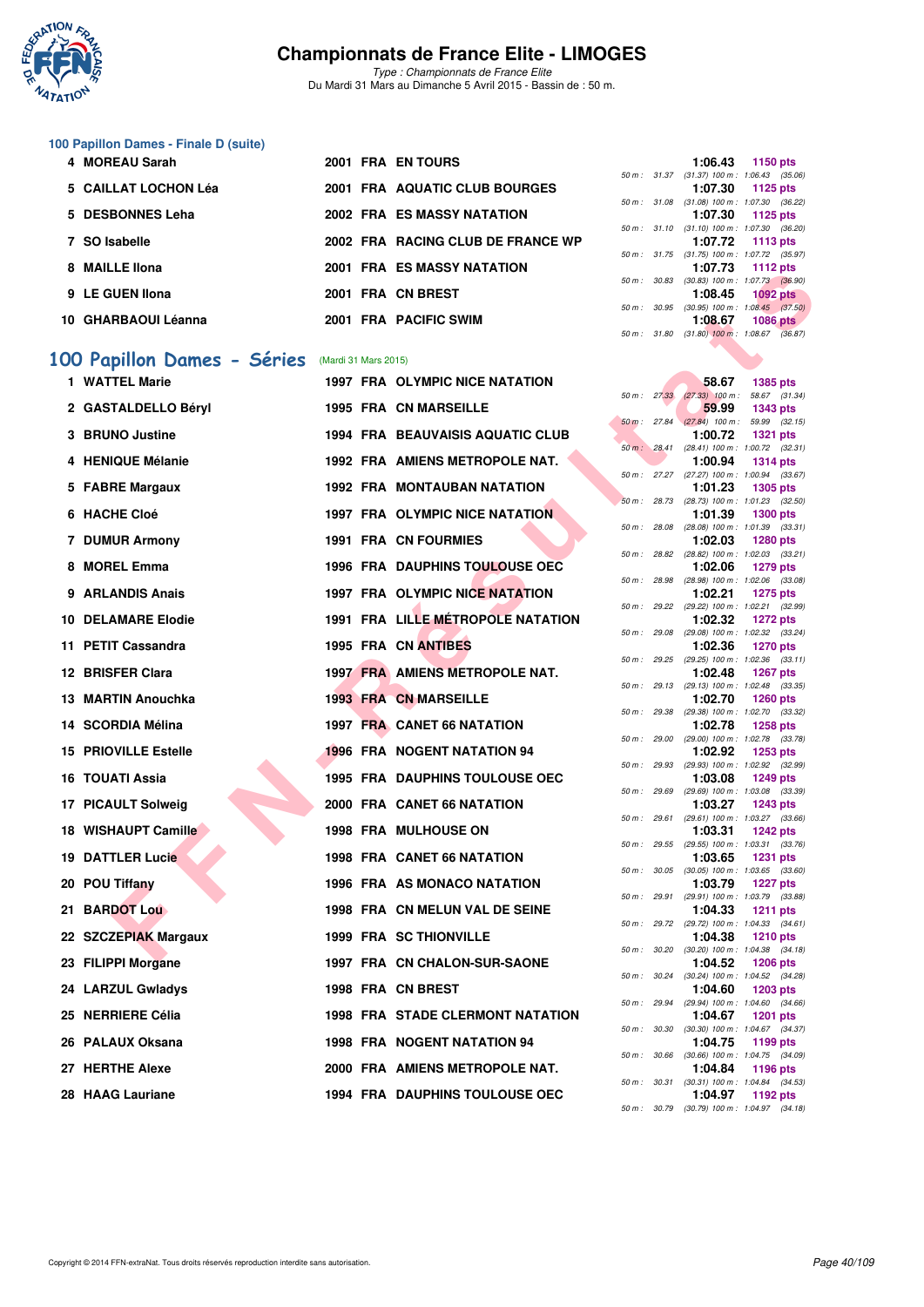

*Type : Championnats de France Elite* Du Mardi 31 Mars au Dimanche 5 Avril 2015 - Bassin de : 50 m.

#### **100 Papillon Dames - Séries (suite)**

| 29 DESBORDES Joana           |  | 2000 FRA SO ROSNY                     |              |              | 1:05.20                                                 | 1185 pts        |  |
|------------------------------|--|---------------------------------------|--------------|--------------|---------------------------------------------------------|-----------------|--|
| <b>30 DESCAMPS Mathilde</b>  |  | <b>2001 FRA MOREUIL NATATION</b>      |              |              | 50 m: 30.47 (30.47) 100 m: 1:05.20 (34.73)<br>1:05.35   | <b>1181 pts</b> |  |
| 31 COUSSON Clothilde         |  | <b>1998 FRA MULHOUSE ON</b>           | 50 m: 30.36  |              | $(30.36)$ 100 m : 1:05.35 $(34.99)$<br>1:05.39          | 1180 pts        |  |
| 32 ROGEON Axelle             |  | 1999 FRA CLUB DAUPHINS COGNAC         |              | 50 m : 29.94 | (29.94) 100 m : 1:05.39 (35.45)<br>1:05.47              | 1178 pts        |  |
| 33 GUEZO Océane              |  | 1999 FRA CNP LOUDEAC                  | 50 m : 30.89 |              | $(30.89)$ 100 m : 1:05.47 $(34.58)$<br>1:05.49          | 1177 pts        |  |
| 34 CHARLET Camille           |  | 1999 FRA AVAN VILLENEUVE-D'ASCQ       |              |              | 50 m : 30.47 (30.47) 100 m : 1:05.49 (35.02)<br>1:05.62 | <b>1173 pts</b> |  |
| <b>35 BOURSE Claire</b>      |  | 1998 FRA CN BREST                     |              |              | 50 m : 31.06 (31.06) 100 m : 1:05.62 (34.56)<br>1:05.64 | 1173 $pts$      |  |
| 36 THORMALM Alma             |  | <b>1996 SWE CN MELUN VAL DE SEINE</b> |              | 50 m : 30.31 | $(30.31)$ 100 m : 1:05.64 $(35.33)$<br>1:05.68          | 1171 pts        |  |
| 37 COSTE Julie               |  | 1998 FRA GIRONDINS BORDEAUX           | 50 m : 30.28 |              | $(30.28)$ 100 m : 1:05.68 $(35.40)$<br>1:05.78          | <b>1169 pts</b> |  |
|                              |  |                                       |              | 50 m: 30.57  | $(30.57)$ 100 m : 1:05.78 $(35.21)$                     |                 |  |
| 38 ROSATO Marine             |  | <b>1999 FRA OLYMPIC NICE NATATION</b> |              |              | 1:05.97<br>50 m : 30.27 (30.27) 100 m : 1:05.97 (35.70) | 1163 pts        |  |
| 39 TRUJILLO Anne-Sophie      |  | <b>1996 FRA OLYMPIC NICE NATATION</b> | $50 m$ :     | 30.22        | 1:06.00<br>$(30.22)$ 100 m : 1:06.00 $(35.78)$          | 1162 pts        |  |
| <b>40 PACOURET Charlotte</b> |  | <b>1996 FRA NOGENT NATATION 94</b>    | $50 m$ :     | 30.61        | 1:06.05<br>$(30.61)$ 100 m : 1:06.05 $(35.44)$          | <b>1161 pts</b> |  |
| 41 GITTON Anissa             |  | <b>1999 FRA STADE DE VANVES</b>       | 50 m: 30.46  |              | 1:06.07<br>$(30.46)$ 100 m : 1:06.07 $(35.61)$          | 1160 pts        |  |
| 42 LIAUD Clemence            |  | 1998 FRA NAUTIC CLUB ALP'38           |              |              | 1:06.21<br>50 m: 30.15 (30.15) 100 m: 1:06.21 (36.06)   | <b>1156 pts</b> |  |
| 43 LUTIGNIER Sarah           |  | 1998 FRA AQUATIC CLUB BOURGES         | 50 m : 30.96 |              | 1:06.36<br>$(30.96)$ 100 m : 1:06.36 $(35.40)$          | 1152 pts        |  |
| 44 LONG WAH Ludivine         |  | 2000 FRA CNP DE SAINT-LO              |              |              | 1:06.43                                                 | 1150 pts        |  |
| 45 ZIEGLER Fanny             |  | 2000 FRA NAUTIC CLUB ALP'38           |              |              | 50 m: 31.22 (31.22) 100 m: 1:06.43 (35.21)<br>1:06.57   | 1146 pts        |  |
| <b>46 BELKACEMI Leslie</b>   |  | 1998 FRA OLYMPIC NICE NATATION        |              |              | 50 m: 31.23 (31.23) 100 m: 1:06.57 (35.34)<br>1:06.61   | <b>1144 pts</b> |  |
| 47 CELINI Lesy               |  | <b>1999 FRA ES MASSY NATATION</b>     | 50 m : 30.68 |              | $(30.68)$ 100 m : 1:06.61 $(35.93)$<br>1:06.64          | 1144 pts        |  |
| 48 FAKHEUR Samial            |  | 1998 FRA CN ANTIBES                   |              |              | 50 m: 31.01 (31.01) 100 m: 1:06.64 (35.63)<br>1:06.68   | 1142 pts        |  |
| 49 VAQUETTE Mathilde         |  | <b>1999 FRA CANET 66 NATATION</b>     | 50 m: 30.07  |              | $(30.07)$ 100 m : 1:06.68 $(36.61)$<br>1:06.72          | 1141 pts        |  |
| 50 SGARAMELLA Clara          |  | <b>2001 FRA DAUPHINS D'ANNECY</b>     | 50 m : 30.88 |              | $(30.88)$ 100 m : 1:06.72 $(35.84)$<br>1:07.24          | 1126 pts        |  |
| 51 MAILLE Ilona              |  | <b>2001 FRA ES MASSY NATATION</b>     |              |              | 50 m: 31.24 (31.24) 100 m: 1:07.24 (36.00)<br>1:07.39   | 1122 pts        |  |
| 52 RAYNERT Maud              |  | <b>1998 FRA ES MASSY NATATION</b>     |              | 50 m : 30.51 | $(30.51)$ 100 m : 1:07.39 $(36.88)$<br>1:07.44          | 1121 $pts$      |  |
| 53 BOUQUEREL Blandine        |  | 2001 FRA AMIENS METROPOLE NAT.        |              |              | 50 m: 31.29 (31.29) 100 m: 1:07.44 (36.15)<br>1:07.48   | 1120 pts        |  |
|                              |  |                                       |              |              | 50 m: 31.57 (31.57) 100 m: 1:07.48 (35.91)              |                 |  |
| 54 MOREAU Sarah              |  | 2001 FRA EN TOURS                     |              |              | 1:07.49<br>50 m: 32.18 (32.18) 100 m: 1:07.49 (35.31)   | 1119 pts        |  |
| 55 BOREL Carol-Ann           |  | 1999 FRA AMSL FRÉJUS                  |              |              | 1:07.53<br>50 m: 31.18 (31.18) 100 m: 1:07.53 (36.35)   | <b>1118 pts</b> |  |
| 56 LEBLOND Tiphaine          |  | <b>1996 FRA NOGENT NATATION 94</b>    |              |              | 1:07.58<br>50 m: 31.12 (31.12) 100 m: 1:07.58 (36.46)   | <b>1117 pts</b> |  |
| 57 PROUFF Faustine           |  | <b>1988 FRA MOUETTES DE PARIS</b>     |              |              | 1:07.63<br>50 m: 30.37 (30.37) 100 m: 1:07.63 (37.26)   | 1115 pts        |  |
| 58 CAILLAT LOCHON Léa        |  | 2001 FRA AQUATIC CLUB BOURGES         |              |              | 1:07.67<br>50 m: 31.29 (31.29) 100 m: 1:07.67 (36.38)   | 1114 pts        |  |
| 59 SCHMITT Chloe             |  | <b>2000 FRA CN SARREGUEMINES</b>      |              |              | 1:07.72                                                 | 1113 pts        |  |
| 60 COUSSON Adelie            |  | 2000 FRA JN COMPIÈGNE                 |              |              | 50 m: 31.63 (31.63) 100 m: 1:07.72 (36.09)<br>1:07.74   | <b>1112 pts</b> |  |
| 61 GHARBAOUI Léanna          |  | 2001 FRA PACIFIC SWIM                 |              |              | 50 m: 31.00 (31.00) 100 m: 1:07.74 (36.74)<br>1:07.90   | 1108 pts        |  |
| 62 BOUSQUIN Lena             |  | <b>1995 FRA SB BORDEAUX BASTIDE</b>   |              |              | 50 m : 31.10 (31.10) 100 m : 1:07.90 (36.80)<br>1:08.05 | 1103 pts        |  |
| 63 RATSIMBAZAFY Tsiory       |  | 2000 FRA RACING CLUB DE FRANCE WP     |              |              | 50 m: 30.11 (30.11) 100 m: 1:08.05 (37.94)<br>1:08.11   | 1102 pts        |  |
| 64 LANGLAIS Lila             |  | <b>2000 FRA ES MASSY NATATION</b>     |              |              | 50 m : 31.23 (31.23) 100 m : 1:08.11 (36.88)<br>1:08.47 | 1091 pts        |  |
|                              |  |                                       |              |              |                                                         |                 |  |

|          |       | 1:05.20                      | 1185 pts                              |
|----------|-------|------------------------------|---------------------------------------|
| 50 m :   | 30.47 | $(30.47) 100 m$ :            | 1:05.20 (34.73)                       |
|          | 30.36 | 1:05.35                      | 1181 pts<br>1:05.35                   |
| $50 m$ : |       | $(30.36)$ 100 m :<br>1:05.39 | (34.99)<br>1180 pts                   |
| $50 m$ : | 29.94 | $(29.94) 100 m$ :            | 1:05.39<br>(35.45)                    |
| $50 m$ : | 30.89 | 1:05.47<br>$(30.89)$ 100 m : | 1178 pts<br>1:05.47<br>(34.58)        |
|          |       | 1:05.49                      | <b>1177 pts</b>                       |
| $50 m$ : | 30.47 | $(30.47) 100 m$ :<br>1:05.62 | 1:05.49 (35.02)<br><b>1173 pts</b>    |
| $50 m$ : | 31.06 | $(31.06) 100 m$ :            | 1:05.62 (34.56)                       |
| $50 m$ : | 30.31 | 1:05.64<br>$(30.31)$ 100 m : | <b>1173 pts</b><br>$1:05.64$ (35.33)  |
|          |       | 1:05.68                      | 1171 pts                              |
| $50 m$ : | 30.28 | $(30.28)$ 100 m :<br>1:05.78 | 1:05.68<br>(35.40)<br><b>1169 pts</b> |
| 50 m :   | 30.57 | $(30.57)$ 100 m :            | 1:05.78<br>(35.21)                    |
|          |       | 1:05.97                      | 1163 pts                              |
| $50 m$ : | 30.27 | $(30.27)$ 100 m :<br>1:06.00 | 1:05.97<br>(35.70)<br>1162 pts        |
| $50 m$ : | 30.22 | $(30.22)$ 100 m :            | 1:06.00<br>(35.78)                    |
| $50 m$ : | 30.61 | 1:06.05<br>$(30.61)$ 100 m : | 1161 pts<br>1:06.05<br>(35.44)        |
|          |       | 1:06.07                      | 1160 pts                              |
| 50 m :   | 30.46 | $(30.46) 100 m$ :            | 1:06.07<br>(35.61)                    |
| $50 m$ : | 30.15 | 1:06.21<br>$(30.15)$ 100 m : | 1156 pts<br>1:06.21<br>(36.06)        |
|          |       | 1:06.36                      | 1152 pts                              |
| $50 m$ : | 30.96 | $(30.96)$ 100 m :<br>1:06.43 | 1:06.36<br>(35.40)<br>1150 pts        |
| $50 m$ : | 31.22 | $(31.22)$ 100 m :            | 1:06.43<br>(35.21)                    |
| $50 m$ : | 31.23 | 1:06.57<br>$(31.23) 100 m$ : | 1146 pts<br>1:06.57<br>(35.34)        |
|          |       | 1:06.61                      | 1144 pts                              |
| $50 m$ : | 30.68 | $(30.68) 100 m$ :<br>1:06.64 | 1:06.61<br>(35.93)<br><b>1144 pts</b> |
| $50 m$ : | 31.01 | $(31.01) 100 m$ :            | 1:06.64 (35.63)                       |
|          |       | 1:06.68                      | 1142 pts                              |
| $50 m$ : | 30.07 | $(30.07)$ 100 m :<br>1:06.72 | 1:06.68<br>(36.61)<br>1141 pts        |
| $50 m$ : | 30.88 | $(30.88) 100 m$ :            | 1:06.72<br>(35.84)                    |
| $50 m$ : | 31.24 | 1:07.24<br>$(31.24) 100 m$ : | 1126 pts<br>1:07.24<br>(36.00)        |
|          |       | 1:07.39                      | 1122 pts                              |
| 50 m :   | 30.51 | $(30.51)$ 100 m :<br>1:07.44 | 1:07.39<br>(36.88)<br>1121 pts        |
| $50 m$ : | 31.29 | $(31.29) 100 m$ :            | 1:07.44<br>(36.15)                    |
| $50 m$ : | 31.57 | 1:07.48<br>$(31.57) 100 m$ : | <b>1120 pts</b><br>1:07.48<br>(35.91) |
|          |       | 1:07.49                      | 1119 pts                              |
| $50 m$ : | 32.18 | $(32.18) 100 m$ :<br>1:07.53 | 1:07.49<br>(35.31)<br>1118 pts        |
| $50 m$ : | 31.18 | (31.18) 100 m :              | 1:07.53<br>(36.35)                    |
|          |       | 1:07.58                      | <b>1117 pts</b>                       |
| $50 m$ : | 31.12 | $(31.12) 100 m$ :<br>1:07.63 | 1:07.58<br>(36.46)<br><b>1115 pts</b> |
| $50 m$ : | 30.37 | $(30.37)$ 100 m :            | 1:07.63<br>(37.26)                    |
| $50 m$ : | 31.29 | 1:07.67<br>(31.29) 100 m :   | 1114 pts<br>1:07.67<br>(36.38)        |
|          |       | 1:07.72                      | 1113 pts                              |
| $50 m$ : | 31.63 | $(31.63) 100 m$ :<br>1:07.74 | 1:07.72<br>(36.09)<br>1112 pts        |
| $50 m$ : | 31.00 | $(31.00) 100 m$ :            | 1:07.74<br>(36.74)                    |
|          | 31.10 | 1:07.90                      | 1108 pts                              |
| $50 m$ : |       | $(31.10) 100 m$ :<br>1:08.05 | 1:07.90<br>(36.80)<br>1103 pts        |
| $50 m$ : | 30.11 | $(30.11)$ 100 m :            | 1:08.05<br>(37.94)                    |
| $50 m$ : | 31.23 | 1:08.11<br>(31.23) 100 m :   | 1102 pts<br>1:08.11<br>(36.88)        |
|          |       | 1:08.47                      | 1091 pts                              |
| $50 m$ : | 31.87 | (31.87) 100 m :              | 1:08.47 (36.60)                       |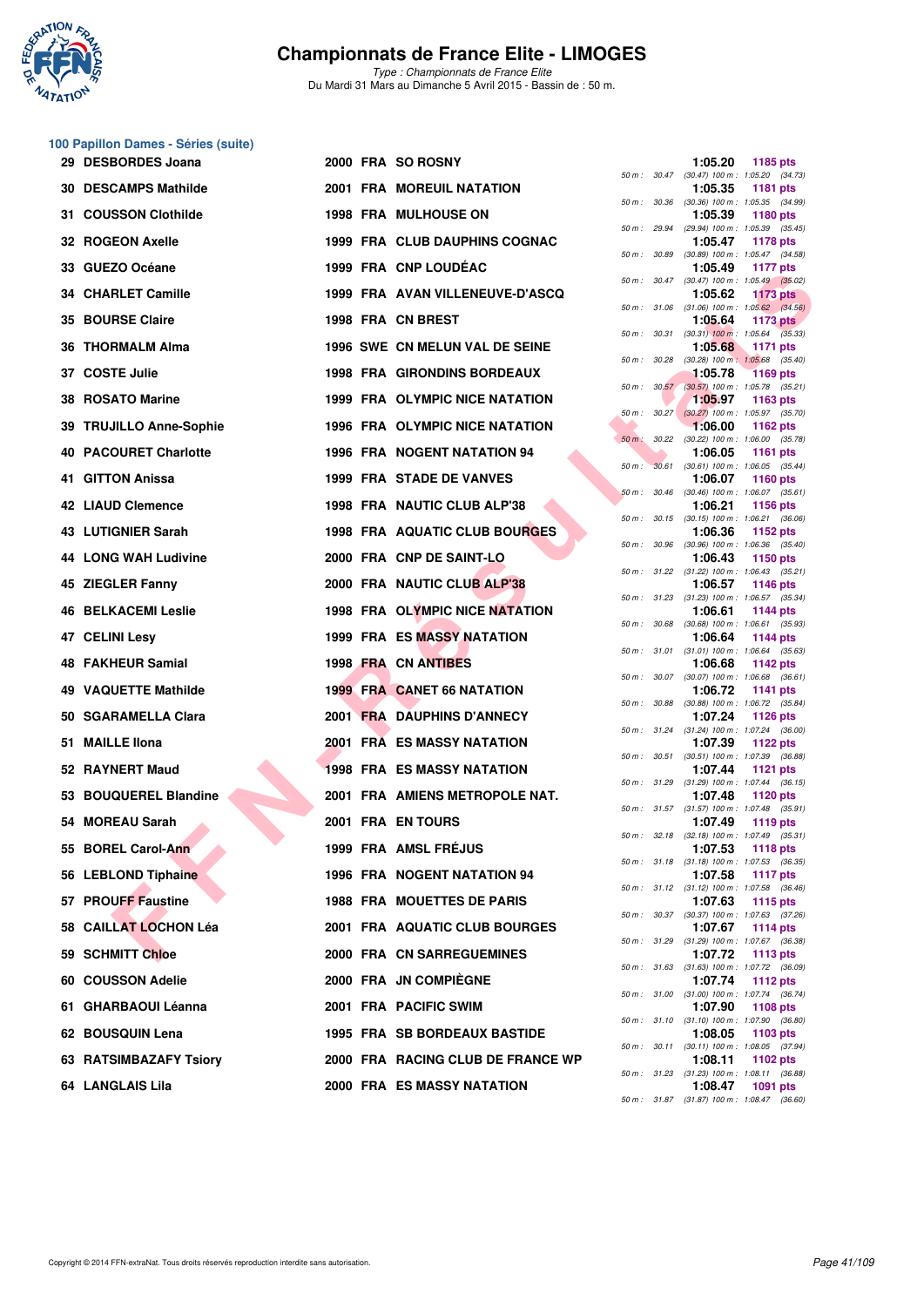

**100 Papillon Dames - Séries (suite)**

## **Championnats de France Elite - LIMOGES**

*Type : Championnats de France Elite* Du Mardi 31 Mars au Dimanche 5 Avril 2015 - Bassin de : 50 m.

|   | 65 DESBONNES Leha                                            |  | <b>2002 FRA ES MASSY NATATION</b>                                                                                                    |              | 1:08.57 | 1089 pts                                                      |
|---|--------------------------------------------------------------|--|--------------------------------------------------------------------------------------------------------------------------------------|--------------|---------|---------------------------------------------------------------|
|   | <b>66 PONSARDIN Alice</b>                                    |  | 2000 FRA CN VOUZIERS                                                                                                                 |              | 1:08.74 | 50 m: 31.58 (31.58) 100 m: 1:08.57 (36.99)<br><b>1084 pts</b> |
|   | 67 LE GUEN Ilona                                             |  | 2001 FRA CN BREST                                                                                                                    |              | 1:08.98 | 50 m: 31.34 (31.34) 100 m: 1:08.74 (37.40)<br><b>1077 pts</b> |
|   | 68 THERRE Marilou                                            |  | <b>1998 FRA STADE CLERMONT NATATION</b>                                                                                              |              |         | 50 m: 31.05 (31.05) 100 m: 1:08.98 (37.93)                    |
|   |                                                              |  |                                                                                                                                      | 50 m : 32.03 | 1:09.13 | <b>1073 pts</b><br>$(32.03)$ 100 m : 1:09.13 $(37.10)$        |
|   | 69 SO Isabelle                                               |  | 2002 FRA RACING CLUB DE FRANCE WP                                                                                                    |              | 1:09.22 | <b>1070 pts</b><br>50 m: 32.00 (32.00) 100 m: 1:09.22 (37.22) |
|   | 70 DA CONCEICAO Emma                                         |  | 2000 FRA DAUPHINS D'ANNECY                                                                                                           |              | 1:09.56 | <b>1061 pts</b>                                               |
|   | 71 COUSSON Bertille                                          |  | 2002 FRA JN COMPIÈGNE                                                                                                                |              | 1:09.61 | 50 m: 31.65 (31.65) 100 m: 1:09.56 (37.91)<br>$1060$ pts      |
|   |                                                              |  |                                                                                                                                      |              |         | 50 m : 32.87 (32.87) 100 m : 1:09.61 (36.74)                  |
|   | 200 Papillon Dames - Finale A (Jeudi 2 Avril 2015)           |  |                                                                                                                                      |              |         |                                                               |
|   | 1 GRANGEON Lara                                              |  | 1991 FRA CN CALÉDONIENS                                                                                                              |              | 2:08.68 | <b>1395 pts</b>                                               |
|   | 2 VAN ROUWENDAAL Sharon                                      |  | 50 m: 29.18 (29.18) 100 m: 1:01.96 (32.78) 150 m: 1:35.27 (33.31) 200 m: 2:08.68 (33.41)<br>1993 NED AAS SARCELLES NATATION 95       |              | 2:08.74 | <b>1394 pts</b>                                               |
|   |                                                              |  | 50 m: 29.51 (29.51) 100 m: 1:01.95 (32.44) 150 m: 1:34.88 (32.93) 200 m: 2:08.74 (33.86)                                             |              |         |                                                               |
|   | 3 WATTEL Marie                                               |  | 1997 FRA OLYMPIC NICE NATATION<br>50 m: 29.07 (29.07) 100 m: 1:02.03 (32.96) 150 m: 1:35.38 (33.35) 200 m: 2:09.87 (34.49)           |              | 2:09.87 | <b>1376 pts</b>                                               |
|   | 4 WISHAUPT Camille                                           |  | <b>1998 FRA MULHOUSE ON</b><br>50 m: 29.92 (29.92) 100 m: 1:03.90 (33.98) 150 m: 1:38.43 (34.53) 200 m: 2:14.35 (35.92)              |              | 2:14.35 | <b>1304 pts</b>                                               |
| 5 | <b>DELAMARE Elodie</b>                                       |  | <b>1991 FRA LILLE METROPOLE NATATION</b>                                                                                             |              | 2:14.80 | <b>1297 pts</b>                                               |
|   | 6 ROTHON Morgane                                             |  | 50 m: 29.72 (29.72) 100 m: 1:04.01 (34.29) 150 m: 1:38.37 (34.36) 200 m: 2:14.80 (36.43)<br>1994 FRA ALLIANCE DIJON NATATION         |              | 2:16.75 | <b>1267 pts</b>                                               |
|   |                                                              |  | 50 m: 30.21 (30.21) 100 m: 1:04.87 (34.66) 150 m: 1:40.32 (35.45) 200 m: 2:16.75 (36.43)                                             |              |         |                                                               |
|   | 7 AUBRY Alice                                                |  | <b>1997 FRA NAUTIQUE ENTENTE CHALONS</b><br>50 m: 30.22 (30.22) 100 m: 1:04.87 (34.65) 150 m: 1:40.77 (35.90) 200 m: 2:17.54 (36.77) |              | 2:17.54 | <b>1255 pts</b>                                               |
|   | 8 PRIOVILLE Estelle                                          |  | 1996 FRA NOGENT NATATION 94                                                                                                          |              | 2:18.28 | <b>1243 pts</b>                                               |
|   |                                                              |  | 50 m: 31.12 (31.12) 100 m: 1:05.64 (34.52) 150 m: 1:41.29 (35.65) 200 m: 2:18.28 (36.99)                                             |              |         |                                                               |
|   | 200 Papillon Dames - Finale B (Jeudi 2 Avril 2015)           |  |                                                                                                                                      |              |         |                                                               |
|   | 1 MOREL Emma                                                 |  | 1996 FRA DAUPHINS TOULOUSE OEC                                                                                                       |              | 2:18.71 | <b>1237 pts</b>                                               |
|   | 2 FILIPPI Morgane                                            |  | 50 m: 31.40 (31.40) 100 m: 1:06.61 (35.21) 150 m: 1:42.81 (36.20) 200 m: 2:18.71 (35.90)<br>1997 FRA CN CHALON-SUR-SAONE             |              | 2:18.85 | <b>1234 pts</b>                                               |
|   |                                                              |  | 50 m: 31.19 (31.19) 100 m: 1:06.69 (35.50) 150 m: 1:42.80 (36.11) 200 m: 2:18.85 (36.05)                                             |              |         |                                                               |
|   | 3 PALAUX Oksana                                              |  | <b>1998 FRA NOGENT NATATION 94</b><br>50 m: 31.27 (31.27) 100 m: 1:06.39 (35.12) 150 m: 1:42.64 (36.25) 200 m: 2:19.45 (36.81)       |              | 2:19.45 | <b>1225 pts</b>                                               |
|   | 4 SECRESTAT Charlyne                                         |  | 1998 FRA CN FONTAINEBLEAU-AVON                                                                                                       |              | 2:20.22 | <b>1214 pts</b>                                               |
|   | 5 PICAULT Solweig                                            |  | 50 m: 31.47 (31.47) 100 m: 1:07.02 (35.55) 150 m: 1:43.17 (36.15) 200 m: 2:20.22 (37.05)<br>2000 FRA CANET 66 NATATION               |              | 2:20.73 | <b>1206 pts</b>                                               |
|   |                                                              |  | 50 m: 30.52 (30.52) 100 m: 1:04.89 (34.37) 150 m: 1:41.37 (36.48) 200 m: 2:20.73 (39.36)                                             |              |         |                                                               |
|   | 6 ARLANDIS Anais                                             |  | <b>1997 FRA OLYMPIC NICE NATATION</b><br>50 m: 30.72 (30.72) 100 m: 1:06.84 (36.12) 150 m: 1:43.74 (36.90) 200 m: 2:20.79 (37.05)    |              | 2:20.79 | <b>1205 pts</b>                                               |
|   | 7 LESPARRE Mailys                                            |  | 1997 FRA CN CANNES                                                                                                                   |              | 2:22.44 | 1180 pts                                                      |
|   | 8 HERTHE Alexe                                               |  | 50 m: 31.35 (31.35) 100 m: 1:07.47 (36.12) 150 m: 1:44.43 (36.96) 200 m: 2:22.44 (38.01)<br>2000 FRA AMIENS METROPOLE NAT.           |              | 2:26.04 | <b>1127 pts</b>                                               |
|   |                                                              |  | 50 m: 31.92 (31.92) 100 m: 1:09.15 (37.23) 150 m: 1:47.03 (37.88) 200 m: 2:26.04 (39.01)                                             |              |         |                                                               |
|   | 200 Papillon Dames - Finale C 15-16 ans (Jeudi 2 Avril 2015) |  |                                                                                                                                      |              |         |                                                               |
|   | 1 LANGLAIS Lila                                              |  | 2000 FRA ES MASSY NATATION                                                                                                           |              | 2:23.71 | 1161 pts                                                      |
|   |                                                              |  | 50 m: 31.68 (31.68) 100 m: 1:08.22 (36.54) 150 m: 1:45.43 (37.21) 200 m: 2:23.71 (38.28)                                             |              |         |                                                               |
|   | 2 GUEZO Océane                                               |  | 1999 FRA CNP LOUDEAC<br>50 m: 31.87 (31.87) 100 m: 1:08.28 (36.41) 150 m: 1:46.30                                                    |              | 2:23.79 | 1160 pts<br>(38.02) 200 m : 2:23.79 (37.49)                   |
|   | 3 LONG WAH Ludivine                                          |  | 2000 FRA CNP DE SAINT-LO                                                                                                             |              | 2:25.05 | 1141 pts                                                      |
|   | 4 ZIEGLER Fanny                                              |  | 50 m: 32.52 (32.52) 100 m: 1:09.68 (37.16) 150 m: 1:47.76 (38.08) 200 m: 2:25.05 (37.29)<br>2000 FRA NAUTIC CLUB ALP'38              |              | 2:26.94 | 1114 pts                                                      |
|   |                                                              |  | 50 m: 32.25 (32.25) 100 m: 1:08.94 (36.69) 150 m: 1:47.10 (38.16) 200 m: 2:26.94 (39.84)                                             |              |         |                                                               |
|   | 5 CELINI Lesy                                                |  | 1999 FRA ES MASSY NATATION                                                                                                           |              | 2:27.22 | <b>1110 pts</b>                                               |

**8 COUSSON Adelie 2000 FRA JN COMPIÈGNE 2:29.57 1076 pts** *50 m : 32.36 (32.36) 100 m : 1:09.36 (37.00) 150 m : 1:47.90 (38.54) 200 m : 2:29.57 (41.67)* **9 JEANNERET Valentine 1999 FRA CN CHALON-SUR-SAONE 2:32.33 1037 pts**

**6 SZCZEPIAK Margaux 1999 FRA SC THIONVILLE 2:27.51 1105 pts**

**7 MARSAU Alice 2000 FRA CNIC LES SQUALES** 

*50 m : 31.06 (31.06) 100 m : 1:07.93 (36.87) 150 m : 1:46.17 (38.24) 200 m : 2:27.22 (41.05)*<br>**HIONVILLE** 2:27.51 1105 pts

*50 m : 32.43 (32.43) 100 m : 1:10.26 (37.83) 150 m : 1:48.62 (38.36) 200 m : 2:27.51 (38.89)*<br> **LES SQUALES** 2:29.08 1083 pts

*50 m : 32.53 (32.53) 100 m : 1:11.26 (38.73) 150 m : 1:51.09 (39.83) 200 m : 2:32.33 (41.24)*

1999 1101 1101 *50 m : 33.63* (33.63) 100 m : 1:11.24 (37.61) 150 m : 1:49.70 (38.46) 200 m : 2:29.08 (39.38)<br>**2000 FRA JN COMPIÈGNE** 2:29.57 1076 pts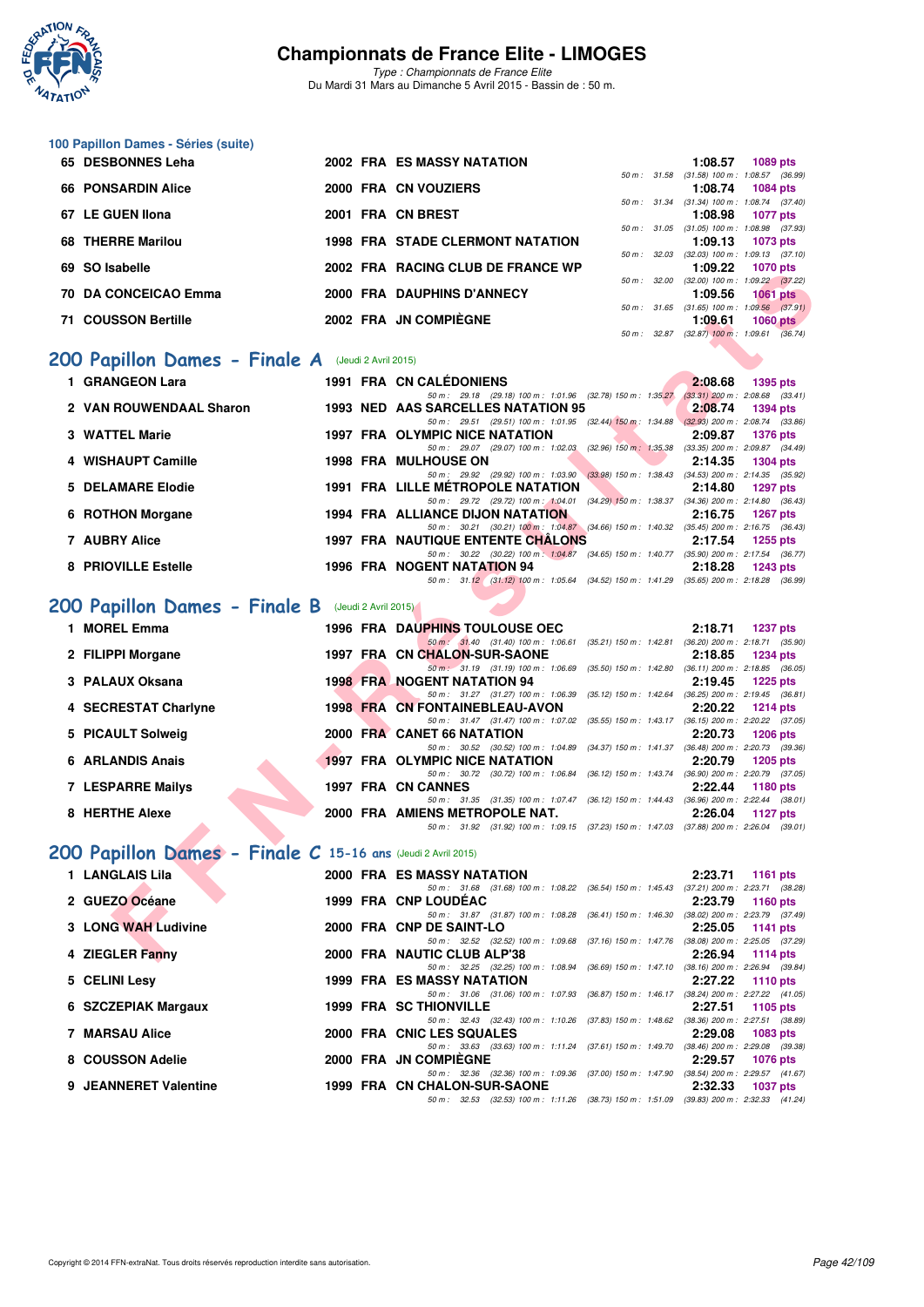

*Type : Championnats de France Elite* Du Mardi 31 Mars au Dimanche 5 Avril 2015 - Bassin de : 50 m.

# **[200 Papillon Dames - Finale D](http://www.ffnatation.fr/webffn/resultats.php?idact=nat&go=epr&idcpt=27187&idepr=33) 13-14 ans** (Jeudi 2 Avril 2015)

|   | 1 BOUQUEREL Blandine        |                      | 2001 FRA AMIENS METROPOLE NAT.                                                                                                       | 2:29.63<br>1075 pts        |
|---|-----------------------------|----------------------|--------------------------------------------------------------------------------------------------------------------------------------|----------------------------|
|   | 2 SO Isabelle               |                      | 50 m: 32.97 (32.97) 100 m: 1:12.02 (39.05) 150 m: 1:51.62 (39.60) 200 m: 2:29.63 (38.01)<br>2002 FRA RACING CLUB DE FRANCE WP        | 2:33.21<br>$1024$ pts      |
|   |                             |                      | 50 m: 33.70 (33.70) 100 m: 1:13.20 (39.50) 150 m: 1:55.45 (42.25) 200 m: 2:33.21 (37.76)                                             |                            |
|   | 200 Papillon Dames - Séries | (Jeudi 2 Avril 2015) |                                                                                                                                      |                            |
|   | 1 GRANGEON Lara             |                      | <b>1991 FRA CN CALEDONIENS</b><br>50 m: 29.33 (29.33) 100 m: 1:02.23 (32.90) 150 m: 1:36.13 (33.90) 200 m: 2:09.96 (33.83)           | 2:09.96 1374 pts           |
|   | 2 VAN ROUWENDAAL Sharon     |                      | 1993 NED AAS SARCELLES NATATION 95                                                                                                   | 2:13.19<br><b>1323 pts</b> |
|   | 3 WATTEL Marie              |                      | 50 m: 30.09 (30.09) 100 m: 1:03.34 (33.25) 150 m: 1:37.87 (34.53) 200 m: 2:13.19 (35.32)<br>1997 FRA OLYMPIC NICE NATATION           | 2:14.74<br>1298 pts        |
|   | 4 WISHAUPT Camille          |                      | 50 m: 30.22 (30.22) 100 m: 1:03.97 (33.75) 150 m: 1:38.93 (34.96) 200 m: 2:14.74 (35.81)<br><b>1998 FRA MULHOUSE ON</b>              | 2:16.36<br><b>1273 pts</b> |
| 5 | <b>DELAMARE Elodie</b>      |                      | 50 m: 30.45 (30.45) 100 m: 1:05.16 (34.71) 150 m: 1:40.26 (35.10) 200 m: 2:16.36 (36.10)<br><b>1991 FRA LILLE METROPOLE NATATION</b> | $2:17.07$ 1262 pts         |
|   | 6 ROTHON Morgane            |                      | 50 m: 30.57 (30.57) 100 m: 1:05.03 (34.46) 150 m: 1:40.56 (35.53) 200 m: 2:17.07 (36.51)<br>1994 FRA ALLIANCE DIJON NATATION         | 2:18.09<br><b>1246 pts</b> |
|   | 7 AUBRY Alice               |                      | 50 m: 30.58 (30.58) 100 m: 1:05.55 (34.97) 150 m: 1:41.57 (36.02) 200 m: 2:18.09 (36.52)<br><b>1997 FRA NAUTIQUE ENTENTE CHALONS</b> | 2:18.64<br><b>1238 pts</b> |
|   |                             |                      | 50 m: 30.51 (30.51) 100 m: 1:05.61 (35.10) 150 m: 1:42.09 (36.48) 200 m: 2:18.64 (36.55)                                             |                            |
|   | 8 PRIOVILLE Estelle         |                      | 1996 FRA NOGENT NATATION 94<br>50 m: 31.73 (31.73) 100 m: 1:05.97 (34.24) 150 m: 1:42.14 (36.17) 200 m: 2:19.13 (36.99)              | 2:19.13<br>1230 pts        |
|   | 9 PALAUX Oksana             |                      | <b>1998 FRA NOGENT NATATION 94</b><br>50 m: 31.92 (31.92) 100 m: 1:06.97 (35.05) 150 m: 1:42.96 (35.99) 200 m: 2:19.25 (36.29)       | 2:19.25<br><b>1228 pts</b> |
|   | 10 MOREL Emma               |                      | <b>1996 FRA DAUPHINS TOULOUSE OEC</b><br>50 m: 31.18 (31.18) 100 m: 1:06.88 (35.70) 150 m: 1:42.98 (36.10) 200 m: 2:19.41 (36.43)    | 2:19.41<br><b>1226 pts</b> |
|   | 11 FILIPPI Morgane          |                      | 1997 FRA CN CHALON-SUR-SAONE                                                                                                         | 2:19.57<br>$1223$ pts      |
|   | 12 BRUNO Justine            |                      | 50 m: 31.35 (31.35) 100 m: 1:07.25 (35.90) 150 m: 1:43.85 (36.60) 200 m: 2:19.57 (35.72)<br><b>1994 FRA BEAUVAISIS AQUATIC CLUB</b>  | 2:19.80<br>1220 pts        |
|   | 13 SECRESTAT Charlyne       |                      | 50 m: 30.42 (30.42) 100 m: 1.05.21 (34.79) 150 m: 1.41.66 (36.45) 200 m: 2.19.80 (38.14)<br>1998 FRA CN FONTAINEBLEAU-AVON           | 2:22.15<br>1184 pts        |
|   | 14 PICAULT Solweig          |                      | 50 m: 32.00 (32.00) 100 m: 1:07.79 (35.79) 150 m: 1:44.49 (36.70) 200 m: 2:22.15 (37.66)<br>2000 FRA CANET 66 NATATION               | 2:23.04<br>1171 pts        |
|   | <b>15 ARLANDIS Anais</b>    |                      | 50 m: 31.29 (31.29) 100 m: 1:06.98 (35.69) 150 m: 1:44.58 (37.60) 200 m: 2:23.04 (38.46)<br>1997 FRA OLYMPIC NICE NATATION           | 2:23.24<br><b>1168 pts</b> |
|   | <b>16 HERTHE Alexe</b>      |                      | 50 m: 30.84 (30.84) 100 m: 1:06.78 (35.94) 150 m: 1:43.92 (37.14) 200 m: 2:23.24 (39.32)                                             |                            |
|   |                             |                      | 2000 FRA AMIENS METROPOLE NAT.<br>50 m: 31.77 (31.77) 100 m: 1:08.22 (36.45) 150 m: 1:46.00 (37.78) 200 m: 2:23.34 (37.34)           | 2:23.34<br>1167 pts        |
|   | 17 LESPARRE Mailys          |                      | <b>1997 FRA CN CANNES</b><br>50 m: 32.00 (32.00) 100 m: 1:08.42 (36.42) 150 m: 1:45.82 (37.40) 200 m: 2:23.70 (37.88)                | 2:23.70<br>1161 pts        |
|   | <b>18 LANGLAIS Lila</b>     |                      | <b>2000 FRA ES MASSY NATATION</b><br>50 m: 31.99 (31.99) 100 m: 1:08.85 (36.86) 150 m: 1:46.41 (37.56) 200 m: 2:25.13 (38.72)        | 2:25.13<br>1140 pts        |
|   | <b>19 BOURSE Claire</b>     |                      | 1998 FRA CN BREST<br>50 m: 31.68 (31.68) 100 m: 1:08.48 (36.80) 150 m: 1:46.01 (37.53) 200 m: 2:25.51 (39.50)                        | 2:25.51<br>1135 pts        |
|   | 20 BIEHLMANN Emeline        |                      | <b>1998 FRA CANET 66 NATATION</b>                                                                                                    | 2:25.66<br>1132 pts        |
|   | 21 GUEZO Océane             |                      | 50 m: 31.59 (31.59) 100 m: 1:08.33 (36.74) 150 m: 1:46.08 (37.75) 200 m: 2:25.66 (39.58)<br>1999 FRA CNP LOUDEAC                     | 2:26.20<br>1124 pts        |
|   | 22 CELINI Lesy              |                      | 50 m: 32.02 (32.02) 100 m: 1:09.29 (37.27) 150 m: 1:46.92 (37.63) 200 m: 2:26.20 (39.28)<br><b>1999 FRA ES MASSY NATATION</b>        | 2:26.72<br>1117 pts        |
|   | 23 FAKHEUR Samial           |                      | 50 m: 31.82 (31.82) 100 m: 1:08.86 (37.04) 150 m: 1:47.10 (38.24) 200 m: 2:26.72 (39.62)<br><b>1998 FRA CN ANTIBES</b>               | 2:26.80<br><b>1116 pts</b> |
|   | 24 ZIEGLER Fanny            |                      | 50 m: 31.50 (31.50) 100 m: 1:08.76 (37.26) 150 m: 1:47.27 (38.51) 200 m: 2:26.80 (39.53)<br>2000 FRA NAUTIC CLUB ALP'38              | 2:27.77<br>1102 pts        |
|   | 25 DATTLER Lucie            |                      | 50 m: 32.36 (32.36) 100 m: 1:09.23 (36.87) 150 m: 1:48.29 (39.06) 200 m: 2:27.77 (39.48)                                             |                            |
|   |                             |                      | 1998 FRA CANET 66 NATATION<br>50 m: 31.08 (31.08) 100 m: 1:06.55 (35.47) 150 m: 1:44.89 (38.34) 200 m: 2:28.20 (43.31)               | 2:28.20<br>1095 pts        |
|   | 26 THERRE Marilou           |                      | 1998 FRA STADE CLERMONT NATATION<br>50 m : 32.90 (32.90) 100 m : 1:10.51 (37.61) 150 m : 1:49.38 (38.87) 200 m : 2:28.64 (39.26)     | 2:28.64<br>1089 pts        |
|   | 27 LONG WAH Ludivine        |                      | 2000 FRA CNP DE SAINT-LO<br>50 m: 32.00 (32.00) 100 m: 1:08.72 (36.72) 150 m: 1:47.71 (38.99) 200 m: 2:29.44 (41.73)                 | 2:29.44<br>1078 pts        |
|   | 28 JEANNERET Valentine      |                      | 1999 FRA CN CHALON-SUR-SAONE<br>50 m: 32.08 (32.08) 100 m: 1:09.91 (37.83) 150 m: 1:49.21 (39.30) 200 m: 2:29.75 (40.54)             | 2:29.75<br>1073 pts        |
|   | <b>29 MARSAU Alice</b>      |                      | 2000 FRA CNIC LES SQUALES                                                                                                            | 2:30.14<br>1068 pts        |
|   | 30 BOUQUEREL Blandine       |                      | 50 m: 33.27 (33.27) 100 m: 1:10.91 (37.64) 150 m: 1:49.90 (38.99) 200 m: 2:30.14 (40.24)<br>2001 FRA AMIENS METROPOLE NAT.           | 2:32.08<br>1040 pts        |
|   | 31 GITTON Anissa            |                      | 50 m: 33.06 (33.06) 100 m: 1:11.32 (38.26) 150 m: 1:51.47 (40.15) 200 m: 2:32.08 (40.61)<br>1999 FRA STADE DE VANVES                 | 2:32.16<br>1039 pts        |
|   | 32 SZCZEPIAK Margaux        |                      | 50 m: 32.11 (32.11) 100 m: 1:10.28 (38.17) 150 m: 1:50.36 (40.08) 200 m: 2:32.16 (41.80)<br>1999 FRA SC THIONVILLE                   | 2:32.62<br>1033 pts        |
|   |                             |                      | 50 m: 32.67 (32.67) 100 m: 1:10.30 (37.63) 150 m: 1:49.96 (39.66) 200 m: 2:32.62 (42.66)<br>2000 FRA JN COMPIEGNE                    |                            |
|   | 33 COUSSON Adelie           |                      | 50 m: 33.20 (33.20) 100 m: 1:11.35 (38.15) 150 m: 1:50.65 (39.30) 200 m: 2:32.77 (42.12)                                             | 2:32.77<br><b>1030 pts</b> |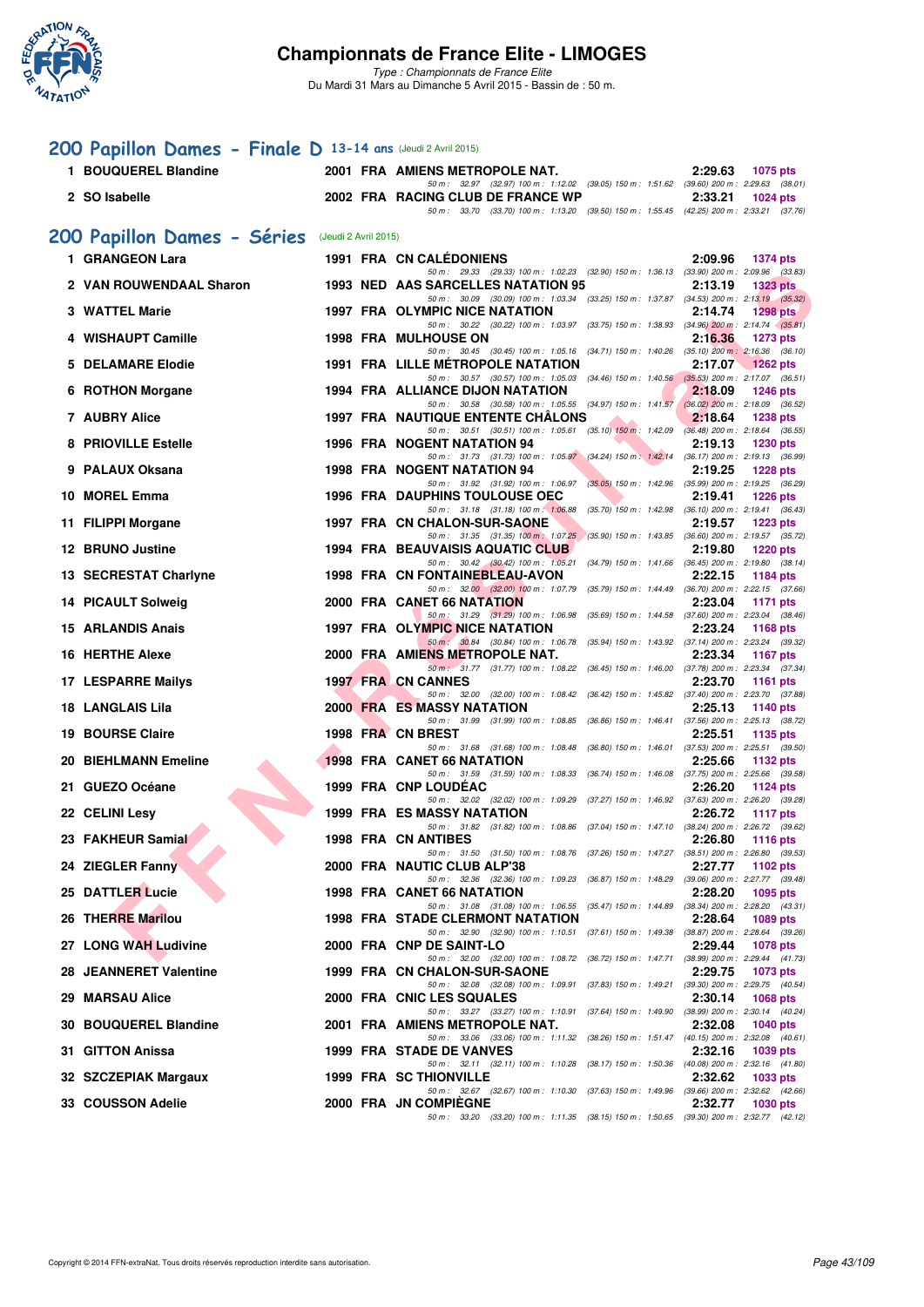

**200 Papillon Dames - Séries (suite)**

# **Championnats de France Elite - LIMOGES**

*Type : Championnats de France Elite* Du Mardi 31 Mars au Dimanche 5 Avril 2015 - Bassin de : 50 m.

| 34 GHARBAOUI Léanna        |                                                             |  | 2001 FRA PACIFIC SWIM                                                                                                                       | 2:35.47<br>993 pts         |  |
|----------------------------|-------------------------------------------------------------|--|---------------------------------------------------------------------------------------------------------------------------------------------|----------------------------|--|
| 35 SO Isabelle             |                                                             |  | 50 m: 33.61 (33.61) 100 m: 1:11.54 (37.93) 150 m: 1:52.83 (41.29) 200 m: 2:35.47 (42.64)<br>2002 FRA RACING CLUB DE FRANCE WP               | 2:38.94<br>946 pts         |  |
| --- LARZUL Gwladys         |                                                             |  | 50 m: 34.03 (34.03) 100 m: 1:14.45 (40.42) 150 m: 1:57.83 (43.38) 200 m: 2:38.94 (41.11)<br>1998 FRA CN BREST                               | <b>DNS dec</b>             |  |
|                            |                                                             |  |                                                                                                                                             |                            |  |
|                            | 200 4 Nages Dames - Finale A (Mardi 31 Mars 2015)           |  |                                                                                                                                             |                            |  |
| 1 BONNET Charlotte         |                                                             |  | 1995 FRA OLYMPIC NICE NATATION<br>50 m: 27.84 (27.84) 100 m: 1:02.71 (34.87) 150 m: 1:41.18 (38.47) 200 m: 2:12.14 (30.96)                  | 2:12.14<br>1390 pts        |  |
| 2 VERRASZTO Evelin         |                                                             |  | <b>1989 HUN OLYMPIC NICE NATATION</b>                                                                                                       | 2:12.32<br><b>1388 pts</b> |  |
| 3 GRANGEON Lara            |                                                             |  | 50 m: 28.32 (28.32) 100 m: 1:01.71 (33.39) 150 m: 1:41.95 (40.24) 200 m: 2:12.32 (30.37)<br><b>1991 FRA CN CALEDONIENS</b>                  | 2:13.27<br><b>1372 pts</b> |  |
| 4 LESAFFRE Fantine         |                                                             |  | 50 m: 28.64 (28.64) 100 m: 1:02.13 (33.49) 150 m: 1:41.04 (38.91) 200 m: 2:13.27 (32.23)<br><b>1994 FRA MULHOUSE ON</b>                     | 2:16.00<br><b>1329 pts</b> |  |
| 5 FOURTIER Julie           |                                                             |  | 50 m: 29.52 (29.52) 100 m: 1:04.70 (35.18) 150 m: 1:43.54 (38.84) 200 m: 2:16.00 (32.46)<br><b>1993 FRA CSN GUYANCOURT</b>                  | 2:18.32<br><b>1292 pts</b> |  |
| <b>6 DUHAMEL Cyrielle</b>  |                                                             |  | 50 m: 29.18 (29.18) 100 m: 1:04.90 (35.72) 150 m: 1:45.75 (40.85) 200 m: 2:18.32 (32.57)<br>2000 FRA STADE BÉTHUNE PÉLICAN CLUB             | 2:19.96<br><b>1267 pts</b> |  |
| 7 ROTHON Morgane           |                                                             |  | 50 m: 29.06 (29.06) 100 m: 1:04.71 (35.65) 150 m: 1:46.16 (41.45) 200 m: 2:19.96 (33.80)<br>1994 FRA ALLIANCE DIJON NATATION                | 2:20.70<br><b>1255 pts</b> |  |
|                            |                                                             |  | 50 m: 29.69 (29.69) 100 m: 1:07.07 (37.38) 150 m: 1:48.42 (41.35) 200 m: 2:20.70 (32.28)                                                    |                            |  |
| 8 AUBRY Alice              |                                                             |  | <b>1997 FRA NAUTIQUE ENTENTE CHALONS</b><br>50 m: 30.25 (30.25) 100 m: 1:07.07 (36.82) 150 m: 1:48.94 (41.87) 200 m: 2:22.39 (33.45)        | 2:22.39<br><b>1230 pts</b> |  |
|                            | 200 4 Nages Dames - Finale B (Mardi 31 Mars 2015)           |  |                                                                                                                                             |                            |  |
| 1 DAUBA Camille            |                                                             |  | <b>1997 FRA USB LONGWY NATATION</b>                                                                                                         | 2:20.58<br>1257 pts        |  |
| 2 PAQUIT Laura             |                                                             |  | 50 m: 30.44 (30.44) 100 m: 1:07.79 (37.35) 150 m: 1:47.67 (39.88) 200 m: 2:20.58 (32.91)<br><b>1995 FRA TARBES NAUTIC CLUB</b>              | 2:21.59<br><b>1242 pts</b> |  |
|                            |                                                             |  | 50 m: 31.75 (31.75) 100 m: 1:09.76 (38.01) 150 m: 1:48.50 (38.74) 200 m: 2:21.59 (33.09)                                                    |                            |  |
| 3 PETIT Emilie             |                                                             |  | 1996 FRA ALLIANCE DIJON NATATION<br>50 m: 30.45 (30.45) 100 m: 1:07.73 (37.28) 150 m: 1:48.79 (41.06) 200 m: 2:22.15 (33.36)                | 2:22.15<br><b>1233 pts</b> |  |
| <b>4 BIEHLMANN Emeline</b> |                                                             |  | 1998 FRA CANET 66 NATATION<br>50 m: 30.70 (30.70) 100 m: 1:06.89 (36.19) 150 m: 1:49.44 (42.55) 200 m: 2:22.46 (33.02)                      | 2:22.46<br><b>1229 pts</b> |  |
| 5 CHEROUATI Souad          |                                                             |  | 1989 ALG NOGENT NATATION 94                                                                                                                 | 2:22.76<br>$1224$ pts      |  |
| 6 BURESI Marie             |                                                             |  | 50 m: 31.19 (31.19) 100 m: 1:08.66 (37.47) 150 m: 1:50.25 (41.59) 200 m: 2:22.76 (32.51)<br>1996 FRA CN BREST                               | 2:23.54<br><b>1212 pts</b> |  |
| 7 MANSOURI Donia           |                                                             |  | 50 m · 30.60 (30.60) 100 m · 1:06.17 (35.57) 150 m · 1:50.67 (44.50) 200 m · 2:23.54 (32.87)<br><b>1998 FRAISTADE FRANÇAIS O COURBEVOIE</b> | 2:23.86<br><b>1207 pts</b> |  |
| 8 CARA Axelle              |                                                             |  | 50 m: 30.58 (30.58) 100 m: 1:09.02 (38.44) 150 m: 1:50.20 (41.18) 200 m: 2:23.86 (33.66)<br><b>1997 FRA CN ANTIBES</b>                      | 2:23.93<br><b>1206 pts</b> |  |
|                            |                                                             |  | 50 m: 29.18 (29.18) 100 m: 1:06.28 (37.10) 150 m: 1:49.03 (42.75) 200 m: 2:23.93 (34.90)                                                    |                            |  |
|                            | 200 4 Nages Dames - Finale C 15-16 ans (Mardi 31 Mars 2015) |  |                                                                                                                                             |                            |  |
| 1 CHANAVAT GILLET Alicia   |                                                             |  | 1999 FRA CN CHALON-SUR-SAONE                                                                                                                | 2:23.60<br><b>1211 pts</b> |  |
| 2 SIMONETTI Romane         |                                                             |  | 50 m: 30.14 (30.14) 100 m: 1:08.54 (38.40) 150 m: 1:49.71 (41.17) 200 m: 2:23.60 (33.89)<br>1999 FRA STADE DE VANVES                        | 2:23.71<br>1210 pts        |  |
|                            |                                                             |  | 50 m: 30.36 (30.36) 100 m: 1:06.67 (36.31) 150 m: 1:50.02 (43.35) 200 m: 2:23.71 (33.69)                                                    |                            |  |
| 3 HITA Orlane              |                                                             |  | 1999 FRA CN BREST<br>50 m: 30.69 (30.69) 100 m: 1:08.17 (37.48) 150 m: 1:51.49 (43.32) 200 m: 2:23.84 (32.35)                               | 2:23.84<br><b>1208 pts</b> |  |
| 4 JEANNERET Valentine      |                                                             |  | 1999 FRA CN CHALON-SUR-SAONE                                                                                                                | 2:24.16 1203 pts           |  |
| 5 HERVE Nolwenn            |                                                             |  | 50 m: 30.95 (30.95) 100 m: 1:09.09 (38.14) 150 m: 1:51.01 (41.92) 200 m: 2:24.16 (33.15)<br><b>1999 FRA SC THIONVILLE</b>                   | 2:24.26<br><b>1201 pts</b> |  |
|                            |                                                             |  | 50 m: 30.03 (30.03) 100 m: 1:09.38 (39.35) 150 m: 1:49.95 (40.57) 200 m: 2:24.26 (34.31)                                                    |                            |  |
| 6 HENON Marie              |                                                             |  | 1999 FRA ST-AMAND NAT PORTE DU HAINAUT<br>50 m: 30.97 (30.97) 100 m: 1:10.89 (39.92) 150 m: 1:51.59 (40.70) 200 m: 2:25.18 (33.59)          | 2:25.18<br>1187 pts        |  |
| 7 POU Lisa                 |                                                             |  | 1999 FRA AS MONACO NATATION                                                                                                                 | 2:25.84<br>1178 pts        |  |
| 8 BIHAN Morgane            |                                                             |  | 50 m: 31.67 (31.67) 100 m: 1:08.09 (36.42) 150 m: 1:52.35 (44.26) 200 m: 2:25.84 (33.49)<br>2000 FRA CSN GUYANCOURT                         | 2:26.15<br>1173 pts        |  |
| 9 LAGANIER Amandine        |                                                             |  | 50 m: 31.45 (31.45) 100 m: 1:08.52 (37.07) 150 m: 1:52.33 (43.81) 200 m: 2:26.15 (33.82)<br>1999 FRA ASPTT MONTPELLIER                      | 2:27.06<br>1160 pts        |  |
| 10 UNNA Juliette           |                                                             |  | 50 m: 32.00 (32.00) 100 m: 1:09.64 (37.64) 150 m: 1:52.76 (43.12) 200 m: 2:27.06 (34.30)<br><b>1999 FRA DAUPHINS OBERNAI</b>                | 2:28.57<br>1137 pts        |  |
|                            |                                                             |  | 50 m: 31.93 (31.93) 100 m: 1:11.51 (39.58) 150 m: 1:53.53 (42.02) 200 m: 2:28.57 (35.04)                                                    |                            |  |
|                            | 200 4 Nages Dames - Finale D 13-14 ans (Mardi 31 Mars 2015) |  |                                                                                                                                             |                            |  |
| 1 BORGOGNO Alizée          |                                                             |  | 2001 FRA OLYMPIC NICE NATATION                                                                                                              | 2:25.06<br>1189 pts        |  |
| 2 DEAGE Albane             |                                                             |  | 50 m: 31.22 (31.22) 100 m: 1:08.57 (37.35) 150 m: 1:51.86 (43.29) 200 m: 2:25.06 (33.20)<br>2001 FRA ASPTT TOULON                           | 2:30.83<br>1105 pts        |  |

*50 m : 33.07 (33.07) 100 m : 1:11.86 (38.79) 150 m : 1:56.74 (44.88) 200 m : 2:30.83 (34.09)*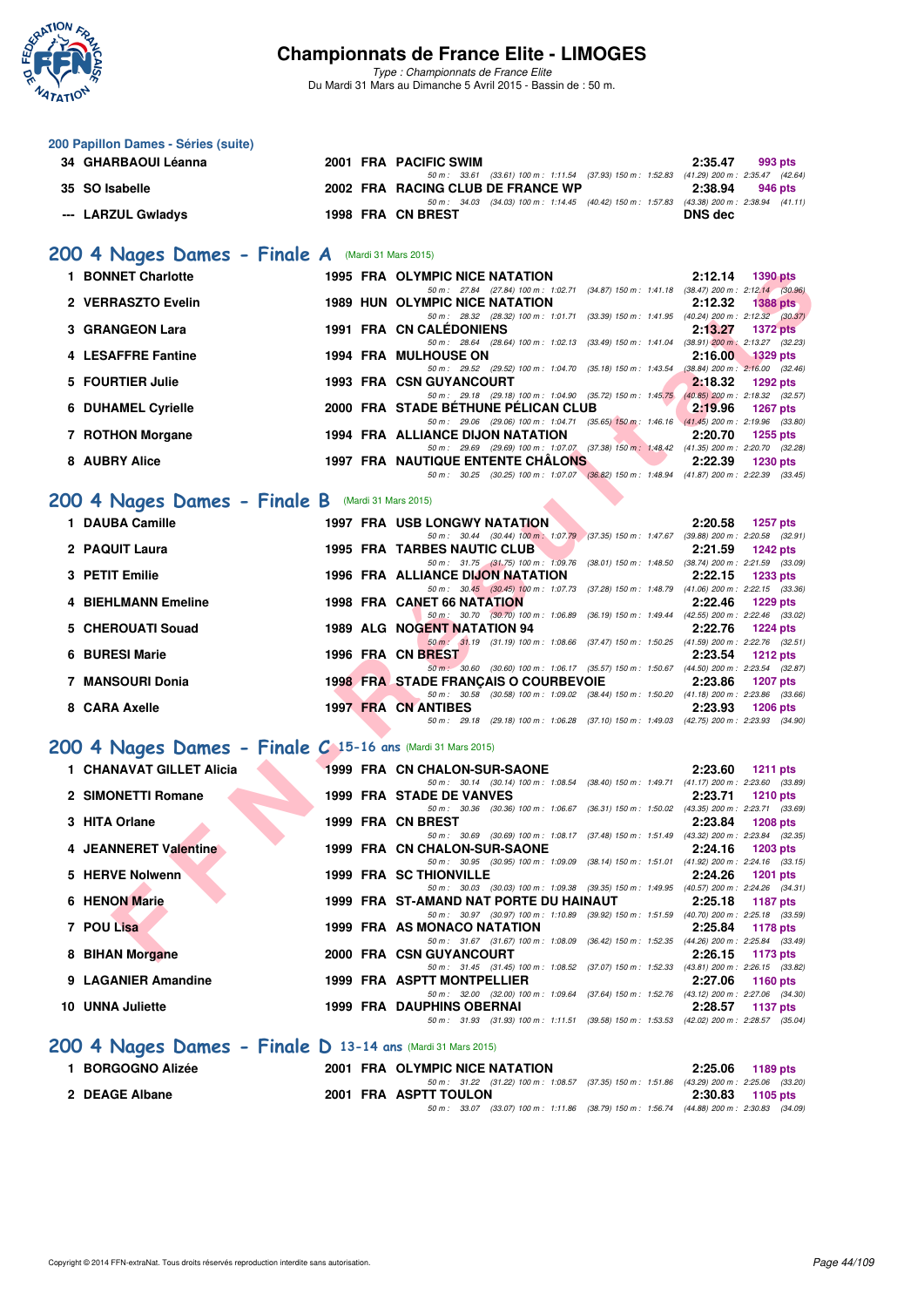

*Type : Championnats de France Elite* Du Mardi 31 Mars au Dimanche 5 Avril 2015 - Bassin de : 50 m.

# **200 4 Nages Dames - Finale D (suite)**

| 3 FROUIN Meghan    |  | 2001 FRA CLUB AQUATIQUE CHOLETAIS                                                        |                | 2:31.09 1101 pts                    |
|--------------------|--|------------------------------------------------------------------------------------------|----------------|-------------------------------------|
|                    |  | 50 m: 31.26 (31.26) 100 m: 1:11.56 (40.30) 150 m: 1:55.86 (44.30) 200 m: 2:31.09 (35.23) |                |                                     |
| 4 DESJARDINS Léa   |  | 2001 FRA PAYS D'AIX NATATION                                                             |                | 2:31.36 1097 pts                    |
|                    |  | 50 m : 32.56 (32.56) 100 m : 1:10.92 (38.36) 150 m : 1:56.22                             |                | $(45.30)$ 200 m : 2:31.36 $(35.14)$ |
| 5 CESAR Justine    |  | 2001 FRA MARSOUINS HEROUVILLE                                                            | 2:32.06        | 1087 pts                            |
|                    |  | 50 m: 32.16 (32.16) 100 m: 1:11.83 (39.67) 150 m: 1:57.34 (45.51) 200 m: 2:32.06 (34.72) |                |                                     |
| 6 VERDIER Manon    |  | 2001 FRA MARCQ NATATION                                                                  | 2:32.32        | 1083 pts                            |
|                    |  | 50 m: 32.32 (32.32) 100 m: 1:10.81 (38.49) 150 m: 1:58.04 (47.23) 200 m: 2:32.32 (34.28) |                |                                     |
| 7 MOREAU Sarah     |  | 2001 FRA EN TOURS                                                                        | 2:32.45        | 1081 pts                            |
|                    |  | 50 m: 32.53 (32.53) 100 m: 1:13.99 (41.46) 150 m: 1:58.63 (44.64) 200 m: 2:32.45 (33.82) |                |                                     |
| 8 COUSSON Bertille |  | 2002 FRA JN COMPIEGNE                                                                    | 2:35.01        | <b>1045 pts</b>                     |
|                    |  | 50 m: 32.95 (32.95) 100 m: 1:11.65 (38.70) 150 m: 1:59.39 (47.74) 200 m: 2:35.01 (35.62) |                |                                     |
| 9 SAXOD Candice    |  | 2001 FRA DAUPHINS D'ANNECY                                                               | 2:35.43        | $1039$ pts                          |
|                    |  | 50 m: 32.21 (32.21) 100 m: 1:14.08 (41.87) 150 m: 2:00.30 (46.22) 200 m: 2:35.43 (35.13) |                |                                     |
| --- SO Isabelle    |  | 2002 FRA RACING CLUB DE FRANCE WP                                                        | <b>DNS</b> dec |                                     |

# **[200 4 Nages Dames - Séries](http://www.ffnatation.fr/webffn/resultats.php?idact=nat&go=epr&idcpt=27187&idepr=41)** (Mardi 31 Mars 2015)

| <b>IVIUNEAU JAIAII</b>                         |  | ZUUI FNA EN IUUNJ                                                                                                                       | 2.92.49        | <b>TUOT PIS</b> |
|------------------------------------------------|--|-----------------------------------------------------------------------------------------------------------------------------------------|----------------|-----------------|
| 8 COUSSON Bertille                             |  | 50 m: 32.53 (32.53) 100 m: 1:13.99 (41.46) 150 m: 1:58.63 (44.64) 200 m: 2:32.45 (33.82)<br>2002 FRA JN COMPIEGNE                       | 2:35.01        | 1045 $pts$      |
|                                                |  | 50 m: 32.95 (32.95) 100 m: 1:11.65 (38.70) 150 m: 1:59.39 (47.74) 200 m: 2:35.01 (35.62)                                                |                |                 |
| 9 SAXOD Candice                                |  | 2001 FRA DAUPHINS D'ANNECY<br>50 m: 32.21 (32.21) 100 m: 1:14.08 (41.87) 150 m: 2:00.30 (46.22) 200 m: 2:35.43 (35.13)                  | 2:35.43        | $1039$ pts      |
| --- SO Isabelle                                |  | 2002 FRA RACING CLUB DE FRANCE WP                                                                                                       | <b>DNS</b> dec |                 |
|                                                |  |                                                                                                                                         |                |                 |
| 00 4 Nages Dames - Séries (Mardi 31 Mars 2015) |  |                                                                                                                                         |                |                 |
| 1 GRANGEON Lara                                |  | <b>1991 FRA CN CALEDONIENS</b>                                                                                                          | 2:13.93        | 1362 pts        |
|                                                |  | 50 m: 28.70 (28.70) 100 m: 1:03.73 (35.03) 150 m: 1:41.80 (38.07) 200 m: 2:13.93 (32.13)                                                |                |                 |
| 2 VERRASZTO Evelin                             |  | <b>1989 HUN OLYMPIC NICE NATATION</b>                                                                                                   | 2:14.88        | <b>1347 pts</b> |
| <b>3 BONNET Charlotte</b>                      |  | 50 m: 28.73 (28.73) 100 m: 1:02.82 (34.09) 150 m: 1:43.74 (40.92) 200 m: 2:14.88 (31.14)<br><b>1995 FRA OLYMPIC NICE NATATION</b>       | 2:16.76        | <b>1317 pts</b> |
|                                                |  | 50 m: 27.90 (27.90) 100 m: 1.03.00 (35.10) 150 m: 1.43.67 (40.67) 200 m: 2.16.76 (33.09)                                                |                |                 |
| 4 LESAFFRE Fantine                             |  | <b>1994 FRA MULHOUSE ON</b>                                                                                                             | 2:17.89        | 1299 pts        |
| 5 FOURTIER Julie                               |  | 50 m: 29.94 (29.94) 100 m: 1:05.73 (35.79) 150 m: 1:45.26 (39.53) 200 m: 2:17.89 (32.63)<br><b>1993 FRA CSN GUYANCOURT</b>              | 2:19.18        | 1279 pts        |
|                                                |  | 50 m: 29.37 (29.37) 100 m: 1:05.15 (35.78) 150 m: 1:46.03 (40.88) 200 m: 2:19.18 (33.15)                                                |                |                 |
| 6 AUBRY Alice                                  |  | <b>1997 FRA NAUTIQUE ENTENTE CHALONS</b>                                                                                                | 2:21.12        | <b>1249 pts</b> |
| <b>7 DUHAMEL Cyrielle</b>                      |  | 50 m: 30.10 (30.10) 100 m: 1:05.86 (35.76) 150 m: 1:47.86 (42.00) 200 m: 2:21.12 (33.26)<br>2000 FRA STADE BETHUNE PELICAN CLUB         | 2:21.87        | <b>1238 pts</b> |
|                                                |  | 50 m: 29.90 (29.90) 100 m: 1:06.33 (36.43) 150 m: 1:48.35 (42.02) 200 m: 2:21.87 (33.52)                                                |                |                 |
| 8 ROTHON Morgane                               |  | 1994 FRA ALLIANCE DIJON NATATION<br>50 m: 29.93 (29.93) 100 m: 1.07.73 (37.80) 150 m: 1.49.65 (41.92) 200 m: 2.22.22 (32.57)            | 2:22.22        | <b>1232 pts</b> |
| 9 BIEHLMANN Emeline                            |  | 1998 FRA CANET 66 NATATION                                                                                                              | 2:22.47        | <b>1228 pts</b> |
|                                                |  | 50 m: 30.57 (30.57) 100 m: 1:06.71 (36.14) 150 m: 1:49.11 (42.40) 200 m: 2:22.47 (33.36)                                                |                |                 |
| 10 PETIT Emilie                                |  | 1996 FRA ALLIANCE DIJON NATATION                                                                                                        | 2:22.49        | <b>1228 pts</b> |
| 11 MANSOURI Donia                              |  | 50 m: 30.49 (30.49) 100 m: 1:07.80 (37.31) 150 m: 1:49.30 (41.50) 200 m: 2:22.49 (33.19)<br><b>1998 FRANSTADE FRANÇAIS O COURBEVOIE</b> | 2:22.58        | <b>1227 pts</b> |
|                                                |  | 50 m: 30.66 (30.66) 100 m: 1:08.39 (37.73) 150 m: 1:49.40 (41.01) 200 m: 2:22.58 (33.18)                                                |                |                 |
| 12 DAUBA Camille                               |  | <b>1997 FRA USB LONGWY NATATION</b><br>50 m: 30.36 (30.36) 100 m: 1:08.45 (38.09) 150 m: 1:48.88 (40.43) 200 m: 2:22.62 (33.74)         | 2:22.62        | <b>1226 pts</b> |
| 13 PAQUIT Laura                                |  | 1995 FRA TARBES NAUTIC CLUB                                                                                                             | 2:23.04        | <b>1220 pts</b> |
|                                                |  | 50 m: 32.63 (32.63) 100 m: 1:09.85 (37.22) 150 m: 1:49.52 (39.67) 200 m: 2:23.04 (33.52)                                                |                |                 |
| <b>14 CHEROUATI Souad</b>                      |  | <b>1989 ALG NOGENT NATATION 94</b><br>50 m: 30.89 (30.89) 100 m: 1:08.95 (38.06) 150 m: 1:49.97 (41.02) 200 m: 2:23.21 (33.24)          | 2:23.21        | <b>1217 pts</b> |
| 15 CARA Axelle                                 |  | 1997 FRA CN ANTIBES                                                                                                                     | 2:23.63        | <b>1211 pts</b> |
|                                                |  | 50 m: 30.01 (30.01) 100 m: 1:06.96 (36.95) 150 m: 1:49.60 (42.64) 200 m: 2:23.63 (34.03)                                                |                |                 |
| 16 BURESI Marie                                |  | 1996 FRA CN BREST<br>50 m: 30.60 (30.60) 100 m: 1:06.51 (35.91) 150 m: 1:51.38 (44.87) 200 m: 2:24.16 (32.78)                           | 2:24.16        | <b>1203 pts</b> |
| <b>17 SIMON Charlotte</b>                      |  | <b>1998 FRA CN CHALON-SUR-SAONE</b>                                                                                                     | 2:24.48        | 1198 pts        |
|                                                |  | 50 m: 31.44 (31.44) 100 m: 1:08.61 (37.17) 150 m: 1:50.65 (42.04) 200 m: 2:24.48 (33.83)                                                |                |                 |
| <b>18 JACOLIN Aurore</b>                       |  | <b>1997 FRA DAUPHINS TOULOUSE OEC</b><br>50 m: 30.88 (30.88) 100 m: 1:08.14 (37.26) 150 m: 1:50.37 (42.23) 200 m: 2:24.73 (34.36)       | 2:24.73        | 1194 pts        |
| 19 BARDOT Lou                                  |  | 1998 FRA CN MELUN VAL DE SEINE                                                                                                          | 2:24.74        | 1194 pts        |
| 20 CLERC Celia                                 |  | 50 m: 30.67 (30.67) 100 m: 1:09.79 (39.12) 150 m: 1:52.34 (42.55) 200 m: 2:24.74 (32.40)<br><b>1997 FRA CERGY PONTOISE NATATION</b>     | 2:24.87        | 1192 pts        |
|                                                |  | 50 m: 31.09 (31.09) 100 m: 1:08.79 (37.70) 150 m: 1:51.31 (42.52) 200 m: 2:24.87 (33.56)                                                |                |                 |
| 21 BACCHETTA Marine                            |  | 1991 FRA ES MASSY NATATION                                                                                                              | 2:25.06        | 1189 pts        |
| 22 PESEUX Clothilde                            |  | 50 m: 30.64 (30.64) 100 m: 1:08.36 (37.72) 150 m: 1:51.42 (43.06) 200 m: 2:25.06 (33.64)<br>1998 FRA ALLIANCE NATATION BESANCON         | 2:25.12        | 1188 pts        |
|                                                |  | 50 m: 31.28 (31.28) 100 m: 1:10.06 (38.78) 150 m: 1:51.29 (41.23) 200 m: 2:25.12 (33.83)                                                |                |                 |
| 23 MATRAT Clotilde                             |  | 1997 FRA FOS-SUR-MER NATATION                                                                                                           | 2:25.20        | <b>1187 pts</b> |
| 24 COLLET Enora                                |  | 50 m: 29.76 (29.76) 100 m: 1:07.67 (37.91) 150 m: 1:51.35 (43.68) 200 m: 2:25.20 (33.85)<br>1998 FRA C PAUL-BERT RENNES                 | 2:25.62        | 1181 pts        |
|                                                |  | 50 m: 29.86 (29.86) 100 m: 1:07.51 (37.65) 150 m: 1:52.07 (44.56) 200 m: 2:25.62 (33.55)                                                |                |                 |
| 25 SIMONETTI Romane                            |  | 1999 FRA STADE DE VANVES                                                                                                                | 2:25.72        | 1179 pts        |
| 26 HITA Orlane                                 |  | 50 m: 30.34 (30.34) 100 m: 1:07.27 (36.93) 150 m: 1:51.39 (44.12) 200 m: 2:25.72 (34.33)<br>1999 FRA CN BREST                           | 2:25.94        | 1176 pts        |
|                                                |  | 50 m: 31.04 (31.04) 100 m: 1:08.54 (37.50) 150 m: 1:52.11 (43.57) 200 m: 2:25.94 (33.83)                                                |                |                 |
| 27 HENON Marie                                 |  | 1999 FRA ST-AMAND NAT PORTE DU HAINAUT                                                                                                  | 2:26.15        | 1173 pts        |
|                                                |  | 50 m: 31.22 (31.22) 100 m: 1:12.13 (40.91) 150 m: 1:52.48 (40.35) 200 m: 2:26.15 (33.67)                                                |                |                 |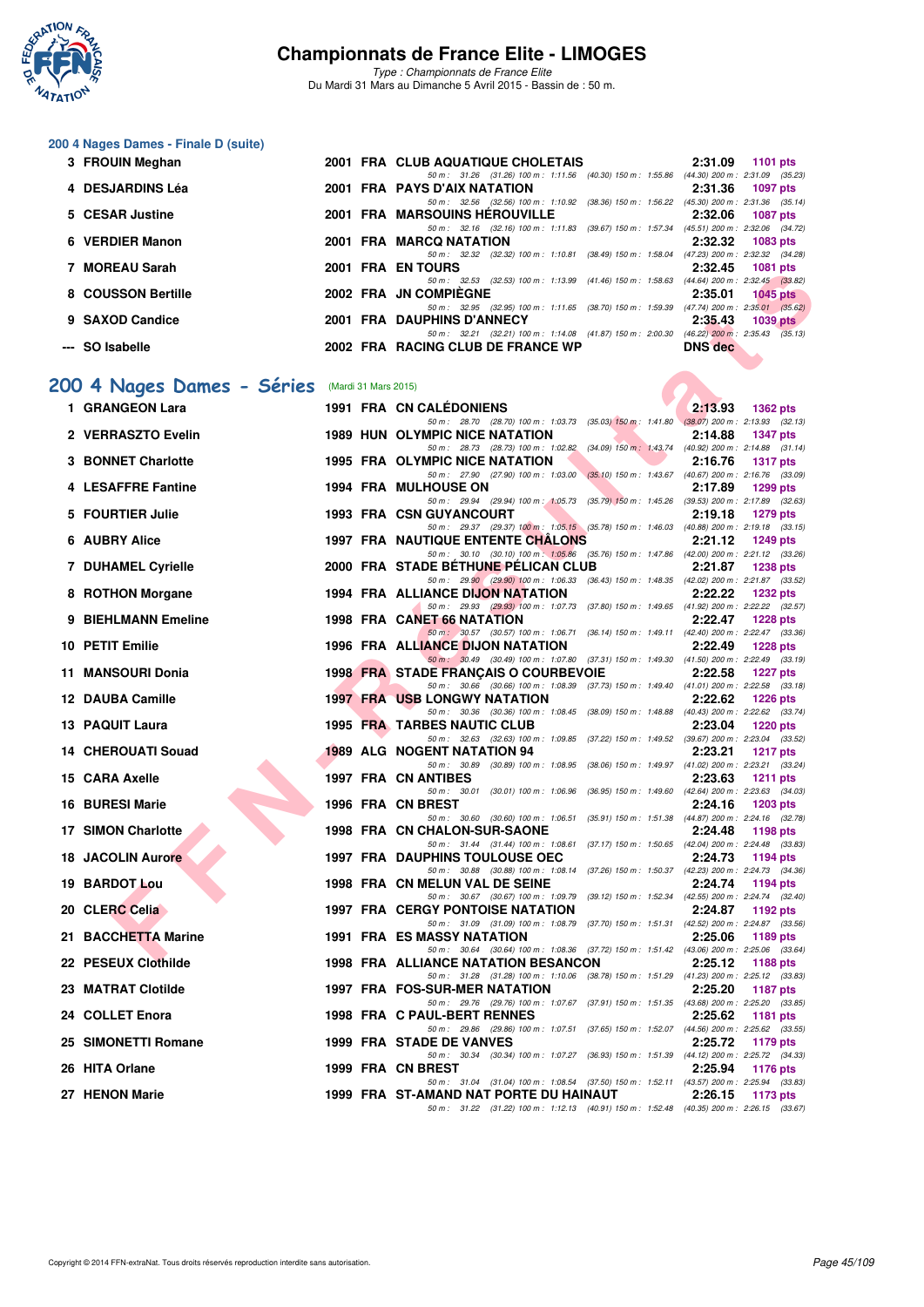

**200 4 Nages Dames - Séries (suite)**

# **Championnats de France Elite - LIMOGES**

| 28 CHANAVAT GILLET Alicia   | 1999 FRA CN CHALON-SUR-SAONE                                                                                                       | 2:26.18<br><b>1173 pts</b> |
|-----------------------------|------------------------------------------------------------------------------------------------------------------------------------|----------------------------|
| 29 JEANNERET Valentine      | 50 m: 29.89 (29.89) 100 m: 1:08.39 (38.50) 150 m: 1:50.57 (42.18) 200 m: 2:26.18 (35.61)<br>1999 FRA CN CHALON-SUR-SAONE           | 2:26.19<br>1172 pts        |
| 30 HERVE Nolwenn            | 50 m: 31.08 (31.08) 100 m: 1:08.93 (37.85) 150 m: 1:52.36 (43.43) 200 m: 2:26.19 (33.83)<br><b>1999 FRA SC THIONVILLE</b>          | 2:26.31<br>1171 pts        |
| 31 VIGUIER Manon            | 50 m: 30.19 (30.19) 100 m: 1:10.24 (40.05) 150 m: 1:51.04 (40.80) 200 m: 2:26.31 (35.27)<br><b>1998 FRA GIRONDINS BORDEAUX</b>     | 2:26.32<br>1171 pts        |
| 32 SCHWARTZ Marine          | 50 m: 29.76 (29.76) 100 m: 1:08.29 (38.53) 150 m: 1:53.99 (45.70) 200 m: 2:26.32 (32.33)<br>1997 FRA TEAM STRASBOURG SNS-ASPTT     | 2:26.54<br>1167 pts        |
| 33 POU Lisa                 | 50 m: 31.62 (31.62) 100 m: 1:10.84 (39.22) 150 m: 1:52.10 (41.26) 200 m: 2:26.54 (34.44)<br>1999 FRA AS MONACO NATATION            | 2:26.62<br><b>1166 pts</b> |
| 34 BIHAN Morgane            | 50 m: 32.05 (32.05) 100 m: 1:08.20 (36.15) 150 m: 1:53.01 (44.81) 200 m: 2:26.62 (33.61)<br>2000 FRA CSN GUYANCOURT                | 2:26.67                    |
|                             | 50 m: 31.80 (31.80) 100 m: 1:08.96 (37.16) 150 m: 1:52.61 (43.65) 200 m: 2:26.67 (34.06)                                           | 1165 pts                   |
| 35 LAGANIER Amandine        | 1999 FRA ASPTT MONTPELLIER<br>50 m: 31.85 (31.85) 100 m: 1:08.73 (36.88) 150 m: 1:52.49 (43.76) 200 m: 2:27.06 (34.57)             | 2:27.06<br>1160 $pts$      |
| 36 BLANCHARD Morgane        | 1997 FRA AAS SARCELLES NATATION 95<br>50 m: 32.18 (32.18) 100 m: 1:12.11 (39.93) 150 m: 1:53.50 (41.39) 200 m: 2:27.77 (34.27)     | 2:27.77<br>1149 pts        |
| <b>UNNA Juliette</b><br>37. | 1999 FRA DAUPHINS OBERNAI<br>50 m: 31.99 (31.99) 100 m: 1:11.59 (39.60) 150 m: 1:52.76 (41.17) 200 m: 2:28.06 (35.30)              | 2:28.06<br>1145 pts        |
| 38 BORGOGNO Alizée          | 2001 FRA OLYMPIC NICE NATATION<br>50 m: 31.62 (31.62) 100 m: 1:09.76 (38.14) 150 m: 1:53.58 (43.82) 200 m: 2:28.31 (34.73)         | 2:28.31<br>1141 pts        |
| 39 BOURSE Claire            | 1998 FRA CN BREST<br>50 m: 30.91 (30.91) 100 m: 1:08.65 (37.74) 150 m: 1:54.51 (45.86) 200 m: 2:28.44 (33.93)                      | 2:28.44<br>1139 pts        |
| 40 BERNARD Béatrice         | 1998 FRA C PAUL-BERT RENNES                                                                                                        | 2:28.94<br>1132 pts        |
| 41 LOWE Vera                | 50 m: 32.78 (32.78) 100 m: 1:10.49 (37.71) 150 m: 1:52.44 (41.95) 200 m: 2:28.94 (36.50)<br>2000 NED ANGOULEME N CHARENTE          | 2:29.28<br>1127 $pts$      |
| 42 MILCZYNSKI Manon         | 50 m: 31.52 (31.52) 100 m: 1:10.55 (39.03) 150 m: 1:55.42 (44.87) 200 m: 2:29.28 (33.86)<br><b>1999 FRA MONTAUBAN NATATION</b>     | 2:29.34<br>1126 pts        |
| 43 TOPOLANSKI Anna          | 50 m: 32.31 (32.31) 100 m: 1:10.87 (38.56) 150 m: 1:52.35 (41.48) 200 m: 2:29.34 (36.99)<br>1998 FRA CLUB DES NAGEURS DE PARIS     | 2:29.71<br>1121 pts        |
| 44 ROGEON Axelle            | 50 m: 32.87 (32.87) 100 m: 1:08.75 (35.88) 150 m: 1:56.28 (47.53) 200 m: 2:29.71 (33.43)<br>1999 FRA CLUB DAUPHINS COGNAC          | 2:30.13<br>1115 pts        |
| 45 DEAGE Albane             | 50 m: 30.73 (30.73) 100 m: 1:09.08 (38.35) 150 m: 1:55.17 (46.09) 200 m: 2:30.13 (34.96)<br><b>2001 FRA ASPTT TOULON</b>           | 2:30.38<br>1111 pts        |
| 46 MAILLE Ilona             | 50 m: 32.74 (32.74) 100 m: 1:11.62 (38.88) 150 m: 1:56.10 (44.48) 200 m: 2:30.38 (34.28)<br>2001 FRA ES MASSY NATATION             | 2:30.66<br>1107 pts        |
| 47 CORMIER Alexane          | 50 m: 31.22 (31.22) 100 m: 1:08.55 (37.33) 150 m: 1:55.72 (47.17) 200 m: 2:30.66 (34.94)<br>1999 FRA USM SARAN                     | 2:31.13<br>1100 $pts$      |
|                             | 50 m: 31.89 (31.89) 100 m: 1:10.04 (38.15) 150 m: 1:56.05 (46.01) 200 m: 2:31.13 (35.08)                                           |                            |
| <b>DANET Fanny</b><br>48.   | 1995 FRA C PAUL-BERT RENNES<br>50 m: 32.10 (32.10) 100 m: 1:08.80 (36.70) 150 m: 1:55.98 (47.18) 200 m: 2:31.26 (35.28)            | 2:31.26<br>1098 pts        |
| <b>COUSSON Adelie</b><br>49 | 2000 FRA JN COMPIEGNE<br>50 m: 33.21 (33.21) 100 m: 1:11.70 (38.49) 150 m: 1:57.38 (45.68) 200 m: 2:31.53 (34.15)                  | 2:31.53<br>1094 pts        |
| 50 MOREAU Sarah             | 2001 FRA EN TOURS<br>50 m: 32.34 (32.34) 100 m: 1:13.45 (41.11) 150 m: 1:57.96 (44.51) 200 m: 2:31.79 (33.83)                      | 2:31.79<br>1091 pts        |
| 51 ROUAULT Perrine          | 1998 FRA STADE FRANCAIS O COURBEVOIE<br>50 m: 30.51 (30.51) 100 m: 1:09.53 (39.02) 150 m: 1:56.34 (46.81) 200 m: 2:32.21 (35.87)   | 2:32.21<br>1085 pts        |
| 52 COURBOT Marie            | 2000 FRA ND VILLEFRANCHE-EN-BEAUJOLAIS<br>50 m: 32.98 (32.98) 100 m: 1:13.21 (40.23) 150 m: 1:57.42 (44.21) 200 m: 2:32.73 (35.31) | 2:32.73<br>1077 pts        |
| 53 ZIEGLER Fanny            | 2000 FRA NAUTIC CLUB ALP'38                                                                                                        | 2:32.87<br>1075 pts        |
| 54 CESAR Justine            | 50 m: 31.39 (31.39) 100 m: 1:13.21 (41.82) 150 m: 1:57.84 (44.63) 200 m: 2:32.87 (35.03)<br>2001 FRA MARSOUINS HEROUVILLE          | 2:32.93<br><b>1074 pts</b> |
| 55 MOINE PICARD Emilie      | 50 m: 32.11 (32.11) 100 m: 1:12.06 (39.95) 150 m: 1:57.77 (45.71) 200 m: 2:32.93 (35.16)<br>2000 FRA STADE OLYMPIQUE CHAMBERY      | 2:33.20<br><b>1071 pts</b> |
| 56 DESJARDINS Léa           | 50 m: 31.95 (31.95) 100 m: 1:14.18 (42.23) 150 m: 1:56.59 (42.41) 200 m: 2:33.20 (36.61)<br>2001 FRA PAYS D'AIX NATATION           | 2:33.66<br>1064 pts        |
| 57 VERDIER Manon            | 50 m: 32.96 (32.96) 100 m: 1:12.60 (39.64) 150 m: 1:57.72 (45.12) 200 m: 2:33.66 (35.94)<br>2001 FRA MARCQ NATATION                | 2:34.21<br>1056 pts        |
| 58 FROUIN Meghan            | 50 m: 32.16 (32.16) 100 m: 1:11.00 (38.84) 150 m: 1:59.04 (48.04) 200 m: 2:34.21 (35.17)<br>2001 FRA CLUB AQUATIQUE CHOLETAIS      | 2:34.45<br>1053 pts        |
| 59 HENRY Emilie             | 50 m: 31.79 (31.79) 100 m: 1:13.53 (41.74) 150 m: 1:59.04 (45.51) 200 m: 2:34.45 (35.41)<br>1999 FRA DAUPHINS OBERNAI              | 2:35.36<br><b>1040 pts</b> |
|                             | 50 m: 34.04 (34.04) 100 m: 1:17.17 (43.13) 150 m: 1:58.97 (41.80) 200 m: 2:35.36 (36.39)                                           |                            |
| 60 SAINT GILLES Tiphaine    | 1997 FRA CN LE HAVRE<br>50 m: 33.17 (33.17) 100 m: 1:15.08 (41.91) 150 m: 1:57.72 (42.64) 200 m: 2:35.38 (37.66)                   | 2:35.38<br><b>1040 pts</b> |
| 61 COUSSON Bertille         | 2002 FRA JN COMPIEGNE<br>50 m : 33.95 (33.95) 100 m : 1:13.93 (39.98) 150 m : 2:01.23 (47.30) 200 m : 2:36.84 (35.61)              | 2:36.84<br>1020 pts        |
| 62 SAXOD Candice            | 2001 FRA DAUPHINS D'ANNECY<br>50 m : 33.16 (33.16) 100 m : 1:15.29 (42.13) 150 m : 2:02.99 (47.70) 200 m : 2:37.95 (34.96)         | 2:37.95<br>1004 pts        |
| 63 SO Isabelle              | 2002 FRA RACING CLUB DE FRANCE WP<br>50 m: 33.47 (33.47) 100 m: 1:15.30 (41.83) 150 m: 2:03.16 (47.86) 200 m: 2:38.00 (34.84)      | 2:38.00<br>1004 $pts$      |
|                             |                                                                                                                                    |                            |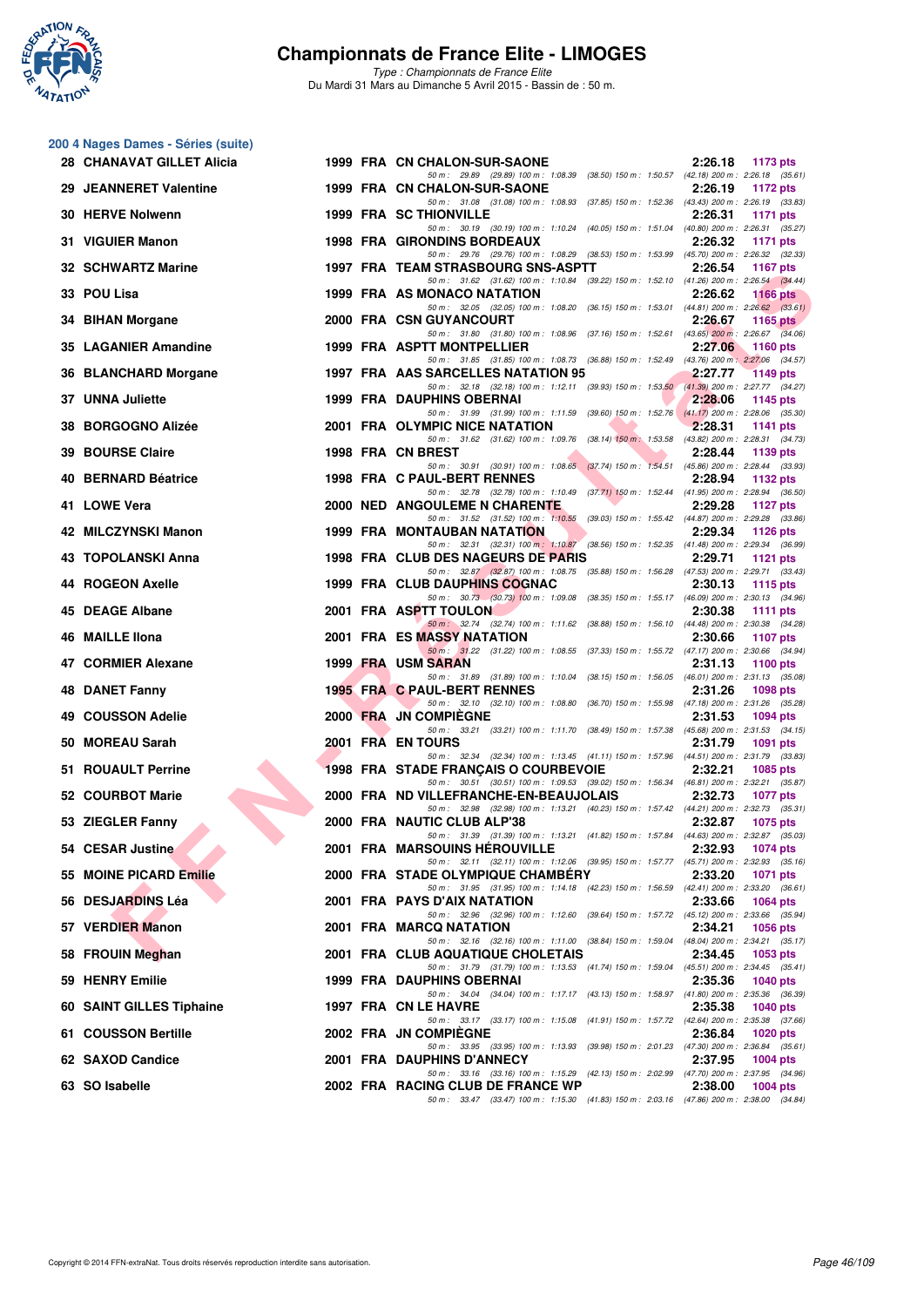

*Type : Championnats de France Elite* Du Mardi 31 Mars au Dimanche 5 Avril 2015 - Bassin de : 50 m.

| 200 4 Nages Dames - Séries (suite)                             |  |                                                                                                                                                                                                                                                           |                                                                                |         |
|----------------------------------------------------------------|--|-----------------------------------------------------------------------------------------------------------------------------------------------------------------------------------------------------------------------------------------------------------|--------------------------------------------------------------------------------|---------|
| --- KITCHING Claudia                                           |  | 1995 FRA CN CANNES                                                                                                                                                                                                                                        | <b>DNS</b> dec                                                                 |         |
| --- COSTE Julie                                                |  | 1995 FRA CN CANNES<br>1998 FRA GIRONDINS BORDEAUX                                                                                                                                                                                                         | <b>DNS</b> dec                                                                 |         |
|                                                                |  |                                                                                                                                                                                                                                                           |                                                                                |         |
| 400 4 Nages Dames - Finale A (Dimanche 5 Avril 2015)           |  |                                                                                                                                                                                                                                                           |                                                                                |         |
| 1 GRANGEON Lara                                                |  | 1991 FRA CN CALÉDONIENS                                                                                                                                                                                                                                   | 4:37.55 1407 pts                                                               |         |
|                                                                |  | 50 m: 29.54 (29.54) 100 m: 1:02.28 (32.74) 150 m: 1:38.17 (35.89) 200 m: 2:13.36 (35.19) 250 m: 2:52.86 (39.50) 300 m: 3:32.79 (39.93) 350 m: 4:06.02 (33.23) 400 m: 4:37.55 (31.53                                                                       |                                                                                |         |
| 2 VERRASZTO Evelin                                             |  | <b>1989 HUN OLYMPIC NICE NATATION</b>                                                                                                                                                                                                                     | 4:41.77<br>1373 pts                                                            |         |
|                                                                |  | 50 m : 29.66 (29.66) 100 m : 1:03.23 (33.57) 150 m : 1:38.62 (35.39) 200 m : 2:12.95 (34.33) 250 m : 2:54.71 (41.76) 300 m : 3:37.58 (42.87) 350 m : 4:10.55 (32.97) 400 m : 4:41.77 (31.22                                                               |                                                                                |         |
| 3 LESAFFRE Fantine                                             |  | <b>1994 FRA MULHOUSE ON</b><br>50 m: 30.56 (30.56) 100 m: 1:06.07 (35.51) 150 m: 1:42.74 (36.67) 200 m: 2:17.89 (35.15) 250 m: 2:57.66 (39.77) 300 m: 3:37.98 (40.32) 350 m: 4:11.45 (33.47) 400 m: 4:42.94                                               | 4:42.94<br><b>1363 pts</b>                                                     | (31.49) |
| 4 MARTIN Adeline                                               |  | 1992 FRA CN ANTIBES                                                                                                                                                                                                                                       | 4:49.27<br><b>1313 pts</b>                                                     |         |
|                                                                |  | 50 m : 30.42 (30.42) 100 m : 1:06.29 (35.87) 150 m : 1:44.99 (38.70) 200 m : 2:22.95 (37.96) 250 m : 3:02.32 (39.37) 300 m : 3:43.07 (40.75) 350 m : 4:16.89 (33.82) 400 m : 4:49.27 (32.38                                                               |                                                                                |         |
| 5 BERTHIER Julie                                               |  | <b>1994 FRA MULHOUSE ON</b>                                                                                                                                                                                                                               | 4:51.20<br>1298 pts                                                            |         |
|                                                                |  | 50 m: 31.56 (31.56) 100 m: 1:08.25 (36.69) 150 m: 1:46.04 (37.79) 200 m: 2:23.19 (37.15) 250 m: 3:04.81 (41.62) 300 m: 3:46.64 (41.83) 350 m: 4:19.53 (32.89) 400 m: 4:51.20                                                                              |                                                                                | (31.67) |
| 6 FOURTIER Julie                                               |  | <b>1993 FRA CSN GUYANCOURT</b>                                                                                                                                                                                                                            | 4:57.21<br><b>1252 pts</b>                                                     |         |
| 7 ROTHON Morgane                                               |  | 50 m: 30.32 (30.32) 100 m: 1:06.49 (36.17) 150 m: 1:45.22 (38.73) 200 m: 2:23.10 (37.88) 250 m: 3:05.01 (41.91) 300 m: 3:48.01 (43.00) 350 m: 4:23.22 (35.21) 400 m: 4:57.21<br>1994 FRA ALLIANCE DIJON NATATION                                          | 4:58.38                                                                        | (33.99) |
|                                                                |  | 50 m : 30.60 (30.60) 100 m : 1:06.15 (35.55) 150 m : 1:46.13 (39.98) 200 m : 2:25.27 (39.14) 250 m : 3:08.33 (43.06) 300 m : 3:51.26 (42.93) 350 m : 4:25.40 (34.14) 400 m : 4:58.38 (32.98                                                               | <b>1243 pts</b>                                                                |         |
| 8 MABBOUX Isabelle                                             |  | 1992 FRA AC BOULOGNE-BILLANCOURT                                                                                                                                                                                                                          | 5:00.18<br>1229 pts                                                            |         |
|                                                                |  | 50 m : 30.77 (30.77) 100 m : 1:05.64 (34.87) 150 m : 1:45.94 (40.30) 200 m : 2:25.56 (39.62) 250 m : 3:09.32 (43.76) 300 m : 3:53.22 (43.90) 350 m : 4:27.28 (34.06) 400 m : 5:00.18 (32.90                                                               |                                                                                |         |
|                                                                |  |                                                                                                                                                                                                                                                           |                                                                                |         |
| 400 4 Nages Dames - Finale B (Dimanche 5 Avril 2015)           |  |                                                                                                                                                                                                                                                           |                                                                                |         |
| 1 FURST Adeline                                                |  | <b>1994 FRA DAUPHINS OBERNAI</b>                                                                                                                                                                                                                          | 4:56.13 1260 pts                                                               |         |
|                                                                |  | 50 m : 31.86 (31.86) 100 m : 1:08.19 (36.33) 150 m : 1:47.66 (39.47) 200 m : 2:25.24 (37.58) 250 m : 3:08.90 (43.66) 300 m : 3:51.96 (43.06) 350 m : 4:24.82 (32.86) 400 m : 4:56.13 (31.31                                                               |                                                                                |         |
| 2 DUHAMEL Cyrielle                                             |  | 2000 FRA STADE BETHUNE PELICAN CLUB                                                                                                                                                                                                                       | 4:58.27<br>1243 pts                                                            |         |
|                                                                |  | 50 m : 31.13 (31.13) 100 m : 1:07.16 (36.03) 150 m : 1:45.27 (38.11) 200 m : 2:22.25 (36.98) 250 m : 3:05.00 (42.75) 300 m : 3:48.64 (43.64) 350 m : 4:23.89 (35.25) 400 m : 4:58.27 (34.38)                                                              |                                                                                |         |
| 3 AUBRY Alice                                                  |  | <b>1997 FRA NAUTIQUE ENTENTE CHALONS</b>                                                                                                                                                                                                                  | 4:58.91<br><b>1239 pts</b>                                                     |         |
| 4 CLERC Celia                                                  |  | 50 m: 30.37 (30.37) 100 m: 1:06.02 (35.65) 150 m: 1:44.68 (38.66) 200 m: 2:23.56 (38.88) 250 m: 3:06.55 (42.99) 300 m: 3:50.02 (43.47) 350 m: 4:25.40 (35.38) 400 m: 4:58.91 (33.51<br><b>1997 FRA CERGY PONTOISE NATATION</b>                            | 5:01.46<br><b>1219 pts</b>                                                     |         |
|                                                                |  | 50 m: 31.75 (31.75) 100 m: 1:10.60 (38.85) 150 m: 1:49.37 (38.77) 200 m: 2:27.74 (38.37) 250 m: 3:10.25 (42.51) 300 m: 3:54.39 (44.14) 350 m: 4:28.83 (34.44) 400 m: 5:01.46 (32.63)                                                                      |                                                                                |         |
| 5 CHEROUATI Souad                                              |  | 1989 ALG NOGENT NATATION 94                                                                                                                                                                                                                               | 5:01.75<br><b>1217 pts</b>                                                     |         |
|                                                                |  | 50 m: 31.60 (31.60) 100 m: 1:08.31 (36.71) 150 m: 1:47.93 (39.62) 200 m: 2:27.06 (39.13) 250 m: 3:09.75 (42.69) 300 m: 3:53.01 (43.26) 350 m: 4:27.88 (34.87) 400 m: 5:01.75 (33.87)                                                                      |                                                                                |         |
| <b>6 BIEHLMANN Emeline</b>                                     |  | 1998 FRA CANET 66 NATATION                                                                                                                                                                                                                                | 5:02.22<br>1213 pts                                                            |         |
|                                                                |  | 50 m : 31.56 (31.56) 100 m : 1:08.18 (36.62) 150 m : 1:47.27 (39.09) 200 m : 2:25.17 (37.90) 250 m : 3:09.29 (44.12) 300 m : 3:53.33 (44.04) 350 m : 4:28.04 (34.71) 400 m : 5:02.22 (34.18)                                                              |                                                                                |         |
| 7 MANSOURI Donia                                               |  | 1998 FRA STADE FRANÇAIS O COURBEVOIE<br>50 m: 30.90 (30.90) 100 m: 1:08.12 (37.22) 150 m: 1:49.55 (41.43) 200 m: 2:29.73 (40.18) 250 m: 3:11.54 (41.81) 300 m: 3:54.21 (42.67) 350 m: 4:29.20 (34.99) 400 m: 5:02.87 (33.67                               | 5:02.87<br>1209 pts                                                            |         |
| 8 PESEUX Clothilde                                             |  | 1998 FRA ALLIANCE NATATION BESANCON                                                                                                                                                                                                                       | 5:05.19<br><b>1191 pts</b>                                                     |         |
|                                                                |  | 50 m: 31.96 (31.96) 100 m: 1:09.39 (37.43) 150 m: 1:50.74 (41.35) 200 m: 2:31.27 (40.53) 250 m: 3:13.26 (41.99) 300 m: 3:57.00 (43.74) 350 m: 4:31.95 (34.95) 400 m: 5:05.19 (33.24)                                                                      |                                                                                |         |
|                                                                |  |                                                                                                                                                                                                                                                           |                                                                                |         |
| 400 4 Nages Dames - Finale C 15-16 ans (Dimanche 5 Avril 2015) |  |                                                                                                                                                                                                                                                           |                                                                                |         |
| 1 VAHE Océane                                                  |  | 2000 FRA ALLIANCE DIJON NATATION                                                                                                                                                                                                                          | 5:01.96<br>1215 pts                                                            |         |
|                                                                |  | 50 m: 33.55 (33.55) 100 m: 1:11.74 (38.19) 150 m: 1:50.84 (39.10) 200 m: 2:29.75 (38.91) 250 m: 3:12.07 (42.32) 300 m: 3:55.04 (42.97) 350 m: 4:29.69 (34.65) 400 m: 5:01.96 (32.27                                                                       |                                                                                |         |
| 2 SAUREL Alexia                                                |  | <b>1999 FRA NANTES NATATION</b>                                                                                                                                                                                                                           | 5:01.97<br><b>1215 pts</b>                                                     |         |
|                                                                |  | 50 m: 32.84 (32.84) 100 m: 1:10.42 (37.58) 150 m: 1:51.67 (41.25) 200 m: 2:31.42 (39.75) 250 m: 3:12.73 (41.31) 300 m: 3:54.15 (41.42) 350 m: 4:29.02 (34.87) 400 m: 5:01.97 (32.95                                                                       |                                                                                |         |
| 3 BIHAN Morgane                                                |  | 2000 FRA CSN GUYANCOURT<br>50 m :    32.38    (32.38)  100 m :   1:10.16    (37.78)  150 m :   1:48.36    (38.20)  200 m :   2:26.39   (38.03)  250 m :   3:10.09    (43.70)  300 m :   3:54.53    (44.44)  350 m :   4:30.01    (35.48)  400 m :   5:03. | 5:03.28<br><b>1205 pts</b>                                                     |         |
| 4 LACOMBE Zoé                                                  |  | 1999 FRA CN ANTIBES                                                                                                                                                                                                                                       | 5:04.71<br>1195 pts                                                            |         |
|                                                                |  | 50 m : 32.00 (32.00) 100 m : 1:08.70 (36.70) 150 m : 1:48.78 (40.08) 200 m : 2:28.02 (39.24) 250 m : 3:12.55 (44.53) 300 m : 3:57.47 (44.92) 350 m : 4:31.92 (34.45) 400 m : 5:04.71 (32.79                                                               |                                                                                |         |
| 5 CHANAVAT GILLET Alicia                                       |  | 1999 FRA CN CHALON-SUR-SAONE                                                                                                                                                                                                                              | 5:08.30<br>1168 pts                                                            |         |
|                                                                |  | 50 m: 31.15 (31.15) 100 m: 1:07.29 (36.14) 150 m: 1:48.09 (40.80) 200 m: 2:27.86 (39.77) 250 m: 3:10.62 (42.76) 300 m: 3:54.66                                                                                                                            | (44.04) 350 m: 4:32.09 (37.43) 400 m: 5:08.30                                  | (36.21) |
| 6 DEVILLARD Alessandra                                         |  | <b>2000 FRA CANET 66 NATATION</b>                                                                                                                                                                                                                         | 5:13.43<br>1130 pts                                                            |         |
|                                                                |  | 50 m : 33.60 (33.60) 100 m : 1:13.79 (40.19) 150 m : 1:52.64 (38.85) 200 m : 2:31.24 (38.60) 250 m : 3:18.72 (47.48) 300 m : 4:06.09                                                                                                                      | (47.37) 350 m: 4:40.59 (34.50) 400 m: 5:13.43                                  | (32.84) |
| 7 JEANNERET Valentine                                          |  | 1999 FRA CN CHALON-SUR-SAONE<br>50 m : 32.30 (32.30) 100 m : 1:10.96 (38.66) 150 m : 1:51.45 (40.49) 200 m : 2:31.76 (40.31) 250 m : 3:16.46 (44.70) 300 m : 4:01.70                                                                                      | 5:14.11<br>1125 pts<br>(45.24) 350 m : 4:38.48 (36.78) 400 m : 5:14.11 (35.63) |         |
| 8 LANGLAIS Lila                                                |  | <b>2000 FRA ES MASSY NATATION</b>                                                                                                                                                                                                                         | 5:16.00<br>1112 pts                                                            |         |
|                                                                |  | 50 m : 32.95 (32.95) 100 m : 1:11.32 (38.37) 150 m : 1:54.01 (42.69) 200 m : 2:37.09 (43.08) 250 m : 3:19.77 (42.68) 300 m : 4:03.81                                                                                                                      | (44.04) 350 m : 4:40.69 (36.88) 400 m : 5:16.00 (35.31)                        |         |
| 9 LOWE Vera                                                    |  | <b>2000 NED ANGOULEME N CHARENTE</b>                                                                                                                                                                                                                      | 5:21.00<br><b>1076 pts</b>                                                     |         |
|                                                                |  | 50 m; 32.74 (32.74) 100 m; 1:13.19 (40.45) 150 m; 1:55.67 (42.48) 200 m; 2:36.59 (40.92) 250 m; 3:23.27 (46.68) 300 m; 4:10.36 (47.09) 350 m; 4:45.94 (35.58) 400 m; 5:21.00 (35.06                                                                       |                                                                                |         |

#### **[400 4 Nages Dames - Finale C](http://www.ffnatation.fr/webffn/resultats.php?idact=nat&go=epr&idcpt=27187&idepr=42) 15-16 ans** (Dimanche 5 Avril 2015)

| 1 VAHE Océane                     | 2000 FRA ALLIANCE DIJON NATATION                                                                                                                                                           | 5:01.96 1215 pts           |
|-----------------------------------|--------------------------------------------------------------------------------------------------------------------------------------------------------------------------------------------|----------------------------|
|                                   | 50 m: 33.55 (33.55) 100 m: 1:11.74 (38.19) 150 m: 1:50.84 (39.10) 200 m: 2:29.75 (38.91) 250 m: 3:12.07 (42.32) 300 m: 3:55.04 (42.97) 350 m: 4:29.69 (34.65) 400 m: 5:01.96 (32.27)       |                            |
|                                   | 2 SAUREL Alexia 2 SAUREL Alexia 2 SAURE 2 SAURE 2 SAURE 2 SAURE 2 SAURE 2 SAURE 2 SAURE 2 SAURE 2 SAURE 2 SAUR                                                                             | $5:01.97$ 1215 pts         |
|                                   | 50 m: 32.84 (32.84) 100 m: 1:10.42 (37.58) 150 m: 1:51.67 (41.25) 200 m: 2:31.42 (39.75) 250 m: 3:12.73 (41.31) 300 m: 3:54.15 (41.42) 350 m: 4:29.02 (34.87) 400 m: 5:01.97 (32.95)       |                            |
| 3 BIHAN Morgane                   | <b>EXAMPLE 2000 FRA CSN GUYANCOURT</b>                                                                                                                                                     | 5:03.28 1205 pts           |
|                                   | 50 m: 32.38 (32.38) 100 m: 1:10.16 (37.78) 150 m: 1:48.36 (38.20) 200 m: 2:26.39 (38.03) 250 m: 3:10.09 (43.70) 300 m: 3:54.53 (44.44) 350 m: 4:30.01 (35.48) 400 m: 5:03.28 (33.27)       |                            |
| 4 LACOMBE Zoé 1999 FRA CN ANTIBES |                                                                                                                                                                                            | 5:04.71 1195 pts           |
|                                   | 50 m : 32.00 (32.00) 100 m 1:08.70 (36.70) 150 m : 1:48.78 (40.08) 200 m : 2:28.02 (39.24) 250 m : 3:12.55 (44.53) 300 m : 3:57.47 (44.92) 350 m : 4:31.92 (34.45) 400 m : 5:04.71 (32.79) |                            |
|                                   | 5 CHANAVAT GILLET Alicia 1999 FRA CN CHALON-SUR-SAONE                                                                                                                                      | $5:08.30$ 1168 pts         |
|                                   | 50 m: 31.15 (31.15) 100 m: 1:07.29 (36.14) 150 m: 1:48.09 (40.80) 200 m: 2:27.86 (39.77) 250 m: 3:10.62 (42.76) 300 m: 3:54.66 (44.04) 350 m: 4:32.09 (37.43) 400 m: 5:08.30 (36.21)       |                            |
|                                   |                                                                                                                                                                                            | 5:13.43 1130 pts           |
|                                   | 50 m: 33.60 (33.60) 100 m: 1:13.79 (40.19) 150 m: 1:52.64 (38.85) 200 m: 2:31.24 (38.60) 250 m: 3:18.72 (47.48) 300 m: 4:06.09 (47.37) 350 m: 4:40.59 (34.50) 400 m: 5:13.43 (32.84)       |                            |
|                                   | 7 JEANNERET Valentine 1999 FRA CN CHALON-SUR-SAONE                                                                                                                                         | $5:14.11$ 1125 pts         |
|                                   | 50 m: 32.30 (32.30) 100 m: 1:10.96 (38.66) 150 m: 1:51.45 (40.49) 200 m: 2:31.76 (40.31) 250 m: 3:16.46 (44.70) 300 m: 4:01.70 (45.24) 350 m: 4:38.48 (36.78) 400 m: 5:14.11 (35.63)       |                            |
| 8 LANGLAIS Lila                   | <b>2000 FRA ES MASSY NATATION</b>                                                                                                                                                          | $5:16.00$ 1112 pts         |
|                                   | 50 m: 32.95 (32.95) 100 m: 1:11.32 (38.37) 150 m: 1:54.01 (42.69) 200 m: 2:37.09 (43.08) 250 m: 3:19.77 (42.68) 300 m: 4:03.81 (44.04) 350 m: 4:40.69 (36.88) 400 m: 5:16.00 (35.31)       |                            |
| 9 LOWE Vera                       | 2000 NED ANGOULEME N CHARENTE                                                                                                                                                              | 5:21.00 1076 pts           |
|                                   | 50 m: 32.74 (32.74) 100 m: 1:13.19 (40.45) 150 m: 1:55.67 (42.48) 200 m: 2:36.59 (40.92) 250 m: 3:23.27 (46.68) 300 m: 4:10.36 (47.09) 350 m: 4:45.94 (35.58) 400 m: 5:21.00 (35.06)       |                            |
| 10 HENRY Agathe                   | <b>2000 FRA ALLIANCE DIJON NATATION</b>                                                                                                                                                    | 5:27.26<br><b>1032 pts</b> |
|                                   | 50 m: 35.02 (35.02) 100 m: 1:15.71 (40.69) 150 m: 1:57.59 (41.88) 200 m: 2:40.58 (42.99) 250 m: 3:27.80 (47.22) 300 m: 4:15.69 (47.89) 350 m: 4:51.68 (35.99) 400 m: 5:27.26 (35.58)       |                            |

### **[400 4 Nages Dames - Finale D](http://www.ffnatation.fr/webffn/resultats.php?idact=nat&go=epr&idcpt=27187&idepr=42) 13-14 ans** (Dimanche 5 Avril 2015)

| 1 PHILOMENE-ALEXANDRINE Melody | 2001 FRA AAS SARCELLES NATATION 95 | $5:11.30$ 1146 pts                                                                                                                                                                           |
|--------------------------------|------------------------------------|----------------------------------------------------------------------------------------------------------------------------------------------------------------------------------------------|
|                                |                                    | 50 m: 32.41 (32.41) 100 m: 1:10.23 (37.82) 150 m: 1:50.89 (40.66) 200 m: 2:30.54 (39.65) 250 m: 3:17.04 (46.50) 300 m: 4:02.99 (45.95) 350 m: 4:38.18 (35.19) 400 m: 5:11.30 (33.12)         |
| 2 MOREAU Sarah                 | <b>2001 FRA EN TOURS</b>           | 5:13.27 1132 pts                                                                                                                                                                             |
|                                |                                    | 50 m: 32.40 (32.40) 100 m: 1:09.81 (37.41) 150 m: 1:51.61 (41.80) 200 m: 2:33.36 (41.75) 250 m: 3:18.60 (45.24) 300 m: 4:04.12 (45.52) 350 m: 4:39.53 (35.41) 400 m: 5:13.27 (33.74)         |
| 3 BORGOGNO Alizée              | 2001 FRA OLYMPIC NICE NATATION     | 5:15.22 1117 pts                                                                                                                                                                             |
|                                |                                    | 50 m : 32.69 (32.69) 100 m : 1:11.85 (39.16) 150 m : 1:54.66 (42.81) 200 m : 2:35.77 (41.11) 250 m : 3:19.81 (44.04) 300 m : 4:03.67 (43.86) 350 m : 4:40.03 (36.36) 400 m : 5:15.22 (35.19) |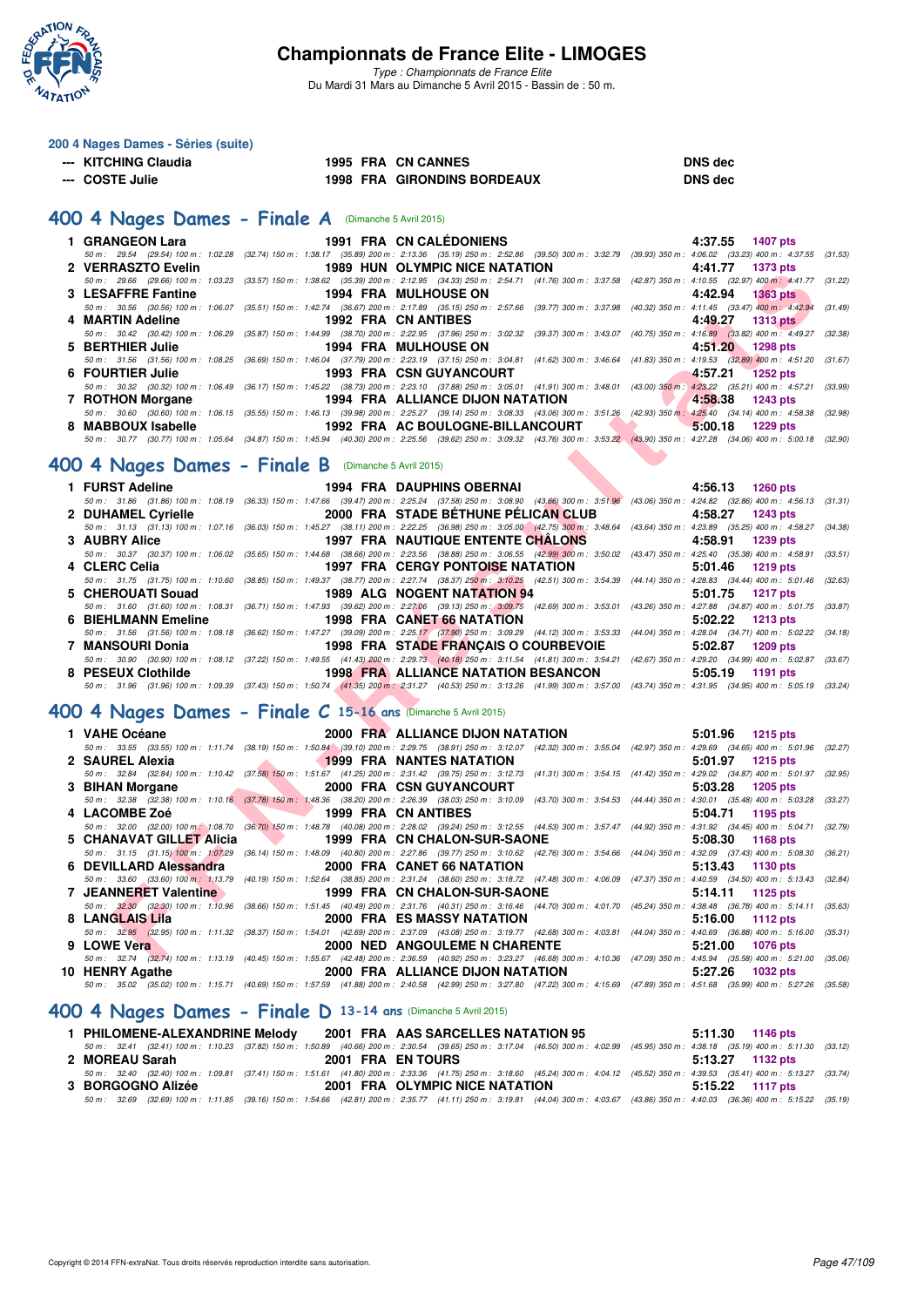

*Type : Championnats de France Elite* Du Mardi 31 Mars au Dimanche 5 Avril 2015 - Bassin de : 50 m.

#### **400 4 Nages Dames - Finale D (suite)**

**4 RAGONNEAU Axelle 2001 FRA MONTAUBAN NATATION 5:23.18 1061 pts** *50 m : 33.53 (33.53) 100 m : 1:12.69 (39.16) 150 m : 1:52.83 (40.14) 200 m : 2:32.10 (39.27) 250 m : 3:19.85 (47.75) 300 m : 4:08.75 (48.90) 350 m : 4:46.91 (38.16) 400 m : 5:23.18 (36.27)*

## **[400 4 Nages Dames - Séries](http://www.ffnatation.fr/webffn/resultats.php?idact=nat&go=epr&idcpt=27187&idepr=42)** (Dimanche 5 Avril 2015)

| 1 LESAFFRE Fantine          |                  | <b>1994 FRA MULHOUSE ON</b>                                                                                                                                                                                                         | 4:44.27 1353 pts                                                       |         |
|-----------------------------|------------------|-------------------------------------------------------------------------------------------------------------------------------------------------------------------------------------------------------------------------------------|------------------------------------------------------------------------|---------|
| 2 GRANGEON Lara             |                  | 50 m : 30.68 (30.68) 100 m : 1:06.53 (35.85) 150 m : 1:43.31 (36.78) 200 m : 2:18.93 (35.62) 250 m : 2:57.96 (39.03) 300 m : 3:37.73 (39.77) 350 m : 4:11.79 (34.06) 400 m : 4:44.27 (32.48)<br>1991 FRA CN CALEDONIENS             | 4:51.00<br><b>1300 pts</b>                                             |         |
|                             |                  | 50 m: 29.33 (29.33) 100 m: 1:02.96 (33.63) 150 m: 1:40.23 (37.27) 200 m: 2:16.86 (36.63) 250 m: 2:58.83 (41.97) 300 m: 3:39.95 (41.12) 350 m: 4:16.46 (36.51) 400 m: 4:51.00 (34.54)                                                |                                                                        |         |
| 3 VERRASZTO Evelin          |                  | <b>1989 HUN OLYMPIC NICE NATATION</b>                                                                                                                                                                                               | 4:51.27<br><b>1297 pts</b>                                             |         |
| 4 BERTHIER Julie            |                  | 50 m: 30.53 (30.53) 100 m: 1:05.06 (34.53) 150 m: 1:40.95 (35.89) 200 m: 2:15.54 (34.59) 250 m: 2:58.87 (43.33) 300 m: 3:42.16 (43.29) 350 m: 4:17.22 (35.06) 400 m: 4:51.27<br><b>1994 FRA MULHOUSE ON</b>                         | 4:55.93<br><b>1261 pts</b>                                             | (34.05) |
|                             |                  | 50 m: 32.00 (32.00) 100 m: 1:09.32 (37.32) 150 m: 1:47.45 (38.13) 200 m: 2:24.62 (37.17) 250 m: 3:07.04 (42.42) 300 m: 3:49.75 (42.71) 350 m: 4:23.39 (33.64) 400 m: 4:55.93 (32.54)                                                |                                                                        |         |
| 5 MARTIN Adeline            |                  | <b>1992 FRA CN ANTIBES</b>                                                                                                                                                                                                          | 4:57.16<br><b>1252 pts</b>                                             |         |
| 6 MABBOUX Isabelle          |                  | 50 m: 30.47 (30.47) 100 m: 1:06.08 (35.61) 150 m: 1:44.86 (38.78) 200 m: 2:22.84 (37.98) 250 m: 3:03.29 (40.45) 300 m: 3:45.09 (41.80) 350 m: 4:21.72 (36.63) 400 m: 4:57.16 (35.44)<br>1992 FRA AC BOULOGNE-BILLANCOURT            | 4:57.35 1250 pts                                                       |         |
|                             |                  | 50 m: 30.92 (30.92) 100 m: 1:05.25 (34.33) 150 m: 1:44.86 (39.61) 200 m: 2:23.73 (38.87) 250 m: 3:06.71 (42.98) 300 m: 3:50.13 (43.42) 350 m: 4:24.56 (34.43) 400 m: 4:57.35 (32.79)                                                |                                                                        |         |
| <b>7 FOURTIER Julie</b>     |                  | 1993 FRA CSN GUYANCOURT                                                                                                                                                                                                             | 4:57.70<br>1248 pts                                                    |         |
| 8 ROTHON Morgane            |                  | 50 m : 30.90 (30.90) 100 m : 1:06.36 (35.46) 150 m : 1:44.83 (38.47) 200 m : 2:22.40 (37.57) 250 m : 3:05.11 (42.71) 300 m : 3:48.06 (42.95) 350 m : 4:23.47 (35.41) 400 m : 4:57.70 (34.23)<br>1994 FRA ALLIANCE DIJON NATATION    | 5:01.23<br><b>1221 pts</b>                                             |         |
|                             |                  | 50 m : 30.93 (30.93) 100 m : 1:07.10 (36.17) 150 m : 1:47.90 (40.80) 200 m : 2:27.45 (39.55) 250 m : 3:10.07 (42.62) 300 m : 3:53.17 (43.10) 350 m : 4:28.12 (34.95) 400 m : 5:01.23 (33.11)                                        |                                                                        |         |
| 9 FURST Adeline             |                  | <b>1994 FRA DAUPHINS OBERNAI</b>                                                                                                                                                                                                    | 5:01.26<br><b>1221 pts</b>                                             |         |
| 10 DUHAMEL Cyrielle         |                  | 50 m : 32.47 (32.47) 100 m : 1:09.63 (37.16) 150 m : 1:49.35 (39.72) 200 m : 2:28.40 (39.05) 250 m : 3:12.36 (43.96) 300 m : 3:56.21 (43.85) 350 m : 4:29.80 (33.59) 400 m : 5:01.26<br>2000 FRA STADE BETHUNE PELICAN CLUB         | 5:01.51<br>1219 pts                                                    | (31.46) |
|                             |                  | 50 m: 30.67 (30.67) 100 m: 1:06.67 (36.00) 150 m: 1:46.06 (39.39) 200 m: 2:23.93 (37.87) 250 m: 3:07.75 (43.82) 300 m: 3:51.41 (43.66) 350 m: 4:27.18 (35.77) 400 m: 5:01.51                                                        |                                                                        | (34.33) |
| 11 CHEROUATI Souad          |                  | 1989 ALG NOGENT NATATION 94                                                                                                                                                                                                         | 5:02.60<br><b>1211 pts</b>                                             |         |
| 12 MURPHY Grainne           | 1993 IRL IRLANDE | 50 m: 31.81 (31.81) 100 m: 1:08.23 (36.42) 150 m: 1:48.81 (40.58) 200 m: 2:27.95 (39.14) 250 m: 3:11.00 (43.05) 300 m: 3:54.50 (43.50) 350 m: 4:29.64 (35.14) 400 m: 5:02.60                                                        | 5:02.68<br>1210 pts                                                    | (32.96) |
|                             |                  | 50 m: 32.67 (32.67) 100 m: 1:10.33 (37.66) 150 m: 1:49.43 (39.10) 200 m: 2:28.18 (38.75) 250 m: 3:11.38 (43.20) 300 m: 3:55.52 (44.14) 350 m: 4:29.54 (34.02) 400 m: 5:02.68 (33.14)                                                |                                                                        |         |
| 13 MANSOURI Donia           |                  | 1998 FRA STADE FRANCAIS O COURBEVOIE                                                                                                                                                                                                | 5:03.44<br>1204 pts                                                    |         |
| <b>14 AUBRY Alice</b>       |                  | 50 m: 32.06 (32.06) 100 m: 1:09.23 (37.17) 150 m: 1:50.43 (41.20) 200 m: 2:30.18 (39.75) 250 m: 3:12.61 (42.43) 300 m: 3:54.85 (42.24) 350 m: 4:30.01 (35.16) 400 m: 5:03.44<br><b>1997 FRA NAUTIQUE ENTENTE CHALONS</b>            | 5:03.84<br><b>1201 pts</b>                                             | (33.43) |
|                             |                  | 50 m: 30.76 (30.76) 100 m: 1:06.84 (36.08) 150 m: 1:46.58 (39.74) 200 m: 2:26.22 (39.64) 250 m: 3:10.00 (43.78) 300 m: 3:54.73 (44.73) 350 m: 4:30.75 (36.02) 400 m: 5:03.84 (33.09)                                                |                                                                        |         |
| <b>15 BIEHLMANN Emeline</b> |                  | <b>1998 FRA CANET 66 NATATION</b><br>50 m: 31.74 (31.74) 100 m: 1:08.73 (36.99) 150 m: 1:47.59 (38.86) 200 m: 2:26.05 (38.46) 250 m: 3:09.93 (43.88) 300 m: 3:55.69 (45.76) 350 m: 4:30.84 (35.15) 400 m: 5:04.56                   | 5:04.56<br>1196 pts                                                    |         |
| 16 CLERC Celia              |                  | <b>1997 FRA CERGY PONTOISE NATATION</b>                                                                                                                                                                                             | 5:04.65<br>1195 pts                                                    | (33.72) |
|                             |                  | 50 m: 32.87 (32.87) 100 m: 1:11.36 (38.49) 150 m: 1:50.85 (39.49) 200 m: 2:28.60 (37.75) 250 m: 3:12.59 (43.99) 300 m: 3:56.53 (43.94) 350 m: 4:31.50 (34.97) 400 m: 5:04.65 (33.15)                                                |                                                                        |         |
| 17 PESEUX Clothilde         |                  | 1998 FRA ALLIANCE NATATION BESANCON<br>50 m : 32.09 (32.09) 100 m : 1:09.18 (37.09) 150 m : 1:50.31 (41.13) 200 m : 2:31.21 (40.90) 250 m : 3:13.41 (42.20) 300 m : 3:57.39 (43.98) 350 m : 4:32.05 (34.66) 400 m : 5:06.27 (34.22) | 5:06.27<br>1183 pts                                                    |         |
| 18 BORTUZZO Lola            |                  | 1998 FRA SO MILLAU N                                                                                                                                                                                                                | 5:06.40<br>1182 pts                                                    |         |
|                             |                  | 50 m: 32.77 (32.77) 100 m: 1:10.22 (37.45) 150 m: 1:51.71 (41.49) 200 m: 2:31.75 (40.04) 250 m: 3:15.40 (43.65) 300 m: 3:59.08 (43.68) 350 m: 4:34.37 (35.29) 400 m: 5:06.40                                                        |                                                                        | (32.03) |
| 19 VAHE Océane              |                  | 2000 FRA ALLIANCE DIJON NATATION<br>50 m: 33.58 (33.58) 100 m: 1:11.99 (38.41) 150 m: 1:51.39 (39.40) 200 m: 2:30.79 (39.40) 250 m: 3:13.79 (43.00) 300 m: 3:57.78 (43.99) 350 m: 4:33.29 (35.51) 400 m: 5:06.71 (33.42)            | 5:06.71<br>1180 pts                                                    |         |
| 20 MATRAT Clotilde          |                  | 1997 FRA FOS-SUR-MER NATATION                                                                                                                                                                                                       | 5:06.89<br>1178 pts                                                    |         |
|                             |                  | 50 m: 30.94 (30.94) 100 m: 1:07.28 (36.34) 150 m: 1:46.65 (39.37) 200 m: 2:25.48 (38.83) 250 m: 3:10.03 (44.55) 300 m: 3:55.88 (45.85) 350 m: 4:31.67 (35.79) 400 m: 5:06.89                                                        |                                                                        | (35.22) |
| 21 DAUBA Camille            |                  | <b>1997 FRA USB LONGWY NATATION</b><br>50 m: 31.65 (31.65) 100 m: 1:08.82 (37.17) 150 m: 1:50.10 (41.28) 200 m: 2:30.49 (40.39) 250 m: 3:12.96 (42.47) 300 m: 3:56.32 (43.36) 350 m: 4:32.28 (35.96) 400 m: 5:06.94                 | 5:06.94<br>1178 pts                                                    | (34.66) |
| 22 CARA Axelle              |                  | 1997 FRA CN ANTIBES                                                                                                                                                                                                                 | 5:07.44<br>1174 pts                                                    |         |
|                             |                  | 50 m: 30.98 (30.98) 100 m: 1:08.42 (37.44) 150 m: 1:47.29 (38.87) 200 m: 2:25.78 (38.49) 250 m: 3:09.95 (44.17) 300 m: 3:56.11 (46.16) 350 m: 4:32.77 (36.66) 400 m: 5:07.44<br>1996 FRA CN BREST                                   |                                                                        | (34.67) |
| 23 BURESI Marie             |                  | 50 m : 32.09 (32.09) 100 m : 1:09.45 (37.36) 150 m : 1:47.83 (38.38) 200 m : 2:26.04 (38.21) 250 m : 3:12.77 (46.73) 300 m : 4:00.09 (47.32) 350 m : 4:33.79 (33.70) 400 m : 5:07.80                                                | 5:07.80<br>1172 pts                                                    | (34.01) |
| 24 PECH Célia               |                  | 1997 FRA CN SALON-DE-PROVENCE                                                                                                                                                                                                       | 5:09.19<br>1161 pts                                                    |         |
| 25 BOURSE Claire            |                  | 50 m: 33.10 (33.10) 100 m: 1:11.08 (37.98) 150 m: 1:52.93 (41.85) 200 m: 2:33.01 (40.08) 250 m: 3:15.97 (42.96) 300 m: 3:58.93 (42.96) 350 m: 4:34.89 (35.96) 400 m: 5:09.19 (34.30)<br>1998 FRA CN BREST                           | 5:09.61<br>1158 pts                                                    |         |
|                             |                  | 50 m: 31.90 (31.90) 100 m: 108.37 (36.47) 150 m: 1:47.35 (38.98) 200 m: 2:25.79 (38.44) 250 m: 3:11.03 (45.24) 300 m: 3:59.39 (48.36) 350 m: 4:34.28 (34.89) 400 m: 5:09.61 (35.33)                                                 |                                                                        |         |
| 26 LACOMBE Zoé              |                  | 1999 FRA CN ANTIBES                                                                                                                                                                                                                 | 5:09.90<br>1156 pts                                                    |         |
| 27 SIMON Charlotte          |                  | 50 m: 31.76 (31.76) 100 m: 1:08.70 (36.94) 150 m: 1:49.52 (40.82) 200 m: 2:29.25 (39.73) 250 m: 3:13.77 (44.52) 300 m: 4:00.41 (46.64) 350 m: 4:35.51 (35.10) 400 m: 5:09.90 (34.39)<br>1998 FRA CN CHALON-SUR-SAONE                | 5:10.02 1155 pts                                                       |         |
|                             |                  | 50 m: 32.73 (32.73) 100 m: 1:11.29 (38.56) 150 m: 1:51.55 (40.26) 200 m: 2:31.55 (40.00) 250 m: 3:14.81 (43.26) 300 m: 3:59.03 (44.22) 350 m: 4:35.26 (36.23) 400 m: 5:10.02                                                        |                                                                        | (34.76) |
| 28 BRUNEL Marion            |                  | 1996 FRA DAUPHINS TOULOUSE OEC                                                                                                                                                                                                      | 5:10.03<br>1155 pts                                                    |         |
| 29 SAUREL Alexia            |                  | 50 m: 33.74 (33.74) 100 m: 1:12.49 (38.75) 150 m: 1:54.42 (41.93) 200 m: 2:34.59 (40.17) 250 m: 3:18.61 (44.02) 300 m: 4:02.43<br><b>1999 FRA NANTES NATATION</b>                                                                   | (43.82) 350 m : 4:37.23 (34.80) 400 m : 5:10.03<br>5:10.04<br>1155 pts | (32.80) |
|                             |                  | 50 m: 33.01 (33.01) 100 m: 1:12.05 (39.04) 150 m: 1:54.56 (42.51) 200 m: 2:35.64 (41.08) 250 m: 3:17.90 (42.26) 300 m: 3:59.66 (41.76) 350 m: 4:35.65 (35.99) 400 m: 5:10.04                                                        |                                                                        | (34.39) |
| 30 HOAREAU Mathilde         |                  | 1993 FRA CN POSSESSION                                                                                                                                                                                                              | 5:10.39<br>1153 pts                                                    |         |
| 31 BIHAN Morgane            |                  | 50 m : 31.74 (31.74) 100 m : 1:08.17 (36.43) 150 m : 1:49.59 (41.42) 200 m : 2:30.37 (40.78) 250 m : 3:13.73 (43.36) 300 m : 3:59.51 (45.78) 350 m : 4:35.64 (36.13) 400 m : 5:10.39<br>2000 FRA CSN GUYANCOURT                     | 5:12.00<br>1141 pts                                                    | (34.75) |
|                             |                  | 50 m: 33.42 (33.42) 100 m: 1:12.25 (38.83) 150 m: 1:50.64 (38.39) 200 m: 2:28.72 (38.08) 250 m: 3:14.16 (45.44) 300 m: 4:00.86                                                                                                      | (46.70) 350 m: 4:37.45 (36.59) 400 m: 5:12.00 (34.55)                  |         |
| 32 DEVILLARD Alessandra     |                  | 2000 FRA CANET 66 NATATION                                                                                                                                                                                                          | 5:12.54<br>1137 pts                                                    |         |
| 33 LESPARRE Mailys          |                  | 50 m : 33.62 (33.62) 100 m : 1:13.77 (40.15) 150 m : 1:52.85 (39.08) 200 m : 2:30.87 (38.02) 250 m : 3:18.19 (47.32) 300 m : 4:05.05<br>1997 FRA CN CANNES                                                                          | (46.86) 350 m : 4:39.80 (34.75) 400 m : 5:12.54<br>5:13.49<br>1130 pts | (32.74) |
|                             |                  | 50 m : 31.86 (31.86) 100 m : 1:08.75 (36.89) 150 m : 1:48.77 (40.02) 200 m : 2:28.51 (39.74) 250 m : 313.75 (45.24) 300 m : 4:01.56 (47.81) 350 m : 4:38.10 (36.54) 400 m : 5:13.49 (35.39)                                         |                                                                        |         |
| 34 WISHAUPT Camille         |                  | 1998 FRA MULHOUSE ON                                                                                                                                                                                                                | 5:13.61<br>1129 pts                                                    |         |
|                             |                  | 50 m: 30.57 (30.57) 100 m: 1:06.84 (36.27) 150 m: 1:47.85 (41.01) 200 m: 2:29.00 (41.15) 250 m: 3:16.20 (47.20) 300 m: 4:04.92 (48.72) 350 m: 4:39.88 (34.96) 400 m: 5:13.61 (33.73)                                                |                                                                        |         |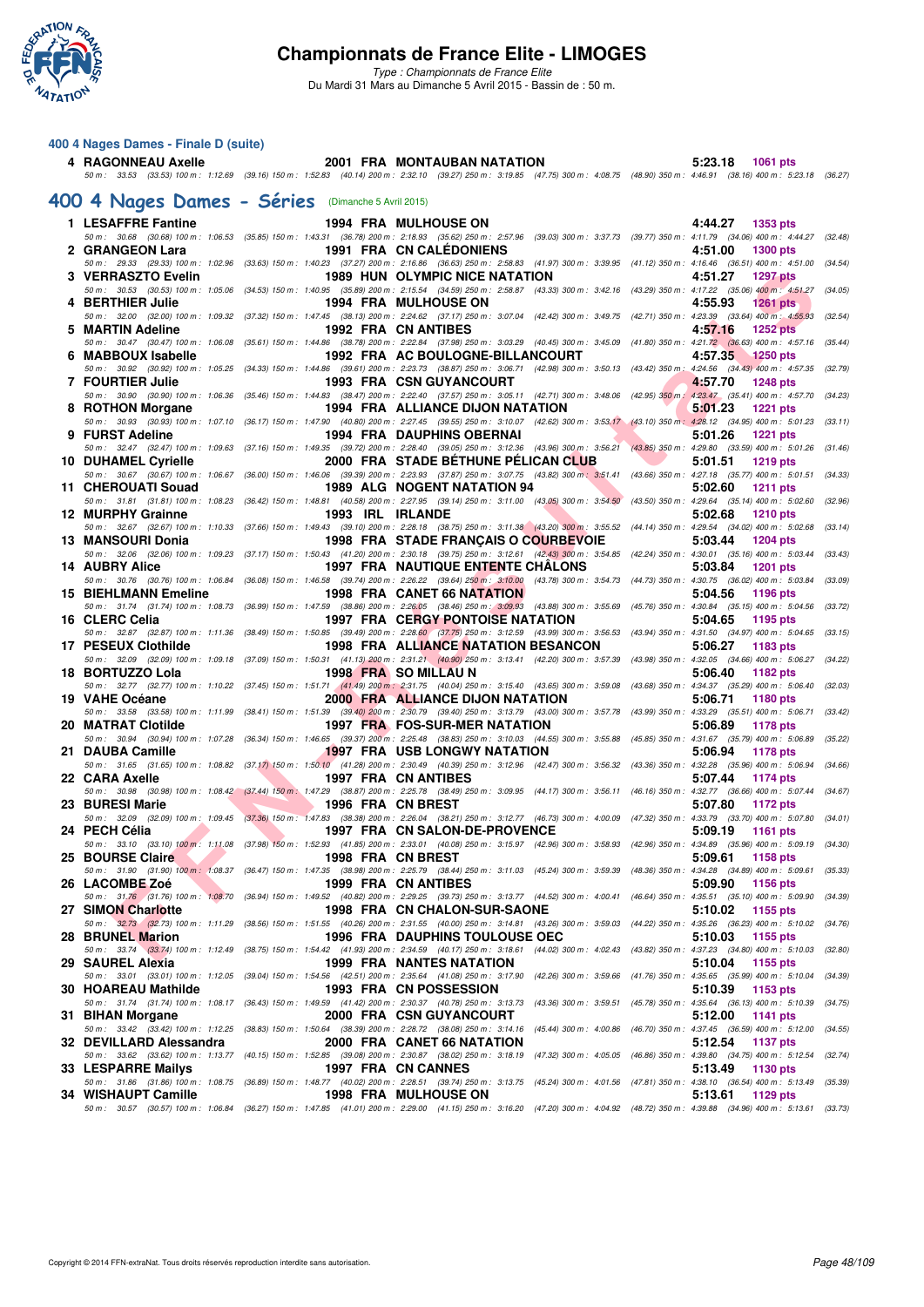

*Type : Championnats de France Elite* Du Mardi 31 Mars au Dimanche 5 Avril 2015 - Bassin de : 50 m.

#### **400 4 Nages Dames - Séries (suite)**

| 35   CHANAVAT GILLET Alicia                                                                                                                                                                                                    |  | 1999 FRA CN CHALON-SUR-SAONE                                                                                                                                                                                                                   |                    | 5:13.71 1128 pts              |         |
|--------------------------------------------------------------------------------------------------------------------------------------------------------------------------------------------------------------------------------|--|------------------------------------------------------------------------------------------------------------------------------------------------------------------------------------------------------------------------------------------------|--------------------|-------------------------------|---------|
| 36 JOUISSE Caroline                                                                                                                                                                                                            |  | 50 m: 31.29 (31.29) 100 m: 1:09.28 (37.99) 150 m: 1:50.56 (41.28) 200 m: 2:30.94 (40.38) 250 m: 3:14.83 (43.89) 300 m: 3:59.76 (44.93) 350 m: 4:37.62 (37.66) 400 m: 5:13.71 (36.09)<br>1994 FRA AQUATIC CLUB BOURGES                          |                    | 5:13.72<br>1128 pts           |         |
|                                                                                                                                                                                                                                |  | 50 m: 32.91 (32.91) 100 m: 1:09.93 (37.02) 150 m: 1:51.07 (41.14) 200 m: 2:30.77 (39.70) 250 m: 3:19.26 (48.49) 300 m: 4:05.94 (46.68) 350 m: 4:40.57 (34.63) 400 m: 5:13.72 (33.15)                                                           |                    |                               |         |
| 37 LANGLAIS Lila                                                                                                                                                                                                               |  | 2000 FRA ES MASSY NATATION<br>50 m: 32.15 (32.15) 100 m: 1:08.45 (36.30) 150 m: 1:51.58 (43.13) 200 m: 2:33.57 (41.99) 250 m: 3:16.99 (43.42) 300 m: 4:01.14 (44.15) 350 m: 4:39.24 (38.10) 400 m: 5:15.05 (35.81)                             |                    | 5:15.05<br>1119 pts           |         |
|                                                                                                                                                                                                                                |  |                                                                                                                                                                                                                                                |                    | 5:15.19<br>1118 pts           |         |
|                                                                                                                                                                                                                                |  | 50 m: 33.42 (33.42) 100 m: 1:12.87 (39.45) 150 m: 1:53.74 (40.87) 200 m: 2:34.56 (40.82) 250 m: 3:18.72 (44.16) 300 m: 4:03.57 (44.85) 350 m: 4:39.72 (36.15) 400 m: 5:15.19 (35.47)                                                           |                    |                               |         |
|                                                                                                                                                                                                                                |  |                                                                                                                                                                                                                                                |                    | 5:15.23<br><b>1117 pts</b>    |         |
|                                                                                                                                                                                                                                |  | 50 m: 32.12 (32.12) 100 m: 1:11.85 (39.73) 150 m: 1:53.28 (41.43) 200 m: 2:34.16 (40.88) 250 m: 3:18.44 (44.28) 300 m: 4:03.65 (45.21) 350 m: 4:40.12 (36.47) 400 m: 5:15.23 (35.11)                                                           |                    |                               |         |
| 40 DORNIC Morgane 1998 FRA CN MORLAIX                                                                                                                                                                                          |  | 50 m: 33.69 (33.69) 100 m: 1:13.84 (40.15) 150 m: 1:54.20 (40.36) 200 m: 2:34.01 (39.81) 250 m: 3:19.58 (45.57) 300 m: 4:05.87 (46.29) 350 m: 4:41.33 (35.46) 400 m: 5:15.89                                                                   |                    | 5:15.89<br><b>1113 pts</b>    | (34.56) |
|                                                                                                                                                                                                                                |  | 41 PHILOMENE-ALEXANDRINE Melody  2001 FRA AAS SARCELLES NATATION 95                                                                                                                                                                            |                    | 5:16.64<br>1107 pts           |         |
|                                                                                                                                                                                                                                |  | 50 m: 33.47 (33.47) 100 m: 1:12.77 (39.30) 150 m: 1:53.79 (41.02) 200 m: 2:33.83 (40.04) 250 m: 3:20.24 (46.41) 300 m: 4:07.46 (47.22) 350 m: 4:42.77 (35.31) 400 m: 5:16.64 (33.87)                                                           |                    |                               |         |
| 42 POU Lisa                                                                                                                                                                                                                    |  | 1999 FRA AS MONACO NATATION                                                                                                                                                                                                                    |                    | 5:16.96 1105 pts              |         |
|                                                                                                                                                                                                                                |  | 50 m: 34.13 (34.13) 100 m: 1:15.58 (41.45) 150 m: 1:53.62 (38.04) 200 m: 2:30.85 (37.23) 250 m: 3:18.44 (47.59) 300 m: 4:05.96 (47.52) 350 m: 4:41.48 (35.52) 400 m: 5:16.96 (35.48)                                                           |                    |                               |         |
| 43 HENRY Agathe <b>All Accords</b>                                                                                                                                                                                             |  | 2000 FRA ALLIANCE DIJON NATATION<br>50 m : 33.81 (33.81) 100 m : 1:12.63 (38.82) 150 m : 1:53.63 (41.00) 200 m : 2:33.33 (39.70) 250 m : 3:20.25 (46.92) 300 m : 4:07.47 (47.22) 350 m : 4:43.63 (36.16) 400 m : 5:18.72 (35.09)               |                    | $-5:18.72$<br><b>1092 pts</b> |         |
| 44 DANET Fanny                                                                                                                                                                                                                 |  | <b><i>Committee Committee Committee Committee Committee Committee Committee Committee Committee Committee Committee</i></b><br><b>1995 FRA C PAUL-BERT RENNES</b>                                                                              |                    | 5:18.78<br>1092 pts           |         |
|                                                                                                                                                                                                                                |  | 50 m : 33.09 (33.09) 100 m : 1:11.55 (38.46) 150 m : 1:51.01 (39.46) 200 m : 2:28.98 (37.97) 250 m : 3:17.55 (48.57) 300 m : 4:05.86 (48.31) 350 m : 4:43.50 (37.64) 400 m : 5:18.78 (35.28)                                                   |                    |                               |         |
| 45 LOWE Vera and the control of the control of the control of the control of the control of the control of the control of the control of the control of the control of the control of the control of the control of the contro |  | 2000 NED ANGOULEME N CHARENTE                                                                                                                                                                                                                  |                    | 5:18.82 1091 pts              |         |
|                                                                                                                                                                                                                                |  | 50 m: 32.90 (32.90) 100 m: 1:12.70 (39.80) 150 m: 1:54.37 (41.67) 200 m: 2:35.02 (40.65) 250 m: 3:21.99 (46.97) 300 m: 4:08.47 (46.48) 350 m: 4:44.65 (36.18) 400 m: 5:18.82 (34.17)                                                           |                    |                               |         |
| 46 CRUZ Alice                                                                                                                                                                                                                  |  | 1999 FRA SO MILLAU N<br>50 m: 32.94 (32.94) 100 m: 1:11.42 (38.48) 150 m: 1:53.32 (41.90) 200 m: 2:34.75 (41.43) 250 m: 3:18.77 (44.02) 300 m: 4:04.28 (45.51) 350 m: 4:42.76 (38.48) 400 m: 5:19.25 (36.49)                                   | <b>The Company</b> | 5:19.25<br><b>1088 pts</b>    |         |
|                                                                                                                                                                                                                                |  | 47 COURBOT Marie 2000 FRA ND VILLEFRANCHE-EN-BEAUJOLAIS                                                                                                                                                                                        |                    | 5:19.64<br>1086 pts           |         |
|                                                                                                                                                                                                                                |  | 50 m: 34.23 (34.23) 100 m: 1:14.11 (39.88) 150 m: 1:55.90 (41.79) 200 m: 2:36.88 (40.98) 250 m: 3:22.45 (45.57) 300 m: 4:08.68 (46.23) 350 m: 4:44.97 (36.29) 400 m: 5:19.64 (34.67)                                                           |                    |                               |         |
| 48 ZIEGLER Fanny                                                                                                                                                                                                               |  | 2000 FRA NAUTIC CLUB ALP'38                                                                                                                                                                                                                    |                    | 5:20.99<br><b>1076 pts</b>    |         |
|                                                                                                                                                                                                                                |  | 50 m : 32.80 (32.80) 100 m : 1:10.46 (37.66) 150 m : 1:53.59 (43.13) 200 m : 2:35.59 (42.00) 250 m : 321.43 (45.84) 300 m : 4:08.03 (46.60) 350 m : 4:44.79 (36.76) 400 m : 5:20.99 (36.20)<br>49 LAGANIER Amandine 1999 FRA ASPTT MONTPELLIER |                    |                               |         |
|                                                                                                                                                                                                                                |  | 50 m: 33.66 (33.66) 100 m: 1:11.94 (38.28) 150 m: 1:52.49 (40.55) 200 m: 2:32.86 (40.37) 250 m: 3:20.40 (47.54) 300 m: 4:08.51 (48.11) 350 m: 4:45.82 (37.31) 400 m: 5:21.47 (35.65)                                                           |                    | 5:21.47<br>1073 pts           |         |
| 50 BERNARD Béatrice                                                                                                                                                                                                            |  | 1998 FRA C PAUL-BERT RENNES                                                                                                                                                                                                                    |                    | 5:24.31<br>1053 pts           |         |
|                                                                                                                                                                                                                                |  | 50 m: 34.05 (34.05) 100 m: 1:13.33 (39.28) 150 m: 1:54.19 (40.86) 200 m: 2:34.64 (40.45) 250 m: 3:20.61 (45.97) 300 m: 4:07.73 (47.12) 350 m: 4:46.46 (38.73) 400 m: 5:24.31 (37.85)                                                           |                    |                               |         |
| 51 COUSSON Adelie                                                                                                                                                                                                              |  | 2000 FRA JN COMPIEGNE                                                                                                                                                                                                                          |                    | 5:24.61<br>1050 pts           |         |
| 52 MOREAU Sarah National State of the Sea                                                                                                                                                                                      |  | $50\,m:~~33.14~~(33.14)~100\,m:~~1:11.54~~(38.40)~150\,m:~~1:50.71~~(39.17)~200\,m:~~2:30.45~~(39.74)~250\,m:~~3:15.34~~(44.89)~300\,m:~~4:06.38~~(51.04)~350\,m:~~4:45.84~~(39.46)~400\,m:~~5:24.61~~(38.77)~10.31~(39.78)~11.22~(30.19)~11.$ |                    | 5:25.62                       |         |
|                                                                                                                                                                                                                                |  | 2001 FRA EN TOURS<br>50 m: 33.65 (33.65) 100 m: 1:13.05 (39.40) 150 m: 1:56.32 (43.27) 200 m: 2:39.47 (43.15) 250 m: 3:25.26 (45.79) 300 m: 4:12.73 (47.47) 350 m: 4:49.67 (36.94) 400 m: 5:25.62 (35.95)                                      |                    | 1043 pts                      |         |
| 53 MARSAU Alice                                                                                                                                                                                                                |  | 2000 FRA CNIC LES SQUALES                                                                                                                                                                                                                      |                    | 5:26.43<br>1038 pts           |         |
|                                                                                                                                                                                                                                |  | 50 m : 34.79 (34.79) 100 m : 1:13.79 (39.00) 150 m : 1:55.78 (41.99) 200 m : 2:36.49 (40.71) 250 m : 3:24.06 (47.57) 300 m : 4:11.96 (47.90) 350 m : 4:49.64 (37.68) 400 m : 5:26.43 (36.79)                                                   |                    |                               |         |
| 54 RAGONNEAU Axelle                                                                                                                                                                                                            |  | 2001 FRA MONTAUBAN NATATION                                                                                                                                                                                                                    |                    | 5:28.05<br><b>1026 pts</b>    |         |
| 55 SCHMITT Chloe                                                                                                                                                                                                               |  | 50 m: 34.02 (34.02) 100 m: 1:13.75 (39.73) 150 m: 1:54.51 (40.76) 200 m: 2:34.11 (39.60) 250 m: 3:23.22 (49.11) 300 m: 4:12.57 (49.35) 350 m: 4:51.32 (38.75) 400 m: 5:28.05 (36.73)<br><b>2000 FRA CN SARREGUEMINES</b>                       |                    | 5:30.21<br>1012 pts           |         |
|                                                                                                                                                                                                                                |  | 50 m: 32.99 (32.99) 100 m: 1:13.57 (40.58) 150 m: 1:57.27 (43.70) 200 m: 2:40.58 (43.31) 250 m: 3:27.17 (46.59) 300 m: 4:15.03 (47.86) 350 m: 4:52.46 (37.43) 400 m: 5:30.21 (37.75)                                                           |                    |                               |         |
| 56 CALATAYUD Levanna 2001 FRA CNS VALLAURIS                                                                                                                                                                                    |  |                                                                                                                                                                                                                                                |                    | 5:34.57<br>982 pts            |         |
|                                                                                                                                                                                                                                |  | 50 m : 34.09 (34.09) 100 m : 1:15.59 (41.50) 150 m : 2:00.75 (45.16) 200 m : 2:41.96 (41.21) 250 m : 3:29.98 (48.02) 300 m : 4:19.56 (49.58) 350 m : 4:58.40 (38.84) 400 m : 5:34.57 (36.17)                                                   |                    |                               |         |
| --- BERNARD Margaux                                                                                                                                                                                                            |  | <b>1999 FRA MULHOUSE ON</b>                                                                                                                                                                                                                    |                    | <b>DSQ Vi</b>                 |         |
| --- BARDOT Lou                                                                                                                                                                                                                 |  | 1998 FRA CN MELUN VAL DE SEINE<br>1999 FRA USM SARAN                                                                                                                                                                                           |                    | <b>DNS</b> dec                |         |
| --- CORMIER Alexane                                                                                                                                                                                                            |  |                                                                                                                                                                                                                                                |                    | DNS dec                       |         |
|                                                                                                                                                                                                                                |  |                                                                                                                                                                                                                                                |                    |                               |         |
| 10 Nage Libre Messieurs - Finale A (Dimanche 5 Avril 2015)                                                                                                                                                                     |  |                                                                                                                                                                                                                                                |                    |                               |         |
| 1 MANAUDOU Florent                                                                                                                                                                                                             |  | 1990 FRA CN MARSEILLE                                                                                                                                                                                                                          |                    | 21.70<br>1374 pts             |         |
|                                                                                                                                                                                                                                |  | <b>1993 FRA CN MARSEILLE</b>                                                                                                                                                                                                                   |                    | 22.08                         |         |
| 2 MIGNON Clément<br>3 GILOT Fabien<br>4 PELAGIE Nosy<br>5 SAHNOUNE Oussama<br>6 GOVINDIN Yonel                                                                                                                                 |  |                                                                                                                                                                                                                                                |                    | <b>1345 pts</b>               |         |
|                                                                                                                                                                                                                                |  | <b>1984 FRA CN MARSEILLE</b>                                                                                                                                                                                                                   |                    | 22.13<br>1341 pts             |         |
|                                                                                                                                                                                                                                |  | 1991 FRA EMS BRON                                                                                                                                                                                                                              |                    | 22.54<br><b>1310 pts</b>      |         |
|                                                                                                                                                                                                                                |  | <b>1992 ALG CERCLE DES NAGEURS DE TALENCE</b>                                                                                                                                                                                                  |                    | 22.65<br>1301 pts             |         |
|                                                                                                                                                                                                                                |  | <b>1993 FRA DAUPHINS TOULOUSE OEC</b>                                                                                                                                                                                                          |                    | 22.71<br><b>1297 pts</b>      |         |
| 7 MOUEDDENE Eddie                                                                                                                                                                                                              |  | 1990 FRA AMIENS METROPOLE NAT.                                                                                                                                                                                                                 |                    | 22.86<br>1285 pts             |         |
| $0.70$ WEDDE Kans                                                                                                                                                                                                              |  | 4004 EDA NAUTIO OLUD ALDIOO                                                                                                                                                                                                                    |                    | $00.05 - 4074$                |         |

# **[50 Nage Libre Messieurs - Finale A](http://www.ffnatation.fr/webffn/resultats.php?idact=nat&go=epr&idcpt=27187&idepr=51)** (Dimanche 5 Avril 2015)

| 1 MANAUDOU Florent       | <b>1990 FRA CN MARSEILLE</b>           | 21.70 | <b>1374 pts</b> |
|--------------------------|----------------------------------------|-------|-----------------|
| 2 MIGNON Clément         | <b>1993 FRA CN MARSEILLE</b>           | 22.08 | 1345 pts        |
| 3 GILOT Fabien           | <b>1984 FRA CN MARSEILLE</b>           | 22.13 | 1341 pts        |
| 4 PELAGIE Nosy           | 1991 FRA EMS BRON                      | 22.54 | <b>1310 pts</b> |
| 5 SAHNOUNE Oussama       | 1992 ALG CERCLE DES NAGEURS DE TALENCE | 22.65 | 1301 pts        |
| 6 GOVINDIN Yonel         | <b>1993 FRA DAUPHINS TOULOUSE OEC</b>  | 22.71 | 1297 pts        |
| <b>7 MOUEDDENE Eddie</b> | 1990 FRA AMIENS METROPOLE NAT.         | 22.86 | 1285 pts        |
| 8 TONNERRE Kevin         | 1991 FRA NAUTIC CLUB ALP'38            | 23.05 | 1271 pts        |

# **[50 Nage Libre Messieurs - Finale B](http://www.ffnatation.fr/webffn/resultats.php?idact=nat&go=epr&idcpt=27187&idepr=51)** (Dimanche 5 Avril 2015)

| 1 BOURELLY Lorys         |  | <b>1992 FRA DAUPHINS TOULOUSE OEC</b>  | 23.08 | 1269 pts |
|--------------------------|--|----------------------------------------|-------|----------|
| 1 PEDURAND Ganesh        |  | <b>1992 FRA DAUPHINS TOULOUSE OEC</b>  | 23.08 | 1269 pts |
| 3 BOUTON Axel            |  | <b>1994 FRA CN MARSEILLE</b>           | 23.30 | 1253 pts |
| 4 GOYETCHE Julien-Pierre |  | 1993 FRA CN ANTIBES                    | 23.35 | 1249 pts |
| 5 DEBAERE Stéphane       |  | 1989 FRA CERCLE DES NAGEURS DE TALENCE | 23.53 | 1235 pts |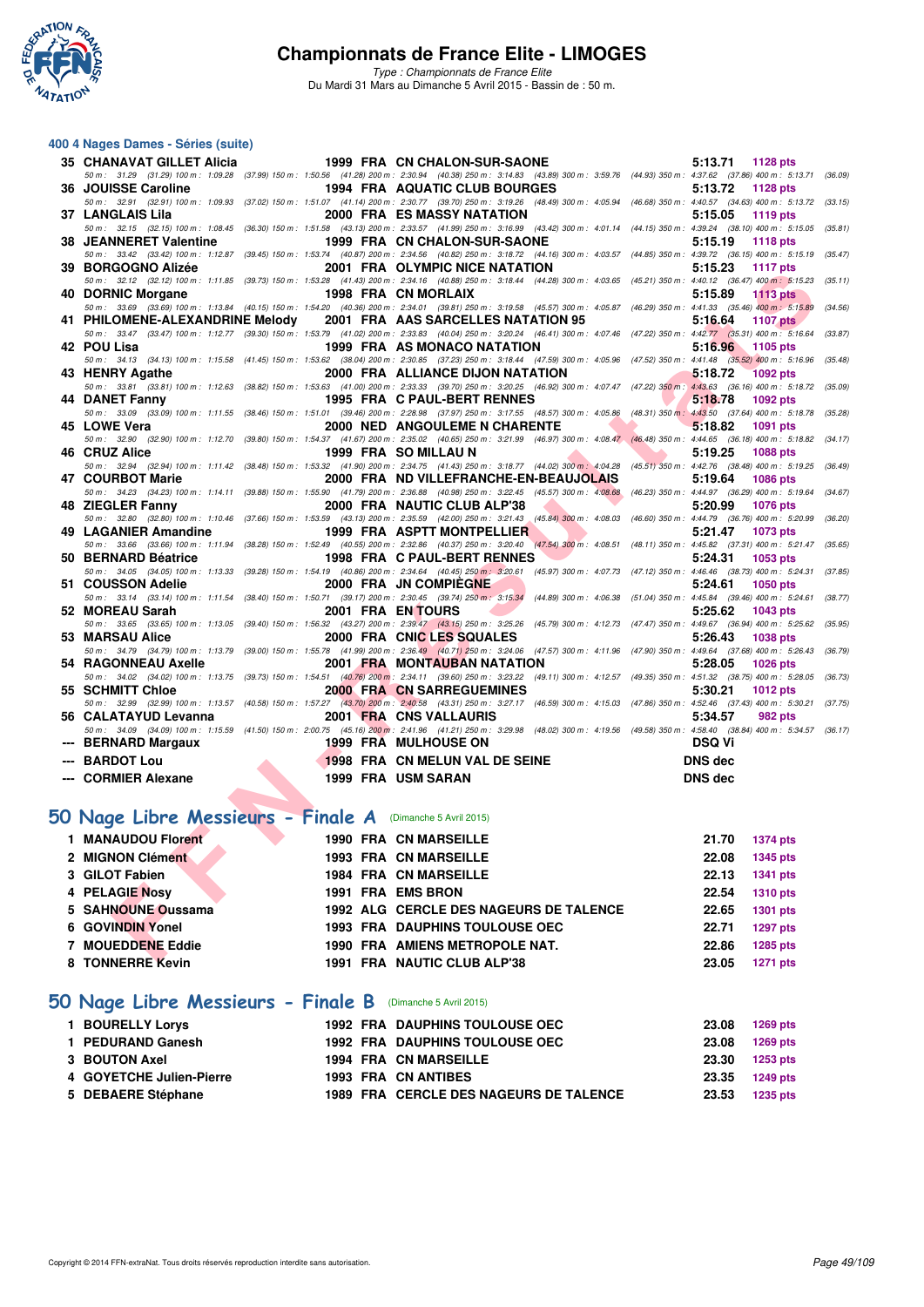

|   | 50 Nage Libre Messieurs - Finale B (suite)                           |  |                                                |               |                 |
|---|----------------------------------------------------------------------|--|------------------------------------------------|---------------|-----------------|
|   | 5 FIEVET Brian                                                       |  | <b>1992 FRA TROYES ON</b>                      | 23.53         | <b>1235 pts</b> |
|   | 7 PIJULET Paul                                                       |  | 1994 FRA AQUA CLUB PONTAULT-ROISSY             | 23.76         | 1219 pts        |
|   | 8 CADIAT Maxime                                                      |  | 1997 FRA CN ANTIBES                            | 23.89         | <b>1209 pts</b> |
|   |                                                                      |  |                                                |               |                 |
|   | 50 Nage Libre Messieurs - Finale C 17-18 ans (Dimanche 5 Avril 2015) |  |                                                |               |                 |
|   |                                                                      |  |                                                |               |                 |
|   | 1 DERACHE Alexandre                                                  |  | 1998 FRA AMIENS METROPOLE NAT.                 | 23.70         | <b>1223 pts</b> |
|   | 2 VANOOTEGEM Aymerick                                                |  | <b>1997 FRA DAUPHINS WATTRELOS</b>             | 23.79         | <b>1216 pts</b> |
|   | 3 FAUBOURG Dimitri                                                   |  | 1997 FRA CERCLE NAGEURS ST-JOSEPH              | 23.83         | <b>1213 pts</b> |
|   | 4 DENCAUSSE Jean                                                     |  | <b>1997 FRA CN MARSEILLE</b>                   | 23.85         | <b>1212 pts</b> |
|   | 5 FISCHER Etienne                                                    |  | 1997 FRA SC BOULOGNE-SUR-MER                   | 23.98         | <b>1202 pts</b> |
| 6 | <b>ELMERINI Merwane</b>                                              |  | <b>1997 FRA CN MARSEILLE</b>                   | 24.02         | 1200 pts        |
|   | 7 MARY Thibaut                                                       |  | 1998 FRA CN CALÉDONIENS                        | 24.15         | 1190 pts        |
|   | 8 GOURDON Matthis                                                    |  | <b>1997 FRA ST-NAZAIRE ATLANTIQUE NATATION</b> | 24.27         | 1181 pts        |
|   | 9 BERRY Théo                                                         |  | 1997 FRA AQUA VALLÉE-DE-CHEVREUSE              | 24.36         | <b>1175 pts</b> |
|   | 10 DAWS Christopher                                                  |  | 1997 FRA DAUPHINS TOULOUSE OEC                 | 24.97         | <b>1131 pts</b> |
|   |                                                                      |  |                                                |               |                 |
|   | 50 Nage Libre Messieurs - Finale D 14-16 ans (Dimanche 5 Avril 2015) |  |                                                |               |                 |
|   | 1 BENADDAD Ryan                                                      |  | 1999 FRA AAS SARCELLES NATATION 95             | 24.24         | <b>1184 pts</b> |
|   | 2 MIATTI K-Ryls                                                      |  | <b>1999 FRA MULHOUSE ON</b>                    | 24.25         | 1183 pts        |
|   | <b>3 COMMENGES Lucas</b>                                             |  | <b>1999 FRA DAUPHINS PALOIS</b>                | 24.29         | 1180 pts        |
|   | 4 LEPLANT BRIDE Arthur                                               |  | 1999 FRA C VIKINGS DE ROUEN                    | 24.60         |                 |
|   | 5 HUILLE Stanislas                                                   |  |                                                |               | 1158 pts        |
|   |                                                                      |  | <b>1999 FRA SN VERSAILLES</b>                  | 24.69         | 1151 pts        |
|   | 5 VERMOREL Nicolas                                                   |  | 1999 TAH CN POLYNESIE                          | 24.69         | 1151 pts        |
|   | <b>7 MILLION Curtis</b>                                              |  | 2000 FRA COULOMMIERS NATATION                  | 25.14         | 1120 pts        |
|   | 8 DELICES Jean-Marc                                                  |  | 2000 FRA CN CAYENNE                            | 25.52         | 1093 pts        |
|   | 9 LONCKE Quentin                                                     |  | 1999 FRA CHARTRES METROPOLE NAT                | 25.63         | 1085 pts        |
|   | --- RADU lonut                                                       |  | <b>1999 ROU CN MARSEILLE</b>                   |               |                 |
|   |                                                                      |  |                                                | <b>DSQ Da</b> |                 |
|   |                                                                      |  |                                                |               |                 |
|   | 50 Nage Libre Messieurs - Séries (Dimanche 5 Avril 2015)             |  |                                                |               |                 |
|   | 1 MANAUDOU Florent                                                   |  | <b>1990 FRA CN MARSEILLE</b>                   | 21.57         | <b>1384 pts</b> |
|   | 2 GILOT Fabien                                                       |  | 1984 FRA CN MARSEILLE                          | 22.31         |                 |
|   | 3 MIGNON Clément                                                     |  | <b>1993 FRA CN MARSEILLE</b>                   |               | <b>1327 pts</b> |
|   |                                                                      |  |                                                | 22.34         | <b>1325 pts</b> |
|   | 4 SAHNOUNE Oussama                                                   |  | 1992 ALG CERCLE DES NAGEURS DE TALENCE         | 22.44         | <b>1317 pts</b> |
|   | 5 GOVINDIN Yonel                                                     |  | 1993 FRA DAUPHINS TOULOUSE OEC                 | 22.56         | 1308 pts        |
|   | 6 PELAGIE Nosy                                                       |  | 1991 FRA EMS BRON                              | 22.58         | <b>1307 pts</b> |
|   | 7 MOUEDDENE Eddie                                                    |  | 1990 FRA AMIENS METROPOLE NAT.                 | 22.77         | <b>1292 pts</b> |
|   | 8 TONNERRE Kevin                                                     |  | 1991 FRA NAUTIC CLUB ALP'38                    | 23.07         | <b>1270 pts</b> |
|   | 9 BOURELLY Lorys                                                     |  | <b>1992 FRA DAUPHINS TOULOUSE OEC</b>          | 23.09         | <b>1268 pts</b> |
|   | 10 PEDURAND Ganesh                                                   |  | <b>1992 FRA DAUPHINS TOULOUSE OEC</b>          | 23.20         | <b>1260 pts</b> |
|   | 11 BOUTON Axel                                                       |  | <b>1994 FRA CN MARSEILLE</b>                   | 23.26         | <b>1255 pts</b> |
|   | 12 GOYETCHE Julien-Pierre                                            |  | 1993 FRA CN ANTIBES                            | 23.39         | <b>1246 pts</b> |
|   | 13 PIJULET Paul                                                      |  | 1994 FRA AQUA CLUB PONTAULT-ROISSY             | 23.40         | <b>1245 pts</b> |
|   | 14 DEBAERE Stéphane                                                  |  | 1989 FRA CERCLE DES NAGEURS DE TALENCE         | 23.42         | <b>1244 pts</b> |
|   | 15 FIEVET Brian                                                      |  | <b>1992 FRA TROYES ON</b>                      | 23.43         | <b>1243 pts</b> |
|   | 15 CADIAT Maxime                                                     |  | <b>1997 FRA CN ANTIBES</b>                     | 23.43         | <b>1243 pts</b> |
|   | 17 BELKHOUDJA Nazim                                                  |  | 1990 ALG STADE FRANÇAIS O COURBEVOIE           | 23.45         | <b>1241 pts</b> |
|   | 18 COQUEREL Robin                                                    |  | 1995 FRA C VIKINGS DE ROUEN                    | 23.51         | <b>1237 pts</b> |
|   | 19 CLARK Anthony                                                     |  | 1991 TAH CN POLYNESIE                          | 23.52         | 1236 pts        |
|   | 20 SOUBEYRAND Matthieu                                               |  | <b>1989 FRA DAUPHINS D'ANNECY</b>              | 23.60         | <b>1230 pts</b> |
|   | 21 LAMBERT Hugo                                                      |  | 1993 FRA CN CHALON-SUR-SAONE                   | 23.63         | <b>1228 pts</b> |
|   | 22 BADRE Jérémy                                                      |  | <b>1990 FRA MONTAUBAN NATATION</b>             | 23.64         | <b>1227 pts</b> |
|   | 23 GREAU Alexandre                                                   |  | 1995 FRA OLYMPIC NICE NATATION                 | 23.65         | <b>1227 pts</b> |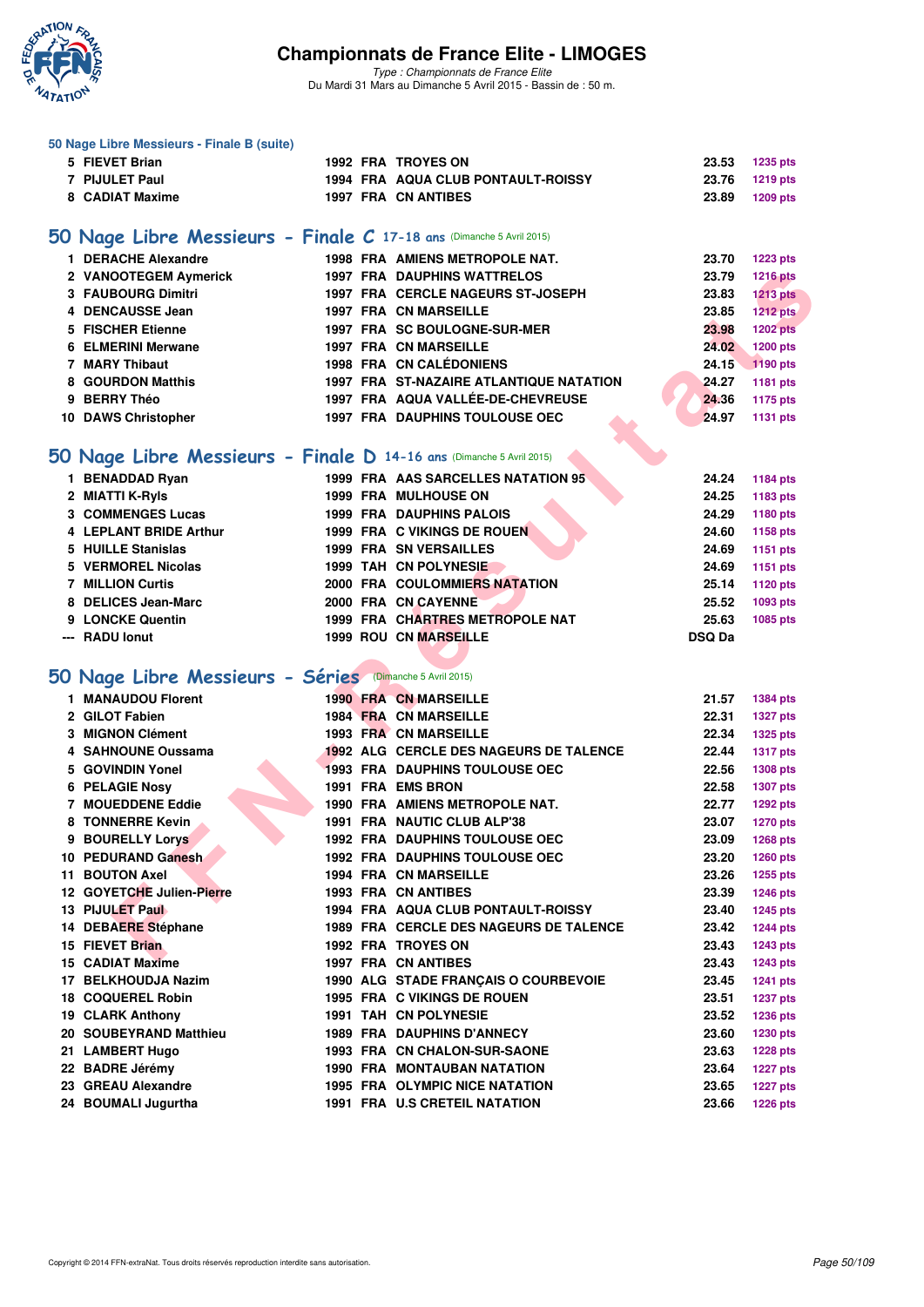

*Type : Championnats de France Elite* Du Mardi 31 Mars au Dimanche 5 Avril 2015 - Bassin de : 50 m.

#### **50 Nage Libre Messieurs - Séries (suite)**

| 25 DENCAUSSE Jean              |  | <b>1997 FRA CN MARSEILLE</b>                   | 23.67 | <b>1225 pts</b> |
|--------------------------------|--|------------------------------------------------|-------|-----------------|
| 26 SCHWEITZER Paul-Marc        |  | <b>1992 FRA DAUPHINS OBERNAI</b>               | 23.69 | <b>1224 pts</b> |
| 26 TRUCHOT Florian             |  | 1996 FRA ASPTT ORLÉANS                         | 23.69 | <b>1224 pts</b> |
| 28 AUBRY Flavien               |  | <b>1994 FRA U.S CRETEIL NATATION</b>           | 23.71 | <b>1222 pts</b> |
| 28 MICHAILOF Alexis            |  | <b>1995 FRA SAINT-RAPHAEL NATATION</b>         | 23.71 | <b>1222 pts</b> |
| 30 VANOOTEGEM Aymerick         |  | <b>1997 FRA DAUPHINS WATTRELOS</b>             | 23.73 | <b>1221 pts</b> |
| 31 ELMERINI Merwane            |  | <b>1997 FRA CN MARSEILLE</b>                   | 23.75 | <b>1219 pts</b> |
| <b>32 SAUREL Arthur</b>        |  | <b>1995 FRA ASPTT MARSEILLE</b>                | 23.77 | <b>1218 pts</b> |
| 33 REGENT Vince                |  | <b>1993 FRA DAUPHINS TOULOUSE OEC</b>          | 23.78 | <b>1217 pts</b> |
| 33 FAUBOURG Dimitri            |  | 1997 FRA CERCLE NAGEURS ST-JOSEPH              | 23.78 | <b>1217 pts</b> |
| 33 HERBIN William              |  | <b>1994 FRA DAUPHINS TOULOUSE OEC</b>          | 23.78 | <b>1217 pts</b> |
| <b>36 MARCELIN Louis</b>       |  | 1996 FRA STADE BÉTHUNE PÉLICAN CLUB            | 23.85 | <b>1212 pts</b> |
| 36 DANHO Thibaut               |  | 1994 FRA CN CÉVENNES ALÈS                      | 23.85 | <b>1212 pts</b> |
| 38 BOUVIER Maxence             |  | <b>1996 FRA CN ANTIBES</b>                     | 23.87 | <b>1211 pts</b> |
| 39 DELECLUSE Thibault          |  | <b>1989 FRA LILLE MÉTROPOLE NATATION</b>       | 23.89 | 1209 pts        |
| 39 BENEZECH Maxence            |  | <b>1991 FRA SAINT-RAPHAEL NATATION</b>         | 23.89 | <b>1209 pts</b> |
| 39 FUCHS Théo                  |  | <b>1993 FRA AMIENS METROPOLE NAT.</b>          | 23.89 | <b>1209 pts</b> |
| 42 SEGURA Jérémy               |  | <b>1993 FRA NANTES NATATION</b>                | 23.92 | <b>1207 pts</b> |
| <b>43 MAISONNEUVE Marvin</b>   |  | <b>1991 FRA MONTAUBAN NATATION</b>             | 23.93 | <b>1206 pts</b> |
| 43 BRAS Hugo                   |  | <b>1992 FRA VILLEURBANNE NATATION</b>          | 23.93 | <b>1206 pts</b> |
| 43 COIFFARD Florian            |  | <b>1995 FRA DAUPHINS TOULOUSE OEC</b>          | 23.93 | <b>1206 pts</b> |
| <b>46 DERACHE Alexandre</b>    |  | 1998 FRA AMIENS METROPOLE NAT.                 | 23.94 | <b>1205 pts</b> |
| 47 BELLINO Christophe          |  | <b>1994 FRA DAUPHINS LES PENNES-MIRABEAU</b>   | 23.95 | <b>1205 pts</b> |
| 47 FISCHER Etienne             |  | 1997 FRA SC BOULOGNE-SUR-MER                   | 23.95 |                 |
| 49 ARNOUX Laurent              |  | 1995 FRA CN MARSEILLE                          | 23.96 | <b>1205 pts</b> |
| 49 DAWS Christopher            |  | <b>1997 FRA DAUPHINS TOULOUSE OEC</b>          | 23.96 | <b>1204 pts</b> |
|                                |  | 1992 FRA AC MOLSHEIM MUTZIG                    |       | <b>1204 pts</b> |
| 51 NUSS Steve<br>52 BERRY Théo |  | 1997 FRA AQUA VALLÉE-DE-CHEVREUSE              | 23.99 | <b>1202 pts</b> |
|                                |  |                                                | 24.03 | 1199 pts        |
| 53 BACHMANN Mathieu            |  | 1996 FRA OLYMPIC NICE NATATION                 | 24.04 | <b>1198 pts</b> |
| 53 CONTARDO Felipe             |  | <b>1995 FRA MULHOUSE ON</b>                    | 24.04 | <b>1198 pts</b> |
| 55 ZEPHIR Jean-Luc             |  | <b>1993 FRA EN TOURS</b>                       | 24.05 | <b>1197 pts</b> |
| 56 QUAMMIE Qulaüs              |  | <b>1995 FRA MEGAQUARIUS CLUB GUYANE</b>        | 24.08 | 1195 pts        |
| 57 PETIT Ambroise              |  | 1995 FRA OLYMPIC NICE NATATION                 | 24.09 | <b>1194 pts</b> |
| 58 DANJOUX Cédric              |  | 1992 FRA VICHY VAL D'ALLIER NATATION           | 24.11 | 1193 pts        |
| 59 AVETAND Thomas              |  | <b>1995 FRA BEAUVAISIS AQUATIC CLUB</b>        | 24.12 | 1192 pts        |
| 60 COURCELLE Quentin           |  | <b>1992 FRA C PAUL-BERT RENNES</b>             | 24.13 | 1192 pts        |
| 60 HAMON Teiva                 |  | <b>1996 FRA C REDON NATATION</b>               | 24.13 | 1192 pts        |
| 60 MARY Thibaut                |  | <b>1998 FRA CN CALÉDONIENS</b>                 | 24.13 | 1192 pts        |
| 60 NIANE Abdoul                |  | 1988 SEN CN LE HAVRE                           | 24.13 | 1192 pts        |
| <b>64 GOURDON Matthis</b>      |  | <b>1997 FRA ST-NAZAIRE ATLANTIQUE NATATION</b> | 24.14 | 1191 pts        |
| 65 TURPIN Fabrice              |  | 1995 FRA CN MELUN VAL DE SEINE                 | 24.15 | 1190 pts        |
| 66 CAYOT Alexandre             |  | 1996 FRA SAINT-RAPHAEL NATATION                | 24.17 | 1189 pts        |
| 67 FEBO Jean-Baptiste          |  | <b>1992 SUI OLYMPIC NICE NATATION</b>          | 24.18 | 1188 pts        |
| <b>67 DUPONT Teiki</b>         |  | 1996 FRA CERCLE DES NAGEURS DE TALENCE         | 24.18 | 1188 pts        |
| 69 PIEKARZ Baptiste            |  | <b>1995 FRA ES MASSY NATATION</b>              | 24.21 | 1186 pts        |
| 70 DELECLUSE Theo              |  | <b>1997 FRA MIGENNES NATATION</b>              | 24.22 | 1185 pts        |
| 71 DESLANDES Adrien            |  | 1997 FRA C VIKINGS DE ROUEN                    | 24.24 | 1184 pts        |
| 72 LE BRAS Florian             |  | <b>1994 FRA MULHOUSE ON</b>                    | 24.26 | 1182 pts        |
| 73 DAVID Lucas                 |  | <b>1998 FRA ALLIANCE NATATION BESANCON</b>     | 24.27 | 1181 pts        |
| 74 BREFUEL Simon               |  | 1997 FRA CANET 66 NATATION                     | 24.29 | 1180 pts        |
| 75 LONCKE Quentin              |  | 1999 FRA CHARTRES METROPOLE NAT                | 24.30 | 1179 pts        |
| 76 RADU lonut                  |  | <b>1999 ROU CN MARSEILLE</b>                   | 24.32 | <b>1178 pts</b> |
| 77 CAPAZZA Axel                |  | 1997 FRA OLYMPIC NICE NATATION                 | 24.34 | <b>1176 pts</b> |
| 78 KOCHEL Théo                 |  | 1994 FRA CO SAINT-DIZIER NATATION              | 24.35 | 1176 pts        |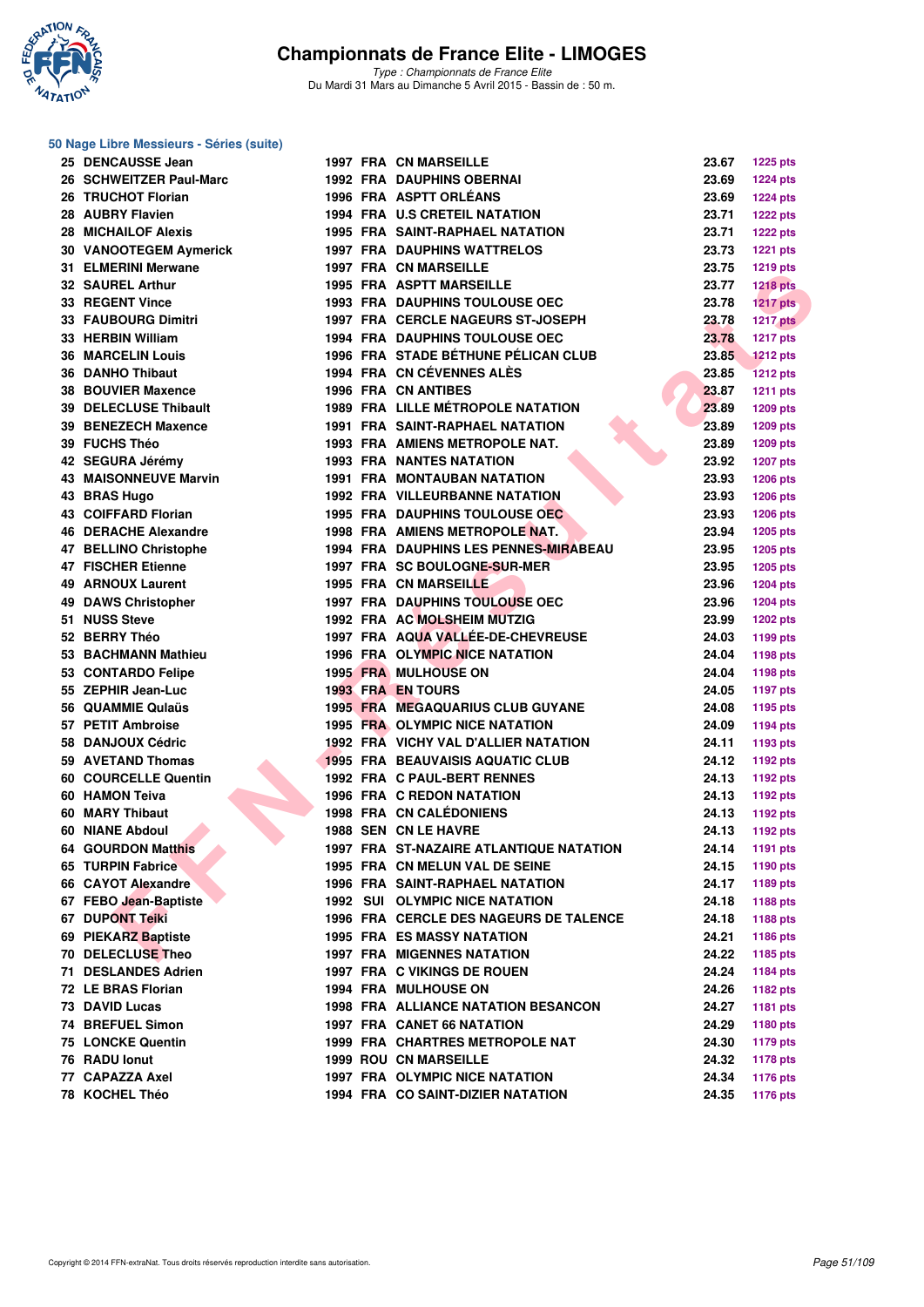

*Type : Championnats de France Elite* Du Mardi 31 Mars au Dimanche 5 Avril 2015 - Bassin de : 50 m.

#### **50 Nage Libre Messieurs - Séries (suite)**

| 79 MERESSE Remi           |  | <b>1998 FRA DAUPHINS TOULOUSE OEC</b>    | 24.36 | <b>1175 pts</b> |
|---------------------------|--|------------------------------------------|-------|-----------------|
| 80 LOQUAI Paul            |  | <b>1997 FRA CHALLANS NATATION</b>        | 24.37 | <b>1174 pts</b> |
| 80 THEILLER Philippe      |  | <b>1995 FRA CERGY PONTOISE NATATION</b>  | 24.37 | <b>1174 pts</b> |
| 82 FLEITH Alexandre       |  | <b>1996 FRA MULHOUSE ON</b>              | 24.41 | <b>1171 pts</b> |
| 83 FEYFANT Jérémy         |  | <b>1995 FRA SAINT-RAPHAEL NATATION</b>   | 24.44 | 1169 pts        |
| 84 CABROL Maxime          |  | <b>1995 FRA MONTAUBAN NATATION</b>       | 24.45 | 1169 pts        |
| 85 LEVRIER Jérémy         |  | <b>1993 FRA STADE CLERMONT NATATION</b>  | 24.46 | 1168 pts        |
| 85 ALLOUCHE Adam Ismail   |  | 1993 LIB LIBAN                           | 24.46 | <b>1168 pts</b> |
| 87 CARDEY Léo             |  | <b>1996 FRA U.S CRETEIL NATATION</b>     | 24.49 | <b>1166 pts</b> |
| <b>87 ROUAULT Pierre</b>  |  | 1995 FRA DAUPHINS TOULOUSE OEC           | 24.49 | <b>1166 pts</b> |
| <b>89 COMMENGES Lucas</b> |  | <b>1999 FRA DAUPHINS PALOIS</b>          | 24.50 | 1165 pts        |
| 90 MORISSET Guillaume     |  | 1998 FRA SA MÉRIGNAC                     | 24.51 | <b>1164 pts</b> |
| 91 LEPLANT BRIDE Arthur   |  | 1999 FRA C VIKINGS DE ROUEN              | 24.53 | <b>1163 pts</b> |
| 92 BENADDAD Ryan          |  | 1999 FRA AAS SARCELLES NATATION 95       | 24.54 | 1162 pts        |
| 93 HORTER Nicolas         |  | <b>1995 FRA MULHOUSE ON</b>              | 24.55 | 1161 pts        |
| 94 RIHOUX Charles         |  | 1998 FRA CHARLEVILLE-MÉZIÈRES NATATION   | 24.56 | <b>1161 pts</b> |
| 95 BURBAN Corentin        |  | <b>1998 FRA PAYS DE GEX NATATION</b>     | 24.59 | 1158 pts        |
| 96 FUCHS Roman            |  | 1998 FRA AMIENS METROPOLE NAT.           | 24.65 | <b>1154 pts</b> |
| 97 VERMOREL Nicolas       |  | <b>1999 TAH CN POLYNESIE</b>             | 24.67 | 1153 pts        |
| 98 HEUGEL Florent         |  | <b>1996 FRA DAUPHINS DE ST-LOUIS</b>     | 24.75 | <b>1147 pts</b> |
| 99 DUICAN Radu            |  | <b>1997 ROU CN MARSEILLE</b>             | 24.77 | <b>1146 pts</b> |
| 99 LEONARDI Valentin      |  | 1996 FRA OLYMPIC NICE NATATION           | 24.77 | 1146 pts        |
| 101 REDON Emmanuel        |  | <b>1997 FRA CN ANTIBES</b>               | 24.79 | 1144 pts        |
| 102 PINON Julien          |  | 1998 FRA CANET 66 NATATION               | 24.80 |                 |
| 103 LE LAY Antoine        |  | 1998 FRA CN BREST                        | 24.82 | <b>1144 pts</b> |
|                           |  |                                          |       | <b>1142 pts</b> |
| 103 DUFAYARD Lucas        |  | 1998 FRA STADE OLYMPIQUE CHAMBERY        | 24.82 | 1142 pts        |
| 105 PLATAUX Robin         |  | 1997 FRA NOGENT NATATION 94              | 24.83 | <b>1141 pts</b> |
| 106 GUDEFIN Clément       |  | 1991 FRA EMS BRON                        | 24.87 | 1139 pts        |
| 107 BOULIER Romain        |  | <b>1998 FRA AQUATIC CLUB BOURGES</b>     | 24.89 | <b>1137 pts</b> |
| 107 HUILLE Stanislas      |  | <b>1999 FRA SN VERSAILLES</b>            | 24.89 | <b>1137 pts</b> |
| 109 DILLMANN Kevin        |  | <b>1989 FRA CNS VALLAURIS</b>            | 24.91 | 1136 pts        |
| 109 COIFFARD Adrien       |  | <b>1997 FRA DAUPHINS TOULOUSE OEC</b>    | 24.91 | 1136 pts        |
| 111 GUEGAN Janik          |  | <b>1996 FRA LYON NATATION</b>            | 24.92 | 1135 pts        |
| 112 MILLION Curtis        |  | <b>2000 FRA COULOMMIERS NATATION</b>     | 24.93 | <b>1134 pts</b> |
| 113 MIATTI K-Ryls         |  | <b>1999 FRA MULHOUSE ON</b>              | 24.94 | 1134 pts        |
| 113 JEANNE Dorian         |  | 1998 FRA CNP DE SAINT-LO                 | 24.94 | 1134 pts        |
| <b>115 BRUCHON Alexis</b> |  | 1995 FRA EN CAEN                         | 24.95 | 1133 pts        |
| 116 DELICES Jean-Marc     |  | 2000 FRA CN CAYENNE                      | 25.00 | 1129 pts        |
| 117 KOUMA Sébastien       |  | <b>1997 FRA ALLIANCE DIJON NATATION</b>  | 25.01 | 1129 pts        |
| 118 BERNARDINI Mathieu    |  | 1998 FRA STADE FRANCAIS O COURBEVOIE     | 25.02 | <b>1128 pts</b> |
| 119 D'ADDA Alexandre      |  | <b>1997 FRA LAGNY-SUR-MARNE NATATION</b> | 25.04 | 1127 pts        |
| 120 VLAOVIC Milan         |  | 2000 FRA MONTPELLIER PAILLADE NATATION   | 25.06 | <b>1125 pts</b> |
| 121 DEVILLIER Kélian      |  | 1999 FRA VAL DE GRAY NATATION            | 25.09 | <b>1123 pts</b> |
| 122 VANCAPPEL Victor      |  | <b>1998 FRA CANET 66 NATATION</b>        | 25.22 | <b>1114 pts</b> |
| 123 LAMORISSE Jean        |  | 2000 FRA DENAIN NAT. PORTE DU HAINAUT    | 25.28 | 1110 pts        |
| 124 FOURMY Matéo          |  | <b>2000 FRA ES MASSY NATATION</b>        | 25.29 | 1109 pts        |
| 125 RIBEYRE Adrien        |  | 2000 FRA AGGLO LE PUY EN VELAY NATATION  | 25.31 | 1108 pts        |
| 126 SYOUD Jaouad          |  | 1999 FRA CN CHALON-SUR-SAONE             | 25.33 | <b>1106 pts</b> |
| 127 SCHIFFMANN Nathan     |  | 2000 FRA GIRONDINS BORDEAUX              | 25.35 | 1105 pts        |
| 127 CONTRINO Gianni       |  | <b>1998 FRA ST-ETIENNE NATATION</b>      | 25.35 | 1105 pts        |
| 129 FORTIER Mickael       |  | 2000 FRA DAUPHINS OBERNAI                | 25.36 | <b>1104 pts</b> |
| 130 DULONDEL Louis        |  | 1998 FRA C VIKINGS DE ROUEN              | 25.38 | 1103 pts        |
| 130 PALUSZAK Quentin      |  | <b>1998 FRA ST-ETIENNE NATATION</b>      | 25.38 | 1103 pts        |
| 132 LAPOUS Simon          |  | 1998 FRA MONTPELLIER ANUC                | 25.47 | 1096 pts        |
|                           |  |                                          |       |                 |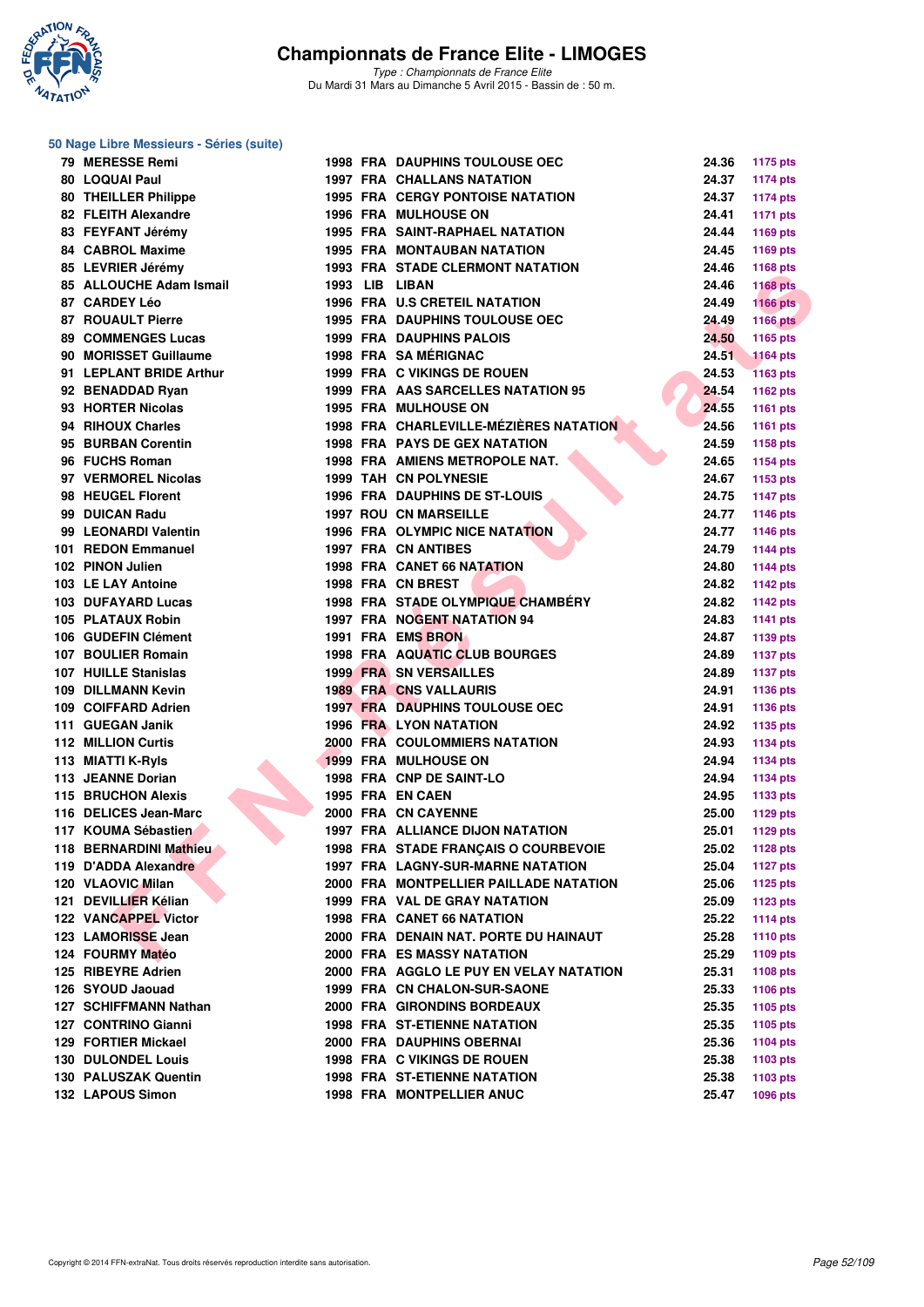

*Type : Championnats de France Elite* Du Mardi 31 Mars au Dimanche 5 Avril 2015 - Bassin de : 50 m.

|   | 50 Nage Libre Messieurs - Séries (suite)                    |  |                                       |                              |                                                   |                 |
|---|-------------------------------------------------------------|--|---------------------------------------|------------------------------|---------------------------------------------------|-----------------|
|   | 133 BADIAN Allan                                            |  | 2000 FRA SCHOELCHER NATATION 2000     |                              | 25.52                                             | 1093 pts        |
|   | 134 TESIC Enzo                                              |  | 2000 FRA C.N OZOIR-LA-FERRIERE        |                              | 25.56                                             | 1090 pts        |
|   | 135 BAEZ Nikita                                             |  | 2000 FRA AS CALUIRE                   |                              | 25.57                                             | 1089 pts        |
|   | 136 MARTIN Clément                                          |  | 1999 FRA CNO ST-GERMAIN-EN-LAYE       |                              | 25.58                                             | 1089 pts        |
|   | 137 LASSEVILS Alban                                         |  | 2000 FRA SA MÉRIGNAC                  |                              | 25.60                                             | 1087 pts        |
|   | 138 GHAFFARI Mohamed                                        |  | 2000 TUN CSM CLAMART                  |                              | 25.71                                             | 1080 pts        |
|   | 139 BARRY Ervin                                             |  | 2000 FRA CLUB DES NAGEURS DE PARIS    |                              | 25.73                                             | 1078 pts        |
|   | 140 LAMBERT Nicolas                                         |  | 1999 FRA TOULON VAR NATATION          |                              | 25.74                                             | <b>1078 pts</b> |
|   | 141 BELLAY Mathieu                                          |  | 1997 FRA AAS SARCELLES NATATION 95    |                              | 25.76                                             | <b>1076 pts</b> |
|   | 142 GRANDJEAN Hugo                                          |  | 2000 FRA AQUATIC CLUB BOURGES         |                              | 25.77                                             | <b>1076 pts</b> |
|   | 143 COMTE Sergueï                                           |  | 2000 FRA LYON NATATION                |                              | 25.78                                             | 1075 pts        |
|   | 144 BOUTOUIL Samy                                           |  | 2000 FRA CSM CLAMART                  |                              | 25.81                                             | <b>1073 pts</b> |
|   | 145 KNAUPP Alexandre                                        |  | 2000 FRA SAINT-RAPHAEL NATATION       |                              | 25.87                                             | <b>1069 pts</b> |
|   | 146 IONESCU Stefan                                          |  | 2000 FRA SN HAGUENAU                  |                              | 26.00                                             | 1060 pts        |
|   | 147 COUZINET Edouard                                        |  | <b>1997 FRA CN ANTIBES</b>            |                              | 26.02                                             | 1059 pts        |
|   | 148 BECELLA Lucas                                           |  | <b>1997 FRA SC THIONVILLE</b>         |                              | 26.06                                             | 1056 pts        |
|   | 149 ROTHON Mathieu                                          |  | 2000 FRA ALLIANCE DIJON NATATION      |                              | 26.07                                             | 1055 pts        |
|   | 150 PERDU Baptiste                                          |  | 1999 FRA ASPTT MONTPELLIER            |                              | 26.19                                             | <b>1047 pts</b> |
|   | 151 BATTALIER Samuel                                        |  | 2000 FRA FOS-SUR-MER NATATION         |                              | 26.29                                             | 1040 pts        |
|   | 152 YOKOYAMA Kentaro                                        |  | 2000 FRA REIMS CHAMPAGNE NATATION     |                              | 26.33                                             | <b>1037 pts</b> |
|   | <b>153 CASASREALES Tom</b>                                  |  | 2001 FRA CN CHALON-SUR-SAONE          |                              | 26.34                                             | 1037 pts        |
|   | <b>154 ANTONIO Lucas</b>                                    |  | 2000 FRA AQUATIC CLUB BOURGES         |                              | 26.38                                             | 1034 pts        |
|   | 155 GORJAO MOREIRA Martin                                   |  | 1999 FRA NOGENT NATATION 94           |                              | 26.43                                             | 1031 pts        |
|   | 156 GIBOT Florian                                           |  | 2000 FRA SOISSONS NATATION SPORTIVE   |                              | 27.51                                             | 959 pts         |
|   | --- CUDIZ Lorenzo                                           |  | 1999 ITA AS MONACO NATATION           |                              | <b>DSQ Da</b>                                     |                 |
|   | --- MALLET Grégory                                          |  | 1984 FRA CN MARSEILLE                 |                              | <b>DNS dec</b>                                    |                 |
|   | --- BOUBON Harrison                                         |  | 1997 FRA CANET 66 NATATION            |                              | <b>DNS dec</b>                                    |                 |
|   | --- BOUSQUET Frédérick                                      |  | <b>1981 FRA CN MARSEILLE</b>          |                              | <b>DNS dec</b>                                    |                 |
|   | --- DAHLIA Thomas                                           |  | 1990 FRA CN ANTIBES                   |                              | <b>DNS dec</b>                                    |                 |
|   | --- STRAVIUS Jérémy                                         |  | <b>1988 FRA AMIENS METROPOLE NAT.</b> |                              | <b>DNS dec</b>                                    |                 |
|   | --- RABEISEN Thomas                                         |  | <b>1992 FRA CN ANTIBES</b>            |                              | <b>DNS dec</b>                                    |                 |
|   | --- AGNEL Yannick                                           |  | <b>1992 FRA MULHOUSE ON</b>           |                              | <b>DNS dec</b>                                    |                 |
|   |                                                             |  |                                       |                              |                                                   |                 |
|   | 100 Nage Libre Messieurs - Finale A (Vendredi 3 Avril 2015) |  |                                       |                              |                                                   |                 |
|   | 1 STRAVIUS Jérémy                                           |  | <b>1988 FRA AMIENS METROPOLE NAT.</b> |                              | 48.50                                             | 1350 pts        |
|   |                                                             |  |                                       |                              | 50 m : 23.38 (23.38) 100 m : 48.50 (25.12)        |                 |
|   | 2 GILOT Fabien                                              |  | <b>1984 FRA CN MARSEILLE</b>          |                              | 48.53                                             | 1349 pts        |
|   | 3 MIGNON Clément                                            |  | <b>1993 FRA CN MARSEILLE</b>          |                              | 50 m: 22.77 (22.77) 100 m: 48.53 (25.76)<br>48.58 | <b>1347 pts</b> |
|   |                                                             |  |                                       | 50 m : 23.70 (23.70) 100 m : |                                                   | 48.58 (24.88)   |
|   | 4 AGNEL Yannick                                             |  | <b>1992 FRA MULHOUSE ON</b>           |                              | 48.68                                             | <b>1344 pts</b> |
| 5 | <b>METELLA Mehdy</b>                                        |  | <b>1992 FRA CN MARSEILLE</b>          |                              | 50 m: 23.45 (23.45) 100 m: 48.68 (25.23)<br>48.94 | 1334 pts        |
|   |                                                             |  |                                       | 50 m: 23.86 (23.86) 100 m:   |                                                   | 48.94 (25.08)   |
| 6 | <b>BOURELLY Lorys</b>                                       |  | <b>1992 FRA DAUPHINS TOULOUSE OEC</b> |                              | 49.03                                             | 1331 pts        |
|   | 7 MALLET Grégory                                            |  | 1984 FRA CN MARSEILLE                 |                              | 50 m: 23.27 (23.27) 100 m: 49.03 (25.76)<br>49.67 | <b>1307 pts</b> |
|   |                                                             |  |                                       |                              | 50 m : 23.89 (23.89) 100 m :                      | 49.67 (25.78)   |
|   | 8 MOUEDDENE Eddie                                           |  | 1990 FRA AMIENS METROPOLE NAT.        |                              | 50.26                                             | 1286 pts        |

| 100 Nage Libre Messieurs - Finale B (Vendredi 3 Avril 2015) |                                       |  |                                                |                 |
|-------------------------------------------------------------|---------------------------------------|--|------------------------------------------------|-----------------|
| <b>BOUTON Axel</b>                                          | <b>1994 FRA CN MARSEILLE</b>          |  | 50.67                                          | 1271 pts        |
| 2 PELAGIE Nosy                                              | 1991 FRA EMS BRON                     |  | 50 m: 24.33 (24.33) 100 m: 50.67 (26.<br>50.68 | 1270 pts        |
| 3 POTHAIN Jordan                                            | 1994 FRA NAUTIC CLUB ALP'38           |  | 50 m: 24.51 (24.51) 100 m: 50.68 (26.<br>50.74 | 1268 pts        |
| 4 PEDURAND Ganesh                                           | <b>1992 FRA DAUPHINS TOULOUSE OEC</b> |  | 50 m: 24.49 (24.49) 100 m: 50.74 (26.<br>50.93 | <b>1261 pts</b> |

|              |                              | 48.53          | 1349 DIS        |                 |
|--------------|------------------------------|----------------|-----------------|-----------------|
|              | 50 m : 22.77 (22.77) 100 m : |                |                 | 48.53 (25.76)   |
|              |                              | 48.58          | <b>1347 pts</b> |                 |
|              | 50 m : 23.70 (23.70) 100 m : |                |                 | 48.58 (24.88)   |
|              |                              | 48.68          | <b>1344 pts</b> |                 |
|              | 50 m: 23.45 (23.45) 100 m:   |                |                 | 48.68 (25.23)   |
|              |                              | 48.94          |                 | <b>1334 pts</b> |
|              | 50 m : 23.86 (23.86) 100 m : |                |                 | 48.94 (25.08)   |
|              |                              | 49.03          | <b>1331 pts</b> |                 |
|              | 50 m: 23.27 (23.27) 100 m:   |                |                 | 49.03 (25.76)   |
|              |                              | 49.67          | <b>1307 pts</b> |                 |
| 50 m : 23.89 | $(23.89)$ 100 m :            |                |                 | 49.67 (25.78)   |
|              |                              | 50.26 1286 pts |                 |                 |
|              | 50 m: 23.71 (23.71) 100 m:   |                |                 | 50.26 (26.55)   |
|              |                              |                |                 |                 |
|              |                              |                |                 |                 |

|  | 50.67                          | 1271 pts                                 |
|--|--------------------------------|------------------------------------------|
|  | $50 m$ : 24.33 (24.33) 100 m : | 50.67 (26.34)                            |
|  | 50.68                          | 1270 pts                                 |
|  |                                | 50 m: 24.51 (24.51) 100 m: 50.68 (26.17) |
|  | 50.74                          | 1268 pts                                 |
|  |                                | 50 m: 24.49 (24.49) 100 m: 50.74 (26.25) |
|  | 50.93                          | 1261 pts                                 |
|  |                                | 50 m: 25.24 (25.24) 100 m: 50.93 (25.69) |
|  |                                |                                          |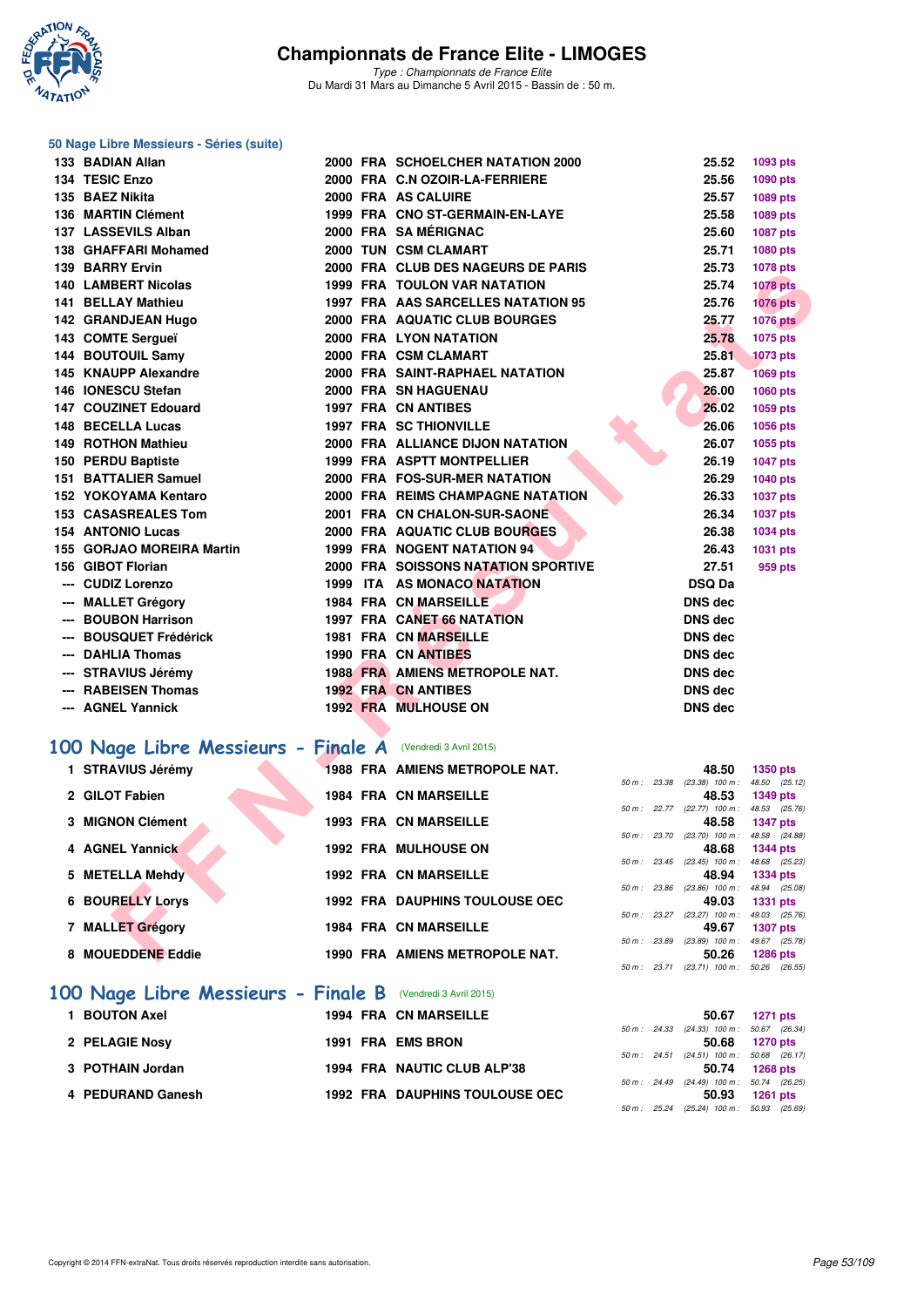

*Type : Championnats de France Elite* Du Mardi 31 Mars au Dimanche 5 Avril 2015 - Bassin de : 50 m.

| 100 Nage Libre Messieurs - Finale B (suite) |  |                                           |                        |                        |                                   |                 |
|---------------------------------------------|--|-------------------------------------------|------------------------|------------------------|-----------------------------------|-----------------|
| 5 PIJULET Paul                              |  | <b>1994 FRA AQUA CLUB PONTAULT-ROISSY</b> |                        |                        | 51.14                             | 1254 pts        |
|                                             |  |                                           |                        | $50 \text{ m}$ : 24.44 | $(24.44)$ 100 m : 51.14 $(26.70)$ |                 |
| <b>6 MARCELIN Louis</b>                     |  | 1996 FRA STADE BÉTHUNE PÉLICAN CLUB       |                        |                        | 51.21                             | $1251$ pts      |
|                                             |  |                                           | $50 \text{ m}$ : 24.48 |                        | $(24.48)$ 100 m : 51.21 $(26.73)$ |                 |
| 7 DEBAERE Stéphane                          |  | 1989 FRA CERCLE DES NAGEURS DE TALENCE    |                        |                        | 51.28                             | 1249 pts        |
|                                             |  |                                           | $50 \text{ m}$ : 24.27 |                        | $(24.27)$ 100 m : 51.28 $(27.01)$ |                 |
| 8 GREAU Alexandre                           |  | <b>1995 FRA OLYMPIC NICE NATATION</b>     |                        |                        | 51.31                             | <b>1248 pts</b> |
|                                             |  |                                           |                        | 50 m : 24.86           | $(24.86)$ 100 m : 51.31 $(26.45)$ |                 |

### **[100 Nage Libre Messieurs - Finale C](http://www.ffnatation.fr/webffn/resultats.php?idact=nat&go=epr&idcpt=27187&idepr=52) 17-18 ans** (Vendredi 3 Avril 2015)

| 00 Nage Libre Messieurs - Finale C 17-18 ans (Vendredi 3 Avril 2015) |  |                                                                         |              |                                                                                                  |                                  |  |
|----------------------------------------------------------------------|--|-------------------------------------------------------------------------|--------------|--------------------------------------------------------------------------------------------------|----------------------------------|--|
| 1 CADIAT Maxime                                                      |  | <b>1997 FRA CN ANTIBES</b>                                              |              | 51.41                                                                                            | $1244$ pts                       |  |
| 2 GARZOTTO Guillaume                                                 |  | <b>1997 FRA CN ANTIBES</b>                                              |              | 50 m: 24.54 (24.54) 100 m: 51.41 (26.87)<br>51.52                                                | <b>1240 pts</b>                  |  |
| <b>3 ELMERINI Merwane</b>                                            |  | <b>1997 FRA CN MARSEILLE</b>                                            |              | 50 m : 25.43 (25.43) 100 m :<br>51.53                                                            | 51.52 (26.09)<br><b>1240 pts</b> |  |
| 4 DERACHE Alexandre                                                  |  | 1998 FRA AMIENS METROPOLE NAT.                                          |              | 50 m: 25.27 (25.27) 100 m: 51.53 (26.26)<br>51.64                                                | <b>1236 pts</b>                  |  |
| 5 BERRY Théo                                                         |  | 1997 FRA AQUA VALLÉE-DE-CHEVREUSE                                       | 50 m: 24.82  | $(24.82)$ 100 m : 51.64 (26.82)<br>51.74<br>$50 \text{ m}$ : 25.15 (25.15) 100 m : 51.74 (26.59) | <b>1232 pts</b>                  |  |
| 6 DAWS Christopher                                                   |  | <b>1997 FRA DAUPHINS TOULOUSE OEC</b>                                   |              | 51.77<br>50 m: 25.62 (25.62) 100 m: 51.77 (26.15)                                                | <b>1231 pts</b>                  |  |
| 7 MERESSE Remi                                                       |  | <b>1998 FRA DAUPHINS TOULOUSE OEC</b>                                   |              | 52.34<br>50 m: 25.48 (25.48) 100 m: 52.34 (26.86)                                                | <b>1211 pts</b>                  |  |
| 8 TRILLAT Léo                                                        |  | 1998 FRA CN POISSY                                                      |              | 52.54<br>50 m: 25.59 (25.59) 100 m: 52.54 (26.95)                                                | <b>1204 pts</b>                  |  |
| 9 DUCLAUX Maxime                                                     |  | <b>1997 FRA CN ANTIBES</b>                                              | 50 m : 25.35 | 52.86<br>$(25.35)$ 100 m :                                                                       | 1193 pts<br>52.86 (27.51)        |  |
| <b>10 DESLANDES Adrien</b>                                           |  | 1997 FRA C VIKINGS DE ROUEN                                             |              | 52.97<br>50 m: 25.66 (25.66) 100 m: 52.97 (27.31)                                                | 1189 pts                         |  |
| 00 Nage Libre Messieurs - Finale D 14-16 ans (Vendredi 3 Avril 2015) |  |                                                                         |              |                                                                                                  |                                  |  |
| 1 MIATTI K-Ryls                                                      |  | 1999 FRA MULHOUSE ON                                                    |              | 52.65<br>50 m : 25.92 (25.92) 100 m : 52.65 (26.73)                                              | <b>1200 pts</b>                  |  |
| 2 VERMOREL Nicolas                                                   |  | 1999 TAH CN POLYNESIE                                                   |              | 53.16<br>50 m: 26.00 (26.00) 100 m: 53.16 (27.16)                                                | 1182 pts                         |  |
| 3 MARINETTE Samuel                                                   |  | 1999 FRA CNIC LES SQUALES                                               |              | 53.44<br>50 m: 26.45 (26.45) 100 m: 53.44 (26.99)                                                | 1173 pts                         |  |
| 3 BENADDAD Ryan                                                      |  | <b>1999 FRA AAS SARCELLES NATATION 95</b>                               | 50 m : 26.04 | 53.44<br>$(26.04)$ 100 m :                                                                       | 1173 pts<br>53.44 (27.40)        |  |
| 5 DEVILLIER Kélian<br><b>6 COMMENGES Lucas</b>                       |  | <b>1999 FRA VAL DE GRAY NATATION</b><br><b>1999 FRA DAUPHINS PALOIS</b> |              | 53.47<br>50 m: 26.28 (26.28) 100 m: 53.47 (27.19)<br>53.67                                       | 1172 pts                         |  |
| 7 BOILEAU Samson                                                     |  | <b>1999 FRA MULHOUSE ON</b>                                             |              | 50 m: 26.02 (26.02) 100 m: 53.67 (27.65)<br>53.91                                                | 1165 pts<br><b>1156 pts</b>      |  |
| 8 DELICES Jean-Marc                                                  |  | 2000 FRA CN CAYENNE                                                     |              | 50 m : 26.27 (26.27) 100 m : 53.91 (27.64)<br>54.12                                              | 1149 pts                         |  |
| 9 AUNE Romain                                                        |  | 2000 FRA AAS SARCELLES NATATION 95                                      |              | 50 m: 26.02 (26.02) 100 m: 54.12 (28.10)<br>54.27                                                | 1144 pts                         |  |
| 10 LONCKE Quentin                                                    |  | 1999 FRA CHARTRES METROPOLE NAT                                         |              | 50 m: 26.54 (26.54) 100 m: 54.27 (27.73)<br>54.48                                                | 1137 pts                         |  |
| 00 Nage Libre Messieurs - Séries (Vendredi 3 Avril 2015)             |  |                                                                         |              | 50 m: 26.37 (26.37) 100 m: 54.48 (28.11)                                                         |                                  |  |
|                                                                      |  |                                                                         |              |                                                                                                  |                                  |  |
| 1 MIGNON Clément                                                     |  | <b>1993 FRA CN MARSEILLE</b>                                            |              | 48.73<br>50 m: 23.57 (23.57) 100 m: 48.73 (25.16)                                                | <b>1342 pts</b>                  |  |
| 2 METELLA Mehdy                                                      |  | <b>1992 FRA CN MARSEILLE</b>                                            |              | 48.92<br>50 m : 23.33 (23.33) 100 m :                                                            | <b>1335 pts</b><br>48.92 (25.59) |  |
| 3 STRAVIUS Jérémy                                                    |  | 1988 FRA AMIENS METROPOLE NAT.                                          |              | 49.07                                                                                            | <b>1329 pts</b>                  |  |

#### **[100 Nage Libre Messieurs - Finale D](http://www.ffnatation.fr/webffn/resultats.php?idact=nat&go=epr&idcpt=27187&idepr=52) 14-16 ans** (Vendredi 3 Avril 2015)

| 1 MIATTI K-Ryls          |  | <b>1999 FRA MULHOUSE ON</b>               |                | 52.65                                | <b>1200 pts</b>        |  |
|--------------------------|--|-------------------------------------------|----------------|--------------------------------------|------------------------|--|
|                          |  |                                           |                | $50 m$ : $25.92$ $(25.92)$ $100 m$ : | 52.65 (26.             |  |
| 2 VERMOREL Nicolas       |  | 1999 TAH CN POLYNESIE                     |                | 53.16                                | 1182 pts               |  |
|                          |  |                                           | 50 m : 26.00   | $(26.00)$ 100 m :                    | 53.16 (27.             |  |
| 3 MARINETTE Samuel       |  | 1999 FRA CNIC LES SQUALES                 |                | 53.44                                | 1173 pts               |  |
|                          |  |                                           | 50 m : 26.45   | $(26.45)$ 100 m :                    | 53.44 (26.             |  |
| 3 BENADDAD Ryan          |  | <b>1999 FRA AAS SARCELLES NATATION 95</b> |                | 53.44                                | 1173 pts               |  |
|                          |  |                                           | 50 m : 26.04   | $(26.04)$ 100 m :                    | 53.44 (27.             |  |
| 5 DEVILLIER Kélian       |  | <b>1999 FRA VAL DE GRAY NATATION</b>      |                | 53.47                                | 1172 pts               |  |
|                          |  |                                           | 50 m : 26.28   | $(26.28)$ 100 m :                    | 53.47 (27.             |  |
| <b>6 COMMENGES Lucas</b> |  | <b>1999 FRA DAUPHINS PALOIS</b>           |                | 53.67                                | 1165 pts               |  |
| 7 BOILEAU Samson         |  | <b>1999 FRA MULHOUSE ON</b>               | 50 m : 26.02   | $(26.02)$ 100 m :<br>53.91           | 53.67 (27.             |  |
|                          |  |                                           |                | 50 m : 26.27 (26.27) 100 m :         | 1156 pts<br>53.91 (27. |  |
| 8 DELICES Jean-Marc      |  | 2000 FRA CN CAYENNE                       |                | 54.12                                | 1149 pts               |  |
|                          |  |                                           | $50 m$ : 26.02 | $(26.02)$ 100 m :                    | 54.12 (28.             |  |
| 9 AUNE Romain            |  | 2000 FRA AAS SARCELLES NATATION 95        |                | 54.27                                | 1144 pts               |  |
|                          |  |                                           | 50 m : 26.54   | $(26.54)$ 100 m :                    | 54.27 (27.             |  |
| 10 LONCKE Quentin        |  | 1999 FRA CHARTRES METROPOLE NAT           |                | 54.48                                | 1137 pts               |  |
|                          |  |                                           |                |                                      |                        |  |

|              |              | 52.65                        | $1200$ pts     |
|--------------|--------------|------------------------------|----------------|
|              |              | 50 m: 25.92 (25.92) 100 m:   | 52.65 (26.73)  |
|              |              | 53.16                        | 1182 $pts$     |
| 50 m : 26.00 |              | $(26.00)$ 100 m :            | 53.16 (27.16)  |
|              |              | 53.44                        | 1173 $pts$     |
|              | 50 m : 26.45 | $(26.45)$ 100 m :            | 53.44 (26.99)  |
|              |              | 53.44                        | 1173 pts       |
|              |              | 50 m: 26.04 (26.04) 100 m:   | 53.44 (27.40)  |
|              |              | 53.47                        | 1172 pts       |
|              |              | 50 m: 26.28 (26.28) 100 m:   | 53.47 (27.19)  |
|              |              | 53.67                        | 1165 $pts$     |
|              |              | 50 m: 26.02 (26.02) 100 m:   | 53.67 (27.65)  |
|              |              | 53.91                        | 1156 pts       |
|              |              | 50 m: 26.27 (26.27) 100 m:   | 53.91 (27.64)  |
|              |              | 54.12                        | 1149 pts       |
|              |              | 50 m: 26.02 (26.02) 100 m:   | 54.12 (28.10)  |
|              |              | 54.27                        | 1144 $pts$     |
|              |              | 50 m: 26.54 (26.54) 100 m:   | 54.27 (27.73)  |
|              |              |                              | 54.48 1137 pts |
|              |              | 50 m : 26.37 (26.37) 100 m : | 54.48 (28.11)  |

#### **[100 Nage Libre Messieurs - Séries](http://www.ffnatation.fr/webffn/resultats.php?idact=nat&go=epr&idcpt=27187&idepr=52)** (Vendredi 3 Avril 2015)

| 1 MIGNON Clément     |  | <b>1993 FRA CN MARSEILLE</b>           |                        | 48.73                             | <b>1342 pts</b> |  |
|----------------------|--|----------------------------------------|------------------------|-----------------------------------|-----------------|--|
|                      |  |                                        | $50 m$ : 23.57         | $(23.57)$ 100 m :                 | 48.73 (25.16)   |  |
| 2 METELLA Mehdy      |  | <b>1992 FRA CN MARSEILLE</b>           |                        | 48.92                             | 1335 pts        |  |
|                      |  |                                        | 50 m : 23.33           | $(23.33)$ 100 m :                 | 48.92 (25.59)   |  |
| 3 STRAVIUS Jérémy    |  | <b>1988 FRA AMIENS METROPOLE NAT.</b>  |                        | 49.07                             | <b>1329 pts</b> |  |
|                      |  |                                        | 50 m: 23.87            | $(23.87)$ 100 m :                 | 49.07 (25.20)   |  |
| 4 AGNEL Yannick      |  | <b>1992 FRA MULHOUSE ON</b>            |                        | 49.40                             | <b>1317 pts</b> |  |
|                      |  |                                        | $50 \text{ m}$ : 23.81 | $(23.81)$ 100 m :                 | 49.40 (25.59)   |  |
| 5 GILOT Fabien       |  | <b>1984 FRA CN MARSEILLE</b>           |                        | 49.41                             | <b>1317 pts</b> |  |
|                      |  |                                        | 50 m: 23.41            | $(23.41)$ 100 m :                 | 49.41 (26.00)   |  |
| 6 MALLET Grégory     |  | <b>1984 FRA CN MARSEILLE</b>           |                        | 49.66                             | <b>1307 pts</b> |  |
|                      |  |                                        | 50 m : 23.76           | $(23.76)$ 100 m :                 | 49.66 (25.90)   |  |
| 7 SAHNOUNE Oussama   |  | 1992 ALG CERCLE DES NAGEURS DE TALENCE |                        | 49.90                             | $1299$ pts      |  |
|                      |  |                                        | 50 m: 23.51            | $(23.51)$ 100 m :                 | 49.90 (26.39)   |  |
| 8 BOUSQUET Frédérick |  | <b>1981 FRA CN MARSEILLE</b>           |                        | 50.24                             | <b>1286 pts</b> |  |
|                      |  |                                        | 50 m : 23.75           | $(23.75)$ 100 m : 50.24 $(26.49)$ |                 |  |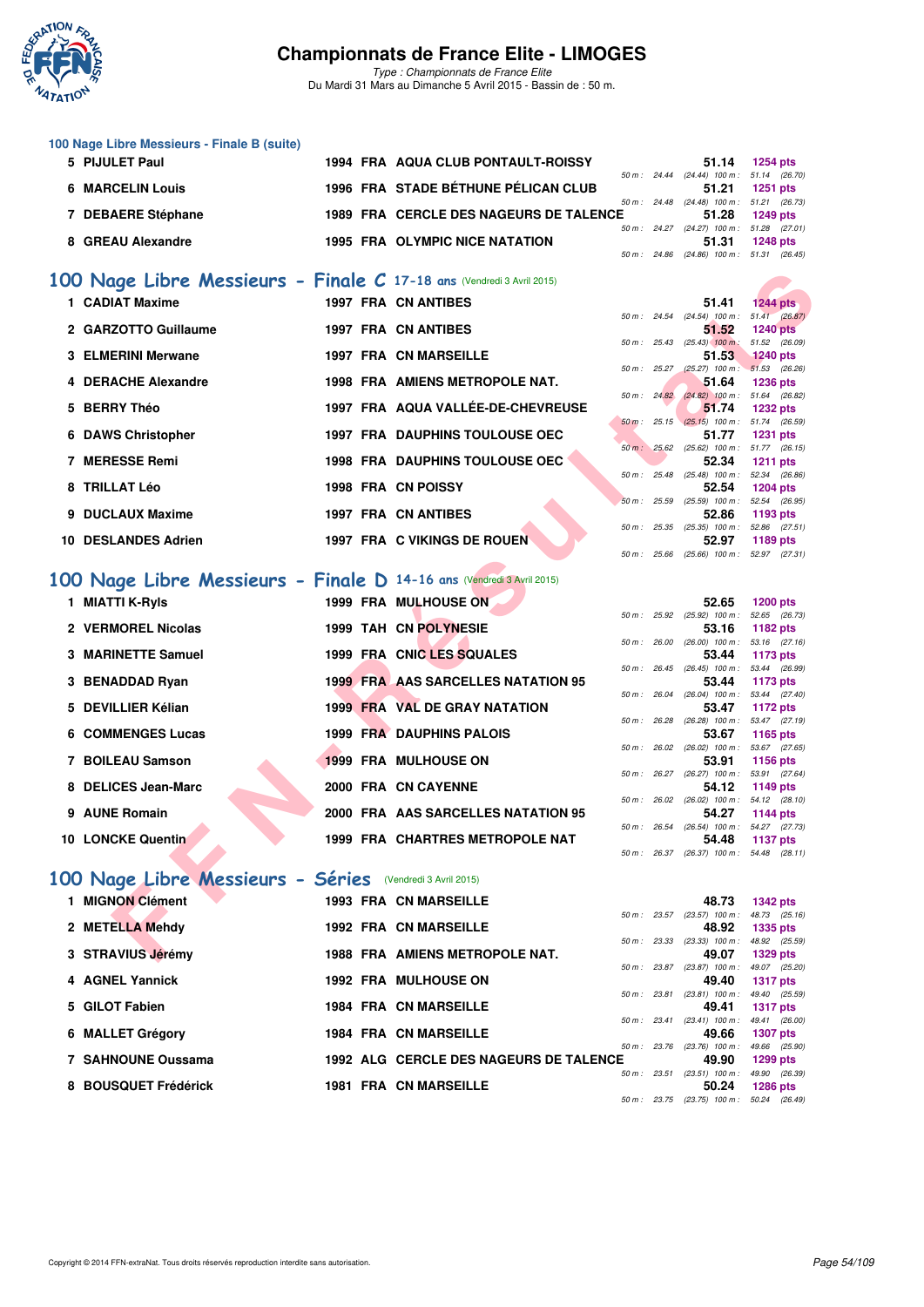

|    | 100 Nage Libre Messieurs - Séries (suite) |  |                                        |  |                                                     |                 |
|----|-------------------------------------------|--|----------------------------------------|--|-----------------------------------------------------|-----------------|
|    | 9 BOURELLY Lorys                          |  | <b>1992 FRA DAUPHINS TOULOUSE OEC</b>  |  | 50.31<br>50 m: 24.21 (24.21) 100 m: 50.31 (26.10)   | <b>1284 pts</b> |
|    | <b>10 MOUEDDENE Eddie</b>                 |  | 1990 FRA AMIENS METROPOLE NAT.         |  | 50.35<br>50 m: 23.98 (23.98) 100 m: 50.35 (26.37)   | <b>1282 pts</b> |
|    | 11 PELAGIE Nosy                           |  | 1991 FRA EMS BRON                      |  | 50.49<br>50 m: 24.70 (24.70) 100 m: 50.49 (25.79)   | <b>1277 pts</b> |
|    | 12 PIJULET Paul                           |  | 1994 FRA AQUA CLUB PONTAULT-ROISSY     |  | 50.65<br>50 m: 24.31 (24.31) 100 m: 50.65 (26.34)   | <b>1271 pts</b> |
|    | 13 DEBAERE Stéphane                       |  | 1989 FRA CERCLE DES NAGEURS DE TALENCE |  | 50.66                                               | <b>1271 pts</b> |
|    | 14 POTHAIN Jordan                         |  | 1994 FRA NAUTIC CLUB ALP'38            |  | 50 m: 24.12 (24.12) 100 m: 50.66 (26.54)<br>50.78   | <b>1267 pts</b> |
|    | <b>15 MARCELIN Louis</b>                  |  | 1996 FRA STADE BÉTHUNE PÉLICAN CLUB    |  | 50 m: 24.61 (24.61) 100 m: 50.78 (26.17)<br>51.08   | <b>1256 pts</b> |
|    | 16 PEDURAND Ganesh                        |  | <b>1992 FRA DAUPHINS TOULOUSE OEC</b>  |  | 50 m : 24.54 (24.54) 100 m : 51.08 (26.54)<br>51.10 | 1255 pts        |
|    | 17 BOUTON Axel                            |  | <b>1994 FRA CN MARSEILLE</b>           |  | 50 m: 25.30 (25.30) 100 m: 51.10 (25.80)<br>51.17   | <b>1253 pts</b> |
|    | 18 GREAU Alexandre                        |  | <b>1995 FRA OLYMPIC NICE NATATION</b>  |  | 50 m: 24.68 (24.68) 100 m: 51.17 (26.49)<br>51.31   | <b>1248 pts</b> |
|    | <b>19 MAISONNEUVE Marvin</b>              |  | 1991 FRA MONTAUBAN NATATION            |  | 50 m: 24.86 (24.86) 100 m: 51.31 (26.45)<br>51.38   | <b>1245 pts</b> |
|    | 20 LAMBERT Hugo                           |  | 1993 FRA CN CHALON-SUR-SAONE           |  | 50 m: 24.55 (24.55) 100 m: 51.38 (26.83)<br>51.39   | <b>1245 pts</b> |
|    | 20 DAHLIA Thomas                          |  | <b>1990 FRA CN ANTIBES</b>             |  | 50 m : 24.53 (24.53) 100 m : 51.39 (26.86)<br>51.39 | <b>1245 pts</b> |
|    | 22 TONNERRE Kevin                         |  | 1991 FRA NAUTIC CLUB ALP'38            |  | 50 m: 24.11 (24.11) 100 m: 51.39 (27.28)<br>51.40   | <b>1244 pts</b> |
|    | 22 BELKHOUDJA Nazim                       |  | 1990 ALG STADE FRANÇAIS O COURBEVOIE   |  | 50 m: 24.51 (24.51) 100 m: 51.40 (26.89)<br>51.40   | <b>1244 pts</b> |
|    | 24 REGENT Vince                           |  | <b>1993 FRA DAUPHINS TOULOUSE OEC</b>  |  | 50 m: 24.30 (24.30) 100 m: 51.40 (27.10)            |                 |
|    |                                           |  |                                        |  | 51.43<br>50 m: 24.22 (24.22) 100 m: 51.43 (27.21)   | 1243 pts        |
|    | 25 BADRE Jérémy                           |  | <b>1990 FRA MONTAUBAN NATATION</b>     |  | 51.44<br>50 m: 24.46 (24.46) 100 m: 51.44 (26.98)   | <b>1243 pts</b> |
|    | 26 QUAMMIE Qulaüs                         |  | 1995 FRA MEGAQUARIUS CLUB GUYANE       |  | 51.45<br>50 m: 24.69 (24.69) 100 m: 51.45 (26.76)   | 1243 pts        |
| 27 | <b>BERRY Théo</b>                         |  | 1997 FRA AQUA VALLÉE-DE-CHEVREUSE      |  | 51.47<br>50 m: 24.88 (24.88) 100 m: 51.47 (26.59)   | <b>1242 pts</b> |
|    | 28 GUERIN Simon                           |  | 1992 FRA AMIENS METROPOLE NAT.         |  | 51.48<br>50 m: 24.98 (24.98) 100 m: 51.48 (26.50)   | <b>1242 pts</b> |
|    | 29 GOVINDIN Yonel                         |  | <b>1993 FRA DAUPHINS TOULOUSE OEC</b>  |  | 51.50<br>50 m: 24.89 (24.89) 100 m: 51.50 (26.61)   | <b>1241 pts</b> |
|    | 29 FEBO Jean-Baptiste                     |  | <b>1992 SUI OLYMPIC NICE NATATION</b>  |  | 51.50<br>50 m: 24.28 (24.28) 100 m: 51.50 (27.22)   | 1241 pts        |
|    | 31 GARZOTTO Guillaume                     |  | <b>1997 FRA CN ANTIBES</b>             |  | 51.53<br>50 m: 24.71 (24.71) 100 m: 51.53 (26.82)   | <b>1240 pts</b> |
|    | 32 HORTER Nicolas                         |  | <b>1995 FRA MULHOUSE ON</b>            |  | 51.57<br>50 m: 24.89 (24.89) 100 m: 51.57 (26.68)   | <b>1238 pts</b> |
|    | 33 ATSU Jonathan                          |  | <b>1996 FRA DAUPHINS TOULOUSE OEC</b>  |  | 51.64<br>50 m: 24.84 (24.84) 100 m: 51.64 (26.80)   | <b>1236 pts</b> |
|    | 34 PEREZ DORTONA Giacomo                  |  | <b>1989 FRA CN MARSEILLE</b>           |  | 51.65                                               | <b>1236 pts</b> |
|    | 35 GOYETCHE Julien-Pierre                 |  | 1993 FRA CN ANTIBES                    |  | 50 m: 25.14 (25.14) 100 m: 51.65 (26.51)<br>51.69   | <b>1234 pts</b> |
|    | 36 SCHWEITZER Paul-Marc                   |  | <b>1992 FRA DAUPHINS OBERNAI</b>       |  | 50 m: 24.38 (24.38) 100 m: 51.69 (27.31)<br>51.77   | <b>1231 pts</b> |
|    | 37 CAYOT Alexandre                        |  | <b>1996 FRA SAINT-RAPHAEL NATATION</b> |  | 50 m: 24.32 (24.32) 100 m: 51.77 (27.45)<br>51.98   | <b>1224 pts</b> |
|    | 38 FUCHS Théo                             |  | 1993 FRA AMIENS METROPOLE NAT.         |  | 50 m: 24.51 (24.51) 100 m: 51.98 (27.47)<br>51.99   | 1223 pts        |
|    | 39 AUBRY Flavien                          |  | 1994 FRA U.S CRETEIL NATATION          |  | 50 m: 24.87 (24.87) 100 m: 51.99 (27.12)<br>52.00   | <b>1223 pts</b> |
| 40 | <b>BOUVIER Maxence</b>                    |  | 1996 FRA CN ANTIBES                    |  | 50 m: 24.75 (24.75) 100 m: 52.00 (27.25)<br>52.02   | <b>1222 pts</b> |
|    | 41 DAWS Christopher                       |  | <b>1997 FRA DAUPHINS TOULOUSE OEC</b>  |  | 50 m: 24.94 (24.94) 100 m: 52.02 (27.08)<br>52.08   | <b>1220 pts</b> |
|    | 42 SAUREL Arthur                          |  | <b>1995 FRA ASPTT MARSEILLE</b>        |  | 50 m: 24.96 (24.96) 100 m: 52.08 (27.12)<br>52.11   | 1219 pts        |
|    | 43 CADIAT Maxime                          |  | 1997 FRA CN ANTIBES                    |  | 50 m: 25.38 (25.38) 100 m: 52.11 (26.73)<br>52.16   | <b>1217 pts</b> |
|    | 43 DERACHE Alexandre                      |  | 1998 FRA AMIENS METROPOLE NAT.         |  | 50 m: 25.65 (25.65) 100 m: 52.16 (26.51)<br>52.16   | <b>1217 pts</b> |
|    |                                           |  |                                        |  | 50 m: 25.20 (25.20) 100 m: 52.16 (26.96)            |                 |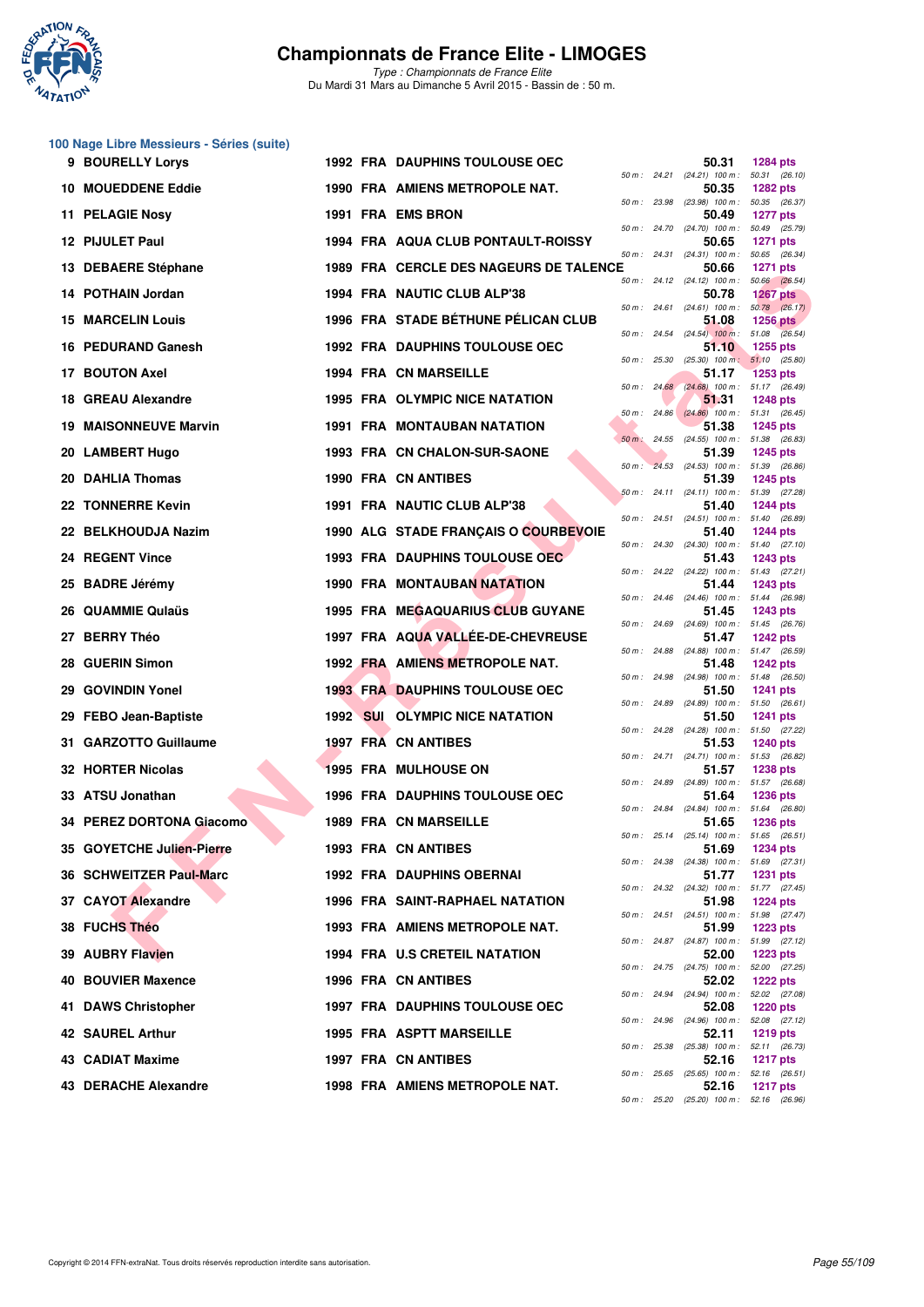

|     | 100 Nage Libre Messieurs - Séries (suite) |  |                                              |              |                                                     |                           |
|-----|-------------------------------------------|--|----------------------------------------------|--------------|-----------------------------------------------------|---------------------------|
|     | 45 ZEPHIR Jean-Luc                        |  | <b>1993 FRA EN TOURS</b>                     |              | 52.17<br>50 m: 25.24 (25.24) 100 m: 52.17 (26.93)   | <b>1217 pts</b>           |
|     | 45 CONTARDO Felipe                        |  | <b>1995 FRA MULHOUSE ON</b>                  |              | 52.17<br>50 m: 25.17 (25.17) 100 m: 52.17 (27.00)   | <b>1217 pts</b>           |
|     | 47 SOUBEYRAND Matthieu                    |  | <b>1989 FRA DAUPHINS D'ANNECY</b>            |              | 52.20                                               | <b>1216 pts</b>           |
|     | <b>48 ELMERINI Merwane</b>                |  | <b>1997 FRA CN MARSEILLE</b>                 |              | 50 m: 25.37 (25.37) 100 m: 52.20 (26.83)<br>52.22   | 1215 pts                  |
| 49. | <b>COIFFARD Florian</b>                   |  | 1995 FRA DAUPHINS TOULOUSE OEC               | 50 m: 25.65  | $(25.65)$ 100 m : 52.22 $(26.57)$<br>52.29          | <b>1213 pts</b>           |
|     | 50 AUBRY Yohann                           |  | 1993 FRA C VIKINGS DE ROUEN                  |              | 50 m: 24.98 (24.98) 100 m: 52.29 (27.31)<br>52.33   | <b>1211 pts</b>           |
|     | 51 BELLINO Christophe                     |  | 1994 FRA DAUPHINS LES PENNES-MIRABEAU        | 50 m: 25.56  | $(25.56)$ 100 m : $52.33$ $(26.77)$<br>52.34        | <b>1211 pts</b>           |
|     | 52 DROGO Théo                             |  | 1995 FRA SCHOELCHER NATATION 2000            |              | 50 m : 24.78 (24.78) 100 m : 52.34 (27.56)<br>52.36 | <b>1210 pts</b>           |
|     |                                           |  |                                              |              | $50 m$ : 24.85 (24.85) 100 m:                       | 52.36 (27.51)             |
|     | 53 GOZDOWSKI Antoine                      |  | 1995 FRA C VIKINGS DE ROUEN                  |              | 52.44<br>50 m: 25.73 (25.73) 100 m: 52.44 (26.71)   | <b>1208 pts</b>           |
|     | 54 CARDEY Léo                             |  | <b>1996 FRA U.S CRETEIL NATATION</b>         |              | 52.49<br>50 m: 25.41 (25.41) 100 m: 52.49 (27.08)   | <b>1206 pts</b>           |
|     | 54 CLARK Anthony                          |  | 1991 TAH CN POLYNESIE                        |              | 52.49<br>50 m: 24.47 (24.47) 100 m: 52.49 (28.02)   | <b>1206 pts</b>           |
|     | 56 TRILLAT Léo                            |  | 1998 FRA CN POISSY                           |              | 52.55<br>50 m : 25.69 (25.69) 100 m : 52.55 (26.86) | <b>1204 pts</b>           |
| 57  | <b>COMPAGNONE Fabio</b>                   |  | <b>1995 FRA DAUPHINS LES PENNES-MIRABEAU</b> |              | 52.57<br>50 m: 25.44 (25.44) 100 m: 52.57 (27.13)   | <b>1203 pts</b>           |
|     | 58 MERESSE Remi                           |  | 1998 FRA DAUPHINS TOULOUSE OFC               |              | 52.59<br>50 m: 25.65 (25.65) 100 m: 52.59 (26.94)   | <b>1202 pts</b>           |
| 59  | <b>DANJOUX Cédric</b>                     |  | 1992 FRA VICHY VAL D'ALLIER NATATION         |              | 52.62                                               | <b>1201 pts</b>           |
|     | 60 DUCLAUX Maxime                         |  | <b>1997 FRA CN ANTIBES</b>                   |              | 50 m: 25.10 (25.10) 100 m: 52.62 (27.52)<br>52.65   | <b>1200 pts</b>           |
| 61  | <b>DESLANDES Adrien</b>                   |  | 1997 FRA C VIKINGS DE ROUEN                  |              | 50 m: 25.45 (25.45) 100 m: 52.65 (27.20)<br>52.71   | 1198 pts                  |
|     | <b>62 CHATRON Cyril</b>                   |  | 1995 FRA EMS BRON                            |              | 50 m: 25.39 (25.39) 100 m: 52.71 (27.32)<br>52.76   | 1196 pts                  |
| 63. | <b>BACHMANN Mathieu</b>                   |  | 1996 FRA OLYMPIC NICE NATATION               |              | 50 m: 25.38 (25.38) 100 m: 52.76 (27.38)<br>52.80   | 1195 pts                  |
|     | 64 TRUCHOT Florian                        |  | 1996 FRA ASPTT ORLEANS                       |              | 50 m: 25.73 (25.73) 100 m: 52.80 (27.07)<br>52.82   | 1194 pts                  |
|     | 65 FIEVET Brian                           |  | <b>1992 FRA TROYES ON</b>                    | 50 m: 25.62  | $(25.62)$ 100 m : 52.82 $(27.20)$<br>52.86          | 1193 pts                  |
|     | 65 BENEZECH Maxence                       |  | <b>1991 FRA SAINT-RAPHAEL NATATION</b>       |              | 50 m: 25.21 (25.21) 100 m: 52.86 (27.65)<br>52.86   | 1193 pts                  |
|     |                                           |  |                                              | 50 m: 25.31  | $(25.31)$ 100 m : 52.86 $(27.55)$                   |                           |
|     | 67 AGILI Mehdi                            |  | <b>1997 TUN SO MILLAU N</b>                  | 50 m : 25.85 | 52.87<br>(25.85) 100 m : 52.87 (27.02)              | 1192 pts                  |
| 68  | <b>HEUGEL Florent</b>                     |  | 1996 FRA DAUPHINS DE ST-LOUIS                |              | 52.92<br>50 m: 25.18 (25.18) 100 m: 52.92 (27.74)   | 1191 pts                  |
|     | 68 BERNARDINI Mathieu                     |  | 1998 FRA STADE FRANÇAIS O COURBEVOIE         | 50 m : 25.85 | 52.92<br>$(25.85)$ 100 m : 52.92 $(27.07)$          | <b>1191 pts</b>           |
|     | 70 BRAS Hugo                              |  | <b>1992 FRA VILLEURBANNE NATATION</b>        |              | 52.94<br>50 m: 25.81 (25.81) 100 m: 52.94 (27.13)   | 1190 pts                  |
|     | 71 GRIVEL Quentin                         |  | 1991 FRA ASPTT GRAND TOULOUSE                |              | 52.95<br>50 m: 25.43 (25.43) 100 m: 52.95 (27.52)   | 1190 pts                  |
|     | <b>72 DIEUDONNE Louis</b>                 |  | 1997 FRA CN ANTIBES                          |              | 52.96<br>50 m: 25.35 (25.35) 100 m:                 | 1189 pts<br>52.96 (27.61) |
|     | 73 MARINETTE Samuel                       |  | 1999 FRA CNIC LES SQUALES                    |              | 52.99                                               | 1188 pts                  |
|     | 73 AVETAND Thomas                         |  | <b>1995 FRA BEAUVAISIS AQUATIC CLUB</b>      | 50 m : 25.88 | $(25.88)$ 100 m : 52.99 $(27.11)$<br>52.99          | 1188 pts                  |
|     | 75 FOURTIER Florentin                     |  | <b>1996 FRA CSN GUYANCOURT</b>               |              | 50 m: 25.54 (25.54) 100 m: 52.99 (27.45)<br>53.00   | 1188 pts                  |
|     | 76 MIATTI K-Ryls                          |  | 1999 FRA MULHOUSE ON                         |              | 50 m : 25.42 (25.42) 100 m : 53.00 (27.58)<br>53.02 | 1187 pts                  |
| 77  | <b>BREFUEL Simon</b>                      |  | 1997 FRA CANET 66 NATATION                   |              | 50 m: 26.51 (26.51) 100 m: 53.02 (26.51)<br>53.07   | 1185 pts                  |
|     | 78 PEDRO-LEAL Dorian                      |  | <b>1996 FRA MEGAQUARIUS CLUB GUYANE</b>      |              | 50 m: 25.52 (25.52) 100 m: 53.07 (27.55)<br>53.09   | 1185 pts                  |
|     | 79 HOPCHET Maxandre                       |  | 1995 BEL DENAIN NAT. PORTE DU HAINAUT        |              | 50 m : 25.89 (25.89) 100 m : 53.09 (27.20)<br>53.12 | 1184 pts                  |
|     | 79 FUCHS Roman                            |  | 1998 FRA AMIENS METROPOLE NAT.               |              | 50 m: 25.57 (25.57) 100 m: 53.12 (27.55)            |                           |
|     |                                           |  |                                              |              | 53.12<br>50 m: 25.97 (25.97) 100 m: 53.12 (27.15)   | 1184 pts                  |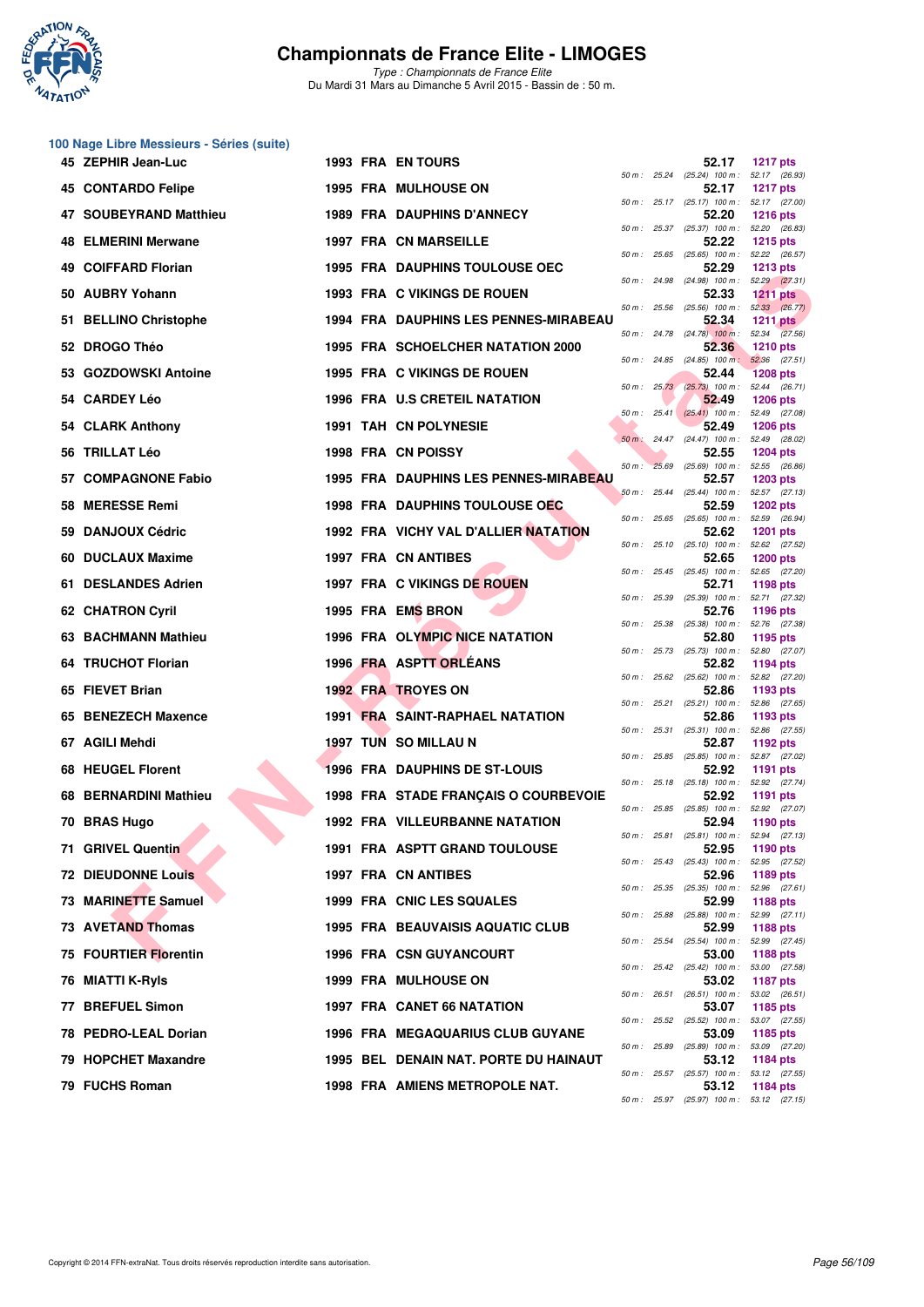

*Type : Championnats de France Elite* Du Mardi 31 Mars au Dimanche 5 Avril 2015 - Bassin de : 50 m.

#### **100 Nage Libre Messieurs - Séries (suite)**

|     | 81 PINON Julien              |  | <b>1998 FRA CANET 66 NATATION</b>        |              |              | 53.14                                               | 1183 pts                         |
|-----|------------------------------|--|------------------------------------------|--------------|--------------|-----------------------------------------------------|----------------------------------|
|     | 82 DUFOURMANTELLE Jeremie    |  | <b>1998 FRA DUMBEA NATATION</b>          | 50 m: 25.36  |              | $(25.36)$ 100 m : 53.14 $(27.78)$<br>53.15          | 1183 pts                         |
|     | 83 RADU lonut                |  | <b>1999 ROU CN MARSEILLE</b>             | 50 m: 25.66  |              | $(25.66)$ 100 m : 53.15 $(27.49)$<br>53.18          | 1182 pts                         |
|     | <b>84 HAMON Teiva</b>        |  | <b>1996 FRA C REDON NATATION</b>         |              |              | 50 m: 25.35 (25.35) 100 m: 53.18 (27.83)<br>53.19   | 1181 pts                         |
| 85  | <b>PIEKARZ Baptiste</b>      |  | <b>1995 FRA ES MASSY NATATION</b>        |              |              | 50 m: 25.27 (25.27) 100 m: 53.19 (27.92)<br>53.21   | 1181 pts                         |
|     | 86 AROT Julien               |  | <b>1992 FRA SN VERSAILLES</b>            |              |              | 50 m: 25.98 (25.98) 100 m: 53.21 (27.23)<br>53.25   | <b>1179 pts</b>                  |
|     | 87 DUICAN Radu               |  | <b>1997 ROU CN MARSEILLE</b>             |              |              | 50 m : 25.47 (25.47) 100 m :<br>53.28               | 53.25 (27.78)<br><b>1178 pts</b> |
|     | 88 BENADDAD Ryan             |  | 1999 FRA AAS SARCELLES NATATION 95       |              |              | 50 m : 25.67 (25.67) 100 m : 53.28 (27.61)<br>53.30 | <b>1177 pts</b>                  |
|     | <b>89 DELECLUSE Thibault</b> |  | <b>1989 FRA LILLE MÉTROPOLE NATATION</b> | 50 m: 25.48  |              | $(25.48)$ 100 m : 53.30 $(27.82)$<br>53.31          | <b>1177 pts</b>                  |
| 90. | <b>DESPREZ Pierre-Yves</b>   |  | 1996 FRA ALLIANCE DIJON NATATION         |              |              | 50 m : 25.42 (25.42) 100 m : 53.31 (27.89)<br>53.33 | <b>1176 pts</b>                  |
|     | 91 FISCHER Etienne           |  | 1997 FRA SC BOULOGNE-SUR-MER             |              |              | 50 m : 25.86 (25.86) 100 m : 53.33 (27.47)<br>53.35 | 1176 pts                         |
|     | 92 RIHOUX Charles            |  | 1998 FRA CHARLEVILLE-MÉZIÈRES NATATION   |              | 50 m: 25.74  | $(25.74)$ 100 m : 53.35 $(27.61)$<br>53.39          | 1174 pts                         |
|     | 93 DEMERIN Antoine           |  | 1998 FRA STADE FRANÇAIS O COURBEVOIE     | $50 m$ :     | 25.60        | (25.60) 100 m : 53.39 (27.79)<br>53.41              | 1174 pts                         |
|     | 93 SHAHIN Bilal              |  | 1996 FRA SN MONTGERON                    |              |              | 50 m: 26.07 (26.07) 100 m: 53.41 (27.34)<br>53.41   | 1174 pts                         |
|     | 93 DANHO Thibaut             |  | 1994 FRA CN CÉVENNES ALÈS                | 50 m: 25.70  |              | $(25.70)$ 100 m : 53.41 $(27.71)$<br>53.41          | 1174 pts                         |
|     | 93 BOULIER Romain            |  | <b>1998 FRA AQUATIC CLUB BOURGES</b>     | 50 m: 25.35  |              | (25.35) 100 m: 53.41 (28.06)<br>53.41               | 1174 pts                         |
|     | 97 VANCAPPEL Victor          |  | <b>1998 FRA CANET 66 NATATION</b>        | 50 m: 25.59  |              | $(25.59)$ 100 m : 53.41 $(27.82)$<br>53.42          | 1173 pts                         |
|     | 98 ARNOUX Laurent            |  | 1995 FRA CN MARSEILLE                    |              |              | 50 m: 25.96 (25.96) 100 m: 53.42 (27.46)<br>53.47   | 1172 pts                         |
|     | 98 GWIZDZ Damien             |  | 1995 FRA CANET 66 NATATION               | 50 m: 26.00  |              | $(26.00)$ 100 m : 53.47 $(27.47)$<br>53.47          | 1172 pts                         |
|     | 100 AUBRY David              |  | 1996 FRA C VIKINGS DE ROUEN              |              |              | 50 m: 25.60 (25.60) 100 m: 53.47 (27.87)<br>53.57   | <b>1168 pts</b>                  |
|     | 101 DELECLUSE Theo           |  | <b>1997 FRA MIGENNES NATATION</b>        | 50 m: 26.69  |              | $(26.69)$ 100 m :<br>53.64                          | 53.57 (26.88)<br><b>1166 pts</b> |
|     | 102 RALEFY Anthonny          |  | <b>1995 MAD CN MARSEILLE</b>             | 50 m: 26.20  |              | (26.20) 100 m: 53.64 (27.44)<br>53.66               | 1165 pts                         |
|     | 103 DEVILLIER Kélian         |  | 1999 FRA VAL DE GRAY NATATION            |              |              | 50 m: 25.81 (25.81) 100 m: 53.66 (27.85)<br>53.67   | 1165 pts                         |
|     | 104 DE VOS Rahiti            |  | <b>1996 FRA OLYMPIC NICE NATATION</b>    |              |              | 50 m: 26.15 (26.15) 100 m: 53.67 (27.52)<br>53.68   | <b>1164 pts</b>                  |
|     | 105 KOCHEL Théo              |  | 1994 FRA CO SAINT-DIZIER NATATION        |              |              | 50 m: 25.86 (25.86) 100 m: 53.68 (27.82)<br>53.70   | 1164 pts                         |
|     | 105 BOLOGNESI Andrea         |  | 1993 ITA AS MONACO NATATION              | 50 m : 25.89 |              | (25.89) 100 m :<br>53.70                            | 53.70 (27.81)<br><b>1164 pts</b> |
|     | 107 MORISSET Guillaume       |  | 1998 FRA SA MÉRIGNAC                     |              |              | 50 m: 25.65 (25.65) 100 m: 53.70 (28.05)<br>53.72   | 1163 pts                         |
|     | 108 FLEITH Alexandre         |  | <b>1996 FRA MULHOUSE ON</b>              |              |              | 50 m: 25.61 (25.61) 100 m: 53.72 (28.11)<br>53.75   | 1162 $pts$                       |
|     | 109 FAUBOURG Dimitri         |  | <b>1997 FRA CERCLE NAGEURS ST-JOSEPH</b> |              | 50 m : 25.64 | $(25.64)$ 100 m : 53.75 $(28.11)$<br>53.77          | 1161 pts                         |
|     | 110 GOZZO Rémi               |  | <b>1995 FRA SC THIONVILLE</b>            |              |              | 50 m: 24.99 (24.99) 100 m: 53.77 (28.78)<br>53.78   | 1161 pts                         |
|     | 110 TURPIN Fabrice           |  | 1995 FRA CN MELUN VAL DE SEINE           |              |              | 50 m : 25.66 (25.66) 100 m : 53.78 (28.12)<br>53.78 | 1161 pts                         |
|     | 112 KOUMA Sébastien          |  | <b>1997 FRA ALLIANCE DIJON NATATION</b>  |              |              | 50 m: 25.49 (25.49) 100 m:<br>53.80                 | 53.78 (28.29)<br><b>1160 pts</b> |
|     | 113 GOURDON Matthis          |  | 1997 FRA ST-NAZAIRE ATLANTIQUE NATATION  |              |              | 50 m : 26.17 (26.17) 100 m :<br>53.81               | 53.80 (27.63)<br>1160 pts        |
|     | 114 NUSS Steve               |  | 1992 FRA AC MOLSHEIM MUTZIG              |              | 50 m : 26.24 | (26.24) 100 m: 53.81 (27.57)<br>53.83               | 1159 pts                         |
|     | 115 COUDRY Florent           |  | 1992 FRA EMS BRON                        |              |              | 50 m: 25.73 (25.73) 100 m: 53.83 (28.10)<br>53.85   | 1158 pts                         |
|     | 116 MICHAUX Benjamin         |  | 1991 FRA CN DOLE & REG                   |              |              | 50 m : 26.25 (26.25) 100 m :<br>53.90               | 53.85 (27.60)<br>1157 pts        |
|     |                              |  |                                          |              |              | 50 m: 25.68 (25.68) 100 m: 53.90 (28.22)            |                                  |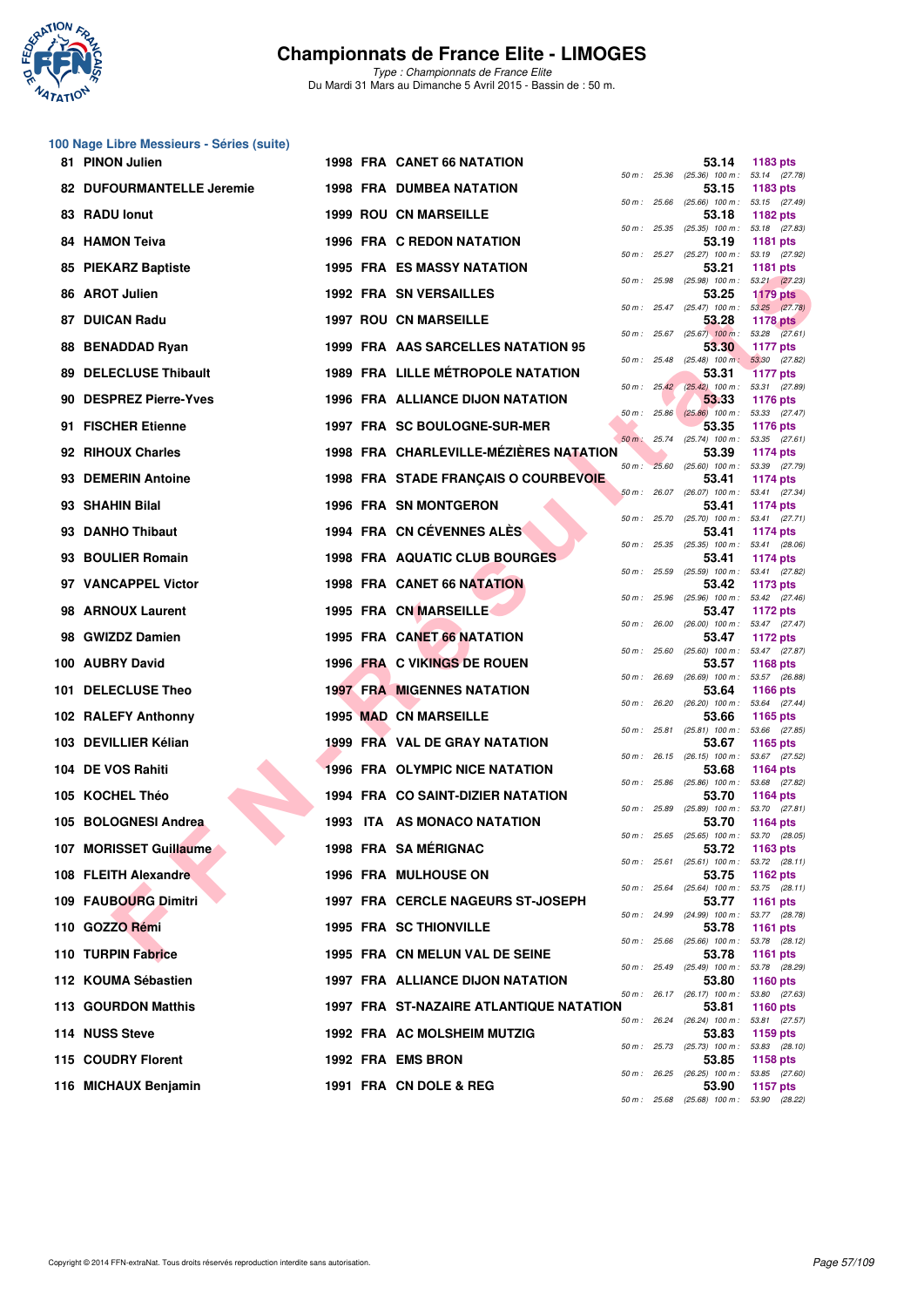

| 100 Nage Libre Messieurs - Séries (suite) |  |                                          |              |             |                                                     |                 |
|-------------------------------------------|--|------------------------------------------|--------------|-------------|-----------------------------------------------------|-----------------|
| 117 VERMOREL Nicolas                      |  | 1999 TAH CN POLYNESIE                    | 50 m : 25.80 |             | 53.93<br>$(25.80)$ 100 m : 53.93 $(28.13)$          | <b>1156 pts</b> |
| 118 MIOSSEC Mathieu                       |  | 1994 FRA CN BREST                        |              |             | 53.95<br>50 m: 25.93 (25.93) 100 m: 53.95 (28.02)   | 1155 pts        |
| 118 CAPAZZA Axel                          |  | <b>1997 FRA OLYMPIC NICE NATATION</b>    | 50 m : 25.93 |             | 53.95                                               | 1155 pts        |
| <b>120 DUFAYARD Lucas</b>                 |  | <b>1998 FRA STADE OLYMPIQUE CHAMBERY</b> |              |             | (25.93) 100 m: 53.95 (28.02)<br>54.06               | 1151 pts        |
| 121 PLATAUX Robin                         |  | <b>1997 FRA NOGENT NATATION 94</b>       |              |             | 50 m : 26.22 (26.22) 100 m : 54.06 (27.84)<br>54.10 | 1150 pts        |
| 122 BOILEAU Samson                        |  | <b>1999 FRA MULHOUSE ON</b>              |              |             | 50 m: 25.84 (25.84) 100 m: 54.10 (28.26)<br>54.19   | <b>1147 pts</b> |
| <b>123 BURBAN Corentin</b>                |  | <b>1998 FRA PAYS DE GEX NATATION</b>     | 50 m: 26.19  |             | $(26.19)$ 100 m : 54.19 $(28.00)$<br>54.20          | <b>1146 pts</b> |
| 124 BRANTU Benjamin                       |  | 1995 FRA C VIKINGS DE ROUEN              |              |             | 50 m : 25.70 (25.70) 100 m : 54.20 (28.50)<br>54.21 | 1146 pts        |
| 125 CONTRINO Gianni                       |  | <b>1998 FRA ST-ETIENNE NATATION</b>      |              |             | 50 m: 26.61 (26.61) 100 m: 54.21 (27.60)<br>54.22   | <b>1146 pts</b> |
| 125 AUNE Romain                           |  | 2000 FRA AAS SARCELLES NATATION 95       |              | 50 m: 26.00 | $(26.00)$ 100 m : 54.22 $(28.22)$<br>54.22          | <b>1146 pts</b> |
|                                           |  |                                          |              |             | 50 m: 26.61 (26.61) 100 m: 54.22 (27.61)            |                 |
| <b>127 LONCKE Quentin</b>                 |  | 1999 FRA CHARTRES METROPOLE NAT          |              | 50 m: 26.10 | 54.25<br>$(26.10)$ 100 m : 54.25 $(28.15)$          | 1145 pts        |
| 128 D'ADDA Alexandre                      |  | 1997 FRA LAGNY-SUR-MARNE NATATION        |              |             | 54.27<br>50 m: 26.17 (26.17) 100 m: 54.27 (28.10)   | 1144 pts        |
| 129 FEYFANT Jérémy                        |  | <b>1995 FRA SAINT-RAPHAEL NATATION</b>   | 50 m: 26.08  |             | 54.28<br>$(26.08)$ 100 m : 54.28 $(28.20)$          | 1144 pts        |
| <b>130 COMMENGES Lucas</b>                |  | <b>1999 FRA DAUPHINS PALOIS</b>          |              |             | 54.31<br>50 m: 26.36 (26.36) 100 m: 54.31 (27.95)   | 1143 pts        |
| 131 DELICES Jean-Marc                     |  | 2000 FRA CN CAYENNE                      |              |             | 54.32<br>50 m: 26.28 (26.28) 100 m: 54.32 (28.04)   | <b>1142 pts</b> |
| 132 REDON Emmanuel                        |  | <b>1997 FRA CN ANTIBES</b>               |              |             | 54.37                                               | <b>1141 pts</b> |
| 133 TESIC Enzo                            |  | 2000 FRA C.N OZOIR-LA-FERRIERE           |              |             | 50 m: 26.62 (26.62) 100 m: 54.37 (27.75)<br>54.40   | 1139 pts        |
| 134 ROYER Elouan                          |  | 1998 FRA CN BREST                        |              |             | 50 m: 26.35 (26.35) 100 m: 54.40 (28.05)<br>54.47   | 1137 pts        |
| 135 CONSTANT Yoann                        |  | <b>1998 FRA ROQUEBRUNE NATATION</b>      | 50 m : 26.31 |             | $(26.31)$ 100 m : 54.47 $(28.16)$<br>54.49          | <b>1136 pts</b> |
| 136 LEPLANT BRIDE Arthur                  |  | 1999 FRA C VIKINGS DE ROUEN              |              |             | 50 m: 26.73 (26.73) 100 m: 54.49 (27.76)<br>54.55   | 1134 pts        |
| 137 SCHIFFMANN Nathan                     |  | <b>2000 FRA GIRONDINS BORDEAUX</b>       | 50 m: 25.80  |             | $(25.80)$ 100 m : 54.55 (28.75)<br>54.58            | 1133 pts        |
| 138 BOUTOUIL Samy                         |  | 2000 FRA CSM CLAMART                     |              |             | 50 m: 26.41 (26.41) 100 m: 54.58 (28.17)<br>54.59   | 1133 pts        |
| 138 BADIAN Allan                          |  | 2000 FRA SCHOELCHER NATATION 2000        | 50 m: 26.30  |             | (26.30) 100 m: 54.59 (28.29)<br>54.59               | 1133 pts        |
| 140 MARTIN Clément                        |  | 1999 FRA CNO ST-GERMAIN-EN-LAYE          | 50 m : 26.84 |             | (26.84) 100 m: 54.59 (27.75)<br>54.61               | 1132 pts        |
|                                           |  |                                          |              |             | 50 m : 26.23 (26.23) 100 m : 54.61 (28.38)          |                 |
| 141 VLAOVIC Milan                         |  | 2000 FRA MONTPELLIER PAILLADE NATATION   | 50 m : 26.29 |             | 54.62<br>(26.29) 100 m: 54.62 (28.33)               | <b>1132 pts</b> |
| 141 HUILLE Stanislas                      |  | <b>1999 FRA SN VERSAILLES</b>            |              |             | 54.62<br>50 m : 26.37 (26.37) 100 m : 54.62 (28.25) | 1132 pts        |
| 143 HELMBACHER Samy                       |  | <b>1998 FRA DAUPHINS OBERNAI</b>         |              |             | 54.63<br>50 m: 26.62 (26.62) 100 m: 54.63 (28.01)   | 1132 pts        |
| 144 VANNIER Léo                           |  | 1997 FRA ALLIANCE NATATION BESANCON      |              |             | 54.65<br>50 m: 26.34 (26.34) 100 m: 54.65 (28.31)   | <b>1131 pts</b> |
| 145 COIFFARD Adrien                       |  | <b>1997 FRA DAUPHINS TOULOUSE OEC</b>    |              |             | 54.67<br>50 m : 26.36 (26.36) 100 m : 54.67 (28.31) | 1130 pts        |
| 146 LE LAY Antoine                        |  | 1998 FRA CN BREST                        |              |             | 54.77                                               | <b>1127 pts</b> |
| <b>147 LUCIAN Kevin</b>                   |  | 1997 FRA ASEC ST-PAUL LA RÉUNION         |              |             | 50 m: 25.65 (25.65) 100 m: 54.77 (29.12)<br>54.78   | <b>1127 pts</b> |
| 148 GHAFFARI Mohamed                      |  | 2000 TUN CSM CLAMART                     |              |             | 50 m : 25.96 (25.96) 100 m : 54.78 (28.82)<br>54.80 | 1126 pts        |
| 149 LOQUAI Paul                           |  | <b>1997 FRA CHALLANS NATATION</b>        |              |             | 50 m: 26.37 (26.37) 100 m: 54.80 (28.43)<br>54.92   | <b>1122 pts</b> |
| <b>150 DULONDEL Louis</b>                 |  | 1998 FRA C VIKINGS DE ROUEN              |              |             | 50 m: 26.15 (26.15) 100 m: 54.92 (28.77)<br>54.95   | <b>1121 pts</b> |
| 151 LAMORISSE Jean                        |  | 2000 FRA DENAIN NAT. PORTE DU HAINAUT    |              |             | 50 m: 26.15 (26.15) 100 m: 54.95 (28.80)<br>55.08   | <b>1116 pts</b> |
| <b>152 RIGAUX Nicolas</b>                 |  | <b>1998 FRA TARBES NAUTIC CLUB</b>       |              |             | 50 m: 26.51 (26.51) 100 m: 55.08 (28.57)<br>55.10   |                 |
|                                           |  |                                          |              |             | 50 m: 26.85 (26.85) 100 m: 55.10 (28.25)            | 1116 pts        |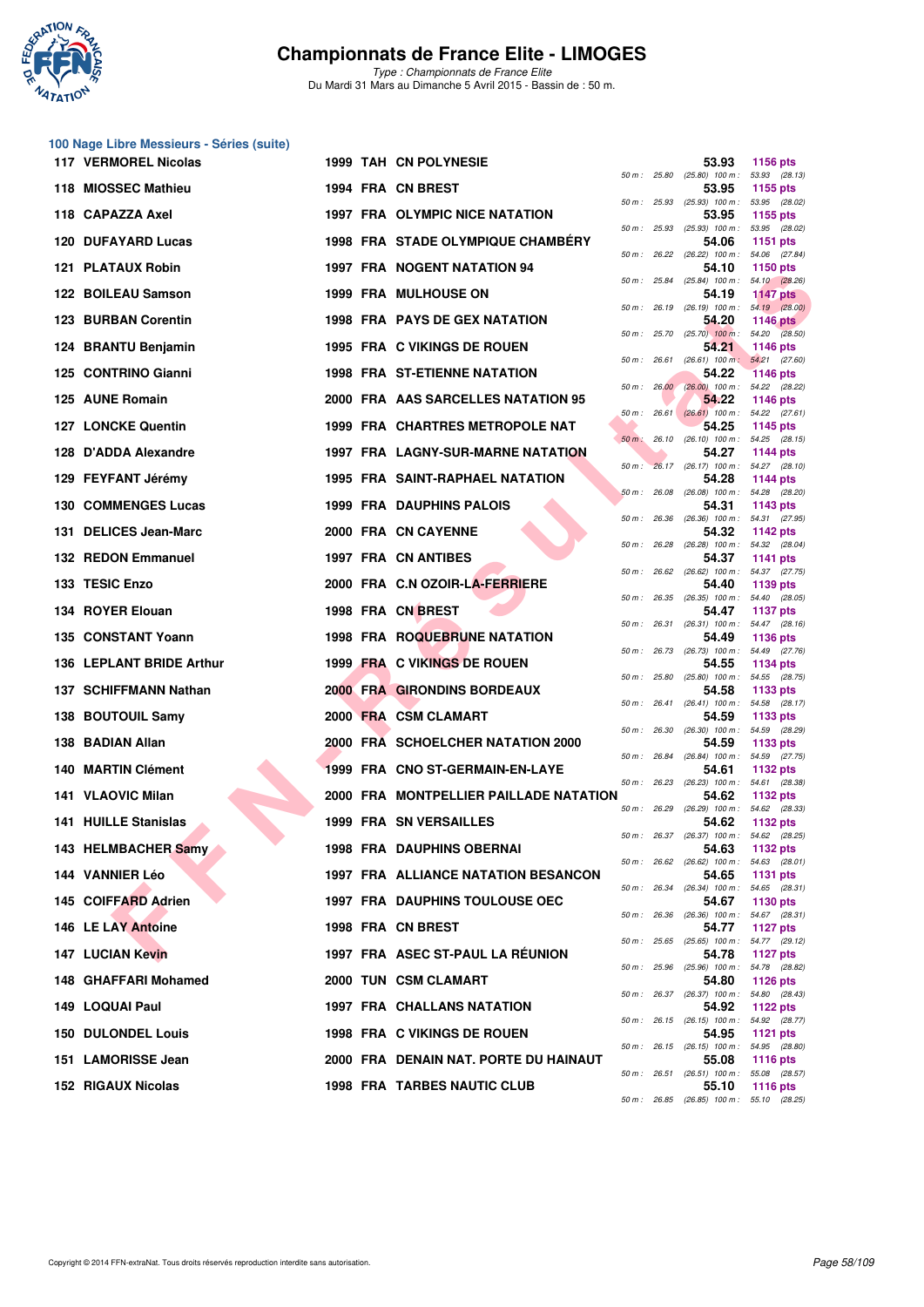

**100 Nage Libre Messieurs - Séries (suite)**

## **Championnats de France Elite - LIMOGES**

| 153 BECELLA Lucas          |                 | <b>1997 FRA SC THIONVILLE</b>                  |             |              | 55.23                                               | <b>1111 pts</b> |
|----------------------------|-----------------|------------------------------------------------|-------------|--------------|-----------------------------------------------------|-----------------|
| 154 ABDELKHALEK Haythem    |                 | <b>1994 TUN C VIKINGS DE ROUEN</b>             |             |              | 50 m: 26.75 (26.75) 100 m: 55.23 (28.48)<br>55.24   | 1111 $pts$      |
| 155 COTEREAU Nathan        |                 | <b>1998 FRA ANGERS NATATION</b>                |             |              | 50 m: 26.82 (26.82) 100 m: 55.24 (28.42)<br>55.25   | 1111 pts        |
| 156 SYOUD Jaouad           |                 | 1999 FRA CN CHALON-SUR-SAONE                   |             |              | 50 m: 26.80 (26.80) 100 m: 55.25 (28.45)<br>55.26   | <b>1110 pts</b> |
| <b>157 LAPOUS Simon</b>    |                 | <b>1998 FRA MONTPELLIER ANUC</b>               |             | 50 m : 26.94 | $(26.94)$ 100 m : 55.26 $(28.32)$<br>55.33          | <b>1108 pts</b> |
| 158 FORTIER Mickael        |                 | 2000 FRA DAUPHINS OBERNAI                      |             |              | 50 m: 26.19 (26.19) 100 m: 55.33 (29.14)<br>55.44   | <b>1104 pts</b> |
| <b>159 VERGNE Matthieu</b> |                 | 2000 FRA CNO ST-GERMAIN-EN-LAYE                |             |              | 50 m: 27.02 (27.02) 100 m: 55.44 (28.42)<br>55.56   | <b>1100 pts</b> |
| 160 ROLDAN MUNOZ Enzo      |                 | 1999 FRA DAUPHINS ROMANS PÉAGOIS               |             |              | 50 m : 26.87 (26.87) 100 m : 55.56 (28.69)<br>55.57 | 1100 $pts$      |
| 160 KNAUPP Alexandre       |                 | 2000 FRA SAINT-RAPHAEL NATATION                |             |              | 50 m : 26.82 (26.82) 100 m : 55.57 (28.75)<br>55.57 | <b>1100 pts</b> |
| 160 CHOUMILOFF Sacha       |                 | 1999 FRA CN CHALON-SUR-SAONE                   |             |              | 50 m : 27.05 (27.05) 100 m : 55.57 (28.52)<br>55.57 | <b>1100 pts</b> |
| 163 PAZDUR Maxence         |                 | <b>2000 FRA VILLERUPT NATATION</b>             |             |              | 50 m: 26.74 (26.74) 100 m: 55.57 (28.83)<br>55.61   | <b>1098 pts</b> |
| 164 BAEZ Nikita            |                 | 2000 FRA AS CALUIRE                            |             |              | 50 m : 26.81 (26.81) 100 m : 55.61 (28.80)<br>55.65 | <b>1097 pts</b> |
| 165 LEPAGE Alexandre       |                 | 1999 FRA MONTPELLIER PAILLADE NATATION         | $50 m$ :    |              | 26.75 (26.75) 100 m : 55.65 (28.90)<br>55.70        | 1095 pts        |
| 166 ROTHON Mathieu         |                 | 2000 FRA ALLIANCE DIJON NATATION               |             |              | 50 m: 27.11 (27.11) 100 m: 55.70 (28.59)<br>55.73   | <b>1094 pts</b> |
| 167 COMTE Sergueï          |                 | 2000 FRA LYON NATATION                         |             |              | 50 m: 27.34 (27.34) 100 m: 55.73 (28.39)<br>55.76   | 1093 pts        |
| <b>168 CHENITI Anis</b>    |                 | 1999 FRA CN POISSY                             |             |              | 50 m: 26.45 (26.45) 100 m: 55.76 (29.31)<br>55.84   | 1091 pts        |
| 169 RIBEYRE Adrien         |                 | <b>2000 FRA AGGLO LE PUY EN VELAY NATATION</b> |             |              | 50 m: 27.18 (27.18) 100 m: 55.84 (28.66)<br>55.85   | <b>1090 pts</b> |
| 170 BARRY Ervin            |                 | 2000 FRA CLUB DES NAGEURS DE PARIS             | 50 m: 26.68 |              | $(26.68)$ 100 m : 55.85 $(29.17)$<br>55.92          | <b>1088 pts</b> |
| 171 ALFONSO Julien         |                 | 1998 FRA TOULON VAR NATATION                   |             |              | 50 m : 26.86 (26.86) 100 m : 55.92 (29.06)<br>55.93 | <b>1088 pts</b> |
| 172 MOKHFI Naim            |                 | 2000 FRA ES MASSY NATATION                     |             |              | 50 m: 27.43 (27.43) 100 m: 55.93 (28.50)<br>56.02   | 1085 pts        |
| 173 MILLION Curtis         |                 | <b>2000 FRA COULOMMIERS NATATION</b>           |             |              | 50 m: 27.18 (27.18) 100 m: 56.02 (28.84)<br>56.13   | <b>1081 pts</b> |
| 174 CUDIZ Lorenzo          | <b>1999 ITA</b> | AS MONACO NATATION                             |             |              | 50 m: 27.18 (27.18) 100 m: 56.13 (28.95)<br>56.21   | <b>1078 pts</b> |
| 175 CATTIN Léo             |                 | 2000 FRA ALLIANCE NATATION BESANCON            |             |              | 50 m: 27.48 (27.48) 100 m: 56.21 (28.73)<br>56.24   | <b>1077 pts</b> |
| 175 SERVANT Dylan          |                 | 1997 FRA NAUTIC CLUB ALP'38                    |             |              | 50 m: 27.10 (27.10) 100 m: 56.24 (29.14)<br>56.24   | <b>1077 pts</b> |
| 177 GRANDJEAN Hugo         |                 | 2000 FRA AQUATIC CLUB BOURGES                  |             |              | 50 m : 26.86 (26.86) 100 m : 56.24 (29.38)<br>56.34 | <b>1074 pts</b> |
| 178 IONESCU Stefan         |                 | 2000 FRA SN HAGUENAU                           |             |              | 50 m: 27.32 (27.32) 100 m: 56.34 (29.02)<br>56.38   | 1073 pts        |
| 179 FOURMY Matéo           |                 | 2000 FRA ES MASSY NATATION                     |             |              | 50 m : 27.02 (27.02) 100 m : 56.38 (29.36)<br>56.48 | 1069 pts        |
| 180 CORNEC Benjamin        |                 | 2000 FRA NAUTIQUE ENTENTE CHALONS              |             |              | 50 m : 26.71 (26.71) 100 m : 56.48 (29.77)<br>56.60 | 1065 pts        |
| 181 GROMADA Sébastien      |                 | 1999 FRA SN METZ                               |             |              | 50 m: 27.16 (27.16) 100 m: 56.60 (29.44)<br>56.62   | 1065 pts        |
| 182 LASSEVILS Alban        |                 | 2000 FRA SAMÉRIGNAC                            |             |              | 50 m : 26.92 (26.92) 100 m : 56.62 (29.70)<br>56.68 | <b>1063 pts</b> |
| 183 PALUSZAK Quentin       |                 | <b>1998 FRA ST-ETIENNE NATATION</b>            |             |              | 50 m : 26.99 (26.99) 100 m : 56.68 (29.69)<br>56.71 | 1062 pts        |
| <b>184 MAUSSION Nathan</b> |                 | <b>2000 FRA ANGERS NATATION</b>                |             |              | 50 m : 26.94 (26.94) 100 m : 56.71 (29.77)<br>56.97 | 1053 pts        |
| 185 CASASREALES Tom        |                 | 2001 FRA CN CHALON-SUR-SAONE                   |             |              | 50 m: 27.45 (27.45) 100 m: 56.97 (29.52)<br>57.36   | 1040 pts        |
| <b>186 ANTONIO Lucas</b>   |                 | 2000 FRA AQUATIC CLUB BOURGES                  |             |              | 50 m: 27.24 (27.24) 100 m: 57.36 (30.12)<br>57.41   | 1039 pts        |
| 187 GORJAO MOREIRA Martin  |                 | 1999 FRA NOGENT NATATION 94                    |             |              | 50 m: 27.71 (27.71) 100 m: 57.41 (29.70)<br>57.60   | 1033 pts        |
| 188 YOKOYAMA Kentaro       |                 | 2000 FRA REIMS CHAMPAGNE NATATION              |             |              | 50 m: 27.82 (27.82) 100 m: 57.60 (29.78)<br>57.74   | 1028 pts        |
|                            |                 |                                                |             |              | 50 m : 27.46 (27.46) 100 m : 57.74 (30.28)          |                 |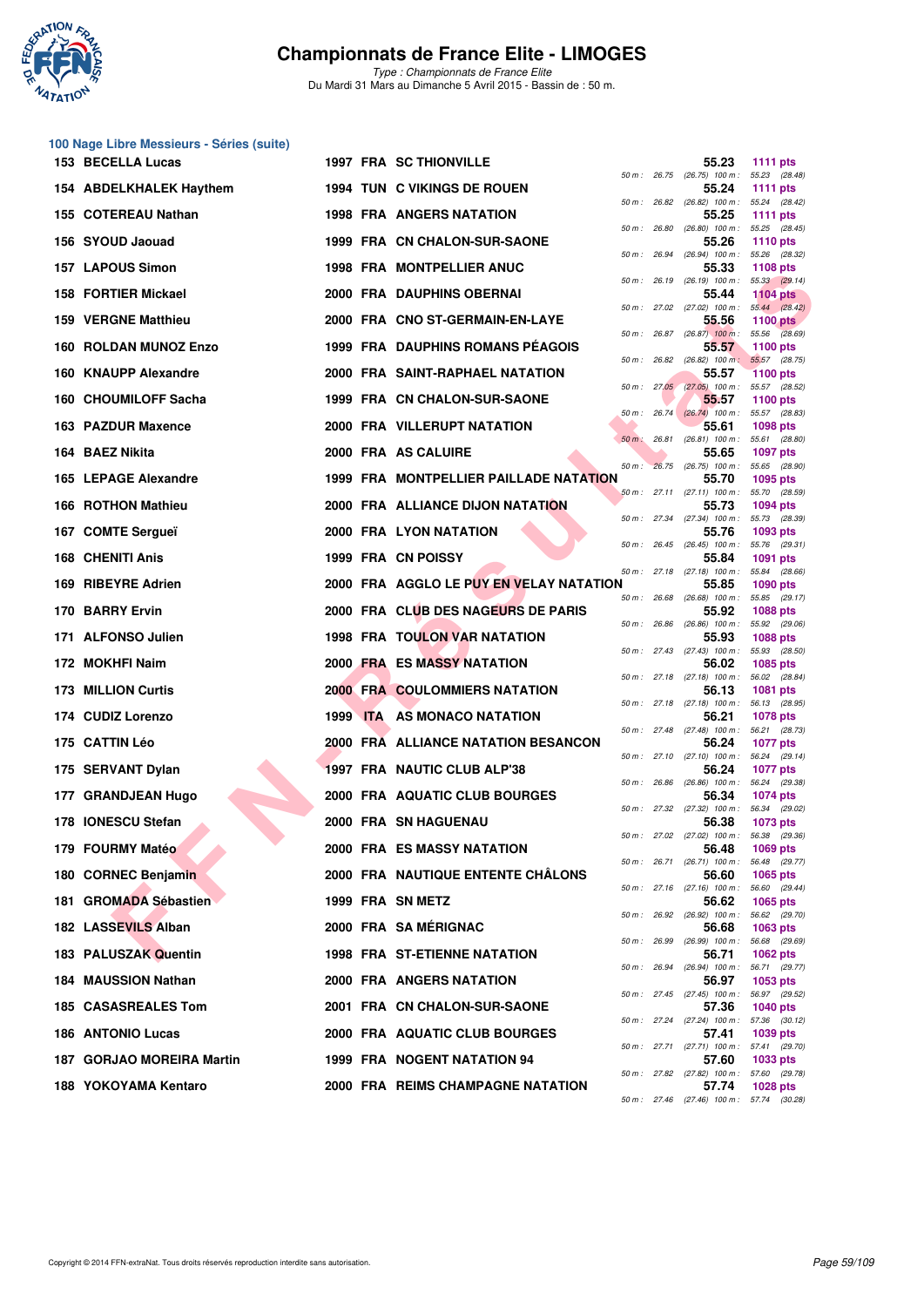

| 100 Nage Libre Messieurs - Séries (suite)<br><b>189 RODRIGUES Adrien</b> | 2000 FRA ES MASSY NATATION                                                                                                         | 57.75<br><b>1028 pts</b>                                                            |
|--------------------------------------------------------------------------|------------------------------------------------------------------------------------------------------------------------------------|-------------------------------------------------------------------------------------|
| 190 BIDARD Clément                                                       | 2001 FRA TEAM STRASBOURG SNS-ASPTT                                                                                                 | 50 m: 27.41 (27.41) 100 m: 57.75 (30.34)<br>58.03<br><b>1019 pts</b>                |
| <b>191 UNVOAS Clement</b>                                                | 2000 FRA C.S MONTERELAIS NATATION                                                                                                  | 50 m: 27.78 (27.78) 100 m: 58.03 (30.25)<br>58.05<br><b>1018 pts</b>                |
| 192 GIBOT Florian                                                        | 2000 FRA SOISSONS NATATION SPORTIVE                                                                                                | 50 m: 27.40 (27.40) 100 m: 58.05 (30.65)<br>59.55<br>970 pts                        |
| <b>EVEN William</b>                                                      | 1996 FRA CNP LOUDEAC                                                                                                               | 50 m: 28.27 (28.27) 100 m: 59.55 (31.28)<br><b>DNS</b> dec                          |
| <b>MANAUDOU Florent</b>                                                  | <b>1990 FRA CN MARSEILLE</b>                                                                                                       | <b>DNS dec</b>                                                                      |
| <b>PIRLOT Thibaud</b>                                                    | 1998 FRA CN GIVET                                                                                                                  | <b>DNS dec</b>                                                                      |
| <b>BELLAY Mathieu</b>                                                    | 1997 FRA AAS SARCELLES NATATION 95                                                                                                 | <b>DNS Nd</b>                                                                       |
| 200 Nage Libre Messieurs - Finale A (Mercredi 1er Avril 2015)            |                                                                                                                                    |                                                                                     |
| 1 AGNEL Yannick                                                          | <b>1992 FRA MULHOUSE ON</b>                                                                                                        | 1:45.97<br><b>1372 pts</b>                                                          |
| 2 MALLET Grégory                                                         | 50 m: 24.30 (24.30) 100 m: 50.89 (26.59) 150 m: 1:18.39<br><b>1984 FRA CN MARSEILLE</b>                                            | $(27.50)$ 200 m : 1:45.97 (27.58)<br>1:47.96<br><b>1335 pts</b>                     |
| 3 MIGNON Clément                                                         | 50 m: 24.72 (24.72) 100 m: 51.59 (26.87) 150 m: 1:19.38 (27.79) 200 m: 1:47.96 (28.58)<br><b>1993 FRA CN MARSEILLE</b>             | 1:48.29<br><b>1329 pts</b>                                                          |
| 4 POTHAIN Jordan                                                         | 50 m: 26.04 (26.04) 100 m: 53.63 (27.59) 150 m: 1:21.48 (27.85) 200 m: 1:48.29 (26.81)<br>1994 FRA NAUTIC CLUB ALP'38              | 1:48.50<br><b>1325 pts</b>                                                          |
| 5 BOURELLY Lorys                                                         | 50 m: 25.64 (25.64) 100 m: 53.32 (27.68) 150 m: 1:21.05 (27.73) 200 m: 1:48.50 (27.45)<br><b>1992 FRA DAUPHINS TOULOUSE OEC</b>    | 1:48.88<br><b>1318 pts</b>                                                          |
| 6 GUERIN Simon                                                           | 50 m: 25.54 (25.54) 100 m: 53.39 (27.85) 150 m: 1:21.55 (28.16) 200 m: 1:48.88 (27.33)<br>1992 FRA AMIENS METROPOLE NAT.           | 1:49.97<br><b>1298 pts</b>                                                          |
| 7 FUCHS Théo                                                             | 50 m: 25.70 (25.70) 100 m: 53.41 (27.71) 150 m: 1:21.76 (28.35) 200 m: 1:49.97 (28.21)<br>1993 FRA AMIENS METROPOLE NAT.           | 1:50.64<br><b>1286 pts</b>                                                          |
|                                                                          | 50 m: 26.17 (26.17) 100 m: 53.74 (27.57) 150 m: 1:22.18 (28.44) 200 m: 1:50.64 (28.46)                                             |                                                                                     |
| 8 PEDURAND Ganesh                                                        | <b>1992 FRA DAUPHINS TOULOUSE OEC</b><br>50 m: 26.51 (26.51) 100 m: 54.83 (28.32) 150 m: 1:23.34 (28.51) 200 m: 1:51.47 (28.13)    | 1:51.47<br><b>1270 pts</b>                                                          |
| 200 Nage Libre Messieurs - Finale B (Mercredi 1er Avril 2015)            |                                                                                                                                    |                                                                                     |
| 1 ATSU Jonathan                                                          | 1996 FRA DAUPHINS TOULOUSE OEC                                                                                                     | 1:51.24<br><b>1275 pts</b>                                                          |
| 2 BOUCHAUT Joris                                                         | 50 m : 26.35 (26.35) 100 m : 54.98<br>1995 FRA DAUPHINS TOULOUSE OEC                                                               | (28.63) 150 m: 1:23.95 (28.97) 200 m: 1:51.24 (27.29)<br>1:51.29<br><b>1274 pts</b> |
| 3 COIFFARD Florian                                                       | 50 m : 26.91 (26.91) 100 m : 55.59<br><b>1995 FRA DAUPHINS TOULOUSE OEC</b>                                                        | (28.68) 150 m: 1:23.89 (28.30) 200 m: 1:51.29 (27.40)<br>1:51.60<br><b>1268 pts</b> |
| 4 D'ORIANO Nicolas                                                       | 50 m: 26.54 (26.54) 100 m: 55.20 (28.66) 150 m: 1:23.92 (28.72) 200 m: 1:51.60 (27.68)<br><b>1997 FRA DAUPHINS TOULOUSE OEC</b>    | 1:51.65<br><b>1267 pts</b>                                                          |
| 4 HORTER Nicolas                                                         | 50 m: 26.92 (26.92) 100 m: 55.42 (28.50) 150 m: 1:24.21 (28.79) 200 m: 1:51.65 (27.44)<br>1995 FRA MULHOUSE ON                     | 1:51.65<br><b>1267 pts</b>                                                          |
| <b>6 MAISONNEUVE Marvin</b>                                              | 50 m: 26.54 (26.54) 100 m: 55.31 (28.77) 150 m: 1:23.85 (28.54) 200 m: 1:51.65 (27.80)<br><b>1991 FRA MONTAUBAN NATATION</b>       | 1:52.18<br><b>1258 pts</b>                                                          |
| 7 VIGROUX Sébastien                                                      | 50 m: 26.87 (26.87) 100 m: 55.92 (29.05) 150 m: 1:25.08 (29.16) 200 m: 1:52.18 (27.10)<br><b>1993 FRA MULHOUSE ON</b>              | 1:52.20<br><b>1257 pts</b>                                                          |
|                                                                          | 50 m: 26.59 (26.59) 100 m: 55.41 (28.82) 150 m: 1:24.14 (28.73) 200 m: 1:52.20 (28.06)                                             |                                                                                     |
| 8 HERBIN William                                                         | 1994 FRA DAUPHINS TOULOUSE OEC<br>50 m: 26.32 (26.32) 100 m: 55.17 (28.85) 150 m: 1:24.60 (29.43) 200 m: 1:52.47 (27.87)           | 1:52.47<br><b>1252 pts</b>                                                          |
| 200 Nage Libre Messieurs - Finale C 17-18 ans (Mercredi 1er Avril 2015)  |                                                                                                                                    |                                                                                     |
| 1 GARZOTTO Guillaume                                                     | 1997 FRA CN ANTIBES                                                                                                                | 1:52.19<br><b>1257 pts</b>                                                          |
| 2 DUFOURMANTELLE Jeremie                                                 | 50 m: 26.60 (26.60) 100 m: 55.63 (29.03) 150 m: 1:24.58 (28.95) 200 m: 1:52.19 (27.61)<br><b>1998 FRA DUMBEA NATATION</b>          | 1:52.53<br>1251 pts                                                                 |
| <b>3 MARSAU Matthias</b>                                                 | 50 m: 26.68 (26.68) 100 m: 55.18 (28.50) 150 m: 1:24.23 (29.05) 200 m: 1:52.53 (28.30)<br>1997 FRA CANET 66 NATATION               | 1:52.81<br><b>1246 pts</b>                                                          |
| 4 BERNARDINI Mathieu                                                     | 50 m : 26.93 (26.93) 100 m : 55.79 (28.86) 150 m : 1:24.81 (29.02) 200 m : 1:52.81 (28.00)<br>1998 FRA STADE FRANÇAIS O COURBEVOIE | 1:52.91<br>1245 pts                                                                 |
| <b>BERRY Théo</b>                                                        | 50 m: 26.78 (26.78) 100 m: 55.62 (28.84) 150 m: 1:24.97 (29.35) 200 m: 1:52.91 (27.94)<br>1997 FRA AQUA VALLEE-DE-CHEVREUSE        | 1:52.92<br>1244 pts                                                                 |
| 6 DERACHE Alexandre                                                      | 50 m: 26.68 (26.68) 100 m: 55.70 (29.02) 150 m: 1:24.58 (28.88) 200 m: 1:52.92 (28.34)<br>1998 FRA AMIENS METROPOLE NAT.           | 1:53.69<br><b>1231 pts</b>                                                          |
| 7 PINON Julien                                                           | 50 m: 26.93 (26.93) 100 m: 55.82 (28.89) 150 m: 1:25.25 (29.43) 200 m: 1:53.69 (28.44)                                             |                                                                                     |
|                                                                          | 1998 FRA CANET 66 NATATION<br>50 m: 26.58 (26.58) 100 m: 55.70 (29.12) 150 m: 1:24.81 (29.11) 200 m: 1:54.05 (29.24)               | 1:54.05<br><b>1224 pts</b>                                                          |
| 8 MARY Thibaut                                                           | 1998 FRA CN CALEDONIENS<br>50 m: 26.15 (26.15) 100 m: 55.41 (29.26) 150 m: 1:25.81 (30.40) 200 m: 1:54.60 (28.79)                  | 1:54.60<br><b>1214 pts</b>                                                          |
| 9 MERESSE Remi                                                           | <b>1998 FRA DAUPHINS TOULOUSE OEC</b><br>50 m: 26.94 (26.94) 100 m: 55.88 (28.94) 150 m: 1:25.35 (29.47) 200 m: 1:55.05 (29.70)    | 1:55.05<br>1207 pts                                                                 |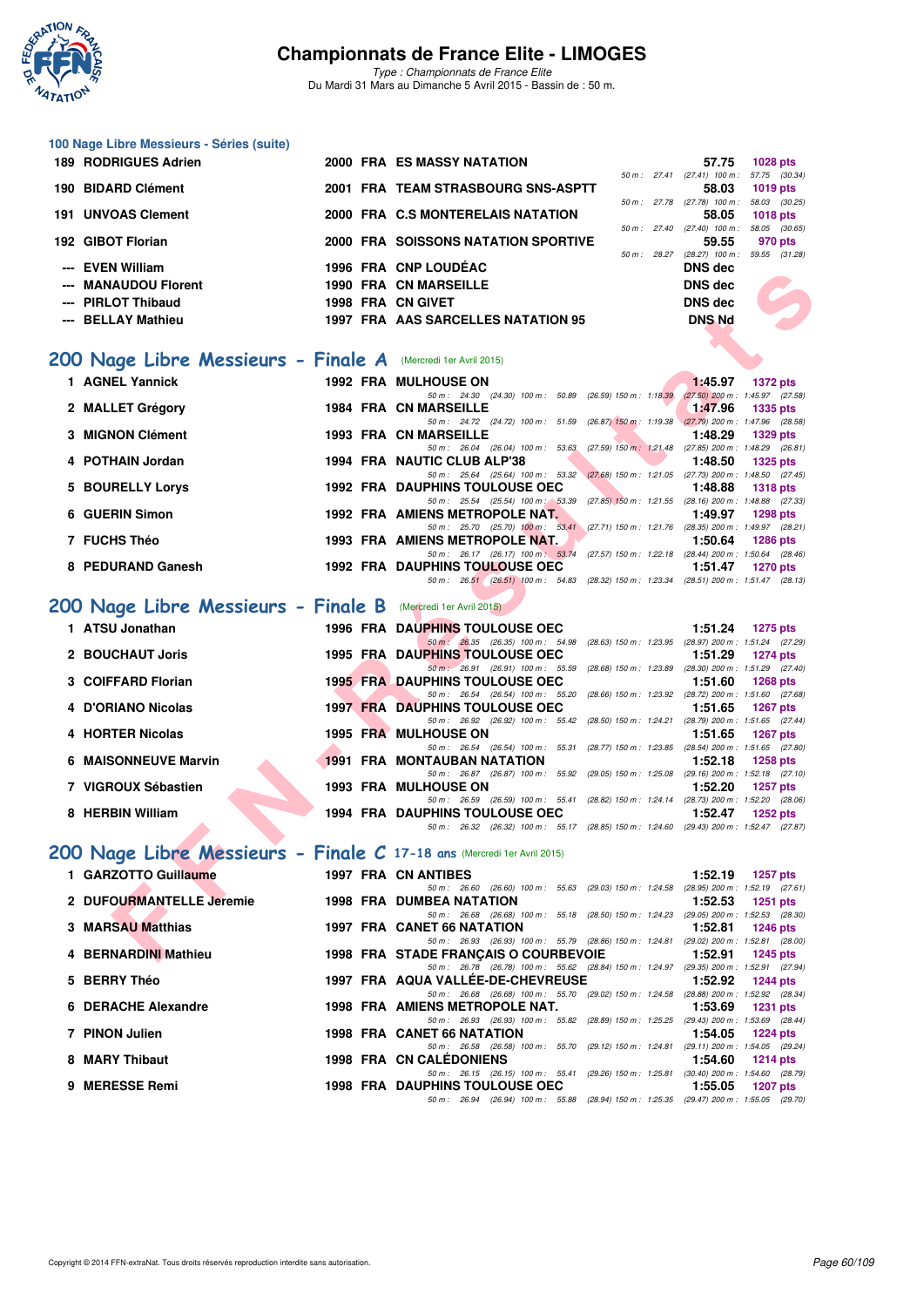

| 200 Nage Libre Messieurs - Finale C (suite)<br>10 DUCLAUX Maxime        |  | 1997 FRA CN ANTIBES<br>50 m: 26.40 (26.40) 100 m: 55.11 (28.71) 150 m: 1:24.87 (29.76) 200 m: 1:55.21 (30.34)                       | 1:55.21<br><b>1204 pts</b>                                    |
|-------------------------------------------------------------------------|--|-------------------------------------------------------------------------------------------------------------------------------------|---------------------------------------------------------------|
| 200 Nage Libre Messieurs - Finale D 14-16 ans (Mercredi 1er Avril 2015) |  |                                                                                                                                     |                                                               |
| 1 AUNE Romain                                                           |  | 2000 FRA AAS SARCELLES NATATION 95                                                                                                  | 1:55.02<br><b>1207 pts</b>                                    |
| 2 BOILEAU Samson                                                        |  | 50 m: 27.36 (27.36) 100 m: 56.61 (29.25) 150 m: 1:26.48 (29.87) 200 m: 1:55.02 (28.54)<br><b>1999 FRA MULHOUSE ON</b>               | 1:55.35<br><b>1201 pts</b>                                    |
| 3 MARINETTE Samuel                                                      |  | 50 m: 27.70 (27.70) 100 m: 57.45 (29.75) 150 m: 1:26.98 (29.53) 200 m: 1:55.35 (28.37)<br>1999 FRA CNIC LES SQUALES                 | 1:55.46<br>1199 pts                                           |
| 4 BENADDAD Ryan                                                         |  | 50 m: 27.68 (27.68) 100 m: 57.06 (29.38) 150 m: 1:26.77 (29.71) 200 m: 1:55.46 (28.69)<br>1999 FRA AAS SARCELLES NATATION 95        | 1:55.76<br>$1194$ pts                                         |
|                                                                         |  | 50 m: 26.78 (26.78) 100 m: 56.48 (29.70) 150 m: 1:26.50 (30.02) 200 m: 1:55.76 (29.26)                                              |                                                               |
| 5 CHENITI Anis                                                          |  | 1999 FRA CN POISSY<br>50 m: 27.20 (27.20) 100 m: 56.71 (29.51) 150 m: 1:26.67 (29.96) 200 m: 1:56.08 (29.41)                        | 1:56.08<br><b>1188 pts</b>                                    |
| 6 MARTIN Clément                                                        |  | 1999 FRA CNO ST-GERMAIN-EN-LAYE<br>50 m : 27.57 (27.57) 100 m : 57.03 (29.46) 150 m : 1:27.06 (30.03) 200 m : 1:56.42 (29.36)       | 1:56.42<br><b>1183 pts</b>                                    |
| 7 TESIC Enzo                                                            |  | 2000 FRA C.N OZOIR-LA-FERRIERE<br>50 m: 28.09 (28.09) 100 m: 57.40 (29.31) 150 m: 1:27.59                                           | 1:58.12<br>1153 pts<br>$(30.19)$ 200 m : 1:58.12 $(30.53)$    |
| 8 ROLDAN MUNOZ Enzo                                                     |  | 1999 FRA DAUPHINS ROMANS PÉAGOIS<br>50 m: 27.66 (27.66) 100 m: 57.54 (29.88) 150 m: 1:27.94 (30.40) 200 m: 1:58.22 (30.28)          | 1:58.22<br>1151 pts                                           |
| 9 CACHOT Arthur                                                         |  | 2000 FRA DAUPHINS TOULOUSE OEC                                                                                                      | 1:58.31<br><b>1150 pts</b>                                    |
| 10 GUILLERAULT Maxime                                                   |  | 50 m: 28.38 (28.38) 100 m: 58.81 (30.43) 150 m: 1.28.90 (30.09) 200 m: 1.58.31 (29.41)<br><b>1999 FRA MARTIGUES NATATION</b>        | 1:58.74<br>1142 $pts$                                         |
|                                                                         |  | 50 m: 27.58 (27.58) 100 m: 57.64 (30.06) 150 m: 1:27.96 (30.32) 200 m: 1:58.74 (30.78)                                              |                                                               |
| 200 Nage Libre Messieurs - Séries (Mercredi 1er Avril 2015)             |  |                                                                                                                                     |                                                               |
| 1 MIGNON Clément                                                        |  | 1993 FRA CN MARSEILLE<br>50 m: 26.33 (26.33) 100 m: 54.05 (27.72) 150 m: 1:21.31 (27.26) 200 m: 1:48.45 (27.14)                     | 1:48.45<br><b>1326 pts</b>                                    |
| 2 BOURELLY Lorys                                                        |  | <b>1992 FRA DAUPHINS TOULOUSE OEC</b><br>50 m: 25.62 (25.62) 100 m: 53.38 (27.76) 150 m: 1:21.40 (28.02) 200 m: 1:48.78 (27.38)     | 1:48.78<br><b>1320 pts</b>                                    |
| 3 AGNEL Yannick                                                         |  | 1992 FRA MULHOUSE ON<br>50 m: 25.32 (25.32) 100 m: 53.52 (28.20) 150 m: 1:21.74 (28.22) 200 m: 1:49.05 (27.31)                      | 1:49.05<br><b>1315 pts</b>                                    |
| 4 POTHAIN Jordan                                                        |  | 1994 FRA NAUTIC CLUB ALP'38                                                                                                         | 1:49.57<br><b>1305 pts</b>                                    |
| 5 MALLET Grégory                                                        |  | 50 m: 25.82 (25.82) 100 m: 53.51 (27.69) 150 m: 1:22.12 (28.61) 200 m: 1:49.57 (27.45)<br><b>1984 FRA CN MARSEILLE</b>              | 1:50.26<br><b>1292 pts</b>                                    |
| 6 FUCHS Théo                                                            |  | 50 m: 25.55 (25.55) 100 m: 53.88 (28.33) 150 m: 1:22.44 (28.56) 200 m: 1:50.26 (27.82)<br>1993 FRA AMIENS METROPOLE NAT.            | 1:50.30<br><b>1292 pts</b>                                    |
| 7 GUERIN Simon                                                          |  | 50 m : 25.88 (25.88) 100 m : 53.80 (27.92) 150 m : 1:22.15 (28.35) 200 m : 1:50.30 (28.15)<br><b>1992 FRA AMIENS METROPOLE NAT.</b> | 1:50.45<br><b>1289 pts</b>                                    |
| 8 PEDURAND Ganesh                                                       |  | 50 m: 26.20 (26.20) 100 m: 53.87 (27.67) 150 m: 1:22.30 (28.43) 200 m: 1:50.45 (28.15)<br><b>1992 FRA DAUPHINS TOULOUSE OEC</b>     | 1:50.47<br><b>1289 pts</b>                                    |
|                                                                         |  | 50 m: 26.29 (26.29) 100 m: 54.10 (27.81) 150 m: 1:21.85 (27.75) 200 m: 1:50.47 (28.62)                                              |                                                               |
| 9 ATSU Jonathan                                                         |  | <b>1996 FRA DAUPHINS TOULOUSE OEC</b><br>50 m: 26.09 (26.09) 100 m: 53.46 (27.37) 150 m: 1:21.48 (28.02) 200 m: 1:50.70 (29.22)     | 1:50.70<br><b>1284 pts</b>                                    |
| 10 FEBO Jean-Baptiste                                                   |  | <b>1992 SUI OLYMPIC NICE NATATION</b><br>50 m : 25.39 (25.39) 100 m : 54.02 (28.63) 150 m : 1:23.04 (29.02) 200 m : 1:51.12 (28.08) | 1:51.12<br><b>1277 pts</b>                                    |
| 11 D'ORIANO Nicolas                                                     |  | <b>1997 FRA DAUPHINS TOULOUSE OEC</b><br>50 m: 26.80 (26.80) 100 m: 54.96 (28.16) 150 m: 1:23.66 (28.70) 200 m: 1:51.41 (27.75)     | 1:51.41<br><b>1272 pts</b>                                    |
| 12 COIFFARD Florian                                                     |  | <b>1995 FRA DAUPHINS TOULOUSE OEC</b><br>50 m: 26.63 (26.63) 100 m: 54.84 (28.21) 150 m: 1:23.40 (28.56) 200 m: 1:51.44 (28.04)     | 1:51.44<br><b>1271 pts</b>                                    |
| 13 VIGROUX Sébastien                                                    |  | <b>1993 FRA MULHOUSE ON</b>                                                                                                         | 1:51.47<br>1270 pts                                           |
| <b>14 BOUCHAUT Joris</b>                                                |  | 50 m : 26.23 (26.23) 100 m : 54.42 (28.19) 150 m : 1:23.00 (28.58) 200 m : 1:51.47 (28.47)<br><b>1995 FRA DAUPHINS TOULOUSE OEC</b> | 1:51.64<br>1267 pts                                           |
| 15 SAHNOUNE Oussama                                                     |  | 50 m: 26.57 (26.57) 100 m: 54.47 (27.90) 150 m: 1:22.99 (28.52) 200 m: 1:51.64 (28.65)<br>1992 ALG CERCLE DES NAGEURS DE TALENCE    | 1:51.83<br><b>1264 pts</b>                                    |
| <b>16 HORTER Nicolas</b>                                                |  | 50 m: 26.04 (26.04) 100 m: 54.21 (28.17) 150 m: 1:22.95 (28.74) 200 m: 1:51.83 (28.88)<br><b>1995 FRA MULHOUSE ON</b>               | 1:52.02<br><b>1261 pts</b>                                    |
| 17 HERBIN William                                                       |  | 50 m : 26.24 (26.24) 100 m : 54.58 (28.34) 150 m : 1:23.36<br><b>1994 FRA DAUPHINS TOULOUSE OEC</b>                                 | (28.78) 200 m : 1:52.02 (28.66)<br>1:52.17<br><b>1258 pts</b> |
| <b>18 MAISONNEUVE Marvin</b>                                            |  | 50 m : 26.46 (26.46) 100 m : 55.52 (29.06) 150 m : 1:24.20<br>1991 FRA MONTAUBAN NATATION                                           | (28.68) 200 m: 1:52.17 (27.97)                                |
|                                                                         |  | 50 m : 26.63 (26.63) 100 m : 55.61 (28.98) 150 m : 1:24.76 (29.15) 200 m : 1:52.21 (27.45)                                          | 1:52.21<br>1257 pts                                           |
| 19 BADRE Jérémy                                                         |  | 1990 FRA MONTAUBAN NATATION<br>50 m: 26.11 (26.11) 100 m: 54.53 (28.42) 150 m: 1:23.84 (29.31) 200 m: 1:52.31 (28.47)               | 1:52.31<br>1255 pts                                           |
| 20 VILACECA Thomas                                                      |  | <b>1990 FRA MONTAUBAN NATATION</b><br>50 m: 26.83 (26.83) 100 m: 55.54 (28.71) 150 m: 1:24.10 (28.56) 200 m: 1:52.37 (28.27)        | 1:52.37<br>1254 pts                                           |
| 20 METELLA Mehdy                                                        |  | 1992 FRA CN MARSEILLE<br>50 m: 25.67 (25.67) 100 m: 53.73 (28.06) 150 m: 1:23.24 (29.51) 200 m: 1:52.37 (29.13)                     | 1:52.37<br><b>1254 pts</b>                                    |
| 22 AGILI Mehdi                                                          |  | 1997 TUN SO MILLAU N                                                                                                                | 1:52.39<br><b>1254 pts</b>                                    |
| 23 MROWINSKI Romain                                                     |  | 50 m: 27.56 (27.56) 100 m: 56.54 (28.98) 150 m: 1:24.83 (28.29) 200 m: 1:52.39 (27.56)<br>1994 FRA CN CEVENNES ALES                 | 1:52.51<br>1252 $pts$                                         |
|                                                                         |  | 50 m: 26.73 (26.73) 100 m: 55.17 (28.44) 150 m: 1:23.69 (28.52) 200 m: 1:52.51 (28.82)                                              |                                                               |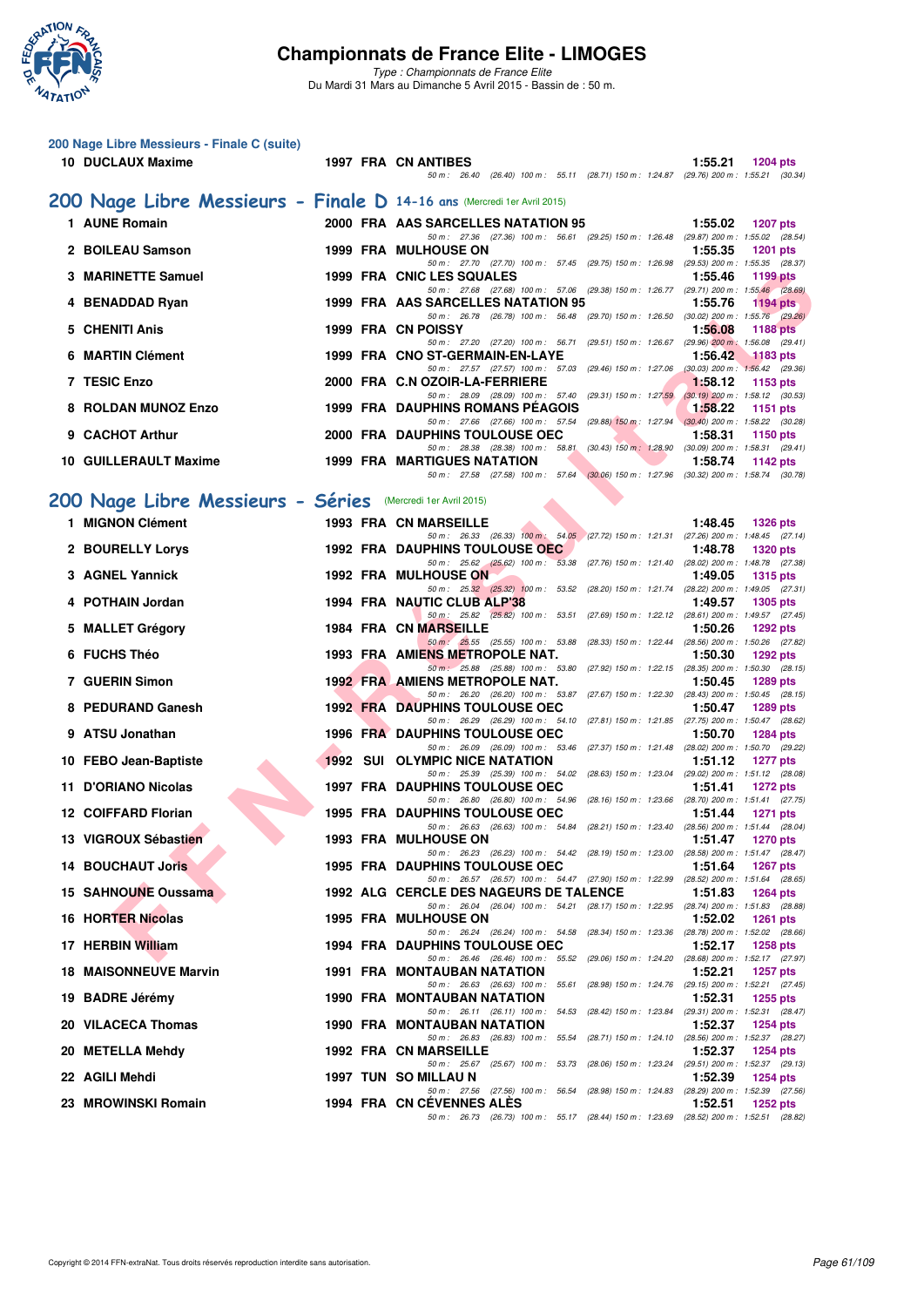

**200 Nage Libre Messieurs - Séries (suite)**

# **Championnats de France Elite - LIMOGES**

|     | 24 SCHWEITZER Paul-Marc   |  | <b>1992 FRA DAUPHINS OBERNAI</b>                                                                                                       | 1:52.64 | <b>1249 pts</b>                                        |
|-----|---------------------------|--|----------------------------------------------------------------------------------------------------------------------------------------|---------|--------------------------------------------------------|
|     | 25 MATHLOUTHI Ahmed       |  | 50 m: 26.09 (26.09) 100 m: 54.76 (28.67) 150 m: 1:23.79 (29.03) 200 m: 1:52.64 (28.85)<br><b>1989 TUN TUNISIE</b>                      | 1:52.71 | <b>1248 pts</b>                                        |
|     | 26 LAMBERT Hugo           |  | 50 m: 26.35 (26.35) 100 m: 54.86 (28.51) 150 m: 1:23.81 (28.95) 200 m: 1:52.71 (28.90)<br>1993 FRA CN CHALON-SUR-SAONE                 | 1:52.82 | <b>1246 pts</b>                                        |
|     | 27 GOZDOWSKI Antoine      |  | 50 m: 26.94 (26.94) 100 m: 55.25 (28.31) 150 m: 1:23.76 (28.51) 200 m: 1:52.82 (29.06)<br>1995 FRA C VIKINGS DE ROUEN                  | 1:52.91 | 1245 pts                                               |
|     | 28 AUBRY Yohann           |  | 50 m: 26.79 (26.79) 100 m: 55.12 (28.33) 150 m: 1:23.87 (28.75) 200 m: 1:52.91 (29.04)<br>1993 FRA C VIKINGS DE ROUEN                  | 1:53.10 | <b>1241 pts</b>                                        |
|     | 29 ROUAULT Pierre         |  | 50 m: 26.06 (26.06) 100 m: 54.46 (28.40) 150 m: 1:23.57 (29.11) 200 m: 1:53.10 (29.53)<br>1995 FRA DAUPHINS TOULOUSE OEC               | 1:53.11 | <b>1241 pts</b>                                        |
|     | 30 FLEITH Alexandre       |  | 50 m: 26.45 (26.45) 100 m: 55.05 (28.60) 150 m: 1:24.24 (29.19) 200 m: 1:53.11 (28.87)<br>1996 FRA MULHOUSE ON                         | 1:53.15 | <b>1240 pts</b>                                        |
| 31. | <b>BERNARDINI Mathieu</b> |  | 50 m: 26.69 (26.69) 100 m: 55.40 (28.71) 150 m: 1:24.36 (28.96) 200 m: 1:53.15 (28.79)<br>1998 FRA STADE FRANCAIS O COURBEVOIE         | 1:53.22 | 1239 pts                                               |
|     | 32 DERACHE Alexandre      |  | 50 m: 26.89 (26.89) 100 m: 55.47 (28.58) 150 m: 1:24.48 (29.01) 200 m: 1:53.22 (28.74)<br>1998 FRA AMIENS METROPOLE NAT.               | 1:53.33 | <b>1237 pts</b>                                        |
|     | 33 GARZOTTO Guillaume     |  | 50 m: 26.80 (26.80) 100 m: 55.33 (28.53) 150 m: 1:24.44 (29.11) 200 m: 1:53.33 (28.89)<br><b>1997 FRA CN ANTIBES</b>                   | 1:53.39 | <b>1236 pts</b>                                        |
|     | 34 DUPUIS Igor            |  | 50 m: 26.84 (26.84) 100 m: 55.33 (28.49) 150 m: 1:24.41<br><b>1995 FRA MULHOUSE ON</b>                                                 | 1:53.40 | $(29.08) 200$ m: 1:53.39 $(28.98)$<br>1236 pts         |
|     | 35 PIELOWSKI Krzysztof    |  | 50 m: 27.15 (27.15) 100 m: 55.91 (28.76) 150 m: 1:24.87 (28.96) 200 m: 1:53.40 (28.53)<br>1991 POL CO SAINT-DIZIER NATATION            | 1:53.57 | 1233 pts                                               |
|     | <b>36 MARCELIN Louis</b>  |  | 50 m: 26.73 (26.73) 100 m: 55.19 (28.46) 150 m: 1:24.48 (29.29) 200 m: 1:53.57 (29.09)<br>1996 FRA STADE BETHUNE PELICAN CLUB          | 1:53.92 | <b>1227 pts</b>                                        |
|     | 37 CASTERA Mathis         |  | 50 m: 27.19 (27.19) 100 m: 56.36 (29.17) 150 m: 1:25.74 (29.38) 200 m: 1:53.92 (28.18)<br><b>1996 FRA DAUPHINS TOULOUSE OEC</b>        | 1:54.01 | 1225 pts                                               |
|     | 37 RAMSAMY Cyril          |  | 50 m: 27.30 (27.30) 100 m: 56.03 (28.73) 150 m: 1.25.13 (29.10) 200 m: 1.54.01 (28.88)<br>1996 FRA DAUPHINS TOULOUSE OEC               | 1:54.01 | <b>1225 pts</b>                                        |
|     | 39 DUICAN Radu            |  | 50 m : 27.20 (27.20) 100 m : 56.31 (29.11) 150 m : 1:25.54<br><b>1997 ROU CN MARSEILLE</b>                                             | 1:54.04 | (29.23) 200 m: 1:54.01 (28.47)<br><b>1224 pts</b>      |
| 40  | <b>MARSAU Matthias</b>    |  | 50 m: 26.39 (26.39) 100 m: 55.92 (29.53) 150 m: 1:25.82 (29.90) 200 m: 1:54.04 (28.22)<br>1997 FRA CANET 66 NATATION                   | 1:54.05 | $1224$ pts                                             |
|     | 41 DROGO Théo             |  | 50 m : 27.34 (27.34) 100 m : 56.29<br>(28.95) 150 m: 1:25.59 (29.30) 200 m: 1:54.05 (28.46)<br>1995 FRA SCHOELCHER NATATION 2000       | 1:54.12 | <b>1223 pts</b>                                        |
|     | 42 MARY Thibaut           |  | 50 m: 26.53 (26.53) 100 m: 55.41 (28.88) 150 m: 1:24.88 (29.47) 200 m: 1:54.12 (29.24)<br><b>1998 FRA CN CALEDONIENS</b>               | 1:54.21 | <b>1221 pts</b>                                        |
|     | <b>43 WILLE Nicolas</b>   |  | 50 m: 26.10 (26.10) 100 m: 54.51 (28.41) 150 m: 1:24.36 (29.85) 200 m: 1:54.21 (29.85)<br>1996 FRA EN CAEN                             | 1:54.31 | <b>1220 pts</b>                                        |
|     | 44 MERESSE Remi           |  | 50 m: 26.83 (26.83) 100 m: 56.00 (29.17) 150 m: 1:25.27 (29.27) 200 m: 1:54.31 (29.04)<br><b>1998 FRA DAUPHINS TOULOUSE OEC</b>        | 1:54.32 | <b>1219 pts</b>                                        |
|     | <b>45 AUBRY David</b>     |  | 50 m: 26.73 (26.73) 100 m: 55.53 (28.80) 150 m: 1:25.07 (29.54) 200 m: 1:54.32 (29.25)<br>1996 FRA C VIKINGS DE ROUEN                  | 1:54.34 | <b>1219 pts</b>                                        |
|     | 46 BOSCHER Guillaume      |  | 50 m : 27.62 (27.62) 100 m : 56.68<br>(29.06) 150 m: 1:25.75 (29.07) 200 m: 1:54.34 (28.59)<br><b>1993 FRA STADE CLERMONT NATATION</b> | 1:54.39 | <b>1218 pts</b>                                        |
| 47  | <b>LEONARDI Valentin</b>  |  | 50 m: 27.14 (27.14) 100 m: 56.09<br>(28.95) 150 m: 1:25.19 (29.10) 200 m: 1:54.39 (29.20)<br><b>1996 FRA OLYMPIC NICE NATATION</b>     | 1:54.43 | <b>1218 pts</b>                                        |
|     | 48 DUCLAUX Maxime         |  | 50 m: 27.24 (27.24) 100 m: 56.45 (29.21) 150 m: 1:25.64 (29.19) 200 m: 1:54.43 (28.79)<br>1997 FRA CN ANTIBES                          | 1:54.57 | <b>1215 pts</b>                                        |
|     | 49 TORMENTO Hugo          |  | 50 m: 26.92 (26.92) 100 m: 56.29 (29.37) 150 m: 1:26.06 (29.77) 200 m: 1:54.57 (28.51)<br>1993 FRA MULHOUSE ON                         | 1:54.59 | <b>1215 pts</b>                                        |
|     | 50 CARDEY Léo             |  | 50 m: 26.93 (26.93) 100 m: 55.72 (28.79) 150 m: 1:25.00 (29.28) 200 m: 1:54.59 (29.59)<br>1996 FRA U.S CRETEIL NATATION                | 1:54.61 | 1214 pts                                               |
|     | 51 BELLINO Christophe     |  | 50 m: 26.35 (26.35) 100 m: 55.12 (28.77) 150 m: 1:24.84 (29.72) 200 m: 1:54.61 (29.77)<br>1994 FRA DAUPHINS LES PENNES-MIRABEAU        | 1:54.69 | 1213 pts                                               |
|     | 52 DUFOURMANTELLE Jeremie |  | 50 m: 26.70 (26.70) 100 m: 55.80 (29.10) 150 m: 1:25.66 (29.86) 200 m: 1:54.69 (29.03)<br><b>1998 FRA DUMBEA NATATION</b>              | 1:54.70 | <b>1213 pts</b>                                        |
|     | 53 CONTARDO Felipe        |  | 50 m: 27.07 (27.07) 100 m: 55.67 (28.60) 150 m: 1:25.55 (29.88) 200 m: 1:54.70 (29.15)<br><b>1995 FRA MULHOUSE ON</b>                  | 1:54.78 | <b>1211 pts</b>                                        |
|     | 54 PINON Julien           |  | 50 m: 26.12 (26.12) 100 m: 54.89 (28.77) 150 m: 1:24.51 (29.62) 200 m: 1:54.78 (30.27)<br><b>1998 FRA CANET 66 NATATION</b>            | 1:54.85 | <b>1210 pts</b>                                        |
|     | 54 BERRY Théo             |  | 50 m: 27.16 (27.16) 100 m: 56.58 (29.42) 150 m: 1:26.01 (29.43) 200 m: 1:54.85 (28.84)<br>1997 FRA AQUA VALLEE-DE-CHEVREUSE            | 1:54.85 | <b>1210 pts</b>                                        |
|     | 56 QUAMMIE Qulaüs         |  | 50 m: 27.03 (27.03) 100 m: 55.76 (28.73) 150 m: 1:25.06 (29.30) 200 m: 1:54.85 (29.79)<br><b>1995 FRA MEGAQUARIUS CLUB GUYANE</b>      | 1:55.01 | <b>1207 pts</b>                                        |
|     | 57 BOUTON Axel            |  | 50 m: 26.21 (26.21) 100 m: 55.49 (29.28) 150 m: 1:25.22 (29.73) 200 m: 1:55.01 (29.79)<br>1994 FRA CN MARSEILLE                        | 1:55.03 | <b>1207 pts</b>                                        |
|     | 58 CHAOUACHI Mohamed-Ali  |  | 50 m : 26.69 (26.69) 100 m : 56.08 (29.39) 150 m : 1:26.23<br>1995 TUN CANET 66 NATATION                                               | 1:55.09 | $(30.15)$ 200 m : 1:55.03 $(28.80)$<br><b>1206 pts</b> |
|     | 59 LAURENDEAU Antoine     |  | 50 m: 26.20 (26.20) 100 m: 54.07 (27.87) 150 m: 1:23.82 (29.75) 200 m: 1:55.09 (31.27)<br>1995 FRA GIRONDINS BORDEAUX                  | 1:55.10 | <b>1206 pts</b>                                        |
|     |                           |  | 50 m: 27.00 (27.00) 100 m: 55.61 (28.61) 150 m: 1:24.82 (29.21) 200 m: 1:55.10 (30.28)                                                 |         |                                                        |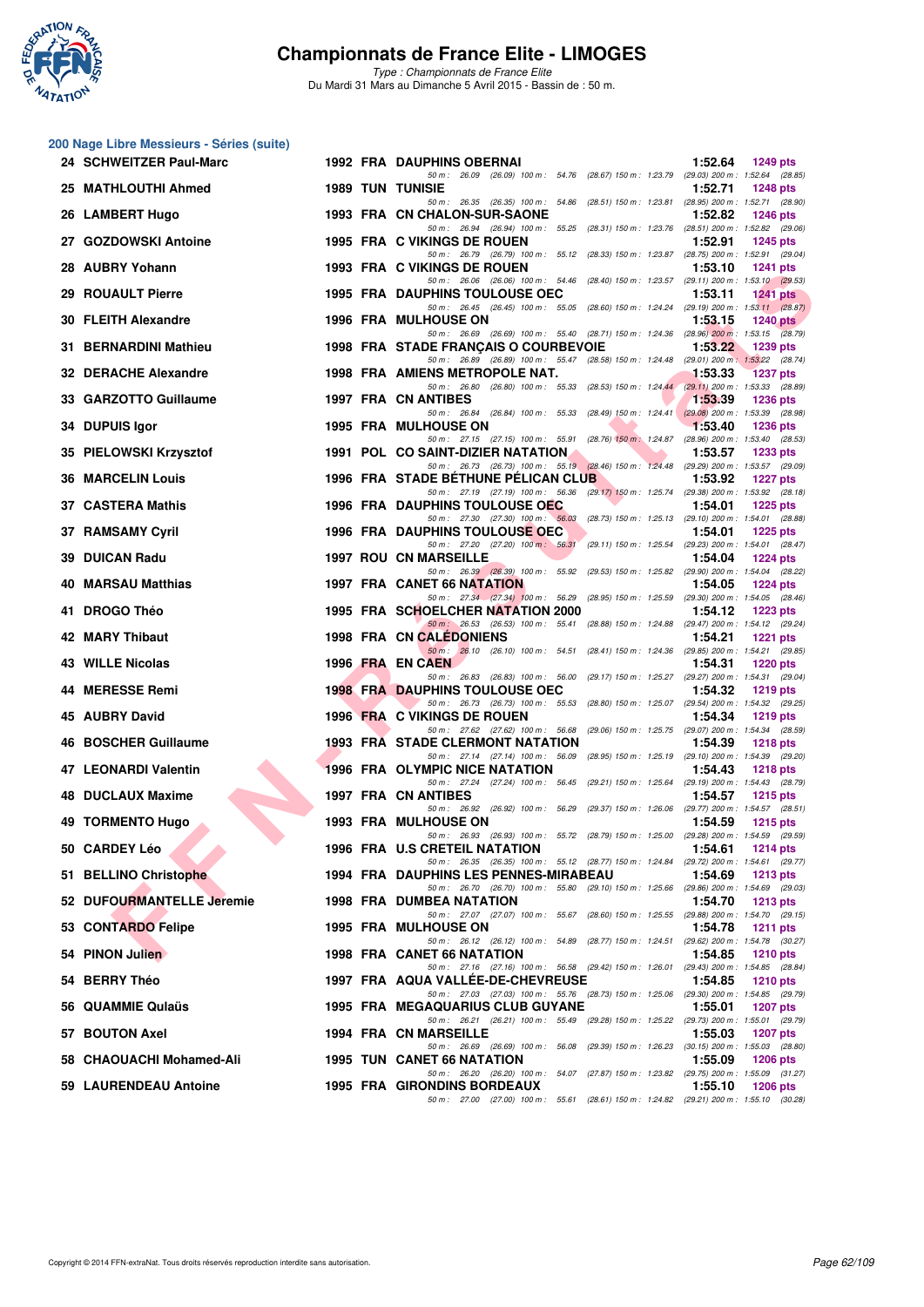

*Type : Championnats de France Elite* Du Mardi 31 Mars au Dimanche 5 Avril 2015 - Bassin de : 50 m.

#### **200 Nage Libre Messieurs - Séries (suite)**

| 59 AUNE Romain             |      | 2000 FRA AAS SARCELLES NATATION 95                                                                                                   | 1:55.10 | <b>1206 pts</b>                                        |
|----------------------------|------|--------------------------------------------------------------------------------------------------------------------------------------|---------|--------------------------------------------------------|
| 61 DE VOS Rahiti           |      | 50 m: 27.38 (27.38) 100 m: 56.94 (29.56) 150 m: 1:26.73 (29.79) 200 m: 1:55.10 (28.37)<br>1996 FRA OLYMPIC NICE NATATION             | 1:55.15 | 1205 pts                                               |
| 62 CHATELAIN Yannick       |      | 50 m: 27.14 (27.14) 100 m: 56.18 (29.04) 150 m: 1:25.62 (29.44) 200 m: 1:55.15 (29.53)<br>1994 FRA NAUTIC CLUB NIMES                 | 1:55.22 | <b>1204 pts</b>                                        |
| 63 GWIZDZ Damien           |      | 50 m: 26.95 (26.95) 100 m: 55.94 (28.99) 150 m: 1:25.47 (29.53) 200 m: 1:55.22 (29.75)<br>1995 FRA CANET 66 NATATION                 | 1:55.28 | 1203 pts                                               |
| 64 BOUVIER Maxence         |      | 50 m : 26.47 (26.47) 100 m : 55.48 (29.01) 150 m : 1:25.00 (29.52) 200 m : 1:55.28 (30.28)<br>1996 FRA CN ANTIBES                    | 1:55.37 | <b>1201 pts</b>                                        |
| 65 BARASCUD Paul           |      | 50 m: 26.89 (26.89) 100 m: 55.89 (29.00) 150 m: 1:25.43 (29.54) 200 m: 1:55.37 (29.94)<br>1996 FRA CN MARSEILLE                      | 1:55.49 | 1199 pts                                               |
| 66 JULIO Raphaël           |      | 50 m: 27.77 (27.77) 100 m: 56.73 (28.96) 150 m: 1:26.55 (29.82) 200 m: 1:55.49 (28.94)<br>1993 FRA NAUTIC CLUB ALP'38                | 1:55.55 | 1198 $pts$                                             |
| 67 DESLANDES Adrien        |      | 50 m: 27.04 (27.04) 100 m: 56.84 (29.80) 150 m: 1:26.75 (29.91) 200 m: 1:55.55 (28.80)<br>1997 FRA C VIKINGS DE ROUEN                | 1:55.56 | 1198 pts                                               |
|                            |      | 50 m: 27.00 (27.00) 100 m: 56.44 (29.44) 150 m: 1:26.53 (30.09) 200 m: 1:55.56 (29.03)                                               |         |                                                        |
| 68 RENARD Geoffrey         |      | <b>1997 FRA DAUPHINS TOULOUSE OEC</b><br>50 m: 27.37 (27.37) 100 m: 57.09<br>(29.72) 150 m : 1:27.06 (29.97) 200 m : 1:55.66 (28.60) | 1:55.66 | <b>1196 pts</b>                                        |
| 69 BRANTU Benjamin         |      | 1995 FRA C VIKINGS DE ROUEN<br>50 m: 27.83 (27.83) 100 m: 57.70 (29.87) 150 m: 1:26.75 (29.05) 200 m: 1:55.70 (28.95)                | 1:55.70 | 1195 pts                                               |
| 70 GRIVEL Quentin          |      | 1991 FRA ASPTT GRAND TOULOUSE<br>50 m : 27.35 (27.35) 100 m : 56.28 (28.93) 150 m : 1:26.01 (29.73) 200 m : 1:55.79 (29.78)          | 1:55.79 | 1194 pts                                               |
| 71 PEDRO-LEAL Dorian       |      | 1996 FRA MEGAQUARIUS CLUB GUYANE<br>50 m : 27.35 (27.35) 100 m : 56.51 (29.16) 150 m : 1:26.13 (29.62) 200 m : 1:55.95 (29.82)       | 1:55.95 | 1191 pts                                               |
| 72 FUCHS Roman             |      | 1998 FRA AMIENS METROPOLE NAT.<br>50 m: 27.27 (27.27) 100 m: 56.80<br>(29.53) 150 m: 1:26.52 (29.72) 200 m: 1:55.98 (29.46)          | 1:55.98 | 1190 pts                                               |
| <b>73 DIEUDONNE Louis</b>  |      | 1997 FRA CN ANTIBES<br>(30.01) 150 m : 1:26.72 (29.93) 200 m : 1:56.01 (29.29)<br>50 m : 26.78 (26.78) 100 m : 56.79                 | 1:56.01 | 1190 pts                                               |
| 74 DAWS Christopher        |      | <b>1997 FRA DAUPHINS TOULOUSE OEC</b><br>50 m: 26.98 (26.98) 100 m: 56.26<br>(29.28) 150 m: 1:26.47 (30.21) 200 m: 1:56.06 (29.59)   | 1:56.06 | 1189 pts                                               |
| 75 CACHEUX Théo            |      | <b>1997 FRA MULHOUSE ON</b><br>50 m : 27.28 (27.28) 100 m : 56.44 (29.16) 150 m : 1:26.28 (29.84) 200 m : 1:56.12 (29.84)            | 1:56.12 | 1188 pts                                               |
| 76 CASARIN Davide          | 1995 | ITA LILLE METROPOLE NATATION                                                                                                         | 1:56.32 | 1184 pts                                               |
| 77 AROT Julien             |      | 50 m: 27.81 (27.81) 100 m: 57.41 (29.60) 150 m: 1:27.56 (30.15) 200 m: 1:56.32 (28.76)<br><b>1992 FRA SN VERSAILLES</b>              | 1:56.39 | 1183 pts                                               |
| <b>78 VANCAPPEL Victor</b> |      | 50 m : 25.96 (25.96) 100 m : 55.19 (29.23) 150 m : 1:25.60 (30.41) 200 m : 1:56.39 (30.79)<br>1998 FRA CANET 66 NATATION             | 1:56.45 | 1182 pts                                               |
| 79 COMPAGNONE Fabio        |      | 50 m: 27.28 (27.28) 100 m: 57.01 (29.73) 150 m: 1:27.14 (30.13) 200 m: 1:56.45 (29.31)<br>1995 FRA DAUPHINS LES PENNES-MIRABEAU      | 1:56.48 | <b>1181 pts</b>                                        |
| 80 BEI Steve               |      | 50 m: 26.74 (26.74) 100 m: 55.81 (29.07) 150 m: 1:26.16 (30.35) 200 m: 1:56.48 (30.32)<br><b>1988 FRA SB BORDEAUX BASTIDE</b>        | 1:56.52 | 1181 pts                                               |
| 81 CADIAT Maxime           |      | 50 m: 27.42 (27.42) 100 m: 56.41 (28.99) 150 m: 1:26.41 (30.00) 200 m: 1:56.52 (30.11)<br>1997 FRA CN ANTIBES                        | 1:56.64 | 1179 pts                                               |
| 82 DEMERIN Antoine         |      | 50 m: 27.00 (27.00) 100 m: 57.35 (30.35) 150 m: 1:27.88 (30.53) 200 m: 1:56.64 (28.76)<br>1998 FRA STADE FRANÇAIS O COURBEVOIE       | 1:56.66 | 1178 pts                                               |
| 83 ABDELKHALEK Haythem     |      | 50 m : 28.12 (28.12) 100 m : 57.77 (29.65) 150 m : 1:27.46 (29.69) 200 m : 1:56.66 (29.20)<br><b>1994 TUN C VIKINGS DE ROUEN</b>     | 1:56.68 | 1178 pts                                               |
| 84 RADU lonut              |      | 50 m : 27.54 (27.54) 100 m : 56.93 (29.39) 150 m : 1:26.52 (29.59) 200 m : 1:56.68 (30.16)<br><b>1999 ROU CN MARSEILLE</b>           | 1:56.70 | 1178 pts                                               |
| 85 MARINETTE Samuel        |      | 50 m: 26.75 (26.75) 100 m: 57.00 (30.25) 150 m: 1:27.29 (30.29) 200 m: 1:56.70 (29.41)<br>1999 FRA CNIC LES SQUALES                  | 1:56.86 | 1175 pts                                               |
| 86 CAYOT Alexandre         |      | 50 m : 27.92 (27.92) 100 m : 57.91 (29.99) 150 m : 1:27.64 (29.73) 200 m : 1:56.86 (29.22)<br>1996 FRA SAINT-RAPHAEL NATATION        | 1:56.97 | 1173 pts                                               |
| 87 MARTIN Clément          |      | 50 m: 26.51 (26.51) 100 m: 56.12 (29.61) 150 m: 1:26.66<br>1999 FRA CNO ST-GERMAIN-EN-LAYE                                           | 1:56.99 | (30.54) 200 m : 1:56.97 (30.31)                        |
|                            |      | 50 m: 27.40 (27.40) 100 m: 56.49<br>(29.09) 150 m : 1:26.83 (30.34) 200 m : 1:56.99 (30.16)                                          |         | 1173 pts                                               |
| 88 KOUMA Sébastien         |      | 1997 FRA ALLIANCE DIJON NATATION<br>(29.74) 150 m: 1:27.65 (29.95) 200 m: 1:57.02 (29.37)<br>50 m : 27.96 (27.96) 100 m : 57.70      | 1:57.02 | 1172 pts                                               |
| 89 BOILEAU Samson          |      | 1999 FRA MULHOUSE ON<br>50 m: 27.77 (27.77) 100 m: 57.79<br>(30.02) 150 m: 1:28.27 (30.48) 200 m: 1:57.19 (28.92)                    | 1:57.19 | 1169 pts                                               |
| 90 ROYER Elouan            |      | 1998 FRA CN BREST<br>50 m : 27.44 (27.44) 100 m : 57.20<br>(29.76) 150 m : 1:27.28                                                   | 1:57.35 | <b>1166 pts</b><br>$(30.08)$ 200 m : 1:57.35 $(30.07)$ |
| 91 PHILIPPE Baptiste       |      | 1997 FRA CN CHALON-SUR-SAONE<br>50 m : 27.38 (27.38) 100 m : 57.00<br>$(29.62)$ 150 m : 1:27.69                                      | 1:57.40 | <b>1166 pts</b><br>$(30.69)$ 200 m : 1:57.40 $(29.71)$ |
| 92 CHENITI Anis            |      | 1999 FRA CN POISSY<br>50 m: 27.75 (27.75) 100 m: 58.02<br>(30.27) 150 m : 1:27.74                                                    | 1:57.65 | 1161 pts<br>(29.72) 200 m : 1:57.65 (29.91)            |
| 93 VANNIER Léo             |      | 1997 FRA ALLIANCE NATATION BESANCON<br>50 m : 27.49 (27.49) 100 m : 57.25 (29.76) 150 m : 1:27.13 (29.88) 200 m : 1:57.67 (30.54)    | 1:57.67 | 1161 pts                                               |
| 94 CUIGNET Charlie         |      | <b>1990 FRA DAUPHINS TOULOUSE OEC</b><br>50 m : 28.40 (28.40) 100 m : 58.25 (29.85) 150 m : 1:28.30                                  | 1:57.74 | <b>1160 pts</b><br>$(30.05)$ 200 m : 1:57.74 $(29.44)$ |
| 95 BACHMANN Mathieu        |      | 1996 FRA OLYMPIC NICE NATATION                                                                                                       | 1:57.77 | 1159 pts                                               |
|                            |      | 50 m : 26.83 (26.83) 100 m : 56.33 (29.50) 150 m : 1:27.20 (30.87) 200 m : 1:57.77 (30.57)                                           |         |                                                        |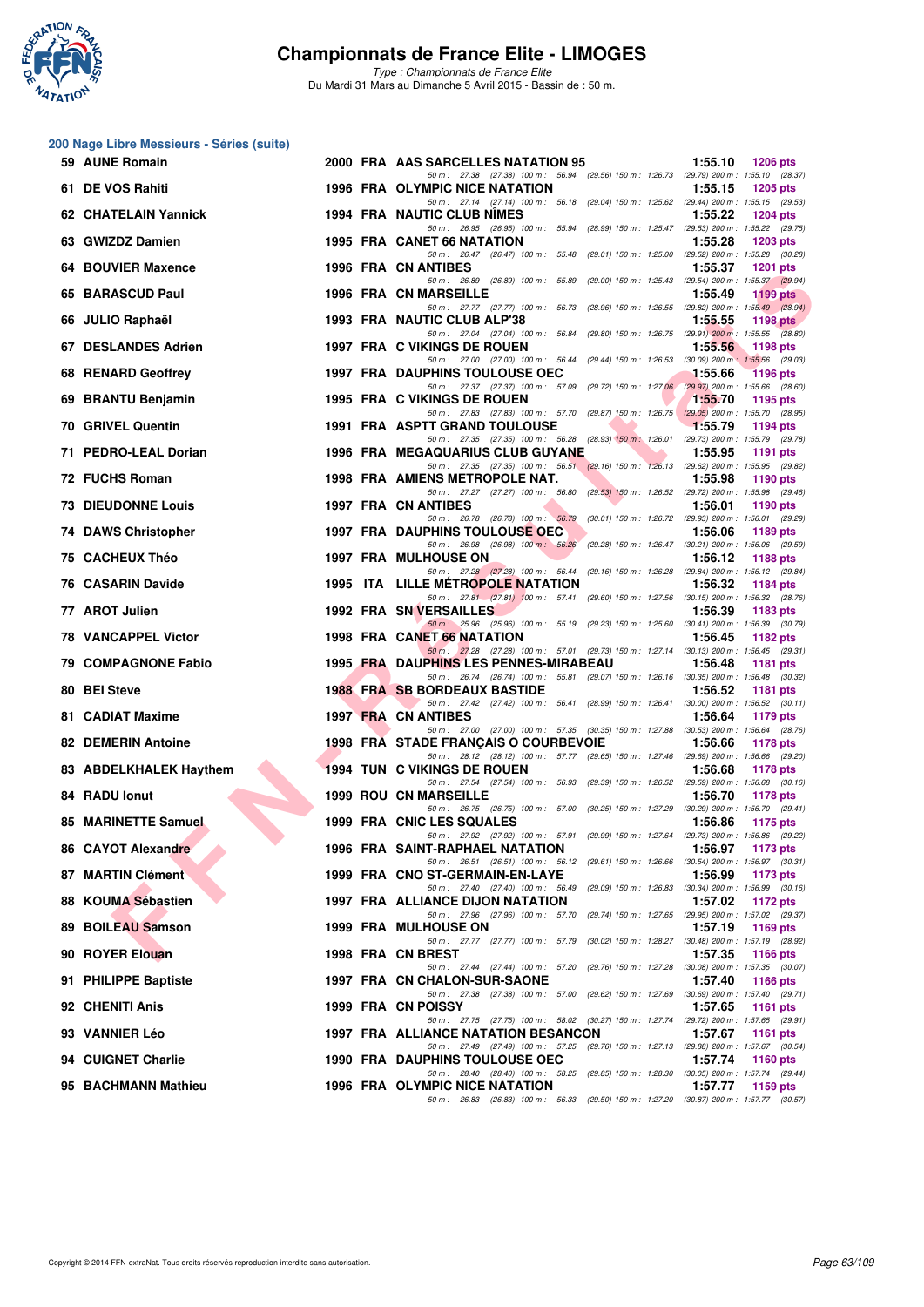

**200 Nage Libre Messieurs - Séries (suite)**

## **Championnats de France Elite - LIMOGES**

| 96 VETTER Pierre                                        |  | <b>1987 FRA SB BORDEAUX BASTIDE</b>                                                                                                | 1:57.78<br>1159 pts        |
|---------------------------------------------------------|--|------------------------------------------------------------------------------------------------------------------------------------|----------------------------|
| 97 JEANNE Dorian                                        |  | 50 m: 27.59 (27.59) 100 m: 57.54 (29.95) 150 m: 1:27.39 (29.85) 200 m: 1:57.78 (30.39)<br>1998 FRA CNP DE SAINT-LO                 | 1:57.84<br>1158 pts        |
| 98 POT Esteban                                          |  | 50 m: 27.50 (27.50) 100 m: 57.57 (30.07) 150 m: 1:28.22 (30.65) 200 m: 1:57.84 (29.62)<br>1997 FRA CANET 66 NATATION               | 1:57.88<br><b>1157 pts</b> |
| 99 BENEZECH Maxence                                     |  | 50 m: 27.47 (27.47) 100 m: 57.03 (29.56) 150 m: 1:27.38 (30.35) 200 m: 1:57.88 (30.50)<br><b>1991 FRA SAINT-RAPHAEL NATATION</b>   | 1:57.95<br><b>1156 pts</b> |
| 100 BENADDAD Ryan                                       |  | 50 m: 26.98 (26.98) 100 m: 56.86 (29.88) 150 m: 1:27.61 (30.75) 200 m: 1:57.95 (30.34)<br>1999 FRA AAS SARCELLES NATATION 95       | 1:58.05<br>1154 $pts$      |
| 101 ROLDAN MUNOZ Enzo                                   |  | 50 m: 27.16 (27.16) 100 m: 57.15 (29.99) 150 m: 1:27.65 (30.50) 200 m: 1:58.05 (30.40)<br>1999 FRA DAUPHINS ROMANS PEAGOIS         | 1:58.20<br>1152 $pts$      |
| <b>102 HENRY ARRENOUS Pierre</b>                        |  | 50 m: 27.72 (27.72) 100 m: 57.66 (29.94) 150 m: 1:28.21 (30.55) 200 m: 1:58.20 (29.99)<br><b>1998 FRA ASPTT POITIERS</b>           | 1:58.21<br>1152 $pts$      |
| 103 LAPOUS Simon                                        |  | 50 m: 27.45 (27.45) 100 m: 57.23 (29.78) 150 m: 1:28.21 (30.98) 200 m: 1:58.21 (30.00)<br><b>1998 FRA MONTPELLIER ANUC</b>         | 1:58.28<br>1150 pts        |
| 104 BOULIER Romain                                      |  | 50 m: 27.49 (27.49) 100 m: 57.12 (29.63) 150 m: 1:27.56 (30.44) 200 m: 1:58.28 (30.72)<br>1998 FRA AQUATIC CLUB BOURGES            | 1:58.31<br>1150 pts        |
| 105 MOULON William                                      |  | 50 m: 27.46 (27.46) 100 m: 56.92 (29.46) 150 m: 1:27.77 (30.85) 200 m: 1:58.31 (30.54)<br><b>1998 FRA OLYMPIC NICE NATATION</b>    | 1:58.32<br>1150 $pts$      |
| 106 CORBEL Yann                                         |  | 50 m: 26.86 (26.86) 100 m: 56.87 (30.01) 150 m: 1:27.51 (30.64) 200 m: 1:58.32 (30.81)<br>1995 FRA C VIKINGS DE ROUEN              | $-1:58.37$<br>1149 pts     |
| 107 CACHOT Arthur                                       |  | 50 m: 27.74 (27.74) 100 m: 57.94 (30.20) 150 m: 1:28.28 (30.34) 200 m: 1:58.37 (30.09)<br>2000 FRA DAUPHINS TOULOUSE OEC           | 1:58.39<br><b>1148 pts</b> |
| 108 GUILLERAULT Maxime                                  |  | 50 m: 27.51 (27.51) 100 m: 56.73 (29.22) 150 m: 1:27.43 (30.70) 200 m: 1:58.39 (30.96)<br><b>1999 FRA MARTIGUES NATATION</b>       | 1:58.46<br><b>1147 pts</b> |
| 109 TESIC Enzo                                          |  | 50 m: 27.33 (27.33) 100 m: 57.48 (30.15) 150 m: 1:27.91 (30.43) 200 m: 1:58.46 (30.55)<br>2000 FRA C.N OZOIR-LA-FERRIERE           | 1:58.51<br>1146 pts        |
| 109 PLATAUX Robin                                       |  | 50 m: 27.67 (27.67) 100 m: 57.68 (30.01) 150 m: 1.27.51 (29.83) 200 m: 1.58.51 (31.00)<br><b>1997 FRA NOGENT NATATION 94</b>       | 1:58.51<br><b>1146 pts</b> |
| 111 CABIOCH Clément                                     |  | 50 m: 27.30 (27.30) 100 m: 56.55 (29.25) 150 m: 1:27.11 (30.56) 200 m: 1:58.51 (31.40)<br>2000 FRA AC HYERES                       | 1:58.64<br><b>1144 pts</b> |
| 112 ALFONSO Julien                                      |  | 50 m: 27.47 (27.47) 100 m: 56.99 (29.52) 150 m: 1:27.40 (30.41) 200 m: 1:58.64 (31.24)<br><b>1998 FRA TOULON VAR NATATION</b>      | 1:58.82<br>1141 $pts$      |
| 113 BOUTOUIL Samy                                       |  | 50 m: 27.83 (27.83) 100 m: 57.60 (29.77) 150 m: 1:28.41 (30.81) 200 m: 1:58.82 (30.41)<br>2000 FRA CSM CLAMART                     | 1:58.83<br>1141 pts        |
| 114 BECELLA Lucas                                       |  | 50 m: 27.16 (27.16) 100 m: 56.82 (29.66) 150 m: 1:27.84 (31.02) 200 m: 1:58.83 (30.99)<br>1997 FRA SC THIONVILLE                   | 1:58.95<br>1139 $pts$      |
| 115 RIHOUX Charles                                      |  | 50 m: 27.46 (27.46) 100 m: 57.36 (29.90) 150 m: 1:28.18 (30.82) 200 m: 1:58.95 (30.77)<br>1998 FRA CHARLEVILLE-MEZIERES NATATION   | 1:59.00<br><b>1138 pts</b> |
| 116 DEVILLIER Kélian                                    |  | 50 m: 27.49 (27.49) 100 m: 57.42 (29.93) 150 m: 1:28.42 (31.00) 200 m: 1:59.00 (30.58)<br><b>1999 FRA VAL DE GRAY NATATION</b>     | 1:59.17<br>1135 pts        |
| 117 DUFAYARD Lucas                                      |  | 50 m: 27.76 (27.76) 100 m: 58.47 (30.71) 150 m: 1:29.86 (31.39) 200 m: 1:59.17 (29.31)<br><b>1998 FRA STADE OLYMPIQUE CHAMBERY</b> | 1:59.29<br>1133 $pts$      |
| 118 GUILLOT Remy                                        |  | 50 m: 27.40 (27.40) 100 m: 57.96 (30.56) 150 m: 1:28.93 (30.97) 200 m: 1:59.29 (30.36)<br><b>1998 FRA LAGNY-SUR-MARNE NATATION</b> | 1:59.37<br>1132 pts        |
| 119 SCHIFFMANN Nathan                                   |  | 50 m: 28.01 (28.01) 100 m: 58.19 (30.18) 150 m: 1:28.93 (30.74) 200 m: 1:59.37 (30.44)<br>2000 FRA GIRONDINS BORDEAUX              | 1:59.62<br>1127 $pts$      |
| 119 LEPAGE Alexandre                                    |  | 50 m: 27.91 (27.91) 100 m: 58.31 (30.40) 150 m: 1.28.63 (30.32) 200 m: 1.59.62 (30.99)<br>1999 FRA MONTPELLIER PAILLADE NATATION   | 1:59.62<br>1127 pts        |
| 121 LEPLANT BRIDE Arthur                                |  | 50 m : 27.60 (27.60) 100 m : 57.79 (30.19) 150 m : 1:28.76 (30.97) 200 m : 1:59.62 (30.86)<br>1999 FRA C VIKINGS DE ROUEN          | 1:59.77<br>1125 $p$ ts     |
| 122 PAZDUR Maxence<br><b>Contract Contract Contract</b> |  | 50 m: 27.60 (27.60) 100 m: 57.44 (29.84) 150 m: 1:28.04 (30.60) 200 m: 1:59.77 (31.73)<br>2000 FRA VILLERUPT NATATION              | 1:59.88<br>1123 pts        |
| 123 VERGNE Matthieu                                     |  | 50 m: 27.79 (27.79) 100 m: 58.20 (30.41) 150 m: 1:29.40 (31.20) 200 m: 1:59.88 (30.48)<br>2000 FRA CNO ST-GERMAIN-EN-LAYE          | 2:00.10<br>1119 pts        |
| 124 CONTRINO Gianni                                     |  | 50 m: 27.98 (27.98) 100 m: 57.48 (29.50) 150 m: 1:28.62 (31.14) 200 m: 2:00.10 (31.48)<br><b>1998 FRA ST-ETIENNE NATATION</b>      | 2:00.16<br><b>1118 pts</b> |
| 125 ROUBIOL Titouan                                     |  | 50 m: 26.94 (26.94) 100 m: 56.53 (29.59) 150 m: 1:28.11 (31.58) 200 m: 2:00.16 (32.05)<br>1997 FRA AQUA CLUB PONTAULT-ROISSY       | 2:00.36<br>1115 pts        |
| 126 VLAOVIC Milan                                       |  | 50 m: 28.38 (28.38) 100 m: 58.91 (30.53) 150 m: 1:29.84 (30.93) 200 m: 2:00.36 (30.52)<br>2000 FRA MONTPELLIER PAILLADE NATATION   | 2:00.44<br>1113 pts        |
| 127 LEGOUT Antoine                                      |  | 50 m: 27.50 (27.50) 100 m: 57.63 (30.13) 150 m: 1:29.23 (31.60) 200 m: 2:00.44 (31.21)<br>1998 FRA AMIENS METROPOLE NAT.           | 2:00.54<br><b>1112 pts</b> |
| 128 MOKHFI Naim                                         |  | 50 m: 28.94 (28.94) 100 m: 59.46 (30.52) 150 m: 1:30.25 (30.79) 200 m: 2:00.54 (30.29)<br><b>2000 FRA ES MASSY NATATION</b>        | 2:00.72<br>1109 pts        |
| 129 SARAZIN Théo                                        |  | 50 m: 27.98 (27.98) 100 m: 57.64 (29.66) 150 m: 1:29.33 (31.69) 200 m: 2:00.72 (31.39)<br>2000 FRA CNO ST-GERMAIN-EN-LAYE          | 2:00.73<br>1109 pts        |
| 130 ROTHON Mathieu                                      |  | 50 m: 28.16 (28.16) 100 m: 59.19 (31.03) 150 m: 1:30.47 (31.28) 200 m: 2:00.73 (30.26)<br>2000 FRA ALLIANCE DIJON NATATION         | 2:00.79<br>1108 pts        |
| 131 FONTAINE Logan                                      |  | 50 m: 28.42 (28.42) 100 m: 59.00 (30.58) 150 m: 1:30.05 (31.05) 200 m: 2:00.79 (30.74)<br>1999 FRA C VIKINGS DE ROUEN              | 2:00.88<br><b>1106 pts</b> |
|                                                         |  | 50 m: 28.11 (28.11) 100 m: 58.47 (30.36) 150 m: 1:29.81 (31.34) 200 m: 2:00.88 (31.07)                                             |                            |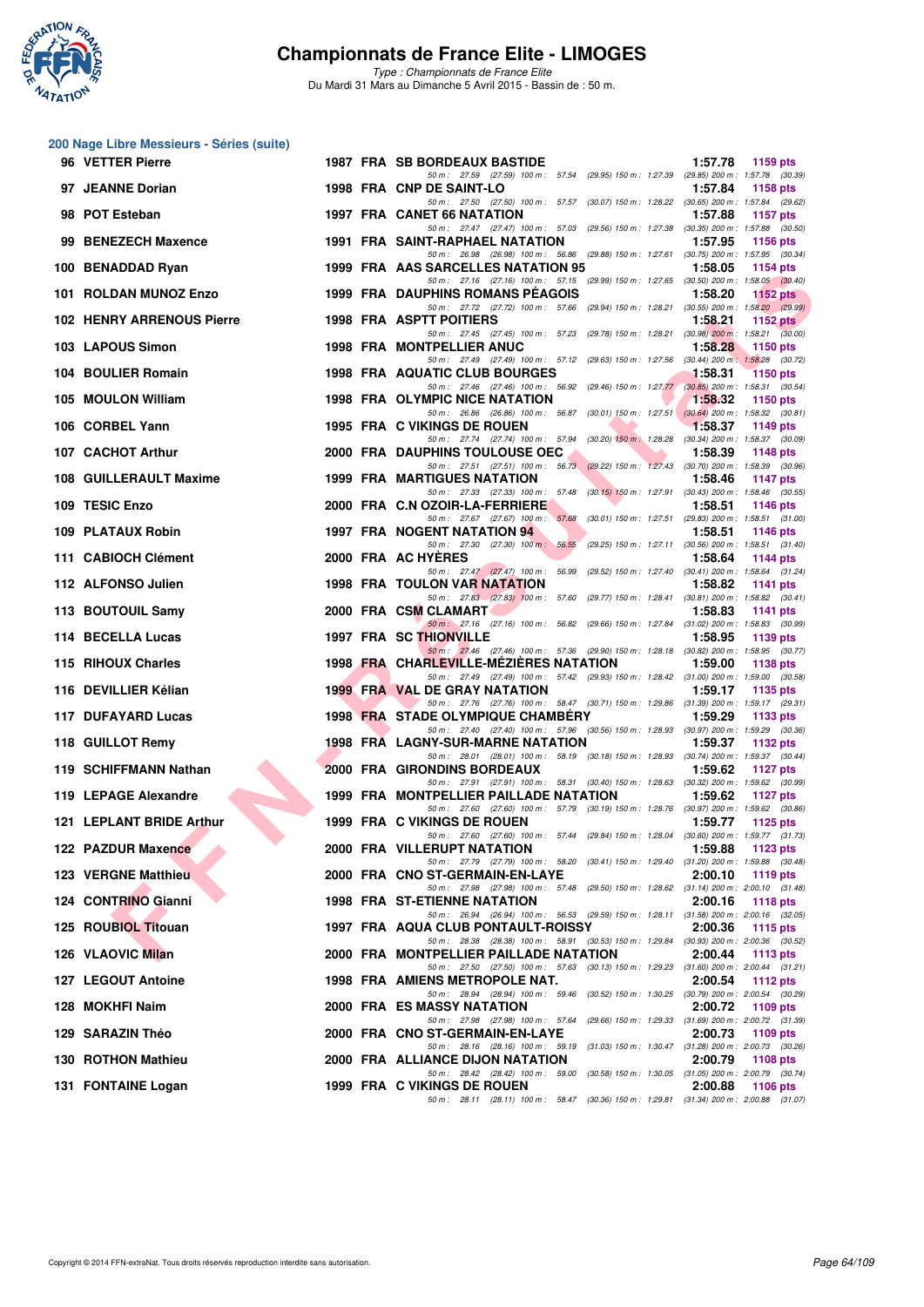

**200 Nage Libre Messieurs - Séries (suite)**

## **Championnats de France Elite - LIMOGES**

*Type : Championnats de France Elite* Du Mardi 31 Mars au Dimanche 5 Avril 2015 - Bassin de : 50 m.

| 132 CHOUMILOFF Sacha                       |  | 1999 FRA CN CHALON-SUR-SAONE                                                                                                        | 2:00.99<br>1104 pts        |
|--------------------------------------------|--|-------------------------------------------------------------------------------------------------------------------------------------|----------------------------|
| 133 DELICES Jean-Marc                      |  | 50 m: 27.81 (27.81) 100 m: 58.67 (30.86) 150 m: 1:30.17 (31.50) 200 m: 2:00.99 (30.82)<br>2000 FRA CN CAYENNE                       | 2:01.12<br>1102 pts        |
| 134 COTEREAU Nathan                        |  | 50 m: 28.43 (28.43) 100 m: 1:00.08 (31.65) 150 m: 1:31.49 (31.41) 200 m: 2:01.12 (29.63)<br><b>1998 FRA ANGERS NATATION</b>         | 2:01.14<br>1102 $pts$      |
|                                            |  | 50 m: 27.19 (27.19) 100 m: 57.07 (29.88) 150 m: 1:28.73 (31.66) 200 m: 2:01.14 (32.41)                                              |                            |
| 135 CONSTANT Yoann                         |  | <b>1998 FRA ROQUEBRUNE NATATION</b><br>50 m: 29.13 (29.13) 100 m: 59.37 (30.24) 150 m: 1:30.99 (31.62) 200 m: 2:01.32 (30.33)       | 2:01.32<br>1099 pts        |
| 136 SELVA Alexandre                        |  | 1999 FRA CANET 66 NATATION                                                                                                          | 2:01.55<br>1095 pts        |
| 137 D'ADDA Alexandre                       |  | 50 m: 28.31 (28.31) 100 m: 59.48 (31.17) 150 m: 1:30.51 (31.03) 200 m: 2:01.55 (31.04)<br>1997 FRA LAGNY-SUR-MARNE NATATION         | 2:01.59<br><b>1094 pts</b> |
|                                            |  | 50 m: 27.72 (27.72) 100 m: 58.31 (30.59) 150 m: 1.29.97 (31.66) 200 m: 2:01.59 (31.62)                                              |                            |
| 138 COMTE Sergueï                          |  | 2000 FRA LYON NATATION                                                                                                              | 2:02.08<br>1086 pts        |
| 139 KNAUPP Alexandre                       |  | 50 m: 27.58 (27.58) 100 m: 58.27 (30.69) 150 m: 1:29.74 (31.47) 200 m: 2:02.08 (32.34)<br>2000 FRA SAINT-RAPHAEL NATATION           | 2:02.20<br><b>1084 pts</b> |
|                                            |  | 50 m: 28.43 (28.43) 100 m: 59.63 (31.20) 150 m: 1:31.64 (32.01) 200 m: 2:02.20 (30.56)                                              |                            |
| 140 CORNEC Benjamin                        |  | 2000 FRA NAUTIQUE ENTENTE CHALONS<br>50 m: 28.48 (28.48) 100 m: 59.62 (31.14) 150 m: 1.31.50 (31.88) 200 m: 2.02.40 (30.90)         | 2:02.40<br><b>1081 pts</b> |
| <b>141 PACAUD Antoine</b>                  |  | 1997 FRA AC BOULOGNE-BILLANCOURT                                                                                                    | 2:02.58<br><b>1078 pts</b> |
| 142 CATTIN Léo                             |  | 50 m: 27.55 (27.55) 100 m: 58.36 (30.81) 150 m: 1.30.52 (32.16) 200 m: 2.02.58 (32.06)<br>M.<br>2000 FRA ALLIANCE NATATION BESANCON | 2:02.64<br>1077 pts        |
|                                            |  | 50 m: 28.68 (28.68) 100 m: 59.36 (30.68) 150 m: 1:31.34 (31.98) 200 m: 2:02.64 (31.30)                                              |                            |
| 143 GRANDJEAN Hugo                         |  | 2000 FRA AQUATIC CLUB BOURGES                                                                                                       | 2:03.07<br><b>1069 pts</b> |
| 144 MAUSSION Nathan                        |  | 50 m: 28.27 (28.27) 100 m: 59.72 (31.45) 150 m: 1:31.34 (31.62) 200 m: 2:03.07 (31.73)<br><b>2000 FRA ANGERS NATATION</b>           | 2:03.11<br>1069 pts        |
|                                            |  | 50 m: 28.29 (28.29) 100 m: 59.28 (30.99) 150 m: 1.31.31 (32.03) 200 m: 2.03.11 (31.80)                                              |                            |
| 145 LE FLOCH Mathieu                       |  | <b>2000 FRA NANTES NATATION</b>                                                                                                     | 2:03.24<br><b>1067 pts</b> |
| 146 TORIS Hugo                             |  | 50 m: 28.26 (28.26) 100 m: 59.24 (30.98) 150 m: 1.31.11 (31.87) 200 m: 2.03.24 (32.13)<br><b>2000 FRA CANET 66 NATATION</b>         | 2:03.27<br><b>1066 pts</b> |
|                                            |  | 50 m: 28.53 (28.53) 100 m: 59.81 (31.28) 150 m: 1:31.64 (31.83) 200 m: 2:03.27 (31.63)                                              |                            |
| <b>147 COMMENGES Lucas</b>                 |  | <b>1999 FRA DAUPHINS PALOIS</b><br>50 m: 29.78 (29.78) 100 m: 1:01.89 (32.11) 150 m: 1:33.55 (31.66) 200 m: 2:03.71 (30.16)         | 2:03.71<br>1059 pts        |
| 148 BARRY Ervin                            |  | 2000 FRA CLUB DES NAGEURS DE PARIS                                                                                                  | 2:03.85<br>1056 pts        |
|                                            |  | 50 m: 28.87 (28.87) 100 m: 1:01.06 (32.19) 150 m: 1:33.27 (32.21) 200 m: 2:03.85 (30.58)                                            |                            |
| 149 BIDARD Clément                         |  | 2001 FRA TEAM STRASBOURG SNS-ASPTT<br>50 m: 29.09 (29.09) 100 m: 1:00.86 (31.77) 150 m: 1:33.67 (32.81) 200 m: 2:06.03 (32.36)      | 2:06.03<br><b>1021 pts</b> |
| 150 JACQUOT Raphael                        |  | 1998 FRA ASPTT NANCY                                                                                                                | 2:06.25<br><b>1017 pts</b> |
| 151 CASASREALES Tom                        |  | 50 m: 29.00 (29.00) 100 m: 1.00.86 (31.86) 150 m: 1.33.99 (33.13) 200 m: 2.06.25 (32.26)<br>2001 FRA CN CHALON-SUR-SAONE            | 2:06.38<br>1015 pts        |
|                                            |  | 50 m: 29.24 (29.24) 100 m: 1:00.78 (31.54) 150 m: 1:33.95 (33.17) 200 m: 2:06.38 (32.43)                                            |                            |
| <b>152 RODRIGUES Adrien</b>                |  | <b>2000 FRA ES MASSY NATATION</b>                                                                                                   | 2:06.51<br>1013 $pts$      |
| <b>153 MILLION Curtis</b>                  |  | 50 m: 28.30 (28.30) 100 m: 1:00.65 (32.35) 150 m: 1:34.02 (33.37) 200 m: 2:06.51 (32.49)<br>2000 FRA COULOMMIERS NATATION           | 2:08.08<br>988 pts         |
|                                            |  | 50 m: 29.81 (29.81) 100 m: 1:02.89 (33.08) 150 m: 1:36.05 (33.16) 200 m: 2:08.08 (32.03)                                            |                            |
| 154 RIBEYRE Adrien                         |  | 2000 FRA AGGLO LE PUY EN VELAY NATATION<br>50 m: 27.96 (27.96) 100 m: 59.75 (31.79) 150 m: 1:34.11 (34.36) 200 m: 2:08.40 (34.29)   | 2:08.40<br>983 pts         |
| 155 GORJAO MOREIRA Martin                  |  | <b>1999 FRA NOGENT NATATION 94</b>                                                                                                  | 2:09.45<br>966 pts         |
|                                            |  | 50 m: 29.81 (29.81) 100 m: 1:01.98 (32.17) 150 m: 1:35.47 (33.49) 200 m: 2:09.45 (33.98)                                            |                            |
| 156 LASSEVILS Alban                        |  | 2000 FRA SA MÉRIGNAC<br>50 m: 29.48 (29.48) 100 m: 1.01.10 (31.62) 150 m: 1.35.22 (34.12) 200 m: 2.10.12 (34.90)                    | 2:10.12<br>956 pts         |
| <b>REGENT Vince</b>                        |  | <b>1993 FRA DAUPHINS TOULOUSE OEC</b>                                                                                               | <b>DNS</b> exc             |
| <b>RALEFY Anthonny</b>                     |  | <b>1995 MAD CN MARSEILLE</b>                                                                                                        | <b>DNS</b> dec             |
| <b>ZITOUNI Fares</b>                       |  | 1999 FRA AMIENS METROPOLE NAT.                                                                                                      | <b>DNS dec</b>             |
| <b>GHAFFARI Mohamed</b>                    |  | 2000 TUN CSM CLAMART                                                                                                                | <b>DNS</b> dec             |
| <b>DEBAST Benoît</b>                       |  | 1989 FRA AAS SARCELLES NATATION 95                                                                                                  | <b>DNS dec</b>             |
| --- VERMOREL Nicolas                       |  | 1999 TAH CN POLYNESIE                                                                                                               | <b>DNS dec</b>             |
| --- RESS Eric                              |  | <b>1990 FRA CN ANTIBES</b>                                                                                                          | <b>DNS Nd</b>              |
| <b>ALCOHOL:</b><br>$\sim$<br>$\sim$ $\sim$ |  |                                                                                                                                     |                            |

# **[400 Nage Libre Messieurs - Finale A](http://www.ffnatation.fr/webffn/resultats.php?idact=nat&go=epr&idcpt=27187&idepr=54)** (Mardi 31 Mars 2015)

| 1 JOLY Damien      |  | 1992 FRA CN ANTIBES                                                                                                                                                                        | $3:50.05$ 1337 pts |
|--------------------|--|--------------------------------------------------------------------------------------------------------------------------------------------------------------------------------------------|--------------------|
|                    |  | 50 m: 26.76 (26.76) 100 m: 55.14 (28.38) 150 m: 1:24.26 (29.12) 200 m: 1:53.57 (29.31) 250 m: 2:22.64 (29.07) 300 m: 2:51.94 (29.30) 350 m: 3:21.42 (29.48) 400 m: 3:50.05 (28.63)         |                    |
| 2 POTHAIN Jordan   |  | 1994 FRA NAUTIC CLUB ALP'38                                                                                                                                                                | $3:52.30$ 1316 pts |
|                    |  | 50 m : 26.99 (26.99) 100 m : 56.28 (29.29) 150 m : 1:25.75 (29.47) 200 m : 1:55.61 (29.86) 250 m : 2:25.07 (29.46) 300 m : 2:54.45 (29.38) 350 m : 3:23.35 (28.90) 400 m : 3:52.30 (28.95) |                    |
| 3 BOUCHAUT Joris   |  | 1995 FRA DAUPHINS TOULOUSE OEC                                                                                                                                                             | $3:52.95$ 1310 pts |
|                    |  | 50 m: 26.77 (26.77) 100 m: 55.53 (28.76) 150 m: 1:24.87 (29.34) 200 m: 1:54.43 (29.56) 250 m: 2:24.07 (29.64) 300 m: 2:53.96 (29.89) 350 m: 3:23.71 (29.75) 400 m: 3:52.95 (29.24)         |                    |
| 4 DEBAST Benoît    |  | 1989 FRA AAS SARCELLES NATATION 95                                                                                                                                                         | $3:53.44$ 1306 pts |
|                    |  | 50 m : 27.63 (27.63) 100 m : 56.78 (29.15) 150 m : 1:26.40 (29.62) 200 m : 1:55.96 (29.56) 250 m : 2:25.60 (29.64) 300 m : 2:55.20 (29.60) 350 m : 3:24.57 (29.37) 400 m : 3:53.44 (28.87) |                    |
| 5 D'ORIANO Nicolas |  | 1997 FRA DAUPHINS TOULOUSE OEC                                                                                                                                                             | $3:53.83$ 1302 pts |
|                    |  | 50 m: 27.37 (27.37) 100 m: 56.57 (29.20) 150 m: 1:26.58 (30.01) 200 m: 1:56.11 (29.53) 250 m: 2:26.23 (30.12) 300 m: 2:56.07 (29.84) 350 m: 3:25.40 (29.33) 400 m: 3:53.83 (28.43)         |                    |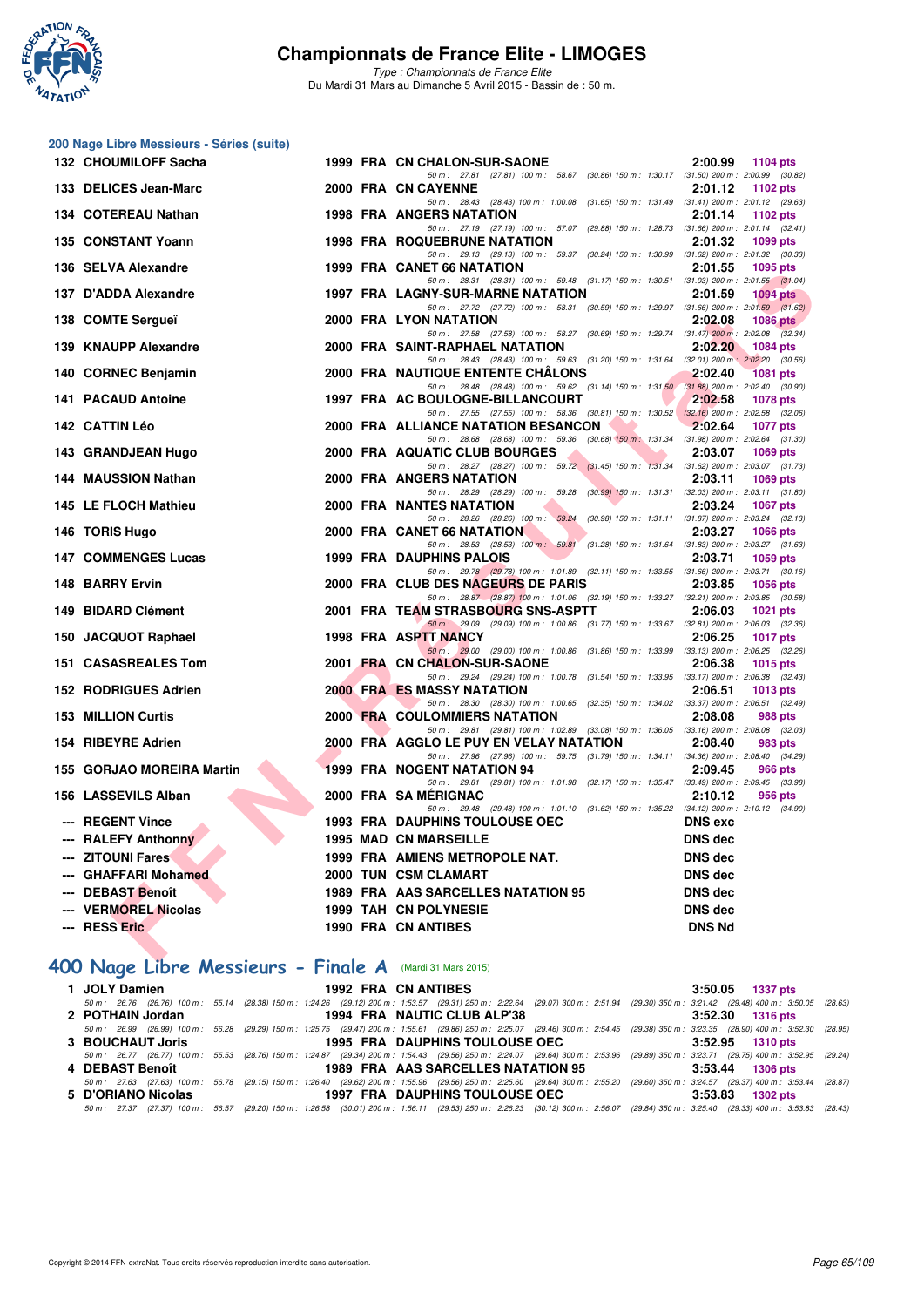

*Type : Championnats de France Elite*

Du Mardi 31 Mars au Dimanche 5 Avril 2015 - Bassin de : 50 m.

#### **400 Nage Libre Messieurs - Finale A (suite)**

| 6 PANNIER Anthony                                        | 1988 FRA AAS SARCELLES NATATION 95                                                                                                                                                         | $3:54.63$ 1295 pts |
|----------------------------------------------------------|--------------------------------------------------------------------------------------------------------------------------------------------------------------------------------------------|--------------------|
|                                                          | 50 m: 27.11 (27.11) 100 m: 56.08 (28.97) 150 m: 1:25.82 (29.74) 200 m: 1:55.83 (30.01) 250 m: 2:25.70 (29.87) 300 m: 2:55.62 (29.92) 350 m: 3:25.62 (30.00) 400 m: 3:54.63 (29.01)         |                    |
| 7 FEBO Jean-Baptiste                                     | 1992 SUI OLYMPIC NICE NATATION                                                                                                                                                             | $3:54.82$ 1293 pts |
|                                                          | 50 m : 26.59 (26.59) 100 m : 55.92 (29.33) 150 m : 1:25.41 (29.49) 200 m : 1:55.84 (30.43) 250 m : 2:26.19 (30.35) 300 m : 2:56.28 (30.09) 350 m : 3:26.21 (29.93) 400 m : 3:54.82 (28.61) |                    |
| 8 OLIVIER Marc-Antoine                                   | 1996 FRA DENAIN NAT. PORTE DU HAINAUT                                                                                                                                                      | $3:55.37$ 1288 pts |
|                                                          | 50 m : 27.62 (27.62) 100 m : 57.51 (29.89) 150 m : 1:27.18 (29.67) 200 m : 1:57.27 (30.09) 250 m : 2:26.45 (29.18) 300 m : 2:56.27 (29.82) 350 m : 3:25.92 (29.65) 400 m : 3:55.37 (29.45) |                    |
| 400 Nage Libre Messieurs - Finale B (Mardi 31 Mars 2015) |                                                                                                                                                                                            |                    |

|                     |                                                                                                                | $3:51.33$ 1325 pts                                                                                                                                                                            |
|---------------------|----------------------------------------------------------------------------------------------------------------|-----------------------------------------------------------------------------------------------------------------------------------------------------------------------------------------------|
|                     |                                                                                                                | 50 m: 27.54 (27.54) 100 m: 57.18 (29.64) 150 m: 1:26.94 (29.76) 200 m: 1:56.48 (29.54) 250 m: 2:25.20 (28.72) 300 m: 2:54.23 (29.03) 350 m: 3:23.29 (29.06) 400 m: 3:51.33 (28.04)            |
| 2 DUPUIS Igor       | <b>1995 FRA MULHOUSE ON</b>                                                                                    | $3:56.59$ 1277 pts                                                                                                                                                                            |
|                     |                                                                                                                | 50 50 m : 28.13 (28.13) 100 m : 57.94 (29.81) 150 m : 1:27.80 (29.86) 200 m : 1:57.15 (29.35) 250 m : 2:26.73 (29.58) 300 m : 2:56.55 (29.82) 350 m : 3:26.74 (30.19) 400 m : 3:56.59 (29.85) |
| 3 GOZDOWSKI Antoine | <b>1995 FRA C VIKINGS DE ROUEN</b>                                                                             | $3:57.90$ 1265 pts                                                                                                                                                                            |
|                     |                                                                                                                | 50 m : 28.22 (28.22) 100 m : 58.50 (30.28) 150 m : 1:29.00 (30.50) 200 m : 1:59.49 (30.49) 250 m : 2:29.94 (30.45) 300 m : 3:00.34 (30.40) 350 m : 3:29.98 (29.64) 400 m : 3:57.90 (27.92)    |
| 4 DE VOS Rahiti     | 1996 FRA OLYMPIC NICE NATATION                                                                                 | $3:58.81$ 1257 pts                                                                                                                                                                            |
|                     |                                                                                                                | 50 m : 28.40 (28.40) 100 m : 58.66 (30.26) 150 m : 1:29.34 (30.68) 200 m : 1:59.80 (30.46) 250 m : 2:29.43 (29.63) 300 m : 2:59.40 (29.97) 350 m : 3:29.49 (30.09) 400 m : 3:58.81 (29.32)    |
| 5 AUBRY Yohann      | 1993 FRA C VIKINGS DE ROUEN                                                                                    | 3:58.88 1257 pts                                                                                                                                                                              |
|                     |                                                                                                                | 50 m : 28.31 (28.31) 100 m : 58.64 (30.33) 150 m : 1:29.42 (30.78) 200 m : 2:00.30 (30.88) 250 m : 2:30.34 (30.04) 300 m : 3:00.46 (30.12) 350 m : 3:30.51 (30.05) 400 m : 3:58.88 (28.37)    |
| 6 AUBRY David       | 1996 FRA C VIKINGS DE ROUEN                                                                                    | 3:59.37<br>1252 pts                                                                                                                                                                           |
|                     |                                                                                                                | 50 m : 28.07 (28.07) 100 m : 58.50 (30.43) 150 m : 1:29.07 (30.57) 200 m : 1:59.77 (30.70) 250 m : 2:30.16 (30.39) 300 m : 3:00.52 (30.36) 350 m : 3:30.84 (30.32) 400 m : 3:59.37 (28.53)    |
| 7 REYMOND Axel      | 1994 FRA CN FONTAINEBLEAU-AVON                                                                                 | 3:59.47<br>1251 pts                                                                                                                                                                           |
|                     |                                                                                                                | 50 m: 28.52 (28.52) 100 m: 58.59 (30.07) 150 m: 1:28.95 (30.36) 200 m: 1:59.16 (30.21) 250 m: 2:29.19 (30.03) 300 m: 2:59.70 (30.51) 350 m: 3:29.84 (30.14) 400 m: 3:59.47 (29.63)            |
| 7 BOSCHER Guillaume | 1993 FRA STADE CLERMONT NATATION NATALLO AND THE RESERVE AND RESERVE THE RESERVE TO A LIMIT AND RESERVE THE RE | 3:59.47<br><b>1251 pts</b>                                                                                                                                                                    |
|                     |                                                                                                                | 50 m : 28.16 (28.16) 100 m : 58.34 (30.18) 150 m : 1:28.82 (30.48) 200 m : 1:59.36 (30.54) 250 m : 2:29.42 (30.06) 300 m : 3:00.12 (30.70) 350 m : 3:30.10 (29.98) 400 m : 3:59.47 (29.37)    |

# **[400 Nage Libre Messieurs - Finale C](http://www.ffnatation.fr/webffn/resultats.php?idact=nat&go=epr&idcpt=27187&idepr=54) 17-18 ans** (Mardi 31 Mars 2015)

| 1 MATHLOUTHI Ahmed                                                | <b>1989 TUN TUNISIE</b> |                                                                                                                                                                                            | 3:51.33<br>1325 pts                                            |
|-------------------------------------------------------------------|-------------------------|--------------------------------------------------------------------------------------------------------------------------------------------------------------------------------------------|----------------------------------------------------------------|
|                                                                   |                         | 50 m : 27.54 (27.54) 100 m : 57.18 (29.64) 150 m : 1:26.94 (29.76) 200 m : 1:56.48 (29.54) 250 m : 2:25.20 (28.72) 300 m : 2:54.23                                                         | (29.03) 350 m : 3:23.29 (29.06) 400 m : 3:51.33<br>(28.04)     |
| 2 DUPUIS Igor                                                     |                         | <b>1995 FRA MULHOUSE ON</b>                                                                                                                                                                | 3:56.59<br><b>1277 pts</b>                                     |
| 50 m: 28.13 (28.13) 100 m: 57.94                                  |                         | (29.81) 150 m: 1:27.80 (29.86) 200 m: 1:57.15 (29.35) 250 m: 2:26.73 (29.58) 300 m: 2:56.55                                                                                                | (29.82) 350 m : 3:26.74 (30.19) 400 m : 3:56.59<br>(29.85)     |
| 3 GOZDOWSKI Antoine                                               |                         | 1995 FRA C VIKINGS DE ROUEN                                                                                                                                                                | 3:57.90<br>1265 pts                                            |
| 50 m : 28.22 (28.22) 100 m : 58.50                                |                         | (30.28) 150 m : 1:29.00 (30.50) 200 m : 1:59.49 (30.49) 250 m : 2:29.94 (30.45) 300 m : 3:00.34                                                                                            | $(30.40)$ 350 m : 3:29.98 $(29.64)$ 400 m : 3:57.90<br>(27.92) |
| 4 DE VOS Rahiti                                                   |                         | <b>1996 FRA OLYMPIC NICE NATATION</b>                                                                                                                                                      | $3:58.81$ 1257 pts                                             |
| 50 m: 28.40 (28.40) 100 m: 58.66                                  |                         | (30.26) 150 m : 1:29.34 (30.68) 200 m : 1:59.80 (30.46) 250 m : 2:29.43 (29.63) 300 m : 2:59.40                                                                                            | (29.97) 350 m : 3:29.49 (30.09) 400 m : 3:58.81<br>(29.32)     |
| 5 AUBRY Yohann                                                    |                         | 1993 FRA C VIKINGS DE ROUEN                                                                                                                                                                | 3:58.88<br><b>1257 pts</b>                                     |
| 50 m: 28.31 (28.31) 100 m: 58.64                                  |                         | $(30.33)$ 150 m : 1:29.42 $(30.78)$ 200 m : 2:00.30 $(30.88)$ 250 m : 2:30.34 $(30.04)$ 300 m : 3:00.46                                                                                    | $(30.12)$ 350 m : 3:30.51 $(30.05)$ 400 m : 3:58.88<br>(28.37) |
| 6 AUBRY David                                                     |                         | 1996 FRA C VIKINGS DE ROUEN                                                                                                                                                                | 3:59.37<br>1252 pts                                            |
|                                                                   |                         | 50 m : 28.07 (28.07) 100 m : 58.50 (30.43) 150 m : 1:29.07 (30.57) 200 m : 1:59.77 (30.70) 250 m : 2:30.16 (30.39) 300 m : 3:00.52 (30.36) 350 m : 3:30.84 (30.32) 400 m : 3:59.37 (28.53) |                                                                |
| 7 REYMOND Axel                                                    |                         | 1994 FRA CN FONTAINEBLEAU-AVON                                                                                                                                                             | 3:59.47<br>1251 pts                                            |
|                                                                   |                         | 50 m: 28.52 (28.52) 100 m: 58.59 (30.07) 150 m: 1:28.95 (30.36) 200 m: 1:59.16 (30.21) 250 m: 2:29.19 (30.03) 300 m: 2:59.70 (30.51) 350 m: 3:29.84 (30.14) 400 m: 3:59.47 (29.63)         |                                                                |
| 7 BOSCHER Guillaume                                               |                         | <b>1993 FRA STADE CLERMONT NATATION</b>                                                                                                                                                    | 3:59.47<br><b>1251 pts</b>                                     |
|                                                                   |                         | 50 m : 28.16 (28.16) 100 m : 58.34 (30.18) 150 m : 1:28.82 (30.48) 200 m : 1:59.36 (30.54) 250 m : 2:29.42 (30.06) 300 m : 3:00.12 (30.70) 350 m : 3:30.10 (29.98) 400 m : 3:59.47 (29.37) |                                                                |
|                                                                   |                         |                                                                                                                                                                                            |                                                                |
| 00 Nage Libre Messieurs - Finale C 17-18 ans (Mardi 31 Mars 2015) |                         |                                                                                                                                                                                            |                                                                |
| 1 AGILI Mehdi                                                     |                         | <b>1997 TUN SO MILLAU N</b>                                                                                                                                                                | 3:57.36<br>1270 pts                                            |
|                                                                   |                         | 50 m : 28.38 (28.38) 100 m : 59.25 (30.87) 150 m : 1:29.48 (30.23) 200 m : 1:59.66 (30.18) 250 m : 2:29.23 (29.57) 300 m : 2:59.25 (30.02) 350 m : 3:28.68 (29.43) 400 m : 3:57.36         | (28.68)                                                        |
| 2 CACHEUX Théo                                                    |                         | <b>1997 FRA MULHOUSE ON</b>                                                                                                                                                                | 3:57.96<br>1265 pts                                            |
|                                                                   |                         | 50 m : 27.72 (27.72) 100 m : 57.45 (29.73) 150 m : 1:27.59 (30.14) 200 m : 1:57.90 (30.31) 250 m : 2:27.84 (29.94) 300 m : 2:58.07                                                         | (30.23) 350 m: 3:28.71 (30.64) 400 m: 3:57.96<br>(29.25)       |
| 3 MARSAU Matthias                                                 |                         | 1997 FRA CANET 66 NATATION                                                                                                                                                                 | 3:58.37<br><b>1261 pts</b>                                     |
|                                                                   |                         | 50 m : 28.29 (28.29) 100 m : 58.29 (30.00) 150 m : 1:28.45 (30.16) 200 m : 1:58.39 (29.94) 250 m : 2:28.91 (30.52) 300 m : 2:59.40                                                         | $(30.49)$ 350 m : 3:29.60 $(30.20)$ 400 m : 3:58.37<br>(28.77) |
| 4 FUCHS Roman                                                     |                         | 1998 FRA AMIENS METROPOLE NAT.                                                                                                                                                             | 4:01.62<br>1232 pts                                            |
| 50 m : 28.02 (28.02) 100 m : 58.08                                |                         | (30.06) 150 m : 1:28.54 (30.46) 200 m : 1:59.38 (30.84) 250 m : 2:30.15 (30.77) 300 m : 3:01.00                                                                                            | (30.85) 350 m: 3:32.07 (31.07) 400 m: 4:01.62 (29.55)          |
| 5 PHILIPPE Baptiste                                               |                         | 1997 FRA CN CHALON-SUR-SAONE                                                                                                                                                               | 4:01.85<br>1230 pts                                            |
|                                                                   |                         | 50 m: 28.21 (28.21) 100 m: 58.90 (30.69) 150 m: 1:29.65 (30.75) 200 m: 2:00.36 (30.71) 250 m: 2:31.22 (30.86) 300 m: 3:02.12 (30.90) 350 m: 3:32.37 (30.25) 400 m: 4:01.85 (29.48)         |                                                                |
| 6 BERNARDINI Mathieu                                              |                         | 1998 FRA STADE FRANCAIS O COURBEVOIE                                                                                                                                                       | 4:02.53<br>1224 pts                                            |
|                                                                   |                         | 50 m : 28.10 (28.10) 100 m : 59.09 (30.99) 150 m : 1:29.78 (30.69) 200 m : 2:00.76 (30.98) 250 m : 2:31.94 (31.18) 300 m : 3:03.04                                                         | $(31.10)$ 350 m : 3:33.90 $(30.86)$ 400 m : 4:02.53 $(28.63)$  |
| 7 VANNIER Léo                                                     |                         | <b>1997 FRA ALLIANCE NATATION BESANCON</b>                                                                                                                                                 | 4:04.88<br><b>1204 pts</b>                                     |
|                                                                   |                         | 50 m : 28.12 (28.12) 100 m : 58.99 (30.87) 150 m : 1:29.51 (30.52) 200 m : 2:00.62 (31.11) 250 m : 2:31.27 (30.65) 300 m : 3:02.38                                                         | $(31.11)$ 350 m : 3:33.64 $(31.26)$ 400 m : 4:04.88<br>(31.24) |
| 8 ROYER Elouan                                                    | 1998 FRA CN BREST       |                                                                                                                                                                                            | 4:06.11<br>1193 pts                                            |
|                                                                   |                         | 50 m : 28.06 (28.06) 100 m : 58.61 (30.55) 150 m : 1:29.65 (31.04) 200 m : 2:01.08 (31.43) 250 m : 2:32.28 (31.20) 300 m : 3:04.06                                                         | $(31.78)$ 350 m : 3:35.25 $(31.19)$ 400 m : 4:06.11 $(30.86)$  |
| 9 MERESSE Remi                                                    |                         | <b>1998 FRA DAUPHINS TOULOUSE OEC</b>                                                                                                                                                      | 4:06.28<br><b>1191 pts</b>                                     |
|                                                                   |                         | 50 m : 28.22 (28.22) 100 m : 59.28 (31.06) 150 m : 1:29.97 (30.69) 200 m : 2:01.24 (31.27) 250 m : 2:32.60 (31.36) 300 m : 3:04.44                                                         | $(31.84)$ 350 m : 3:36.15 $(31.71)$ 400 m : 4:06.28 $(30.13)$  |
| 10 PINON Julien                                                   |                         | <b>1998 FRA CANET 66 NATATION</b>                                                                                                                                                          | 4:06.48<br>1190 pts                                            |
|                                                                   |                         | 50 m: 27.86 (27.86) 100 m: 58.89 (31.03) 150 m: 1:30.11 (31.22) 200 m: 2:01.90 (31.79) 250 m: 2:33.84 (31.94) 300 m: 3:05.91 (32.07) 350 m: 3:37.67 (31.76) 400 m: 4:06.48 (28.81)         |                                                                |
|                                                                   |                         |                                                                                                                                                                                            |                                                                |
| 00 Nage Libre Messieurs - Finale D 14-16 ans (Mardi 31 Mars 2015) |                         |                                                                                                                                                                                            |                                                                |
| 1 FONTAINE Logan                                                  |                         | 1999 FRA C VIKINGS DE ROUEN                                                                                                                                                                | 4:02.03<br>1229 pts                                            |
|                                                                   |                         | 50 m : 28.77 (28.77) 100 m : 59.45 (30.68) 150 m : 1:30.46 (31.01) 200 m : 2:01.24 (30.78) 250 m : 2:32.02 (30.78) 300 m : 3:03.03                                                         | $(31.01)$ 350 m : 3:33.56 $(30.53)$ 400 m : 4:02.03 $(28.47)$  |
| 2 BOILEAU Samson                                                  |                         | <b>1999 FRA MULHOUSE ON</b>                                                                                                                                                                | 4:02.29<br><b>1226 pts</b>                                     |
|                                                                   |                         | 50 m : 28.27 (28.27) 100 m : 59.01 (30.74) 150 m : 1:29.95 (30.94) 200 m : 2:00.91 (30.96) 250 m : 2:31.85 (30.94) 300 m : 3:03.09                                                         | (31.24) 350 m: 3:33.46 (30.37) 400 m: 4:02.29<br>(28.83)       |
| 3 CHENITI Anis                                                    | 1999 FRA CN POISSY      |                                                                                                                                                                                            | 4:04.13<br><b>1210 pts</b>                                     |
|                                                                   |                         | 50 m : 28.30 (28.30) 100 m : 58.98 (30.68) 150 m : 1:29.94 (30.96) 200 m : 2:01.31 (31.37) 250 m : 2:32.31 (31.00) 300 m : 3:03.43                                                         | (31.12) 350 m: 3:34.26 (30.83) 400 m: 4:04.13 (29.87)          |
| 4 ZITOUNI Fares                                                   |                         | 1999 FRA AMIENS METROPOLE NAT.                                                                                                                                                             | 4:05.07<br><b>1202 pts</b>                                     |
|                                                                   |                         | 50 m : 28.46 (28.46) 100 m : 59.18 (30.72) 150 m : 1:29.85 (30.67) 200 m : 2:01.09 (31.24) 250 m : 2:32.19 (31.10) 300 m : 3:03.80                                                         | $(31.61)$ 350 m : 3:34.98 $(31.18)$ 400 m : 4:05.07 $(30.09)$  |
| 5 CABIOCH Clément                                                 | 2000 FRA AC HYERES      |                                                                                                                                                                                            | 4:06.47<br>1190 pts                                            |
|                                                                   |                         | 50 m: 28.92 (28.92) 100 m: 59.73 (30.81) 150 m: 1:30.90 (31.17) 200 m: 2:02.19 (31.29) 250 m: 2:33.45 (31.26) 300 m: 3:04.85 (31.40) 350 m: 3:36.59 (31.74) 400 m: 4:06.47 (29.88)         |                                                                |
| 6 MARINETTE Samuel                                                |                         | 1999 FRA CNIC LES SQUALES                                                                                                                                                                  | 4:06.79<br>1187 pts                                            |
|                                                                   |                         |                                                                                                                                                                                            |                                                                |

# **[400 Nage Libre Messieurs - Finale D](http://www.ffnatation.fr/webffn/resultats.php?idact=nat&go=epr&idcpt=27187&idepr=54) 14-16 ans** (Mardi 31 Mars 2015)

| 1 FONTAINE Logan | <b>EXAMPLE 2018 1999 FRAC VIKINGS DE ROUEN</b>                                                                                                                                                                                     | 4:02.03 1229 pts                                                                                                                                                                            |
|------------------|------------------------------------------------------------------------------------------------------------------------------------------------------------------------------------------------------------------------------------|---------------------------------------------------------------------------------------------------------------------------------------------------------------------------------------------|
|                  |                                                                                                                                                                                                                                    | 50 m: 28.77 (28.77) 100 m: 59.45 (30.68) 150 m: 1:30.46 (31.01) 200 m: 2:01.24 (30.78) 250 m: 2:32.02 (30.78) 300 m: 3:03.03 (31.01) 350 m: 3:33.56 (30.53) 400 m: 4:02.03 (28.47)          |
|                  | 2 BOILEAU Samson <b>All Accord 1999 FRA MULHOUSE ON</b>                                                                                                                                                                            | 4:02.29 1226 pts                                                                                                                                                                            |
|                  |                                                                                                                                                                                                                                    | 50 m : 28.27 (28.27) 100 m : 59.01 (30.74) 150 m : 1:29.95 (30.94) 200 m : 2:00.91 (30.96) 250 m : 2:31.85 (30.94) 300 m : 3:03.09 (31.24) 350 m : 3:33.46 (30.37) 400 m : 4:02.29 (28.83)  |
| 3 CHENITI Anis   | <b>Example 1999 FRA CN POISSY CONSIDERED ASSESSMENT OF A STATE OF A STATE OF A STATE OF A STATE OF A STATE OF A STATE OF A STATE OF A STATE OF A STATE OF A STATE OF A STATE OF A STATE OF A STATE OF A STATE OF A STATE OF A </b> | 4:04.13 1210 pts                                                                                                                                                                            |
|                  |                                                                                                                                                                                                                                    | 50 m: 28.30 (28.30) 100 m: 58.98 (30.68) 150 m: 1:29.94 (30.96) 200 m: 2:01.31 (31.37) 250 m: 2:32.31 (31.00) 300 m: 3:03.43 (31.12) 350 m: 3:34.26 (30.83) 400 m: 4:04.13 (29.87)          |
| 4 ZITOUNI Fares  | <b>Example 2018 1999 FRA AMIENS METROPOLE NAT.</b>                                                                                                                                                                                 | 4:05.07<br><b>1202 pts</b>                                                                                                                                                                  |
|                  |                                                                                                                                                                                                                                    | 50 m : (28.46 (28.46) 100 m : 59.18 (30.72) 150 m : 1:29.85 (30.67) 200 m : 2:01.09 (31.24) 250 m : 2:32.19 (31.10) 300 m : 3:03.80 (31.61) 350 m : 3:34.98 (31.18) 400 m : 4:05.07 (30.09) |
|                  | 5 CABIOCH Clément 2000 FRA AC HYERES                                                                                                                                                                                               | 4:06.47 1190 pts                                                                                                                                                                            |
|                  |                                                                                                                                                                                                                                    | 50 m : 28.92 (28.92) 100 m : 59.73 (30.81) 150 m : 1:30.90 (31.17) 200 m : 2:02.19 (31.29) 250 m : 2:33.45 (31.26) 300 m : 3:04.85 (31.40) 350 m : 3:36.59 (31.74) 400 m : 4:06.47 (29.88)  |
|                  | 6 MARINETTE Samuel 1999 FRA CNIC LES SQUALES                                                                                                                                                                                       | 4:06.79 1187 pts                                                                                                                                                                            |
|                  |                                                                                                                                                                                                                                    | 50 m: 28.99 (28.99) 100 m: 59.55 (30.56) 150 m: 1:30.49 (30.94) 200 m: 2:02.02 (31.53) 250 m: 2:33.08 (31.06) 300 m: 3:04.77 (31.69) 350 m: 3:36.18 (31.41) 400 m: 4:06.79 (30.61)          |
|                  | 7 AUNE Romain 1184 pts 2000 FRA AAS SARCELLES NATATION 95 4:07.11 1184 pts                                                                                                                                                         |                                                                                                                                                                                             |
|                  |                                                                                                                                                                                                                                    | 50 m: 28.57 (28.57) 100 m: 59.45 (30.88) 150 m: 1:30.20 (30.75) 200 m: 2:02.00 (31.80) 250 m: 2:33.58 (31.58) 300 m: 3:05.72 (32.14) 350 m: 3:37.74 (32.02) 400 m: 4:07.11 (29.37)          |
|                  | 8 ROLDAN MUNOZ Enzo 1999 FRA DAUPHINS ROMANS PEAGOIS 4:07.85 1178 pts                                                                                                                                                              |                                                                                                                                                                                             |
|                  |                                                                                                                                                                                                                                    | 50 m: 27.99 (27.99) 100 m: 58.51 (30.52) 150 m: 1:29.97 (31.46) 200 m: 2:01.88 (31.91) 250 m: 2:33.30 (31.42) 300 m: 3:05.48 (32.18) 350 m: 3:37.03 (31.55) 400 m: 4:07.85 (30.82)          |
| 9 CACHOT Arthur  | <b>2000 FRA DAUPHINS TOULOUSE OEC</b>                                                                                                                                                                                              | 4:08.04 1176 pts                                                                                                                                                                            |
|                  |                                                                                                                                                                                                                                    | 50 m: 28.57 (28.57) 100 m: 59.31 (30.74) 150 m: 1:30.83 (31.52) 200 m: 2:02.21 (31.38) 250 m: 2:33.73 (31.52) 300 m: 3:05.27 (31.54) 350 m: 3:37.35 (32.08) 400 m: 4:08.04 (30.69)          |
| 10 RADU lonut    | <b>1999 ROU CN MARSEILLE</b>                                                                                                                                                                                                       | $4:12.11$ 1141 pts                                                                                                                                                                          |
|                  |                                                                                                                                                                                                                                    | 50 m: 28.89 (28.89) 100 m: 1:00.34 (31.45) 150 m: 1:32.45 (32.11) 200 m: 2:05.23 (32.78) 250 m: 2:37.88 (32.65) 300 m: 3:10.58 (32.70) 350 m: 3:42.47 (31.89) 400 m: 4:12.11 (29.64)        |
|                  |                                                                                                                                                                                                                                    |                                                                                                                                                                                             |

## **[400 Nage Libre Messieurs - Séries](http://www.ffnatation.fr/webffn/resultats.php?idact=nat&go=epr&idcpt=27187&idepr=54)** (Mardi 31 Mars 2015)

|  | <b>JOLY Damien</b> |  | <b>1992 FRA CN ANTIBES</b> |  |                                                                                                                                                                                    | 3:48.86 1348 pts |  |
|--|--------------------|--|----------------------------|--|------------------------------------------------------------------------------------------------------------------------------------------------------------------------------------|------------------|--|
|  |                    |  |                            |  | 50 m; 26.93 (26.93) 100 m; 55.66 (28.73) 150 m; 1:24.58 (28.92) 200 m; 1:53.77 (29.19) 250 m; 2:22.32 (28.55) 300 m; 2:51.24 (28.92) 350 m; 3:20.39 (29.15) 400 m; 3:48.86 (28.47) |                  |  |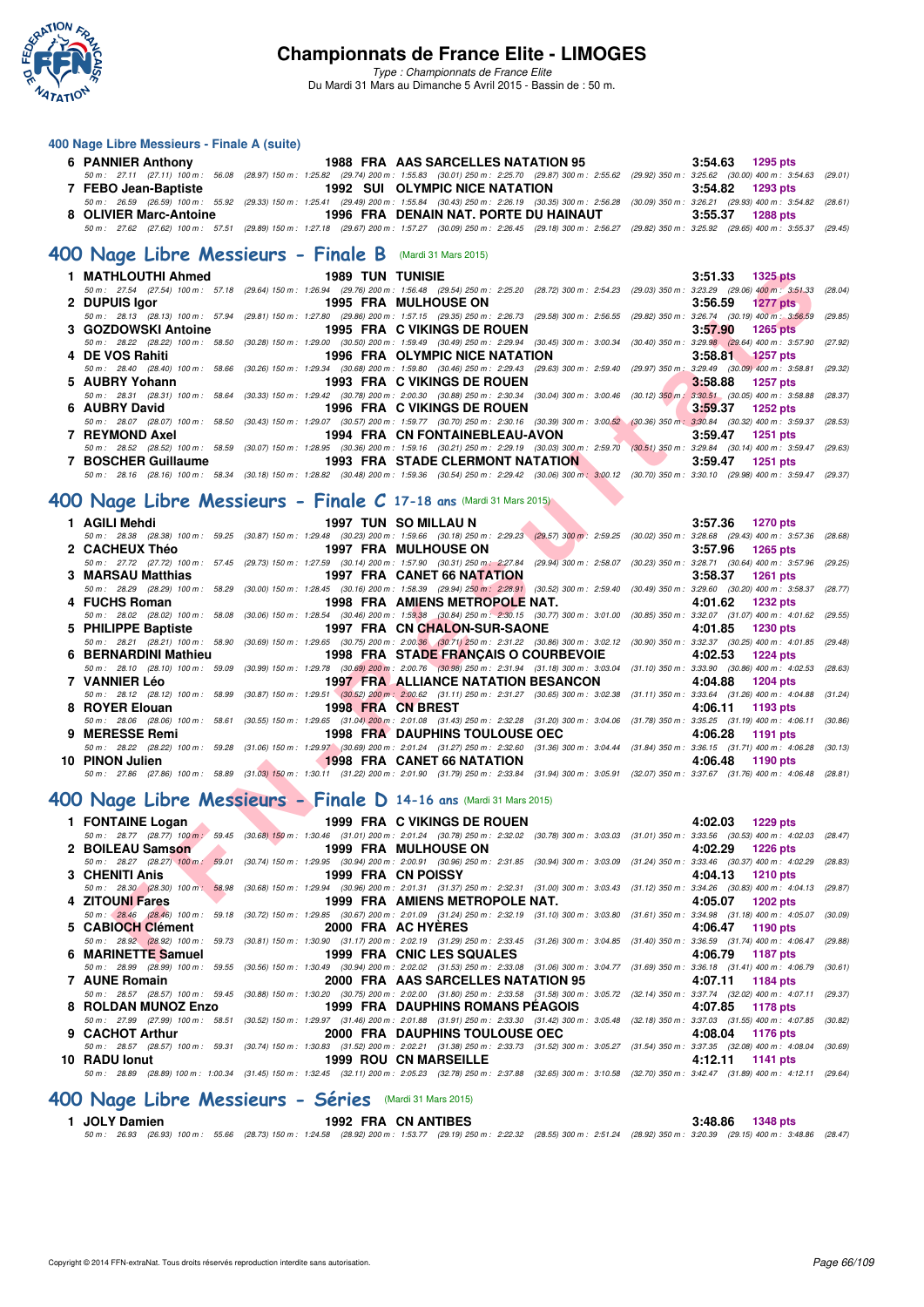

*Type : Championnats de France Elite* Du Mardi 31 Mars au Dimanche 5 Avril 2015 - Bassin de : 50 m.

#### **400 Nage Libre Messieurs - Séries (suite)**

| 2 FEBO Jean-Baptiste    |                |                         | 1992 SUI OLYMPIC NICE NATATION                                                                                                                                                                                                      | 3:52.33<br>1316 pts        |         |
|-------------------------|----------------|-------------------------|-------------------------------------------------------------------------------------------------------------------------------------------------------------------------------------------------------------------------------------|----------------------------|---------|
| 3 MATHLOUTHI Ahmed      |                | <b>1989 TUN TUNISIE</b> | 50 m: 26.30 (26.30) 100 m: 55.15 (28.85) 150 m: 1:24.62 (29.47) 200 m: 1:54.71 (30.09) 250 m: 2:24.57 (29.86) 300 m: 2:54.46 (29.89) 350 m: 3:23.77 (29.31) 400 m: 3:52.33 (28.56)                                                  | 3:52.87<br><b>1311 pts</b> |         |
| 4 D'ORIANO Nicolas      |                |                         | 50 m: 27.30 (27.30) 100 m: 56.63 (29.33) 150 m: 1:26.21 (29.58) 200 m: 1:56.17 (29.96) 250 m: 2:25.40 (29.23) 300 m: 2:54.68 (29.28) 350 m: 3:24.15 (29.47) 400 m: 3:52.87 (28.72)<br><b>1997 FRA DAUPHINS TOULOUSE OEC</b>         | 3:55.19<br><b>1290 pts</b> |         |
|                         |                |                         | 50 m: 27.92 (27.92) 100 m: 57.63 (29.71) 150 m: 1:27.58 (29.95) 200 m: 1:57.68 (30.10) 250 m: 2:27.56 (29.88) 300 m: 2:57.38 (29.82) 350 m: 3:27.17 (29.79) 400 m: 3:55.19                                                          |                            | (28.02) |
| 5 POTHAIN Jordan        |                |                         | 1994 FRA NAUTIC CLUB ALP'38<br>50 m: 27.89 (27.89) 100 m: 56.49 (28.60) 150 m: 1:25.69 (29.20) 200 m: 1:55.30 (29.61) 250 m: 2:24.76 (29.46) 300 m: 2:54.67 (29.91) 350 m: 3:25.10 (30.43) 400 m: 3:55.26                           | 3:55.26<br>1289 pts        | (30.16) |
| 6 PANNIER Anthony       |                |                         | 1988 FRA AAS SARCELLES NATATION 95                                                                                                                                                                                                  | 3:55.50<br><b>1287 pts</b> |         |
| 7 DEBAST Benoît         |                |                         | 50 m: 27.11 (27.11) 100 m: 56.68 (29.57) 150 m: 1:26.52 (29.84) 200 m: 1:56.50 (29.98) 250 m: 2:26.65 (30.15) 300 m: 2:56.88 (30.23) 350 m: 3:26.74 (29.86) 400 m: 3:55.50 (28.76)<br>1989 FRA AAS SARCELLES NATATION 95            | 3:55.54<br><b>1287 pts</b> |         |
| 8 PIELOWSKI Krzysztof   |                |                         | 50 m: 27.39 (27.39) 100 m: 56.52 (29.13) 150 m: 1:26.03 (29.51) 200 m: 1:55.59 (29.56) 250 m: 2:25.53 (29.94) 300 m: 2:55.66 (30.13) 350 m: 3:26.09 (30.43) 400 m: 3:55.54<br>1991 POL CO SAINT-DIZIER NATATION                     | 3:56.22<br><b>1281 pts</b> | (29.45) |
|                         |                |                         | 50 m: 27.37 (27.37) 100 m: 56.44 (29.07) 150 m: 1:25.95 (29.51) 200 m: 1:55.89 (29.94) 250 m: 2:25.71 (29.82) 300 m: 2:55.86 (30.15) 350 m: 3:26.45 (30.59) 400 m: 3:56.22 (29.77)                                                  |                            |         |
| 9 BOUCHAUT Joris        |                |                         | <b>1995 FRA DAUPHINS TOULOUSE OEC</b><br>50 m: 28.38 (28.38) 100 m: 57.87 (29.49) 150 m: 1:27.76 (29.89) 200 m: 1:57.63 (29.87) 250 m: 2:27.26 (29.63) 300 m: 2:57.14 (29.88) 350 m: 3:27.11 (29.97) 400 m: 3:56.35 (29.24)         | 3:56.35 1279 pts           |         |
| 10 OLIVIER Marc-Antoine |                |                         | 1996 FRA DENAIN NAT. PORTE DU HAINAUT                                                                                                                                                                                               | 3:56.39<br><b>1279 pts</b> |         |
| 11 VIGROUX Sébastien    |                |                         | 50 m: 27.67 (27.67) 100 m: 57.44 (29.77) 150 m: 1:27.15 (29.71) 200 m: 1:56.98 (29.83) 250 m: 2:26.61 (29.63) 300 m: 2:56.36 (29.75) 350 m: 3:26.76 (30.40) 400 m: 3:56.39 (29.63)<br><b>1993 FRA MULHOUSE ON</b>                   | 3:56.84<br><b>1275 pts</b> |         |
| 12 DUPUIS Igor          |                |                         | 50 m : 28.03 (28.03) 100 m : 58.09 (30.06) 150 m : 1:27.94 (29.85) 200 m : 1:58.15 (30.21) 250 m : 2:27.75 (29.60) 300 m : 2:57.70 (29.95) 350 m : 3:27.84 (30.14) 400 m : 3:56.84<br><b>1995 FRA MULHOUSE ON</b>                   | 3:57.32<br><b>1271 pts</b> | (29.00) |
|                         |                |                         | 50 m: 27.63 (27.63) 100 m: 57.34 (29.71) 150 m: 1:27.17 (29.83) 200 m: 1:57.18 (30.01) 250 m: 2:27.08 (29.90) 300 m: 2:57.24 (30.16) 350 m: 3:27.45 (30.21) 400 m: 3:57.32 (29.87)                                                  |                            |         |
| 13 GOZDOWSKI Antoine    |                |                         | <b>1995 FRA C VIKINGS DE ROUEN</b><br>50 m: 28.06 (28.06) 100 m: 57.87 (29.81) 150 m: 1:27.57 (29.70) 200 m: 1:57.68 (30.11) 250 m: 2:27.87 (30.19) 300 m: 2:58.18 (30.31) 350 m: 3:28.47 (30.29) 400 m: 3:57.98 (29.51)            | 3:57.98<br>1265 pts        |         |
| 14 REYMOND Axel         |                |                         | 1994 FRA CN FONTAINEBLEAU-AVON                                                                                                                                                                                                      | 3:58.64<br>1259 pts        |         |
| 15 BOSCHER Guillaume    |                |                         | 50 m: 28.43 (28.43) 100 m: 58.27 (29.84) 150 m: 1:28.22 (29.95) 200 m: 1:58.16 (29.94) 250 m: 2:28.21 (30.05) 300 m: 2:58.52 (30.31) 350 m: 3:28.85 (30.33) 400 m: 3:58.64<br><b>1993 FRA STADE CLERMONT NATATION</b>               | 3:58.83<br>1257 pts        | (29.79) |
| 16 DE VOS Rahiti        |                |                         | 50 m : 28.08 (28.08) 100 m : 58.25 (30.17) 150 m : 1:27.98 (29.73) 200 m : 1:58.06 (30.08) 250 m : 2:28.32 (30.26) 300 m : 2:58.79 (30.47) 350 m : 3:29.10 (30.31) 400 m : 3:58.83 (29.73)<br><b>1996 FRA OLYMPIC NICE NATATION</b> | 3:59.05<br>1255 pts        |         |
|                         |                |                         | 50 m: 27.42 (27.42) 100 m: 56.99 (29.57) 150 m: 1:26.58 (29.59) 200 m: 1:56.66 (30.08) 250 m: 2:27.09 (30.43) 300 m: 2:58.05 (30.96) 350 m: 3:28.94 (30.89) 400 m: 3:59.05                                                          |                            | (30.11) |
| 17 AUBRY David          |                |                         | 1996 FRA C VIKINGS DE ROUEN<br>50 m: 28.26 (28.26) 100 m: 58.40 (30.14) 150 m: 1:28.92 (30.52) 200 m: 1:59.12 (30.20) 250 m: 2:29.78 (30.66) 300 m: 3:00.55 (30.77) 350 m: 3:30.62 (30.07) 400 m: 3:59.73 (29.11)                   | 3:59.73<br>1249 pts        |         |
| 18 AUBRY Yohann         |                |                         | 1993 FRA C VIKINGS DE ROUEN                                                                                                                                                                                                         | 4:00.04<br><b>1246 pts</b> |         |
| 19 COIFFARD Florian     |                |                         | 50 m: 27.75 (27.75) 100 m: 57.54 (29.79) 150 m: 1:27.77 (30.23) 200 m: 1:58.31 (30.54) 250 m: 2:28.85 (30.54) 300 m: 2:59.55 (30.70) 350 m: 3:30.07 (30.52) 400 m: 4:00.04 (29.97)<br><b>1995 FRA DAUPHINS TOULOUSE OEC</b>         | 4:00.09<br><b>1246 pts</b> |         |
|                         |                |                         | 50 m: 27.68 (27.68) 100 m: 57.32 (29.64) 150 m: 1:27.33 (30.01) 200 m: 1:57.52 (30.19) 250 m: 2:27.78 (30.26) 300 m: 2:58.77 (30.99) 350 m: 3:29.54 (30.77) 400 m: 4:00.09 (30.55)<br><b>1996 FRA DAUPHINS TOULOUSE OEC</b>         | 4:00.13<br>1246 pts        |         |
| 20 CASTERA Mathis       |                |                         | 50 m : 28.30 (28.30) 100 m : 58.98 (30.68) 150 m : 1:29.87 (30.89) 200 m : 2:00.65 (30.78) 250 m : 2:30.69 (30.04) 300 m : 3:00.92 (30.23) 350 m : 3:30.64 (29.72) 400 m : 4:00.13 (29.49)                                          |                            |         |
| 21 AGILI Mehdi          |                |                         | 1997 TUN SO MILLAU N<br>50 m: 27.69 (27.69) 100 m: 57.84 (30.15) 150 m: 1:28.25 (30.41) 200 m: 1:59.51 (31.26) 250 m: 2:30.17 (30.66) 300 m: 3:01.28 (31.11) 350 m: 3:31.50 (30.22) 400 m: 4:01.00 (29.50)                          | 4:01.00<br><b>1238 pts</b> |         |
| 22 MARSAU Matthias      |                |                         | <b>1997 FRA CANET 66 NATATION</b>                                                                                                                                                                                                   | 4:01.13<br><b>1237 pts</b> |         |
| 23 FLEITH Alexandre     |                |                         | 50 m: 27.57 (27.57) 100 m: 57.70 (30.13) 150 m: 1:28.40 (30.70) 200 m: 1:59.09 (30.69) 250 m: 2:30.08 (30.99) 300 m: 3:00.90 (30.82) 350 m: 3:31.68 (30.78) 400 m: 4:01.13 (29.45)<br><b>1996 FRA MULHOUSE ON</b>                   | 4:01.28<br>1235 pts        |         |
| 24 MROWINSKI Romain     |                |                         | 50 m: 27.52 (27.52) 100 m: 58.06 (30.54) 150 m: 1:28.19 (30.13) 200 m: 1:59.18 (30.99) 250 m: 2:30.00 (30.82) 300 m: 3:01.41 (31.41) 350 m: 3:31.67 (30.26) 400 m: 4:01.28 (29.61)<br>1994 FRA CN CEVENNES ALES                     | 4:01.31<br>1235 pts        |         |
|                         |                |                         | 50 m: 27.45 (27.45) 100 m: 57.16 (29.71) 150 m: 1:27.13 (29.97) 200 m: 1:57.70 (30.57) 250 m: 2:28.02 (30.32) 300 m: 2:58.80 (30.78) 350 m: 3:30.06 (31.26) 400 m: 4:01.31 (31.25)                                                  |                            |         |
| 25 CACHEUX Théo         | $\blacksquare$ |                         | <b>1997 FRA MULHOUSE ON</b><br>50 m: 28.04 (28.04) 100 m: 57.72 (29.68) 150 m: 1:27.85 (30.13) 200 m: 1:58.24 (30.39) 250 m: 2:28.78 (30.54) 300 m: 2:59.79 (31.01) 350 m: 3:31.00 (31.21) 400 m: 4:01.68 (30.68)                   | 4:01.68<br><b>1232 pts</b> |         |
| <b>26 RAMSAMY Cyril</b> |                |                         | <b>1996 FRA DAUPHINS TOULOUSE OEC</b>                                                                                                                                                                                               | 4:01.84<br>1230 pts        |         |
| 27 LAMBERT Hugo         |                |                         | 50 m: 28.40 (28.40) 100 m: 58.85 (30.45) 150 m: 1:29.61 (30.76) 200 m: 2:00.27 (30.66) 250 m: 2:31.10 (30.83) 300 m: 3:01.73 (30.63) 350 m: 3:32.33 (30.60) 400 m: 4:01.84 (29.51)<br>1993 FRA CN CHALON-SUR-SAONE                  | 4:02.12<br><b>1228 pts</b> |         |
| 28 PHILIPPE Baptiste    |                |                         | 50 m : 28.33 (28.33) 100 m : 58.80 (30.47) 150 m : 1:29.26 (30.46) 200 m : 1:59.99 (30.73) 250 m : 2:30.52 (30.53) 300 m : 3:01.40 (30.88) 350 m : 3:32.47 (31.07) 400 m : 4:02.12 (29.65)<br><b>1997 FRA CN CHALON-SUR-SAONE</b>   | 4:02.29<br>1226 pts        |         |
|                         |                |                         | 50 m: 28.23 (28.23) 100 m: 58.51 (30.28) 150 m: 1:29.77 (31.26) 200 m: 2:00.82 (31.05) 250 m: 2:32.01 (31.19) 300 m: 3:02.85 (30.84) 350 m: 3:33.14 (30.29) 400 m: 4:02.29 (29.15)                                                  |                            |         |
| 29 FUCHS Roman          |                |                         | 1998 FRA AMIENS METROPOLE NAT.<br>50 m: 27.80 (27.80) 100 m: 57.69 (29.89) 150 m: 1:28.05 (30.36) 200 m: 1:59.12 (31.07) 250 m: 2:30.05 (30.93) 300 m: 3:01.70 (31.65) 350 m: 3:33.07 (31.37) 400 m: 4:03.05 (29.98)                | 4:03.05<br><b>1220 pts</b> |         |
| 30 BARASCUD Paul        |                |                         | 1996 FRA CN MARSEILLE                                                                                                                                                                                                               | 4:03.22<br><b>1218 pts</b> |         |
| 31 BERNARDINI Mathieu   |                |                         | 50 m: 27.99 (27.99) 100 m: 58.06 (30.07) 150 m: 1:29.26 (31.20) 200 m: 2:00.17 (30.91) 250 m: 2:31.15 (30.98) 300 m: 3:02.45 (31.30) 350 m: 3:33.53 (31.08) 400 m: 4:03.22 (29.69)<br>1998 FRA STADE FRANÇAIS O COURBEVOIE          | 4:03.31<br><b>1217 pts</b> |         |
| 32 ROUAULT Pierre       |                |                         | 50 m : 27.87 (27.87) 100 m : 58.60 (30.73) 150 m : 1:29.21 (30.61) 200 m : 2:01.04 (31.83) 250 m : 2:31.61 (30.57) 300 m : 3:02.61 (31.00) 350 m : 3:33.38 (30.77) 400 m : 4:03.31<br>1995 FRA DAUPHINS TOULOUSE OEC                | 4:03.52<br>1216 pts        | (29.93) |
|                         |                |                         | 50 m : 27.61 (27.61) 100 m : 57.81 (30.20) 150 m : 1:29.28 (31.47) 200 m : 2:00.95 (31.67) 250 m : 2:22.62 (31.67) 300 m : 3:03.26 (30.64) 350 m : 3:33.86 (30.60) 400 m : 4:03.52 (29.66)                                          |                            |         |
| 33 BAYAR Abdelaziz      |                |                         | 1993 TUN AAS SARCELLES NATATION 95<br>50 m : 28.20 (28.20) 100 m : 59.20 (31.00) 150 m : 1:30.69 (31.49) 200 m : 2:02.48 (31.79) 250 m : 2:33.51 (31.03) 300 m : 3:04.73 (31.22) 350 m : 3:34.76 (30.03) 400 m : 4:04.08            | 4:04.08<br><b>1211 pts</b> | (29.32) |
| 34 BRANTU Benjamin      |                |                         | 1995 FRA C VIKINGS DE ROUEN                                                                                                                                                                                                         | 4:04.16<br><b>1210 pts</b> |         |
| 35 GUERIN Simon         |                |                         | 50 m: 28.30 (28.30) 100 m: 58.69 (30.39) 150 m: 1:29.78 (31.09) 200 m: 2:01.13 (31.35) 250 m: 2:31.65 (30.52) 300 m: 3:03.24 (31.59) 350 m: 3:33.97 (30.73) 400 m: 4:04.16 (30.19)<br>1992 FRA AMIENS METROPOLE NAT.                | 4:04.18<br><b>1210 pts</b> |         |
|                         |                |                         | 50 m : 27.32 (27.32) 100 m : 55.83 (28.51) 150 m : 1:25.28 (29.45) 200 m : 1:55.52 (30.24) 250 m : 2:26.61 (31.09) 300 m : 2:58.82 (32.21) 350 m : 3:31.89 (33.07) 400 m : 4:04.18 (32.29)                                          |                            |         |
| 36 ZAOUI Farouk         |                |                         | 1998 TUN SO MILLAU N<br>50 m: 28.26 (28.26) 100 m: 59.07 (30.81) 150 m: 1:29.89 (30.82) 200 m: 2:01.44 (31.55) 250 m: 2:32.32 (30.88) 300 m: 3:03.52 (31.20) 350 m: 3:34.76 (31.24) 400 m: 4:04.85 (30.09)                          | 4:04.85<br>1204 pts        |         |
| 37 WILLE Nicolas        |                | 1996 FRA EN CAEN        | 50 m : 27.90 (27.90) 100 m : 58.54 (30.64) 150 m : 1:29.91 (31.37) 200 m : 2:01.46 (31.55) 250 m : 2:32.69 (31.23) 300 m : 3:03.92 (31.23) 350 m : 3:34.71 (30.79) 400 m : 4:04.97 (30.26)                                          | 4:04.97<br>1203 pts        |         |
|                         |                |                         |                                                                                                                                                                                                                                     |                            |         |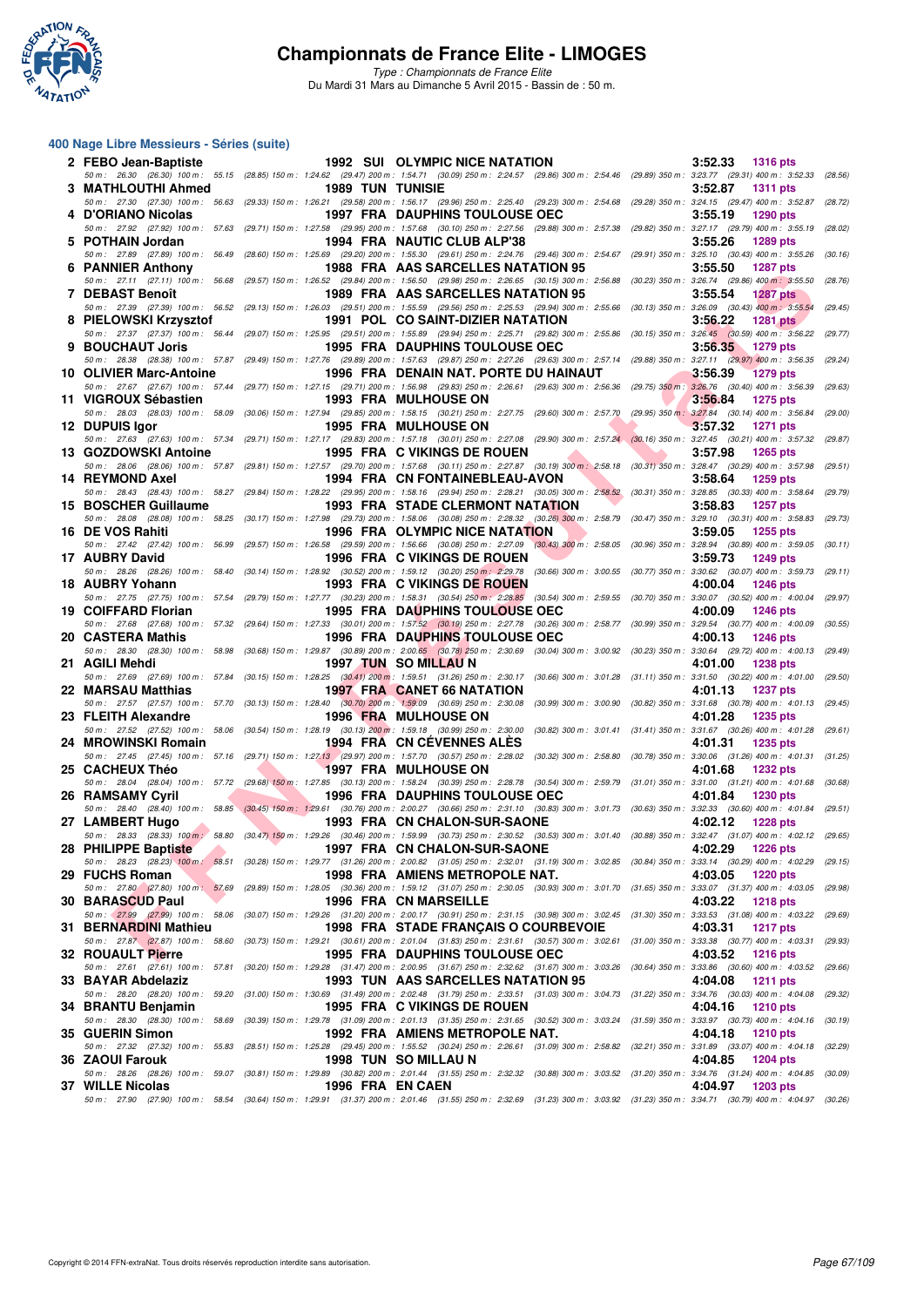

*Type : Championnats de France Elite* Du Mardi 31 Mars au Dimanche 5 Avril 2015 - Bassin de : 50 m.

#### **400 Nage Libre Messieurs - Séries (suite)**

| <b>38 VANNIER Léo</b>    |                   | <b>1997 FRA ALLIANCE NATATION BESANCON</b>                                                                                                                                                                                     | 4:05.17 1201 pts                                                               |         |
|--------------------------|-------------------|--------------------------------------------------------------------------------------------------------------------------------------------------------------------------------------------------------------------------------|--------------------------------------------------------------------------------|---------|
| 39 CASARIN Davide        |                   | 50 m: 27.00 (27.00) 100 m: 56.96 (29.96) 150 m: 1:27.83 (30.87) 200 m: 1:59.27 (31.44) 250 m: 2:30.60 (31.33) 300 m: 3:02.52 (31.92) 350 m: 3:34.01 (31.49) 400 m: 4:05.17 (31.16)<br>1995 ITA LILLE METROPOLE NATATION        | 4:05.37<br>1199 pts                                                            |         |
|                          |                   | 50 m: 28.86 (28.86) 100 m: 1:00.44 (31.58) 150 m: 1:31.48 (31.04) 200 m: 2:02.71 (31.23) 250 m: 2:33.11 (30.40) 300 m: 3:03.73 (30.62) 350 m: 3:35.65 (31.92) 400 m: 4:05.37 (29.72)                                           |                                                                                |         |
| 40 FONTAINE Logan        |                   | 1999 FRA C VIKINGS DE ROUEN<br>50 m: 28.06 (28.06) 100 m: 58.38 (30.32) 150 m: 1:29.62 (31.24) 200 m: 2:00.94 (31.32) 250 m: 2:32.44 (31.50) 300 m: 3:04.16 (31.72) 350 m: 3:35.59 (31.43) 400 m: 4:05.60                      | 4:05.60<br>1197 pts                                                            | (30.01) |
| 41 MERESSE Remi          |                   | <b>1998 FRA DAUPHINS TOULOUSE OEC</b>                                                                                                                                                                                          | 4:05.63<br>1197 pts                                                            |         |
|                          |                   | 50 m: 28.33 (28.33) 100 m: 59.15 (30.82) 150 m: 1:30.04 (30.89) 200 m: 2:01.16 (31.12) 250 m: 2:32.40 (31.24) 300 m: 3:04.03 (31.63) 350 m: 3:35.60 (31.57) 400 m: 4:05.63 (30.03)                                             |                                                                                |         |
| <b>42 BOILEAU Samson</b> |                   | 1999 FRA MULHOUSE ON<br>50 m: 27.98 (27.98) 100 m: 58.73 (30.75) 150 m: 1:30.00 (31.27) 200 m: 2:01.53 (31.53) 250 m: 2:33.06 (31.53) 300 m: 3:04.58 (31.52) 350 m: 3:36.23 (31.65) 400 m: 4:06.07 (29.84)                     | 4:06.07<br>1193 pts                                                            |         |
| 43 DERACHE Alexandre     |                   | 1998 FRA AMIENS METROPOLE NAT.                                                                                                                                                                                                 | 4:06.15<br><b>1193 pts</b>                                                     |         |
| 44 LEGOUT Pierre         |                   | 50 m: 27.76 (27.76) 100 m: 58.20 (30.44) 150 m: 1:29.63 (31.43) 200 m: 2:00.86 (31.23) 250 m: 2:32.33 (31.47) 300 m: 3:04.11 (31.78) 350 m: 3:35.81 (31.70) 400 m: 4:06.15<br>1996 FRA AMIENS METROPOLE NAT.                   | 4:06.18<br><b>1192 pts</b>                                                     | (30.34) |
|                          |                   | 50 m: 28.14 (28.14) 100 m: 58.36 (30.22) 150 m: 1:28.97 (30.61) 200 m: 2:00.02 (31.05) 250 m: 2:30.73 (30.71) 300 m: 3:02.23 (31.50) 350 m: 3:34.46 (32.23) 400 m: 4:06.18 (31.72)                                             |                                                                                |         |
| 45 DUICAN Radu           |                   | <b>1997 ROU CN MARSEILLE</b><br>50 m: 27.94 (27.94) 100 m: 58.62 (30.68) 150 m: 1:29.36 (30.74) 200 m: 2:00.86 (31.50) 250 m: 2:32.39 (31.53) 300 m: 3:04.32 (31.93) 350 m: 3:36.13 (31.81) 400 m: 4:06.33 (30.20)             | 4:06.33 1191 pts                                                               |         |
| 46 MIGNON Clément        |                   | 1993 FRA CN MARSEILLE                                                                                                                                                                                                          | 4:06.36<br><b>1191 pts</b>                                                     |         |
| 47 ROYER Elouan          | 1998 FRA CN BREST | 50 m: 28.41 (28.41) 100 m: 1:00.52 (32.11) 150 m: 1:33.14 (32.62) 200 m: 2:05.32 (32.18) 250 m: 2:37.99 (32.67) 300 m: 3:10.20 (32.21) 350 m: 3:40.26 (30.06) 400 m: 4:06.36 (26.10)                                           | 4:06.42<br>1190 pts                                                            |         |
|                          |                   | 50 m : 28.05 (28.05) 100 m : 58.56 (30.51) 150 m : 1:29.81 (31.25) 200 m : 2:01.39 (31.58) 250 m : 2:22.81 (31.42) 300 m : 3:04.30 (31.43) 350 m : 3:35.73 (31.43) 400 m : 4:06.42 (30.69)                                     |                                                                                |         |
| 48 JULIO Raphaël         |                   | 1993 FRA NAUTIC CLUB ALP'38                                                                                                                                                                                                    | 4:06.82<br>1187 pts                                                            |         |
| 49 PINON Julien          |                   | 50 m: 27.88 (27.88) 100 m: 58.38 (30.50) 150 m: 1:29.38 (31.00) 200 m: 2:00.59 (31.21) 250 m: 2:31.84 (31.25) 300 m: 3:03.57 (31.73) 350 m: 3:35.76 (32.19) 400 m: 4:06.82 (31.06)<br>1998 FRA CANET 66 NATATION               | 4:07.09<br>1184 pts                                                            |         |
|                          |                   | 50 m: 28.49 (28.49) 100 m: 1:00.29 (31.80) 150 m: 1:31.55 (31.26) 200 m: 2:03.20 (31.65) 250 m: 2:33.80 (30.60) 300 m: 3:05.21 (31.41) 350 m: 3:36.12 (30.91) 400 m: 4:07.09 (30.97)                                           |                                                                                |         |
| 50 CABIOCH Clément       |                   | 2000 FRA AC HYERES<br>50 m: 28.68 (28.68) 100 m: 59.44 (30.76) 150 m: 1:30.71 (31.27) 200 m: 2:01.95 (31.24) 250 m: 2:33.31 (31.36) 300 m: 3:04.75 (31.44) 350 m: 3:36.47 (31.72) 400 m: 4:07.18 (30.71)                       | 4:07.18<br>1184 pts                                                            |         |
| 51 CHENITI Anis          |                   | 1999 FRA CN POISSY                                                                                                                                                                                                             | 4:07.54<br>1180 pts                                                            |         |
| 52 DESLANDES Adrien      |                   | 50 m: 28.41 (28.41) 100 m: 59.35 (30.94) 150 m: 1:30.63 (31.28) 200 m: 2:01.87 (31.24) 250 m: 2:33.46 (31.59) 300 m: 3:05.18 (31.72) 350 m: 3:36.61 (31.43) 400 m: 4:07.54 (30.93)<br>1997 FRA C VIKINGS DE ROUEN              | 4:07.69<br>1179 pts                                                            |         |
|                          |                   | 50 m: 27.91 (27.91) 100 m: 58.71 (30.80) 150 m: 1:30.28 (31.57) 200 m: 2:01.53 (31.25) 250 m: 2:33.00 (31.47) 300 m: 3:04.75 (31.75) 350 m: 3:36.67 (31.92) 400 m: 4:07.69                                                     |                                                                                | (31.02) |
| 53 LAPOUS Simon          |                   | <b>1998 FRA MONTPELLIER ANUC</b>                                                                                                                                                                                               | 4:07.79<br>1178 pts                                                            |         |
| 53 CORBEL Yann           |                   | 50 m: 28.55 (28.55) 100 m: 59.04 (30.49) 150 m: 1:30.67 (31.63) 200 m: 2:02.71 (32.04) 250 m: 2:34.01 (31.30) 300 m: 3:06.74 (32.73) 350 m: 3:37.90 (31.16) 400 m: 4:07.79 (29.89)<br>1995 FRA C VIKINGS DE ROUEN              | 4:07.79<br>1178 pts                                                            |         |
|                          |                   | 50 m: 28.84 (28.84) 100 m: 59.52 (30.68) 150 m: 1:30.56 (31.04) 200 m: 2:01.87 (31.31) 250 m: 2:33.29 (31.42) 300 m: 3:05.06 (31.77) 350 m: 3:36.63 (31.57) 400 m: 4:07.79 (31.16)                                             |                                                                                |         |
| 55 MARINETTE Samuel      |                   | 1999 FRA CNIC LES SQUALES<br>50 m: 28.70 (28.70) 100 m: 58.88 (30.18) 150 m: 1:29.81 (30.93) 200 m: 2:01.58 (31.77) 250 m: 2:33.34 (31.76) 300 m: 3:05.98 (32.64) 350 m: 3:37.31 (31.33) 400 m: 4:07.94 (30.63)                | 4:07.94<br>1177 pts                                                            |         |
| 56 VANCAPPEL Victor      |                   | 1998 FRA CANET 66 NATATION                                                                                                                                                                                                     | 4:08.16<br>1175 pts                                                            |         |
| 57 AUNE Romain           |                   | 50 m: 27.71 (27.71) 100 m: 58.40 (30.69) 150 m: 1:30.00 (31.60) 200 m: 2:02.05 (32.05) 250 m: 2:33.54 (31.49) 300 m: 3:05.27 (31.73) 350 m: 3:37.16 (31.89) 400 m: 4:08.16 (31.00)<br>2000 FRA AAS SARCELLES NATATION 95       | 4:08.29<br>1174 pts                                                            |         |
|                          |                   | 50 m: 28.11 (28.11) 100 m: 58.27 (30.16) 150 m: 1:29.02 (30.75) 200 m: 2:00.03 (31.01) 250 m: 2:31.55 (31.52) 300 m: 3:03.45 (31.90) 350 m: 3:36.28 (32.83) 400 m: 4:08.29                                                     |                                                                                | (32.01) |
| 58 MEEGAN Andrew         | 1990 IRL IRLANDE  | 50 m: 28.35 (28.35) 100 m: 59.11 (30.76) 150 m: 1:29.75 (30.64) 200 m: 2:01.13 (31.38) 250 m: 2:32.21 (31.08) 300 m: 3:04.42 (32.21) 350 m: 3:36.36 (31.94) 400 m: 4:08.36 (32.00)                                             | 4:08.36<br>1173 pts                                                            |         |
| 59 RACZYNSKI Stanislas   |                   | 1996 FRA CN MELUN VAL DE SEINE                                                                                                                                                                                                 | 4:08.48<br>1172 pts                                                            |         |
|                          |                   | 50 m: 28.81 (28.81) 100 m: 59.65 (30.84) 150 m: 1:30.61 (30.96) 200 m: 2:01.91 (31.30) 250 m: 2:33.28 (31.37) 300 m: 3:05.15 (31.87) 350 m: 3:37.30 (32.15) 400 m: 4:08.48                                                     |                                                                                | (31.18) |
| 60 ROLDAN MUNOZ Enzo     |                   | <b>1999 FRA DAUPHINS ROMANS PEAGOIS</b><br>50 m: 28.51 (28.51) 100 m: 59.36 (30.85) 150 m: 1:30.63 (31.27) 200 m: 2:02.30 (31.67) 250 m: 2:33.89 (31.59) 300 m: 3:05.99 (32.10) 350 m: 3:37.72 (31.73) 400 m: 4:08.50 (30.78)  | 4:08.50<br>1172 pts                                                            |         |
| 61 BECELLA Lucas         |                   | <b>1997 FRA SC THIONVILLE</b>                                                                                                                                                                                                  | 4:08.81<br>1170 pts                                                            |         |
| 62 QUAMMIE Qulaüs        |                   | 50 m: 28.29 (28.29) 100 m: 58.99 (30.70) 150 m: 1:30.29 (31.30) 200 m: 2:01.95 (31.66) 250 m: 2:33.93 (31.98) 300 m: 3:05.80 (31.87) 350 m: 3:37.75 (31.95) 400 m: 4:08.81 (31.06)<br><b>1995 FRA MEGAQUARIUS CLUB GUYANE</b>  | 4:09.11<br><b>1167 pts</b>                                                     |         |
|                          |                   | 50 m: 27.77 (27.77) 100 m: 58.95 (31.18) 150 m: 1;30.03 (31.08) 200 m: 2:01.29 (31.26) 250 m: 2:32.85 (31.56) 300 m: 3:04.41 (31.56) 350 m: 3:36.53 (32.12) 400 m: 4:09.11 (32.58)                                             |                                                                                |         |
| 63 CACHOT Arthur         |                   | 2000 FRA DAUPHINS TOULOUSE OEC<br>50 m: 28.95 (28.95) 100 m: 1:00.56 (31.61) 150 m: 1:31.85 (31.29) 200 m: 2:03.33 (31.48) 250 m: 2:35.18 (31.85) 300 m: 3:07.25 (32.07) 350 m: 3:38.48 (31.23) 400 m: 4:09.15 (30.67)         | 4:09.15<br>1167 pts                                                            |         |
| 64 ZITOUNI Fares         |                   | 1999 FRA AMIENS METROPOLE NAT.                                                                                                                                                                                                 | 4:09.19 1166 pts                                                               |         |
| 65 ALFONSO Julien        |                   | 50 m : 28.99 (28.99) 100 m : 1:00.06 (31.07) 150 m : 1:31.64 (31.58) 200 m : 2:03.10 (31.46) 250 m : 2:34.85 (31.75) 300 m : 3:06.92 (32.07) 350 m : 3:38.90 (31.98) 400 m : 4:09.19<br><b>1998 FRA TOULON VAR NATATION</b>    |                                                                                | (30.29) |
|                          |                   | 50 m : 28.95 (28.95) 100 m : 59.96 (31.01) 150 m : 1:31.57 (31.61) 200 m : 2:03.43 (31.86) 250 m : 2:35.00 (31.57) 300 m : 3:07.02 (32.02) 350 m : 3:38.52 (31.50) 400 m : 4:09.41                                             | 4:09.41<br>1164 pts                                                            | (30.89) |
| 66 CHAOUACHI Mohamed-Ali |                   | <b>1995 TUN CANET 66 NATATION</b>                                                                                                                                                                                              | 4:09.66<br>1162 pts                                                            |         |
| 67 HELMBACHER Samy       |                   | 50 m : 28.16 (28.16) 100 m : 58.68 (30.52) 150 m : 1:29.49 (30.81) 200 m : 2:01.47 (31.98) 250 m : 2:33.26 (31.79) 300 m : 3:05.27 (32.01) 350 m : 3:37.29 (32.02) 400 m : 4:09.66<br>1998 FRA DAUPHINS OBERNAI                | 4:09.73<br>1162 pts                                                            | (32.37) |
|                          |                   | 50 m: 28.32 (28.32) 100 m: 59.75 (31.43) 150 m: 1:31.63 (31.88) 200 m: 2:03.65 (32.02) 250 m: 2:35.09 (31.44) 300 m: 3:07.23 (32.14) 350 m: 3:39.24 (32.01) 400 m: 4:09.73                                                     |                                                                                | (30.49) |
| 68 JEAN Hugo             |                   | 1997 FRA LYON NATATION<br>50 m: 28.30 (28.30) 100 m: 59.23 (30.93) 150 m: 1:30.24 (31.01) 200 m: 2:02.06 (31.82) 250 m: 2:33.67 (31.61) 300 m: 3:06.13 (32.46) 350 m: 3:38.53 (32.40) 400 m: 4:09.88 (31.35)                   | 4:09.88<br>1160 pts                                                            |         |
| 69 GUILLOT Remy          |                   | 1998 FRA LAGNY-SUR-MARNE NATATION                                                                                                                                                                                              | 4:09.93<br>1160 pts                                                            |         |
| 70 VENTURI Bertrand      |                   | 50 m : 28.54 (28.54) 100 m : 58.78 (30.24) 150 m : 1:30.20 (31.42) 200 m : 2:01.66 (31.46) 250 m : 2:33.53 (31.87) 300 m : 3:05.71<br>1985 FRA SETE NATATION E.D.D                                                             | (32.18) 350 m : 3:38.27 (32.56) 400 m : 4:09.93 (31.66)<br>4:10.47<br>1155 pts |         |
|                          |                   | 50 m: 28.90 (28.90) 100 m: 59.32 (30.42) 150 m: 1:30.46 (31.14) 200 m: 2:01.68 (31.22) 250 m: 2:33.27 (31.59) 300 m: 3:05.55 (32.28) 350 m: 3:38.19 (32.64) 400 m: 4:10.47 (32.28)                                             |                                                                                |         |
| 71 BOULIER Romain        |                   | 1998 FRA AQUATIC CLUB BOURGES                                                                                                                                                                                                  | 4:10.83<br>1152 pts                                                            |         |
| 72 RADU lonut            |                   | 50 m : 28.65 (28.65) 100 m : 59.29 (30.64) 150 m : 1:31.12 (31.83) 200 m : 2:03.14 (32.02) 250 m : 2:35.25 (32.11) 300 m : 3:07.51 (32.26) 350 m : 3:39.79 (32.28) 400 m : 4:10.83 (31.04)<br><b>1999 ROU CN MARSEILLE</b>     | 4:11.98<br>1142 pts                                                            |         |
|                          |                   | 50 m :   28.92    (28.92)  100 m :   1:00.94    (32.02)  150 m :   1:33.58    (32.64)  200 m :   2:06.09    (32.51)  250 m :   2:38.04    (31.95)  300 m :   3:10.46    (32.42)  350 m :   3:42.04    (31.58)  400 m :   4:11. |                                                                                |         |
| 73 PAZDUR Maxence        |                   | 2000 FRA VILLERUPT NATATION<br>50 m : 28.33 (28.33) 100 m : 58.97 (30.64) 150 m : 1:30.79 (31.82) 200 m : 2:03.14 (32.35) 250 m : 2:35.44 (32.30) 300 m : 3:07.76 (32.32) 350 m : 3:40.71 (32.95) 400 m : 4:12.58 (31.87)      | 4:12.58<br>1137 pts                                                            |         |
|                          |                   |                                                                                                                                                                                                                                |                                                                                |         |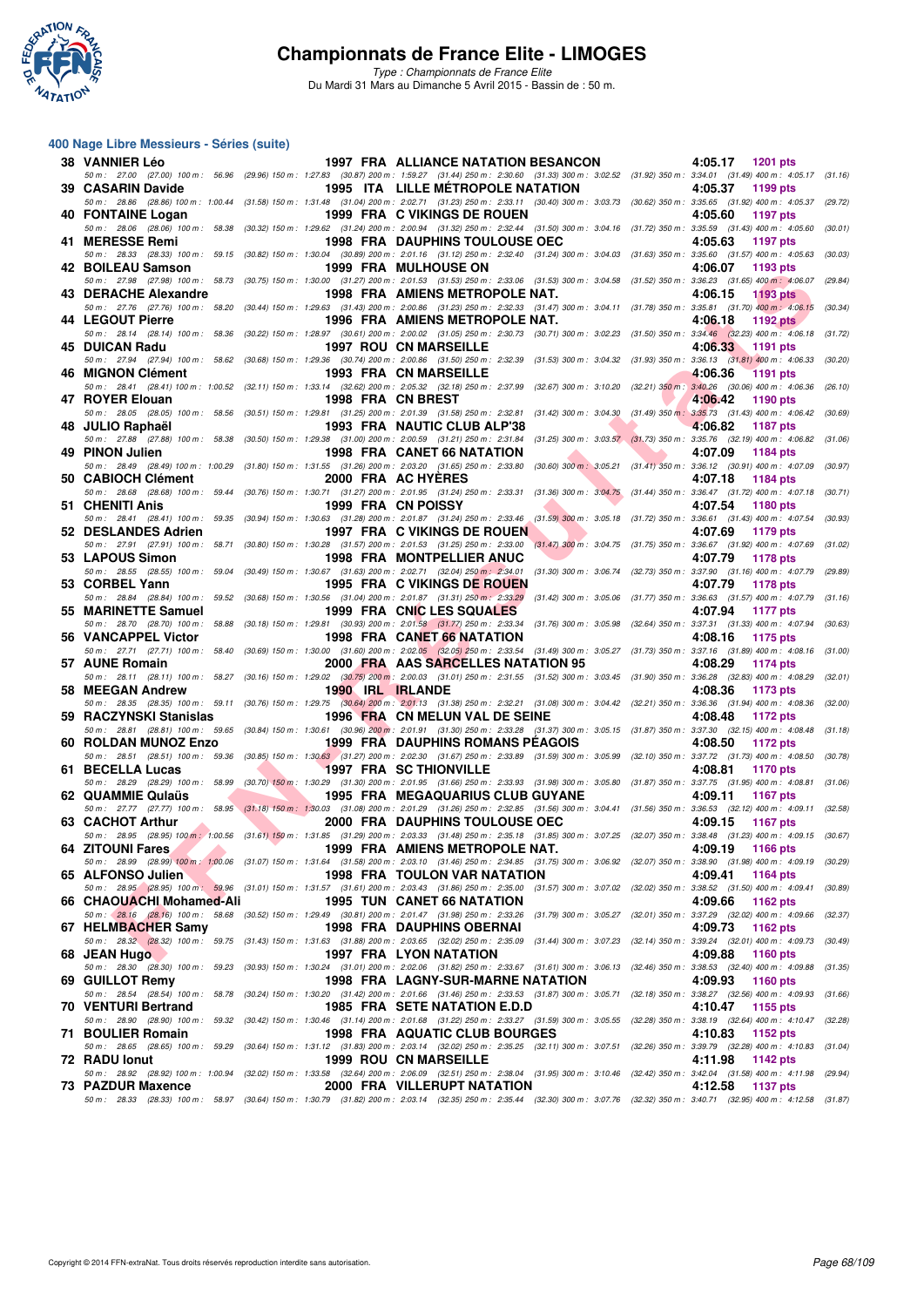

*Type : Championnats de France Elite* Du Mardi 31 Mars au Dimanche 5 Avril 2015 - Bassin de : 50 m.

#### **400 Nage Libre Messieurs - Séries (suite)**

| <b>74 GUILLERAULT Maxime</b>                                                                                                                                                                                                                                                  |                                                                                                                                                                                                                                                                                                                                                            | <b>1999 FRA MARTIGUES NATATION</b>                                                                                                                                                                                                                     |                                                                     |                                                                                                                                                                                                                                                                                                                                                                                                                                                                                                                                                                                                                                                                                                                                                                                                                                                                                                                                                                                                                                                                                                                                                                                                                                                                                                                                                                                                                                                                                                                                                                                                                                                                                                                                                                                                                                                                                                                                                                                                                                                                                                                                                                                                                                                                                                                                                           | 4:13.18<br>1132 pts                                                                                        |                                                                                                                                                                                                                                                                                                                                                                                                                                                                                                                                                                                                                                                                                                                                                                                                                                                                                                                                                                                                                                                                                                                                                                                                                                                                                                                                                                                                                                                                                                                                                                                                                                                                                                                                                                                |
|-------------------------------------------------------------------------------------------------------------------------------------------------------------------------------------------------------------------------------------------------------------------------------|------------------------------------------------------------------------------------------------------------------------------------------------------------------------------------------------------------------------------------------------------------------------------------------------------------------------------------------------------------|--------------------------------------------------------------------------------------------------------------------------------------------------------------------------------------------------------------------------------------------------------|---------------------------------------------------------------------|-----------------------------------------------------------------------------------------------------------------------------------------------------------------------------------------------------------------------------------------------------------------------------------------------------------------------------------------------------------------------------------------------------------------------------------------------------------------------------------------------------------------------------------------------------------------------------------------------------------------------------------------------------------------------------------------------------------------------------------------------------------------------------------------------------------------------------------------------------------------------------------------------------------------------------------------------------------------------------------------------------------------------------------------------------------------------------------------------------------------------------------------------------------------------------------------------------------------------------------------------------------------------------------------------------------------------------------------------------------------------------------------------------------------------------------------------------------------------------------------------------------------------------------------------------------------------------------------------------------------------------------------------------------------------------------------------------------------------------------------------------------------------------------------------------------------------------------------------------------------------------------------------------------------------------------------------------------------------------------------------------------------------------------------------------------------------------------------------------------------------------------------------------------------------------------------------------------------------------------------------------------------------------------------------------------------------------------------------------------|------------------------------------------------------------------------------------------------------------|--------------------------------------------------------------------------------------------------------------------------------------------------------------------------------------------------------------------------------------------------------------------------------------------------------------------------------------------------------------------------------------------------------------------------------------------------------------------------------------------------------------------------------------------------------------------------------------------------------------------------------------------------------------------------------------------------------------------------------------------------------------------------------------------------------------------------------------------------------------------------------------------------------------------------------------------------------------------------------------------------------------------------------------------------------------------------------------------------------------------------------------------------------------------------------------------------------------------------------------------------------------------------------------------------------------------------------------------------------------------------------------------------------------------------------------------------------------------------------------------------------------------------------------------------------------------------------------------------------------------------------------------------------------------------------------------------------------------------------------------------------------------------------|
|                                                                                                                                                                                                                                                                               |                                                                                                                                                                                                                                                                                                                                                            |                                                                                                                                                                                                                                                        |                                                                     |                                                                                                                                                                                                                                                                                                                                                                                                                                                                                                                                                                                                                                                                                                                                                                                                                                                                                                                                                                                                                                                                                                                                                                                                                                                                                                                                                                                                                                                                                                                                                                                                                                                                                                                                                                                                                                                                                                                                                                                                                                                                                                                                                                                                                                                                                                                                                           |                                                                                                            | (31.70)                                                                                                                                                                                                                                                                                                                                                                                                                                                                                                                                                                                                                                                                                                                                                                                                                                                                                                                                                                                                                                                                                                                                                                                                                                                                                                                                                                                                                                                                                                                                                                                                                                                                                                                                                                        |
|                                                                                                                                                                                                                                                                               |                                                                                                                                                                                                                                                                                                                                                            |                                                                                                                                                                                                                                                        |                                                                     |                                                                                                                                                                                                                                                                                                                                                                                                                                                                                                                                                                                                                                                                                                                                                                                                                                                                                                                                                                                                                                                                                                                                                                                                                                                                                                                                                                                                                                                                                                                                                                                                                                                                                                                                                                                                                                                                                                                                                                                                                                                                                                                                                                                                                                                                                                                                                           |                                                                                                            |                                                                                                                                                                                                                                                                                                                                                                                                                                                                                                                                                                                                                                                                                                                                                                                                                                                                                                                                                                                                                                                                                                                                                                                                                                                                                                                                                                                                                                                                                                                                                                                                                                                                                                                                                                                |
| <b>76 LEGOUT Antoine</b>                                                                                                                                                                                                                                                      |                                                                                                                                                                                                                                                                                                                                                            |                                                                                                                                                                                                                                                        |                                                                     |                                                                                                                                                                                                                                                                                                                                                                                                                                                                                                                                                                                                                                                                                                                                                                                                                                                                                                                                                                                                                                                                                                                                                                                                                                                                                                                                                                                                                                                                                                                                                                                                                                                                                                                                                                                                                                                                                                                                                                                                                                                                                                                                                                                                                                                                                                                                                           | 4:13.79<br>1127 pts                                                                                        |                                                                                                                                                                                                                                                                                                                                                                                                                                                                                                                                                                                                                                                                                                                                                                                                                                                                                                                                                                                                                                                                                                                                                                                                                                                                                                                                                                                                                                                                                                                                                                                                                                                                                                                                                                                |
| 50 m: 29.26 (29.26) 100 m: 1:00.25                                                                                                                                                                                                                                            |                                                                                                                                                                                                                                                                                                                                                            |                                                                                                                                                                                                                                                        |                                                                     |                                                                                                                                                                                                                                                                                                                                                                                                                                                                                                                                                                                                                                                                                                                                                                                                                                                                                                                                                                                                                                                                                                                                                                                                                                                                                                                                                                                                                                                                                                                                                                                                                                                                                                                                                                                                                                                                                                                                                                                                                                                                                                                                                                                                                                                                                                                                                           |                                                                                                            | (32.03)                                                                                                                                                                                                                                                                                                                                                                                                                                                                                                                                                                                                                                                                                                                                                                                                                                                                                                                                                                                                                                                                                                                                                                                                                                                                                                                                                                                                                                                                                                                                                                                                                                                                                                                                                                        |
|                                                                                                                                                                                                                                                                               |                                                                                                                                                                                                                                                                                                                                                            |                                                                                                                                                                                                                                                        |                                                                     |                                                                                                                                                                                                                                                                                                                                                                                                                                                                                                                                                                                                                                                                                                                                                                                                                                                                                                                                                                                                                                                                                                                                                                                                                                                                                                                                                                                                                                                                                                                                                                                                                                                                                                                                                                                                                                                                                                                                                                                                                                                                                                                                                                                                                                                                                                                                                           |                                                                                                            |                                                                                                                                                                                                                                                                                                                                                                                                                                                                                                                                                                                                                                                                                                                                                                                                                                                                                                                                                                                                                                                                                                                                                                                                                                                                                                                                                                                                                                                                                                                                                                                                                                                                                                                                                                                |
|                                                                                                                                                                                                                                                                               |                                                                                                                                                                                                                                                                                                                                                            |                                                                                                                                                                                                                                                        |                                                                     |                                                                                                                                                                                                                                                                                                                                                                                                                                                                                                                                                                                                                                                                                                                                                                                                                                                                                                                                                                                                                                                                                                                                                                                                                                                                                                                                                                                                                                                                                                                                                                                                                                                                                                                                                                                                                                                                                                                                                                                                                                                                                                                                                                                                                                                                                                                                                           |                                                                                                            |                                                                                                                                                                                                                                                                                                                                                                                                                                                                                                                                                                                                                                                                                                                                                                                                                                                                                                                                                                                                                                                                                                                                                                                                                                                                                                                                                                                                                                                                                                                                                                                                                                                                                                                                                                                |
|                                                                                                                                                                                                                                                                               |                                                                                                                                                                                                                                                                                                                                                            |                                                                                                                                                                                                                                                        |                                                                     |                                                                                                                                                                                                                                                                                                                                                                                                                                                                                                                                                                                                                                                                                                                                                                                                                                                                                                                                                                                                                                                                                                                                                                                                                                                                                                                                                                                                                                                                                                                                                                                                                                                                                                                                                                                                                                                                                                                                                                                                                                                                                                                                                                                                                                                                                                                                                           |                                                                                                            | (30.73)                                                                                                                                                                                                                                                                                                                                                                                                                                                                                                                                                                                                                                                                                                                                                                                                                                                                                                                                                                                                                                                                                                                                                                                                                                                                                                                                                                                                                                                                                                                                                                                                                                                                                                                                                                        |
|                                                                                                                                                                                                                                                                               |                                                                                                                                                                                                                                                                                                                                                            |                                                                                                                                                                                                                                                        |                                                                     |                                                                                                                                                                                                                                                                                                                                                                                                                                                                                                                                                                                                                                                                                                                                                                                                                                                                                                                                                                                                                                                                                                                                                                                                                                                                                                                                                                                                                                                                                                                                                                                                                                                                                                                                                                                                                                                                                                                                                                                                                                                                                                                                                                                                                                                                                                                                                           |                                                                                                            |                                                                                                                                                                                                                                                                                                                                                                                                                                                                                                                                                                                                                                                                                                                                                                                                                                                                                                                                                                                                                                                                                                                                                                                                                                                                                                                                                                                                                                                                                                                                                                                                                                                                                                                                                                                |
| 50 m: 28.85 (28.85) 100 m: 1:00.67                                                                                                                                                                                                                                            |                                                                                                                                                                                                                                                                                                                                                            |                                                                                                                                                                                                                                                        |                                                                     |                                                                                                                                                                                                                                                                                                                                                                                                                                                                                                                                                                                                                                                                                                                                                                                                                                                                                                                                                                                                                                                                                                                                                                                                                                                                                                                                                                                                                                                                                                                                                                                                                                                                                                                                                                                                                                                                                                                                                                                                                                                                                                                                                                                                                                                                                                                                                           |                                                                                                            | (31.77)                                                                                                                                                                                                                                                                                                                                                                                                                                                                                                                                                                                                                                                                                                                                                                                                                                                                                                                                                                                                                                                                                                                                                                                                                                                                                                                                                                                                                                                                                                                                                                                                                                                                                                                                                                        |
| <b>80 LEPAGE Alexandre</b>                                                                                                                                                                                                                                                    |                                                                                                                                                                                                                                                                                                                                                            |                                                                                                                                                                                                                                                        |                                                                     |                                                                                                                                                                                                                                                                                                                                                                                                                                                                                                                                                                                                                                                                                                                                                                                                                                                                                                                                                                                                                                                                                                                                                                                                                                                                                                                                                                                                                                                                                                                                                                                                                                                                                                                                                                                                                                                                                                                                                                                                                                                                                                                                                                                                                                                                                                                                                           | 4:15.46<br><b>1113 pts</b>                                                                                 |                                                                                                                                                                                                                                                                                                                                                                                                                                                                                                                                                                                                                                                                                                                                                                                                                                                                                                                                                                                                                                                                                                                                                                                                                                                                                                                                                                                                                                                                                                                                                                                                                                                                                                                                                                                |
|                                                                                                                                                                                                                                                                               |                                                                                                                                                                                                                                                                                                                                                            |                                                                                                                                                                                                                                                        |                                                                     |                                                                                                                                                                                                                                                                                                                                                                                                                                                                                                                                                                                                                                                                                                                                                                                                                                                                                                                                                                                                                                                                                                                                                                                                                                                                                                                                                                                                                                                                                                                                                                                                                                                                                                                                                                                                                                                                                                                                                                                                                                                                                                                                                                                                                                                                                                                                                           |                                                                                                            | (32.55)                                                                                                                                                                                                                                                                                                                                                                                                                                                                                                                                                                                                                                                                                                                                                                                                                                                                                                                                                                                                                                                                                                                                                                                                                                                                                                                                                                                                                                                                                                                                                                                                                                                                                                                                                                        |
|                                                                                                                                                                                                                                                                               |                                                                                                                                                                                                                                                                                                                                                            |                                                                                                                                                                                                                                                        |                                                                     |                                                                                                                                                                                                                                                                                                                                                                                                                                                                                                                                                                                                                                                                                                                                                                                                                                                                                                                                                                                                                                                                                                                                                                                                                                                                                                                                                                                                                                                                                                                                                                                                                                                                                                                                                                                                                                                                                                                                                                                                                                                                                                                                                                                                                                                                                                                                                           |                                                                                                            |                                                                                                                                                                                                                                                                                                                                                                                                                                                                                                                                                                                                                                                                                                                                                                                                                                                                                                                                                                                                                                                                                                                                                                                                                                                                                                                                                                                                                                                                                                                                                                                                                                                                                                                                                                                |
|                                                                                                                                                                                                                                                                               |                                                                                                                                                                                                                                                                                                                                                            |                                                                                                                                                                                                                                                        |                                                                     |                                                                                                                                                                                                                                                                                                                                                                                                                                                                                                                                                                                                                                                                                                                                                                                                                                                                                                                                                                                                                                                                                                                                                                                                                                                                                                                                                                                                                                                                                                                                                                                                                                                                                                                                                                                                                                                                                                                                                                                                                                                                                                                                                                                                                                                                                                                                                           |                                                                                                            |                                                                                                                                                                                                                                                                                                                                                                                                                                                                                                                                                                                                                                                                                                                                                                                                                                                                                                                                                                                                                                                                                                                                                                                                                                                                                                                                                                                                                                                                                                                                                                                                                                                                                                                                                                                |
|                                                                                                                                                                                                                                                                               |                                                                                                                                                                                                                                                                                                                                                            |                                                                                                                                                                                                                                                        |                                                                     |                                                                                                                                                                                                                                                                                                                                                                                                                                                                                                                                                                                                                                                                                                                                                                                                                                                                                                                                                                                                                                                                                                                                                                                                                                                                                                                                                                                                                                                                                                                                                                                                                                                                                                                                                                                                                                                                                                                                                                                                                                                                                                                                                                                                                                                                                                                                                           |                                                                                                            |                                                                                                                                                                                                                                                                                                                                                                                                                                                                                                                                                                                                                                                                                                                                                                                                                                                                                                                                                                                                                                                                                                                                                                                                                                                                                                                                                                                                                                                                                                                                                                                                                                                                                                                                                                                |
|                                                                                                                                                                                                                                                                               |                                                                                                                                                                                                                                                                                                                                                            |                                                                                                                                                                                                                                                        |                                                                     |                                                                                                                                                                                                                                                                                                                                                                                                                                                                                                                                                                                                                                                                                                                                                                                                                                                                                                                                                                                                                                                                                                                                                                                                                                                                                                                                                                                                                                                                                                                                                                                                                                                                                                                                                                                                                                                                                                                                                                                                                                                                                                                                                                                                                                                                                                                                                           |                                                                                                            |                                                                                                                                                                                                                                                                                                                                                                                                                                                                                                                                                                                                                                                                                                                                                                                                                                                                                                                                                                                                                                                                                                                                                                                                                                                                                                                                                                                                                                                                                                                                                                                                                                                                                                                                                                                |
|                                                                                                                                                                                                                                                                               |                                                                                                                                                                                                                                                                                                                                                            |                                                                                                                                                                                                                                                        |                                                                     |                                                                                                                                                                                                                                                                                                                                                                                                                                                                                                                                                                                                                                                                                                                                                                                                                                                                                                                                                                                                                                                                                                                                                                                                                                                                                                                                                                                                                                                                                                                                                                                                                                                                                                                                                                                                                                                                                                                                                                                                                                                                                                                                                                                                                                                                                                                                                           |                                                                                                            | (31.24)                                                                                                                                                                                                                                                                                                                                                                                                                                                                                                                                                                                                                                                                                                                                                                                                                                                                                                                                                                                                                                                                                                                                                                                                                                                                                                                                                                                                                                                                                                                                                                                                                                                                                                                                                                        |
| <b>84 LEPLANT BRIDE Arthur</b>                                                                                                                                                                                                                                                |                                                                                                                                                                                                                                                                                                                                                            |                                                                                                                                                                                                                                                        |                                                                     |                                                                                                                                                                                                                                                                                                                                                                                                                                                                                                                                                                                                                                                                                                                                                                                                                                                                                                                                                                                                                                                                                                                                                                                                                                                                                                                                                                                                                                                                                                                                                                                                                                                                                                                                                                                                                                                                                                                                                                                                                                                                                                                                                                                                                                                                                                                                                           | 4:16.91<br>1101 pts                                                                                        |                                                                                                                                                                                                                                                                                                                                                                                                                                                                                                                                                                                                                                                                                                                                                                                                                                                                                                                                                                                                                                                                                                                                                                                                                                                                                                                                                                                                                                                                                                                                                                                                                                                                                                                                                                                |
|                                                                                                                                                                                                                                                                               |                                                                                                                                                                                                                                                                                                                                                            |                                                                                                                                                                                                                                                        |                                                                     |                                                                                                                                                                                                                                                                                                                                                                                                                                                                                                                                                                                                                                                                                                                                                                                                                                                                                                                                                                                                                                                                                                                                                                                                                                                                                                                                                                                                                                                                                                                                                                                                                                                                                                                                                                                                                                                                                                                                                                                                                                                                                                                                                                                                                                                                                                                                                           |                                                                                                            |                                                                                                                                                                                                                                                                                                                                                                                                                                                                                                                                                                                                                                                                                                                                                                                                                                                                                                                                                                                                                                                                                                                                                                                                                                                                                                                                                                                                                                                                                                                                                                                                                                                                                                                                                                                |
| 85 ABDELKHALEK Haythem                                                                                                                                                                                                                                                        |                                                                                                                                                                                                                                                                                                                                                            |                                                                                                                                                                                                                                                        |                                                                     |                                                                                                                                                                                                                                                                                                                                                                                                                                                                                                                                                                                                                                                                                                                                                                                                                                                                                                                                                                                                                                                                                                                                                                                                                                                                                                                                                                                                                                                                                                                                                                                                                                                                                                                                                                                                                                                                                                                                                                                                                                                                                                                                                                                                                                                                                                                                                           | 4:17.30<br><b>1097 pts</b>                                                                                 |                                                                                                                                                                                                                                                                                                                                                                                                                                                                                                                                                                                                                                                                                                                                                                                                                                                                                                                                                                                                                                                                                                                                                                                                                                                                                                                                                                                                                                                                                                                                                                                                                                                                                                                                                                                |
| 50 m: 28.80 (28.80) 100 m: 59.81                                                                                                                                                                                                                                              |                                                                                                                                                                                                                                                                                                                                                            |                                                                                                                                                                                                                                                        |                                                                     |                                                                                                                                                                                                                                                                                                                                                                                                                                                                                                                                                                                                                                                                                                                                                                                                                                                                                                                                                                                                                                                                                                                                                                                                                                                                                                                                                                                                                                                                                                                                                                                                                                                                                                                                                                                                                                                                                                                                                                                                                                                                                                                                                                                                                                                                                                                                                           |                                                                                                            | (32.64)                                                                                                                                                                                                                                                                                                                                                                                                                                                                                                                                                                                                                                                                                                                                                                                                                                                                                                                                                                                                                                                                                                                                                                                                                                                                                                                                                                                                                                                                                                                                                                                                                                                                                                                                                                        |
|                                                                                                                                                                                                                                                                               |                                                                                                                                                                                                                                                                                                                                                            |                                                                                                                                                                                                                                                        |                                                                     |                                                                                                                                                                                                                                                                                                                                                                                                                                                                                                                                                                                                                                                                                                                                                                                                                                                                                                                                                                                                                                                                                                                                                                                                                                                                                                                                                                                                                                                                                                                                                                                                                                                                                                                                                                                                                                                                                                                                                                                                                                                                                                                                                                                                                                                                                                                                                           |                                                                                                            |                                                                                                                                                                                                                                                                                                                                                                                                                                                                                                                                                                                                                                                                                                                                                                                                                                                                                                                                                                                                                                                                                                                                                                                                                                                                                                                                                                                                                                                                                                                                                                                                                                                                                                                                                                                |
|                                                                                                                                                                                                                                                                               |                                                                                                                                                                                                                                                                                                                                                            |                                                                                                                                                                                                                                                        |                                                                     |                                                                                                                                                                                                                                                                                                                                                                                                                                                                                                                                                                                                                                                                                                                                                                                                                                                                                                                                                                                                                                                                                                                                                                                                                                                                                                                                                                                                                                                                                                                                                                                                                                                                                                                                                                                                                                                                                                                                                                                                                                                                                                                                                                                                                                                                                                                                                           |                                                                                                            |                                                                                                                                                                                                                                                                                                                                                                                                                                                                                                                                                                                                                                                                                                                                                                                                                                                                                                                                                                                                                                                                                                                                                                                                                                                                                                                                                                                                                                                                                                                                                                                                                                                                                                                                                                                |
|                                                                                                                                                                                                                                                                               |                                                                                                                                                                                                                                                                                                                                                            |                                                                                                                                                                                                                                                        |                                                                     |                                                                                                                                                                                                                                                                                                                                                                                                                                                                                                                                                                                                                                                                                                                                                                                                                                                                                                                                                                                                                                                                                                                                                                                                                                                                                                                                                                                                                                                                                                                                                                                                                                                                                                                                                                                                                                                                                                                                                                                                                                                                                                                                                                                                                                                                                                                                                           |                                                                                                            |                                                                                                                                                                                                                                                                                                                                                                                                                                                                                                                                                                                                                                                                                                                                                                                                                                                                                                                                                                                                                                                                                                                                                                                                                                                                                                                                                                                                                                                                                                                                                                                                                                                                                                                                                                                |
|                                                                                                                                                                                                                                                                               |                                                                                                                                                                                                                                                                                                                                                            |                                                                                                                                                                                                                                                        |                                                                     |                                                                                                                                                                                                                                                                                                                                                                                                                                                                                                                                                                                                                                                                                                                                                                                                                                                                                                                                                                                                                                                                                                                                                                                                                                                                                                                                                                                                                                                                                                                                                                                                                                                                                                                                                                                                                                                                                                                                                                                                                                                                                                                                                                                                                                                                                                                                                           |                                                                                                            | (31.79)                                                                                                                                                                                                                                                                                                                                                                                                                                                                                                                                                                                                                                                                                                                                                                                                                                                                                                                                                                                                                                                                                                                                                                                                                                                                                                                                                                                                                                                                                                                                                                                                                                                                                                                                                                        |
|                                                                                                                                                                                                                                                                               |                                                                                                                                                                                                                                                                                                                                                            |                                                                                                                                                                                                                                                        |                                                                     |                                                                                                                                                                                                                                                                                                                                                                                                                                                                                                                                                                                                                                                                                                                                                                                                                                                                                                                                                                                                                                                                                                                                                                                                                                                                                                                                                                                                                                                                                                                                                                                                                                                                                                                                                                                                                                                                                                                                                                                                                                                                                                                                                                                                                                                                                                                                                           |                                                                                                            | (31.34)                                                                                                                                                                                                                                                                                                                                                                                                                                                                                                                                                                                                                                                                                                                                                                                                                                                                                                                                                                                                                                                                                                                                                                                                                                                                                                                                                                                                                                                                                                                                                                                                                                                                                                                                                                        |
|                                                                                                                                                                                                                                                                               |                                                                                                                                                                                                                                                                                                                                                            |                                                                                                                                                                                                                                                        |                                                                     |                                                                                                                                                                                                                                                                                                                                                                                                                                                                                                                                                                                                                                                                                                                                                                                                                                                                                                                                                                                                                                                                                                                                                                                                                                                                                                                                                                                                                                                                                                                                                                                                                                                                                                                                                                                                                                                                                                                                                                                                                                                                                                                                                                                                                                                                                                                                                           |                                                                                                            |                                                                                                                                                                                                                                                                                                                                                                                                                                                                                                                                                                                                                                                                                                                                                                                                                                                                                                                                                                                                                                                                                                                                                                                                                                                                                                                                                                                                                                                                                                                                                                                                                                                                                                                                                                                |
|                                                                                                                                                                                                                                                                               |                                                                                                                                                                                                                                                                                                                                                            |                                                                                                                                                                                                                                                        |                                                                     |                                                                                                                                                                                                                                                                                                                                                                                                                                                                                                                                                                                                                                                                                                                                                                                                                                                                                                                                                                                                                                                                                                                                                                                                                                                                                                                                                                                                                                                                                                                                                                                                                                                                                                                                                                                                                                                                                                                                                                                                                                                                                                                                                                                                                                                                                                                                                           |                                                                                                            |                                                                                                                                                                                                                                                                                                                                                                                                                                                                                                                                                                                                                                                                                                                                                                                                                                                                                                                                                                                                                                                                                                                                                                                                                                                                                                                                                                                                                                                                                                                                                                                                                                                                                                                                                                                |
| 90 DELICES Jean-Marc                                                                                                                                                                                                                                                          |                                                                                                                                                                                                                                                                                                                                                            |                                                                                                                                                                                                                                                        |                                                                     |                                                                                                                                                                                                                                                                                                                                                                                                                                                                                                                                                                                                                                                                                                                                                                                                                                                                                                                                                                                                                                                                                                                                                                                                                                                                                                                                                                                                                                                                                                                                                                                                                                                                                                                                                                                                                                                                                                                                                                                                                                                                                                                                                                                                                                                                                                                                                           | 4:21.51<br>1063 pts                                                                                        |                                                                                                                                                                                                                                                                                                                                                                                                                                                                                                                                                                                                                                                                                                                                                                                                                                                                                                                                                                                                                                                                                                                                                                                                                                                                                                                                                                                                                                                                                                                                                                                                                                                                                                                                                                                |
|                                                                                                                                                                                                                                                                               |                                                                                                                                                                                                                                                                                                                                                            |                                                                                                                                                                                                                                                        |                                                                     |                                                                                                                                                                                                                                                                                                                                                                                                                                                                                                                                                                                                                                                                                                                                                                                                                                                                                                                                                                                                                                                                                                                                                                                                                                                                                                                                                                                                                                                                                                                                                                                                                                                                                                                                                                                                                                                                                                                                                                                                                                                                                                                                                                                                                                                                                                                                                           |                                                                                                            |                                                                                                                                                                                                                                                                                                                                                                                                                                                                                                                                                                                                                                                                                                                                                                                                                                                                                                                                                                                                                                                                                                                                                                                                                                                                                                                                                                                                                                                                                                                                                                                                                                                                                                                                                                                |
| 91 GIBOT Florian                                                                                                                                                                                                                                                              |                                                                                                                                                                                                                                                                                                                                                            |                                                                                                                                                                                                                                                        |                                                                     |                                                                                                                                                                                                                                                                                                                                                                                                                                                                                                                                                                                                                                                                                                                                                                                                                                                                                                                                                                                                                                                                                                                                                                                                                                                                                                                                                                                                                                                                                                                                                                                                                                                                                                                                                                                                                                                                                                                                                                                                                                                                                                                                                                                                                                                                                                                                                           | 4:22.58<br>1054 pts                                                                                        |                                                                                                                                                                                                                                                                                                                                                                                                                                                                                                                                                                                                                                                                                                                                                                                                                                                                                                                                                                                                                                                                                                                                                                                                                                                                                                                                                                                                                                                                                                                                                                                                                                                                                                                                                                                |
|                                                                                                                                                                                                                                                                               |                                                                                                                                                                                                                                                                                                                                                            |                                                                                                                                                                                                                                                        |                                                                     |                                                                                                                                                                                                                                                                                                                                                                                                                                                                                                                                                                                                                                                                                                                                                                                                                                                                                                                                                                                                                                                                                                                                                                                                                                                                                                                                                                                                                                                                                                                                                                                                                                                                                                                                                                                                                                                                                                                                                                                                                                                                                                                                                                                                                                                                                                                                                           |                                                                                                            |                                                                                                                                                                                                                                                                                                                                                                                                                                                                                                                                                                                                                                                                                                                                                                                                                                                                                                                                                                                                                                                                                                                                                                                                                                                                                                                                                                                                                                                                                                                                                                                                                                                                                                                                                                                |
|                                                                                                                                                                                                                                                                               |                                                                                                                                                                                                                                                                                                                                                            |                                                                                                                                                                                                                                                        |                                                                     |                                                                                                                                                                                                                                                                                                                                                                                                                                                                                                                                                                                                                                                                                                                                                                                                                                                                                                                                                                                                                                                                                                                                                                                                                                                                                                                                                                                                                                                                                                                                                                                                                                                                                                                                                                                                                                                                                                                                                                                                                                                                                                                                                                                                                                                                                                                                                           |                                                                                                            |                                                                                                                                                                                                                                                                                                                                                                                                                                                                                                                                                                                                                                                                                                                                                                                                                                                                                                                                                                                                                                                                                                                                                                                                                                                                                                                                                                                                                                                                                                                                                                                                                                                                                                                                                                                |
|                                                                                                                                                                                                                                                                               |                                                                                                                                                                                                                                                                                                                                                            |                                                                                                                                                                                                                                                        |                                                                     |                                                                                                                                                                                                                                                                                                                                                                                                                                                                                                                                                                                                                                                                                                                                                                                                                                                                                                                                                                                                                                                                                                                                                                                                                                                                                                                                                                                                                                                                                                                                                                                                                                                                                                                                                                                                                                                                                                                                                                                                                                                                                                                                                                                                                                                                                                                                                           |                                                                                                            |                                                                                                                                                                                                                                                                                                                                                                                                                                                                                                                                                                                                                                                                                                                                                                                                                                                                                                                                                                                                                                                                                                                                                                                                                                                                                                                                                                                                                                                                                                                                                                                                                                                                                                                                                                                |
| 50 m: 29.37 (29.37) 100 m: 1:02.61 (33.24) 150 m: 1:36.26 (33.65) 200 m: 2:09.88 (33.62) 250 m: 2:43.54 (33.66) 300 m: 3:18.00 (34.46) 350 m: 3:51.91 (33.91) 400 m: 4:23.08                                                                                                  |                                                                                                                                                                                                                                                                                                                                                            |                                                                                                                                                                                                                                                        |                                                                     |                                                                                                                                                                                                                                                                                                                                                                                                                                                                                                                                                                                                                                                                                                                                                                                                                                                                                                                                                                                                                                                                                                                                                                                                                                                                                                                                                                                                                                                                                                                                                                                                                                                                                                                                                                                                                                                                                                                                                                                                                                                                                                                                                                                                                                                                                                                                                           |                                                                                                            | (31.17)                                                                                                                                                                                                                                                                                                                                                                                                                                                                                                                                                                                                                                                                                                                                                                                                                                                                                                                                                                                                                                                                                                                                                                                                                                                                                                                                                                                                                                                                                                                                                                                                                                                                                                                                                                        |
| 93 RODRIGUES Adrien                                                                                                                                                                                                                                                           |                                                                                                                                                                                                                                                                                                                                                            | <b>2000 FRA ES MASSY NATATION</b>                                                                                                                                                                                                                      |                                                                     |                                                                                                                                                                                                                                                                                                                                                                                                                                                                                                                                                                                                                                                                                                                                                                                                                                                                                                                                                                                                                                                                                                                                                                                                                                                                                                                                                                                                                                                                                                                                                                                                                                                                                                                                                                                                                                                                                                                                                                                                                                                                                                                                                                                                                                                                                                                                                           | 4:23.46<br><b>1047 pts</b>                                                                                 |                                                                                                                                                                                                                                                                                                                                                                                                                                                                                                                                                                                                                                                                                                                                                                                                                                                                                                                                                                                                                                                                                                                                                                                                                                                                                                                                                                                                                                                                                                                                                                                                                                                                                                                                                                                |
| 50 m : 29.68 (29.68) 100 m : 1:03.01 (33.33) 150 m : 1:36.87 (33.86) 200 m : 2:10.77 (33.90) 250 m : 2:44.75 (33.98) 300 m : 3:18.60 (33.85) 350 m : 3:51.56 (32.96) 400 m : 4:23.46 (31.90)                                                                                  |                                                                                                                                                                                                                                                                                                                                                            |                                                                                                                                                                                                                                                        |                                                                     |                                                                                                                                                                                                                                                                                                                                                                                                                                                                                                                                                                                                                                                                                                                                                                                                                                                                                                                                                                                                                                                                                                                                                                                                                                                                                                                                                                                                                                                                                                                                                                                                                                                                                                                                                                                                                                                                                                                                                                                                                                                                                                                                                                                                                                                                                                                                                           |                                                                                                            |                                                                                                                                                                                                                                                                                                                                                                                                                                                                                                                                                                                                                                                                                                                                                                                                                                                                                                                                                                                                                                                                                                                                                                                                                                                                                                                                                                                                                                                                                                                                                                                                                                                                                                                                                                                |
| 94 CASASREALES Tom<br>50 m: 29.97 (29.97) 100 m: 1:02.73 (32.76) 150 m: 1:37.02 (34.29) 200 m: 2:11.25 (34.23) 250 m: 2:45.54 (34.29) 300 m: 3:20.19 (34.65) 350 m: 3:54.48 (34.29) 400 m: 4:27.44 (32.96)                                                                    |                                                                                                                                                                                                                                                                                                                                                            | 2001 FRA CN CHALON-SUR-SAONE                                                                                                                                                                                                                           |                                                                     |                                                                                                                                                                                                                                                                                                                                                                                                                                                                                                                                                                                                                                                                                                                                                                                                                                                                                                                                                                                                                                                                                                                                                                                                                                                                                                                                                                                                                                                                                                                                                                                                                                                                                                                                                                                                                                                                                                                                                                                                                                                                                                                                                                                                                                                                                                                                                           | 4:27.44<br><b>1014 pts</b>                                                                                 |                                                                                                                                                                                                                                                                                                                                                                                                                                                                                                                                                                                                                                                                                                                                                                                                                                                                                                                                                                                                                                                                                                                                                                                                                                                                                                                                                                                                                                                                                                                                                                                                                                                                                                                                                                                |
|                                                                                                                                                                                                                                                                               |                                                                                                                                                                                                                                                                                                                                                            |                                                                                                                                                                                                                                                        |                                                                     |                                                                                                                                                                                                                                                                                                                                                                                                                                                                                                                                                                                                                                                                                                                                                                                                                                                                                                                                                                                                                                                                                                                                                                                                                                                                                                                                                                                                                                                                                                                                                                                                                                                                                                                                                                                                                                                                                                                                                                                                                                                                                                                                                                                                                                                                                                                                                           |                                                                                                            |                                                                                                                                                                                                                                                                                                                                                                                                                                                                                                                                                                                                                                                                                                                                                                                                                                                                                                                                                                                                                                                                                                                                                                                                                                                                                                                                                                                                                                                                                                                                                                                                                                                                                                                                                                                |
| 100 Nage Libre Messieurs - Série rapide (Jeudi 2 Avril 2015)                                                                                                                                                                                                                  |                                                                                                                                                                                                                                                                                                                                                            |                                                                                                                                                                                                                                                        |                                                                     |                                                                                                                                                                                                                                                                                                                                                                                                                                                                                                                                                                                                                                                                                                                                                                                                                                                                                                                                                                                                                                                                                                                                                                                                                                                                                                                                                                                                                                                                                                                                                                                                                                                                                                                                                                                                                                                                                                                                                                                                                                                                                                                                                                                                                                                                                                                                                           |                                                                                                            |                                                                                                                                                                                                                                                                                                                                                                                                                                                                                                                                                                                                                                                                                                                                                                                                                                                                                                                                                                                                                                                                                                                                                                                                                                                                                                                                                                                                                                                                                                                                                                                                                                                                                                                                                                                |
| 1 JOLY Damien                                                                                                                                                                                                                                                                 |                                                                                                                                                                                                                                                                                                                                                            | <b>1992 FRA CN ANTIBES</b>                                                                                                                                                                                                                             |                                                                     |                                                                                                                                                                                                                                                                                                                                                                                                                                                                                                                                                                                                                                                                                                                                                                                                                                                                                                                                                                                                                                                                                                                                                                                                                                                                                                                                                                                                                                                                                                                                                                                                                                                                                                                                                                                                                                                                                                                                                                                                                                                                                                                                                                                                                                                                                                                                                           | 7:51.74<br>1363 pts                                                                                        |                                                                                                                                                                                                                                                                                                                                                                                                                                                                                                                                                                                                                                                                                                                                                                                                                                                                                                                                                                                                                                                                                                                                                                                                                                                                                                                                                                                                                                                                                                                                                                                                                                                                                                                                                                                |
|                                                                                                                                                                                                                                                                               |                                                                                                                                                                                                                                                                                                                                                            |                                                                                                                                                                                                                                                        |                                                                     |                                                                                                                                                                                                                                                                                                                                                                                                                                                                                                                                                                                                                                                                                                                                                                                                                                                                                                                                                                                                                                                                                                                                                                                                                                                                                                                                                                                                                                                                                                                                                                                                                                                                                                                                                                                                                                                                                                                                                                                                                                                                                                                                                                                                                                                                                                                                                           | (29.82) 350 m : 3:25.33 (29.98) 400 m : 3:55.45                                                            | (30.12)                                                                                                                                                                                                                                                                                                                                                                                                                                                                                                                                                                                                                                                                                                                                                                                                                                                                                                                                                                                                                                                                                                                                                                                                                                                                                                                                                                                                                                                                                                                                                                                                                                                                                                                                                                        |
| 50 m :  27.55   (27.55)  100 m :  56.66   (29.11) 150 m : 1:26.12   (29.46) 200 m : 1:55.65   (29.53) 250 m : 2:25.53   (29.88) 300 m : 2:55.35<br>450 m :  4:24.50   (29.05) 500 m :  4:53.77   (29.27) 550 m : 5:23.49   (29.72                                             |                                                                                                                                                                                                                                                                                                                                                            |                                                                                                                                                                                                                                                        |                                                                     |                                                                                                                                                                                                                                                                                                                                                                                                                                                                                                                                                                                                                                                                                                                                                                                                                                                                                                                                                                                                                                                                                                                                                                                                                                                                                                                                                                                                                                                                                                                                                                                                                                                                                                                                                                                                                                                                                                                                                                                                                                                                                                                                                                                                                                                                                                                                                           | (30.21) 750 m : 7:23.06 (29.93) 800 m : 7:51.74                                                            | (28.68)                                                                                                                                                                                                                                                                                                                                                                                                                                                                                                                                                                                                                                                                                                                                                                                                                                                                                                                                                                                                                                                                                                                                                                                                                                                                                                                                                                                                                                                                                                                                                                                                                                                                                                                                                                        |
| 2 BOUCHAUT Joris                                                                                                                                                                                                                                                              |                                                                                                                                                                                                                                                                                                                                                            | <b>1995 FRA DAUPHINS TOULOUSE OEC</b>                                                                                                                                                                                                                  |                                                                     |                                                                                                                                                                                                                                                                                                                                                                                                                                                                                                                                                                                                                                                                                                                                                                                                                                                                                                                                                                                                                                                                                                                                                                                                                                                                                                                                                                                                                                                                                                                                                                                                                                                                                                                                                                                                                                                                                                                                                                                                                                                                                                                                                                                                                                                                                                                                                           | 7:56.39<br><b>1342 pts</b>                                                                                 |                                                                                                                                                                                                                                                                                                                                                                                                                                                                                                                                                                                                                                                                                                                                                                                                                                                                                                                                                                                                                                                                                                                                                                                                                                                                                                                                                                                                                                                                                                                                                                                                                                                                                                                                                                                |
| 50 m : 27.84 (27.84) 100 m : 57.72 (29.88) 150 m : 1:27.78 (30.06) 200 m : 1:57.80 (30.02) 250 m : 2:27.78 (29.98) 300 m : 2:58.02<br>450 m : 4:28.14 (29.96) 500 m : 4:58.40 (30.26) 550 m : 5:28.67 (30.27) 600 m : 5:58.89 (30.22) 650 m : 6:28.67 (29.78) 700 m : 6:58.87 |                                                                                                                                                                                                                                                                                                                                                            |                                                                                                                                                                                                                                                        |                                                                     |                                                                                                                                                                                                                                                                                                                                                                                                                                                                                                                                                                                                                                                                                                                                                                                                                                                                                                                                                                                                                                                                                                                                                                                                                                                                                                                                                                                                                                                                                                                                                                                                                                                                                                                                                                                                                                                                                                                                                                                                                                                                                                                                                                                                                                                                                                                                                           | (30.24) 350 m: 3:27.94 (29.92) 400 m: 3:58.18<br>(30.20) 750 m : 7:28.40 (29.53) 800 m : 7:56.39           | (30.24)<br>(27.99)                                                                                                                                                                                                                                                                                                                                                                                                                                                                                                                                                                                                                                                                                                                                                                                                                                                                                                                                                                                                                                                                                                                                                                                                                                                                                                                                                                                                                                                                                                                                                                                                                                                                                                                                                             |
| 3 PANNIER Anthony                                                                                                                                                                                                                                                             |                                                                                                                                                                                                                                                                                                                                                            | 1988 FRA AAS SARCELLES NATATION 95                                                                                                                                                                                                                     |                                                                     |                                                                                                                                                                                                                                                                                                                                                                                                                                                                                                                                                                                                                                                                                                                                                                                                                                                                                                                                                                                                                                                                                                                                                                                                                                                                                                                                                                                                                                                                                                                                                                                                                                                                                                                                                                                                                                                                                                                                                                                                                                                                                                                                                                                                                                                                                                                                                           | 7:59.95<br><b>1326 pts</b>                                                                                 |                                                                                                                                                                                                                                                                                                                                                                                                                                                                                                                                                                                                                                                                                                                                                                                                                                                                                                                                                                                                                                                                                                                                                                                                                                                                                                                                                                                                                                                                                                                                                                                                                                                                                                                                                                                |
| 50 m: 27.57 (27.57) 100 m: 56.82                                                                                                                                                                                                                                              |                                                                                                                                                                                                                                                                                                                                                            |                                                                                                                                                                                                                                                        |                                                                     |                                                                                                                                                                                                                                                                                                                                                                                                                                                                                                                                                                                                                                                                                                                                                                                                                                                                                                                                                                                                                                                                                                                                                                                                                                                                                                                                                                                                                                                                                                                                                                                                                                                                                                                                                                                                                                                                                                                                                                                                                                                                                                                                                                                                                                                                                                                                                           | (29.79) 350 m: 3:25.94 (30.12) 400 m: 3:56.05                                                              | (30.11)                                                                                                                                                                                                                                                                                                                                                                                                                                                                                                                                                                                                                                                                                                                                                                                                                                                                                                                                                                                                                                                                                                                                                                                                                                                                                                                                                                                                                                                                                                                                                                                                                                                                                                                                                                        |
| 450 m : 4:26.16 (30.11) 500 m : 4:56.59                                                                                                                                                                                                                                       |                                                                                                                                                                                                                                                                                                                                                            | (29.25) 150 m : 1:26.49 (29.67) 200 m : 1:56.26 (29.77) 250 m : 2:26.03 (29.77) 300 m : 2:55.82<br>(30.43) 550 m : 5:27.21 (30.62) 600 m : 5:57.96 (30.75) 650 m : 6:29.16 (31.20) 700 m : 7:00.19                                                     |                                                                     | $(31.03)$ 750 m : 7:31.57                                                                                                                                                                                                                                                                                                                                                                                                                                                                                                                                                                                                                                                                                                                                                                                                                                                                                                                                                                                                                                                                                                                                                                                                                                                                                                                                                                                                                                                                                                                                                                                                                                                                                                                                                                                                                                                                                                                                                                                                                                                                                                                                                                                                                                                                                                                                 | $(31.38)$ 800 m : 7:59.95                                                                                  | (28.38)                                                                                                                                                                                                                                                                                                                                                                                                                                                                                                                                                                                                                                                                                                                                                                                                                                                                                                                                                                                                                                                                                                                                                                                                                                                                                                                                                                                                                                                                                                                                                                                                                                                                                                                                                                        |
| 4 D'ORIANO Nicolas<br>50 m: 27.76 (27.76) 100 m: 57.36                                                                                                                                                                                                                        |                                                                                                                                                                                                                                                                                                                                                            | <b>1997 FRA DAUPHINS TOULOUSE OEC</b><br>(29.60) 150 m: 1:27.46 (30.10) 200 m: 1:57.54 (30.08) 250 m: 2:28.18 (30.64) 300 m: 2:58.57                                                                                                                   |                                                                     |                                                                                                                                                                                                                                                                                                                                                                                                                                                                                                                                                                                                                                                                                                                                                                                                                                                                                                                                                                                                                                                                                                                                                                                                                                                                                                                                                                                                                                                                                                                                                                                                                                                                                                                                                                                                                                                                                                                                                                                                                                                                                                                                                                                                                                                                                                                                                           | 8:00.04<br><b>1326 pts</b><br>$(30.39)$ 350 m : 3:29.47 $(30.90)$ 400 m : 3:59.90                          | (30.43)                                                                                                                                                                                                                                                                                                                                                                                                                                                                                                                                                                                                                                                                                                                                                                                                                                                                                                                                                                                                                                                                                                                                                                                                                                                                                                                                                                                                                                                                                                                                                                                                                                                                                                                                                                        |
| 450 m : 4:30.50 (30.60) 500 m : 5:00.89                                                                                                                                                                                                                                       |                                                                                                                                                                                                                                                                                                                                                            | (30.39) 550 m : 5:31.60 (30.71) 600 m : 6:01.97 (30.37) 650 m : 6:32.55 (30.58) 700 m : 7:02.63                                                                                                                                                        |                                                                     |                                                                                                                                                                                                                                                                                                                                                                                                                                                                                                                                                                                                                                                                                                                                                                                                                                                                                                                                                                                                                                                                                                                                                                                                                                                                                                                                                                                                                                                                                                                                                                                                                                                                                                                                                                                                                                                                                                                                                                                                                                                                                                                                                                                                                                                                                                                                                           | $(30.08)$ 750 m : 7:32.52 $(29.89)$ 800 m : 8:00.04                                                        | (27.52)                                                                                                                                                                                                                                                                                                                                                                                                                                                                                                                                                                                                                                                                                                                                                                                                                                                                                                                                                                                                                                                                                                                                                                                                                                                                                                                                                                                                                                                                                                                                                                                                                                                                                                                                                                        |
| 5 OLIVIER Marc-Antoine                                                                                                                                                                                                                                                        |                                                                                                                                                                                                                                                                                                                                                            | 1996 FRA DENAIN NAT. PORTE DU HAINAUT                                                                                                                                                                                                                  |                                                                     |                                                                                                                                                                                                                                                                                                                                                                                                                                                                                                                                                                                                                                                                                                                                                                                                                                                                                                                                                                                                                                                                                                                                                                                                                                                                                                                                                                                                                                                                                                                                                                                                                                                                                                                                                                                                                                                                                                                                                                                                                                                                                                                                                                                                                                                                                                                                                           | 8:06.23<br><b>1298 pts</b>                                                                                 |                                                                                                                                                                                                                                                                                                                                                                                                                                                                                                                                                                                                                                                                                                                                                                                                                                                                                                                                                                                                                                                                                                                                                                                                                                                                                                                                                                                                                                                                                                                                                                                                                                                                                                                                                                                |
| 50 m: 28.00 (28.00) 100 m: 58.36                                                                                                                                                                                                                                              |                                                                                                                                                                                                                                                                                                                                                            |                                                                                                                                                                                                                                                        |                                                                     |                                                                                                                                                                                                                                                                                                                                                                                                                                                                                                                                                                                                                                                                                                                                                                                                                                                                                                                                                                                                                                                                                                                                                                                                                                                                                                                                                                                                                                                                                                                                                                                                                                                                                                                                                                                                                                                                                                                                                                                                                                                                                                                                                                                                                                                                                                                                                           | $(30.59)$ 350 m : 3:30.24 $(30.52)$ 400 m : 4:00.84<br>$(30.67)$ 750 m : 7:36.43 $(30.98)$ 800 m : 8:06.23 | (30.60)<br>(29.80)                                                                                                                                                                                                                                                                                                                                                                                                                                                                                                                                                                                                                                                                                                                                                                                                                                                                                                                                                                                                                                                                                                                                                                                                                                                                                                                                                                                                                                                                                                                                                                                                                                                                                                                                                             |
| 450 m : 4:31.30 (30.46) 500 m : 5:01.96<br>7 REYMOND Axel                                                                                                                                                                                                                     |                                                                                                                                                                                                                                                                                                                                                            | (30.36) 150 m : 1:28.38    (30.02) 200 m : 1:58.69    (30.31) 250 m : 2:29.13    (30.44) 300 m : 2:59.72<br>(30.66) 550 m : 5:32.81    (30.85) 600 m : 6:03.72    (30.91) 650 m : 6:34.78    (31.06) 700 m : 7:05.45<br>1994 FRA CN FONTAINEBLEAU-AVON |                                                                     |                                                                                                                                                                                                                                                                                                                                                                                                                                                                                                                                                                                                                                                                                                                                                                                                                                                                                                                                                                                                                                                                                                                                                                                                                                                                                                                                                                                                                                                                                                                                                                                                                                                                                                                                                                                                                                                                                                                                                                                                                                                                                                                                                                                                                                                                                                                                                           | 8:09.05<br><b>1286 pts</b>                                                                                 |                                                                                                                                                                                                                                                                                                                                                                                                                                                                                                                                                                                                                                                                                                                                                                                                                                                                                                                                                                                                                                                                                                                                                                                                                                                                                                                                                                                                                                                                                                                                                                                                                                                                                                                                                                                |
| 50 m: 28.54 (28.54) 100 m: 58.20<br>450 m : 4:31.55 (30.79) 500 m : 5:02.48 (30.93) 550 m : 5:33.56                                                                                                                                                                           |                                                                                                                                                                                                                                                                                                                                                            | (29.66) 150 m : 1:28.22 (30.02) 200 m : 1:58.59 (30.37) 250 m : 2:28.87 (30.28) 300 m : 2:59.42 (30.55) 350 m : 3:29.98 (30.56) 400 m : 4:00.76<br>(30.93) 550 m : 5:33.56 (31.08) 600 m : 6:04.81 (31.25) 650 m : 6:36.07 (31.26                      |                                                                     |                                                                                                                                                                                                                                                                                                                                                                                                                                                                                                                                                                                                                                                                                                                                                                                                                                                                                                                                                                                                                                                                                                                                                                                                                                                                                                                                                                                                                                                                                                                                                                                                                                                                                                                                                                                                                                                                                                                                                                                                                                                                                                                                                                                                                                                                                                                                                           |                                                                                                            | (30.78)<br>(30.10)                                                                                                                                                                                                                                                                                                                                                                                                                                                                                                                                                                                                                                                                                                                                                                                                                                                                                                                                                                                                                                                                                                                                                                                                                                                                                                                                                                                                                                                                                                                                                                                                                                                                                                                                                             |
|                                                                                                                                                                                                                                                                               | 75 ROUBIOL Titouan<br>77 AULIDI Hugo<br>78 DEVILLIER Kélian<br>50 m: 28.73 (28.73) 100 m: 1:00.67<br>79 TORIS Hugo<br>81 MOKHFI Naim<br>82 CHIOTTI Enzo<br>50 m: 29.69 (29.69) 100 m: 1:01.90<br>83 TESIC Enzo<br>50 m: 28.46 (28.46) 100 m: 58.89<br><b>86 VERGNE Matthieu</b><br><b>87 ROTHON Mathieu</b><br><b>88 MARC Antoine</b><br>89 GRANDJEAN Hugo | 92 SALCZER Ladislas                                                                                                                                                                                                                                    | 1998 FRA SO MILLAU N<br>2000 FRA MULHOUSE ON<br>2000 FRA CN CAYENNE | 1997 FRA AQUA CLUB PONTAULT-ROISSY<br>50 m : 29.40 (29.40) 100 m : 1:01.23 (31.83) 150 m : 1:33.36 (32.13) 200 m : 2:05.61 (32.25) 250 m : 2:37.58 (31.97) 300 m : 3:09.82<br>1998 FRA AMIENS METROPOLE NAT.<br>(30.99) 150 m: 1:32.13 (31.88) 200 m: 2:03.97 (31.84) 250 m: 2:36.25 (32.28) 300 m: 3:08.77<br><b>1998 FRA GIRONDINS BORDEAUX</b><br>50 m : 29.32 (29.32) 100 m : 1:00.75 (31.43) 150 m : 1:32.90 (32.15) 200 m : 2:05.34 (32.44) 250 m : 2:38.02 (32.68) 300 m : 3:10.83<br>1999 FRA VAL DE GRAY NATATION<br>$(31.94)$ 150 m : 1:33.60 $(32.93)$ 200 m : 2:06.13 $(32.53)$ 250 m : 2:38.69 $(32.56)$ 300 m : 3:11.56<br>2000 FRA CANET 66 NATATION<br>$(31.82)$ 150 m : 1:33.18 $(32.51)$ 200 m : 2:05.40 $(32.22)$ 250 m : 2:38.19 $(32.79)$ 300 m : 3:10.99<br>1999 FRA MONTPELLIER PAILLADE NATATION<br>50 m: 28.24 (28.24) 100 m: 59.75 (31.51) 150 m: 1:31.80 (32.05) 200 m: 2:04.61 (32.81) 250 m: 2:37.14 (32.53) 300 m: 3:10.18<br><b>2000 FRA ES MASSY NATATION</b><br>50 m: 29.09 (29.09) 100 m: 1:00.55 (31.46) 150 m: 1:33.27 (32.72) 200 m: 2:05.98 (32.71) 250 m: 2:38.80 (32.82) 300 m: 3:11.40<br>$(32.21)$ 150 m : 1:33.84 $(31.94)$ 200 m : 2:06.26 $(32.42)$ 250 m : 2:38.64 $(32.38)$ 300 m : 3:11.46<br>2000 FRA C.N OZOIR-LA-FERRIERE<br>$(30.43)$ 150 m : 1:30.20 $(31.31)$ 200 m : 2:03.83 $(33.63)$ 250 m : 2:37.41 $(33.58)$ 300 m : 3:11.00<br>1999 FRA C VIKINGS DE ROUEN<br><b>1994 TUN C VIKINGS DE ROUEN</b><br>2000 FRA CNO ST-GERMAIN-EN-LAYE<br>50 m : 29.28 (29.28) 100 m : 1:00.76 (31.48) 150 m : 1:33.48 (32.72) 200 m : 2:06.23 (32.75) 250 m : 2:39.24 (33.01) 300 m : 3:12.69<br>2000 FRA ALLIANCE DIJON NATATION<br>50 m : 29.84 (29.84) 100 m : 1:02.17 (32.33) 150 m : 1:34.96 (32.79) 200 m : 2:07.76 (32.80) 250 m : 2:40.66 (32.90) 300 m : 3:13.67<br>50 m: 29.35 (29.35) 100 m: 1:01.94 (32.59) 150 m: 1:34.98 (33.04) 200 m: 2:08.57 (33.59) 250 m: 2:41.59 (33.02) 300 m: 3:15.27<br>2000 FRA AQUATIC CLUB BOURGES<br>50 m : 31.60 (31.60) 100 m : 1:01.88 (30.28) 150 m : 1:34.85 (32.97) 200 m : 2:07.90 (33.05) 250 m : 2:41.32 (33.42) 300 m : 3:14.94<br>50 m : 29.32 (29.32) 100 m : 1:02.45 (33.13) 150 m : 1:34.95 (32.50) 200 m : 2:08.42 (33.47) 250 m : 2:41.69 (33.27) 300 m : 3:15.69<br><b>2000 FRA SOISSONS NATATION SPORTIVE</b><br><b>2000 FRA ES MASSY NATATION</b> | $(31.01)$ 150 m : 1:31.74 $(31.93)$ 200 m : 2:04.40 $(32.66)$ 250 m : 2:37.81 $(33.41)$ 300 m : 3:11.00    | 50 m: 29.07 (29.07) 100 m: 1:00.24 (31.17) 150 m: 1:31.99 (31.75) 200 m: 2:04.31 (32.32) 250 m: 2:37.32 (33.01) 300 m: 3:09.55 (32.23) 350 m: 3:41.48 (31.93) 400 m: 4:13.18<br>4:13.24<br>1132 pts<br>(32.24) 350 m: 3:41.94 (32.12) 400 m: 4:13.24 (31.30)<br>(32.52) 350 m: 3:41.76 (32.99) 400 m: 4:13.79<br>4:14.08<br>1124 pts<br>(32.81) 350 m: 3:43.29 (32.46) 400 m: 4:14.08 (30.79)<br>4:15.30<br>1114 pts<br>$(32.87)$ 350 m : 3:44.57 $(33.01)$ 400 m : 4:15.30<br>4:15.35<br><b>1114 pts</b><br>$(32.80)$ 350 m : 3:43.58 $(32.59)$ 400 m : 4:15.35<br>$(33.04)$ 350 m : 3:42.91 $(32.73)$ 400 m : 4:15.46<br>4:15.57<br>1112 pts<br>$(32.60)$ 350 m : 3:44.56 $(33.16)$ 400 m : 4:15.57 $(31.01)$<br>4:16.16<br><b>1107 pts</b><br>(32.82) 350 m: 3:44.34 (32.88) 400 m: 4:16.16 (31.82)<br>4:16.35<br>1105 pts<br>$(33.59)$ 350 m : $3.45.11$ $(34.11)$ 400 m : 4:16.35<br>50 m: 28.91 (28.91) 100 m: 1:00.09 (31.18) 150 m: 1:31.91 (31.82) 200 m: 2:04.48 (32.57) 250 m: 2:36.97 (32.49) 300 m: 3:10.50 (33.53) 350 m: 3:44.21 (33.71) 400 m: 4:16.91 (32.70)<br>$(33.19)$ 350 m : 3:44.66 $(33.66)$ 400 m : 4:17.30<br>4:18.20<br><b>1090 pts</b><br>(33.45) 350 m: 3:46.17 (33.48) 400 m: 4:18.20 (32.03)<br>4:18.37<br>1089 pts<br>$(33.01)$ 350 m : 3:46.58 $(32.91)$ 400 m : 4:18.37<br>4:19.72<br><b>1077 pts</b><br>$(33.68)$ 350 m : 3:48.38 $(33.11)$ 400 m : 4:19.72<br>4:20.72<br><b>1069 pts</b><br>$(33.62)$ 350 m : 3:48.56 $(33.62)$ 400 m : 4:20.72 $(32.16)$<br>$(34.00)$ 350 m : 3:48.98 $(33.29)$ 400 m : 4:21.51 $(32.53)$<br>50 m: 29.58 (29.58) 100 m: 1:01.77 (32.19) 150 m: 1:34.63 (32.86) 200 m: 2:07.81 (33.18) 250 m: 2:41.23 (33.42) 300 m: 3:15.14 (33.91) 350 m: 3:48.88 (33.74) 400 m: 4:22.58 (33.70)<br>4:23.08<br>1050 pts |

# **[800 Nage Libre Messieurs - Série rapide](http://www.ffnatation.fr/webffn/resultats.php?idact=nat&go=epr&idcpt=27187&idepr=55)** (Jeudi 2 Avril 2015)

| 1 JOLY Damien                             |                                                                                                                                                                                                                                                                  |                                                                                                                                                                                                    |  | <b>1992 FRA CN ANTIBES</b> |                                                 |  |                                                                                                            | 7:51.74 1363 pts |                 |                    |
|-------------------------------------------|------------------------------------------------------------------------------------------------------------------------------------------------------------------------------------------------------------------------------------------------------------------|----------------------------------------------------------------------------------------------------------------------------------------------------------------------------------------------------|--|----------------------------|-------------------------------------------------|--|------------------------------------------------------------------------------------------------------------|------------------|-----------------|--------------------|
| 50 m : 27.55                              | (27.55) 100 m : 56.66 (29.11) 150 m : 1:26.12 (29.46) 200 m : 1:55.65 (29.53) 250 m : 2:25.53 (29.88) 300 m : 2:55.35<br>450 m : 4:24.50 (29.05) 500 m : 4:53.77 (29.27) 550 m : 5:23.49 (29.72) 600 m : 5:53.04 (29.55) 650 m : 6:22.92 (29.88) 700 m : 6:53.13 |                                                                                                                                                                                                    |  |                            |                                                 |  | (29.82) 350 m : 3:25.33 (29.98) 400 m : 3:55.45<br>(30.21) 750 m : 7:23.06 (29.93) 800 m : 7:51.74         |                  |                 | (30.12)<br>(28.68) |
| 2 BOUCHAUT Joris                          |                                                                                                                                                                                                                                                                  |                                                                                                                                                                                                    |  |                            | <b>1995 FRA DAUPHINS TOULOUSE OEC</b>           |  |                                                                                                            | 7:56.39          | 1342 pts        |                    |
| 50 m : 27.84                              | (27.84) 100 m : 57.72 (29.88) 150 m : 1:27.78 (30.06) 200 m : 1:57.80<br>450 m : 4:28.14 (29.96) 500 m : 4:58.40 (30.26) 550 m : 5:28.67 (30.27) 600 m : 5:58.89 (30.22) 650 m : 6:28.67 (29.78) 700 m : 6:58.87                                                 |                                                                                                                                                                                                    |  |                            | (30.02) 250 m : 2:27.78 (29.98) 300 m : 2:58.02 |  | (30.24) 350 m : 3:27.94 (29.92) 400 m : 3:58.18<br>(30.20) 750 m : 7:28.40 (29.53) 800 m : 7:56.39         |                  |                 | (30.24)<br>(27.99) |
| 3 PANNIER Anthony                         |                                                                                                                                                                                                                                                                  |                                                                                                                                                                                                    |  |                            | 1988 FRA AAS SARCELLES NATATION 95              |  |                                                                                                            | 7:59.95 1326 pts |                 |                    |
|                                           | 50 m: 27.57 (27.57) 100 m: 56.82 (29.25) 150 m: 1:26.49 (29.67) 200 m: 1:56.26 (29.77) 250 m: 2:26.03 (29.77) 300 m: 2:55.82<br>450 m : 4:26.16 (30.11) 500 m : 4:56.59                                                                                          | (30.43) 550 m: 5:27.21 (30.62) 600 m: 5:57.96 (30.75) 650 m: 6:29.16 (31.20) 700 m: 7:00.19                                                                                                        |  |                            |                                                 |  | $(29.79)$ 350 m : 3:25.94 $(30.12)$ 400 m : 3:56.05<br>$(31.03)$ 750 m : 7:31.57 $(31.38)$ 800 m : 7:59.95 |                  |                 | (30.11)<br>(28.38) |
| 4 D'ORIANO Nicolas                        |                                                                                                                                                                                                                                                                  |                                                                                                                                                                                                    |  |                            | <b>1997 FRA DAUPHINS TOULOUSE OEC</b>           |  |                                                                                                            | 8:00.04          | <b>1326 pts</b> |                    |
|                                           | 50 m: 27.76 (27.76) 100 m: 57.36 (29.60) 150 m: 1:27.46 (30.10) 200 m: 1:57.54 (30.08) 250 m: 2:28.18 (30.64) 300 m: 2:58.57<br>450 m : 4:30.50 (30.60) 500 m : 5:00.89                                                                                          | (30.39) 550 m: 5:31.60 (30.71) 600 m: 6:01.97 (30.37) 650 m: 6:32.55 (30.58) 700 m: 7:02.63                                                                                                        |  |                            |                                                 |  | $(30.39)$ 350 m : 3:29.47 $(30.90)$ 400 m : 3:59.90<br>(30.08) 750 m : 7:32.52 (29.89) 800 m : 8:00.04     |                  |                 | (30.43)<br>(27.52) |
|                                           |                                                                                                                                                                                                                                                                  |                                                                                                                                                                                                    |  |                            |                                                 |  |                                                                                                            |                  |                 |                    |
|                                           | 5 OLIVIER Marc-Antoine                                                                                                                                                                                                                                           |                                                                                                                                                                                                    |  |                            | 1996 FRA DENAIN NAT. PORTE DU HAINAUT           |  |                                                                                                            | 8:06.23          | 1298 pts        |                    |
| $50 \text{ m}$ : 28.00<br>450 m : 4:31.30 | (28.00) 100 m : 58.36<br>(30.46) 500 m : 5:01.96                                                                                                                                                                                                                 | (30.36) 150 m : 1:28.38 (30.02) 200 m : 1:58.69 (30.31) 250 m : 2:29.13 (30.44) 300 m : 2:59.72<br>(30.66) 550 m: 5:32.81 (30.85) 600 m: 6:03.72 (30.91) 650 m: 6:34.78 (31.06) 700 m: 7:05.45     |  |                            |                                                 |  | $(30.59)$ 350 m : 3:30.24 $(30.52)$ 400 m : 4:00.84<br>$(30.67)$ 750 m : 7:36.43 $(30.98)$ 800 m : 8:06.23 |                  |                 | (30.60)<br>(29.80) |
| 7 REYMOND Axel                            |                                                                                                                                                                                                                                                                  |                                                                                                                                                                                                    |  |                            | 1994 FRA CN FONTAINEBLEAU-AVON                  |  |                                                                                                            | 8:09.05 1286 pts |                 |                    |
|                                           | 50 m : 28.54 (28.54) 100 m : 58.20<br>450 m : 4:31.55 (30.79) 500 m : 5:02.48                                                                                                                                                                                    | (29.66) 150 m : 1:28.22 (30.02) 200 m : 1:58.59 (30.37) 250 m : 2:28.87 (30.28) 300 m : 2:59.42<br>(30.93) 550 m : 5:33.56 (31.08) 600 m : 6:04.81 (31.25) 650 m : 6:36.07 (31.26) 700 m : 7:07.80 |  |                            |                                                 |  | $(30.55)$ 350 m : 3:29.98 $(30.56)$ 400 m : 4:00.76<br>$(31.73)$ 750 m : 7:38.95 $(31.15)$ 800 m : 8:09.05 |                  |                 | (30.78)<br>(30.10) |
| 8 DEBAST Benoît                           |                                                                                                                                                                                                                                                                  |                                                                                                                                                                                                    |  |                            | 1989 FRA AAS SARCELLES NATATION 95              |  |                                                                                                            | 8:09.26          | 1285 pts        |                    |
| 50 m : 28.00                              | (28.00) 100 m : 57.78 (29.78) 150 m : 1:27.80 (30.02) 200 m : 1:58.03 (30.23) 250 m : 2:28.04 (30.01) 300 m : 2:58.48<br>450 m : 4:30.07 (30.54) 500 m : 5:01.08                                                                                                 | (31.01) 550 m: 5:32.12 (31.04) 600 m: 6:03.65 (31.53) 650 m: 6:35.22 (31.57) 700 m: 7:06.97                                                                                                        |  |                            |                                                 |  | $(30.44)$ 350 m : 3:28.82 $(30.34)$ 400 m : 3:59.53<br>$(31.75)$ 750 m : 7:38.47 $(31.50)$ 800 m : 8:09.26 |                  |                 | (30.71)<br>(30.79) |
| <b>15 CUIGNET Charlie</b>                 |                                                                                                                                                                                                                                                                  |                                                                                                                                                                                                    |  |                            | 1990 FRA DAUPHINS TOULOUSE OEC                  |  |                                                                                                            | 8:15.14 1259 pts |                 |                    |

# **[800 Nage Libre Messieurs - Séries lentes](http://www.ffnatation.fr/webffn/resultats.php?idact=nat&go=epr&idcpt=27187&idepr=55)** (Jeudi 2 Avril 2015)

|                | 6 PIELOWSKI Krzysztof |                             | 1991 POL CO SAINT-DIZIER NATATION | 8:06.50 1297 pts                                                                                                                                                                                                                                                                                                                                                              |  |
|----------------|-----------------------|-----------------------------|-----------------------------------|-------------------------------------------------------------------------------------------------------------------------------------------------------------------------------------------------------------------------------------------------------------------------------------------------------------------------------------------------------------------------------|--|
|                |                       |                             |                                   | 50 m; 27.80 (27.80) 100 m; 57.68 (29.88) 150 m; 1:27.88 (30.20) 200 m; 1:58.35 (30.47) 250 m; 2:28.76 (30.41) 300 m; 2:59.22 (30.46) 350 m; 3:29.68 (30.46) 400 m; 4:00.25 (30.57)<br>450 m: 4:30.79 (30.54) 500 m: 5:01.24 (30.45) 550 m: 5:32.23 (30.99) 600 m: 6:03.04 (30.81) 650 m: 6:34.20 (31.16) 700 m: 7:05.30 (31.10) 750 m: 7:36.45 (31.15) 800 m: 8:06.50 (30.05) |  |
| 9 CACHEUX Théo |                       | <b>1997 FRA MULHOUSE ON</b> |                                   | 8:11.54 1275 pts                                                                                                                                                                                                                                                                                                                                                              |  |
|                |                       |                             |                                   | 50 m; 28.07 (28.07) 100 m; 57.92 (29.85) 150 m; 1:28.34 (30.42) 200 m; 1:58.68 (30.34) 250 m; 2:29.19 (30.51) 300 m; 3:00.04 (30.85) 350 m; 3:31.36 (31.32) 400 m; 4:02.57 (31.21)<br>450 m: 4:33.64 (31.07) 500 m: 5:04.85 (31.21) 550 m: 5:35.95 (31.10) 600 m: 6:07.36 (31.41) 650 m: 6:38.74 (31.38) 700 m: 7:10.19 (31.45) 750 m: 7:41.64 (31.45) 800 m: 8:11.54 (29.90) |  |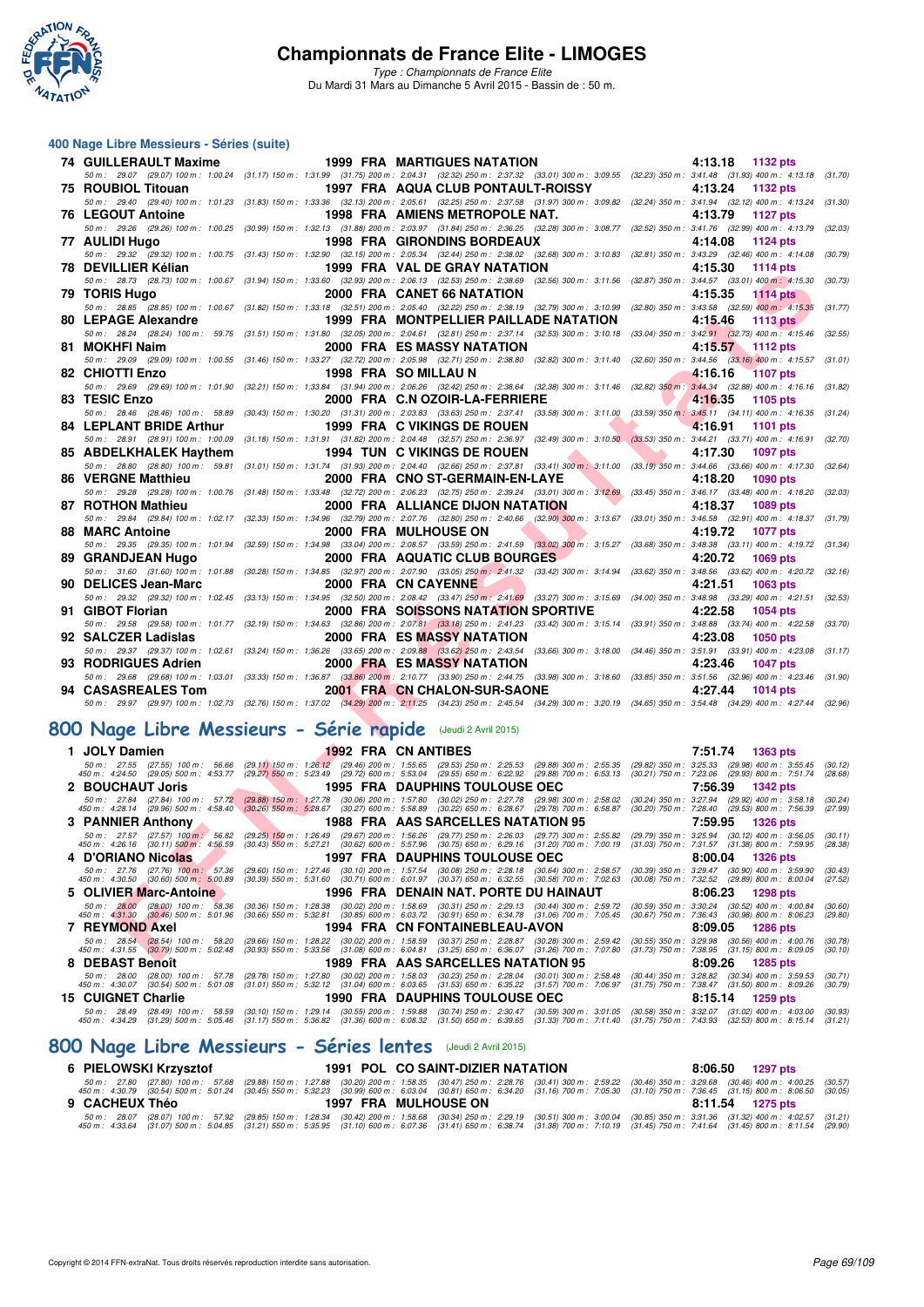

*Type : Championnats de France Elite* Du Mardi 31 Mars au Dimanche 5 Avril 2015 - Bassin de : 50 m.

#### **800 Nage Libre Messieurs - Séries lentes (suite)**

| 10 DE VOS Rahiti                                                                                                                                   |                                                                                                                                                                | <b>1996 FRA OLYMPIC NICE NATATION</b>                                                                                                                                                                                                                           | 8:11.91<br>1273 pts                                                                                                          |
|----------------------------------------------------------------------------------------------------------------------------------------------------|----------------------------------------------------------------------------------------------------------------------------------------------------------------|-----------------------------------------------------------------------------------------------------------------------------------------------------------------------------------------------------------------------------------------------------------------|------------------------------------------------------------------------------------------------------------------------------|
| 50 m: 28.52 (28.52) 100 m: 58.98<br>450 m : 4:35.54 (30.67) 500 m : 5:06.51                                                                        |                                                                                                                                                                | (30.46) 150 m: 1:30.21 (31.23) 200 m: 2:00.95 (30.74) 250 m: 2:32.06 (31.11) 300 m: 3:02.75<br>(30.97) 550 m : 5:37.26 (30.75) 600 m : 6:08.86 (31.60) 650 m : 6:39.85 (30.99) 700 m : 7:10.84                                                                  | $(30.69)$ 350 m : 3:33.84 $(31.09)$ 400 m : 4:04.87<br>(31.03)<br>(30.99) 750 m: 7:41.65 (30.81) 800 m: 8:11.91<br>(30.26)   |
| 11 CASTERA Mathis                                                                                                                                  |                                                                                                                                                                | <b>1996 FRA DAUPHINS TOULOUSE OEC</b>                                                                                                                                                                                                                           | 8:13.66<br><b>1266 pts</b>                                                                                                   |
| 50 m: 28.69 (28.69) 100 m: 59.33                                                                                                                   |                                                                                                                                                                | (30.64) 150 m: 1:30.26 (30.93) 200 m: 2:01.47 (31.21) 250 m: 2:32.76 (31.29) 300 m: 3:04.40                                                                                                                                                                     | $(31.64)$ 350 m : 3:35.48 $(31.08)$ 400 m : 4:06.77<br>(31.29)                                                               |
| 450 m : 4:38.05 (31.28) 500 m : 5:09.37                                                                                                            |                                                                                                                                                                | $(31.32)$ 550 m : 5.40.37 $(31.00)$ 600 m : 6:11.77 $(31.40)$ 650 m : 6:42.40 $(30.63)$ 700 m : 7:13.19                                                                                                                                                         | (30.79) 750 m : 7:43.71 (30.52) 800 m : 8:13.66<br>(29.95)                                                                   |
| 12 GOZDOWSKI Antoine<br>50 m : 29.00 (29.00) 100 m : 59.91                                                                                         | (30.91) 150 m: 1:30.89 (30.98) 200 m: 2:01.70 (30.81) 250 m: 2:32.41                                                                                           | 1995 FRA C VIKINGS DE ROUEN<br>$(30.71)$ 300 m : 3:03.46                                                                                                                                                                                                        | 8:13.87<br><b>1265 pts</b><br>$(31.05)$ 350 m : 3:34.54 $(31.08)$ 400 m : 4:05.66<br>(31.12)                                 |
| 450 m : 4:36.62 (30.96) 500 m : 5:07.97                                                                                                            | (31.35) 550 m: 5:39.27 (31.30) 600 m: 6:10.45 (31.18) 650 m: 6:41.72                                                                                           | $(31.27)$ 700 m : 7:12.94                                                                                                                                                                                                                                       | (31.22) 750 m: 7:43.99 (31.05) 800 m: 8:13.87<br>(29.88)                                                                     |
| 13 BRANTU Benjamin                                                                                                                                 |                                                                                                                                                                | 1995 FRA C VIKINGS DE ROUEN                                                                                                                                                                                                                                     | 8:14.22<br>1263 pts                                                                                                          |
| 50 m: 28.75 (28.75) 100 m: 59.27<br>450 m: 4:36.10 (30.77) 500 m: 5:07.58                                                                          | (30.52) 150 m: 1:30.01 (30.74) 200 m: 2:01.10 (31.09) 250 m: 2:32.01<br>$(31.48)$ 550 m : 5:38.75 $(31.17)$ 600 m : 6:10.40 $(31.65)$ 650 m : 6:42.07          | $(30.91)$ 300 m : 3:03.14<br>$(31.67)$ 700 m : 7:13.75                                                                                                                                                                                                          | $(31.13)$ 350 m : 3:34.15 $(31.01)$ 400 m : 4:05.33<br>(31.18)<br>(31.68) 750 m : 7:45.01 (31.26) 800 m : 8:14.22<br>(29.21) |
| 14 CATTIN VIDAL Damien                                                                                                                             |                                                                                                                                                                | 1988 FRA C VIKINGS DE ROUEN                                                                                                                                                                                                                                     | 8:14.27<br>1263 pts                                                                                                          |
| 50 m: 28.21 (28.21) 100 m: 57.99                                                                                                                   | (29.78) 150 m: 1:28.42 (30.43) 200 m: 1:59.03 (30.61) 250 m: 2:30.17<br>(31.74) 550 m: 5:38.55 (31.49) 600 m: 6:10.27 (31.72) 650 m: 6:41.84                   | $(31.14)$ 300 m : 3:01.08<br>$(31.57)$ 700 m : 7:13.30                                                                                                                                                                                                          | $(30.91)$ 350 m : 3:32.40 $(31.32)$ 400 m : 4:03.90<br>(31.50)                                                               |
| 450 m : 4:35.32 (31.42) 500 m : 5:07.06<br>16 DUPUIS Igor                                                                                          |                                                                                                                                                                | <b>1995 FRA MULHOUSE ON</b>                                                                                                                                                                                                                                     | $(31.46)$ 750 m : 7:44.41 $(31.11)$ 800 m : 8:14.27<br>(29.86)<br>8:19.99<br><b>1238 pts</b>                                 |
| 50 m: 28.40 (28.40) 100 m: 58.81                                                                                                                   | (30.41) 150 m : 1:29.71                                                                                                                                        | (30.90) 200 m : 2:00.40 (30.69) 250 m : 2:31.19 (30.79) 300 m : 3:02.30                                                                                                                                                                                         | $(31.11)$ 350 m : 3:33.59 $(31.29)$ 400 m : 4:05.12<br>(31.53)                                                               |
| 450 m: 4:36.47 (31.35) 500 m: 5:08.03                                                                                                              |                                                                                                                                                                | (31.56) 550 m: 5:39.88 (31.85) 600 m: 6:11.79 (31.91) 650 m: 6:43.89 (32.10) 700 m: 7:15.91                                                                                                                                                                     | (32.02) 750 m : 7:48.22 (32.31) 800 m : 8:19.99<br>(31.77)                                                                   |
| 17 BOSCHER Guillaume<br>50 m: 28.34 (28.34) 100 m: 58.91                                                                                           | (30.57) 150 m: 1:29.94 (31.03) 200 m: 2:01.04 (31.10) 250 m: 2:32.46                                                                                           | <b>1993 FRA STADE CLERMONT NATATION</b><br>$(31.42)$ 300 m : 3:03.74                                                                                                                                                                                            | 8:20.37<br>1236 pts<br>$(31.28)$ 350 m : 3:34.95 $(31.21)$ 400 m : 4:06.26                                                   |
| 450 m : 4:37.65 (31.39) 500 m : 5:09.37                                                                                                            | (31.72) 550 m: 5:41.38 (32.01) 600 m: 6:13.38 (32.00) 650 m: 6:45.98                                                                                           | $(32.60)$ 700 m : 7:18.16                                                                                                                                                                                                                                       | (31.31)<br>(32.18) 750 m: 7:49.87 (31.71) 800 m: 8:20.37<br>(30.50)                                                          |
| 18 AUBRY Yohann                                                                                                                                    |                                                                                                                                                                | 1993 FRA C VIKINGS DE ROUEN                                                                                                                                                                                                                                     | 8:21.56<br>1231 pts                                                                                                          |
| 50 m: 29.58 (29.58) 100 m: 1:00.90<br>450 m: 4:42.61 (31.47) 500 m: 5:14.31                                                                        | $(31.32)$ 150 m : 1:32.68<br>$(31.70)$ 550 m : 5:45.89                                                                                                         | (31.78) 200 m : 2:04.35 (31.67) 250 m : 2:35.89<br>$(31.54)$ 300 m : 3:07.58<br>$(31.58)$ 600 m : 6:17.68 $(31.79)$ 650 m : 6:49.30<br>$(31.62)$ 700 m : 7:20.99                                                                                                | $(31.69)$ 350 m : 3:39.48 $(31.90)$ 400 m : 4:11.14<br>(31.66)<br>(31.69) 750 m : 7:52.12 (31.13) 800 m : 8:21.56<br>(29.44) |
| 19 AUBRY David                                                                                                                                     |                                                                                                                                                                | 1996 FRA C VIKINGS DE ROUEN                                                                                                                                                                                                                                     | 8:21.83<br>1230 pts                                                                                                          |
| 50 m: 28.61 (28.61) 100 m: 58.88                                                                                                                   | (30.27) 150 m: 1:29.73 (30.85) 200 m: 2:00.64 (30.91) 250 m: 2:31.60                                                                                           | $(30.96)$ 300 m; 3:02.75                                                                                                                                                                                                                                        | $(31.15)$ 350 m : 3:34.27 $(31.52)$ 400 m : 4:05.69<br>(31.42)                                                               |
| 450 m: 4:37.23 (31.54) 500 m: 5:08.71                                                                                                              | $(31.48)$ 550 m : 5:40.86                                                                                                                                      | (32.15) 600 m: 6:13.09 (32.23) 650 m: 6:45.13<br>$(32.04)$ 700 m : 7:17.51                                                                                                                                                                                      | (32.38) 750 m: 7:49.82 (32.31) 800 m: 8:21.83<br>(32.01)<br><b>1230 pts</b>                                                  |
| 20 ABDELKHALEK Haythem<br>50 m: 30.13 (30.13) 100 m: 1:01.73                                                                                       | (31.60) 150 m: 1:33.66 (31.93) 200 m: 2:05.39 (31.73) 250 m: 2:37.24                                                                                           | <b>1994 TUN C VIKINGS DE ROUEN</b><br>$(31.85)$ 300 m : 3:09.31                                                                                                                                                                                                 | 8:21.86<br>(32.07) 350 m: 3:41.29 (31.98) 400 m: 4:13.36<br>(32.07)                                                          |
| 450 m: 4:44.85 (31.49) 500 m: 5:16.40                                                                                                              | $(31.55)$ 550 m : 5:47.89                                                                                                                                      | $(31.49)$ 600 m : 6:19.11 $(31.22)$ 650 m : 6:50.28<br>$(31.17)$ 700 m : 7:21.79                                                                                                                                                                                | $(31.51)$ 750 m : 7:52.41<br>$(30.62)$ 800 m : 8:21.86<br>(29.45)                                                            |
| 21 PHILIPPE Baptiste                                                                                                                               |                                                                                                                                                                | 1997 FRA CN CHALON-SUR-SAONE                                                                                                                                                                                                                                    | 8:22.81<br><b>1226 pts</b>                                                                                                   |
| 50 m: 28.56 (28.56) 100 m: 59.51<br>450 m: 4:43.06 (31.71) 500 m: 5:14.95                                                                          |                                                                                                                                                                | (30.95) 150 m : 1:31.29 (31.78) 200 m : 2:03.16 (31.87) 250 m : 2:35.28 (32.12) 300 m : 3:07.42<br>$(31.89)$ 550 m : 5:47.16 $(32.21)$ 600 m : 6:18.94 $(31.78)$ 650 m : 6:50.25 $(31.31)$ 700 m : 7:22.44                                                      | (32.14) 350 m: 3:39.19 (31.77) 400 m: 4:11.35<br>(32.16)<br>(32.19) 750 m: 7:53.21 (30.77) 800 m: 8:22.81<br>(29.60)         |
| <b>22 VENTURI Bertrand</b>                                                                                                                         |                                                                                                                                                                | 1985 FRA SETE NATATION E.D.D                                                                                                                                                                                                                                    | 8:23.31<br>1224 pts                                                                                                          |
| 50 m: 29.87 (29.87) 100 m: 1:01.16 (31.29) 150 m: 1:32.47 (31.31) 200 m: 2:03.96 (31.49) 250 m: 2:35.28<br>450 m : 4:40.65 (31.39) 500 m : 5:11.94 | (31.29) 550 m : 5:43.49 (31.55) 600 m : 6:15.11 (31.62) 650 m : 6:47.18                                                                                        | $(31.32)$ 300 m : 3:06.56<br>$(32.07)$ 700 m : 7:19.20                                                                                                                                                                                                          | (31.28) 350 m : 3:37.91 (31.35) 400 m : 4:09.26<br>(31.35)<br>(32.02) 750 m : 7:51.63 (32.43) 800 m : 8:23.31<br>(31.68)     |
| 23 AGILI Mehdi                                                                                                                                     |                                                                                                                                                                | <b>1997 TUN SO MILLAU N</b>                                                                                                                                                                                                                                     | 8:23.91<br><b>1221 pts</b>                                                                                                   |
| 50 m : 28.49 (28.49) 100 m : 1:00.11                                                                                                               | (31.62) 150 m : 1:32.03 (31.92) 200 m : 2:03.73 (31.70) 250 m : 2:35.22                                                                                        | $(31.49)$ 300 m : 3:06.45                                                                                                                                                                                                                                       | $(31.23)$ 350 m : 3:37.80 $(31.35)$ 400 m : 4:09.38<br>(31.58)                                                               |
| 450 m : 4:41.11 (31.73) 500 m : 5:12.82                                                                                                            | $(31.71)$ 550 m : 5:44.42 $(31.60)$ 600 m : 6:16.57 $(32.15)$ 650 m : 6:48.83                                                                                  | $(32.26)$ 700 m : 7:21.27                                                                                                                                                                                                                                       | (32.44) 750 m : 7:53.09 (31.82) 800 m : 8:23.91<br>(30.82)                                                                   |
| 24 LEHOUX Edouard<br>50 m: 29.18 (29.18) 100 m: 1:00.33                                                                                            | $(31.15)$ 150 m : 1:32.04 $(31.71)$ 200 m : 2:03.91 $(31.87)$ 250 m : 2:35.69                                                                                  | <b>1994 FRA US COLOMIERS NATATION</b><br>$(31.78)$ 300 m : 3:07.27                                                                                                                                                                                              | 8:24.90<br><b>1217 pts</b><br>$(31.58)$ 350 m : 3:39.06 $(31.79)$ 400 m : 4:10.82<br>(31.76)                                 |
| 450 m : 4:42.75 (31.93) 500 m : 5:14.82                                                                                                            | $(32.07)$ 550 m : 5:47.06 $(32.24)$ 600 m : 6:19.23 $(32.17)$ 650 m : 6:51.30                                                                                  | $(32.07)$ 700 m : 7:23.47                                                                                                                                                                                                                                       | (32.17) 750 m : 7:55.57 (32.10) 800 m : 8:24.90<br>(29.33)                                                                   |
| 25 MROWINSKI Romain                                                                                                                                |                                                                                                                                                                | 1994 FRA CN CEVENNES ALES                                                                                                                                                                                                                                       | 8:25.06<br><b>1216 pts</b>                                                                                                   |
| 50 m : 27.70 (27.70) 100 m : 58.24<br>450 m: 4:40.19 (32.16) 500 m: 5:12.66                                                                        | $(30.54)$ 150 m : 1:29.29 $(31.05)$ 200 m : 2:00.55 $(31.26)$ 250 m : 2:32.30<br>$(32.47)$ 550 m : 5:45.52 $(32.86)$ 600 m : 6:18.38 $(32.86)$ 650 m : 6:50.93 | $(31.75)$ 300 m : 3:04.19<br>(32.55) 700 m : 7:23.10                                                                                                                                                                                                            | $(31.89)$ 350 m : 3:35.92 $(31.73)$ 400 m : 4:08.03<br>(32.11)<br>(32.17) 750 m: 7:55.70 (32.60) 800 m: 8:25.06<br>(29.36)   |
| 26 MEEGAN Andrew                                                                                                                                   | 1990 IRL IRLANDE                                                                                                                                               |                                                                                                                                                                                                                                                                 | 8:25.24<br><b>1215 pts</b>                                                                                                   |
| 50 m: 28.04 (28.04) 100 m: 58.75                                                                                                                   | (30.71) 150 m : 1:30.22 (31.47) 200 m : 2:01.42 (31.20) 250 m : 2:33.20                                                                                        | $(31.78)$ 300 m : 3:04.94                                                                                                                                                                                                                                       | $(31.74)$ 350 m : 3:37.59 $(32.65)$ 400 m : 4:10.06<br>(32.47)                                                               |
| 450 m : 4:42.27 (32.21) 500 m : 5:13.96<br>27 PHEDOL Swan                                                                                          | $(31.69)$ 550 m : 5:46.11 $(32.15)$ 600 m : 6:18.46 $(32.35)$ 650 m : 6:49.73                                                                                  | $(31.27)$ 700 m : 7:21.86<br><b>1996 FRA MULHOUSE ON</b>                                                                                                                                                                                                        | (32.13) 750 m: 7:53.61 (31.75) 800 m: 8:25.24<br>(31.63)<br>8:25.81<br><b>1213 pts</b>                                       |
| 50 m: 28.59 (28.59) 100 m: 59.99                                                                                                                   | (31.40) 150 m: 1:31.77 (31.78) 200 m: 2:03.66 (31.89) 250 m: 2:35.18                                                                                           | $(31.52)$ 300 m : 3:06.90                                                                                                                                                                                                                                       | (31.72) 350 m: 3:39.13 (32.23) 400 m: 4:10.87<br>(31.74)                                                                     |
| 450 m: 4:42.77 (31.90) 500 m: 5:14.87                                                                                                              | (32.10) 550 m: 5:47.10 (32.23) 600 m: 6:19.47 (32.37) 650 m: 6:51.04                                                                                           | $(31.57)$ 700 m : 7:23.13                                                                                                                                                                                                                                       | (32.09) 750 m : 7:55.02 (31.89) 800 m : 8:25.81<br>(30.79)                                                                   |
| 28 BARASCUD Paul                                                                                                                                   | $(31.95)$ 150 m : 1:34.43                                                                                                                                      | 1996 FRA CN MARSEILLE                                                                                                                                                                                                                                           | 8:25.99<br><b>1212 pts</b><br>$(31.83)$ 350 m : 3:41.84 $(31.93)$ 400 m : 4:13.96                                            |
| 50 m : 30.36 (30.36) 100 m : 1:02.31<br>450 m : 4:45.49<br>(31.53) 500 m : 5:16.71                                                                 | $(31.22)$ 550 m : 5:48.86                                                                                                                                      | (32.12) 200 m : 2:06.49 (32.06) 250 m : 2:38.08<br>$(31.59)$ 300 m : 3:09.91<br>$(32.15)$ 600 m : 6:21.00 $(32.14)$ 650 m : 6:53.12<br>$(32.12)$ 700 m : 7:25.29                                                                                                | (32.12)<br>$(32.17)$ 750 m : 7:56.72<br>$(31.43)$ 800 m : 8:25.99<br>(29.27)                                                 |
| <b>29 ZITOUNI Fares</b>                                                                                                                            |                                                                                                                                                                | 1999 FRA AMIENS METROPOLE NAT.                                                                                                                                                                                                                                  | 8:26.00<br><b>1212 pts</b>                                                                                                   |
| 50 m : 29.38<br>450 m : 4:43.43                                                                                                                    |                                                                                                                                                                | (29.38) 100 m : 1:00.91 (31.53) 150 m : 1:32.69 (31.78) 200 m : 2:04.67 (31.98) 250 m : 2:36.18 (31.51) 300 m : 3:08.03<br>(31.78) 500 m : 5:15.74 (32.31) 550 m : 5:47.81 (32.07) 600 m : 6:20.09 (32.28) 650 m : 6:51.95 (31.86) 700 m : 7:24.29              | $(31.85)$ 350 m : 3:39.56 $(31.53)$ 400 m : 4:11.65<br>(32.09)<br>(32.34) 750 m : 7:56.00 (31.71) 800 m : 8:26.00<br>(30.00) |
| 30  VANNIER Léo                                                                                                                                    |                                                                                                                                                                | 1997 FRA ALLIANCE NATATION BESANCON                                                                                                                                                                                                                             | 8:26.62<br>1210 pts                                                                                                          |
|                                                                                                                                                    |                                                                                                                                                                | 50 m: 28.83 (28.83) 100 m: 59.96 (31.13) 150 m: 1:31.67 (31.71) 200 m: 2:03.24 (31.57) 250 m: 2:3521 (31.97) 300 m: 3:07.11 (31.90) 350 m: 3:39.47 (32.36) 400 m: 4:11.47<br>450 m: 4:43.37 (31.90) 500 m: 5:15,46 (32.09) 550 m:                               | (32.00)                                                                                                                      |
| 31 BOILEAU Samson                                                                                                                                  |                                                                                                                                                                | 1999 FRA MULHOUSE ON                                                                                                                                                                                                                                            | (30.36)<br>8:28.11<br><b>1203 pts</b>                                                                                        |
| 50 m : 28.76 (28.76) 100 m : 1:00.60                                                                                                               | (31.84) 150 m: 1:32.89 (32.29) 200 m: 2:05.03 (32.14) 250 m: 2:37.24                                                                                           | (32.21) 300 m : 3:09.35                                                                                                                                                                                                                                         | $(32.11)$ 350 m : 3:41.65 $(32.30)$ 400 m : 4:13.88<br>(32.23)                                                               |
| 450 m : 4:46.06 (32.18) 500 m : 5:18.16                                                                                                            | $(32.10)$ 550 m : 5:50.28 $(32.12)$ 600 m : 6:22.68 $(32.40)$ 650 m : 6:54.93                                                                                  | (32.25) 700 m : 7:27.15                                                                                                                                                                                                                                         | $(32.22)$ 750 m : 7:58.80 $(31.65)$ 800 m : 8:28.11<br>(29.31)                                                               |
| 32 FLEITH Alexandre                                                                                                                                | (31.87) 150 m : 1:32.76                                                                                                                                        | <b>1996 FRA MULHOUSE ON</b><br>(32.02) 200 m : 2:04.98 (32.22) 250 m : 2:36.75<br>$(31.77)$ 300 m : 3:08.74                                                                                                                                                     | 8:28.68<br>1201 pts<br>(31.99) 350 m: 3:40.96 (32.22) 400 m: 4:13.04                                                         |
| 50 m : 28.87 (28.87) 100 m : 1:00.74<br>450 m : 4:44.34 (31.30) 500 m : 5:16.28                                                                    | $(31.94)$ 550 m : 5:48.38                                                                                                                                      | $(32.10)$ 600 m : 6:21.08 $(32.70)$ 650 m : 6:53.44<br>$(32.36)$ 700 m : 7:25.94                                                                                                                                                                                | (32.08)<br>(32.50) 750 m : 7:57.76 (31.82) 800 m : 8:28.68<br>(30.92)                                                        |
| 33 LEGOUT Pierre                                                                                                                                   |                                                                                                                                                                | 1996 FRA AMIENS METROPOLE NAT.                                                                                                                                                                                                                                  | 8:29.20<br>1199 pts                                                                                                          |
| 50 m: 29.86 (29.86) 100 m: 1:01.38<br>450 m: 4:44.20 (31.79) 500 m: 5:16.29                                                                        | $(31.52)$ 150 m : 1:33.22 $(31.84)$ 200 m : 2:04.88 $(31.66)$ 250 m : 2:36.69<br>(32.09) 550 m: 5:48.25 (31.96) 600 m: 6:20.26 (32.01) 650 m: 6:52.68          | $(31.81)$ 300 m : 3:08.62<br>$(32.42)$ 700 m : 7:25.16                                                                                                                                                                                                          | $(31.93)$ 350 m : 3:40.50 $(31.88)$ 400 m : 4:12.41<br>(31.91)<br>(32.48) 750 m : 7:57.43 (32.27) 800 m : 8:29.20<br>(31.77) |
| 34 CORBEL Yann                                                                                                                                     |                                                                                                                                                                | 1995 FRA C VIKINGS DE ROUEN                                                                                                                                                                                                                                     | 8:30.12<br>1195 pts                                                                                                          |
| 50 m: 29.02 (29.02) 100 m: 1:00.45                                                                                                                 | $(31.43)$ 150 m : 1:32.18 $(31.73)$ 200 m : 2:04.39 $(32.21)$ 250 m : 2:36.32                                                                                  | $(31.93)$ 300 m : 3:09.07                                                                                                                                                                                                                                       | (32.75) 350 m : 3:40.98 (31.91) 400 m : 4:13.66<br>(32.68)                                                                   |
| 450 m : 4:45.89 (32.23) 500 m : 5:17.76                                                                                                            | $(31.87)$ 550 m : 5:49.92 $(32.16)$ 600 m : 6:22.02 $(32.10)$ 650 m : 6:53.72                                                                                  | $(31.70)$ 700 m : 7:26.32                                                                                                                                                                                                                                       | (32.60) 750 m : 7:58.68 (32.36) 800 m : 8:30.12<br>(31.44)                                                                   |
| 35 CHENITI Anis<br>50 m : 28.84 (28.84) 100 m : 1:00.51                                                                                            | (31.67) 150 m: 1:33.41 (32.90) 200 m: 2:05.89 (32.48) 250 m: 2:38.28                                                                                           | 1999 FRA CN POISSY<br>$(32.39)$ 300 m : 3:10.85                                                                                                                                                                                                                 | 8:30.72<br>1192 pts<br>(32.57) 350 m: 3:42.83 (31.98) 400 m: 4:15.23<br>(32.40)                                              |
| 450 m : 4:46.99 (31.76) 500 m : 5:19.03 (32.04) 550 m : 5:50.88 (31.85) 600 m : 6:23.31 (32.43) 650 m : 6:55.40                                    |                                                                                                                                                                | (32.09) 700 m : 7:27.59                                                                                                                                                                                                                                         | (32.19) 750 m: 7:59.65 (32.06) 800 m: 8:30.72<br>(31.07)                                                                     |
| 36   RACZYNSKI Stanislas                                                                                                                           |                                                                                                                                                                | 1996 FRA CN MELUN VAL DE SEINE                                                                                                                                                                                                                                  | 8:33.12<br>1182 pts                                                                                                          |
| 450 m: 4:44.62 (32.37) 500 m: 5:17.03                                                                                                              |                                                                                                                                                                | 50 m : 29.48 (29.48) 100 m : 1:00.73 (31.25) 150 m : 1:32.57 (31.84) 200 m : 2:04.19 (31.62) 250 m : 2:36.14 (31.95) 300 m : 3:08.17<br>$(32.41)$ 550 m : 5:49.87 $(32.84)$ 600 m : 6:23.15 $(33.28)$ 650 m : 6:55.89 $(32.74)$ 700 m : 7:29.00                 | (32.03) 350 m: 3:40.19 (32.02) 400 m: 4:12.25<br>(32.06)<br>(33.11) 750 m: 8:01.31 (32.31) 800 m: 8:33.12<br>(31.81)         |
| 37 GUILLOT Remy                                                                                                                                    |                                                                                                                                                                | 1998 FRA LAGNY-SUR-MARNE NATATION                                                                                                                                                                                                                               | 8:33.57<br>1180 pts                                                                                                          |
|                                                                                                                                                    |                                                                                                                                                                | 50 m : 29.23 (29.23) 100 m : 1:00.65 (31.42) 150 m : 1:32.08 (31.43) 200 m : 2:03.35 (31.27) 250 m : 2:35.31 (31.96) 300 m : 3:07.53<br>(32.69) 500 m : 5:18.15 (32.77) 550 m : 5:51.07 (32.92) 600 m : 6:24.03 (32.96) 650 m : 6:56.91 (32.88) 700 m : 7:29.43 | (32.22) 350 m : 3:40.05 (32.52) 400 m : 4:12.69<br>(32.64)<br>$(32.52)$ 750 m : 8:02.04 $(32.61)$ 800 m : 8:33.57 $(31.53)$  |
| 450 m : 4:45.38                                                                                                                                    |                                                                                                                                                                |                                                                                                                                                                                                                                                                 |                                                                                                                              |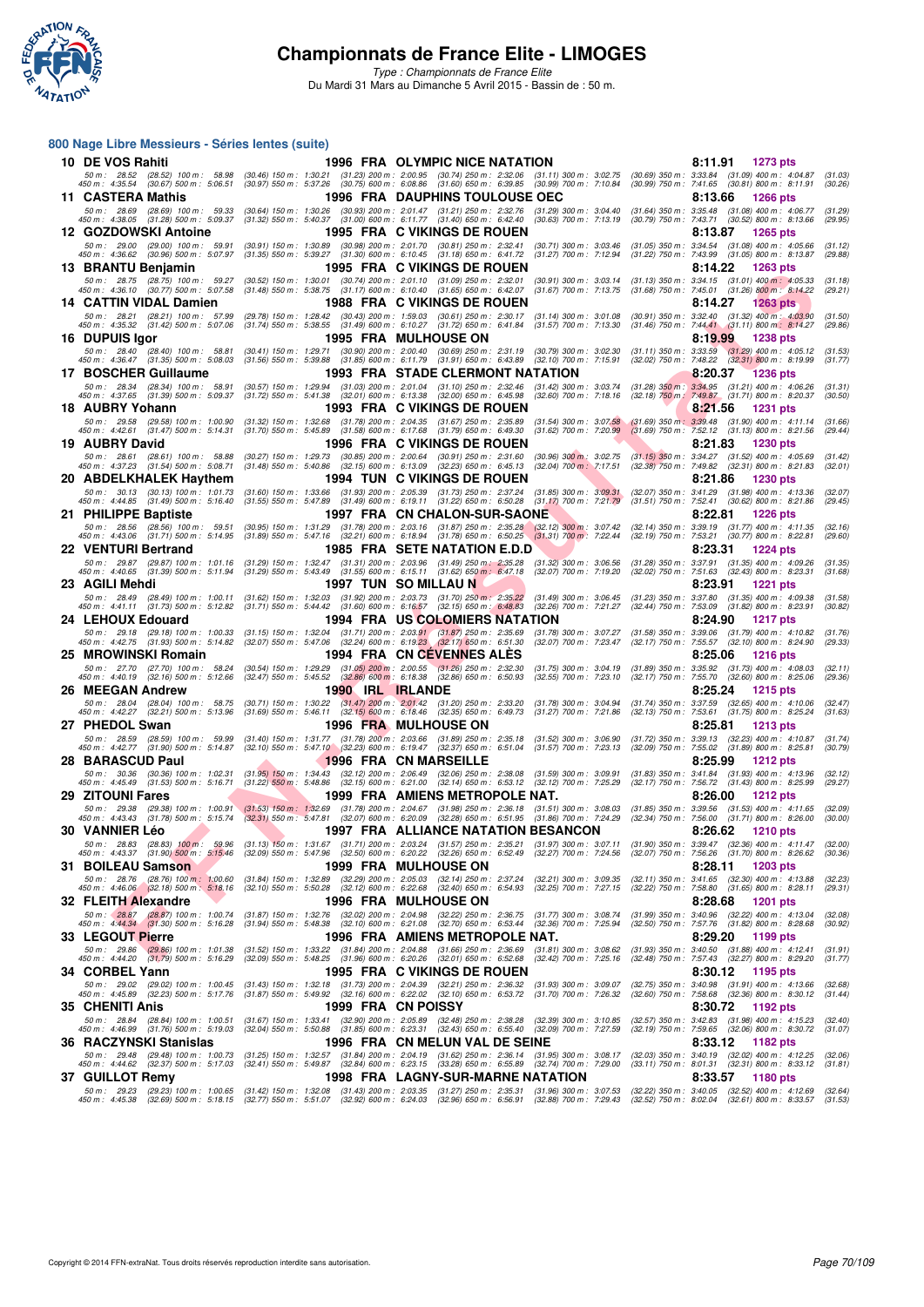

*Type : Championnats de France Elite* Du Mardi 31 Mars au Dimanche 5 Avril 2015 - Bassin de : 50 m.

#### **800 Nage Libre Messieurs - Séries lentes (suite)**

| 38 CHOPINEAU Hugo                                                                                            |                                                                                                                                                                                                                                                                                    | <b>1998 FRA SN VERSAILLES</b>                                                                                                                                                                                                                                                           | 8:33.64<br>1180 pts                                                                                                                |
|--------------------------------------------------------------------------------------------------------------|------------------------------------------------------------------------------------------------------------------------------------------------------------------------------------------------------------------------------------------------------------------------------------|-----------------------------------------------------------------------------------------------------------------------------------------------------------------------------------------------------------------------------------------------------------------------------------------|------------------------------------------------------------------------------------------------------------------------------------|
| 450 m : 4:47.21 (31.97) 500 m : 5:19.96                                                                      |                                                                                                                                                                                                                                                                                    | 50 m : 29.16 (29.16) 100 m : 1:00.97 (31.81) 150 m : 1:33.11 (32.14) 200 m : 2:05.36 (32.25) 250 m : 2:37.62 (32.26) 300 m : 3:10.02 (32.40) 350 m : 3:42.63 (32.61) 400 m : 4:15.24<br>(32.75) 550 m : 5:52.72 (32.76) 600 m : 6:25.20 (32.48) 650 m : 6:57.84 (32.64) 700 m : 7:30.42 | (32.61)<br>(32.58) 750 m : 8:03.18 (32.76) 800 m : 8:33.64<br>(30.46)                                                              |
| 39   ROLDAN MUNOZ Enzo                                                                                       |                                                                                                                                                                                                                                                                                    | 1999 FRA DAUPHINS ROMANS PEAGOIS                                                                                                                                                                                                                                                        | 8:33.85<br>1179 pts                                                                                                                |
| 50 m: 28.78 (28.78) 100 m: 59.51<br>450 m : 4:47.47 (32.77) 500 m : 5:20.04                                  |                                                                                                                                                                                                                                                                                    | (30.73) 150 m : 1:31.40 (31.89) 200 m : 2:04.17 (32.77) 250 m : 2:36.49 (32.32) 300 m : 3:09.30<br>(32.57) 550 m : 5:53.06 (33.02) 600 m : 6:25.80 (32.74) 650 m : 6:58.88 (33.08) 700 m : 7:31.72                                                                                      | (32.81) 350 m: 3:42.06 (32.76) 400 m: 4:14.70<br>(32.64)<br>$(32.84)$ 750 m : $8:03.90$ $(32.18)$ 800 m : $8:33.85$<br>(29.95)     |
| 40 AULIDI Hugo                                                                                               |                                                                                                                                                                                                                                                                                    | 1998 FRA GIRONDINS BORDEAUX                                                                                                                                                                                                                                                             | 8:34.26<br>1177 pts                                                                                                                |
| 50 m : 29.41 (29.41) 100 m : 1:01.01<br>450 m: 4:47.10 (32.47) 500 m: 5:19.70                                | $(31.60)$ 150 m : 1:33.18 $(32.17)$ 200 m : 2:05.38 $(32.20)$ 250 m : 2:37.60<br>(32.60) 550 m: 5:52.18 (32.48) 600 m: 6:25.09 (32.91) 650 m: 6:58.37                                                                                                                              | $(32.22)$ 300 m : 3:10.06<br>$(33.28)$ 700 m : 7:31.25                                                                                                                                                                                                                                  | (32.46) 350 m: 3:42.26 (32.20) 400 m: 4:14.63<br>(32.37)<br>(32.88) 750 m : 8:03.98 (32.73) 800 m : 8:34.26<br>(30.28)             |
| 41 CHIOTTI Enzo                                                                                              |                                                                                                                                                                                                                                                                                    | 1998 FRA SO MILLAU N                                                                                                                                                                                                                                                                    | 8:35.67<br>1171 pts                                                                                                                |
| 50 m: 29.70 (29.70) 100 m: 1:01.32<br>(32.57) 500 m : 5:21.55<br>450 m : 4:48.85                             | $(31.62)$ 150 m : 1:33.56 $(32.24)$ 200 m : 2:05.91 $(32.35)$ 250 m : 2:38.10<br>$(32.70)$ 550 m : 5:54.48 $(32.93)$ 600 m : 6:27.22 $(32.74)$ 650 m : 7:00.01                                                                                                                     | $(32.19)$ 300 m : 3:10.86<br>(32.79) 700 m : 7:32.52                                                                                                                                                                                                                                    | (32.76) 350 m : 3:43.52<br>$(32.66)$ 400 m : 4:16.28<br>(32.76)<br>(32.51) 750 m : 8:04.86<br>$(32.34)$ 800 m : 8:35.67<br>(30.81) |
| 42 VANCAPPEL Victor                                                                                          |                                                                                                                                                                                                                                                                                    | <b>1998 FRA CANET 66 NATATION</b>                                                                                                                                                                                                                                                       | 8:36.58<br><b>1167 pts</b>                                                                                                         |
| 50 m : 29.03 (29.03) 100 m : 1:01.21<br>450 m : 4:49.42 (32.70) 500 m : 5:22.34                              | $\begin{array}{cccc} (32.18) \ 150 \ m \colon \ \ 1.33.86 & \ (32.65) \ 200 \ m \colon \ \ 2.06.35 & \ (32.49) \ 250 \ m \colon \ \ 2.38.79 \\ (32.92) \ 550 \ m \colon \ \ 5.55.47 & \ (33.13) \ 600 \ m \colon \ \ 6.28.77 & \ (33.30) \ 650 \ m \colon \ \ 7.02.16 \end{array}$ | $(32.44)$ 300 m : 3:11.21                                                                                                                                                                                                                                                               | (32.42) 350 m: 3:44.05 (32.84) 400 m: 4:16.72<br>(32.67)<br>(29.61)                                                                |
| 43 BERNARDINI Mathieu                                                                                        |                                                                                                                                                                                                                                                                                    | (33.39) 700 m : 7:34.94<br><b>1998 FRA STADE FRANCAIS O COURBEVOIE</b>                                                                                                                                                                                                                  | $(32.78)$ 750 m : 8:06.97 $(32.03)$ 800 m : 8:36.58<br>8:36.91<br><b>1166 pts</b>                                                  |
| 50 m : 28.92<br>$(28.92)$ 100 m : 1:01.25<br>450 m : 4:48.96                                                 | $\begin{array}{cccc} (32.33) \enspace 150\; m: & 1.33.85 & (32.60) \enspace 200\; m: & 2.06.33 & (32.48) \enspace 250\; m: & 2.38.60 \\ (33.23) \enspace 550\; m: & 5.55.24 & (33.05) \enspace 600\; m: & 6.28.52 & (33.28) \enspace 650\; m: & 7.01.82 \end{array}$               | $(32.27)$ 300 m : 3:10.86<br>$(33.30)$ 700 m : 7:35.01                                                                                                                                                                                                                                  | $(32.26)$ 350 m : 3:43.51<br>$(32.65)$ 400 m : 4:16.28<br>(32.77)<br>$(33.19)$ 750 m : $8:07.50$<br>(29.41)                        |
| (32.68) 500 m : 5:22.19<br>44 BECELLA Lucas                                                                  |                                                                                                                                                                                                                                                                                    | <b>1997 FRA SC THIONVILLE</b>                                                                                                                                                                                                                                                           | $(32.49)$ 800 m : 8:36.91<br>8:37.17<br><b>1165 pts</b>                                                                            |
| 50 m: 28.95 (28.95) 100 m: 1:00.37                                                                           | $(31.42)$ 150 m : 1:32.56                                                                                                                                                                                                                                                          | (32.19) 200 m: 2:04.87 (32.31) 250 m: 2:37.17<br>$(32.30)$ 300 m : 3:09.54                                                                                                                                                                                                              | $(32.37)$ 350 m : 3:42.01 $(32.47)$ 400 m : 4:14.85<br>(32.84)                                                                     |
| 450 m: 4:47.66 (32.81) 500 m: 5:20.55<br>45 VIGROUX Sébastien                                                | (32.89) 550 m : 5:53.92 (33.37) 600 m : 6:27.05 (33.13) 650 m : 7:00.19                                                                                                                                                                                                            | $(33.14)$ 700 m : 7:33.04<br>1993 FRA MULHOUSE ON                                                                                                                                                                                                                                       | $(32.85)$ 750 m $: 8:05.91$ $(32.87)$ 800 m $: 8:37.17$<br>(31.26)<br>8:37.30<br><b>1164 pts</b>                                   |
| 50 m: 28.81 (28.81) 100 m: 1:00.25                                                                           | $(31.44)$ 150 m : 1:31.93                                                                                                                                                                                                                                                          | $(31.68)$ 200 m : 2:03.69 $(31.76)$ 250 m : 2:35.72<br>$(32.03)$ 300 m : 3:07.96                                                                                                                                                                                                        | $(32.24)$ 350 m : 3:40.28<br>$(32.32)$ 400 m : 4:13.02<br>(32.74)                                                                  |
| 450 m : 4:45.80 (32.78) 500 m : 5:18.51<br>46 ROYER Elouan                                                   | $(32.71)$ 550 m : 5:51.39<br>(32.88) 600 m : 6:24.92                                                                                                                                                                                                                               | $(33.53)$ 650 m : 6:58.19<br>$(33.27)$ 700 m : 7:31.93<br>1998 FRA CN BREST                                                                                                                                                                                                             | $(33.74)$ 750 m : 8:04.90<br>$(32.97)$ 800 m : 8:37.30<br>(32.40)<br>8:37.71<br><b>1163 pts</b>                                    |
| 50 m: 28.56 (28.56) 100 m: 1:00.04                                                                           | $(31.48)$ 150 m : 1:32.07 $(32.03)$ 200 m : 2:04.37 $(32.30)$ 250 m : 2:36.60                                                                                                                                                                                                      | $(32.23)$ 300 m : 3:09.12                                                                                                                                                                                                                                                               | $(32.52)$ 350 m : 3:41.71 $(32.59)$ 400 m : 4:14.48<br>(32.77)                                                                     |
| 450 m : 4:46.91 (32.43) 500 m : 5:20.01<br>47 BOULIER Romain                                                 | $(33.10)$ 550 m : 5:52.96                                                                                                                                                                                                                                                          | $(32.95)$ 600 m : 6:26.20 $(33.24)$ 650 m : 6:59.29<br>$(33.09)$ 700 m : 7:32.30<br>1998 FRA AQUATIC CLUB BOURGES                                                                                                                                                                       | (32.43)<br>$(33.01)$ 750 m : 8:05.28<br>$(32.98)$ 800 m : 8:37.71<br>8:38.29<br><b>1160 pts</b>                                    |
| 50 m: 28.41 (28.41) 100 m: 59.78                                                                             | $(31.37)$ 150 m : 1:31.57                                                                                                                                                                                                                                                          | (31.79) 200 m : 2:04.02 (32.45) 250 m : 2:36.45<br>$(32.43)$ 300 m : 3:09.10                                                                                                                                                                                                            | (32.65) 350 m : 3:42.12<br>$(33.02)$ 400 m : 4:14.96<br>(32.84)                                                                    |
| 450 m: 4:47.86 (32.90) 500 m: 5:20.33<br>48 ALFONSO Julien                                                   | (32.47) 550 m : 5:53.40 (33.07) 600 m : 6:26.43 (33.03) 650 m : 6:59.69                                                                                                                                                                                                            | (33.26) 700 m : 7:32.94<br>1998 FRA TOULON VAR NATATION                                                                                                                                                                                                                                 | (33.25) 750 m: 8:06.02 (33.08) 800 m: 8:38.29<br>(32.27)<br>8:39.01<br><b>1157 pts</b>                                             |
| 50 m: 29.91 (29.91) 100 m: 1:02.55                                                                           |                                                                                                                                                                                                                                                                                    | (32.64) 150 m : 1:34.99 (32.44) 200 m : 2:07.81 (32.82) 250 m : 2:40.29 (32.48) 300 m : 3:13.26                                                                                                                                                                                         | (32.97) 350 m: 3:45.93 (32.67) 400 m: 4:18.70<br>(32.77)                                                                           |
| 450 m: 4:50.83 (32.13) 500 m: 5:23.56<br>49 CABIOCH Clément                                                  |                                                                                                                                                                                                                                                                                    | (32.73) 550 m : 5:56.12 (32.56) 600 m : 6:29.31 (33.19) 650 m : 7:01.91 (32.60) 700 m : 7:35.12<br>2000 FRA AC HYERES                                                                                                                                                                   | (33.21) 750 m : 8:07.64 (32.52) 800 m : 8:39.01<br>(31.37)<br>8:39.10<br>1157 pts                                                  |
| 50 m : 29.19 (29.19) 100 m : 1:01.33                                                                         |                                                                                                                                                                                                                                                                                    | $(32.14)$ 150 m : 1:33.65 $(32.32)$ 200 m : 2:06.08 $(32.43)$ 250 m : 2:38.53 $(32.45)$ 300 m : 3:11.25                                                                                                                                                                                 | (32.72) 350 m : 3:43.84 (32.59) 400 m : 4:16.60<br>(32.76)                                                                         |
| 450 m : 4:49.43 (32.83) 500 m : 5:22.47<br>50 SIOU Anthony                                                   | $(33.04)$ 550 m : 5:55.38 $(32.91)$ 600 m : 6:28.58 $(33.20)$ 650 m : 7:01.85                                                                                                                                                                                                      | $(33.27)$ 700 m : 7:34.80<br>1998 FRA CN BREST                                                                                                                                                                                                                                          | (32.95) 750 m : 8:07.48<br>$(32.68)$ 800 m : 8:39.10<br>(31.62)<br>8:42.31<br>1143 pts                                             |
| 50 m: 29.40 (29.40) 100 m: 1:01.03                                                                           | $(31.63)$ 150 m : 1:33.58 $(32.55)$ 200 m : 2:06.29 $(32.71)$ 250 m : 2:39.26                                                                                                                                                                                                      | $(32.97)$ 300 m : 3:12.12                                                                                                                                                                                                                                                               | $(32.86)$ 350 m : 3:45.00 $(32.88)$ 400 m : 4:18.18<br>(33.18)                                                                     |
| 450 m : 4:51.17 (32.99) 500 m : 5:24.34<br>51 MOKHFI Naim                                                    | (33.17) 550 m : 5:57.41                                                                                                                                                                                                                                                            | (33.07) 600 m : 6:30.63 (33.22) 650 m : 7:03.68<br>$(33.05)$ 700 m : 7:37.11<br>2000 FRA ES MASSY NATATION                                                                                                                                                                              | $(33.43)$ 750 m : 8:10.17 $(33.06)$ 800 m : 8:42.31<br>(32.14)<br>8:43.98<br><b>1136 pts</b>                                       |
| 50 m : 28.81<br>(28.81) 100 m : 1:00.34                                                                      | $(31.53)$ 150 m : 1:32.47 $(32.13)$ 200 m : 2:05.42 $(32.95)$ 250 m : 2:38.42<br>$(33.60)$ 550 m : 5:59.73 $(33.53)$ 600 m : 6:33.13 $(33.40)$ 650 m : 7:06.43                                                                                                                     | $(33.00)$ 300 m : 3:11.84                                                                                                                                                                                                                                                               | (33.42) 350 m: 3:45.28 (33.44) 400 m: 4:18.92<br>(33.64)                                                                           |
| 450 m: 4:52.60 (33.68) 500 m: 5:26.20<br>52 GUILLERAULT Maxime                                               |                                                                                                                                                                                                                                                                                    | $(33.30)$ 700 m : 7:39.82<br>1999 FRA MARTIGUES NATATION                                                                                                                                                                                                                                | (33.39) 750 m: 8:12.71 (32.89) 800 m: 8:43.98<br>(31.27)<br>8:44.08<br><b>1136 pts</b>                                             |
| 50 m : 29.32 (29.32) 100 m : 1:01.23                                                                         | (31.91) 150 m : 1:33.89                                                                                                                                                                                                                                                            | $(32.66)$ 200 m : 2:06.88 $(32.99)$ 250 m : 2:40.20<br>$(33.32)$ 300 m : 3:13.69                                                                                                                                                                                                        | (33.49) 350 m : 3:47.11 (33.42) 400 m : 4:20.63<br>(33.52)                                                                         |
| 450 m : 4:54.04 (33.41) 500 m : 5:27.50<br>53 LEPAGE Alexandre                                               |                                                                                                                                                                                                                                                                                    | (33.46) 550 m : 6:00.72 (33.22) 600 m : 6:34.22 (33.50) 650 m : 7:07.62 (33.40) 700 m : 7:41.01<br>1999 FRA MONTPELLIER PAILLADE NATATION                                                                                                                                               | (33.39) 750 m : 8:13.59 (32.58) 800 m : 8:44.08<br>(30.49)<br>8:47.25<br>1123 pts                                                  |
| 50 m: 29.29 (29.29) 100 m: 1:02.26                                                                           | (32.97) 150 m : 1:34.97                                                                                                                                                                                                                                                            | (32.71) 200 m: 2:07.83 (32.86) 250 m: 2:40.56<br>$(32.73)$ 300 m : 3:13.93                                                                                                                                                                                                              | (33.37) 350 m: 3:47.05 (33.12) 400 m: 4:20.51<br>(33.46)                                                                           |
| $(33.38)$ 500 m : 5:27.76<br>450 m : 4:53.89<br>54 PAZDUR Maxence                                            | (33.87) 550 m : 6:01.83 (34.07) 600 m : 6:35.74 (33.91) 650 m : 7:09.31                                                                                                                                                                                                            | (33.57) 700 m : 7:42.62<br>2000 FRA VILLERUPT NATATION                                                                                                                                                                                                                                  | (33.31) 750 m : 8:15.54 (32.92) 800 m : 8:47.25<br>(31.71)<br>8:47.44<br>1122 pts                                                  |
| 50 m: 29.61 (29.61) 100 m: 1:01.11                                                                           | $(31.50)$ 150 m : 1:34.26 $(33.15)$ 200 m : 2:07.15 $(32.89)$ 250 m : 2:40.81                                                                                                                                                                                                      | $(33.66)$ 300 m : 3:13.41                                                                                                                                                                                                                                                               | (32.60) 350 m : 3:47.20 (33.79) 400 m : 4:20.99<br>(33.79)                                                                         |
| 450 m: 4:55.45 (34.46) 500 m: 5:29.25<br>55 TORIS Hugo                                                       | $(33.80)$ 550 m : 6:03.38 $(34.13)$ 600 m : 6:36.72 $(33.34)$ 650 m : 7:10.19                                                                                                                                                                                                      | $(33.47)$ 700 m : 7:43.36<br>2000 FRA CANET 66 NATATION                                                                                                                                                                                                                                 | $(33.17)$ 750 m : $8:16.31$<br>$(32.95)$ 800 m : 8:47.44<br>(31.13)<br>8:47.49<br>1122 pts                                         |
| 50 m: 29.40 (29.40) 100 m: 1:01.74                                                                           | $(32.34)$ 150 m : 1:34.43<br>$(33.47)$ 550 m : 6:01.31                                                                                                                                                                                                                             | (32.69) 200 m : 2:07.41 (32.98) 250 m : 2:40.50<br>$(33.09)$ 300 m : 3:13.89                                                                                                                                                                                                            | (33.39) 350 m : 3:47.16<br>$(33.27)$ 400 m : 4:20.65<br>(33.49)                                                                    |
| 450 m: 4:54.26 (33.61) 500 m: 5:27.73<br>56 MARC Antoine                                                     |                                                                                                                                                                                                                                                                                    | (33.58) 600 m : 6:35.04 (33.73) 650 m : 7:08.60<br>$(33.56)$ 700 m : 7:42.06<br><b>2000 FRA MULHOUSE ON</b>                                                                                                                                                                             | (33.46) 750 m : 8:15.20<br>$(33.14)$ 800 m : 8:47.49<br>(32.29)<br>8:48.25<br>1119 pts                                             |
| 50 m : 29.90 (29.90) 100 m : 1:02.40 (32.50) 150 m : 1:35.22 (32.82) 200 m : 2:09.07 (33.85) 250 m : 2:42.27 |                                                                                                                                                                                                                                                                                    | $(33.20)$ 300 m : 3:15.78<br>$(33.25)$ 600 m : 6:37.00 $(33.39)$ 650 m : 7:10.43<br>$(33.43)$ 700 m : 7:43.72                                                                                                                                                                           | (33.51) 350 m : 3:49.29<br>$(33.51)$ 400 m : 4:22.67<br>(33.38)<br>(33.29) 750 m : 8:17.03<br>$(33.31)$ 800 m : 8:48.25<br>(31.22) |
| 450 m : 4:56.39 (33.72) 500 m : 5:30.36 (33.97) 550 m : 6:03.61<br>57 LEGOUT Antoine                         |                                                                                                                                                                                                                                                                                    | 1998 FRA AMIENS METROPOLE NAT.                                                                                                                                                                                                                                                          | 8:53.43<br><b>1098 pts</b>                                                                                                         |
|                                                                                                              |                                                                                                                                                                                                                                                                                    | 50 m: 30.53 (30.53) 100 m: 1:03.26 (32.73) 150 m: 1:36.36 (33.10) 200 m: 2:09.61 (33.25) 250 m: 2:42.48 (32.87) 300 m: 3:15.78 (33.30) 350 m: 3:49.05 (33.27) 400 m: 4:22.77<br>50 m: 4:56.42 (33.65) 500 m: 5:30.29 (33.87) 550                                                        | (33.72)                                                                                                                            |
| 450 m : 4:56.42 (33.65) 500 m : 5:30.29<br>58 RODRIGUES Adrien                                               |                                                                                                                                                                                                                                                                                    | <b>2000 FRA ES MASSY NATATION</b>                                                                                                                                                                                                                                                       | (32.82)<br>8:54.60<br>1093 pts                                                                                                     |
| 50 m: 29.37 (29.37) 100 m: 1:01.79                                                                           | (32.42) 150 m: 1:35.40 (33.61) 200 m: 2:08.26 (32.86) 250 m: 2:42.22                                                                                                                                                                                                               | $(33.96)$ 300 m : 3:15.89                                                                                                                                                                                                                                                               | (33.67) 350 m: 3:49.76 (33.87) 400 m: 4:23.28<br>(33.52)                                                                           |
| 450 m : 4:57.73 (34.45) 500 m : 5:31.65<br>59 VERGNE Matthieu                                                | (33.92) 550 m: 6:05.91 (34.26) 600 m: 6:40.02 (34.11) 650 m: 7:14.24                                                                                                                                                                                                               | (34.22) 700 m : 7:48.28<br>2000 FRA CNO ST-GERMAIN-EN-LAYE                                                                                                                                                                                                                              | (34.04) 750 m: 8:21.87 (33.59) 800 m: 8:54.60<br>(32.73)<br>8:55.46<br>1089 pts                                                    |
| 50 m: 29.68 (29.68) 100 m: 1:01.84<br>450 m : 4:57.09 (33.85) 500 m : 5:30.77                                | (32.16) 150 m : 1:34.76                                                                                                                                                                                                                                                            | (32.92) 200 m: 2:08.37 (33.61) 250 m: 2:41.58<br>$(33.21)$ 300 m : 3:15.44<br>$(34.03)$ 600 m : 6:39.15 $(34.35)$ 650 m : 7:13.65                                                                                                                                                       | $(33.61)$ 400 m : 4:23.24<br>(33.86) 350 m : 3:49.05<br>(34.19)                                                                    |
| 60 GIBOT Florian                                                                                             | $(33.68)$ 550 m : 6:04.80                                                                                                                                                                                                                                                          | $(34.50)$ 700 m : 7:48.63<br>2000 FRA SOISSONS NATATION SPORTIVE                                                                                                                                                                                                                        | $(34.98)$ 750 m : 8:22.90<br>$(34.27)$ 800 m : 8:55.46<br>(32.56)<br>9:01.44<br>1065 pts                                           |
| 50 m : 30.49 (30.49) 100 m : 1:03.09                                                                         | (32.60) 150 m: 1:36.02 (32.93) 200 m: 2:09.63 (33.61) 250 m: 2:43.30<br>$(34.34)$ 550 m : 6:08.88                                                                                                                                                                                  | $(33.67)$ 300 m : 3:17.45<br>(34.41) 600 m: 6:43.76 (34.88) 650 m: 7:18.21                                                                                                                                                                                                              | (34.15) 350 m: 3:51.29 (33.84) 400 m: 4:25.98<br>(34.69)                                                                           |
| 450 m: 5:00.13 (34.15) 500 m: 5:34.47<br><b>FONTAINE Logan</b>                                               |                                                                                                                                                                                                                                                                                    | $(34.45)$ 700 m : 7:53.22<br>1999 FRA C VIKINGS DE ROUEN                                                                                                                                                                                                                                | (35.01) 750 m: 8:27.47 (34.25) 800 m: 9:01.44<br>(33.97)<br><b>DNS</b> dec                                                         |
| --- AUNE Romain                                                                                              |                                                                                                                                                                                                                                                                                    | 2000 FRA AAS SARCELLES NATATION 95                                                                                                                                                                                                                                                      | <b>DNS dec</b>                                                                                                                     |
|                                                                                                              |                                                                                                                                                                                                                                                                                    |                                                                                                                                                                                                                                                                                         |                                                                                                                                    |

# **[1500 Nage Libre Messieurs - Série rapide](http://www.ffnatation.fr/webffn/resultats.php?idact=nat&go=epr&idcpt=27187&idepr=56)** (Dimanche 5 Avril 2015)

| 1 JOLY Damien                      |  | <b>1992 FRA CN ANTIBES</b> | 15:05.81<br><b>1347 pts</b>                                                                                                                                                                                                                                                   |                         |                                                                         |                 |                    |
|------------------------------------|--|----------------------------|-------------------------------------------------------------------------------------------------------------------------------------------------------------------------------------------------------------------------------------------------------------------------------|-------------------------|-------------------------------------------------------------------------|-----------------|--------------------|
|                                    |  |                            | 50 m : 28.16 (28.16) 100 m : 58.37 (30.21) 150 m : 1:28.56 (30.19) 200 m : 1:58.72 (30.16) 250 m : 2:29.30                                                                                                                                                                    | (30.58) 300 m : 2:59.68 | (30.38) 350 m : 3:30.33 (30.65) 400 m : 4:00.60                         |                 | (30.27)            |
| 450 m : 4:31.06<br>850 m : 8:32.77 |  |                            | (30.46) 500 m : 5:01.23 (30.17) 550 m : 5:31.47 (30.24) 600 m : 6:01.68 (30.21) 650 m : 6:31.78 (30.10) 700 m : 7:01.87 (30.09) 750 m : 7:32.04 (30.17) 800 m : 8:02.28<br>(30.49) 900 m: 9:03.16    (30.39) 950 m: 9:33.14    (29.981000 m:10:03.34    (30.201050 m:10:33.69 | (30.351100 m : 11.03.92 | (30.23) 150 m : 11:34.36 (30.44) 200 m : 12:04.84                       |                 | (30.24)<br>(30.48) |
| 1250 m : 12:35.37                  |  |                            | (30.531300 m : 13:05.85 (30.481350 m : 13:36.48 (30.631400 m : 14:07.23 (30.751450 m : 14:37.23 (30.001500 m : 15:05.81                                                                                                                                                       |                         | (28.58)                                                                 |                 |                    |
|                                    |  |                            |                                                                                                                                                                                                                                                                               |                         |                                                                         |                 |                    |
| 2 BOUCHAUT Joris                   |  |                            | <b>1995 FRA DAUPHINS TOULOUSE OEC</b>                                                                                                                                                                                                                                         |                         | 15:17.55                                                                | <b>1320 pts</b> |                    |
|                                    |  |                            | 50 m : 28.46 (28.46) 100 m : 59.61 (31.15) 150 m : 1:30.35 (30.74) 200 m : 2:01.05 (30.70) 250 m : 2:31.83                                                                                                                                                                    |                         | (30.78) 300 m : 3:02.89 (31.06) 350 m : 3:33.71 (30.82) 400 m : 4:04.59 |                 | (30.88)            |
| 450 m : 4:35.24                    |  |                            | (30.65) 500 m : 5:06.12 (30.88) 550 m : 5:36.90 (30.78) 600 m : 6:07.79 (30.89) 650 m : 6:38.13 (30.34) 700 m : 7:08.53 (30.40) 750 m : 7:38.92 (30.39) 800 m : 8:09.41                                                                                                       |                         |                                                                         |                 | (30.49)            |
| 850 m : 8:40.02                    |  |                            | (30.61) 900 m :   9:10.55     (30.53) 950 m :   9:41.30     (30.751000 m :  10:12.21     (30.911050 m :  10:42.83                                                                                                                                                             | (30.621100 m : 11:13.66 | (30.831150 m : 11:44.68     (31.021200 m : 12:15.50                     |                 | (30.82)            |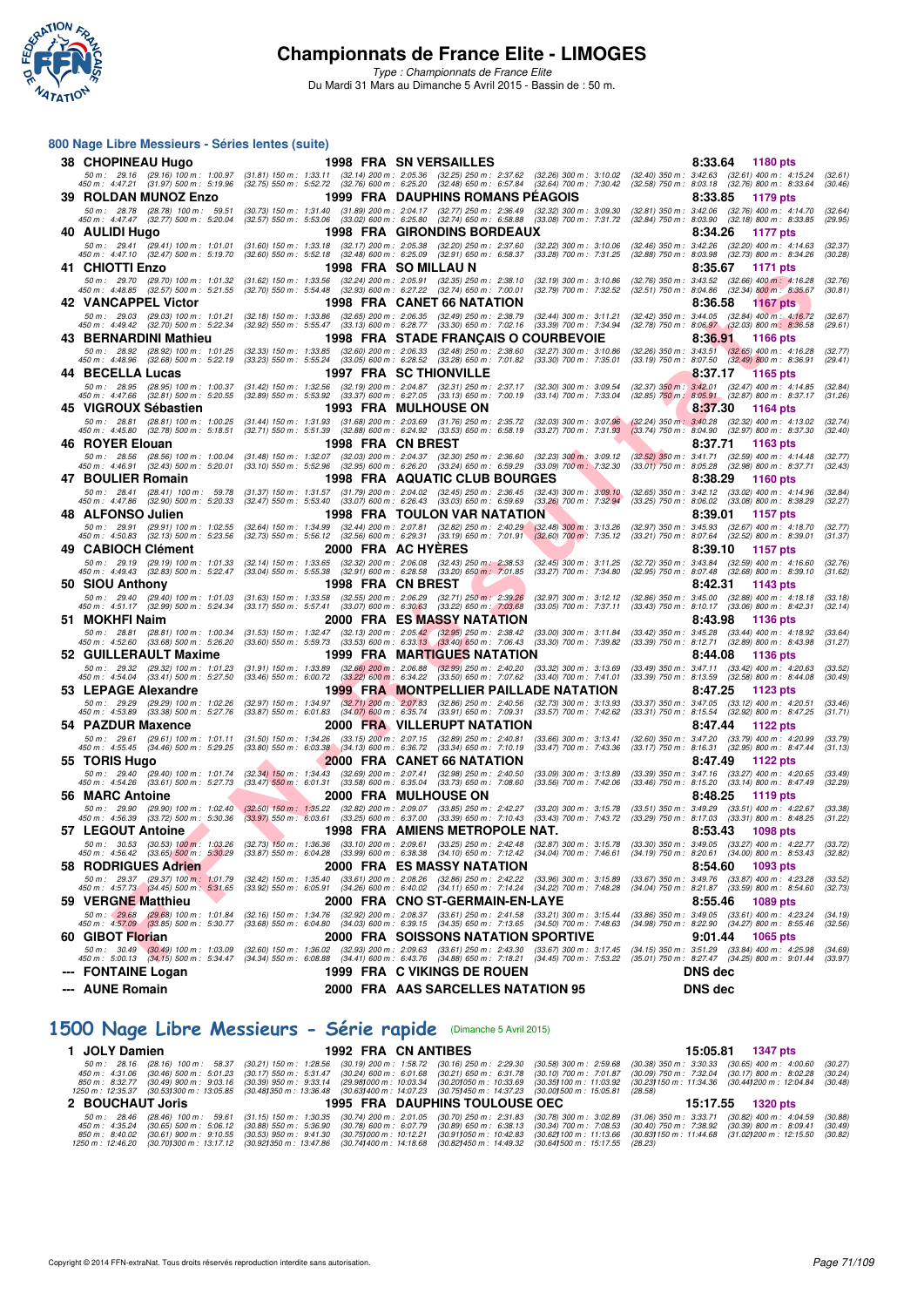

*Type : Championnats de France Elite* Du Mardi 31 Mars au Dimanche 5 Avril 2015 - Bassin de : 50 m.

#### **1500 Nage Libre Messieurs - Série rapide (suite)**

| 3 OLIVIER Marc-Antoine                                                                                    |                                                                                                                 |                                                                                                                           |                                                                                                               | 1996 FRA DENAIN NAT. PORTE DU HAINAUT                                                                                  |                                                                                                                | 15:23.12                                                                                                             | <b>1308 pts</b>                                                                   |                               |
|-----------------------------------------------------------------------------------------------------------|-----------------------------------------------------------------------------------------------------------------|---------------------------------------------------------------------------------------------------------------------------|---------------------------------------------------------------------------------------------------------------|------------------------------------------------------------------------------------------------------------------------|----------------------------------------------------------------------------------------------------------------|----------------------------------------------------------------------------------------------------------------------|-----------------------------------------------------------------------------------|-------------------------------|
| $50 \text{ m}$ : 28.06<br>$450 \text{ m}$ : $4:34.65$<br>$850 \text{ m}$ : $8.41.72$<br>1250 m : 12:50.21 | $(28.06)$ 100 m : 58.79<br>$(30.80)$ 500 m : 5:05.67<br>$(30.76)$ 900 m : 9:13.04<br>(30.941300 m : 13:21.67)   | $(30.73)$ 150 m : 1:29.52<br>$(31.02)$ 550 m : 5:36.33<br>$(31.32)$ 950 m : 9:43.66<br>$(31.461350 \text{ m} : 13.52.51)$ | $(30.73)$ 200 m : 2:00.29<br>$(30.66)$ 600 m : 6:07.41<br>(30.621000 m : 10:15.04<br>(30.841400 m: 14:23.87)  | $(30.77)$ 250 m : 2:31.07<br>$(31.08)$ 650 m : 6:38.18<br>(31.381050 m: 10:45.67<br>$(31.361450 \text{ m} : 14.54.16)$ | $(30.78)$ 300 m : 3:02.01<br>(30.77) 700 m : 7:09.24<br>(30.631100 m: 11:17.07)<br>(30.291500 m : 15:23.12)    | $(30.94)$ 350 m : 3:32.82<br>$(31.06)$ 750 m : 7:39.84<br>(31.40) 150 m : 11:47.88<br>(28.96)                        | $(30.81)$ 400 m : 4:03.85<br>$(30.60)$ 800 m : 8:10.96<br>(30.811200 m : 12:19.27 | (31.03)<br>(31.12)<br>(31.39) |
| 4 D'ORIANO Nicolas                                                                                        |                                                                                                                 |                                                                                                                           |                                                                                                               | 1997 FRA DAUPHINS TOULOUSE OEC                                                                                         |                                                                                                                | 15:23.62                                                                                                             | <b>1306 pts</b>                                                                   |                               |
| $50 \text{ m}$ : 28.15<br>$450 \text{ m}$ : $4:37.27$<br>$850 \text{ m}$ : $8.46.60$<br>1250 m: 12:53.03  | $(28.15)$ 100 m : 59.14<br>$(31.07)$ 500 m : 5:08.81<br>$(30.71)$ 900 m : 9:17.67<br>(30.881300 m : 13:23.92)   | $(30.99)$ 150 m : 1:29.63<br>$(31.54)$ 550 m : 5:39.78<br>$(31.07)$ 950 m : 9:48.54<br>(30.891350 m : 13:54.61            | $(30.49)$ 200 m : 2:00.82<br>$(30.97)$ 600 m : 6:11.25<br>(30.871000 m : 10:19.37<br>(30.691400 m : 14:25.54) | $(31.19)$ 250 m : 2:31.90<br>$(31.47)$ 650 m : 6:42.42<br>(30.831050 m : 10:49.78<br>(30.931450 m : 14:55.96)          | $(31.08)$ 300 m : 3:03.43<br>$(31.17)$ 700 m : 7:13.83<br>(30.411100 m : 11:20.47)<br>(30.421500 m : 15:23.62) | $(31.53)$ 350 m : 3:34.59<br>$(31.41)$ 750 m : 7:44.67<br>(30.69) 150 m: 11:51.16 (30.69) 200 m: 12:22.15<br>(27.66) | $(31.16)$ 400 m : 4:06.20<br>$(30.84)$ 800 m : 8:15.89                            | (31.61)<br>(31.22)<br>(30.99) |
| 5 REYMOND Axel                                                                                            |                                                                                                                 |                                                                                                                           |                                                                                                               | 1994 FRA CN FONTAINEBLEAU-AVON                                                                                         |                                                                                                                | 15:31.12                                                                                                             | 1290 pts                                                                          |                               |
| $50 \text{ m}$ : 29.67<br>450 m : 4:39.38<br>850 m : 8:47.62<br>1250 m : 12:56.29                         | $(29.67)$ 100 m : 1.01.08<br>$(31.05)$ 500 m : 5:10.64<br>$(30.70)$ 900 m : 9:19.15<br>(30.781300 m : 13:27.74) | $(31.41)$ 150 m : 1:32.25<br>$(31.26)$ 550 m : 5:41.51<br>$(31.53)$ 950 m : 9:50.10<br>(31.451350 m : 13:58.68)           | $(31.17)$ 200 m : 2:03.42<br>$(30.87)$ 600 m : 6:12.66<br>(30.951000 m: 10:21.50<br>(30.941400 m : 14:30.28)  | $(31.17)$ 250 m : 2:34.69<br>$(31.15)$ 650 m : 6:43.47<br>(31.401050 m: 10:52.03<br>(31,601450 m : 15:01.08            | $(31.27)$ 300 m : 3:06.07<br>$(30.81)$ 700 m : 7:14.72<br>(30.53) 100 m : 11:23.34<br>(30.801500 m: 15:31.12)  | $(31.38)$ 350 m : 3:37.06<br>$(31.25)$ 750 m : 7:45.68<br>(31.311150 m: 11:53.97<br>(30.04)                          | $(30.99)$ 400 m : 4:08.33<br>$(30.96)$ 800 m : 8:16.92<br>(30.631200 m: 12:25.51  | (31.27)<br>(31.24)<br>(31.54) |
| <b>7 PANNIER Anthony</b>                                                                                  |                                                                                                                 |                                                                                                                           |                                                                                                               | 1988 FRA AAS SARCELLES NATATION 95                                                                                     |                                                                                                                | 15:42.88                                                                                                             | 1263 $pts$                                                                        |                               |
| $50 \text{ m}$ : 28.34<br>450 m : 4:35.39<br>$850 \text{ m}$ : $8.43.96$<br>1250 m : 13:01.28             | $(28.34)$ 100 m : 59.15<br>$(30.72)$ 500 m : 5:06.20<br>$(31.70)$ 900 m : 9:15.44<br>(32.541300 m : 13:34.23)   | $(30.81)$ 150 m : 1:29.77<br>$(30.81)$ 550 m : 5:37.08<br>$(31.48)$ 950 m : 9:47.03<br>(32.951350 m : 14:06.80            | $(30.62)$ 200 m : 2:00.73<br>$(30.88)$ 600 m : 6:07.94<br>(31.591000 m : 10:19.35<br>(32.571400 m : 14:39.24) | $(30.96)$ 250 m : 2:31.61<br>$(30.86)$ 650 m : 6:38.98<br>(32.32) 050 m : 10:51.27<br>(32.441450 m : 15:11.67          | $(30.88)$ 300 m : 3:02.67<br>$(31.04)$ 700 m : 7:10.01<br>(31.92) 100 m : 11:23.83<br>(32.431500 m : 15:42.88  | $(31.06)$ 350 m : 3:33.56<br>$(31.03)$ 750 m : 7:41.08<br>$(32.56)150 \text{ m}$ : 11:56.19<br>(31.21)               | $(30.89)$ 400 m : 4:04.67<br>$(31.07)$ 800 m : 8:12.26<br>(32.361200 m : 12:28.74 | (31.11)<br>(31.18)<br>(32.55) |
| 13 CATTIN VIDAL Damien                                                                                    |                                                                                                                 |                                                                                                                           | 1988 FRA C VIKINGS DE ROUEN                                                                                   |                                                                                                                        |                                                                                                                | 15:51.30                                                                                                             | <b>1244 pts</b>                                                                   |                               |
| 50 m: 29.38<br>$450 \text{ m}$ : $4:39.71$<br>850 m : 8:53.59<br>1250 m : 13:11.92                        | $(29.38)$ 100 m : 1.00.50<br>$(31.57)$ 500 m : 5:11.25<br>$(32.08)$ 900 m : 9:25.69<br>(32.341300 m : 13:44.26) | $(31.12)$ 150 m : 1:31.58<br>$(31.54)$ 550 m : 5:42.65<br>$(32.10)$ 950 m : 9:57.74<br>(32.341350 m : 14.16.55            | $(31.08)$ 200 m : 2:02.87<br>$(31.40)$ 600 m : 6:14.14<br>(32.051000 m : 10:29.68<br>(32.291400 m : 14:48.54  | $(31.29)$ 250 m : 2:34.17<br>$(31.49)$ 650 m : 6:45.91<br>(31.941050 m: 11:02.28)<br>(31.991450 m : 15:20.49           | $(31.30)$ 300 m : 3:05.45<br>$(31.77)$ 700 m : 7:17.56<br>(32.601100 m: 11:34.53)<br>(31.951500 m: 15:51.30    | $(31.28)$ 350 m $: 3.36.83$<br>$(31.65)$ 750 m : 7:49.64<br>(32.25) 150 m : 12:07.14<br>(30.81)                      | $(31.38)$ 400 m : 4:08.14<br>$(32.08)$ 800 m : 8:21.51<br>(32.611200 m: 12:39.58  | (31.31)<br>(31.87)<br>(32.44) |
| 14 DEBAST Benoît                                                                                          |                                                                                                                 |                                                                                                                           |                                                                                                               | 1989 FRA AAS SARCELLES NATATION 95                                                                                     |                                                                                                                | 15:51.59                                                                                                             | <b>1244 pts</b>                                                                   |                               |
| 50 m: 28.68<br>450 m: 4:41.23                                                                             | $(28.68)$ 100 m : 59.96<br>$(31.60)$ 500 m : 5:13.06                                                            | $(31.28)$ 150 m : 1:31.32<br>$(31.83)$ 550 m : 5:44.87                                                                    | $(31.36)$ 200 m : 2:02.93<br>$(31.81)$ 600 m : 6:17.01                                                        | $(31.61)$ 250 m : 2:34.41<br>$(32.14)$ 650 m : 6:48.85                                                                 | $(31.48)$ 300 m : 3:06.30 $(31.89)$ 350 m : 3:38.00<br>$(31.84)$ 700 m : 7:21.12                               | $(32.27)$ 750 m : 7:52.84                                                                                            | $(31.70)$ 400 m : 4:09.63<br>$(31.72)$ 800 m : 8:24.89                            | (31.63)<br>(32.05)            |

# **[1500 Nage Libre Messieurs - Séries lentes](http://www.ffnatation.fr/webffn/resultats.php?idact=nat&go=epr&idcpt=27187&idepr=56)** (Dimanche 5 Avril 2015)

| <b>DETIVIOND AXEL</b>                                                   |                                                                                                                                                      | 1994                                                                                                                                                                                                                                                                                                                                                    |                                                                                                                                  |                                                                                                                                     |                                                                                                                                  |                                                                                               | 1250 pm                                                                                                                                                       |                               |
|-------------------------------------------------------------------------|------------------------------------------------------------------------------------------------------------------------------------------------------|---------------------------------------------------------------------------------------------------------------------------------------------------------------------------------------------------------------------------------------------------------------------------------------------------------------------------------------------------------|----------------------------------------------------------------------------------------------------------------------------------|-------------------------------------------------------------------------------------------------------------------------------------|----------------------------------------------------------------------------------------------------------------------------------|-----------------------------------------------------------------------------------------------|---------------------------------------------------------------------------------------------------------------------------------------------------------------|-------------------------------|
| 50 m: 29.67<br>450 m : 4:39.38<br>850 m : 8:47.62<br>1250 m : 12:56.29  | (29.67) 100 m : 1:01.08<br>$(31.05)$ 500 m : 5:10.64<br>$(30.70)$ 900 m : 9:19.15<br>(30.78) 300 m : 13:27.74                                        | $(31.41)$ 150 m : 1:32.25<br>$(31.26)$ 550 m : 5:41.51<br>$(31.53)$ 950 m : 9:50.10<br>(31.45) 350 m : 13:58.68                                                                                                                                                                                                                                         | $(31.17)$ 200 m : 2:03.42<br>$(30.87)$ 600 m : 6:12.66<br>$(30.95)000 \text{ m}$ : 10:21.50<br>$(30.94)400 \text{ m}$ : 14:30.28 | $(31.17)$ 250 m : 2:34.69<br>$(31.15)$ 650 m : 6:43.47<br>(31.40) 050 m: 10:52.03<br>(31.60)450 m : 15:01.08                        | $(31.27)$ 300 m : 3:06.07<br>$(30.81)$ 700 m : 7:14.72<br>(30.531100 m: 11:23.34)<br>$(30.80)500$ m : 15:31.12                   | $(31.38)$ 350 m : $3.37.06$<br>$(31.25)$ 750 m : 7:45.68<br>(31.311150 m: 11:53.97<br>(30.04) | $(30.99)$ 400 m : 4:08.33<br>$(30.96)$ 800 m : 8:16.92<br>$(30.63)200$ m: 12:25.51                                                                            | (31.27)<br>(31.24)<br>(31.54) |
| <b>7 PANNIER Anthony</b>                                                |                                                                                                                                                      |                                                                                                                                                                                                                                                                                                                                                         |                                                                                                                                  | 1988 FRA AAS SARCELLES NATATION 95                                                                                                  |                                                                                                                                  | 15:42.88                                                                                      | <b>1263 pts</b>                                                                                                                                               |                               |
| 50 m : 28.34<br>450 m: 4:35.39<br>850 m : 8:43.96<br>1250 m : 13:01.28  | $(28.34)$ 100 m : 59.15<br>$(30.72)$ 500 m : 5:06.20<br>$(31.70)$ 900 m : 9:15.44<br>(32.541300 m : 13:34.23                                         | $(30.81)$ 150 m : 1:29.77<br>$(30.81)$ 550 m : 5:37.08<br>$(31.48)$ 950 m : 9:47.03<br>(32.95)350 m : 14:06.80                                                                                                                                                                                                                                          | $(30.62)$ 200 m : 2:00.73<br>$(30.88)$ 600 m : 6:07.94<br>(31.591000 m: 10:19.35<br>(32.571400 m: 14:39.24)                      | $(30.96)$ $250$ m : $2:31.61$<br>$(30.86)$ 650 m : 6:38.98<br>(32.32) 050 m: 10:51.27<br>(32.44) 450 m : 15:11.67                   | $(30.88)$ 300 m : 3:02.67<br>$(31.04)$ 700 m : 7:10.01<br>(31.92) 100 m : 11:23.83<br>(32.43) 500 m : 15:42.88                   | (32.56) 150 m : 11:56.19<br>(31.21)                                                           | $(31.06)$ 350 m : 3:33.56 $(30.89)$ 400 m : 4:04.67<br>$(31.03)$ 750 m : 7:41.08 $(31.07)$ 800 m : 8:12.26<br>$(32.36)200$ m : 12:28.74                       | (31.11)<br>(31.18)<br>(32.55) |
|                                                                         | 13 CATTIN VIDAL Damien                                                                                                                               |                                                                                                                                                                                                                                                                                                                                                         |                                                                                                                                  | 1988 FRA C VIKINGS DE ROUEN                                                                                                         |                                                                                                                                  | 15:51.30                                                                                      | <b>1244 pts</b>                                                                                                                                               |                               |
| 50 m : 29.38<br>450 m : 4:39.71<br>850 m: 8:53.59<br>1250 m: 13:11.92   | (29.38) 100 m : 1:00.50<br>$(31.57)$ 500 m : 5:11.25<br>$(32.08)$ 900 m : 9:25.69<br>(32.34) 300 m : 13:44.26                                        | $(31.12)$ 150 m : 1:31.58<br>$(31.54)$ 550 m : 5:42.65<br>$(32.10)$ 950 m : 9:57.74<br>(32.341350 m : 14:16.55                                                                                                                                                                                                                                          | $(31.08)$ 200 m : 2:02.87<br>$(31.40)$ 600 m : 6:14.14<br>(32.05) 000 m : 10:29.68<br>(32.29) 400 m : 14:48.54                   | $(31.29)$ 250 m : 2:34.17<br>$(31.49)$ 650 m : 6:45.91<br>(31.94) 050 m: 11.02.28<br>(31.99) 450 m : 15:20.49                       | $(31.30)$ 300 m : 3:05.45<br>$(31.77)$ 700 m : 7:17.56<br>(32.60) 100 m : 11:34.53<br>(31.951500 m: 15:51.30                     | $(31.28)$ 350 m : 3:36.83<br>(30.81)                                                          | (31.38) 400 m : 4:08.14<br>(31.65) 750 m: 7:49.64 (32.08) 800 m: 8:21.51<br>(32.25) 150 m: 12:07.14 (32.61) 200 m: 12:39.58                                   | (31.31)<br>(31.87)<br>(32.44) |
| 14 DEBAST Benoît                                                        |                                                                                                                                                      |                                                                                                                                                                                                                                                                                                                                                         |                                                                                                                                  | 1989 FRA AAS SARCELLES NATATION 95                                                                                                  |                                                                                                                                  | 15:51.59                                                                                      | <b>1244 pts</b>                                                                                                                                               |                               |
| 50 m: 28.68<br>450 m : 4:41.23<br>850 m : 8:56.92<br>1250 m : 13:13.48  | $(28.68)$ 100 m : 59.96<br>$(31.60)$ 500 m : 5:13.06<br>$(32.03)$ 900 m : 9:29.08<br>(31.931300 m : 13:45.89                                         | $(31.28)$ 150 m : 1:31.32<br>$(31.83)$ 550 m : 5:44.87<br>$(32.16)$ 950 m : 10:00.93<br>(32.411350 m : 14:17.86                                                                                                                                                                                                                                         | $(31.36)$ 200 m : 2:02.93<br>$(31.81)$ 600 m : 6:17.01<br>$(31.851000 \text{ m} : 10.32.85)$<br>(31.97) 400 m : 14:50.24         | $(31.61)$ 250 m : 2:34.41<br>$(32.14)$ 650 m : 6:48.85<br>(31.92) 050 m : 11:04.70<br>(32.38) 450 m : 15:22.11                      | $(31.48)$ 300 m : 3:06.30<br>$(31.84)$ 700 m : 7:21.12<br>(31.85) 100 m : 11:36.94<br>$(31.87)500 \text{ m}$ : 15:51.59          | $(31.89)$ 350 m : 3:38.00<br>(32.27) 750 m : 7:52.84<br>(29.48)                               | $(31.70)$ 400 m : 4:09.63<br>$(31.72)$ 800 m : 8:24.89<br>(32.24) 150 m: 12:09.05 (32.11) 200 m: 12:41.55                                                     | (31.63)<br>(32.05)<br>(32.50) |
|                                                                         |                                                                                                                                                      | 500 Nage Libre Messieurs - Séries lentes (Dimanche 5 Avril 2015)                                                                                                                                                                                                                                                                                        |                                                                                                                                  |                                                                                                                                     |                                                                                                                                  |                                                                                               |                                                                                                                                                               |                               |
|                                                                         | 6 PIELOWSKI Krzysztof                                                                                                                                |                                                                                                                                                                                                                                                                                                                                                         |                                                                                                                                  | <b>1991 POL CO SAINT-DIZIER NATATION</b>                                                                                            |                                                                                                                                  | 15:40.96                                                                                      | <b>1267 pts</b>                                                                                                                                               |                               |
| 50 m : 28.20<br>450 m: 4:34.40<br>850 m : 8:46.00<br>1250 m : 13:01.27  | $(28.20)$ 100 m : 58.65<br>$(31.16)$ 500 m : 5:05.59<br>$(31.50)$ 900 m : 9:17.72<br>(31.93) 300 m : 13:33.84                                        | $(30.45)$ 150 m : 1:29.29<br>$(31.19)$ 550 m : 5:36.87<br>$(31.72)$ 950 m : 9:49.51<br>(32.57) 350 m : 14:05.70                                                                                                                                                                                                                                         | $(30.64)$ 200 m : 1:59.96<br>$(31.28)$ 600 m : 6:08.40<br>(31.79) 000 m: 10:21.39<br>(31.86) 400 m : 14:37.94                    | $(30.67)$ 250 m : 2:30.49<br>$(31.53)$ 650 m : 6:39.84<br>(31.88) 050 m : 10:53.02<br>(32.24) 450 m : 15:09.79                      | $(30.53)$ 300 m : 3:01.32<br>$(31.44)$ 700 m $: 7:11.51$<br>(31.631100 m: 11:25.00<br>$(31.85)500$ m : 15:40.96                  | $(31.67)$ 750 m : 7:42.99<br>(31.17)                                                          | (30.83) 350 m : 3:32.23 (30.91) 400 m : 4:03.24<br>$(31.48)$ 800 m : 8:14.50<br>(31.98) 150 m: 11:57.12 (32.12) 200 m: 12:29.34                               | (31.01)<br>(31.51)<br>(32.22) |
| 8 DUPUIS Igor                                                           |                                                                                                                                                      |                                                                                                                                                                                                                                                                                                                                                         |                                                                                                                                  | 1995 FRA MULHOUSEON                                                                                                                 |                                                                                                                                  | 15:43.40                                                                                      | <b>1262 pts</b>                                                                                                                                               |                               |
| 50 m : 29.33<br>450 m : 4:42.56<br>850 m : 8:52.75<br>1250 m : 13:06.15 | $(29.33)$ 100 m : 1.01.20<br>$(31.53)$ 500 m : 5:13.89<br>$(31.24)$ 900 m : 9:24.03<br>(31.971300 m: 13:38.33                                        | $(31.87)$ 150 m : 1:32.87<br>$(31.33)$ 550 m : 5:45.06<br>$(31.28)$ 950 m : 9:55.41<br>(32.181350 m: 14:10.28                                                                                                                                                                                                                                           | $(31.67)$ 200 m : 2:04.56<br>$(31.17)$ 600 m : 6:16.42<br>(31.38) 000 m : 10:27.00<br>(31.95) 400 m : 14:42.12                   | $(31.69)$ 250 m : 2:36.16<br>$(31.36)$ 650 m : 6:47.69<br>$(31.59)050 \text{ m}$ : 10:58.67<br>(31.84) 450 m : 15:13.59             | $(31.60)$ 300 m : 3:07.85<br>$(31.27)$ 700 m : 7:18.88<br>$(31.67)100 \text{ m}$ : 11:30.35<br>$(31.47)500 \text{ m}$ : 15:43.40 | $(31.69)$ 350 m : 3:39.43<br>(31.19) 750 m : 7:50.23<br>(31.68) 150 m : 12:02.28<br>(29.81)   | $(31.58)$ 400 m : 4:11.03<br>(31.35) 800 m : 8:21.51<br>(31.93) 200 m : 12:34.18                                                                              | (31.60)<br>(31.28)<br>(31.90) |
| 9 AUBRY David                                                           |                                                                                                                                                      |                                                                                                                                                                                                                                                                                                                                                         |                                                                                                                                  | 1996 FRA C VIKINGS DE ROUEN                                                                                                         |                                                                                                                                  | 15:44.12                                                                                      | <b>1260 pts</b>                                                                                                                                               |                               |
| 50 m: 29.10<br>450 m : 4:38.74<br>850 m : 8:52.39<br>1250 m : 13:06.71  | $(29.10)$ 100 m : 59.92<br>$(31.40)$ 500 m : 5:10.17<br>$(31.92)$ 900 m : 9:24.14<br>(31.92) 300 m : 13:38.31                                        | $(30.82)$ 150 m : 1:30.96<br>$(31.43)$ 550 m : 5:41.69<br>$(31.75)$ 950 m : 9:55.99<br>(31.601350 m : 14.10.19)                                                                                                                                                                                                                                         | $(31.04)$ 200 m : 2:01.89<br>$(31.52)$ 600 m : 6:13.40<br>$(31.85)000 \text{ m}$ : 10:27.75                                      | $(30.93)$ 250 m : 2:33.11<br>$(31.71)$ 650 m : 6:45.34<br>(31.76)050 m : 10:59.46<br>(31.881400 m: 14:41.79 (31.601450 m: 15:13.37) | $(31.22)$ 300 m : 3:04.18<br>$(31.94)$ 700 m : 7:17.05<br>(31.711100 m: 11:31.28<br>(31.581500 m: 15:44.12)                      | $(31.07)$ 350 m : 3:35.76<br>(30.75)                                                          | $(31.58)$ 400 m : 4:07.34<br>(31.71) 750 m: 7:48.71 (31.66) 800 m: 8:20.47<br>(31.82) 150 m : 12:03.12 (31.84) 200 m : 12:34.79                               | (31.58)<br>(31.76)<br>(31.67) |
|                                                                         | 10 BOSCHER Guillaume                                                                                                                                 |                                                                                                                                                                                                                                                                                                                                                         |                                                                                                                                  | <b>1993 FRA STADE CLERMONT NATATION</b>                                                                                             |                                                                                                                                  | 15:47.08                                                                                      | <b>1254 pts</b>                                                                                                                                               |                               |
| 50 m: 29.00<br>450 m: 4:43.17<br>850 m: 8:56.17<br>1250 m : 13:10.80    | (29.00) 100 m : 1:00.39<br>$(31.73)$ 500 m : 5:14.84<br>$(31.78)$ 900 m : 9:28.05<br>(31.681300 m: 13:42.67                                          | $(31.39)$ 150 m : 1:32.16<br>$(31.67)$ 550 m : 5:46.59<br>$(31.88)$ 950 m : 9:59.82<br>(31.87) 350 m : 14:14.55                                                                                                                                                                                                                                         | $(31.77)$ 200 m : 2:04.10<br>$(31.75)$ 600 m : 6:18.04<br>$(31.77)000 \text{ m}$ : 10:31.55<br>$(31.88)400 \text{ m}$ : 14:46.26 | $(31.94)$ 250 m : 2:36.01<br>$(31.45)$ 650 m : 6:49.43<br>(31.73) 050 m: 11:03.42<br>(31.71) 450 m : 15:17.49                       | $(31.91)$ 300 m : 3:07.86<br>$(31.39)$ 700 m : 7:20.98<br>(31.87) 100 m : 11:35.37<br>$(31.23)500 \text{ m}$ : 15:47.08          | $(31.85)$ 350 m : 3:39.86<br>$(31.55)$ 750 m : 7:52.53<br>(31.95) 150 m : 12:07.13<br>(29.59) | $(32.00)$ 400 m : 4:11.44<br>$(31.55)$ 800 m : 8:24.39<br>(31.76) 200 m : 12:39.12                                                                            | (31.58)<br>(31.86)<br>(31.99) |
| 11 BRANTU Benjamin                                                      |                                                                                                                                                      |                                                                                                                                                                                                                                                                                                                                                         |                                                                                                                                  | 1995 FRA C VIKINGS DE ROUEN                                                                                                         |                                                                                                                                  | 15:49.36                                                                                      | 1249 pts                                                                                                                                                      |                               |
| 50 m : 28.73<br>450 m: 4:37.56<br>850 m : 8:49.94<br>1250 m : 13:07.67  | $(28.73)$ 100 m : 59.25<br>$(31.63)$ 500 m : 5:08.79<br>$(32.00)$ 900 m : 9:21.73<br>(32.43) 300 m : 13:39.74                                        | $(30.52)$ 150 m : 1:30.07<br>$(31.23)$ 550 m : 5:39.97<br>$(31.79)$ 950 m : 9:53.92<br>(32.07)350 m : 14.12.56                                                                                                                                                                                                                                          | $(30.82)$ 200 m : 2:01.16<br>(31.18) 600 m : 6:11.36<br>$(32.19)000 \text{ m}$ : 10:25.90<br>$(32.82)400 \text{ m}$ : 14:45.80   | $(31.09)$ 250 m : 2:32.36<br>$(31.39)$ 650 m : 6:42.97<br>(31.98) 050 m : 10.58.04<br>(33.24) 450 m : 15:18.13                      | $(31.20)$ 300 m : 3:03.51<br>$(31.61)$ 700 m : 7:14.53<br>(32.14) 100 m : 11:29.83<br>(32.331500 m: 15:49.36                     | $(31.56)$ 750 m : 7:46.45<br>(31.79) 150 m : 12:02.76<br>(31.23)                              | $(31.15)$ 350 m : 3:34.81 $(31.30)$ 400 m : 4:05.93<br>$(31.92)$ 800 m : 8:17.94<br>(32.93) 200 m : 12:35.24                                                  | (31.12)<br>(31.49)<br>(32.48) |
|                                                                         | 12 GOZDOWSKI Antoine                                                                                                                                 |                                                                                                                                                                                                                                                                                                                                                         |                                                                                                                                  | 1995 FRA C VIKINGS DE ROUEN                                                                                                         |                                                                                                                                  | 15:49.79                                                                                      | <b>1248 pts</b>                                                                                                                                               |                               |
| 50 m: 29.00<br>450 m: 4:41.15<br>850 m: 8:54.04<br>1250 m: 13:09.24     | (29.00) 100 m : 1:00.42<br>$(31.54)$ 500 m : 5:12.79<br>$(31.49)$ 900 m : 9:25.84<br>(32.09) 300 m : 13:41.43                                        | $(31.42)$ 150 m : 1:31.60<br>$(31.64)$ 550 m : 5:44.11<br>$(31.80)$ 950 m : 9:57.63<br>(32.191350 m: 14:13.63                                                                                                                                                                                                                                           | $(31.18)$ 200 m : 2:03.05<br>$(31.32)$ 600 m : 6:15.83<br>(31.79) 000 m : 10:29.50<br>(32.201400 m: 14:46.19                     | $(31.45)$ 250 m : 2:34.58<br>$(31.72)$ 650 m : 6:47.29<br>(31.87) 050 m: 11:01.21<br>(32.56) 450 m : 15:18.39                       | $(31.53)$ 300 m : 3:06.25<br>$(31.46)$ 700 m : 7:19.15<br>(31.711100 m: 11:33.19)<br>(32.201500 m: 15:49.79                      | (31.40)                                                                                       | $(31.67)$ 350 m : 3:38.05 $(31.80)$ 400 m : 4:09.61<br>$(31.86)$ 750 m : 7:50.65 $(31.50)$ 800 m : 8:22.55<br>(31.98) 150 m: 12:05.14 (31.95) 200 m: 12:37.15 | (31.56)<br>(31.90)<br>(32.01) |
| <b>14 CUIGNET Charlie</b>                                               |                                                                                                                                                      |                                                                                                                                                                                                                                                                                                                                                         |                                                                                                                                  | 1990 FRA DAUPHINS TOULOUSE OEC                                                                                                      |                                                                                                                                  | 15:51.59                                                                                      | <b>1244 pts</b>                                                                                                                                               |                               |
| 50 m : 29.63<br>450 m: 4:42.94<br>850 m: 8:54.47<br>1250 m : 13:13.25   | $(29.63)$ 100 m : 1:01.11<br>$(31.61)$ 500 m : 5:14.89<br>$(31.36)$ 900 m : 9:26.49<br>(31.99) 300 m : 13:45.28                                      | $(31.48)$ 150 m : 1:32.83<br>$(31.95)$ 550 m : 5:46.26<br>$(32.02)$ 950 m : 9:58.43<br>(32.03)350 m : 14:17.51                                                                                                                                                                                                                                          | $(31.72)$ 200 m : 2:04.61<br>$(31.37)$ 600 m : 6:17.61<br>(31.941000 m: 10:31.12<br>(32.23) 400 m : 14:49.88                     | $(31.78)$ 250 m : 2:36.25<br>$(31.35)$ 650 m : 6:48.73<br>(32.69) 050 m: 11:03.46<br>(32.37) 450 m : 15:21.42                       | $(31.64)$ 300 m : 3:08.09<br>$(31.12)$ 700 m : 7:20.32<br>(32.34) 100 m: 11:36.32<br>(31.541500 m: 15:51.59                      | $(31.59)$ 750 m : 7:51.58<br>(32.86) 150 m : 12:08.45<br>(30.17)                              | $(31.84)$ 350 m : 3:39.59 $(31.50)$ 400 m : 4:11.33<br>$(31.26)$ 800 m : 8:23.11<br>(32.13) 200 m : 12:41.26                                                  | (31.74)<br>(31.53)<br>(32.81) |
| 16 CASTERA Mathis                                                       |                                                                                                                                                      |                                                                                                                                                                                                                                                                                                                                                         |                                                                                                                                  | 1996 FRA DAUPHINS TOULOUSE OEC                                                                                                      |                                                                                                                                  | 15:53.81                                                                                      | <b>1239 pts</b>                                                                                                                                               |                               |
| 50 m: 29.39<br>450 m : 4:43.80<br>850 m : 8:58.15<br>1250 m: 13:15.74   | (29.39) 100 m : 1:00.95<br>$(31.61)$ 500 m : 5:15.85<br>$(31.80)$ 900 m : 9:30.47<br>$(32.32)300 \text{ m}$ : 13:47.93                               | $(31.56)$ 150 m : 1:32.55<br>$(32.05)$ 550 m : 5:47.17<br>$(32.32)$ 950 m : 10:02.47<br>(32.191350 m: 14:19.61                                                                                                                                                                                                                                          | $(31.60)$ 200 m : 2:04.41<br>$(31.32)$ 600 m : 6:18.92<br>(32.001000 m : 10:34.71<br>(31.68) 400 m : 14:51.73                    | $(31.86)$ 250 m : 2:36.35<br>$(31.75)$ 650 m : 6:50.54<br>(32.24) 050 m: 11:06.76<br>(32.12) 450 m : 15:22.96                       | $(31.94)$ 300 m : 3:08.28<br>$(31.62)$ 700 m : 7:22.50<br>(32.05) 100 m : 11:39.07<br>$(31.23)500 \text{ m}$ : 15:53.81          | $(31.93)$ 350 m : 3:40.31<br>$(31.96)$ 750 m : 7:54.26<br>(32.311150 m: 12:11.07<br>(30.85)   | $(32.03)$ 400 m : 4:12.19<br>$(31.76)$ 800 m : 8:26.35<br>(32.00) 200 m : 12:43.42                                                                            | (31.88)<br>(32.09)<br>(32.35) |
| 17 CACHEUX Théo                                                         |                                                                                                                                                      |                                                                                                                                                                                                                                                                                                                                                         |                                                                                                                                  | <b>1997 FRA MULHOUSE ON</b>                                                                                                         |                                                                                                                                  | 15:55.20                                                                                      | <b>1236 pts</b>                                                                                                                                               |                               |
| 850 m : 8:53.40                                                         | 50 m: 28.77 (28.77) 100 m: 59.50<br>450 m : 4:38.83 (31.63) 500 m : 5:10.38<br>(32.37) 900 m : 9:25.58<br>1250 m : 13:13.13 (32.48) 300 m : 13:45.78 | (30.73) 150 m : 1:30.44 (30.94) 200 m : 2:01.35 (30.91) 250 m : 2:32.70 (31.35) 300 m : 3:04.04<br>(31.55) 550 m: 5:41.88 (31.50) 600 m: 6:13.45 (31.57) 650 m: 6:45.55 (32.10) 700 m: 7:17.43<br>(32.18) 950 m : 9:57.89 (32.311000 m : 10:30.41 (32.521050 m : 11:02.85<br>(32.65) 350 m : 14:18.56 (32.78) 400 m : 14:51.36 (32.80) 450 m : 15:23.81 |                                                                                                                                  |                                                                                                                                     | (32.44 <b>)</b> 100 m : 11:35.53<br>(32.45) 500 m : 15:55.20                                                                     | (31.39)                                                                                       | $(31.34)$ 350 m : 3:35.68 $(31.64)$ 400 m : 4:07.20<br>(31.88) 750 m : 7:49.29 (31.86) 800 m : 8:21.03<br>(32.68) 150 m : 12:08.00 (32.47) 200 m : 12:40.65   | (31.52)<br>(31.74)<br>(32.65  |
| 18 VANNIER Léo                                                          |                                                                                                                                                      |                                                                                                                                                                                                                                                                                                                                                         |                                                                                                                                  | 1997 FRA ALLIANCE NATATION BESANCON                                                                                                 |                                                                                                                                  | 15:55.32                                                                                      | 1236 pts                                                                                                                                                      |                               |
| 50 m: 28.74<br>450 m: 4:42.88<br>850 m : 8:58.95<br>1250 m: 13:16.30    | $(28.74)$ 100 m : 1:00.17<br>$(31.89)$ 500 m : 5:15.10<br>$(31.98)$ 900 m : 9:31.18<br>(32.201300 m : 13:49.16                                       | $(31.43)$ 150 m : 1:31.85<br>$(32.22)$ 550 m : 5:46.88<br>$(32.23)$ 950 m : 10:03.25<br>$(32.861350 \text{ m} : 14.20.87)$                                                                                                                                                                                                                              | $(31.68)$ 200 m : 2:03.56<br>$(31.78)$ 600 m : 6:18.96<br>(32.071000 m: 10:35.77<br>(31.711400 m : 14:53.21                      | $(31.71)$ 250 m : 2:35.18<br>$(32.08)$ 650 m : 6:51.03<br>(32.52)050 m : 11:07.36<br>(32.34) 450 m : 15:25.17                       | $(31.62)$ 300 m : 3:06.93<br>$(32.07)$ 700 m : 7:23.11<br>(31.59) 100 m: 11:39.64<br>(31.961500 m: 15:55.32                      | $(31.75)$ 350 m : 3:38.94<br>$(32.08)$ 750 m : 7:54.95<br>(30.15)                             | $(32.01)$ 400 m : 4:10.99<br>$(31.84)$ 800 m : 8:26.97<br>(32.28) 150 m: 12:11.53 (31.89) 200 m: 12:44.10                                                     | (32.05)<br>(32.02)<br>(32.57) |
| <b>19 CHATRON Cyril</b>                                                 |                                                                                                                                                      |                                                                                                                                                                                                                                                                                                                                                         | 1995 FRA EMS BRON                                                                                                                |                                                                                                                                     |                                                                                                                                  | 15:55.89                                                                                      | 1234 pts                                                                                                                                                      |                               |
| 50 m: 29.05<br>450 m : 4:48.96<br>850 m : 9:06.70<br>1250 m : 13:20.50  | (29.05) 100 m: 1:01.10<br>$(32.91)$ 500 m : 5:21.64<br>$(31.78)$ 900 m : 9:38.69<br>(31.48) 300 m : 13:52.02                                         | $(32.05)$ 150 m : 1:33.15<br>$(32.68)$ 550 m : 5:53.87<br>$(31.99)$ 950 m : 10:10.56<br>(31.52) 350 m : 14:23.47 (31.45) 400 m : 14:54.84                                                                                                                                                                                                               | $(32.05)$ 200 m : 2:05.63<br>$(32.23)$ 600 m : 6:26.03<br>(31.871000 m: 10:42.51                                                 | (32.48) 250 m : 2:38.34<br>$(32.16)$ 650 m : 6:58.19<br>$(31.95)050 \text{ m}$ : 11:14.02<br>(31.37) 450 m : 15:26.54               | $(32.71)$ 300 m : 3:10.89<br>$(32.16)$ 700 m : 7:30.61<br>$(31.51)100 \text{ m}$ : 11:45.57<br>(31.701500 m: 15:55.89            | $(32.55)$ 350 m : 3:43.20<br>$(32.42)$ 750 m : 8:02.95<br>(29.35)                             | $(32.31)$ 400 m : 4:16.05<br>(32.34) 800 m : 8:34.92<br>(31.55) 150 m : 12:17.41 (31.84) 200 m : 12:49.02                                                     | (32.85)<br>(31.97)<br>(31.61) |
| 20 MARSAU Matthias                                                      |                                                                                                                                                      |                                                                                                                                                                                                                                                                                                                                                         |                                                                                                                                  | 1997 FRA CANET 66 NATATION                                                                                                          |                                                                                                                                  | 15:55.91                                                                                      | <b>1234 pts</b>                                                                                                                                               |                               |
| 50 m: 29.18<br>450 m : 4:46.64<br>850 m : 9:02.53<br>1250 m : 13:18.88  | $(29.18)$ 100 m : 1:01.13<br>$(32.21)$ 500 m : 5:18.55<br>$(31.92)$ 900 m : 9:34.46                                                                  | $(31.95)$ 150 m : 1:33.39<br>$(31.91)$ 550 m : 5:50.68<br>$(31.93)$ 950 m : 10:06.36<br>(31.88) 300 m : 13:51.04 (32.16) 350 m : 14:23.37                                                                                                                                                                                                               | $(32.26)$ 200 m : 2:05.59<br>$(32.13)$ 600 m : 6:22.69<br>(31.90) 000 m : 10:38.40<br>(32.33) 400 m : 14:55.29                   | $(32.20)$ $250$ m : $2:37.91$<br>$(32.01)$ 650 m : 6:54.79<br>(32.041050 m: 11:10.26<br>(31.92) 450 m : 15:27.05                    | $(32.32)$ 300 m : 3:10.03<br>$(32.10)$ 700 m : 7:26.59<br>(31.861100 m: 11:42.50<br>$(31.761500 \text{ m} : 15.55.91)$           | $(32.12)$ 350 m : 3:42.45<br>$(31.80)$ 750 m : 7:58.61<br>(28.86)                             | $(32.42)$ 400 m : 4:14.43<br>$(32.02)$ 800 m : 8:30.61<br>(32.24) 150 m : 12:14.58 (32.08) 200 m : 12:47.00                                                   | (31.98)<br>(32.00)<br>(32.42) |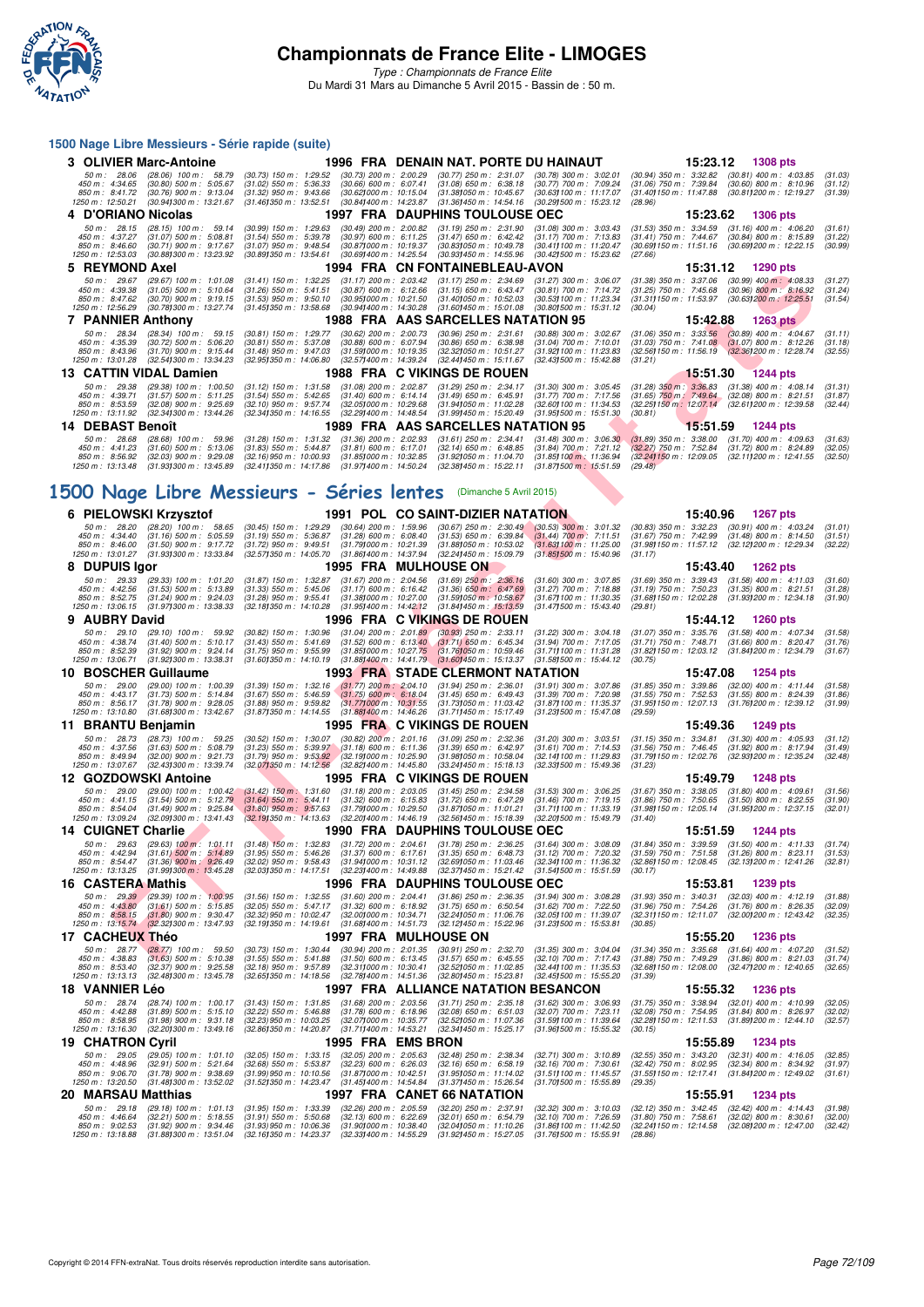

*Type : Championnats de France Elite* Du Mardi 31 Mars au Dimanche 5 Avril 2015 - Bassin de : 50 m.

## F F N - R É SAN HE RE DE LA TINA DE LA TINA DE LA TINA DE LA TINA DE LA TINA DE LA TINA DE LA TINA DE LA TINA DE LA TINA DE LA TINA DE LA TINA DE LA TINA DE LA TINA DE LA TINA DE LA TINA DE LA TINA DE LA TINA DE LA TINA DE **1500 Nage Libre Messieurs - Séries lentes (suite) 21 ZITOUNI Fares** 1999 FRA AMIENS METROPOLE NAT. 15:58.14 1229 pts<br>
50 m: 28.94 (28.94) 100 m: 1:00.45 (31.51) 150 m: 1:32.59 (32.14) 200 m: 2:04.88 (32.29) 250 m: 2:37.30 (32.42) 300 m: 3:09.48 (32.18) 350 m: 3:42.08 (32 50 m : 28.94 (28.94) 100 m : 1:00.45 (31.51) 150 m : 1:32.59 (32.14) 200 m : 2:04.88 (32.29) 250 m : 2:37.30 (32.42) 300 m : 3:09.48 (32.18) 350 m : 3:42.08 (32.60) 400 m : 4:14.01 (31.93,<br>450 m : 4:45.76 (31.75) 500 m : 5 **22 AUBRY Yohann 1993 FRA C VIKINGS DE ROUEN 16:03.63 1217 pts**<br>
50 m: 29.01 (29.01) 100 m: 1:00.23 (31.22) 150 m: 1:31.79 (31.56) 200 m: 2:03.22 (31.43) 250 m: 2:34.57 (31.35) 300 m: 3:06.01 (31.44) 350 m: 3:37.49 (31.48) 50 m : 29.01 (29.01) 100 m : 1:00.23 (31.22) 150 m : 1:31.79 (31.56) 200 m : 2:03.22 (31.43) 250 m : 2:34.57 (31.35) 300 m : 3:06.01 (31.44) 350 m : 3:37.49 (31.48) 400 m : 4:08.91 (31.42) 400 m : 4:02.81 (31.42) 400 m : 5 **23 LEGOUT Pierre** 1996 FRA AMIENS METROPOLE NAT. 13.782 (31.27) 350 m : 201.10 1216 pts<br>
50 m : 29.19 (29.19) 100 m : 1:00.71 (31.52) 150 m : 1:32.20 (31.49) 200 m : 2:04.15 (31.95) 250 m : 2:35.95 (31.80) 300 m : 3:07.82 50 m : 29.19 (29.19) 100 m : 1:00.71 (31.52) 150 m : 1:32.20 (31.49) 200 m : 2:04.15 (31.95) 250 m : 2:35.95 (31.80) 300 m : 3:07.82 (31.87) 350 m : 3:39.61 (31.79) 400 m : 4:11.47 (31.86)<br>450 m : 4:43.40 (31.99) 500 m : 5 **24 PHEDOL Swan** 1216 pts<br>
50 m: 29.23 (29.23) 100 m: 1:01.25 (32.02) 150 m: 1:33.45 (32.20) 200 m: 2:05.98 (32.53) 250 m: 2:37.99 (32.01) 300 m: 3:10.59 (32.60) 350 m: 3:42.55 (31.96) 400 m: 4:14.71<br>
450 m: 4:45.78 (32.07 50 m : 29.23 (29.23) 100 m : 1:01.25 (32.02) 150 m : 1:33.45 (32.20) 200 m : 2:05.98 (32.53) 250 m : 2:37.99 (32.01) 300 m : 3:10.59 (32.60) 350 m : 3:42.55 (31.96) 400 m : 4:14.71 (32.16)<br>450 m : 4:46.78 (32.07) 500 m : 5 **25 FONTAINE Logan** 1999 FRA C VIKINGS DE ROUEN 199.9 FONTAINE Logan 1999 FRA C VIKINGS DE ROUEN 16:05.28 1214 pts<br>
50 m : 29.14 (29.14) 100 m : 1:01.21 (32.07) 150 m : 1:33.16 (31.95) 200 m : 2:05.44 (32.28) 250 m : 2:37. 50 m : 29.14 (29.14) 100 m : 1:01.21 (32.07) 150 m : 1:33.16 (31.95) 200 m : 2:05.44 (32.89) 250 m : 2:37.44 (32.00) 300 m : 3:09.92 (32.48) 350 m : 3:42.04 (32.12) 400 m : 4:14.29 (32.25)<br>450 m : 4:46.69 (32.49) 900 m : 5 **26 LEHOUX Edouard** 1994 FRA US COLOMIERS NATATION 16:09.36 1205 pts<br>
50 m : 29.70 (29.70) 100 m : 1:00.98 (31.28) 150 m : 1:32.89 (31.91) 200 m : 2:04.59 (31.70) 250 m : 2:36.46 (31.87) 300 m : 3:08.88 (32.17) 350 m : 3:4 50 m : 29.70 (29.70) 100 m : 1:00.98 (31.28) 150 m : 1:32.89 (31.31) 200 m : 2:04.59 (31.70) 250 m : 2:04.69 (31.87) 300 m : 3:06.63 (32.17) 350 m : 3:40.49 (31.86) 400 m : 4:12.43 (31.94)<br>450 m : 4:44.55 (32.54) 900 m : 5 **27 CHENITI Anis 1999 FRA CN POISSY**<br>
50 m: 28.29 (28.29) 100 m: 59.39 (31.10) 150 m: 1:31.41 (32.02) 200 m: 2:03.40 (31.99) 250 m: 2:36.01 (32.61) 300 m: 3:08.42 (32.41) 350 m: 3:41.01 (32.59) 400 m: 4:13.63<br>
450 m: 4:0 50 m : 28.29 (28.29) 100 m : 59.39 (31.10) 150 m : 1:31.41 (32.02) 200 m : 2:03.40 (31.99) 250 m : 2:06.01 (32.61) 300 m : 3:06.42 (32.41) 350 m : 3:41.01 (32.59) 400 m : 4:13.63 (32.62)<br>450 m : 4:46.06 (32.41) 500 m : 5:3 **28 BOILEAU Samson** 1999 FRA MULHOUSE ON 1999 FRA 1999 FRA 1999 FRA 200 m i 2:08.40 (32.37) 300 m i 3:10.63 (32.23) 350 m i 3:42.80 (32.17) 400 m i 4:15.17<br>28 m i 4:42.81 (32.41) 50 m i 5:42.80 (32.42) 550 m i 5:42.80 (32. 50 m : 29.51 (29.51) 100 m : 1:01.54 (32.03) 150 m : 1:33.96 (32.42) 200 m : 2:06.03 (32.07) 250 m : 2:38.40 (32.37) 300 m : 3:10.63 (32.23) 350 m : 3:42.80 (32.17) 400 m : 4:15.17 (32.37) 400 m : 4:15.17 (32.37) 560 m : 5 **29 CORBEL Yann 1995 FRA C VIKINGS DE ROUEN** 1995 76.12.40 1198 pts<br>
50 m : 29.40 (29.40) 100 m : 1:01.49 (32.09) 150 m : 1:33.19 (31.70) 200 m : 2:05.79 (32.60) 250 m : 2:37.60 (31.81) 300 m : 3:09.69 (32.09) 350 m : 3:41 50 m : 29.40 (29.40) 100 m : 1:01.49 (32.09) 150 m : 1:33.19 (31.70) 200 m : 2:05.79 (32.60) 250 m : 2:37.60 (31.81) 300 m : 3:09.69 (32.09) 350 m : 3:41.82 (32.13) 400 m : 4:14.27 (32.45)<br>450 m : 4:46.56 (32.24) 900 m : 5 **30 BARASCUD Paul 1996 FRA CN MARSEILLE**<br>50 m : 30.03 (30.03) 100 m : 1:02.55 (32.52) 150 m : 1:35.34 (32.79) 200 m : 2:08.16 (32.82) 250 m : 2:40.74 (32.58) 300 m : 3:13.61 (32.87) 350 m : 3:46.12 (32.51) 400 m : 4:5<br>53 4 50 m : 30.03 (30.03) 100 m : 1:02.55 (32.52) 150 m : 1:35.34 (32.79) 200 m : 2:08.16 (32.82) 250 m : 2:40.74 (32.58) 300 m : 3:13.61 (32.87) 350 m : 3:46.12 (32.51) 400 m : 4:19.00 (32.88)<br>450 m : 4:51.55 (32.55) 500 m : 5 **31 AGILI Mehdi** (1997 TUN SO MILLAU N<br>
50 m: 28.91 (28.91) 100 m: 1:00.01 (31.10) 150 m: 1:31.49 (31.48) 200 m: 2:03.37 (31.88) 250 m: 2:34.97 (31.60) 300 m: 3:06.88 (31.91) 350 m: 3:39.11 (32.23) 400 m: 4:10.79<br>
450 m: 4 50 m : 28.91 (28.91) 100 m : 1:00.01 (31.10) 150 m : 1:31.49 (31.48) 200 m : 2:03.37 (31.88) 250 m : 2:34.97 (31.60) 300 m : 3:06.88 (31.91) 350 m : 3:39.11 (32.23) 400 m : 4:10.79 (31.68)<br>450 m : 4:42.48 (31.68) 500 m : 5 **32 JEAN Hugo**<br> **32 JEAN Hugo** 1997 FRA LYON NATATION 12.069 300 m : 2:04.87 (31.88) 250 m : 2:04.87 (32.68) 300 m : 3:09.95 (32.42) 350 m : 3:42.69 (32.74) 400 m : 4:15.57<br>
450 m : 4:44.56 (32.99) 500 m : 5:44.88 (32.87) 50 m : 29.31 (29.31) 100 m : 1:00.89 (31.58) 150 m : 1:32.89 (32.00) 200 m : 2:04.87 (31.98) 250 m : 2:37.53 (32.66) 300 m : 3:09.95 (32.42) 350 m : 3:42.69 (32.74) 400 m : 4:15.57 (32.88)<br>450 m : 4:45.6 (32.99) 500 m : 5: **33 ABDELKHALEK Haythem 1994 TUN C VIKINGS DE ROUEN 16:18.70 1184 pts**<br>
50 m: 29.75 (29.75) 100 m: 1:01.21 (31.46) 150 m: 1:33.01 (31.80) 200 m: 2:04.92 (31.91) 250 m: 2:37.24 (32.32) 300 m: 3:09.60 (32.36) 350 m: 3:42.05 50 m : 20.75 (29.75) 100 m : 1:01.21 (31.46) 150 m : 1:33.01 (31.80) 200 m : 2:04.92 (31.91) 250 m : 2:37.24 (32.32) 300 m : 3:09.60 (32.36) 350 m : 3:42.05 (32.45) 400 m : 4:14.65 (32.60)<br>1950 m : 4:47.53 (32.45) 500 m : **34 PHILIPPE Baptiste 1997 FRA CN CHALON-SUR-SAONE 16:19.38 1183 pts**<br>
50 m : 29.11 (29.11) 100 m : 1:01.09 (31.98) 150 m : 1:33.48 (32.39) 200 m : 2:06.22 (32.74) 250 m : 2:38.78 (32.56) 300 m : 3:11.31 (32.53) 350 m : 3: 50 m : 29.11 (29.11) 100 m : 1:01.09 (31.98) 150 m : 1:33.48 (32.39) 200 m : 2:06.22 (32.74) 250 m : 2:36.78 (32.56) 300 m : 3:11.31 (32.53) 350 m : 3:44.09 (32.78) 400 m : 4:17.39 (33.30)<br>450 m : 4:50.27 (32.68) 500 m : 5 **35 DE VOS Rahiti** 1996 FRA OLYMPIC NICE NATATION 16:19.41 1183 pts<br>
50 m : 29.30 (29.30) 100 m : 1:00.38 (31.08) 150 m : 1:31.51 (31.13) 200 m : 2:03.01 (31.50) 250 m : 2:34.75 (31.74) 300 m : 3:06.17 (31.42) 350 m : 3:37 50 m : 2930 (2930) 100 m : 1:0038 (31.08) 150 m : 1:31.51 (31.13) 200 m : 2:03.01 (31.50) 250 m : 2:34.75 (31.74) 300 m : 3:06.17 (31.42) 350 m : 3:37.70 (31.53) 400 m : 4:09.86 (32.16)<br>450 m : 4:41.56 (31.70) 500 m : 5:38 **36 CHOPINEAU Hugo** 1998 FRA SN VERSAILLES 16:20.11 1181 pts<br>
50 m: 29.01 (29.01) 100 m: 1:01.25 (32.24) 150 m: 1:33.85 (32.60) 200 m: 2:06.49 (32.64) 250 m: 2:39.32 (32.83) 300 m: 3:12.19 (32.87) 350 m: 3:45.18 (32.99) 40 50 m : 29.01 (29.01) 100 m : 1:01.25 (32.24) 150 m : 1:33.85 (32.60) 200 m : 2:06.49 (32.64) 250 m : 2:39.32 (32.83) 300 m : 3:12.19 (32.87) 350 m : 3:45.18 (32.99) 400 m : 4:18.18 (33.00)<br>450 m : 4:51.08 (32.90) 500 m : 5 **37 RACZYNSKI Stanislas** (32.89) 400 m: 1:33.85 (32.60) 200 m: 2:06.49 (32.64) 250 m: 2:33.32 (32.83) 300 m: 3:12.19 (32.87) 350 m: 3:45.18 (32.99) 400 m: 4:16.18 (39.99) 400 m: 4:16.18 (39.99) 400 m: 4:16.18 (39.99) 400 m 50 m : 29.56 (29.56) 100 m : 1:01.28 (31.72) 150 m : 1:33.40 (32.12) 200 m : 2:06.31 (32.91) 250 m : 2:38.73 (32.42) 300 m : 3:11.68 (32.95) 350 m : 3:44.48 (32.80) 400 m : 4:17.67 (33.19)<br>160 m : 4:50.68 (33.01) 500 m : 9 **38 ARIAS DOURDET Pol 1996 FRA CN FONT-ROMEU-CERDAGNE 16:27.85 1165 pts**<br>
50 m: 29.11 (29.11) 100 m: 1:00.54 (31.43) 150 m: 1:32.38 (31.84) 200 m: 2:04.34 (31.96) 250 m: 2:36.49 (32.15) 300 m: 3:09.26 (32.77) 350 m: 3: 50 m: 29.11 (29.11) 100 m: 1:00.54 (31.43) 150 m: 1:32.38 (31.84) 200 m: 2:04.34 (31.96) 250 m: 2:36.49 (32.15) 300 m: 3:09.26 (32.77) 350 m: 3:41.41 (32.15) 400 m: 4:14.15 (32.74)<br>450 m: 4:46.95 (32.80) 500 m: 5:19.80 (32 . 850 m: 9:11.17 (33.37) 900 m: 9:44.46 (33.29) 950 m: 10:47.49 (33.89100 m: 10:2010 m: 15:36 (33.49100 m: 12:36 (33.491150 m: 12:32.26 (33.591200 m: 13:05.94 (33.68)<br>1250 m: 13:39.61 (33.671300 m: 14:13.63 (34.021350 m: 1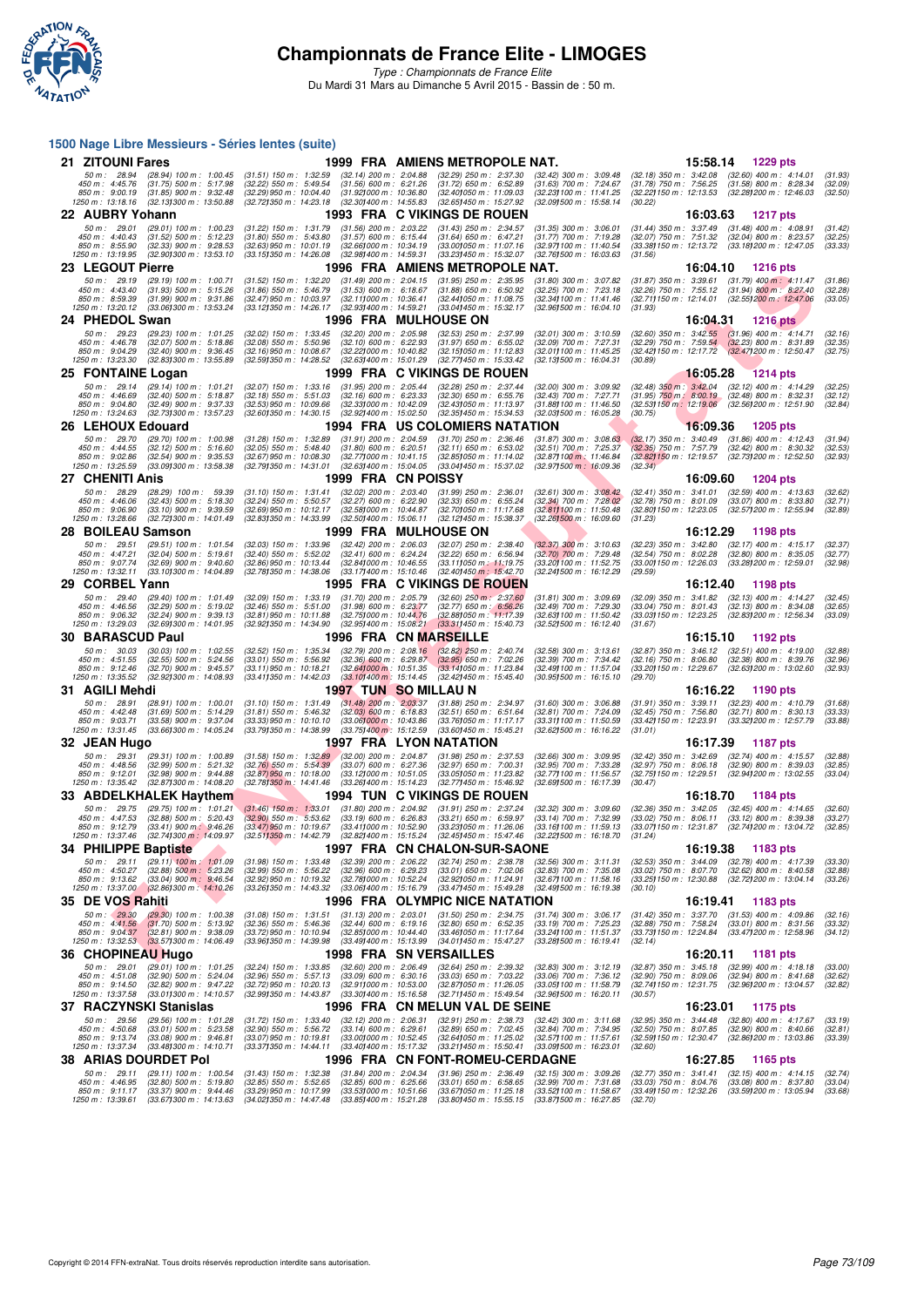

*Type : Championnats de France Elite* Du Mardi 31 Mars au Dimanche 5 Avril 2015 - Bassin de : 50 m.

## **F F N - R é s u l t a t s 1500 Nage Libre Messieurs - Séries lentes (suite) 39 SIOU Anthony**<br> **39 SIOU Anthony**<br>
59 Sum: 2:08.94 (32.59) 100 m: 1:01.78 (31.99) 150 m: 1:34.35 (32.57) 200 m: 2:06.94 (32.59) 250 m: 2:39.96 (33.02) 300 m: 3:12.87 (32.91) 350 m: 3:46.10 (33.23) 400 m: 4:19.35<br>
450 m: 50 m : 29.79 (29.79) 100 m : 1:01.78 (31.99) 150 m : 1:34.35 (32.57) 200 m : 2:06.94 (32.59) 250 m : 2:39.96 (33.02) 300 m : 3:12.87 (32.91) 350 m : 3:46.10 (33.29) 400 m : 4:19.35 (33.25)<br>450 m : 4:32.60 (33.29) 500 m : 5 **40 GUILLOT Remy 1998 FRA LAGNY-SUR-MARNE NATATION 16:28.69 1163 pts**<br>
50 m : 29.48 (29.48) 100 m : 1:00.96 (31.48) 150 m : 1:32.79 (31.83) 200 m : 2:04.85 (32.06) 250 m : 2:36.91 (32.06) 300 m : 3:09.55 (32.64) 350 m : 3: 50 m; 29.48 (29.48) 100 m; 1.00.96 (31.48) 150 m; 1.32.79 (31.83) 200 m; 2.04.85 (32.69) 310 m; 309.79 m; 309.55 (32.69) 300 m; 3.41.22 (32.67) 400 m; 4.47.91 (32.87) 500 m; 4.17.50 m; 3.41.08 (33.03) 800 m; 4.47.91 (32.89 . 850 m: 9:13.73 (33.11) 900 m: 9:47.09 (33.36)950 m: 10:20.36 (33.27)000 m: 10:20 (33.20,000 m: 10:000 m: 12:30 m: 12:34.15 (33.32/200 m: 13:08.04 (33.89)<br>1250 m: 13:41.60 (33.561300 m: 14:15.47 (33.571350 m: 14:48.99 (33 **41 BOULIER Romain** 1998 FRA AQUATIC CLUB BOURGES 16:31.74 1156 pts<br>
50 m : 20.39 (20.39) 100 m : 59.66 (31.27) 150 m : 1:31.54 (31.88) 200 m : 2:03.86 (32.32) 250 m : 2:03.34 (32.48) 300 m : 3:08.99 (32.65) 350 m : 3:41.8 50 m : 28.39 (28.39) 100 m : 59.66 (31.27) 150 m : 1:31.54 (31.88) 200 m : 2:03.86 (32.32) 250 m : 2:06.34 (32.48) 300 m : 3:06.99 (32.65) 350 m : 3:41.81 (32.82) 400 m : 4:14.61 (32.80)<br>450 m : 4:47.50 (32.89) 500 m : 5:2 **42 CHIOTTI Enzo**<br> **42 CHIOTTI Enzo** (29.82) 100 m: 1:01.86 (32.04) 150 m: 1:34.53 (32.67) 200 m: 2:07.30 (32.77) 250 m: 2:40.15 (32.85) 300 m: 3:13.27 (33.12) 350 m: 3:46.48 (33.21) 400 m: 4:19.76<br>
450 m: 4:53.11 (33.35) 50 m : 29.82 (29.82) 100 m : 1:01.86 (32.04) 150 m : 1:34.53 (32.67) 200 m : 2:07.30 (32.77) 250 m : 2:40.15 (32.85) 300 m : 3:13.27 (33.12) 350 m : 3:46.48 (33.21) 400 m : 4:19.76 (33.28) 360 m : 5:45.48 (33.21) 400 m : 4 **43 ROLDAN MUNOZ Enzo** 1999 FRA DAUPHINS ROMANS PÉAGOIS 16:33.39 1153 pts<br>
50 m : 29.41 (29.41) 100 m : 1:01.07 (31.66) 150 m : 1:33.29 (32.22) 200 m : 2:05.62 (32.33) 250 m : 2:38.18 (32.56) 300 m : 3:10.95 (32.77) 350 m 50 m : 29.41 (29.41) 100 m : 1:01.07 (31.66) 150 m : 1:33.29 (32.22) 200 m : 2:05.62 (32.33) 250 m : 2:38.18 (32.56) 300 m : 3:10.95 (32.77) 350 m : 3:43.32 (32.37) 400 m : 4:15.95 (32.63)<br>450 m : 4:48.93 (32.98) 500 m : 5 **44 ALFONSO Julien 1998 FRA TOULON VAR NATATION 16:34.26 1151 pts**<br>
50 m: 30.18 (30.18) 100 m: 1:03.14 (32.96) 150 m: 1:35.39 (32.25) 200 m: 2:08.43 (33.04) 250 m: 2:41.05 (32.62) 300 m: 3:14.25 (33.20) 350 m: 3:47.13 50 m : 30.18 (30.18) 100 m : 1:03.14 (32.96) 150 m : 1:35.39 (32.25) 200 m : 2:08.43 (33.04) 250 m : 2:41.05 (32.62) 300 m : 3:14.25 (33.20) 350 m : 3:47.13 (32.88) 400 m : 4:20.37 (33.24)<br>450 m : 4:52.87 (32.58) 500 m : 5 **45 ROUBIOL Titouan** 1997 FRA AQUA CLUB PONTAULT-ROISSY 16:34.48 1151 pts<br>
50 m : 29.59 (29.59) 100 m : 1:01.87 (32.28) 150 m : 1:34.99 (33.12) 200 m : 2:08.46 (33.47) 250 m : 2:41.67 (33.21) 300 m : 3:14.71 (33.04) 350 m 50 m: 29.59 (29.59) 100 m: 1:01.87 (32.28) 150 m: 1:34.99 (33.12) 200 m: 2:08.46 (33.47) 250 m: 2:41.67 (33.21) 300 m: 3:14.71 (33.04) 350 m: 3:48.05 (33.34) 400 m: 4:21.36 (33.31)<br>450 m: 4:54.79 (33.43) 500 m: 5:28.39 (33 . 850 m : 9:22.16 (33.28) 900 m : 9:55.83 (33.67) 563.7 (33.49100 m : 11:02.61 (33.541050 m : 10:03.24 (33.111<br>1250 m : 13:49.66 (33.411300 m : 14:23.07 (33.411350 m : 14:56.42 (33.351400 m : 15:30.07 (33.651450 m : 16:02. **46 BECELLA Lucas** 1997 FRA SC THIONVILLE 16:36.48 1146 pts<br>
50 m: 29.61 (29.61) 100 m: 1:01.91 (32.30) 150 m: 1:34.29 (32.38) 200 m: 2:06.96 (32.67) 250 m: 2:39.55 (32.59) 300 m: 3:12.41 (32.86) 350 m: 3:45.12 (32.71) 400 50 m : 29.61 (29.61) 100 m : 1:01.91 (32.30) 150 m : 1:34.29 (32.38) 200 m : 2:06.96 (32.67) 250 m : 2:39.55 (32.59) 300 m : 3:12.41 (32.86) 350 m : 3:45.12 (32.71) 400 m : 4:16.07 (32.95<br>450 m : 4:51.02 (32.95) 500 m : 5: **47 PAZDUR Maxence** 2000 FRA VILLERUPT NATATION 16:37.39 1144 pts<br>
50 m : 29.61 (29.61) 100 m : 1:02.09 (32.48) 150 m : 1:35.08 (32.99) 200 m : 2:07.98 (32.90) 250 m : 2:1.26 (33.28) 300 m : 3:14.56 (33.30) 350 m : 3:46.52 50 m : 29.61 (29.61) 100 m : 1:02.09 (32.48) 150 m : 1:35.08 (32.99) 200 m : 2:07.98 (32.90) 250 m : 2:41.26 (32.29) 300 m : 3:14.56 (33.30) 350 m : 3:48.52 (33.96) 400 m : 4:21.54 (33.02)<br>450 m : 4:34.59 (33.05) 500 m : 5 **48 MOKHFI Naim**<br>
50 m: 2005 (2005) 50 m: 2006 50 m: 2006 60 22.13 200 m: 2004 86 (32.88) 250 m: 238.39 (33.43) 300 m: 3:12.09 (33.70) 350 m: 3:46.07 (33.98) 400 m: 4:54.87<br>150 m: 4:54.11 (34.28) 500 m: 5:28.35 (34.24) 550 50 m : 2.08 5 (28.65) 100 m : 59.95 (31.30) 150 m : 1:32.08 (32.13) 200 m : 2:04.96 (32.88) 250 m : 2:38.39 (33.43) 300 m : 3:12.09 (33.70) 350 m : 3:46.07 (33.98) 400 m : 4:19.83 (33.76)<br>450 m : 4:54.11 (34.28) 500 m : 52 **49 AULIDI Hugo 1998 FRA GIRONDINS BORDEAUX 16:44.51 1129 pts**<br> **498 FRA GIRONDINS BORDEAUX 16:44.51 1129 pts**<br>
450 m : 453.20 (33.18) 400 m : 5:16.92 (33.18) 400 m : 5:06.92 (33.18) 400 m : 6:06.92 (33.18) 400 m : 4:20.03 50 m : 29.65 (29.65) 100 m : 1:01.71 (32.06) 150 m : 1:34.27 (32.56) 200 m : 2:07.24 (32.97) 250 m : 2:40.24 (33.00) 300 m : 3:13.44 (33.20) 350 m : 3:46.62 (33.18) 400 m : 4:20.03 (33.41)<br>450 m : 4:35.28 (33.56) 500 m : 5 **50 MARMIER Mathieu 1999 FRA STADE CLERMONT NATATION** 19:366) 50 m: 30.29 (30.29) 100 m: 1:03.47 (33.18) 150 m: 1:36.63 (33.16) 200 m: 2:10.34 (33.71) 250 m: 2:43.91 (33.57) 300 m: 3:17.57 (33.66) 350 m: 3:51.28 (33.71) 40 50 m : 30.29 (30.29) 100 m : 1:03.47 (33.18) 150 m : 1:36.63 (33.16) 200 m : 2:10.34 (33.71) 250 m : 2:43.91 (33.57) 300 m : 3:1.757 (33.66) 350 m : 3:51.28 (33.71) 400 m : 4:24.96 (33.68)<br>450 m : 4:28.58 (33.62) 900 m : 5 **51 LEGOUT Antoine 1998 FRA AMIENS METROPOLE NAT. 16:47.56 1123 pts**<br>
50 m: 30.22 (30.22) 100 m: 1:02.90 (32.68) 150 m: 1:35.66 (32.76) 200 m: 2:08.95 (33.29) 250 m: 2:42.03 (33.08) 300 m: 3:15.44 (33.41) 350 m: 3:48 50 m : 30.22 (30.22) 100 m : 1:02.90 (32.68) 150 m : 1:35.66 (32.76) 200 m : 2:08.95 (33.29) 250 m : 2:42.03 (30.8) 300 m : 3:15.44 (33.41) 350 m : 3:48.64 (33.20) 400 m : 4:22.38 (33.74)<br>450 m : 4:56.03 (33.65) 500 m : 5: **52 TORIS Hugo 2000 FRA CANET 66 NATATION**<br>
50 m: 30.30 (30.30) 100 m: 1:03.23 (32.93) 150 m: 1:36.19 (32.96) 200 m: 2:09.37 (33.18) 250 m: 2:42.60 (33.23) 300 m: 3:16.12 (33.52) 350 m: 3:49.66 (33.54) 400 m: 4:23.34<br>
450 50 m : 30.30 (30.30) 100 m : 1:03.23 (32.93) 150 m : 1:36.19 (32.96) 200 m : 2:09.37 (33.18) 250 m : 2:42.60 (33.23) 300 m : 3:16.12 (33.52) 350 m : 3:49.66 (33.54) 400 m : 4:23.34 (33.68)<br>450 m : 4:26.83 (33.49) 500 m : 5 **53 MARC Antoine**<br> **53 MARC Antoine** 2000 FRA MULHOUSE ON 16:48.85 1120 pts<br> **50 m:** 29.79 (29.79) 100 m: 1:02.53 (32.74) 150 m: 1:35.83 (33.30) 200 m: 2:09.02 (33.19) 250 m: 2:42.36 (33.34) 300 m: 3:15.96 (33.60) 350 m: 3 50 m : 29.79 (29.79) 100 m : 1:02.53 (32.74) 150 m : 1:35.83 (33.30) 200 m : 2:09.02 (33.19) 250 m : 2:42.36 (33.34) 300 m : 3:15.96 (33.60) 350 m : 3:49.91 (33.95) 400 m : 4:23.76 (33.85)<br>450 m : 4:37.76 (34.00) 500 m : 5 **54 CACHOT Arthur 2000 FRA DAUPHINS TOULOUSE OEC 16:50.77 1116 pts**<br>
50 m: 30.61 (30.61) 100 m: 1:04.46 (33.85) 150 m: 1:37.70 (33.24) 200 m: 2:11.81 (34.11) 250 m: 2:45.21 (33.40) 300 m: 3:19.26 (34.05) 350 m: 3:52.46 (33 50 m : 30.61 (30.61) 100 m : 1:04 46 (33.85) 150 m : 1:37.70 (33.24) 200 m : 2:11.81 (34.11) 250 m : 2:45.21 (33.40) 300 m : 3:19.26 (34.05) 350 m : 3:52.46 (33.20) 400 m : 4:26.22 (33.76)<br>450 m : 4:39.22 (33.11) 500 m : 5 **55 VERGNE Matthieu 2000 FRA CNO ST-GERMAIN-EN-LAYE 16:53.46 1111 pts**<br>
50 m: 29.46 (29.46) 100 m: 1:01.63 (32.17) 150 m: 1:34.83 (33.20) 200 m: 2:08.46 (33.63) 250 m: 2:42.06 (33.60) 300 m: 3:15.70 (33.64) 350 m: 3:49.49 50 m : 29.46 (29.46) 100 m : 1:01.63 (32.17) 150 m : 1:34.83 (33.20) 200 m : 2:03.46 (33.63) 250 m : 2:42.06 (33.60) 300 m : 3:15.70 (33.64) 350 m : 3:49.49 (33.79) 400 m : 4:23.48 (33.99) 400 m : 4:23.48 (33.99) 400 m : 5 **56 LEPAGE Alexandre 1999 FRA MONTPELLIER PAILLADE NATATION** 16:57.34 1102 pts<br>
50 m: 29.91 (29.91) 100 m: 1:02.50 (32.59) 150 m: 1:35.10 (32.60) 200 m: 2:08.55 (33.45) 250 m: 2:41.87 (33.32) 300 m: 3:15.26 (33.39) 350 m: 50 m : 29.91 (29.91) 100 m : 1.02.50 (32.59) 150 m : 1.35.10 (32.60) 200 m : 2.08.55 (33.45) 250 m : 2.41.87 (33.32) 300 m : 3.12.26 (33.39) 350 m : 3.49.06 (33.80) 400 m : 4.22.85 (33.79)<br>450 m : . 850 m: 9:34.90 (34.64)900 m: 10:09.50 m: 10:363, 363, 369, 300 m: 15:15.30 (34.171050 m: 12:03.31) m: 12:05.94 (34.611150 m: 13:00.87 (33.931200 m: 13:34.96 (34.09)<br>1250 m: 14:09.55 (34.591300 m: 14:43.88 (34.331350 m: 1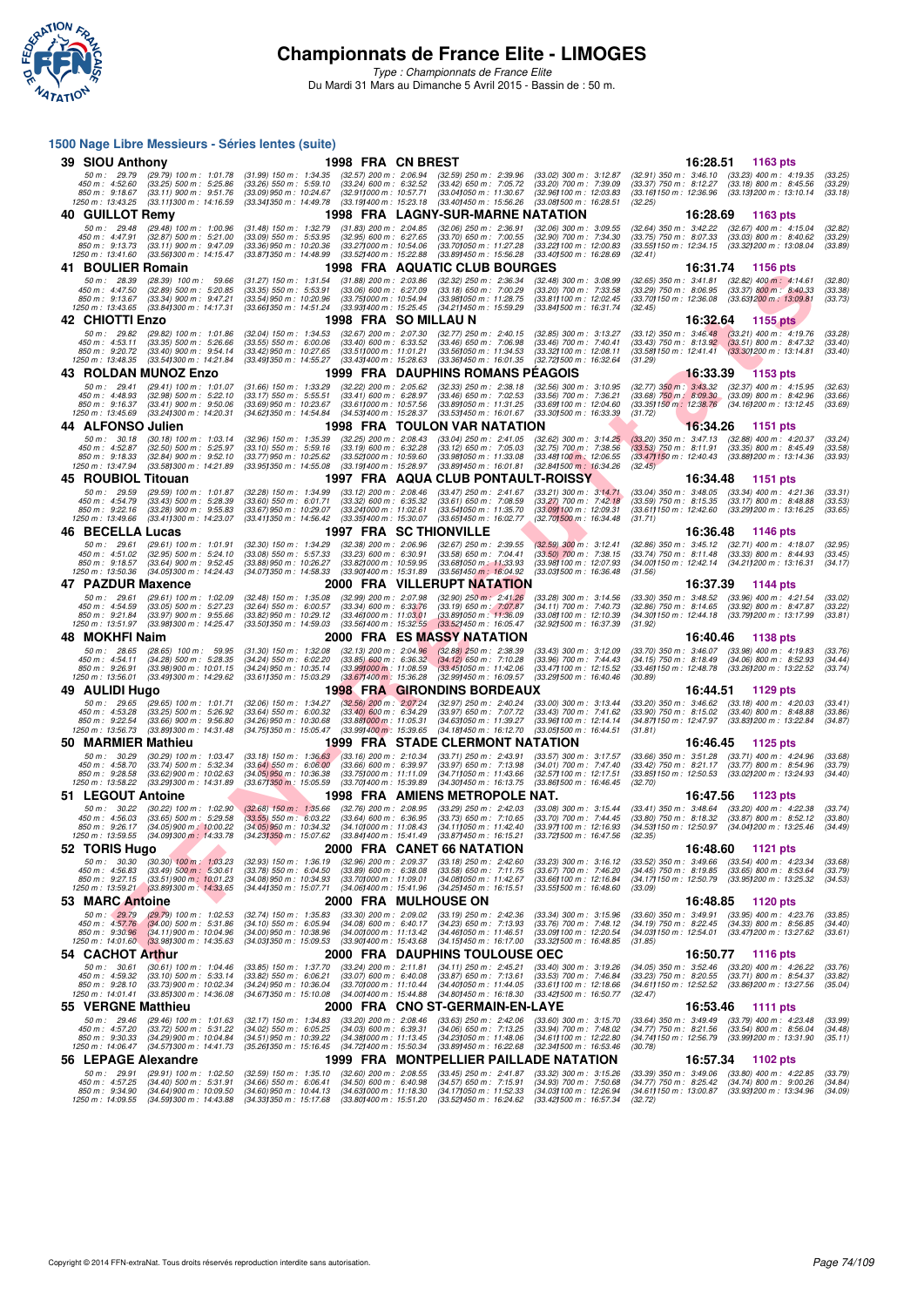

| 1500 Nage Libre Messieurs - Séries lentes (suite)                                                                                                                                                                 |                                                                                                                  |                                                                                                                                                                                                                                                                                                                                                                                                         |                                                                                                                                                                                      |                                                                                                                    |
|-------------------------------------------------------------------------------------------------------------------------------------------------------------------------------------------------------------------|------------------------------------------------------------------------------------------------------------------|---------------------------------------------------------------------------------------------------------------------------------------------------------------------------------------------------------------------------------------------------------------------------------------------------------------------------------------------------------------------------------------------------------|--------------------------------------------------------------------------------------------------------------------------------------------------------------------------------------|--------------------------------------------------------------------------------------------------------------------|
| 57 CORNEC Benjamin                                                                                                                                                                                                |                                                                                                                  | 2000 FRA NAUTIQUE ENTENTE CHÂLONS                                                                                                                                                                                                                                                                                                                                                                       | 17:00.03                                                                                                                                                                             | <b>1097 pts</b>                                                                                                    |
| 50 m : 29.75<br>$(29.75)$ 100 m : 1:02.43<br>$(34.12)$ 500 m : 5:32.41<br>450 m : 4:58.43<br>850 m: 9:31.60<br>$(34.24)$ 900 m : 10:05.96<br>1250 m : 14:07.30<br>(34.76) 300 m : 14:42.19                        | $(32.68)$ 150 m : 1:35.79<br>$(33.98)$ 550 m : 6:06.41<br>$(34.36)$ 950 m : 10:40.06<br>(34.89) 350 m : 15:17.57 | $(33.36)$ 200 m : 2:09.36<br>$(33.57)$ 250 m : 2:42.92<br>$(33.56)$ 300 m : 3:16.49<br>$(34.00)$ 600 m : 6:40.35<br>$(33.94)$ 650 m : 7:14.63<br>(34.28) 700 m : 7:48.52<br>(34.10) 000 m: 11:14.33<br>(34.27) 050 m: 11:48.87<br>(34.54) 100 m : 12:23.07<br>$(35.38)400 \text{ m}$ : 15:52.23<br>(34.66)450 m : 16.27.13<br>(34.90) 500 m : 17:00.03                                                  | (33.57) 350 m : 3:50.52 (34.03) 400 m : 4:24.31<br>(33.89) 750 m: 8:23.15 (34.63) 800 m: 8:57.36<br>(34.201150 m : 12:57.80<br>(32.90)                                               | (33.79)<br>(34.21)<br>(34.73) 200 m : 13:32.54<br>(34.74)                                                          |
| 58 GIBOT Florian                                                                                                                                                                                                  |                                                                                                                  | 2000 FRA SOISSONS NATATION SPORTIVE                                                                                                                                                                                                                                                                                                                                                                     | 17:02.01                                                                                                                                                                             | 1093 pts                                                                                                           |
| $50 m$ : $30.22$<br>$(30.22)$ 100 m : 1:03.15<br>450 m: 5:01.79<br>$(34.33)$ 500 m : 5:36.25<br>850 m : 9:36.03<br>$(34.25)$ 900 m : 10:10.68<br>1250 m : 14:12.48<br>$(35.00)300 \text{ m}$ : 14:47.06           | $(32.93)$ 150 m : 1:36.89<br>$(34.46)$ 550 m : 6:10.49<br>$(34.65)$ 950 m : 10:44.64<br>(34.58)350 m : 15.21.61  | $(33.74)$ 200 m : 2:10.66<br>$(33.77)$ 250 m : 2:44.73<br>(34.07) 300 m : 3:19.14<br>$(34.24)$ 600 m : 6:45.04<br>(34.55) 650 m : 7:19.27<br>(34.23) 700 m : 7:53.31<br>$(33.96)000 \text{ m}$ : 11:19.05<br>$(34.41)050 \text{ m}$ : 11:53.51<br>(34.46) 100 m : 12:28.27<br>$(34.55)400 \text{ m}$ : 15:56.07<br>(34.46)450 m : 16.29.17<br>$(33.10)500 \text{ m}$ : 17:02.01                         | (34.41) 350 m : 3:53.24<br>(34.04) 750 m : 8:27.63<br>(34.76) 150 m : 13:02.98<br>(32.84)                                                                                            | $(34.10)$ 400 m : 4:27.46<br>(34.22)<br>(34.15)<br>$(34.32)$ 800 m : 9:01.78<br>(34.711200 m: 13:37.48)<br>(34.50) |
| 59 AUNE Romain                                                                                                                                                                                                    |                                                                                                                  | 2000 FRA AAS SARCELLES NATATION 95                                                                                                                                                                                                                                                                                                                                                                      | 17:03.34                                                                                                                                                                             | 1090 pts                                                                                                           |
| 50 m: 29.63<br>(29.63) 100 m : 1:02.42<br>450 m : 4:54.99<br>$(33.56)$ 500 m : 5:28.83<br>850 m : 9:28.98<br>$(34.43)$ 900 m : 10:03.87<br>1250 m: 14:09.99<br>(34.70) 300 m : 14:45.08                           | $(32.79)$ 150 m : 1:34.89<br>$(33.84)$ 550 m : 6:02.39<br>$(34.89)$ 950 m : 10:39.25<br>(35.09) 350 m : 15:20.00 | $(32.47)$ 200 m : 2:07.63<br>$(32.74)$ 250 m : 2:40.82<br>$(33.19)$ 300 m : 3:14.10<br>$(33.56)$ 600 m : 6:36.40<br>$(34.01)$ 650 m : 7:10.65<br>(34.25) 700 m : 7:45.17<br>$(35.38)000 \text{ m}$ : 11:14.75<br>(35.50)050 m : 11.50.21<br>(35.46) 100 m : 12:25.44<br>(34.92) 400 m : 15:54.67<br>(34.67) 450 m : 16:29.54<br>(34.87) 500 m: 17:03.34                                                 | $(33.28)$ 350 m : 3:47.72<br>$(34.52)$ 750 m : 8:19.53<br>(35.23) 150 m : 13:00.34<br>(33.80)                                                                                        | $(33.62)$ 400 m : 4:21.43<br>(33.71)<br>$(34.36)$ 800 m : 8:54.55<br>(35.02)<br>(34.901200 m: 13:35.29)<br>(34.95) |
| 60 RODRIGUES Adrien<br>50 m: 30.16<br>$(30.16)$ 100 m : 1:03.43<br>$(34.62)$ 500 m : 5:35.96<br>450 m : 5:01.90<br>850 m : 9:37.76<br>$(34.88)$ 900 m : 10:12.49<br>1250 m : 14:17.00<br>(35.26) 300 m : 14:51.77 | $(33.27)$ 150 m : 1:37.43<br>$(34.06)$ 550 m : 6:10.24<br>$(34.73)$ 950 m : 10:47.36<br>(34.77) 350 m : 15:26.87 | <b>2000 FRA ES MASSY NATATION</b><br>$(34.00)$ 200 m : 2:11.14<br>$(33.71)$ 250 m : 2:45.34<br>$(34.20)$ 300 m : 3:18.91<br>$(34.28)$ 600 m : 6:44.74<br>$(34.50)$ 650 m : 7:19.24<br>(34.50) 700 m : 7:53.69<br>(34.87) 000 m: 11:22.45<br>(35.09) 050 m: 11:57.37<br>(34.92) 100 m : 12:32.07<br>(34.47) 500 m : 17:09.25<br>$(35.101400 \text{ m} : 16.01.36)$<br>$(34.491450 \text{ m} : 16.35.83)$ | 17:09.25<br>$(33.57)$ 350 m : $3.53.08$ $(34.17)$ 400 m : 4.27.28<br>(34.45) 750 m : 8:28.23 (34.54) 800 m : 9:02.88<br>(34.70) 150 m : 13:06.85 (34.78) 200 m : 13:41.74<br>(33.42) | <b>1078 pts</b><br>(34.20)<br>(34.65)<br>(34.89)                                                                   |
| --- SAMOKINE Yann                                                                                                                                                                                                 |                                                                                                                  | 1997 FRA CN MELUN VAL DE SEINE                                                                                                                                                                                                                                                                                                                                                                          | <b>DNS</b> dec                                                                                                                                                                       |                                                                                                                    |
| --- VENTURI Bertrand                                                                                                                                                                                              |                                                                                                                  | <b>1985 FRA SETE NATATION E.D.D</b>                                                                                                                                                                                                                                                                                                                                                                     | <b>DNS Nd</b>                                                                                                                                                                        |                                                                                                                    |
|                                                                                                                                                                                                                   |                                                                                                                  |                                                                                                                                                                                                                                                                                                                                                                                                         |                                                                                                                                                                                      |                                                                                                                    |
| 50 Dos Messieurs - Finale A                                                                                                                                                                                       | (Jeudi 2 Avril 2015)                                                                                             |                                                                                                                                                                                                                                                                                                                                                                                                         |                                                                                                                                                                                      |                                                                                                                    |
| 1 LACOURT Camille                                                                                                                                                                                                 |                                                                                                                  | <b>1985 FRA CN MARSEILLE</b>                                                                                                                                                                                                                                                                                                                                                                            | 24.56                                                                                                                                                                                |                                                                                                                    |
|                                                                                                                                                                                                                   |                                                                                                                  |                                                                                                                                                                                                                                                                                                                                                                                                         |                                                                                                                                                                                      | <b>1446 pts</b>                                                                                                    |
| 2 STRAVIUS Jérémy                                                                                                                                                                                                 |                                                                                                                  | 1988 FRA AMIENS METROPOLE NAT.                                                                                                                                                                                                                                                                                                                                                                          | 24.70                                                                                                                                                                                | 1436 pts                                                                                                           |
| <b>MANAUDOU Florent</b><br>3                                                                                                                                                                                      | 1990 FRA                                                                                                         | <b>CN MARSEILLE</b>                                                                                                                                                                                                                                                                                                                                                                                     | 24.77                                                                                                                                                                                | 1431 pts                                                                                                           |
| <b>MOUEDDENE Eddie</b><br>4                                                                                                                                                                                       |                                                                                                                  | 1990 FRA AMIENS METROPOLE NAT.                                                                                                                                                                                                                                                                                                                                                                          | 25.40                                                                                                                                                                                | 1388 pts                                                                                                           |
| <b>DELECLUSE Thibault</b>                                                                                                                                                                                         |                                                                                                                  | <b>1989 FRA LILLE METROPOLE NATATION</b>                                                                                                                                                                                                                                                                                                                                                                | 25.74                                                                                                                                                                                | 1365 pts                                                                                                           |
| <b>PIJULET Paul</b><br>6                                                                                                                                                                                          |                                                                                                                  | 1994 FRA AQUA CLUB PONTAULT-ROISSY                                                                                                                                                                                                                                                                                                                                                                      | 25.76                                                                                                                                                                                | 1363 pts                                                                                                           |
| <b>BEDEL Paul-Gabriel</b><br>7                                                                                                                                                                                    |                                                                                                                  | 1994 FRA CN MARSEILLE                                                                                                                                                                                                                                                                                                                                                                                   | 26.21                                                                                                                                                                                | 1333 pts                                                                                                           |
| <b>POTHAIN Jordan</b><br>8                                                                                                                                                                                        |                                                                                                                  | 1994 FRA NAUTIC CLUB ALP'38                                                                                                                                                                                                                                                                                                                                                                             | 26.52                                                                                                                                                                                | <b>1312 pts</b>                                                                                                    |
|                                                                                                                                                                                                                   |                                                                                                                  |                                                                                                                                                                                                                                                                                                                                                                                                         |                                                                                                                                                                                      |                                                                                                                    |
| 50 Dos Messieurs - Finale B                                                                                                                                                                                       | (Jeudi 2 Avril 2015)                                                                                             |                                                                                                                                                                                                                                                                                                                                                                                                         |                                                                                                                                                                                      |                                                                                                                    |
| 1 MIATTI K-Ryls                                                                                                                                                                                                   |                                                                                                                  | <b>1999 FRA MULHOUSE ON</b>                                                                                                                                                                                                                                                                                                                                                                             | 26.02                                                                                                                                                                                | <b>1346 pts</b>                                                                                                    |
| 2 AVETAND Thomas                                                                                                                                                                                                  |                                                                                                                  | <b>1995 FRA BEAUVAISIS AQUATIC CLUB</b>                                                                                                                                                                                                                                                                                                                                                                 | 26.22                                                                                                                                                                                | 1332 pts                                                                                                           |
| <b>GARASYMOVYTCH Oleg</b>                                                                                                                                                                                         |                                                                                                                  | 1997 FRA CN AVIGNON                                                                                                                                                                                                                                                                                                                                                                                     | 26.32                                                                                                                                                                                | <b>1326 pts</b>                                                                                                    |
| <b>GOYETCHE Julien-Pierre</b>                                                                                                                                                                                     |                                                                                                                  | <b>1993 FRA CN ANTIBES</b>                                                                                                                                                                                                                                                                                                                                                                              | 26.42                                                                                                                                                                                | 1319 pts                                                                                                           |
| <b>DELECLUSE Theo</b><br>5                                                                                                                                                                                        | 1997 FRA                                                                                                         | <b>MIGENNES NATATION</b>                                                                                                                                                                                                                                                                                                                                                                                | 26.55                                                                                                                                                                                | <b>1310 pts</b>                                                                                                    |
| <b>JOLY Florian</b><br>6                                                                                                                                                                                          |                                                                                                                  | <b>1991 FRA DAUPHINS TOULOUSE OEC</b>                                                                                                                                                                                                                                                                                                                                                                   | 26.58                                                                                                                                                                                | <b>1308 pts</b>                                                                                                    |
| <b>ELMERINI Merwane</b><br>7                                                                                                                                                                                      |                                                                                                                  | 1997 FRA CN MARSEILLE                                                                                                                                                                                                                                                                                                                                                                                   | 26.68                                                                                                                                                                                | <b>1302 pts</b>                                                                                                    |
| 8 LOTH Matthias                                                                                                                                                                                                   |                                                                                                                  | 1994 FRA VICHY VAL D'ALLIER NATATION                                                                                                                                                                                                                                                                                                                                                                    | 26.82                                                                                                                                                                                | <b>1292 pts</b>                                                                                                    |
|                                                                                                                                                                                                                   |                                                                                                                  |                                                                                                                                                                                                                                                                                                                                                                                                         |                                                                                                                                                                                      |                                                                                                                    |
| 50 Dos Messieurs - Finale C 17-18 ans (Jeudi 2 Avril 2015)                                                                                                                                                        |                                                                                                                  |                                                                                                                                                                                                                                                                                                                                                                                                         |                                                                                                                                                                                      |                                                                                                                    |
| 1 DULONDEL Louis                                                                                                                                                                                                  |                                                                                                                  | <b>1998 FRA C VIKINGS DE ROUEN</b>                                                                                                                                                                                                                                                                                                                                                                      | 26.79                                                                                                                                                                                | <b>1294 pts</b>                                                                                                    |
| 2 BREFUEL Simon                                                                                                                                                                                                   |                                                                                                                  | 1997 FRA CANET 66 NATATION                                                                                                                                                                                                                                                                                                                                                                              | 26.81                                                                                                                                                                                | 1293 pts                                                                                                           |
| 3 MATHIEU Geoffroy                                                                                                                                                                                                |                                                                                                                  | <b>1997 FRA STADE CLERMONT NATATION</b>                                                                                                                                                                                                                                                                                                                                                                 | 27.15                                                                                                                                                                                | 1271 pts                                                                                                           |
| 4 DESLANDES Adrien                                                                                                                                                                                                |                                                                                                                  | 1997 FRA C VIKINGS DE ROUEN                                                                                                                                                                                                                                                                                                                                                                             | 27.23                                                                                                                                                                                | 1265 pts                                                                                                           |
| 5 ORANGE Maxence                                                                                                                                                                                                  |                                                                                                                  | <b>1998 FRA NANTES NATATION</b>                                                                                                                                                                                                                                                                                                                                                                         | 27.31                                                                                                                                                                                | 1260 pts                                                                                                           |
| 6 PERRET Arthur                                                                                                                                                                                                   |                                                                                                                  | <b>1998 FRA OLYMPIC NICE NATATION</b>                                                                                                                                                                                                                                                                                                                                                                   | 27.37                                                                                                                                                                                | 1256 pts                                                                                                           |
| <b>7 BURBAN Corentin</b>                                                                                                                                                                                          |                                                                                                                  | <b>1998 FRA PAYS DE GEX NATATION</b>                                                                                                                                                                                                                                                                                                                                                                    | 27.67                                                                                                                                                                                | <b>1237 pts</b>                                                                                                    |
| 8 BELLAY Mathieu                                                                                                                                                                                                  |                                                                                                                  | 1997 FRA AAS SARCELLES NATATION 95                                                                                                                                                                                                                                                                                                                                                                      | 27.70                                                                                                                                                                                | <b>1235 pts</b>                                                                                                    |
| 9 CAPAZZA Axel                                                                                                                                                                                                    |                                                                                                                  | <b>1997 FRA OLYMPIC NICE NATATION</b>                                                                                                                                                                                                                                                                                                                                                                   | 27.91                                                                                                                                                                                |                                                                                                                    |
|                                                                                                                                                                                                                   |                                                                                                                  |                                                                                                                                                                                                                                                                                                                                                                                                         |                                                                                                                                                                                      | <b>1222 pts</b>                                                                                                    |
| 10 COUZINET Edouard                                                                                                                                                                                               |                                                                                                                  | 1997 FRA CN ANTIBES                                                                                                                                                                                                                                                                                                                                                                                     | 27.97                                                                                                                                                                                | <b>1218 pts</b>                                                                                                    |
| 50 Dos Messieurs - Finale D 14-16 ans (Jeudi 2 Avril 2015)                                                                                                                                                        |                                                                                                                  |                                                                                                                                                                                                                                                                                                                                                                                                         |                                                                                                                                                                                      |                                                                                                                    |
| 1 HUILLE Stanislas                                                                                                                                                                                                |                                                                                                                  | <b>1999 FRA SN VERSAILLES</b>                                                                                                                                                                                                                                                                                                                                                                           | 27.23                                                                                                                                                                                | <b>1265 pts</b>                                                                                                    |
| 2 LAMORISSE Jean                                                                                                                                                                                                  |                                                                                                                  | 2000 FRA DENAIN NAT. PORTE DU HAINAUT                                                                                                                                                                                                                                                                                                                                                                   | 27.82                                                                                                                                                                                | <b>1227 pts</b>                                                                                                    |
| 3 FOURMY Matéo                                                                                                                                                                                                    |                                                                                                                  | <b>2000 FRA ES MASSY NATATION</b>                                                                                                                                                                                                                                                                                                                                                                       | 27.87                                                                                                                                                                                | <b>1224 pts</b>                                                                                                    |
| 4 SYOUD Jaouad                                                                                                                                                                                                    |                                                                                                                  | 1999 FRA CN CHALON-SUR-SAONE                                                                                                                                                                                                                                                                                                                                                                            | 28.07                                                                                                                                                                                | <b>1211 pts</b>                                                                                                    |
|                                                                                                                                                                                                                   |                                                                                                                  |                                                                                                                                                                                                                                                                                                                                                                                                         |                                                                                                                                                                                      |                                                                                                                    |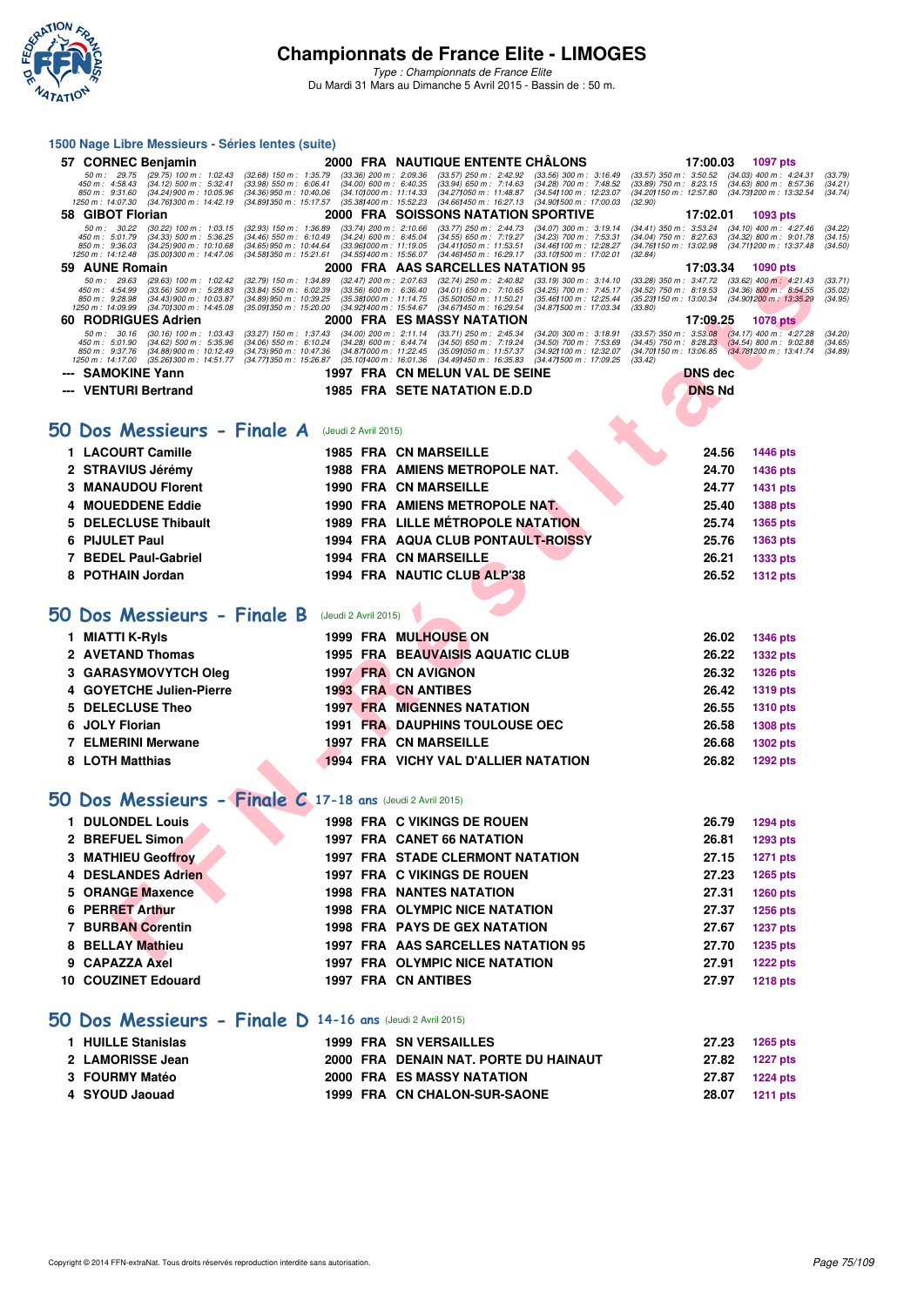

|     | 50 Dos Messieurs - Finale D (suite)                               |  |                                             |       |                 |
|-----|-------------------------------------------------------------------|--|---------------------------------------------|-------|-----------------|
|     | 5 GHAFFARI Mohamed                                                |  | 2000 TUN CSM CLAMART                        | 28.15 | <b>1206 pts</b> |
|     | <b>6 LONCKE Quentin</b>                                           |  | <b>1999 FRA CHARTRES METROPOLE NAT</b>      | 28.31 | 1196 pts        |
|     | 7 MILLET Arthur                                                   |  | 2000 FRA CN CHALON-SUR-SAONE                | 28.46 | 1186 pts        |
|     | 8 FORTIER Mickael                                                 |  | <b>2000 FRA DAUPHINS OBERNAI</b>            | 28.66 | <b>1174 pts</b> |
|     | 9 SALCZER Ladislas                                                |  | <b>2000 FRA ES MASSY NATATION</b>           | 28.81 | 1164 pts        |
|     | <b>10 PIRON Thomas</b>                                            |  | 2000 FRA VICHY VAL D'ALLIER NATATION        | 28.96 | 1155 pts        |
|     |                                                                   |  |                                             |       |                 |
|     | 50 Dos Messieurs - Barrage Finales 14-16 ans (Jeudi 2 Avril 2015) |  |                                             |       |                 |
|     | 1 PIRON Thomas                                                    |  | 2000 FRA VICHY VAL D'ALLIER NATATION        | 28.42 | <b>1189 pts</b> |
|     | 2 PAULINE-FROUIN Vincent                                          |  | 2000 FRA EN CAEN                            | 29.18 | <b>1141 pts</b> |
|     |                                                                   |  |                                             |       |                 |
|     | 50 Dos Messieurs - Séries (Jeudi 2 Avril 2015)                    |  |                                             |       |                 |
|     |                                                                   |  |                                             |       |                 |
|     | 1 LACOURT Camille                                                 |  | <b>1985 FRA CN MARSEILLE</b>                | 24.64 | <b>1440 pts</b> |
|     | 2 STRAVIUS Jérémy                                                 |  | <b>1988 FRA AMIENS METROPOLE NAT.</b>       | 24.89 | 1423 pts        |
|     | 3 MOUEDDENE Eddie                                                 |  | 1990 FRA AMIENS METROPOLE NAT.              | 25.52 | 1380 pts        |
|     | 4 MANAUDOU Florent                                                |  | <b>1990 FRA CN MARSEILLE</b>                | 25.60 | <b>1374 pts</b> |
|     | 5 COELHO Jordan                                                   |  | <b>1992 FRA STADE DE VANVES</b>             | 25.76 | 1363 pts        |
|     | <b>6 DELECLUSE Thibault</b>                                       |  | <b>1989 FRA LILLE MÉTROPOLE NATATION</b>    | 25.79 | 1361 pts        |
|     | 7 PIJULET Paul                                                    |  | 1994 FRA AQUA CLUB PONTAULT-ROISSY          | 25.81 | 1360 pts        |
|     | 8 POTHAIN Jordan                                                  |  | 1994 FRA NAUTIC CLUB ALP'38                 | 26.33 | <b>1325 pts</b> |
|     | 9 BEDEL Paul-Gabriel                                              |  | <b>1994 FRA CN MARSEILLE</b>                | 26.38 | <b>1322 pts</b> |
|     | 10 MIATTI K-Ryls                                                  |  | <b>1999 FRA MULHOUSE ON</b>                 | 26.42 | <b>1319 pts</b> |
| 11  | <b>DELECLUSE Theo</b>                                             |  | 1997 FRA MIGENNES NATATION                  | 26.51 | <b>1313 pts</b> |
|     | <b>12 AVETAND Thomas</b>                                          |  | 1995 FRA BEAUVAISIS AQUATIC CLUB            | 26.52 | <b>1312 pts</b> |
|     | 13 GOYETCHE Julien-Pierre                                         |  | <b>1993 FRA CN ANTIBES</b>                  | 26.56 | <b>1310 pts</b> |
|     | <b>14 ELMERINI Merwane</b>                                        |  | 1997 FRA CN MARSEILLE                       | 26.72 | 1299 pts        |
|     | 15 GARASYMOVYTCH Oleg                                             |  | 1997 FRA CN AVIGNON                         | 26.78 | 1295 pts        |
|     | 16 JOLY Florian                                                   |  | <b>1991 FRA DAUPHINS TOULOUSE OEC</b>       | 26.80 | <b>1294 pts</b> |
|     | 17 LOTH Matthias                                                  |  | <b>1994 FRA VICHY VAL D'ALLIER NATATION</b> | 26.81 | 1293 pts        |
|     | 18 MERLHIOT Marveen                                               |  | <b>1991 FRA ES MASSY NATATION</b>           | 26.87 | 1289 pts        |
|     | <b>19 DULONDEL Louis</b>                                          |  | 1998 FRA C VIKINGS DE ROUEN                 | 26.88 | 1288 pts        |
|     | 20 BREFUEL Simon                                                  |  | <b>1997 FRA CANET 66 NATATION</b>           | 27.02 | <b>1279 pts</b> |
| 21. | <b>HUILLE Stanislas</b>                                           |  | 1999 FRA SN VERSAILLES                      | 27.05 | <b>1277 pts</b> |
|     | 21 ROCH Nans                                                      |  | <b>1996 FRA CANET 66 NATATION</b>           | 27.05 | <b>1277 pts</b> |
|     | 23 GUEGAN Janik                                                   |  | <b>1996 FRA LYON NATATION</b>               | 27.13 | <b>1272 pts</b> |
|     | 24 DESPREZ Pierre-Yves                                            |  | <b>1996 FRA ALLIANCE DIJON NATATION</b>     | 27.17 | 1269 pts        |
|     | 25 DESLANDES Adrien                                               |  | <b>1997 FRA C VIKINGS DE ROUEN</b>          | 27.20 | <b>1267 pts</b> |
|     | 26 DUPONT Teiki                                                   |  | 1996 FRA CERCLE DES NAGEURS DE TALENCE      | 27.21 | 1267 pts        |
|     | 27 LEGOUX Julien                                                  |  | <b>1994 FRA SN MONTGERON</b>                | 27.37 | 1256 pts        |
|     | 28 MATHIEU Geoffroy                                               |  | <b>1997 FRA STADE CLERMONT NATATION</b>     | 27.49 | <b>1249 pts</b> |
|     | 28 FOURTIER Florentin                                             |  | <b>1996 FRA CSN GUYANCOURT</b>              | 27.49 | <b>1249 pts</b> |
|     | 30 FALCOU Aubry                                                   |  | 1996 FRA CLUB DE NATATION DE SASSENAGE      | 27.51 | <b>1247 pts</b> |
|     | 31 PERRET Arthur                                                  |  | <b>1998 FRA OLYMPIC NICE NATATION</b>       | 27.54 | <b>1245 pts</b> |
|     | 32 ORANGE Maxence                                                 |  | <b>1998 FRA NANTES NATATION</b>             | 27.59 | <b>1242 pts</b> |
|     | 33 MIOSSEC Mathieu                                                |  | 1994 FRA CN BREST                           | 27.60 | <b>1241 pts</b> |
|     | <b>34 BELLAY Mathieu</b>                                          |  | 1997 FRA AAS SARCELLES NATATION 95          | 27.66 | <b>1238 pts</b> |
|     | 35 KITCHING Kianu                                                 |  | 1996 GBR CN CANNES                          | 27.67 | <b>1237 pts</b> |
|     | <b>36 BURBAN Corentin</b>                                         |  | 1998 FRA PAYS DE GEX NATATION               | 27.68 | <b>1236 pts</b> |
|     | 37 HAMON Teiva                                                    |  | <b>1996 FRA C REDON NATATION</b>            | 27.74 | <b>1232 pts</b> |
|     | 38 LAMORISSE Jean                                                 |  | 2000 FRA DENAIN NAT. PORTE DU HAINAUT       | 27.84 | <b>1226 pts</b> |
|     | 39 CAPAZZA Axel                                                   |  | 1997 FRA OLYMPIC NICE NATATION              | 27.85 | <b>1225 pts</b> |
|     | 40 LAMBERT Hugo                                                   |  | 1993 FRA CN CHALON-SUR-SAONE                | 27.96 | <b>1218 pts</b> |
|     | 41 GOZZO Rémi                                                     |  | 1995 FRA SC THIONVILLE                      | 27.97 | <b>1218 pts</b> |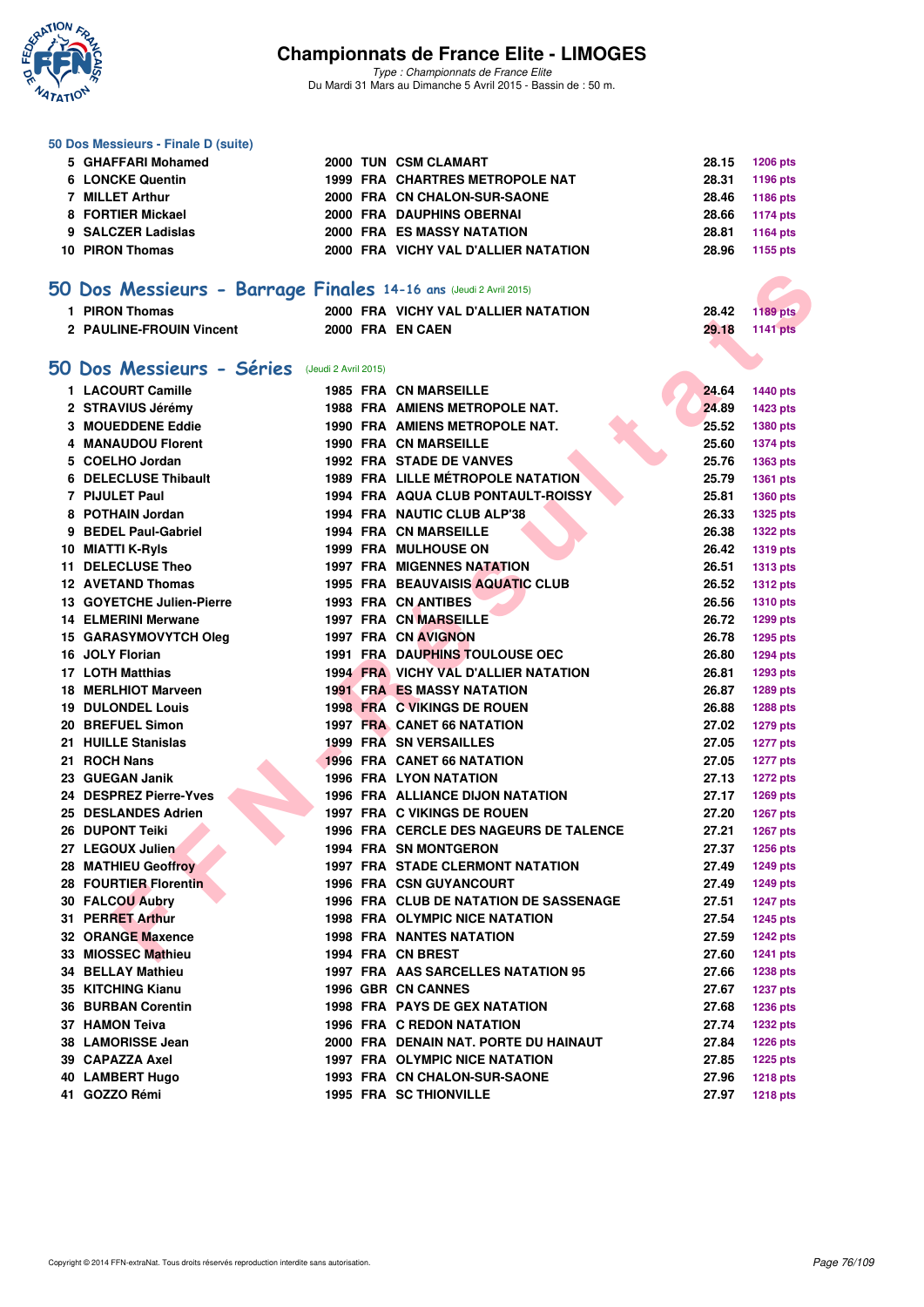

*Type : Championnats de France Elite* Du Mardi 31 Mars au Dimanche 5 Avril 2015 - Bassin de : 50 m.

#### **50 Dos Messieurs - Séries (suite)**

| 42 COUZINET Edouard                                   |  | 1997 FRA CN ANTIBES                          | 28.00                                                 | <b>1216 pts</b> |
|-------------------------------------------------------|--|----------------------------------------------|-------------------------------------------------------|-----------------|
| 43 FOURMY Matéo                                       |  | 2000 FRA ES MASSY NATATION                   | 28.02                                                 | <b>1214 pts</b> |
| 44 BRUN Christophe                                    |  | <b>1998 FRA DAUPHINS TOULOUSE OEC</b>        | 28.03                                                 | <b>1214 pts</b> |
| 45 SYOUD Jaouad                                       |  | 1999 FRA CN CHALON-SUR-SAONE                 | 28.06                                                 | <b>1212 pts</b> |
| 46 BELLINO Christophe                                 |  | <b>1994 FRA DAUPHINS LES PENNES-MIRABEAU</b> | 28.11                                                 | 1209 pts        |
| 47 RIGAUX Nicolas                                     |  | <b>1998 FRA TARBES NAUTIC CLUB</b>           | 28.19                                                 | <b>1204 pts</b> |
| 47 BOUBON Harrison                                    |  | <b>1997 FRA CANET 66 NATATION</b>            | 28.19                                                 | <b>1204 pts</b> |
| 49 LE LAY Antoine                                     |  | 1998 FRA CN BREST                            | 28.21                                                 | <b>1202 pts</b> |
| 50 LOQUAI Paul                                        |  | <b>1997 FRA CHALLANS NATATION</b>            | 28.25                                                 | <b>1200 pts</b> |
| 51 GHAFFARI Mohamed                                   |  | 2000 TUN CSM CLAMART                         | 28.29                                                 | <b>1197 pts</b> |
| 51 HENRY ARRENOUS Pierre                              |  | <b>1998 FRA ASPTT POITIERS</b>               | 28.29                                                 | 1197 pts        |
| 53 MILLET Arthur                                      |  | 2000 FRA CN CHALON-SUR-SAONE                 | 28.43                                                 | <b>1188 pts</b> |
| 54 RIHOUX Charles                                     |  | 1998 FRA CHARLEVILLE-MÉZIÈRES NATATION       | 28.52                                                 | <b>1183 pts</b> |
| 55 USCLAT Marc                                        |  | <b>1998 FRA ST-ETIENNE NATATION</b>          | 28.69                                                 | 1172 pts        |
| 56 LONCKE Quentin                                     |  | <b>1999 FRA CHARTRES METROPOLE NAT</b>       | 28.75                                                 | 1168 pts        |
| 57 SALCZER Ladislas                                   |  | 2000 FRA ES MASSY NATATION                   | 28.77                                                 | 1167 pts        |
| 58 FORTIER Mickael                                    |  | 2000 FRA DAUPHINS OBERNAI                    | 28.84                                                 | 1163 pts        |
| 59 DERRUGA Dylan                                      |  | <b>1997 FRA DAUPHINS TOULOUSE OEC</b>        | 29.05                                                 | 1150 pts        |
| 60 PIRON Thomas                                       |  | 2000 FRA VICHY VAL D'ALLIER NATATION         | 29.16                                                 | 1143 pts        |
| 60 PAULINE-FROUIN Vincent                             |  | 2000 FRA EN CAEN                             | 29.16                                                 | 1143 pts        |
| 62 YOKOYAMA Kentaro                                   |  | 2000 FRA REIMS CHAMPAGNE NATATION            | 29.17                                                 | <b>1142 pts</b> |
| 63 DELPLANQUE David                                   |  | 2000 FRA RACING CLUB ARRAS                   | 29.36                                                 | 1130 pts        |
| 64 DEVILLIER Kélian                                   |  | 1999 FRA VAL DE GRAY NATATION                | 29.37                                                 | 1130 pts        |
| 65 UNVOAS Clement                                     |  | 2000 FRA C.S MONTERELAIS NATATION            | 29.40                                                 | 1128 pts        |
| 66 GRANDJEAN Hugo                                     |  | 2000 FRA AQUATIC CLUB BOURGES                | 29.66                                                 | 1112 pts        |
| 67 COMPAGNONE Fabio                                   |  | <b>1995 FRA DAUPHINS LES PENNES-MIRABEAU</b> | 29.68                                                 | 1111 pts        |
| 68 RIBEYRE Adrien                                     |  | 2000 FRA AGGLO LE PUY EN VELAY NATATION      | 29.93                                                 | 1095 pts        |
| 69 ROTHON Mathieu                                     |  | 2000 FRA ALLIANCE DIJON NATATION             | 29.97                                                 | 1093 pts        |
| 70 BAEZ Nikita                                        |  | 2000 FRA AS CALUIRE                          | 30.42                                                 | 1066 pts        |
| 71 COTEREAU Nathan                                    |  | <b>1998 FRA ANGERS NATATION</b>              | 30.44                                                 | 1065 pts        |
| <b>72 CASASREALES Tom</b>                             |  | 2001 FRA CN CHALON-SUR-SAONE                 | 30.66                                                 | 1052 pts        |
| 73 IONESCU Stefan                                     |  | 2000 FRA SN HAGUENAU                         | 30.77                                                 | 1045 pts        |
| 74 MAUSSION Nathan                                    |  | 2000 FRA ANGERS NATATION                     | 30.86                                                 | 1040 pts        |
| 75 MILLION Curtis                                     |  | 2000 FRA COULOMMIERS NATATION                | 31.67                                                 | 992 pts         |
| --- BADRE Jérémy                                      |  | <b>1990 FRA MONTAUBAN NATATION</b>           | <b>DNS</b> dec                                        |                 |
| --- BONNEL Nathan                                     |  | <b>1993 FRA CANET 66 NATATION</b>            | <b>DNS</b> dec                                        |                 |
| --- STASIULIS Benjamin                                |  | <b>1986 FRA CN MARSEILLE</b>                 | <b>DNS dec</b>                                        |                 |
|                                                       |  |                                              |                                                       |                 |
| 00 Dos Messieurs - Finale A (Mercredi 1er Avril 2015) |  |                                              |                                                       |                 |
| 1 STRAVIUS Jérémy                                     |  | <b>1988 FRA AMIENS METROPOLE NAT.</b>        | 53.46                                                 | <b>1394 pts</b> |
| 2 LACOURT Camille                                     |  | <b>1985 FRA CN MARSEILLE</b>                 | 50 m: 26.02 (26.02) 100 m: 53.46 (27.44)<br>54.20     | <b>1370 pts</b> |
|                                                       |  |                                              | 50 m: 26.07 (26.07) 100 m: 54.20 (28.13)              |                 |
| 3 STASIULIS Benjamin                                  |  | <b>1986 FRA CN MARSEILLE</b>                 | 54.50<br>50 m : $26.33$ (26.33) 100 m : 54.50 (28.17) | <b>1360 pts</b> |
| 4 MOUEDDENE Eddie                                     |  | 1990 FRA AMIENS METROPOLE NAT.               | 54.80                                                 | <b>1351 pts</b> |
| $E = 0.0005$ $E = 0.000$                              |  | 4004 FBA AOUA OLUB BONTAULT BOICOV           | 50 m: 26.48 (26.48) 100 m: 54.80 (28.32)<br>EE O4     | $\overline{AB}$ |

#### [100 Dos Messieurs - Finale A](http://www.ffnatation.fr/webffn/resultats.php?idact=nat&go=epr&idcpt=27187&idepr=62) **(Mercredi 1er Avril 2015**)

| 1 STRAVIUS Jérémy    | <b>1988 FRA AMIENS METROPOLE NAT.</b>   |                        | 53.46             | <b>1394 pts</b> |
|----------------------|-----------------------------------------|------------------------|-------------------|-----------------|
|                      |                                         | 50 m: 26.02            | $(26.02)$ 100 m : | 53.46 (27.44)   |
| 2 LACOURT Camille    | <b>1985 FRA CN MARSEILLE</b>            |                        | 54.20             | <b>1370 pts</b> |
|                      |                                         | 50 m : 26.07           | $(26.07)$ 100 m : | 54.20 (28.13)   |
| 3 STASIULIS Benjamin | <b>1986 FRA CN MARSEILLE</b>            |                        | 54.50             | <b>1360 pts</b> |
|                      |                                         | 50 m: 26.33            | $(26.33)$ 100 m : | 54.50 (28.17)   |
| 4 MOUEDDENE Eddie    | 1990 FRA AMIENS METROPOLE NAT.          |                        | 54.80             | 1351 pts        |
|                      |                                         | $50 \text{ m}$ : 26.48 | $(26.48)$ 100 m : | 54.80 (28.32)   |
| 5 PIJULET Paul       | 1994 FRA AQUA CLUB PONTAULT-ROISSY      |                        | 55.91             | <b>1315 pts</b> |
|                      |                                         | $50 \text{ m}$ : 26.93 | $(26.93)$ 100 m : | 55.91 (28.98)   |
| 6 AVETAND Thomas     | <b>1995 FRA BEAUVAISIS AQUATIC CLUB</b> |                        | 56.02             | <b>1312 pts</b> |
|                      |                                         | $50 \text{ m}$ : 27.23 | $(27.23)$ 100 m : | 56.02 (28.79)   |
| 7 DELECLUSE Thibault | 1989 FRA LILLE MÉTROPOLE NATATION       |                        | 56.34             | <b>1302 pts</b> |
|                      |                                         | $50 m$ : 26.87         | $(26.87)$ 100 m : | 56.34 (29.47)   |
| 8 RESS Eric          | 1990 FRA CN ANTIBES                     |                        | 56.57             | 1295 pts        |
|                      |                                         | 50 m : 27.27           | $(27.27)$ 100 m : | 56.57 (29.30)   |

#### **[100 Dos Messieurs - Finale B](http://www.ffnatation.fr/webffn/resultats.php?idact=nat&go=epr&idcpt=27187&idepr=62)** (Mercredi 1er Avril 2015)

1 GARASYMOVYTCH Oleg 1997 FRA CN AVIGNON

|        |  | 56.11                               | 1309 pts |  |
|--------|--|-------------------------------------|----------|--|
| 50 m : |  | 27.55 (27.55) 100 m : 56.11 (28.56) |          |  |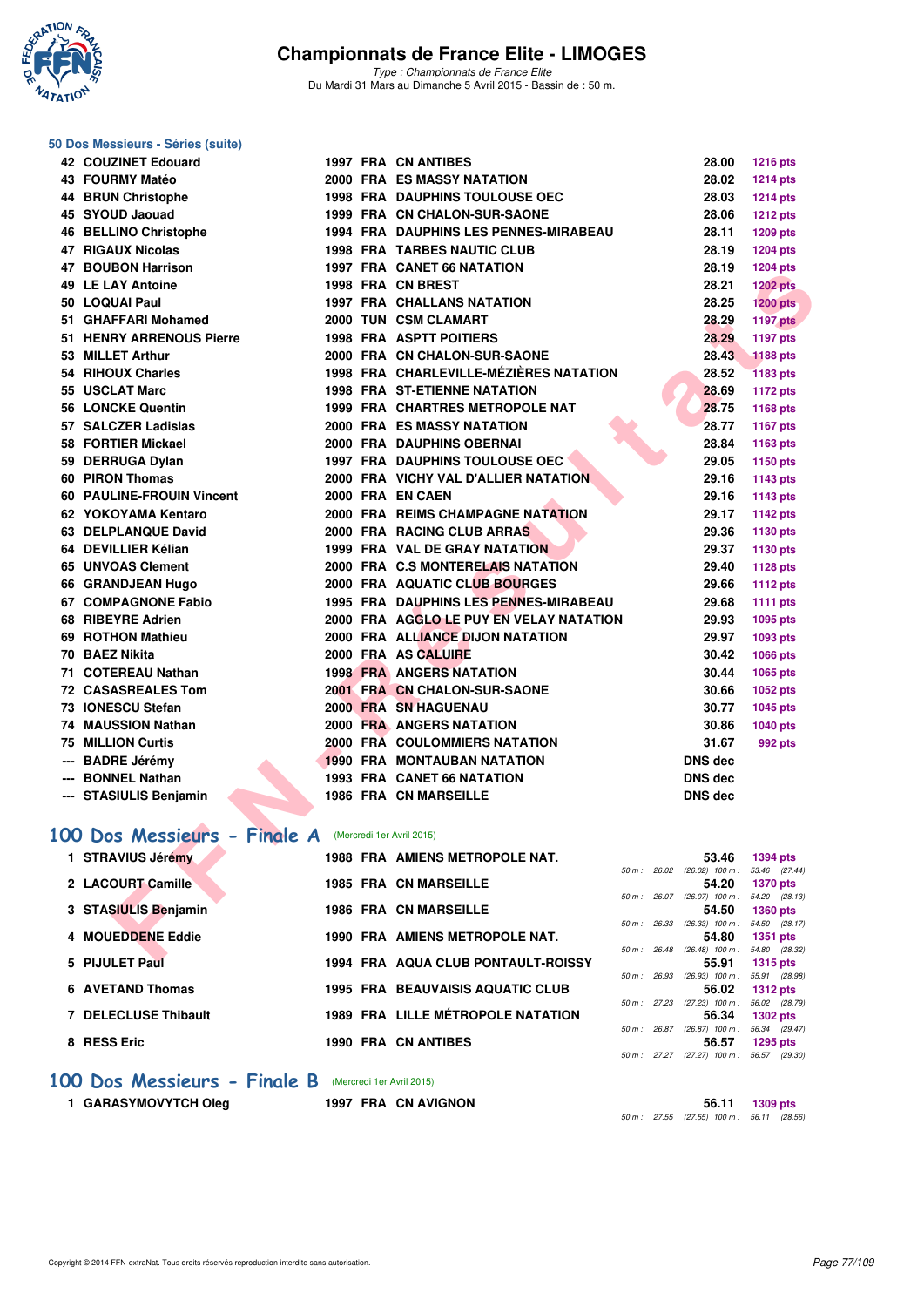

*Type : Championnats de France Elite* Du Mardi 31 Mars au Dimanche 5 Avril 2015 - Bassin de : 50 m.

## **100 Dos Messieurs - Finale B (suite)**

| 2 BEDEL Paul-Gabriel     | <b>1994 FRA CN MARSEILLE</b>          |        |                | 56.35                             | <b>1302 pts</b> |
|--------------------------|---------------------------------------|--------|----------------|-----------------------------------|-----------------|
|                          |                                       |        | 50 m: 27.86    | $(27.86)$ 100 m :                 | 56.35 (28.4     |
| 3 JOLY Florian           | <b>1991 FRA DAUPHINS TOULOUSE OEC</b> |        |                | 57.08                             | <b>1279 pts</b> |
|                          |                                       |        | 50 m : 27.83   | $(27.83)$ 100 m :                 | 57.08 (29.2     |
| 4 ROCH Nans              | <b>1996 FRA CANET 66 NATATION</b>     |        |                | 57.09                             | <b>1278 pts</b> |
|                          |                                       | 50 m : |                | 28.04 (28.04) 100 m : 57.09 (29.0 |                 |
| 5 MIATTI K-Ryls          | <b>1999 FRA MULHOUSE ON</b>           |        |                | 57.19                             | 1275 pts        |
|                          |                                       | 50 m : | 27.65          | $(27.65)$ 100 m : 57.19 $(29.5)$  |                 |
| 6 GOYETCHE Julien-Pierre | <b>1993 FRA CN ANTIBES</b>            |        |                | 57.30                             | <b>1272 pts</b> |
|                          |                                       |        | 50 m: 27.60    | $(27.60)$ 100 m :                 | 57.30 (29.7     |
| 7 GUEGAN Janik           | 1996 FRA LYON NATATION                |        |                | 57.53                             | <b>1265 pts</b> |
|                          |                                       |        | $50 m$ : 27.95 | $(27.95)$ 100 m :                 | 57.53 (29.5     |
| 8 CHATRON Cyril          | 1995 FRA EMSBRON                      |        |                | 57.68                             | <b>1260 pts</b> |

#### **[100 Dos Messieurs - Finale C](http://www.ffnatation.fr/webffn/resultats.php?idact=nat&go=epr&idcpt=27187&idepr=62) 17-18 ans** (Mercredi 1er Avril 2015)

| 1 MATHIEU Geoffroy |  | <b>1997 FRA STADE CLERMONT NATATION</b> |              |              | 57.52                             | $1265$ pts                  |  |
|--------------------|--|-----------------------------------------|--------------|--------------|-----------------------------------|-----------------------------|--|
|                    |  |                                         | 50 m : 28.30 |              | $(28.30)$ 100 m :                 | 57.52 (29.22)               |  |
| 2 BREFUEL Simon    |  | <b>1997 FRA CANET 66 NATATION</b>       |              |              | 57.55                             | <b>1264 pts</b>             |  |
|                    |  |                                         | 50 m: 28.07  |              | $(28.07)$ 100 m :                 | 57.55 (29.48)               |  |
| 3 ELMERINI Merwane |  | <b>1997 FRA CN MARSEILLE</b>            |              |              | 57.68                             | $1260$ pts                  |  |
| 4 DELECLUSE Theo   |  | <b>1997 FRA MIGENNES NATATION</b>       | 50 m: 28.29  |              | $(28.29)$ 100 m :<br>57.83        | 57.68 (29.39)<br>$1255$ pts |  |
|                    |  |                                         | 50 m: 27.59  |              | $(27.59)$ 100 m :                 | 57.83 (30.24)               |  |
| 5 DUICAN Radu      |  | <b>1997 ROU CN MARSEILLE</b>            |              |              | 58.00                             | $1250$ pts                  |  |
|                    |  |                                         | 50 m: 28.36  |              | $(28.36)$ 100 m :                 | 58.00 (29.64)               |  |
| 6 ORANGE Maxence   |  | <b>1998 FRA NANTES NATATION</b>         |              |              | 58.17                             | 1245 pts                    |  |
|                    |  |                                         | 50 m : 28.33 |              | $(28.33)$ 100 m :                 | 58.17 (29.84)               |  |
| 7 JEAN Hugo        |  | <b>1997 FRA LYON NATATION</b>           |              |              | 58.61                             | <b>1231 pts</b>             |  |
|                    |  |                                         |              | 50 m : 28.87 | $(28.87)$ 100 m :                 | 58.61 (29.74)               |  |
| 8 BRUN Christophe  |  | <b>1998 FRA DAUPHINS TOULOUSE OEC</b>   |              |              | 58.77                             | $1226$ pts                  |  |
| 9 BELLAY Mathieu   |  | 1997 FRA AAS SARCELLES NATATION 95      | 50 m: 28.67  |              | $(28.67)$ 100 m :                 | 58.77 (30.10)               |  |
|                    |  |                                         | 50 m: 28.48  |              | 58.84<br>$(28.48)$ 100 m :        | $1224$ pts                  |  |
| 10 RENARD Geoffrey |  | <b>1997 FRA DAUPHINS TOULOUSE OEC</b>   |              |              | 59.33                             | 58.84 (30.36)<br>1209 pts   |  |
|                    |  |                                         | 50 m: 28.68  |              | $(28.68)$ 100 m : 59.33 $(30.65)$ |                             |  |
|                    |  |                                         |              |              |                                   |                             |  |

## **[100 Dos Messieurs - Finale D](http://www.ffnatation.fr/webffn/resultats.php?idact=nat&go=epr&idcpt=27187&idepr=62) 14-16 ans** (Mercredi 1er Avril 2015)

|    | QUTETUITE JUITGITFICITE                                            |  | 1999 FRA VI ANIIDEG                          |                |                | J1.JU                                                 | $1212 \mu s$    |            |
|----|--------------------------------------------------------------------|--|----------------------------------------------|----------------|----------------|-------------------------------------------------------|-----------------|------------|
|    | 7 GUEGAN Janik                                                     |  | <b>1996 FRA LYON NATATION</b>                |                |                | 50 m: 27.60 (27.60) 100 m: 57.30 (29.70)<br>57.53     | $1265$ pts      |            |
|    |                                                                    |  |                                              | 50 m: 27.95    |                | $(27.95)$ 100 m : 57.53 $(29.58)$                     |                 |            |
|    | 8 CHATRON Cyril                                                    |  | <b>1995 FRA EMS BRON</b>                     |                |                | 57.68                                                 |                 | $1260$ pts |
|    |                                                                    |  |                                              |                |                | 50 m: 28.56 (28.56) 100 m: 57.68 (29.12)              |                 |            |
|    | 100 Dos Messieurs - Finale $C$ 17-18 ans (Mercredi 1er Avril 2015) |  |                                              |                |                |                                                       |                 |            |
|    | 1 MATHIEU Geoffrov                                                 |  | <b>1997 FRA STADE CLERMONT NATATION</b>      |                |                | 57.52                                                 | $1265$ pts      |            |
|    |                                                                    |  |                                              | 50 m : 28.30   |                | $(28.30)$ 100 m : 57.52 $(29.22)$                     |                 |            |
|    | 2 BREFUEL Simon                                                    |  | <b>1997 FRA CANET 66 NATATION</b>            | 50 m: 28.07    |                | 57.55<br>$(28.07)$ 100 m : 57.55 (29.48)              | 1264 pts        |            |
|    | <b>ELMERINI Merwane</b>                                            |  | <b>1997 FRA CN MARSEILLE</b>                 |                |                | 57.68                                                 | <b>1260 pts</b> |            |
|    |                                                                    |  |                                              | 50 m: 28.29    |                | (28.29) 100 m: 57.68 (29.39)                          |                 |            |
|    | 4 DELECLUSE Theo                                                   |  | <b>1997 FRA MIGENNES NATATION</b>            |                |                | 57.83                                                 | 1255 pts        |            |
|    | <b>DUICAN Radu</b>                                                 |  | <b>1997 ROU CN MARSEILLE</b>                 |                |                | 50 m: 27.59 (27.59) 100 m: 57.83 (30.24)              |                 |            |
| 5  |                                                                    |  |                                              |                |                | 58.00<br>50 m: 28.36 (28.36) 100 m: 58.00 (29.64)     | 1250 pts        |            |
| 6. | <b>ORANGE Maxence</b>                                              |  | <b>1998 FRA NANTES NATATION</b>              |                |                | 58.17                                                 | <b>1245 pts</b> |            |
|    |                                                                    |  |                                              | 50 m: 28.33    |                | $(28.33)$ 100 m :                                     | 58.17 (29.84)   |            |
| 7  | <b>JEAN Hugo</b>                                                   |  | <b>1997 FRA LYON NATATION</b>                |                |                | 58.61                                                 | <b>1231 pts</b> |            |
| 8  | <b>BRUN Christophe</b>                                             |  | 1998 FRA DAUPHINS TOULOUSE OEC               |                |                | 50 m: 28.87 (28.87) 100 m: 58.61 (29.74)<br>58.77     | <b>1226 pts</b> |            |
|    |                                                                    |  |                                              |                |                | 50 m: 28.67 (28.67) 100 m: 58.77 (30.10)              |                 |            |
| 9  | <b>BELLAY Mathieu</b>                                              |  | 1997 FRA AAS SARCELLES NATATION 95           |                |                | 58.84                                                 | <b>1224 pts</b> |            |
|    |                                                                    |  |                                              | 50 m: 28.48    |                | $(28.48)$ 100 m : 58.84 $(30.36)$                     |                 |            |
|    | 10 RENARD Geoffrey                                                 |  | 1997 FRA DAUPHINS TOULOUSE OEC               |                |                | 59.33                                                 | 1209 pts        |            |
|    |                                                                    |  |                                              |                |                | 50 m: 28.68 (28.68) 100 m: 59.33 (30.65)              |                 |            |
|    | 100 Dos Messieurs - Finale D 14-16 ans (Mercredi ter Avril 2015)   |  |                                              |                |                |                                                       |                 |            |
|    | 1 HUILLE Stanislas                                                 |  | <b>1999 FRA SN VERSAILLES</b>                |                |                | 57.68                                                 | <b>1260 pts</b> |            |
|    |                                                                    |  |                                              |                |                | 50 m: 27.66 (27.66) 100 m: 57.68 (30.02)              |                 |            |
|    | 2 LAMORISSE Jean                                                   |  | <b>2000 FRA DENAIN NAT. PORTE DU HAINAUT</b> |                |                | 59.39                                                 | <b>1208 pts</b> |            |
|    |                                                                    |  |                                              |                | 50 m : 28.82   | $(28.82)$ 100 m : 59.39 $(30.57)$                     |                 |            |
|    | 3 FOURMY Matéo                                                     |  | <b>2000 FRA ES MASSY NATATION</b>            | $50 m$ : 28.75 |                | 1:00.03                                               | <b>1188 pts</b> |            |
| 4  | <b>SYOUD Jaouad</b>                                                |  | 1999 FRA CN CHALON-SUR-SAONE                 |                |                | $(28.75)$ 100 m : 1:00.03 $(31.28)$<br>1:00.38        | 1178 pts        |            |
|    |                                                                    |  |                                              |                | $50 m$ : 29.31 | $(29.31)$ 100 m : 1:00.38 $(31.07)$                   |                 |            |
| 5  | <b>BALDELLI Anthony</b>                                            |  | <b>1999 FRA MARTIGUES NATATION</b>           |                |                | 1:00.87                                               | 1163 pts        |            |
|    |                                                                    |  |                                              |                |                | 50 m: 29.94 (29.94) 100 m: 1:00.87 (30.93)            |                 |            |
|    | 6 SALCZER Ladislas                                                 |  | <b>2000 FRA ES MASSY NATATION</b>            |                |                | 1:00.90                                               | 1162 pts        |            |
|    | 7 GHAFFARI Mohamed                                                 |  | 2000 TUN CSM CLAMART                         |                |                | 50 m: 29.16 (29.16) 100 m: 1:00.90 (31.74)<br>1:00.93 | <b>1161 pts</b> |            |
|    |                                                                    |  |                                              |                |                | 50 m: 29.71 (29.71) 100 m: 1:00.93 (31.22)            |                 |            |
|    | 8 FORTIER Mickael                                                  |  | 2000 FRA DAUPHINS OBERNAI                    |                |                | 1:00.98                                               | 1160 pts        |            |
|    |                                                                    |  |                                              | 50 m: 29.59    |                | (29.59) 100 m: 1:00.98 (31.39)                        |                 |            |
| 9  | <b>MILLET Arthur</b>                                               |  | 2000 FRA CN CHALON-SUR-SAONE                 |                |                | 1:01.19                                               | 1154 pts        |            |
|    | 10 VLAOVIC Milan                                                   |  | 2000 FRA MONTPELLIER PAILLADE NATATION       |                | 50 m : 29.11   | $(29.11)$ 100 m : 1:01.19 $(32.08)$<br>1:01.64        | <b>1140 pts</b> |            |
|    |                                                                    |  |                                              |                |                | 50 m: 30.15 (30.15) 100 m: 1:01.64 (31.49)            |                 |            |
|    |                                                                    |  |                                              |                |                |                                                       |                 |            |
|    | 100 DOS Messieurs - Séries (Mercredi 1er Avril 2015)               |  |                                              |                |                |                                                       |                 |            |

#### **[100 Dos Messieurs - Séries](http://www.ffnatation.fr/webffn/resultats.php?idact=nat&go=epr&idcpt=27187&idepr=62)** (Mercredi 1er Avril 2015)

| 1 LACOURT Camille    |  | <b>1985 FRA CN MARSEILLE</b>          |                | 53.81                                          | <b>1383 pts</b> |
|----------------------|--|---------------------------------------|----------------|------------------------------------------------|-----------------|
|                      |  |                                       | 50 m: 25.99    | $(25.99)$ 100 m : 53.81 $(27.82)$              |                 |
| 2 STRAVIUS Jérémy    |  | <b>1988 FRA AMIENS METROPOLE NAT.</b> |                | 54.05                                          | 1375 pts        |
|                      |  |                                       | $50 m$ : 26.14 | $(26.14)$ 100 m : 54.05 $(27.91)$              |                 |
| 3 MOUEDDENE Eddie    |  | 1990 FRA AMIENS METROPOLE NAT.        |                |                                                | 55.18 1339 pts  |
|                      |  |                                       | 50 m: 26.91    | $(26.91)$ 100 m : 55.18 $(28.27)$              |                 |
| 4 STASIULIS Benjamin |  | <b>1986 FRA CN MARSEILLE</b>          |                | 55.44                                          | <b>1330 pts</b> |
|                      |  |                                       | 50 m : 26.93   | $(26.93)$ 100 m : 55.44 $(28.51)$              |                 |
| 5 DELECLUSE Thibault |  | 1989 FRA LILLE MÉTROPOLE NATATION     |                | 55.94                                          | <b>1314 pts</b> |
|                      |  |                                       |                | $50 m - 27.37$ (27.37) $100 m - 55.94$ (28.57) |                 |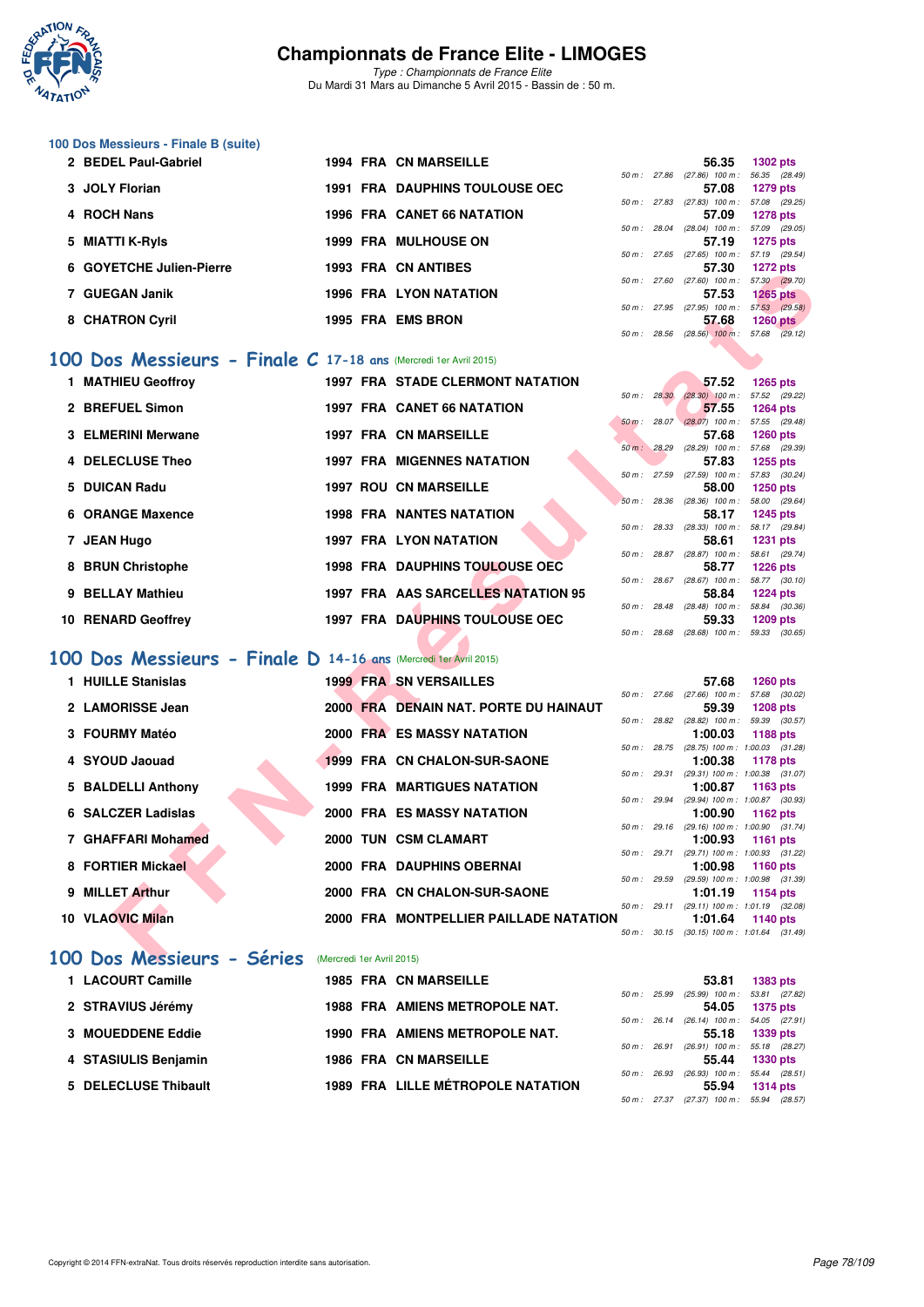

**100 Dos Messieurs - Séries (suite)**

## **Championnats de France Elite - LIMOGES**

| 6 AVETAND Thomas             | <b>1995 FRA BEAUVAISIS AQUATIC CLUB</b> |              | 56.16                                               | <b>1308 pts</b> |
|------------------------------|-----------------------------------------|--------------|-----------------------------------------------------|-----------------|
| 7 PIJULET Paul               | 1994 FRA AQUA CLUB PONTAULT-ROISSY      |              | 50 m : 27.34 (27.34) 100 m : 56.16 (28.82)<br>56.18 | <b>1307 pts</b> |
| 8 RESS Eric                  | <b>1990 FRA CN ANTIBES</b>              |              | 50 m: 27.18 (27.18) 100 m: 56.18 (29.00)<br>56.25   | <b>1305 pts</b> |
| 9 BEDEL Paul-Gabriel         | 1994 FRA CN MARSEILLE                   |              | 50 m: 27.41 (27.41) 100 m: 56.25 (28.84)<br>56.54   | <b>1296 pts</b> |
| 10 GARASYMOVYTCH Oleg        | 1997 FRA CN AVIGNON                     | 50 m: 27.56  | (27.56) 100 m : 56.54 (28.98)<br>56.62              | 1293 pts        |
| 11 JOLY Florian              | <b>1991 FRA DAUPHINS TOULOUSE OEC</b>   |              | 50 m: 27.96 (27.96) 100 m: 56.62 (28.66)<br>56.86   | <b>1286 pts</b> |
| 12 COELHO Jordan             | 1992 FRA STADE DE VANVES                |              | 50 m: 27.89 (27.89) 100 m: 56.86 (28.97)<br>57.47   | 1266 $pts$      |
| 13 ROCH Nans                 | <b>1996 FRA CANET 66 NATATION</b>       |              | 50 m : 28.00 (28.00) 100 m : 57.47 (29.47)<br>57.56 | <b>1264 pts</b> |
| 14 GOYETCHE Julien-Pierre    | <b>1993 FRA CN ANTIBES</b>              |              | 50 m: 28.24 (28.24) 100 m: 57.56 (29.32)<br>57.57   | <b>1263 pts</b> |
| 15 GUEGAN Janik              | 1996 FRA LYON NATATION                  |              | 50 m: 27.35 (27.35) 100 m: 57.57 (30.22)<br>57.68   | <b>1260 pts</b> |
| <b>16 CHATRON Cyril</b>      | 1995 FRA EMS BRON                       |              | 50 m : 28.10 (28.10) 100 m : 57.68 (29.58)<br>57.73 | <b>1258 pts</b> |
| MIATTI K-RyIs<br>17          | <b>1999 FRA MULHOUSE ON</b>             |              | 50 m : 28.23 (28.23) 100 m : 57.73 (29.50)<br>57.75 | <b>1258 pts</b> |
| 18 DUICAN Radu               | <b>1997 ROU CN MARSEILLE</b>            |              | 50 m : 28.13 (28.13) 100 m : 57.75 (29.62)<br>58.08 | <b>1248 pts</b> |
| <b>19 HUILLE Stanislas</b>   | <b>1999 FRA SN VERSAILLES</b>           | 50 m : 28.39 | (28.39) 100 m : 58.08 (29.69)<br>58.11              | <b>1247 pts</b> |
| 20 MATHIEU Geoffroy          | <b>1997 FRA STADE CLERMONT NATATION</b> |              | 50 m: 28.04 (28.04) 100 m: 58.11 (30.07)<br>58.24   | <b>1243 pts</b> |
| 21 ELMERINI Merwane          | 1997 FRA CN MARSEILLE                   |              | 50 m: 28.76 (28.76) 100 m: 58.24 (29.48)<br>58.25   | <b>1242 pts</b> |
| 22 DELECLUSE Theo            | <b>1997 FRA MIGENNES NATATION</b>       | 50 m: 28.36  | (28.36) 100 m: 58.25 (29.89)<br>58.39               | <b>1238 pts</b> |
| 22 BREFUEL Simon             | 1997 FRA CANET 66 NATATION              |              | 50 m: 27.79 (27.79) 100 m: 58.39 (30.60)<br>58.39   | <b>1238 pts</b> |
| 24 KITCHING Kianu            | 1996 GBR CN CANNES                      | 50 m: 28.06  | $(28.06)$ 100 m : 58.39 $(30.33)$<br>58.41          | <b>1237 pts</b> |
| <b>DUPONT Teiki</b><br>25    | 1996 FRA CERCLE DES NAGEURS DE TALENCE  |              | 50 m: 28.44 (28.44) 100 m: 58.41 (29.97)<br>58.43   | <b>1237 pts</b> |
| 26 RENARD Geoffrey           | <b>1997 FRA DAUPHINS TOULOUSE OEC</b>   |              | 50 m: 28.46 (28.46) 100 m: 58.43 (29.97)<br>58.45   | <b>1236 pts</b> |
| <b>26 FOURTIER Florentin</b> | <b>1996 FRA CSN GUYANCOURT</b>          |              | 50 m: 28.23 (28.23) 100 m: 58.45 (30.22)<br>58.45   | <b>1236 pts</b> |
| 28 MERLHIOT Marveen          | <b>1991 FRA ES MASSY NATATION</b>       | 50 m: 28.69  | $(28.69)$ 100 m : 58.45 $(29.76)$<br>58.46          | <b>1236 pts</b> |
| 29 FALCOU Aubry              | 1996 FRA CLUB DE NATATION DE SASSENAGE  | 50 m: 27.93  | $(27.93)$ 100 m : 58.46 $(30.53)$<br>58.55          | <b>1233 pts</b> |
| 30 ORANGE Maxence            | <b>1998 FRA NANTES NATATION</b>         |              | 50 m: 28.45 (28.45) 100 m: 58.55 (30.10)<br>58.67   | <b>1229 pts</b> |
| 31 BRUN Christophe           | <b>1998 FRA DAUPHINS TOULOUSE OEC</b>   | 50 m: 28.36  | $(28.36)$ 100 m : 58.67 $(30.31)$<br>58.74          | <b>1227 pts</b> |
| <b>32 GAYANT Brice</b>       | 1995 FRA U.S CRETEIL NATATION           |              | 50 m: 28.56 (28.56) 100 m: 58.74 (30.18)<br>58.86   | 1224 $pts$      |
| <b>33 BELLAY Mathieu</b>     | 1997 FRA AAS SARCELLES NATATION 95      |              | 50 m : 28.98 (28.98) 100 m : 58.86 (29.88)<br>58.94 | 1221 $pts$      |
| 34 GOZZO Rémi                | <b>1995 FRA SC THIONVILLE</b>           |              | 50 m : 28.60 (28.60) 100 m : 58.94 (30.34)<br>59.00 | 1219 pts        |
| 35 DESPREZ Pierre-Yves       | 1996 FRA ALLIANCE DIJON NATATION        |              | 50 m : 28.76 (28.76) 100 m : 59.00 (30.24)<br>59.03 | <b>1218 pts</b> |
| 36 JEAN Hugo                 | 1997 FRA LYON NATATION                  |              | 50 m: 28.22 (28.22) 100 m: 59.03 (30.81)<br>59.08   | <b>1217 pts</b> |
| <b>37 DULONDEL Louis</b>     | 1998 FRA C VIKINGS DE ROUEN             |              | 50 m: 29.21 (29.21) 100 m: 59.08 (29.87)<br>59.17   | <b>1214 pts</b> |
| 38 HAMON Teiva               | 1996 FRA C REDON NATATION               |              | 50 m: 27.99 (27.99) 100 m: 59.17 (31.18)<br>59.31   | <b>1210 pts</b> |
| 39 PERRET Arthur             | <b>1998 FRA OLYMPIC NICE NATATION</b>   |              | 50 m : 28.39 (28.39) 100 m : 59.31 (30.92)<br>59.36 | <b>1208 pts</b> |
| 40 MIGEON Victor             | 1990 FRA ASPTT GRAND TOULOUSE           |              | 50 m : 28.50 (28.50) 100 m : 59.36 (30.86)<br>59.52 | 1204 pts        |
| 40 BURBAN Corentin           | <b>1998 FRA PAYS DE GEX NATATION</b>    |              | 50 m : 29.28 (29.28) 100 m : 59.52 (30.24)<br>59.52 | 1204 pts        |
|                              |                                         |              | 50 m: 28.70 (28.70) 100 m: 59.52 (30.82)            |                 |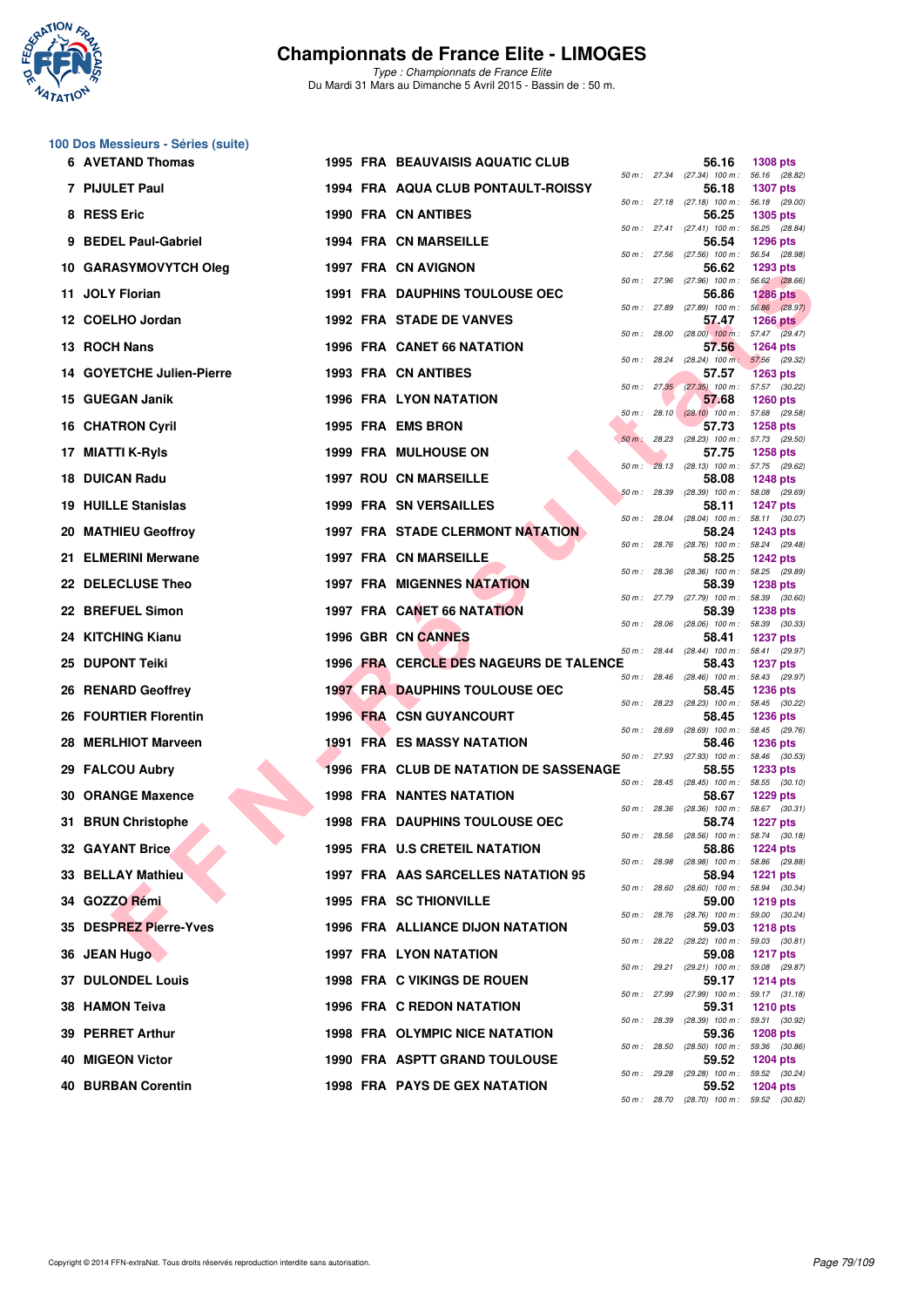

**100 Dos Messieurs - Séries (suite)**

## **Championnats de France Elite - LIMOGES**

|     | <b>42 COUZINET Edouard</b>    |  | 1997 FRA CN ANTIBES                        |              | 59.58                                                   | <b>1202 pts</b> |  |
|-----|-------------------------------|--|--------------------------------------------|--------------|---------------------------------------------------------|-----------------|--|
|     | 43 BAYAR Abdelaziz            |  | 1993 TUN AAS SARCELLES NATATION 95         |              | 50 m: 29.17 (29.17) 100 m: 59.58 (30.41)<br>1:00.05     | <b>1188 pts</b> |  |
|     | <b>BOUBON Harrison</b>        |  | <b>1997 FRA CANET 66 NATATION</b>          |              | 50 m : 29.29 (29.29) 100 m : 1:00.05 (30.76)<br>1:00.45 | <b>1176 pts</b> |  |
|     | 45 LOTH Matthias              |  | 1994 FRA VICHY VAL D'ALLIER NATATION       | 50 m : 29.72 | (29.72) 100 m: 1:00.45 (30.73)<br>1:00.48               | 1175 pts        |  |
| 46  | <b>FOURMY Matéo</b>           |  | <b>2000 FRA ES MASSY NATATION</b>          | 50 m : 29.44 | (29.44) 100 m: 1:00.48 (31.04)<br>1:00.51               | 1174 pts        |  |
| 47  | <b>BALDELLI Anthony</b>       |  | <b>1999 FRA MARTIGUES NATATION</b>         |              | 50 m: 29.00 (29.00) 100 m: 1:00.51 (31.51)<br>1:00.52   | <b>1174 pts</b> |  |
| 48  | <b>RIHOUX Charles</b>         |  | 1998 FRA CHARLEVILLE-MÉZIÈRES NATATION     | 50 m : 29.73 | $(29.73)$ 100 m : 1:00.52 $(30.79)$<br>1:00.54          | 1173 pts        |  |
| 49  | <b>RIGAUX Nicolas</b>         |  | <b>1998 FRA TARBES NAUTIC CLUB</b>         |              | 50 m : 28.93 (28.93) 100 m : 1:00.54 (31.61)<br>1:00.57 | 1172 pts        |  |
|     | 50 DERRUGA Dylan              |  | <b>1997 FRA DAUPHINS TOULOUSE OEC</b>      | 50 m : 29.15 | (29.15) 100 m: 1:00.57 (31.42)<br>1:00.89               | <b>1162 pts</b> |  |
|     | 51 LE LAY Antoine             |  | 1998 FRA CN BREST                          | 50 m: 29.51  | (29.51) 100 m: 1:00.89 (31.38)<br>1:00.93               | <b>1161 pts</b> |  |
|     | 52 LAMORISSE Jean             |  | 2000 FRA DENAIN NAT. PORTE DU HAINAUT      | 50 m: 29.48  | $(29.48)$ 100 m : 1:00.93 $(31.45)$<br>1:00.97          | 1160 pts        |  |
| 53. | <b>GHAFFARI Mohamed</b>       |  | 2000 TUN CSM CLAMART                       | 50 m : 29.38 | (29.38) 100 m: 1:00.97 (31.59)<br>1:01.13               | 1155 pts        |  |
|     | 54 LEGOUX Julien              |  | <b>1994 FRA SN MONTGERON</b>               |              | 50 m: 29.67 (29.67) 100 m: 1:01.13 (31.46)<br>1:01.16   | 1154 pts        |  |
|     | 55 SYOUD Jaouad               |  | 1999 FRA CN CHALON-SUR-SAONE               | 50 m : 28.49 | (28.49) 100 m: 1:01.16 (32.67)<br>1:01.27               | 1151 pts        |  |
|     | 56 FORTIER Mickael            |  | 2000 FRA DAUPHINS OBERNAM                  | 50 m : 29.89 | (29.89) 100 m: 1:01.27 (31.38)<br>1:01.39               | 1148 pts        |  |
| 57  | <b>MILLET Arthur</b>          |  | 2000 FRA CN CHALON-SUR-SAONE               | 50 m : 29.58 | (29.58) 100 m: 1:01.39 (31.81)<br>1:01.55               | 1143 pts        |  |
| 58  | <b>SALCZER Ladislas</b>       |  | <b>2000 FRA ES MASSY NATATION</b>          | 50 m : 29.54 | (29.54) 100 m: 1:01.55 (32.01)<br>1:01.74               | 1137 pts        |  |
|     | 59 HELMBACHER Samy            |  | 1998 FRA DAUPHINS OBERNAI                  |              | 50 m: 29.89 (29.89) 100 m: 1:01.74 (31.85)<br>1:02.05   | 1128 pts        |  |
|     | 60 VLAOVIC Milan              |  | 2000 FRA MONTPELLIER PAILLADE NATATION     | 50 m : 30.29 | $(30.29)$ 100 m : 1:02.05 $(31.76)$<br>1:02.10          | <b>1127 pts</b> |  |
|     | 61 YOKOYAMA Kentaro           |  | 2000 FRA REIMS CHAMPAGNE NATATION          |              | 50 m: 30.48 (30.48) 100 m: 1:02.10 (31.62)<br>1:02.41   | <b>1118 pts</b> |  |
|     | 62 MOSSER Jules               |  | <b>1998 FRA OLYMPIC NICE NATATION</b>      | 50 m : 30.03 | $(30.03)$ 100 m : 1:02.41 $(32.38)$<br>1:02.71          | 1109 pts        |  |
| 63. | <b>BATTALIER Samuel</b>       |  | 2000 FRA FOS-SUR-MER NATATION              | 50 m: 30.30  | $(30.30)$ 100 m : 1:02.71 $(32.41)$<br>1:02.74          | <b>1108 pts</b> |  |
|     | 64 USCLAT Marc                |  | <b>1998 FRA ST-ETIENNE NATATION</b>        | 50 m : 30.61 | $(30.61)$ 100 m : 1:02.74 $(32.13)$<br>1:02.77          | <b>1107 pts</b> |  |
| 65  | <b>PAULINE-FROUIN Vincent</b> |  | 2000 FRA EN CAEN                           | 50 m : 30.25 | $(30.25)$ 100 m : 1:02.77 $(32.52)$<br>1:03.09          | <b>1098 pts</b> |  |
| 66  | <b>PIRON Thomas</b>           |  | 2000 FRA VICHY VAL D'ALLIER NATATION       |              | 50 m: 30.32 (30.32) 100 m: 1:03.09 (32.77)<br>1:03.49   | <b>1086 pts</b> |  |
|     | 67 DELPLANQUE David           |  | 2000 FRA RACING CLUB ARRAS                 |              | 50 m: 31.33 (31.33) 100 m: 1:03.49 (32.16)<br>1:03.70   | 1080 pts        |  |
|     | 68 UNVOAS Clement             |  | 2000 FRA C.S MONTERELAIS NATATION          |              | 50 m: 31.07 (31.07) 100 m: 1:03.70 (32.63)<br>1:03.80   | <b>1077 pts</b> |  |
|     | 69 LOQUAI Paul                |  | <b>1997 FRA CHALLANS NATATION</b>          |              | 50 m: 30.60 (30.60) 100 m: 1:03.80 (33.20)<br>1:03.92   | <b>1074 pts</b> |  |
|     | 70 GINESTA Teo                |  | 2000 FRA CN ANTIBES                        |              | 50 m : 30.46 (30.46) 100 m : 1:03.92 (33.46)<br>1:04.32 | 1063 pts        |  |
|     | 71 RIBEYRE Adrien             |  | 2000 FRA AGGLO LE PUY EN VELAY NATATION    |              | 50 m: 31.66 (31.66) 100 m: 1:04.32 (32.66)<br>1:04.40   | 1060 pts        |  |
|     | 72 PIRLOT Thibaud             |  | 1998 FRA CN GIVET                          |              | 50 m: 31.25 (31.25) 100 m: 1:04.40 (33.15)<br>1:04.53   | <b>1057 pts</b> |  |
|     | 73 GROMADA Sébastien          |  | 1999 FRA SN METZ                           |              | 50 m : 30.66 (30.66) 100 m : 1:04.53 (33.87)<br>1:04.98 | 1044 pts        |  |
|     | 74 CASASREALES Tom            |  | 2001 FRA CN CHALON-SUR-SAONE               |              | 50 m: 31.67 (31.67) 100 m: 1:04.98 (33.31)<br>1:05.10   | <b>1041 pts</b> |  |
|     | 75 ANTONIO Lucas              |  | 2000 FRA AQUATIC CLUB BOURGES              |              | 50 m: 31.46 (31.46) 100 m: 1:05.10 (33.64)<br>1:05.31   | 1035 pts        |  |
|     | 76 IONESCU Stefan             |  | 2000 FRA SN HAGUENAU                       |              | 50 m: 31.90 (31.90) 100 m: 1:05.31 (33.41)<br>1:05.49   | 1030 pts        |  |
|     | 77 GIBOT Florian              |  | <b>2000 FRA SOISSONS NATATION SPORTIVE</b> |              | 50 m: 31.49 (31.49) 100 m: 1:05.49 (34.00)<br>1:06.39   | 1005 pts        |  |
|     |                               |  |                                            |              | 50 m: 32.40 (32.40) 100 m: 1:06.39 (33.99)              |                 |  |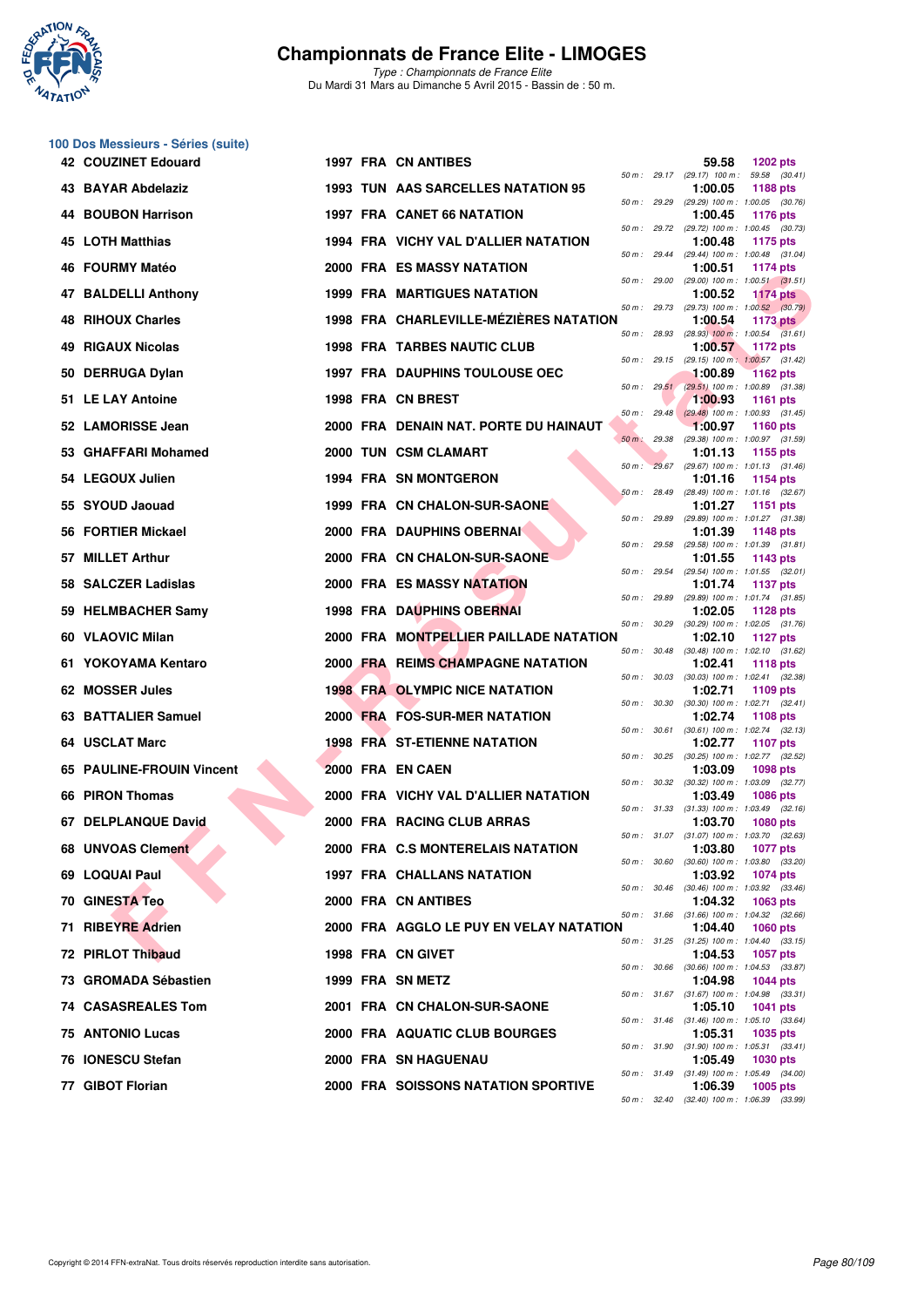

| 100 Dos Messieurs - Séries (suite)                           |                       |                                                                                                                                     |                                                              |
|--------------------------------------------------------------|-----------------------|-------------------------------------------------------------------------------------------------------------------------------------|--------------------------------------------------------------|
| 78 BAEZ Nikita                                               |                       | 2000 FRA AS CALUIRE                                                                                                                 | 1:07.36<br>978 pts                                           |
| <b>BONNEL Nathan</b>                                         |                       | <b>1993 FRA CANET 66 NATATION</b>                                                                                                   | 50 m: 32.01 (32.01) 100 m: 1:07.36 (35.35)<br><b>DNS</b> dec |
| 200 Dos Messieurs - Finale A (Samedi 4 Avril 2015)           |                       |                                                                                                                                     |                                                              |
| 1 STASIULIS Benjamin                                         |                       | <b>1986 FRA CN MARSEILLE</b>                                                                                                        | 1:58.45<br><b>1365 pts</b>                                   |
| 2 STRAVIUS Jérémy                                            |                       | 50 m: 27.54 (27.54) 100 m: 57.50 (29.96) 150 m: 1:28.16 (30.66) 200 m: 1:58.45 (30.29)<br>1988 FRA AMIENS METROPOLE NAT.            | 1:59.07<br>1355 pts                                          |
|                                                              |                       | 50 m: 26.89 (26.89) 100 m: 57.50 (30.61) 150 m: 1:28.77 (31.27) 200 m: 1:59.07 (30.30)                                              |                                                              |
| 3 RESS Eric                                                  |                       | 1990 FRA CN ANTIBES<br>50 m: 28.12 (28.12) 100 m: 57.95 (29.83) 150 m: 1:29.11 (31.16) 200 m: 2:00.71 (31.60)                       | 2:00.71<br><b>1329 pts</b>                                   |
| 4 GARASYMOVYTCH Oleg                                         |                       | 1997 FRA CN AVIGNON<br>50 m: 28.98 (28.98) 100 m: 59.51 (30.53) 150 m: 1:30.61 (31.10) 200 m: 2:01.12 (30.51)                       | 2:01.12<br><b>1322 pts</b>                                   |
| <b>JOLY Florian</b><br>5.                                    |                       | <b>1991 FRA DAUPHINS TOULOUSE OEC</b>                                                                                               | 2:01.42<br><b>1317 pts</b>                                   |
| <b>6 MATHIEU Geoffroy</b>                                    |                       | 50 m: 28.99 (28.99) 100 m: 59.91 (30.92) 150 m: 1.31.15 (31.24) 200 m: 2.01.42 (30.27)<br><b>1997 FRA STADE CLERMONT NATATION</b>   | 2:01.77<br><b>1312 pts</b>                                   |
| 7 BRUN Christophe                                            |                       | 50 m: 28.60 (28.60) 100 m: 59.74 (31.14) 150 m: 1:31.10 (31.36) 200 m: 2:01.77 (30.67)<br><b>1998 FRA DAUPHINS TOULOUSE OEC</b>     | 2:04.77<br><b>1265 pts</b>                                   |
| <b>DERACHE Alexandre</b><br>8                                |                       | 50 m: 28.59 (28.59) 100 m: 1:00.64 (32.05) 150 m: 1:32.72 (32.08) 200 m: 2:04.77 (32.05)<br>1998 FRA AMIENS METROPOLE NAT.          | 2:04.94<br><b>1262 pts</b>                                   |
|                                                              |                       | 50 m: 29.17 (29.17) 100 m: 1:00.76 (31.59) 150 m: 1:33.18 (32.42) 200 m: 2:04.94 (31.76)                                            |                                                              |
| 200 Dos Messieurs - Finale B                                 | (Samedi 4 Avril 2015) |                                                                                                                                     |                                                              |
| 1 FOURTIER Florentin                                         |                       | <b>1996 FRA CSN GUYANCOURT</b>                                                                                                      | 2:04.39<br><b>1271 pts</b>                                   |
| 2 ORANGE Maxence                                             |                       | 50 m: 29.02 (29.02) 100 m: 1:00.31 (31.29) 150 m: 1:32.36 (32.05) 200 m: 2:04.39 (32.03)<br><b>1998 FRA NANTES NATATION</b>         | 2:04.88<br><b>1263 pts</b>                                   |
| 3 BEDEL Paul-Gabriel                                         |                       | 50 m: 29.50 (29.50) 100 m: 1:01.56 (32.06) 150 m: 1:33.20 (31.64) 200 m: 2:04.88 (31.68)<br><b>1994 FRA CN MARSEILLE</b>            | 2:05.71<br>1250 pts                                          |
|                                                              |                       | 50 m: 29.86 (29.86) 100 m: 1:02.16 (32.30) 150 m: 1:34.80 (32.64) 200 m: 2:05.71 (30.91)                                            |                                                              |
| <b>4 AVETAND Thomas</b>                                      |                       | <b>1995 FRA BEAUVAISIS AQUATIC CLUB</b><br>50 m: 28.34 (28.34) 100 m: 1:00.07 (31.73) 150 m: 1:33.05 (32.98) 200 m: 2:05.97 (32.92) | 2:05.97<br><b>1246 pts</b>                                   |
| 5 DUPONT Teiki                                               |                       | 1996 FRA CERCLE DES NAGEURS DE TALENCE<br>50 m: 29.27 (29.27) 100 m: 1:02.00 (32.73) 150 m: 1:34.45 (32.45) 200 m: 2:06.19 (31.74)  | 2:06.19<br>1243 pts                                          |
| 6 BAYAR Abdelaziz                                            |                       | 1993 TUN AAS SARCELLES NATATION 95                                                                                                  | 2:06.57<br><b>1237 pts</b>                                   |
| 7 BELLAY Mathieu                                             |                       | 50 m : 30.12 (30.12) 100 m : 1:02.58 (32.46) 150 m : 1:34.54 (31.96) 200 m : 2:06.57 (32.03)<br>1997 FRA AAS SARCELLES NATATION 95  | 2:07.22<br><b>1227 pts</b>                                   |
| 8 GAYANT Brice                                               |                       | 50 m: 29.27 (29.27) 100 m: 1:01.01 (31.74) 150 m: 1:33.93 (32.92) 200 m: 2:07.22 (33.29)<br><b>1995 FRA U.S CRETEIL NATATION</b>    | 2:07.56<br><b>1222 pts</b>                                   |
|                                                              |                       | 50 m: 29.87 (29.87) 100 m: 1:02.23 (32.36) 150 m: 1:35.21 (32.98) 200 m: 2:07.56 (32.35)                                            |                                                              |
| 200 Dos Messieurs - Finale C 17-18 ans (Samedi 4 Avril 2015) |                       |                                                                                                                                     |                                                              |
| 1 BREFUEL Simon                                              |                       | <b>1997 FRA CANET 66 NATATION</b>                                                                                                   | 2:04.74<br><b>1265 pts</b>                                   |
| 2 COUZINET Edouard                                           |                       | 50 m: 29.14 (29.14) 100 m: 59.86 (30.72) 150 m: 1:32.57 (32.71) 200 m: 2:04.74 (32.17)<br>1997 FRA CN ANTIBES                       | 2:09.01<br><b>1200 pts</b>                                   |
| 3 LE LAY Antoine                                             |                       | 50 m: 30.53 (30.53) 100 m: 1:03.27 (32.74) 150 m: 1:36.81 (33.54) 200 m: 2:09.01 (32.20)<br>1998 FRA CN BREST                       | 2:09.40<br>1194 pts                                          |
|                                                              |                       | 50 m: 30.63 (30.63) 100 m: 1:04.13 (33.50) 150 m: 1:37.32 (33.19) 200 m: 2:09.40 (32.08)                                            |                                                              |
| 4 ROYER Elouan                                               |                       | 1998 FRA CN BREST<br>50 m : 30.36 (30.36) 100 m : 1:03.05 (32.69) 150 m : 1:36.55 (33.50) 200 m : 2:09.65 (33.10)                   | 2:09.65<br>1190 pts                                          |
| 5 DUICAN Radu                                                |                       | <b>1997 ROU CN MARSEILLE</b><br>50 m: 28.94 (28.94) 100 m: 1:00.66 (31.72) 150 m: 1:34.75 (34.09) 200 m: 2:10.13 (35.38)            | 2:10.13<br>1183 pts                                          |
| <b>PERRET Arthur</b>                                         |                       | <b>1998 FRA OLYMPIC NICE NATATION</b>                                                                                               | 2:10.68<br>1175 pts                                          |
| <b>7 BURBAN Corentin</b>                                     |                       | 50 m: 29.76 (29.76) 100 m: 1:02.99 (33.23) 150 m: 1:36.76 (33.77) 200 m: 2:10.68 (33.92)<br><b>1998 FRA PAYS DE GEX NATATION</b>    | 2:11.57<br>1162 pts                                          |
| 8 DESLANDES Adrien                                           |                       | 50 m: 30.60 (30.60) 100 m: 1:03.18 (32.58) 150 m: 1:37.86 (34.68) 200 m: 2:11.57 (33.71)<br>1997 FRA C VIKINGS DE ROUEN             | 2:12.03<br>1155 pts                                          |
| 9 RIGAUX Nicolas                                             |                       | 50 m: 31.20 (31.20) 100 m: 1:05.03 (33.83) 150 m: 1:38.70 (33.67) 200 m: 2:12.03 (33.33)<br>1998 FRA TARBES NAUTIC CLUB             | 2:13.19<br>1138 pts                                          |
|                                                              |                       | 50 m: 31.46 (31.46) 100 m: 1:06.09 (34.63) 150 m: 1:39.74 (33.65) 200 m: 2:13.19 (33.45)                                            |                                                              |
| 10 DERRUGA Dylan                                             |                       | <b>1997 FRA DAUPHINS TOULOUSE OEC</b><br>50 m: 32.00 (32.00) 100 m: 1:06.27 (34.27) 150 m: 1:41.75 (35.48) 200 m: 2:17.54 (35.79)   | 2:17.54<br><b>1075 pts</b>                                   |
| 200 Dos Messieurs - Finale D 14-16 ans (Samedi 4 Avril 2015) |                       |                                                                                                                                     |                                                              |
| 1 MIATTI K-Ryls                                              |                       | <b>1999 FRA MULHOUSE ON</b>                                                                                                         | 2:07.17<br><b>1228 pts</b>                                   |
| 2 HUILLE Stanislas                                           |                       | 50 m : 29.03 (29.03) 100 m : 1:01.34 (32.31) 150 m : 1:34.04                                                                        | $(32.70)$ 200 m : 2:07.17 $(33.13)$                          |
|                                                              |                       | 1999 FRA SN VERSAILLES<br>50 m : 29.34 (29.34) 100 m : 1:01.62 (32.28) 150 m : 1:34.86 (33.24) 200 m : 2:08.34 (33.48)              | 2:08.34<br><b>1210 pts</b>                                   |
| 3 BALDELLI Anthony                                           |                       | 1999 FRA MARTIGUES NATATION<br>50 m: 30.57 (30.57) 100 m: 1:03.99 (33.42) 150 m: 1:37.62 (33.63) 200 m: 2:09.28 (31.66)             | 2:09.28<br>1196 pts                                          |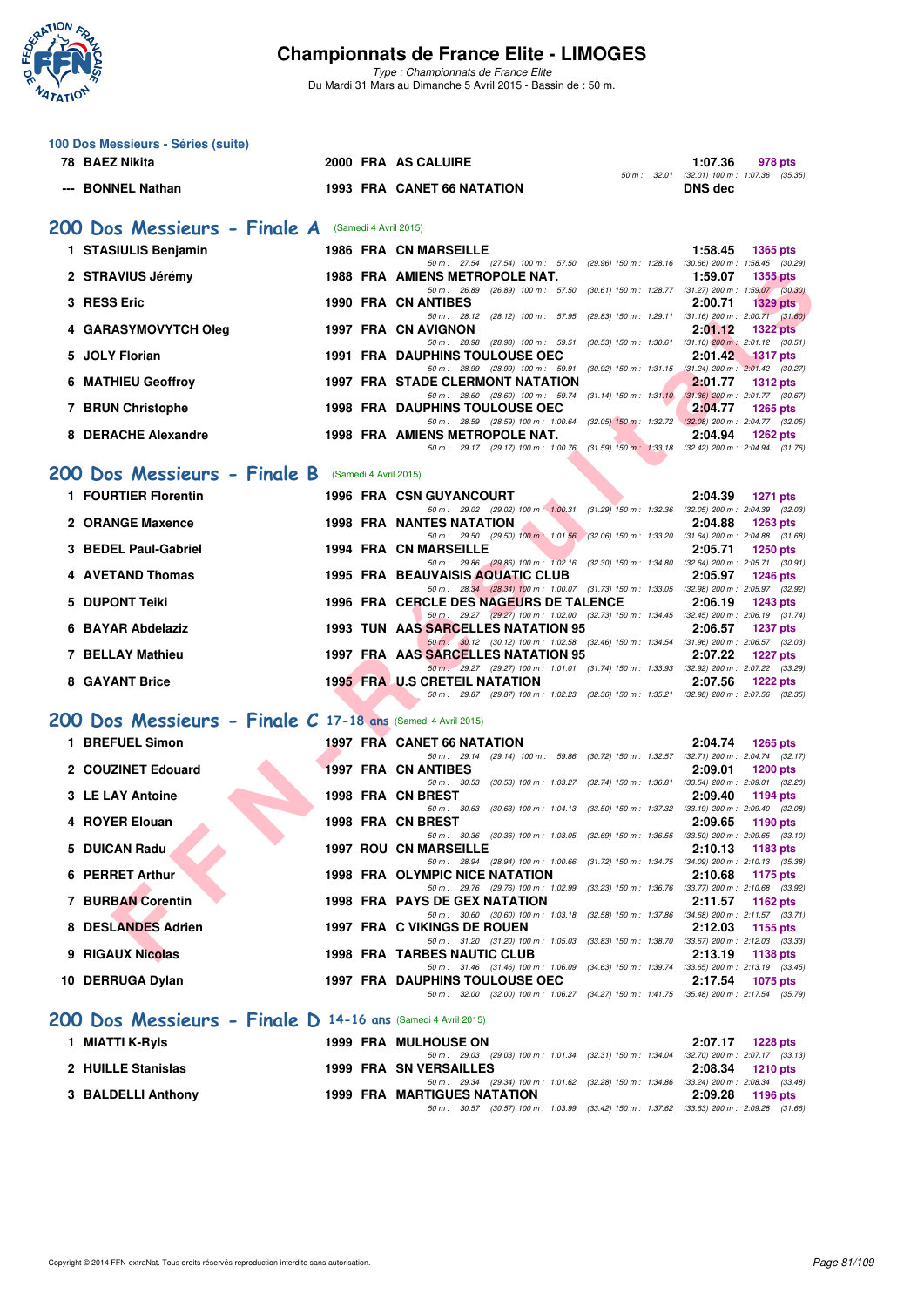

*Type : Championnats de France Elite* Du Mardi 31 Mars au Dimanche 5 Avril 2015 - Bassin de : 50 m.

## **200 Dos Messieurs - Finale D (suite)**

|     | 4 SALCZER Ladislas           |                       | 2000 FRA ES MASSY NATATION                                                                                                          | 2:10.25<br>1181 pts                                               |
|-----|------------------------------|-----------------------|-------------------------------------------------------------------------------------------------------------------------------------|-------------------------------------------------------------------|
|     | 5 VLAOVIC Milan              |                       | 50 m: 30.26 (30.26) 100 m: 1:04.38 (34.12) 150 m: 1:38.11 (33.73) 200 m: 2:10.25 (32.14)<br>2000 FRA MONTPELLIER PAILLADE NATATION  | 2:11.67<br><b>1160 pts</b>                                        |
|     | 6 FORTIER Mickael            |                       | 50 m: 31.18 (31.18) 100 m: 1:04.79 (33.61) 150 m: 1:38.44 (33.65) 200 m: 2:11.67 (33.23)<br>2000 FRA DAUPHINS OBERNAI               | 2:11.91<br>1157 pts                                               |
|     | 7 FOURMY Matéo               |                       | 50 m: 30.42 (30.42) 100 m: 1:04.05 (33.63) 150 m: 1:38.07 (34.02) 200 m: 2:11.91 (33.84)<br>2000 FRA ES MASSY NATATION              | 2:12.25<br>1152 pts                                               |
|     | 8 YOKOYAMA Kentaro           |                       | 50 m: 30.40 (30.40) 100 m: 1:04.33 (33.93) 150 m: 1:38.92 (34.59) 200 m: 2:12.25 (33.33)<br>2000 FRA REIMS CHAMPAGNE NATATION       | 2:12.70<br>1145 pts                                               |
|     | 9 LAMORISSE Jean             |                       | 50 m: 31.21 (31.21) 100 m: 1:05.66 (34.45) 150 m: 1:39.67 (34.01) 200 m: 2:12.70 (33.03)<br>2000 FRA DENAIN NAT. PORTE DU HAINAUT   | 2:14.35<br>1121 pts                                               |
|     | 10 GHAFFARI Mohamed          |                       | 50 m: 30.42 (30.42) 100 m: 1:05.34 (34.92) 150 m: 1:40.22 (34.88) 200 m: 2:14.35 (34.13)<br>2000 TUN CSM CLAMART                    | 2:17.39<br>1077 $p$ ts                                            |
|     |                              |                       | 50 m: 31.82 (31.82) 100 m: 1:06.54 (34.72) 150 m: 1:43.40 (36.86) 200 m: 2:17.39 (33.99)                                            |                                                                   |
|     | 200 Dos Messieurs - Séries   | (Samedi 4 Avril 2015) |                                                                                                                                     |                                                                   |
|     | 1 STRAVIUS Jérémy            |                       | 1988 FRA AMIENS METROPOLE NAT.<br>50 m: 27.24 (27.24) 100 m: 58.13 (30.89) 150 m: 1:29.80 (31.67) 200 m: 2:00.78 (30.98)            | 2:00.78<br><b>1327 pts</b>                                        |
|     | 2 STASIULIS Benjamin         |                       | <b>1986 FRA CN MARSEILLE</b>                                                                                                        | 2:01.19<br><b>1321 pts</b>                                        |
|     | 3 RESS Eric                  |                       | 50 m: 28.09 (28.09) 100 m: 58.56 (30.47) 150 m: 1:29.89 (31.33) 200 m: 2:01.19 (31.30)<br>1990 FRA CN ANTIBES                       | 2:01.70<br><b>1313 pts</b>                                        |
|     | 4 GARASYMOVYTCH Oleg         |                       | 50 m: 28.93 (28.93) 100 m: 59.48 (30.55) 150 m: 1.30.75 (31.27) 200 m: 2:01.70 (30.95)<br>1997 FRA CN AVIGNON                       | 2:02.07<br><b>1307 pts</b>                                        |
| 5.  | <b>MATHIEU Geoffroy</b>      |                       | 50 m: 28.61 (28.61) 100 m: 59.36 (30.75) 150 m: 1:30.90 (31.54) 200 m: 2:02.07 (31.17)<br><b>1997 FRA STADE CLERMONT NATATION</b>   | 2:02.11<br><b>1306 pts</b>                                        |
|     | 6 JOLY Florian               |                       | 50 m: 28.81 (28.81) 100 m: 59.67 (30.86) 150 m: 1:30.96 (31.29) 200 m: 2:02.11 (31.15)<br><b>1991 FRA DAUPHINS TOULOUSE OEC</b>     | 2:03.22<br><b>1289 pts</b>                                        |
|     | 7 BRUN Christophe            |                       | 50 m: 29.23 (29.23) 100 m: 1:00.40 (31.17) 150 m: 1:31.81 (31.41) 200 m: 2:03.22 (31.41)<br><b>1998 FRA DAUPHINS TOULOUSE OEC</b>   | 2:04.48<br>$1269$ pts                                             |
|     | 8 DERACHE Alexandre          |                       | 50 m: 29.23 (29.23) 100 m: 1:00.84 (31.61) 150 m: 1:32.85 (32.01) 200 m: 2:04.48 (31.63)<br>1998 FRA AMIENS METROPOLE NAT.          | 2:04.83<br><b>1264 pts</b>                                        |
|     | 9 ORANGE Maxence             |                       | 50 m: 29.40 (29.40) 100 m: 1:00.99 (31.59) 150 m: 1:32.97 (31.98) 200 m: 2:04.83 (31.86)<br><b>1998 FRA NANTES NATATION</b>         | 2:04.95<br>1262 $pts$                                             |
|     | 10 BEDEL Paul-Gabriel        |                       | 50 m: 28.99 (28.99) 100 m: 1:00.64 (31.65) 150 m: 1:32.41 (31.77) 200 m: 2:04.95 (32.54)                                            |                                                                   |
|     |                              |                       | 1994 FRA CN MARSEILLE<br>50 m: 29.28 (29.28) 100 m: 1:01.15 (31.87) 150 m: 1:33.74 (32.59) 200 m: 2:05.58 (31.84)                   | 2:05.58<br>1252 pts                                               |
|     | 11 BAYAR Abdelaziz           |                       | 1993 TUN AAS SARCELLES NATATION 95<br>50 m: 29.73 (29.73) 100 m: 1:01.34 (31.61) 150 m: 1:33.60 (32.26) 200 m: 2:05.73 (32.13)      | 2:05.73<br>$1250$ pts                                             |
|     | <b>12 AVETAND Thomas</b>     |                       | <b>1995 FRA BEAUVAISIS AQUATIC CLUB</b><br>50 m: 29.31 (29.31) 100 m: 1:01.27 (31.96) 150 m: 1:33.76 (32.49) 200 m: 2:06.92 (33.16) | 2:06.92<br><b>1232 pts</b>                                        |
|     | <b>13 FOURTIER Florentin</b> |                       | <b>1996 FRA CSN GUYANCOURT</b><br>50 m: 29.29 (29.29) 100 m: 1:00.86 (31.57) 150 m: 1:33.85 (32.99) 200 m: 2:07.22 (33.37)          | 2:07.22<br><b>1227 pts</b>                                        |
|     | <b>14 DUPONT Teiki</b>       |                       | 1996 FRA CERCLE DES NAGEURS DE TALENCE<br>50 m: 29.30 (29.30) 100 m: 1:01.37 (32.07) 150 m: 1:34.45 (33.08) 200 m: 2:07.33 (32.88)  | 2:07.33<br>$1225$ pts                                             |
|     | <b>15 BELLAY Mathieu</b>     |                       | 1997 FRA AAS SARCELLES NATATION 95<br>50 m: 29.53 (29.53) 100 m: 1:01.35 (31.82) 150 m: 1:34.50 (33.15) 200 m: 2:07.61 (33.11)      | 2:07.61<br><b>1221 pts</b>                                        |
|     | <b>16 GAYANT Brice</b>       |                       | 1995 FRA U.S CRETEIL NATATION<br>50 m: 30.04 (30.04) 100 m: 1:01.89 (31.85) 150 m: 1:34.86 (32.97) 200 m: 2:07.72 (32.86)           | 2:07.72<br>1220 pts                                               |
|     | 17 KITCHING Kianu            |                       | <b>1996 GBR CN CANNES</b>                                                                                                           | 2:07.96<br><b>1216 pts</b>                                        |
|     | 18 BREFUEL Simon             |                       | 50 m: 29.54 (29.54) 100 m: 1:02.10 (32.56) 150 m: 1:35.49 (33.39) 200 m: 2:07.96 (32.47)<br>1997 FRA CANET 66 NATATION              | 2:07.98<br><b>1216 pts</b>                                        |
|     | <b>19 TORMENTO Hugo</b>      |                       | 50 m: 28.97 (28.97) 100 m: 1:00.81 (31.84) 150 m: 1:33.81 (33.00) 200 m: 2:07.98 (34.17)<br>1993 FRA MULHOUSE ON                    | 2:08.16<br><b>1213 pts</b>                                        |
|     | 20 HUILLE Stanislas          |                       | 50 m: 30.44 (30.44) 100 m: 1:02.65 (32.21) 150 m: 1:35.60<br>1999 FRA SN VERSAILLES                                                 | $(32.95)$ 200 m : 2:08.16 $(32.56)$<br>2:08.71<br><b>1205 pts</b> |
| 21. | <b>DUICAN Radu</b>           |                       | 50 m: 29.52 (29.52) 100 m: 1:01.95 (32.43) 150 m: 1:35.43 (33.48) 200 m: 2:08.71 (33.28)<br><b>1997 ROU CN MARSEILLE</b>            | 2:09.14<br>1198 pts                                               |
| 22  | <b>BALDELLI Anthony</b>      |                       | 50 m: 29.67 (29.67) 100 m: 1:02.09 (32.42) 150 m: 1:35.21<br>1999 FRA MARTIGUES NATATION                                            | $(33.12)$ 200 m : 2:09.14 $(33.93)$<br>2:09.66<br>1190 pts        |
|     | <b>MIGEON Victor</b>         |                       | 50 m: 30.42 (30.42) 100 m: 1:03.60 (33.18) 150 m: 1:36.18 (32.58) 200 m: 2:09.66 (33.48)<br>1990 FRA ASPTT GRAND TOULOUSE           | 2:09.74<br>1189 pts                                               |
| 24. | <b>PIJULET Paul</b>          |                       | 50 m: 30.14 (30.14) 100 m: 1:02.90 (32.76) 150 m: 1:36.97 (34.07) 200 m: 2:09.74 (32.77)<br>1994 FRA AQUA CLUB PONTAULT-ROISSY      | 2:09.93<br><b>1186 pts</b>                                        |
|     | 25 GUEGAN Janik              |                       | 50 m : 28.77 (28.77) 100 m : 1:00.57 (31.80) 150 m : 1:35.13 (34.56) 200 m : 2:09.93 (34.80)<br>1996 FRA LYON NATATION              | 2:10.06                                                           |
|     |                              |                       | 50 m: 29.48 (29.48) 100 m: 1:01.78 (32.30) 150 m: 1:35.79 (34.01) 200 m: 2:10.06 (34.27)                                            | 1184 pts                                                          |
|     | 26 MIATTI K-Ryls             |                       | <b>1999 FRA MULHOUSE ON</b><br>50 m: 29.78 (29.78) 100 m: 1:03.42 (33.64) 150 m: 1:36.13 (32.71) 200 m: 2:10.31 (34.18)             | 2:10.31<br>1180 pts                                               |
|     | 27 ROYER Elouan              |                       | 1998 FRA CN BREST<br>50 m : 30.25 (30.25) 100 m : 1:03.27 (33.02) 150 m : 1:37.01                                                   | 2:10.59<br><b>1176 pts</b><br>$(33.74)$ 200 m : 2:10.59 $(33.58)$ |
|     | 28 COUZINET Edouard          |                       | 1997 FRA CN ANTIBES<br>50 m: 30.36 (30.36) 100 m: 1:03.08 (32.72) 150 m: 1:37.28 (34.20) 200 m: 2:10.75 (33.47)                     | 2:10.75<br>1174 pts                                               |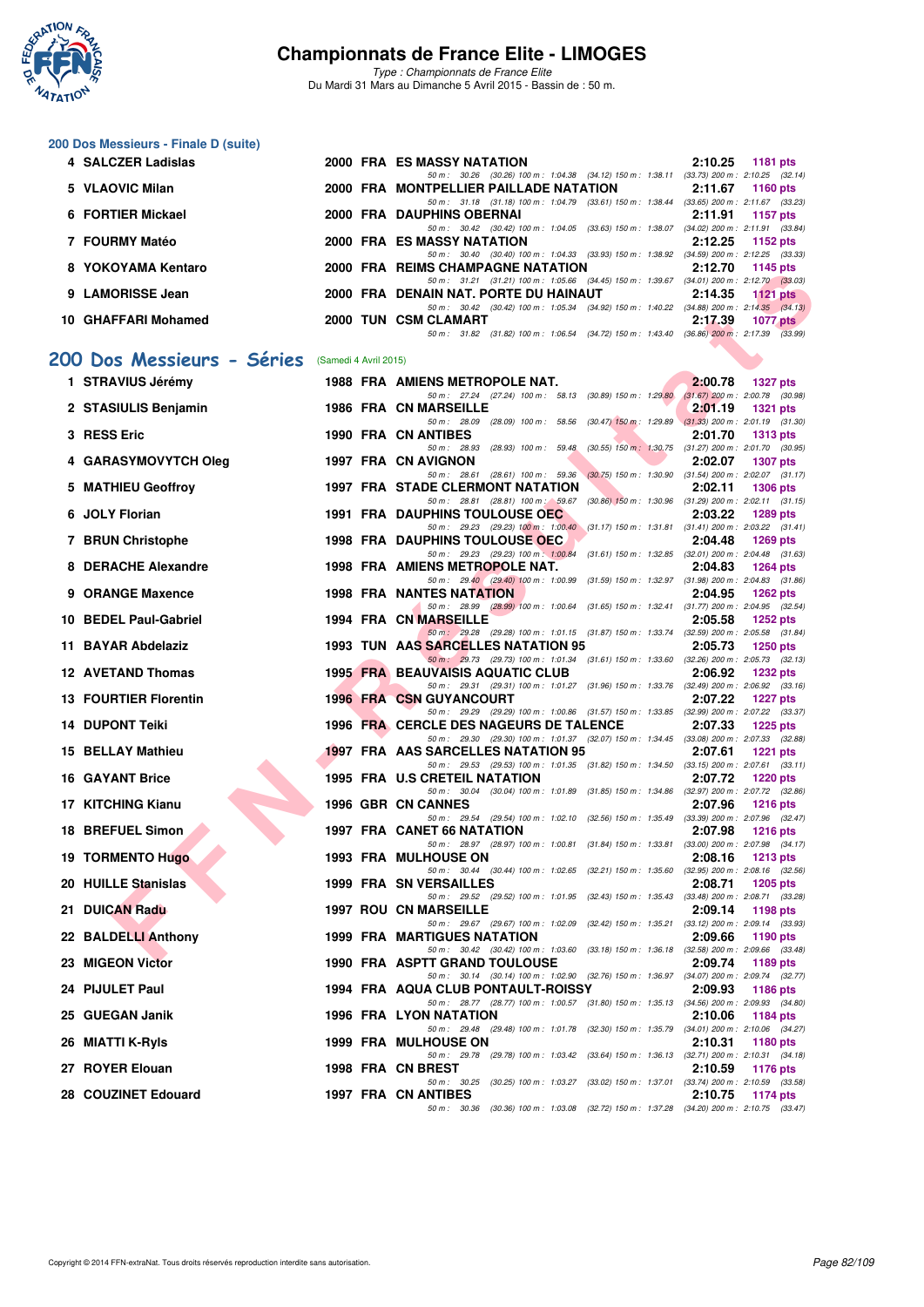

*Type : Championnats de France Elite* Du Mardi 31 Mars au Dimanche 5 Avril 2015 - Bassin de : 50 m.

|     | 200 Dos Messieurs - Séries (suite)                  |  |                                                                                                                                    |                |                 |
|-----|-----------------------------------------------------|--|------------------------------------------------------------------------------------------------------------------------------------|----------------|-----------------|
|     | 29 SALCZER Ladislas                                 |  | 2000 FRA ES MASSY NATATION                                                                                                         | 2:11.06        | 1169 pts        |
|     |                                                     |  | 50 m: 30.39 (30.39) 100 m: 1:03.93 (33.54) 150 m: 1:38.57 (34.64) 200 m: 2:11.06 (32.49)                                           |                |                 |
|     | <b>30 LE LAY Antoine</b>                            |  | 1998 FRA CN BREST<br>50 m: 29.91 (29.91) 100 m: 1:02.95 (33.04) 150 m: 1:37.98 (35.03) 200 m: 2:11.53 (33.55)                      | 2:11.53        | 1162 pts        |
|     | 31 AROT Julien                                      |  | <b>1992 FRA SN VERSAILLES</b>                                                                                                      | 2:11.74        | 1159 pts        |
|     |                                                     |  | 50 m: 29.75 (29.75) 100 m: 1:02.52 (32.77) 150 m: 1:36.70 (34.18) 200 m: 2:11.74 (35.04)                                           |                |                 |
|     | 32 PERRET Arthur                                    |  | 1998 FRA OLYMPIC NICE NATATION                                                                                                     | 2:11.76        | 1159 pts        |
|     | 33 DESLANDES Adrien                                 |  | 50 m: 29.54 (29.54) 100 m: 1:02.95 (33.41) 150 m: 1:36.83 (33.88) 200 m: 2:11.76 (34.93)<br>1997 FRA C VIKINGS DE ROUEN            | 2:11.94        | <b>1156 pts</b> |
|     |                                                     |  | 50 m: 29.57 (29.57) 100 m: 1:03.33 (33.76) 150 m: 1:37.69 (34.36) 200 m: 2:11.94 (34.25)                                           |                |                 |
|     | 34 LAMORISSE Jean                                   |  | 2000 FRA DENAIN NAT. PORTE DU HAINAUT                                                                                              | 2:12.75        | <b>1144 pts</b> |
|     | 35 BOUBON Harrison                                  |  | 50 m: 31.07 (31.07) 100 m: 1:04.92 (33.85) 150 m: 1:39.91 (34.99) 200 m: 2:12.75 (32.84)<br><b>1997 FRA CANET 66 NATATION</b>      | 2:12.76        | <b>1144 pts</b> |
|     |                                                     |  | 50 m: 30.55 (30.55) 100 m: 1:03.57 (33.02) 150 m: 1:37.66 (34.09) 200 m: 2:12.76 (35.10)                                           |                |                 |
|     | 36 GOZZO Rémi                                       |  | <b>1995 FRA SC THIONVILLE</b>                                                                                                      | 2:13.06        | 1140 pts        |
|     | <b>37 BURBAN Corentin</b>                           |  | 50 m: 29.88 (29.88) 100 m: 1:03.14 (33.26) 150 m: 1:37.54 (34.40) 200 m: 2:13.06 (35.52)<br><b>1998 FRA PAYS DE GEX NATATION</b>   | 2:13.08        | <b>1139 pts</b> |
|     |                                                     |  | 50 m: 30.04 (30.04) 100 m: 1:03.45 (33.41) 150 m: 1:38.37 (34.92) 200 m: 2:13.08 (34.71)                                           |                |                 |
|     | 38 FOURMY Matéo                                     |  | 2000 FRA ES MASSY NATATION                                                                                                         | 2:13.27        | <b>1137 pts</b> |
|     | 39 VLAOVIC Milan                                    |  | 50 m: 30.04 (30.04) 100 m: 1:03.34 (33.30) 150 m: 1:38.05 (34.71) 200 m: 2:13.27 (35.22)<br>2000 FRA MONTPELLIER PAILLADE NATATION | 2:13.66        | 1131 pts        |
|     |                                                     |  | 50 m: 30.98 (30.98) 100 m: 1:04.32 (33.34) 150 m: 1:39.04 (34.72) 200 m: 2:13.66 (34.62)                                           |                |                 |
|     | 40 FORTIER Mickael                                  |  | 2000 FRA DAUPHINS OBERNAI                                                                                                          | 2:13.70        | <b>1130 pts</b> |
|     | 41 RIGAUX Nicolas                                   |  | 50 m: 30.60 (30.60) 100 m: 1:05.02 (34.42) 150 m: 1:39.91 (34.89) 200 m: 2:13.70 (33.79)<br>1998 FRA TARBES NAUTIC CLUB            | 2:14.04        | 1125 pts        |
|     |                                                     |  | 50 m: 30.44 (30.44) 100 m: 1:03.86 (33.42) 150 m: 1:39.53 (35.67) 200 m: 2:14.04 (34.51)                                           |                |                 |
|     | 42 YOKOYAMA Kentaro                                 |  | 2000 FRA REIMS CHAMPAGNE NATATION                                                                                                  | 2:14.06        | 1125 pts        |
|     | 43 DERRUGA Dylan                                    |  | 50 m: 31.11 (31.11) 100 m: 1:05.06 (33.95) 150 m: 1:39.72 (34.66) 200 m: 2:14.06 (34.34)<br><b>1997 FRA DAUPHINS TOULOUSE OEC</b>  | 2:14.85        | 1113 pts        |
|     |                                                     |  | 50 m: 31.23 (31.23) 100 m: 1:05.18 (33.95) 150 m: 1:39.99 (34.81) 200 m: 2:14.85 (34.86)                                           |                |                 |
|     | 44 GHAFFARI Mohamed                                 |  | 2000 TUN CSM CLAMART                                                                                                               | 2:14.94        | 1112 pts        |
|     | 45 MILLET Arthur                                    |  | 50 m: 31.02 (31.02) 100 m: 1:05.98 (34.96) 150 m: 1:41.36 (35.38) 200 m: 2:14.94 (33.58)<br>2000 FRA CN CHALON-SUR-SAONE           | 2:15.24        | <b>1108 pts</b> |
|     |                                                     |  | 50 m: 30.21 (30.21) 100 m: 1:04.21 (34.00) 150 m: 1:39.40 (35.19) 200 m: 2:15.24 (35.84)                                           |                |                 |
|     | <b>46 DULONDEL Louis</b>                            |  | 1998 FRA C VIKINGS DE ROUEN                                                                                                        | 2:15.27        | <b>1107 pts</b> |
|     | 47 GRANDJEAN Hugo                                   |  | 50 m: 29.16 (29.16) 100 m: 1:02.59 (33.43) 150 m: 1:39.19 (36.60) 200 m: 2:15.27 (36.08)<br>2000 FRA AQUATIC CLUB BOURGES          | 2:17.00        | <b>1082 pts</b> |
|     |                                                     |  | 50 m: 31.90 (31.90) 100 m: 1:06.97 (35.07) 150 m: 1:42.48 (35.51) 200 m: 2:17.00 (34.52)                                           |                |                 |
|     | <b>48 UNVOAS Clement</b>                            |  | 2000 FRA C.S MONTERELAIS NATATION                                                                                                  | 2:17.94        | <b>1069 pts</b> |
| 49. | <b>DELPLANQUE David</b>                             |  | 50 m: 31.89 (31.89) 100 m: 1:06.86 (34.97) 150 m: 1:43.00 (36.14) 200 m: 2:17.94 (34.94)<br>2000 FRA RACING CLUB ARRAS             | 2:18.42        |                 |
|     |                                                     |  | 50 m: 31.67 (31.67) 100 m: 1:06.16 (34.49) 150 m: 1:42.31 (36.15) 200 m: 2:18.42 (36.11)                                           |                | 1062 pts        |
|     | 50 PAULINE-FROUIN Vincent                           |  | 2000 FRA EN CAEN                                                                                                                   | 2:19.78        | 1043 pts        |
|     | 51 USCLAT Marc                                      |  | 50 m: 31.74 (31.74) 100 m: 1:07.50 (35.76) 150 m: 1:43.99 (36.49) 200 m: 2:19.78 (35.79)<br><b>1998 FRA ST-ETIENNE NATATION</b>    | 2:20.09        | 1039 pts        |
|     |                                                     |  | 50 m: 31.77 (31.77) 100 m: 1:06.83 (35.06) 150 m: 1:43.64 (36.81) 200 m: 2:20.09 (36.45)                                           |                |                 |
|     | 52 GINESTA Teo                                      |  | 2000 FRA CN ANTIBES                                                                                                                | 2:20.52        | 1033 pts        |
|     | 53 ANTONIO Lucas                                    |  | 50 m: 32.77 (32.77) 100 m: 1:07.79 (35.02) 150 m: 1:44.38 (36.59) 200 m: 2:20.52 (36.14)<br>2000 FRA AQUATIC CLUB BOURGES          | 2:20.62        |                 |
|     |                                                     |  | 50 m: 32.88 (32.88) 100 m: 1:08.45 (35.57) 150 m: 1:44.90 (36.45) 200 m: 2:20.62 (35.72)                                           |                | 1031 pts        |
|     | --- BONNEL Nathan                                   |  | <b>1993 FRA CANET 66 NATATION</b>                                                                                                  | <b>DNS dec</b> |                 |
|     | --- LACOURT Camille                                 |  | <b>1985 FRA CN MARSEILLE</b>                                                                                                       | <b>DNS</b> dec |                 |
|     | --- ZITOUNI Fares                                   |  | 1999 FRA AMIENS METROPOLE NAT.                                                                                                     | <b>DNS dec</b> |                 |
|     |                                                     |  |                                                                                                                                    |                |                 |
|     | 50 Brasse Messieurs - Finale A (Jeudi 2 Avril 2015) |  |                                                                                                                                    |                |                 |
|     | 1 PEREZ DORTONA Giacomo                             |  | <b>1989 FRA CN MARSEILLE</b>                                                                                                       | 27.59          | <b>1370 pts</b> |
|     | 2 DAHLIA Thomas                                     |  | <b>1990 FRA CN ANTIBES</b>                                                                                                         | 28.39          | <b>1323 pts</b> |
|     | 3 CAPITAINE Thibaut                                 |  | 1993 FRA CERGY PONTOISE NATATION                                                                                                   | 28.53          |                 |
|     |                                                     |  |                                                                                                                                    |                | <b>1314 pts</b> |

| 1 PEREZ DORTONA Giacomo  |  | <b>1989 FRA CN MARSEILLE</b>             | 27.59 | <b>1370 pts</b> |
|--------------------------|--|------------------------------------------|-------|-----------------|
| 2 DAHLIA Thomas          |  | 1990 FRA CN ANTIBES                      | 28.39 | 1323 pts        |
| 3 CAPITAINE Thibaut      |  | <b>1993 FRA CERGY PONTOISE NATATION</b>  | 28.53 | <b>1314 pts</b> |
| 4 DASSIE Vincent         |  | <b>1988 FRA SB BORDEAUX BASTIDE</b>      | 28.55 | <b>1313 pts</b> |
| 5 MANDALINIC Yvan        |  | 1991 FRA AAS SARCELLES NATATION 95       | 28.64 | <b>1308 pts</b> |
| 6 COREELMAN Jonas        |  | <b>1991 BEL LILLE MÉTROPOLE NATATION</b> | 28.68 | 1305 pts        |
| <b>7 CLEMENT Vincent</b> |  | 1991 FRA CN AVIGNON                      | 28.70 | 1304 pts        |
| 8 DEBAERE Stéphane       |  | 1989 FRA CERCLE DES NAGEURS DE TALENCE   | 28.73 | 1303 pts        |
|                          |  |                                          |       |                 |

## **50 Brasse Messieurs - Finale B** (Jeudi 2 Avril 2015)

| 1 MAILLOT Melvin | 1992 FRA STADE FRANCAIS O COURBEVOIE | 28.49 | 1317 pts |
|------------------|--------------------------------------|-------|----------|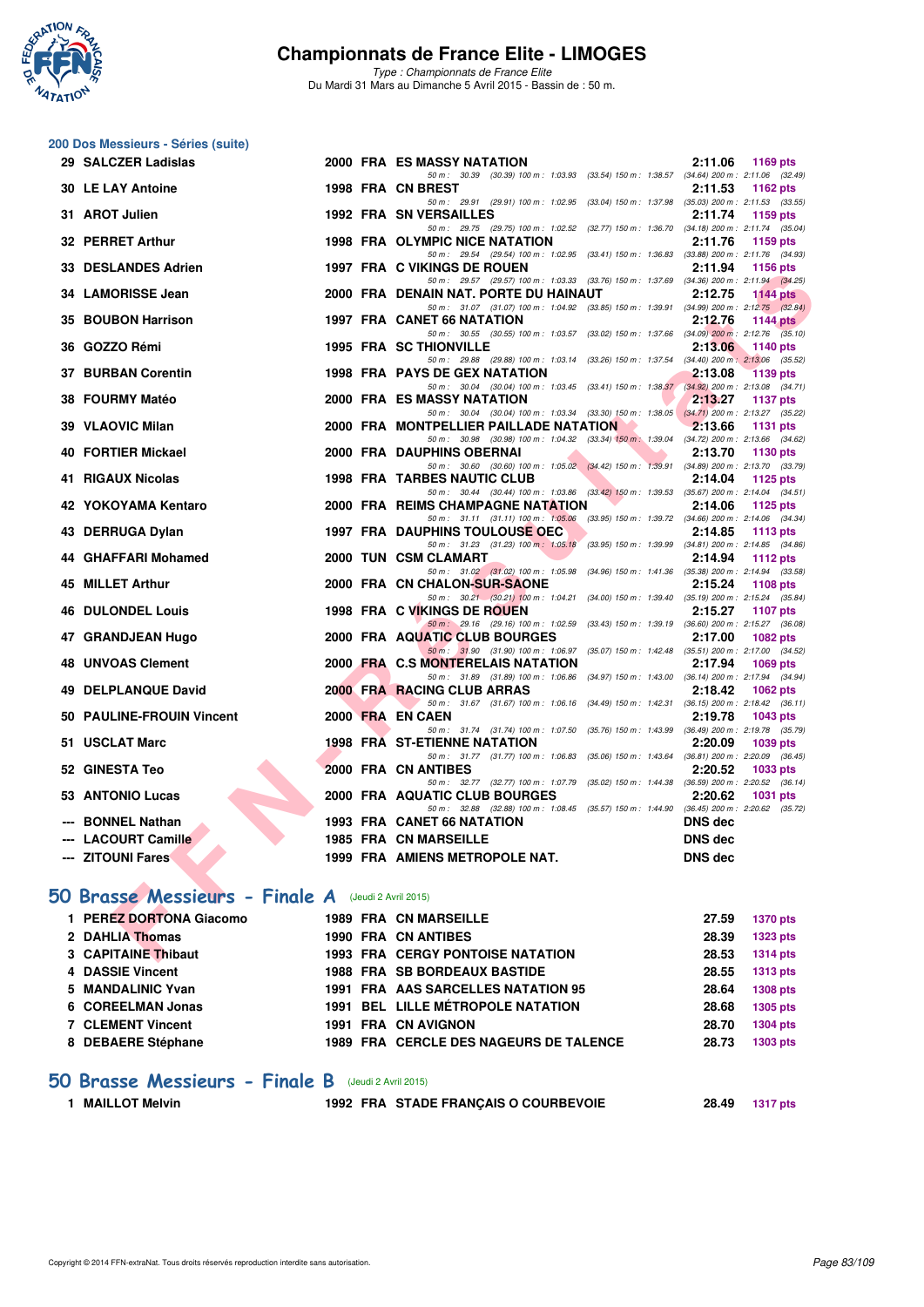

*Type : Championnats de France Elite* Du Mardi 31 Mars au Dimanche 5 Avril 2015 - Bassin de : 50 m.

#### **50 Brasse Messieurs - Finale B (suite)**

| 2 PIEKARZ Baptiste |  | <b>1995 FRA ES MASSY NATATION</b>       |       | 28.73 1303 pts  |
|--------------------|--|-----------------------------------------|-------|-----------------|
| 3 BUSSIERE Theo    |  | <b>1995 FRA CN MARSEILLE</b>            | 28.80 | <b>1298 pts</b> |
| 4 DENCAUSSE Jean   |  | <b>1997 FRA CN MARSEILLE</b>            | 28.85 | 1295 pts        |
| 5 FALL Malik       |  | 1985 SEN STADE FRANCAIS O COURBEVOIE    | 28.93 | <b>1291 pts</b> |
| 6 RABEISEN Thomas  |  | <b>1992 FRA CN ANTIBES</b>              | 29.03 | 1285 pts        |
| 7 DILLMANN Kevin   |  | <b>1989 FRA CNS VALLAURIS</b>           | 29.18 | <b>1276 pts</b> |
| 7 LEVRIER Jérémy   |  | <b>1993 FRA STADE CLERMONT NATATION</b> | 29.18 | <b>1276 pts</b> |
|                    |  |                                         |       |                 |

### **[50 Brasse Messieurs - Finale C](http://www.ffnatation.fr/webffn/resultats.php?idact=nat&go=epr&idcpt=27187&idepr=71) 17-18 ans** (Jeudi 2 Avril 2015)

| 1 VIQUERAT Antoine |  | 1998 FRA RACING CLUB DE FRANCE WP        | 29.52 | <b>1256 pts</b> |
|--------------------|--|------------------------------------------|-------|-----------------|
| 2 FAUBOURG Dimitri |  | <b>1997 FRA CERCLE NAGEURS ST-JOSEPH</b> | 29.78 | <b>1241 pts</b> |
| 3 MANDERE Nathan   |  | 1997 FRA CN POSSESSION                   | 29.95 | <b>1232 pts</b> |
| 4 CONSTANT Yoann   |  | <b>1998 FRA ROQUEBRUNE NATATION</b>      | 29.97 | <b>1231 pts</b> |
| 5 DUFAYARD Lucas   |  | 1998 FRA STADE OLYMPIQUE CHAMBÉRY        | 30.19 | <b>1218 pts</b> |
| 6 PALUSZAK Quentin |  | <b>1998 FRA ST-ETIENNE NATATION</b>      | 30.21 | <b>1217 pts</b> |
| 7 VANHOUTTE Victor |  | 1998 FRA SC BOULOGNE-SUR-MER             | 30.26 | <b>1214 pts</b> |
| 8 SERVANT Dylan    |  | 1997 FRA NAUTIC CLUB ALP'38              | 30.51 | <b>1200 pts</b> |
| 9 GUERRERO Quentin |  | <b>1997 FRA CN CARCASSONNE</b>           | 30.59 | 1195 pts        |
| 10 SAMOKINE Yann   |  | 1997 FRA CN MELUN VAL DE SEINE           | 30.88 | <b>1179 pts</b> |

## **[50 Brasse Messieurs - Finale D](http://www.ffnatation.fr/webffn/resultats.php?idact=nat&go=epr&idcpt=27187&idepr=71) 14-16 ans** (Jeudi 2 Avril 2015)

| 1 PERDU Baptiste                                         |  | <b>1999 FRA ASPTT MONTPELLIER</b>         | 30.14          | 1221 pts |
|----------------------------------------------------------|--|-------------------------------------------|----------------|----------|
| 2 BOUTOUIL Samy                                          |  | 2000 FRA CSM CLAMART                      | 30.74          | 1187 pts |
| 3 BOURSAC CERVERA LORTET Thomas 1999 FRA STADE DE VANVES |  |                                           | 30.83          | 1182 pts |
| 4 COURTEAUX Théo                                         |  | 1999 FRA ANGLET OLYMPIQUE                 | 31.01          | 1172 pts |
| 5 MILLION Curtis                                         |  | 2000 FRA COULOMMIERS NATATION             | 31.03          | 1171 pts |
| 6 GORJAO MOREIRA Martin                                  |  | 1999 FRA NOGENT NATATION 94               | 31.59          | 1140 pts |
| 7 CATTIN Léo                                             |  | 2000 FRA ALLIANCE NATATION BESANCON       | 31.92          | 1122 pts |
| 8 VLAOVIC Milan                                          |  | 2000 FRA MONTPELLIER PAILLADE NATATION    | 31.97          | 1119 pts |
| 9 GIRARDET Mateo                                         |  | <b>2001 FRA MULHOUSE ON</b>               | 32.20          | 1106 pts |
| --- BEJI Adnan                                           |  | <b>1999 TUN LA ROCHE-SUR-YON NATATION</b> | <b>DNS</b> exc |          |

## **[50 Brasse Messieurs - Séries](http://www.ffnatation.fr/webffn/resultats.php?idact=nat&go=epr&idcpt=27187&idepr=71)** (Jeudi 2 Avril 2015)

| <b>I</b> LEVINLER JUIGHIY                                       |  |                                          |                | $1210$ pm       |
|-----------------------------------------------------------------|--|------------------------------------------|----------------|-----------------|
|                                                                 |  |                                          |                |                 |
| $50$ Brasse Messieurs - Finale C 17-18 ans (Jeudi 2 Avril 2015) |  |                                          |                |                 |
| 1 VIQUERAT Antoine                                              |  | 1998 FRA RACING CLUB DE FRANCE WP        | 29.52          | <b>1256 pts</b> |
| 2 FAUBOURG Dimitri                                              |  | 1997 FRA CERCLE NAGEURS ST-JOSEPH        | 29.78          | 1241 pts        |
| 3 MANDERE Nathan                                                |  | 1997 FRA CN POSSESSION                   | 29.95          | <b>1232 pts</b> |
| 4 CONSTANT Yoann                                                |  | <b>1998 FRA ROQUEBRUNE NATATION</b>      | 29.97          | <b>1231 pts</b> |
| 5 DUFAYARD Lucas                                                |  | <b>1998 FRA STADE OLYMPIQUE CHAMBERY</b> | 30.19          | <b>1218 pts</b> |
| <b>6 PALUSZAK Quentin</b>                                       |  | <b>1998 FRA ST-ETIENNE NATATION</b>      | 30.21          | <b>1217 pts</b> |
| <b>7 VANHOUTTE Victor</b>                                       |  | 1998 FRA SC BOULOGNE-SUR-MER             | 30.26          | <b>1214 pts</b> |
| 8 SERVANT Dylan                                                 |  | 1997 FRA NAUTIC CLUB ALP'38              | 30.51          | <b>1200 pts</b> |
| 9 GUERRERO Quentin                                              |  | <b>1997 FRA CN CARCASSONNE</b>           | 30.59          | 1195 pts        |
| <b>10 SAMOKINE Yann</b>                                         |  | 1997 FRA CN MELUN VAL DE SEINE           | 30.88          | <b>1179 pts</b> |
|                                                                 |  |                                          |                |                 |
| $50$ Brasse Messieurs - Finale D 14-16 ans (Jeudi 2 Avril 2015) |  |                                          |                |                 |
| 1 PERDU Baptiste                                                |  | <b>1999 FRA ASPTT MONTPELLIER</b>        | 30.14          | <b>1221 pts</b> |
| 2 BOUTOUIL Samy                                                 |  | 2000 FRA CSM CLAMART                     | 30.74          | <b>1187 pts</b> |
| 3 BOURSAC CERVERA LORTET Thomas 1999 FRA STADE DE VANVES        |  |                                          | 30.83          | <b>1182 pts</b> |
| 4 COURTEAUX Théo                                                |  | 1999 FRA ANGLET OLYMPIQUE                | 31.01          | <b>1172 pts</b> |
| 5 MILLION Curtis                                                |  | 2000 FRA COULOMMIERS NATATION            | 31.03          | <b>1171 pts</b> |
| 6 GORJAO MOREIRA Martin                                         |  | 1999 FRA NOGENT NATATION 94              | 31.59          | 1140 pts        |
| 7 CATTIN Léo                                                    |  | 2000 FRA ALLIANCE NATATION BESANCON      | 31.92          | <b>1122 pts</b> |
| 8 VLAOVIC Milan                                                 |  | 2000 FRA MONTPELLIER PAILLADE NATATION   | 31.97          | 1119 pts        |
| 9 GIRARDET Mateo                                                |  | 2001 FRA MULHOUSE ON                     | 32.20          | 1106 pts        |
| --- BEJI Adnan                                                  |  | 1999 TUN LA ROCHE-SUR-YON NATATION       | <b>DNS</b> exc |                 |
|                                                                 |  |                                          |                |                 |
| <b>50 Brasse Messieurs - Séries (Jeudi 2 Avril 2015)</b>        |  |                                          |                |                 |
| 1 PEREZ DORTONA Giacomo                                         |  | <b>1989 FRA CN MARSEILLE</b>             | 27.62          | <b>1369 pts</b> |
| 2 DAHLIA Thomas                                                 |  | <b>1990 FRA CN ANTIBES</b>               | 28.56          | <b>1313 pts</b> |
| 3 COREELMAN Jonas                                               |  | <b>1991 BEL LILLE MÉTROPOLE NATATION</b> | 28.60          | <b>1310 pts</b> |
| <b>3 DASSIE Vincent</b>                                         |  | <b>1988 FRA SB BORDEAUX BASTIDE</b>      | 28.60          | <b>1310 pts</b> |
| 5 MANDALINIC Yvan                                               |  | 1991 FRA AAS SARCELLES NATATION 95       | 28.66          | <b>1307 pts</b> |
| 6 FALL Malik                                                    |  | 1985 SEN STADE FRANÇAIS O COURBEVOIE     | 28.69          | <b>1305 pts</b> |
| <b>7 CAPITAINE Thibaut</b>                                      |  | <b>1993 FRA CERGY PONTOISE NATATION</b>  | 28.73          | 1303 pts        |
| 8 DEBAERE Stéphane                                              |  | 1989 FRA CERCLE DES NAGEURS DE TALENCE   | 28.78          | <b>1300 pts</b> |
| 9 CLEMENT Vincent                                               |  | 1991 FRA CN AVIGNON                      | 28.79          | 1299 pts        |
| 10 M'RABET Talal                                                |  | 1987 TUN STADE FRANÇAIS O COURBEVOIE     | 28.88          | <b>1294 pts</b> |
| <b>11 DILLMANN Kevin</b>                                        |  | 1989 FRA CNS VALLAURIS                   | 28.92          | 1291 pts        |
| <b>12 MAILLOT Melvin</b>                                        |  | 1992 FRA STADE FRANÇAIS O COURBEVOIE     | 28.94          | <b>1290 pts</b> |
| 13 LEVRIER Jérémy                                               |  | <b>1993 FRA STADE CLERMONT NATATION</b>  | 28.97          | <b>1288 pts</b> |
| <b>14 DEBOURGES William</b>                                     |  | 1991 FRA CN ANTIBES                      | 29.04          | <b>1284 pts</b> |
| 15 RABEISEN Thomas                                              |  | <b>1992 FRA CN ANTIBES</b>               | 29.09          | 1281 pts        |
| 16 DENCAUSSE Jean                                               |  | 1997 FRA CN MARSEILLE                    | 29.27          | <b>1271 pts</b> |
| 17 PIEKARZ Baptiste                                             |  | <b>1995 FRA ES MASSY NATATION</b>        | 29.28          | <b>1270 pts</b> |
| <b>18 BUSSIERE Theo</b>                                         |  | 1995 FRA CN MARSEILLE                    | 29.31          | 1269 pts        |
| 19 GUDEFIN Clément                                              |  | 1991 FRA EMS BRON                        | 29.40          | 1263 pts        |
| 20 DENIS Romain                                                 |  | 1993 FRA RACING CLUB ARRAS               | 29.49          | <b>1258 pts</b> |
|                                                                 |  |                                          |                |                 |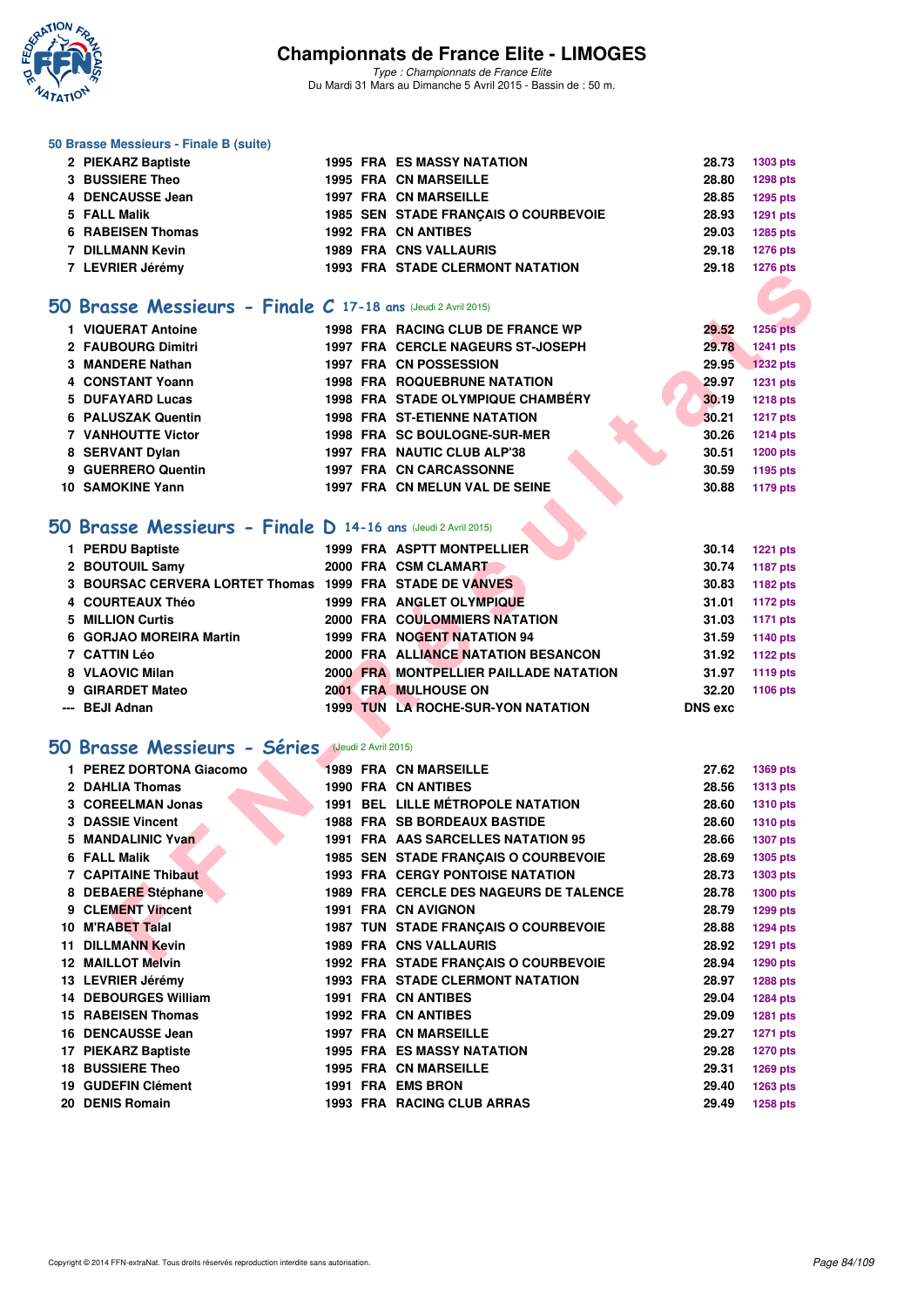

| 50 Brasse Messieurs - Séries (suite)                      |  |                                           |       |                 |
|-----------------------------------------------------------|--|-------------------------------------------|-------|-----------------|
| 21 DOBRESCU Sebastian                                     |  | <b>1994 SWE CN MELUN VAL DE SEINE</b>     | 29.50 | 1258 pts        |
| 22 VIQUERAT Antoine                                       |  | 1998 FRA RACING CLUB DE FRANCE WP         | 29.59 | <b>1252 pts</b> |
| 23 BRUCHON Alexis                                         |  | 1995 FRA EN CAEN                          | 29.60 | <b>1252 pts</b> |
| 24 LOTH Matthias                                          |  | 1994 FRA VICHY VAL D'ALLIER NATATION      | 29.66 | <b>1248 pts</b> |
| 24 CABROL Maxime                                          |  | <b>1995 FRA MONTAUBAN NATATION</b>        | 29.66 | <b>1248 pts</b> |
| 26 FULTON Benjamin                                        |  | 1996 FRA CN NARBONNE                      | 29.67 | <b>1248 pts</b> |
| 27 NIANE Abdoul                                           |  | 1988 SEN CN LE HAVRE                      | 29.69 | <b>1247 pts</b> |
| <b>28 FAUBOURG Dimitri</b>                                |  | 1997 FRA CERCLE NAGEURS ST-JOSEPH         | 29.70 | <b>1246 pts</b> |
| 29 BOLOGNESI Andrea                                       |  | 1993 ITA AS MONACO NATATION               | 29.71 | <b>1246 pts</b> |
| 30 MANDERE Nathan                                         |  | 1997 FRA CN POSSESSION                    | 29.74 | <b>1244 pts</b> |
| 31 COUDERT Rémi                                           |  | <b>1995 FRA CERGY PONTOISE NATATION</b>   | 29.75 | <b>1243 pts</b> |
| 32 ERBA Benjamin                                          |  | 1994 FRA SN SEDAN                         | 29.90 | <b>1235 pts</b> |
| 33 QUIERTANT Yann                                         |  | 1989 FRA STADE FRANÇAIS O COURBEVOIE      | 29.93 | <b>1233 pts</b> |
| <b>34 DUFAYARD Lucas</b>                                  |  | 1998 FRA STADE OLYMPIQUE CHAMBERY         | 29.94 | <b>1232 pts</b> |
| <b>34 PALUSZAK Quentin</b>                                |  | <b>1998 FRA ST-ETIENNE NATATION</b>       | 29.94 | <b>1232 pts</b> |
| 36 CONSTANT Yoann                                         |  | <b>1998 FRA ROQUEBRUNE NATATION</b>       | 30.07 | <b>1225 pts</b> |
| <b>37 MICHAILOF Alexis</b>                                |  | <b>1995 FRA SAINT-RAPHAEL NATATION</b>    | 30.18 | <b>1219 pts</b> |
| 38 GUERRERO Quentin                                       |  | 1997 FRA CN CARCASSONNE                   | 30.23 | <b>1216 pts</b> |
| 39 ALLOUCHE Adam Ismail                                   |  | 1993 LIB LIBAN                            | 30.24 | <b>1215 pts</b> |
| 40 HAMON Teiva                                            |  | <b>1996 FRA C REDON NATATION</b>          | 30.28 | <b>1213 pts</b> |
| 41 SAMOKINE Yann                                          |  | 1997 FRA CN MELUN VAL DE SEINE            | 30.36 | <b>1208 pts</b> |
| 42 PERDU Baptiste                                         |  | 1999 FRA ASPTT MONTPELLIER                | 30.40 |                 |
| <b>43 VANHOUTTE Victor</b>                                |  | 1998 FRA SC BOULOGNE-SUR-MER              | 30.43 | <b>1206 pts</b> |
| 44 PERISSER Patrick                                       |  |                                           | 30.47 | <b>1204 pts</b> |
|                                                           |  | <b>1992 FRA DAUPHINS TOULOUSE OEC</b>     |       | <b>1202 pts</b> |
| 45 RALEFY Anthonny                                        |  | <b>1995 MAD CN MARSEILLE</b>              | 30.50 | <b>1200 pts</b> |
| 46 ELIE Ludwig                                            |  | 1991 FRA L'ESPADON CN FORT-DE-FRANCE      | 30.53 | 1199 pts        |
| 47 PAQUOT François-Xavier                                 |  | 1983 FRA AS MONACO NATATION               | 30.54 | 1198 pts        |
| <b>48 SERVANT Dylan</b>                                   |  | 1997 FRA NAUTIC CLUB ALP'38               | 30.61 | 1194 pts        |
| 49 REDON Emmanuel                                         |  | 1997 FRA CN ANTIBES                       | 30.63 | 1193 pts        |
| 50 CALLAIS Quentin                                        |  | <b>1996 FRA CANET 66 NATATION</b>         | 30.76 | 1186 pts        |
| 51 CALLAIS Nathan                                         |  | <b>1996 FRA CANET 66 NATATION</b>         | 30.83 | 1182 pts        |
| 52 ARNOUX Laurent                                         |  | <b>1995 FRA CN MARSEILLE</b>              | 30.84 | 1181 pts        |
| 52 PLATAUX Robin                                          |  | <b>1997 FRA NOGENT NATATION 94</b>        | 30.84 | 1181 pts        |
| 54 COURTEAUX Théo                                         |  | 1999 FRA ANGLET OLYMPIQUE                 | 30.88 | <b>1179 pts</b> |
| 55 BACHMANN Mathieu                                       |  | <b>1996 FRA OLYMPIC NICE NATATION</b>     | 30.92 | <b>1177 pts</b> |
| 56 BOUTOUIL Samy                                          |  | 2000 FRA CSM CLAMART                      | 30.96 | <b>1175 pts</b> |
| 57 BEJI Adnan                                             |  | <b>1999 TUN LA ROCHE-SUR-YON NATATION</b> | 31.02 | <b>1171 pts</b> |
| 57 CONTRINO Gianni                                        |  | <b>1998 FRA ST-ETIENNE NATATION</b>       | 31.02 | <b>1171 pts</b> |
| 59 GARESSUS Maxime                                        |  | <b>1993 FRA ANGERS NATATION</b>           | 31.04 | <b>1170 pts</b> |
| 59 JACQUOT Raphael                                        |  | 1998 FRA ASPTT NANCY                      | 31.04 | <b>1170 pts</b> |
| 61 BOURSAC CERVERA LORTET Thomas 1999 FRA STADE DE VANVES |  |                                           | 31.08 | 1168 pts        |
| 62 CUDIZ Lorenzo                                          |  | 1999 ITA AS MONACO NATATION               | 31.21 | 1161 pts        |
| 63 EVEN William                                           |  | 1996 FRA CNP LOUDÉAC                      | 31.36 | 1152 pts        |
| <b>64 MILLION Curtis</b>                                  |  | 2000 FRA COULOMMIERS NATATION             | 31.48 | <b>1146 pts</b> |
| 65 MOULON William                                         |  | 1998 FRA OLYMPIC NICE NATATION            | 31.62 | 1138 pts        |
| 66 GORJAO MOREIRA Martin                                  |  | 1999 FRA NOGENT NATATION 94               | 31.74 | <b>1131 pts</b> |
| 67 TRUCHOT Florian                                        |  | 1996 FRA ASPTT ORLÉANS                    | 31.78 | 1129 pts        |
| 68 VLAOVIC Milan                                          |  | 2000 FRA MONTPELLIER PAILLADE NATATION    | 31.81 | <b>1128 pts</b> |
| 69 CATTIN Léo                                             |  | 2000 FRA ALLIANCE NATATION BESANCON       | 31.93 | <b>1121 pts</b> |
| 70 GIRARDET Mateo                                         |  | 2001 FRA MULHOUSE ON                      | 32.25 | 1104 pts        |
| <b>71 BURBAN Corentin</b>                                 |  | <b>1998 FRA PAYS DE GEX NATATION</b>      | 32.54 | 1088 pts        |
| 72 BAEZ Nikita                                            |  | 2000 FRA AS CALUIRE                       | 32.99 | 1064 pts        |
| <b>73 ANTONIO Lucas</b>                                   |  | 2000 FRA AQUATIC CLUB BOURGES             | 33.12 | 1057 pts        |
| 74 GIBOT Florian                                          |  | 2000 FRA SOISSONS NATATION SPORTIVE       | 33.70 | <b>1027 pts</b> |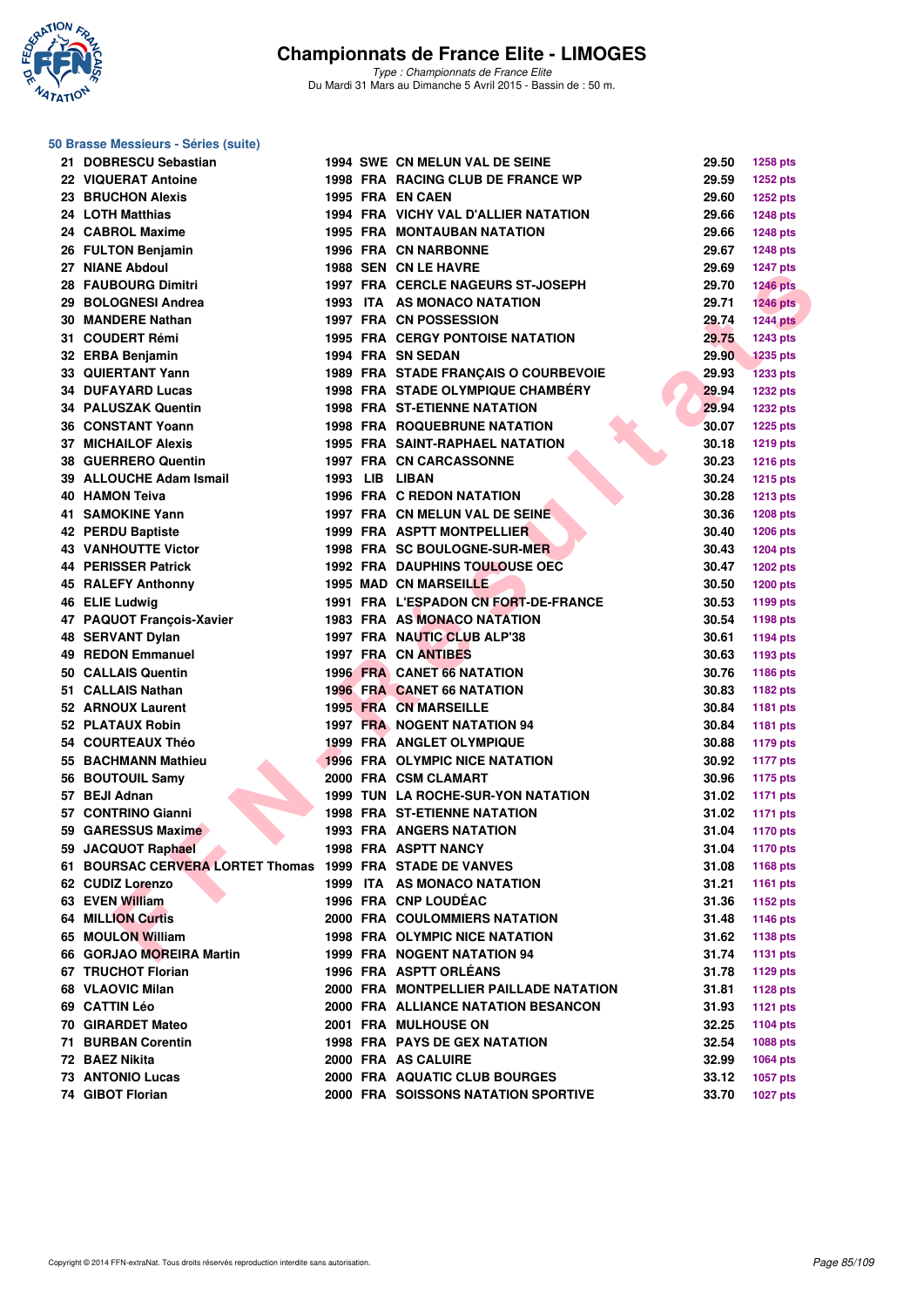

*Type : Championnats de France Elite* Du Mardi 31 Mars au Dimanche 5 Avril 2015 - Bassin de : 50 m.

| 50 Brasse Messieurs - Séries (suite) |  |                                    |                |                 |
|--------------------------------------|--|------------------------------------|----------------|-----------------|
| 75 BIDARD Clément                    |  | 2001 FRA TEAM STRASBOURG SNS-ASPTT | 34.06          | <b>1008 pts</b> |
| --- GROMADA Sébastien                |  | 1999 FRA SN METZ                   | <b>DSQ Da</b>  |                 |
| --- LESPARRE Tanguy                  |  | 1999 FRA CN CANNES                 | <b>DNS</b> dec |                 |
| --- RONDIER Lucien                   |  | 2000 FRA CSM CLAMART               | DNS dec        |                 |
|                                      |  |                                    |                |                 |

## **[100 Brasse Messieurs - Finale A](http://www.ffnatation.fr/webffn/resultats.php?idact=nat&go=epr&idcpt=27187&idepr=72)** (Mardi 31 Mars 2015)

| 1 PEREZ DORTONA Giacomo                                       |  | <b>1989 FRA CN MARSEILLE</b>                |              |              | 1:00.31                                                 | <b>1360 pts</b> |  |
|---------------------------------------------------------------|--|---------------------------------------------|--------------|--------------|---------------------------------------------------------|-----------------|--|
| 2 DAHLIA Thomas                                               |  | <b>1990 FRA CN ANTIBES</b>                  |              |              | 50 m: 28.05 (28.05) 100 m: 1:00.31 (32.26)<br>1:01.32   | $1330$ pts      |  |
|                                                               |  |                                             |              | 50 m : 28.73 | $(28.73)$ 100 m : 1:01.32 $(32.59)$                     |                 |  |
| 3 COTON Quentin                                               |  | 1991 FRA CN ANTIBES                         |              |              | 1:01.70                                                 | <b>1319 pts</b> |  |
|                                                               |  |                                             | 50 m : 28.85 |              | $(28.85)$ 100 m : 1:01.70 $(32.85)$                     |                 |  |
| 4 DENCAUSSE Jean                                              |  | <b>1997 FRA CN MARSEILLE</b>                | 50 m : 28.78 |              | 1:02.00<br>$(28.78)$ 100 m : 1:02.00 $(33.22)$          | <b>1311 pts</b> |  |
| 5 CAPITAINE Thibaut                                           |  | <b>1993 FRA CERGY PONTOISE NATATION</b>     |              |              | 1:02.46                                                 | <b>1298 pts</b> |  |
|                                                               |  |                                             | 50 m: 29.15  |              | $(29.15)$ 100 m : 1:02.46 $(33.31)$                     |                 |  |
| <b>6 RABEISEN Thomas</b>                                      |  | <b>1992 FRA CN ANTIBES</b>                  |              |              | 1:02.48                                                 | <b>1297 pts</b> |  |
|                                                               |  |                                             |              |              | 50 m : 29.05 (29.05) 100 m : 1:02.48 (33.43)            |                 |  |
| <b>7 DEBOURGES William</b>                                    |  | <b>1991 FRA CN ANTIBES</b>                  |              | 50 m: 29.51  | 1:02.49<br>(29.51) 100 m: 1:02.49 (32.98)               | <b>1297 pts</b> |  |
| 8 FALL Malik                                                  |  | 1985 SEN STADE FRANÇAIS O COURBEVOIE        |              |              | 1:02.91                                                 | <b>1285 pts</b> |  |
|                                                               |  |                                             |              |              | 50 m: 29.15 (29.15) 100 m: 1:02.91 (33.76)              |                 |  |
|                                                               |  |                                             |              |              |                                                         |                 |  |
| 00 Brasse Messieurs - Finale B                                |  | (Mardi 31 Mars 2015)                        |              |              |                                                         |                 |  |
| 1 PIEKARZ Baptiste                                            |  | <b>1995 FRA ES MASSY NATATION</b>           |              |              | 1:02.72                                                 | <b>1290 pts</b> |  |
|                                                               |  |                                             |              | 50 m : 29.59 | (29.59) 100 m: 1:02.72 (33.13)                          |                 |  |
| 2 COREELMAN Jonas                                             |  | <b>1991 BEL LILLE MÉTROPOLE NATATION</b>    |              |              | 1:02.92                                                 | <b>1284 pts</b> |  |
| <b>3 BUSSIERE Theo</b>                                        |  | 1995 FRA CN MARSEILLE                       | 50 m : 29.54 |              | $(29.54)$ 100 m : 1:02.92 $(33.38)$<br>1:03.27          | <b>1274 pts</b> |  |
|                                                               |  |                                             | 50 m : 30.09 |              | (30.09) 100 m: 1:03.27 (33.18)                          |                 |  |
| 4 CLEMENT Vincent                                             |  | 1991 FRA CN AVIGNON                         |              |              | 1:03.45                                                 | <b>1269 pts</b> |  |
|                                                               |  |                                             |              | 50 m : 29.30 | $(29.30)$ 100 m : 1:03.45 $(34.15)$                     |                 |  |
| 5 LEVRIER Jérémy                                              |  | <b>1993 FRA STADE CLERMONT NATATION</b>     |              |              | 1:03.81                                                 | <b>1259 pts</b> |  |
| 6 MANDALINIC Yvan                                             |  | 1991 FRA AAS SARCELLES NATATION 95          |              | 50 m : 30.07 | $(30.07)$ 100 m : 1:03.81 $(33.74)$<br>1:03.85          | 1258 pts        |  |
|                                                               |  |                                             |              |              | 50 m : 29.86 (29.86) 100 m : 1:03.85 (33.99)            |                 |  |
| <b>7 MAILLOT Melvin</b>                                       |  | <b>1992 FRA STADE FRANÇAIS O COURBEVOIE</b> |              |              | 1:03.92                                                 | <b>1256 pts</b> |  |
|                                                               |  |                                             |              |              | 50 m: 29.91 (29.91) 100 m: 1:03.92 (34.01)              |                 |  |
| 8 QUIERTANT Yann                                              |  | <b>1989 FRA STADE FRANÇAIS O COURBEVOIE</b> |              | 50 m : 30.53 | 1:04.33<br>$(30.53)$ 100 m : 1:04.33 $(33.80)$          | <b>1245 pts</b> |  |
|                                                               |  |                                             |              |              |                                                         |                 |  |
| OO Brasse Messieurs - Finale C 17-18 ans (Mardi 31 Mars 2015) |  |                                             |              |              |                                                         |                 |  |
| 1 BERRY Théo                                                  |  | 1997 FRA AQUA VALLÉE-DE-CHEVREUSE           |              |              | 1:03.81                                                 | 1259 pts        |  |
|                                                               |  |                                             |              |              | 50 m: 30.49 (30.49) 100 m: 1:03.81 (33.32)              |                 |  |
| 2 VIQUERAT Antoine                                            |  | 1998 FRA RACING CLUB DE FRANCE WP           |              |              | 1:04.70                                                 | <b>1234 pts</b> |  |
|                                                               |  |                                             |              | 50 m : 30.33 | $(30.33)$ 100 m : 1:04.70 $(34.37)$                     |                 |  |
| 3 REDON Emmanuel                                              |  | <b>1997 FRA CN ANTIBES</b>                  |              |              | 1:05.18                                                 | <b>1221 pts</b> |  |
| 4 JACQUOT Raphael                                             |  | <b>1998 FRA ASPTT NANCY</b>                 |              |              | 50 m: 31.13 (31.13) 100 m: 1:05.18 (34.05)<br>1:06.12   | 1195 pts        |  |
|                                                               |  |                                             |              |              | 50 m: 31.41 (31.41) 100 m: 1:06.12 (34.71)              |                 |  |
| 5 KOUMA Sébastien                                             |  | <b>1997 FRA ALLIANCE DIJON NATATION</b>     |              |              | 1:06.25                                                 | 1191 pts        |  |
|                                                               |  |                                             |              |              | 50 m: 31.11 (31.11) 100 m: 1:06.25 (35.14)              |                 |  |
| 6 CONSTANT Yoann                                              |  | <b>1998 FRA ROQUEBRUNE NATATION</b>         |              |              | 1:06.62                                                 | <b>1181 pts</b> |  |
| <b>7 SAMOKINE Yann</b>                                        |  | 1997 FRA CN MELUN VAL DE SEINE              |              |              | 50 m : 30.95 (30.95) 100 m : 1:06.62 (35.67)<br>1:06.71 | 1179 pts        |  |
|                                                               |  |                                             |              |              | 50 m: 31.52 (31.52) 100 m: 1:06.71 (35.19)              |                 |  |
| 7 SERVANT Dylan                                               |  | 1997 FRA NAUTIC CLUB ALP'38                 |              |              | 1:06.71                                                 | 1179 pts        |  |

## **[100 Brasse Messieurs - Finale B](http://www.ffnatation.fr/webffn/resultats.php?idact=nat&go=epr&idcpt=27187&idepr=72)** (Mardi 31 Mars 2015)

| 1 PIEKARZ Baptiste | <b>1995 FRA ES MASSY NATATION</b>           |                |       | 1:02.72                                     | 1290 pts |  |
|--------------------|---------------------------------------------|----------------|-------|---------------------------------------------|----------|--|
| 2 COREELMAN Jonas  | 1991 BEL LILLE MÉTROPOLE NATATION           | 50 m: 29.59    |       | (29.59) 100 m: 1:02.72 (33.<br>1:02.92      | 1284 pts |  |
| 3 BUSSIERE Theo    | 1995 FRA CN MARSEILLE                       | $50 m$ : 29.54 |       | $(29.54)$ 100 m : 1:02.92 (33.<br>1:03.27   | 1274 pts |  |
| 4 CLEMENT Vincent  | 1991 FRA CN AVIGNON                         | 50 m: 30.09    |       | $(30.09)$ 100 m : 1:03.27 $(33.$<br>1:03.45 | 1269 pts |  |
| 5 LEVRIER Jérémy   | <b>1993 FRA STADE CLERMONT NATATION</b>     | 50 m: 29.30    |       | (29.30) 100 m: 1:03.45 (34.<br>1:03.81      | 1259 pts |  |
| 6 MANDALINIC Yvan  | 1991 FRA AAS SARCELLES NATATION 95          | 50 m: 30.07    |       | $(30.07)$ 100 m : 1:03.81 $(33.$<br>1:03.85 | 1258 pts |  |
| 7 MAILLOT Melvin   | <b>1992 FRA STADE FRANCAIS O COURBEVOIE</b> | 50 m :         | 29.86 | $(29.86)$ 100 m : 1:03.85 $(33.$<br>1:03.92 | 1256 pts |  |
|                    |                                             | 50 m: 29.91    |       | (29.91) 100 m: 1:03.92 (34.                 |          |  |
| 8 QUIERTANT Yann   | 1989 FRA STADE FRANCAIS O COURBEVOIE        |                |       | 1:04.33                                     | 1245 pts |  |

## **[100 Brasse Messieurs - Finale C](http://www.ffnatation.fr/webffn/resultats.php?idact=nat&go=epr&idcpt=27187&idepr=72) 17-18 ans** (Mardi 31 Mars 2015)

| 1 BERRY Théo        |  | 1997 FRA AQUA VALLÉE-DE-CHEVREUSE       |              | 1:03.81                                   | 1259 pts |  |
|---------------------|--|-----------------------------------------|--------------|-------------------------------------------|----------|--|
|                     |  |                                         | 50 m : 30.49 | $(30.49)$ 100 m : 1:03.81 (33.            |          |  |
| 2 VIQUERAT Antoine  |  | 1998 FRA RACING CLUB DE FRANCE WP       |              | 1:04.70 1234 pts                          |          |  |
|                     |  |                                         | 50 m : 30.33 | $(30.33)$ 100 m : 1:04.70 $(34.$          |          |  |
| 3 REDON Emmanuel    |  | <b>1997 FRA CN ANTIBES</b>              |              | 1:05.18                                   | 1221 pts |  |
|                     |  |                                         | 50 m: 31.13  | $(31.13)$ 100 m : 1:05.18 (34.            |          |  |
| 4 JACQUOT Raphael   |  | <b>1998 FRA ASPTT NANCY</b>             |              | 1:06.12 1195 pts                          |          |  |
|                     |  |                                         |              | 50 m: 31.41 (31.41) 100 m: 1:06.12 (34.   |          |  |
| 5 KOUMA Sébastien   |  | <b>1997 FRA ALLIANCE DIJON NATATION</b> |              | 1:06.25 1191 pts                          |          |  |
|                     |  |                                         |              | 50 m: 31.11 (31.11) 100 m: 1:06.25 (35.   |          |  |
| 6 CONSTANT Yoann    |  | <b>1998 FRA ROQUEBRUNE NATATION</b>     |              | 1:06.62 1181 pts                          |          |  |
|                     |  |                                         | 50 m : 30.95 | $(30.95)$ 100 m : 1:06.62 (35.            |          |  |
| 7 SAMOKINE Yann     |  | 1997 FRA CN MELUN VAL DE SEINE          |              | 1:06.71 1179 pts                          |          |  |
|                     |  |                                         | 50 m: 31.52  | $(31.52)$ 100 m : 1:06.71 (35.            |          |  |
| 7 SERVANT Dylan     |  | 1997 FRA NAUTIC CLUB ALP'38             |              | 1:06.71                                   | 1179 pts |  |
|                     |  |                                         | 50 m : 31.82 | $(31.82)$ 100 m : 1:06.71 (34.            |          |  |
| 9 LASSERRE Kévin    |  | 1998 FRA CN LE HAVRE                    |              | 1:06.79 1176 pts                          |          |  |
|                     |  |                                         | 50 m : 31.52 | $(31.52)$ 100 m : 1:06.79 (35.            |          |  |
| 10 PALUSZAK Quentin |  | <b>1998 FRA ST-ETIENNE NATATION</b>     |              | 1:07.92 1146 pts                          |          |  |
|                     |  |                                         |              | 50 m : 30.99 (30.99) 100 m : 1:07.92 (36. |          |  |

#### **[100 Brasse Messieurs - Finale D](http://www.ffnatation.fr/webffn/resultats.php?idact=nat&go=epr&idcpt=27187&idepr=72) 14-16 ans** (Mardi 31 Mars 2015)

| 1 LESPARRE Tanguy | 1999 FRA CN CANNES                | 1:03.68                                   | 1263 pts |
|-------------------|-----------------------------------|-------------------------------------------|----------|
|                   |                                   | 50 m : 30.22 (30.22) 100 m : 1:03.68 (33. |          |
| 2 PERDU Baptiste  | <b>1999 FRA ASPTT MONTPELLIER</b> | 1:05.44                                   | 1214 pts |

|              |              | 1:02.72                      | <b>1290 pts</b>     |  |
|--------------|--------------|------------------------------|---------------------|--|
|              |              | 50 m : 29.59 (29.59) 100 m : | $1:02.72$ $(33.13)$ |  |
|              |              | 1:02.92 1284 pts             |                     |  |
| 50 m: 29.54  |              | $(29.54)$ 100 m :            | 1:02.92 (33.38)     |  |
|              |              | 1:03.27                      | 1274 pts            |  |
| 50 m: 30.09  |              | $(30.09)$ 100 m :            | $1:03.27$ $(33.18)$ |  |
|              |              | 1:03.45 1269 pts             |                     |  |
| 50 m: 29.30  |              | $(29.30)$ 100 m :            | $1:03.45$ $(34.15)$ |  |
|              |              | 1:03.81                      | 1259 pts            |  |
| 50 m: 30.07  |              | $(30.07)$ 100 m :            | $1:03.81$ $(33.74)$ |  |
|              |              | 1:03.85                      | <b>1258 pts</b>     |  |
| 50 m : 29.86 |              | $(29.86) 100 m$ :            | 1:03.85 (33.99)     |  |
|              |              | 1:03.92                      | 1256 pts            |  |
|              | 50 m : 29.91 | $(29.91)$ 100 m :            | $1:03.92$ $(34.01)$ |  |
|              |              | $1:04.33$ 1245 pts           |                     |  |
| 50 m: 30.53  |              | $(30.53)$ 100 m :            | 1:04.33 (33.80)     |  |
|              |              |                              |                     |  |

|              |              | 1:03.81                      | 1259 pts            |
|--------------|--------------|------------------------------|---------------------|
| $50 m$ :     | 30.49        | $(30.49)$ 100 m :            | 1:03.81 (33.32)     |
|              |              | 1:04.70                      | 1234 pts            |
| $50 m$ :     | 30.33        | $(30.33)$ 100 m :            | 1:04.70 (34.37)     |
|              |              | 1:05.18                      | 1221 pts            |
|              | 50 m : 31.13 | $(31.13) 100 m$ :            | $1:05.18$ $(34.05)$ |
|              |              | 1:06.12                      | 1195 pts            |
|              | 50 m : 31.41 | $(31.41)$ 100 m :            | $1:06.12$ $(34.71)$ |
|              |              | 1:06.25                      | <b>1191 pts</b>     |
|              |              | 50 m: 31.11 (31.11) 100 m:   | $1:06.25$ $(35.14)$ |
|              |              | 1:06.62                      | 1181 pts            |
| 50 m : 30.95 |              | $(30.95)$ 100 m :            | 1:06.62 (35.67)     |
|              |              | 1:06.71                      | 1179 pts            |
| 50 m: 31.52  |              | $(31.52)$ 100 m :            | $1:06.71$ $(35.19)$ |
|              |              | 1:06.71                      | 1179 pts            |
| 50 m: 31.82  |              | $(31.82) 100 m$ :            | 1:06.71 (34.89)     |
|              |              | 1:06.79                      | 1176 pts            |
|              |              | 50 m: 31.52 (31.52) 100 m:   | 1:06.79 (35.27)     |
|              |              |                              | 1:07.92 1146 pts    |
|              |              | 50 m : 30.99 (30.99) 100 m : | 1:07.92 (36.93)     |

|  | $1:03.68$ 1263 pts                           |  |
|--|----------------------------------------------|--|
|  | 50 m : 30.22 (30.22) 100 m : 1:03.68 (33.46) |  |
|  | $1:05.44$ 1214 pts                           |  |
|  | 50 m : 30.64 (30.64) 100 m : 1:05.44 (34.80) |  |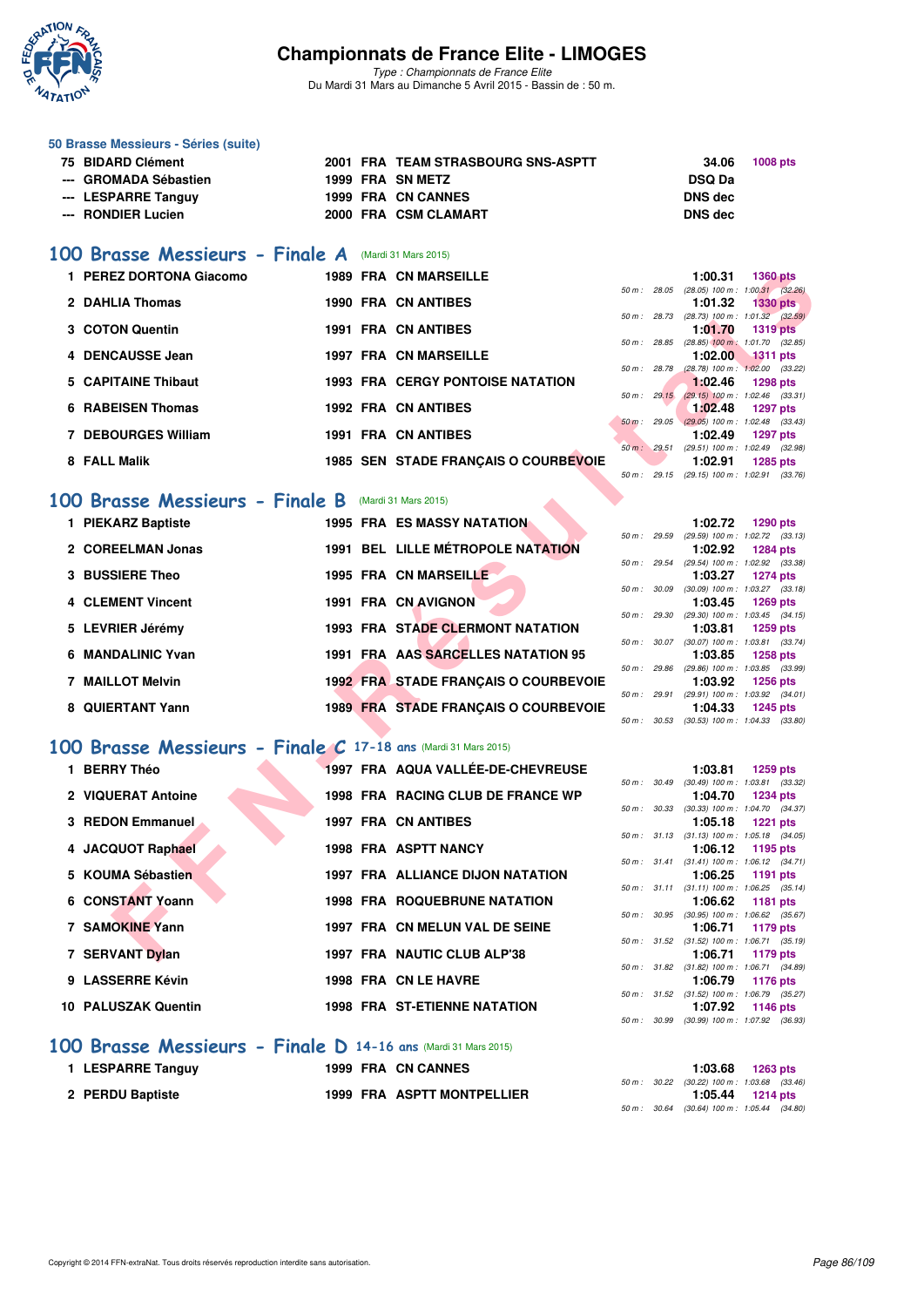

*Type : Championnats de France Elite* Du Mardi 31 Mars au Dimanche 5 Avril 2015 - Bassin de : 50 m.

## **100 Brasse Messieurs - Finale D (suite)**

| 3 BOURSAC CERVERA LORTET Thomas 1999 FRA STADE DE VANVES |  |                                     |                  | $1:06.17$ 1193 pts                                      |             |
|----------------------------------------------------------|--|-------------------------------------|------------------|---------------------------------------------------------|-------------|
|                                                          |  |                                     | 50 m: 31.28      | $(31.28)$ 100 m : 1:06.17 $(34.89)$                     |             |
| 4 CATTIN Léo                                             |  | 2000 FRA ALLIANCE NATATION BESANCON |                  | 1:07.27 1163 pts                                        |             |
|                                                          |  |                                     | 50 m : 31.61     | $(31.61)$ 100 m : 1:07.27 $(35.66)$                     |             |
| 5 GORJAO MOREIRA Martin                                  |  | <b>1999 FRA NOGENT NATATION 94</b>  |                  | $1:07.29$ 1163 pts                                      |             |
|                                                          |  |                                     |                  | 50 m: 31.68 (31.68) 100 m: 1:07.29 (35.61               |             |
| 6 BEJI Adnan                                             |  | 1999 TUN LA ROCHE-SUR-YON NATATION  |                  | $1:07.30$ 1163 pts                                      |             |
|                                                          |  |                                     |                  | 50 m: 31.23 (31.23) 100 m: 1:07.30 (36.07               |             |
| 7 GROMADA Sébastien                                      |  | 1999 FRA SN METZ                    |                  | 1:07.58 1155 pts                                        |             |
|                                                          |  |                                     |                  | 50 m: 31.34 (31.34) 100 m: 1:07.58 (36.24               |             |
| 8 BOUTOUIL Samy                                          |  | 2000 FRA CSM CLAMART                |                  | $1:08.17$ 1139 pts                                      |             |
| 9 GUILLERAULT Maxime                                     |  | <b>1999 FRA MARTIGUES NATATION</b>  |                  | 50 m : 31.43 (31.43) 100 m : 1:08.17 (36.74)<br>1:08.47 |             |
|                                                          |  |                                     |                  |                                                         | 1131 $p$ ts |
| 10 COURTEAUX Théo                                        |  | <b>1999 FRA ANGLET OLYMPIQUE</b>    | $50 m$ : $31.57$ | $(31.57)$ 100 m : 1:08.47 $(36.90)$<br>1:08.79          |             |
|                                                          |  |                                     |                  |                                                         | 1122 $p$ ts |

#### **[100 Brasse Messieurs - Séries](http://www.ffnatation.fr/webffn/resultats.php?idact=nat&go=epr&idcpt=27187&idepr=72)** (Mardi 31 Mars 2015)

| numada Jengsuen                                   |  | ו שוט אוט אחו <i>נ</i> פכו              |              | u <i>.</i> u                                            | ີ 1100 pm       |  |
|---------------------------------------------------|--|-----------------------------------------|--------------|---------------------------------------------------------|-----------------|--|
| 8 BOUTOUIL Samy                                   |  | 2000 FRA CSM CLAMART                    |              | 50 m: 31.34 (31.34) 100 m: 1:07.58 (36.24)<br>1:08.17   | <b>1139 pts</b> |  |
| 9 GUILLERAULT Maxime                              |  | <b>1999 FRA MARTIGUES NATATION</b>      |              | 50 m: 31.43 (31.43) 100 m: 1:08.17 (36.74)<br>1:08.47   | 1131 $pts$      |  |
|                                                   |  |                                         |              | 50 m: 31.57 (31.57) 100 m: 1:08.47 (36.90)              |                 |  |
| 10 COURTEAUX Théo                                 |  | 1999 FRA ANGLET OLYMPIQUE               |              | 1:08.79<br>50 m: 33.03 (33.03) 100 m: 1:08.79 (35.76)   | 1122 $pts$      |  |
| 00 Brasse Messieurs - Séries (Mardi 31 Mars 2015) |  |                                         |              |                                                         |                 |  |
| 1 PEREZ DORTONA Giacomo                           |  | <b>1989 FRA CN MARSEILLE</b>            |              | 1:00.82                                                 | 1345 pts        |  |
| 2 DAHLIA Thomas                                   |  | <b>1990 FRA CN ANTIBES</b>              | 50 m: 28.84  | $(28.84)$ 100 m : 1:00.82 $(31.98)$<br>1:01.99          | <b>1311 pts</b> |  |
| 3 DENCAUSSE Jean                                  |  | <b>1997 FRA CN MARSEILLE</b>            |              | 50 m: 29.31 (29.31) 100 m: 1:01.99 (32.68)<br>1:02.30   | <b>1302 pts</b> |  |
| 4 COTON Quentin                                   |  | 1991 FRA CN ANTIBES                     | 50 m : 29.31 | $(29.31)$ 100 m : 1:02.30 $(32.99)$<br>1:02.60          | <b>1294 pts</b> |  |
|                                                   |  |                                         | 50 m: 29.93  | $(29.93)$ 100 m : 1:02.60 $(32.67)$                     |                 |  |
| 5 FALL Malik                                      |  | 1985 SEN STADE FRANÇAIS O COURBEVOIE    |              | 1:02.78<br>50 m : 29.23 (29.23) 100 m : 1:02.78 (33.55) | <b>1288 pts</b> |  |
| <b>6 RABEISEN Thomas</b>                          |  | <b>1992 FRA CN ANTIBES</b>              |              | 1:02.99<br>50 m: 29.84 (29.84) 100 m: 1:02.99 (33.15)   | <b>1282 pts</b> |  |
| 7 COREELMAN Jonas                                 |  | 1991 BEL LILLE MÉTROPOLE NATATION       |              | 1:03.12<br>50 m: 29.87 (29.87) 100 m: 1:03.12 (33.25)   | 1279 pts        |  |
| 8 DEBOURGES William                               |  | 1991 FRA CN ANTIBES                     |              | 1:03.17                                                 | <b>1277 pts</b> |  |
| 8 M'RABET Talal                                   |  | 1987 TUN STADE FRANÇAIS O COURBEVOIE    |              | 50 m: 29.96 (29.96) 100 m: 1:03.17 (33.21)<br>1:03.17   | <b>1277 pts</b> |  |
| <b>10 CAPITAINE Thibaut</b>                       |  | <b>1993 FRA CERGY PONTOISE NATATION</b> |              | 50 m: 29.58 (29.58) 100 m: 1:03.17 (33.59)<br>1:03.21   | <b>1276 pts</b> |  |
| 11 PIEKARZ Baptiste                               |  | <b>1995 FRA ES MASSY NATATION</b>       |              | 50 m : 29.75 (29.75) 100 m : 1:03.21 (33.46)<br>1:03.42 |                 |  |
|                                                   |  |                                         | 50 m : 29.75 | (29.75) 100 m: 1:03.42 (33.67)                          | <b>1270 pts</b> |  |
| <b>12 CLEMENT Vincent</b>                         |  | 1991 FRA CN AVIGNON                     |              | 1:03.50<br>50 m: 30.22 (30.22) 100 m: 1:03.50 (33.28)   | <b>1268 pts</b> |  |
| 13 BUSSIERE Theo                                  |  | 1995 FRA CN MARSEILLE                   |              | 1:03.53<br>50 m: 30.65 (30.65) 100 m: 1:03.53 (32.88)   | <b>1267 pts</b> |  |
| 14 LEVRIER Jérémy                                 |  | <b>1993 FRA STADE CLERMONT NATATION</b> |              | 1:03.66                                                 | <b>1263 pts</b> |  |
| 15 MANDALINIC Yvan                                |  | 1991 FRA AAS SARCELLES NATATION 95      |              | 50 m : 30.02 (30.02) 100 m : 1:03.66 (33.64)<br>1:03.71 | <b>1262 pts</b> |  |
| <b>16 MAILLOT Melvin</b>                          |  | 1992 FRA STADE FRANÇAIS O COURBEVOIE    |              | 50 m : 29.78 (29.78) 100 m : 1:03.71 (33.93)<br>1:03.84 | <b>1258 pts</b> |  |
| 17 QUIERTANT Yann                                 |  | 1989 FRA STADE FRANÇAIS O COURBEVOIE    |              | 50 m: 30.35 (30.35) 100 m: 1:03.84 (33.49)<br>1:03.91   | <b>1256 pts</b> |  |
|                                                   |  |                                         |              | 50 m: 30.12 (30.12) 100 m: 1:03.91 (33.79)              |                 |  |
| <b>18 DASSIE Vincent</b>                          |  | <b>1988 FRA SB BORDEAUX BASTIDE</b>     |              | 1:04.18<br>50 m : 30.05 (30.05) 100 m : 1:04.18 (34.13) | <b>1249 pts</b> |  |
| 19 LESPARRE Tanguy                                |  | 1999 FRA CN CANNES                      |              | 1:04.29<br>50 m: 30.31 (30.31) 100 m: 1:04.29 (33.98)   | <b>1246 pts</b> |  |
| 20 CALLAIS Quentin                                |  | 1996 FRA CANET 66 NATATION              |              | 1:04.39<br>50 m : 30.75 (30.75) 100 m : 1:04.39 (33.64) | <b>1243 pts</b> |  |
| 21 GUDEFIN Clément                                |  | 1991 FRA EMS BRON                       |              | 1:04.53                                                 | 1239 pts        |  |
| 22 BOLOGNESI Andrea                               |  | 1993 ITA AS MONACO NATATION             |              | 50 m: 30.34 (30.34) 100 m: 1:04.53 (34.19)<br>1:04.54   | 1239 pts        |  |
| 23 CALLAIS Nathan                                 |  | 1996 FRA CANET 66 NATATION              |              | 50 m: 29.94 (29.94) 100 m: 1:04.54 (34.60)<br>1:04.55   | <b>1238 pts</b> |  |
| 24 DILLMANN Kevin                                 |  | <b>1989 FRA CNS VALLAURIS</b>           |              | 50 m: 30.91 (30.91) 100 m: 1:04.55 (33.64)<br>1:04.71   |                 |  |
|                                                   |  |                                         |              | 50 m : 30.35 (30.35) 100 m : 1:04.71 (34.36)            | 1234 pts        |  |
| 25 VIQUERAT Antoine                               |  | 1998 FRA RACING CLUB DE FRANCE WP       |              | 1:04.88<br>50 m: 30.59 (30.59) 100 m: 1:04.88 (34.29)   | <b>1229 pts</b> |  |
| 26 PERISSER Patrick                               |  | <b>1992 FRA DAUPHINS TOULOUSE OEC</b>   |              | 1:05.13<br>50 m: 30.45 (30.45) 100 m: 1:05.13 (34.68)   | <b>1222 pts</b> |  |
| 27 LAURE Guillaume                                |  | 1996 FRA CN ANTIBES                     |              | 1:05.28                                                 | <b>1218 pts</b> |  |

| 50 m :   | 33.03 | $(33.03)$ 100 m : | 1:08.79         | (35.76) |
|----------|-------|-------------------|-----------------|---------|
|          |       |                   |                 |         |
|          |       |                   |                 |         |
|          |       | 1:00.82           | 1345 pts        |         |
| $50 m$ : | 28.84 | $(28.84) 100 m$ : | 1:00.82         | (31.98) |
|          |       | 1:01.99           | 1311            | pts     |
| $50 m$ : | 29.31 | $(29.31)$ 100 m : | 1:01.99         | (32.68) |
|          |       | 1:02.30           | 1302 pts        |         |
| 50 m :   | 29.31 | $(29.31)$ 100 m : | 1:02.30         | (32.99) |
|          |       | 1:02.60           | 1294 pts        |         |
| $50 m$ : | 29.93 | $(29.93) 100 m$ : | 1:02.60         | (32.67) |
|          |       | 1:02.78           | 1288 pts        |         |
| $50 m$ : | 29.23 | (29.23) 100 m :   | 1:02.78         | (33.55) |
|          |       | 1:02.99           | 1282 pts        |         |
| $50 m$ : | 29.84 | (29.84) 100 m :   | 1:02.99         | (33.15) |
|          |       | 1:03.12           | 1279 pts        |         |
| $50 m$ : | 29.87 | (29.87) 100 m :   | 1:03.12         | (33.25) |
|          |       | 1:03.17           | 1277            | pts     |
| $50 m$ : | 29.96 | $(29.96) 100 m$ : | 1:03.17         | (33.21) |
|          |       | 1:03.17           | 1277 pts        |         |
| $50 m$ : | 29.58 | $(29.58) 100 m$ : | 1:03.17         | (33.59) |
|          |       | 1:03.21           | 1276 pts        |         |
| $50 m$ : | 29.75 | (29.75) 100 m :   | 1:03.21         | (33.46) |
|          |       | 1:03.42           | 1270 pts        |         |
| $50 m$ : | 29.75 | (29.75) 100 m :   | 1:03.42         | (33.67) |
|          |       | 1:03.50           | 1268 pts        |         |
| $50 m$ : | 30.22 | $(30.22)$ 100 m : | 1:03.50         | (33.28) |
|          |       | 1:03.53           | 1267            | pts     |
| $50 m$ : | 30.65 | $(30.65)$ 100 m : | 1:03.53         | (32.88) |
|          |       | 1:03.66           | 1263 pts        |         |
| $50 m$ : | 30.02 | $(30.02)$ 100 m : | 1:03.66         | (33.64) |
|          |       | 1:03.71           | 1262 pts        |         |
| 50 m :   | 29.78 | (29.78) 100 m :   | 1:03.71         | (33.93) |
|          |       | 1:03.84           | 1258 pts        |         |
| $50 m$ : | 30.35 | $(30.35)$ 100 m : | 1:03.84         | (33.49) |
|          |       | 1:03.91           | 1256 pts        |         |
| 50 m :   | 30.12 | $(30.12)$ 100 m : | 1:03.91         | (33.79) |
|          |       | 1:04.18           | 1249            | pts     |
| $50 m$ : | 30.05 | $(30.05)$ 100 m : | 1:04.18         | (34.13) |
|          |       | 1:04.29           | 1246 pts        |         |
| $50 m$ : | 30.31 | $(30.31)$ 100 m : | 1:04.29         | (33.98) |
|          |       | 1:04.39           | 1243 pts        |         |
| $50 m$ : | 30.75 | $(30.75)$ 100 m : | 1:04.39         | (33.64) |
|          |       | 1:04.53           | 1239 pts        |         |
| $50 m$ : | 30.34 | $(30.34) 100 m$ : | 1:04.53         | (34.19) |
|          |       | 1:04.54           | 1239            | pts     |
| $50 m$ : | 29.94 | (29.94) 100 m :   | 1:04.54         | (34.60) |
|          |       | 1:04.55           | 1238 pts        |         |
| $50 m$ : | 30.91 | $(30.91)$ 100 m : | 1:04.55         | (33.64) |
|          |       | 1:04.71           | 1234 pts        |         |
| $50 m$ : | 30.35 | $(30.35)$ 100 m : | 1:04.71         | (34.36) |
|          |       | 1:04.88           | 1229 pts        |         |
| $50 m$ : | 30.59 | $(30.59)$ 100 m : | 1:04.88         | (34.29) |
|          |       | 1:05.13           | <b>1222 pts</b> |         |
| $50 m$ : | 30.45 | $(30.45)$ 100 m : | 1:05.13         | (34.68) |
|          |       | 1:05.28           | <b>1218 pts</b> |         |
| 50 m :   | 31.14 | $(31.14) 100 m$ : | 1:05.28         | (34.14) |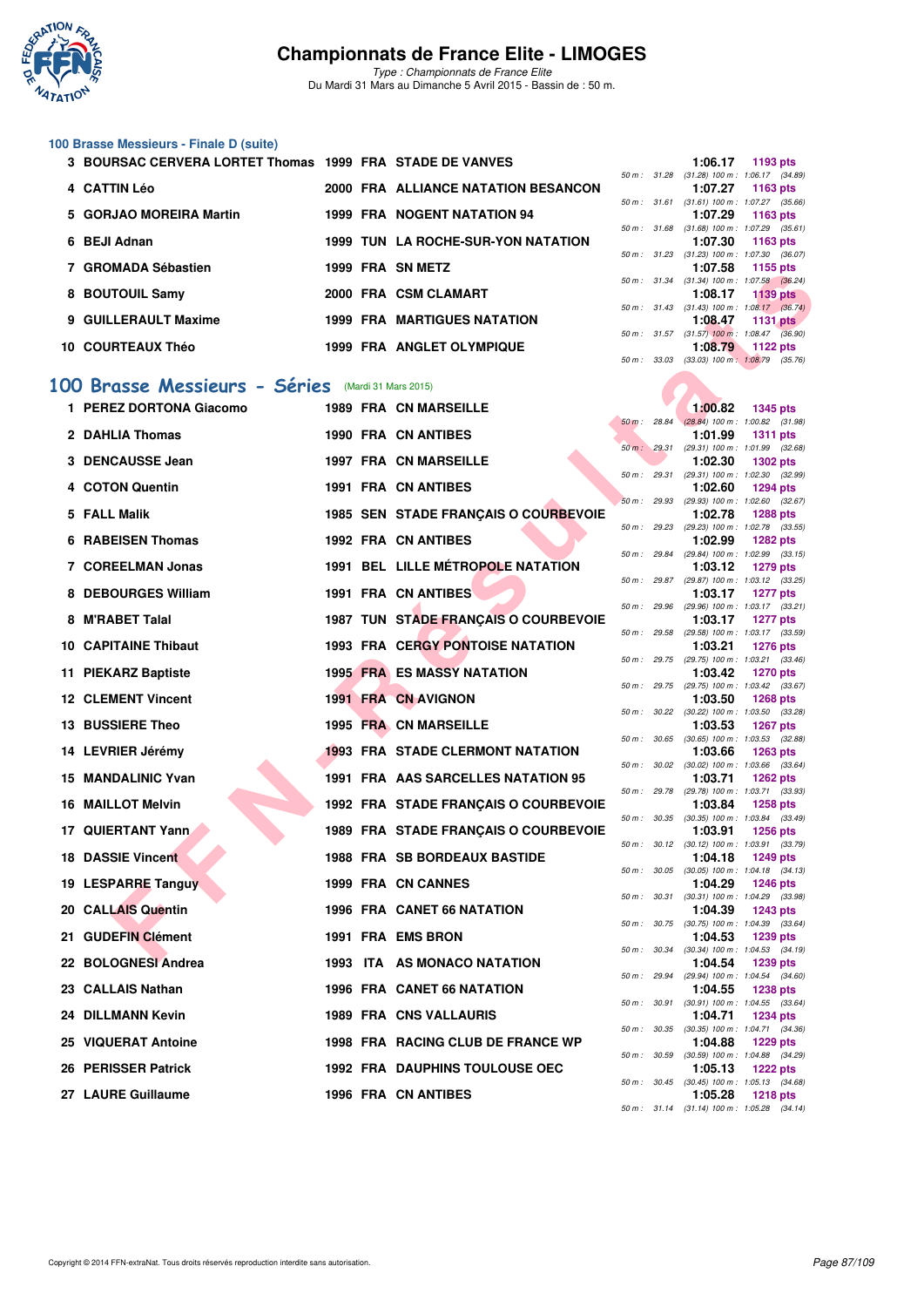

*Type : Championnats de France Elite* Du Mardi 31 Mars au Dimanche 5 Avril 2015 - Bassin de : 50 m.

#### **100 Brasse Messieurs - Séries (suite)**

|     | 28 CHATELAIN Yannick                                      |  | <b>1994 FRA NAUTIC CLUB NIMES</b>        |             |              | 1:05.45 | <b>1213 pts</b>                                                                                                |
|-----|-----------------------------------------------------------|--|------------------------------------------|-------------|--------------|---------|----------------------------------------------------------------------------------------------------------------|
|     | 29 LOTH Matthias                                          |  | 1994 FRA VICHY VAL D'ALLIER NATATION     |             |              | 1:05.47 | 50 m: 30.92 (30.92) 100 m: 1:05.45 (34.53)<br><b>1213 pts</b>                                                  |
|     | 30 GWIZDZ Damien                                          |  | 1995 FRA CANET 66 NATATION               |             | 50 m : 30.48 | 1:05.52 | $(30.48)$ 100 m : 1:05.47 $(34.99)$<br><b>1211 pts</b>                                                         |
|     | 31 COUDERT Rémi                                           |  | <b>1995 FRA CERGY PONTOISE NATATION</b>  |             | 50 m : 30.16 | 1:05.58 | $(30.16)$ 100 m : 1:05.52 $(35.36)$<br><b>1210 pts</b>                                                         |
|     | 32 DENIS Romain                                           |  | 1993 FRA RACING CLUB ARRAS               |             | 50 m : 30.59 | 1:05.60 | $(30.59)$ 100 m : 1:05.58 $(34.99)$<br><b>1209 pts</b>                                                         |
|     | 33 BERRY Théo                                             |  | 1997 FRA AQUA VALLEE-DE-CHEVREUSE        |             | 50 m : 30.87 | 1:05.67 | $(30.87)$ 100 m : 1:05.60 $(34.73)$<br><b>1207 pts</b>                                                         |
|     | 34 CABROL Maxime                                          |  | <b>1995 FRA MONTAUBAN NATATION</b>       |             | 50 m : 31.30 | 1:05.79 | $(31.30)$ 100 m : 1:05.67 $(34.37)$<br><b>1204 pts</b>                                                         |
|     | 35 REDON Emmanuel                                         |  | 1997 FRA CN ANTIBES                      |             | 50 m : 30.65 | 1:05.90 | $(30.65)$ 100 m : 1:05.79 $(35.14)$<br><b>1201 pts</b>                                                         |
|     | 36 JAN Benoît                                             |  | <b>1992 FRA DAUPHINS TOULOUSE OEC</b>    |             | 50 m : 31.38 | 1:05.99 | $(31.38)$ 100 m : 1:05.90 $(34.52)$<br><b>1198 pts</b>                                                         |
|     | 37 DOBRESCU Sebastian                                     |  | 1994 SWE CN MELUN VAL DE SEINE           |             |              | 1:06.00 | 50 m : 31.08 (31.08) 100 m : 1:05.99 (34.91)<br>1198 pts                                                       |
|     | 38 PAQUOT François-Xavier                                 |  | 1983 FRA AS MONACO NATATION              |             | 50 m: 30.48  | 1:06.12 | $(30.48)$ 100 m : 1:06.00 $(35.52)$<br>1195 pts                                                                |
|     | 39 BOULET Benjamin                                        |  | <b>1992 FRA MONTPELLIER ANUC</b>         | 50 m: 30.59 |              | 1:06.13 | $(30.59)$ 100 m : 1:06.12 $(35.53)$<br>1195 pts                                                                |
|     | <b>40 SAMOKINE Yann</b>                                   |  | 1997 FRA CN MELUN VAL DE SEINE           | 50 m :      | 30.98        | 1:06.14 | $(30.98)$ 100 m : 1:06.13 $(35.15)$<br>1194 pts                                                                |
|     | 41 CONSTANT Yoann                                         |  | <b>1998 FRA ROQUEBRUNE NATATION</b>      |             | 50 m : 31.71 | 1:06.15 | $(31.71)$ 100 m : 1:06.14 $(34.43)$<br>1194 pts                                                                |
|     | 42 PERDU Baptiste                                         |  | 1999 FRA ASPTT MONTPELLIER               |             |              | 1:06.30 | 50 m: 31.18 (31.18) 100 m: 1:06.15 (34.97)<br>1190 pts                                                         |
| 43. | <b>JACQUOT Raphael</b>                                    |  | <b>1998 FRA ASPTT NANCY</b>              |             | 50 m : 30.88 | 1:06.34 | $(30.88)$ 100 m : 1:06.30 $(35.42)$<br>1189 pts                                                                |
|     | 44 ERBA Benjamin                                          |  | 1994 FRA SN SEDAN                        |             |              | 1:06.38 | 50 m: 31.86 (31.86) 100 m: 1:06.34 (34.48)<br><b>1188 pts</b>                                                  |
|     | <b>45 BRUCHON Alexis</b>                                  |  | 1995 FRA EN CAEN                         |             |              | 1:06.43 | 50 m: 30.44 (30.44) 100 m: 1:06.38 (35.94)<br>1186 pts                                                         |
|     | 46 KOUMA Sébastien                                        |  | <b>1997 FRA ALLIANCE DIJON NATATION</b>  |             |              | 1:06.46 | 50 m: 30.65 (30.65) 100 m: 1:06.43 (35.78)<br>1185 pts                                                         |
|     | 47 EVEN William                                           |  | 1996 FRA CNP LOUDEAC                     |             | 50 m : 31.51 | 1:06.51 | $(31.51)$ 100 m : 1:06.46 $(34.95)$<br>1184 pts                                                                |
| 48  | <b>SERVANT Dylan</b>                                      |  | 1997 FRA NAUTIC CLUB ALP'38              |             |              | 1:06.89 | 50 m: 31.24 (31.24) 100 m: 1:06.51 (35.27)<br><b>1174 pts</b>                                                  |
|     | 49 KITCHING Kianu                                         |  | 1996 GBR CN CANNES                       |             |              | 1:06.94 | 50 m: 31.65 (31.65) 100 m: 1:06.89 (35.24)<br>1172 pts                                                         |
|     | 50 PALUSZAK Quentin                                       |  | <b>1998 FRA ST-ETIENNE NATATION</b>      |             |              | 1:06.98 | 50 m: 31.48 (31.48) 100 m: 1:06.94 (35.46)<br><b>1171 pts</b>                                                  |
|     | 51 LASSERRE Kévin                                         |  | 1998 FRA CN LE HAVRE                     |             |              | 1:07.06 | 50 m : 30.94 (30.94) 100 m : 1:06.98 (36.04)<br>1169 pts                                                       |
|     | 52 PLATAUX Robin                                          |  | <b>1997 FRA NOGENT NATATION 94</b>       |             |              | 1:07.18 | 50 m: 31.76 (31.76) 100 m: 1:07.06 (35.30)<br><b>1166 pts</b>                                                  |
|     | 53 DUFAYARD Lucas                                         |  | <b>1998 FRA STADE OLYMPIQUE CHAMBERY</b> |             |              | 1:07.32 | 50 m: 31.16 (31.16) 100 m: 1:07.18 (36.02)<br>1162 $pts$                                                       |
|     | <b>54 VANHOUTTE Victor</b>                                |  | 1998 FRA SC BOULOGNE-SUR-MER             |             |              | 1:07.39 | 50 m: 31.61 (31.61) 100 m: 1:07.32 (35.71)<br>1160 pts                                                         |
|     | 55 GROMADA Sébastien                                      |  | 1999 FRA SN METZ                         |             |              | 1:07.43 | 50 m: 31.45 (31.45) 100 m: 1:07.39 (35.94)<br>1159 pts                                                         |
|     | 56 QUIERTANT Killian                                      |  | <b>1997 FRA U.S CRETEIL NATATION</b>     |             |              | 1:07.57 | 50 m: 31.17 (31.17) 100 m: 1:07.43 (36.26)<br>1155 pts                                                         |
|     | 57 FAUBOURG Dimitri                                       |  | <b>1997 FRA CERCLE NAGEURS ST-JOSEPH</b> |             |              | 1:07.60 | 50 m: 32.14 (32.14) 100 m: 1:07.57 (35.43)<br>1154 pts                                                         |
|     | 58 CATTIN Léo                                             |  | 2000 FRA ALLIANCE NATATION BESANCON      |             |              | 1:07.64 | 50 m: 31.21 (31.21) 100 m: 1:07.60 (36.39)<br>1153 pts                                                         |
|     | 59 GUILLERAULT Maxime                                     |  | <b>1999 FRA MARTIGUES NATATION</b>       |             | 50 m : 32.08 | 1:07.80 | $(32.08)$ 100 m : 1:07.64 $(35.56)$<br>1149 pts                                                                |
|     | 60 BOURSAC CERVERA LORTET Thomas 1999 FRA STADE DE VANVES |  |                                          |             |              | 1:07.83 | 50 m: 31.90 (31.90) 100 m: 1:07.80 (35.90)<br><b>1148 pts</b>                                                  |
|     | 61 GORJAO MOREIRA Martin                                  |  | <b>1999 FRA NOGENT NATATION 94</b>       |             |              | 1:07.90 | 50 m : 32.03 (32.03) 100 m : 1:07.83 (35.80)<br>1146 pts                                                       |
|     | 61 GUERRERO Quentin                                       |  | 1997 FRA CN CARCASSONNE                  |             |              | 1:07.90 | 50 m: 32.53 (32.53) 100 m: 1:07.90 (35.37)<br>1146 pts                                                         |
|     | 63 CONTRINO Gianni                                        |  | <b>1998 FRA ST-ETIENNE NATATION</b>      |             |              | 1:08.08 | 50 m: 32.27 (32.27) 100 m: 1:07.90 (35.63)<br>1141 pts<br>$50 m \cdot 3241$ (3241) $100 m \cdot 10808$ (35.67) |

|          |       | 1:05.45                      | <b>1213 pts</b>                       |
|----------|-------|------------------------------|---------------------------------------|
| $50 m$ : | 30.92 | $(30.92)$ 100 m :            | 1:05.45 (34.53)                       |
| $50 m$ : | 30.48 | 1:05.47<br>$(30.48) 100 m$ : | <b>1213 pts</b><br>1:05.47 (34.99)    |
|          |       | 1:05.52                      | <b>1211 pts</b>                       |
| $50 m$ : | 30.16 | $(30.16) 100 m$ :            | 1:05.52<br>(35.36)                    |
| $50 m$ : | 30.59 | 1:05.58<br>$(30.59)$ 100 m : | 1210 pts<br>1:05.58<br>(34.99)        |
|          |       | 1:05.60                      | <b>1209 pts</b>                       |
| $50 m$ : | 30.87 | $(30.87) 100 m$ :            | 1:05.60<br>(34.73)                    |
| $50 m$ : | 31.30 | 1:05.67<br>$(31.30) 100 m$ : | <b>1207 pts</b><br>1:05.67<br>(34.37) |
|          |       | 1:05.79                      | <b>1204 pts</b>                       |
| $50 m$ : | 30.65 | $(30.65)$ 100 m :            | $1:05.79$ $(35.14)$                   |
| $50 m$ : | 31.38 | 1:05.90<br>$(31.38) 100 m$ : | <b>1201 pts</b><br>1:05.90<br>(34.52) |
|          |       | 1:05.99                      | <b>1198 pts</b>                       |
| $50 m$ : | 31.08 | $(31.08) 100 m$ :            | 1:05.99<br>(34.91)                    |
|          |       | 1:06.00                      | 1198 pts                              |
| $50 m$ : | 30.48 | $(30.48)$ 100 m :<br>1:06.12 | 1:06.00<br>(35.52)<br>1195 pts        |
| $50 m$ : | 30.59 | $(30.59)$ 100 m :            | 1:06.12<br>(35.53)                    |
|          |       | 1:06.13                      | 1195 pts                              |
| $50 m$ : | 30.98 | $(30.98) 100 m$ :<br>1:06.14 | 1:06.13<br>(35.15)<br>1194 pts        |
| $50 m$ : | 31.71 | $(31.71) 100 m$ :            | (34.43)<br>1:06.14                    |
|          |       | 1:06.15                      | 1194 pts                              |
| $50 m$ : | 31.18 | $(31.18) 100 m$ :<br>1:06.30 | 1:06.15 (34.97)<br>1190 pts           |
| $50 m$ : | 30.88 | $(30.88) 100 m$ :            | (35.42)<br>1:06.30                    |
|          |       | 1:06.34                      | 1189 pts                              |
| $50 m$ : | 31.86 | $(31.86) 100 m$ :            | 1:06.34<br>(34.48)                    |
| $50 m$ : | 30.44 | 1:06.38<br>$(30.44) 100 m$ : | 1188 pts<br>1:06.38<br>(35.94)        |
|          |       | 1:06.43                      | <b>1186 pts</b>                       |
| $50 m$ : | 30.65 | $(30.65)$ 100 m :            | 1:06.43<br>(35.78)                    |
| $50 m$ : | 31.51 | 1:06.46<br>$(31.51) 100 m$ : | 1185 pts<br>(34.95)<br>1:06.46        |
|          |       | 1:06.51                      | 1184 pts                              |
| $50 m$ : | 31.24 | $(31.24) 100 m$ :            | (35.27)<br>1:06.51                    |
| $50 m$ : | 31.65 | 1:06.89<br>$(31.65) 100 m$ : | 1174 pts<br>1:06.89 (35.24)           |
|          |       | 1:06.94                      | 1172 pts                              |
| $50 m$ : | 31.48 | $(31.48) 100 m$ :            | 1:06.94<br>(35.46)                    |
| $50 m$ : | 30.94 | 1:06.98<br>$(30.94) 100 m$ : | 1171 pts<br>1:06.98 (36.04)           |
|          |       | 1:07.06                      | 1169 pts                              |
| $50 m$ : | 31.76 | $(31.76) 100 m$ :            | 1:07.06<br>(35.30)                    |
| $50 m$ : | 31.16 | 1:07.18<br>$(31.16) 100 m$ : | <b>1166 pts</b><br>1:07.18<br>(36.02) |
|          |       | 1:07.32                      | 1162 pts                              |
| $50 m$ : | 31.61 | $(31.61)$ 100 m :            | 1:07.32<br>(35.71)                    |
| $50 m$ : | 31.45 | 1:07.39                      | 1160 pts                              |
|          |       | $(31.45)$ 100 m :<br>1:07.43 | 1:07.39<br>(35.94)<br>1159 pts        |
| $50 m$ : | 31.17 | $(31.17) 100 m$ :            | 1:07.43<br>(36.26)                    |
|          |       | 1:07.57                      | 1155 pts                              |
| $50 m$ : | 32.14 | $(32.14) 100 m$ :<br>1:07.60 | 1:07.57<br>(35.43)<br>1154 pts        |
| $50 m$ : | 31.21 | $(31.21)$ 100 m :            | 1:07.60<br>(36.39)                    |
|          |       | 1:07.64                      | 1153 pts                              |
| $50 m$ : | 32.08 | $(32.08) 100 m$ :<br>1:07.80 | 1:07.64<br>(35.56)<br>1149 pts        |
| $50 m$ : | 31.90 | $(31.90) 100 m$ :            | 1:07.80<br>(35.90)                    |
|          |       | 1:07.83                      | 1148 pts                              |
| $50 m$ : | 32.03 | (32.03) 100 m :<br>1:07.90   | 1:07.83<br>(35.80)<br>1146 pts        |
| $50 m$ : | 32.53 | $(32.53) 100 m$ :            | 1:07.90<br>(35.37)                    |
|          |       | 1:07.90                      | 1146 pts                              |
| $50 m$ : | 32.27 | $(32.27)$ 100 m :<br>1:08.08 | 1:07.90<br>(35.63)<br>1141 pts        |
| $50 m$ : | 32.41 | $(32.41)$ 100 m :            | 1:08.08<br>(35.67)                    |
|          |       |                              |                                       |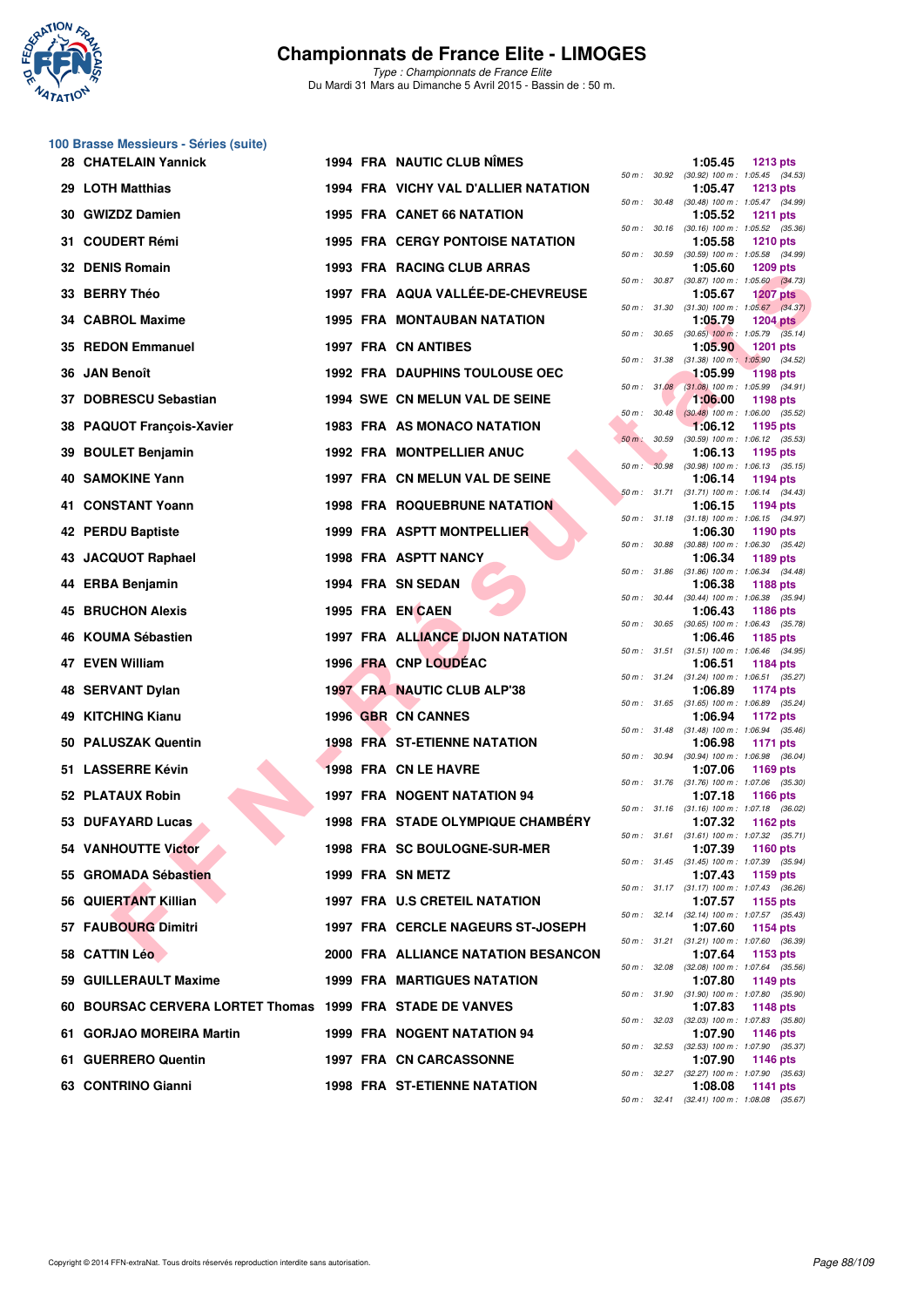

*Type : Championnats de France Elite* Du Mardi 31 Mars au Dimanche 5 Avril 2015 - Bassin de : 50 m.

|    | 100 Brasse Messieurs - Séries (suite) |  |                                                                                                                                      |                   |                                                                          |
|----|---------------------------------------|--|--------------------------------------------------------------------------------------------------------------------------------------|-------------------|--------------------------------------------------------------------------|
|    | 64 BEJI Adnan                         |  | 1999 TUN LA ROCHE-SUR-YON NATATION                                                                                                   |                   | 1:08.15<br>1140 pts                                                      |
|    | 65 MANDERE Nathan                     |  | 1997 FRA CN POSSESSION                                                                                                               |                   | 50 m: 32.03 (32.03) 100 m: 1:08.15 (36.12)<br>1:08.19<br>1139 pts        |
|    | 66 BOUTOUIL Samy                      |  | 2000 FRA CSM CLAMART                                                                                                                 |                   | 50 m: 31.18 (31.18) 100 m: 1:08.19 (37.01)<br>1:08.24<br><b>1137 pts</b> |
|    | 67 COURTEAUX Théo                     |  | <b>1999 FRA ANGLET OLYMPIQUE</b>                                                                                                     | 50 m : 31.40      | $(31.40)$ 100 m : 1:08.24 $(36.84)$<br>1:08.37<br>1134 pts               |
| 68 | <b>ELIE Ludwig</b>                    |  | 1991 FRA L'ESPADON CN FORT-DE-FRANCE                                                                                                 | 50 m: 32.66       | $(32.66)$ 100 m : 1:08.37 $(35.71)$<br>1:08.87<br><b>1120 pts</b>        |
|    | 69 MARMIER Mathieu                    |  | <b>1999 FRA STADE CLERMONT NATATION</b>                                                                                              |                   | 50 m: 31.71 (31.71) 100 m: 1:08.87 (37.16)<br>1:09.05<br><b>1116 pts</b> |
|    | 70 PICARD Anthony                     |  | <b>1999 FRA SC THIONVILLE</b>                                                                                                        | 50 m : 32.64      | $(32.64)$ 100 m : 1:09.05 $(36.41)$<br>1:09.08<br>1115 $pts$             |
|    |                                       |  |                                                                                                                                      |                   | 50 m: 32.37 (32.37) 100 m: 1:09.08 (36.71)                               |
|    | 71 CHOUMILOFF Sacha                   |  | 1999 FRA CN CHALON-SUR-SAONE                                                                                                         | 50 m: 32.62       | 1:09.24<br><b>1111 pts</b><br>(32.62) 100 m: 1:09.24 (36.62)             |
|    | 72 BATTALIER Samuel                   |  | 2000 FRA FOS-SUR-MER NATATION                                                                                                        | 50 m: 32.90       | 1:09.35<br><b>1108 pts</b><br>$(32.90)$ 100 m : 1:09.35 $(36.45)$        |
|    | <b>73 BOULIER Romain</b>              |  | <b>1998 FRA AQUATIC CLUB BOURGES</b>                                                                                                 | 32.93<br>50 m :   | 1:09.42<br><b>1106 pts</b><br>$(32.93)$ 100 m : 1:09.42 $(36.49)$        |
|    | 74 MOSSER Jules                       |  | 1998 FRA OLYMPIC NICE NATATION                                                                                                       | $50 m$ :<br>32.28 | 1:09.48<br>1104 pts<br>(32.28) 100 m: 1:09.48 (37.20)                    |
|    | 75 COIFFARD Adrien                    |  | <b>1997 FRA DAUPHINS TOULOUSE OEC</b>                                                                                                | $50 m$ :          | 1:09.51<br>1103 pts<br>32.32 (32.32) 100 m: 1:09.51 (37.19)              |
|    | 76 SYOUD Jaouad                       |  | 1999 FRA CN CHALON-SUR-SAONE                                                                                                         | 50 m: 32.52       | 1:09.54<br>1103 pts                                                      |
|    | 77 BAEZ Nikita                        |  | 2000 FRA AS CALUIRE                                                                                                                  |                   | (32.52) 100 m: 1:09.54 (37.02)<br>1:09.82<br>1095 pts                    |
|    | 78 CUDIZ Lorenzo                      |  | 1999 ITA AS MONACO NATATION                                                                                                          |                   | 50 m: 32.78 (32.78) 100 m: 1:09.82 (37.04)<br>1:10.26<br>1084 pts        |
|    | <b>79 ANTONIO Lucas</b>               |  | 2000 FRA AQUATIC CLUB BOURGES                                                                                                        | 50 m : 32.64      | (32.64) 100 m: 1:10.26 (37.62)<br>1:10.39<br><b>1080 pts</b>             |
|    | 80 GIRARDET Mateo                     |  | 2001 FRA MULHOUSE ON                                                                                                                 | 50 m : 33.02      | (33.02) 100 m: 1:10.39 (37.37)<br>1:10.53<br><b>1077 pts</b>             |
|    | 81 CORNEC Benjamin                    |  | 2000 FRA NAUTIQUE ENTENTE CHÂLONS                                                                                                    | 50 m : 33.01      | $(33.01)$ 100 m : 1:10.53 $(37.52)$<br>1:10.55<br>1076 pts               |
|    | <b>82 MARC Antoine</b>                |  | 2000 FRA MULHOUSE ON                                                                                                                 |                   | 50 m: 33.16 (33.16) 100 m: 1:10.55 (37.39)<br>1:10.90<br><b>1067 pts</b> |
|    | 83 PIRLOT Thibaud                     |  | <b>1998 FRA CN GIVET</b>                                                                                                             |                   | 50 m: 34.28 (34.28) 100 m: 1:10.90 (36.62)<br>1:11.55<br><b>1050 pts</b> |
|    | <b>84 BARRY Ervin</b>                 |  | 2000 FRA CLUB DES NAGEURS DE PARIS                                                                                                   | 50 m : 32.81      | $(32.81)$ 100 m : 1:11.55 $(38.74)$<br>1:11.79<br>1044 pts               |
|    | 85 BIDARD Clément                     |  | 2001 FRA TEAM STRASBOURG SNS-ASPTT                                                                                                   |                   | 50 m: 33.28 (33.28) 100 m: 1:11.79 (38.51)                               |
|    |                                       |  |                                                                                                                                      | 50 m : 34.03      | 1:12.55<br><b>1025 pts</b><br>(34.03) 100 m: 1:12.55 (38.52)             |
|    | <b>86 MILLION Curtis</b>              |  | 2000 FRA COULOMMIERS NATATION                                                                                                        | 50 m : 33.90      | 1:14.39<br>978 pts<br>(33.90) 100 m: 1:14.39 (40.49)                     |
|    | 200 Brasse Messieurs - Finale A       |  | (Samedi 4 Avril 2015)                                                                                                                |                   |                                                                          |
|    | 1 DAHLIA Thomas                       |  | 1990 FRA CN ANTIBES                                                                                                                  |                   | 2:11.49<br><b>1343 pts</b>                                               |
|    | 2 COTON Quentin                       |  | 50 m: 29.89 (29.89) 100 m: 1:03.38 (33.49) 150 m: 1:37.06<br><b>1991 FRA CN ANTIBES</b>                                              |                   | $(33.68)$ 200 m : 2:11.49 $(34.43)$<br>2:12.98<br>1322 pts               |
|    | 3 COREELMAN Jonas                     |  | 50 m: 30.24 (30.24) 100 m: 1:04.43 (34.19) 150 m: 1:38.52 (34.09) 200 m: 2:12.98 (34.46)<br><b>1991 BEL LILLE METROPOLE NATATION</b> |                   | 2:13.36<br><b>1316 pts</b>                                               |
|    | 4 DEBOURGES William                   |  | 50 m: 30.38 (30.38) 100 m: 1:04.57 (34.19) 150 m: 1:38.80 (34.23) 200 m: 2:13.36 (34.56)<br>1991 FRA CN ANTIBES                      |                   | 2:15.31<br><b>1288 pts</b>                                               |
|    | 5 BUSSIERE Theo                       |  | 50 m : 30.59 (30.59) 100 m : 1:05.50 (34.91) 150 m : 1:39.98<br><b>1995 FRA CN MARSEILLE</b>                                         |                   | $(34.48)$ 200 m : 2:15.31 $(35.33)$<br>2:15.38<br><b>1287 pts</b>        |
|    | 6 CALLAIS Quentin                     |  | 50 m: 31.01 (31.01) 100 m: 1:05.57 (34.56) 150 m: 1:40.85 (35.28) 200 m: 2:15.38 (34.53)<br>1996 FRA CANET 66 NATATION               |                   | 2:15.46<br><b>1286 pts</b>                                               |
|    | $7.1$ CCDADDE $T_{2221}$              |  | 50 m: 30.96 (30.96) 100 m: 1:05.76 (34.80) 150 m: 1:40.61 (34.85) 200 m: 2:15.46 (34.85)<br>$1000$ CDA ON OANNEC                     |                   | $0.4000 - 4000$                                                          |

# 200 Brasse Messieurs - Finale 4

| 200 Brasse Messieurs - Finale A | (Samedi 4 Avril 2015)                                                                    |                                     |
|---------------------------------|------------------------------------------------------------------------------------------|-------------------------------------|
| <b>DAHLIA Thomas</b>            | 1990 FRA CN ANTIBES                                                                      | 2:11.49<br><b>1343 pts</b>          |
|                                 | (29.89) 100 m : 1:03.38 (33.49) 150 m : 1:37.06<br>$50 \text{ m}$ : 29.89                | $(33.68)$ 200 m : 2:11.49 $(34.43)$ |
| 2 COTON Quentin                 | 1991 FRA CN ANTIBES                                                                      | 2:12.98<br><b>1322 pts</b>          |
|                                 | 50 m : 30.24 (30.24) 100 m : 1:04.43 (34.19) 150 m : 1:38.52                             | $(34.09)$ 200 m : 2:12.98 $(34.46)$ |
| 3 COREELMAN Jonas               | <b>1991 BEL LILLE METROPOLE NATATION</b>                                                 | 2:13.36<br><b>1316 pts</b>          |
|                                 | (30.38) 100 m : 1:04.57 (34.19) 150 m : 1:38.80<br>$50 \text{ m}$ : $30.38$              | $(34.23)$ 200 m : 2:13.36 $(34.56)$ |
| 4 DEBOURGES William             | 1991 FRA CN ANTIBES                                                                      | 2:15.31<br><b>1288 pts</b>          |
|                                 | 50 m: 30.59 (30.59) 100 m: 1:05.50 (34.91) 150 m: 1:39.98                                | $(34.48)$ 200 m : 2:15.31 $(35.33)$ |
| 5 BUSSIERE Theo                 | <b>1995 FRA CN MARSEILLE</b>                                                             | 2:15.38<br>1287 pts                 |
|                                 | 50 m: 31.01 (31.01) 100 m: 1:05.57 (34.56) 150 m: 1:40.85                                | $(35.28)$ 200 m : 2:15.38 $(34.53)$ |
| 6 CALLAIS Quentin               | <b>1996 FRA CANET 66 NATATION</b>                                                        | 2:15.46<br>1286 pts                 |
|                                 | $(30.96)$ 100 m : 1:05.76 $(34.80)$ 150 m : 1:40.61<br>$50 \text{ m}$ : $30.96$          | $(34.85)$ 200 m : 2:15.46 $(34.85)$ |
| 7 LESPARRE Tanguy               | 1999 FRA CN CANNES                                                                       | 2:16.86<br>1266 pts                 |
|                                 | 50 m: 30.56 (30.56) 100 m: 1:04.99 (34.43) 150 m: 1:40.58                                | $(35.59)$ 200 m : 2:16.86 $(36.28)$ |
| 8 QUIERTANT Yann                | 1989 FRA STADE FRANCAIS O COURBEVOIE                                                     | 2:18.09<br>1249 pts                 |
|                                 | 50 m: 30.93 (30.93) 100 m: 1:06.08 (35.15) 150 m: 1:41.43 (35.35) 200 m: 2:18.09 (36.66) |                                     |
| 200 Brasse Messieurs - Finale B | (Samedi 4 Avril 2015)                                                                    |                                     |

| 1 PIEKARZ Baptiste |  | <b>1995 FRA ES MASSY NATATION</b>                                                            | 2:16.99 1264 pts   |
|--------------------|--|----------------------------------------------------------------------------------------------|--------------------|
|                    |  | 50 m : 30.98 (30.98) 100 m : 1:06.84 (35.86) 150 m : 1:42.27 (35.43) 200 m : 2:16.99 (34.72) |                    |
| 2 RABEISEN Thomas  |  | 1992 FRA CN ANTIBES                                                                          | 2:18.18 1248 pts   |
|                    |  | 50 m: 31.57 (31.57) 100 m: 1:06.44 (34.87) 150 m: 1:41.61 (35.17) 200 m: 2:18.18 (36.57)     |                    |
| 3 CALLAIS Nathan   |  | 1996 FRA CANET 66 NATATION                                                                   | $2:18.65$ 1241 pts |
|                    |  | 50 m : 31.67 (31.67) 100 m : 1:07.28 (35.61) 150 m : 1:42.96 (35.68) 200 m : 2:18.65 (35.69) |                    |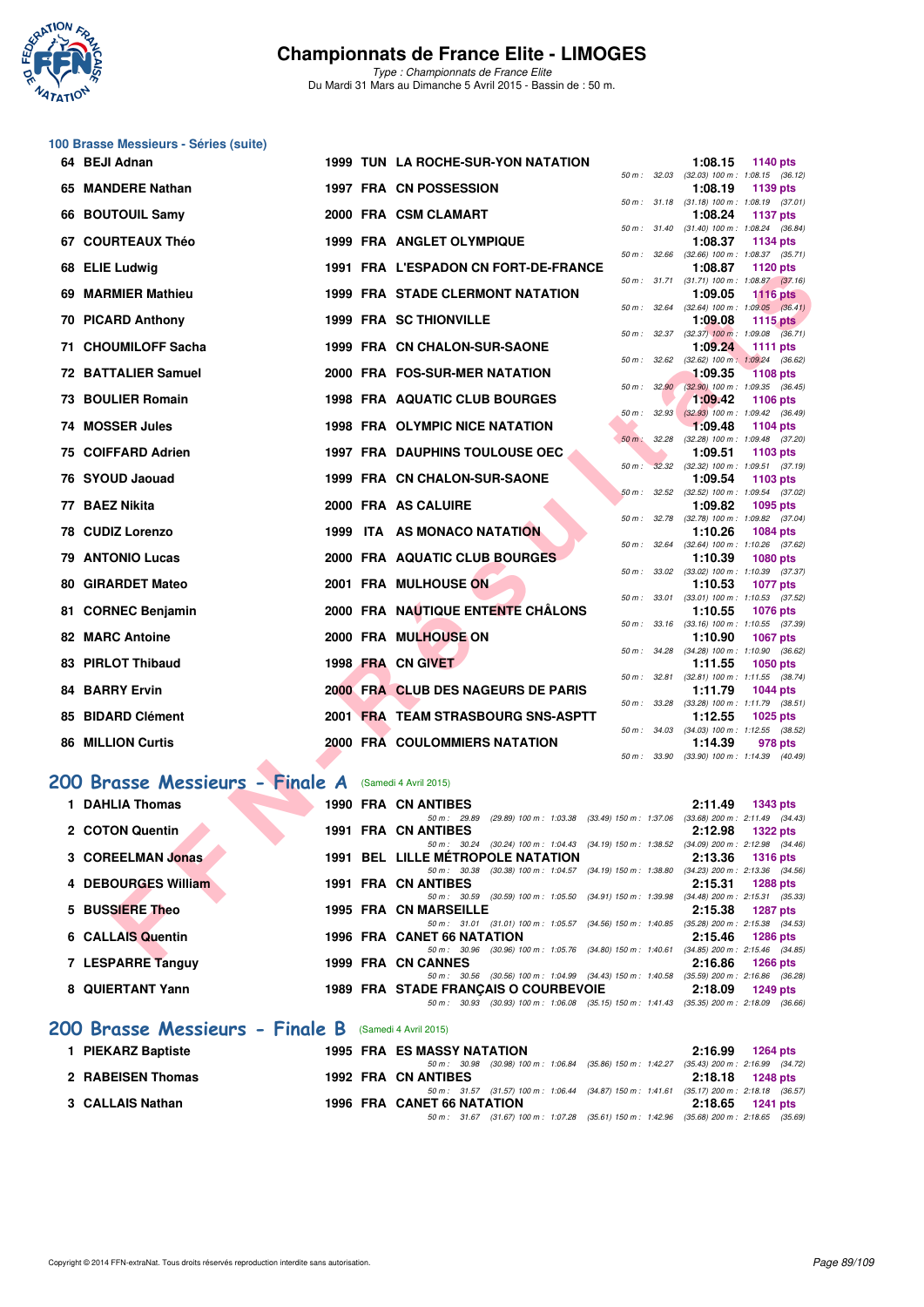

**200 Brasse Messieurs - Finale B (suite)**

## **Championnats de France Elite - LIMOGES**

| 3 GUDEFIN Clément                                               |  | 1991 FRA EMS BRON                                                                                                                       | 2:18.65 | <b>1241 pts</b>    |
|-----------------------------------------------------------------|--|-----------------------------------------------------------------------------------------------------------------------------------------|---------|--------------------|
| 5 M'RABET Talal                                                 |  | 50 m: 31.16 (31.16) 100 m: 1:06.34 (35.18) 150 m: 1:42.04 (35.70) 200 m: 2:18.65 (36.61)<br><b>1987 TUN STADE FRANCAIS O COURBEVOIE</b> | 2:19.10 | 1235 pts           |
| 6 PERISSER Patrick                                              |  | 50 m: 31.16 (31.16) 100 m: 1:06.02 (34.86) 150 m: 1:41.95 (35.93) 200 m: 2:19.10 (37.15)<br><b>1992 FRA DAUPHINS TOULOUSE OEC</b>       | 2:19.76 | <b>1225 pts</b>    |
| 7 LEVRIER Jérémy                                                |  | 50 m: 31.85 (31.85) 100 m: 1:07.20 (35.35) 150 m: 1:43.11 (35.91) 200 m: 2:19.76 (36.65)<br><b>1993 FRA STADE CLERMONT NATATION</b>     | 2:19.87 | <b>1224 pts</b>    |
|                                                                 |  | 50 m: 30.98 (30.98) 100 m: 1.06.93 (35.95) 150 m: 1.43.25 (36.32) 200 m: 2.19.87 (36.62)                                                |         |                    |
| 8 JACQUOT Raphael                                               |  | <b>1998 FRA ASPTT NANCY</b><br>50 m: 32.28 (32.28) 100 m: 1:08.31 (36.03) 150 m: 1:44.43 (36.12) 200 m: 2:21.27 (36.84)                 | 2:21.27 | $1205$ pts         |
| 200 Brasse Messieurs - Finale C 17-18 ans (Samedi 4 Avril 2015) |  |                                                                                                                                         |         |                    |
| 1 VIQUERAT Antoine                                              |  | 1998 FRA RACING CLUB DE FRANCE WP                                                                                                       | 2:20.00 | <b>1222 pts</b>    |
|                                                                 |  | 50 m: 32.12 (32.12) 100 m: 1.07.54 (35.42) 150 m: 1.44.03 (36.49) 200 m: 2.20.00 (35.97)                                                | 2:20.48 |                    |
| 2 SAMOKINE Yann                                                 |  | 1997 FRA CN MELUN VAL DE SEINE<br>50 m: 32.15 (32.15) 100 m: 1.08.48 (36.33) 150 m: 1.44.38 (35.90) 200 m: 2.20.48 (36.10)              |         | $1215$ pts         |
| <b>3 QUIERTANT Killian</b>                                      |  | 1997 FRA U.S CRETEIL NATATION<br>50 m: 33.11 (33.11) 100 m: 1:09.53 (36.42) 150 m: 1:46.05 (36.52) 200 m: 2:22.64 (36.59)               | 2:22.64 | <b>1186 pts</b>    |
| 4 REDON Emmanuel                                                |  | <b>1997 FRA CN ANTIBES</b><br>50 m: 32.60 (32.60) 100 m: 1:09.31 (36.71) 150 m: 1:46.44 (37.13) 200 m: 2:23.41 (36.97)                  | 2:23.41 | 1175 pts           |
| 5 SERVANT Dylan                                                 |  | 1997 FRA NAUTIC CLUB ALP'38                                                                                                             | 2:27.34 | 1122 pts           |
| 6 CONTRINO Gianni                                               |  | 50 m: 32.67 (32.67) 100 m: 1:09.66 (36.99) 150 m: 1:48.14 (38.48) 200 m: 2:27.34 (39.20)<br><b>1998 FRA ST-ETIENNE NATATION</b>         | 2:27.40 | 1122 pts           |
| 7 DUFAYARD Lucas                                                |  | 50 m: 32.98 (32.98) 100 m: 1:10.52 (37.54) 150 m: 1:48.68 (38.16) 200 m: 2:27.40 (38.72)<br><b>1998 FRA STADE OLYMPIQUE CHAMBERY</b>    | 2:28.18 | <b>1111 pts</b>    |
| 8 VANHOUTTE Victor                                              |  | 50 m: 32.49 (32.49) 100 m: 1:09.53 (37.04) 150 m: 1:47.83 (38.30) 200 m: 2:28.18 (40.35)<br>1998 FRA SC BOULOGNE-SUR-MER                | 2:30.64 |                    |
|                                                                 |  | 50 m: 33.37 (33.37) 100 m: 1:11.36 (37.99) 150 m: 1:50.17 (38.81) 200 m: 2:30.64 (40.47)                                                |         | <b>1079 pts</b>    |
| 9 CONSTANT Yoann                                                |  | <b>1998 FRA ROQUEBRUNE NATATION</b><br>50 m: 33.14 (33.14) 100 m: 1:11.65 (38.51) 150 m: 1:50.94 (39.29) 200 m: 2:31.93 (40.99)         | 2:31.93 | <b>1062 pts</b>    |
| <b>10 FAUBOURG Dimitri</b>                                      |  | 1997 FRA CERCLE NAGEURS ST-JOSEPH<br>50 m: 32.37 (32.37) 100 m: 1:10.25 (37.88) 150 m: 1:50.79 (40.54) 200 m: 2:33.59 (42.80)           | 2:33.59 | <b>1041 pts</b>    |
| 200 Brasse Messieurs - Finale D 14-16 ans (Samedi 4 Avril 2015) |  |                                                                                                                                         |         |                    |
|                                                                 |  |                                                                                                                                         |         |                    |
| 1 RENARD Remi                                                   |  | 1999 FRA DAUPHINS TOULOUSE OEC<br>50 m: 32.07 (32.07) 100 m: 1:08.28 (36.21) 150 m: 1:45.22 (36.94) 200 m: 2:21.89 (36.67)              | 2:21.89 | 1196 pts           |
| 2 BEJI Adnan                                                    |  | 1999 TUN LA ROCHE-SUR-YON NATATION<br>50 m: 32.40 (32.40) 100 m: 1:08.91 (36.51) 150 m: 1:46.10 (37.19) 200 m: 2:23.44 (37.34)          | 2:23.44 | 1175 pts           |
| <b>3 CATTIN Léo</b>                                             |  | <b>2000 FRA ALLIANCE NATATION BESANCON</b><br>50 m: 32.16 (32.16) 100 m: 1:08.61 (36.45) 150 m: 1:45.91 (37.30) 200 m: 2:24.02 (38.11)  | 2:24.02 | <b>1167 pts</b>    |
| 4 BOURSAC CERVERA LORTET Thomas 1999 FRA STADE DE VANVES        |  |                                                                                                                                         | 2:24.67 | 1158 pts           |
| 5 PERDU Baptiste                                                |  | 50 m: 32.43 (32.43) 100 m: 1:08.66 (36.23) 150 m: 1:46.05 (37.39) 200 m: 2:24.67 (38.62)<br>1999 FRA ASPTT MONTPELLIER                  | 2:26.71 | <b>1131 pts</b>    |
| 6 GORJAO MOREIRA Martin                                         |  | 50 m: 31.89 (31.89) 100 m: 1:08.98 (37.09) 150 m: 1:47.20 (38.22) 200 m: 2:26.71 (39.51)<br><b>1999 FRA NOGENT NATATION 94</b>          | 2:26.83 | 1129 pts           |
| 7 GUILLERAULT Maxime                                            |  | 50 m: 32.82 (32.82) 100 m: 1:10.73 (37.91) 150 m: 1:48.39 (37.66) 200 m: 2:26.83 (38.44)<br><b>1999 FRA MARTIGUES NATATION</b>          |         |                    |
|                                                                 |  | 50 m: 32.79 (32.79) 100 m: 1:09.79 (37.00) 150 m: 1:48.35 (38.56) 200 m: 2:27.69 (39.34)                                                | 2:27.69 | <b>1118 pts</b>    |
| 8 GROMADA Sébastien                                             |  | 1999 FRA SN METZ<br>50 m: 33.87 (33.87) 100 m: 1:11.79 (37.92) 150 m: 1:50.55 (38.76) 200 m: 2:28.73 (38.18)                            | 2:28.73 | 1104 pts           |
| 9 MARC Antoine                                                  |  | 2000 FRA MULHOUSE ON<br>50 m: 33.74 (33.74) 100 m: 1:12.83 (39.09) 150 m: 1:50.99 (38.16) 200 m: 2:29.79 (38.80)                        | 2:29.79 | <b>1090 pts</b>    |
| 10 COURTEAUX Théo                                               |  | 1999 FRA ANGLET OLYMPIQUE                                                                                                               |         | $2:31.13$ 1072 pts |
|                                                                 |  | 50 m: 34.73 (34.73) 100 m: 1:13.40 (38.67) 150 m: 1:52.04 (38.64) 200 m: 2:31.13 (39.09)                                                |         |                    |
| 200 Brasse Messieurs - Séries (Samedi 4 Avril 2015)             |  |                                                                                                                                         |         |                    |
| 1 COREELMAN Jonas                                               |  | <b>1991 BEL LILLE METROPOLE NATATION</b><br>50 m: 30.21 (30.21) 100 m: 1:03.55 (33.34) 150 m: 1:37.89 (34.34) 200 m: 2:13.07 (35.18)    | 2:13.07 | 1320 pts           |
| 2 COTON Quentin                                                 |  | 1991 FRA CN ANTIBES<br>50 m: 31.08 (31.08) 100 m: 1:05.81 (34.73) 150 m: 1:40.65 (34.84) 200 m: 2:15.19 (34.54)                         | 2:15.19 | <b>1290 pts</b>    |
| 3 CALLAIS Quentin                                               |  | 1996 FRA CANET 66 NATATION                                                                                                              | 2:15.98 | 1279 pts           |
| 4 DAHLIA Thomas                                                 |  | 50 m: 31.24 (31.24) 100 m: 1:05.75 (34.51) 150 m: 1:40.95 (35.20) 200 m: 2:15.98 (35.03)<br><b>1990 FRA CN ANTIBES</b>                  | 2:16.56 | <b>1270 pts</b>    |
| 5 DEBOURGES William                                             |  | 50 m: 30.96 (30.96) 100 m: 1.05.79 (34.83) 150 m: 1.41.04 (35.25) 200 m: 2.16.56 (35.52)<br><b>1991 FRA CN ANTIBES</b>                  | 2:16.76 | <b>1268 pts</b>    |
|                                                                 |  | 50 m: 30.85 (30.85) 100 m: 1:05.83 (34.98) 150 m: 1:41.57 (35.74) 200 m: 2:16.76 (35.19)                                                |         |                    |
| 6 LESPARRE Tanguy                                               |  | 1999 FRA CN CANNES<br>50 m: 30.98 (30.98) 100 m: 1:05.69 (34.71) 150 m: 1:41.26 (35.57) 200 m: 2:17.04 (35.78)                          | 2:17.04 | 1264 pts           |
| 7 QUIERTANT Yann                                                |  | 1989 FRA STADE FRANÇAIS O COURBEVOIE<br>50 m: 31.24 (31.24) 100 m: 1:06.07 (34.83) 150 m: 1:41.74 (35.67) 200 m: 2:17.51 (35.77)        | 2:17.51 | 1257 pts           |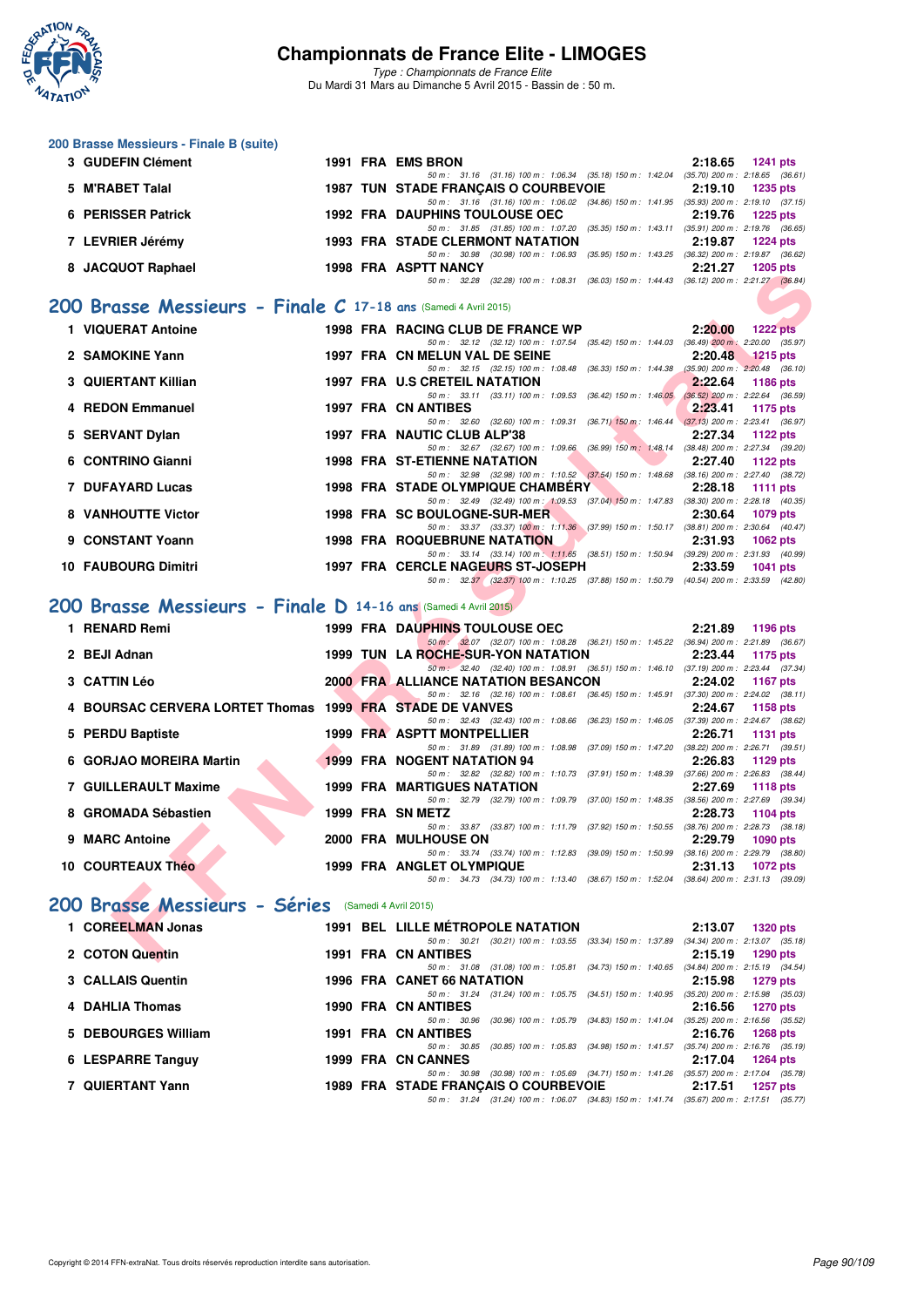

*Type : Championnats de France Elite* Du Mardi 31 Mars au Dimanche 5 Avril 2015 - Bassin de : 50 m.

## **200 Brasse Messieurs - Séries (suite)**

| 8 BUSSIERE Theo                                           |  | 1995 FRA CN MARSEILLE                                                                                                                                                                                                      | 2:17.74                                        | 1254 pts        |
|-----------------------------------------------------------|--|----------------------------------------------------------------------------------------------------------------------------------------------------------------------------------------------------------------------------|------------------------------------------------|-----------------|
| 9 RABEISEN Thomas                                         |  | 50 m: 31.47 (31.47) 100 m: 1.06.62 (35.15) 150 m: 1.42.32 (35.70) 200 m: 2.17.74 (35.42)<br><b>1992 FRA CN ANTIBES</b>                                                                                                     | 2:18.09                                        | <b>1249 pts</b> |
| 10 M'RABET Talal                                          |  | 50 m: 31.14 (31.14) 100 m: 1:06.24 (35.10) 150 m: 1:41.91 (35.67) 200 m: 2:18.09 (36.18)<br>1987 TUN STADE FRANÇAIS O COURBEVOIE                                                                                           | 2:18.17                                        | <b>1248 pts</b> |
| 11 CALLAIS Nathan                                         |  | 50 m: 31.17 (31.17) 100 m: 1.06.09 (34.92) 150 m: 1.41.33 (35.24) 200 m: 2.18.17 (36.84)<br>1996 FRA CANET 66 NATATION                                                                                                     | 2:18.37                                        | <b>1245 pts</b> |
| 12 GUDEFIN Clément                                        |  | 50 m: 31.28 (31.28) 100 m: 1:06.67 (35.39) 150 m: 1:42.51 (35.84) 200 m: 2:18.37 (35.86)<br>1991 FRA EMS BRON                                                                                                              | 2:19.04                                        | <b>1236 pts</b> |
| 13 JACQUOT Raphael                                        |  | 50 m: 30.80 (30.80) 100 m: 1:06.09 (35.29) 150 m: 1:41.71 (35.62) 200 m: 2:19.04 (37.33)<br>1998 FRA ASPTT NANCY                                                                                                           | 2:19.29                                        | <b>1232 pts</b> |
| 14 PERISSER Patrick                                       |  | 50 m: 32.53 (32.53) 100 m: 1:08.39 (35.86) 150 m: 1:43.39 (35.00) 200 m: 2:19.29 (35.90)<br><b>1992 FRA DAUPHINS TOULOUSE OEC</b>                                                                                          | 2:19.31                                        | <b>1232 pts</b> |
| 15 LEVRIER Jérémy                                         |  | 50 m: 31.87 (31.87) 100 m: 1:06.98 (35.11) 150 m: 1:42.91 (35.93) 200 m: 2:19.31 (36.40)<br><b>1993 FRA STADE CLERMONT NATATION</b>                                                                                        | 2:20.33                                        | <b>1218 pts</b> |
| 16 PIEKARZ Baptiste                                       |  | 50 m: 30.79 (30.79) 100 m: 1:06.62 (35.83) 150 m: 1:43.13 (36.51) 200 m: 2:20.33 (37.20)<br>1995 FRA ES MASSY NATATION                                                                                                     | 2:20.34                                        | <b>1217 pts</b> |
| 17 CAPITAINE Thibaut                                      |  | 50 m: 30.83 (30.83) 100 m: 1:05.73 (34.90) 150 m: 1:41.33 (35.60) 200 m: 2:20.34 (39.01)<br><b>1993 FRA CERGY PONTOISE NATATION</b>                                                                                        | 2:20.87                                        | <b>1210 pts</b> |
| <b>18 DILLMANN Kevin</b>                                  |  | 50 m: 31.44 (31.44) 100 m: 1:07.19 (35.75) 150 m: 1:43.56 (36.37) 200 m: 2:20.87 (37.31)<br>1989 FRA CNS VALLAURIS                                                                                                         | 2:21.04                                        | <b>1208 pts</b> |
| <b>19 LOTH Matthias</b>                                   |  | 50 m: 31.33 (31.33) 100 m: 1:06.45 (35.12) 150 m: 1:43.07 (36.62) 200 m: 2:21.04 (37.97)<br>1994 FRA VICHY VAL D'ALLIER NATATION                                                                                           | 2:21.26                                        | <b>1205 pts</b> |
| 20 CLEMENT Vincent                                        |  | 50 m: 31.71 (31.71) 100 m: 1:08.01 (36.30) 150 m: 1:44.54 (36.53) 200 m: 2:21.26 (36.72)<br>1991 FRA CN AVIGNON                                                                                                            | 2:21.29                                        | <b>1204 pts</b> |
| 21 DASSIE Vincent                                         |  | 50 m: 31.50 (31.50) 100 m: 1:06.98 (35.48) 150 m: 1:44.09 (37.11) 200 m: 2:21.29 (37.20)<br><b>1988 FRA SB BORDEAUX BASTIDE</b>                                                                                            | 2:21.34                                        | <b>1204 pts</b> |
| 22 SAMOKINE Yann                                          |  | 50 m: 30.94 (30.94) 100 m: 1:06.67 (35.73) 150 m: 1:43.50 (36.83) 200 m: 2:21.34 (37.84)<br>1997 FRA CN MELUN VAL DE SEINE                                                                                                 | 2:21.51                                        | <b>1201 pts</b> |
| 23 QUIERTANT Killian                                      |  | 50 m: 32.32 (32.32) 100 m: 1:08.28 (35.96) 150 m: 1:44.76 (36.48) 200 m: 2:21.51 (36.75)<br>1997 FRA U.S CRETEIL NATATION                                                                                                  | 2:22.13                                        | 1193 pts        |
| 24 MANDALINIC Yvan                                        |  | 50 m: 32.45 (32.45) 100 m: 1:08.42 (35.97) 150 m: 1:45.02 (36.60) 200 m: 2:22.13 (37.11)<br>1991 FRA AAS SARCELLES NATATION 95                                                                                             | 2:22.71                                        | 1185 pts        |
| 25 PAQUOT François-Xavier                                 |  | 50 m: 32.09 (32.09) 100 m: 1:08.45 (36.36) 150 m: 1:44.91 (36.46) 200 m: 2:22.71 (37.80)<br>1983 FRA AS MONACO NATATION                                                                                                    | 2:23.10                                        | 1179 pts        |
| 26 VIQUERAT Antoine                                       |  | 50 m: 31.26 (31.26) 100 m: 1:07.04 (35.78) 150 m: 1:44.19 (37.15) 200 m: 2:23.10 (38.91)<br>1998 FRA RACING CLUB DE FRANCE WP                                                                                              | 2:23.15                                        | 1179 pts        |
| 27 MAILLOT Melvin                                         |  | 50 m: 31.72 (31.72) 100 m: 1.08.79 (37.07) 150 m: 1.46.45 (37.66) 200 m: 2.23.15 (36.70)<br>1992 FRA STADE FRANÇAIS O COURBEVOIE                                                                                           | 2:23.33                                        | <b>1176 pts</b> |
| 28 CATTIN Léo                                             |  | 50 m: 31.83 (31.83) 100 m: 1:08.55 (36.72) 150 m: 1:46.10 (37.55) 200 m: 2:23.33 (37.23)<br>2000 FRA ALLIANCE NATATION BESANCON                                                                                            | 2:23.38                                        | <b>1176 pts</b> |
| 29 CABROL Maxime                                          |  | 50 m: 32.51 (32.51) 100 m: 1:08.80 (36.29) 150 m: 1:45.97 (37.17) 200 m: 2:23.38 (37.41)<br>1995 FRA MONTAUBAN NATATION                                                                                                    | 2:23.46                                        | 1175 pts        |
| 30 RENARD Remi                                            |  | 50 m: 31.65 (31.65) 100 m: 1:08.12 (36.47) 150 m: 1:45.50 (37.38) 200 m: 2:23.46 (37.96)<br><b>1999 FRA DAUPHINS TOULOUSE OEC</b>                                                                                          | 2:23.51                                        | 1174 pts        |
| 31 GARESSUS Maxime                                        |  | 50 m: 32.49 (32.49) 100 m: 1:09.04 (36.55) 150 m: 1:45.99 (36.95) 200 m: 2:23.51 (37.52)<br><b>1993 FRA ANGERS NATATION</b>                                                                                                | 2:23.91                                        | 1168 pts        |
| 32 COUDERT Rémi                                           |  | 50 m: 32.32 (32.32) 100 m: 1:08.99 (36.67) 150 m: 1:46.21 (37.22) 200 m: 2:23.91 (37.70)<br><b>1995 FRA CERGY PONTOISE NATATION</b>                                                                                        | 2:24.00                                        | <b>1167 pts</b> |
| 33 BEJI Adnan                                             |  | 50 m: 31.85 (31.85) 100 m: 1:08.31 (36.46) 150 m: 1:45.82 (37.51) 200 m: 2:24.00 (38.18)<br>1999 TUN LA ROCHE-SUR-YON NATATION<br>50 m: 32.83 (32.83) 100 m: 1:09.85 (37.02) 150 m: 1:46.88 (37.03) 200 m: 2:24.26 (37.38) | 2:24.26                                        | 1164 pts        |
| 34 JAN Benoît                                             |  | 1992 FRA DAUPHINS TOULOUSE OEC                                                                                                                                                                                             | 2:24.27<br>$(37.69)$ 200 m : 2:24.27 $(38.48)$ | <b>1164 pts</b> |
| 35 REDON Emmanuel                                         |  | 50 m : 31.84 (31.84) 100 m : 1:08.10 (36.26) 150 m : 1:45.79<br>1997 FRA CN ANTIBES                                                                                                                                        | 2:25.34                                        | 1149 pts        |
| 36 BOURSAC CERVERA LORTET Thomas 1999 FRA STADE DE VANVES |  | 50 m: 32.59 (32.59) 100 m: 1:09.84 (37.25) 150 m: 1:47.36 (37.52) 200 m: 2:25.34 (37.98)<br>50 m: 33.06 (33.06) 100 m: 1:09.99<br>(36.93) 150 m : 1:47.70 (37.71) 200 m : 2:25.69 (37.99)                                  | 2:25.69                                        | 1144 pts        |
| 37 BOULET Benjamin                                        |  | 1992 FRA MONTPELLIER ANUC<br>50 m: 32.61 (32.61) 100 m: 1:09.45 (36.84) 150 m: 1:47.23 (37.78) 200 m: 2:26.49 (39.26)                                                                                                      | 2:26.49                                        | <b>1134 pts</b> |
| 38 PERDU Baptiste                                         |  | 1999 FRA ASPTT MONTPELLIER<br>50 m: 32.71 (32.71) 100 m: 1:09.39                                                                                                                                                           | 2:26.77                                        | 1130 pts        |
| 39 CONTRINO Gianni                                        |  | (36.68) 150 m : 1:47.54 (38.15) 200 m : 2:26.77 (39.23)<br><b>1998 FRA ST-ETIENNE NATATION</b>                                                                                                                             | 2:27.12                                        | 1125 pts        |
| 40 GUILLERAULT Maxime                                     |  | 50 m: 32.77 (32.77) 100 m: 1:09.74 (36.97) 150 m: 1:47.82 (38.08) 200 m: 2:27.12 (39.30)<br>1999 FRA MARTIGUES NATATION                                                                                                    | 2:27.34                                        | 1122 pts        |
| 41 MARMIER Mathieu                                        |  | 50 m : 32.85 (32.85) 100 m : 1:09.81 (36.96) 150 m : 1:48.12 (38.31) 200 m : 2:27.34 (39.22)<br><b>1999 FRA STADE CLERMONT NATATION</b>                                                                                    | 2:27.80                                        | <b>1116 pts</b> |
| 42 GORJAO MOREIRA Martin                                  |  | 50 m: 33.33 (33.33) 100 m: 1:11.34 (38.01) 150 m: 1:49.97 (38.63) 200 m: 2:27.80 (37.83)<br>1999 FRA NOGENT NATATION 94<br>50 m: 33.53 (33.53) 100 m: 1:11.11 (37.58) 150 m: 1:49.31 (38.20) 200 m: 2:27.86 (38.55)        | 2:27.86                                        | 1115 pts        |
| 43 VANHOUTTE Victor                                       |  | 1998 FRA SC BOULOGNE-SUR-MER                                                                                                                                                                                               | 2:29.93                                        | 1088 pts        |
|                                                           |  | 50 m: 32.97 (32.97) 100 m: 1:11.39 (38.42) 150 m: 1:50.06 (38.67) 200 m: 2:29.93 (39.87)                                                                                                                                   |                                                |                 |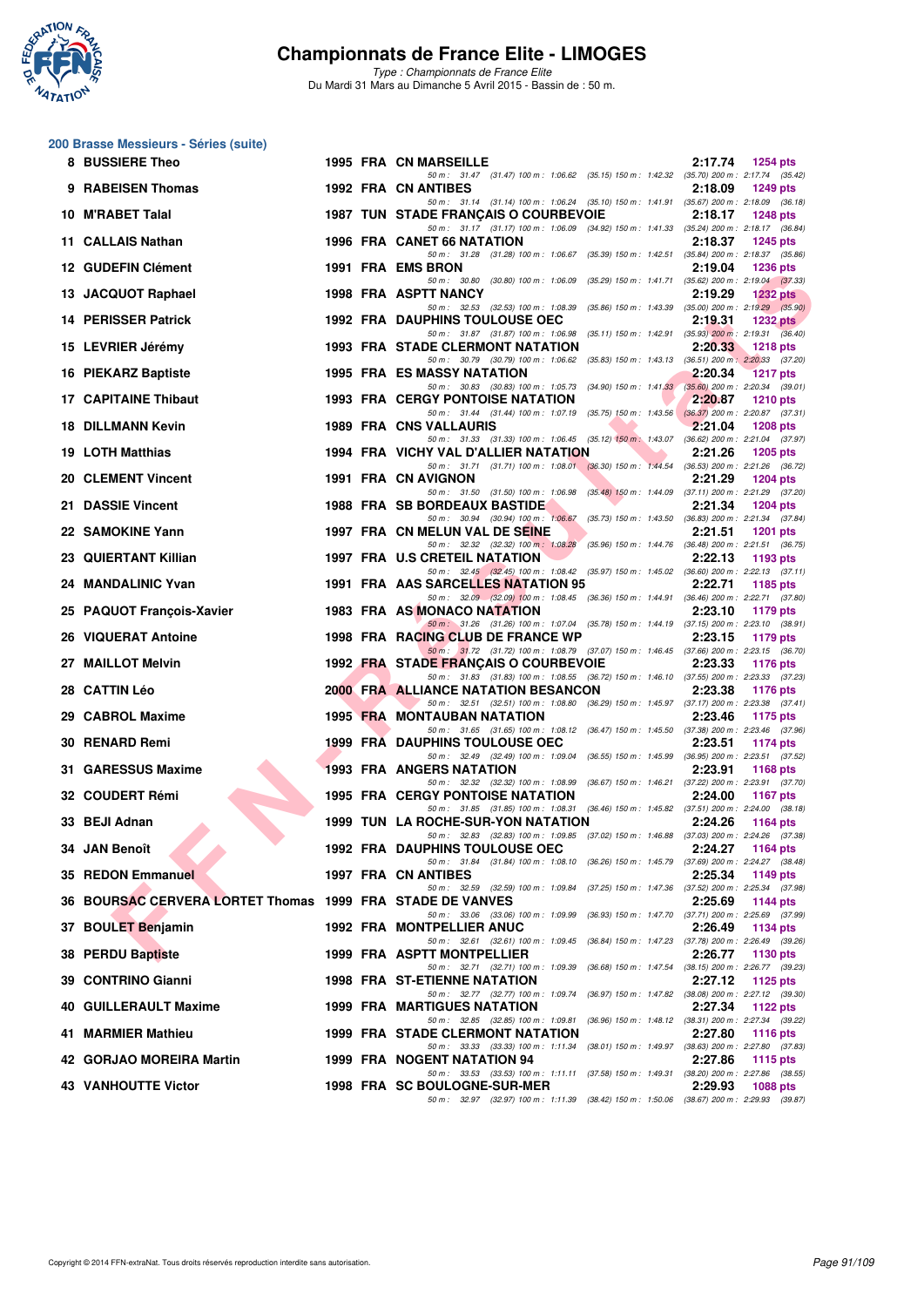

**200 Brasse Messieurs - Séries (suite)**

## **Championnats de France Elite - LIMOGES**

*Type : Championnats de France Elite* Du Mardi 31 Mars au Dimanche 5 Avril 2015 - Bassin de : 50 m.

|    | <b>44 DUFAYARD Lucas</b> |  | <b>1998 FRA STADE OLYMPIQUE CHAMBERY</b>                                                 | 2:30.06 | 1086 pts                            |
|----|--------------------------|--|------------------------------------------------------------------------------------------|---------|-------------------------------------|
|    |                          |  | 50 m: 32.97 (32.97) 100 m: 1:10.46 (37.49) 150 m: 1:49.05                                |         | $(38.59)$ 200 m : 2:30.06 $(41.01)$ |
|    | 45 GROMADA Sébastien     |  | 1999 FRA SN METZ                                                                         | 2:30.24 | 1084 pts                            |
|    |                          |  | (33.48) 100 m : 1:11.21 (37.73) 150 m : 1:50.69<br>$50 \text{ m}$ : 33.48                |         | $(39.48)$ 200 m : 2:30.24 $(39.55)$ |
|    | 46 SERVANT Dylan         |  | 1997 FRA NAUTIC CLUB ALP'38                                                              | 2:30.86 | <b>1076 pts</b>                     |
|    |                          |  | 50 m : 32.82 (32.82) 100 m : 1:10.08 (37.26) 150 m : 1:49.94                             |         | $(39.86)$ 200 m : 2:30.86 $(40.92)$ |
| 47 | <b>MARC Antoine</b>      |  | 2000 FRA MULHOUSE ON                                                                     | 2:31.13 | 1072 pts                            |
|    |                          |  | 50 m: 34.57 (34.57) 100 m: 1:13.92 (39.35) 150 m: 1:53.12 (39.20) 200 m: 2:31.13 (38.01) |         |                                     |
|    | 48 CONSTANT Yoann        |  | <b>1998 FRA ROQUEBRUNE NATATION</b>                                                      | 2:31.36 | 1069 pts                            |
|    |                          |  | 50 m: 32.28 (32.28) 100 m: 1:10.40 (38.12) 150 m: 1:49.80 (39.40) 200 m: 2:31.36 (41.56) |         |                                     |
|    | 49 CUDIZ Lorenzo         |  | 1999 ITA AS MONACO NATATION                                                              | 2:32.52 | <b>1054 pts</b>                     |
|    |                          |  | 50 m: 34.27 (34.27) 100 m: 1:13.65 (39.38) 150 m: 1:52.93                                |         | $(39.28)$ 200 m : 2:32.52 $(39.59)$ |
|    | 50 COURTEAUX Théo        |  | 1999 FRA ANGLET OLYMPIQUE                                                                | 2:32.54 | $1054$ pts                          |
|    |                          |  | 50 m: 34.33 (34.33) 100 m: 1:12.41 (38.08) 150 m: 1:51.77 (39.36) 200 m: 2:32.54 (40.77) |         |                                     |
|    | 51 DOBRESCU Sebastian    |  | <b>1994 SWE CN MELUN VAL DE SEINE</b>                                                    | 2:32.75 | 1051 pts                            |
|    |                          |  | 50 m: 31.83 (31.83) 100 m: 1:09.08 (37.25) 150 m: 1:49.32                                |         | $(40.24)$ 200 m : 2:32.75 $(43.43)$ |
|    | 52 CASASREALES Tom       |  | 2001 FRA CN CHALON-SUR-SAONE                                                             | 2:32.94 | <b>1049 pts</b>                     |
|    |                          |  | 50 m: 34.16 (34.16) 100 m: 1:13.14 (38.98) 150 m: 1:53.43 (40.29) 200 m: 2:32.94 (39.51) |         |                                     |
|    | 53 GIRARDET Mateo        |  | 2001 FRA MULHOUSE ON                                                                     | 2:33.00 | 1048 pts                            |
|    |                          |  | 50 m: 34.13 (34.13) 100 m: 1:12.92 (38.79) 150 m: 1:53.22 (40.30) 200 m: 2:33.00 (39.78) |         |                                     |
|    | 54 EVEN William          |  | 1996 FRA CNP LOUDEAC                                                                     | 2:33.67 | $1040$ pts                          |
|    |                          |  | 50 m: 32.49 (32.49) 100 m: 1:10.89 (38.40) 150 m: 1:51.94 (41.05) 200 m: 2:33.67 (41.73) |         |                                     |

STAN Tuesting and the same of the same of the same of the same of the same of the same of the same of the same of the same of the same of the same of the same of the same of the same of the same of the same of the same of **54 EVEN William 1996 FRA CNP LOUDÉAC 2:33.67 1040 pts** *50 m : 32.49 (32.49) 100 m : 1:10.89 (38.40) 150 m : 1:51.94 (41.05) 200 m : 2:33.67 (41.73)* **55 FAUBOURG Dimitri 1997 FRA CERCLE NAGEURS ST-JOSEPH 2:33.74 1039 pts** *50 m : 32.03 (32.03) 100 m : 1:09.74 (37.71) 150 m : 1:50.11 (40.37) 200 m : 2:33.74 (43.63)*<br>**ANCE DIJON NATATION** 2:33.86 1037 pts **56 ROTHON Mathieu 2000 FRA ALLIANCE DIJON NATATION 2:33.86 1037 pts** *50 m : 34.03 (34.03) 100 m : 1:13.71 (39.68) 150 m : 1:53.97 (40.26) 200 m : 2:33.86 (39.89)* 57 CORNEC Benjamin 2000 FRA NAUTIQUE ENTENTE CHÂLONS *50 m : 34.07 (34.07) 100 m : 1:13.18 (39.11) 150 m : 1:53.24 (40.06) 200 m : 2:33.90 (40.66)* **58 BARRY Ervin 2000 FRA CLUB DES NAGEURS DE PARIS 2:33.91 1037 pts** *50 m : 34.79 (34.79) 100 m : 1:14.47 (39.68) 150 m : 1:54.18 (39.71) 200 m : 2:33.91 (39.73)* **59 PALUSZAK Quentin 1998 FRA ST-ETIENNE NATATION** *50 m : 33.03 (33.03) 100 m : 1:11.22 (38.19) 150 m : 1:51.51 (40.29) 200 m : 2:34.62 (43.11)* **60 BAEZ Nikita 2000 FRA AS CALUIRE** *50 m : 34.50 (34.50) 100 m : 1:14.08 (39.58) 150 m : 1:54.26 (40.18) 200 m : 2:35.00 (40.74)* **61 BIDARD Clément 2001 FRA TEAM STRASBOURG SNS-ASPTT 2:36.68 1001 pts** *50 m : 34.73 (34.73) 100 m : 1:14.53 (39.80) 150 m : 1:55.59 (41.06) 200 m : 2:36.68 (41.09)* **--- DENCAUSSE Jean 1997 FRA CN MARSEILLE --- FALL Malik 1985 SEN STADE FRANÇAIS O COURBEVOIE DNS dec**

#### **[50 Papillon Messieurs - Finale A](http://www.ffnatation.fr/webffn/resultats.php?idact=nat&go=epr&idcpt=27187&idepr=81)** (Mardi 31 Mars 2015)

| 1 MANAUDOU Florent   |  | 1990 FRA CN MARSEILLE                     | 23.37 | 1385 pts |
|----------------------|--|-------------------------------------------|-------|----------|
| 2 BOUSQUET Frédérick |  | <b>1981 FRA CN MARSEILLE</b>              | 23.78 | 1358 pts |
| 3 GOVINDIN Yonel     |  | <b>1993 FRA DAUPHINS TOULOUSE OEC</b>     | 23.87 | 1352 pts |
| 4 LEMAIRE Paul       |  | 1991 FRA DAUPHINS TOULOUSE OEC            | 24.15 | 1334 pts |
| 5 PIJULET Paul       |  | <b>1994 FRA AQUA CLUB PONTAULT-ROISSY</b> | 24.16 | 1333 pts |
| 6 GILOT Fabien       |  | <b>1984 FRA CN MARSEILLE</b>              | 24.22 | 1329 pts |
| 7 COELHO Jordan      |  | <b>1992 FRA STADE DE VANVES</b>           | 24.48 | 1313 pts |
| 8 MARCELIN Louis     |  | 1996 FRA STADE BÉTHUNE PÉLICAN CLUB       | 24.74 | 1296 pts |
|                      |  |                                           |       |          |

#### **[50 Papillon Messieurs - Finale B](http://www.ffnatation.fr/webffn/resultats.php?idact=nat&go=epr&idcpt=27187&idepr=81)** (Mardi 31 Mars 2015)

| 1 PELAGIE Nosy                                                  | 1991 FRA EMS BRON                     | 24.76      | 1294 pts        |
|-----------------------------------------------------------------|---------------------------------------|------------|-----------------|
| 2 RALEFY Anthonny                                               | <b>1995 MAD CN MARSEILLE</b>          | 24.77      | 1294 pts        |
| 3 CHATRON Cyril                                                 | 1995 FRA EMS BRON                     | 24.78      | 1293 pts        |
| 4 SOUBEYRAND Matthieu                                           | <b>1989 FRA DAUPHINS D'ANNECY</b>     | 24.90      | 1286 pts        |
| 5 BOUMALI Jugurtha                                              | <b>1991 FRA U.S CRETEIL NATATION</b>  | 24.94      | 1283 pts        |
| 6 AUBRY Flavien                                                 | <b>1994 FRA U.S CRETEIL NATATION</b>  | 25.01      | <b>1278 pts</b> |
| 7 ATSU Jonathan                                                 | <b>1996 FRA DAUPHINS TOULOUSE OEC</b> | 25.04      | <b>1277 pts</b> |
| --- SASSOT Romain                                               | 1986 FRA EMS BRON                     | <b>DNF</b> |                 |
| 50 Papillon Messieurs - Finale C 17-18 ans (Mardi 31 Mars 2015) |                                       |            |                 |

#### **1 CAPAZZA Axel 1997 FRA OLYMPIC NICE NATATION 25.16 1269 pts 2 GARZOTTO Guillaume 1997 FRA CN ANTIBES 25.17 1268 pts**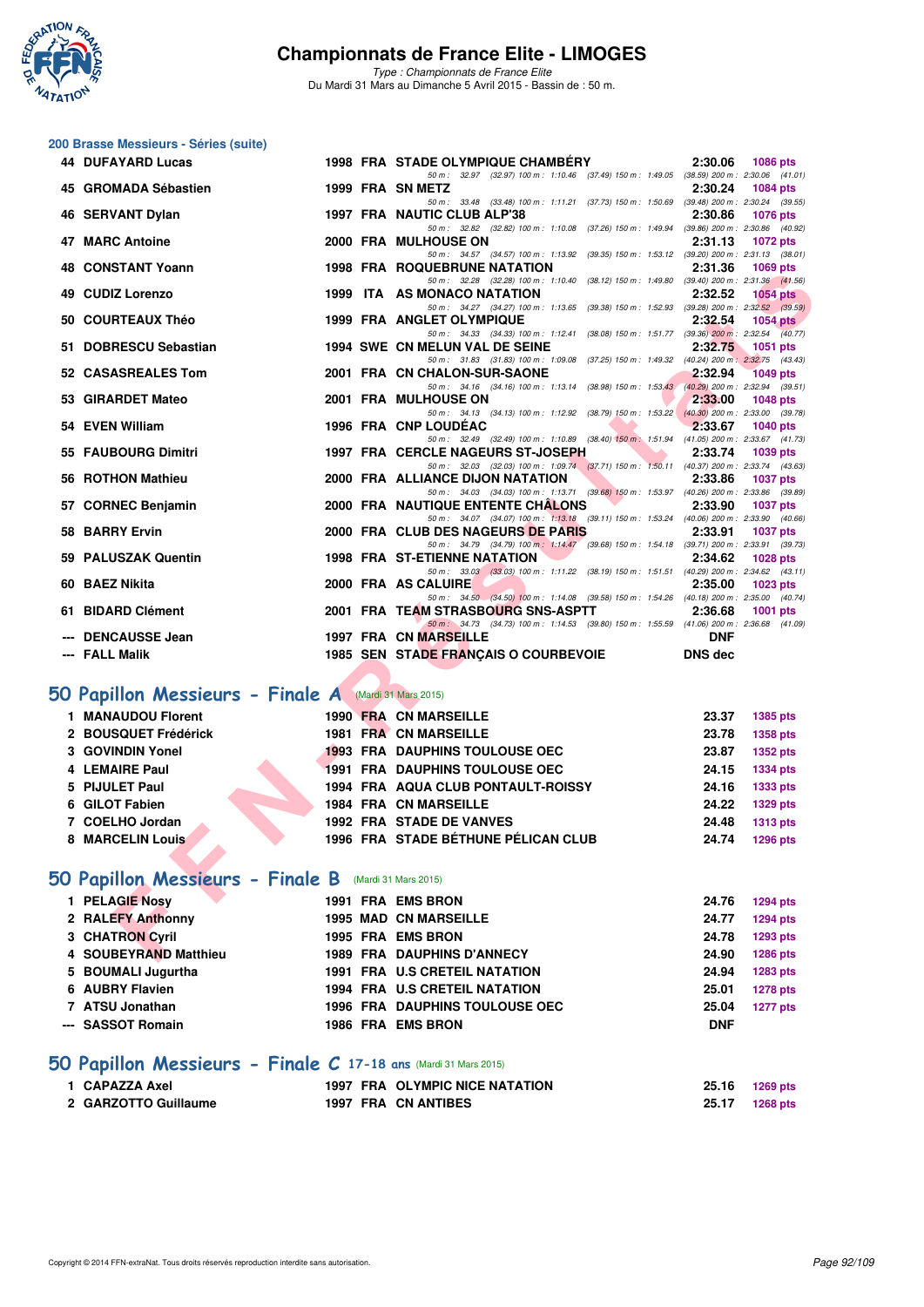

*Type : Championnats de France Elite* Du Mardi 31 Mars au Dimanche 5 Avril 2015 - Bassin de : 50 m.

#### **50 Papillon Messieurs - Finale C (suite)**

| 3 DAWS Christopher       |  | <b>1997 FRA DAUPHINS TOULOUSE OEC</b>    | 25.25 | $1263$ pts      |
|--------------------------|--|------------------------------------------|-------|-----------------|
| 4 TRILLAT Léo            |  | <b>1998 FRA CN POISSY</b>                | 25.26 | 1263 pts        |
| 5 CADIAT Maxime          |  | 1997 FRA CN ANTIBES                      | 25.38 | 1255 pts        |
| <b>6 DIEUDONNE Louis</b> |  | 1997 FRA CN ANTIBES                      | 25.51 | <b>1247 pts</b> |
| 7 SIRVENT Benjamin       |  | 1997 FRA ENFANTS DU RHÔNE VALENCE        | 25.53 | 1245 pts        |
| 8 LUCIAN Kevin           |  | 1997 FRA ASEC ST-PAUL LA RÉUNION         | 25.68 | <b>1236 pts</b> |
| 9 FOUILLE Martin         |  | <b>1997 FRA GRENOBLE NATATION</b>        | 25.87 | <b>1224 pts</b> |
| 10 D'ADDA Alexandre      |  | <b>1997 FRA LAGNY-SUR-MARNE NATATION</b> | 25.88 | <b>1223 pts</b> |
|                          |  |                                          |       |                 |

#### **[50 Papillon Messieurs - Finale D](http://www.ffnatation.fr/webffn/resultats.php?idact=nat&go=epr&idcpt=27187&idepr=81) 14-16 ans** (Mardi 31 Mars 2015)

| <b>DELICES Jean-Marc</b> |  | 2000 FRA CN CAYENNE                    | 25.53 | <b>1245 pts</b> |
|--------------------------|--|----------------------------------------|-------|-----------------|
| 2 VERMOREL Nicolas       |  | 1999 TAH CN POLYNESIE                  | 25.54 | <b>1245 pts</b> |
| 3 MARINETTE Samuel       |  | 1999 FRA CNIC LES SQUALES              | 25.83 | <b>1227 pts</b> |
| 4 MIATTI K-Ryls          |  | <b>1999 FRA MULHOUSE ON</b>            | 25.85 | <b>1225 pts</b> |
| 5 COMMENGES Lucas        |  | <b>1999 FRA DAUPHINS PALOIS</b>        | 25.86 | <b>1225 pts</b> |
| <b>6 LONCKE Quentin</b>  |  | <b>1999 FRA CHARTRES METROPOLE NAT</b> | 26.00 | <b>1216 pts</b> |
| 7 SYOUD Jaouad           |  | 1999 FRA CN CHALON-SUR-SAONE           | 26.06 | <b>1212 pts</b> |
| 8 SELVA Alexandre        |  | <b>1999 FRA CANET 66 NATATION</b>      | 26.23 | <b>1202 pts</b> |
| 9 PIRON Thomas           |  | 2000 FRA VICHY VAL D'ALLIER NATATION   | 26.32 | 1196 pts        |
| 10 COMTE Sergueï         |  | 2000 FRA LYON NATATION                 | 26.37 | 1193 pts        |
|                          |  |                                        |       |                 |

## **[50 Papillon Messieurs - Séries](http://www.ffnatation.fr/webffn/resultats.php?idact=nat&go=epr&idcpt=27187&idepr=81)** (Mardi 31 Mars 2015)

|                                                                 |  | IA GRENOBLE NATATION                     | ,ں.ں  | בוק דבבו        |
|-----------------------------------------------------------------|--|------------------------------------------|-------|-----------------|
| 10 D'ADDA Alexandre                                             |  | <b>1997 FRA LAGNY-SUR-MARNE NATATION</b> | 25.88 | <b>1223 pts</b> |
|                                                                 |  |                                          |       |                 |
| 50 Papillon Messieurs - Finale D 14-16 ans (Mardi 31 Mars 2015) |  |                                          |       |                 |
| 1 DELICES Jean-Marc                                             |  | 2000 FRA CN CAYENNE                      | 25.53 | 1245 pts        |
| 2 VERMOREL Nicolas                                              |  | 1999 TAH CN POLYNESIE                    | 25.54 | <b>1245 pts</b> |
| 3 MARINETTE Samuel                                              |  | 1999 FRA CNIC LES SQUALES                | 25.83 | <b>1227 pts</b> |
| 4 MIATTI K-Ryls                                                 |  | <b>1999 FRA MULHOUSE ON</b>              | 25.85 | <b>1225 pts</b> |
| 5 COMMENGES Lucas                                               |  | <b>1999 FRA DAUPHINS PALOIS</b>          | 25.86 | <b>1225 pts</b> |
| <b>6 LONCKE Quentin</b>                                         |  | 1999 FRA CHARTRES METROPOLE NAT          | 26.00 | <b>1216 pts</b> |
| 7 SYOUD Jaouad                                                  |  | 1999 FRA CN CHALON-SUR-SAONE             | 26.06 | <b>1212 pts</b> |
| 8 SELVA Alexandre                                               |  | <b>1999 FRA CANET 66 NATATION</b>        | 26.23 | <b>1202 pts</b> |
| 9 PIRON Thomas                                                  |  | 2000 FRA VICHY VAL D'ALLIER NATATION     | 26.32 | 1196 pts        |
| 10 COMTE Sergueï                                                |  | 2000 FRA LYON NATATION                   | 26.37 | 1193 pts        |
|                                                                 |  |                                          |       |                 |
| 50 Papillon Messieurs - Séries (Mardi 31 Mars 2015)             |  |                                          |       |                 |
| 1 GILOT Fabien                                                  |  | <b>1984 FRA CN MARSEILLE</b>             | 23.47 | <b>1379 pts</b> |
| 2 MANAUDOU Florent                                              |  | 1990 FRA CN MARSEILLE                    | 23.74 | 1361 pts        |
| 3 BOUSQUET Frédérick                                            |  | <b>1981 FRA CN MARSEILLE</b>             | 24.24 | <b>1328 pts</b> |
| 4 GOVINDIN Yonel                                                |  | 1993 FRA DAUPHINS TOULOUSE OEC           | 24.34 | <b>1322 pts</b> |
| 5 PIJULET Paul                                                  |  | 1994 FRA AQUA CLUB PONTAULT-ROISSY       | 24.35 | <b>1321 pts</b> |
| 6 LACOURT Camille                                               |  | <b>1985 FRA CN MARSEILLE</b>             | 24.41 | <b>1317 pts</b> |
| 7 COELHO Jordan                                                 |  | <b>1992 FRA STADE DE VANVES</b>          | 24.54 | 1309 pts        |
| 8 LEMAIRE Paul                                                  |  | <b>1991 FRA DAUPHINS TOULOUSE OEC</b>    | 24.67 | <b>1300 pts</b> |
| 9 MARCELIN Louis                                                |  | 1996 FRA STADE BÉTHUNE PÉLICAN CLUB      | 24.72 | <b>1297 pts</b> |
| 10 PELAGIE Nosy                                                 |  | 1991 FRA EMS BRON                        | 24.87 | <b>1287 pts</b> |
| 11 RALEFY Anthonny                                              |  | 1995 MAD CN MARSEILLE                    | 24.90 | 1286 pts        |
| 12 BOUMALI Jugurtha                                             |  | 1991 FRA U.S CRETEIL NATATION            | 24.91 | <b>1285 pts</b> |
| <b>13 CHATRON Cyril</b>                                         |  | 1995 FRA EMS BRON                        | 24.96 | <b>1282 pts</b> |
| 14 FUCHS Théo                                                   |  | 1993 FRA AMIENS METROPOLE NAT.           | 24.97 | <b>1281 pts</b> |
| 15 SASSOT Romain                                                |  | <b>1986 FRA EMS BRON</b>                 | 24.98 | 1280 pts        |
| 16 ATSU Jonathan                                                |  | 1996 FRA DAUPHINS TOULOUSE OEC           | 25.01 | <b>1278 pts</b> |
| 17 SOUBEYRAND Matthieu                                          |  | 1989 FRA DAUPHINS D'ANNECY               | 25.03 | <b>1277 pts</b> |
| 18 AUBRY Flavien                                                |  | 1994 FRA U.S CRETEIL NATATION            | 25.07 | <b>1275 pts</b> |
| 19 QUAMMIE Qulaüs                                               |  | <b>1995 FRA MEGAQUARIUS CLUB GUYANE</b>  | 25.09 | <b>1273 pts</b> |
| 20 MAISONNEUVE Marvin                                           |  | <b>1991 FRA MONTAUBAN NATATION</b>       | 25.10 | <b>1273 pts</b> |
| 21 AVETAND Thomas                                               |  | <b>1995 FRA BEAUVAISIS AQUATIC CLUB</b>  | 25.11 | <b>1272 pts</b> |
| 22 BRAS Hugo                                                    |  | <b>1992 FRA VILLEURBANNE NATATION</b>    | 25.15 | <b>1270 pts</b> |
| 22 ROCH Nans                                                    |  | <b>1996 FRA CANET 66 NATATION</b>        | 25.15 | <b>1270 pts</b> |
| 24 VILACECA Thomas                                              |  | 1990 FRA MONTAUBAN NATATION              | 25.17 | <b>1268 pts</b> |
| 25 GREAU Alexandre                                              |  | <b>1995 FRA OLYMPIC NICE NATATION</b>    | 25.19 | 1267 pts        |
| 26 GARZOTTO Guillaume                                           |  | <b>1997 FRA CN ANTIBES</b>               | 25.22 | <b>1265 pts</b> |
| 27 CAPAZZA Axel                                                 |  | 1997 FRA OLYMPIC NICE NATATION           | 25.26 | <b>1263 pts</b> |
| 28 BACHMANN Mathieu                                             |  | 1996 FRA OLYMPIC NICE NATATION           | 25.27 | <b>1262 pts</b> |
| 29 COUDRY Florent                                               |  | 1992 FRA EMS BRON                        | 25.33 | <b>1258 pts</b> |
| <b>30 SAUREL Arthur</b>                                         |  | <b>1995 FRA ASPTT MARSEILLE</b>          | 25.35 | <b>1257 pts</b> |
| 31 DAWS Christopher                                             |  | 1997 FRA DAUPHINS TOULOUSE OEC           | 25.40 | <b>1254 pts</b> |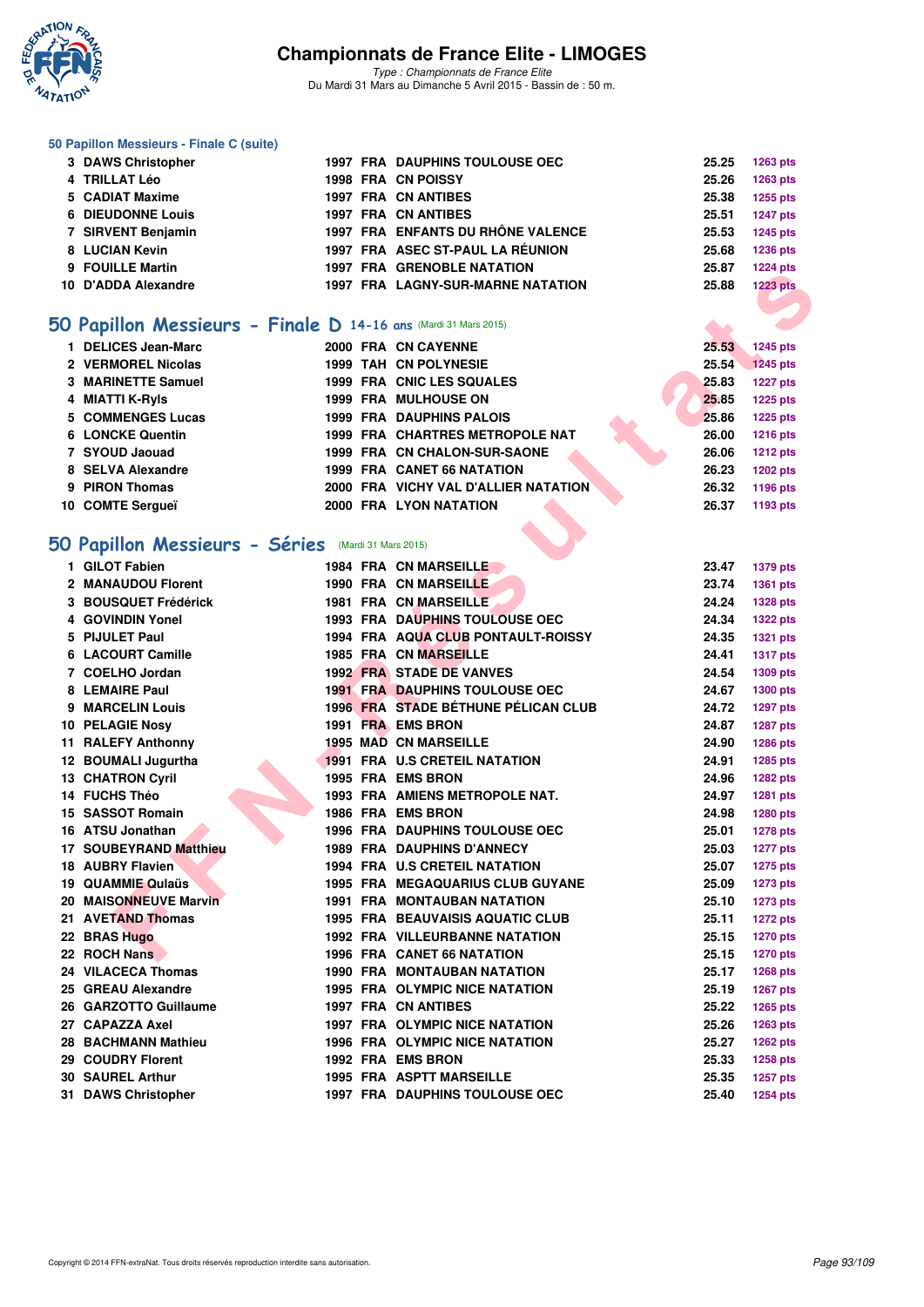

*Type : Championnats de France Elite* Du Mardi 31 Mars au Dimanche 5 Avril 2015 - Bassin de : 50 m.

#### **50 Papillon Messieurs - Séries (suite)**

| 32 BADRE Jérémy                 |  | <b>1990 FRA MONTAUBAN NATATION</b>                                   | 25.45 | <b>1250 pts</b>                    |
|---------------------------------|--|----------------------------------------------------------------------|-------|------------------------------------|
| <b>33 MICHAILOF Alexis</b>      |  | <b>1995 FRA SAINT-RAPHAEL NATATION</b>                               | 25.46 | 1250 pts                           |
| 34 BOLOGNESI Andrea             |  | 1993 ITA AS MONACO NATATION                                          | 25.48 | 1249 pts                           |
| 34 HOPCHET Maxandre             |  | 1995 BEL DENAIN NAT. PORTE DU HAINAUT                                | 25.48 | 1249 pts                           |
| <b>36 HEUGEL Florent</b>        |  | <b>1996 FRA DAUPHINS DE ST-LOUIS</b>                                 | 25.51 | <b>1247 pts</b>                    |
| 37 ARNOUX Laurent               |  | <b>1995 FRA CN MARSEILLE</b>                                         | 25.55 | <b>1244 pts</b>                    |
| 38 CARDEY Léo                   |  | <b>1996 FRA U.S CRETEIL NATATION</b>                                 | 25.56 | <b>1244 pts</b>                    |
| 39 CADIAT Maxime                |  | <b>1997 FRA CN ANTIBES</b>                                           | 25.57 | <b>1243 pts</b>                    |
| <b>40 HUANG Zhilin</b>          |  | <b>1989 CHN LILLE UC NATATION</b>                                    | 25.60 | <b>1241 pts</b>                    |
| 41 TRUCHOT Florian              |  | 1996 FRA ASPTT ORLÉANS                                               | 25.61 | <b>1240 pts</b>                    |
| 42 FIEVET Brian                 |  | <b>1992 FRA TROYES ON</b>                                            | 25.63 | 1239 pts                           |
| <b>43 TRILLAT Léo</b>           |  | <b>1998 FRA CN POISSY</b>                                            | 25.64 | <b>1239 pts</b>                    |
| 44 SIRVENT Benjamin             |  | 1997 FRA ENFANTS DU RHÔNE VALENCE                                    | 25.66 | <b>1237 pts</b>                    |
| 44 PEDRO-LEAL Dorian            |  | <b>1996 FRA MEGAQUARIUS CLUB GUYANE</b>                              | 25.66 | <b>1237 pts</b>                    |
| <b>44 LUCIAN Kevin</b>          |  | 1997 FRA ASEC ST-PAUL LA RÉUNION                                     | 25.66 | 1237 pts                           |
| 44 DELICES Jean-Marc            |  | 2000 FRA CN CAYENNE                                                  | 25.66 | <b>1237 pts</b>                    |
| 48 SHAHIN Bilal                 |  | <b>1996 FRA SN MONTGERON</b>                                         | 25.67 | <b>1237 pts</b>                    |
| <b>49 BOUTON Axel</b>           |  | <b>1994 FRA CN MARSEILLE</b>                                         | 25.70 | <b>1235 pts</b>                    |
| 50 FOUILLE Martin               |  | <b>1997 FRA GRENOBLE NATATION</b>                                    | 25.72 | <b>1233 pts</b>                    |
| 51 DANJOUX Cédric               |  | 1992 FRA VICHY VAL D'ALLIER NATATION                                 | 25.73 | 1233 pts                           |
| 52 BEDEL Paul-Gabriel           |  | <b>1994 FRA CN MARSEILLE</b>                                         | 25.77 | 1230 pts                           |
| 52 TURPIN Fabrice               |  | 1995 FRA CN MELUN VAL DE SEINE                                       | 25.77 | <b>1230 pts</b>                    |
| 54 MICHAUX Benjamin             |  | 1991 FRA CN DOLE & REG                                               | 25.79 | <b>1229 pts</b>                    |
| 55 DIEUDONNE Louis              |  | <b>1997 FRA CN ANTIBES</b>                                           | 25.80 | <b>1228 pts</b>                    |
| 55 CONTARDO Felipe              |  | 1995 FRA MULHOUSE ON                                                 | 25.80 | <b>1228 pts</b>                    |
| 57 D'ADDA Alexandre             |  | 1997 FRA LAGNY-SUR-MARNE NATATION                                    | 25.81 | <b>1228 pts</b>                    |
| 58 MERLHIOT Marveen             |  | <b>1991 FRA ES MASSY NATATION</b>                                    | 25.88 | <b>1223 pts</b>                    |
| 59 MOULON William               |  | <b>1998 FRA OLYMPIC NICE NATATION</b>                                | 25.90 | <b>1222 pts</b>                    |
| 60 ELMERINI Merwane             |  | <b>1997 FRA CN MARSEILLE</b>                                         | 25.91 |                                    |
| 60 USCLAT Marc                  |  | <b>1998 FRA ST-ETIENNE NATATION</b>                                  | 25.91 | <b>1222 pts</b>                    |
| 62 DELECLUSE Theo               |  | <b>1997 FRA MIGENNES NATATION</b>                                    | 25.93 | <b>1222 pts</b><br><b>1220 pts</b> |
| 62 VANOOTEGEM Aymerick          |  | <b>1997 FRA DAUPHINS WATTRELOS</b>                                   | 25.93 | <b>1220 pts</b>                    |
|                                 |  |                                                                      | 25.94 |                                    |
| 64 BELKHOUDJA Nazim             |  | 1990 ALG STADE FRANÇAIS O COURBEVOIE<br><b>1991 TAH CN POLYNESIE</b> | 25.95 | <b>1220 pts</b>                    |
| 65 CLARK Anthony                |  |                                                                      |       | <b>1219 pts</b>                    |
| <b>66 LONCKE Quentin</b>        |  | <b>1999 FRA CHARTRES METROPOLE NAT</b>                               | 25.96 | <b>1218 pts</b>                    |
| 67 MARINETTE Samuel             |  | 1999 FRA CNIC LES SQUALES                                            | 25.98 | <b>1217 pts</b>                    |
| <b>68 LAURENDEAU Antoine</b>    |  | <b>1995 FRA GIRONDINS BORDEAUX</b>                                   | 26.00 | <b>1216 pts</b>                    |
| 69 HAMON Teiva                  |  | <b>1996 FRA C REDON NATATION</b>                                     | 26.01 | 1215 pts                           |
| 69 VERMOREL Nicolas             |  | <b>1999 TAH CN POLYNESIE</b>                                         | 26.01 | <b>1215 pts</b>                    |
| 71 THEILLER Philippe            |  | 1995 FRA CERGY PONTOISE NATATION                                     | 26.02 | 1215 pts                           |
| <b>72 HENRY ARRENOUS Pierre</b> |  | <b>1998 FRA ASPTT POITIERS</b>                                       | 26.03 | <b>1214 pts</b>                    |
| 73 TORMENTO Hugo                |  | <b>1993 FRA MULHOUSE ON</b>                                          | 26.04 | <b>1213 pts</b>                    |
| 74 BOUVIER Maxence              |  | 1996 FRA CN ANTIBES                                                  | 26.07 | <b>1212 pts</b>                    |
| <b>75 BURBAN Corentin</b>       |  | <b>1998 FRA PAYS DE GEX NATATION</b>                                 | 26.11 | 1209 pts                           |
| 75 MARY Thibaut                 |  | <b>1998 FRA CN CALÉDONIENS</b>                                       | 26.11 | <b>1209 pts</b>                    |
| 77 RADU lonut                   |  | <b>1999 ROU CN MARSEILLE</b>                                         | 26.17 | <b>1205 pts</b>                    |
| 77 GARASYMOVYTCH Oleg           |  | <b>1997 FRA CN AVIGNON</b>                                           | 26.17 | <b>1205 pts</b>                    |
| <b>79 DEMERIN Antoine</b>       |  | 1998 FRA STADE FRANÇAIS O COURBEVOIE                                 | 26.29 | 1198 pts                           |
| 80 MROWINSKI Romain             |  | 1994 FRA CN CÉVENNES ALÈS                                            | 26.32 | 1196 pts                           |
| 80 PINON Julien                 |  | 1998 FRA CANET 66 NATATION                                           | 26.32 | 1196 pts                           |
| <b>82 PIRON Thomas</b>          |  | 2000 FRA VICHY VAL D'ALLIER NATATION                                 | 26.33 | 1195 pts                           |
| 83 POT Esteban                  |  | 1997 FRA CANET 66 NATATION                                           | 26.34 | 1195 pts                           |
| <b>84 ORANGE Maxence</b>        |  | <b>1998 FRA NANTES NATATION</b>                                      | 26.35 | <b>1194 pts</b>                    |
| 85 COMTE Sergueï                |  | 2000 FRA LYON NATATION                                               | 26.36 | 1194 pts                           |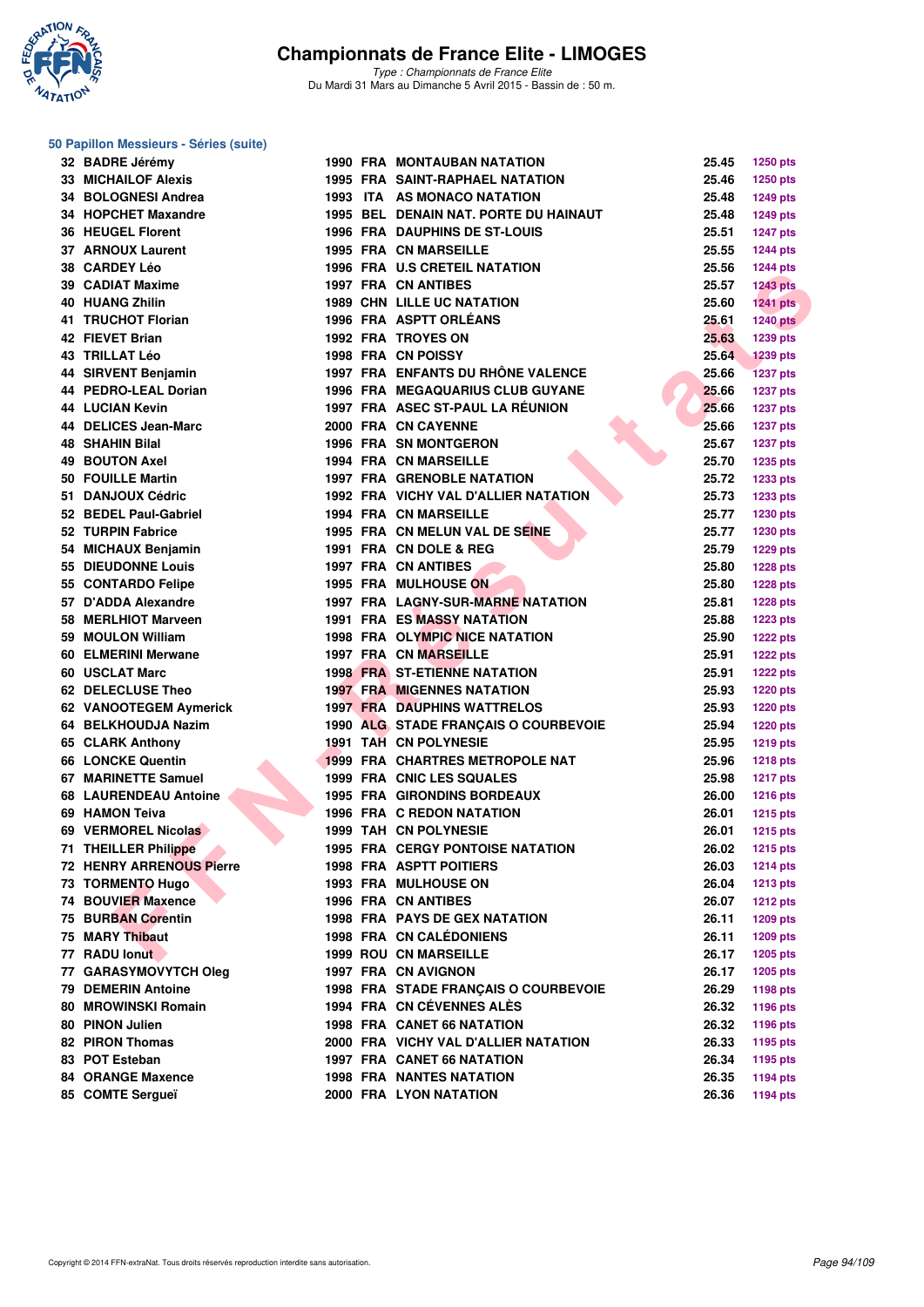

*Type : Championnats de France Elite* Du Mardi 31 Mars au Dimanche 5 Avril 2015 - Bassin de : 50 m.

#### **50 Papillon Messieurs - Séries (suite)**

| 85 DENIS Romain                   |  | 1993 FRA RACING CLUB ARRAS              | 26.36 | <b>1194 pts</b> |
|-----------------------------------|--|-----------------------------------------|-------|-----------------|
| 87 SELVA Alexandre                |  | <b>1999 FRA CANET 66 NATATION</b>       | 26.37 | 1193 pts        |
| <b>88 DULONDEL Louis</b>          |  | <b>1998 FRA C VIKINGS DE ROUEN</b>      | 26.41 | <b>1191 pts</b> |
| 88 SYOUD Jaouad                   |  | 1999 FRA CN CHALON-SUR-SAONE            | 26.41 | <b>1191 pts</b> |
| 90 MIATTI K-Ryls                  |  | <b>1999 FRA MULHOUSE ON</b>             | 26.42 | 1190 pts        |
| 90 COMMENGES Lucas                |  | <b>1999 FRA DAUPHINS PALOIS</b>         | 26.42 | 1190 pts        |
| 92 CAYOT Alexandre                |  | <b>1996 FRA SAINT-RAPHAEL NATATION</b>  | 26.43 | 1189 pts        |
| 93 PLATAUX Robin                  |  | <b>1997 FRA NOGENT NATATION 94</b>      | 26.45 | <b>1188 pts</b> |
| 94 BENADDAD Ryan                  |  | 1999 FRA AAS SARCELLES NATATION 95      | 26.49 | <b>1186 pts</b> |
| 95 BADIAN Allan                   |  | 2000 FRA SCHOELCHER NATATION 2000       | 26.56 | <b>1181 pts</b> |
| 96 JAMMES Thomas                  |  | 1996 FRA AAS SARCELLES NATATION 95      | 26.59 | <b>1179 pts</b> |
| 97 PERRET Arthur                  |  | <b>1998 FRA OLYMPIC NICE NATATION</b>   | 26.60 | <b>1179 pts</b> |
| 98 FOURTIER Florentin             |  | <b>1996 FRA CSN GUYANCOURT</b>          | 26.62 | <b>1178 pts</b> |
| 99 GUEGAN Janik                   |  | <b>1996 FRA LYON NATATION</b>           | 26.64 | <b>1176 pts</b> |
| 100 LEONARDI Valentin             |  | <b>1996 FRA OLYMPIC NICE NATATION</b>   | 26.75 | <b>1170 pts</b> |
| 101 HUILLE Stanislas              |  | <b>1999 FRA SN VERSAILLES</b>           | 26.86 | 1163 pts        |
| 102 REGENT Vince                  |  | <b>1993 FRA DAUPHINS TOULOUSE OEC</b>   | 26.89 | <b>1161 pts</b> |
| 103 RIBEYRE Adrien                |  | 2000 FRA AGGLO LE PUY EN VELAY NATATION | 26.95 | <b>1157 pts</b> |
| 104 GRANDJEAN Hugo                |  | 2000 FRA AQUATIC CLUB BOURGES           | 26.99 | 1155 pts        |
| 105 LOQUAI Paul                   |  | <b>1997 FRA CHALLANS NATATION</b>       | 27.08 | 1150 pts        |
| 106 COUZINET Edouard              |  | <b>1997 FRA CN ANTIBES</b>              | 27.12 | <b>1147 pts</b> |
| 106 FOURMY Matéo                  |  | <b>2000 FRA ES MASSY NATATION</b>       | 27.12 | <b>1147 pts</b> |
| 106 DEVILLIER Kélian              |  | 1999 FRA VAL DE GRAY NATATION           | 27.12 | <b>1147 pts</b> |
| 109 SARAZIN Théo                  |  | 2000 FRA CNO ST-GERMAIN-EN-LAYE         | 27.14 | <b>1146 pts</b> |
| 110 MILLET Arthur                 |  | 2000 FRA CN CHALON-SUR-SAONE            | 27.25 | 1139 pts        |
| 111 FORTIER Mickael               |  | <b>2000 FRA DAUPHINS OBERNAI</b>        | 27.29 | 1137 pts        |
| 112 JEANNE Dorian                 |  | 1998 FRA CNP DE SAINT-LO                | 27.31 | <b>1136 pts</b> |
| 113 YOKOYAMA Kentaro              |  | 2000 FRA REIMS CHAMPAGNE NATATION       | 27.36 | 1133 pts        |
| 114 LAMORISSE Jean                |  | 2000 FRA DENAIN NAT. PORTE DU HAINAUT   | 27.37 | <b>1132 pts</b> |
| 115 SCHIFFMANN Nathan             |  | <b>2000 FRA GIRONDINS BORDEAUX</b>      | 27.38 | <b>1131 pts</b> |
| 116 PACAUD Antoine                |  | 1997 FRA AC BOULOGNE-BILLANCOURT        | 27.42 | <b>1129 pts</b> |
| 116 GHAFFARI Mohamed              |  | 2000 TUN CSM CLAMART                    | 27.42 | <b>1129 pts</b> |
| 118 KNAUPP Alexandre              |  | 2000 FRA SAINT-RAPHAEL NATATION         | 27.47 | <b>1126 pts</b> |
| 119 ROTHON Mathieu                |  | 2000 FRA ALLIANCE DIJON NATATION        | 27.57 | 1120 pts        |
| 120 MARTIN Clément                |  | 1999 FRA CNO ST-GERMAIN-EN-LAYE         | 27.59 | 1119 pts        |
| 121 PICARD Anthony                |  | <b>1999 FRA SC THIONVILLE</b>           | 27.62 | <b>1117 pts</b> |
| 122 GUERRERO Quentin              |  | <b>1997 FRA CN CARCASSONNE</b>          | 27.71 | <b>1112 pts</b> |
| 123 LASSEVILS Alban               |  | 2000 FRA SAMÉRIGNAC                     | 27.73 | <b>1111 pts</b> |
| 124 IONESCU Stefan                |  | 2000 FRA SN HAGUENAU                    | 27.76 | 1109 pts        |
| 125 PIRLOT Thibaud                |  | 1998 FRA CN GIVET                       | 27.78 | 1108 pts        |
| 126 LE FLOCH Mathieu              |  | <b>2000 FRA NANTES NATATION</b>         | 27.80 | 1106 pts        |
| <b>127 PAULINE-FROUIN Vincent</b> |  | 2000 FRA EN CAEN                        | 27.93 | 1099 pts        |
| 128 LAMBERT Nicolas               |  | <b>1999 FRA TOULON VAR NATATION</b>     | 28.02 | 1093 pts        |
| 129 DELPLANQUE David              |  | 2000 FRA RACING CLUB ARRAS              | 28.12 | <b>1087 pts</b> |
| 130 MILLION Curtis                |  | 2000 FRA COULOMMIERS NATATION           | 28.36 | <b>1073 pts</b> |
| <b>131 GINESTA Teo</b>            |  | 2000 FRA CN ANTIBES                     | 28.41 | <b>1070 pts</b> |
| 131 BAEZ Nikita                   |  | 2000 FRA AS CALUIRE                     | 28.41 | <b>1070 pts</b> |
| 133 CASASREALES Tom               |  | 2001 FRA CN CHALON-SUR-SAONE            | 28.53 | 1063 pts        |
| 134 RODRIGUES Adrien              |  | <b>2000 FRA ES MASSY NATATION</b>       | 28.89 | <b>1042 pts</b> |
| 135 MOKHFI Naim                   |  | 2000 FRA ES MASSY NATATION              | 30.25 | 965 pts         |
|                                   |  |                                         |       |                 |

# **100 Papillon Messieurs - Finale A** (Dimanche 5 Avril 2015)<br>1 METELLA Mehdy 1992 FRA CN MARSEILLE

**1 METELLA Mehdy 1992 FRA CN MARSEILLE 51.74 1379 pts** *50 m : 24.46 (24.46) 100 m : 51.74 (27.28)*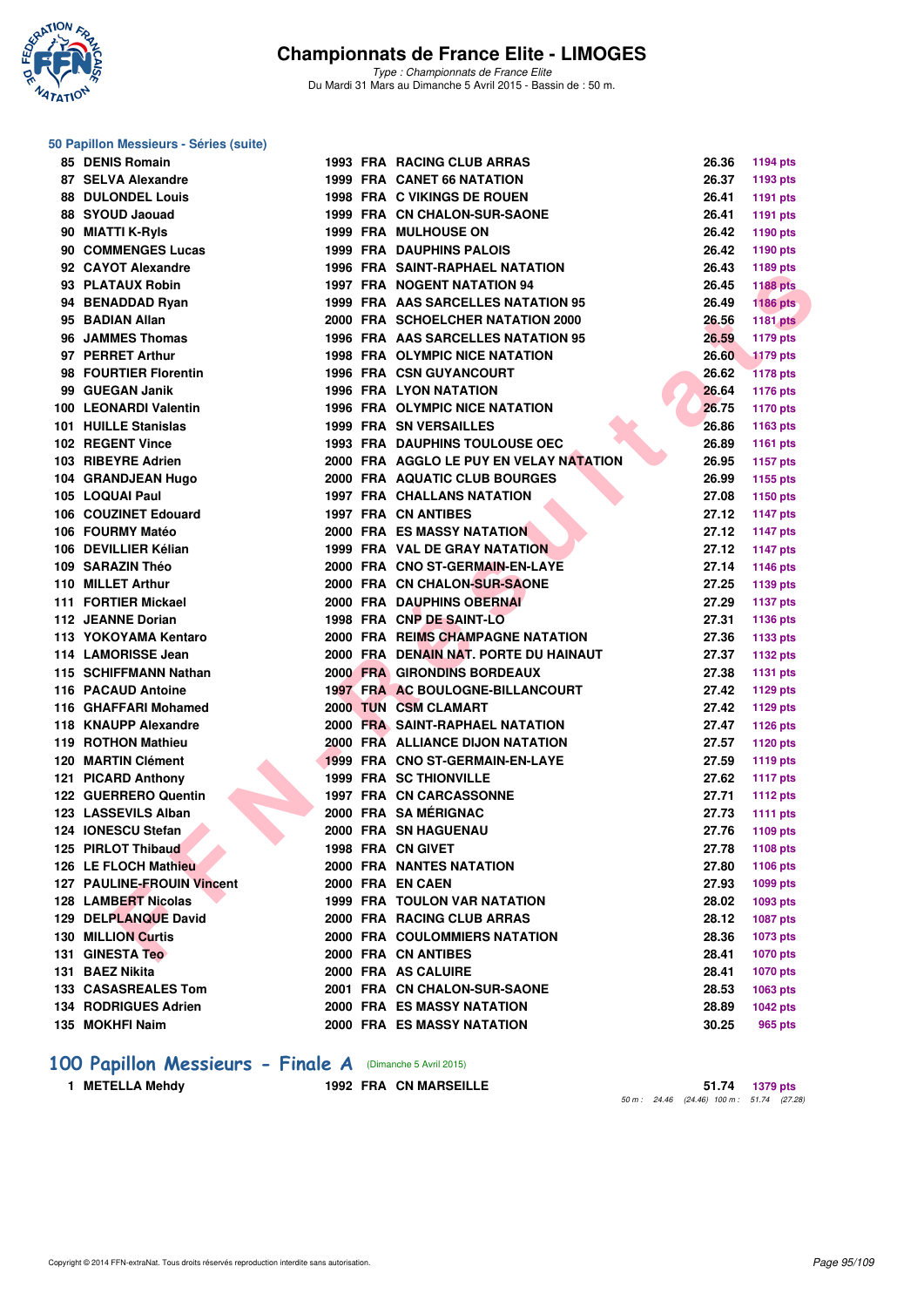

*Type : Championnats de France Elite* Du Mardi 31 Mars au Dimanche 5 Avril 2015 - Bassin de : 50 m.

#### **100 Papillon Messieurs - Finale A (suite)**

| 2 COELHO Jordan   |  | <b>1992 FRA STADE DE VANVES</b>       |                |                | 53.46                                      | 1324 pts        |  |
|-------------------|--|---------------------------------------|----------------|----------------|--------------------------------------------|-----------------|--|
|                   |  |                                       |                | $50 m$ : 24.97 | $(24.97)$ 100 m :                          | 53.46 (28.      |  |
| 3 LEMAIRE Paul    |  | <b>1991 FRA DAUPHINS TOULOUSE OEC</b> |                |                | 53.52                                      | <b>1322 pts</b> |  |
|                   |  |                                       |                |                | 50 m: 24.94 (24.94) 100 m: 53.52 (28.      |                 |  |
| 4 VILACECA Thomas |  | <b>1990 FRA MONTAUBAN NATATION</b>    |                |                | 53.89                                      | <b>1310 pts</b> |  |
|                   |  |                                       | $50 m$ : 25.31 |                | $(25.31)$ 100 m : 53.89 (28.               |                 |  |
| 5 PIJULET Paul    |  | 1994 FRA AQUA CLUB PONTAULT-ROISSY    |                |                | 54.42                                      | 1294 pts        |  |
|                   |  |                                       |                |                | 50 m: 25.22 (25.22) 100 m: 54.42 (29.      |                 |  |
| 6 ROCH Nans       |  | <b>1996 FRA CANET 66 NATATION</b>     |                |                | 54.50                                      | 1291 pts        |  |
|                   |  |                                       | 50 m :         | 25.68          | $(25.68)$ 100 m : 54.50 (28.               |                 |  |
| 7 POTHAIN Jordan  |  | 1994 FRA NAUTIC CLUB ALP'38           |                |                | 54.75                                      | <b>1283 pts</b> |  |
|                   |  |                                       |                | $50 m$ : 25.62 | $(25.62)$ 100 m : 54.75 (29.               |                 |  |
| 8 AUBRY Flavien   |  | <b>1994 FRA U.S CRETEIL NATATION</b>  |                |                | 54.98                                      | <b>1276 pts</b> |  |
|                   |  |                                       |                |                | $F0 \, m : 2F 2F (2F 2F) 100 m : 5400 (20$ |                 |  |

## **[100 Papillon Messieurs - Finale B](http://www.ffnatation.fr/webffn/resultats.php?idact=nat&go=epr&idcpt=27187&idepr=82)** (Dimanche 5 Avril 2015)

| 1 MAISONNEUVE Marvin   |  | <b>1991 FRA MONTAUBAN NATATION</b>   |          |                        | 54.77                                               | 1283 pts                      |  |
|------------------------|--|--------------------------------------|----------|------------------------|-----------------------------------------------------|-------------------------------|--|
| 2 GARZOTTO Guillaume   |  | <b>1997 FRA CN ANTIBES</b>           |          |                        | $50 \text{ m}$ : $25.74$ $(25.74)$ 100 m :<br>55.00 | 54.77 (29.<br>1276 pts        |  |
| 3 BACHMANN Mathieu     |  | 1996 FRA OLYMPIC NICE NATATION       |          |                        | $50 \text{ m}$ : 25.84 (25.84) 100 m :<br>55.52     | 55.00 (29.<br><b>1259 pts</b> |  |
| 4 HEUGEL Florent       |  | <b>1996 FRA DAUPHINS DE ST-LOUIS</b> |          | 50 m: 26.07            | $(26.07)$ 100 m :<br>55.78                          | 55.52 (29.<br>1251 pts        |  |
| 5 CARDEY Léo           |  | <b>1996 FRA U.S CRETEIL NATATION</b> | 50 m :   | 26.03                  | $(26.03)$ 100 m :<br>55.92                          | 55.78 (29.<br>1247 pts        |  |
| 6 MROWINSKI Romain     |  | 1994 FRA CN CÉVENNES ALÈS            | $50 m$ : | 25.80                  | $(25.80)$ 100 m :<br>56.05                          | 55.92 (30.<br>1243 pts        |  |
|                        |  |                                      |          | $50 \text{ m}$ : 26.47 | $(26.47)$ 100 m :                                   | 56.05 (29.                    |  |
| <b>7 CHATRON Cyril</b> |  | 1995 FRA EMS BRON                    |          | $50 \text{ m}$ : 26.02 | 56.09<br>$(26.02)$ 100 m :                          | <b>1242 pts</b><br>56.09 (30. |  |
| 8 BRAS Hugo            |  | 1992 FRA VILLEURBANNE NATATION       |          |                        | 56.15<br>-- ---- ------                             | <b>1240 pts</b>               |  |

#### **[100 Papillon Messieurs - Finale C](http://www.ffnatation.fr/webffn/resultats.php?idact=nat&go=epr&idcpt=27187&idepr=82) 17-18 ans (Dimanche 5 Avril 2015)**<br>**1 MAPSAU Mottbigs 1997 EPA CANET SC NATATION 1 MARSAU Matthias 1997 FRA CANET 66 NATATION 55.94 1246 pts**

| בוואוו וועשח                                                       |  | 1990 FRA CANELOU NATATION              |             | J4.JU                                               | <b>1431 PIS</b>                  |  |
|--------------------------------------------------------------------|--|----------------------------------------|-------------|-----------------------------------------------------|----------------------------------|--|
| 7 POTHAIN Jordan                                                   |  | 1994 FRA NAUTIC CLUB ALP'38            |             | 50 m: 25.68 (25.68) 100 m: 54.50 (28.82)<br>54.75   | <b>1283 pts</b>                  |  |
|                                                                    |  |                                        |             | 50 m: 25.62 (25.62) 100 m: 54.75 (29.13)            |                                  |  |
| 8 AUBRY Flavien                                                    |  | 1994 FRA U.S CRETEIL NATATION          |             | 54.98<br>50 m : 25.35 (25.35) 100 m : 54.98 (29.63) | 1276 $pts$                       |  |
|                                                                    |  |                                        |             |                                                     |                                  |  |
| <b>00 Papillon Messieurs - Finale B</b> (Dimanche 5 Avril 2015)    |  |                                        |             |                                                     |                                  |  |
| <b>1 MAISONNEUVE Marvin</b>                                        |  | <b>1991 FRA MONTAUBAN NATATION</b>     |             | 54.77                                               | <b>1283 pts</b>                  |  |
|                                                                    |  |                                        | 50 m: 25.74 | $(25.74)$ 100 m : 54.77 (29.03)                     |                                  |  |
| 2 GARZOTTO Guillaume                                               |  | <b>1997 FRA CN ANTIBES</b>             |             | 55.00<br>50 m : 25.84 (25.84) 100 m : 55.00 (29.16) | <b>1276 pts</b>                  |  |
| 3 BACHMANN Mathieu                                                 |  | <b>1996 FRA OLYMPIC NICE NATATION</b>  |             | 55.52                                               | <b>1259 pts</b>                  |  |
|                                                                    |  |                                        |             | 50 m: 26.07 (26.07) 100 m: 55.52 (29.45)            |                                  |  |
| 4 HEUGEL Florent                                                   |  | <b>1996 FRA DAUPHINS DE ST-LOUIS</b>   |             | 55.78                                               | <b>1251 pts</b>                  |  |
|                                                                    |  |                                        |             | 50 m : 26.03 (26.03) 100 m : 55.78 (29.75)          |                                  |  |
| 5 CARDEY Léo                                                       |  | <b>1996 FRA U.S CRETEIL NATATION</b>   |             | 55.92<br>50 m: 25.80 (25.80) 100 m: 55.92 (30.12)   | <b>1247 pts</b>                  |  |
| 6 MROWINSKI Romain                                                 |  | 1994 FRA CN CÉVENNES ALÈS              |             | 56.05                                               | <b>1243 pts</b>                  |  |
|                                                                    |  |                                        |             | $50 m$ : $26.47$ (26.47) $100 m$ :                  | 56.05 (29.58)                    |  |
| 7 CHATRON Cyril                                                    |  | 1995 FRA EMS BRON                      |             | 56.09                                               | <b>1242 pts</b>                  |  |
| 8 BRAS Hugo                                                        |  | 1992 FRA VILLEURBANNE NATATION         |             | 50 m: 26.02 (26.02) 100 m: 56.09 (30.07)<br>56.15   | <b>1240 pts</b>                  |  |
|                                                                    |  |                                        |             | 50 m: 26.39 (26.39) 100 m: 56.15 (29.76)            |                                  |  |
|                                                                    |  |                                        |             |                                                     |                                  |  |
| 00 Papillon Messieurs - Finale C 17-18 ans (Dimanche 5 Avril 2015) |  |                                        |             |                                                     |                                  |  |
| 1 MARSAU Matthias                                                  |  | 1997 FRA CANET 66 NATATION             |             | 55.94                                               | <b>1246 pts</b>                  |  |
|                                                                    |  |                                        |             | 50 m: 26.60 (26.60) 100 m: 55.94 (29.34)            |                                  |  |
| 2 DAWS Christopher                                                 |  | 1997 FRA DAUPHINS TOULOUSE OEC         |             | 55.98                                               | <b>1245 pts</b>                  |  |
| 3 CAPAZZA Axel                                                     |  | <b>1997 FRA OLYMPIC NICE NATATION</b>  |             | 50 m: 26.42 (26.42) 100 m: 55.98 (29.56)<br>56.16   | <b>1240 pts</b>                  |  |
|                                                                    |  |                                        |             | 50 m : 26.29 (26.29) 100 m :                        | 56.16 (29.87)                    |  |
| 4 USCLAT Marc                                                      |  | <b>1998 FRA ST-ETIENNE NATATION</b>    |             | 56.58                                               | <b>1227 pts</b>                  |  |
|                                                                    |  |                                        |             | 50 m: 26.19 (26.19) 100 m: 56.58 (30.39)            |                                  |  |
| <b>5 DIEUDONNE Louis</b>                                           |  | <b>1997 FRA CN ANTIBES</b>             |             | 56.76<br>50 m: 26.61 (26.61) 100 m: 56.76 (30.15)   | <b>1221 pts</b>                  |  |
| <b>6 HENRY ARRENOUS Pierre</b>                                     |  | <b>1998 FRA ASPTT POITIERS</b>         |             | 56.81                                               | <b>1220 pts</b>                  |  |
|                                                                    |  |                                        |             | 50 m: 26.63 (26.63) 100 m: 56.81 (30.18)            |                                  |  |
| 7 BERRY Théo                                                       |  | 1997 FRA AQUA VALLÉE-DE-CHEVREUSE      |             | 56.86                                               | <b>1218 pts</b>                  |  |
|                                                                    |  | 1997 ITA AS MONACO NATATION            |             | 50 m: 26.71 (26.71) 100 m: 56.86 (30.15)            |                                  |  |
| 8 NOVARA Filippo                                                   |  |                                        |             | 56.95<br>50 m: 26.69 (26.69) 100 m: 56.95 (30.26)   | <b>1216 pts</b>                  |  |
| 9 MOULON William                                                   |  | <b>1998 FRA OLYMPIC NICE NATATION</b>  |             | 57.09                                               | 1211 pts                         |  |
|                                                                    |  |                                        |             | 50 m: 26.59 (26.59) 100 m: 57.09 (30.50)            |                                  |  |
| 10 SIRVENT Benjamin                                                |  | 1997 FRA ENFANTS DU RHÔNE VALENCE      |             | 57.82                                               | 1189 pts                         |  |
|                                                                    |  |                                        |             | 50 m : 27.04 (27.04) 100 m :                        | 57.82 (30.78)                    |  |
| 00 Papillon Messieurs - Finale D 14-16 ans (Dimanche 5 Avril 2015) |  |                                        |             |                                                     |                                  |  |
| 1 LONCKE Quentin                                                   |  | <b>1999 FRA CHARTRES METROPOLE NAT</b> |             | 57.38                                               |                                  |  |
|                                                                    |  |                                        |             | $50 m$ : $26.64$ $(26.64) 100 m$ :                  | <b>1203 pts</b><br>57.38 (30.74) |  |
| 2 SELVA Alexandre                                                  |  | 1999 FRA CANET 66 NATATION             |             | 57.59                                               | 1196 pts                         |  |
|                                                                    |  |                                        |             |                                                     |                                  |  |

## **[100 Papillon Messieurs - Finale D](http://www.ffnatation.fr/webffn/resultats.php?idact=nat&go=epr&idcpt=27187&idepr=82) 14-16 ans** (Dimanche 5 Avril 2015)

|  |                                                                                                                                                                                                          |       | 57.38            |                                        |                                                                                                                                                                                                                                                                                                       |
|--|----------------------------------------------------------------------------------------------------------------------------------------------------------------------------------------------------------|-------|------------------|----------------------------------------|-------------------------------------------------------------------------------------------------------------------------------------------------------------------------------------------------------------------------------------------------------------------------------------------------------|
|  |                                                                                                                                                                                                          |       |                  |                                        |                                                                                                                                                                                                                                                                                                       |
|  |                                                                                                                                                                                                          |       | 57.59            |                                        |                                                                                                                                                                                                                                                                                                       |
|  |                                                                                                                                                                                                          |       |                  |                                        |                                                                                                                                                                                                                                                                                                       |
|  |                                                                                                                                                                                                          |       | 57.71            |                                        |                                                                                                                                                                                                                                                                                                       |
|  |                                                                                                                                                                                                          |       |                  |                                        |                                                                                                                                                                                                                                                                                                       |
|  |                                                                                                                                                                                                          |       | 57.76            |                                        |                                                                                                                                                                                                                                                                                                       |
|  |                                                                                                                                                                                                          |       |                  |                                        |                                                                                                                                                                                                                                                                                                       |
|  |                                                                                                                                                                                                          |       | 57.79            |                                        |                                                                                                                                                                                                                                                                                                       |
|  |                                                                                                                                                                                                          | 26.08 |                  |                                        |                                                                                                                                                                                                                                                                                                       |
|  |                                                                                                                                                                                                          |       | 58.16            |                                        |                                                                                                                                                                                                                                                                                                       |
|  |                                                                                                                                                                                                          | 27.30 |                  |                                        |                                                                                                                                                                                                                                                                                                       |
|  |                                                                                                                                                                                                          |       | 58.37            |                                        |                                                                                                                                                                                                                                                                                                       |
|  | 1999 FRA CHARTRES METROPOLE NAT<br>1999 FRA CANET 66 NATATION<br>2000 FRA LYON NATATION<br>1999 FRA CN CANNES<br>2000 FRA CN CAYENNE<br><b>1999 FRA CN CHALON-SUR-SAONE</b><br>1999 FRA CNIC LES SQUALES |       | 50 m :<br>50 m : | 50 m : 26.64<br>$50 \text{ m}$ : 26.42 | 1203 pts<br>$(26.64)$ 100 m : 57.38 (30.<br>1196 pts<br>50 m: 27.14 (27.14) 100 m: 57.59 (30.<br>1193 pts<br>$(26.42)$ 100 m : 57.71 (31.<br>1191 pts<br>50 m: 27.05 (27.05) 100 m: 57.76 (30.<br>1190 pts<br>$(26.08)$ 100 m : 57.79 (31.<br>1179 pts<br>58.16 (30.<br>$(27.30)$ 100 m :<br>1173 pts |

|                        |       | 53.46                 | <b>1324 pts</b> |
|------------------------|-------|-----------------------|-----------------|
| $50 m$ : 24.97         |       | $(24.97)$ 100 m :     | 53.46 (28.49)   |
|                        |       | 53.52                 | <b>1322 pts</b> |
| $50 \text{ m}$ : 24.94 |       | $(24.94)$ 100 m :     | 53.52 (28.58)   |
|                        |       | 53.89                 | <b>1310 pts</b> |
| $50 m$ :               |       | 25.31 (25.31) 100 m : | 53.89 (28.58)   |
|                        |       | 54.42                 | <b>1294 pts</b> |
| 50 m: 25.22            |       | $(25.22)$ 100 m :     | 54.42 (29.20)   |
|                        |       | 54.50                 | <b>1291 pts</b> |
| 50 m: 25.68            |       | $(25.68)$ 100 m :     | 54.50 (28.82)   |
|                        |       | 54.75                 | <b>1283 pts</b> |
| 50 m: 25.62            |       | $(25.62)$ 100 m :     | 54.75 (29.13)   |
|                        |       | 54.98                 | <b>1276 pts</b> |
| 50 m :                 | 25.35 | $(25.35)$ 100 m :     | 54.98 (29.63)   |
|                        |       |                       |                 |

|              | 54.77                        | 1283 pts        |
|--------------|------------------------------|-----------------|
| 50 m: 25.74  | $(25.74)$ 100 m :            | 54.77 (29.03)   |
|              | 55.00                        | 1276 pts        |
|              | 50 m : 25.84 (25.84) 100 m : | 55.00 (29.16)   |
|              | 55.52                        | 1259 pts        |
| 50 m : 26.07 | $(26.07)$ 100 m :            | 55.52 (29.45)   |
|              |                              | 55.78 1251 pts  |
| 50 m : 26.03 | $(26.03)$ 100 m :            | 55.78 (29.75)   |
|              |                              | 55.92 1247 pts  |
| 50 m : 25.80 | $(25.80)$ 100 m :            | 55.92 (30.12)   |
|              |                              | 56.05 1243 pts  |
| 50 m : 26.47 | $(26.47)$ 100 m :            | 56.05 (29.58)   |
|              | 56.09                        | <b>1242 pts</b> |
| 50 m : 26.02 | $(26.02)$ 100 m :            | 56.09 (30.07)   |
|              |                              | 56.15 1240 pts  |
|              | 50 m: 26.39 (26.39) 100 m:   | 56.15 (29.76)   |
|              |                              |                 |

|              |              | 55.94             | 1246 pts       |
|--------------|--------------|-------------------|----------------|
| 50 m : 26.60 |              | $(26.60)$ 100 m : | 55.94 (29.34)  |
|              |              | 55.98             | $1245$ pts     |
| 50 m : 26.42 |              | $(26.42)$ 100 m : | 55.98 (29.56)  |
|              |              | 56.16             | 1240 pts       |
| 50 m: 26.29  |              | $(26.29)$ 100 m : | 56.16 (29.87)  |
|              |              | 56.58             | 1227 $p$ ts    |
| 50 m : 26.19 |              | $(26.19)$ 100 m : | 56.58 (30.39)  |
|              |              | 56.76             | $1221$ pts     |
| 50 m: 26.61  |              | $(26.61)$ 100 m : | 56.76 (30.15)  |
|              |              | 56.81             | 1220 pts       |
| 50 m : 26.63 |              | $(26.63)$ 100 m : | 56.81 (30.18)  |
|              |              | 56.86             | 1218 $pts$     |
| 50 m: 26.71  |              | $(26.71)$ 100 m : | 56.86 (30.15)  |
|              |              | 56.95             | $1216$ pts     |
| 50 m : 26.69 |              | $(26.69)$ 100 m : | 56.95 (30.26)  |
|              |              | 57.09             | 1211 $pts$     |
|              | 50 m : 26.59 | $(26.59)$ 100 m : | 57.09 (30.50)  |
|              |              |                   | 57.82 1189 pts |
|              | 50 m : 27.04 | $(27.04)$ 100 m : | 57.82 (30.78)  |

|              | 57.38                            | $1203$ pts     |
|--------------|----------------------------------|----------------|
| 50 m : 26.64 | $(26.64)$ 100 m :                | 57.38 (30.74)  |
|              | 57.59                            | 1196 $pts$     |
|              | 50 m : 27.14 (27.14) 100 m :     | 57.59 (30.45)  |
|              | 57.71                            | 1193 $pts$     |
|              | 50 m : 26.42 (26.42) 100 m :     | 57.71 (31.29)  |
|              | 57.76                            | 1191 $pts$     |
|              | 50 m: 27.05 (27.05) 100 m:       | 57.76 (30.71)  |
|              | 57.79                            | 1190 $pts$     |
|              | 50 m: 26.08 (26.08) 100 m:       | 57.79 (31.71)  |
|              | 58.16                            | 1179 pts       |
|              | 50 m: 27.30 (27.30) 100 m:       | 58.16 (30.86)  |
|              |                                  | 58.37 1173 pts |
|              | $50 m$ : 27.52 (27.52) $100 m$ : | 58.37 (30.85)  |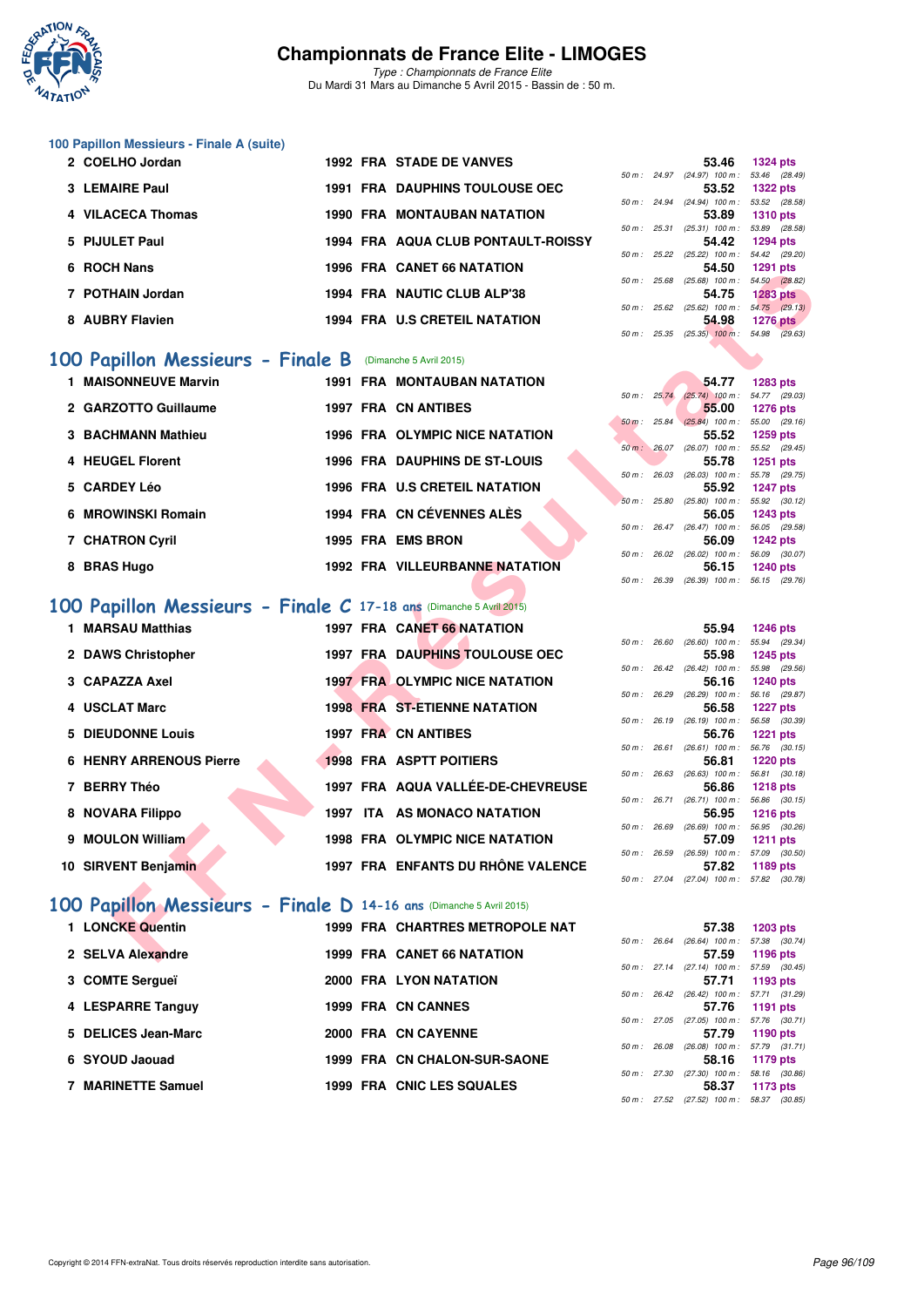

*Type : Championnats de France Elite* Du Mardi 31 Mars au Dimanche 5 Avril 2015 - Bassin de : 50 m.

| 100 Papillon Messieurs - Finale D (suite) |  |                                   |  |                                              |                |
|-------------------------------------------|--|-----------------------------------|--|----------------------------------------------|----------------|
| 8 BADIAN Allan                            |  | 2000 FRA SCHOELCHER NATATION 2000 |  | 59.04                                        | 1153 pts       |
|                                           |  |                                   |  | 50 m: 27.55 (27.55) 100 m: 59.04 (31.49      |                |
| 9 SARAZIN Théo                            |  | 2000 FRA CNO ST-GERMAIN-EN-LAYE   |  |                                              | 59.20 1148 pts |
|                                           |  |                                   |  | 50 m: 27.73 (27.73) 100 m: 59.20 (31.47)     |                |
| 9 PICARD Anthony                          |  | <b>1999 FRA SC THIONVILLE</b>     |  | 59.20                                        | 1148 pts       |
|                                           |  |                                   |  | $50 m : 28.00 (28.00) 100 m : 59.20 (31.20)$ |                |

### **[100 Papillon Messieurs - Barrage Finales](http://www.ffnatation.fr/webffn/resultats.php?idact=nat&go=epr&idcpt=27187&idepr=82)** (Dimanche 5 Avril 2015)

| 1 POTHAIN Jordan            |  | 1994 FRA NAUTIC CLUB ALP'38        |  | 54.63                                 | <b>1287 pts</b> |  |
|-----------------------------|--|------------------------------------|--|---------------------------------------|-----------------|--|
|                             |  |                                    |  | 50 m: 25.74 (25.74) 100 m: 54.63 (28. |                 |  |
| <b>2 MAISONNEUVE Marvin</b> |  | <b>1991 FRA MONTAUBAN NATATION</b> |  | 54.84                                 | <b>1281 pts</b> |  |

#### **[100 Papillon Messieurs - Séries](http://www.ffnatation.fr/webffn/resultats.php?idact=nat&go=epr&idcpt=27187&idepr=82)** (Dimanche 5 Avril 2015)

|   | 1 POTHAIN Jordan                                       |  | 1994 FRA NAUTIC CLUB ALP'38             |              |       | 54.63                                               | <b>1287 pts</b>                  |               |
|---|--------------------------------------------------------|--|-----------------------------------------|--------------|-------|-----------------------------------------------------|----------------------------------|---------------|
|   | 2 MAISONNEUVE Marvin                                   |  | <b>1991 FRA MONTAUBAN NATATION</b>      |              |       | $50 m$ : 25.74 (25.74) 100 m :<br>54.84             | 54.63 (28.89)<br>1281 pts        |               |
|   |                                                        |  |                                         | 50 m: 25.58  |       | $(25.58)$ 100 m :                                   | 54.84 (29.26)                    |               |
|   | 00 Papillon Messieurs - Séries (Dimanche 5 Avril 2015) |  |                                         |              |       |                                                     |                                  |               |
|   | 1 METELLA Mehdy                                        |  | <b>1992 FRA CN MARSEILLE</b>            |              |       | 52.60                                               | <b>1351 pts</b>                  |               |
|   |                                                        |  | <b>1992 FRA STADE DE VANVES</b>         |              |       | 50 m: 24.49 (24.49) 100 m: 52.60 (28.11)            |                                  |               |
|   | 2 COELHO Jordan                                        |  |                                         | 50 m: 25.36  |       | 53.76<br>$(25.36)$ 100 m : 53.76 $(28.40)$          | <b>1314 pts</b>                  |               |
|   | 3 LEMAIRE Paul                                         |  | <b>1991 FRA DAUPHINS TOULOUSE OEC</b>   |              |       | 53.98                                               | <b>1307 pts</b>                  |               |
|   | 4 VILACECA Thomas                                      |  | <b>1990 FRA MONTAUBAN NATATION</b>      | $50 m$ :     |       | 25.41 (25.41) 100 m :<br>54.23                      | 53.98 (28.57)<br><b>1300 pts</b> |               |
|   |                                                        |  |                                         | 50 m: 25.52  |       | $(25.52)$ 100 m :                                   | 54.23 (28.71)                    |               |
|   | 5 AUBRY Flavien                                        |  | 1994 FRA U.S CRETEIL NATATION           |              |       | 54.39<br>50 m: 25.09 (25.09) 100 m: 54.39 (29.30)   | 1295 pts                         |               |
|   | 6 PIJULET Paul                                         |  | 1994 FRA AQUA CLUB PONTAULT-ROISSY      |              |       | 54.62                                               | <b>1287 pts</b>                  |               |
|   | 7 ROCH Nans                                            |  | 1996 FRA CANET 66 NATATION              | 50 m: 25.56  |       | $(25.56)$ 100 m :<br>54.73                          | 54.62 (29.06)<br><b>1284 pts</b> |               |
|   |                                                        |  |                                         | 50 m : 25.76 |       | (25.76) 100 m : 54.73 (28.97)                       |                                  |               |
| 8 | <b>MAISONNEUVE Marvin</b>                              |  | <b>1991 FRA MONTAUBAN NATATION</b>      |              |       | 55.11<br>50 m : 25.73 (25.73) 100 m : 55.11 (29.38) | <b>1272 pts</b>                  |               |
|   | 8 POTHAIN Jordan                                       |  | 1994 FRA NAUTIC CLUB ALP'38             |              |       | 55.11                                               | <b>1272 pts</b>                  |               |
|   |                                                        |  |                                         |              |       | 50 m: 25.72 (25.72) 100 m: 55.11 (29.39)            |                                  |               |
|   | 10 GARZOTTO Guillaume                                  |  | 1997 FRA CN ANTIBES                     |              |       | 55.46<br>50 m: 26.21 (26.21) 100 m: 55.46 (29.25)   | <b>1261 pts</b>                  |               |
|   | 11 CHATRON Cyril                                       |  | 1995 FRA EMS BRON                       |              |       | 55.48                                               | <b>1261 pts</b>                  |               |
|   | 12 BACHMANN Mathieu                                    |  | 1996 FRA OLYMPIC NICE NATATION          | 50 m : 25.88 |       | $(25.88)$ 100 m :<br>55.60                          | 55.48 (29.60)<br><b>1257 pts</b> |               |
|   |                                                        |  |                                         | 50 m: 26.33  |       | $(26.33)$ 100 m :                                   | 55.60 (29.27)                    |               |
|   | 13 CARDEY Léo                                          |  | <b>1996 FRA U.S CRETEIL NATATION</b>    | 50 m: 25.98  |       | 55.66<br>$(25.98)$ 100 m :                          | 1255 pts<br>55.66 (29.68)        |               |
|   | 14 BRAS Hugo                                           |  | <b>1992 FRA VILLEURBANNE NATATION</b>   |              |       | 55.76                                               | <b>1252 pts</b>                  |               |
|   | <b>15 MROWINSKI Romain</b>                             |  | 1994 FRA CN CÉVENNES ALÈS               |              |       | 50 m : 26.26 (26.26) 100 m : 55.76 (29.50)<br>55.80 | <b>1251 pts</b>                  |               |
|   |                                                        |  |                                         |              |       | $50 m$ : $26.40$ $(26.40)$ $100 m$ :                |                                  | 55.80 (29.40) |
|   | <b>16 HEUGEL Florent</b>                               |  | <b>1996 FRA DAUPHINS DE ST-LOUIS</b>    |              |       | 55.84<br>50 m : 26.07 (26.07) 100 m :               | <b>1250 pts</b><br>55.84 (29.77) |               |
|   | 17 ATSU Jonathan                                       |  | <b>1996 FRA DAUPHINS TOULOUSE OEC</b>   |              |       | 55.90                                               | <b>1248 pts</b>                  |               |
|   | 18 SHAHIN Bilal                                        |  | <b>1996 FRA SN MONTGERON</b>            |              |       | $50 m$ : 26.43 (26.43) 100 m :<br>55.93             | 55.90 (29.47)                    |               |
|   |                                                        |  |                                         | $50 m$ :     | 25.68 | $(25.68)$ 100 m :                                   | <b>1247 pts</b><br>55.93 (30.25) |               |
|   | 19 COUDRY Florent                                      |  | <b>1992 FRA EMS BRON</b>                |              |       | 55.99                                               | <b>1245 pts</b>                  |               |
|   | 19 PEDRO-LEAL Dorian                                   |  | <b>1996 FRA MEGAQUARIUS CLUB GUYANE</b> |              |       | 50 m : 25.97 (25.97) 100 m :<br>55.99               | 55.99 (30.02)<br><b>1245 pts</b> |               |
|   |                                                        |  |                                         |              |       | 50 m: 25.77 (25.77) 100 m:                          | 55.99 (30.22)                    |               |
|   | 21 CAPAZZA Axel                                        |  | 1997 FRA OLYMPIC NICE NATATION          | 50 m: 25.96  |       | 56.29<br>$(25.96)$ 100 m :                          | <b>1236 pts</b><br>56.29 (30.33) |               |
|   | 22 DAWS Christopher                                    |  | <b>1997 FRA DAUPHINS TOULOUSE OEC</b>   |              |       | 56.30                                               | <b>1235 pts</b>                  |               |
|   | 23 TORMENTO Hugo                                       |  | <b>1993 FRA MULHOUSE ON</b>             |              |       | 50 m : 26.37 (26.37) 100 m :<br>56.31               | 56.30 (29.93)<br><b>1235 pts</b> |               |
|   |                                                        |  |                                         |              |       | 50 m: 26.45 (26.45) 100 m: 56.31 (29.86)            |                                  |               |
|   | 24 CHATELAIN Yannick                                   |  | <b>1994 FRA NAUTIC CLUB NIMES</b>       |              |       | 56.32<br>50 m : 26.37 (26.37) 100 m :               | <b>1235 pts</b>                  | 56.32 (29.95) |
|   | 25 QUAMMIE Qulaüs                                      |  | <b>1995 FRA MEGAQUARIUS CLUB GUYANE</b> |              |       | 56.33                                               | <b>1235 pts</b>                  |               |
|   | 25 RALEFY Anthonny                                     |  | <b>1995 MAD CN MARSEILLE</b>            |              |       | 50 m: 25.95 (25.95) 100 m: 56.33 (30.38)<br>56.33   | <b>1235 pts</b>                  |               |
|   |                                                        |  |                                         |              |       | 50 m : 25.77 (25.77) 100 m :                        | 56.33 (30.56)                    |               |
|   | 27 AVETAND Thomas                                      |  | <b>1995 FRA BEAUVAISIS AQUATIC CLUB</b> |              |       | 56.41<br>$50 m$ : $26.43$ $(26.43)$ $100 m$ :       | <b>1232 pts</b><br>56.41 (29.98) |               |
|   | 28 TRUCHOT Florian                                     |  | 1996 FRA ASPTT ORLEANS                  |              |       | 56.44                                               | 1231 pts                         |               |
|   | <b>28 MARSAU Matthias</b>                              |  | 1997 FRA CANET 66 NATATION              |              |       | 50 m : 26.22 (26.22) 100 m : 56.44 (30.22)<br>56.44 | <b>1231 pts</b>                  |               |
|   |                                                        |  |                                         |              |       |                                                     |                                  |               |

|  | 50 m: 27.73 (27.73) 100 m: 59.20 (31.47)   |  |
|--|--------------------------------------------|--|
|  | 59.20 1148 pts                             |  |
|  | 50 m : 28.00 (28.00) 100 m : 59.20 (31.20) |  |
|  |                                            |  |
|  |                                            |  |
|  |                                            |  |
|  | 54.63 1287 pts                             |  |
|  | 50 m: 25.74 (25.74) 100 m: 54.63 (28.89)   |  |
|  | 54.84 1281 pts                             |  |
|  | 50 m: 25.58 (25.58) 100 m: 54.84 (29.26)   |  |
|  |                                            |  |
|  |                                            |  |
|  |                                            |  |
|  | 52.60 1351 pts                             |  |
|  | 50 m: 24.49 (24.49) 100 m: 52.60 (28.11)   |  |
|  | <b>53.76</b> 1314 pts                      |  |
|  | 50 m : 25.36 (25.36) 100 m : 53.76 (28.40) |  |
|  | 53.98 1307 pts                             |  |
|  | 50 m: 25.41 (25.41) 100 m: 53.98 (28.57)   |  |
|  | 54.23 1300 pts                             |  |
|  | 50 m: 25.52 (25.52) 100 m: 54.23 (28.71)   |  |
|  |                                            |  |

*50 m : 26.55 (26.55) 100 m : 56.44 (29.89)*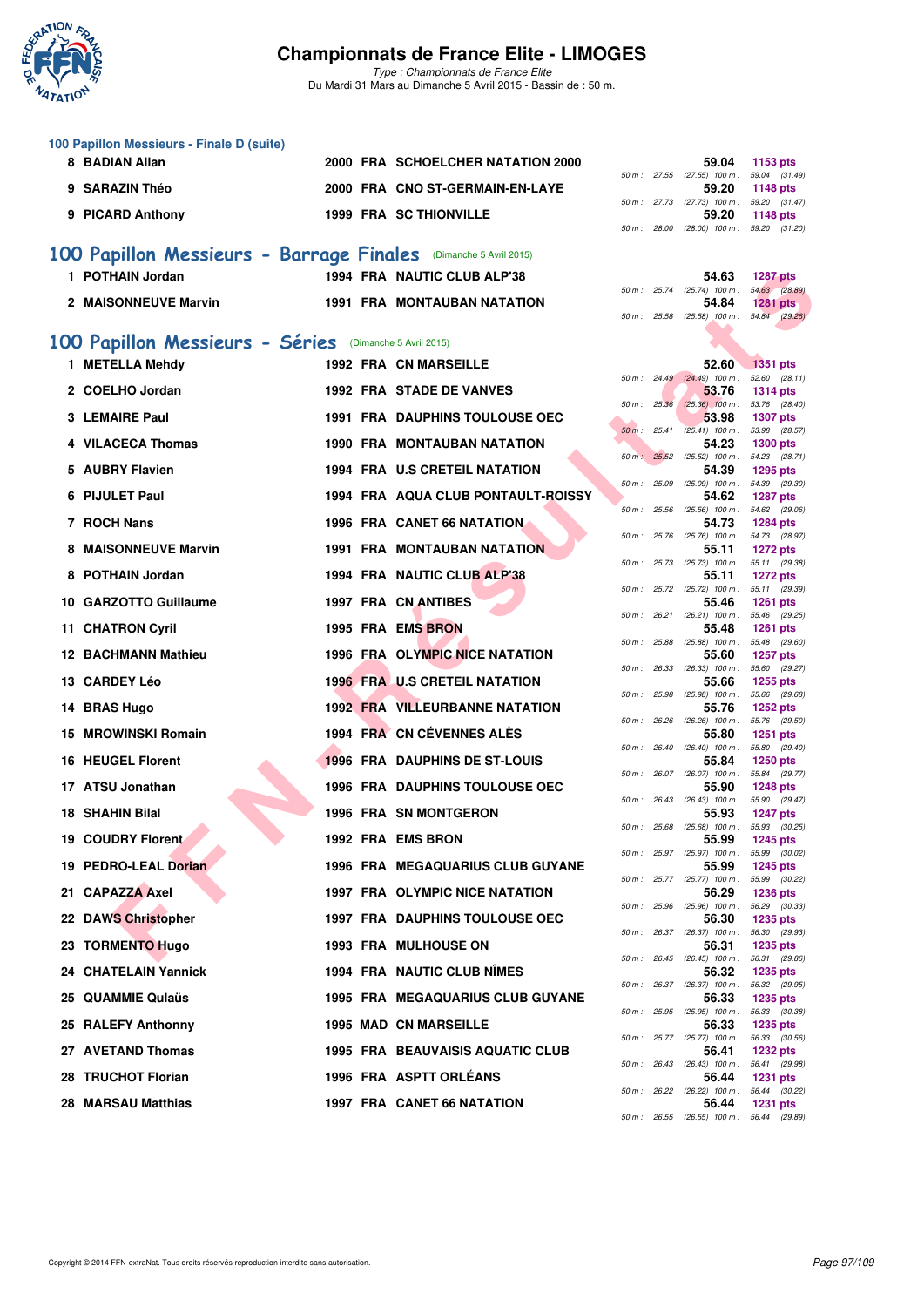

*Type : Championnats de France Elite* Du Mardi 31 Mars au Dimanche 5 Avril 2015 - Bassin de : 50 m.

## **100 Papillon Messieurs - Séries (suite)**

| 30 FUCHS Théo                |  | <b>1993 FRA AMIENS METROPOLE NAT.</b>    |              | 56.59                                                 | <b>1227 pts</b>                  |  |
|------------------------------|--|------------------------------------------|--------------|-------------------------------------------------------|----------------------------------|--|
| 31 HOPCHET Maxandre          |  | 1995 BEL DENAIN NAT. PORTE DU HAINAUT    |              | 50 m : 26.25 (26.25) 100 m : 56.59 (30.34)<br>56.61   | <b>1226 pts</b>                  |  |
| 32 USCLAT Marc               |  | <b>1998 FRA ST-ETIENNE NATATION</b>      |              | 50 m : 25.94 (25.94) 100 m :<br>56.65                 | 56.61 (30.67)<br><b>1225 pts</b> |  |
| 33 BOLOGNESI Andrea          |  | 1993 ITA AS MONACO NATATION              | 50 m: 26.09  | $(26.09)$ 100 m :<br>56.68                            | 56.65 (30.56)<br><b>1224 pts</b> |  |
| <b>34 LAURENDEAU Antoine</b> |  | <b>1995 FRA GIRONDINS BORDEAUX</b>       |              | 50 m: 26.32 (26.32) 100 m: 56.68 (30.36)<br>56.70     | <b>1223 pts</b>                  |  |
| 35 BERRY Théo                |  | 1997 FRA AQUA VALLÉE-DE-CHEVREUSE        | 50 m: 26.56  | $(26.56)$ 100 m :<br>56.72                            | 56.70 (30.14)<br>$1223$ pts      |  |
| 35 SAUREL Arthur             |  | <b>1995 FRA ASPTT MARSEILLE</b>          |              | 50 m : 27.04 (27.04) 100 m : 56.72 (29.68)<br>56.72   | 1223 $pts$                       |  |
| <b>37 DIEUDONNE Louis</b>    |  | 1997 FRA CN ANTIBES                      |              | 50 m : $26.87$ (26.87) 100 m : 56.72 (29.85)<br>56.78 | <b>1221 pts</b>                  |  |
| 38 NOVARA Filippo            |  | 1997 ITA AS MONACO NATATION              |              | 50 m: 26.17 (26.17) 100 m: 56.78 (30.61)<br>56.85     | <b>1219 pts</b>                  |  |
| 39 COMPAGNONE Fabio          |  | 1995 FRA DAUPHINS LES PENNES-MIRABEAU    |              | 50 m: 26.61 (26.61) 100 m: 56.85 (30.24)<br>56.90     | <b>1217 pts</b>                  |  |
| 39 VIGROUX Sébastien         |  | <b>1993 FRA MULHOUSE ON</b>              |              | $50 m$ : $26.45$ $(26.45)$ 100 m:<br>56.90            | 56.90 (30.45)<br><b>1217 pts</b> |  |
| 41 HENRY ARRENOUS Pierre     |  | <b>1998 FRA ASPTT POITIERS</b>           |              | 50 m : 27.26 (27.26) 100 m : 56.90 (29.64)<br>56.91   | <b>1217 pts</b>                  |  |
| <b>42 LONCKE Quentin</b>     |  | <b>1999 FRA CHARTRES METROPOLE NAT</b>   | $50 m$ :     | 26.82 (26.82) 100 m: 56.91 (30.09)<br>56.92           | <b>1217 pts</b>                  |  |
| 43 PETIT Ambroise            |  | <b>1995 FRA OLYMPIC NICE NATATION</b>    |              | 50 m: 26.67 (26.67) 100 m: 56.92 (30.25)<br>56.96     | 1215 pts                         |  |
| 44 GUERIN Simon              |  | 1992 FRA AMIENS METROPOLE NAT.           |              | 50 m : 26.80 (26.80) 100 m : 56.96 (30.16)<br>57.09   | <b>1211 pts</b>                  |  |
| 45 JAMMES Thomas             |  | 1996 FRA AAS SARCELLES NATATION 95       | 50 m : 26.83 | $(26.83)$ 100 m : 57.09 $(30.26)$<br>57.21            | <b>1208 pts</b>                  |  |
| 46 MORIN Alexandre           |  | <b>1990 FRA GIRONDINS BORDEAUX</b>       |              | 50 m: 26.89 (26.89) 100 m: 57.21 (30.32)<br>57.30     | <b>1205 pts</b>                  |  |
| 47 SIRVENT Benjamin          |  | 1997 FRA ENFANTS DU RHONE VALENCE        | 50 m : 25.94 | $(25.94)$ 100 m :<br>57.40                            | 57.30 (31.36)<br><b>1202 pts</b> |  |
| <b>MOULON William</b>        |  | 1998 FRA OLYMPIC NICE NATATION           |              | 50 m: 26.14 (26.14) 100 m: 57.40 (31.26)<br>57.41     | <b>1202 pts</b>                  |  |
| 49 GWIZDZ Damien             |  | 1995 FRA CANET 66 NATATION               |              | 50 m: 26.70 (26.70) 100 m: 57.41 (30.71)<br>57.42     | <b>1201 pts</b>                  |  |
| 50 FOUILLE Martin            |  | <b>1997 FRA GRENOBLE NATATION</b>        |              | 50 m: 26.51 (26.51) 100 m: 57.42 (30.91)<br>57.44     | <b>1201 pts</b>                  |  |
| 51 CASARIN Davide            |  | <b>1995 ITA LILLE MÉTROPOLE NATATION</b> |              | 50 m: 27.02 (27.02) 100 m: 57.44 (30.42)<br>57.52     | 1198 pts                         |  |
| 52 LUCIAN Kevin              |  | 1997 FRA ASEC ST-PAUL LA REUNION         |              | 50 m: 27.03 (27.03) 100 m: 57.52 (30.49)<br>57.53     | 1198 pts                         |  |
| 53 RENARD Geoffrey           |  | <b>1997 FRA DAUPHINS TOULOUSE OEC</b>    |              | 50 m: 26.41 (26.41) 100 m: 57.53 (31.12)<br>57.54     | 1198 pts                         |  |
| 54 TRILLAT Léo               |  | 1998 FRA CN POISSY                       | 50 m: 26.78  | $(26.78)$ 100 m : 57.54 $(30.76)$<br>57.58            | 1197 pts                         |  |
| 55 LEVRIER Jérémy            |  | <b>1993 FRA STADE CLERMONT NATATION</b>  |              | 50 m: 26.54 (26.54) 100 m: 57.58 (31.04)<br>57.71     | 1193 pts                         |  |
| 56 POT Esteban               |  | 1997 FRA CANET 66 NATATION               |              | 50 m: 27.38 (27.38) 100 m: 57.71 (30.33)<br>57.74     | 1192 pts                         |  |
| 57 GUEGAN Janik              |  | 1996 FRA LYON NATATION                   |              | 50 m: 26.92 (26.92) 100 m: 57.74 (30.82)<br>57.78     | 1191 pts                         |  |
| 58 SELVA Alexandre           |  | 1999 FRA CANET 66 NATATION               | 50 m : 26.78 | $(26.78)$ 100 m :<br>57.83                            | 57.78 (31.00)<br>1189 pts        |  |
| 59 DUFOURMANTELLE Jeremie    |  | <b>1998 FRA DUMBEA NATATION</b>          |              | 50 m: 27.07 (27.07) 100 m: 57.83 (30.76)<br>57.87     | <b>1188 pts</b>                  |  |
| 60 DELECLUSE Theo            |  | <b>1997 FRA MIGENNES NATATION</b>        |              | 50 m: 27.25 (27.25) 100 m: 57.87 (30.62)<br>57.88     | 1188 pts                         |  |
| 61 D'ADDA Alexandre          |  | <b>1997 FRA LAGNY-SUR-MARNE NATATION</b> |              | 50 m : 26.52 (26.52) 100 m :<br>57.91                 | 57.88 (31.36)<br><b>1187 pts</b> |  |
| 62 LESPARRE Tanguy           |  | 1999 FRA CN CANNES                       |              | 50 m : 26.67 (26.67) 100 m :<br>57.96                 | 57.91 (31.24)<br>1185 pts        |  |
| 63 DELICES Jean-Marc         |  | 2000 FRA CN CAYENNE                      |              | 50 m : 27.00 (27.00) 100 m : 57.96 (30.96)<br>57.98   | 1185 pts                         |  |
| 63 MICHAUX Benjamin          |  | 1991 FRA CN DOLE & REG                   |              | 50 m : 27.04 (27.04) 100 m :<br>57.98                 | 57.98 (30.94)<br>1185 pts        |  |
| 65 ORANGE Maxence            |  | <b>1998 FRA NANTES NATATION</b>          |              | 50 m : 26.78 (26.78) 100 m :<br>58.06                 | 57.98 (31.20)<br>1182 pts        |  |
|                              |  |                                          |              | 50 m : 27.37 (27.37) 100 m :                          | 58.06 (30.69)                    |  |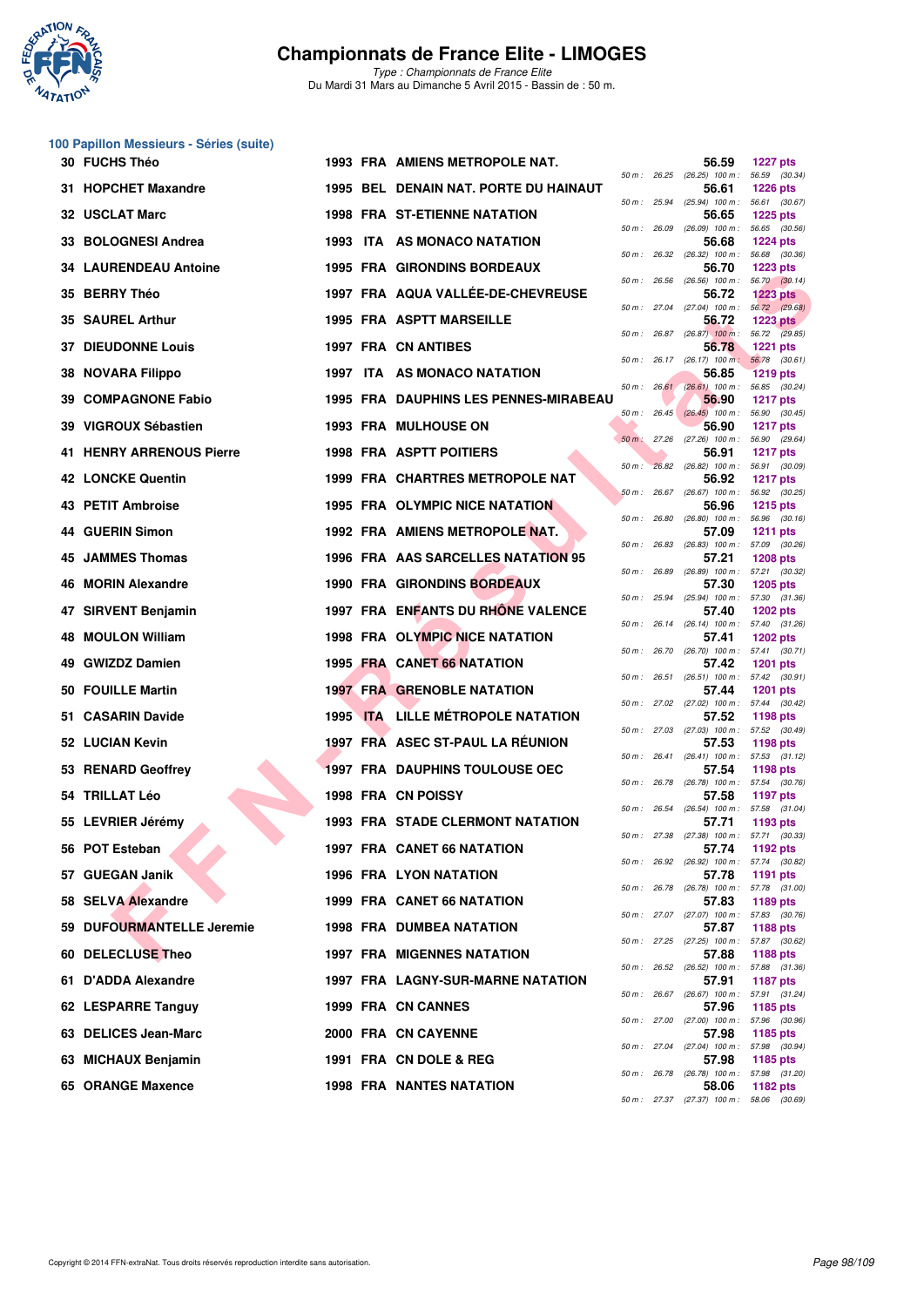

*Type : Championnats de France Elite* Du Mardi 31 Mars au Dimanche 5 Avril 2015 - Bassin de : 50 m.

#### **100 Papillon Messieurs - Séries (suite)**

|     | 66 BEDEL Paul-Gabriel                                  |  | 1994 FRA CN MARSEILLE                                       |              |              | 58.11                                                    | 1181 pts                         |               |
|-----|--------------------------------------------------------|--|-------------------------------------------------------------|--------------|--------------|----------------------------------------------------------|----------------------------------|---------------|
|     | 67 MARINETTE Samuel                                    |  | 1999 FRA CNIC LES SQUALES                                   | 50 m: 26.99  |              | $(26.99)$ 100 m : 58.11 $(31.12)$<br>58.12               | <b>1180 pts</b>                  |               |
| 68  | <b>DUICAN Radu</b>                                     |  | <b>1997 ROU CN MARSEILLE</b>                                | 50 m : 26.99 |              | $(26.99)$ 100 m : 58.12 $(31.13)$<br>58.15               | 1179 pts                         |               |
| 69. | <b>JEANNE Dorian</b>                                   |  | 1998 FRA CNP DE SAINT-LO                                    |              |              | 50 m: 26.99 (26.99) 100 m: 58.15 (31.16)<br>58.16        | 1179 pts                         |               |
| 70  | <b>DEMERIN Antoine</b>                                 |  | 1998 FRA STADE FRANÇAIS O COURBEVOIE                        |              |              | 50 m: 27.13 (27.13) 100 m: 58.16 (31.03)<br>58.25        | 1176 pts                         |               |
| 71. | <b>MATHIEU Geoffroy</b>                                |  | <b>1997 FRA STADE CLERMONT NATATION</b>                     |              |              | 50 m: 27.07 (27.07) 100 m: 58.25 (31.18)<br>58.37        | <b>1173 pts</b>                  |               |
|     | 72 BADIAN Allan                                        |  | 2000 FRA SCHOELCHER NATATION 2000                           |              |              | 50 m : 27.20 (27.20) 100 m :<br>58.66                    | 1164 $pts$                       | 58.37 (31.17) |
|     | 73 SYOUD Jaouad                                        |  | 1999 FRA CN CHALON-SUR-SAONE                                |              |              | 50 m : 27.52 (27.52) 100 m : 58.66 (31.14)<br>58.77      | <b>1161 pts</b>                  |               |
|     | 74 SARAZIN Théo                                        |  | 2000 FRA CNO ST-GERMAIN-EN-LAYE                             | 50 m: 27.38  |              | $(27.38)$ 100 m:<br>58.80                                | 58.77 (31.39)<br><b>1160 pts</b> |               |
| 75. | <b>COMTE Sergueï</b>                                   |  | 2000 FRA LYON NATATION                                      |              |              | $50 m$ : $27.28$ $(27.28)$ 100 m:<br>58,88               | 58.80 (31.52)<br>1158 pts        |               |
| 76  | <b>DULONDEL Louis</b>                                  |  | 1998 FRA C VIKINGS DE ROUEN                                 |              |              | 50 m : 27.22 (27.22) 100 m : 58.88 (31.66)<br>58.89      | 1157 pts                         |               |
| 77  | <b>PICARD Anthony</b>                                  |  | <b>1999 FRA SC THIONVILLE</b>                               | 50 m : 27.09 |              | $(27.09)$ 100 m :<br>58.90                               | 58.89 (31.80)<br>1157 pts        |               |
|     | <b>78 FOURTIER Florentin</b>                           |  | <b>1996 FRA CSN GUYANCOURT</b>                              |              |              | 50 m : 27.88 (27.88) 100 m : 58.90 (31.02)<br>59.09      | 1152 pts                         |               |
|     | <b>79 PACAUD Antoine</b>                               |  | 1997 FRA AC BOULOGNE-BILLANCOURT                            |              |              | $50 m$ : 27.45 (27.45) 100 m :<br>59.13                  | 59.09 (31.64)<br><b>1150 pts</b> |               |
| 80  | <b>MALLET Gauthier</b>                                 |  | <b>1995 FRA NAUTIQUE ENTENTE CHÂLONS</b>                    | 50 m : 27.38 |              | $(27.38)$ 100 m : 59.13 $(31.75)$<br>59.23               | 1147 $pts$                       |               |
|     | 81 DEVILLIER Kélian                                    |  | <b>1999 FRA VAL DE GRAY NATATION</b>                        |              | 50 m : 27.54 | $(27.54)$ 100 m :<br>59.53                               | 59.23 (31.69)<br>1139 pts        |               |
|     | 82 KITCHING Kianu                                      |  | 1996 GBR CN CANNES                                          |              |              | 50 m: 27.79 (27.79) 100 m: 59.53 (31.74)<br>59.55        | 1138 pts                         |               |
|     | 83 GRANDJEAN Hugo                                      |  | 2000 FRA AQUATIC CLUB BOURGES                               |              |              | 50 m: 27.64 (27.64) 100 m: 59.55 (31.91)<br>59.65        | 1135 pts                         |               |
|     | <b>84 PIRLOT Thibaud</b>                               |  | 1998 FRA CN GIVET                                           |              |              | 50 m : 27.91 (27.91) 100 m :<br>59.80                    | 59.65 (31.74)<br>1131 pts        |               |
| 85  | <b>BUSSIERE Theo</b>                                   |  | 1995 FRA CN MARSEILLE                                       |              |              | 50 m: 27.85 (27.85) 100 m: 59.80 (31.95)<br>59.83        | 1130 pts                         |               |
|     | 85 PIRON Thomas                                        |  | 2000 FRA VICHY VAL D'ALLIER NATATION                        | 50 m: 27.83  |              | $(27.83)$ 100 m :<br>59.83                               | 59.83 (32.00)<br>1130 pts        |               |
| 87. | <b>LASSERRE Kévin</b>                                  |  | 1998 FRA CN LE HAVRE                                        | 50 m: 28.27  |              | (28.27) 100 m : 59.83 (31.56)<br>59.86                   | 1129 pts                         |               |
|     | 88 HELMBACHER Samy                                     |  | <b>1998 FRA DAUPHINS OBERNAI</b>                            |              |              | 50 m : 27.52 (27.52) 100 m : 59.86 (32.34)<br>1:00.11    | 1122 pts                         |               |
|     | 89 CHOUMILOFF Sacha                                    |  | 1999 FRA CN CHALON-SUR-SAONE                                | 50 m : 27.86 |              | $(27.86)$ 100 m : 1:00.11 $(32.25)$<br>1:00.17           | 1120 pts                         |               |
|     | 90 LAMBERT Nicolas                                     |  | 1999 FRA TOULON VAR NATATION                                |              |              | 50 m: 27.84 (27.84) 100 m: 1:00.17 (32.33)<br>1:00.25    | <b>1117 pts</b>                  |               |
|     |                                                        |  |                                                             | 50 m: 28.09  |              | $(28.09)$ 100 m : 1:00.25 $(32.16)$                      |                                  |               |
|     | 91 COMMENGES Lucas                                     |  | 1999 FRA DAUPHINS PALOIS<br>1999 FRA CNO ST-GERMAIN-EN-LAYE | 50 m: 27.58  |              | 1:00.36<br>$(27.58)$ 100 m : 1:00.36 $(32.78)$           | 1114 pts                         |               |
|     | 92 MARTIN Clément                                      |  | 1998 FRA STADE OLYMPIQUE CHAMBERY                           | 50 m: 28.02  |              | 1:00.42<br>(28.02) 100 m: 1:00.42 (32.40)                | <b>1113 pts</b>                  |               |
|     | 93 DUFAYARD Lucas                                      |  |                                                             |              |              | 1:00.65<br>50 m: 27.82 (27.82) 100 m: 1:00.65 (32.83)    | 1106 pts                         |               |
|     | 94 FOURMY Matéo                                        |  | <b>2000 FRA ES MASSY NATATION</b>                           |              | 50 m : 27.56 | 1:00.66<br>$(27.56)$ 100 m : 1:00.66 $(33.10)$           | 1106 pts                         |               |
|     | 95 ROTHON Mathieu                                      |  | 2000 FRA ALLIANCE DIJON NATATION                            |              | 50 m : 28.32 | 1:00.86<br>(28.32) 100 m: 1:00.86 (32.54)                | 1100 pts                         |               |
|     | 96 SERVANT Dylan                                       |  | 1997 FRA NAUTIC CLUB ALP'38                                 | 50 m : 27.89 |              | 1:01.10<br>$(27.89)$ 100 m : 1:01.10 $(33.21)$           | 1093 pts                         |               |
|     | 97 LE FLOCH Mathieu                                    |  | <b>2000 FRA NANTES NATATION</b>                             |              | 50 m : 28.37 | 1:01.20<br>(28.37) 100 m : 1:01.20 (32.83)               | 1090 pts                         |               |
|     | 98 BATTALIER Samuel                                    |  | 2000 FRA FOS-SUR-MER NATATION                               |              | 50 m : 28.24 | 1:01.24<br>(28.24) 100 m: 1:01.24 (33.00)                | 1089 pts                         |               |
|     | 99 MILLET Arthur                                       |  | 2000 FRA CN CHALON-SUR-SAONE                                |              | 50 m : 28.51 | 1:01.69<br>$(28.51)$ 100 m : 1:01.69 $(33.18)$           | 1076 pts                         |               |
| 100 | BOURSAC CERVERA LORTET Thomas 1999 FRA STADE DE VANVES |  |                                                             |              | 50 m : 28.45 | 1:01.95<br>$(28.45)$ 100 m : 1:01.95 $(33.50)$           | 1069 pts                         |               |
|     | 101 LASSEVILS Alban                                    |  | 2000 FRA SA MÉRIGNAC                                        |              |              | 1:01.99<br>$50 m - 2906$ (29.06) $100 m + 10199$ (32.93) | <b>1067 pts</b>                  |               |
|     |                                                        |  |                                                             |              |              |                                                          |                                  |               |

| 50 m :   | 26.99 | 58.11<br>$(26.99)$ 100 m :   | 1181 pts<br>58.11<br>(31.12)          |
|----------|-------|------------------------------|---------------------------------------|
|          |       | 58.12                        | 1180 pts                              |
| $50 m$ : | 26.99 | $(26.99)$ 100 m :<br>58.15   | 58.12<br>(31.13)<br>1179 pts          |
| $50 m$ : | 26.99 | $(26.99)$ 100 m :            | 58.15<br>(31.16)                      |
| 50 m :   | 27.13 | 58.16<br>$(27.13)$ 100 m :   | 1179 pts<br>(31.03)<br>58.16          |
|          |       | 58.25                        | 1176 pts                              |
| $50 m$ : | 27.07 | $(27.07)$ 100 m :<br>58.37   | 58.25<br>(31.18)<br><b>1173 pts</b>   |
| $50 m$ : | 27.20 | $(27.20)$ 100 m :            | 58.37<br>(31.17)                      |
| 50 m :   | 27.52 | 58.66<br>$(27.52)$ 100 m :   | 1164 pts<br>(31.14)<br>58.66          |
|          |       | 58.77                        | 1161 pts                              |
| $50 m$ : | 27.38 | $(27.38)$ 100 m :<br>58.80   | 58.77<br>(31.39)<br><b>1160 pts</b>   |
| $50 m$ : | 27.28 | $(27.28)$ 100 m :            | (31.52)<br>58.80                      |
| 50 m :   | 27.22 | 58.88<br>$(27.22)$ 100 m :   | 1158 pts<br>(31.66)<br>58.88          |
|          |       | 58.89                        | 1157 pts                              |
| $50 m$ : | 27.09 | $(27.09)$ 100 m :            | 58.89<br>(31.80)                      |
| 50 m :   | 27.88 | 58.90<br>$(27.88)$ 100 m :   | 1157 pts<br>58.90<br>(31.02)          |
|          |       | 59.09                        | 1152 pts                              |
| $50 m$ : | 27.45 | $(27.45)$ 100 m :<br>59.13   | (31.64)<br>59.09<br>1150 pts          |
| $50 m$ : | 27.38 | $(27.38)$ 100 m :            | 59.13<br>(31.75)                      |
| $50 m$ : | 27.54 | 59.23<br>$(27.54)$ 100 m :   | <b>1147 pts</b><br>59.23<br>(31.69)   |
|          |       | 59.53                        | 1139 pts                              |
| 50 m :   | 27.79 | $(27.79)$ 100 m :<br>59.55   | (31.74)<br>59.53<br>1138 pts          |
| $50 m$ : | 27.64 | $(27.64)$ 100 m :            | 59.55<br>(31.91)                      |
| 50 m :   | 27.91 | 59.65<br>$(27.91)$ 100 m :   | 1135 pts<br>59.65<br>(31.74)          |
|          |       | 59.80                        | 1131 pts                              |
| $50 m$ : | 27.85 | $(27.85)$ 100 m :<br>59.83   | 59.80<br>(31.95)<br>1130 pts          |
| $50 m$ : | 27.83 | $(27.83)$ 100 m :            | 59.83<br>(32.00)                      |
| 50 m :   | 28.27 | 59.83<br>$(28.27)$ 100 m :   | 1130 pts<br>59.83<br>(31.56)          |
|          |       | 59.86                        | 1129 pts                              |
| 50 m :   | 27.52 | $(27.52)$ 100 m :<br>1:00.11 | (32.34)<br>59.86<br><b>1122 pts</b>   |
| $50 m$ : | 27.86 | $(27.86) 100 m$ :            | 1:00.11<br>(32.25)                    |
| $50 m$ : | 27.84 | 1:00.17<br>(27.84) 100 m :   | 1120 pts<br>1:00.17<br>(32.33)        |
|          |       | 1:00.25                      | <b>1117 pts</b>                       |
| 50 m :   | 28.09 | (28.09) 100 m :<br>1:00.36   | 1:00.25<br>(32.16)<br>1114 pts        |
| 50 m :   | 27.58 | $(27.58) 100 m$ :            | 1:00.36<br>(32.78)                    |
| 50 m :   | 28.02 | 1:00.42<br>$(28.02)$ 100 m : | 1113 pts<br>(32.40)<br>1:00.42        |
|          |       | 1:00.65                      | 1106 pts                              |
| $50 m$ : | 27.82 | (27.82) 100 m :<br>1:00.66   | 1:00.65<br>(32.83)<br>1106 pts        |
| $50 m$ : | 27.56 | $(27.56) 100 m$ :            | 1:00.66<br>(33.10)                    |
| 50 m :   | 28.32 | 1:00.86<br>(28.32) 100 m :   | 1100 pts<br>1:00.86<br>(32.54)        |
|          |       | 1:01.10                      | 1093 pts                              |
| $50 m$ : | 27.89 | $(27.89) 100 m$ :<br>1:01.20 | 1:01.10<br>(33.21)<br>1090 pts        |
| $50 m$ : | 28.37 | $(28.37) 100 m$ :            | 1:01.20<br>(32.83)                    |
| $50 m$ : | 28.24 | 1:01.24<br>$(28.24) 100 m$ : | 1089 pts<br>1:01.24<br>(33.00)        |
|          |       | 1:01.69                      | 1076 pts                              |
| $50 m$ : | 28.51 | (28.51) 100 m :<br>1:01.95   | 1:01.69<br>(33.18)<br>1069 pts        |
| $50 m$ : | 28.45 | $(28.45)$ 100 m :            | 1:01.95<br>(33.50)                    |
| 50 m :   | 29.06 | 1:01.99<br>$(29.06)$ 100 m : | <b>1067 pts</b><br>1:01.99<br>(32.93) |
|          |       |                              |                                       |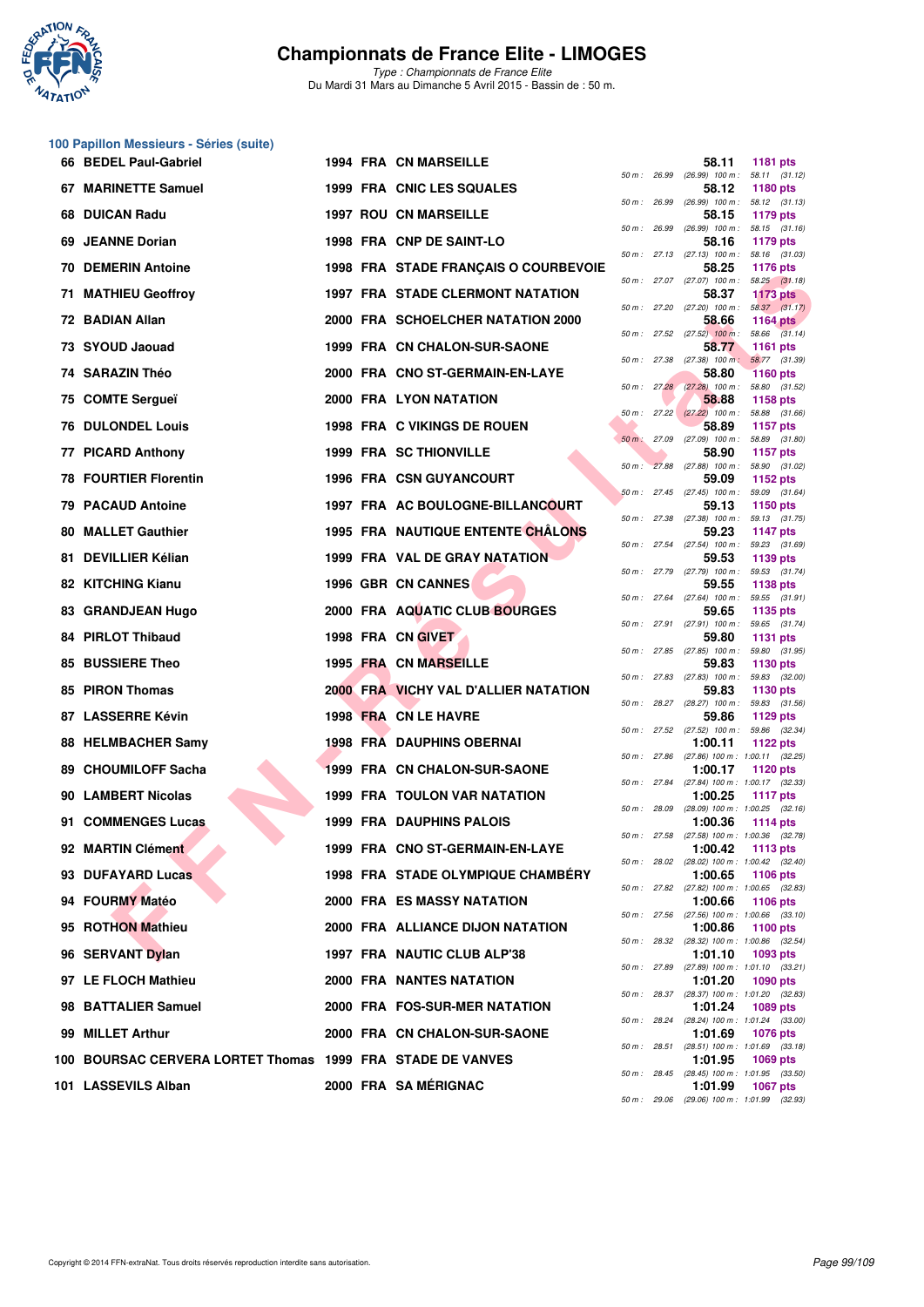

*Type : Championnats de France Elite* Du Mardi 31 Mars au Dimanche 5 Avril 2015 - Bassin de : 50 m.

## **100 Papillon Messieurs - Séries (suite)**

|   | 102 SALCZER Ladislas                                                         |  | <b>2000 FRA ES MASSY NATATION</b>                                                                                               |                           | 1:02.08        | 1065 pts                                                        |
|---|------------------------------------------------------------------------------|--|---------------------------------------------------------------------------------------------------------------------------------|---------------------------|----------------|-----------------------------------------------------------------|
|   | 103 RIGAUX Nicolas                                                           |  | <b>1998 FRA TARBES NAUTIC CLUB</b>                                                                                              | 50 m : 28.98              | 1:02.15        | $(28.98)$ 100 m : 1:02.08 $(33.10)$<br>1063 pts                 |
|   | 104 IONESCU Stefan                                                           |  | 2000 FRA SN HAGUENAU                                                                                                            | 50 m: 29.05               | 1:02.18        | $(29.05)$ 100 m : 1:02.15 $(33.10)$<br>1062 pts                 |
|   | 105 KNAUPP Alexandre                                                         |  | 2000 FRA SAINT-RAPHAEL NATATION                                                                                                 | 50 m : 28.60              | 1:02.21        | $(28.60)$ 100 m : 1:02.18 $(33.58)$<br>1061 pts                 |
|   | 106 PAULINE-FROUIN Vincent                                                   |  | 2000 FRA EN CAEN                                                                                                                |                           | 1:02.72        | 50 m : 28.36 (28.36) 100 m : 1:02.21 (33.85)<br><b>1047 pts</b> |
|   |                                                                              |  |                                                                                                                                 | 50 m: 29.08               |                | $(29.08)$ 100 m : 1:02.72 $(33.64)$                             |
|   | 106 CASASREALES Tom                                                          |  | 2001 FRA CN CHALON-SUR-SAONE                                                                                                    |                           | 1:02.72        | <b>1047 pts</b><br>50 m: 29.37 (29.37) 100 m: 1:02.72 (33.35)   |
|   | 108 GORJAO MOREIRA Martin                                                    |  | 1999 FRA NOGENT NATATION 94                                                                                                     | 50 m : 29.69              | 1:03.59        | <b>1022 pts</b><br>$(29.69)$ 100 m : 1:03.59 $(33.90)$          |
|   | 109 PERDU Baptiste                                                           |  | 1999 FRA ASPTT MONTPELLIER                                                                                                      |                           | 1:04.19        | <b>1006 pts</b><br>50 m: 29.14 (29.14) 100 m: 1:04.19 (35.05)   |
|   | 110 GINESTA Teo                                                              |  | 2000 FRA CN ANTIBES                                                                                                             |                           | 1:04.26        | <b>1004 pts</b>                                                 |
|   | 111 BAEZ Nikita                                                              |  | 2000 FRA AS CALUIRE                                                                                                             | 50 m: 29.84               | 1:04.71        | (29.84) 100 m : 1:04.26 (34.42)<br>991 pts                      |
|   | --- STRAVIUS Jérémy                                                          |  | 1988 FRA AMIENS METROPOLE NAT.                                                                                                  | 50 m: 29.63               | <b>DNS</b> dec | $(29.63)$ 100 m : 1:04.71 $(35.08)$                             |
|   | <b>ARNOUX Laurent</b>                                                        |  | <b>1995 FRA CN MARSEILLE</b>                                                                                                    |                           | <b>DNS dec</b> |                                                                 |
|   | --- ZAOUI Farouk                                                             |  | <b>1998 TUN SO MILLAU N</b>                                                                                                     |                           | <b>DNS</b> dec |                                                                 |
|   | <b>MIATTI K-Ryls</b>                                                         |  | 1999 FRA MULHOUSE ON                                                                                                            |                           | <b>DNS</b> dec |                                                                 |
|   | <b>LACOURT Camille</b>                                                       |  | <b>1985 FRA CN MARSEILLE</b>                                                                                                    |                           | <b>DNS dec</b> |                                                                 |
|   | --- TURPIN Fabrice                                                           |  | 1995 FRA CN MELUN VAL DE SEINE                                                                                                  |                           | <b>DNS dec</b> |                                                                 |
|   | 200 Papillon Messieurs - Finale A (Vendredi 3 Avril 2015)<br>1 COELHO Jordan |  | 1992 FRA STADE DE VANVES                                                                                                        |                           | 1:57.99        | <b>1350 pts</b>                                                 |
|   | 2 LEMAIRE Paul                                                               |  | 50 m: 25.94 (25.94) 100 m: 55.56 (29.62) 150 m: 1:26.65 (31.09) 200 m: 1:57.99 (31.34)<br><b>1991 FRA DAUPHINS TOULOUSE OEC</b> |                           | 1:58.50        | <b>1342 pts</b>                                                 |
| 3 | <b>MAISONNEUVE Marvin</b>                                                    |  | 50 m: 26.29 (26.29) 100 m: 56.37<br><b>1991 FRA MONTAUBAN NATATION</b>                                                          | $(30.08)$ 150 m : 1:27.38 | 1:59.42        | $(31.01)$ 200 m : 1:58.50 $(31.12)$<br><b>1327 pts</b>          |
|   |                                                                              |  | 50 m: 26.52 (26.52) 100 m: 57.24 (30.72) 150 m: 1:28.59 (31.35) 200 m: 1:59.42 (30.83)                                          |                           |                |                                                                 |
|   | <b>VILACECA Thomas</b>                                                       |  | 1990 FRA MONTAUBAN NATATION<br>50 m: 26.71 (26.71) 100 m: 56.63 (29.92) 150 m: 1:27.69 (31.06) 200 m: 1:59.69 (32.00)           |                           | 1:59.69        | <b>1323 pts</b>                                                 |
|   | 5 MARSAU Matthias                                                            |  | <b>1997 FRA CANET 66 NATATION</b>                                                                                               |                           | 2:00.29        | <b>1313 pts</b>                                                 |
| 6 | <b>ROCH Nans</b>                                                             |  | 50 m: 27.08 (27.08) 100 m: 57.63 (30.55) 150 m: 1:28.45 (30.82) 200 m: 2:00.29 (31.84)<br><b>1996 FRA CANET 66 NATATION</b>     |                           | 2:00.94        | <b>1303 pts</b>                                                 |
|   |                                                                              |  | 50 m: 26.68 (26.68) 100 m: 57.03 (30.35) 150 m: 1:28.59 (31.56) 200 m: 2:00.94 (32.35)                                          |                           |                |                                                                 |
|   | 7 TORMENTO Hugo                                                              |  | 1993 FRA MULHOUSE ON<br>50 m: 26.50 (26.50) 100 m: 57.34 (30.84) 150 m: 1.29.24 (31.90) 200 m: 2:03.30 (34.06)                  |                           | 2:03.30        | 1265 pts                                                        |
|   | 8 MROWINSKI Romain                                                           |  | <b>1994 FRA CN CEVENNES ALES</b>                                                                                                |                           | 2:05.04        | <b>1238 pts</b>                                                 |
|   |                                                                              |  | 50 m: 27.49 (27.49) 100 m: 58.47 (30.98) 150 m: 1:31.16 (32.69) 200 m: 2:05.04 (33.88)                                          |                           |                |                                                                 |
|   | 200 Papillon Messieurs - Finale B                                            |  | (Vendredi 3 Avril 2015)                                                                                                         |                           |                |                                                                 |
|   | 1 PETIT Ambroise                                                             |  | 1995 FRA OLYMPIC NICE NATATION                                                                                                  |                           | 2:03.25        | <b>1266 pts</b>                                                 |
|   | 2 CASARIN Davide                                                             |  | 50 m: 27.40 (27.40) 100 m: 58.77 (31.37) 150 m: 1:31.02 (32.25) 200 m: 2:03.25 (32.23)<br>1995 ITA LILLE METROPOLE NATATION     |                           | 2:03.26        | <b>1266 pts</b>                                                 |
|   | 3 REYMOND Axel                                                               |  | 50 m: 27.78 (27.78) 100 m: 59.61 (31.83) 150 m: 1:31.64 (32.03) 200 m: 2:03.26 (31.62)<br>1994 FRA CN FONTAINEBLEAU-AVON        |                           | 2:04.37        | <b>1248 pts</b>                                                 |
|   |                                                                              |  | 50 m: 28.39 (28.39) 100 m: 59.81 (31.42) 150 m: 1:32.04 (32.23) 200 m: 2:04.37 (32.33)                                          |                           |                |                                                                 |
|   | <b>JAMMES Thomas</b>                                                         |  | 1996 FRA AAS SARCELLES NATATION 95                                                                                              |                           | 2:04.64        | <b>1244 pts</b>                                                 |
|   | VIGROUX Sébastien                                                            |  | 50 m: 27.42 (27.42) 100 m: 58.56 (31.14) 150 m: 1:30.50 (31.94) 200 m: 2:04.64 (34.14)<br>1993 FRA MULHOUSE ON                  |                           | 2:06.39        | <b>1217 pts</b>                                                 |
|   |                                                                              |  | 50 m: 27.57 (27.57) 100 m: 59.09 (31.52) 150 m: 1.32.07 (32.98) 200 m: 2:06.39 (34.32)                                          |                           |                |                                                                 |
|   | 6 BEI Steve                                                                  |  | <b>1988 FRA SB BORDEAUX BASTIDE</b>                                                                                             |                           | 2:06.68        | <b>1212 pts</b>                                                 |

## **[200 Papillon Messieurs - Finale A](http://www.ffnatation.fr/webffn/resultats.php?idact=nat&go=epr&idcpt=27187&idepr=83)** (Vendredi 3 Avril 2015)

| 1 COELHO Jordan             | <b>1992 FRA STADE DE VANVES</b>                                                        |                                                         | 1:57.99 | <b>1350 pts</b>                     |
|-----------------------------|----------------------------------------------------------------------------------------|---------------------------------------------------------|---------|-------------------------------------|
|                             | 50 m : 25.94 (25.94) 100 m : 55.56                                                     | (29.62) 150 m : 1:26.65 (31.09) 200 m : 1:57.99 (31.34) |         |                                     |
| 2 LEMAIRE Paul              | <b>1991 FRA DAUPHINS TOULOUSE OEC</b>                                                  |                                                         | 1:58.50 | $1342$ pts                          |
|                             | $(26.29)$ 100 m : 56.37<br>50 m : 26.29                                                | (30.08) 150 m : 1:27.38                                 |         | $(31.01)$ 200 m : 1:58.50 $(31.12)$ |
| <b>3 MAISONNEUVE Marvin</b> | <b>1991 FRA MONTAUBAN NATATION</b>                                                     |                                                         | 1:59.42 | <b>1327 pts</b>                     |
|                             | 50 m : 26.52 (26.52) 100 m : 57.24                                                     | (30.72) 150 m : 1:28.59                                 |         | $(31.35)$ 200 m : 1:59.42 $(30.83)$ |
| 4 VILACECA Thomas           | 1990 FRA MONTAUBAN NATATION                                                            |                                                         | 1:59.69 | <b>1323 pts</b>                     |
|                             | 50 m: 26.71 (26.71) 100 m: 56.63                                                       | (29.92) 150 m : 1:27.69                                 |         | $(31.06)$ 200 m : 1:59.69 $(32.00)$ |
| 5 MARSAU Matthias           | <b>1997 FRA CANET 66 NATATION</b>                                                      |                                                         | 2:00.29 | $1313$ pts                          |
|                             | 50 m: 27.08 (27.08) 100 m: 57.63                                                       | (30.55) 150 m : 1:28.45                                 |         | $(30.82)$ 200 m : 2:00.29 $(31.84)$ |
| 6 ROCH Nans                 | <b>1996 FRA CANET 66 NATATION</b>                                                      |                                                         | 2:00.94 | $1303$ pts                          |
|                             | 50 m: 26.68                                                                            | (26.68) 100 m : 57.03 (30.35) 150 m : 1:28.59           |         | $(31.56)$ 200 m : 2:00.94 $(32.35)$ |
| 7 TORMENTO Hugo             | 1993 FRA MULHOUSE ON                                                                   |                                                         | 2:03.30 | $1265$ pts                          |
|                             | 50 m : 26.50 (26.50) 100 m : 57.34                                                     | (30.84) 150 m : 1:29.24                                 |         | $(31.90)$ 200 m : 2:03.30 $(34.06)$ |
| 8 MROWINSKI Romain          | 1994 FRA CN CEVENNES ALES                                                              |                                                         | 2:05.04 | <b>1238 pts</b>                     |
|                             | 50 m: 27.49 (27.49) 100 m: 58.47 (30.98) 150 m: 1:31.16 (32.69) 200 m: 2:05.04 (33.88) |                                                         |         |                                     |

## **[200 Papillon Messieurs - Finale B](http://www.ffnatation.fr/webffn/resultats.php?idact=nat&go=epr&idcpt=27187&idepr=83)** (Vendredi 3 Avril 2015)

| 1 PETIT Ambroise                     | 1995 FRA OLYMPIC NICE NATATION                                                                      | 2:03.25 | <b>1266 pts</b>                       |
|--------------------------------------|-----------------------------------------------------------------------------------------------------|---------|---------------------------------------|
|                                      | 50 m : 27.40 (27.40) 100 m : 58.77 (31.37) 150 m : 1:31.02                                          |         | $(32.25)$ 200 m : 2:03.25 $(32.23)$   |
| 2 CASARIN Davide                     | <b>1995 ITA LILLE MÉTROPOLE NATATION</b>                                                            | 2:03.26 | $1266$ pts                            |
|                                      | 50 m: 27.78 (27.78) 100 m: 59.61 (31.83) 150 m: 1:31.64                                             |         | $(32.03)$ 200 m : 2:03.26 $(31.62)$   |
| 3 REYMOND Axel                       | 1994 FRA CN FONTAINEBLEAU-AVON                                                                      | 2:04.37 | <b>1248 pts</b>                       |
|                                      | 50 m: 28.39 (28.39) 100 m: 59.81 (31.42) 150 m: 1:32.04                                             |         | $(32.23)$ 200 m : 2:04.37 $(32.33)$   |
| 4 JAMMES Thomas                      | 1996 FRA AAS SARCELLES NATATION 95                                                                  | 2:04.64 | 1244 pts                              |
|                                      | 50 m : 27.42 (27.42) 100 m : 58.56 (31.14) 150 m : 1:30.50                                          |         | $(31.94)$ 200 m : 2:04.64 $(34.14)$   |
| 5 VIGROUX Sébastien                  | <b>1993 FRA MULHOUSE ON</b>                                                                         | 2:06.39 | <b>1217 pts</b>                       |
|                                      | 50 m: 27.57 (27.57) 100 m: 59.09 (31.52) 150 m: 1:32.07                                             |         | $(32.98)$ 200 m : $2.06.39$ $(34.32)$ |
| 6 BEI Steve                          | <b>1988 FRA SB BORDEAUX BASTIDE</b>                                                                 | 2:06.68 | 1212 $pts$                            |
|                                      | 50 m: 27.93 (27.93) 100 m: 59.66 (31.73) 150 m: 1:32.72                                             |         | $(33.06)$ 200 m : 2:06.68 $(33.96)$   |
| 7 JEANNE Dorian                      | 1998 FRA CNP DE SAINT-LO                                                                            | 2:06.96 | $1208$ pts                            |
|                                      | 50 m : 27.89 (27.89) 100 m : 1:00.52 (32.63) 150 m : 1:33.60                                        |         | $(33.08)$ 200 m : 2:06.96 $(33.36)$   |
| 8 LEONARDI Valentin                  | <b>1996 FRA OLYMPIC NICE NATATION</b>                                                               | 2:07.04 | 1207 pts                              |
|                                      | $(31.97)$ 150 m : 1:33.17 $(33.27)$ 200 m : 2:07.04 $(33.87)$<br>50 m : 27.93 (27.93) 100 m : 59.90 |         |                                       |
| 88. S.IL<br>$\overline{\phantom{a}}$ |                                                                                                     |         |                                       |

#### **[200 Papillon Messieurs - Finale C](http://www.ffnatation.fr/webffn/resultats.php?idact=nat&go=epr&idcpt=27187&idepr=83) 17-18 ans** (Vendredi 3 Avril 2015)

| 1 CACHEUX Théo          | <b>1997 FRA MULHOUSE ON</b>                                                                  | $2:05.24$ 1235 pts |
|-------------------------|----------------------------------------------------------------------------------------------|--------------------|
|                         | 50 m : 28.35 (28.35) 100 m : 1:00.07 (31.72) 150 m : 1:32.39 (32.32) 200 m : 2:05.24 (32.85) |                    |
|                         |                                                                                              |                    |
| 2 HENRY ARRENOUS Pierre | <b>1998 FRA ASPTT POITIERS</b>                                                               | $2:06.21$ 1220 pts |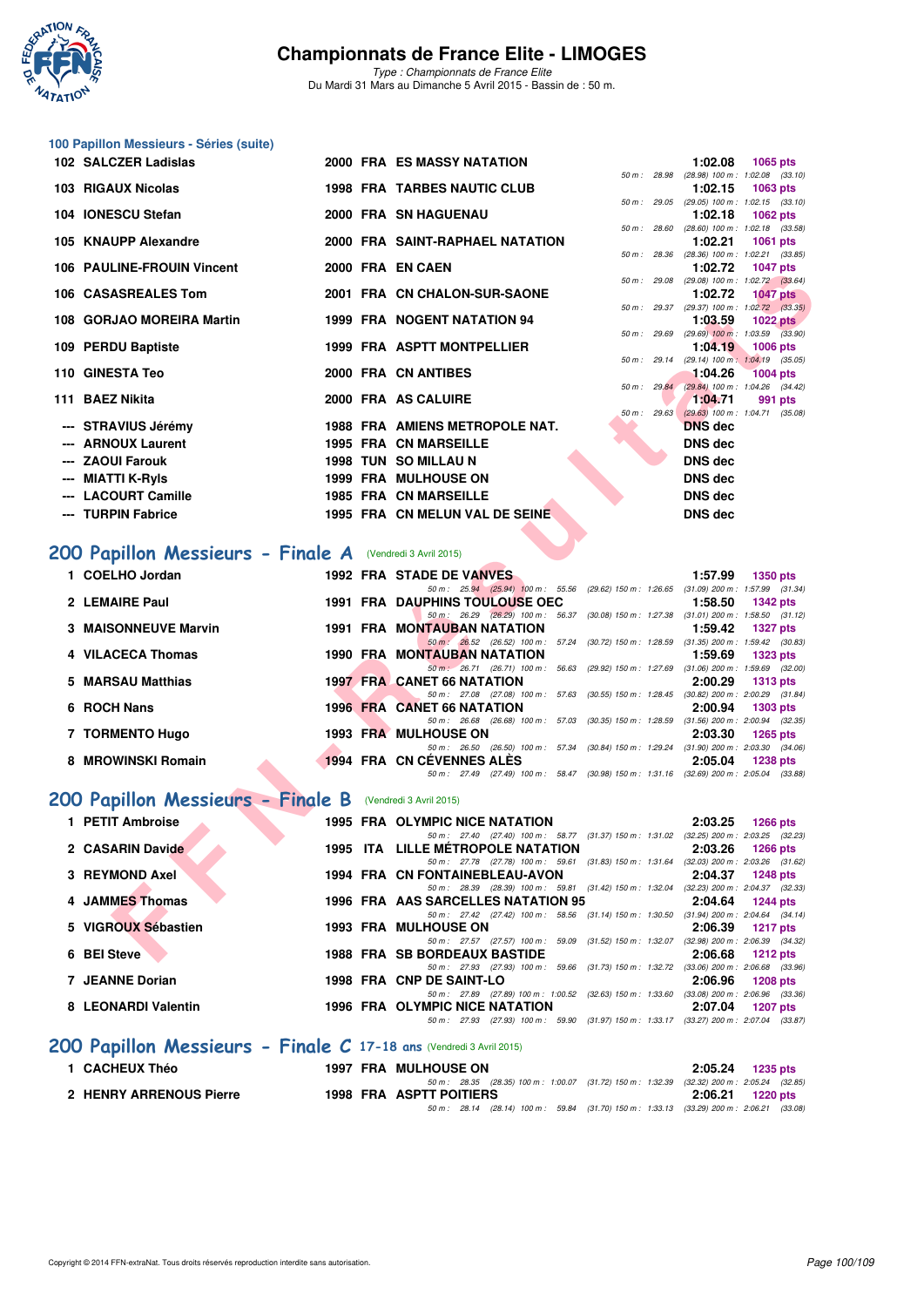

*Type : Championnats de France Elite* Du Mardi 31 Mars au Dimanche 5 Avril 2015 - Bassin de : 50 m.

#### **200 Papillon Messieurs - Finale C (suite)**

| 3 MARY Thibaut     |  | 1998 FRA CN CALÉDONIENS                                                                               | 2:07.42 1201 pts                      |                    |
|--------------------|--|-------------------------------------------------------------------------------------------------------|---------------------------------------|--------------------|
|                    |  | 50 m: 27.40 (27.40) 100 m: 59.93 (32.53) 150 m: 1:33.80 (33.87) 200 m: 2:07.42 (33.62)                |                                       |                    |
| 4 SIRVENT Benjamin |  | 1997 FRA ENFANTS DU RHÔNE VALENCE                                                                     | 2:07.65 1198 pts                      |                    |
|                    |  | 50 m: 28.36 (28.36) 100 m: 1.01.64 (33.28) 150 m: 1.34.64 (33.00) 200 m: 2:07.65 (33.01)              |                                       |                    |
| 5 MOULON William   |  | <b>1998 FRA OLYMPIC NICE NATATION</b>                                                                 | 2:07.81 1195 pts                      |                    |
|                    |  | 50 m: 28.39 (28.39) 100 m: 1:00.89 (32.50) 150 m: 1:34.08                                             | $(33.19)$ 200 m : 2:07.81 $(33.73)$   |                    |
| 6 POT Esteban      |  | 1997 FRA CANET 66 NATATION                                                                            |                                       | 2:07.83 1195 pts   |
|                    |  | 50 m: 27.47 (27.47) 100 m: 59.94<br>$(32.47)$ 150 m : 1:32.63                                         | $(32.69)$ 200 m : $2.07.83$ $(35.20)$ |                    |
| 7 NOVARA Filippo   |  | 1997 ITA AS MONACO NATATION                                                                           | 2:08.11                               | 1190 pts           |
|                    |  | 50 m : 28.64 (28.64) 100 m : 1:02.16 (33.52) 150 m : 1:35.81                                          | $(33.65)$ 200 m : 2:08.11 $(32.30)$   |                    |
| 8 AULIDI Hugo      |  | 1998 FRA GIRONDINS BORDEAUX                                                                           |                                       | $2:09.46$ 1170 pts |
|                    |  | 50 m: 29.03 (29.03) 100 m: 1:01.72 (32.69) 150 m: 1:35.25                                             | $(33.53)$ 200 m : 2:09.46 $(34.21)$   |                    |
| 9 PACAUD Antoine   |  | 1997 FRA AC BOULOGNE-BILLANCOURT                                                                      | 2:12.04                               | 1131 $pts$         |
|                    |  | $(33.09)$ 150 m : 1:35.24 $(34.28)$ 200 m : 2:12.04 $(36.80)$<br>50 m : 27.87 (27.87) 100 m : 1:00.96 |                                       |                    |
| 10 USCLAT Marc     |  | <b>1998 FRA ST-ETIENNE NATATION</b>                                                                   | 2:12.26                               | $1128$ pts         |
|                    |  | 50 m: 28.43 (28.43) 100 m: 1:02.05 (33.62) 150 m: 1:37.06 (35.01) 200 m: 2:12.26 (35.20)              |                                       |                    |

## **[200 Papillon Messieurs - Finale D](http://www.ffnatation.fr/webffn/resultats.php?idact=nat&go=epr&idcpt=27187&idepr=83) 14-16 ans** (Vendredi 3 Avril 2015)

| <b>I</b> INVERTING FIIIDDU                                         |  | <b>AS MUNACU NATATION</b><br>4.00.II<br>ີ 1 ເ <i>ລ</i> ບ ນເວ                                                                                                  |
|--------------------------------------------------------------------|--|---------------------------------------------------------------------------------------------------------------------------------------------------------------|
| 8 AULIDI Hugo                                                      |  | 50 m: 28.64 (28.64) 100 m: 1:02.16 (33.52) 150 m: 1:35.81 (33.65) 200 m: 2:08.11 (32.30)<br><b>1998 FRA GIRONDINS BORDEAUX</b><br>2:09.46<br><b>1170 pts</b>  |
|                                                                    |  | 50 m: 29.03 (29.03) 100 m: 1:01.72 (32.69) 150 m: 1:35.25 (33.53) 200 m: 2:09.46 (34.21)                                                                      |
| 9 PACAUD Antoine                                                   |  | 1997 FRA AC BOULOGNE-BILLANCOURT<br>2:12.04<br>1131 $p$ ts                                                                                                    |
| 10 USCLAT Marc                                                     |  | 50 m: 27.87 (27.87) 100 m: 1:00.96 (33.09) 150 m: 1:35.24 (34.28) 200 m: 2:12.04 (36.80)<br><b>1998 FRA ST-ETIENNE NATATION</b><br>2:12.26                    |
|                                                                    |  | 1128 pts<br>50 m: 28.43 (28.43) 100 m: 1:02.05 (33.62) 150 m: 1:37.06 (35.01) 200 m: 2:12.26 (35.20)                                                          |
|                                                                    |  |                                                                                                                                                               |
| OO Papillon Messieurs - Finale D 14-16 ans (Vendredi 3 Avril 2015) |  |                                                                                                                                                               |
| 1 SELVA Alexandre                                                  |  | <b>1999 FRA CANET 66 NATATION</b><br>2:05.02<br><b>1238 pts</b>                                                                                               |
|                                                                    |  | 50 m: 27.87 (27.87) 100 m: 59.65 (31.78) 150 m: 1.32.21 (32.56) 200 m: 2.05.02 (32.81)                                                                        |
| 2 CACHOT Arthur                                                    |  | 2000 FRA DAUPHINS TOULOUSE OEC<br>2:05.51<br><b>1231 pts</b>                                                                                                  |
| 3 LONCKE Quentin                                                   |  | 50 m: 28.10 (28.10) 100 m: 59.99 (31.89) 150 m: 1:32.49 (32.50) 200 m: 2:05.51 (33.02)<br>1999 FRA CHARTRES METROPOLE NAT<br>2:07.68<br>1197 pts              |
|                                                                    |  | 50 m: 28.17 (28.17) 100 m: 1:00.53 (32.36) 150 m: 1:33.68 (33.15) 200 m: 2:07.68 (34.00)                                                                      |
| 4 PICARD Anthony                                                   |  | <b>1999 FRA SC THIONVILLE</b><br>2:08.41<br>1186 pts                                                                                                          |
|                                                                    |  | 50 m: 28.47 (28.47) 100 m: 1:00.80 (32.33) 150 m: 1:34.27 (33.47) 200 m: 2:08.41 (34.14)                                                                      |
| 5 FONTAINE Logan                                                   |  | 1999 FRA C VIKINGS DE ROUEN<br>2:14.12<br>1100 pts                                                                                                            |
| 6 LAMBERT Nicolas                                                  |  | 50 m: 29.76 (29.76) 100 m: 1:04.35 (34.59) 150 m: 1:39.06 (34.71) 200 m: 2:14.12 (35.06)<br><b>1999 FRA TOULON VAR NATATION</b><br>2:16.36<br><b>1068 pts</b> |
|                                                                    |  | 50 m: 29.39 (29.39) 100 m: 1:03.64 (34.25) 150 m: 1:39.81 (36.17) 200 m: 2:16.36 (36.55)                                                                      |
| 7 PIRON Thomas                                                     |  | 2000 FRA VICHY VAL D'ALLIER NATATION<br>2:17.14<br><b>1057 pts</b>                                                                                            |
|                                                                    |  | 50 m: 29.92 (29.92) 100 m: 1:05.35 (35.43) 150 m: 1:42.07 (36.72) 200 m: 2:17.14 (35.07)                                                                      |
| 8 SARAZIN Théo                                                     |  | 2000 FRA CNO ST-GERMAIN-EN-LAYE<br>2:17.24<br>1055 pts                                                                                                        |
| 9 TORIS Hugo                                                       |  | 50 m: 29.79 (29.79) 100 m: 1:04.98 (35.19) 150 m: 1:41.26 (36.28) 200 m: 2:17.24 (35.98)<br>2000 FRA CANET 66 NATATION<br>2:18.26<br><b>1041 pts</b>          |
|                                                                    |  | 50 m: 30.23 (30.23) 100 m: 1:06.41 (36.18) 150 m: 1:41.99 (35.58) 200 m: 2:18.26 (36.27)                                                                      |
| 10 LE FLOCH Mathieu                                                |  | 2000 FRA NANTES NATATION<br>2:18.96<br><b>1031 pts</b>                                                                                                        |
|                                                                    |  | 50 m: 30.06 (30.06) 100 m: 1:04.54 (34.48) 150 m: 1:40.38 (35.84) 200 m: 2:18.96 (38.58)                                                                      |
| 00 Papillon Messieurs - Séries (Vendredi 3 Avril 2015)             |  |                                                                                                                                                               |
|                                                                    |  |                                                                                                                                                               |
| 1 COELHO Jordan                                                    |  | 1992 FRA STADE DE VANVES<br>2:00.17<br><b>1315 pts</b><br>50 m: 26.31 (26.31) 100 m: 56.78 (30.47) 150 m: 1:28.06 (31.28) 200 m: 2:00.17 (32.11)              |
| 2 VILACECA Thomas                                                  |  | <b>1990 FRA MONTAUBAN NATATION</b><br>2:01.02<br><b>1301 pts</b>                                                                                              |
|                                                                    |  | 50 m: 26.77 (26.77) 100 m: 58.30<br>$(31.53)$ 150 m : 1:29.28 $(30.98)$ 200 m : 2:01.02 $(31.74)$                                                             |
| <b>3 MAISONNEUVE Marvin</b>                                        |  | <b>1991 FRA MONTAUBAN NATATION</b><br>2:01.14<br>1299 pts                                                                                                     |
|                                                                    |  | 50 m: 26.97 (26.97) 100 m: 57.99 (31.02) 150 m: 1:29.32 (31.33) 200 m: 2:01.14 (31.82)                                                                        |
| 4 LEMAIRE Paul                                                     |  | 1991 FRA DAUPHINS TOULOUSE OEC<br>2:01.75<br>1290 pts<br>50 m: 26.81 (26.81) 100 m: 57.29 (30.48) 150 m: 1:29.63 (32.34) 200 m: 2:01.75 (32.12)               |
| 5 MARSAU Matthias                                                  |  | <b>1997 FRA CANET 66 NATATION</b><br>2:01.89<br><b>1287 pts</b>                                                                                               |
|                                                                    |  | 50 m: 27.40 (27.40) 100 m: 58.81 (31.41) 150 m: 1:30.06 (31.25) 200 m: 2:01.89 (31.83)                                                                        |
| 6 ROCH Nans                                                        |  | <b>1996 FRA CANET 66 NATATION</b><br>2:02.47<br><b>1278 pts</b>                                                                                               |
|                                                                    |  | 50 m: 27.19 (27.19) 100 m: 57.96 (30.77) 150 m: 1.29.59 (31.63) 200 m: 2:02.47 (32.88)                                                                        |
| 7 TORMENTO Hugo                                                    |  | <b>1993 FRA MULHOUSE ON</b><br>2:02.70<br>1275 pts<br>50 m: 27.05 (27.05) 100 m: 58.01 (30.96) 150 m: 1:30.02 (32.01) 200 m: 2:02.70 (32.68)                  |
| 8 MROWINSKI Romain                                                 |  | 1994 FRA CN CÉVENNES ALÈS<br>2:03.69<br><b>1259 pts</b>                                                                                                       |
|                                                                    |  | 50 m: 27.34 (27.34) 100 m: 58.32 (30.98) 150 m: 1:30.35 (32.03) 200 m: 2:03.69 (33.34)                                                                        |
| 9 CASARIN Davide                                                   |  | <b>1995 ITA LILLE METROPOLE NATATION</b><br>2:04.06<br><b>1253 pts</b>                                                                                        |
| 10 PETIT Ambroise                                                  |  | 50 m: 28.37 (28.37) 100 m: 1:00.10 (31.73) 150 m: 1:32.15 (32.05) 200 m: 2:04.06 (31.91)<br>1995 FRA OLYMPIC NICE NATATION<br>2:04.18<br><b>1251 pts</b>      |
|                                                                    |  | 50 m: 27.28 (27.28) 100 m: 58.42 (31.14) 150 m: 1:30.80 (32.38) 200 m: 2:04.18 (33.38)                                                                        |
|                                                                    |  |                                                                                                                                                               |

## **[200 Papillon Messieurs - Séries](http://www.ffnatation.fr/webffn/resultats.php?idact=nat&go=epr&idcpt=27187&idepr=83)** (Vendredi 3 Avril 2015)

| 1 COELHO Jordan 1992 FRA STADE DE VANVES<br>2 VILACECA Thomas 1990 FRA MONTAUBAN NATATION                                                                                                                                      |  |                                                                                                                                       | 2:00.17            | 1315 pts |  |
|--------------------------------------------------------------------------------------------------------------------------------------------------------------------------------------------------------------------------------|--|---------------------------------------------------------------------------------------------------------------------------------------|--------------------|----------|--|
|                                                                                                                                                                                                                                |  | 50 m: 26.31 (26.31) 100 m: 56.78 (30.47) 150 m: 1:28.06 (31.28) 200 m: 2:00.17 (32.11)                                                |                    |          |  |
|                                                                                                                                                                                                                                |  |                                                                                                                                       | 2:01.02 1301 pts   |          |  |
|                                                                                                                                                                                                                                |  | 50 m: 26.77 (26.77) 100 m: 58.30 (31.53) 150 m: 1:29.28 (30.98) 200 m: 2:01.02 (31.74)                                                |                    |          |  |
| 3 MAISONNEUVE Marvin                                                                                                                                                                                                           |  | <b>1991 FRA MONTAUBAN NATATION</b>                                                                                                    | 2:01.14 1299 pts   |          |  |
|                                                                                                                                                                                                                                |  | 50 m: 26.97 (26.97) 100 m: 57.99 (31.02) 150 m: 1:29.32 (31.33) 200 m: 2:01.14 (31.82)                                                |                    |          |  |
| 4 LEMAIRE Paul                                                                                                                                                                                                                 |  | 1991 FRA DAUPHINS TOULOUSE OEC                                                                                                        | 2:01.75            | 1290 pts |  |
| 5 MARSAU Matthias                                                                                                                                                                                                              |  | 50 m: 26.81 (26.81) 100 m: 57.29 (30.48) 150 m: 1:29.63 (32.34) 200 m: 2:01.75 (32.12)                                                |                    |          |  |
|                                                                                                                                                                                                                                |  | 1997 FRA CANET 66 NATATION 2:01.89 1287 pts<br>50 m: 27.40 (27.40) 100 m: 58.81 (31.41) 150 m: 1:30.06 (31.25) 200 m: 2:01.89 (31.83) |                    |          |  |
| 6 ROCH Nans                                                                                                                                                                                                                    |  | 1996 FRA CANET 66 NATATION<br>$2:02.47$ 1278 pts                                                                                      |                    |          |  |
|                                                                                                                                                                                                                                |  | 50 m: 27.19 (27.19) 100 m: 57.96 (30.77) 150 m: 1:29.59 (31.63) 200 m: 2:02.47 (32.88)                                                |                    |          |  |
|                                                                                                                                                                                                                                |  | <b>1993 FRA MULHOUSE ON</b>                                                                                                           | 2:02.70 1275 pts   |          |  |
|                                                                                                                                                                                                                                |  | 50 m: 27.05 (27.05) 100 m: 58.01 (30.96) 150 m: 1.30.02 (32.01) 200 m: 2.02.70 (32.68)                                                |                    |          |  |
|                                                                                                                                                                                                                                |  | 1994 FRA CN CÉVENNES ALÈS 2:03.69 1259 pts                                                                                            |                    |          |  |
|                                                                                                                                                                                                                                |  | 50 m: 27.34 (27.34) 100 m: 58.32 (30.98) 150 m: 1:30.35 (32.03) 200 m: 2:03.69 (33.34)                                                |                    |          |  |
| EXEREN UNIVERSITY OF THE MERIDIAN SERIES OF THE MARIN DAVID AND STRIP THAT THE MERIDIAN SERIES OF THE MERIDIAN SERIES OF THE MERIDIAN SERIES OF THE MERIDIAN SERIES OF THE MERIDIAN SERIES OF THE MERIDIAN SERIES OF THE MERID |  | 1995 ITA LILLE METROPOLE NATATION 2:04.06 1253 pts                                                                                    |                    |          |  |
|                                                                                                                                                                                                                                |  | 50 m: 28.37 (28.37) 100 m: 1:00.10 (31.73) 150 m: 1:32.15 (32.05) 200 m: 2:04.06 (31.91)                                              |                    |          |  |
|                                                                                                                                                                                                                                |  | 1995 FRA OLYMPIC NICE NATATION                                                                                                        | $2:04.18$ 1251 pts |          |  |
|                                                                                                                                                                                                                                |  | 50 m: 27.28 (27.28) 100 m: 58.42 (31.14) 150 m: 1.30.80 (32.38) 200 m: 2.04.18 (33.38)                                                |                    |          |  |
|                                                                                                                                                                                                                                |  | 1994 FRA CN FONTAINEBLEAU-AVON 2:04.65 1244 pts                                                                                       |                    |          |  |
|                                                                                                                                                                                                                                |  | 50 m: 28.39 (28.39) 100 m: 59.96 (31.57) 150 m: 1.31.94 (31.98) 200 m: 2.04.65 (32.71)                                                |                    |          |  |
|                                                                                                                                                                                                                                |  | 1996 FRA AAS SARCELLES NATATION 95 2:05.31 1234 pts                                                                                   |                    |          |  |
|                                                                                                                                                                                                                                |  | 50 m: 27.95 (27.95) 100 m: 59.27 (31.32) 150 m: 1.31.69 (32.42) 200 m: 2.05.31 (33.62)                                                | 2:05.60            |          |  |
| 13 BEI Steve                                                                                                                                                                                                                   |  | <b>1988 FRA SB BORDEAUX BASTIDE</b>                                                                                                   |                    | 1229 pts |  |
| 14 VIGROUX Sébastien                                                                                                                                                                                                           |  | 50 m: 27.95 (27.95) 100 m: 59.44 (31.49) 150 m: 1:32.25 (32.81) 200 m: 2:05.60 (33.35)<br><b>1993 FRA MULHOUSE ON</b>                 | 2:06.08 1222 pts   |          |  |
|                                                                                                                                                                                                                                |  | 50 m: 28.07 (28.07) 100 m: 59.75 (31.68) 150 m: 1:32.62 (32.87) 200 m: 2:06.08 (33.46)                                                |                    |          |  |
| <b>1998 FRA CNP DE SAINT-LO</b><br>15 JEANNE Dorian                                                                                                                                                                            |  |                                                                                                                                       | 2:06.31            | 1218 pts |  |
|                                                                                                                                                                                                                                |  | 50 m: 27.98 (27.98) 100 m: 1:00.19 (32.21) 150 m: 1:33.15 (32.96) 200 m: 2:06.31 (33.16)                                              |                    |          |  |
| 16 LEONARDI Valentin                                                                                                                                                                                                           |  | 1996 FRA OLYMPIC NICE NATATION                                                                                                        | 2:06.37            | 1217 pts |  |
|                                                                                                                                                                                                                                |  | 50 m: 28.03 (28.03) 100 m: 1:00.16 (32.13) 150 m: 1:32.81 (32.65) 200 m: 2:06.37 (33.56)                                              |                    |          |  |
|                                                                                                                                                                                                                                |  |                                                                                                                                       |                    |          |  |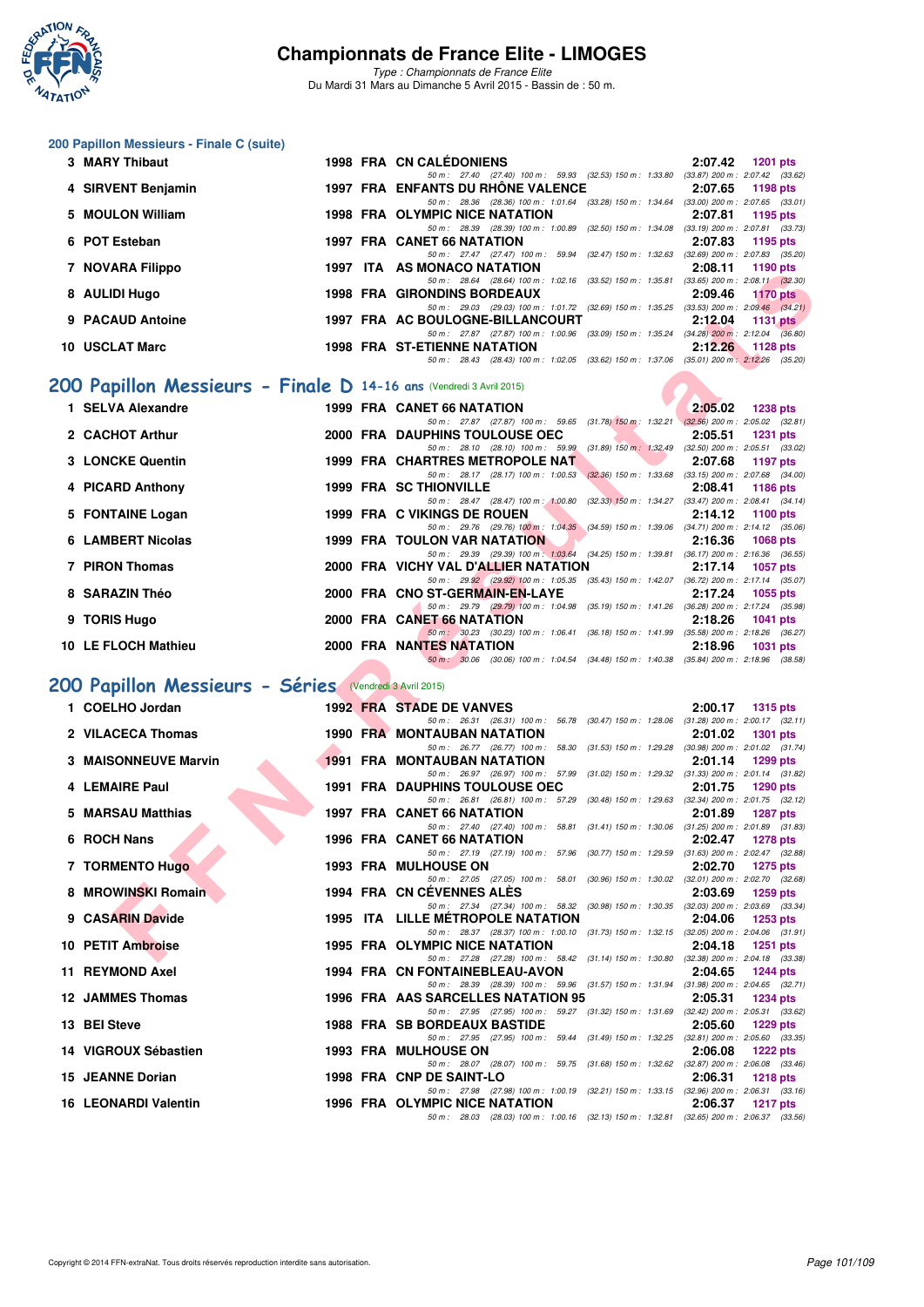

*Type : Championnats de France Elite* Du Mardi 31 Mars au Dimanche 5 Avril 2015 - Bassin de : 50 m.

#### **200 Papillon Messieurs - Séries (suite)**

| 17 CACHEUX Théo                            |      | <b>1997 FRA MULHOUSE ON</b>                                                                                                          | 2:06.38<br><b>1217 pts</b>       |
|--------------------------------------------|------|--------------------------------------------------------------------------------------------------------------------------------------|----------------------------------|
| 18 SELVA Alexandre                         |      | 50 m: 28.53 (28.53) 100 m: 1:00.73 (32.20) 150 m: 1:33.37 (32.64) 200 m: 2:06.38 (33.01)<br>1999 FRA CANET 66 NATATION               | 2:06.50<br><b>1215 pts</b>       |
| <b>19 LAURENDEAU Antoine</b>               |      | 50 m: 28.35 (28.35) 100 m: 1:00.58 (32.23) 150 m: 1:33.42 (32.84) 200 m: 2:06.50 (33.08)<br>1995 FRA GIRONDINS BORDEAUX              | 2:06.63<br>$1213$ pts            |
| 20 CHATELAIN Yannick                       |      | 50 m: 28.27 (28.27) 100 m: 1:00.57 (32.30) 150 m: 1:33.53 (32.96) 200 m: 2:06.63 (33.10)<br>1994 FRA NAUTIC CLUB NIMES               | 2:07.16<br><b>1205 pts</b>       |
| 21 MARY Thibaut                            |      | 50 m: 27.84 (27.84) 100 m: 59.41 (31.57) 150 m: 1:32.92 (33.51) 200 m: 2:07.16 (34.24)<br><b>1998 FRA CN CALEDONIENS</b>             | 2:07.28<br>1203 pts              |
| 22 CACHOT Arthur                           |      | 50 m: 27.87 (27.87) 100 m: 1:00.61 (32.74) 150 m: 1:34.09 (33.48) 200 m: 2:07.28 (33.19)<br>2000 FRA DAUPHINS TOULOUSE OEC           | 2:07.44<br><b>1201 pts</b>       |
| 23 LEGOUT Pierre                           |      | 50 m: 28.93 (28.93) 100 m: 1:01.66 (32.73) 150 m: 1:34.66 (33.00) 200 m: 2:07.44 (32.78)<br>1996 FRA AMIENS METROPOLE NAT.           | 2:07.45<br>1201 $pts$            |
| 24 COMPAGNONE Fabio                        |      | 50 m: 29.21 (29.21) 100 m: 1:02.10 (32.89) 150 m: 1:35.20 (33.10) 200 m: 2:07.45 (32.25)<br>1995 FRA DAUPHINS LES PENNES-MIRABEAU    | 2:07.69<br>1197 pts              |
| 25 HENRY ARRENOUS Pierre                   |      | 50 m: 27.88 (27.88) 100 m: 1:00.24 (32.36) 150 m: 1:33.55 (33.31) 200 m: 2:07.69 (34.14)<br><b>1998 FRA ASPTT POITIERS</b>           | 2:07.75<br><b>1196 pts</b>       |
| 26 POT Esteban                             |      | 50 m: 28.31 (28.31) 100 m: 1:00.61 (32.30) 150 m: 1:33.69 (33.08) 200 m: 2:07.75 (34.06)<br>1997 FRA CANET 66 NATATION               | 2:07.84<br>1195 pts              |
| 27 MALLET Gauthier                         |      | 50 m: 28.83 (28.83) 100 m: 1:01.50 (32.67) 150 m: 1:34.46 (32.96) 200 m: 2:07.84 (33.38)<br><b>1995 FRA NAUTIQUE ENTENTE CHALONS</b> | 2:08.25<br>1188 pts              |
| 28 MEEGAN Andrew                           | 1990 | 50 m: 28.70 (28.70) 100 m: 1:01.15 (32.45) 150 m: 1:34.42 (33.27) 200 m: 2:08.25 (33.83)<br><b>IRL IRLANDE</b>                       | 2:08.37<br><b>1187 pts</b>       |
| 29 AULIDI Hugo                             |      | 50 m: 27.99 (27.99) 100 m: 1:01.07 (33.08) 150 m: 1:34.46 (33.39) 200 m: 2:08.37 (33.91)<br><b>1998 FRA GIRONDINS BORDEAUX</b>       | 2:08.41<br>1186 pts              |
| 30 SIRVENT Benjamin                        |      | 50 m: 29.02 (29.02) 100 m: 1:02.09 (33.07) 150 m: 1:35.81 (33.72) 200 m: 2:08.41 (32.60)<br>1997 FRA ENFANTS DU RHONE VALENCE        | 2:08.66<br>1182 pts              |
| 31 MOULON William                          |      | 50 m: 27.05 (27.05) 100 m: 59.79 (32.74) 150 m: 1.34.57 (34.78) 200 m: 2:08.66 (34.09)<br>1998 FRA OLYMPIC NICE NATATION             | 2:08.70<br><b>1181 pts</b>       |
| 32 NOVARA Filippo                          |      | 50 m: 27.90 (27.90) 100 m: 1:00.21 (32.31) 150 m: 1:33.63 (33.42) 200 m: 2:08.70 (35.07)<br>1997 ITA AS MONACO NATATION              | 2:09.35<br>1172 pts              |
| 33 ZAOUI Farouk                            |      | 50 m: 29.00 (29.00) 100 m: 1:02.00 (33.00) 150 m: 1:35.78 (33.78) 200 m: 2:09.35 (33.57)<br>1998 TUN SO MILLAU N                     | 2:09.37<br>1171 pts              |
| <b>34 DUVAL Antoine</b>                    |      | 50 m: 29.20 (29.20) 100 m: 1:02.15 (32.95) 150 m: 1:35.78 (33.63) 200 m: 2:09.37 (33.59)<br><b>1995 FRA MONTPELLIER ANUC</b>         | 2:09.96<br>1162 pts              |
| 35 USCLAT Marc                             |      | 50 m : 28.08 (28.08) 100 m : 1:00.89 (32.81) 150 m : 1:34.82 (33.93) 200 m : 2:09.96 (35.14)<br><b>1998 FRA ST-ETIENNE NATATION</b>  | 2:10.59                          |
| <b>36 PACAUD Antoine</b>                   |      | 50 m: 28.95 (28.95) 100 m: 1:02.56 (33.61) 150 m: 1:36.97 (34.41) 200 m: 2:10.59 (33.62)                                             | 1153 pts                         |
|                                            |      | 1997 FRA AC BOULOGNE-BILLANCOURT<br>50 m: 27.73 (27.73) 100 m: 59.42 (31.69) 150 m: 1:32.52 (33.10) 200 m: 2:10.67 (38.15)           | 2:10.67<br>1152 $pts$            |
| <b>37 LONCKE Quentin</b>                   |      | <b>1999 FRA CHARTRES METROPOLE NAT</b><br>50 m: 28.90 (28.90) 100 m: 1:02.02 (33.12) 150 m: 1:35.81 (33.79) 200 m: 2:10.98 (35.17)   | 2:10.98<br><b>1147 pts</b>       |
| 38 PICARD Anthony                          |      | 1999 FRA SC THIONVILLE<br>50 m: 29.05 (29.05) 100 m: 1:02.13 (33.08) 150 m: 1:36.43 (34.30) 200 m: 2:11.14 (34.71)                   | 2:11.14<br>1145 pts              |
| 39 PHILIPPE Baptiste                       |      | 1997 FRA CN CHALON-SUR-SAONE<br>50 m : 29.22 (29.22) 100 m : 1:03.38 (34.16) 150 m : 1:38.11 (34.73) 200 m : 2:12.74 (34.63)         | 2:12.74<br>1121 $pts$            |
| 40 GUILLOT Remy                            |      | <b>1998 FRA LAGNY-SUR-MARNE NATATION</b><br>50 m: 30.47 (30.47) 100 m: 1:04.71 (34.24) 150 m: 1:39.20 (34.49) 200 m: 2:14.52 (35.32) | 2:14.52<br>1095 pts              |
| 41 FONTAINE Logan                          |      | 1999 FRA C VIKINGS DE ROUEN<br>50 m: 30.19 (30.19) 100 m: 1:05.25 (35.06) 150 m: 1:40.52 (35.27) 200 m: 2:16.26 (35.74)              | 2:16.26<br>1069 pts              |
| 42 LAMBERT Nicolas                         |      | 1999 FRA TOULON VAR NATATION<br>50 m: 29.51 (29.51) 100 m: 1:03.63 (34.12) 150 m: 1:37.87 (34.24) 200 m: 2:16.68 (38.81)             | 2:16.68<br>1063 pts              |
| 43 LE FLOCH Mathieu                        |      | 2000 FRA NANTES NATATION<br>50 m : 29.92 (29.92) 100 m : 1:04.54 (34.62) 150 m : 1:40.59 (36.05) 200 m : 2:18.46 (37.87)             | 2:18.46<br><b>1038 pts</b>       |
| 44 SARAZIN Théo                            |      | 2000 FRA CNO ST-GERMAIN-EN-LAYE<br>50 m: 30.34 (30.34) 100 m: 1:05.44 (35.10) 150 m: 1:41.55 (36.11) 200 m: 2:18.65 (37.10)          | 2:18.65<br><b>1035 pts</b>       |
| 45 TORIS Hugo                              |      | 2000 FRA CANET 66 NATATION<br>50 m: 30.31 (30.31) 100 m: 1:05.71 (35.40) 150 m: 1:42.14 (36.43) 200 m: 2:19.30 (37.16)               | 2:19.30<br>1026 pts              |
| <b>46 PIRON Thomas</b>                     |      | 2000 FRA VICHY VAL D'ALLIER NATATION<br>50 m: 29.95 (29.95) 100 m: 1:05.96 (36.01) 150 m: 1:42.66 (36.70) 200 m: 2:19.95 (37.29)     | 2:19.95<br><b>1017 pts</b>       |
| 47 CASASREALES Tom                         |      | 2001 FRA CN CHALON-SUR-SAONE<br>50 m: 30.23 (30.23) 100 m: 1:05.83 (35.60) 150 m: 1:42.95 (37.12) 200 m: 2:19.99 (37.04)             | 2:19.99<br><b>1016 pts</b>       |
| 48 ROUBIOL Titouan                         |      | 1997 FRA AQUA CLUB PONTAULT-ROISSY<br>50 m: 30.44 (30.44) 100 m: 1:05.91 (35.47) 150 m: 1:43.11 (37.20) 200 m: 2:20.10 (36.99)       | 2:20.10<br>1014 pts              |
| 49 CHIOTTI Enzo                            |      | 1998 FRA SO MILLAU N<br>50 m: 31.76 (31.76) 100 m: 1:07.71 (35.95) 150 m: 1:44.36 (36.65) 200 m: 2:21.24 (36.88)                     | 2:21.24<br>998 pts               |
| 50 SALCZER Ladislas                        |      | 2000 FRA ES MASSY NATATION<br>50 m: 29.90 (29.90) 100 m: 1:05.56 (35.66) 150 m: 1:43.84 (38.28) 200 m: 2:22.12 (38.28)               | 2:22.12<br>986 pts               |
| --- FUCHS Théo                             |      | 1993 FRA AMIENS METROPOLE NAT.                                                                                                       | <b>DNS</b> dec                   |
| --- GUERIN Simon<br>--- GARZOTTO Guillaume |      | 1992 FRA AMIENS METROPOLE NAT.<br>1997 FRA CN ANTIBES                                                                                | <b>DNS dec</b><br><b>DNS dec</b> |
|                                            |      |                                                                                                                                      |                                  |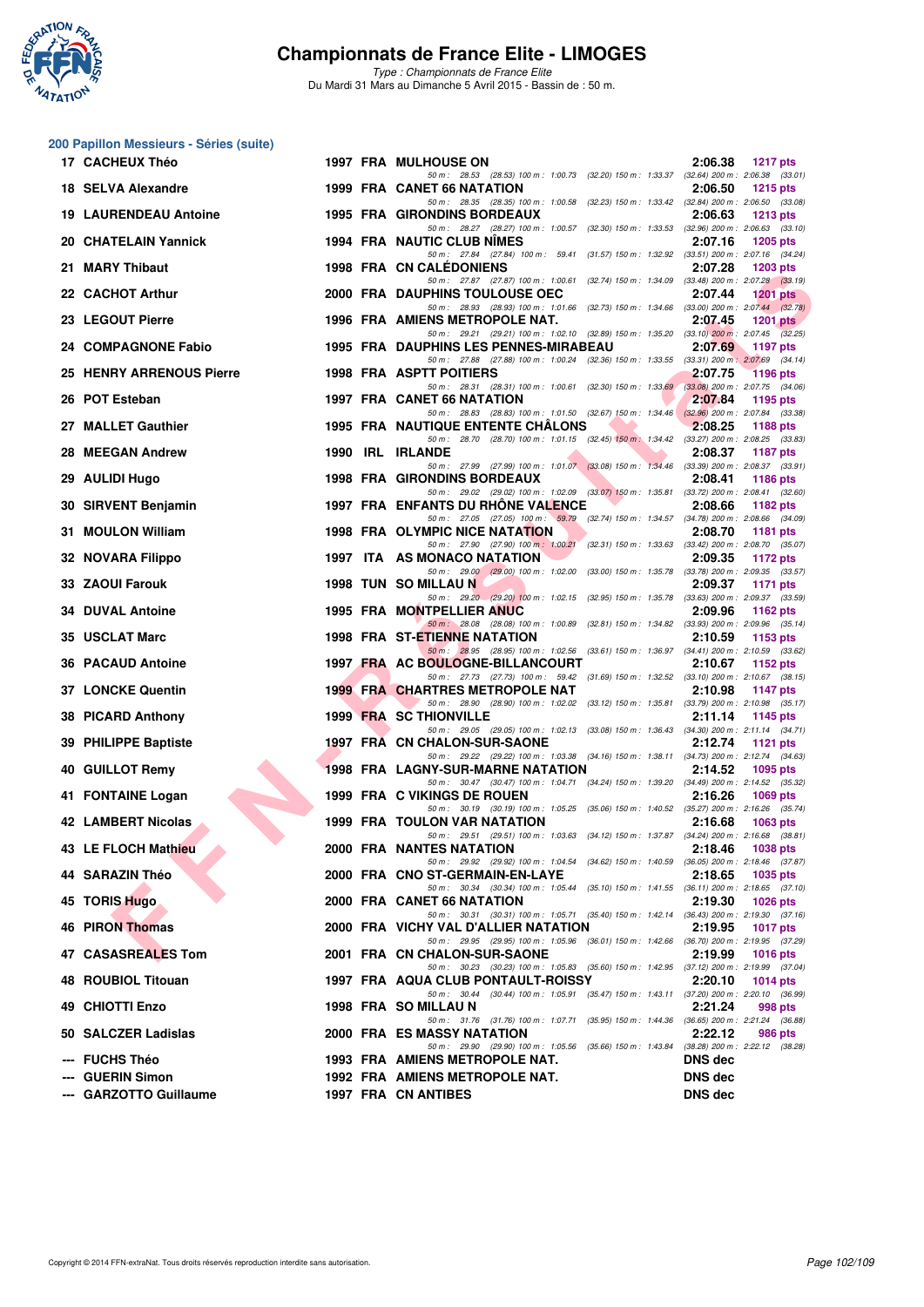

Du Mardi 31 Mars au Dimanche 5 Avril 2015 - Bassin de : 50 m.

### [200 4 Nages Messieurs - Finale A](http://www.ffnatation.fr/webffn/resultats.php?idact=nat&go=epr&idcpt=27187&idepr=91) (Jeudi 2 Avril 2015)

| 1 PEDURAND Ganesh   | <b>1992 FRA DAUPHINS TOULOUSE OEC</b>                                                                | 2:01.83                   | <b>1336 pts</b>                     |
|---------------------|------------------------------------------------------------------------------------------------------|---------------------------|-------------------------------------|
|                     |                                                                                                      |                           |                                     |
|                     | (26.28) 100 m : 57.51 (31.23) 150 m : 1:32.29<br>50 m: 26.28                                         |                           | $(34.78)$ 200 m : 2:01.83 $(29.54)$ |
| 2 LAURE Guillaume   | <b>1996 FRA CN ANTIBES</b>                                                                           | 2:02.81                   | <b>1320 pts</b>                     |
|                     | $(26.89)$ 100 m : 58.95<br>(32.06) 150 m : 1:34.10<br>$50 \text{ m}$ : 26.89                         |                           | $(35.15)$ 200 m : 2:02.81 $(28.71)$ |
| 3 CHATRON Cyril     | 1995 FRA EMS BRON                                                                                    | 2:03.36                   | <b>1311 pts</b>                     |
|                     | (25.98) 100 m: 58.02 (32.04) 150 m: 1.34.07 (36.05) 200 m: 2.03.36 (29.29)<br>$50 \text{ m}$ : 25.98 |                           |                                     |
| 4 BERRY Théo        | 1997 FRA AQUA VALLÉE-DE-CHEVREUSE                                                                    | 2:04.12                   | <b>1298 pts</b>                     |
|                     | 50 m: 27.00 (27.00) 100 m: 59.18 (32.18) 150 m: 1:34.63                                              |                           | $(35.45)$ 200 m : 2:04.12 $(29.49)$ |
| 5 PETIT Ambroise    | <b>1995 FRA OLYMPIC NICE NATATION</b>                                                                | 2:04.27                   | <b>1296 pts</b>                     |
|                     | 50 m: 26.36 (26.36) 100 m: 58.94 (32.58) 150 m: 1:34.75                                              |                           | $(35.81)$ 200 m : 2:04.27 $(29.52)$ |
| 6 CHATELAIN Yannick | 1994 FRA NAUTIC CLUB NIMES                                                                           | 2:04.49                   | 1292 pts                            |
|                     | $(26.64)$ 100 m :<br>58.75 (32.11) 150 m : 1:34.36<br>50 m: 26.64                                    |                           | $(35.61)$ 200 m : 2:04.49 $(30.13)$ |
| 7 LESPARRE Tanguy   | 1999 FRA CN CANNES                                                                                   | 2:04.97                   | <b>1284 pts</b>                     |
|                     | (32.87) 150 m : 1:34.90<br>50 m: 26.83<br>$(26.83)$ 100 m : 59.70                                    |                           | $(35.20)$ 200 m : 2:04.97 $(30.07)$ |
| 8 GWIZDZ Damien     | 1995 FRA CANET 66 NATATION                                                                           | 2:05.42                   | $1277$ pts                          |
|                     | (32.94) 150 m : 1:34.79<br>$(26.43)$ 100 m : 59.37<br>$50 \text{ m}$ : 26.43                         | $(35.42)$ 200 m : 2:05.42 | (30.63)                             |

## **[200 4 Nages Messieurs - Finale B](http://www.ffnatation.fr/webffn/resultats.php?idact=nat&go=epr&idcpt=27187&idepr=91)** (Jeudi 2 Avril 2015)

| 1 DENCAUSSE Jean         |  | <b>1997 FRA CN MARSEILLE</b>                            |                             | 2:04.49 | 1292 pts                            |
|--------------------------|--|---------------------------------------------------------|-----------------------------|---------|-------------------------------------|
|                          |  | 50 m: 26.57 (26.57) 100 m: 59.36 (32.79) 150 m: 1:34.58 |                             |         | $(35.22)$ 200 m : 2:04.49 (29.91)   |
| 2 RENARD Geoffrey        |  | <b>1997 FRA DAUPHINS TOULOUSE OEC</b>                   |                             | 2:05.29 | <b>1279 pts</b>                     |
|                          |  | 50 m: 26.42 (26.42) 100 m: 58.27                        | $(31.85)$ 150 m $: 1.35.45$ |         | $(37.18)$ 200 m : 2:05.29 $(29.84)$ |
| 3 ROUAULT Pierre         |  | <b>1995 FRA DAUPHINS TOULOUSE OEC</b>                   |                             | 2:06.47 | <b>1260 pts</b>                     |
|                          |  | 50 m : 26.99 (26.99) 100 m : 58.29                      | $(31.30)$ 150 m : 1:36.77   |         | $(38.48)$ 200 m : 2:06.47 $(29.70)$ |
| 4 JEAN Hugo              |  | <b>1997 FRA LYON NATATION</b>                           |                             | 2:07.38 | <b>1245 pts</b>                     |
|                          |  | 50 m: 27.71 (27.71) 100 m: 1:00.63                      | $(32.92)$ 150 m : 1:37.58   |         | $(36.95)$ 200 m : 2:07.38 (29.80)   |
|                          |  |                                                         |                             |         |                                     |
| 5 DIEUDONNE Louis        |  | 1997 FRA CN ANTIBES                                     |                             | 2:07.62 | $1241$ pts                          |
|                          |  | 50 m : 27.27 (27.27) 100 m : 1:00.18                    | $(32.91)$ 150 m : 1:37.74   |         | $(37.56)$ 200 m : 2:07.62 $(29.88)$ |
| 6 MIGEON Victor          |  | <b>1990 FRA ASPTT GRAND TOULOUSE</b>                    |                             | 2:07.85 | <b>1237 pts</b>                     |
|                          |  | 50 m : 27.63 (27.63) 100 m : 1:00.58                    | $(32.95)$ 150 m : 1:37.91   |         | $(37.33)$ 200 m : 2:07.85 $(29.94)$ |
| <b>7 CALLAIS Quentin</b> |  | 1996 FRA CANET 66 NATATION                              |                             | 2:08.02 | 1235 pts                            |
|                          |  | 50 m: 27.94 (27.94) 100 m: 1:01.74                      | $(33.80)$ 150 m : 1:36.49   |         | $(34.75)$ 200 m : 2:08.02 $(31.53)$ |
| 8 LEONARDI Valentin      |  | 1996 FRA OLYMPIC NICE NATATION                          |                             | 2:08.16 | <b>1232 pts</b>                     |

## **[200 4 Nages Messieurs - Finale C](http://www.ffnatation.fr/webffn/resultats.php?idact=nat&go=epr&idcpt=27187&idepr=91) 17-18 ans** (Jeudi 2 Avril 2015)

| 5 PETIT Ambroise                                               | <b>1995 FRA OLYMPIC NICE NATATION</b>                                                                                          | 2:04.27<br><b>1296 pts</b> |
|----------------------------------------------------------------|--------------------------------------------------------------------------------------------------------------------------------|----------------------------|
|                                                                | 50 m: 26.36 (26.36) 100 m: 58.94 (32.58) 150 m: 1.34.75 (35.81) 200 m: 2:04.27 (29.52)                                         |                            |
| <b>6 CHATELAIN Yannick</b>                                     | <b>1994 FRA NAUTIC CLUB NIMES</b>                                                                                              | 2:04.49<br>$1292$ pts      |
| 7 LESPARRE Tanguy                                              | 50 m: 26.64 (26.64) 100 m: 58.75 (32.11) 150 m: 1:34.36 (35.61) 200 m: 2:04.49 (30.13)<br>1999 FRA CN CANNES                   | 2:04.97<br><b>1284 pts</b> |
|                                                                | 50 m: 26.83 (26.83) 100 m: 59.70 (32.87) 150 m: 1:34.90 (35.20) 200 m: 2:04.97 (30.07)                                         |                            |
| 8 GWIZDZ Damien                                                | 1995 FRA CANET 66 NATATION                                                                                                     | 2:05.42<br><b>1277 pts</b> |
|                                                                | 50 m: 26.43 (26.43) 100 m: 59.37 (32.94) 150 m: 1:34.79 (35.42) 200 m: 2:05.42 (30.63)                                         |                            |
| 00 4 Nages Messieurs - Finale B (Jeudi 2 Avril 2015)           |                                                                                                                                |                            |
| 1 DENCAUSSE Jean                                               | <b>1997 FRA CN MARSEILLE</b><br>50 m: 26.57 (26.57) 100 m: 59.36 (32.79) 150 m: 1.34.58 (35.22) 200 m: 2.04.49 (29.91)         | 2:04.49<br>1292 pts        |
| 2 RENARD Geoffrey                                              | <b>1997 FRA DAUPHINS TOULOUSE OEC</b>                                                                                          | 2:05.29<br>1279 pts        |
|                                                                | 50 m: 26.42 (26.42) 100 m: 58.27 (31.85) 150 m: 1:35.45 (37.18) 200 m: 2:05.29 (29.84)                                         |                            |
| 3 ROUAULT Pierre                                               | <b>1995 FRA DAUPHINS TOULOUSE OEC</b>                                                                                          | 2:06.47<br><b>1260 pts</b> |
|                                                                | 50 m: 26.99 (26.99) 100 m: 58.29 (31.30) 150 m: 1:36.77 (38.48) 200 m: 2:06.47 (29.70)                                         |                            |
| 4 JEAN Hugo                                                    | <b>1997 FRA LYON NATATION</b>                                                                                                  | 2:07.38<br>1245 pts        |
|                                                                | 50 m: 27.71 (27.71) 100 m: 1:00.63 (32.92) 150 m: 1:37.58 (36.95) 200 m: 2:07.38 (29.80)                                       |                            |
| <b>5 DIEUDONNE Louis</b>                                       | <b>1997 FRA CN ANTIBES</b><br>50 m: 27.27 (27.27) 100 m: 1:00.18 (32.91) 150 m: 1:37.74 (37.56) 200 m: 2:07.62 (29.88)         | 2:07.62<br><b>1241 pts</b> |
| 6 MIGEON Victor                                                | <b>1990 FRA ASPTT GRAND TOULOUSE</b>                                                                                           | 2:07.85<br>1237 pts        |
|                                                                | 50 m: 27.63 (27.63) 100 m: 1:00.58 (32.95) 150 m: 1:37.91 (37.33) 200 m: 2:07.85 (29.94)                                       |                            |
| <b>7 CALLAIS Quentin</b>                                       | 1996 FRA CANET 66 NATATION                                                                                                     | 2:08.02<br>1235 pts        |
|                                                                | 50 m: 27.94 (27.94) 100 m: 1:01.74 (33.80) 150 m: 1:36.49 (34.75) 200 m: 2:08.02 (31.53)                                       |                            |
| 8 LEONARDI Valentin                                            | 1996 FRA OLYMPIC NICE NATATION<br>50 m: 27.42 (27.42) 100 m: 1:00.81 (33.39) 150 m: 1:38.91 (38.10) 200 m: 2:08.16 (29.25)     | 2:08.16<br>1232 pts        |
| 00 4 Nages Messieurs - Finale C 17-18 ans (Jeudi 2 Avril 2015) |                                                                                                                                |                            |
| 1 HELMBACHER Samy                                              | <b>1998 FRA DAUPHINS OBERNAI</b>                                                                                               | 2:08.41<br><b>1228 pts</b> |
| 2 ZAOUI Farouk                                                 | 50 m: 27.89 (27.89) 100 m: 1:01.10 (33.21) 150 m: 1:38.55 (37.45) 200 m: 2:08.41 (29.86)<br><b>1998 TUN SO MILLAU N</b>        | 2:09.07                    |
|                                                                | 50 m: 28.24 (28.24) 100 m: 1:01.66 (33.42) 150 m: 1:39.05 (37.39) 200 m: 2:09.07 (30.02)                                       | <b>1218 pts</b>            |
| 3 MATHIEU Geoffroy                                             | <b>1997 FRA STADE CLERMONT NATATION</b>                                                                                        | 2:09.16<br><b>1216 pts</b> |
|                                                                | 50 m: 27.16 (27.16) 100 m: 58.45 (31.29) 150 m: 1:38.86 (40.41) 200 m: 2:09.16 (30.30)                                         |                            |
| 4 LASSERRE Kévin                                               | 1998 FRA CN LE HAVRE                                                                                                           | 2:09.95<br><b>1204 pts</b> |
|                                                                | 50 m: 27.56 (27.56) 100 m: 1:00.87 (33.31) 150 m: 1:38.93 (38.06) 200 m: 2:09.95 (31.02)                                       |                            |
| 5 MARY Thibaut                                                 | <b>1998 FRA CN CALEDONIENS</b>                                                                                                 | 2:10.14<br>1201 pts        |
| 6 ROUBIOL Titouan                                              | 50 m: 27.37 (27.37) 100 m: 1:01.53 (34.16) 150 m: 1:41.18 (39.65) 200 m: 2:10.14 (28.96)<br>1997 FRA AQUA CLUB PONTAULT-ROISSY | 2:10.53<br>1195 pts        |
|                                                                | 50 m: 28.25 (28.25) 100 m: 1:00.81 (32.56) 150 m: 1:39.56 (38.75) 200 m: 2:10.53 (30.97)                                       |                            |
| 7 BRUN Christophe                                              | <b>1998 FRA DAUPHINS TOULOUSE OEC</b>                                                                                          | 2:11.16<br>1185 pts        |
|                                                                | 50 m: 27.70 (27.70) 100 m: 1:00.31 (32.61) 150 m: 1:39.90 (39.59) 200 m: 2:11.16 (31.26)                                       |                            |
| 8 PLATAUX Robin                                                | 1997 FRA NOGENT NATATION 94                                                                                                    | 2:11.32<br>1182 pts        |
|                                                                | 50 m: 27.40 (27.40) 100 m: 1:01.11 (33.71) 150 m: 1:40.08 (38.97) 200 m: 2:11.32 (31.24)                                       |                            |
| 9 KOUMA Sébastien                                              | 1997 FRA ALLIANCE DIJON NATATION                                                                                               | 2:11.69<br>1177 $pts$      |
| --- DERACHE Alexandre                                          | 50 m: 27.52 (27.52) 100 m: 1:01.06 (33.54) 150 m: 1:40.30 (39.24) 200 m: 2:11.69 (31.39)<br>1998 FRA AMIENS METROPOLE NAT.     | <b>DSQ Vi</b>              |
| 00 4 Nages Messieurs - Finale D 14-16 ans (Jeudi 2 Avril 2015) |                                                                                                                                |                            |
| <b>EXALID Joseph H</b>                                         | 1000 EDA ON CHALON CUP CAONE                                                                                                   | $0.0000 - 1010 + 1$        |

## **[200 4 Nages Messieurs - Finale D](http://www.ffnatation.fr/webffn/resultats.php?idact=nat&go=epr&idcpt=27187&idepr=91) 14-16 ans** (Jeudi 2 Avril 2015)

| 1 SYOUD Jaouad                                           |  | 1999 FRA CN CHALON-SUR-SAONE            |              |                         |                                                                                              | 2:08.99 | 1219 pts                            |  |
|----------------------------------------------------------|--|-----------------------------------------|--------------|-------------------------|----------------------------------------------------------------------------------------------|---------|-------------------------------------|--|
|                                                          |  |                                         |              |                         | 50 m: 27.03 (27.03) 100 m: 1:00.15 (33.12) 150 m: 1:38.37                                    |         | $(38.22)$ 200 m : 2:08.99 $(30.62)$ |  |
| 2 RENARD Remi                                            |  | <b>1999 FRA DAUPHINS TOULOUSE OEC</b>   |              |                         |                                                                                              |         | 2:10.33 1198 pts                    |  |
|                                                          |  |                                         |              |                         | 50 m: 28.09 (28.09) 100 m: 1:02.19 (34.10) 150 m: 1:39.30                                    |         | $(37.11)$ 200 m : 2:10.33 $(31.03)$ |  |
| 3 BATTALIER Samuel                                       |  | 2000 FRA FOS-SUR-MER NATATION           |              |                         |                                                                                              |         | $2:10.51$ 1195 pts                  |  |
|                                                          |  |                                         |              |                         | 50 m: 29.00 (29.00) 100 m: 1:02.06 (33.06) 150 m: 1:39.63                                    |         | $(37.57)$ 200 m : 2:10.51 $(30.88)$ |  |
| 4 BOURSAC CERVERA LORTET Thomas 1999 FRA STADE DE VANVES |  |                                         |              |                         |                                                                                              |         | 2:12.22 1168 pts                    |  |
|                                                          |  |                                         |              |                         | 50 m: 28.78 (28.78) 100 m: 1:03.22 (34.44) 150 m: 1:39.83                                    |         | $(36.61)$ 200 m : 2:12.22 $(32.39)$ |  |
| 5 ROTHON Mathieu                                         |  | 2000 FRA ALLIANCE DIJON NATATION        |              |                         |                                                                                              | 2:12.28 | 1167 pts                            |  |
|                                                          |  |                                         | 50 m : 28.23 | (28.23) 100 m : 1:04.07 | $(35.84)$ 150 m : 1:41.09                                                                    |         | $(37.02)$ 200 m : 2:12.28 $(31.19)$ |  |
| 6 MARMIER Mathieu                                        |  | <b>1999 FRA STADE CLERMONT NATATION</b> |              |                         |                                                                                              | 2:12.43 | 1165 pts                            |  |
|                                                          |  |                                         |              |                         | 50 m : 28.73 (28.73) 100 m : 1:04.55 (35.82) 150 m : 1:41.44 (36.89) 200 m : 2:12.43 (30.99) |         |                                     |  |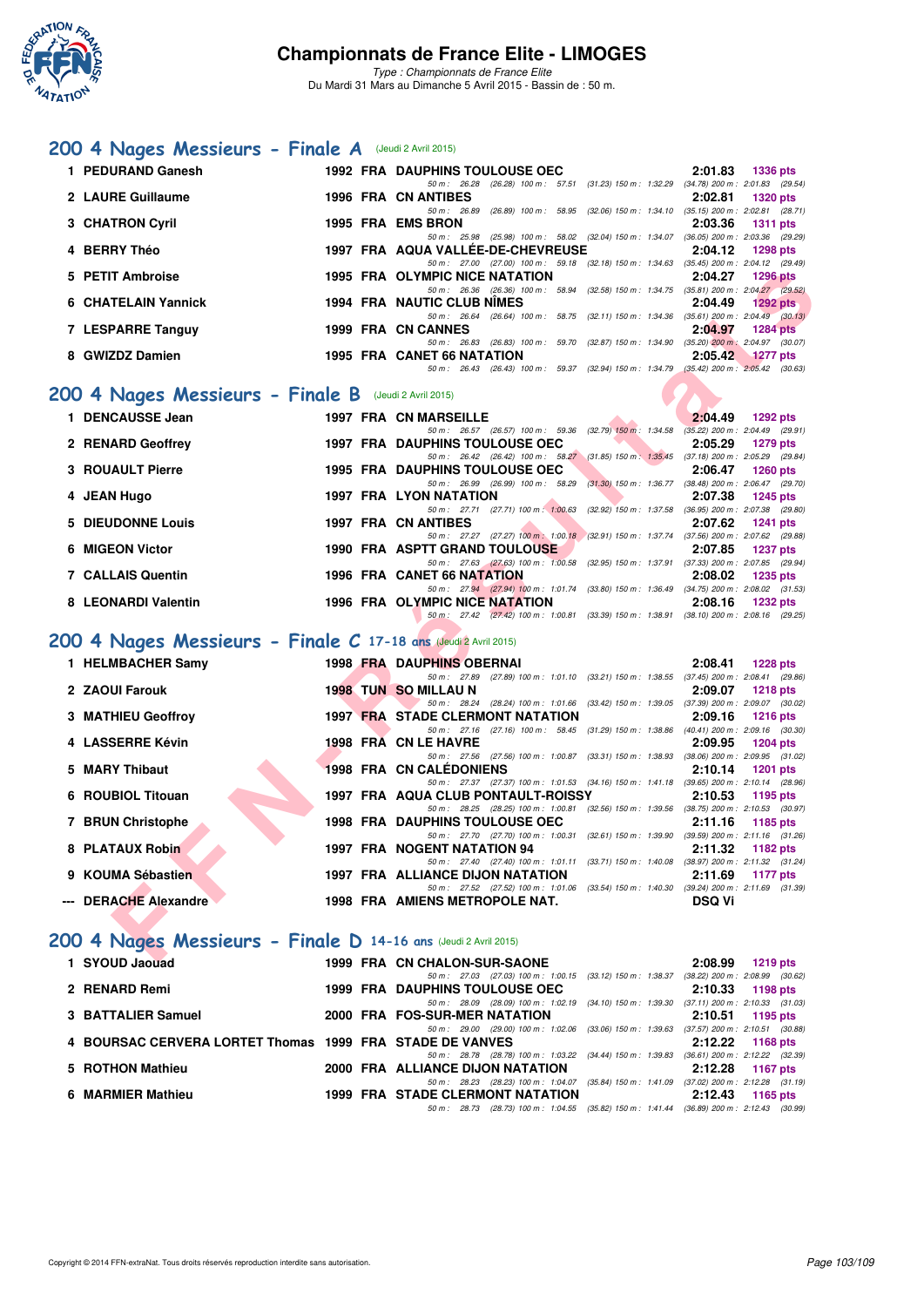

| 200 4 Nages Messieurs - Finale D (suite)                                 |  |                                                                                                                                 |         |                    |
|--------------------------------------------------------------------------|--|---------------------------------------------------------------------------------------------------------------------------------|---------|--------------------|
| 7 CHOUMILOFF Sacha                                                       |  | 1999 FRA CN CHALON-SUR-SAONE<br>50 m: 27.96 (27.96) 100 m: 1:02.33 (34.37) 150 m: 1:41.41 (39.08) 200 m: 2:12.47 (31.06)        |         | $2:12.47$ 1164 pts |
| 8 PICARD Anthony                                                         |  | <b>1999 FRA SC THIONVILLE</b><br>50 m: 28.41 (28.41) 100 m: 1:02.96 (34.55) 150 m: 1:41.67 (38.71) 200 m: 2:12.49 (30.82)       | 2:12.49 | 1164 pts           |
| 9 GUILLERAULT Maxime                                                     |  | <b>1999 FRA MARTIGUES NATATION</b><br>50 m: 28.73 (28.73) 100 m: 1:04.24 (35.51) 150 m: 1:41.81 (37.57) 200 m: 2:12.72 (30.91)  | 2:12.72 | 1160 pts           |
| 10 BEJI Adnan                                                            |  | 1999 TUN LA ROCHE-SUR-YON NATATION                                                                                              | 2:13.57 | <b>1147 pts</b>    |
|                                                                          |  | 50 m: 29.41 (29.41) 100 m: 1:05.16 (35.75) 150 m: 1:41.42 (36.26) 200 m: 2:13.57 (32.15)                                        |         |                    |
| 200 4 Nages Messieurs - Séries (Jeudi 2 Avril 2015)<br>1 PEDURAND Ganesh |  |                                                                                                                                 |         |                    |
|                                                                          |  | 1992 FRA DAUPHINS TOULOUSE OEC<br>50 m: 26.77 (26.77) 100 m: 58.00 (31.23) 150 m: 1:33.60 (35.60) 200 m: 2:02.99 (29.39)        | 2:02.99 | <b>1317 pts</b>    |
| 2 CHATRON Cyril                                                          |  | 1995 FRA EMS BRON<br>50 m: 25.71 (25.71) 100 m: 57.48 (31.77) 150 m: 1:33.24 (35.76) 200 m: 2:03.92 (30.68)                     | 2:03.92 | <b>1301 pts</b>    |
| 3 LAURE Guillaume                                                        |  | <b>1996 FRA CN ANTIBES</b><br>50 m: 27.01 (27.01) 100 m: 59.14 (32.13) 150 m: 1:34.60 (35.46) 200 m: 2:03.99 (29.39)            | 2:03.99 | <b>1300 pts</b>    |
| 4 BERRY Théo                                                             |  | 1997 FRA AQUA VALLEE-DE-CHEVREUSE<br>50 m: 27.07 (27.07) 100 m: 59.59 (32.52) 150 m: 1:35.07 (35.48) 200 m: 2:04.23 (29.16)     | 2:04.23 | <b>1296 pts</b>    |
| 5 LESPARRE Tanguy                                                        |  | 1999 FRA CN CANNES                                                                                                              | 2:04.65 | <b>1289 pts</b>    |
| 6 CHATELAIN Yannick                                                      |  | 50 m: 26.81 (26.81) 100 m: 59.30 (32.49) 150 m: 1:34.82 (35.52) 200 m: 2:04.65 (29.83)<br>1994 FRA NAUTIC CLUB NIMES            | 2:04.80 | <b>1287 pts</b>    |
| 7 GWIZDZ Damien                                                          |  | 50 m: 26.36 (26.36) 100 m: 58.43 (32.07) 150 m: 1.34.53 (36.10) 200 m: 2.04.80 (30.27)<br>1995 FRA CANET 66 NATATION            | 2:04.81 | <b>1287 pts</b>    |
| 8 PETIT Ambroise                                                         |  | 50 m: 26.27 (26.27) 100 m: 58.55 (32.28) 150 m: 1:34.60 (36.05) 200 m: 2:04.81 (30.21)<br><b>1995 FRA OLYMPIC NICE NATATION</b> | 2:05.18 | <b>1281 pts</b>    |
| 9 RENARD Geoffrey                                                        |  | 50 m: 26.58 (26.58) 100 m: 59.17 (32.59) 150 m: 1:35.14 (35.97) 200 m: 2:05.18 (30.04)<br><b>1997 FRA DAUPHINS TOULOUSE OEC</b> | 2:05.30 | <b>1279 pts</b>    |
| 10 FUCHS Théo                                                            |  | 50 m: 26.38 (26.38) 100 m: 58.41 (32.03) 150 m: 1:35.43 (37.02) 200 m: 2:05.30 (29.87)                                          | 2:06.37 |                    |
|                                                                          |  | 1993 FRA AMIENS METROPOLE NAT.<br>50 m: 26.49 (26.49) 100 m: 59.51 (33.02) 150 m: 1:36.54 (37.03) 200 m: 2:06.37 (29.83)        |         | 1261 pts           |
| 11 ROUAULT Pierre                                                        |  | <b>1995 FRA DAUPHINS TOULOUSE OEC</b><br>50 m: 27.02 (27.02) 100 m: 58.75 (31.73) 150 m: 1:36.73 (37.98) 200 m: 2:06.39 (29.66) | 2:06.39 | <b>1261 pts</b>    |
| 12 RESS Eric                                                             |  | 1990 FRA CN ANTIBES<br>50 m : 26.52 (26.52) 100 m : 57.50 (30.98) 150 m : 1:36.48 (38.98) 200 m : 2:06.49 (30.01)               | 2:06.49 | 1259 pts           |
| 13 DENCAUSSE Jean                                                        |  | 1997 FRA CN MARSEILLE<br>50 m: 26.71 (26.71) 100 m: 59.84 (33.13) 150 m: 1:36.12 (36.28) 200 m: 2:06.58 (30.46)                 | 2:06.58 | <b>1258 pts</b>    |
| <b>14 DIEUDONNE Louis</b>                                                |  | 1997 FRA CN ANTIBES<br>50 m: 26.81 (26.81) 100 m: 59.20 (32.39) 150 m: 1:37.18 (37.98) 200 m: 2:07.78 (30.60)                   | 2:07.78 | <b>1239 pts</b>    |
| 15 MIGEON Victor                                                         |  | <b>1990 FRA ASPTT GRAND TOULOUSE</b>                                                                                            | 2:07.95 | <b>1236 pts</b>    |
| <b>16 CALLAIS Quentin</b>                                                |  | 50 m: 27.84 (27.84) 100 m: 1:00.08 (32.24) 150 m: 1:37.49 (37.41) 200 m: 2:07.95 (30.46)<br><b>1996 FRA CANET 66 NATATION</b>   | 2:08.21 | <b>1232 pts</b>    |
| 17 JEAN Hugo                                                             |  | 50 m: 28.41 (28.41) 100 m: 1:02.29 (33.88) 150 m: 1:36.81 (34.52) 200 m: 2:08.21 (31.40)<br>1997 FRA LYON NATATION              | 2:08.51 | <b>1227 pts</b>    |
| <b>18 MARSAU Matthias</b>                                                |  | 50 m: 27.81 (27.81) 100 m: 1:00.67 (32.86) 150 m: 1:38.53 (37.86) 200 m: 2:08.51 (29.98)<br><b>1997 FRA CANET 66 NATATION</b>   | 2:08.65 | <b>1225 pts</b>    |
| <b>19 LEONARDI Valentin</b>                                              |  | 50 m: 27.50 (27.50) 100 m: 1:00.96 (33.46) 150 m: 1:38.89 (37.93) 200 m: 2:08.65 (29.76)<br>1996 FRA OLYMPIC NICE NATATION      | 2:08.74 | 1223 pts           |
| 20 DUVAL Antoine                                                         |  | 50 m: 27.72 (27.72) 100 m: 1:00.68 (32.96) 150 m: 1:38.93 (38.25) 200 m: 2:08.74 (29.81)<br><b>1995 FRA MONTPELLIER ANUC</b>    | 2:08.89 | 1221 $pts$         |
|                                                                          |  | 50 m: 27.08 (27.08) 100 m: 1:01.15 (34.07) 150 m: 1:39.23 (38.08) 200 m: 2:08.89 (29.66)                                        |         |                    |
| 21 HELMBACHER Samy                                                       |  | 1998 FRA DAUPHINS OBERNAI<br>50 m: 28.02 (28.02) 100 m: 1:01.73 (33.71) 150 m: 1:39.34 (37.61) 200 m: 2:09.22 (29.88)           | 2:09.22 | 1216 pts           |
| 22 ZAOUI Farouk                                                          |  | 1998 TUN SO MILLAU N<br>50 m: 28.48 (28.48) 100 m: 1:01.84 (33.36) 150 m: 1:39.32 (37.48) 200 m: 2:09.42 (30.10)                | 2:09.42 | <b>1212 pts</b>    |
| 23 KOUMA Sébastien                                                       |  | 1997 FRA ALLIANCE DIJON NATATION<br>50 m: 28.02 (28.02) 100 m: 1:01.09 (33.07) 150 m: 1:38.67 (37.58) 200 m: 2:09.48 (30.81)    | 2:09.48 | 1211 pts           |
| 24 DERACHE Alexandre                                                     |  | 1998 FRA AMIENS METROPOLE NAT.<br>50 m: 27.57 (27.57) 100 m: 59.88 (32.31) 150 m: 1:39.37 (39.49) 200 m: 2:09.63 (30.26)        | 2:09.63 | <b>1209 pts</b>    |
| 25 BRUN Christophe                                                       |  | <b>1998 FRA DAUPHINS TOULOUSE OEC</b>                                                                                           | 2:09.94 | 1204 pts           |
| 26 LASSERRE Kévin                                                        |  | 50 m: 27.84 (27.84) 100 m: 1:00.49 (32.65) 150 m: 1:38.91 (38.42) 200 m: 2:09.94 (31.03)<br>1998 FRA CN LE HAVRE                | 2:10.14 | <b>1201 pts</b>    |
| 27 MARY Thibaut                                                          |  | 50 m: 27.85 (27.85) 100 m: 1:01.47 (33.62) 150 m: 1:38.95 (37.48) 200 m: 2:10.14 (31.19)<br><b>1998 FRA CN CALEDONIENS</b>      | 2:10.38 | <b>1197 pts</b>    |
| 28 DUICAN Radu                                                           |  | 50 m: 26.80 (26.80) 100 m: 1:01.35 (34.55) 150 m: 1:41.31 (39.96) 200 m: 2:10.38 (29.07)<br><b>1997 ROU CN MARSEILLE</b>        | 2:10.65 | 1193 pts           |
| 28 BOLOGNESI Andrea                                                      |  | 50 m: 27.63 (27.63) 100 m: 1:00.74 (33.11) 150 m: 1:38.77 (38.03) 200 m: 2:10.65 (31.88)<br>1993 ITA AS MONACO NATATION         | 2:10.65 | 1193 pts           |
| 30 MATHIEU Geoffroy                                                      |  | 50 m: 27.03 (27.03) 100 m: 1:00.83 (33.80) 150 m: 1:38.48 (37.65) 200 m: 2:10.65 (32.17)<br>1997 FRA STADE CLERMONT NATATION    | 2:10.79 | 1191 pts           |
|                                                                          |  | 50 m: 27.15 (27.15) 100 m: 59.37 (32.22) 150 m: 1:39.83 (40.46) 200 m: 2:10.79 (30.96)                                          |         |                    |
| 31 BAYAR Abdelaziz                                                       |  | 1993 TUN AAS SARCELLES NATATION 95<br>50 m: 27.92 (27.92) 100 m: 1:00.32 (32.40) 150 m: 1:40.83 (40.51) 200 m: 2:10.87 (30.04)  | 2:10.87 | 1189 pts           |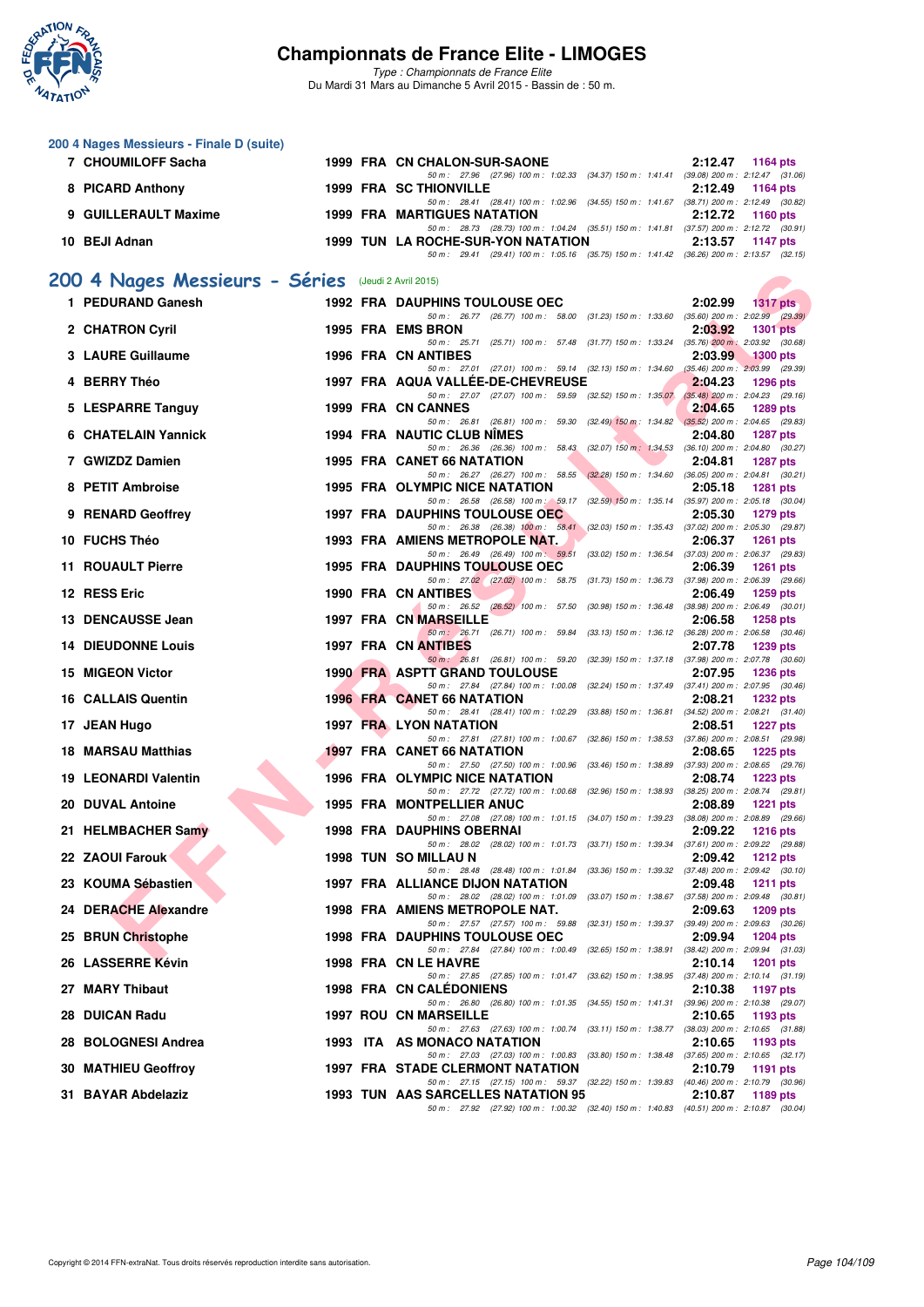

|    | 200 4 Nages Messieurs - Séries (suite)                    |  |                                                                                                                                      |                            |
|----|-----------------------------------------------------------|--|--------------------------------------------------------------------------------------------------------------------------------------|----------------------------|
|    | 32 ROUBIOL Titouan                                        |  | 1997 FRA AQUA CLUB PONTAULT-ROISSY<br>50 m: 28.65 (28.65) 100 m: 1:02.31 (33.66) 150 m: 1:40.01 (37.70) 200 m: 2:11.10 (31.09)       | 2:11.10<br>1186 pts        |
|    | 33 BATTALIER Samuel                                       |  | 2000 FRA FOS-SUR-MER NATATION<br>50 m: 28.95 (28.95) 100 m: 1:02.38 (33.43) 150 m: 1:40.52 (38.14) 200 m: 2:11.39 (30.87)            | 2:11.39<br>1181 pts        |
|    | <b>34 PLATAUX Robin</b>                                   |  | 1997 FRA NOGENT NATATION 94                                                                                                          | 2:11.42<br><b>1181 pts</b> |
|    | 35 RIHOUX Charles                                         |  | 50 m: 27.47 (27.47) 100 m: 1:01.14 (33.67) 150 m: 1:39.78 (38.64) 200 m: 2:11.42 (31.64)<br>1998 FRA CHARLEVILLE-MEZIERES NATATION   | 2:11.51<br>1179 pts        |
|    | 36 TORMENTO Hugo                                          |  | 50 m: 27.54 (27.54) 100 m: 1:00.93 (33.39) 150 m: 1:41.25 (40.32) 200 m: 2:11.51 (30.26)<br><b>1993 FRA MULHOUSE ON</b>              | 2:11.70<br><b>1176 pts</b> |
|    | 37 RENARD Remi                                            |  | 50 m: 26.46 (26.46) 100 m: 59.36 (32.90) 150 m: 1:40.13 (40.77) 200 m: 2:11.70 (31.57)<br><b>1999 FRA DAUPHINS TOULOUSE OEC</b>      | 2:11.82<br><b>1174 pts</b> |
|    | 38 SYOUD Jaouad                                           |  | 50 m: 28.36 (28.36) 100 m: 1:02.74 (34.38) 150 m: 1:40.17 (37.43) 200 m: 2:11.82 (31.65)<br>1999 FRA CN CHALON-SUR-SAONE             | 2:11.83<br>1174 $pts$      |
|    | 39 VETTER Pierre                                          |  | 50 m: 27.63 (27.63) 100 m: 1:01.89 (34.26) 150 m: 1:40.67 (38.78) 200 m: 2:11.83 (31.16)<br><b>1987 FRA SB BORDEAUX BASTIDE</b>      | 2:11.84<br>$1174$ pts      |
|    | 40 EVEN William                                           |  | 50 m: 27.17 (27.17) 100 m: 1:02.32 (35.15) 150 m: 1:40.65 (38.33) 200 m: 2:11.84 (31.19)<br><b>1996 FRA CNP LOUDEAC</b>              | 2:12.10<br><b>1170 pts</b> |
|    | 41 CASARIN Davide                                         |  | 50 m: 28.32 (28.32) 100 m: 1:04.50 (36.18) 150 m: 1:40.99 (36.49) 200 m: 2:12.10 (31.11)<br><b>1995 ITA LILLE METROPOLE NATATION</b> | 2:12.17<br>1169 pts        |
|    | 42 CHOUMILOFF Sacha                                       |  | 50 m: 27.26 (27.26) 100 m: 1:01.99 (34.73) 150 m: 1:42.10 (40.11) 200 m: 2:12.17 (30.07)<br>1999 FRA CN CHALON-SUR-SAONE             | 2:12.22<br><b>1168 pts</b> |
|    | 43 POT Esteban                                            |  | 50 m: 27.97 (27.97) 100 m: 1:02.02 (34.05) 150 m: 1:41.17 (39.15) 200 m: 2:12.22 (31.05)<br><b>1997 FRA CANET 66 NATATION</b>        | 2:12.44<br>1165 pts        |
|    | 44 PEDRO-LEAL Dorian                                      |  | 50 m: 27.43 (27.43) 100 m: 1.02.55 (35.12) 150 m: 1.41.60 (39.05) 200 m: 2.12.44 (30.84)<br><b>1996 FRA MEGAQUARIUS CLUB GUYANE</b>  | 2:12.47<br>1164 pts        |
|    | 45 SAMOKINE Yann                                          |  | 50 m: 25.96 (25.96) 100 m: 59.81 (33.85) 150 m: 1:40.54 (40.73) 200 m: 2:12.47 (31.93)<br>1997 FRA CN MELUN VAL DE SEINE             | 2:12.48<br>1164 pts        |
|    |                                                           |  | 50 m: 28.30 (28.30) 100 m: 1:04.27 (35.97) 150 m: 1:41.18 (36.91) 200 m: 2:12.48 (31.30)                                             |                            |
|    | 46 DERRUGA Dylan                                          |  | <b>1997 FRA DAUPHINS TOULOUSE OEC</b><br>50 m: 28.07 (28.07) 100 m: 1:01.50 (33.43) 150 m: 1:41.30 (39.80) 200 m: 2:12.53 (31.23)    | 2:12.53<br>1163 pts        |
|    | 47 USCLAT Marc                                            |  | <b>1998 FRA ST-ETIENNE NATATION</b><br>50 m: 27.21 (27.21) 100 m: 1:02.32 (35.11) 150 m: 1:41.84 (39.52) 200 m: 2:12.56 (30.72)      | 2:12.56<br>1163 pts        |
|    | 48 COIFFARD Adrien                                        |  | <b>1997 FRA DAUPHINS TOULOUSE OEC</b><br>50 m: 27.88 (27.88) 100 m: 1:03.69 (35.81) 150 m: 1:41.05 (37.36) 200 m: 2:12.93 (31.88)    | 2:12.93<br>1157 pts        |
| 49 | <b>BOULIER Romain</b>                                     |  | 1998 FRA AQUATIC CLUB BOURGES                                                                                                        | 2:13.19<br>1153 pts        |
| 50 | <b>ROTHON Mathieu</b>                                     |  | 50 m: 28.73 (28.73) 100 m: 1:03.92 (35.19) 150 m: 1:42.60 (38.68) 200 m: 2:13.19 (30.59)<br>2000 FRA ALLIANCE DIJON NATATION         | 2:13.30<br>1151 pts        |
|    | 51 MOSSER Jules                                           |  | 50 m: 28.54 (28.54) 100 m: 1:04.72 (36.18) 150 m: 1:42.14 (37.42) 200 m: 2:13.30 (31.16)<br>1998 FRA OLYMPIC NICE NATATION           | 2:13.32<br>1151 pts        |
|    | 52 BOURSAC CERVERA LORTET Thomas 1999 FRA STADE DE VANVES |  | 50 m: 27.97 (27.97) 100 m: 1:02.30 (34.33) 150 m: 1:40.93 (38.63) 200 m: 2:13.32 (32.39)                                             | 2:13.39<br>1150 pts        |
|    | 53 GUILLERAULT Maxime                                     |  | 50 m: 28.39 (28.39) 100 m: 1:03.98 (35.59) 150 m: 1:41.27 (37.29) 200 m: 2:13.39 (32.12)<br><b>1999 FRA MARTIGUES NATATION</b>       | 2:13.49<br>1149 pts        |
|    | 54 SIRVENT Benjamin                                       |  | 50 m: 29.03 (29.03) 100 m: 1:04.69 (35.66) 150 m: 1:42.54 (37.85) 200 m: 2:13.49 (30.95)<br>1997 FRA ENFANTS DU RHONE VALENCE        | 2:13.53<br><b>1148 pts</b> |
|    | 55 PICARD Anthony                                         |  | 50 m: 27.10 (27.10) 100 m: 1:01.33 (34.23) 150 m: 1:41.56 (40.23) 200 m: 2:13.53 (31.97)<br><b>1999 FRA SC THIONVILLE</b>            | 2:13.54<br>1148 pts        |
|    | 56 PIRLOT Thibaud                                         |  | 50 m: 28.31 (28.31) 100 m: 1.02.82 (34.51) 150 m: 1.41.91 (39.09) 200 m: 2.13.54 (31.63)<br>1998 FRA CN GIVET                        | 2:13.78<br>1144 pts        |
|    |                                                           |  | 50 m: 28.17 (28.17) 100 m: 1:02.47 (34.30) 150 m: 1:40.72 (38.25) 200 m: 2:13.78 (33.06)                                             |                            |
|    | 57 LE LAY Antoine                                         |  | 1998 FRA CN BREST<br>50 m : 27.95 (27.95) 100 m : 1:02.05 (34.10) 150 m : 1:42.42 (40.37) 200 m : 2:14.13 (31.71)                    | 2:14.13<br>1139 pts        |
|    | 58 GAYANT Brice                                           |  | 1995 FRA U.S CRETEIL NATATION<br>50 m: 28.23 (28.23) 100 m: 1.01.39 (33.16) 150 m: 1.41.58 (40.19) 200 m: 2.14.88 (33.30)            | 2:14.88<br><b>1127 pts</b> |
|    | 59 CONTRINO Gianni                                        |  | <b>1998 FRA ST-ETIENNE NATATION</b><br>50 m: 29.57 (29.57) 100 m: 1:05.77 (36.20) 150 m: 1:44.08 (38.31) 200 m: 2:15.27 (31.19)      | 2:15.27<br>1121 $pts$      |
|    | 60 MARMIER Mathieu                                        |  | <b>1999 FRA STADE CLERMONT NATATION</b>                                                                                              | 2:15.33<br>1120 pts        |
|    | 61 BEJI Adnan                                             |  | 50 m : 29.18 (29.18) 100 m : 1:06.52 (37.34) 150 m : 1:44.67 (38.15) 200 m : 2:15.33 (30.66)<br>1999 TUN LA ROCHE-SUR-YON NATATION   | 2:15.37<br>1120 pts        |
|    | 62 CATTIN Léo                                             |  | 50 m: 29.75 (29.75) 100 m: 1:06.84 (37.09) 150 m: 1:42.96 (36.12) 200 m: 2:15.37 (32.41)<br>2000 FRA ALLIANCE NATATION BESANCON      | 2:15.50<br><b>1118 pts</b> |
|    | 63 SALCZER Ladislas                                       |  | 50 m: 29.81 (29.81) 100 m: 1:07.27 (37.46) 150 m: 1:43.77 (36.50) 200 m: 2:15.50 (31.73)<br>2000 FRA ES MASSY NATATION               | 2:16.13<br>1108 pts        |
|    | 64 CALLAIS Nathan                                         |  | 50 m: 28.29 (28.29) 100 m: 1:03.06 (34.77) 150 m: 1:43.74 (40.68) 200 m: 2:16.13 (32.39)<br>1996 FRA CANET 66 NATATION               | 2:16.21<br><b>1107 pts</b> |
|    | 65 BOUTOUIL Samy                                          |  | 50 m: 29.85 (29.85) 100 m: 1:08.43 (38.58) 150 m: 1:43.85 (35.42) 200 m: 2:16.21 (32.36)<br>2000 FRA CSM CLAMART                     | 2:16.53<br>1102 pts        |
|    | 65 SARAZIN Théo                                           |  | 50 m: 28.29 (28.29) 100 m: 1:03.29 (35.00) 150 m: 1:44.14 (40.85) 200 m: 2:16.53 (32.39)<br>2000 FRA CNO ST-GERMAIN-EN-LAYE          | 2:16.53<br>1102 pts        |
|    |                                                           |  | (29.38) 100 m : 1:05.00 (35.62) 150 m : 1:45.09 (40.09) 200 m : 2:16.53 (31.44)<br>50 m : 29.38                                      |                            |
|    | 67 DELICES Jean-Marc                                      |  | 2000 FRA CN CAYENNE<br>50 m: 26.99 (26.99) 100 m: 1:03.63 (36.64) 150 m: 1:46.50 (42.87) 200 m: 2:17.09 (30.59)                      | 2:17.09<br>1094 pts        |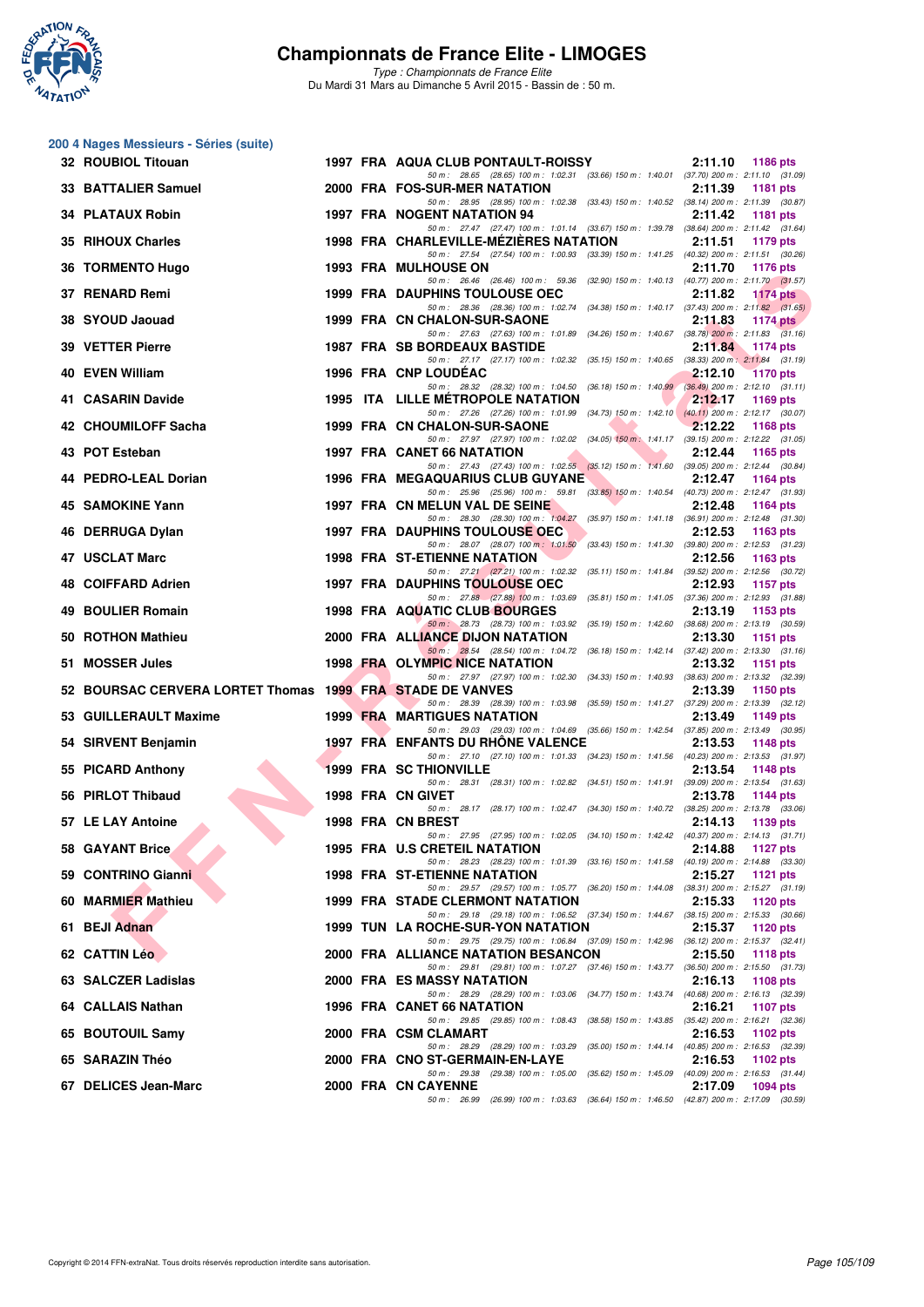

**200 4 Nages Messieurs - Séries (suite)**

## **Championnats de France Elite - LIMOGES**

*Type : Championnats de France Elite* Du Mardi 31 Mars au Dimanche 5 Avril 2015 - Bassin de : 50 m.

#### **F F NEO Second True 2000 FRA AGAINE SE CONFERENT CONFERENCE CONFERENCE SURFACE AND ANOTHER SET CONFERENCE CONFERENCE CONFERENCE CONFERENCE CONFERENCE CONFERENCE CONFERENCE CONFERENCE CONFERENCE CONFERENCE CONFERENCE CONF 68 TESIC Enzo 2000 FRA C.N OZOIR-LA-FERRIERE 2:17.30 1090 pts** *50 m : 30.61 (30.61) 100 m : 1:05.78 (35.17) 150 m : 1:46.30 (40.52) 200 m : 2:17.30 (31.00)* **69 GINESTA Teo 2000 FRA CN ANTIBES 2:17.54 1087 pts** *50 m : 29.76 (29.76) 100 m : 1:04.48 (34.72) 150 m : 1:46.26 (41.78) 200 m : 2:17.54 (31.28)* **70 GRANDJEAN Hugo 2000 FRA AQUATIC CLUB BOURGES** *50 m : 27.93 (27.93) 100 m : 1:03.52 (35.59) 150 m : 1:45.48 (41.96) 200 m : 2:17.81 (32.33)* **71 JACQUOT Raphael 1998 FRA ASPTT NANCY 2:18.04 1079 pts** *50 m : 29.90 (29.90) 100 m : 1:07.04 (37.14) 150 m : 1:43.84 (36.80) 200 m : 2:18.04 (34.20)* **72 PIRON Thomas 2000 FRA VICHY VAL D'ALLIER NATATION 2:18.21 1077 pts** *50 m : 28.74 (28.74) 100 m : 1:04.73 (35.99) 150 m : 1:46.90 (42.17) 200 m : 2:18.21 (31.31)* **73 BAEZ Nikita 2000 FRA AS CALUIRE 2:18.59 1071 pts** *50 m : 29.39 (29.39) 100 m : 1:06.64 (37.25) 150 m : 1:46.33 (39.69) 200 m : 2:18.59 (32.26)* **74 CORNEC Benjamin 2000 FRA NAUTIQUE ENTENTE CHÂLONS 2:18.93 1066 pts** *50 m : 29.54 (29.54) 100 m : 1:07.55 (38.01) 150 m : 1:47.09 (39.54) 200 m : 2:18.93 (31.84)*<br>**1999 FRA SN METZ** 22:18.94 1066 pts **75 GROMADA Sébastien 1999 FRA SN METZ 2:18.94 1066 pts** *50 m : 28.50 (28.50) 100 m : 1:04.75 (36.25) 150 m : 1:43.68 (38.93) 200 m : 2:18.94 (35.26)* **76 PACAUD Antoine 1997 FRA AC BOULOGNE-BILLANCOURT 2:19.24 1061 pts** *50 m : 27.59 (27.59) 100 m : 1:05.54 (37.95) 150 m : 1:47.69 (42.15) 200 m : 2:19.24 (31.55)* **77 BIDARD Clément 2001 FRA TEAM STRASBOURG SNS-ASPTT 2:19.58 1056 pts** *50 m : 30.12 (30.12) 100 m : 1:06.54 (36.42) 150 m : 1:47.30 (40.76) 200 m : 2:19.58 (32.28)* **78 YOKOYAMA Kentaro 2000 FRA REIMS CHAMPAGNE NATATION 2:19.59 1056 pts** *50 m : 28.81 (28.81) 100 m : 1:03.63 (34.82) 150 m : 1:45.68 (42.05) 200 m : 2:19.59 (33.91)* **79 IONESCU Stefan 2000 FRA SN HAGUENAU 2:20.96 1036 pts** *50 m : 28.66 (28.66) 100 m : 1:04.50 (35.84) 150 m : 1:48.21 (43.71) 200 m : 2:20.96 (32.75)* 80 GIRARDET Mateo **2001 FRA MULHOUSE ON** *50 m : 31.24 (31.24) 100 m : 1:07.29 (36.05) 150 m : 1:46.27 (38.98) 200 m : 2:21.10 (34.83)* 81 BARRY Ervin **2000 FRA CLUB DES NAGEURS DE PARIS** *50 m : 29.57 (29.57) 100 m : 1:07.88 (38.31) 150 m : 1:49.83 (41.95) 200 m : 2:22.16 (32.33)* **82 KNAUPP Alexandre** 2000 FRA SAINT-RAPHAEL NATATION 2:22.52 2:22.52 1013 pts<br><sup>50 m:</sup> 28.44 (28.44) 100 m: 1:05.57 (37.13) 150 m: 1:51.65 (46.08) 200 m: 2:22.52 (30.6 *50 m : 28.44 (28.44) 100 m : 1:05.57 (37.13) 150 m : 1:51.65 (46.08) 200 m : 2:22.52 (30.87)* **83 ANTONIO Lucas 2000 FRA AQUATIC CLUB BOURGES 2:22.97 1007 pts** *50 m : 30.65 (30.65) 100 m : 1:06.10 (35.45) 150 m : 1:48.12 (42.02) 200 m : 2:22.97 (34.85)* **84 MILLION Curtis 2000 FRA COULOMMIERS NATATION 2:24.97 978 pts** *50 m : 29.01 (29.01) 100 m : 1:08.17 (39.16) 150 m : 1:51.58 (43.41) 200 m : 2:24.97 (33.39)* **85 COMTE Sergueï 2000 FRA LYON NATATION 2:26.32 959 pts** *50 m : 28.08 (28.08) 100 m : 1:05.92 (37.84) 150 m : 1:52.40 (46.48) 200 m : 2:26.32 (33.92)* 86 JEANNE Dorian **1998 FRA CNP DE SAINT-LO** *50 m : 27.72 (27.72) 100 m : 1:07.02 (39.30) 150 m : 1:51.05 (44.03) 200 m : 2:26.42 (35.37)* **--- GHAFFARI Mohamed 2000 TUN CSM CLAMART DNS dec --- RIBEYRE Adrien 2000 FRA AGGLO LE PUY EN VELAY NATATION DNS dec --- LONCKE Quentin 1999 FRA CHARTRES METROPOLE NAT DNS dec**

#### **[400 4 Nages Messieurs - Finale A](http://www.ffnatation.fr/webffn/resultats.php?idact=nat&go=epr&idcpt=27187&idepr=92)** (Samedi 4 Avril 2015)

| 1 D'ORIANO Nicolas                                           | <b>EXAMPLE 1997 FRA DAUPHINS TOULOUSE OEC</b>                                                                                                                                                | 4:22.57 1297 pts    |
|--------------------------------------------------------------|----------------------------------------------------------------------------------------------------------------------------------------------------------------------------------------------|---------------------|
|                                                              | 50 m: 28.06 (28.06) 100 m: 1:00.54 (32.48) 150 m: 1:34.96 (34.42) 200 m: 2:09.08 (34.12) 250 m: 2:46.43 (37.35) 300 m: 3:23.99 (37.56) 350 m: 3:54.40 (30.41) 400 m: 4:22.57 (28.17)         |                     |
| 2 LAURE Guillaume                                            | 1996 FRA CN ANTIBES                                                                                                                                                                          | 4:23.57 1289 pts    |
|                                                              | 50 m : 28.16 (28.16) 100 m : 1:00.24 (32.08) 150 m : 1:35.47 (35.23) 200 m : 2:10.05 (34.58) 250 m : 2:46.79 (36.74) 300 m : 3:24.27 (37.48) 350 m : 3:55.08 (30.81) 400 m : 4:23.57 (28.49) |                     |
|                                                              | 3 CHATELAIN Yannick 1994 FRA NAUTIC CLUB NIMES                                                                                                                                               | 4:24.97 1277 pts    |
|                                                              | 50 m: 27.65 (27.65) 100 m; 59.06 (31.41) 150 m; 1:33.80 (34.74) 200 m; 2:07.26 (33.46) 250 m; 2:44.26 (37.00) 300 m; 3:21.74 (37.48) 350 m; 3:53.98 (32.24) 400 m; 4:24.97 (30.99)           |                     |
| 4 PETIT Ambroise                                             | <b>EXAMPLE 1995 FRA OLYMPIC NICE NATATION</b>                                                                                                                                                | 4:25.85 1270 pts    |
|                                                              | 50 m : 27.91 (27.91) 100 m : 59.97 (32.06) 150 m : 1:35.30 (35.33) 200 m : 2:09.56 (34.26) 250 m : 2:46.50 (36.94) 300 m : 3:24.05 (37.55) 350 m : 3:55.80 (31.75) 400 m : 4:25.85 (30.05)   |                     |
| 5 BERRY Théo                                                 | 1997 FRA AQUA VALLÉE-DE-CHEVREUSE                                                                                                                                                            | 4:27.22 1259 pts    |
|                                                              | 50 m : 28.14 (28.14) 100 m : 1:00.57 (32.43) 150 m : 1:36.89 (36.32) 200 m : 2:12.63 (35.74) 250 m : 2:49.58 (36.95) 300 m : 3:27.18 (37.60) 350 m : 3:58.27 (31.09) 400 m : 4:27.22 (28.95) |                     |
| 6 CASTERA Mathis Castle Castle Control of the CASTERA Mathis | 1996 FRA DAUPHINS TOULOUSE OEC                                                                                                                                                               | 4:27.59 1256 pts    |
|                                                              | 50 m : 28.68 (28.68) 100 m : 1:01.05 (32.37) 150 m : 1:36.46 (35.41) 200 m : 2:10.74 (34.28) 250 m : 2:49.05 (38.31) 300 m : 3:27.29 (38.24) 350 m : 3:58.21 (30.92) 400 m : 4:27.59 (29.38) |                     |
| 7 CHATRON Cyril                                              | 1995 FRA EMS BRON                                                                                                                                                                            | 4:28.78 1247 pts    |
|                                                              | 50 m: 26.78 (26.78) 100 m: 58.68 (31.90) 150 m: 1:33.81 (35.13) 200 m: 2:08.24 (34.43) 250 m: 2:46.39 (38.15) 300 m: 3:26.31 (39.92) 350 m: 3:57.92 (31.61) 400 m: 4:28.78 (30.86)           |                     |
|                                                              |                                                                                                                                                                                              | 4:29.86<br>1238 pts |
|                                                              | 50 m : 27.90 (27.90) 100 m : 1:00.07 (32.17) 150 m : 1:35.04 (34.97) 200 m : 2:08.77 (33.73) 250 m : 2:47.33 (38.56) 300 m : 3:26.74 (39.41) 350 m : 3:59.55 (32.81) 400 m : 4:29.86 (30.31) |                     |

#### **[400 4 Nages Messieurs - Finale B](http://www.ffnatation.fr/webffn/resultats.php?idact=nat&go=epr&idcpt=27187&idepr=92)** (Samedi 4 Avril 2015)

| 1 LESPARRE Tanguy        | 1999 FRA CN CANNES                    | 4:26.56 1264 pts                                                                                                                                                                             |
|--------------------------|---------------------------------------|----------------------------------------------------------------------------------------------------------------------------------------------------------------------------------------------|
|                          |                                       | 50 m: 27.86 (27.86) 100 m: 1:00.63 (32.77) 150 m: 1:35.95 (35.32) 200 m: 2:10.48 (34.53) 250 m: 2:47.35 (36.87) 300 m: 3:24.66 (37.31) 350 m: 3:56.15 (31.49) 400 m: 4:26.56 (30.41)         |
| 2 ROUAULT Pierre         | <b>1995 FRA DAUPHINS TOULOUSE OEC</b> | 4:30.74 1231 pts                                                                                                                                                                             |
|                          |                                       | 50 m: 28.13 (28.13) 100 m: 1:00.83 (32.70) 150 m: 1:36.24 (35.41) 200 m: 2:10.89 (34.65) 250 m: 2:49.55 (38.66) 300 m: 3:29.19 (39.64) 350 m: 4:00.31 (31.12) 400 m: 4:30.74 (30.43)         |
| <b>3 DIEUDONNE Louis</b> | 1997 FRA CN ANTIBES                   | 4:31.63 1224 pts                                                                                                                                                                             |
|                          |                                       | 50 m: 27.92 (27.92) 100 m: 1:01.36 (33.44) 150 m: 1:36.80 (35.44) 200 m: 2:11.47 (34.67) 250 m: 2:50.10 (38.63) 300 m: 3:29.75 (39.65) 350 m: 4:01.06 (31.31) 400 m: 4:31.63 (30.57)         |
| 4 HELMBACHER Samy        | <b>1998 FRA DAUPHINS OBERNAI</b>      | 4:32.41 1218 pts                                                                                                                                                                             |
|                          |                                       | 50 m : 28.27 (28.27) 100 m : 1:01.92 (33.65) 150 m : 1:36.67 (34.75) 200 m : 2:11.89 (35.22) 250 m : 2:49.94 (38.05) 300 m : 3:29.56 (39.62) 350 m : 4:01.90 (32.34) 400 m : 4:32.41 (30.51) |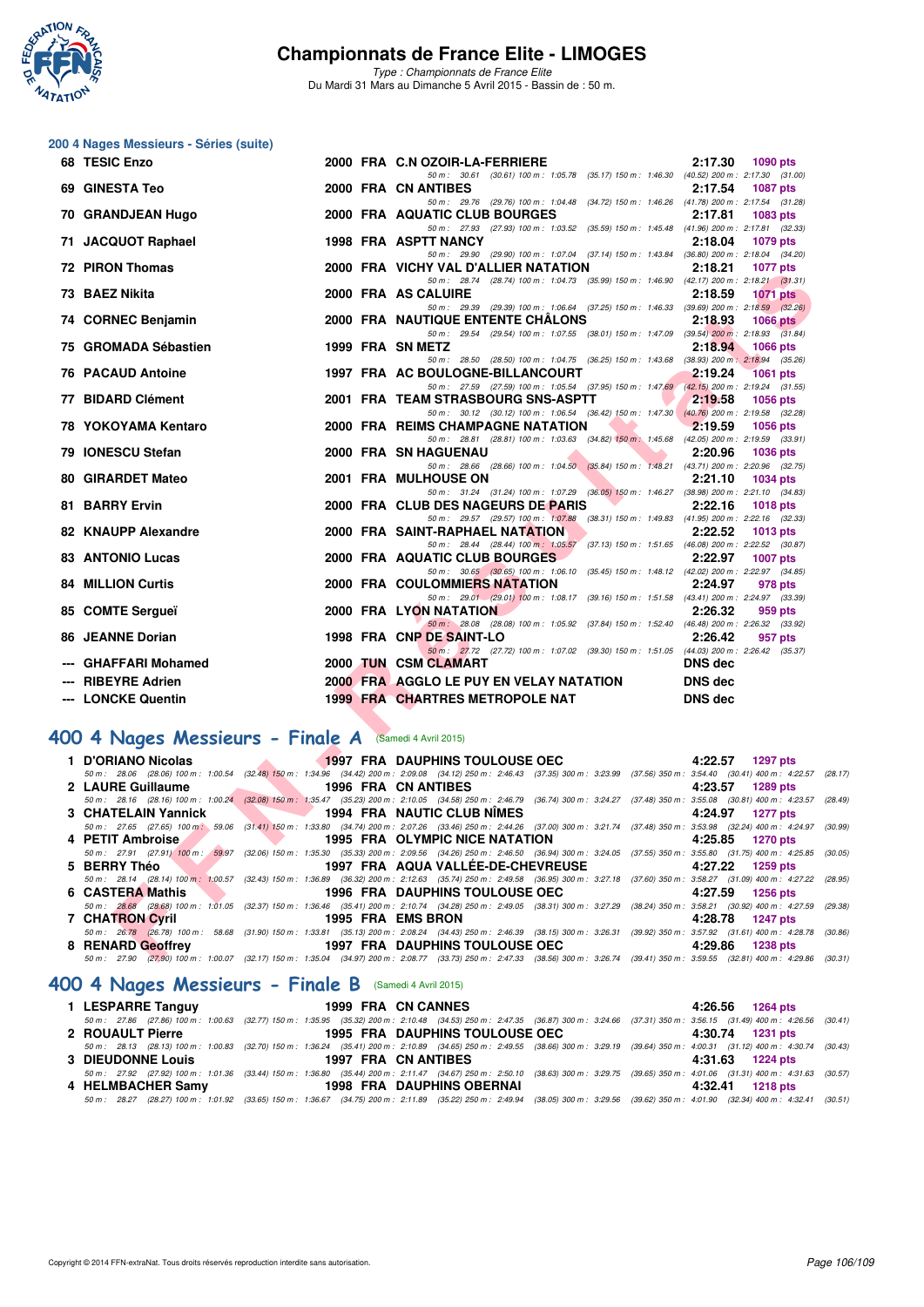

*Type : Championnats de France Elite* Du Mardi 31 Mars au Dimanche 5 Avril 2015 - Bassin de : 50 m.

#### **400 4 Nages Messieurs - Finale B (suite)**

| 5 ZAOUI Farouk    | 1998 TUN SO MILLAU N               | $4:32.65$ 1216 pts                                                                                                                                                                           |
|-------------------|------------------------------------|----------------------------------------------------------------------------------------------------------------------------------------------------------------------------------------------|
|                   |                                    | 50 m : 29.30 (29.30) 100 m : 1:02.43 (33.13) 150 m : 1:38.17 (35.74) 200 m : 2:13.00 (34.83) 250 m : 2:51.68 (38.68) 300 m : 3:30.73 (39.05) 350 m : 4:02.64 (31.91) 400 m : 4:32.65 (30.01) |
| 6 JEAN Hugo       | 1997 FRA LYON NATATION             | 4:35.62 1192 pts                                                                                                                                                                             |
|                   |                                    | 50 m: 28.45 (28.45) 100 m: 1:01.71 (33.26) 150 m: 1:37.12 (35.41) 200 m: 2:12.44 (35.32) 250 m: 2:51.66 (39.22) 300 m: 3:32.33 (40.67) 350 m: 4:04.54 (32.21) 400 m: 4:35.62 (31.08)         |
| 7 DUVAL Antoine   | <b>1995 FRA MONTPELLIER ANUC</b>   | 4:36.02 1189 pts                                                                                                                                                                             |
|                   |                                    | 50 m: 28.34 (28.34) 100 m: 1:01.30 (32.96) 150 m: 1:38.00 (36.70) 200 m: 2:13.74 (35.74) 250 m: 2:53.55 (39.81) 300 m: 3:34.26 (40.71) 350 m: 4:06.42 (32.16) 400 m: 4:36.02 (29.60)         |
| 8 ROUBIOL Titouan | 1997 FRA AQUA CLUB PONTAULT-ROISSY | 4:36.48 1186 pts                                                                                                                                                                             |
|                   |                                    | 50 m : 28.96 (28.96) 100 m : 1:02.35 (33.39) 150 m : 1:37.71 (35.36) 200 m : 2:12.97 (35.26) 250 m : 2:52.49 (39.52) 300 m : 3:32.58 (40.09) 350 m : 4:05.37 (32.79) 400 m : 4:36.48 (31.11) |

#### **[400 4 Nages Messieurs - Finale C](http://www.ffnatation.fr/webffn/resultats.php?idact=nat&go=epr&idcpt=27187&idepr=92) 17-18 ans** (Samedi 4 Avril 2015)

| 1 PHILIPPE Baptiste |                   | 1997 FRA CN CHALON-SUR-SAONE                                                                                                                                                                 | 4:35.87 1190 pts   |
|---------------------|-------------------|----------------------------------------------------------------------------------------------------------------------------------------------------------------------------------------------|--------------------|
|                     |                   | 50 m: 28.23 (28.23) 100 m: 1:00.50 (32.27) 150 m: 1:35.70 (35.20) 200 m: 2:10.06 (34.36) 250 m: 2:52.20 (42.14) 300 m: 3:33.75 (41.55) 350 m: 4:05.79 (32.04) 400 m: 4:35.87 (30.08)         |                    |
| 2 COIFFARD Adrien   |                   | 1997 FRA DAUPHINS TOULOUSE OEC                                                                                                                                                               | 4:37.50 1178 pts   |
|                     |                   | 50 m : 28.78 (28.78) 100 m : 1:02.55 (33.77) 150 m : 1:40.03 (37.48) 200 m : 2:16.50 (36.47) 250 m : 2:55.24 (38.74) 300 m : 3:34.59 (39.35) 350 m : 4:08.23 (33.64) 400 m : 4:37.50 (29.27) |                    |
| 3 KOUMA Sébastien   |                   | 1997 FRA ALLIANCE DIJON NATATION                                                                                                                                                             | 4:39.79 1160 pts   |
|                     |                   | 50 m : 28.92 (28.92) 100 m : 1:02.76 (33.84) 150 m : 1:38.39 (35.63) 200 m : 2:13.88 (35.49) 250 m : 2:54.05 (40.17) 300 m : 3:35.54 (41.49) 350 m : 4:08.84 (33.30) 400 m : 4:39.79 (30.95) |                    |
| 4 BOULIER Romain    |                   | 1998 FRA AQUATIC CLUB BOURGES                                                                                                                                                                | $4:40.40$ 1155 pts |
|                     |                   | 50 m : 29.01 (29.01) 100 m : 1:03.63 (34.62) 150 m : 1:40.89 (37.26) 200 m : 2:17.84 (36.95) 250 m : 2:57.69 (39.85) 300 m : 3:37.71 (40.02) 350 m : 4:10.27 (32.56) 400 m : 4:40.40 (30.13) |                    |
| 5 LASSERRE Kévin    |                   | 1998 FRA CN LE HAVRE                                                                                                                                                                         | $4:40.66$ 1153 pts |
|                     |                   | 50 m : 29.22 (29.22) 100 m : 1:04.60 (35.38) 150 m : 1:41.60 (37.00) 200 m : 2:17.84 (36.24) 250 m : 2:57.62 (39.78) 300 m : 3:38.06 (40.44) 350 m : 4:10.66 (32.60) 400 m : 4:40.66 (30.00) |                    |
| 6 MOSSER Jules      |                   | 1998 FRA OLYMPIC NICE NATATION 4:42.89 1136 pts                                                                                                                                              |                    |
|                     |                   | 50 m: 28.94 (28.94) 100 m: 1:03.25 (34.31) 150 m: 1:39.19 (35.94) 200 m: 2:14.47 (35.28) 250 m: 2:55.24 (40.77) 300 m: 3:37.05 (41.81) 350 m: 4:10.34 (33.29) 400 m: 4:42.89 (32.55)         |                    |
| 7 RIHOUX Charles    |                   | 1998 FRA CHARLEVILLE-MEZIERES NATATION 4:43.90 1128 pts                                                                                                                                      |                    |
|                     |                   | 50 m : 28.75 (28.75) 100 m : 1:03.14 (34.39) 150 m : 1:39.46 (36.32) 200 m : 2:15.87 (36.41) 250 m : 2:56.70 (40.83) 300 m : 3:37.68 (40.98) 350 m : 4:11.65 (33.97) 400 m : 4:43.90 (32.25) |                    |
| 8 DERRUGA Dylan     |                   | 1997 FRA DAUPHINS TOULOUSE OECNESS AND THE RESERVE THE RESERVE TO A 1997 FRAUD AND TO THE RESERVE THE RESERVE T                                                                              | 4:45.35 1117 pts   |
|                     |                   | 50 m: 29.79 (29.79) 100 m: 1:05.00 (35.21) 150 m: 1:41.53 (36.53) 200 m: 2:17.74 (36.21) 250 m: 2:59.90 (42.16) 300 m: 3:41.56 (41.66) 350 m: 4:14.14 (32.58) 400 m: 4:45.35 (31.21)         |                    |
| 9 PIRLOT Thibaud    | 1998 FRA CN GIVET |                                                                                                                                                                                              | 4:48.52 1093 pts   |
|                     |                   | 50 m: 29.77 (29.77) 100 m: 1:04.82 (35.05) 150 m: 1:41.87 (37.05) 200 m: 2:19.48 (37.61) 250 m: 3:00.14 (40.66) 300 m: 3:41.92 (41.78) 350 m: 4:15.11 (33.19) 400 m: 4:48.52 (33.41)         |                    |

## **[400 4 Nages Messieurs - Finale D](http://www.ffnatation.fr/webffn/resultats.php?idact=nat&go=epr&idcpt=27187&idepr=92) 14-16 ans** (Samedi 4 Avril 2015)

| 00 4 Nages Messieurs - Finale C 17-18 ans (Samedi 4 Avril 2015) |                                                                                                                                      |                                                                                                                                                                                                 |  |
|-----------------------------------------------------------------|--------------------------------------------------------------------------------------------------------------------------------------|-------------------------------------------------------------------------------------------------------------------------------------------------------------------------------------------------|--|
| 1 PHILIPPE Baptiste                                             | 1997 FRA CN CHALON-SUR-SAONE                                                                                                         | 4:35.87<br><b>1190 pts</b>                                                                                                                                                                      |  |
|                                                                 |                                                                                                                                      | 50 m: 28.23 (28.23) 100 m: 1:00.50 (32.27) 150 m: 1:35.70 (35.20) 200 m: 2:10.06 (34.36) 250 m: 2:52.20 (42.14) 300 m: 3:33.75 (41.55) 350 m: 4:05.79 (32.04) 400 m: 4:35.87<br>(30.08)         |  |
| 2 COIFFARD Adrien                                               | <b>1997 FRA DAUPHINS TOULOUSE OEC</b>                                                                                                | 4:37.50<br><b>1178 pts</b>                                                                                                                                                                      |  |
|                                                                 |                                                                                                                                      | 50 m: 28.78 (28.78) 100 m: 1:02.55 (33.77) 150 m: 1:40.03 (37.48) 200 m: 2:16.50 (36.47) 250 m: 2:55.24 (38.74) 300 m: 3:34.59 (39.35) 350 m: 4:08.23 (33.64) 400 m: 4:37.50<br>(29.27)         |  |
| 3 KOUMA Sébastien                                               | 1997 FRA ALLIANCE DIJON NATATION                                                                                                     | 4:39.79<br>$1160$ pts                                                                                                                                                                           |  |
|                                                                 |                                                                                                                                      | 50 m: 28.92 (28.92) 100 m: 1:02.76 (33.84) 150 m: 1:38.39 (35.63) 200 m: 2:13.88 (35.49) 250 m: 2:54.05 (40.17) 300 m: 3:35.54 (41.49) 350 m: 4:08.84 (33.30) 400 m: 4:39.79<br>(30.95)         |  |
| 4 BOULIER Romain                                                | 1998 FRA AQUATIC CLUB BOURGES                                                                                                        | 4:40.40<br>1155 pts                                                                                                                                                                             |  |
|                                                                 |                                                                                                                                      | 50 m : 29.01 (29.01) 100 m : 1:03.63 (34.62) 150 m : 1:40.89 (37.26) 200 m : 2:17.84 (36.95) 250 m : 2:57.69 (39.85) 300 m : 3:37.71 (40.02) 350 m : 4:10.27 (32.56) 400 m : 4:40.40<br>(30.13) |  |
| 5 LASSERRE Kévin                                                | 1998 FRA CN LE HAVRE                                                                                                                 | 4:40.66<br>1153 pts                                                                                                                                                                             |  |
|                                                                 |                                                                                                                                      | 50 m : 29.22 (29.22) 100 m : 1:04.60 (35.38) 150 m : 1:41.60 (37.00) 200 m : 2:17.84 (36.24) 250 m : 2:57.62 (39.78) 300 m : 3:38.06 (40.44) 350 m : 4:10.66 (32.60) 400 m : 4:40.66<br>(30.00) |  |
| 6 MOSSER Jules                                                  | <b>1998 FRA OLYMPIC NICE NATATION</b>                                                                                                | 4:42.89<br>1136 pts                                                                                                                                                                             |  |
|                                                                 |                                                                                                                                      | 50 m : 28.94 (28.94) 100 m : 1:03.25 (34.31) 150 m : 1:39.19 (35.94) 200 m : 2:14.47 (35.28) 250 m : 2:55.24 (40.77) 300 m : 3:37.05 (41.81) 350 m : 4:10.34 (33.29) 400 m : 4:42.89<br>(32.55) |  |
| 7 RIHOUX Charles                                                | 1998 FRA CHARLEVILLE-MEZIERES NATATION                                                                                               | 4:43.90<br>1128 pts                                                                                                                                                                             |  |
|                                                                 |                                                                                                                                      | 50 m: 28.75 (28.75) 100 m: 1:03.14 (34.39) 150 m: 1:39.46 (36.32) 200 m: 2:15.87 (36.41) 250 m: 2:56.70 (40.83) 300 m: 3:37.68 (40.98) 350 m: 4:11.65 (33.97) 400 m: 4:43.90<br>(32.25)         |  |
| 8 DERRUGA Dylan                                                 | <b>1997 FRA DAUPHINS TOULOUSE OEC</b>                                                                                                | 4:45.35<br><b>1117 pts</b>                                                                                                                                                                      |  |
|                                                                 |                                                                                                                                      | 50 m: 29.79 (29.79) 100 m: 1:05.00 (35.21) 150 m: 1:41.53 (36.53) 200 m: 2:17.74 (36.21) 250 m: 2:59.90 (42.16) 300 m: 3:41.56 (41.66) 350 m: 4:14.14 (32.58) 400 m: 4:45.35 (31.21)            |  |
| 9 PIRLOT Thibaud                                                | <b>1998 FRA CN GIVET</b>                                                                                                             | 4:48.52<br>1093 pts                                                                                                                                                                             |  |
|                                                                 |                                                                                                                                      | 50 m: 29.77 (29.77) 100 m: 1:04.82 (35.05) 150 m: 1:41.87 (37.05) 200 m: 2:19.48 (37.61) 250 m: 3:00.14 (40.66) 300 m: 3:41.92 (41.78) 350 m: 4:15.11 (33.19) 400 m: 4:48.52 (33.41)            |  |
|                                                                 |                                                                                                                                      |                                                                                                                                                                                                 |  |
| 00 4 Nages Messieurs - Finale D 14-16 ans (Samedi 4 Avril 2015) |                                                                                                                                      |                                                                                                                                                                                                 |  |
| 1 SYOUD Jaouad                                                  | 1999 FRA CN CHALON-SUR-SAONE                                                                                                         | 4:35.56<br>1193 pts                                                                                                                                                                             |  |
|                                                                 |                                                                                                                                      | 50 m: 28.83 (28.83) 100 m: 1:02.39 (33.56) 150 m: 1:39.11 (36.72) 200 m: 2:13.99 (34.88) 250 m: 2:52.97 (38.98) 300 m: 3:33.04 (40.07) 350 m: 4:06.64 (33.60) 400 m: 4:35.56<br>(28.92)         |  |
| 2 CACHOT Arthur                                                 | <b>2000 FRA DAUPHINS TOULOUSE OEC</b>                                                                                                | 4:35.69<br>1192 pts                                                                                                                                                                             |  |
|                                                                 |                                                                                                                                      | 50 m: 28.75 (28.75) 100 m: 1:01.19 (32.44) 150 m: 1:37.08 (35.89) 200 m: 2:11.16 (34.08) 250 m: 2:51.62 (40.46) 300 m: 3:32.61 (40.99) 350 m: 4:05.28 (32.67) 400 m: 4:35.69<br>(30.41)         |  |
| 3 CHOUMILOFF Sacha                                              | 1999 FRA CN CHALON-SUR-SAONE                                                                                                         | 4:40.73<br>1153 pts                                                                                                                                                                             |  |
|                                                                 |                                                                                                                                      | 50 m : 29.42 (29.42) 100 m : 1:03.50 (34.08) 150 m : 1:39.76 (36.26) 200 m : 2:15.74 (35.98) 250 m : 2:55.28 (39.54) 300 m : 3:35.80 (40.52) 350 m : 4:09.04 (33.24) 400 m : 4:40.73<br>(31.69) |  |
| 4 MARMIER Mathieu                                               | <b>1999 FRA STADE CLERMONT NATATION</b>                                                                                              | 4:41.08<br>1150 pts                                                                                                                                                                             |  |
|                                                                 | 50 m : 29.81 (29.81) 100 m : 1:04.61 (34.80) 150 m : 1:42.84 (38.23) 200 m : 2:19.85 (37.01) 250 m : 2:58.55 (38.70) 300 m : 3:37.38 | $(38.83)$ 350 m : 4:10.38 $(33.00)$ 400 m : 4:41.08<br>(30.70)                                                                                                                                  |  |
| 5 PICARD Anthony                                                | <b>1999 FRA SC THIONVILLE</b>                                                                                                        | 4:41.94<br>1143 pts                                                                                                                                                                             |  |
|                                                                 |                                                                                                                                      | 50 m: 28.73 (28.73) 100 m: 1:01.81 (33.08) 150 m: 1:38.73 (36.92) 200 m: 2:14.29 (35.56) 250 m: 2:54.41 (40.12) 300 m: 3:35.93 (41.52) 350 m: 4:10.24 (34.31) 400 m: 4:41.94<br>(31.70)         |  |
| 6 BATTALIER Samuel                                              | <b>2000 FRA FOS-SUR-MER NATATION</b>                                                                                                 | 4:42.80<br><b>1137 pts</b>                                                                                                                                                                      |  |
|                                                                 |                                                                                                                                      | 50 m: 29.73 (29.73) 100 m: 1:05.04 (35.31) 150 m: 1:40.94 (35.90) 200 m: 2:16.15 (35.21) 250 m: 2:55.72 (39.57) 300 m: 3:36.65 (40.93) 350 m: 4:10.37 (33.72) 400 m: 4:42.80<br>(32.43)         |  |
| 7 RODRIGUES Adrien                                              | 2000 FRA ES MASSY NATATION                                                                                                           | 4:48.81<br><b>1091 pts</b>                                                                                                                                                                      |  |
|                                                                 |                                                                                                                                      | 50 m : 29.84 (29.84) 100 m : 1:05.21 (35.37) 150 m : 1:44.05 (38.84) 200 m : 2:21.77 (37.72) 250 m : 3:01.75 (39.98) 300 m : 3:43.01 (41.26) 350 m : 4:16.42 (33.41) 400 m : 4:48.81<br>(32.39) |  |
| 8 TORIS Hugo                                                    | 2000 FRA CANET 66 NATATION                                                                                                           | 4:50.14<br><b>1081 pts</b>                                                                                                                                                                      |  |
|                                                                 |                                                                                                                                      | 50 m : 30.44 (30.44) 100 m : 1:06.24 (35.80) 150 m : 1:43.16 (36.92) 200 m : 2:19.82 (36.66) 250 m : 3:01.42 (41.60) 300 m : 3:43.80 (42.38) 350 m : 4:17.50 (33.70) 400 m : 4:50.14<br>(32.64) |  |
| <b>9 GINESTA Teo</b>                                            | 2000 FRA CN ANTIBES                                                                                                                  | 4:50.57<br><b>1078 pts</b>                                                                                                                                                                      |  |
|                                                                 |                                                                                                                                      | 50 m : 30.19 (30.19) 100 m : 1:06.12 (35.93) 150 m : 1:43.02 (36.90) 200 m : 2:18.96 (35.94) 250 m : 3:02.38 (43.42) 300 m : 3:46.81 (44.43) 350 m : 4:18.80 (31.99) 400 m : 4:50.57 (31.77)    |  |
| 10 GIBOT Florian                                                | <b>2000 FRA SOISSONS NATATION SPORTIVE</b>                                                                                           | 4:56.71<br><b>1033 pts</b>                                                                                                                                                                      |  |
|                                                                 |                                                                                                                                      | 50 m: 30.20 (30.20) 100 m: 1:05.11 (34.91) 150 m: 1:43.89 (38.78) 200 m: 2:22.68 (38.79) 250 m: 3:04.51 (41.83) 300 m: 3:47.57 (43.06) 350 m: 4:22.63 (35.06) 400 m: 4:56.71 (34.08)            |  |
|                                                                 |                                                                                                                                      |                                                                                                                                                                                                 |  |
| 00 4 Nages Messieurs - Séries (Samedi 4 Avril 2015)             |                                                                                                                                      |                                                                                                                                                                                                 |  |
| 1 CHATELAIN Yannick                                             | <b>1994 FRA NAUTIC CLUB NIMES</b>                                                                                                    | 4:27.72<br>1255 pts                                                                                                                                                                             |  |
|                                                                 |                                                                                                                                      | 50 m: 28.04 (28.04) 100 m: 59.89 (31.85) 150 m: 1:34.23 (34.34) 200 m: 2:08.32 (34.09) 250 m: 2:46.03 (37.71) 300 m: 3:24.37 (38.34) 350 m: 3:56.37 (32.00) 400 m: 4:27.72 (31.35)              |  |
| 2 LAURE Guillaume                                               | <b>1996 FRA CN ANTIBES</b>                                                                                                           | 4:28.49<br>1249 pts                                                                                                                                                                             |  |
|                                                                 |                                                                                                                                      | 50 m : 27.33 (27.33) 100 m : 59.14 (31.81) 150 m : 1:34.90 (35.76) 200 m : 2:09.46 (34.56) 250 m : 2:46.99 (37.53) 300 m : 3:25.00 (38.01) 350 m : 3:56.92 (31.92) 400 m : 4:28.49<br>(31.57)   |  |
| 3 RENARD Geoffrey                                               | <b>1997 FRA DAUPHINS TOULOUSE OEC</b>                                                                                                | 4:28.64<br><b>1248 pts</b>                                                                                                                                                                      |  |
|                                                                 |                                                                                                                                      | 50 m: 28.28 (28.28) 100 m: 1:01.17 (32.89) 150 m: 1:35.71 (34.54) 200 m: 2:08.38 (32.67) 250 m: 2:46.41 (38.03) 300 m: 3:25.17 (38.76) 350 m: 3:57.94 (32.77) 400 m: 4:28.64<br>(30.70)         |  |
| 4 PETIT Ambroise                                                | 1995 FRA OLYMPIC NICE NATATION                                                                                                       | 4:28.82<br>1246 pts                                                                                                                                                                             |  |
|                                                                 |                                                                                                                                      |                                                                                                                                                                                                 |  |

## **[400 4 Nages Messieurs - Séries](http://www.ffnatation.fr/webffn/resultats.php?idact=nat&go=epr&idcpt=27187&idepr=92)** (Samedi 4 Avril 2015)

|                                              |                          | 1 CHATELAIN Yannick <b>Marson Strutter 1994 FRA NAUTIC CLUB NÎMES</b> 4:27.72 1255 pts                                                                                                       |                    |
|----------------------------------------------|--------------------------|----------------------------------------------------------------------------------------------------------------------------------------------------------------------------------------------|--------------------|
|                                              |                          | 50 m: 28.04 (28.04) 100 m: 59.89 (31.85) 150 m: 1:34.23 (34.34) 200 m: 2:08.32 (34.09) 250 m: 2:46.03 (37.71) 300 m: 3:24.37 (38.34) 350 m: 3:56.37 (32.00) 400 m: 4:27.72 (31.35)           |                    |
| 2 LAURE Guillaume <b>1996 FRA</b> CN ANTIBES |                          |                                                                                                                                                                                              | 4:28.49 1249 pts   |
|                                              |                          | 50 m: 27.33 (27.33) 100 m: 59.14 (31.81) 150 m: 1:34.90 (35.76) 200 m: 2:09.46 (34.56) 250 m: 2:46.99 (37.53) 300 m: 3:25.00 (38.01) 350 m: 3:56.92 (31.92) 400 m: 4:28.49 (31.57)           |                    |
| 3 RENARD Geoffrey                            |                          | 1997 FRA DAUPHINS TOULOUSE OEC 4:28.64 1248 pts                                                                                                                                              |                    |
|                                              |                          | 50 m: 28.28 (28.28) 100 m: 1:01.17 (32.89) 150 m: 1:35.71 (34.54) 200 m: 2:08.38 (32.67) 250 m: 2:46.41 (38.03) 300 m: 3:25.17 (38.76) 350 m: 3:57.94 (32.77) 400 m: 4:28.64 (30.70)         |                    |
|                                              |                          | 4 PETIT Ambroise 1995 FRA OLYMPIC NICE NATATION 4:28.82 1246 pts                                                                                                                             |                    |
|                                              |                          | 50 m: 27.45 (27.45) 100 m: 59.69 (32.24) 150 m: 1:34.81 (35.12) 200 m: 2:09.32 (34.51) 250 m: 2:46.89 (37.57) 300 m: 3:25.73 (38.84) 350 m: 3:57.56 (31.83) 400 m: 4:28.82 (31.26)           |                    |
| 5 D'ORIANO Nicolas                           |                          | 1997 FRA DAUPHINS TOULOUSE OEC 4:28.90 1246 pts                                                                                                                                              |                    |
|                                              |                          | 50 m: 29.07 (29.07) 100 m: 1:02.31 (33.24) 150 m: 1:37.35 (35.04) 200 m: 2:11.14 (33.79) 250 m: 2:49.56 (38.42) 300 m: 3:28.15 (38.59) 350 m: 3:59.96 (31.81) 400 m: 4:28.90 (28.94)         |                    |
| 6 CASTERA Mathis                             |                          | 1996 FRA DAUPHINS TOULOUSE OEC 4:29.29 1242 pts                                                                                                                                              |                    |
|                                              |                          | 50 m : 28.68 (28.68) 100 m : 1:01.12 (32.44) 150 m : 1:36.33 (35.21) 200 m : 2:10.49 (34.16) 250 m : 2:48.79 (38.30) 300 m : 3:27.78 (38.99) 350 m : 3:59.33 (31.55) 400 m : 4:29.29 (29.96) |                    |
| <b>7 CHATRON Cyril</b>                       | <b>1995 FRA EMS BRON</b> |                                                                                                                                                                                              | 4:30.36 1234 pts   |
|                                              |                          | 50 m: 27.52 (27.52) 100 m: 1:00.29 (32.77) 150 m: 1:36.26 (35.97) 200 m: 2:11.49 (35.23) 250 m: 2:49.95 (38.46) 300 m: 3:28.94 (38.99) 350 m: 3:59.95 (31.01) 400 m: 4:30.36 (30.41)         |                    |
| 8 BERRY Théo                                 |                          | 1997 FRA AQUA VALLÉE-DE-CHEVREUSE 4:31.92 1222 pts                                                                                                                                           |                    |
|                                              |                          | 50 m : 28.83 (28.83) 100 m : 1:01.23 (32.40) 150 m : 1:37.59 (36.36) 200 m : 2:13.57 (35.98) 250 m : 2:50.82 (37.25) 300 m : 3:29.35 (38.53) 350 m : 4:01.12 (31.77) 400 m : 4:31.92 (30.80) |                    |
| 9 LESPARRE Tanguy                            | 1999 FRA CN CANNES       |                                                                                                                                                                                              | $4:32.60$ 1216 pts |
|                                              |                          | 50 m : 28.04 (28.04) 100 m : 1:00.51 (32.47) 150 m : 1:36.34 (35.83) 200 m : 2:11.53 (35.19) 250 m : 2:49.14 (37.61) 300 m : 3:27.46 (38.32) 350 m : 4:00.79 (33.33) 400 m : 4:32.60 (31.81) |                    |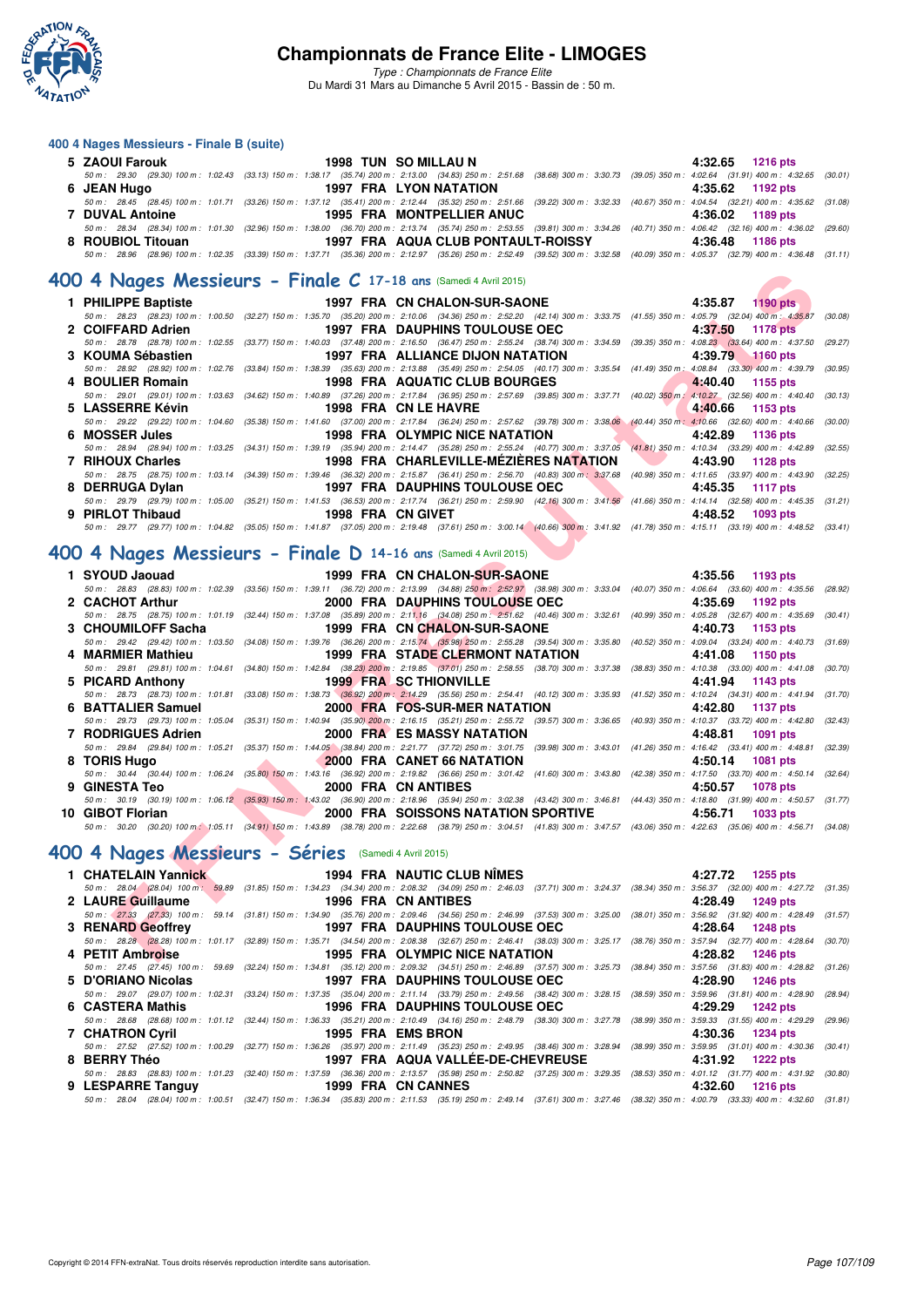

*Type : Championnats de France Elite* Du Mardi 31 Mars au Dimanche 5 Avril 2015 - Bassin de : 50 m.

#### **400 4 Nages Messieurs - Séries (suite)**

| 10 ROUAULT Pierre                                        |                   | <b>1995 FRA DAUPHINS TOULOUSE OEC</b>                                                                                                                                                                                                              | 4:33.29 1211 pts                      |
|----------------------------------------------------------|-------------------|----------------------------------------------------------------------------------------------------------------------------------------------------------------------------------------------------------------------------------------------------|---------------------------------------|
| 11 JEAN Hugo                                             |                   | 50 m: 28.09 (28.09) 100 m: 1:00.79 (32.70) 150 m: 1:36.36 (35.57) 200 m: 2:10.49 (34.13) 250 m: 2:50.97 (40.48) 300 m: 3:31.49 (40.52) 350 m: 4:03.08 (31.59) 400 m: 4:33.29 (30.21)<br>1997 FRA LYON NATATION                                     | 4:34.02<br>1205 pts                   |
| 12 ZAOUI Farouk                                          |                   | 50 m: 28.62 (28.62) 100 m: 1:02.23 (33.61) 150 m: 1:38.13 (35.90) 200 m: 2:13.32 (35.19) 250 m: 2:51.99 (38.67) 300 m: 3:32.09 (40.10) 350 m: 4:03.57 (31.48) 400 m: 4:34.02 (30.45)<br>1998 TUN SO MILLAU N                                       | 4:34.76<br>1199 pts                   |
| 13 VILACECA Thomas                                       |                   | 50 m: 29.17 (29.17) 100 m: 1:01.91 (32.74) 150 m: 1:37.70 (35.79) 200 m: 2:12.88 (35.18) 250 m: 2:52.05 (39.17) 300 m: 3:31.97 (39.92) 350 m: 4:04.42 (32.45) 400 m: 4:34.76 (30.34)<br>1990 FRA MONTAUBAN NATATION                                | 4:35.52<br>1193 pts                   |
|                                                          |                   | 50 m: 26.88 (26.88) 100 m: 58.79 (31.91) 150 m: 1:34.88 (36.09) 200 m: 2:10.49 (35.61) 250 m: 2:49.45 (38.96) 300 m: 3:29.68 (40.23) 350 m: 4:03.09 (33.41) 400 m: 4:35.52 (32.43)                                                                 |                                       |
| <b>14 DIEUDONNE Louis</b>                                |                   | 1997 FRA CN ANTIBES<br>50 m: 28.32 (28.32) 100 m: 1:01.28 (32.96) 150 m: 1:36.56 (35.28) 200 m: 2:11.16 (34.60) 250 m: 2:50.97 (39.81) 300 m: 3:31.49 (40.52) 350 m: 4:04.41 (32.92) 400 m: 4:35.63 (31.22)                                        | 4:35.63<br>1192 pts                   |
| 15 ROUBIOL Titouan                                       |                   | 1997 FRA AQUA CLUB PONTAULT-ROISSY<br>50 m : 28.96 (28.96) 100 m : 1:02.30 (33.34) 150 m : 1:37.90 (35.60) 200 m : 2:12.33 (34.43) 250 m : 2:51.27 (38.94) 300 m : 3:30.74 (39.47) 350 m : 4:03.72 (32.98) 400 m : 4:35.74                         | 4:35.74<br>1191 pts<br>(32.02)        |
| 16 HELMBACHER Samy                                       |                   | <b>1998 FRA DAUPHINS OBERNAI</b>                                                                                                                                                                                                                   | 4:36.17<br>1188 pts                   |
| 17 DUVAL Antoine                                         |                   | 50 m: 29.00 (29.00) 100 m: 1:03.04 (34.04) 150 m: 1:38.35 (35.31) 200 m: 2:13.28 (34.93) 250 m: 2:52.34 (39.06) 300 m: 3:32.53 (40.19) 350 m: 4:04.95 (32.42) 400 m: 4:36.17 (31.22)<br><b>1995 FRA MONTPELLIER ANUC</b>                           | 4:36.76<br>1183 pts                   |
| 18 GWIZDZ Damien                                         |                   | 50 m: 27.84 (27.84) 100 m: 1:00.75 (32.91) 150 m: 1:37.88 (37.13) 200 m: 2:14.16 (36.28) 250 m: 2:54.13 (39.97) 300 m: 3:34.64 (40.51) 350 m: 4:06.55 (31.91) 400 m: 4:36.76 (30.21)<br>1995 FRA CANET 66 NATATION                                 | 4:37.35<br><b>1179 pts</b>            |
|                                                          |                   | 50 m: 27.84 (27.84) 100 m: 1:01.06 (33.22) 150 m: 1:37.03 (35.97) 200 m: 2:12.81 (35.78) 250 m: 2:51.08 (38.27) 300 m: 3:31.01 (39.93) 350 m: 4:04.31 (33.30) 400 m: 4:37.35 (33.04)                                                               |                                       |
| 19 BATTALIER Samuel                                      |                   | 2000 FRA FOS-SUR-MER NATATION<br>50 m : 29.25 (29.25) 100 m : 1:03.77 (34.52) 150 m : 1:39.79 (36.02) 200 m : 2:15.65 (35.86) 250 m : 2:54.82 (39.17) 300 m : 3:34.65 (39.83) 350 m : 4:07.26 (32.61) 400 m : 4:38.45 (31.19)                      | 4:38.45<br>1170 pts                   |
| 20 PHILIPPE Baptiste                                     |                   | 1997 FRA CN CHALON-SUR-SAONE<br>50 m: 28.77 (28.77) 100 m: 1:01.84 (33.07) 150 m: 1:38.06 (36.22) 200 m: 2:13.43 (35.37) 250 m: 2:54.60 (41.17) 300 m: 3:36.16 (41.56) 350 m: 4:09.12 (32.96) 400 m: 4:38.58 (29.46)                               | 4:38.58<br>1169 pts                   |
| 21 KOUMA Sébastien                                       |                   | 1997 FRA ALLIANCE DIJON NATATION                                                                                                                                                                                                                   | 4:38.62<br>1169 pts                   |
| 22 TORMENTO Hugo                                         |                   | 50 m: 29.04 (29.04) 100 m: 1:03.15 (34.11) 150 m: 1:37.96 (34.81) 200 m: 2:12.91 (34.95) 250 m: 2:53.58 (40.67) 300 m: 3:34.85 (41.27) 350 m: 4:07.45 (32.60) 400 m: 4:38.62 (31.17)<br><b>1993 FRA MULHOUSE ON</b>                                | 4:39.15<br>1165 pts                   |
|                                                          |                   | 50 m: 26.68 (26.68) 100 m: 57.39 (30.71) 150 m: 1:32.82 (35.43) 200 m: 2:07.82 (35.00) 250 m: 2:49.36 (41.54) 300 m: 3:31.58 (42.22) 350 m: 4:05.17 (33.59) 400 m: 4:39.15 (33.98)<br>2000 FRA DAUPHINS TOULOUSE OEC                               |                                       |
| 23 CACHOT Arthur                                         |                   | 50 m: 29.21 (29.21) 100 m: 1:03.20 (33.99) 150 m: 1:39.78 (36.58) 200 m: 2:14.78 (35.00) 250 m: 2:55.03 (40.25) 300 m: 3:36.28 (41.25) 350 m: 4:09.24 (32.96) 400 m: 4:39.29 (30.05)                                                               | 4:39.29<br>1164 pts                   |
| 24 LEONARDI Valentin                                     |                   | <b>The Common</b><br><b>1996 FRA OLYMPIC NICE NATATION</b><br>50 m: 28.46 (28.46) 100 m: 1:01.52 (33.06) 150 m: 1:38.32 (36.80) 200 m: 2:13.80 (35.48) 250 m: 2:54.10 (40.30) 300 m: 3:36.22 (42.12) 350 m: 4:09.09 (32.87) 400 m: 4:41.18 (32.09) | 4:41.18<br>1149 pts                   |
| 25 VETTER Pierre                                         |                   | 1987 FRA SB BORDEAUX BASTIDE<br>50 m: 28.43 (28.43) 100 m: 1:02.00 (33.57) 150 m: 1:38.72 (36.72) 200 m: 2:14.24 (35.52) 250 m: 2:54.37 (40.13) 300 m: 3:36.02 (41.65) 350 m: 4:09.51 (33.49) 400 m: 4:41.87 (32.36)                               | 4:41.87<br>1144 pts                   |
| 26 LASSERRE Kévin                                        |                   | 1998 FRA CN LE HAVRE                                                                                                                                                                                                                               | 4:42.47<br>1139 pts                   |
| 27 GUILLERAULT Maxime                                    |                   | 50 m: 29.08 (29.08) 100 m: 1:04.18 (35.10) 150 m: 1:41.13 (36.95) 200 m: 2:17.25 (36.12) 250 m: 2:57.33 (40.08) 300 m: 3:38.47 (41.14) 350 m: 4:10.37 (31.90) 400 m: 4:42.47 (32.10)<br><b>1999 FRA MARTIGUES NATATION</b>                         | 4:43.18<br>1134 pts                   |
| 28 RIHOUX Charles                                        |                   | 50 m: 29.76 (29.76) 100 m: 1:03.91 (34.15) 150 m: 1:41.10 (37.19) 200 m: 2:18.06 (36.96) 250 m: 2:57.75 (39.69) 300 m: 3:37.99 (40.24) 350 m: 4:11.16 (33.17) 400 m: 4:43.18 (32.02)<br>1998 FRA CHARLEVILLE-MEZIERES NATATION                     | 4:43.70                               |
|                                                          |                   | 50 m: 28.55 (28.55) 100 m: 1:02.78 (34.23) 150 m: 1:38.97 (36.19) 200 m: 2:15.62 (36.65) 250 m: 2:57.33 (41.71) 300 m: 3:39.01 (41.68) 350 m: 4:11.70 (32.69) 400 m: 4:43.70 (32.00)                                                               | 1130 pts                              |
| 29 CHOUMILOFF Sacha                                      |                   | 1999 FRA CN CHALON-SUR-SAONE<br>50 m: 29.91 (29.91) 100 m: 1:04.47 (34.56) 150 m: 1:41.21 (36.74) 200 m: 2:16.57 (35.36) 250 m: 2:57.01 (40.44) 300 m: 3:37.93 (40.92) 350 m: 4:12.34 (34.41) 400 m: 4:44.40                                       | 4:44.40<br>1125 pts<br>(32.06)        |
| 30 SYOUD Jaouad                                          |                   | <b>1999 FRA CN CHALON-SUR-SAONE</b><br>50 m: 29.23 (29.23) 100 m: 1:03.24 (34.01) 150 m: 1:40.30 (37.06) 200 m: 2:15.80 (35.50) 250 m: 2:56.45 (40.65) 300 m: 3:37.48 (41.03) 350 m: 4:13.21 (35.73) 400 m: 4:44.87 (31.66)                        | 4:44.87<br>1121 pts                   |
| 31 BOULIER Romain                                        |                   | 1998 FRA AQUATIC CLUB BOURGES                                                                                                                                                                                                                      | 4:44.89<br><b>1121 pts</b>            |
| 32 MARMIER Mathieu                                       |                   | 50 m: 29.08 (29.08) 100 m: 1:03.40 (34.32) 150 m: 1:41.06 (37.66) 200 m: 2:17.93 (36.87) 250 m: 2:58.45 (40.52) 300 m: 3:39.73 (41.28) 350 m: 4:13.40 (33.67) 400 m: 4:44.89 (31.49)<br>1999 FRA STADE CLERMONT NATATION                           | 4:46.11<br>1112 pts                   |
| 33 PICARD Anthony                                        |                   | 50 m: 29.96 (29.96) 100 m: 1:04.49 (34.53) 150 m: 1:43.73 (39.24) 200 m: 2:21.70 (37.97) 250 m: 3:00.75 (39.05) 300 m: 3:40.75 (40.00) 350 m: 4:14.43 (33.68) 400 m: 4:46.11 (31.68)<br><b>1999 FRA SC THIONVILLE</b>                              | 4:46.72<br>1107 pts                   |
|                                                          |                   | 50 m: 29.10 (29.10) 100 m: 1:02.99 (33.89) 150 m: 1:39.78 (36.79) 200 m: 2:15.59 (35.81) 250 m: 2:57.22 (41.63) 300 m: 3:39.94 (42.72) 350 m: 4:14.39 (34.45) 400 m: 4:46.72 (32.33)                                                               |                                       |
| 34 COIFFARD Adrien                                       |                   | <b>1997 FRA DAUPHINS TOULOUSE OEC</b><br>50 m : 29.37 (29.37) 100 m : 1:03.89 (34.52) 150 m : 1:42.36 (38.47) 200 m : 2:20.33 (37.97) 250 m : 2:59.69 (39.36) 300 m : 3:40.88 (41.19) 350 m : 4:14.59 (33.71) 400 m : 4:47.68 (33.09)              | 4:47.68<br>1100 pts                   |
| 35 DERRUGA Dylan                                         |                   | <b>1997 FRA DAUPHINS TOULOUSE OEC</b><br>50 m : 28.96 (28.96) 100 m : 1:02.30 (33.34) 150 m : 1:39.39 (37.09) 200 m : 2:15.13 (35.74) 250 m : 2:57.87 (42.74) 300 m : 3:40.83 (42.96) 350 m : 4:16.05 (35.22) 400 m : 4:49.04 (32.99)              | 4:49.04<br><b>1090 pts</b>            |
| 36 MOSSER Jules                                          |                   | 1998 FRA OLYMPIC NICE NATATION                                                                                                                                                                                                                     | 4:49.16<br>1089 pts                   |
| 37 RODRIGUES Adrien                                      |                   | 50 m: 29.02 (29.02) 100 m: 1:03.64 (34.62) 150 m: 1:40.28 (36.64) 200 m: 2:16.31 (36.03) 250 m: 2:57.78 (41.47) 300 m: 3:40.21 (42.43) 350 m: 4:15.01 (34.80) 400 m: 4:49.16 (34.15)<br><b>2000 FRA ES MASSY NATATION</b>                          | 4:50.07<br><b>1082 pts</b>            |
| 50 m : 30.29 (30.29) 100 m : 1:05.59<br>38 TORIS Hugo    |                   | (35.30) 150 m : 1:44.68 (39.09) 200 m : 2:21.97 (37.29) 250 m : 3:02.90 (40.93) 300 m : 3:43.97 (41.07) 350 m : 4:17.77 (33.80) 400 m : 4:50.07<br>2000 FRA CANET 66 NATATION                                                                      | (32.30)<br>4:51.80<br>1069 pts        |
| 50 m : 30.66 (30.66) 100 m : 1:06.58                     |                   | (35.92) 150 m : 1:44.56 (37.98) 200 m : 2:21.69 (37.13) 250 m : 3:03.52 (41.83) 300 m : 3:46.06 (42.54) 350 m : 4:19.48 (33.42) 400 m : 4:51.80 (32.32)                                                                                            |                                       |
| 39 PIRLOT Thibaud<br>50 m: 29.48 (29.48) 100 m: 1:04.78  | 1998 FRA CN GIVET | (35.30) 150 m: 1:42.31 (37.53) 200 m: 2:19.39 (37.08) 250 m: 3:00.75 (41.36) 300 m: 3:43.87 (43.12) 350 m: 4:18.54 (34.67) 400 m: 4:53.05 (34.51)                                                                                                  | 4:53.05<br><b>1060 pts</b>            |
| 40 GINESTA Teo                                           |                   | 2000 FRA CN ANTIBES                                                                                                                                                                                                                                | 4:53.41<br><b>1057 pts</b>            |
| 50 m : 30.48 (30.48) 100 m : 1:05.63<br>41 GIBOT Florian |                   | (35.15) 150 m : 1:43.05 (37.42) 200 m : 2:19.55 (36.50) 250 m : 3:03.88 (44.33) 300 m : 3:48.70 (44.82) 350 m : 4:21.33 (32.63) 400 m : 4:53.41<br><b>2000 FRA SOISSONS NATATION SPORTIVE</b>                                                      | (32.08)<br>4:58.29<br>1021 pts        |
| 50 m: 30.57 (30.57) 100 m: 1:06.33<br>42 TESIC Enzo      |                   | (35.76) 150 m : 1:46.09 (39.76) 200 m : 2:25.22 (39.13) 250 m : 3:06.77 (41.55) 300 m : 3:50.01 (43.24) 350 m : 4:25.12 (35.11) 400 m : 4:58.29<br>2000 FRA C.N OZOIR-LA-FERRIERE                                                                  | (33.17)<br>5:01.01<br><b>1002 pts</b> |
| 50 m: 31.79 (31.79) 100 m: 1:09.88                       |                   | (38.09) 150 m : 1:47.26 (37.38) 200 m : 2:25.08 (37.82) 250 m : 3:08.21 (43.13) 300 m : 3:51.42 (43.21) 350 m : 4:27.30 (35.88) 400 m : 5:01.01                                                                                                    | (33.71)                               |
| 43 BAEZ Nikita                                           |                   | 2000 FRA AS CALUIRE<br>50 m : 30.80 (30.80) 100 m : 1:07.84 (37.04) 150 m : 1:48.18 (40.34) 200 m : 2:27.43 (39.25) 250 m : 3:09.35 (41.92) 300 m : 3:52.76 (43.41) 350 m : 4:29.38 (36.62) 400 m : 5:04.92 (35.54)                                | 5:04.92<br>974 pts                    |
| 44 PIRON Thomas                                          |                   | 2000 FRA VICHY VAL D'ALLIER NATATION<br>50 m : 30.98 (30.98) 100 m : 1:07.57 (36.59) 150 m : 1:47.42 (39.85) 200 m : 2:26.84 (39.42) 250 m : 3:12.69 (45.85) 300 m : 3:58.70 (46.01) 350 m : 4:33.07 (34.37) 400 m : 5:06.94 (33.87)               | 5:06.94<br>960 pts                    |
| --- DELICES Jean-Marc                                    |                   | 2000 FRA CN CAYENNE                                                                                                                                                                                                                                | <b>DSQ Vi</b>                         |
| --- FUCHS Théo                                           |                   | 1993 FRA AMIENS METROPOLE NAT.                                                                                                                                                                                                                     | <b>DNS</b> dec                        |